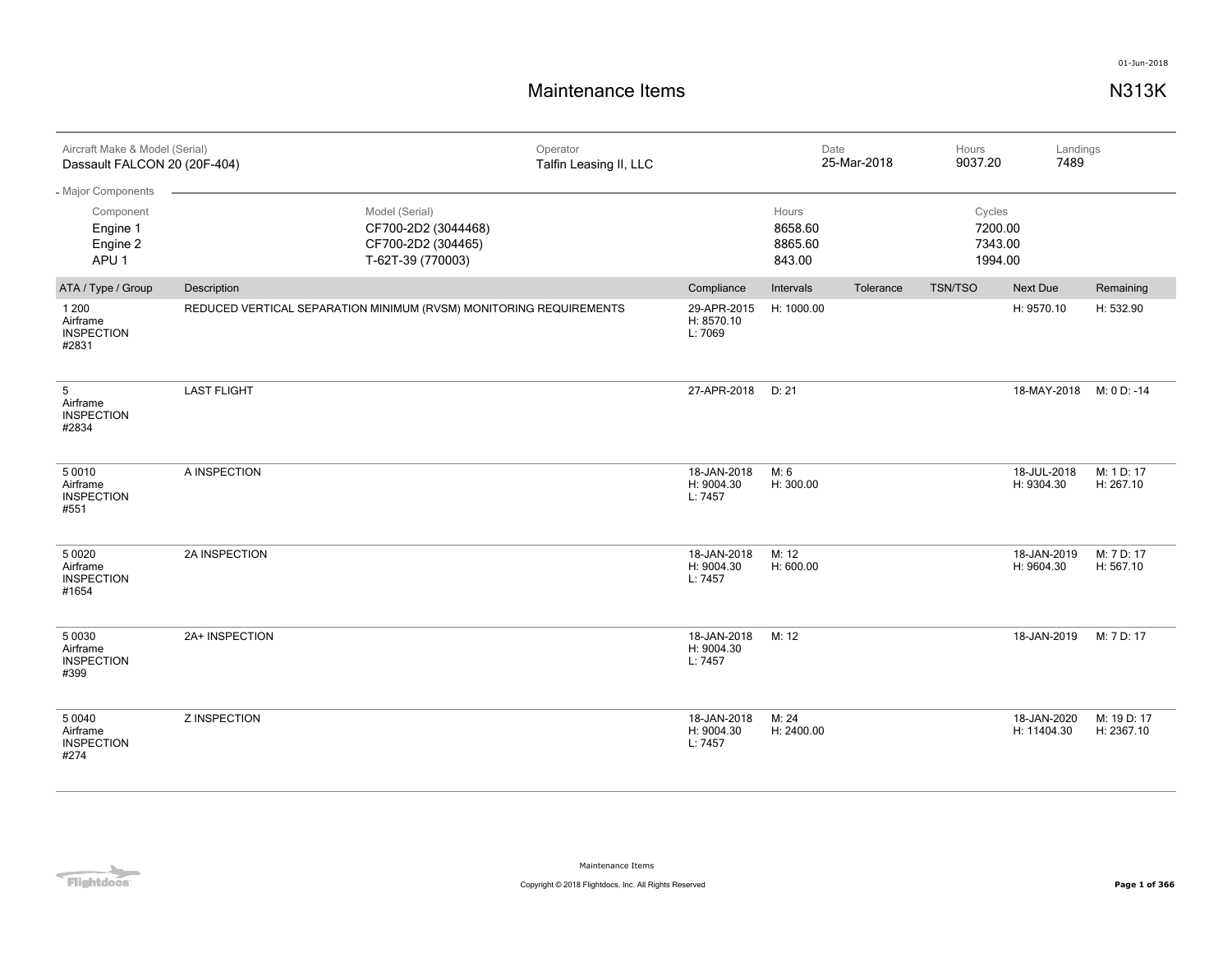| ATA / Type / Group                                  | Description                 | Compliance                           | Intervals  | Tolerance | TSN/TSO | Next Due    | Remaining   |
|-----------------------------------------------------|-----------------------------|--------------------------------------|------------|-----------|---------|-------------|-------------|
| 5 0 0 5 0<br>Airframe<br><b>INSPECTION</b><br>#2090 | <b>B INSPECTION</b>         | 31-OCT-2013<br>H: 8138.60<br>L: 6459 | H: 1200.00 |           |         | H: 9217.00  | H: 179.80   |
| 5 0 0 6 0<br>Airframe<br><b>INSPECTION</b><br>#734  | 2B INSPECTION CHECK LIST    | 08-JAN-2001<br>H: 6817.00<br>L: 5547 | H: 2400.00 |           |         | H: 9217.00  | H: 179.80   |
| 5 0 0 7 0<br>Airframe<br><b>INSPECTION</b><br>#1479 | 3B INSPECTION CHECK LIST    | 08-JAN-2001<br>H: 6817.00<br>L: 5547 | H: 3600.00 |           |         | H: 10417.00 | H: 1379.80  |
| 5 0 0 8 0<br>Airframe<br><b>INSPECTION</b><br>#1481 | 4B INSPECTION CHECK LIST    | 08-JAN-2001<br>H: 6817.00<br>L: 5547 | H: 4800.00 |           |         | H: 11617.00 | H: 2579.80  |
| 5 0 0 9 0<br>Airframe<br><b>INSPECTION</b><br>#1947 | C INSPECTION                | 31-OCT-2013<br>H: 8138.60<br>L: 6459 | M: 72      |           |         | 31-OCT-2019 | M: 16 D: 30 |
| 50100<br>Airframe<br><b>INSPECTION</b><br>#1714     | 2C INSPECTION               | 31-OCT-2013<br>H: 8138.60<br>L: 6459 | M: 144     |           |         | 31-OCT-2025 | M: 88 D: 30 |
| 50110<br>Airframe<br><b>INSPECTION</b><br>#1060     | 3C INSPECTION CHECK LIST    | 03-JUN-2002<br>H: 7335.70<br>L: 5900 |            |           |         |             |             |
| 50160<br>Airframe<br><b>INSPECTION</b><br>#2198     | <b>MAJOR CORROSION INSP</b> | 31-OCT-2013<br>H: 8138.60<br>L: 6459 | M: 144     |           |         | 31-OCT-2025 | M: 88 D: 30 |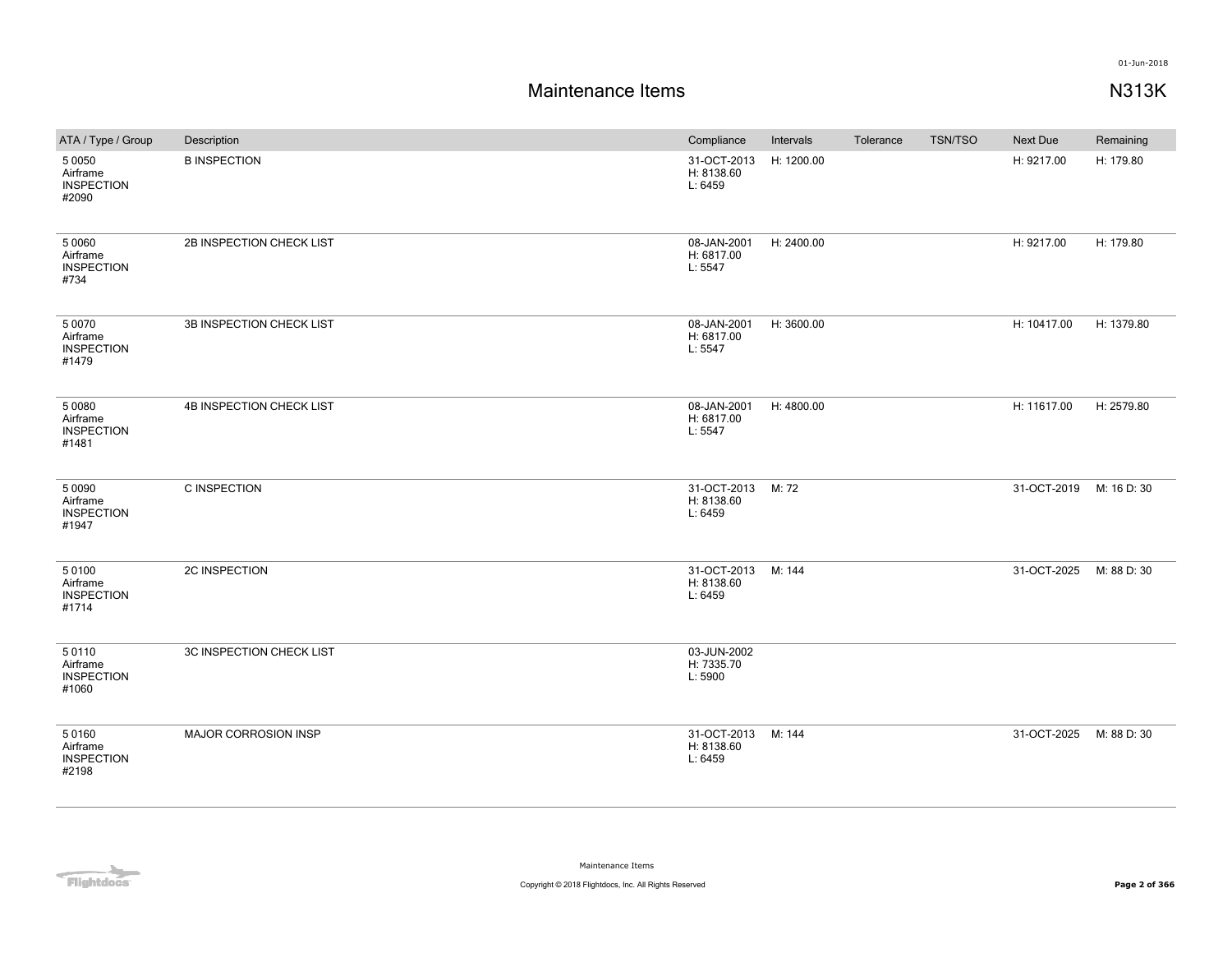| ATA / Type / Group                                           | Description                                                                                                                                                      | Compliance | Intervals | Tolerance | <b>TSN/TSO</b> | <b>Next Due</b> | Remaining |
|--------------------------------------------------------------|------------------------------------------------------------------------------------------------------------------------------------------------------------------|------------|-----------|-----------|----------------|-----------------|-----------|
| 5 50-00-200-805-01<br>Airframe<br><b>INSPECTION</b><br>#2577 | PERFORM CHECKS AFTER FLYING UNDER EXCESSIVE LOAD FACTOR OR THROUGH<br><b>EXCESSIVE TURBULENCE</b>                                                                | H: 0.00    |           |           |                |                 |           |
| 5 50-00-620-801-01<br>Airframe<br><b>INSPECTION</b><br>#2488 | PERFORM SPECIFIC MAINTENANCE FOR A/C OPERATING IN CORROSIVE AMBIENT<br>CONDITIONS - INSPECTIONS AND ANTI-CORROSION TREATMENTS AT SHORT TIME<br><b>INTERVALS</b>  | H: 0.00    |           |           |                |                 |           |
| 5 50-00-620-801-02<br>Airframe<br><b>INSPECTION</b><br>#2584 | PERFORM SPECIFIC MAINTENANCE FOR A/C OPERATING IN CORROSIVE AMBIENT<br>CONDITIONS - INSPECTIONS AND ANTI-CORROSION TREATMENTS AT MEDIUM TIME<br><b>INTERVALS</b> | H: 0.00    |           |           |                |                 |           |
| 5 50-00-700-810-01<br>Airframe<br><b>INSPECTION</b><br>#2565 | PERFORM CHECKS AFTER EACH FLIGHT THROUGH SAND                                                                                                                    | H: 0.00    |           |           |                |                 |           |
| 5 50-00-700-810-02<br>Airframe<br><b>INSPECTION</b><br>#2616 | PERFORM FURTHER INSPECTIONS IN CASE OF SAND DEPOSITS AFTER FLIGHT THROUGH<br>SAND                                                                                | H: 0.00    |           |           |                |                 |           |
| 5 50-00-700-810-03<br>Airframe<br><b>INSPECTION</b><br>#2585 | PERFORM PERIODIC INSPECTIONS AND CHECKS AFTER FLIGHTS THROUGH SAND                                                                                               | H: 0.00    |           |           |                |                 |           |
| 5 50-00-700-810-04<br>Airframe<br><b>INSPECTION</b><br>#2636 | PERFORM INSPECTIONS AND CHECKS AFTER A SANDSTORM (AIRCRAFT PARKED)                                                                                               | H: 0.00    |           |           |                |                 |           |
| 5 50-00-700-822-01<br>Airframe<br><b>INSPECTION</b><br>#2605 | PERFORM CHECKS AFTER A FLIGHT THROUGH A LOW OR MEDIUM VOLCANIC ASH<br><b>CONCENTRATION AREA</b>                                                                  | H: 0.00    |           |           |                |                 |           |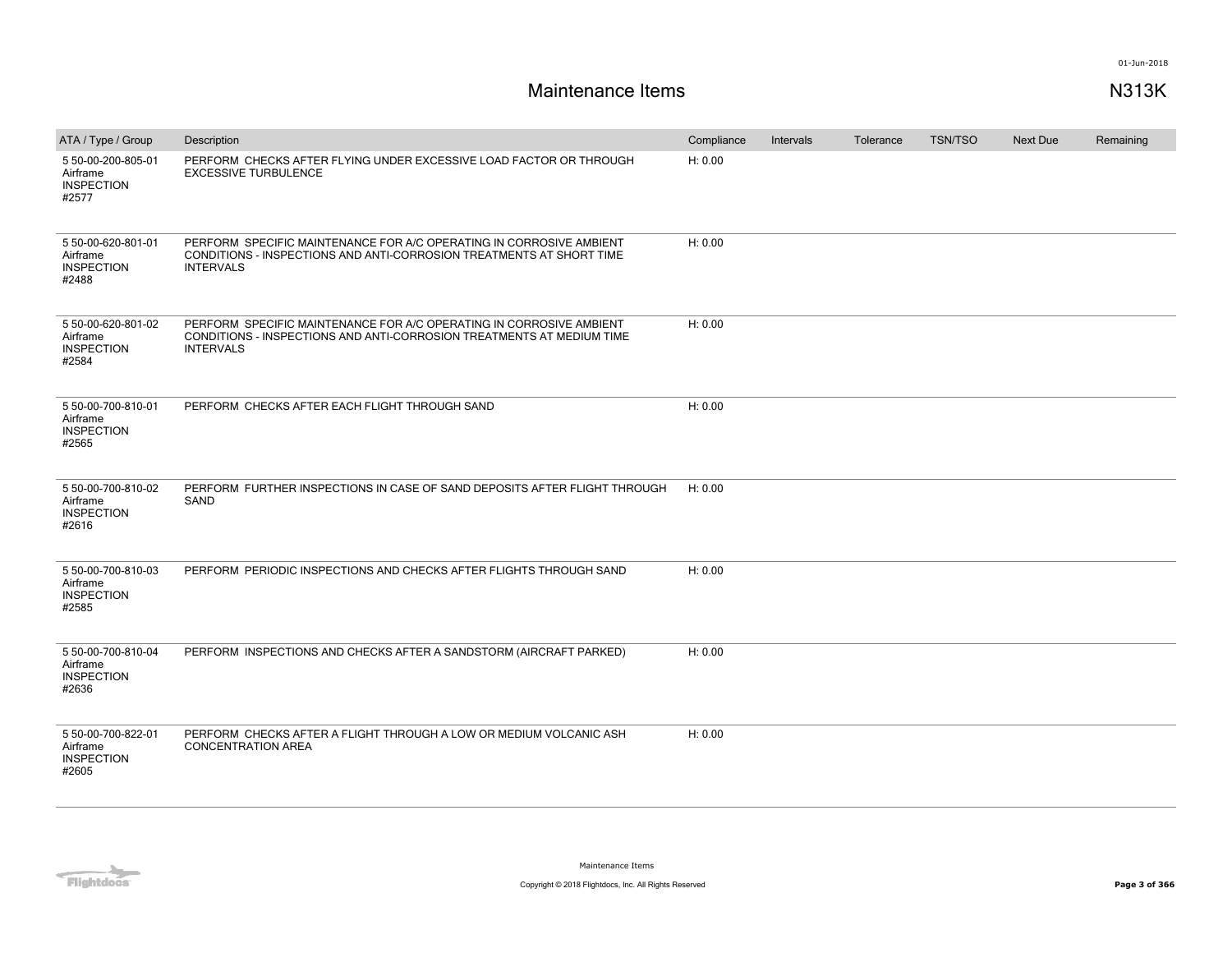| ATA / Type / Group                                           | Description                                                                                                      | Compliance                           | Intervals | Tolerance | <b>TSN/TSO</b> | <b>Next Due</b> | Remaining |
|--------------------------------------------------------------|------------------------------------------------------------------------------------------------------------------|--------------------------------------|-----------|-----------|----------------|-----------------|-----------|
| 5 50-00-700-822-02<br>Airframe<br><b>INSPECTION</b><br>#2504 | PERFORM FURTHER CHECKS AFTER A FLIGHT THROUGH A LOW OR MEDIUM VOLCANIC ASH H: 0.00<br><b>CONCENTRATION AREA</b>  |                                      |           |           |                |                 |           |
| 5 50-00-700-822-03<br>Airframe<br><b>INSPECTION</b><br>#2690 | PERFORM OPERATIONS AND CHECKS AFTER EXCEPTIONAL FLIGHT THROUGH A HIGH<br><b>VOLCANIC ASH CONCENTRATION AREA</b>  | H: 0.00                              |           |           |                |                 |           |
| 5 50-00-700-822-04<br>Airframe<br><b>INSPECTION</b><br>#2790 | PERFORM OPERATIONS AND CHECKS ON AN AIRCRAFT PARKED IN A LOW OR MEDIUM<br><b>VOLCANIC ASH CONCENTRATION AREA</b> | H: 0.00                              |           |           |                |                 |           |
| 5 50-00-700-822-05<br>Airframe<br><b>INSPECTION</b><br>#2515 | PERFORM OPERATIONS AND CHECKS ON AN AIRCRAFT PARKED IN A HEAVY VOLCANIC ASH H: 0.00<br><b>FALLOUT AREA</b>       |                                      |           |           |                |                 |           |
| 57120<br>Engine 1<br><b>INSPECTION</b><br>#358               | NO. 1 ENGINE - 300 HOUR INSPECTION                                                                               | 05-APR-2018<br>H: 8658.60<br>C: 7200 | H: 300.00 |           |                | H: 8958.60      | H: 300.00 |
| 57120<br>Engine 2<br><b>INSPECTION</b><br>#2322              | NO. 2 ENGINE - 300 HOUR INSPECTION                                                                               | 05-APR-2018<br>H: 8865.60<br>C: 7343 | H: 300.00 |           |                | H: 9165.60      | H: 300.00 |
| 57125<br>Engine 1<br><b>INSPECTION</b><br>E1-300H<br>#325    | NO. 1 ENGINE - INSPECT CATEGORY 2                                                                                | 05-APR-2018<br>H: 8658.60<br>C: 7200 | H: 300.00 |           |                | H: 8958.60      | H: 300.00 |
| 57125<br>Engine 2<br><b>INSPECTION</b><br>E2-300H<br>#2349   | NO. 2 ENGINE - INSPECT CATEGORY 2                                                                                | 05-APR-2018<br>H: 8865.60<br>C: 7343 | H: 300.00 |           |                | H: 9165.60      | H: 300.00 |

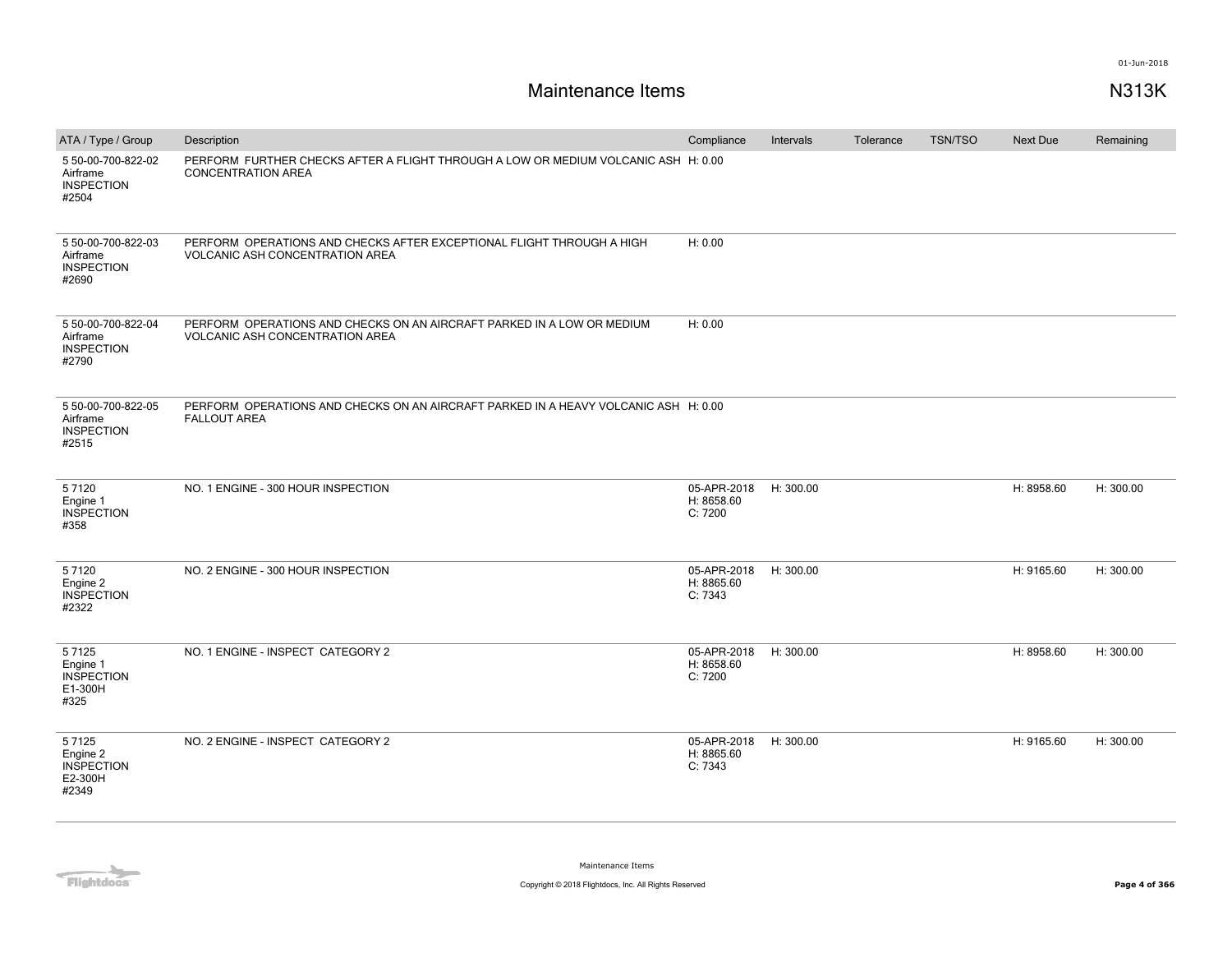| ATA / Type / Group                                         | Description                             | Compliance                                     | Intervals           | Tolerance         | <b>TSN/TSO</b> | Next Due                   | Remaining                 |
|------------------------------------------------------------|-----------------------------------------|------------------------------------------------|---------------------|-------------------|----------------|----------------------------|---------------------------|
| 57130<br>Engine 1<br><b>INSPECTION</b><br>#907             | NO. 1 ENGINE - 600 HOUR INSPECTION      | 08-DEC-2015<br>H: 8324.60<br>C: 6898           | H: 600.00           |                   |                | H: 8924.60                 | H: 266.00                 |
| 5 7 1 3 0<br>Engine 2<br><b>INSPECTION</b><br>#327         | NO. 2 ENGINE - 600 HOUR INSPECTION      | 08-DEC-2015 H: 600.00<br>H: 8531.60<br>C: 7041 |                     |                   |                | H: 9131.60                 | H: 266.00                 |
| 57135<br>Engine 1<br><b>INSPECTION</b><br>E1-600H<br>#453  | NO. 1 ENGINE - INSPECT CATEGORY 3       | 08-DEC-2015<br>H: 8324.60<br>C: 6898           | H: 600.00           |                   |                | H: 8924.60                 | H: 266.00                 |
| 57135<br>Engine 2<br><b>INSPECTION</b><br>E2-600H<br>#1438 | NO. 2 ENGINE - INSPECT CATEGORY 3       | 08-DEC-2015<br>H: 8531.60<br>C: 7041           | H: 600.00           |                   |                | H: 9131.60                 | H: 266.00                 |
| 12 0000<br>Airframe<br><b>INSPECTION</b><br>#2185          | <b>BASIC INSPECTION</b>                 | 18-DEC-2017<br>H: 8988.70<br>L: 7444           | H: 200.00           | H: 30.00          |                | H: 9188.70                 | H: 151.50                 |
| 12 0005<br>Airframe<br><b>INSPECTION</b><br>#2829          | FUEL WATER DRAINING                     | 27-APR-2018                                    | M: 2                |                   |                | 27-JUN-2018                | M: 0 D: 26                |
| 12 0103<br>Airframe<br><b>INSPECTION</b><br>#2830          | INSPECTION OF BRAKES, WHEELS AND TIRES  | 27-APR-2018                                    | M: 2                |                   |                | 27-JUN-2018                | M: 0 D: 26                |
| 20 0001<br>Airframe<br><b>INSPECTION</b><br>Z<br>#221      | INSPECT MAGNESIUM COMPONENTS IN COCKPIT | 18-JAN-2018<br>H: 9004.30<br>L: 7457           | M: 24<br>H: 2400.00 | M: 1<br>H: 100.00 |                | 18-JAN-2020<br>H: 11404.30 | M: 19 D: 17<br>H: 2367.10 |

Flightdocs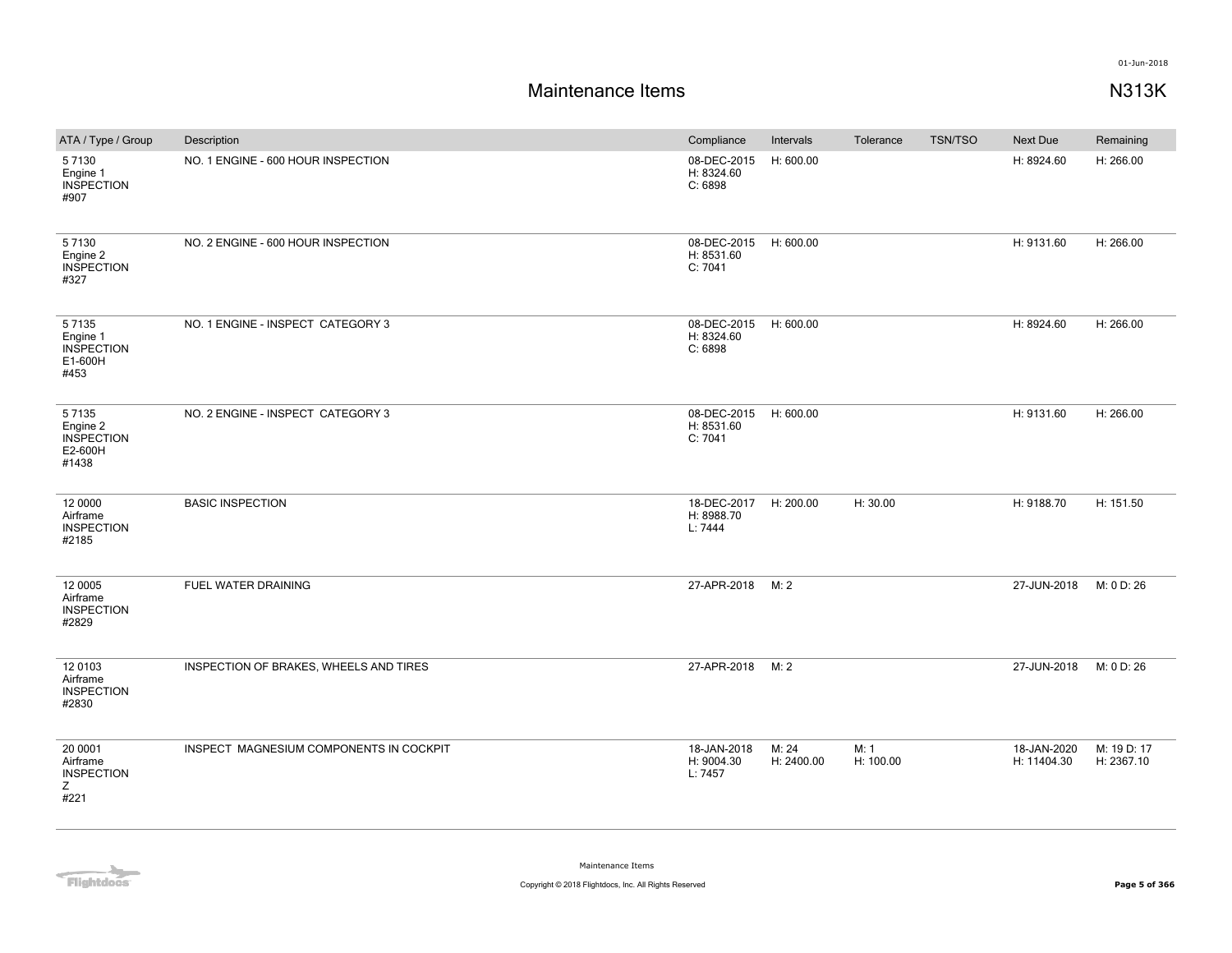| ATA / Type / Group                                     | Description                                                | Compliance                           | Intervals           | Tolerance         | <b>TSN/TSO</b> | <b>Next Due</b>            | Remaining                 |
|--------------------------------------------------------|------------------------------------------------------------|--------------------------------------|---------------------|-------------------|----------------|----------------------------|---------------------------|
| 20 0002<br>Airframe<br><b>INSPECTION</b><br>Ζ<br>#643  | <b>INSPECT MAGNESIUM COMPONENTS IN FUSELAGE</b>            | 18-JAN-2018<br>H: 9004.30<br>L: 7457 | M: 24<br>H: 2400.00 | M: 1<br>H: 100.00 |                | 18-JAN-2020<br>H: 11404.30 | M: 19 D: 17<br>H: 2367.10 |
| 20 0003<br>Airframe<br><b>INSPECTION</b><br>Z<br>#968  | INSPECT MAGNESIUM COMPONENTS IN FLAP REDUCTION GEAR        | 18-JAN-2018<br>H: 9004.30<br>L: 7457 | M: 24<br>H: 2400.00 | M: 1<br>H: 100.00 |                | 18-JAN-2020<br>H: 11404.30 | M: 19 D: 17<br>H: 2367.10 |
| 20 0004<br>Airframe<br><b>INSPECTION</b><br>Z<br>#2343 | INSPECT MAGNESIUM COMPONENTS IN WINGS                      | 18-JAN-2018<br>H: 9004.30<br>L: 7457 | M: 24<br>H: 2400.00 | M: 1<br>H: 100.00 |                | 18-JAN-2020<br>H: 11404.30 | M: 19 D: 17<br>H: 2367.10 |
| 20 0005<br>Airframe<br><b>INSPECTION</b><br>Z<br>#1327 | INSPECTION OF ALL MAGNESIUM COMPONENTS IN REAR COMPARTMENT | 18-JAN-2018<br>H: 9004.30<br>L: 7457 | M: 24<br>H: 2400.00 | M: 1<br>H: 100.00 |                | 18-JAN-2020<br>H: 11404.30 | M: 19 D: 17<br>H: 2367.10 |
| 20 0006<br>Airframe<br><b>INSPECTION</b><br>Ζ<br>#1633 | INSPECT MAGNESIUM COMPONENTS IN VERTICAL STABILIZER/RUDDER | 18-JAN-2018<br>H: 9004.30<br>L: 7457 | M: 24<br>H: 2400.00 | M: 1<br>H: 100.00 |                | 18-JAN-2020<br>H: 11404.30 | M: 19 D: 17<br>H: 2367.10 |
| 20 3001<br>Airframe<br><b>INSPECTION</b><br>Ζ<br>#830  | INSPECT/CHECK GREASING OF MICROSWITCHES                    | 18-JAN-2018<br>H: 9004.30<br>L: 7457 | M: 24<br>H: 2400.00 | M: 1<br>H: 100.00 |                | 18-JAN-2020<br>H: 11404.30 | M: 19 D: 17<br>H: 2367.10 |
| 20 3011<br>Airframe<br><b>INSPECTION</b><br>Ζ<br>#1632 | INSPECTION/CHECK OF TERMINAL STRIPS                        | 18-JAN-2018<br>H: 9004.30<br>L: 7457 | M: 24<br>H: 2400.00 | M: 1<br>H: 100.00 |                | 18-JAN-2020<br>H: 11404.30 | M: 19 D: 17<br>H: 2367.10 |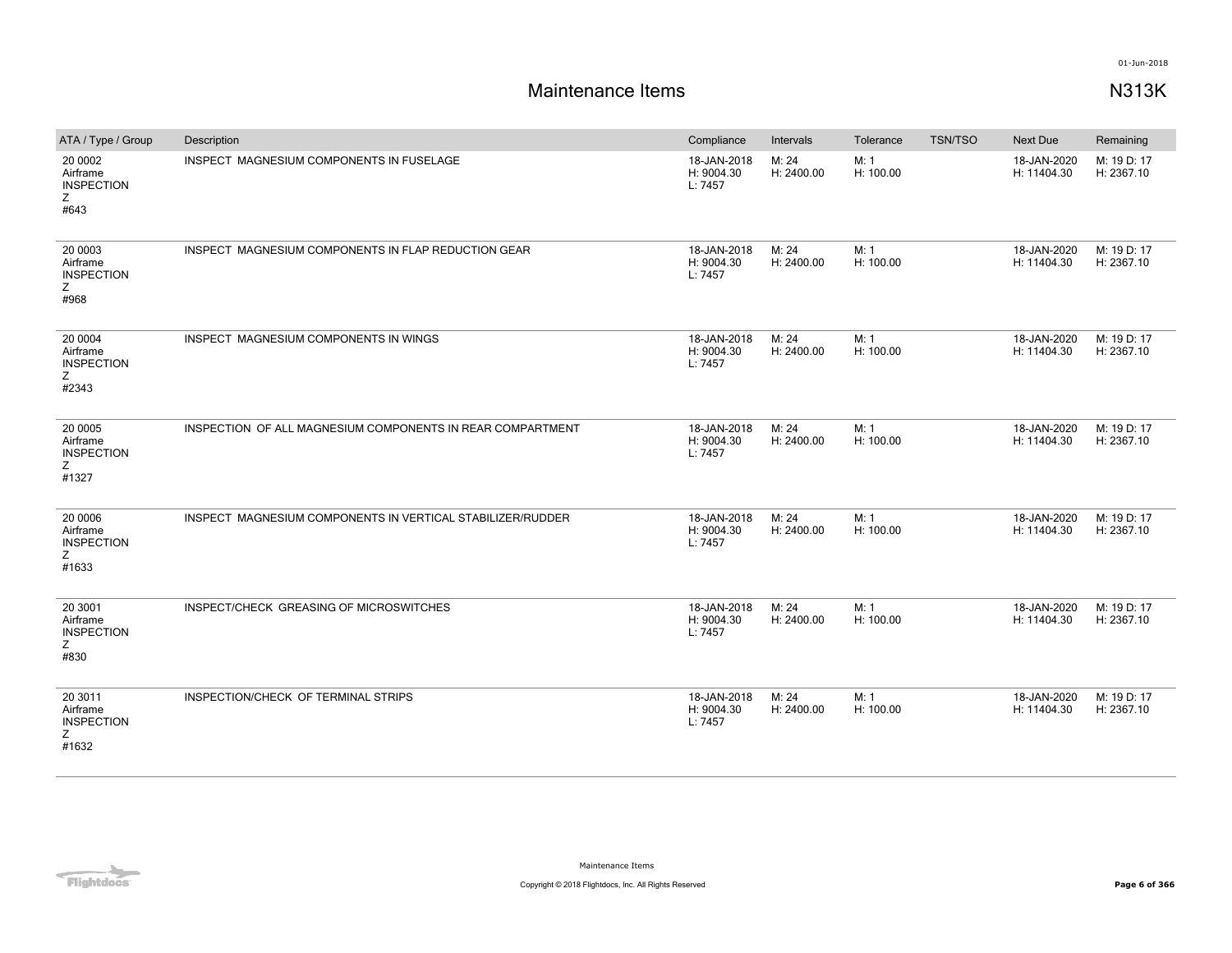| ATA / Type / Group                                                | Description                                                                      |                                        | Compliance                           | Intervals           | Tolerance         | <b>TSN/TSO</b>          | Next Due                   | Remaining                 |
|-------------------------------------------------------------------|----------------------------------------------------------------------------------|----------------------------------------|--------------------------------------|---------------------|-------------------|-------------------------|----------------------------|---------------------------|
| 20 30 21<br>Airframe<br><b>INSPECTION</b><br>$\mathsf{C}$<br>#631 | CHECK ELECTRICAL CONNECTORS OUTSIDE PRESSURIZED AREA                             |                                        | 31-OCT-2013<br>H: 8138.60<br>L: 6459 | M: 72               | M: 2              |                         | 31-OCT-2019                | M: 16 D: 30               |
| 20 31-00-910-801-01<br>Airframe<br><b>INSPECTION</b><br>#2781     | PERFORM ON-GROUND DE-ICING TREATMENT                                             |                                        | H: 0.00                              |                     |                   |                         |                            |                           |
| 20 31-00-910-801-02<br>Airframe<br><b>INSPECTION</b><br>#2625     | PERFORM ON-GROUND ANTI-ICING TREATMENT                                           |                                        | H: 0.00                              |                     |                   |                         |                            |                           |
| 20 5001<br>Airframe<br><b>INSPECTION</b><br>Z<br>#2089            | BONDING CHECK OF ANTENNAS, RADOMES, AND MOVING SURFACES                          |                                        | 18-JAN-2018<br>H: 9004.30<br>L: 7457 | M: 24<br>H: 2400.00 | M: 1<br>H: 100.00 |                         | 18-JAN-2020<br>H: 11404.30 | M: 19 D: 17<br>H: 2367.10 |
| 20 5011<br>Airframe<br><b>INSPECTION</b><br>#2796                 | BONDING CHECK OF ENGINE COWLING (A/C W/ SB 731)                                  |                                        |                                      |                     |                   |                         |                            |                           |
| 20 5 201<br>Airframe<br>PART<br>#1042                             | ELECTRIC PUMP SELECTOR VALVE NO1 CONTROL CABLE<br>Part Number<br>MY20770-77820   | Serial Number<br>SN-<br><b>UNKNOWN</b> | 31-OCT-2013<br>H: 8142.00<br>L: 6460 | M: 144              |                   |                         | 31-OCT-2025                | M: 88 D: 30               |
| 20 5 201<br>Airframe<br>PART<br>#1408                             | ELECTRIC PUMP SELECTOR VALVE NO2 CONTROL CABLE<br>Part Number<br>MY20770-7782010 | Serial Number<br>SN-<br><b>UNKNOWN</b> | 31-OCT-2013<br>H: 8142.00<br>L: 6460 | M: 144              |                   |                         | 31-OCT-2025                | M: 88 D: 30               |
| 20 5 20 3<br>Airframe<br>PART - Life Limited<br>#2173             | NO. 2 RIGHT ENGINE POWER CONTROL CABLE<br>Part Number<br>MY20770-85820           | Serial Number<br>SN-<br><b>UNKNOWN</b> | 07-DEC-2013<br>H: 8184.00<br>L: 6492 | M: 144              |                   | M: 0<br>H: 0.00<br>L: 0 | 07-DEC-2025                | M: 90 D: 6                |

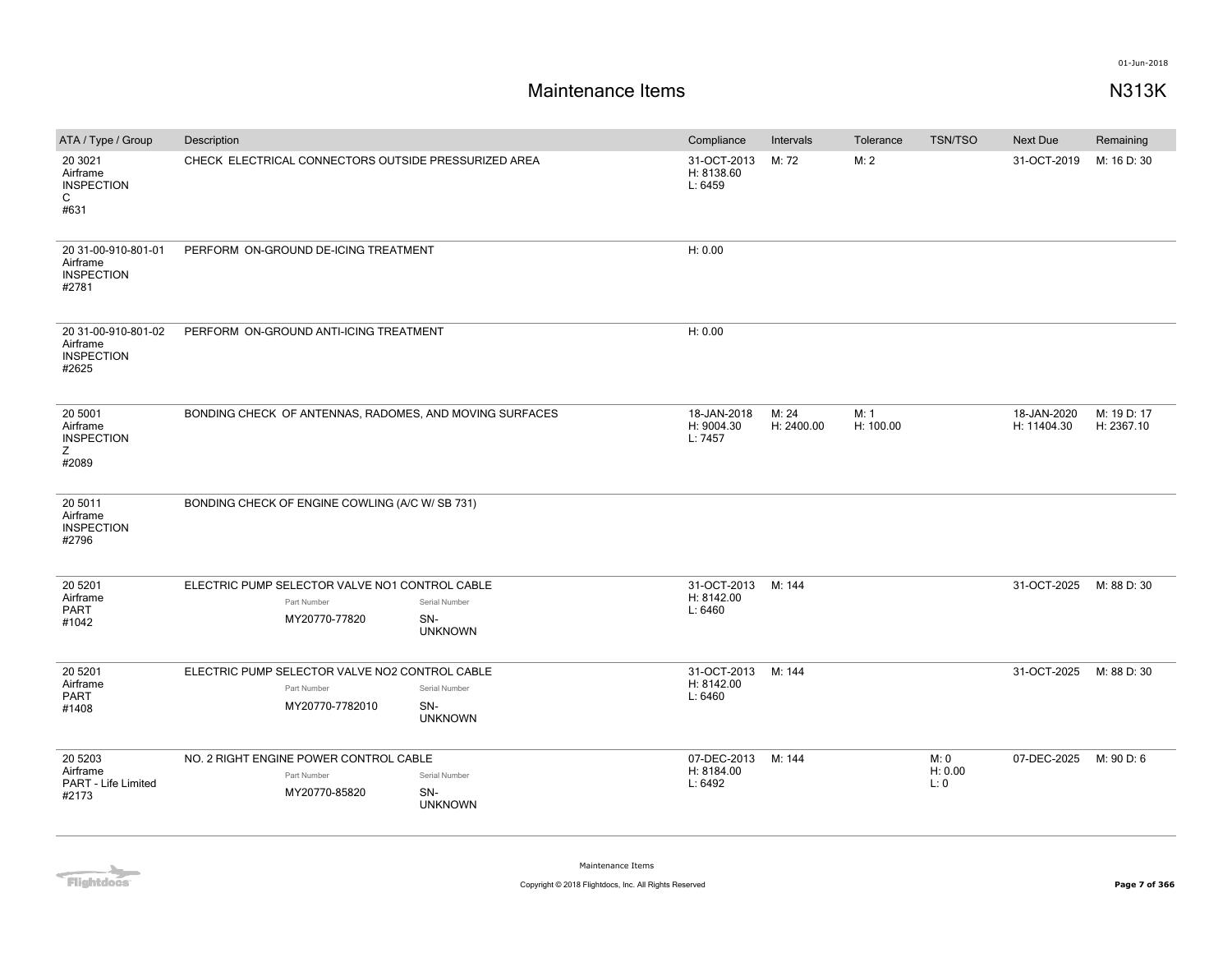| ATA / Type / Group                                               | Description                                                                           | Compliance                           | Intervals           | Tolerance         | <b>TSN/TSO</b> | <b>Next Due</b>            | Remaining                 |
|------------------------------------------------------------------|---------------------------------------------------------------------------------------|--------------------------------------|---------------------|-------------------|----------------|----------------------------|---------------------------|
| 20 6001<br>Airframe<br><b>INSPECTION</b><br>Ζ<br>#1477           | ANTI-CORROSION PROTECTION OF CONTROL CABLES AND PULLEYS IN COCKPIT                    | 18-JAN-2018<br>H: 9004.30<br>L: 7457 | M: 24<br>H: 2400.00 | M: 1<br>H: 100.00 |                | 18-JAN-2020<br>H: 11404.30 | M: 19 D: 17<br>H: 2367.10 |
| 20 6002<br>Airframe<br><b>INSPECTION</b><br>Z<br>#2086           | ANTI-CORROSION PROTECTION OF CONTROL CABLES AND PULLEYS IN CABIN                      | 18-JAN-2018<br>H: 9004.30<br>L: 7457 | M: 24<br>H: 2400.00 | M: 1<br>H: 100.00 |                | 18-JAN-2020<br>H: 11404.30 | M: 19 D: 17<br>H: 2367.10 |
| 20 6003<br>Airframe<br><b>INSPECTION</b><br>Ζ<br>#746            | ANTI-CORROSION PROTECTION OF CONTROL CABLES AND PULLEYS IN REAR<br><b>COMPARTMENT</b> | 18-JAN-2018<br>H: 9004.30<br>L: 7457 | M: 24<br>H: 2400.00 | M: 1<br>H: 100.00 |                | 18-JAN-2020<br>H: 11404.30 | M: 19 D: 17<br>H: 2367.10 |
| 20 6011<br>Airframe<br><b>INSPECTION</b><br>C<br>#2351           | INSPECT/CHECK/MAINTENANCE OF CONTROL CABLES AND PULLEYS IN COCKPIT                    | 31-OCT-2013<br>H: 8138.60<br>L: 6459 | M: 72               | M: 2              |                | 31-OCT-2019                | M: 16 D: 30               |
| 20 6012<br>Airframe<br><b>INSPECTION</b><br>C<br>#1298           | INSPECT/CHECK/MAINTENANCE OF CONTROL CABLES AND PULLEYS IN CABIN                      | 31-OCT-2013<br>H: 8138.60<br>L: 6459 | M: 72               | M: 2              |                | 31-OCT-2019                | M: 16 D: 30               |
| 20 6013<br>Airframe<br><b>INSPECTION</b><br>$\mathsf{C}$<br>#873 | INSPECT/CHECK/MAINTENANCE OF CONTROL CABLES AND PULLEYS IN REAR<br><b>COMPARTMENT</b> | 31-OCT-2013<br>H: 8138.60<br>L: 6459 | M: 72               | M: 2              |                | 31-OCT-2019                | M: 16 D: 30               |
| 21 0001<br>Airframe<br><b>INSPECTION</b><br>Z<br>#2267           | INSPECT/CHECK AIR CONDITIONING REAR COMPARTMENT                                       | 18-JAN-2018<br>H: 9004.30<br>L: 7457 | M: 24<br>H: 2400.00 | M: 1<br>H: 100.00 |                | 18-JAN-2020<br>H: 11404.30 | M: 19 D: 17<br>H: 2367.10 |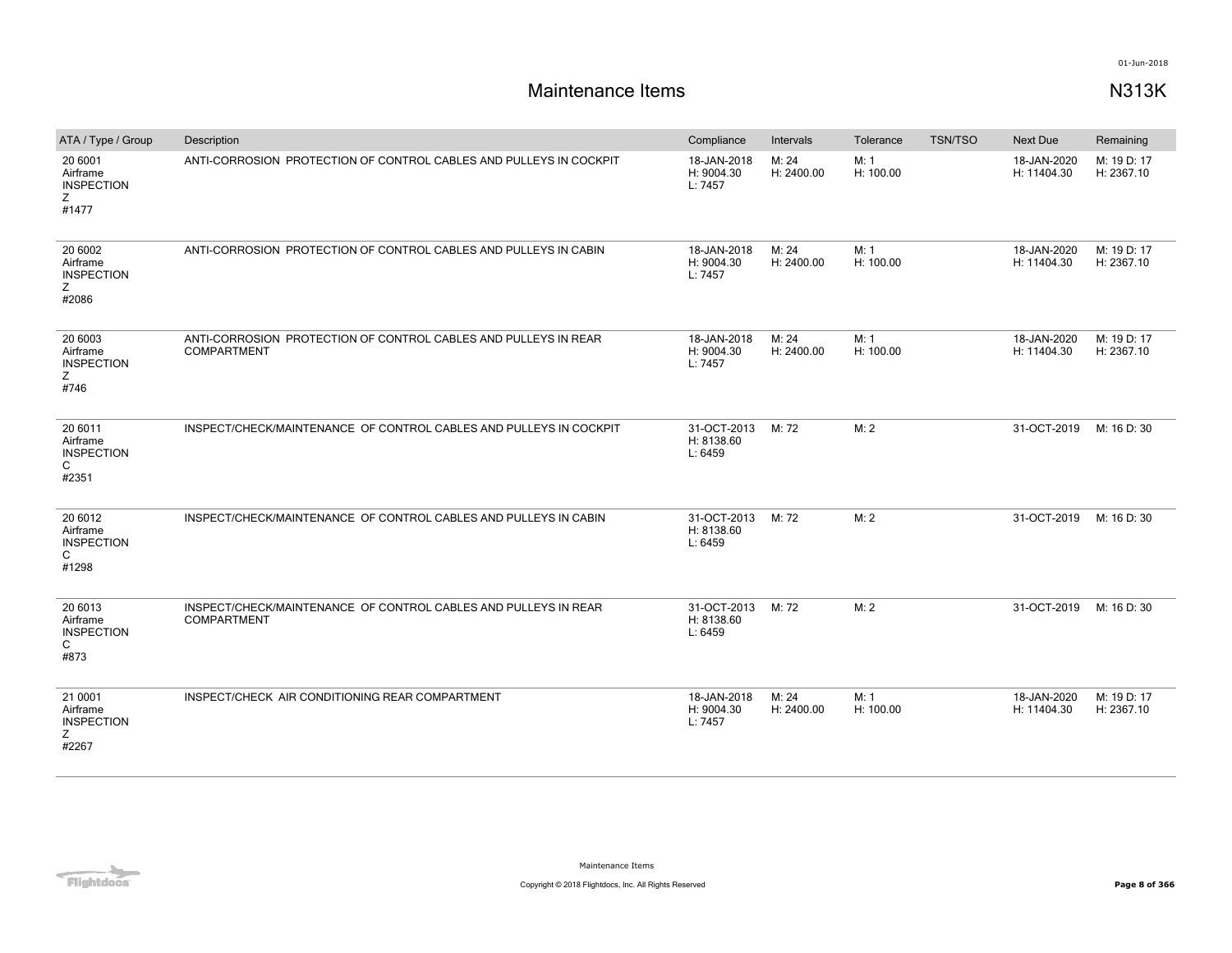| ATA / Type / Group                                      | Description                                                         | Compliance                                      | Intervals           | Tolerance         | <b>TSN/TSO</b> | Next Due                   | Remaining                 |
|---------------------------------------------------------|---------------------------------------------------------------------|-------------------------------------------------|---------------------|-------------------|----------------|----------------------------|---------------------------|
| 21 0011<br>Airframe<br><b>INSPECTION</b><br>Z<br>#1446  | CHECK HEAT EXCHANGER FRONT DUCTS AND FLANGES FOR ABSENCE OF CRACKS  | 18-JAN-2018<br>H: 9004.30<br>L: 7457            | M: 24<br>H: 2400.00 | M: 1<br>H: 100.00 |                | 18-JAN-2020<br>H: 11404.30 | M: 19 D: 17<br>H: 2367.10 |
| 21 0021<br>Airframe<br><b>INSPECTION</b><br>Z<br>#2031  | CHECK NOSE CONE PRESSURE CONTROL SYSTEM                             | 18-JAN-2018<br>H: 9004.30<br>L: 7457            | M: 24<br>H: 2400.00 | M: 1<br>H: 100.00 |                | 18-JAN-2020<br>H: 11404.30 | M: 19 D: 17<br>H: 2367.10 |
| 21 0041<br>Airframe<br><b>INSPECTION</b><br>2B<br>#1465 | CHECK PIPE ADAPTER IN HOT AIR SYSTEM                                | 31-OCT-2013 H: 2400.00<br>H: 8138.60<br>L: 6459 |                     | H: 50.00          |                | H: 10538.60                | H: 1501.40                |
| 21 0042<br>Airframe<br><b>INSPECTION</b><br>#2346       | INSPECTION/CHECK FUEL HEATER HOT AIR SUPPLY FLEXIBLE PIPING         | 31-OCT-2013<br>H: 8138.60<br>L: 6459            |                     |                   |                |                            |                           |
| 21 0051<br>Airframe<br><b>INSPECTION</b><br>B.<br>#258  | REPLACEMENT OF SEALS IN REAR COMPARTMENT AIR CONDITIONING SYSTEM    | 31-OCT-2013 H: 1200.00<br>H: 8138.60<br>L: 6459 |                     | H: 50.00          |                | H: 9338.60                 | H: 301.40                 |
| 21 0061<br>Airframe<br><b>INSPECTION</b><br>2B<br>#1437 | REPLACEMENT OF SEALS IN REAR COMPARTMENT AIR CONDITIONING SYSTEM.   | 31-OCT-2013<br>H: 8138.60<br>L: 6459            | H: 2400.00          |                   |                | H: 10538.60                | H: 1501.40                |
| 21 0071<br>Airframe<br><b>INSPECTION</b><br>#1140       | REPLACE LEFT NACELLE HOT AIR SYSTEM SEALS (AT EACH ENGINE REMOVAL)  | 09-NOV-2001<br>H: 7139.00<br>L: 5770            |                     |                   |                |                            |                           |
| 21 0072<br>Airframe<br><b>INSPECTION</b><br>#1218       | REPLACE RIGHT NACELLE HOT AIR SYSTEM SEALS (AT EACH ENGINE REMOVAL) | 09-NOV-2001<br>H: 7139.00<br>L: 5770            |                     |                   |                |                            |                           |

**Flightdocs**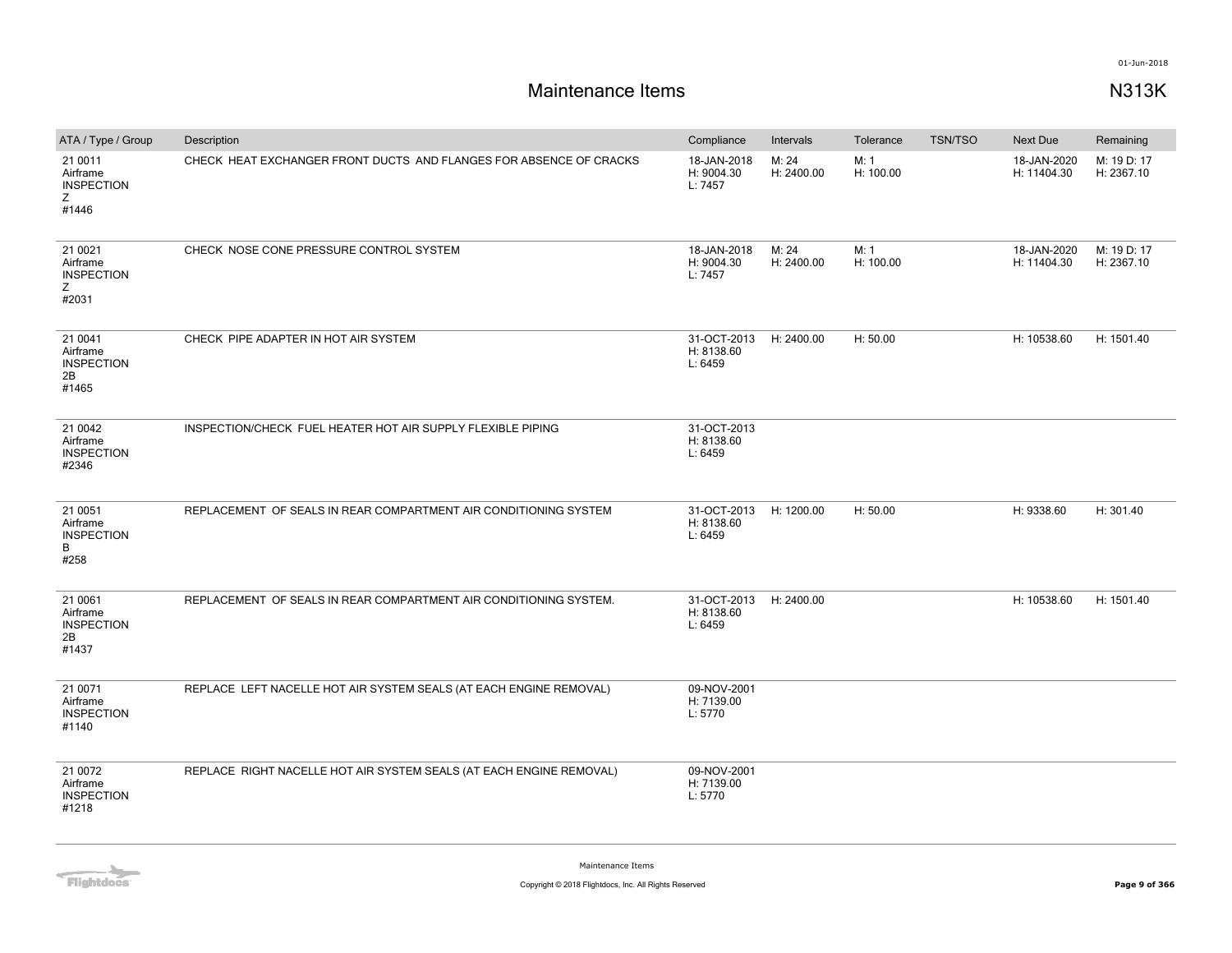| ATA / Type / Group                                      | Description                                                              | Compliance                           | Intervals           | Tolerance         | <b>TSN/TSO</b> | Next Due                   | Remaining                 |
|---------------------------------------------------------|--------------------------------------------------------------------------|--------------------------------------|---------------------|-------------------|----------------|----------------------------|---------------------------|
| 21 0081<br>Airframe<br><b>INSPECTION</b><br>C<br>#2431  | REPLACEMENT OF SEALS IN WING ANTI ICING IN FUSELAGE                      | 31-OCT-2013<br>H: 8138.60<br>L: 6459 | M: 72               | M: 2              |                | 31-OCT-2019                | M: 16 D: 30               |
| 21 0082<br>Airframe<br><b>INSPECTION</b><br>C<br>#1302  | REPLACEMENT OF SEALS IN PILOT'S FOOT WARMING SYSTEM                      | 31-OCT-2013<br>H: 8138.60<br>L: 6459 | M: 72               | M: 2              |                | 31-OCT-2019                | M: 16 D: 30               |
| 21 0083<br>Airframe<br><b>INSPECTION</b><br>C<br>#185   | REPLACEMENT OF SEALS IN GLASS PANEL DEMISTING SYSTEM                     | 31-OCT-2013<br>H: 8138.60<br>L: 6459 | M: 72               | M: 2              |                | 31-OCT-2019                | M: 16 D: 30               |
| 21 0084<br>Airframe<br><b>INSPECTION</b><br>C<br>#620   | REPLACEMENT OF SEALS IN WING ANTI ICING SYSTEM IN LEADING EDGES          | 31-OCT-2013<br>H: 8138.60<br>L: 6459 | M: 72               | M: 2              |                | 31-OCT-2019                | M: 16 D: 30               |
| 21 0091<br>Airframe<br><b>INSPECTION</b><br>2B<br>#2165 | CHECK OF COUPLINGS AND CHECK VALVE ON FRAME 18                           | 08-JAN-2001<br>H: 6817.00<br>L: 5547 | H: 2400.00          | H: 50.00          |                | H: 9217.00                 | H: 179.80                 |
| 21 0101<br>Airframe<br><b>INSPECTION</b><br>Z<br>#820   | INSPECTION OF FALCONIA AND PRECISAVIA TYPE PIPES BETWEEN FRAMES 30 TO 33 | 18-JAN-2018<br>H: 9004.30<br>L: 7457 | M: 24<br>H: 2400.00 | M: 1<br>H: 100.00 |                | 18-JAN-2020<br>H: 11404.30 | M: 19 D: 17<br>H: 2367.10 |
| 21 0111<br>Airframe<br><b>INSPECTION</b><br>A<br>#428   | INSPECTION OF WATER SEPARATOR ANTI ICING PIPES                           | 18-JAN-2018<br>H: 9004.30<br>L: 7457 | M: 6<br>H: 300.00   | M: 1<br>H: 30.00  |                | 18-JUL-2018<br>H: 9304.30  | M: 1 D: 17<br>H: 267.10   |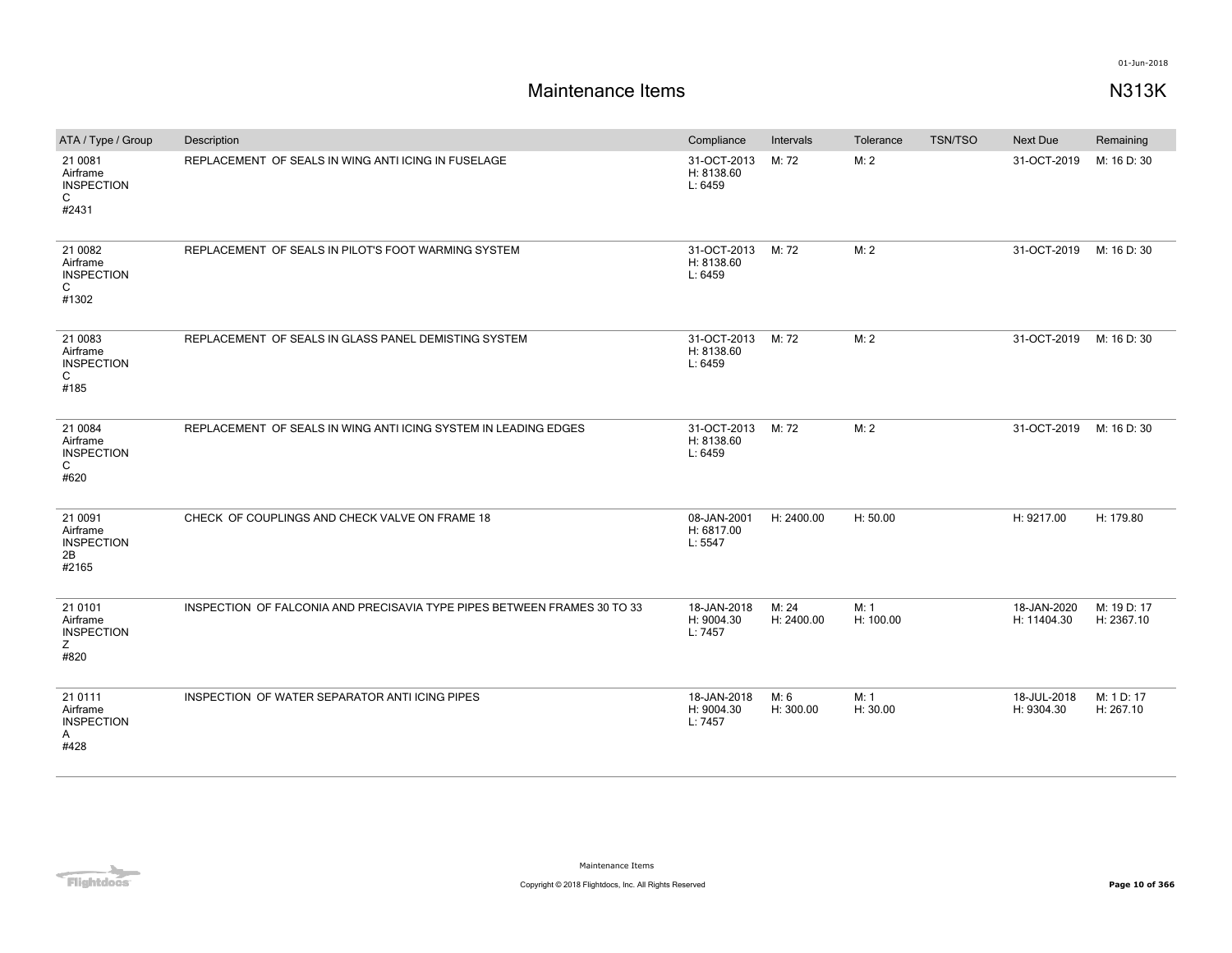| ATA / Type / Group                                     | Description                                                                                               | Compliance                           | Intervals           | Tolerance         | <b>TSN/TSO</b> | <b>Next Due</b>            | Remaining                 |
|--------------------------------------------------------|-----------------------------------------------------------------------------------------------------------|--------------------------------------|---------------------|-------------------|----------------|----------------------------|---------------------------|
| 21 0121<br>Airframe<br><b>INSPECTION</b><br>Ζ<br>#1844 | INSPECT/CHECK WATER (MOD1227) SEPARATOR CONNECTING SLEEVE BETWEEN WATER<br>SEPARATOR AND DUCT ON FRAME 33 | 18-JAN-2018<br>H: 9004.30<br>L: 7457 | M: 24<br>H: 2400.00 | M: 1<br>H: 100.00 |                | 18-JAN-2020<br>H: 11404.30 | M: 19 D: 17<br>H: 2367.10 |
| 21 01 26<br>Airframe<br><b>PART</b><br>#134            | RAM AIR DOOR ACTUATOR<br>Part Number<br>Serial Number<br>2017-9<br>E264                                   | 31-OCT-2013<br>H: 8160.20<br>L: 6475 |                     |                   |                |                            |                           |
| 21 0131<br>Airframe<br><b>INSPECTION</b><br>C<br>#2118 | DETAILED INSPECTION/CHECK OF EQUIPMENT AND LINES                                                          | 31-OCT-2013<br>H: 8138.60<br>L: 6459 | M: 72               | M: 2              |                | 31-OCT-2019                | M: 16 D: 30               |
| 21 0136                                                | CABIN PRESSURE CONTROLLER                                                                                 | 04-FEB-2014                          |                     |                   |                |                            |                           |
| Airframe<br>PART                                       | Part Number<br>Serial Number                                                                              | H: 8249.80<br>L: 6534                |                     |                   |                |                            |                           |
| #2221                                                  | 52770-201<br>2478                                                                                         |                                      |                     |                   |                |                            |                           |
| 21 0141<br>Airframe<br><b>INSPECTION</b><br>B<br>#708  | INSPECTION / CHECK OF FUEL HEATER HOT AIR SUPPLY FLEXIBLE PIPING                                          | 31-OCT-2013<br>H: 8138.60<br>L: 6459 | H: 1200.00          | H: 50.00          |                | H: 9338.60                 | H: 301.40                 |
| 21 0 1 4 4<br>Airframe<br><b>INSPECTION</b><br>#813    | CLEAN LEFT (MAIN) PNEUMATIC REGULATING VALVE SEAT (LIEBHERR AEROSPACE VALVE<br>ONLY)                      | 09-MAY-1979<br>H: 0.00               |                     |                   |                |                            |                           |
| 21 0 1 4 5<br>Airframe<br><b>INSPECTION</b><br>#1543   | FUNCTIONAL TEST LEFT (MAIN) PNEUMATIC REGULATING VALVE (LIEBHERR AEROSPACE<br>VALVE ONLY)                 | 09-MAY-1979<br>H: 0.00               |                     |                   |                |                            |                           |
| 21 0 147<br>Airframe<br><b>INSPECTION</b><br>#2460     | CHECK LEFT (MAIN) PNEUMATIC REGULATING VALVE OVERPRESSURE TIGHTNESS<br>(LIEBHERR AEROSPACE VALVE ONLY)    | H: 0.00                              |                     |                   |                |                            |                           |

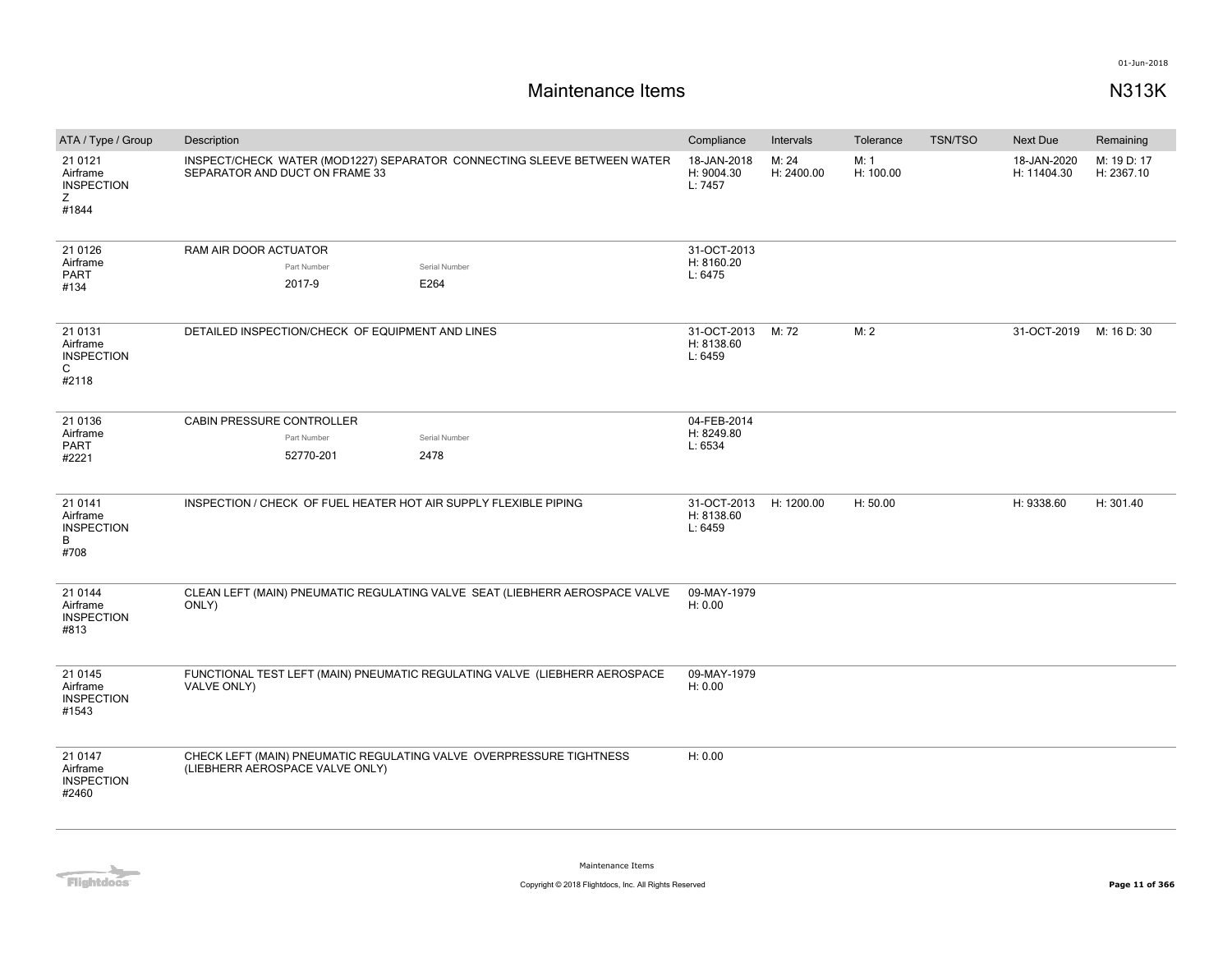| ATA / Type / Group                                     | Description                                                                                                                                      | Compliance                           | Intervals           | Tolerance         | <b>TSN/TSO</b> | Next Due                   | Remaining                 |
|--------------------------------------------------------|--------------------------------------------------------------------------------------------------------------------------------------------------|--------------------------------------|---------------------|-------------------|----------------|----------------------------|---------------------------|
| 21 0148<br>Airframe<br><b>INSPECTION</b><br>#2771      | CHECK LEFT (MAIN) PNEUMATIC REGULATING VALVE OVERPRESSURE TIGHTNESS<br>(LIEBHERR AEROSPACE VALVE ONLY) (MANDATORY REF 5-40-00)                   | H: 0.00                              |                     |                   |                |                            |                           |
| 21 0151<br>Airframe<br><b>INSPECTION</b><br>Ζ<br>#587  | INSPECTION OF HEAT EXCHANGER FLEXIBLE PIPING                                                                                                     | 18-JAN-2018<br>H: 9004.30<br>L: 7457 | M: 24<br>H: 2400.00 | M: 1<br>H: 100.00 |                | 18-JAN-2020<br>H: 11404.30 | M: 19 D: 17<br>H: 2367.10 |
| 21 0152                                                | <b>VALVE FILTER</b>                                                                                                                              | 09-MAY-1979                          |                     |                   |                |                            |                           |
| Airframe<br><b>PART</b>                                | Part Number<br>Serial Number                                                                                                                     | H: 0.00                              |                     |                   |                |                            |                           |
| #744                                                   | PN<br>SN-<br><b>UNKNOWN</b>                                                                                                                      |                                      |                     |                   |                |                            |                           |
| 21 0159<br>Airframe<br><b>INSPECTION</b><br>#1691      | CLEAN RIGHT (EMERGENCY) PNEUMATIC REGULATING VALVE SEAT (LIEBHERR<br>AEROSPACE VALVE ONLY)                                                       | 04-FEB-2014<br>H: 8249.80<br>L: 6534 |                     |                   |                |                            |                           |
| 21 0160<br>Airframe<br><b>INSPECTION</b><br>#1951      | FUNCTIONAL TEST RIGHT (EMERGENCY) PNEUMATIC REGULATING VALVE (LIEBHERR<br>AEROSPACE VALVE ONLY)                                                  | 04-FEB-2014<br>H: 8249.80<br>L: 6534 |                     |                   |                |                            |                           |
| 21 01 61<br>Airframe<br><b>INSPECTION</b><br>Α<br>#770 | OPERATIONAL TEST OF EMERGENCY CABIN PRESSURIZATION                                                                                               | 18-JAN-2018<br>H: 9004.30<br>L: 7457 | M: 6<br>H: 300.00   | M: 1<br>H: 30.00  |                | 18-JUL-2018<br>H: 9304.30  | M: 1 D: 17<br>H: 267.10   |
| 21 0162<br>Airframe<br><b>INSPECTION</b><br>#1842      | CHECK RIGHT (EMERGENCY) PNEUMATIC REGULATING VALVE OVERPRESSURE TIGHTNESS 04-FEB-2014<br>(LIEBHERR AEROSPACE VALVE ONLY)                         | H: 8249.80<br>L: 6534                |                     |                   |                |                            |                           |
| 21 0163<br>Airframe<br><b>INSPECTION</b><br>#841       | CHECK RIGHT (EMERGENCY) PNEUMATIC REGULATING VALVE OVERPRESSURE TIGHTNESS 04-FEB-2014<br>(LIEBHERR AEROSPACE VALVE ONLY) (MANDATORY REF 5-40-00) | H: 8249.80<br>L: 6534                |                     |                   |                |                            |                           |

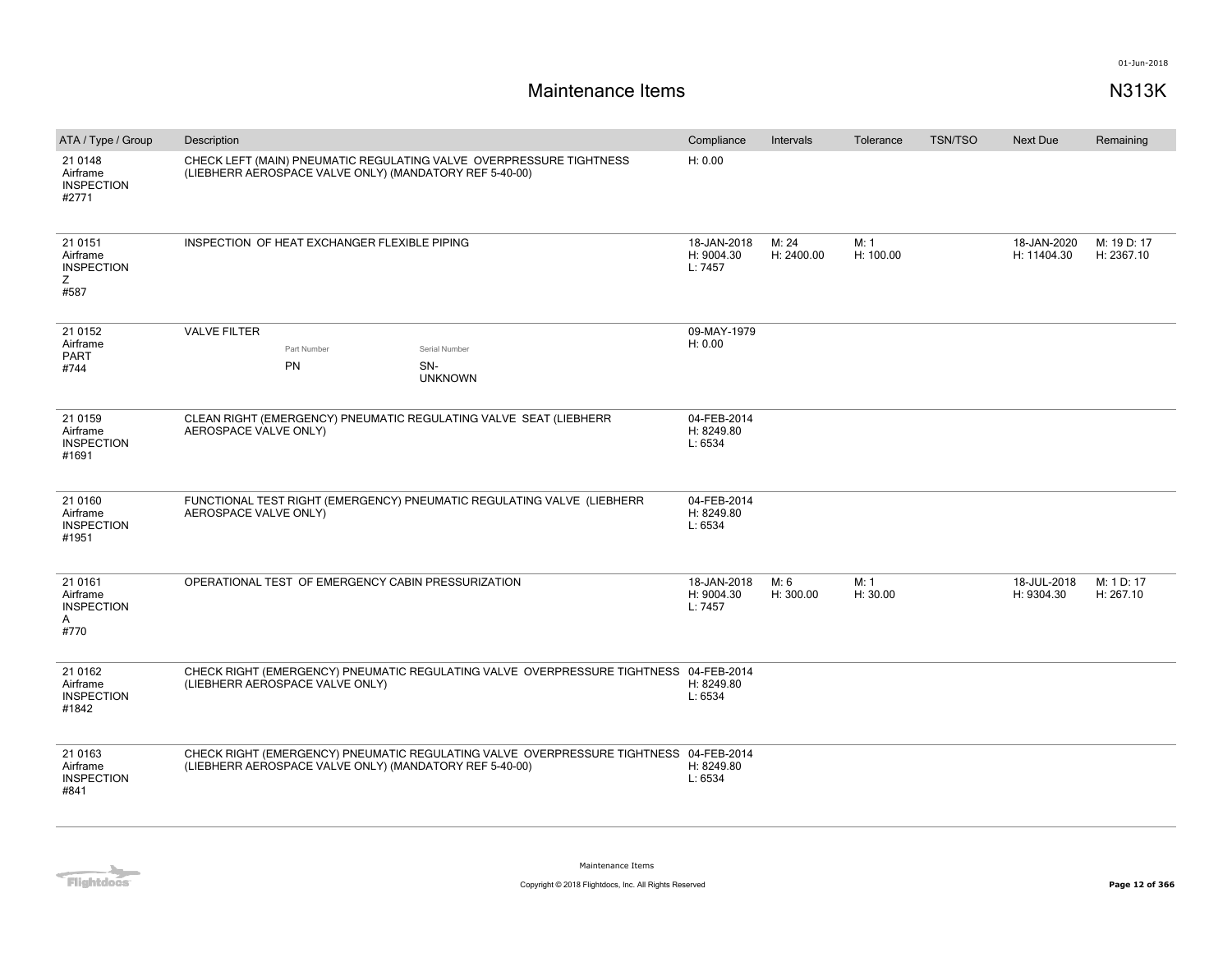## **Maintenance Items N313K**

| ATA / Type / Group                               | Description                           |                       | Compliance                           | Intervals  | Tolerance | <b>TSN/TSO</b> | Next Due    | Remaining  |
|--------------------------------------------------|---------------------------------------|-----------------------|--------------------------------------|------------|-----------|----------------|-------------|------------|
| 21 0171<br>Airframe<br><b>INSPECTION</b><br>#962 | CLEAN AFT REGULATOR SYSTEM FILTER     |                       | 28-JUL-2001<br>H: 7060.00<br>L: 5687 | H: 4800.00 |           |                | H: 11860.00 | H: 2822.80 |
| 21 0176                                          | CABIN DIFFERENTIAL PRESSURE INDICATOR |                       | 09-MAY-1979                          |            |           |                |             |            |
| Airframe<br><b>PART</b>                          | Part Number                           | Serial Number         | H: 0.00                              |            |           |                |             |            |
| #273                                             | 1-1336AA                              | SN-<br><b>UNKNOWN</b> |                                      |            |           |                |             |            |
| 21 0181                                          | CABIN DIFFERENTIAL PRESSURE SWITCH    |                       | 09-MAY-1979                          |            |           |                |             |            |
| Airframe<br>PART                                 | Part Number                           | Serial Number         | H: 0.00                              |            |           |                |             |            |
| #535                                             | 4232ZR5                               | SN-<br><b>UNKNOWN</b> |                                      |            |           |                |             |            |
| 21 0191                                          | <b>CABIN ALTIMETER</b>                |                       | 09-MAY-1979                          |            |           |                |             |            |
| Airframe<br><b>PART</b>                          | Part Number                           | Serial Number         | H: 0.00                              |            |           |                |             |            |
| #958                                             | 1-1337AA                              | SN-<br><b>UNKNOWN</b> |                                      |            |           |                |             |            |
| 21 0196                                          | CABIN ALTITUDE SWITCH                 |                       | 09-MAY-1979                          |            |           |                |             |            |
| Airframe<br><b>PART</b>                          | Part Number                           | Serial Number         | H: 0.00                              |            |           |                |             |            |
| #1839                                            | 4224ZR21                              | SN-<br><b>UNKNOWN</b> |                                      |            |           |                |             |            |
| 21 0 21 1                                        | CABIN VERTICAL SPEED INDICATOR        |                       | 09-MAY-1979                          |            |           |                |             |            |
| Airframe                                         | Part Number                           | Serial Number         | H: 0.00                              |            |           |                |             |            |
| PART<br>#2414                                    | <b>RCM10-3</b>                        | SN-<br><b>UNKNOWN</b> |                                      |            |           |                |             |            |
| 21 0221                                          | NOSE CONE PRESSURE ACTUATOR           |                       | 09-MAY-1979                          |            |           |                |             |            |
| Airframe                                         | Part Number                           | Serial Number         | H: 0.00                              |            |           |                |             |            |
| <b>PART</b><br>#751                              | 107-17-0                              | SN-<br><b>UNKNOWN</b> |                                      |            |           |                |             |            |
| 21 0 231                                         | NOSE CONE PRESSURE SWITCH             |                       | 09-MAY-1979                          |            |           |                |             |            |
| Airframe<br><b>PART</b>                          | Part Number                           | Serial Number         | H: 0.00                              |            |           |                |             |            |
| #1285                                            | 4224ZR6                               | SN-<br><b>UNKNOWN</b> |                                      |            |           |                |             |            |

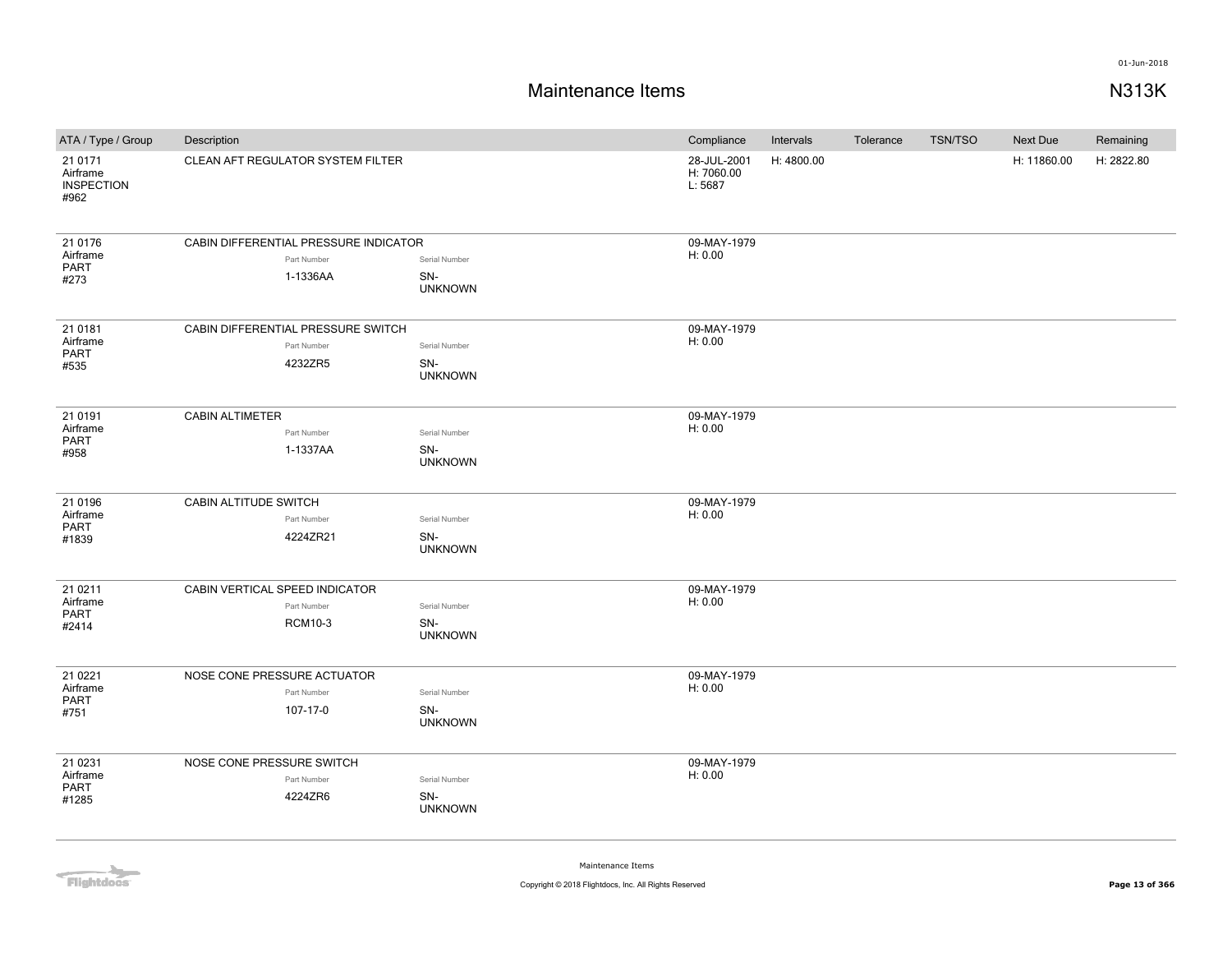| ATA / Type / Group                                | Description                                                      |                                        | Compliance                           | Intervals  | Tolerance | <b>TSN/TSO</b> | Next Due   | Remaining |
|---------------------------------------------------|------------------------------------------------------------------|----------------------------------------|--------------------------------------|------------|-----------|----------------|------------|-----------|
| 21 0 24 1<br>Airframe<br>PART<br>#1085            | NOSE CONE OVERPRESSURE VALVE<br>Part Number<br>1550-01-01        | Serial Number<br>SN-<br><b>UNKNOWN</b> | 09-MAY-1979<br>H: 0.00               |            |           |                |            |           |
| 21 0 251<br>Airframe<br>PART<br>#576              | NOSE CONE THERMO SWITCH<br>Part Number<br>M1-150-130272          | Serial Number<br>SN-<br><b>UNKNOWN</b> | 09-MAY-1979<br>H: 0.00               |            |           |                |            |           |
| 21 0 27 1<br>Airframe<br><b>PART</b><br>#846      | CABIN PRESSURE 3 WAY COCK<br>Part Number<br>13375-1              | Serial Number<br>783                   | 05-JUN-2002<br>H: 7335.70<br>L: 5900 |            |           |                |            |           |
| 21 0601<br>Airframe<br>PART<br>#629               | AIR CONDITIONING VALVE<br>Part Number<br>14640-113               | Serial Number<br>1183                  | 27-OCT-2001<br>H: 7124.00<br>L: 5758 |            |           |                |            |           |
| 21 0613<br>Airframe<br><b>INSPECTION</b><br>#2129 | LUBRICATE AIR CONDITIONING VALVE GEARBOX                         |                                        | 27-OCT-2001<br>H: 7124.00<br>L: 5758 | H: 2000.00 |           |                | H: 9124.00 | H: 86.80  |
| 21 0741<br>Airframe<br><b>PART</b><br>#420        | AIR CONDITIONING RELAY BOX ASSEMBLY<br>Part Number<br>MY20632-24 | Serial Number<br>SN-<br><b>UNKNOWN</b> | 09-MAY-1979<br>H: 0.00               |            |           |                |            |           |
| 21 0 746<br>Airframe<br><b>PART</b><br>#1559      | CABIN TEMPERATURE CONTROL BOX<br>Part Number<br>728-030          | Serial Number<br>SN-<br><b>UNKNOWN</b> | 09-MAY-1979<br>H: 0.00               |            |           |                |            |           |
| 21 0751<br>Airframe<br><b>PART</b><br>#284        | CABIN TEMPERATURE CONTROL AMPLIFIER<br>Part Number<br>728-026-3  | Serial Number<br>SN-<br><b>UNKNOWN</b> | 22-FEB-2000<br>H: 6649.00            |            |           |                |            |           |

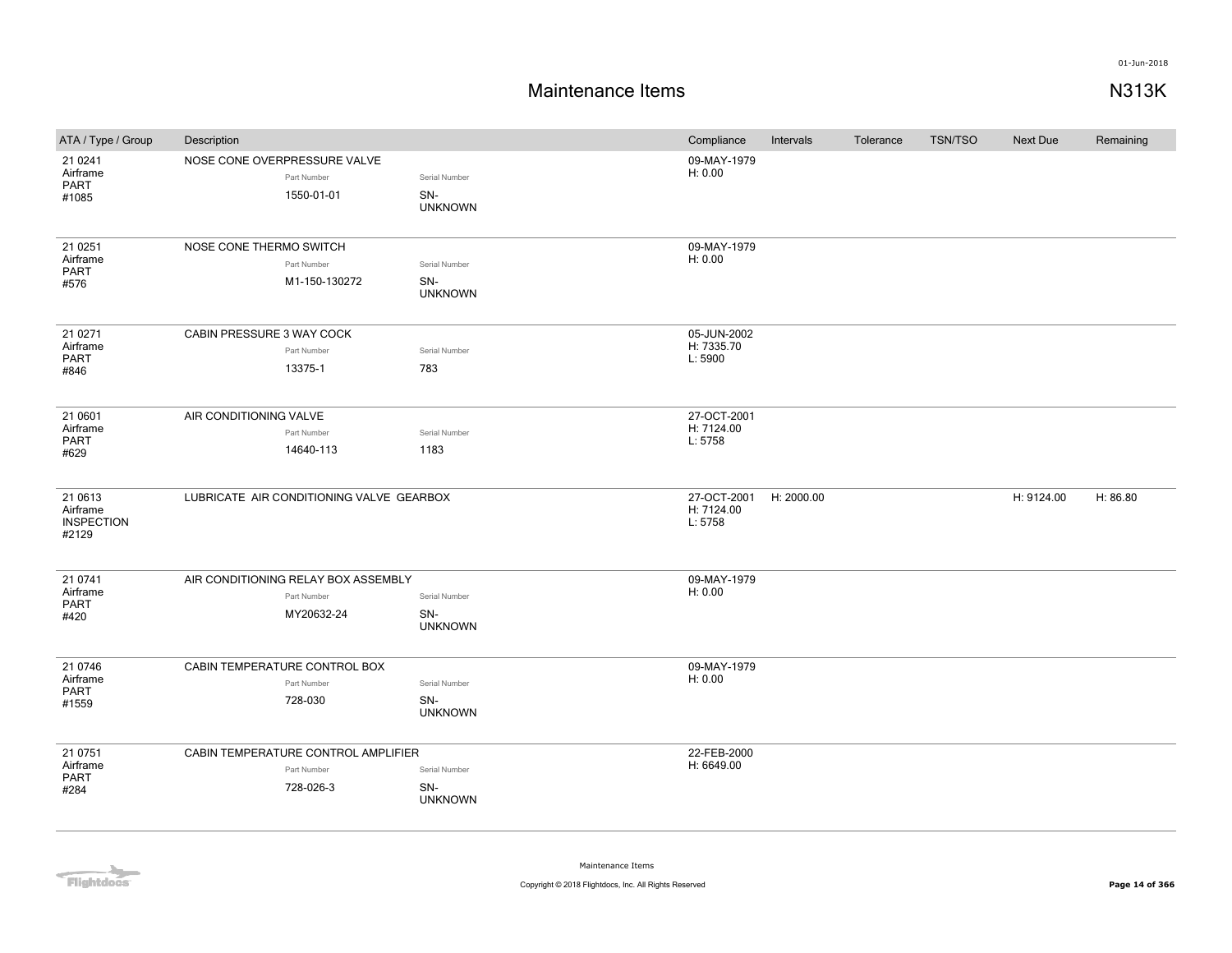## **Maintenance Items N313K**

| ATA / Type / Group                                | Description                   |                                        |                                                      | Compliance             | Intervals | Tolerance | <b>TSN/TSO</b> | Next Due | Remaining |
|---------------------------------------------------|-------------------------------|----------------------------------------|------------------------------------------------------|------------------------|-----------|-----------|----------------|----------|-----------|
| 21 0756                                           | CABIN TEMPERATURE SENSOR      |                                        |                                                      | 09-MAY-1979            |           |           |                |          |           |
| Airframe<br>PART                                  |                               | Part Number                            | Serial Number                                        | H: 0.00                |           |           |                |          |           |
| #1597                                             |                               | 728-133                                | SN-                                                  |                        |           |           |                |          |           |
|                                                   |                               |                                        | <b>UNKNOWN</b>                                       |                        |           |           |                |          |           |
| 21 0761                                           | CABIN TEMPERATURE PROBE       |                                        |                                                      | 09-MAY-1979            |           |           |                |          |           |
| Airframe                                          |                               | Part Number                            | Serial Number                                        | H: 0.00                |           |           |                |          |           |
| PART<br>#1238                                     |                               | 728-024                                | SN-                                                  |                        |           |           |                |          |           |
|                                                   |                               |                                        | <b>UNKNOWN</b>                                       |                        |           |           |                |          |           |
| 21 0766                                           | CABIN TEMPERATURE INDICATOR   |                                        |                                                      | 09-MAY-1979            |           |           |                |          |           |
| Airframe<br>PART                                  |                               | Part Number                            | Serial Number                                        | H: 0.00                |           |           |                |          |           |
| #2214                                             |                               | 728-483                                | SN-                                                  |                        |           |           |                |          |           |
|                                                   |                               |                                        | <b>UNKNOWN</b>                                       |                        |           |           |                |          |           |
| 21 0771                                           | CABIN DUCT TEMPERATURE SENSOR |                                        |                                                      | 09-MAY-1979            |           |           |                |          |           |
| Airframe<br>PART                                  |                               | Part Number                            | Serial Number                                        | H: 0.00                |           |           |                |          |           |
| #1248                                             |                               | 728-025                                | SN-                                                  |                        |           |           |                |          |           |
|                                                   |                               |                                        | <b>UNKNOWN</b>                                       |                        |           |           |                |          |           |
| 21 0776                                           | TEMPERATURE CONTROL VALVE     |                                        |                                                      | 09-MAY-1979            |           |           |                |          |           |
| Airframe<br>PART                                  |                               | Part Number                            | Serial Number                                        | H: 0.00                |           |           |                |          |           |
| #278                                              |                               | 728-027                                | SN-<br><b>UNKNOWN</b>                                |                        |           |           |                |          |           |
| 21 0781<br>Airframe<br><b>INSPECTION</b><br>#2430 |                               |                                        | TEST CABIN TEMPERATURE CONTROL SYSTEM USING TEST SET | 09-MAY-1979<br>H: 0.00 |           |           |                |          |           |
|                                                   |                               |                                        |                                                      |                        |           |           |                |          |           |
| 21 0811<br>Airframe                               | RAM AIR VALVE                 | Part Number                            | Serial Number                                        | 09-MAY-1979<br>H: 0.00 |           |           |                |          |           |
| PART<br>#567                                      |                               | CE7004                                 | SN-                                                  |                        |           |           |                |          |           |
|                                                   |                               |                                        | <b>UNKNOWN</b>                                       |                        |           |           |                |          |           |
| 21 0841                                           |                               | LEFT (MAIN) PNEUMATIC REGULATING VALVE |                                                      | 31-OCT-2013            |           |           |                |          |           |
| Airframe<br>PART                                  |                               | Part Number                            | Serial Number                                        | H: 8160.20<br>L: 6475  |           |           |                |          |           |
| #692                                              |                               | 14331-1C                               | 708                                                  |                        |           |           |                |          |           |
|                                                   |                               |                                        |                                                      |                        |           |           |                |          |           |

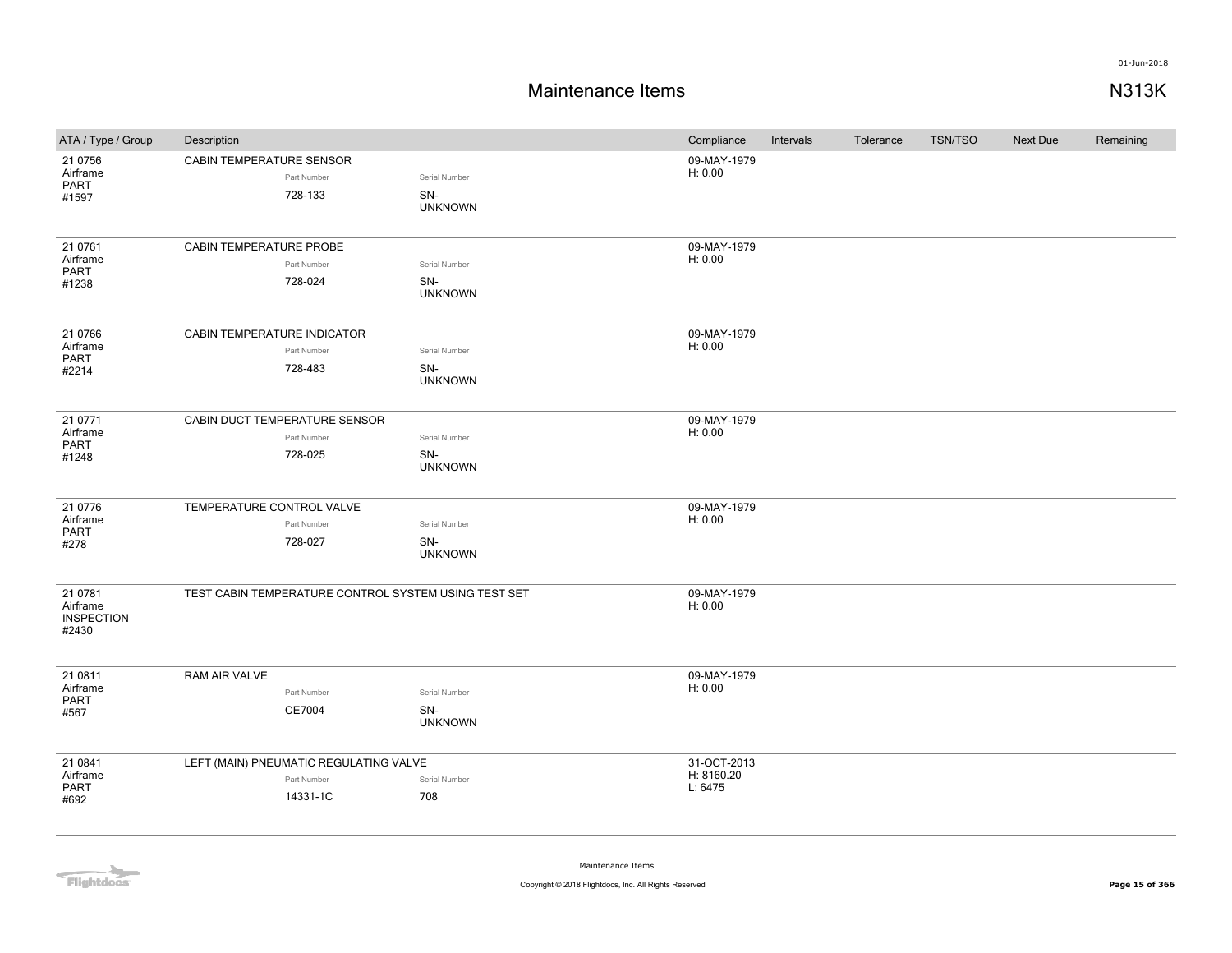| ATA / Type / Group                                               | Description                                                             |                                        |                                      |                   | Tolerance        | <b>TSN/TSO</b> | Next Due                  | Remaining               |
|------------------------------------------------------------------|-------------------------------------------------------------------------|----------------------------------------|--------------------------------------|-------------------|------------------|----------------|---------------------------|-------------------------|
| 21 0856<br>Airframe<br>PART<br>#2116                             | RIGHT (EMERGENCY) PNEUMATIC REGULATING VALVE<br>Part Number<br>14331-2C | Serial Number<br>1121                  | 04-FEB-2014<br>H: 8249.80<br>L: 6534 |                   |                  |                |                           |                         |
| 21 1001<br>Airframe<br><b>INSPECTION</b><br>$\mathsf{A}$<br>#908 | OPERATIONAL TEST RAM AIR VALVE                                          |                                        | 18-JAN-2018<br>H: 9004.30<br>L: 7457 | M: 6<br>H: 300.00 | M: 1<br>H: 30.00 |                | 18-JUL-2018<br>H: 9304.30 | M: 1 D: 17<br>H: 267.10 |
| 21 1011<br>Airframe<br><b>INSPECTION</b><br>B<br>#839            | CHECK RAM AIR VALVE FIRE CIRCUIT                                        |                                        | 31-OCT-2013<br>H: 8138.60<br>L: 6459 | H: 1200.00        | H: 50.00         |                | H: 9338.60                | H: 301.40               |
| 21 1221<br>Airframe<br><b>PART</b><br>#404                       | <b>WATER SEPARATOR</b><br>Part Number<br>PN                             | Serial Number<br>SN-<br><b>UNKNOWN</b> | 09-MAY-1979<br>H: 0.00               |                   |                  |                |                           |                         |
| 21 1226<br>Airframe<br><b>INSPECTION</b><br>#1809                | SERVICE WATER SEPARATOR                                                 |                                        | 09-MAY-1979<br>H: 0.00               |                   |                  |                |                           |                         |
| 21 1231<br>Airframe<br><b>PART</b><br>#495                       | <b>ANTI-ICE THERMOSTAT</b><br>Part Number<br>331ZR5EQ2                  | Serial Number<br>531                   | 31-OCT-2013<br>H: 8160.20<br>L: 6475 |                   |                  |                |                           |                         |
| 21 1 24 1<br>Airframe<br>PART<br>#2328                           | <b>ANTI-ICE VALVE</b><br>Part Number<br>941AZEQ7                        | Serial Number<br>386                   | 05-APR-2018<br>H: 9037.20<br>L: 7489 |                   |                  |                |                           |                         |
| 21 1 25 1<br>Airframe<br><b>PART</b><br>#2122                    | ANTI-ICE PRESSURE-REDUCING VALVE<br>Part Number<br>2407ZEQ10            | Serial Number<br>660                   | 31-OCT-2013<br>H: 8160.20<br>L: 6475 |                   |                  |                |                           |                         |

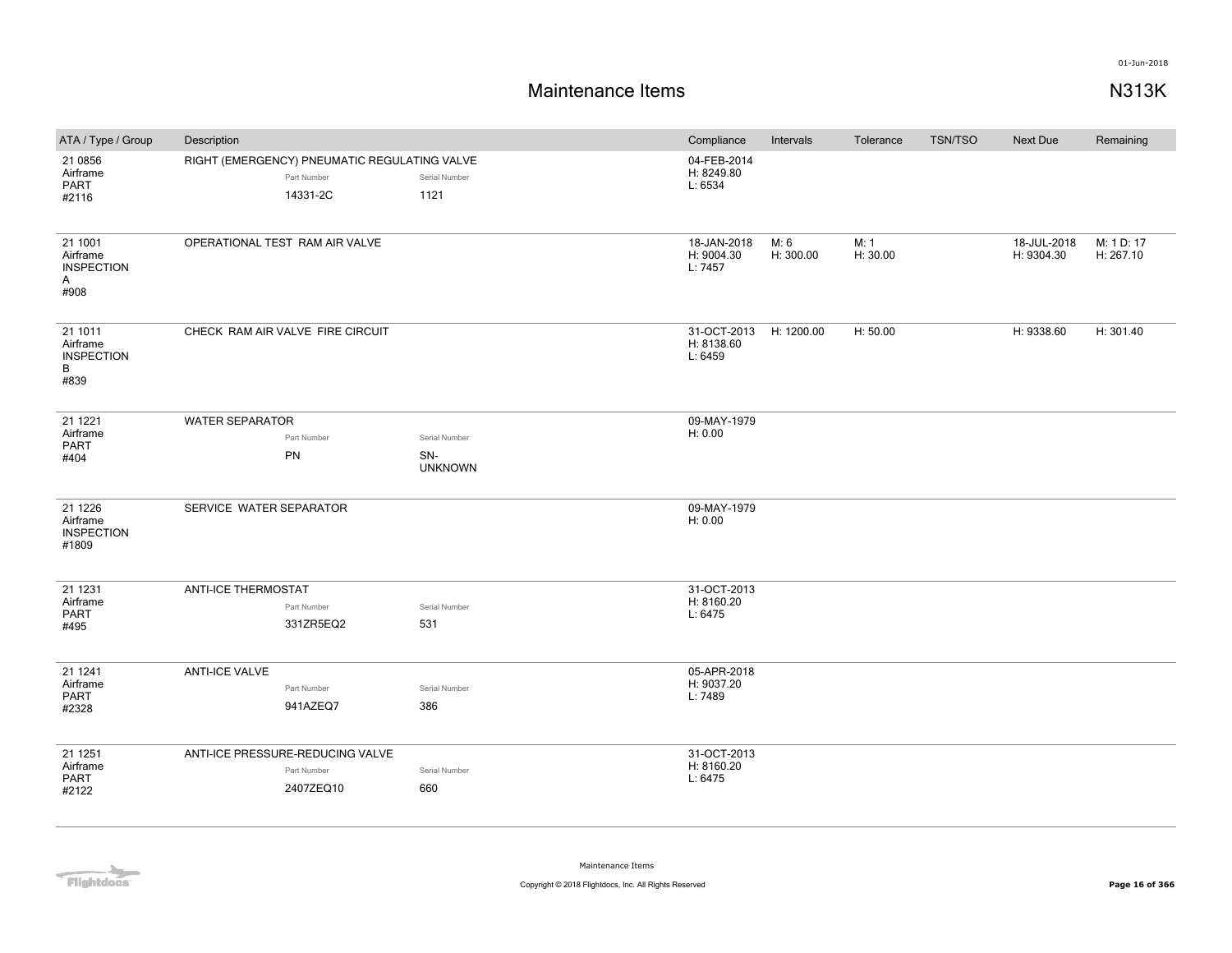## **Maintenance Items N313K**

| ATA / Type / Group                                  | Description                                                          |  |                                        | Compliance                           | Intervals | Tolerance | TSN/TSO | Next Due | Remaining |
|-----------------------------------------------------|----------------------------------------------------------------------|--|----------------------------------------|--------------------------------------|-----------|-----------|---------|----------|-----------|
| 21 1 258<br>Airframe<br>PART<br>#309                | SERVO SYSTEM PRESSURE REDUCING VALVE<br>Part Number<br>2407/Z.R4.EQ8 |  | Serial Number<br>2022                  | 25-AUG-2004<br>H: 7776.80<br>L: 6225 |           |           |         |          |           |
| 21 1271<br>Airframe<br>PART<br>#2263                | LEFT RACK AXIAL BLOWER<br>Part Number<br>39208                       |  | Serial Number<br>10087                 | 31-OCT-2013<br>H: 8138.60<br>L: 6459 |           |           |         |          |           |
| 21 1281<br>Airframe<br><b>PART</b><br>#724          | RIGHT RACK AXIAL BLOWER<br>Part Number<br>39208                      |  | Serial Number<br>10119                 | 31-OCT-2013<br>H: 8138.60<br>L: 6459 |           |           |         |          |           |
| 21 1291<br>Airframe<br>PART<br>#2204                | LEFT AIR CONDITIONING NON RETURN VALVE<br>Part Number<br>L84B31-001  |  | Serial Number<br>20660                 | 31-OCT-2013<br>H: 8160.20<br>L: 6475 |           |           |         |          |           |
| 21 1 29 6<br>Airframe<br><b>INSPECTION</b><br>#1995 | REPLACE LEFT AIR CONDITIONING NON RETURN VALVE SEALS                 |  |                                        | 09-MAY-1979<br>H: 0.00               |           |           |         |          |           |
| 21 1301<br>Airframe<br><b>PART</b><br>#1671         | RIGHT AIR CONDITIONING NON RETURN VALVE<br>Part Number<br>L84B31-001 |  | Serial Number<br>20659                 | 31-OCT-2013<br>H: 8160.20<br>L: 6475 |           |           |         |          |           |
| 21 1306<br>Airframe<br><b>INSPECTION</b><br>#2307   | REPLACE RIGHT AIR CONDITIONING NON RETURN VALVE SEALS                |  |                                        | 09-MAY-1979<br>H: 0.00               |           |           |         |          |           |
| 21 1311<br>Airframe<br>PART<br>#1251                | WARM AIR NON RETURN VALVE<br>Part Number<br>2630-225Z                |  | Serial Number<br>SN-<br><b>UNKNOWN</b> | 09-MAY-1979<br>H: 0.00               |           |           |         |          |           |

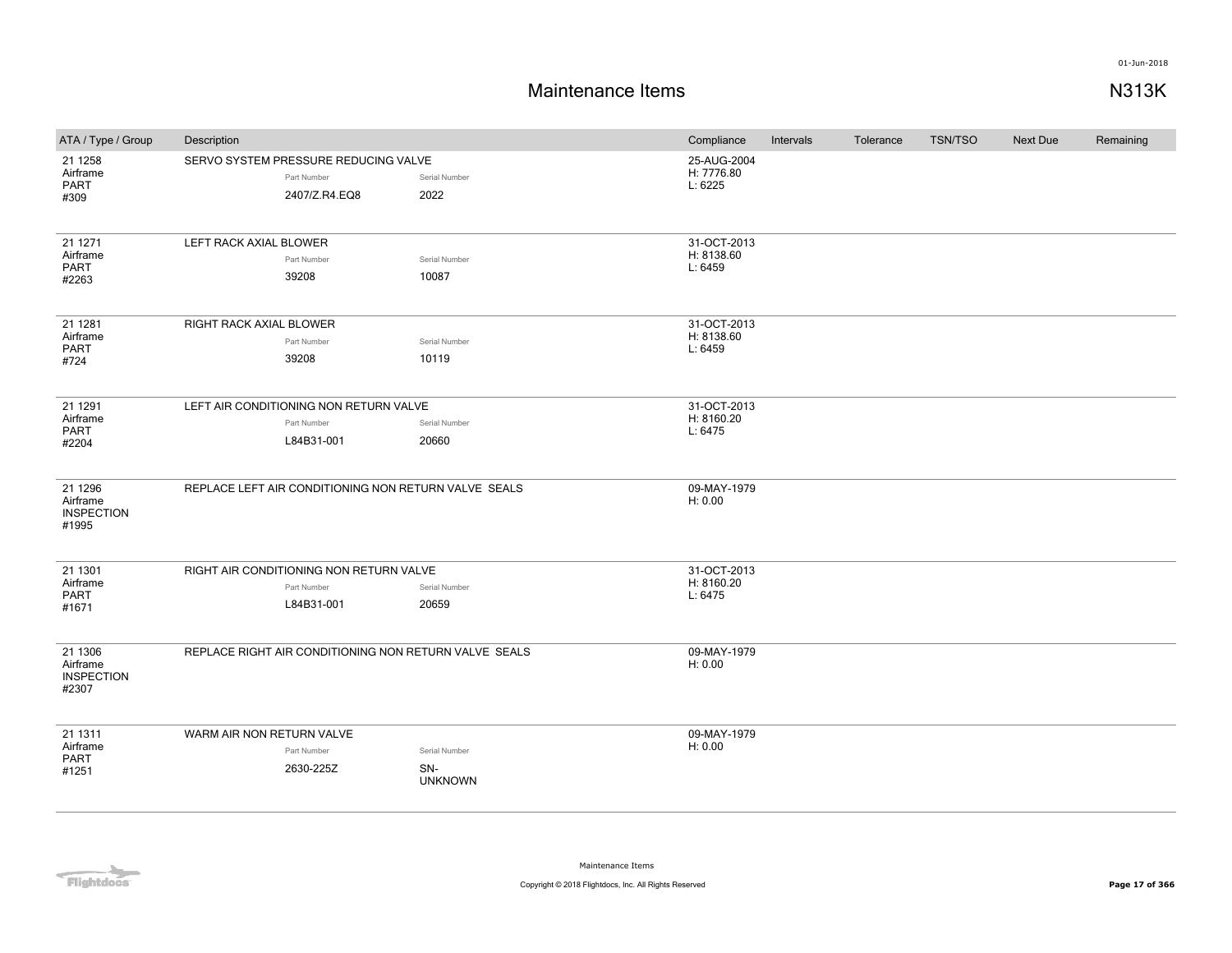## **Maintenance Items N313K**

| ATA / Type / Group | Description                      |             |                       | Compliance            | Intervals | Tolerance | <b>TSN/TSO</b> | Next Due | Remaining |
|--------------------|----------------------------------|-------------|-----------------------|-----------------------|-----------|-----------|----------------|----------|-----------|
| 21 1316            | MIDDLE COLD AIR NON RETURN VALVE |             |                       | 09-MAY-1979           |           |           |                |          |           |
| Airframe<br>PART   |                                  | Part Number | Serial Number         | H: 0.00               |           |           |                |          |           |
| #1723              |                                  | 2198-25AZ   | SN-<br><b>UNKNOWN</b> |                       |           |           |                |          |           |
|                    |                                  |             |                       |                       |           |           |                |          |           |
| 21 1321            | SAFETY VALVE                     |             |                       | 09-MAY-1979           |           |           |                |          |           |
| Airframe           |                                  | Part Number | Serial Number         | H: 0.00               |           |           |                |          |           |
| PART<br>#2284      |                                  | B99-26-502  | SN-                   |                       |           |           |                |          |           |
|                    |                                  |             | <b>UNKNOWN</b>        |                       |           |           |                |          |           |
| 21 1326            | LOWER COLD AIR NON RETURN VALVE  |             |                       | 09-MAY-1979           |           |           |                |          |           |
| Airframe<br>PART   |                                  | Part Number | Serial Number         | H: 0.00               |           |           |                |          |           |
| #1679              |                                  | 2177-25Z    | SN-                   |                       |           |           |                |          |           |
|                    |                                  |             | <b>UNKNOWN</b>        |                       |           |           |                |          |           |
| 21 1331            | UPPER COLD AIR NON RETURN VALVE  |             |                       | 09-MAY-1979           |           |           |                |          |           |
| Airframe<br>PART   |                                  | Part Number | Serial Number         | H: 0.00               |           |           |                |          |           |
| #252               |                                  | 2166-25Z    | SN-                   |                       |           |           |                |          |           |
|                    |                                  |             | <b>UNKNOWN</b>        |                       |           |           |                |          |           |
| 21 1336            | PILOT FOOT WARMING VALVE         |             |                       | 09-MAY-1979           |           |           |                |          |           |
| Airframe<br>PART   |                                  | Part Number | Serial Number         | H: 0.00               |           |           |                |          |           |
| #1703              |                                  | B99-19-502  | SN-<br><b>UNKNOWN</b> |                       |           |           |                |          |           |
|                    |                                  |             |                       |                       |           |           |                |          |           |
| 21 1341            | HEATING NON RETURN VALVE         |             |                       | 09-MAY-1979           |           |           |                |          |           |
| Airframe<br>PART   |                                  | Part Number | Serial Number         | H: 0.00               |           |           |                |          |           |
| #1596              |                                  | 2623-225Z   | SN-<br><b>UNKNOWN</b> |                       |           |           |                |          |           |
| 21 1346            | <b>DEMISTING VALVE</b>           |             |                       | 09-MAY-1979           |           |           |                |          |           |
| Airframe           |                                  | Part Number | Serial Number         | H: 0.00               |           |           |                |          |           |
| PART<br>#1187      |                                  | B99-19-502  | SN-                   |                       |           |           |                |          |           |
|                    |                                  |             | <b>UNKNOWN</b>        |                       |           |           |                |          |           |
| 21 1351            | WATER (MOD1227) SEPARATOR        |             |                       | 27-MAY-2014           |           |           |                |          |           |
| Airframe<br>PART   |                                  | Part Number | Serial Number         | H: 8339.60<br>L: 6596 |           |           |                |          |           |
| #2281              |                                  | B31VA0120   | SN-<br><b>UNKNOWN</b> |                       |           |           |                |          |           |
|                    |                                  |             |                       |                       |           |           |                |          |           |

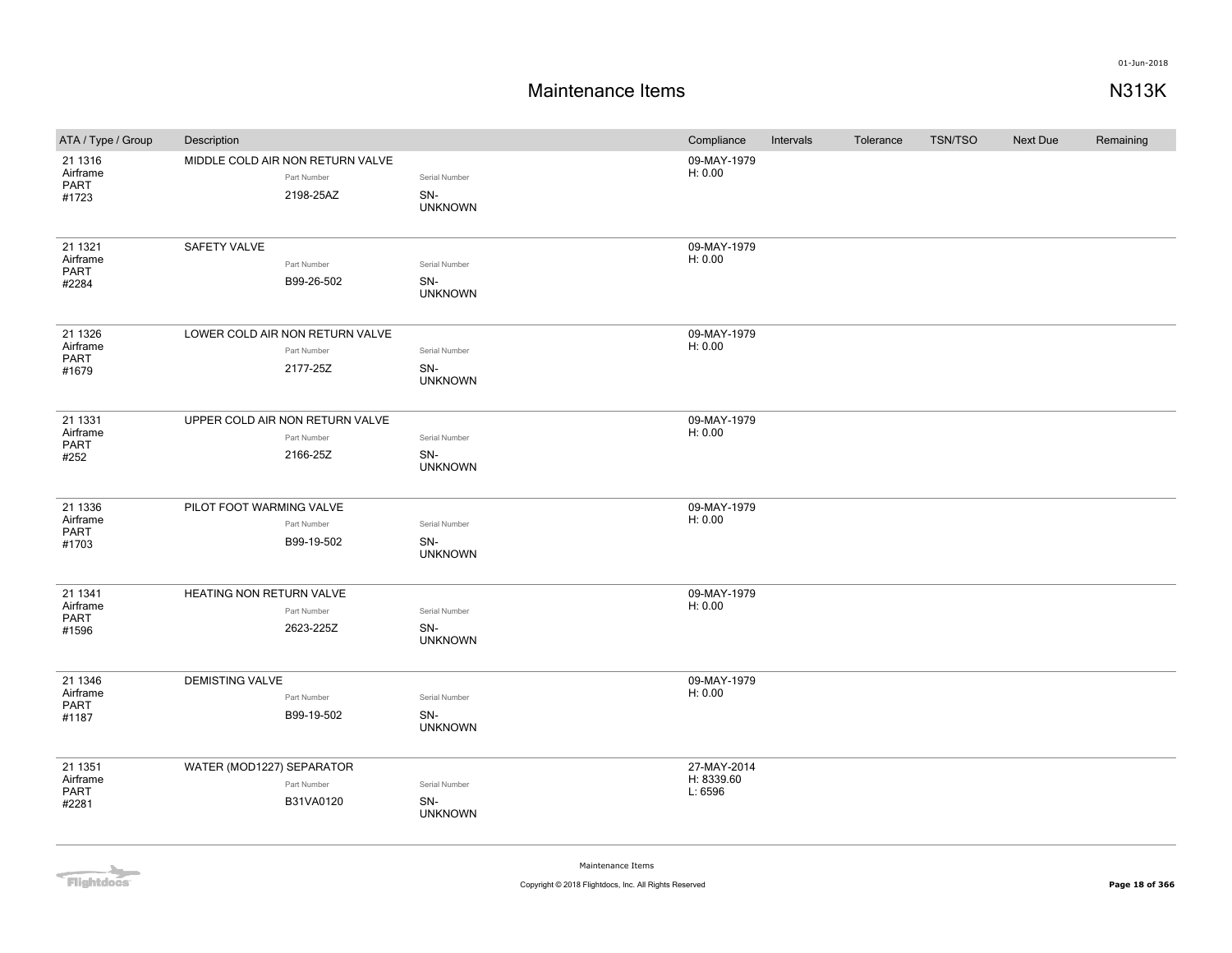| ATA / Type / Group                                                | Description                                                                   |                                                                            | Compliance                           | Intervals           | Tolerance         | <b>TSN/TSO</b> | Next Due                   | Remaining                 |
|-------------------------------------------------------------------|-------------------------------------------------------------------------------|----------------------------------------------------------------------------|--------------------------------------|---------------------|-------------------|----------------|----------------------------|---------------------------|
| 21 1361<br>Airframe<br>PART<br>#2249                              | REPLACE WATER (MOD1227) SEPARATOR COALESCER CLOTH<br>Part Number<br>B31VA0120 | Serial Number<br>SN-<br><b>UNKNOWN</b>                                     | 27-MAY-2014<br>H: 8339.60<br>L: 6596 | H: 1000.00          |                   |                | H: 9335.70                 | H: 298.50                 |
| 21 3001<br>Airframe<br><b>INSPECTION</b><br>$\mathsf{C}$<br>#1117 | TEST NOSE CONE PRESSURE INDICATING SYSTEM                                     |                                                                            | 31-OCT-2013<br>H: 8138.60<br>L: 6459 | M: 72               | M: 2              |                | 31-OCT-2019                | M: 16 D: 30               |
| 21 3006<br>Airframe<br><b>INSPECTION</b><br>#1418                 | CHECK OVERPRESSURE RELIEF VALVE VACUUM SUPPLY LINES                           |                                                                            | 04-FEB-2014<br>H: 8249.80<br>L: 6534 | H: 1200.00          |                   |                | H: 9449.80                 | H: 412.60                 |
| 21 3007<br>Airframe<br><b>INSPECTION</b><br>#871                  | CHECK OVERPRESSURE RELIEF VALVE VACUUM SUPPLY LINES (MANDATORY 5-40)          |                                                                            | 04-FEB-2014<br>H: 8249.80<br>L: 6534 | H: 7500.00          |                   |                | H: 15749.80                | H: 6712.60                |
| 21 3011<br>Airframe<br><b>INSPECTION</b><br>Z<br>#2218            | INSPECT/CHECK NOSE CONE OVERPRESSURE VALVE                                    |                                                                            | 18-JAN-2018<br>H: 9004.30<br>L: 7457 | M: 24<br>H: 2400.00 | M: 1<br>H: 100.00 |                | 18-JAN-2020<br>H: 11404.30 | M: 19 D: 17<br>H: 2367.10 |
| 21 3021<br>Airframe<br><b>INSPECTION</b><br>B<br>#1980            | WITH IDC PRESSURIZATION                                                       | OPERATIONAL TEST CABIN PRESSURIZATION SYSTEM DURING ENGINE RUN UP AIRCRAFT | 31-OCT-2013<br>H: 8138.60<br>L: 6459 | H: 1200.00          | H: 50.00          |                | H: 9338.60                 | H: 301.40                 |
| 21 3031<br>Airframe<br><b>INSPECTION</b><br>#141                  | WITH SEMCA PRESSURIZATION                                                     | OPERATIONAL TEST CABIN PRESSURIZATION SYSTEM DURING ENGINE RUN UP AIRCRAFT | 31-OCT-2013<br>H: 8138.60<br>L: 6459 |                     |                   |                |                            |                           |
| 21 303A<br>Airframe<br><b>INSPECTION</b><br>#2519                 | WITH SEMCA PRESSURIZATION                                                     | OPERATIONAL TEST CABIN PRESSURIZATION SYSTEM DURING ENGINE RUN UP AIRCRAFT | H: 0.00                              |                     |                   |                |                            |                           |

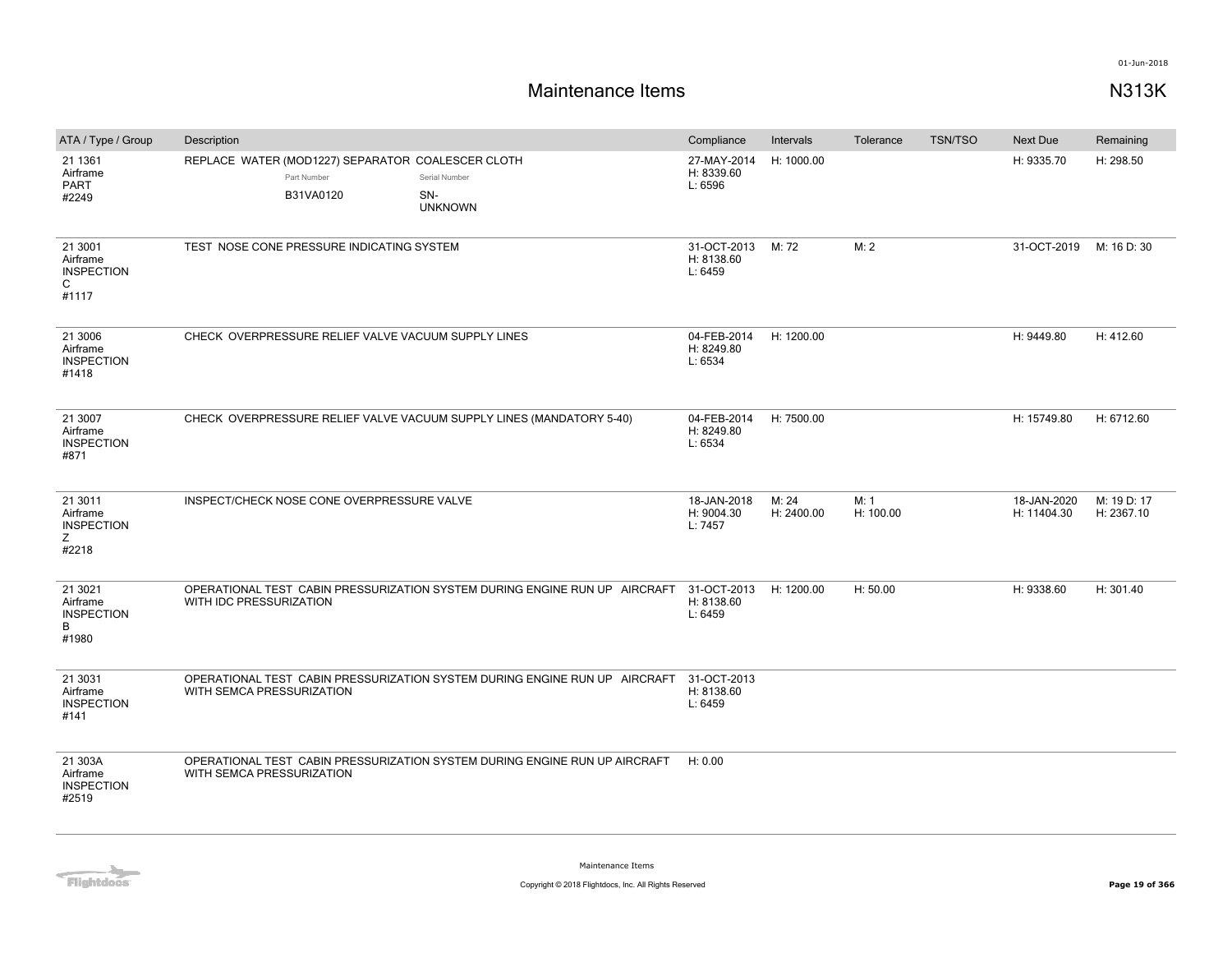| ATA / Type / Group                                     | Description                                                                                                 |                       | Compliance                           | Intervals          | Tolerance        | <b>TSN/TSO</b> | Next Due                  | Remaining               |
|--------------------------------------------------------|-------------------------------------------------------------------------------------------------------------|-----------------------|--------------------------------------|--------------------|------------------|----------------|---------------------------|-------------------------|
| 21 3041<br>Airframe<br><b>INSPECTION</b><br>B<br>#1865 | OPERATIONAL CHECK CABIN PRESSURIZATION SYSTEM DURING ENGINE RUN UP<br>AIRCRAFT WITH KOLLSMAN PRESSURIZATION |                       | 31-OCT-2013<br>H: 8138.60<br>L: 6459 | H: 1200.00         | H: 50.00         |                | H: 9338.60                | H: 301.40               |
| 21 4911<br>Airframe<br><b>INSPECTION</b><br>#1152      | REPLACE APU CHECK VALVE FILTER                                                                              |                       | 31-OCT-2013<br>H: 8138.60<br>L: 6459 |                    |                  |                |                           |                         |
| 21 5001<br>Airframe<br><b>INSPECTION</b><br>2A<br>#679 | CHECK COMPRESSOR TURBO OIL                                                                                  |                       | 18-JAN-2018<br>H: 9004.30<br>L: 7457 | M: 12<br>H: 600.00 | M: 1<br>H: 30.00 |                | 18-JAN-2019<br>H: 9604.30 | M: 7 D: 17<br>H: 567.10 |
| 21 52012                                               | LEFT AIR CONDITIONING FLOW LIMITER                                                                          |                       | 22-FEB-2000<br>H: 6635.00            | H: 3000.00         |                  |                | H: 9635.00                | H: 597.80               |
| Airframe<br><b>PART</b>                                | Part Number                                                                                                 | Serial Number         | L: 5400                              |                    |                  |                |                           |                         |
| #1017                                                  | 2711AZR2                                                                                                    | SN-<br><b>UNKNOWN</b> |                                      |                    |                  |                |                           |                         |
| 21 52012                                               | RIGHT AIR CONDITIONING FLOW LIMITER                                                                         |                       | 31-OCT-2013                          | H: 3000.00         |                  |                | H: 11000.00               | H: 1962.80              |
| Airframe<br><b>PART</b>                                | Part Number                                                                                                 | Serial Number         | H: 8138.60<br>L: 6459                |                    |                  |                |                           |                         |
| #2131                                                  | 2711AZR2                                                                                                    | 1127                  |                                      |                    |                  |                |                           |                         |
| 21 52013-2<br>Airframe<br><b>INSPECTION</b><br>#1913   | LEAK TEST LEFT AIR CONDITIONING NON RETURN VALVE TIGHTNESS                                                  |                       | 31-OCT-2013<br>H: 8160.20<br>L: 6475 | M: 108             |                  |                | 31-OCT-2022               | M: 52 D: 30             |
| 21 52013-2<br>Airframe<br><b>INSPECTION</b><br>#1383   | LEAK TEST RIGHT AIR CONDITIONING NON RETURN VALVE TIGHTNESS-                                                |                       | 31-OCT-2013<br>H: 8160.20<br>L: 6475 | M: 108             |                  |                | 31-OCT-2022 M: 52 D: 30   |                         |
| 21 52014-1<br>Airframe<br><b>INSPECTION</b><br>#1427   | CHECK AIR CONDITIONING VALVE BRUSHES/REPLACE SEALS                                                          |                       | 27-OCT-2001<br>H: 7124.00<br>L: 5758 | H: 2000.00         |                  |                | H: 9124.00                | H: 86.80                |

**Flightdocs**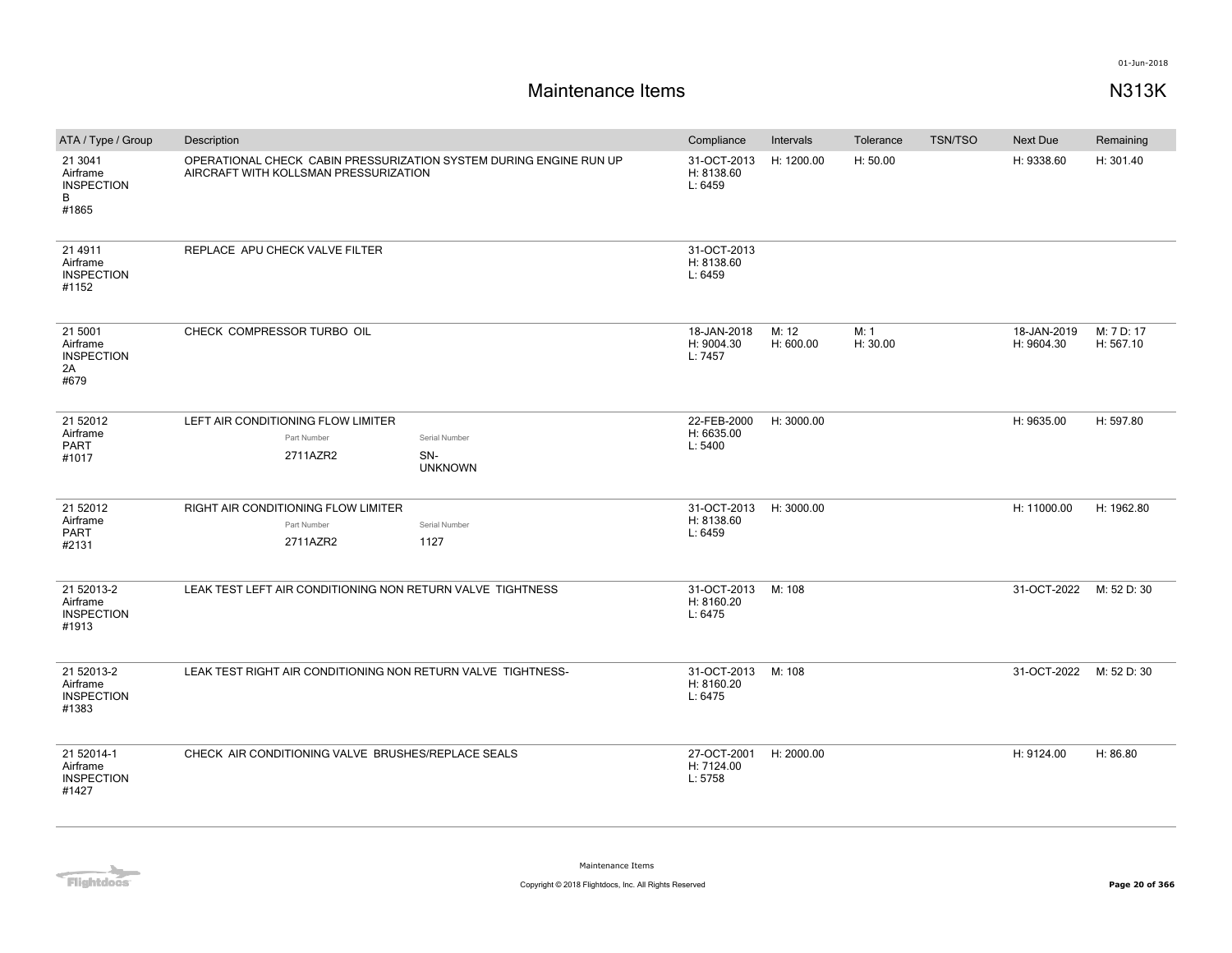| ATA / Type / Group                                   | Description                                                                                                                                                 | Compliance                           | Intervals  | Tolerance | <b>TSN/TSO</b> | Next Due    | Remaining  |
|------------------------------------------------------|-------------------------------------------------------------------------------------------------------------------------------------------------------------|--------------------------------------|------------|-----------|----------------|-------------|------------|
| 21 52015-1<br>Airframe<br><b>INSPECTION</b><br>#1861 | CHECK LEFT (MAIN) PNEUMATIC REGULATING VALVE DIAPHRAGM [P/N 19039] AND SEAL [P/N 31-OCT-2013<br>12348] (KOLLSMAN-IDC VALVE ONLY)                            | H: 8160.20<br>L: 6475                | H: 1200.00 |           |                | H: 9360.20  | H: 323.00  |
| 21 52015-1<br>Airframe<br><b>INSPECTION</b><br>#947  | CHECK RIGHT (EMERGENCY) PNEUMATIC REGULATING VALVE DIAPHRAGM [P/N 19039] AND<br>SEAL [P/N 12348] (KOLLSMAN-IDC VALVE ONLY)<br>Reference Number<br>AMM 21-00 | 04-FEB-2014<br>H: 8249.80<br>L: 6534 | H: 1200.00 |           |                | H: 9449.80  | H: 412.60  |
| 21 52015-2<br>Airframe<br><b>INSPECTION</b><br>#733  | COMPLETE CLEAN LEFT (MAIN) PNEUMATIC REGULATING VALVE AND CONTROL (KOLLSMAN 31-OCT-2013<br>-IDC VALVE ONLY)                                                 | H: 8160.20<br>L: 6475                | H: 4000.00 |           |                | H: 12160.20 | H: 3123.00 |
| 21 52015-2<br>Airframe<br><b>INSPECTION</b><br>#1798 | COMPLETE CLEAN RIGHT (EMERGENCY) PNEUMATIC REGULATING VALVE AND CONTROL<br>(KOLLSMAN-IDC VALVE ONLY)                                                        | 04-FEB-2014<br>H: 8249.80<br>L: 6534 | H: 4000.00 |           |                | H: 12249.80 | H: 3212.60 |
| 21 52018-1<br>Airframe<br><b>INSPECTION</b><br>#500  | <b>CLEAN VALVE FILTER</b><br>Reference Number<br>CMM 21-30-01                                                                                               | 04-FEB-2014<br>H: 8249.80<br>L: 6534 | H: 1200.00 |           |                | H: 9449.80  | H: 412.60  |
| 21 52020-1<br>Airframe<br><b>INSPECTION</b><br>#1322 | CALIBRATE CABIN ALTITUDE SWITCH                                                                                                                             | 21-JUL-1993<br>H: 4725.00<br>L: 3800 | H: 4800.00 |           |                | H: 9525.00  | H: 487.80  |
| 21 52021-1<br>Airframe<br><b>INSPECTION</b><br>#1781 | CALIBRATE NOSE CONE PRESSURE SWITCH                                                                                                                         | 02-APR-2000<br>H: 6687.00<br>L: 5437 | H: 4000.00 |           |                | H: 10687.00 | H: 1649.80 |
| 21 52022-1<br>Airframe<br><b>INSPECTION</b><br>#552  | INSPECT/CHECK LEFT RACK AXIAL BLOWER                                                                                                                        | 31-OCT-2013<br>H: 8138.60<br>L: 6459 | H: 1000.00 |           |                | H: 9138.60  | H: 101.40  |

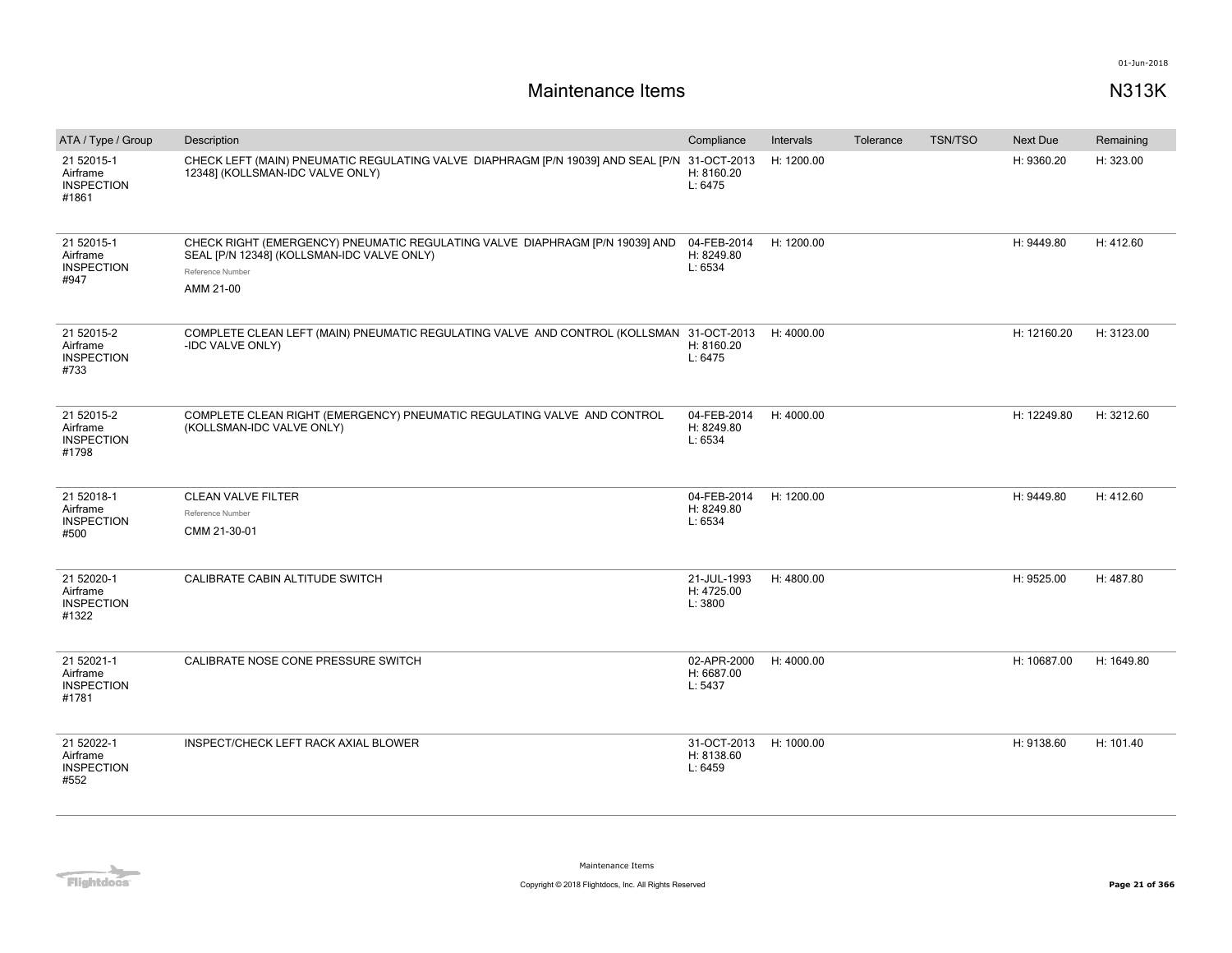| ATA / Type / Group                                  | Description                           |           |                                                                                       |                                      | Intervals  | Tolerance | <b>TSN/TSO</b> | Next Due    | Remaining   |
|-----------------------------------------------------|---------------------------------------|-----------|---------------------------------------------------------------------------------------|--------------------------------------|------------|-----------|----------------|-------------|-------------|
| 21 52022-1<br>Airframe<br><b>INSPECTION</b><br>#689 | INSPECT/CHECK RIGHT RACK AXIAL BLOWER |           |                                                                                       | 31-OCT-2013<br>H: 8138.60<br>L: 6459 | H: 1000.00 |           |                | H: 9138.60  | H: 101.40   |
| 21 52023-1<br>Airframe                              | <b>DISCRIMINATOR CONTACTS</b>         |           | REPLACE CABIN TEMPERATURE CONTROL AMPLIFIER TEMPERATURE CONTROL AMPLIFIER 22-FEB-2000 | H: 6649.00                           | H: 3500.00 |           |                | H: 10149.00 | H: 1111.80  |
| PART<br>#1933                                       | Part Number                           |           | Serial Number                                                                         |                                      |            |           |                |             |             |
|                                                     |                                       | 728-026-3 | SN-<br><b>UNKNOWN</b>                                                                 |                                      |            |           |                |             |             |
| 21 52024                                            | <b>COMPRESSOR TURBO</b>               |           |                                                                                       | 23-APR-1998                          | H: 3000.00 |           |                | H: 9187.00  | H: 149.80   |
| Airframe<br><b>PART</b>                             | Part Number                           |           | Serial Number                                                                         | H: 6187.00<br>L: 5037                |            |           |                |             |             |
| #1262                                               |                                       | 3155ZEQ1  | SN-<br><b>UNKNOWN</b>                                                                 |                                      |            |           |                |             |             |
| 21 52025                                            | LEFT AIR CONDITIONING HEAT EXCHANGER  |           |                                                                                       | 09-MAY-1979                          | H: 9000.00 |           |                | H: 9000.00  | $H: -37.20$ |
| Airframe<br>PART                                    | Part Number                           |           | Serial Number                                                                         | H: 0.00                              |            |           |                |             |             |
| #956                                                | 2-2508                                |           | SN-<br><b>UNKNOWN</b>                                                                 |                                      |            |           |                |             |             |
| 21 52025                                            | RIGHT AIR CONDITIONING HEAT EXCHANGER |           |                                                                                       | 09-MAY-1979                          | H: 9000.00 |           |                | H: 9000.00  | H: -37.20   |
| Airframe<br><b>PART</b>                             | Part Number                           |           | Serial Number                                                                         | H: 0.00                              |            |           |                |             |             |
| #1918                                               | 2-2508                                |           | SN-<br><b>UNKNOWN</b>                                                                 |                                      |            |           |                |             |             |
| 21 5203-1<br>Airframe<br><b>INSPECTION</b><br>#1402 | FUNCTIONAL CHECK ANTI-ICE VALVE       |           |                                                                                       | 31-OCT-2013<br>H: 8138.60<br>L: 6459 | H: 1000.00 |           |                | H: 9138.60  | H: 101.40   |
| 21 5204-1<br>Airframe<br><b>INSPECTION</b><br>#1752 | CLEAN ANTI-ICE VALVE FILTER           |           |                                                                                       | 04-JAN-1994<br>H: 4851.00<br>L: 3918 | H: 4800.00 |           |                | H: 9651.00  | H: 613.80   |
| 21 5206-1<br>Airframe<br><b>INSPECTION</b><br>#1983 | FUNCTIONAL CHECK ANTI-ICE THERMOSTAT  |           |                                                                                       | 31-OCT-2013<br>H: 8160.20<br>L: 6475 | H: 4800.00 |           |                | H: 12960.20 | H: 3923.00  |

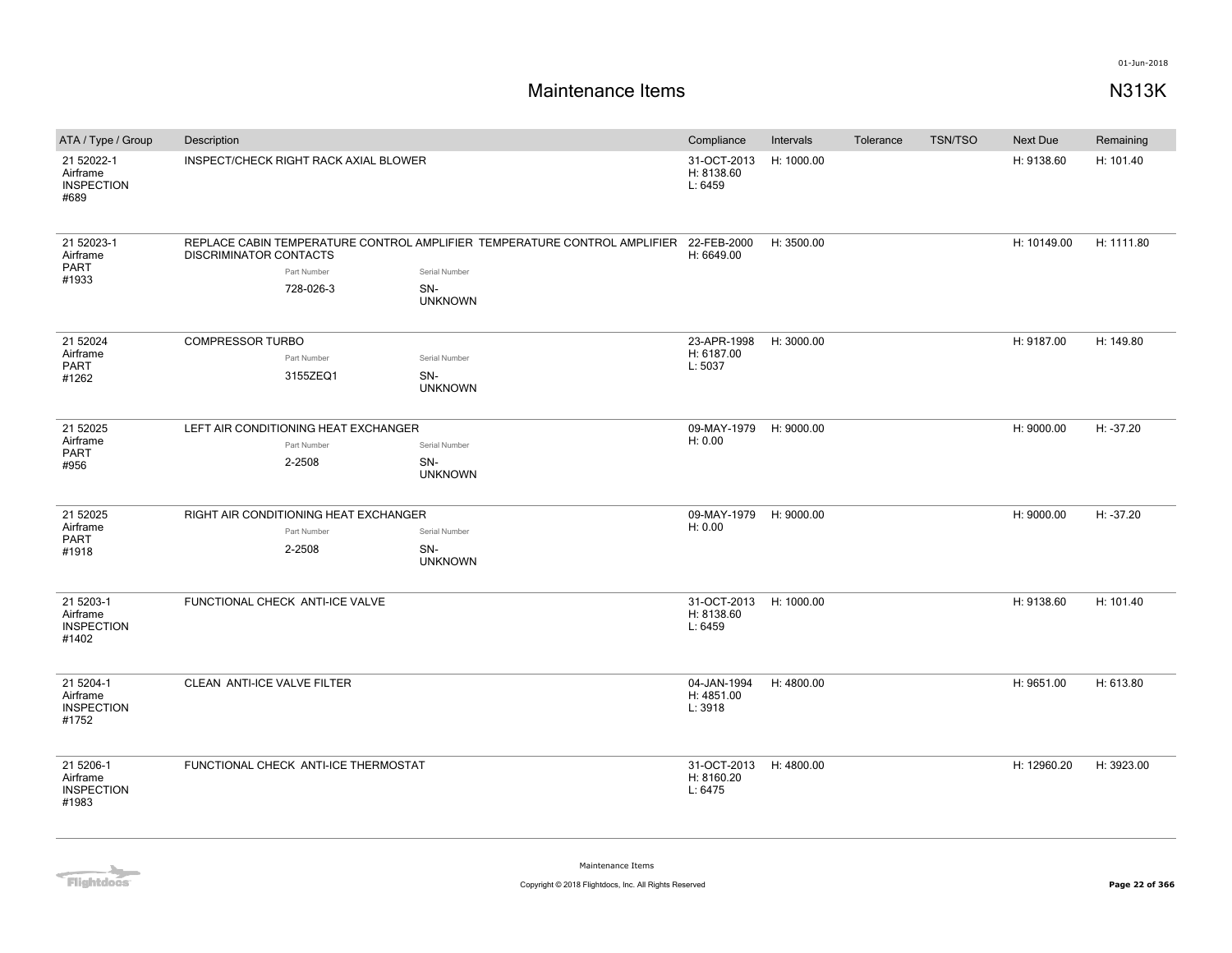| ATA / Type / Group                                               | Description                                                         | Compliance                                 | Intervals  | Tolerance | <b>TSN/TSO</b> | <b>Next Due</b>         | Remaining |
|------------------------------------------------------------------|---------------------------------------------------------------------|--------------------------------------------|------------|-----------|----------------|-------------------------|-----------|
| 21 5207-1<br>Airframe<br><b>INSPECTION</b><br>#114               | REPLACE ANTI-ICE THERMOSTAT FILTER                                  | 05-NOV-1993<br>H: 4795.00<br>L: 3862       | H: 4800.00 |           |                | H: 9595.00              | H: 557.80 |
| 21 5208-1<br>Airframe<br><b>INSPECTION</b><br>#2025              | CLEAN/REPLACE ANTI-ICE PRESSURE-REDUCING VALVE DIAPHRAGM/SCREEN     | 31-OCT-2013 M: 72<br>H: 8160.20<br>L: 6475 |            |           |                | 31-OCT-2019 M: 16 D: 30 |           |
| 21 5209-1<br>Airframe<br><b>INSPECTION</b><br>#531               | CLEAN/REPLACE SERVO SYSTEM PRESSURE REDUCING VALVE DIAPHRAGM/SCREEN | 25-AUG-2004<br>H: 7776.80<br>L: 6225       |            |           |                |                         |           |
| 21 6001<br>Airframe<br><b>INSPECTION</b><br>B<br>#290            | TEST CABIN TEMPERATURE CONTROL SYSTEM                               | 31-OCT-2013<br>H: 8138.60<br>L: 6459       | H: 1200.00 | H: 50.00  |                | H: 9338.60              | H: 301.40 |
| 22 0001<br>Airframe<br><b>INSPECTION</b><br>B<br>#2350           | OPERATIONAL CHECK TAIL PLANE TRIM RATE                              | 31-OCT-2013<br>H: 8138.60<br>L: 6459       | H: 1200.00 | H: 50.00  |                | H: 9338.60              | H: 301.40 |
| 22 0011<br>Airframe<br><b>INSPECTION</b><br>$\mathsf{C}$<br>#364 | CHECK AUTHORIZED ADJUSTMENT OF ELEVATORS IN AUTOFLIGHT MODE         | 31-OCT-2013 M: 72<br>H: 8138.60<br>L: 6459 |            | M: 2      |                | 31-OCT-2019 M: 16 D: 30 |           |
| 22 0021<br>Airframe<br><b>INSPECTION</b><br>#238                 | CHECK AUTO-PILOT COLLINS DISENGAGEMENT SAFETIES                     | 31-OCT-2013<br>H: 8138.60<br>L: 6459       |            |           |                |                         |           |
| 22 0031<br>Airframe<br><b>INSPECTION</b><br>#1237                | OPERATIONAL TEST AUTOPILOT APS 85                                   | 31-OCT-2013<br>H: 8138.60<br>L: 6459       |            |           |                |                         |           |

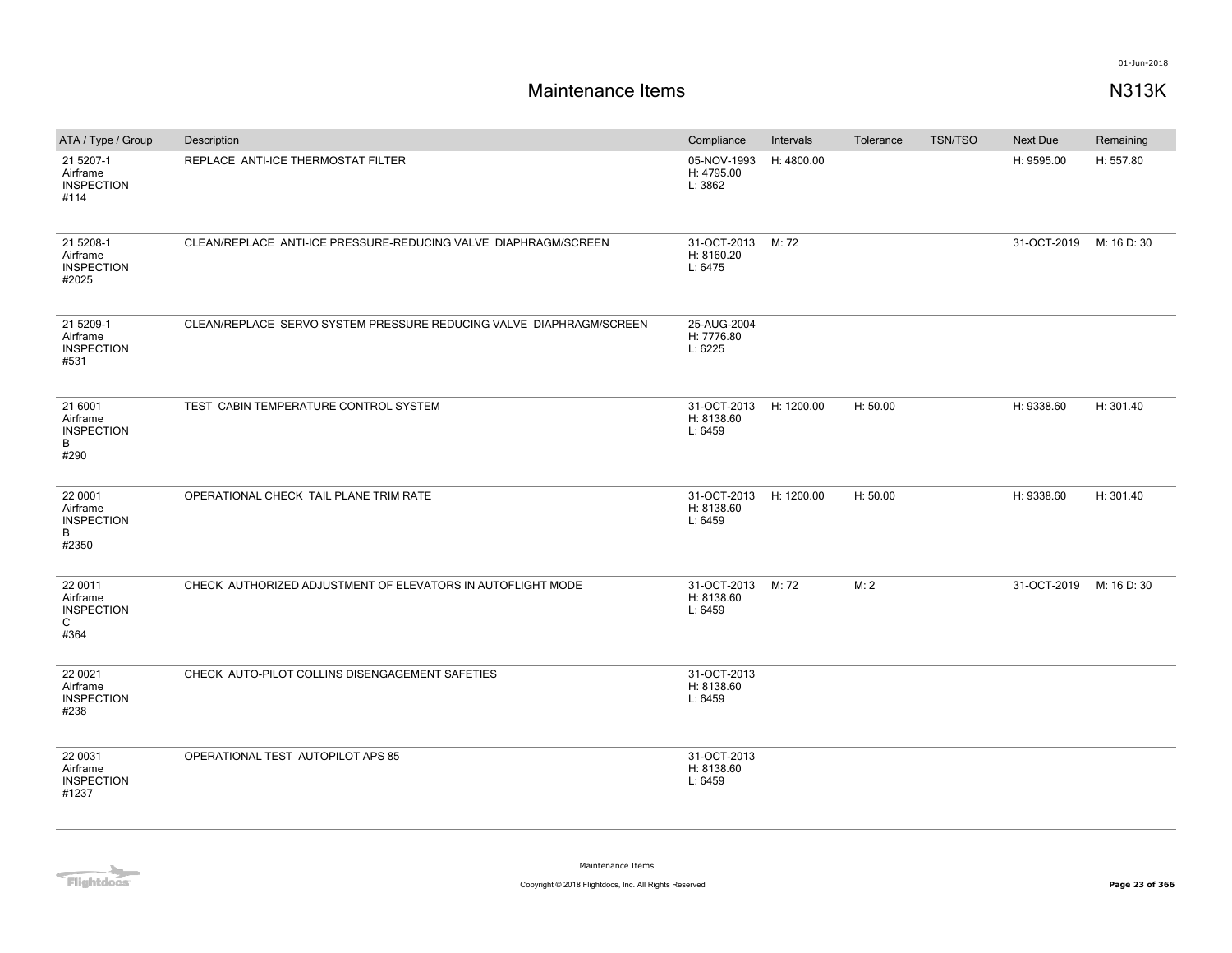## **Maintenance Items N313K**

| ATA / Type / Group                                | Description                                               |                                        | Compliance             | Intervals | Tolerance | TSN/TSO | Next Due | Remaining |
|---------------------------------------------------|-----------------------------------------------------------|----------------------------------------|------------------------|-----------|-----------|---------|----------|-----------|
| 22 0101<br>Airframe<br>PART<br>#1602              | AUTOPILOT FLIGHT CONTROLLER<br>Part Number<br>1781216-651 | Serial Number<br>SN-<br><b>UNKNOWN</b> | 09-MAY-1979<br>H: 0.00 |           |           |         |          |           |
| 22 0102<br>Airframe<br><b>INSPECTION</b><br>#454  | BENCH CHECK AUTOPILOT FLIGHT CONTROLLER                   |                                        | 09-MAY-1979<br>H: 0.00 |           |           |         |          |           |
| 22 0106<br>Airframe<br>PART<br>#1447              | SPEED SELECTOR SWITCH<br>Part Number<br>2553919-3         | Serial Number<br>SN-<br><b>UNKNOWN</b> | 09-MAY-1979<br>H: 0.00 |           |           |         |          |           |
| 22 0111<br>Airframe<br>PART<br>#1826              | NO. 1 ALTITUDE CONTROLLER<br>Part Number<br>620399-1      | Serial Number<br>SN-<br><b>UNKNOWN</b> | 09-MAY-1979<br>H: 0.00 |           |           |         |          |           |
| 22 0112<br>Airframe<br><b>INSPECTION</b><br>#651  | BENCH CHECK NO. 1 ALTITUDE CONTROLLER                     |                                        | 09-MAY-1979<br>H: 0.00 |           |           |         |          |           |
| 22 0116<br>Airframe<br>PART<br>#1289              | NO. 2 ALTITUDE CONTROLLER<br>Part Number<br>620399-1      | Serial Number<br>SN-<br><b>UNKNOWN</b> | 09-MAY-1979<br>H: 0.00 |           |           |         |          |           |
| 22 0117<br>Airframe<br><b>INSPECTION</b><br>#1148 | BENCH CHECK NO. 2 ALTITUDE CONTROLLER                     |                                        | 09-MAY-1979<br>H: 0.00 |           |           |         |          |           |
| 22 0119<br>Airframe<br>PART<br>#490               | RATE GYRO<br>Part Number<br>229-0236-000                  | Serial Number<br>SN-<br><b>UNKNOWN</b> | 09-MAY-1979<br>H: 0.00 |           |           |         |          |           |

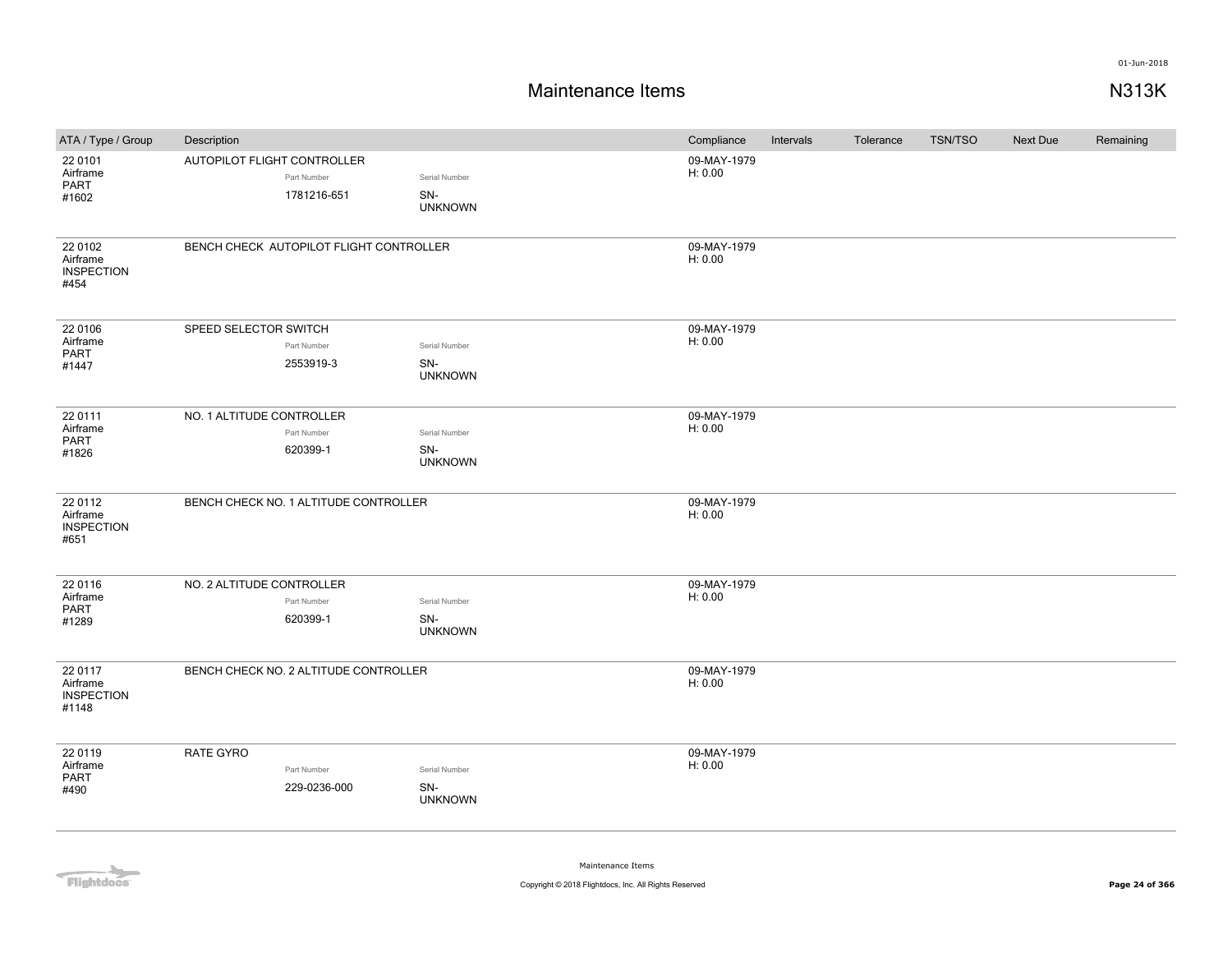## **Maintenance Items N313K**

| ATA / Type / Group                                | Description                                           |                                        | Compliance             | Intervals | Tolerance | <b>TSN/TSO</b> | Next Due | Remaining |
|---------------------------------------------------|-------------------------------------------------------|----------------------------------------|------------------------|-----------|-----------|----------------|----------|-----------|
| 22 01 20<br>Airframe<br><b>INSPECTION</b><br>#910 | BENCH CHECK RATE GYRO                                 |                                        | 09-MAY-1979<br>H: 0.00 |           |           |                |          |           |
| 22 0121<br>Airframe<br>PART<br>#943               | <b>GAIN CALIBRATOR</b><br>Part Number<br>1782483-09   | Serial Number<br>SN-<br><b>UNKNOWN</b> | 09-MAY-1979<br>H: 0.00 |           |           |                |          |           |
| 22 0122<br>Airframe<br><b>INSPECTION</b><br>#1053 | BENCH CHECK GAIN CALIBRATOR                           |                                        | 09-MAY-1979<br>H: 0.00 |           |           |                |          |           |
| 22 0126<br>Airframe<br>PART<br>#1209              | <b>FLIGHT COMPUTER</b><br>Part Number<br>1781218-65   | Serial Number<br>SN-<br><b>UNKNOWN</b> | 09-MAY-1979<br>H: 0.00 |           |           |                |          |           |
| 22 0128<br>Airframe<br><b>INSPECTION</b><br>#788  | BENCH CHECK FLIGHT COMPUTER                           |                                        | 09-MAY-1979<br>H: 0.00 |           |           |                |          |           |
| 22 0129<br>Airframe<br>PART<br>#653               | <b>AUTOPILOT AMPLIFIER</b><br>Part Number<br>562C-4A  | Serial Number<br>SN-<br><b>UNKNOWN</b> | 09-MAY-1979<br>H: 0.00 |           |           |                |          |           |
| 22 0131<br>Airframe<br>PART<br>#925               | AUTOPILOT RADIO COUPLER<br>Part Number<br>2590221-901 | Serial Number<br>SN-<br><b>UNKNOWN</b> | 09-MAY-1979<br>H: 0.00 |           |           |                |          |           |
| 22 0136<br>Airframe<br>PART<br>#2029              | AUTOPILOT TRIM COUPLER<br>Part Number<br>522-4517-001 | Serial Number<br>SN-<br><b>UNKNOWN</b> | 09-MAY-1979<br>H: 0.00 |           |           |                |          |           |

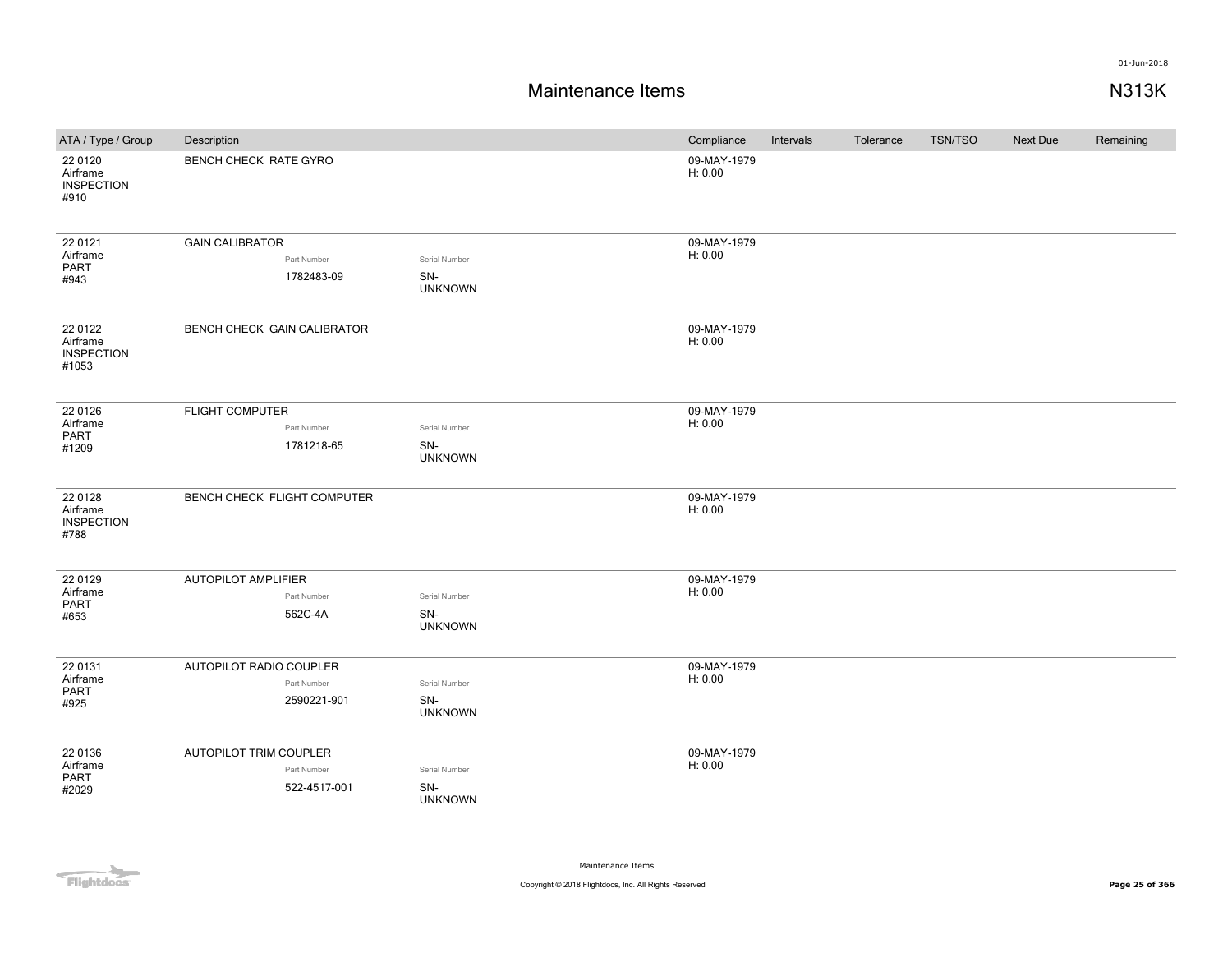| ATA / Type / Group                                 | Description                                                |                                        | Compliance                           | Intervals | Tolerance | <b>TSN/TSO</b> | Next Due | Remaining |
|----------------------------------------------------|------------------------------------------------------------|----------------------------------------|--------------------------------------|-----------|-----------|----------------|----------|-----------|
| 22 0601<br>Airframe<br><b>PART</b><br>#131         | ELEVATOR PRIMARY SERVO MOTOR<br>Part Number<br>4006719-910 | Serial Number<br>01075747              | 11-DEC-2002<br>H: 7587.93<br>L: 6087 |           |           |                |          |           |
| 22 0611<br>Airframe<br><b>PART</b><br>#1306        | ELEVATOR SERVO/MOTOR BRACKET<br>Part Number<br>615144-01   | Serial Number<br>SN-<br><b>UNKNOWN</b> | 09-MAY-1979<br>H: 0.00               |           |           |                |          |           |
| 22 0616<br>Airframe<br><b>PART</b><br>#2339        | AILERON PRIMARY SERVO MOTOR<br>Part Number<br>615743-25    | Serial Number<br>SN-<br><b>UNKNOWN</b> | 09-MAY-1979<br>H: 0.00               |           |           |                |          |           |
| 22 0618<br>Airframe<br><b>INSPECTION</b><br>#2114  | FUNCTIONAL CHECK ELEVATOR PRIMARY SERVO MOTOR              |                                        | 26-MAR-1996<br>H: 5546.00<br>L: 4478 |           |           |                |          |           |
| 22 0619<br>Airframe<br><b>INSPECTION</b><br>#1198  | FUNCTIONAL CHECK ELEVATOR PRIMARY SERVO MOTOR CLUTCH       |                                        | 27-OCT-2001<br>H: 7124.00<br>L: 5758 |           |           |                |          |           |
| 22 06 26<br>Airframe<br><b>PART</b><br>#2418       | AILERON SERVO/MOTOR BRACKET<br>Part Number<br>615144-01    | Serial Number<br>SN-<br><b>UNKNOWN</b> | 09-MAY-1979<br>H: 0.00               |           |           |                |          |           |
| 22 06 28<br>Airframe<br><b>INSPECTION</b><br>#1425 | FUNCTIONAL CHECK AILERON PRIMARY SERVO MOTOR               |                                        | 26-MAR-1996<br>H: 5546.00<br>L: 4478 |           |           |                |          |           |
| 22 06 29<br>Airframe<br><b>INSPECTION</b><br>#217  | FUNCTIONAL CHECK AILERON PRIMARY SERVO MOTOR CLUTCH        |                                        | 27-OCT-2001<br>H: 7124.00<br>L: 5758 |           |           |                |          |           |

Flightdocs<sup>-</sup>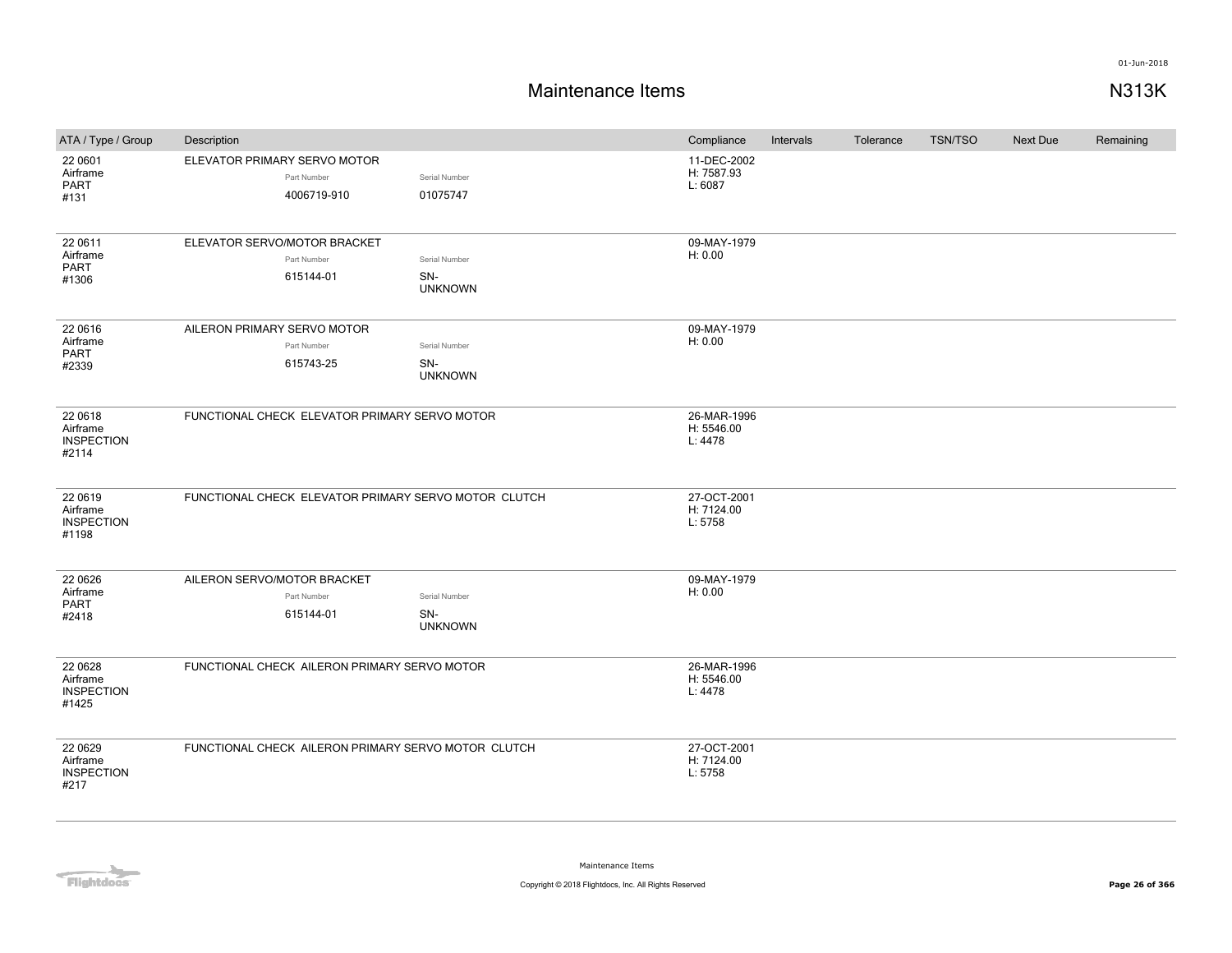## **Maintenance Items N313K**

| ATA / Type / Group                                     | Description                                                        |                                        | Compliance                           | Intervals  | Tolerance | <b>TSN/TSO</b> | <b>Next Due</b>         | Remaining   |
|--------------------------------------------------------|--------------------------------------------------------------------|----------------------------------------|--------------------------------------|------------|-----------|----------------|-------------------------|-------------|
| 22 0636<br>Airframe<br>PART<br>#1838                   | RUDDER PRIMARY SERVO MOTOR<br>Part Number<br>334C-3                | Serial Number<br>SN-<br><b>UNKNOWN</b> | 09-MAY-1979<br>H: 0.00               |            |           |                |                         |             |
| 22 0637<br>Airframe<br><b>PART</b><br>#915             | RUDDER SERVO/MOTOR BRACKET<br>Part Number<br><b>PN</b>             | Serial Number<br>SN-<br><b>UNKNOWN</b> | 09-MAY-1979<br>H: 0.00               |            |           |                |                         |             |
| 22 2001<br>Airframe<br><b>INSPECTION</b><br>C<br>#1609 | CHECK AUTOPILOT SERVO-MOTORS CABLES AND PULLEYS AILERON            |                                        | 31-OCT-2013<br>H: 8138.60<br>L: 6459 | M: 72      | M: 2      |                | 31-OCT-2019 M: 16 D: 30 |             |
| 22 2002<br>Airframe<br><b>INSPECTION</b><br>C<br>#1520 | CHECK AUTOPILOT SERVO-MOTORS CABLES AND PULLEYS ELEVATOR           |                                        | 31-OCT-2013<br>H: 8138.60<br>L: 6459 | M: 72      | M: 2      |                | 31-OCT-2019             | M: 16 D: 30 |
| 22 5202-1<br>Airframe<br><b>INSPECTION</b><br>#879     | FUNCTIONAL CHECK RUDDER PRIMARY SERVO MOTOR CLUTCH                 |                                        | 27-OCT-2001<br>H: 7124.00<br>L: 5758 | H: 5000.00 | H: 500.00 |                | H: 12124.00             | H: 3086.80  |
| 23 0 201<br>Airframe<br><b>PART</b><br>#153            | NO. 1 VHF COMMUNICATION TRANSCEIVER<br>Part Number<br>622-1334-002 | Serial Number<br>1719                  | 01-NOV-2013<br>H: 8145.10<br>L: 6462 |            |           |                |                         |             |
| 23 0 206<br>Airframe<br><b>PART</b><br>#1620           | NO. 2 VHF COMMUNICATION TRANSCEIVER<br>Part Number<br>622-1334-002 | Serial Number<br>1129                  | 01-NOV-2013<br>H: 8145.10<br>L: 6462 |            |           |                |                         |             |
| 23 0 211<br>Airframe<br><b>PART</b><br>#175            | NO. 1 VHF COMMUNICATION ANTENNA<br>Part Number<br>MY20-310-50      | Serial Number<br>224                   | 21-FEB-2018                          |            |           |                |                         |             |

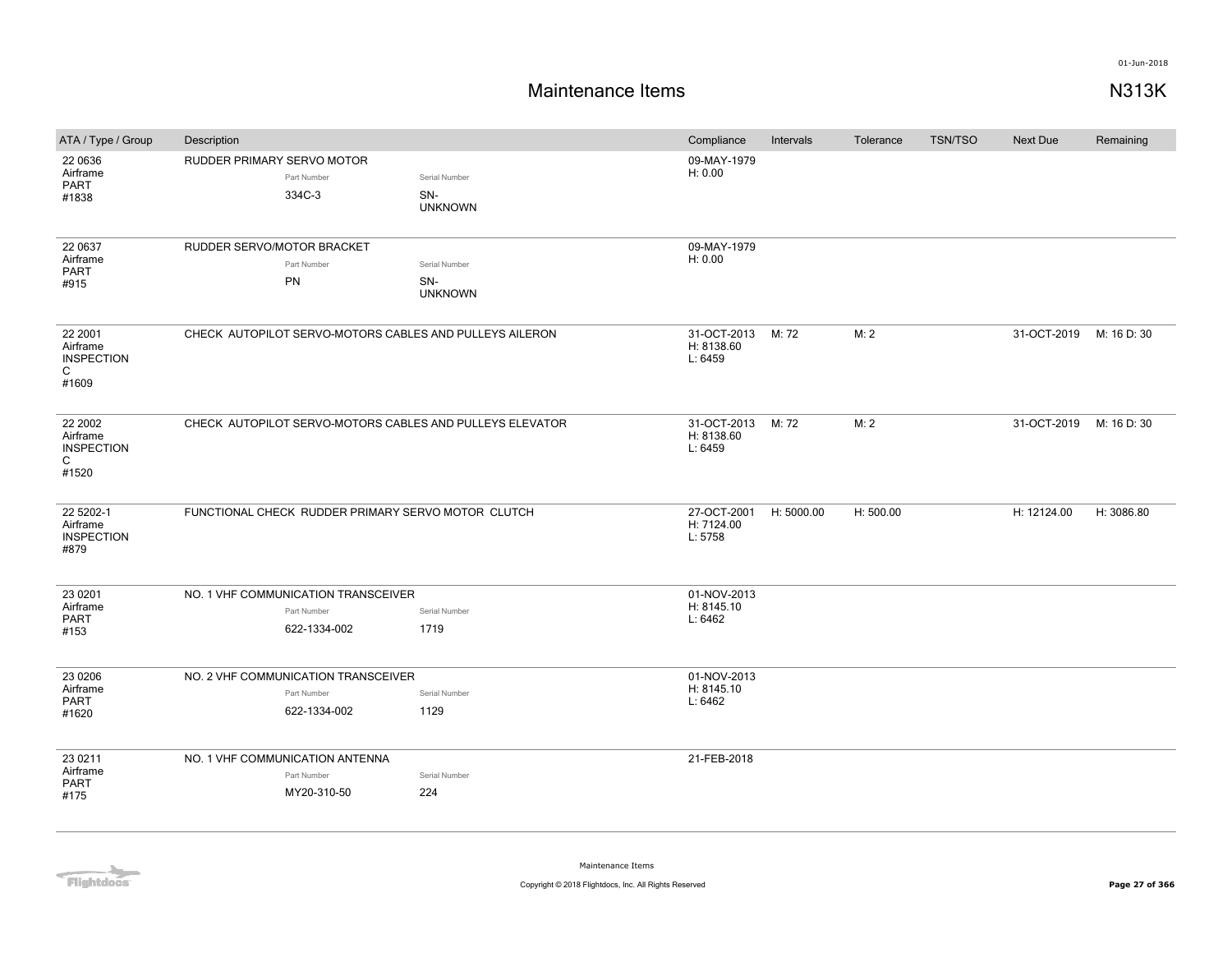## **Maintenance Items N313K**

| ATA / Type / Group                     | Description                                                     |                                        | Compliance             | Intervals | Tolerance | <b>TSN/TSO</b> | Next Due | Remaining |
|----------------------------------------|-----------------------------------------------------------------|----------------------------------------|------------------------|-----------|-----------|----------------|----------|-----------|
| 23 0 216<br>Airframe<br>PART<br>#1489  | NO. 2 VHF COMMUNICATION ANTENNA<br>Part Number<br>MY20-290-11   | Serial Number<br>SN-<br><b>UNKNOWN</b> | 09-MAY-1979<br>H: 0.00 |           |           |                |          |           |
| 23 0 22 1<br>Airframe<br>PART<br>#1560 | NO. 1 HF COMMUNICATION CONTROL PANEL<br>Part Number<br>G1445    | Serial Number<br>SN-<br><b>UNKNOWN</b> | 09-MAY-1979<br>H: 0.00 |           |           |                |          |           |
| 23 0 226<br>Airframe<br>PART<br>#129   | NO. 1 HF COMMUNICATION TRANSCEIVER<br>Part Number<br>AR6314     | Serial Number<br>SN-<br><b>UNKNOWN</b> | 09-MAY-1979<br>H: 0.00 |           |           |                |          |           |
| 23 0 23 1<br>Airframe<br>PART<br>#2398 | NO. 1 HF ANTENNA COUPLER CONTROL<br>Part Number<br>PN           | Serial Number<br>SN-<br><b>UNKNOWN</b> | 09-MAY-1979<br>H: 0.00 |           |           |                |          |           |
| 23 0 236<br>Airframe<br>PART<br>#1486  | NO. 1 HF COMMUNICATION ANTENNA COUPLER<br>Part Number<br>AR6359 | Serial Number<br>SN-<br><b>UNKNOWN</b> | 09-MAY-1979<br>H: 0.00 |           |           |                |          |           |
| 23 0 241<br>Airframe<br>PART<br>#561   | NO. 2 HF COMMUNICATION CONTROL PANEL<br>Part Number<br>G1445    | Serial Number<br>SN-<br><b>UNKNOWN</b> | 09-MAY-1979<br>H: 0.00 |           |           |                |          |           |
| 23 0 246<br>Airframe<br>PART<br>#1132  | NO. 2 HF COMMUNICATION TRANSCEIVER<br>Part Number<br>AR6314     | Serial Number<br>SN-<br><b>UNKNOWN</b> | 09-MAY-1979<br>H: 0.00 |           |           |                |          |           |
| 23 0 251<br>Airframe<br>PART<br>#1857  | NO. 2 HF ANTENNA COUPLER CONTROL<br>Part Number<br>PN           | Serial Number<br>SN-<br><b>UNKNOWN</b> | 09-MAY-1979<br>H: 0.00 |           |           |                |          |           |

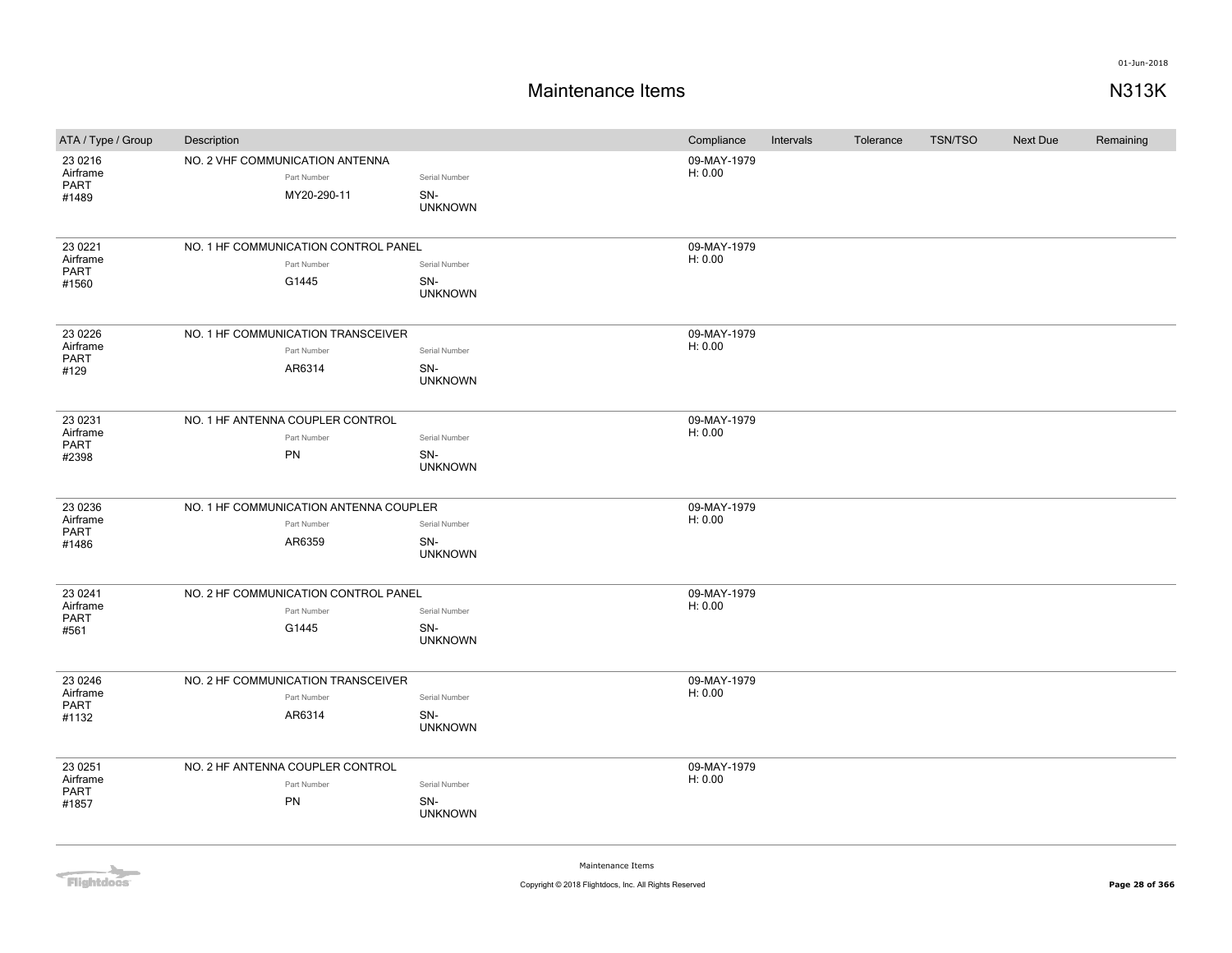## **Maintenance Items N313K**

| ATA / Type / Group                          | Description                                                                                 |                                        | Compliance                           | Intervals | Tolerance | <b>TSN/TSO</b> | Next Due | Remaining |
|---------------------------------------------|---------------------------------------------------------------------------------------------|----------------------------------------|--------------------------------------|-----------|-----------|----------------|----------|-----------|
| 23 0 256<br>Airframe<br>PART<br>#477        | NO. 2 HF COMMUNICATION ANTENNA COUPLER<br>Part Number<br>AR6359                             | Serial Number<br>SN-<br><b>UNKNOWN</b> | 09-MAY-1979<br>H: 0.00               |           |           |                |          |           |
| 23 0 261<br>Airframe<br>PART<br>#298        | HF COMMUNICATION ANTENNA<br>Part Number<br>ANHF4A                                           | Serial Number<br>SN-<br><b>UNKNOWN</b> | 09-MAY-1979<br>H: 0.00               |           |           |                |          |           |
| 23 0 266<br>Airframe<br>PART<br>#2262       | PILOT INTERCOMM JUNCTION BOX<br>Part Number<br>MY20-655-11                                  | Serial Number<br>SN-<br><b>UNKNOWN</b> | 09-MAY-1979<br>H: 0.00               |           |           |                |          |           |
| 23 0 271<br>Airframe<br><b>PART</b><br>#699 | COPILOT INTERCOMM JUNCTION BOX<br>Part Number<br>MY20-655-12                                | Serial Number<br>SN-<br><b>UNKNOWN</b> | 09-MAY-1979<br>H: 0.00               |           |           |                |          |           |
| 23 0276<br>Airframe<br>PART<br>#2383        | VHF 2 INTERCOMM POWER SUPPLY<br>Part Number<br>MY20-655-13                                  | Serial Number<br>SN-<br><b>UNKNOWN</b> | 09-MAY-1979<br>H: 0.00               |           |           |                |          |           |
| 23 0 28 1<br>Airframe<br>PART<br>#853       | VHF 1 INTERCOMM POWER SUPPLY<br>Part Number<br>MY20-652-11                                  | Serial Number<br>SN-<br><b>UNKNOWN</b> | 09-MAY-1979<br>H: 0.00               |           |           |                |          |           |
| 23 0 286<br>Airframe<br>PART<br>#202        | NO. 1 AUDIO INTERCOMM CONTROL<br>Part Number<br>M1035CEKR-1B<br>Notes<br>SERVICEABLE LOANER | Serial Number<br>781136                | 22-FEB-2018                          |           |           |                |          |           |
| 23 0 291<br>Airframe<br>PART<br>#1246       | NO. 2 AUDIO INTERCOMM CONTROL<br>Part Number<br>M1035CEKR-1B                                | Serial Number<br>770715                | 27-JAN-2016<br>H: 8707.40<br>L: 7190 |           |           |                |          |           |

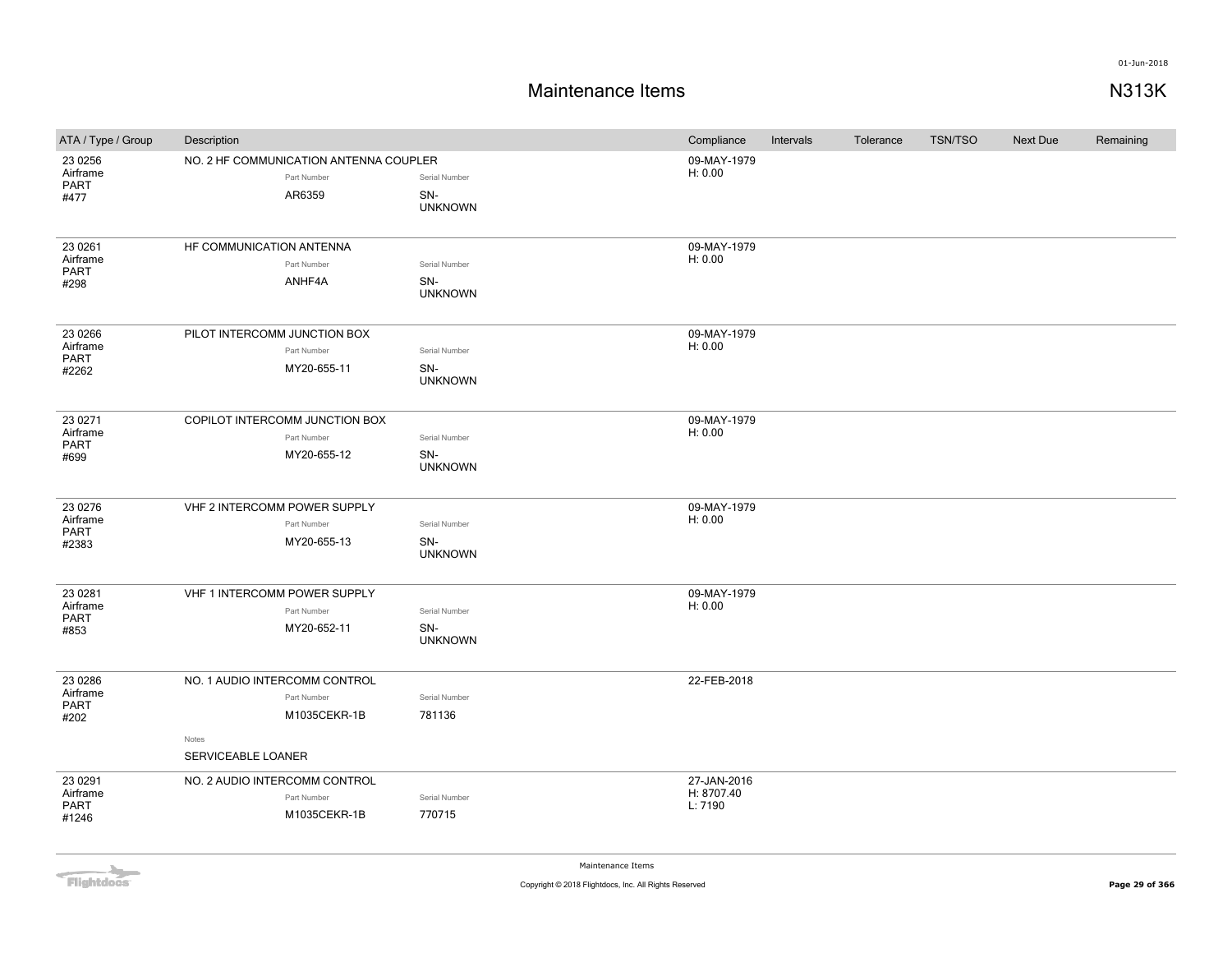## **Maintenance Items N313K**

| ATA / Type / Group | Description                          |                | Compliance            | Intervals | Tolerance | <b>TSN/TSO</b> | Next Due | Remaining |
|--------------------|--------------------------------------|----------------|-----------------------|-----------|-----------|----------------|----------|-----------|
| 23 0316            | <b>INTERCOMM AMPLIFIER</b>           |                | 09-MAY-1979           |           |           |                |          |           |
| Airframe<br>PART   | Part Number                          | Serial Number  | H: 0.00               |           |           |                |          |           |
| #800               | G-708-1                              | SN-            |                       |           |           |                |          |           |
|                    |                                      | <b>UNKNOWN</b> |                       |           |           |                |          |           |
| 23 0321            | NO. 1 AUDIO CONTROL INTERPHONE PANEL |                | 09-MAY-1979           |           |           |                |          |           |
| Airframe           | Part Number                          | Serial Number  | H: 0.00               |           |           |                |          |           |
| PART<br>#2209      | G-1444                               | SN-            |                       |           |           |                |          |           |
|                    |                                      | <b>UNKNOWN</b> |                       |           |           |                |          |           |
| 23 0326            | NO. 2 AUDIO CONTROL INTERPHONE PANEL |                | 09-MAY-1979           |           |           |                |          |           |
| Airframe           | Part Number                          | Serial Number  | H: 0.00               |           |           |                |          |           |
| PART<br>#314       | G-1444                               | SN-            |                       |           |           |                |          |           |
|                    |                                      | <b>UNKNOWN</b> |                       |           |           |                |          |           |
| 23 0331            | SKYPHONE CONTROL                     |                | 09-MAY-1979           |           |           |                |          |           |
| Airframe<br>PART   | Part Number                          | Serial Number  | H: 0.00               |           |           |                |          |           |
| #1901              | PN                                   | SN-            |                       |           |           |                |          |           |
|                    |                                      | <b>UNKNOWN</b> |                       |           |           |                |          |           |
| 23 0336            | SKYPHONE TRANSCEIVER                 |                | 26-DEC-2001           |           |           |                |          |           |
| Airframe           | Part Number                          | Serial Number  | H: 7214.00            |           |           |                |          |           |
| PART<br>#1503      | 400-0125-2000                        | 3612           | L: 5811               |           |           |                |          |           |
|                    |                                      |                |                       |           |           |                |          |           |
| 23 0341            | SKYPHONE ANTENNA                     |                | 07-JAN-2002           |           |           |                |          |           |
| Airframe<br>PART   | Part Number                          | Serial Number  | H: 7221.00<br>L: 5816 |           |           |                |          |           |
| #1072              | 50-95-01                             | 3321           |                       |           |           |                |          |           |
| 23 0351            | TONE GENERATOR AMPLIFIER             |                | 09-MAY-1979           |           |           |                |          |           |
| Airframe           | Part Number                          | Serial Number  | H: 0.00               |           |           |                |          |           |
| PART               | 18410A-2                             | SN-            |                       |           |           |                |          |           |
| #1917              |                                      | <b>UNKNOWN</b> |                       |           |           |                |          |           |
| 23 0356            | NO. 1 VHF WHIP ANTENNA               |                | 09-MAY-1979           |           |           |                |          |           |
| Airframe           | Part Number                          | Serial Number  | H: 0.00               |           |           |                |          |           |
| PART<br>#1943      | ANV-S4-870                           | SN-            |                       |           |           |                |          |           |
|                    |                                      | <b>UNKNOWN</b> |                       |           |           |                |          |           |
|                    |                                      |                |                       |           |           |                |          |           |

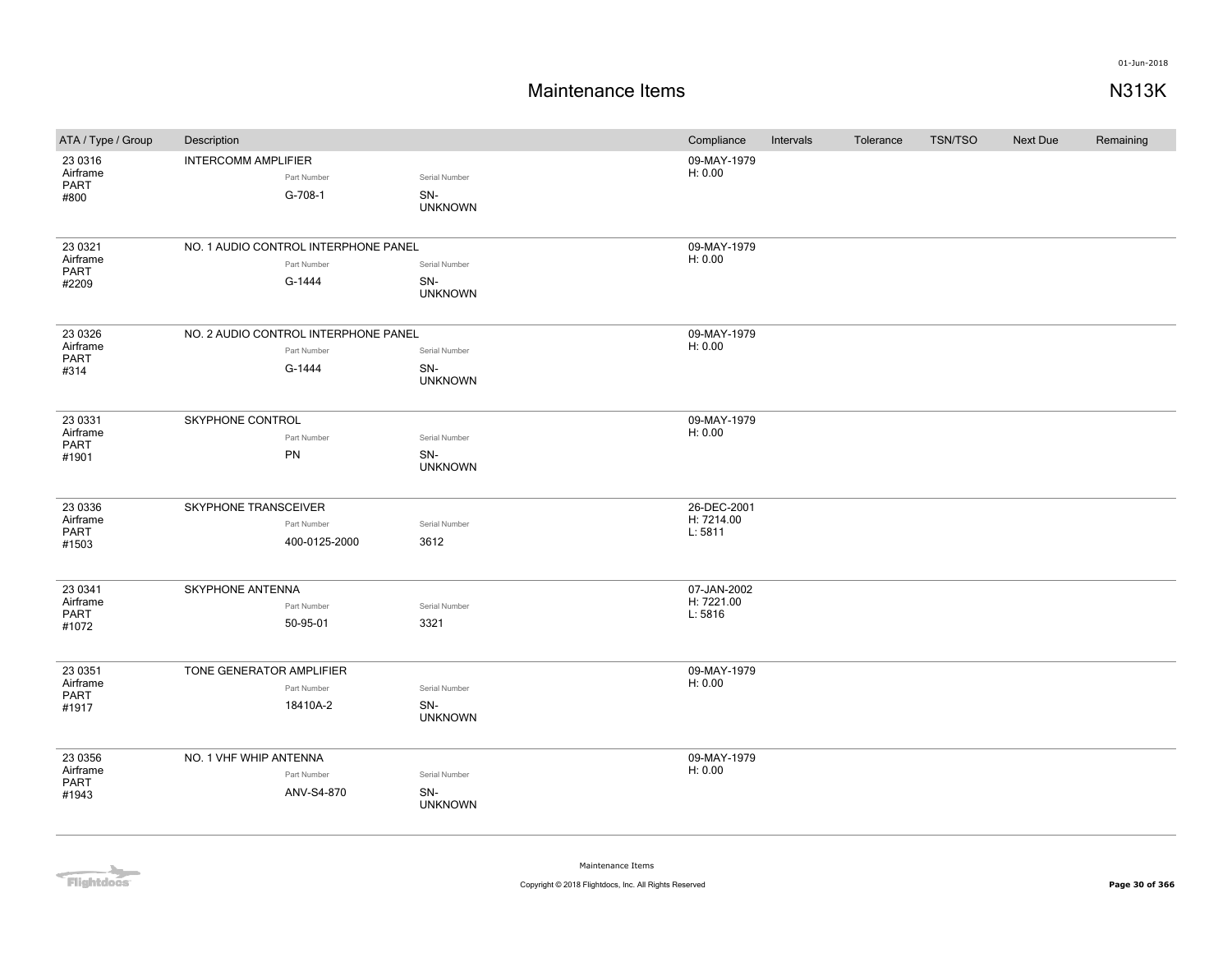| ATA / Type / Group                                         | Description                                 |                                |                        |                                                                                                    | Compliance                           | Intervals  | Tolerance | <b>TSN/TSO</b> | <b>Next Due</b> | Remaining  |
|------------------------------------------------------------|---------------------------------------------|--------------------------------|------------------------|----------------------------------------------------------------------------------------------------|--------------------------------------|------------|-----------|----------------|-----------------|------------|
| 23 2301<br>Airframe<br>PART<br>#1014                       | PILOT NAV/COM CDU                           | Part Number<br>400-047955-1004 | Serial Number<br>40642 |                                                                                                    | 29-SEP-2017<br>H: 8884.51<br>L: 7354 |            |           |                |                 |            |
| 23 23 03<br>Airframe<br>PART<br>#2014                      | COPILOT NAV/COM CDU                         | Part Number<br>400-047955-1004 | Serial Number<br>40643 |                                                                                                    | 31-JUL-2015<br>H: 8666.70<br>L: 7152 |            |           |                |                 |            |
| 23 6011<br>Airframe<br><b>INSPECTION</b><br>$2A+$<br>#2304 | INSPECT/CHECK LEFT WING STATIC DISCHARGERS  |                                |                        |                                                                                                    | 18-JAN-2018<br>H: 9004.30<br>L: 7457 | M: 12      | M: 1      |                | 18-JAN-2019     | M: 7 D: 17 |
| 23 6012<br>Airframe<br><b>INSPECTION</b><br>$2A+$<br>#1263 | INSPECT/CHECK RIGHT WING STATIC DISCHARGERS |                                |                        |                                                                                                    | 18-JAN-2018<br>H: 9004.30<br>L: 7457 | M: 12      | M: 1      |                | 18-JAN-2019     | M: 7 D: 17 |
| 23 6013<br>Airframe<br><b>INSPECTION</b><br>$2A+$<br>#2097 | INSPECT/CHECK EMPANAGE STATIC DISCHARGERS   |                                |                        |                                                                                                    | 18-JAN-2018<br>H: 9004.30<br>L: 7457 | M: 12      | M: 1      |                | 18-JAN-2019     | M: 7 D: 17 |
| 23 6021<br>Airframe<br><b>INSPECTION</b><br>B<br>#2213     | <b>OR SB 654</b>                            |                                |                        | INSPECT/CHECK LEFT WING GRANGER STATIC DISCHARGERS A/C INCORPORATING SB 540 31-OCT-2013 H: 1200.00 | H: 8138.60<br>L: 6459                |            | H: 50.00  |                | H: 9338.60      | H: 301.40  |
| 23 6022<br>Airframe<br><b>INSPECTION</b><br>B<br>#1478     | 540 OR SB 654                               |                                |                        | INSPECT/CHECK RIGHT WING GRANGER STATIC DISCHARGERS A/C INCORPORATING SB                           | 31-OCT-2013<br>H: 8138.60<br>L: 6459 | H: 1200.00 | H: 50.00  |                | H: 9338.60      | H: 301.40  |
| 23 6023<br>Airframe<br><b>INSPECTION</b><br>В<br>#1353     | 540 OR SB 654                               |                                |                        | INSPECT/CHECK EMPANAGE GRANGER STATIC DISCHARGERS A/C INCORPORATING SB                             | 31-OCT-2013<br>H: 8138.60<br>L: 6459 | H: 1200.00 | H: 50.00  |                | H: 9338.60      | H: 301.40  |

**Flightdocs**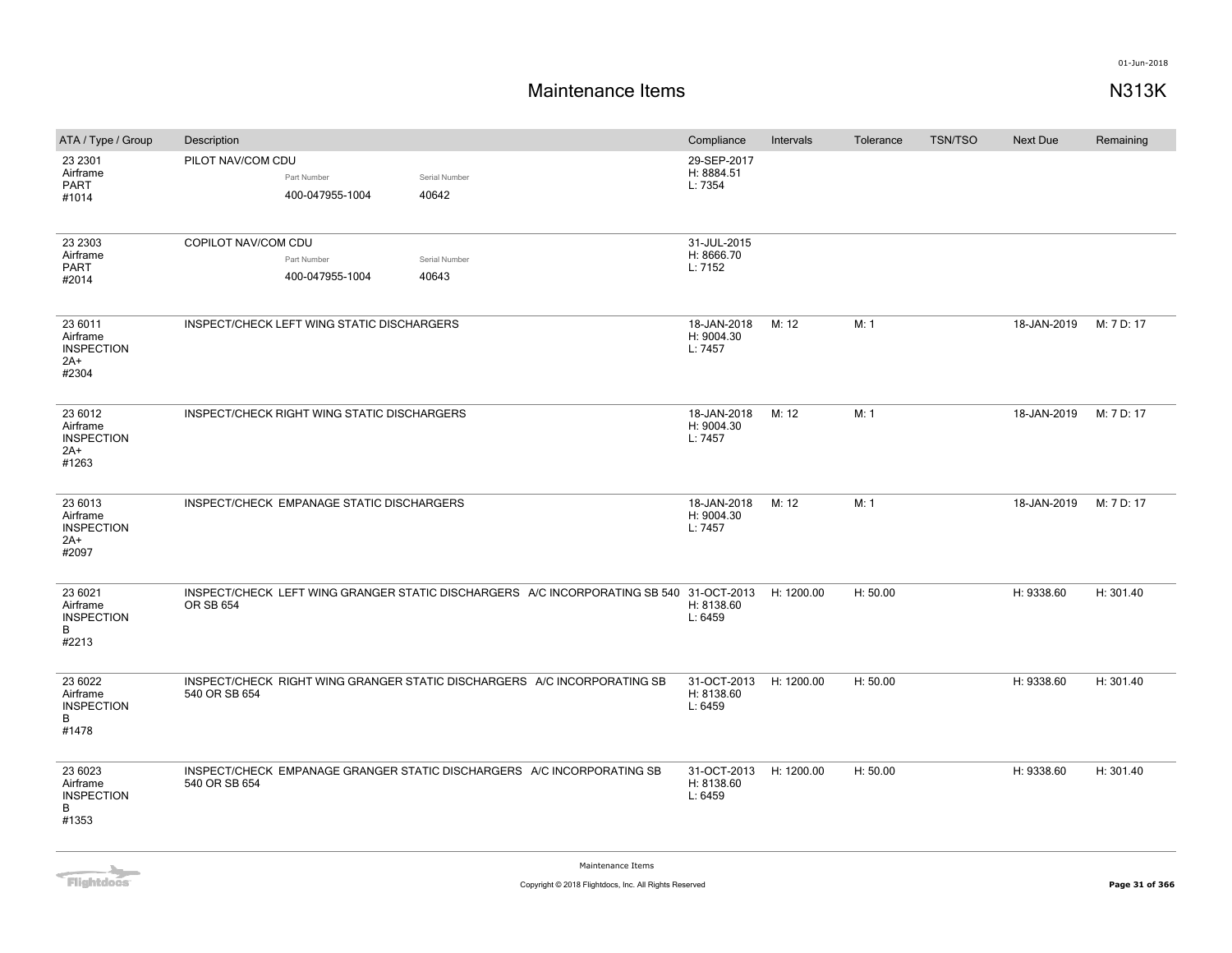| ATA / Type / Group                                     | Description               |                                                                  |                                                                          | Compliance                           | Intervals           | Tolerance         | <b>TSN/TSO</b> | <b>Next Due</b>            | Remaining                 |
|--------------------------------------------------------|---------------------------|------------------------------------------------------------------|--------------------------------------------------------------------------|--------------------------------------|---------------------|-------------------|----------------|----------------------------|---------------------------|
| 23 6031<br>Airframe<br><b>INSPECTION</b><br>#1352      | STATIC PAINT AFTER SB 672 |                                                                  | INSPECTION/CHECK OF PROTECTION OF FAIRINGS, RADOMES AND ANTENNAS BY ANTI | 31-OCT-2013<br>H: 8138.60<br>L: 6459 |                     |                   |                |                            |                           |
| 24 0001<br>Airframe<br><b>INSPECTION</b><br>Ζ<br>#827  |                           |                                                                  | INSPECTION/CHECK OF ELECTRICAL POWER GENERATION SYSTEM IN COCKPIT        | 18-JAN-2018<br>H: 9004.30<br>L: 7457 | M: 24<br>H: 2400.00 | M: 1<br>H: 100.00 |                | 18-JAN-2020<br>H: 11404.30 | M: 19 D: 17<br>H: 2367.10 |
| 24 0002<br>Airframe<br><b>INSPECTION</b><br>Ζ<br>#1531 |                           |                                                                  | INSPECTION/CHECK OF ELECTRICAL POWER GENERATION SYSTEM IN CABIN          | 18-JAN-2018<br>H: 9004.30<br>L: 7457 | M: 24<br>H: 2400.00 | M: 1<br>H: 100.00 |                | 18-JAN-2020<br>H: 11404.30 | M: 19 D: 17<br>H: 2367.10 |
| 24 0003<br>Airframe<br><b>INSPECTION</b><br>Ζ<br>#397  |                           |                                                                  | INSPECTION/CHECK OF ELECTRICAL POWER GENERATION SYSTEM IN ENGINE         | 18-JAN-2018<br>H: 9004.30<br>L: 7457 | M: 24<br>H: 2400.00 | M: 1<br>H: 100.00 |                | 18-JAN-2020<br>H: 11404.30 | M: 19 D: 17<br>H: 2367.10 |
| 24 0004<br>Airframe<br><b>INSPECTION</b><br>Ζ<br>#1007 |                           |                                                                  | INSPECTION/CHECK OF ELECTRICAL POWER GENERATION SYSTEM IN NACELLE        | 18-JAN-2018<br>H: 9004.30<br>L: 7457 | M: 24<br>H: 2400.00 | M: 1<br>H: 100.00 |                | 18-JAN-2020<br>H: 11404.30 | M: 19 D: 17<br>H: 2367.10 |
| 24 0005<br>Airframe<br><b>INSPECTION</b><br>Z<br>#1222 | <b>COMPARTMENT</b>        |                                                                  | INSPECTION/CHECK OF ELECTRICAL POWER GENERATION SYSTEM IN REAR           | 18-JAN-2018<br>H: 9004.30<br>L: 7457 | M: 24<br>H: 2400.00 | M: 1<br>H: 100.00 |                | 18-JAN-2020<br>H: 11404.30 | M: 19 D: 17<br>H: 2367.10 |
| 24 0090<br>Airframe<br><b>PART</b><br>#1184            |                           | BATTERY TEMPERATURE INDICATOR<br>Part Number<br>BTI600-2         | Serial Number<br>SN-<br><b>UNKNOWN</b>                                   | 09-MAY-1979<br>H: 0.00               |                     |                   |                |                            |                           |
| 24 0092<br>Airframe<br>PART<br>#1317                   |                           | BATTERY TEMPERATURE CAUTION ADAPTER<br>Part Number<br>7R146001-3 | Serial Number<br>SN-<br><b>UNKNOWN</b>                                   | 09-MAY-1979<br>H: 0.00               |                     |                   |                |                            |                           |

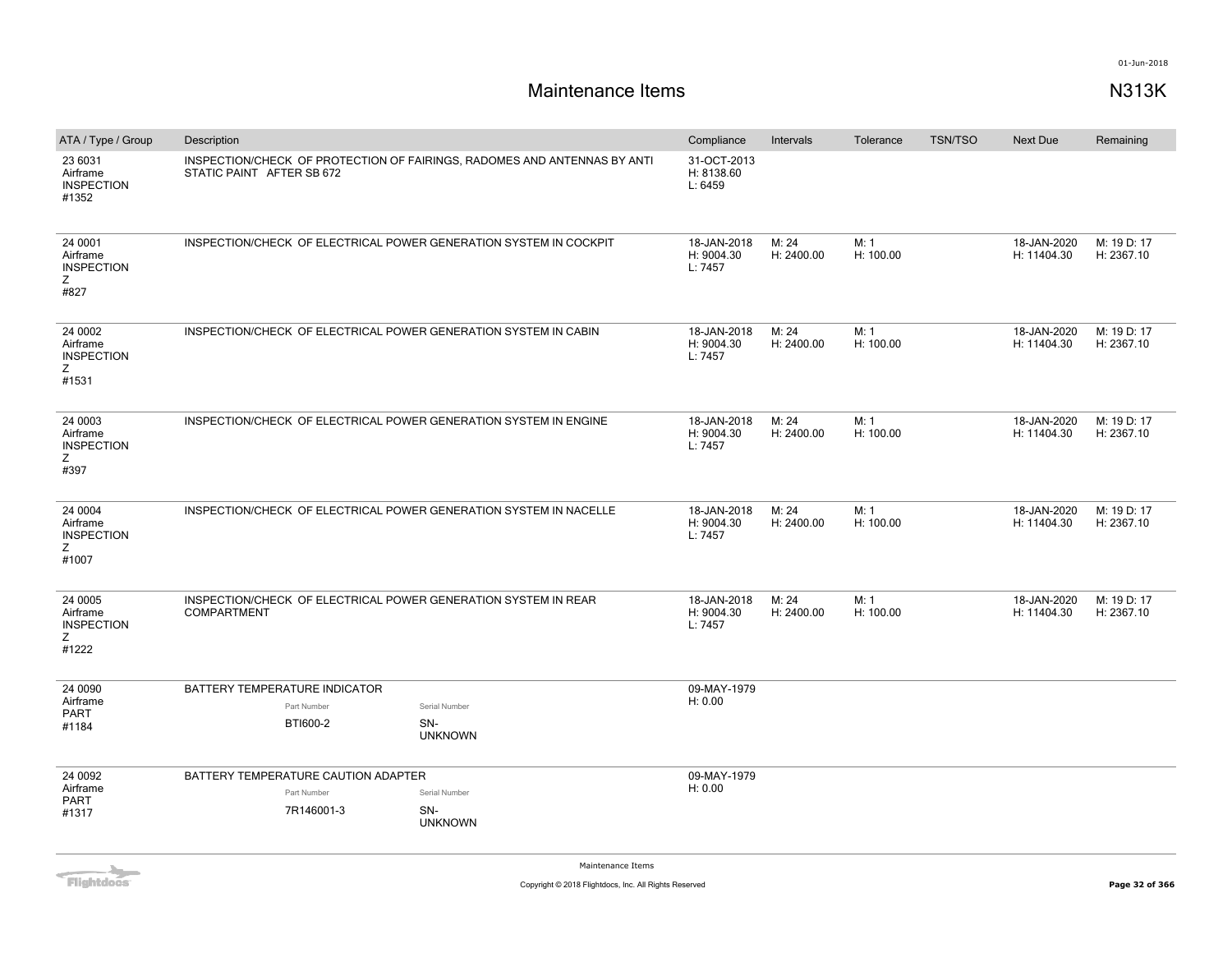## **Maintenance Items N313K**

| ATA / Type / Group                          | Description                                                |                                        | Compliance                           | Intervals | Tolerance | <b>TSN/TSO</b> | <b>Next Due</b> | Remaining |
|---------------------------------------------|------------------------------------------------------------|----------------------------------------|--------------------------------------|-----------|-----------|----------------|-----------------|-----------|
| 24 0094<br>Airframe<br>PART<br>#777         | NO. 1 BATTERY TEMPERATURE PROBE<br>Part Number<br>AQS-2037 | Serial Number<br>3839                  | 02-JUN-2003<br>H: 7727.93<br>L: 6189 |           |           |                |                 |           |
| 24 0096<br>Airframe<br><b>PART</b><br>#256  | NO. 2 BATTERY TEMPERATURE PROBE<br>Part Number<br>P600-1   | Serial Number<br>SN-<br><b>UNKNOWN</b> | 09-MAY-1979<br>H: 0.00               |           |           |                |                 |           |
| 24 0101<br>Airframe<br><b>PART</b><br>#387  | NO. 1 BATTERY<br>Part Number<br>7638-44                    | Serial Number<br>G02908248             | 09-FEB-2016<br>H: 8714.20<br>L: 7195 |           |           |                |                 |           |
| 24 0111<br>Airframe<br>PART<br>#1993        | NO. 2 BATTERY<br>Part Number<br>7638-44                    | Serial Number<br>G02908249             | 09-FEB-2016<br>H: 8714.20<br>L: 7195 |           |           |                |                 |           |
| 24 0126<br>Airframe<br>PART<br>#2094        | <b>BATTERY FAN</b><br>Part Number<br><b>VA0906XXA</b>      | Serial Number<br>SN-<br><b>UNKNOWN</b> | 09-MAY-1979<br>H: 0.00               |           |           |                |                 |           |
| 24 0141<br>Airframe<br>PART<br>#874         | BATTERY CHARGER CONTROL BOX<br>Part Number<br>MY2063239    | Serial Number<br>SN-<br><b>UNKNOWN</b> | 09-MAY-1979<br>H: 0.00               |           |           |                |                 |           |
| 24 0146<br>Airframe<br><b>PART</b><br>#2421 | BATTERY CHARGER RELAY BOX<br>Part Number<br>MY2063240      | Serial Number<br>SN-<br><b>UNKNOWN</b> | 09-MAY-1979<br>H: 0.00               |           |           |                |                 |           |
| 24 0151<br>Airframe<br>PART<br>#1163        | <b>BATTERY AMMETER</b><br>Part Number<br>2393-016-0        | Serial Number<br>SN-<br><b>UNKNOWN</b> | 14-OCT-2007<br>H: 8082.80<br>L: 6415 |           |           |                |                 |           |

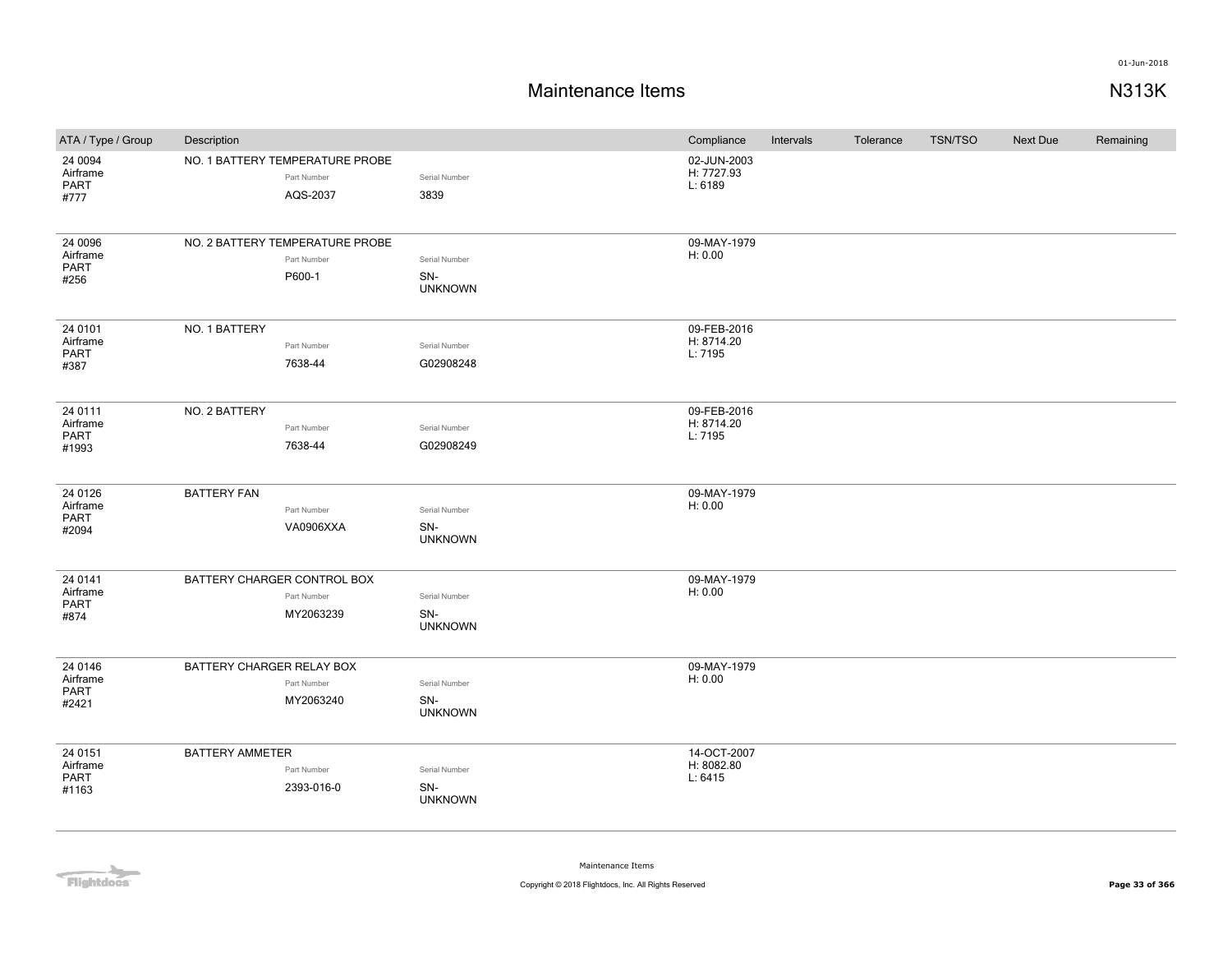## **Maintenance Items N313K**

| ATA / Type / Group                          | Description                                                        |                                        | Compliance                           | Intervals | Tolerance | <b>TSN/TSO</b> | Next Due | Remaining |
|---------------------------------------------|--------------------------------------------------------------------|----------------------------------------|--------------------------------------|-----------|-----------|----------------|----------|-----------|
| 24 0156<br>Airframe<br>PART<br>#1710        | LEFT STARTER/GENERATOR<br>Part Number<br>2CM82J1B                  | Serial Number<br>MF-272                | 01-AUG-2014<br>H: 8399.30<br>L: 6640 |           |           |                |          |           |
| 24 0171<br>Airframe<br>PART<br>#633         | LEFT GENERATOR VOLTAGE REGULATOR<br>Part Number<br>3S2060DC132C1A  | Serial Number<br>SN-<br><b>UNKNOWN</b> | 09-MAY-1979<br>H: 0.00               |           |           |                |          |           |
| 24 0176<br>Airframe<br>PART<br>#1876        | LEFT GENERATOR OVERVOLTAGE BOX<br>Part Number<br>3S2060DC135A1     | Serial Number<br>SN-<br><b>UNKNOWN</b> | 09-MAY-1979<br>H: 0.00               |           |           |                |          |           |
| 24 0181<br>Airframe<br>PART<br>#1335        | LEFT FEEDER DIFFERENTIAL PROTECTION BOX<br>Part Number<br>6172-2   | Serial Number<br>SN-<br><b>UNKNOWN</b> | 09-MAY-1979<br>H: 0.00               |           |           |                |          |           |
| 24 0186<br>Airframe<br>PART<br>#1968        | LEFT GENERATOR REVERSE CURRENT RELAY<br>Part Number<br>3510-3      | Serial Number<br>SN-<br><b>UNKNOWN</b> | 09-MAY-1979<br>H: 0.00               |           |           |                |          |           |
| 24 0191<br>Airframe<br>PART<br>#2017        | LEFT GENERATOR AMMETER<br>Part Number<br>2393-012-0                | Serial Number<br>SN-<br><b>UNKNOWN</b> | 14-OCT-2007<br>H: 8082.80<br>L: 6415 |           |           |                |          |           |
| 24 0601<br>Airframe<br><b>PART</b><br>#1076 | RIGHT STARTER/GENERATOR<br>Part Number<br>2CM82J1B                 | Serial Number<br>$HJ-6$                | 02-AUG-2014<br>H: 8399.30<br>L: 6640 |           |           |                |          |           |
| 24 0621<br>Airframe<br>PART<br>#243         | RIGHT GENERATOR VOLTAGE REGULATOR<br>Part Number<br>3S2060DC132C1A | Serial Number<br>SN-<br><b>UNKNOWN</b> | 09-MAY-1979<br>H: 0.00               |           |           |                |          |           |

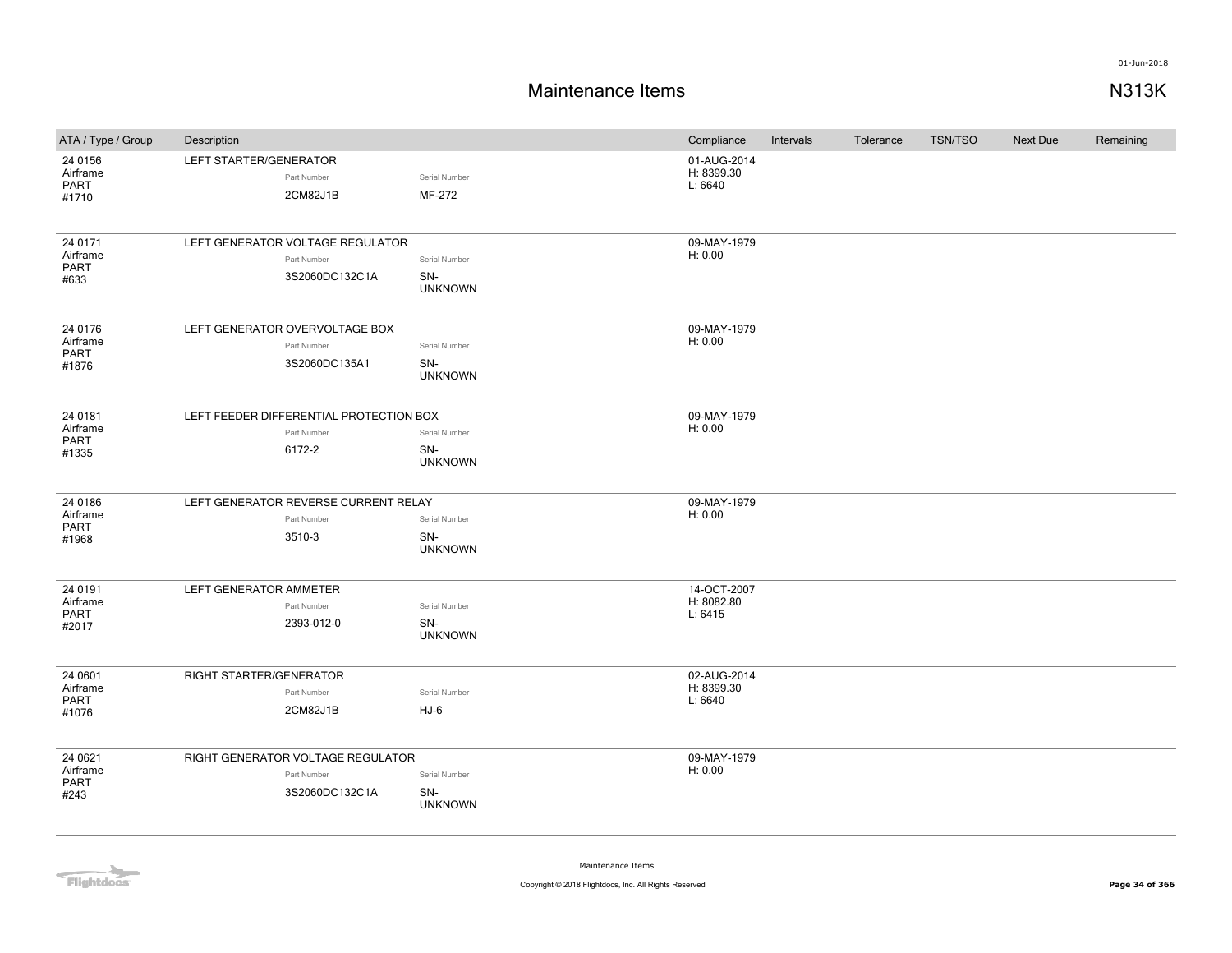## **Maintenance Items N313K**

| ATA / Type / Group      | Description             |                                          |                       | Compliance             | Intervals | Tolerance | <b>TSN/TSO</b> | <b>Next Due</b> | Remaining |
|-------------------------|-------------------------|------------------------------------------|-----------------------|------------------------|-----------|-----------|----------------|-----------------|-----------|
| 24 06 26                |                         | RIGHT FEEDER DIFFERENTIAL PROTECTION BOX |                       | 09-MAY-1979            |           |           |                |                 |           |
| Airframe<br>PART        |                         | Part Number                              | Serial Number         | H: 0.00                |           |           |                |                 |           |
| #665                    |                         | 617220M                                  | SN-                   |                        |           |           |                |                 |           |
|                         |                         |                                          | <b>UNKNOWN</b>        |                        |           |           |                |                 |           |
| 24 0631                 |                         | RIGHT GENERATOR OVERVOLTAGE BOX          |                       | 09-MAY-1979            |           |           |                |                 |           |
| Airframe                |                         | Part Number                              | Serial Number         | H: 0.00                |           |           |                |                 |           |
| PART<br>#1757           |                         | 3S2060DC135A1                            | SN-                   |                        |           |           |                |                 |           |
|                         |                         |                                          | <b>UNKNOWN</b>        |                        |           |           |                |                 |           |
| 24 0636                 |                         | RIGHT GENERATOR REVERSE CURRENT RELAY    |                       | 09-MAY-1979            |           |           |                |                 |           |
| Airframe<br>PART        |                         | Part Number                              | Serial Number         | H: 0.00                |           |           |                |                 |           |
| #936                    |                         | 3510-3                                   | SN-                   |                        |           |           |                |                 |           |
|                         |                         |                                          | <b>UNKNOWN</b>        |                        |           |           |                |                 |           |
| 24 0641                 | RIGHT GENERATOR AMMETER |                                          |                       | 14-OCT-2007            |           |           |                |                 |           |
| Airframe<br>PART        |                         | Part Number                              | Serial Number         | H: 8082.80<br>L: 6415  |           |           |                |                 |           |
| #247                    |                         | 2393-012-0                               | SN-                   |                        |           |           |                |                 |           |
|                         |                         |                                          | <b>UNKNOWN</b>        |                        |           |           |                |                 |           |
| 24 0646                 |                         | DC EXTERNAL POWER RECEPTACLE             |                       | 09-MAY-1979            |           |           |                |                 |           |
| Airframe<br>PART        |                         | Part Number                              | Serial Number         | H: 0.00                |           |           |                |                 |           |
| #1346                   |                         | 280A                                     | SN-<br><b>UNKNOWN</b> |                        |           |           |                |                 |           |
|                         |                         |                                          |                       |                        |           |           |                |                 |           |
| 24 0656<br>Airframe     | DC VOLTMETER            | Part Number                              | Serial Number         | 09-MAY-1979<br>H: 0.00 |           |           |                |                 |           |
| <b>PART</b>             |                         | 2391-22-0                                | SN-                   |                        |           |           |                |                 |           |
| #984                    |                         |                                          | <b>UNKNOWN</b>        |                        |           |           |                |                 |           |
| 24 0661                 |                         | AC EXTERNAL POWER RECEPTACLE             |                       | 09-MAY-1979            |           |           |                |                 |           |
| Airframe                |                         | Part Number                              | Serial Number         | H: 0.00                |           |           |                |                 |           |
| <b>PART</b><br>#1311    |                         | DS00197P411                              | SN-                   |                        |           |           |                |                 |           |
|                         |                         |                                          | <b>UNKNOWN</b>        |                        |           |           |                |                 |           |
| 24 0671                 | <b>AC VOLTMETER</b>     |                                          |                       | 09-MAY-1979            |           |           |                |                 |           |
| Airframe<br><b>PART</b> |                         | Part Number                              | Serial Number         | H: 0.00                |           |           |                |                 |           |
| #107                    |                         | 2392-16-0                                | SN-<br><b>UNKNOWN</b> |                        |           |           |                |                 |           |
|                         |                         |                                          |                       |                        |           |           |                |                 |           |

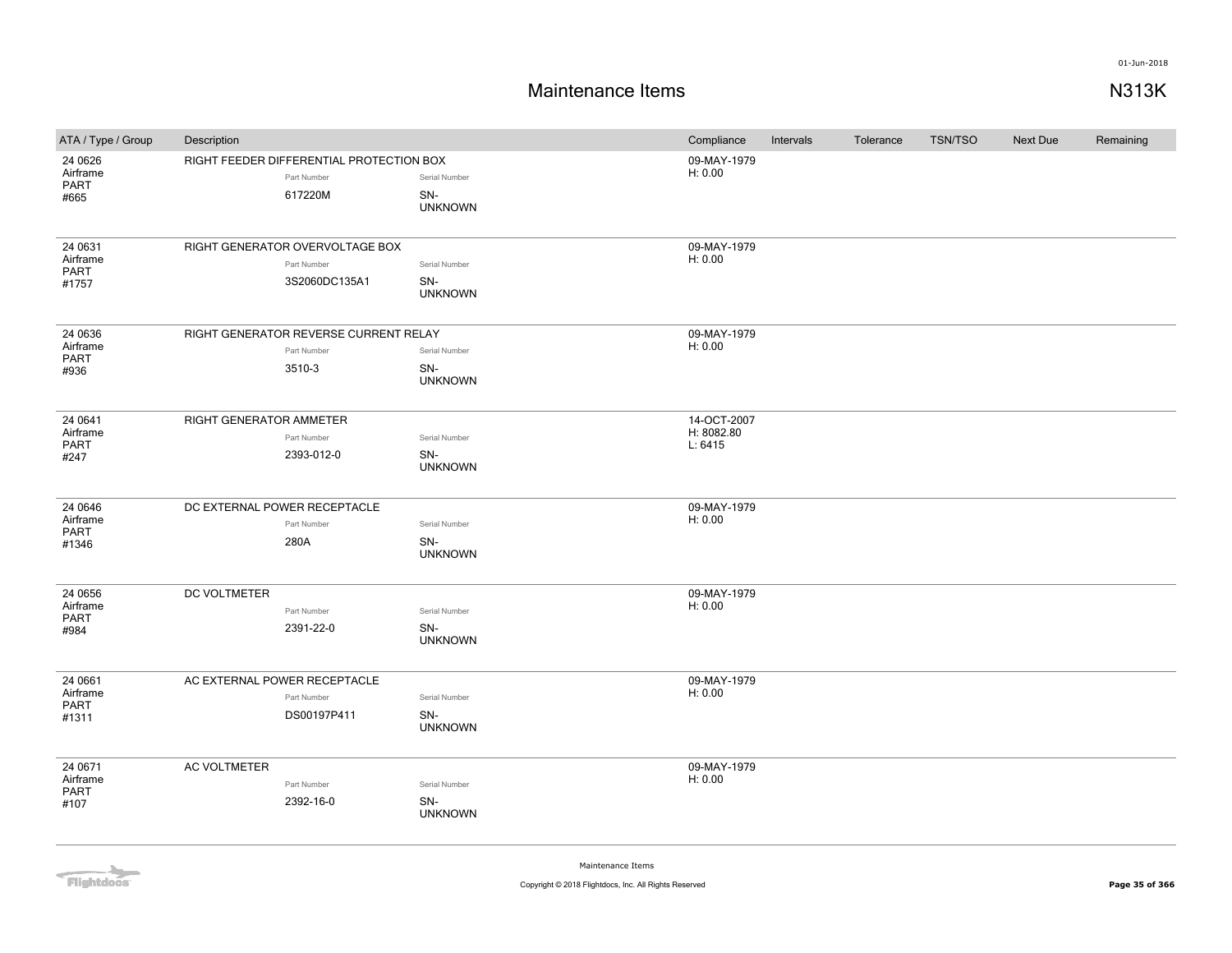| ATA / Type / Group                                | Description               |                                      |                                                                  | Compliance                           | Intervals | Tolerance | <b>TSN/TSO</b> | Next Due | Remaining |
|---------------------------------------------------|---------------------------|--------------------------------------|------------------------------------------------------------------|--------------------------------------|-----------|-----------|----------------|----------|-----------|
| 24 0676<br>Airframe<br><b>PART</b><br>#1709       | NO. 1 INVERTER            | Part Number<br>PC17A                 | Serial Number<br>9645A                                           | 22-FEB-2017<br>H: 8797.70<br>L: 7277 |           |           |                |          |           |
| 24 0681<br>Airframe<br><b>INSPECTION</b><br>#2611 |                           | INSPECT/CHECK NO. 1 INVERTER BRUSHES |                                                                  | H: 0.00                              |           |           |                |          |           |
| 24 0701<br>Airframe<br>PART<br>#295               | NO. 2 INVERTER            | Part Number<br>PC17A                 | Serial Number<br>2190                                            | 05-SEP-2003<br>H: 7763.07<br>L: 6212 |           |           |                |          |           |
| 24 0706<br>Airframe<br><b>INSPECTION</b><br>#1287 |                           | INSPECT/CHECK NO. 2 INVERTER BRUSHES |                                                                  | 09-MAY-1979<br>H: 0.00               |           |           |                |          |           |
| 24 0717<br>Airframe<br><b>PART</b><br>#1107       | STANDBY INVERTER          | Part Number<br>PC17A                 | Serial Number<br>3189                                            | 03-JUN-2002<br>H: 7335.70<br>L: 5900 |           |           |                |          |           |
| 24 0719<br>Airframe<br><b>PART</b><br>#570        | <b>AUXILIARY INVERTER</b> | Part Number<br><b>PC16</b>           | Serial Number<br>1544                                            | 03-JUN-2002<br>H: 7335.70<br>L: 5900 |           |           |                |          |           |
| 24 07 20<br>Airframe<br><b>INSPECTION</b><br>#361 |                           |                                      | CHECK AUXILIARY INVERTER STATIC BLOWER DC MOTOR BRUSHES FOR WEAR | 03-JUN-2002<br>H: 7335.70<br>L: 5900 |           |           |                |          |           |
| 24 07 21<br>Airframe<br>PART<br>#2003             | NO. 1 (1500VA) INVERTER   | Part Number<br>1518-14A              | Serial Number<br>SN-<br><b>UNKNOWN</b>                           | 09-MAY-1979<br>H: 0.00               |           |           |                |          |           |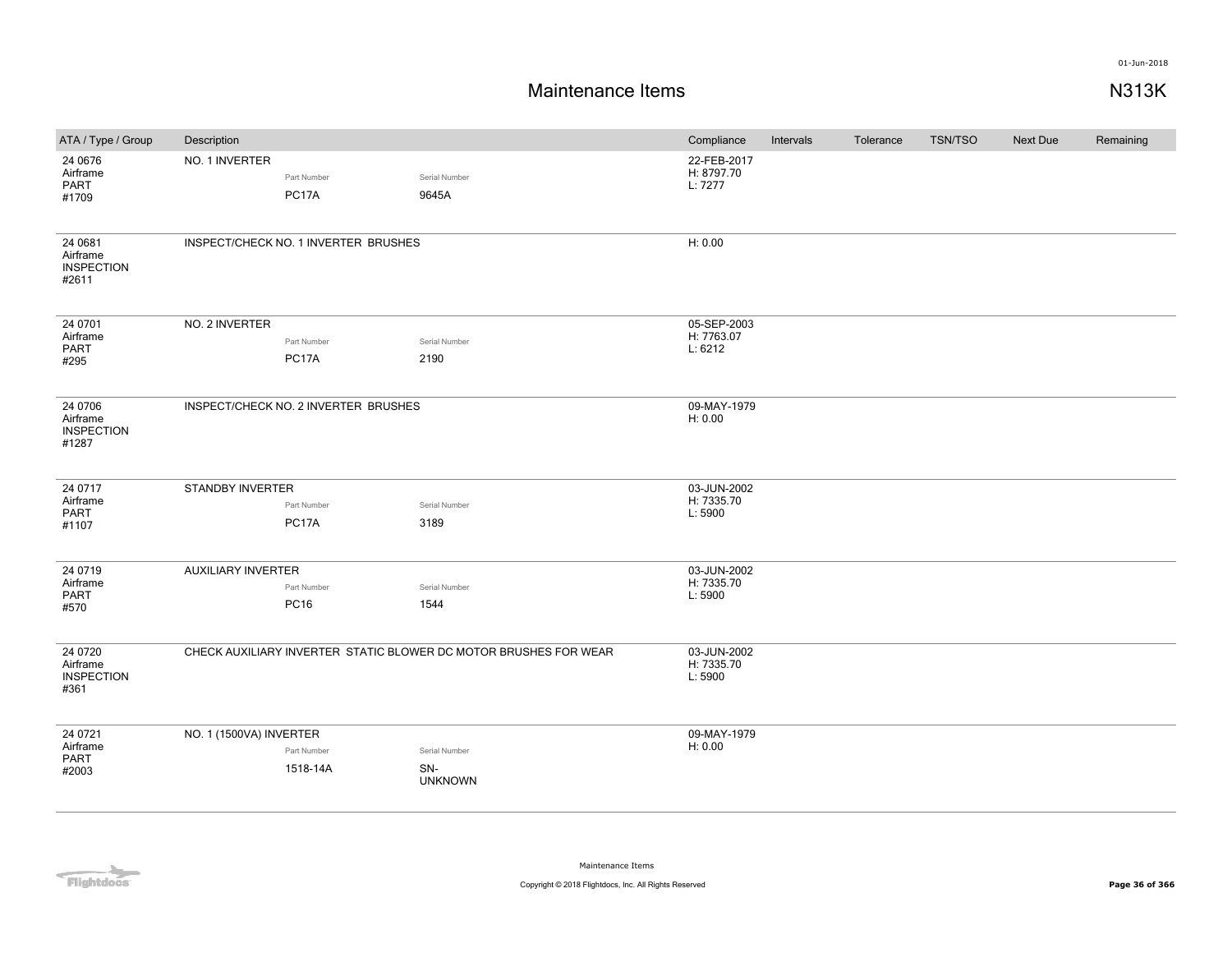| ATA / Type / Group            | Description                  |                                      |                       | Compliance                | Intervals | Tolerance | <b>TSN/TSO</b> | <b>Next Due</b> | Remaining |
|-------------------------------|------------------------------|--------------------------------------|-----------------------|---------------------------|-----------|-----------|----------------|-----------------|-----------|
| 24 0736                       | NO. 2 (1500VA) INVERTER      |                                      |                       | 09-MAY-1979               |           |           |                |                 |           |
| Airframe<br>PART              |                              | Part Number                          | Serial Number         | H: 0.00                   |           |           |                |                 |           |
| #2008                         |                              | 1518-14A                             | SN-                   |                           |           |           |                |                 |           |
|                               |                              |                                      | <b>UNKNOWN</b>        |                           |           |           |                |                 |           |
|                               |                              |                                      |                       |                           |           |           |                |                 |           |
| 24 0761<br>Airframe           | NO. 1 26 VOLT AC TRANSFORMER | Part Number                          | Serial Number         | 09-MAY-1979<br>H: 0.00    |           |           |                |                 |           |
| PART                          |                              | 739947                               | SN-                   |                           |           |           |                |                 |           |
| #1338                         |                              |                                      | <b>UNKNOWN</b>        |                           |           |           |                |                 |           |
|                               |                              |                                      |                       |                           |           |           |                |                 |           |
| 24 0766                       | NO. 2 26 VOLT AC TRANSFORMER |                                      |                       | 09-MAY-1979               |           |           |                |                 |           |
| Airframe<br>PART              |                              | Part Number                          | Serial Number         | H: 0.00                   |           |           |                |                 |           |
| #2175                         |                              | 739947                               | SN-                   |                           |           |           |                |                 |           |
|                               |                              |                                      | <b>UNKNOWN</b>        |                           |           |           |                |                 |           |
| 24 0789                       | REVERSE CURRENT RELAY        |                                      |                       | 09-MAY-1979               |           |           |                |                 |           |
| Airframe                      |                              | Part Number                          | Serial Number         | H: 0.00                   |           |           |                |                 |           |
| PART<br>#980                  |                              | 3651M0400                            | SN-                   |                           |           |           |                |                 |           |
|                               |                              |                                      | <b>UNKNOWN</b>        |                           |           |           |                |                 |           |
|                               |                              |                                      |                       |                           |           |           |                |                 |           |
| 24 0791                       | NO. 1 (2500VA) INVERTER      |                                      |                       | 09-MAY-1979               |           |           |                |                 |           |
| Airframe<br>PART              |                              | Part Number                          | Serial Number         | H: 0.00                   |           |           |                |                 |           |
| #914                          |                              | MGE23-400                            | SN-<br><b>UNKNOWN</b> |                           |           |           |                |                 |           |
|                               |                              |                                      |                       |                           |           |           |                |                 |           |
| 24 08 26                      | NO. 2 (2500VA) INVERTER      |                                      |                       | 09-MAY-1979               |           |           |                |                 |           |
| Airframe                      |                              | Part Number                          | Serial Number         | H: 0.00                   |           |           |                |                 |           |
| PART<br>#1592                 |                              | MGE23-400                            | SN-                   |                           |           |           |                |                 |           |
|                               |                              |                                      | <b>UNKNOWN</b>        |                           |           |           |                |                 |           |
|                               |                              |                                      |                       |                           |           |           |                |                 |           |
| 24 2001<br>Airframe           |                              | FUNCTIONAL TEST OF STATIC INVERTERS  |                       | 31-OCT-2013<br>H: 8138.60 |           |           |                |                 |           |
| <b>INSPECTION</b>             |                              |                                      |                       | L: 6459                   |           |           |                |                 |           |
| #204                          |                              |                                      |                       |                           |           |           |                |                 |           |
|                               |                              |                                      |                       |                           |           |           |                |                 |           |
| 24 2011                       |                              | FUNCTIONAL TEST OF STATIC INVERTERS. |                       | 31-OCT-2013 H: 1200.00    |           | H: 50.00  |                | H: 9338.60      | H: 301.40 |
| Airframe<br><b>INSPECTION</b> |                              |                                      |                       | H: 8138.60<br>L: 6459     |           |           |                |                 |           |
| B                             |                              |                                      |                       |                           |           |           |                |                 |           |
| #1735                         |                              |                                      |                       |                           |           |           |                |                 |           |
|                               |                              |                                      |                       |                           |           |           |                |                 |           |

Flightdocs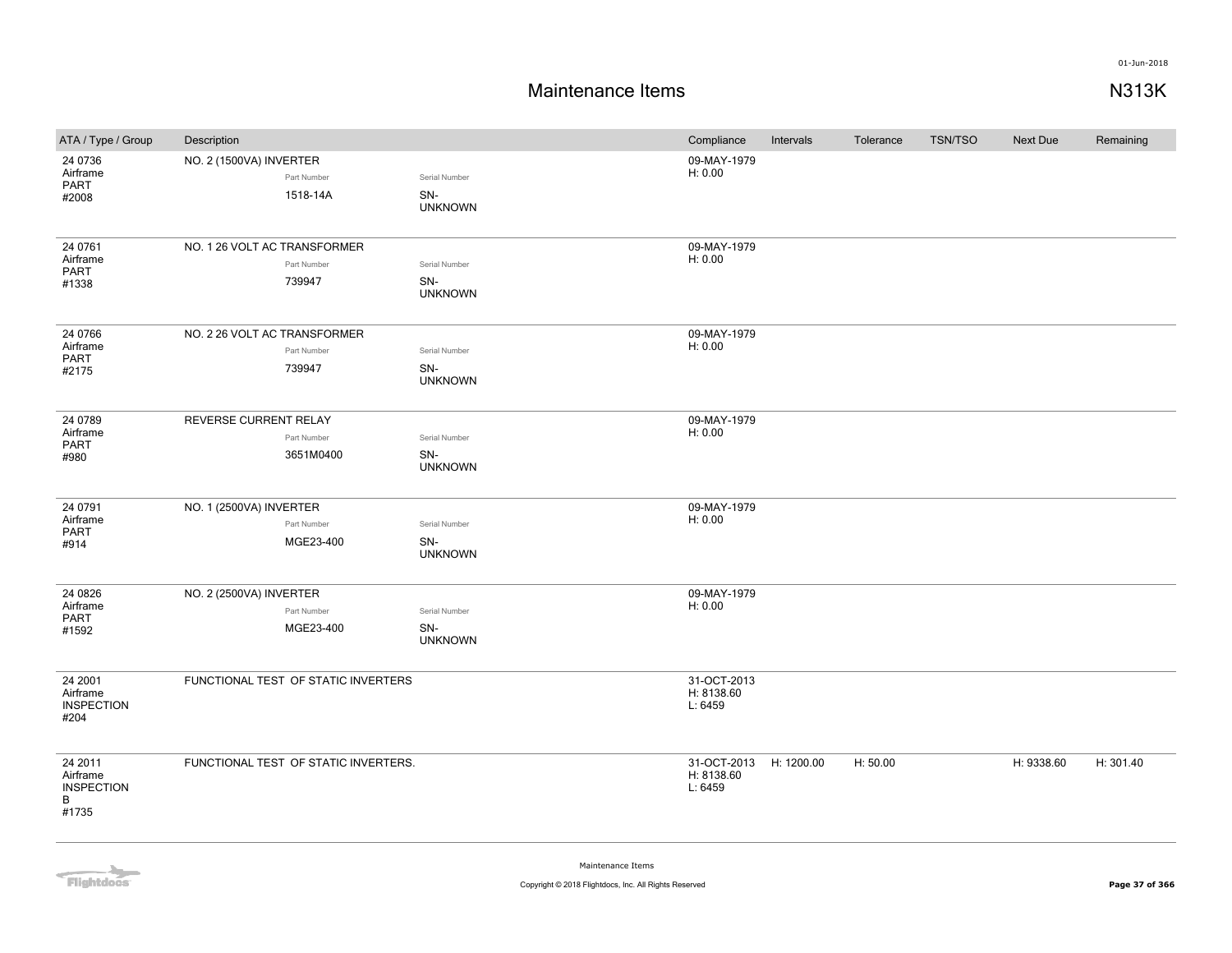| ATA / Type / Group                                               | Description                                                                                                                  | Compliance                           | Intervals           | Tolerance         | <b>TSN/TSO</b> | Next Due                   | Remaining                 |
|------------------------------------------------------------------|------------------------------------------------------------------------------------------------------------------------------|--------------------------------------|---------------------|-------------------|----------------|----------------------------|---------------------------|
| 24 3001<br>Airframe<br><b>INSPECTION</b><br>B<br>#2276           | CHECK DC POWER GENERATION DURING ENGINE RUN-UP                                                                               | 31-OCT-2013<br>H: 8138.60<br>L: 6459 | H: 1200.00          | H: 50.00          |                | H: 9338.60                 | H: 301.40                 |
| 24 3011<br>Airframe<br><b>INSPECTION</b><br>#2283                | CHECK DC POWER GENERATION DURING ENGINE RUN-UP.                                                                              | 08-JAN-2001<br>H: 6817.00<br>L: 5547 |                     |                   |                |                            |                           |
| 24 3021<br>Airframe<br><b>INSPECTION</b><br>#1095                | ADJUSTMENT/CHECK OF GPU BATTERY CHARGING SYSTEM OVERVOLTAGE PROTECTION<br>CIRCUIT AFTER SB 172                               | 31-OCT-2013<br>H: 8138.60<br>L: 6459 |                     |                   |                |                            |                           |
| 24 3031<br>Airframe<br><b>INSPECTION</b><br>#2115                | OPERATIONAL TEST OF BATTERY BLOWER AFTER SB 313                                                                              | 09-MAY-1979<br>H: 0.00               |                     |                   |                |                            |                           |
| 24 3041<br>Airframe<br><b>INSPECTION</b><br>B<br>#332            | FUNCTIONAL TEST OF GENERATOR VOLTAGE MONITORING SYSTEM A/C EQUIPED WITH SB<br>427 AND / OR SB 426 FJF SERIES F BEFORE SB 731 | 31-OCT-2013<br>H: 8138.60<br>L: 6459 | H: 1200.00          | H: 50.00          |                | H: 9338.60                 | H: 301.40                 |
| 24 30 51<br>Airframe<br><b>INSPECTION</b><br>#1894               | FUNCTIONAL TEST OF THE GENERATOR VOLTAGE MONITORING SYSTEM A/C WITH SB 731                                                   | 09-MAY-1979<br>H: 0.00               |                     |                   |                |                            |                           |
| 24 30 61<br>Airframe<br><b>INSPECTION</b><br>$\mathsf C$<br>#283 | DETAILED INSPECTION OF GROUND FEEDERS AND ATTACH POINTS OF BATTERIES 1 AND 2 18-NOV-2015                                     | H: 8700.70<br>L: 7186                | M: 72               |                   |                | 18-NOV-2021                | M: 41 D: 17               |
| 24 4001<br>Airframe<br><b>INSPECTION</b><br>Z<br>#687            | INSPECTION/CHECK OF DC POWER RECEPTACLE                                                                                      | 18-JAN-2018<br>H: 9004.30<br>L: 7457 | M: 24<br>H: 2400.00 | M: 1<br>H: 100.00 |                | 18-JAN-2020<br>H: 11404.30 | M: 19 D: 17<br>H: 2367.10 |

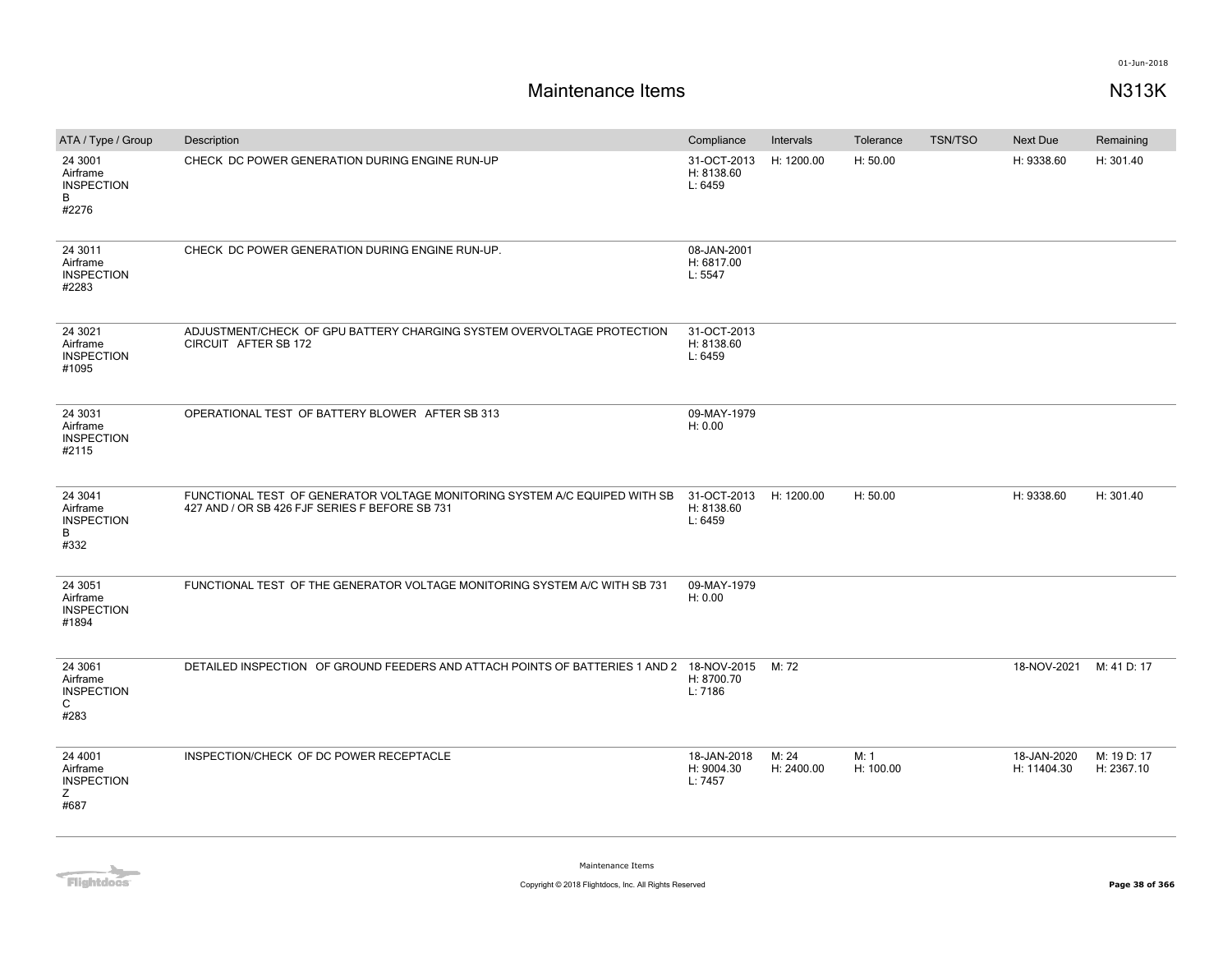| ATA / Type / Group                                  | Description                                           |                                        | Compliance                           | Intervals  | Tolerance | <b>TSN/TSO</b> | Next Due   | Remaining |
|-----------------------------------------------------|-------------------------------------------------------|----------------------------------------|--------------------------------------|------------|-----------|----------------|------------|-----------|
| 24 4807<br>Airframe<br>PART<br>#663                 | APU GENERATOR COOLING FAN<br>Part Number<br>PN        | Serial Number<br>SN-<br><b>UNKNOWN</b> | 14-MAR-2001<br>H: 0.00               |            |           |                |            |           |
| 24 48 10<br>Airframe<br>PART<br>#1487               | APU GENERATOR CONTROL PANEL<br>Part Number<br>PN      | Serial Number<br>SN-<br><b>UNKNOWN</b> | 14-MAR-2001<br>H: 0.00               |            |           |                |            |           |
| 24 48 13<br>Airframe<br>PART<br>#1513               | APU VOLTAGE REGULATOR<br>Part Number<br>3S2060DC168B1 | Serial Number<br>6647406M1             | 15-NOV-2013<br>H: 8157.00<br>L: 6473 |            |           |                |            |           |
| 24 5201-1<br>Airframe<br><b>INSPECTION</b><br>#1578 | INSPECT/CHECK NO. 1 (1500VA) INVERTER BRUSHES         |                                        | 09-MAY-1979<br>H: 0.00               |            |           |                |            |           |
| 24 5201-1<br>Airframe<br><b>INSPECTION</b><br>#179  | INSPECT/CHECK NO. 2 (1500VA) INVERTER BRUSHES         |                                        | 09-MAY-1979<br>H: 0.00               |            |           |                |            |           |
| 24 5204-1<br>Airframe<br><b>INSPECTION</b><br>#1128 | INSPECT LEFT STARTER/GENERATOR BRUSHES                |                                        | 18-JAN-2018<br>H: 9004.30<br>L: 7457 | H: 400.00  |           |                | H: 9404.30 | H: 367.10 |
| 24 5204-2<br>Airframe<br><b>INSPECTION</b><br>#779  | INSPECT RIGHT STARTER/GENERATOR BRUSHES               |                                        | 14-JUN-2016<br>H: 8758.30<br>L: 7242 | H: 400.00  |           |                | H: 9158.30 | H: 121.10 |
| 24 5204-3<br>Airframe<br><b>INSPECTION</b><br>#483  | REPLACE LEFT STARTER/GENERATOR BRUSHES                |                                        | 21-APR-2015<br>H: 8570.70<br>L: 7069 | H: 1000.00 |           |                | H: 9570.70 | H: 533.50 |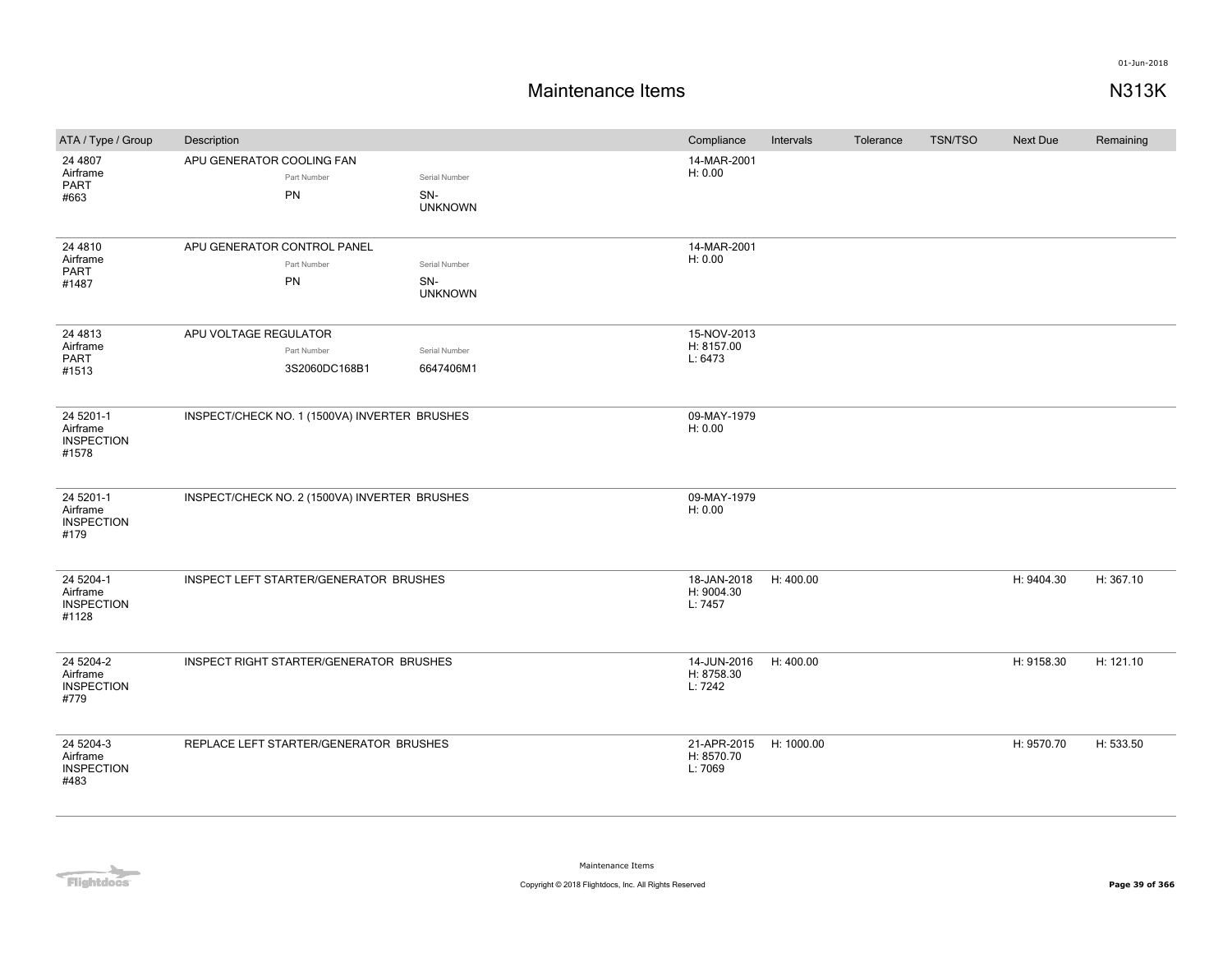| ATA / Type / Group                                  | Description                                                                                                                        | Compliance                           | Intervals  | Tolerance | <b>TSN/TSO</b> | <b>Next Due</b> | Remaining  |
|-----------------------------------------------------|------------------------------------------------------------------------------------------------------------------------------------|--------------------------------------|------------|-----------|----------------|-----------------|------------|
| 24 5204-4<br>Airframe<br><b>INSPECTION</b><br>#861  | REPLACE RIGHT STARTER/GENERATOR BRUSHES                                                                                            | 02-AUG-2014<br>H: 8399.30<br>L: 6640 | H: 1000.00 |           |                | H: 9399.30      | H: 362.10  |
| 24 5205-1<br>Airframe<br><b>INSPECTION</b><br>#1920 | REGULAR CHECK NO. 1 BATTERY (SAFT BATTERY ONLY)<br>Reference Number<br>CMM 24-30-01                                                | 28-JUL-2015<br>H: 8666.70<br>L: 7152 |            |           |                |                 |            |
| 24 5205-1<br>Airframe<br><b>INSPECTION</b><br>#940  | REGULAR CHECK NO. 2 BATTERY (SAFT BATTERY ONLY)<br>Reference Number<br>CMM 24-30-01                                                | 28-JUL-2015<br>H: 8666.70<br>L: 7152 |            |           |                |                 |            |
| 24 5205-2<br>Airframe<br><b>INSPECTION</b><br>#2687 | OVERHAUL NO. 1 BATTERY (SAFT BATTERY ONLY)                                                                                         | H: 0.00                              |            |           |                |                 |            |
| 24 5205-2<br>Airframe<br><b>INSPECTION</b><br>#2775 | OVERHAUL NO. 2 BATTERY (SAFT BATTERY ONLY)                                                                                         | H: 0.00                              |            |           |                |                 |            |
| 24 5206-1<br>Airframe<br><b>INSPECTION</b><br>#845  | RECYCLE/RECONDITION NO. 1 BATTERY (GE BATTERY ONLY)<br>Reference Number<br>CMM 24-30-01<br>Notes<br>12MTH WHEN NEW THEN EVERY 6MTH | 18-DEC-2017<br>H: 8988.70<br>L: 7444 | M: 6       | D: 15     |                | 18-JUN-2018     | M: 0 D: 17 |
| 24 5206-2<br>Airframe<br><b>INSPECTION</b><br>#584  | RECYCLE/RECONDITION NO. 2 BATTERY (GE BATTERY ONLY)<br>Reference Number<br>CMM 24-30-01<br>Notes<br>12MTH WHEN NEW THEN EVERY 6MTH | 18-DEC-2017<br>H: 8988.70<br>L: 7444 | M: 6       | D: 15     |                | 18-JUN-2018     | M: 0 D: 17 |
| 24 5207-1<br>Airframe<br><b>INSPECTION</b><br>#2405 | CALIBRATION CHECK BATTERY AMMETER                                                                                                  | 14-OCT-2007<br>H: 8082.80<br>L: 6415 | H: 4000.00 |           |                | H: 12019.00     | H: 2981.80 |

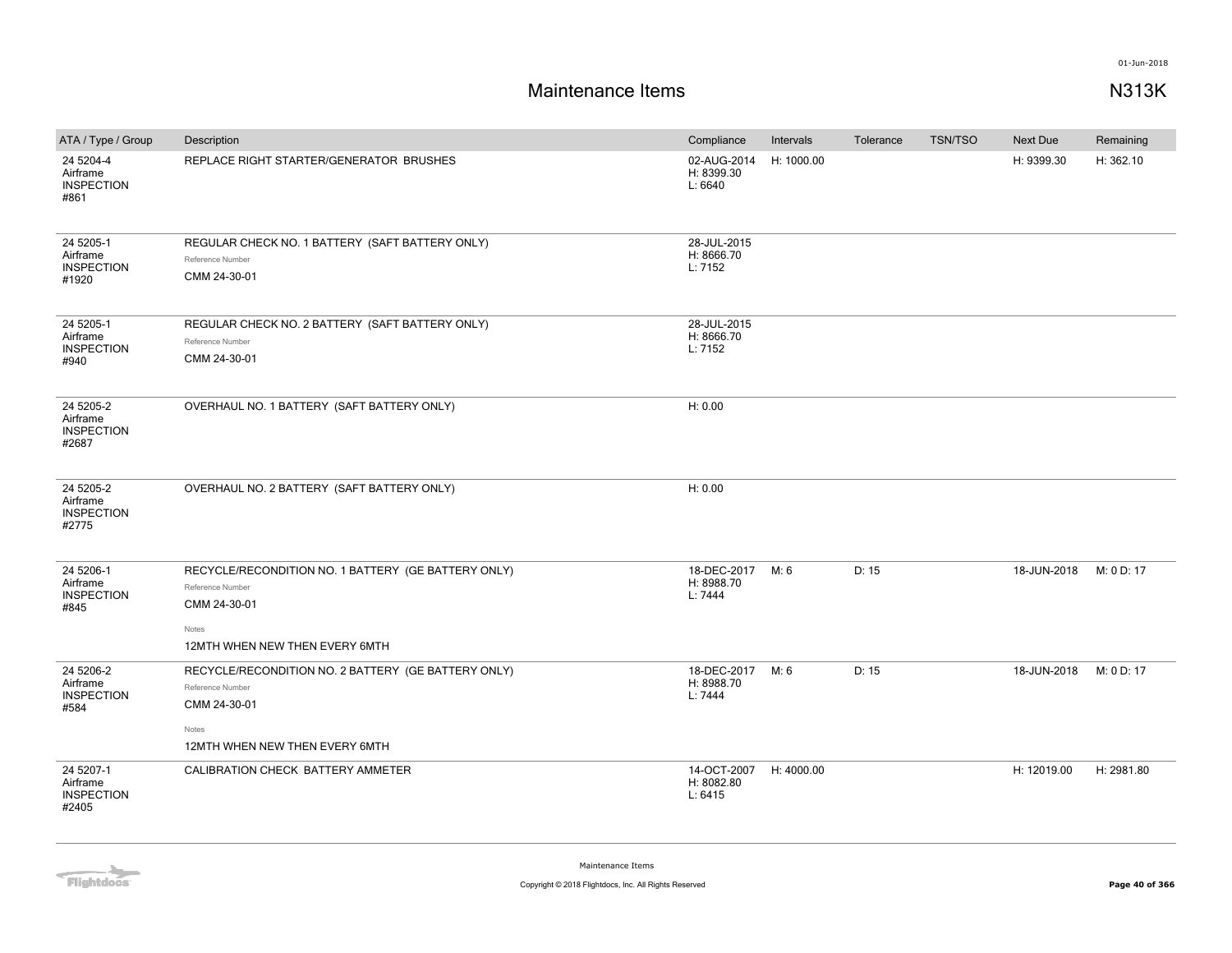| ATA / Type / Group                                                | Description                                                                             | Compliance                           | Intervals  | Tolerance | <b>TSN/TSO</b> | Next Due    | Remaining   |
|-------------------------------------------------------------------|-----------------------------------------------------------------------------------------|--------------------------------------|------------|-----------|----------------|-------------|-------------|
| 24 5208-1<br>Airframe<br><b>INSPECTION</b><br>#1766               | CALIBRATION CHECK RIGHT GENERATOR AMMETER                                               | 14-OCT-2007<br>H: 8082.80<br>L: 6415 | H: 4000.00 |           |                | H: 12019.00 | H: 2981.80  |
| 24 5208-1<br>Airframe<br><b>INSPECTION</b><br>#2157               | CAPACITY CHECK LEFT GENERATOR AMMETER                                                   | 14-OCT-2007<br>H: 8082.80<br>L: 6415 | H: 4000.00 |           |                | H: 12019.00 | H: 2981.80  |
| 24 5209-1<br>Airframe<br><b>INSPECTION</b><br>#2387               | CHECK NO. 1 INVERTER PILOT STATIC INVERTER BLOWER DC MOTOR BRUSHES FOR WEAR             | 31-OCT-2013<br>H: 8160.20<br>L: 6475 |            |           |                |             |             |
| 24 5209-1<br>Airframe<br><b>INSPECTION</b><br>#130                | CHECK NO. 2 INVERTER COPILOT STATIC INVERTER BLOWER DC MOTOR BRUSHES FOR<br><b>WEAR</b> | 03-JUN-2002<br>H: 7335.70<br>L: 5900 |            |           |                |             |             |
| 24 5209-1<br>Airframe<br><b>INSPECTION</b><br>#1027               | CHECK STANDBY INVERTER STATIC BLOWER DC MOTOR BRUSHES FOR WEAR                          | 03-JUN-2002<br>H: 7335.70<br>L: 5900 |            |           |                |             |             |
| 24 6101                                                           | APU STARTER GENERATOR                                                                   | 31-OCT-2013                          |            |           |                |             |             |
| APU <sub>1</sub><br><b>PART</b>                                   | Part Number<br>Serial Number                                                            | H: 681.60                            |            |           |                |             |             |
| #1927                                                             | 2CM308C3<br>CS-65                                                                       |                                      |            |           |                |             |             |
| 24 6103<br>APU <sub>1</sub><br><b>INSPECTION</b><br>#603          | INSPECT APU STARTER GENERATOR BRUSHES                                                   | 31-OCT-2013<br>H: 681.60             |            |           |                |             |             |
| 25 0001<br>Airframe<br><b>INSPECTION</b><br>$\mathsf{C}$<br>#1467 | SERVICING OF PILOT'S AND PASSENGER'S SAFETY BELT BUCKLES                                | 31-OCT-2013<br>H: 8138.60<br>L: 6459 | M: 72      | M: 2      |                | 31-OCT-2019 | M: 16 D: 30 |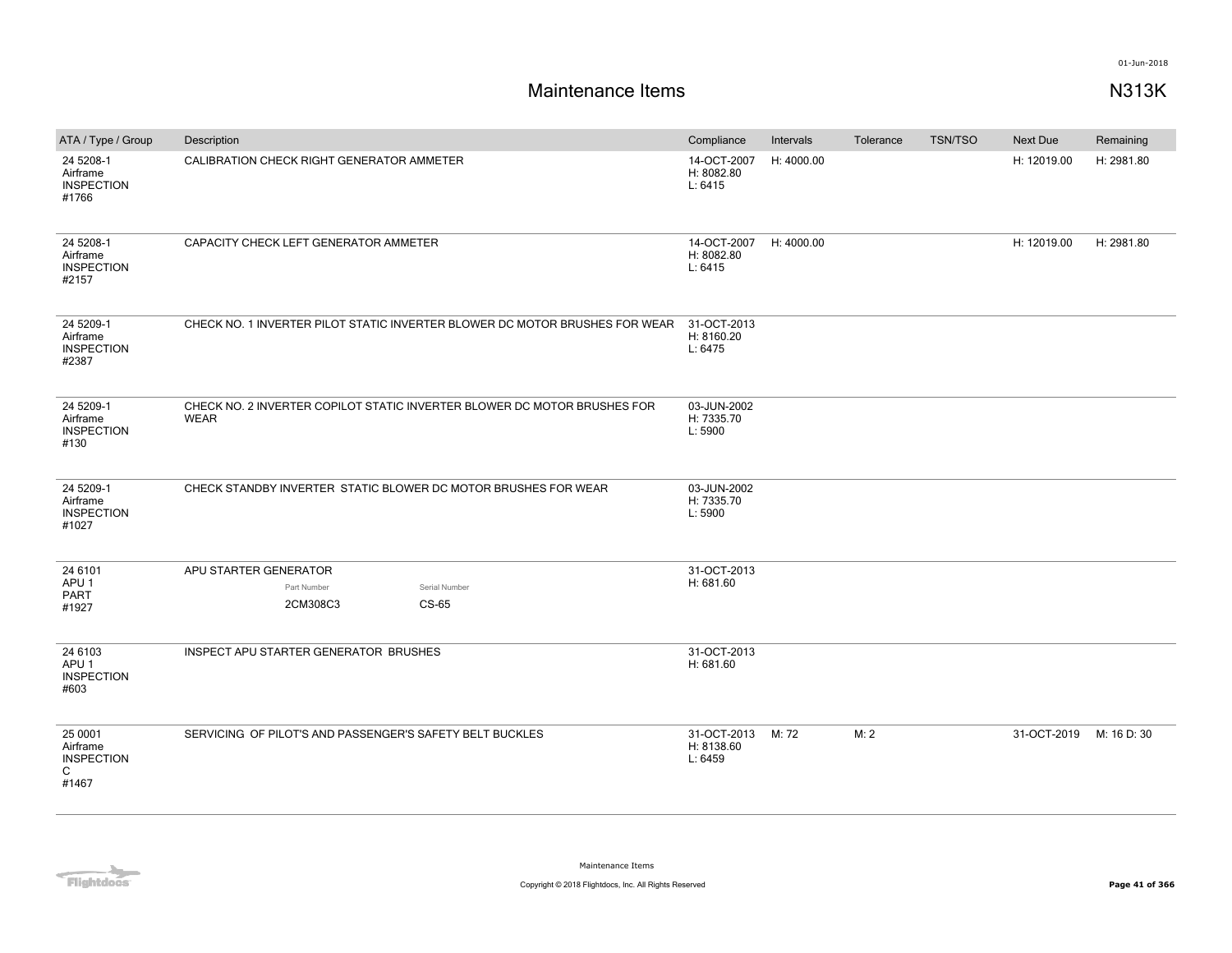| ATA / Type / Group                                    | Description                 |                             |                                                       | Compliance                           | Intervals | Tolerance | <b>TSN/TSO</b> | Next Due    | Remaining   |
|-------------------------------------------------------|-----------------------------|-----------------------------|-------------------------------------------------------|--------------------------------------|-----------|-----------|----------------|-------------|-------------|
| 25 0101<br>Airframe<br>PART<br>#498                   | PILOT SEAT                  | Part Number<br>CE7010       | Serial Number<br>SN-<br><b>UNKNOWN</b>                | 09-MAY-1979<br>H: 0.00               |           |           |                |             |             |
| 25 0106<br>Airframe<br>PART<br>#2223                  | PILOT SEATBELT              | Part Number<br>602143M2     | Serial Number<br>SN-<br><b>UNKNOWN</b>                | 09-MAY-1979<br>H: 0.00               |           |           |                |             |             |
| 25 0111<br>Airframe<br>PART<br>#303                   | PILOT INERTIA REEL          | Part Number<br>195301010703 | Serial Number<br>0108170-<br>115                      | 01-JUL-2006<br>H: 7907.60<br>L: 6309 |           |           |                |             |             |
| 25 0116<br>Airframe<br>PART<br>#1469                  | <b>COPILOT SEAT</b>         | Part Number<br>CE7010       | Serial Number<br>SN-<br><b>UNKNOWN</b>                | 09-MAY-1979<br>H: 0.00               |           |           |                |             |             |
| 25 0121<br>Airframe<br>PART<br>#1169                  | <b>COPILOT SEATBELT</b>     | Part Number<br>602143M2     | Serial Number<br>SN-<br><b>UNKNOWN</b>                | 09-MAY-1979<br>H: 0.00               |           |           |                |             |             |
| 25 0126<br>Airframe<br>PART<br>#1411                  | <b>COPILOT INERTIA REEL</b> | Part Number<br>195301010703 | Serial Number<br>0108900-<br>101                      | 01-JUL-2006<br>H: 7907.60<br>L: 6309 |           |           |                |             |             |
| 25 0 201<br>Airframe<br>PART<br>#326                  | UNDERWATER TRANSMITTER      | Part Number<br>PN           | Serial Number<br>SN-<br><b>UNKNOWN</b>                | 09-MAY-1979<br>H: 0.00               |           |           |                |             |             |
| 25 1001<br>Airframe<br><b>INSPECTION</b><br>C<br>#618 |                             |                             | CHECK PILOT SEAT HEIGHT-ADJUSTMENT MECHANICAL CONTROL | 31-OCT-2013<br>H: 8138.60<br>L: 6459 | M: 72     | M: 2      |                | 31-OCT-2019 | M: 16 D: 30 |

**Flightdocs**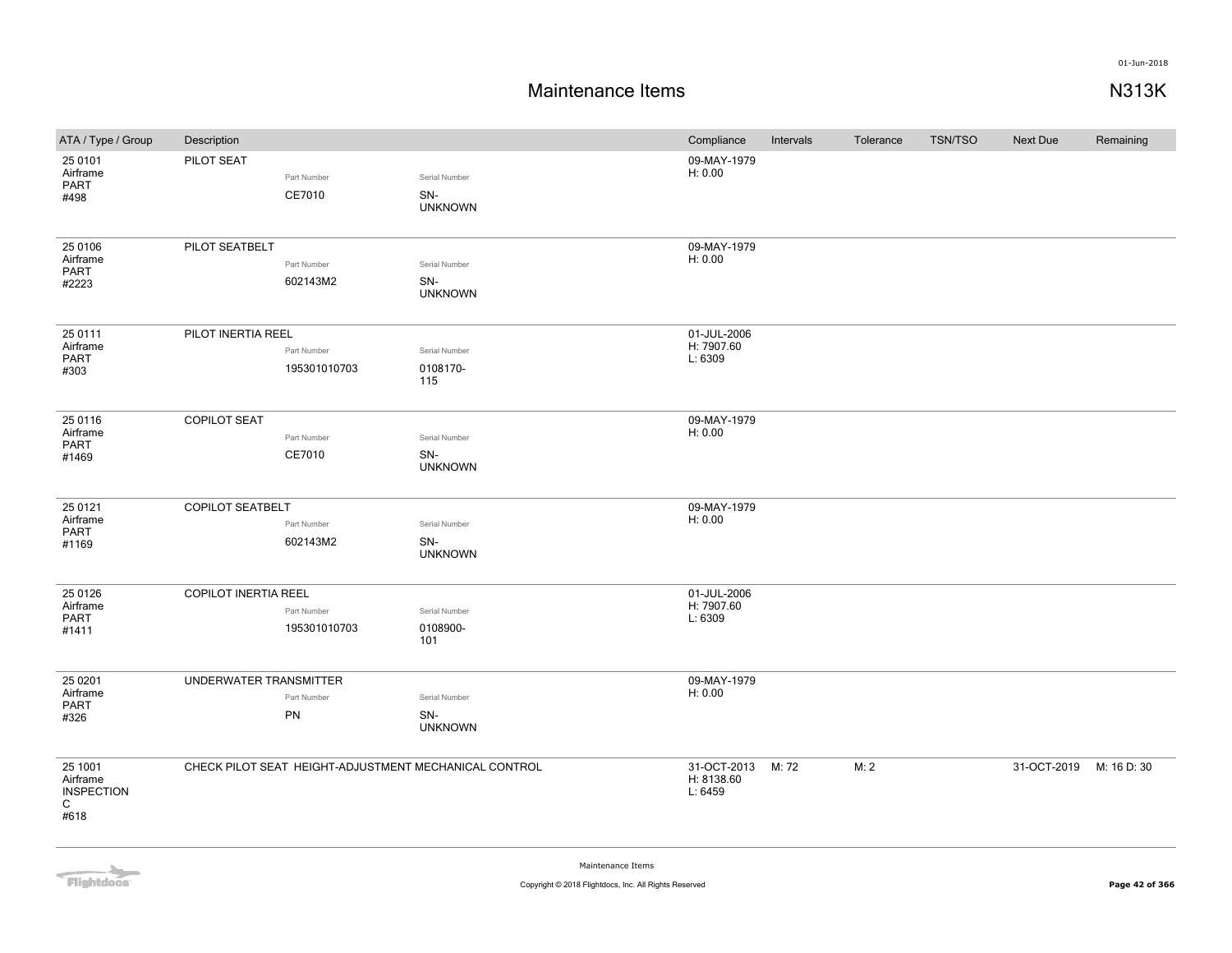# **Maintenance Items N313K**

| ATA / Type / Group                                                | Description                                                                                                                              | Compliance                                 | Intervals | Tolerance | <b>TSN/TSO</b> | Next Due    | Remaining   |
|-------------------------------------------------------------------|------------------------------------------------------------------------------------------------------------------------------------------|--------------------------------------------|-----------|-----------|----------------|-------------|-------------|
| 25 1002<br>Airframe<br><b>INSPECTION</b><br>$\mathsf{C}$<br>#2082 | CHECK COPILOT SEAT HEIGHT-ADJUSTMENT MECHANICAL CONTROL                                                                                  | 31-OCT-2013<br>H: 8138.60<br>L: 6459       | M: 72     | M: 2      |                | 31-OCT-2019 | M: 16 D: 30 |
| 25 1006<br>Airframe<br><b>INSPECTION</b><br>#1281                 | VISUAL INSPECT SAFETY BELT AND RESTRAINT SYSTEM BUCKLE SPRINGS (MANDATORY<br>REF. 5-40-00)                                               | 09-MAY-1979<br>H: 0.00                     |           |           |                |             |             |
| 25 1011<br>Airframe<br><b>INSPECTION</b><br>$2A+$<br>#1571        | INSPECT/CHECK PILOT INERTIA REEL SEAT HARNESS                                                                                            | 18-JAN-2018<br>H: 9004.30<br>L: 7457       | M: 12     | M: 1      |                | 18-JAN-2019 | M: 7 D: 17  |
| 25 1012<br>Airframe<br><b>INSPECTION</b><br>$2A+$<br>#2331        | INSPECT/CHECK COPILOT INERTIA REEL SEAT HARNESS                                                                                          | 18-JAN-2018<br>H: 9004.30<br>L: 7457       | M: 12     | M: 1      |                | 18-JAN-2019 | M: 7 D: 17  |
| 25 1021<br>Airframe<br>PART<br>$\mathsf{C}$<br>#1748              | REPLACEMENT PILOT SEAT OF THE PILOT SEAT LOCKING PIN SPRING<br>Part Number<br>Serial Number<br>CE7010 PKG 9<br>SN-<br><b>UNKNOWN</b>     | 31-OCT-2013 M: 72<br>H: 8138.60<br>L: 6459 |           |           |                | 31-OCT-2019 | M: 16 D: 30 |
| 25 1022<br>Airframe<br>PART<br>C<br>#1768                         | REPLACEMENT COPILOT SEAT OF THE COPILOT SEAT LOCKING PIN SPRING<br>Part Number<br>Serial Number<br>CE7010 PKG 9<br>SN-<br><b>UNKNOWN</b> | 31-OCT-2013<br>H: 8138.60<br>L: 6459       | M: 72     |           |                | 31-OCT-2019 | M: 16 D: 30 |
| 25 1101<br>Airframe<br><b>INSPECTION</b><br>#1707                 | <b>INSPECT LIFE VESTS</b>                                                                                                                | 14-MAR-2001<br>H: 6863.00<br>L: 5549       |           |           |                |             |             |
| 25 1604<br>Airframe<br><b>INSPECTION</b><br>#1953                 | <b>INSPECT LIFE RAFT</b>                                                                                                                 | 09-MAY-1979<br>H: 0.00                     |           |           |                |             |             |

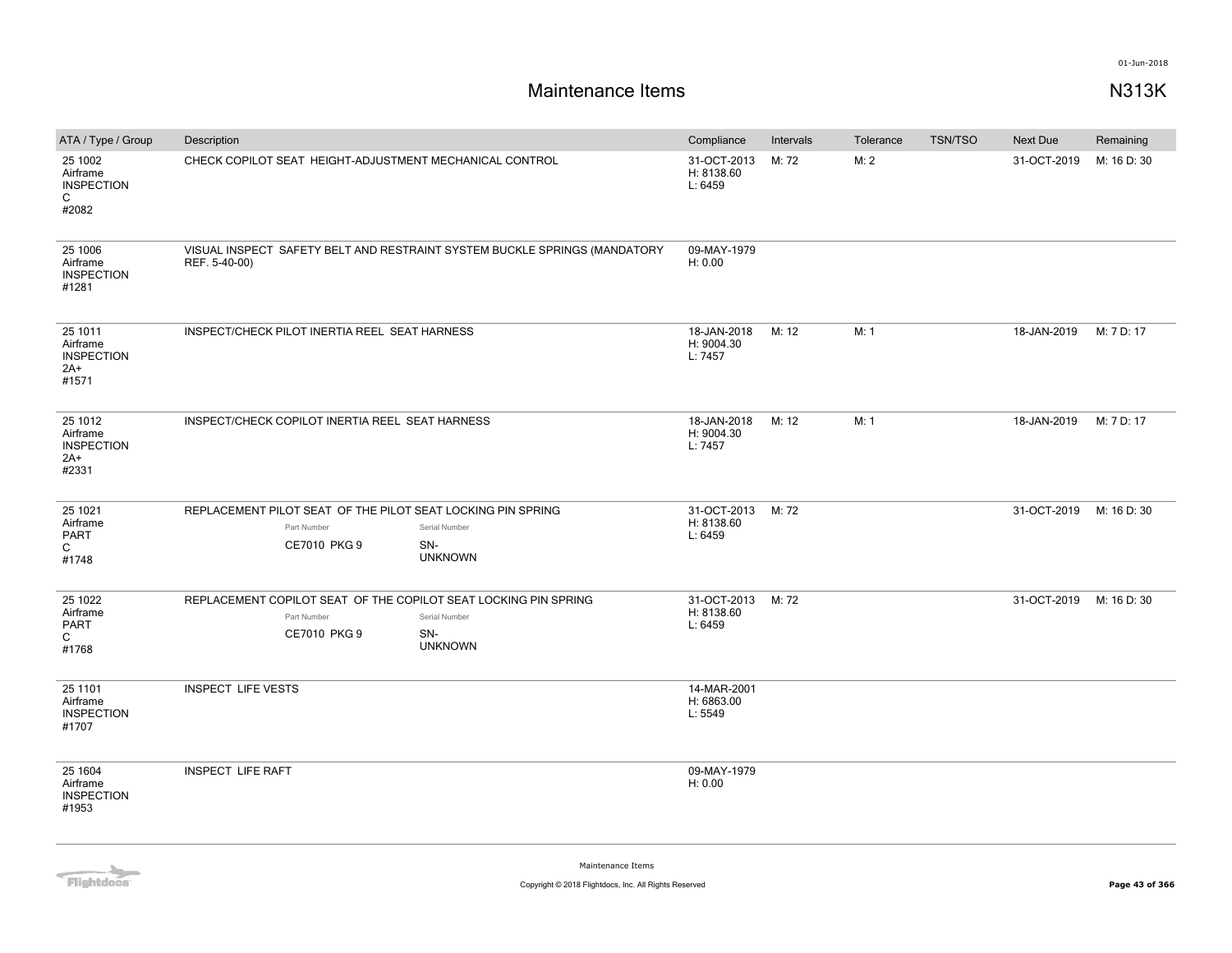| ATA / Type / Group                                            | Description                                                                                             | Compliance                           | Intervals         | Tolerance        | <b>TSN/TSO</b> | <b>Next Due</b>           | Remaining               |
|---------------------------------------------------------------|---------------------------------------------------------------------------------------------------------|--------------------------------------|-------------------|------------------|----------------|---------------------------|-------------------------|
| 25 2001<br>Airframe<br><b>INSPECTION</b><br>$2A+$<br>#2295    | CHECK TOILET COMPARTMENT WASTE BASKET FOR CLOSING AND TIGHTNESS                                         | 18-JAN-2018<br>H: 9004.30<br>L: 7457 | M: 12             | M: 1             |                | 18-JAN-2019               | M: 7 D: 17              |
| 25 2101<br>Airframe<br><b>PART</b><br>#2155                   | <b>EMERGENCY LOCATOR TRANSMITTER</b><br>Serial Number<br>Part Number<br>02107<br>453-5000-999           | 31-JUL-2015<br>H: 8666.70<br>L: 7152 |                   |                  |                |                           |                         |
| 25 2106<br>Airframe<br>PART - Expiration<br>#553              | REPLACE EMERGENCY LOCATOR TRANSMITTER BATTERY<br>Part Number<br>Serial Number<br>452-0133<br>376633-038 | 21-FEB-2018                          |                   |                  |                | 01-MAR-2023               | M: 57 D: 0              |
| 25 33-17-220-801-01<br>Airframe<br><b>INSPECTION</b><br>#496  | DETAILED INSPECTION OF THE MICROWAVE OVEN                                                               | 09-MAY-1979<br>H: 0.00               |                   |                  |                |                           |                         |
| 25 33-17-710-801-01<br>Airframe<br><b>INSPECTION</b><br>#1215 | OPERATIONAL TEST OF THE MICROWAVE OVEN DOOR ELECTRICAL POWER CUT-OFF<br><b>FUNCTION</b>                 | 09-MAY-1979<br>H: 0.00               |                   |                  |                |                           |                         |
| 25 6001<br>Airframe<br><b>INSPECTION</b><br>#903              | OPERATIONAL EMERGENCY LOCATOR TRANSMITTER JOLLIET JE2 RADIATION TEST                                    | 31-JUL-2015<br>H: 8666.70<br>L: 7152 |                   |                  |                |                           |                         |
| 25 6011<br>Airframe<br><b>INSPECTION</b><br>#119              | INSPECTION/CHECK EMERGENCY LOCATOR TRANSMITTER JOLLIET JE2                                              | 31-JUL-2015<br>H: 8666.70<br>L: 7152 |                   |                  |                |                           |                         |
| 25 6021<br>Airframe<br><b>INSPECTION</b><br>Α<br>#357         | INSPECTION/CHECK FOR PRESENCE OF FLY AWAY KIT AND COMPLETENESS OF SAFETY<br><b>EQUIPMENT</b>            | 18-JAN-2018<br>H: 9004.30<br>L: 7457 | M: 6<br>H: 300.00 | M: 1<br>H: 30.00 |                | 18-JUL-2018<br>H: 9304.30 | M: 1 D: 17<br>H: 267.10 |

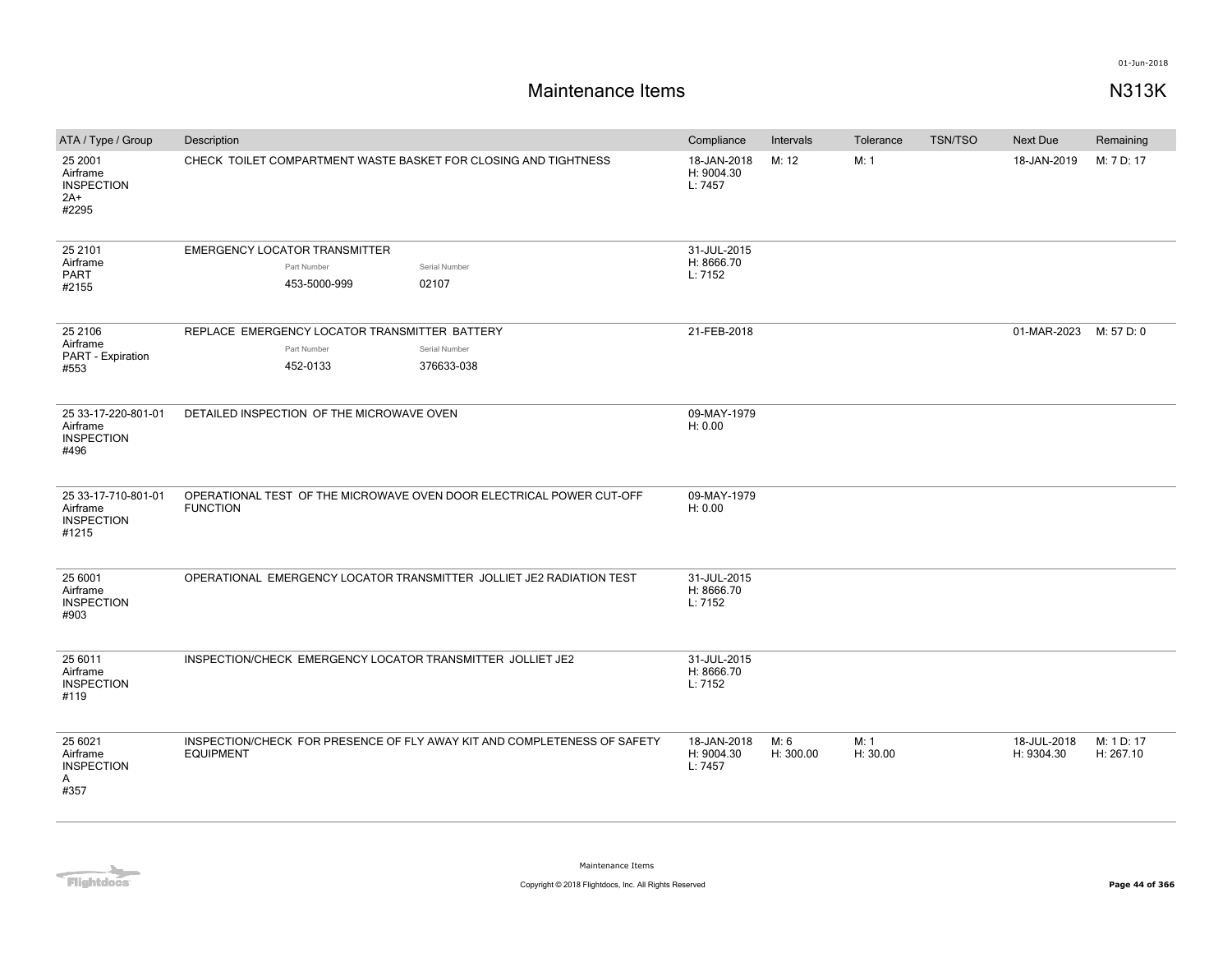| ATA / Type / Group                                | Description                    |                                          |                                                                                                                                                                                                                                                                                                                  | Compliance                    | Intervals | Tolerance | <b>TSN/TSO</b> | <b>Next Due</b>         | Remaining  |
|---------------------------------------------------|--------------------------------|------------------------------------------|------------------------------------------------------------------------------------------------------------------------------------------------------------------------------------------------------------------------------------------------------------------------------------------------------------------|-------------------------------|-----------|-----------|----------------|-------------------------|------------|
| 25 6031<br>Airframe<br><b>INSPECTION</b><br>#2799 |                                | SERVICING OF DRAG CHUTE (IF INSTALLED)   |                                                                                                                                                                                                                                                                                                                  |                               |           |           |                |                         |            |
| 25 6041<br>Airframe<br><b>INSPECTION</b><br>#2800 |                                | LUBRICATION OF DRAG CHUTE CONTROL JOINTS |                                                                                                                                                                                                                                                                                                                  |                               |           |           |                |                         |            |
| 25 6051<br>Airframe<br><b>INSPECTION</b><br>#2801 |                                |                                          | CHECKING OF DRAG CHUTE CONTROL RUN AND CABLE TENSION                                                                                                                                                                                                                                                             |                               |           |           |                |                         |            |
| 25 6101                                           | NO. 1 LIFE RAFT                |                                          |                                                                                                                                                                                                                                                                                                                  | 18-JAN-2018                   | M: 12     |           |                | 29-NOV-2018             | M: 5 D: 28 |
| Airframe                                          |                                | Part Number                              | Serial Number                                                                                                                                                                                                                                                                                                    | H: 9004.30                    |           |           |                |                         |            |
| <b>PART</b><br>#1093                              |                                | 1400-1                                   | 3697FCA                                                                                                                                                                                                                                                                                                          | L: 7457                       |           |           |                |                         |            |
|                                                   |                                |                                          |                                                                                                                                                                                                                                                                                                                  |                               |           |           |                |                         |            |
| 25 6105                                           | NO. 2 LIFE RAFT                |                                          |                                                                                                                                                                                                                                                                                                                  | 31-JUL-2015                   |           |           |                |                         |            |
| Airframe                                          |                                | Part Number                              | Serial Number                                                                                                                                                                                                                                                                                                    | H: 8666.70                    |           |           |                |                         |            |
| <b>PART</b><br>#2174                              |                                | 1400-1                                   | 3695FCA                                                                                                                                                                                                                                                                                                          | L: 7152                       |           |           |                |                         |            |
|                                                   |                                |                                          |                                                                                                                                                                                                                                                                                                                  |                               |           |           |                |                         |            |
| 25 6A52<br>Airframe<br><b>INSPECTION</b><br>#1344 |                                |                                          | OPERATIONAL TEST EMERGENCY LOCATOR TRANSMITTER                                                                                                                                                                                                                                                                   | 21-FEB-2018                   | M: 12     |           |                | 21-FEB-2019             | M: 8 D: 20 |
|                                                   | Notes                          |                                          |                                                                                                                                                                                                                                                                                                                  |                               |           |           |                |                         |            |
|                                                   | BATTERY DUE DATE IS 01/31/2018 |                                          | INSPECTED THE ARTEX C406-2 453-5000-999 SN 02107 ELT SYSTEM IN THE AIRCRAFT5 IN ACCORDANCE WITH ARTEX C406-2 SERIOES EMERGENCY LOCATOR TRANSMITTER<br>INSTALLATION AND MAINTENANCE MANUAL 25-62-11 570-500 REV. LAND APPLICABLE FAA GUIDANCE AND FOUDN THAT IT MEETS THE REQUIREMENTS OF FAR 91.207 (D). THE ELT |                               |           |           |                |                         |            |
| 26 0101                                           |                                | NO. 1 ENGINE FREON EXTINGUISHER          |                                                                                                                                                                                                                                                                                                                  | 01-JUN-2015                   |           |           |                |                         |            |
| Airframe<br>PART                                  |                                | Part Number                              | Serial Number                                                                                                                                                                                                                                                                                                    | H: 8615.10<br>L: 7107         |           |           |                |                         |            |
| #1816                                             |                                | M811456                                  | 00143                                                                                                                                                                                                                                                                                                            |                               |           |           |                |                         |            |
|                                                   |                                |                                          |                                                                                                                                                                                                                                                                                                                  |                               |           |           |                |                         |            |
| 26 0116<br>Airframe<br><b>INSPECTION</b><br>#2079 |                                |                                          | REPLACE NO. 1 ENGINE FREON EXTINGUISHER GREEN CARTRIDGE (LIFE LIMIT)                                                                                                                                                                                                                                             | 31-MAY-2013 M: 144<br>H: 0.00 |           |           |                | 31-MAY-2025 M: 83 D: 30 |            |
|                                                   |                                |                                          |                                                                                                                                                                                                                                                                                                                  |                               |           |           |                |                         |            |

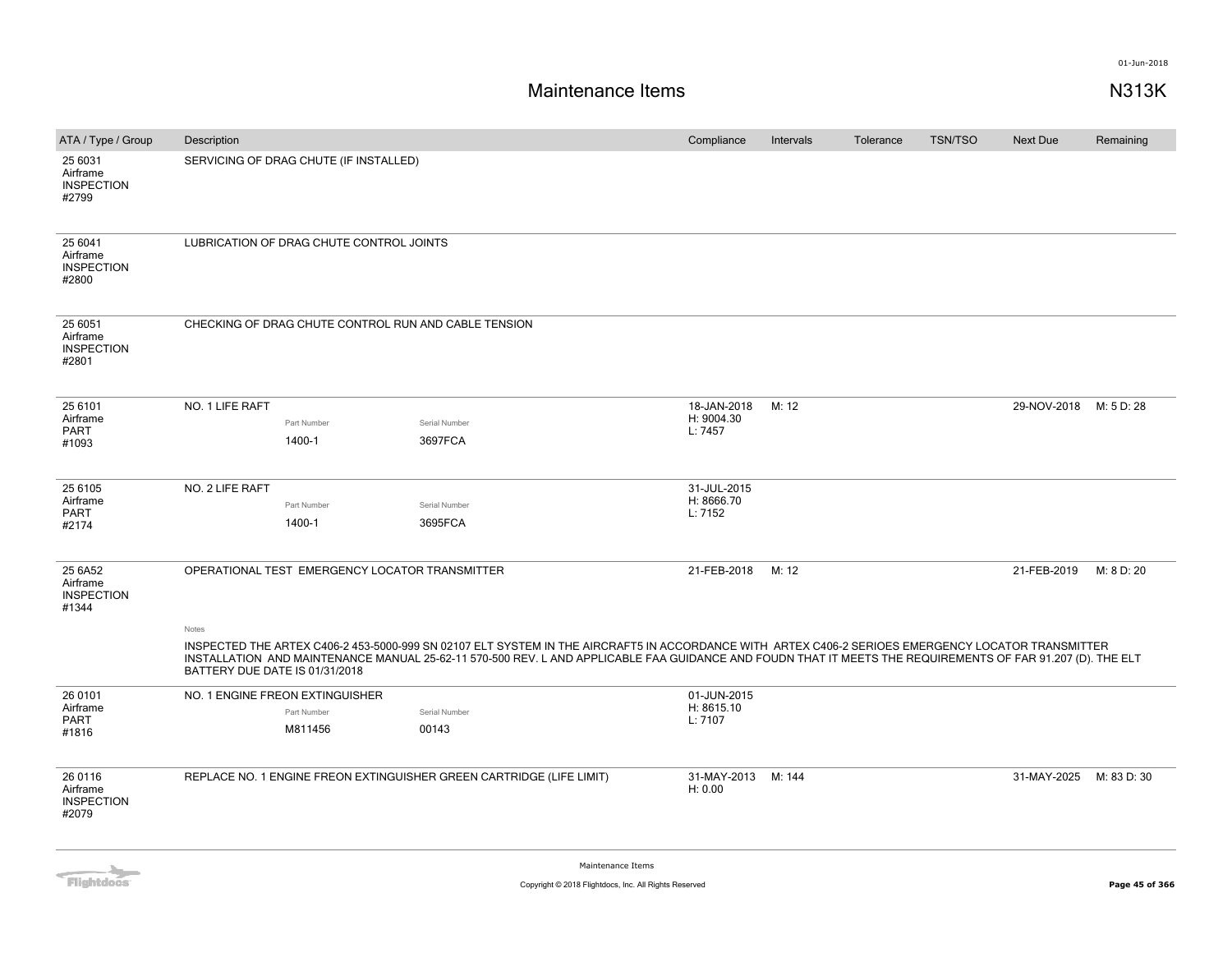| ATA / Type / Group                                | Description                                                                         |                | Compliance                           | Intervals | Tolerance | <b>TSN/TSO</b> | Next Due    | Remaining    |
|---------------------------------------------------|-------------------------------------------------------------------------------------|----------------|--------------------------------------|-----------|-----------|----------------|-------------|--------------|
| 26 0121<br>Airframe<br><b>INSPECTION</b><br>#216  | REPLACE NO. 1 ENGINE FREON EXTINGUISHER RED CARTRIDGE (LIFE LIMIT)                  |                | 31-MAY-2013<br>H: 0.00               | M: 144    |           |                | 31-MAY-2025 | M: 83 D: 30  |
| 26 0126<br>Airframe<br><b>INSPECTION</b><br>#342  | REPLACE NO. 1 ENGINE FREON EXTINGUISHER YELLOW CARTRIDGE (LIFE LIMIT)               |                | 31-MAY-2013<br>H: 0.00               | M: 144    |           |                | 31-MAY-2025 | M: 83 D: 30  |
| 26 0131<br>Airframe<br>PART<br>#1258              | NO. 2 ENGINE FREON EXTINGUISHER<br>Part Number<br>Serial Number<br>00350<br>M811456 |                | 01-JUN-2015<br>H: 8615.10<br>L: 7107 |           |           |                |             |              |
| 26 0141<br>Airframe<br><b>INSPECTION</b><br>#172  | REPLACE NO. 2 ENGINE FREON EXTINGUISHER GREEN CARTRIDGE (LIFE LIMIT)                |                | 30-NOV-2014<br>H: 0.00               | M: 144    |           |                | 30-NOV-2026 | M: 101 D: 29 |
| 26 0146<br>Airframe<br><b>INSPECTION</b><br>#2130 | REPLACE NO. 2 ENGINE FREON EXTINGUISHER RED CARTRIDGE (LIFE LIMIT)                  |                | 31-JAN-2015<br>H: 0.00               | M: 144    |           |                | 31-JAN-2027 | M: 103 D: 30 |
| 26 0151<br>Airframe<br><b>INSPECTION</b><br>#550  | REPLACE NO. 2 ENGINE FREON EXTINGUISHER YELLOW CARTRIDGE (LIFE LIMIT)               |                | 30-NOV-2014<br>H: 0.00               | M: 144    |           |                | 30-NOV-2026 | M: 101 D: 29 |
| 26 0161<br>Airframe<br>PART<br>#971               | LEFT NON-RETURN VALVE<br>Part Number<br>Serial Number<br>11-09-20959-1<br>SN-       | <b>UNKNOWN</b> | 09-MAY-1979<br>H: 0.00               |           |           |                |             |              |
| 26 0166<br>Airframe<br>PART<br>#289               | RIGHT NON-RETURN VALVE<br>Part Number<br>Serial Number<br>SN-<br>11-09-20959-1      | <b>UNKNOWN</b> | 09-MAY-1979<br>H: 0.00               |           |           |                |             |              |

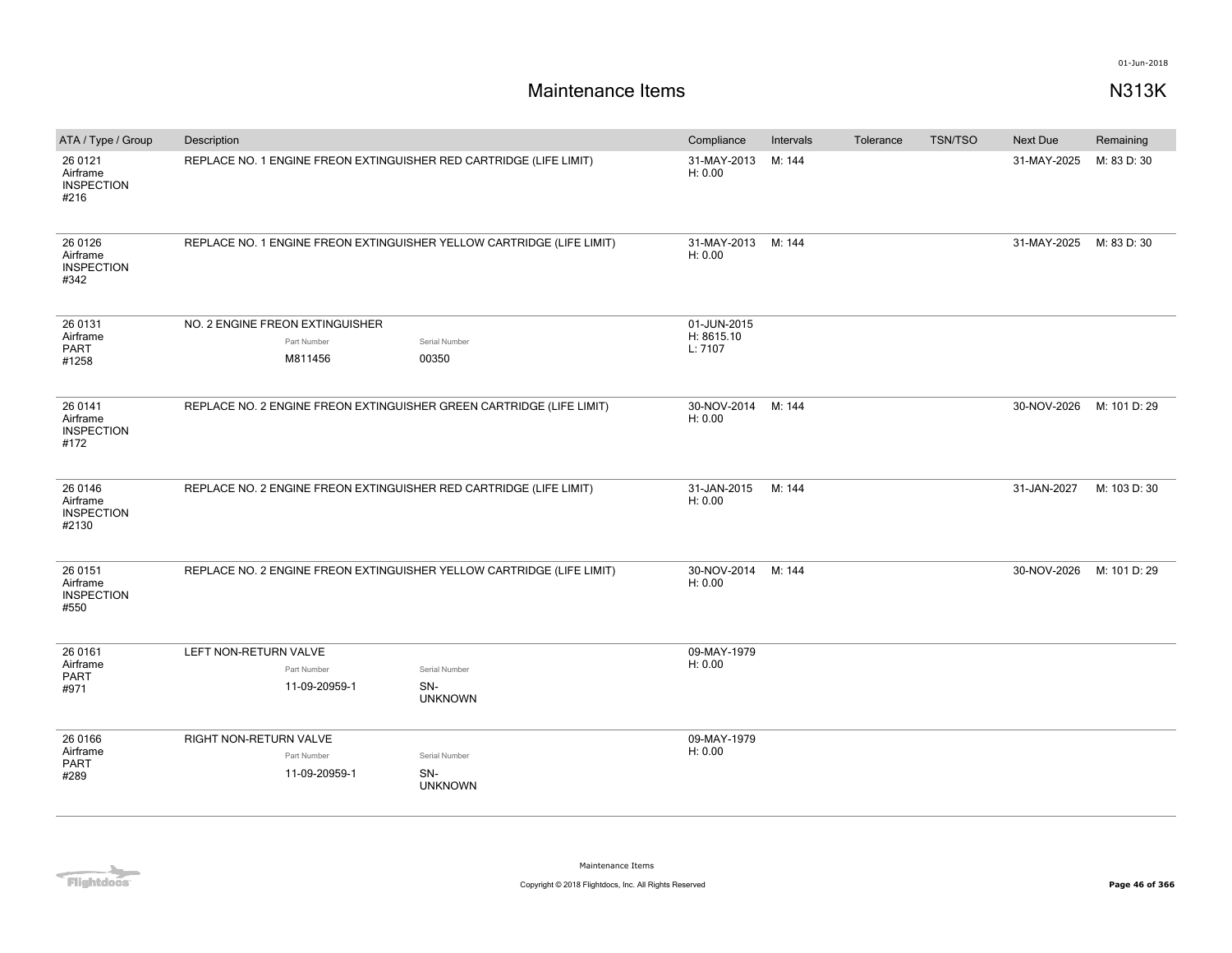| ATA / Type / Group                                 | Description                                                   |                         | Compliance                           | Intervals | Tolerance | <b>TSN/TSO</b> | Next Due    | Remaining    |
|----------------------------------------------------|---------------------------------------------------------------|-------------------------|--------------------------------------|-----------|-----------|----------------|-------------|--------------|
| 26 0191<br>Airframe<br>PART<br>#1309               | APU FREON EXTINGUISHER<br>Part Number<br>30421100             | Serial Number<br>B10696 | 04-AUG-2015<br>H: 8670.80<br>L: 7156 |           |           |                |             |              |
| 26 0 206<br>Airframe<br><b>INSPECTION</b><br>#1713 | REPLACE APU FREON EXTINGUISHER CARTRIDGE (LIFE LIMIT)         |                         | 30-APR-2015<br>H: 0.00               | M: 144    |           |                | 30-APR-2027 | M: 106 D: 29 |
| 26 0 208<br>Airframe<br><b>INSPECTION</b><br>#1767 | REPLACE NO. 2 APU FREON EXTINGUISHER CARTRIDGE (LIFE LIMIT)   |                         | 30-APR-2015<br>H: 0.00               | M: 144    |           |                | 30-APR-2027 | M: 106 D: 29 |
| 26 0211<br>Airframe<br><b>INSPECTION</b><br>#1301  | REPLACE APU FREON EXTINGUISHER CARTRIDGE (SERVICE LIFE)       |                         | 04-AUG-2015<br>H: 0.00               | M: 120    |           |                | 04-AUG-2025 | M: 86 D: 3   |
| 26 0213<br>Airframe<br><b>INSPECTION</b><br>#2437  | REPLACE NO. 2 APU FREON EXTINGUISHER CARTRIDGE (SERVICE LIFE) |                         | 04-AUG-2015<br>H: 8670.80<br>L: 7156 | M: 120    |           |                | 04-AUG-2025 | M: 86 D: 3   |
| 26 0231                                            | H2O FIRE EXTINGUISHER                                         |                         | 28-MAR-2014                          |           |           |                |             |              |
| Airframe<br>PART                                   | Part Number                                                   | Serial Number           | H: 8288.70<br>L: 6561                |           |           |                |             |              |
| #1206                                              | 892480                                                        | 14267                   |                                      |           |           |                |             |              |
| 26 0232                                            | COCKPIT HALON FIRE EXTINGUISHER                               |                         | 28-JUL-2015                          |           |           |                |             |              |
| Airframe<br>PART                                   | Part Number                                                   | Serial Number           | H: 8666.70<br>L: 7152                |           |           |                |             |              |
| #1330                                              | C352                                                          | Y-439539                |                                      |           |           |                |             |              |
| 26 0237<br>Airframe<br><b>INSPECTION</b><br>#2442  | WEIGHT CHECK COCKPIT HALON FIRE EXTINGUISHER                  |                         | 18-JAN-2018<br>H: 9004.30<br>L: 7457 | M: 12     |           |                | 18-JAN-2019 | M: 7 D: 17   |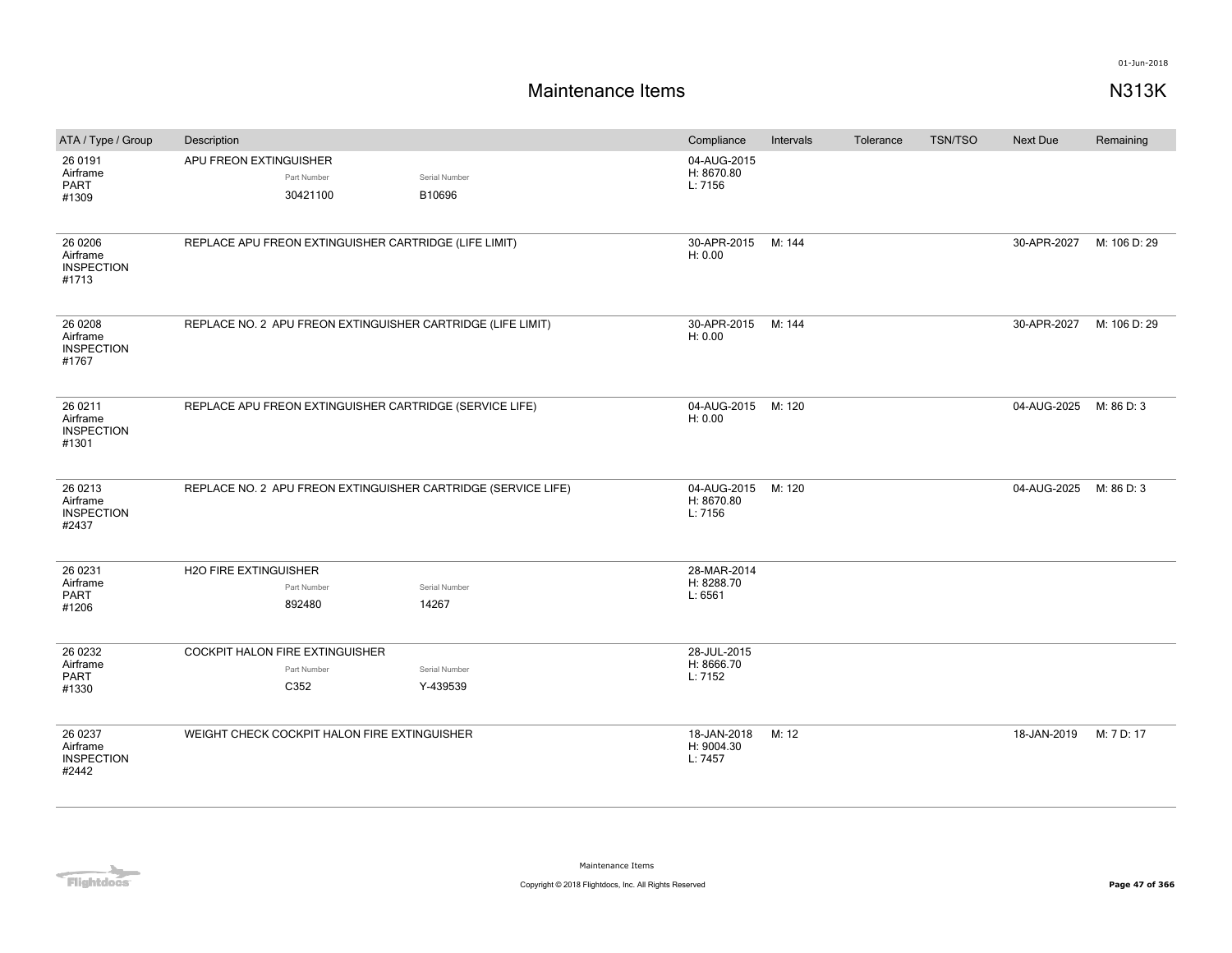| ATA / Type / Group                                 | Description                                                                                                           | Compliance                           | Intervals | Tolerance | <b>TSN/TSO</b> | Next Due    | Remaining  |
|----------------------------------------------------|-----------------------------------------------------------------------------------------------------------------------|--------------------------------------|-----------|-----------|----------------|-------------|------------|
| 26 0 243<br>Airframe<br><b>INSPECTION</b><br>#1210 | HYDROSTATIC CHECK COCKPIT HALON FIRE EXTINGUISHER<br>Reference Number<br>CMM 26-21-39                                 | 01-JAN-2013<br>H: 0.00               | M: 144    |           |                | 01-JAN-2025 | M: 79 D: 0 |
| 26 0 244<br>Airframe<br><b>PART</b><br>#1374       | CABIN PORTABLE EXTINGUISHER<br>Part Number<br>Serial Number<br>C352<br>Y-547793                                       | 31-OCT-2013<br>H: 8160.20<br>L: 6457 |           |           |                |             |            |
| 26 0 245<br>Airframe<br><b>INSPECTION</b><br>#658  | WEIGHT CHECK CABIN PORTABLE EXTINGUISHER                                                                              | 18-JAN-2018<br>H: 9004.30<br>L: 7457 | M: 12     |           |                | 18-JAN-2019 | M: 7 D: 17 |
| 26 0 246<br>Airframe<br><b>INSPECTION</b><br>#213  | HYDROSTATIC TEST CABIN PORTABLE EXTINGUISHER                                                                          | 01-JAN-2013<br>H: 0.00               | M: 144    |           |                | 01-JAN-2025 | M: 79 D: 0 |
| 26 0 251<br>Airframe<br><b>PART</b><br>#1414       | FIRE DETECTOR RELAY<br>Part Number<br>Serial Number<br>SN-<br>MY20-632-17<br><b>UNKNOWN</b>                           | 09-MAY-1979<br>H: 0.00               |           |           |                |             |            |
| 26 0 256<br>Airframe<br>PART<br>#1549              | LEFT FIRE EXTINGUISHER DISCHARGE INDICATOR<br>Part Number<br>Serial Number<br>SN-<br>11-09-20525-2<br><b>UNKNOWN</b>  | 20-FEB-2014<br>H: 8260.00<br>L: 6540 |           |           |                |             |            |
| 26 0 261<br>Airframe<br><b>PART</b><br>#231        | RIGHT FIRE EXTINGUISHER DISCHARGE INDICATOR<br>Part Number<br>Serial Number<br>11-09-20525-2<br>SN-<br><b>UNKNOWN</b> | 20-FEB-2014<br>H: 8260.00<br>L: 6540 |           |           |                |             |            |
| 26 0 266<br>Airframe<br>PART<br>#1647              | APU FIRE DISCHARGE INDICATOR<br>Part Number<br>Serial Number<br>11-09-20525-2<br>SN-<br><b>UNKNOWN</b>                | 20-FEB-2014<br>H: 8260.00<br>L: 6540 |           |           |                |             |            |

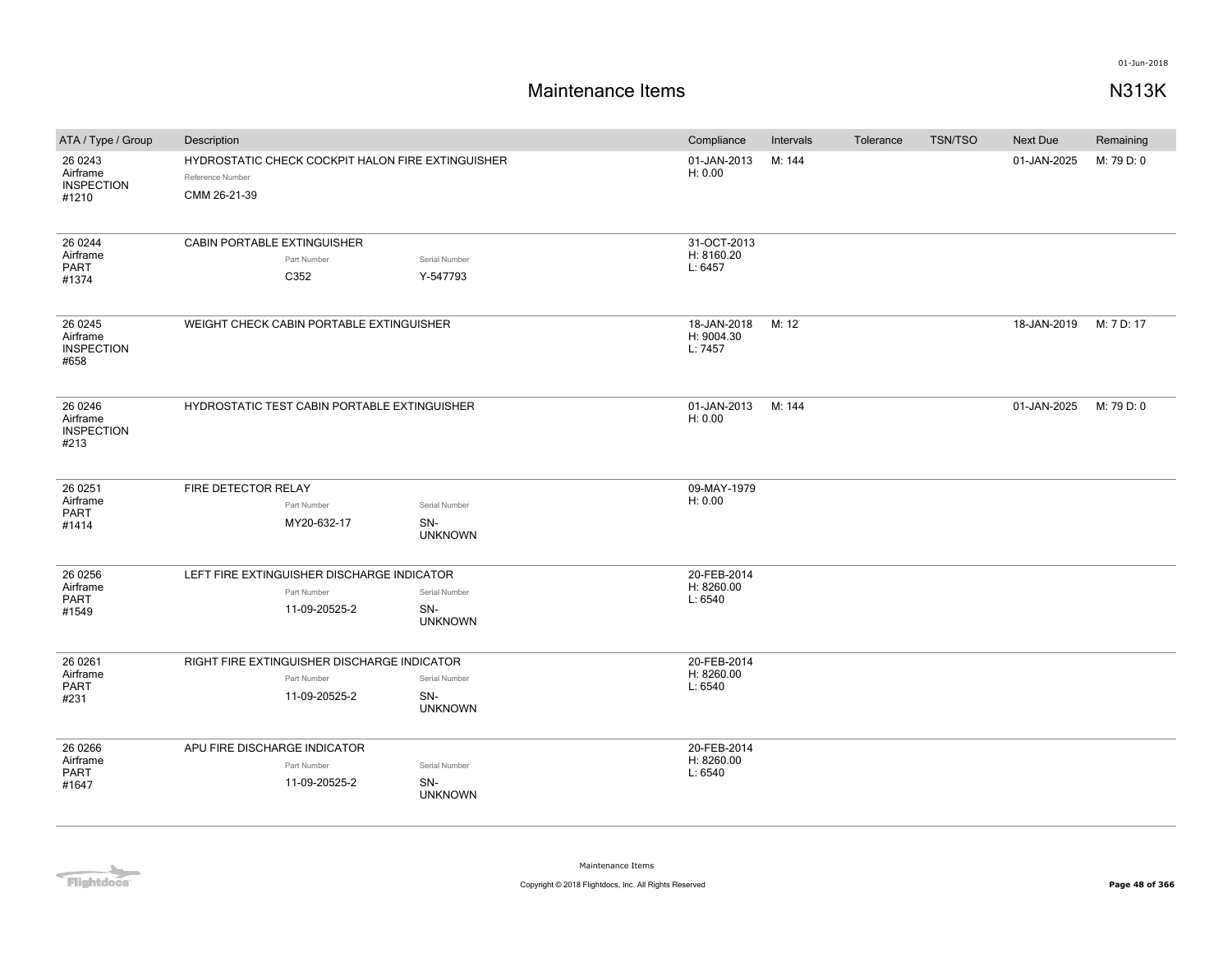### **Maintenance Items N313K**

| ATA / Type / Group                    | Description                                                              |                                        | Compliance             | Intervals | Tolerance | <b>TSN/TSO</b> | Next Due | Remaining |
|---------------------------------------|--------------------------------------------------------------------------|----------------------------------------|------------------------|-----------|-----------|----------------|----------|-----------|
| 26 0 271<br>Airframe<br>PART<br>#950  | AURAL FIRE WARNING UNIT<br>Part Number<br>7015C                          | Serial Number<br>SN-<br><b>UNKNOWN</b> | 09-MAY-1979<br>H: 0.00 |           |           |                |          |           |
| 26 0601<br>Airframe<br>PART<br>#1055  | NO. 1 ENGINE FIRE DETECTION ELEMENT<br>Part Number<br>300182800450-10    | Serial Number<br>SN-<br><b>UNKNOWN</b> | 09-MAY-1979<br>H: 0.00 |           |           |                |          |           |
| 26 0606<br>Airframe<br>PART<br>#2080  | LEFT PYLON FIRE DETECTION ELEMENT<br>Part Number<br>300119800270-3       | Serial Number<br>SN-<br><b>UNKNOWN</b> | 09-MAY-1979<br>H: 0.00 |           |           |                |          |           |
| 26 0611<br>Airframe<br>PART<br>#2235  | LEFT WHEELS FIRE DETECTION ELEMENT<br>Part Number<br>300119800270-3      | Serial Number<br>SN-<br><b>UNKNOWN</b> | 09-MAY-1979<br>H: 0.00 |           |           |                |          |           |
| 26 06 16<br>Airframe<br>PART<br>#2330 | AFT COMPARTMENT FIRE DETECTION ELEMENT<br>Part Number<br>300118600270-25 | Serial Number<br>SN-<br><b>UNKNOWN</b> | 09-MAY-1979<br>H: 0.00 |           |           |                |          |           |
| 26 06 21<br>Airframe<br>PART<br>#726  | NO. 2 ENGINE FIRE DETECTION ELEMENT<br>Part Number<br>300182800450-10    | Serial Number<br>SN-<br><b>UNKNOWN</b> | 09-MAY-1979<br>H: 0.00 |           |           |                |          |           |
| 26 06 26<br>Airframe<br>PART<br>#743  | RIGHT PYLON FIRE DETECTION ELEMENT<br>Part Number<br>300119800270-3      | Serial Number<br>SN-<br><b>UNKNOWN</b> | 09-MAY-1979<br>H: 0.00 |           |           |                |          |           |
| 26 0631<br>Airframe<br>PART<br>#212   | RIGHT WHEELS FIRE DETECTION ELEMENT<br>Part Number<br>300119800270-3     | Serial Number<br>SN-<br><b>UNKNOWN</b> | 09-MAY-1979<br>H: 0.00 |           |           |                |          |           |

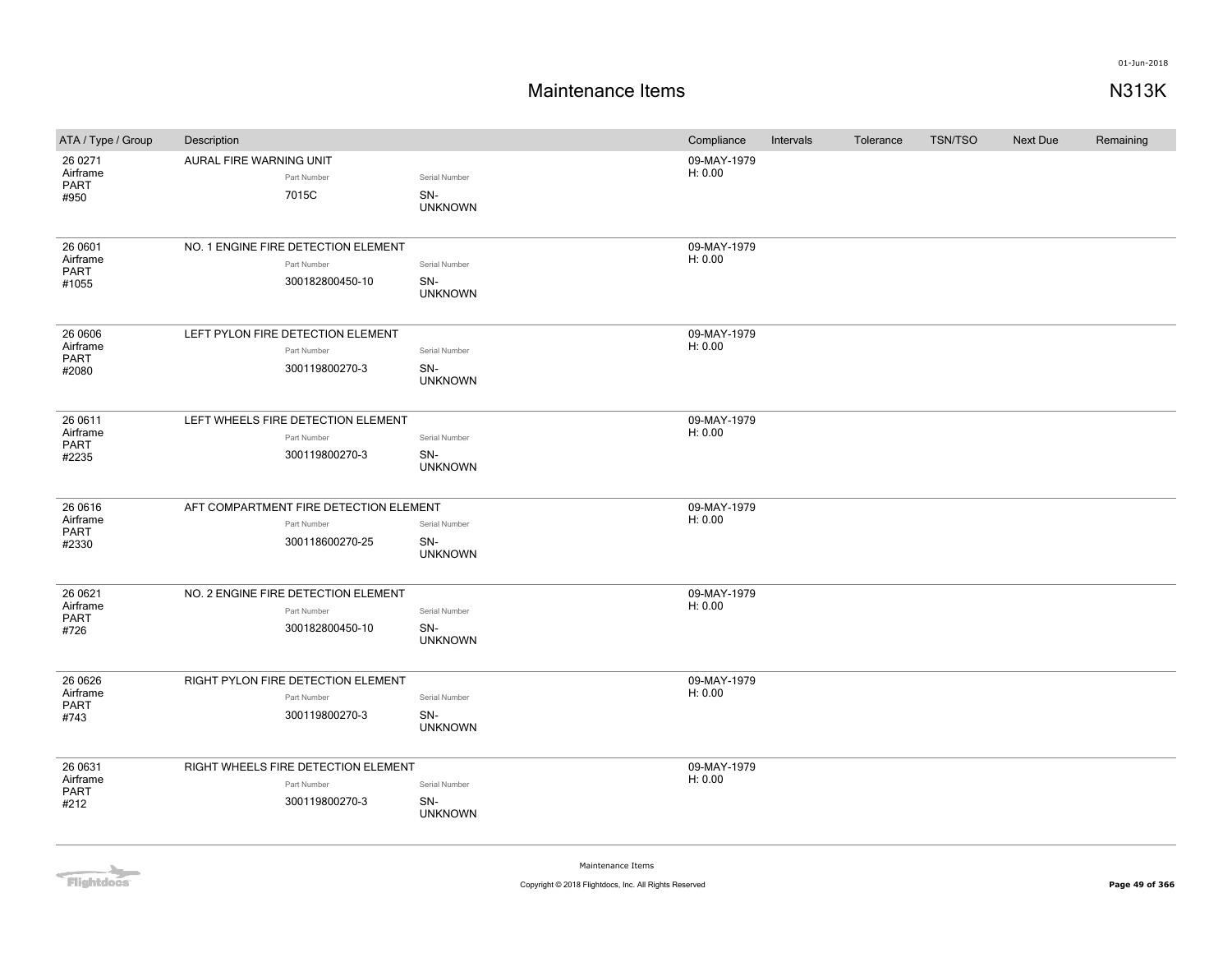| ATA / Type / Group                                     | Description                                             |                                                                 | Compliance                           | Intervals           | Tolerance         | <b>TSN/TSO</b> | <b>Next Due</b>            | Remaining                 |
|--------------------------------------------------------|---------------------------------------------------------|-----------------------------------------------------------------|--------------------------------------|---------------------|-------------------|----------------|----------------------------|---------------------------|
| 26 0634<br>Airframe<br>PART<br>#291                    | APU FIRE DETECTION ELEMENT<br>Part Number<br>APU 060-1  | Serial Number<br>SN-<br><b>UNKNOWN</b>                          | 09-MAY-1979<br>H: 0.00               |                     |                   |                |                            |                           |
| 26 0636<br>Airframe<br>PART<br>#2141                   | FIRE DETECTOR COUPLING<br>Part Number<br>13006          | Serial Number<br>804                                            | 07-SEP-2002<br>H: 7462.00<br>L: 5988 |                     |                   |                |                            |                           |
| 26 0802<br>Airframe<br><b>INSPECTION</b><br>#409       | INSPECT COCKPIT HALON FIRE EXTINGUISHER MONTHLY         |                                                                 | 18-JAN-2018<br>H: 9004.30<br>L: 7457 | M: 12               |                   |                | 18-JAN-2019                | M: 7 D: 17                |
| 26 0804<br>Airframe<br><b>INSPECTION</b><br>#532       | INSPECT CABIN PORTABLE EXTINGUISHER MONTHLY             |                                                                 | 18-DEC-2017<br>H: 8988.70<br>L: 7444 | M: 12               |                   |                | 18-DEC-2018                | M: 6 D: 17                |
| 26 0804<br>Airframe<br><b>INSPECTION</b><br>#2320      | RECHARGE COCKPIT HALON FIRE EXTINGUISHER                |                                                                 | 01-JAN-2013<br>H: 0.00               | M: 72               |                   |                | 01-JAN-2019                | M: 7 D: 0                 |
| 26 0805<br>Airframe<br><b>INSPECTION</b><br>#1730      | RECHARGE CABIN PORTABLE EXTINGUISHER                    |                                                                 | 01-JAN-2013<br>H: 0.00               | M: 72               |                   |                | 01-JAN-2019                | M: 7 D: 0                 |
| 26 1001<br>Airframe<br><b>INSPECTION</b><br>Ζ<br>#1043 | INSPECTION/CHECK FIRE DETECTION SYSTEM (A/C 001 TO 430) |                                                                 | 18-JAN-2018<br>H: 9004.30<br>L: 7457 | M: 24<br>H: 2400.00 | M: 1<br>H: 100.00 |                | 18-JAN-2020<br>H: 11404.30 | M: 19 D: 17<br>H: 2367.10 |
| 26 1011<br>Airframe<br><b>INSPECTION</b><br>#615       |                                                         | INSPECTION/CHECK FIRE DETECTION SYSTEM (A/C 431 AND SUBSEQUENT) | 31-OCT-2013<br>H: 8138.60<br>L: 6459 |                     |                   |                |                            |                           |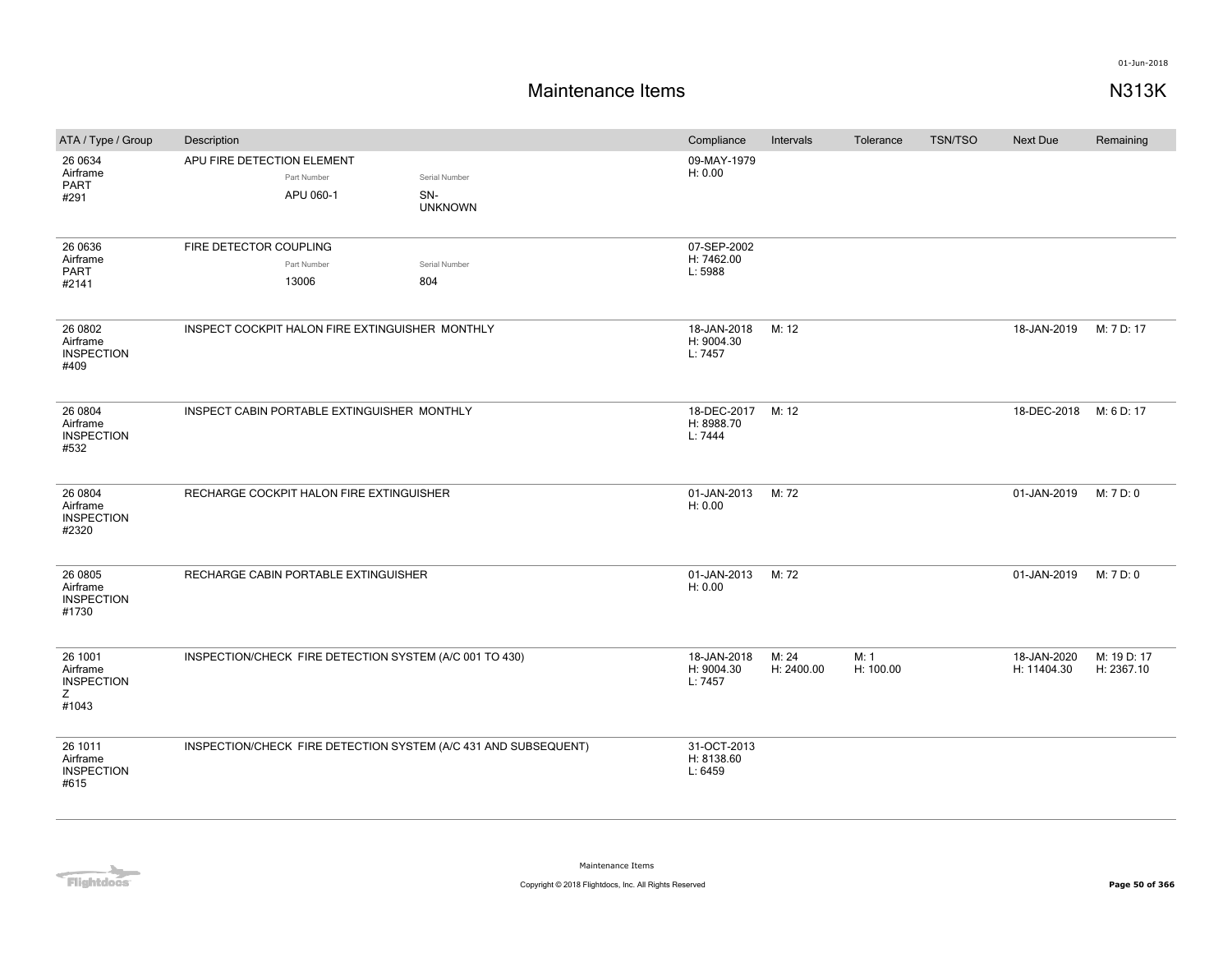# **Maintenance Items N313K**

| ATA / Type / Group                                     | Description                                                                                  | Compliance                                 | Intervals  | Tolerance | <b>TSN/TSO</b> | Next Due    | Remaining   |
|--------------------------------------------------------|----------------------------------------------------------------------------------------------|--------------------------------------------|------------|-----------|----------------|-------------|-------------|
| 26 1031<br>Airframe<br><b>INSPECTION</b><br>B<br>#2402 | FUNCTIONAL TEST LINDBERG FIRE DETECTION SYSTEM                                               | 31-OCT-2013<br>H: 8138.60<br>L: 6459       | H: 1200.00 | H: 50.00  |                | H: 9338.60  | H: 301.40   |
| 26 1041<br>Airframe<br><b>INSPECTION</b><br>#269       | FUNCTIONAL TEST OF RELAY ON PC BOARD 1066A OF SYSTRON DONNER FIRE DETECTION<br><b>SYSTEM</b> | 31-OCT-2013<br>H: 8138.60<br>L: 6459       |            |           |                |             |             |
| 26 2001<br>Airframe<br><b>INSPECTION</b><br>#760       | INSULATION TEST NO. 1 ENGINE FREON EXTINGUISHER SUPPLY WIRES                                 | 18-JAN-2018<br>H: 9004.30<br>L: 7457       | M: 12      |           |                | 18-JAN-2019 | M: 7 D: 17  |
| 26 2002<br>Airframe<br><b>INSPECTION</b><br>#417       | INSULATION TEST NO. 2 ENGINE FREON EXTINGUISHER SUPPLY WIRES                                 | 18-JAN-2018<br>H: 9004.30<br>L: 7457       | M: 12      |           |                | 18-JAN-2019 | M: 7 D: 17  |
| 26 2003<br>Airframe<br><b>INSPECTION</b><br>#1565      | INSULATION TEST APU FREON EXTINGUISHER SUPPLY WIRES                                          | 18-JAN-2018<br>H: 9004.30<br>L: 7457       | M: 12      |           |                | 18-JAN-2019 | M: 7 D: 17  |
| 26 2011<br>Airframe<br><b>INSPECTION</b><br>C<br>#1328 | CONTINUITY TEST SUPPLY WIRES                                                                 | 31-OCT-2013<br>H: 8138.60<br>L: 6459       | M: 72      | M: 2      |                | 31-OCT-2019 | M: 16 D: 30 |
| 26 2021<br>Airframe<br><b>INSPECTION</b><br>C<br>#1468 | TEST EQUAL FLOW DISTRIBUTION AND LEAK TEST OF LINES                                          | 31-OCT-2013 M: 72<br>H: 8138.60<br>L: 6459 |            | M: 2      |                | 31-OCT-2019 | M: 16 D: 30 |
| 26 2022<br>Airframe<br><b>INSPECTION</b><br>C<br>#1162 | TEST EQUAL FLOW DISTRIBUTION AND LEAK TEST LINES REAR COMPARTMENT                            | 31-OCT-2013<br>H: 8138.60<br>L: 6459       | M: 72      | M: 2      |                | 31-OCT-2019 | M: 16 D: 30 |

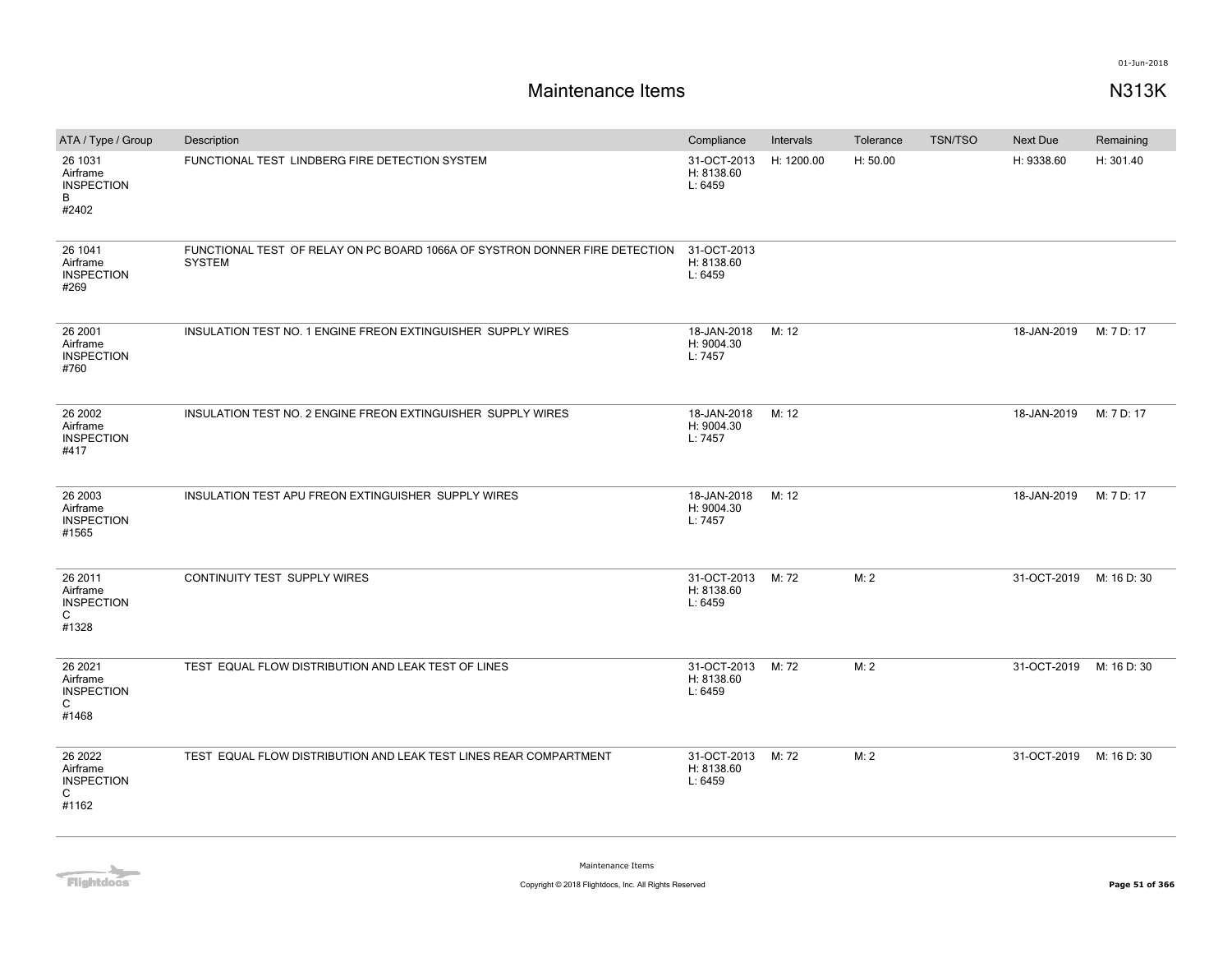| ATA / Type / Group                                  | Description                                                                                                   | Compliance                           | Intervals | Tolerance | <b>TSN/TSO</b> | Next Due    | Remaining   |
|-----------------------------------------------------|---------------------------------------------------------------------------------------------------------------|--------------------------------------|-----------|-----------|----------------|-------------|-------------|
| 26 2031<br>Airframe<br><b>INSPECTION</b><br>#1384   | CHECK MAST FIREWALL/ENGINE EXTINTION NOZZLE LEFT CONNECTING HOSES (AT EACH<br>REMOVAL/INSTALLATION OF ENGINE) | 16-MAR-2007<br>H: 0.00               |           |           |                |             |             |
| 26 2032<br>Airframe<br><b>INSPECTION</b><br>#824    | CHECK MAST FIREWALL/ENGINE EXTINTION NOZZLE RIGHT CONNECTING HOSES                                            | 16-MAR-2007<br>H: 0.00               |           |           |                |             |             |
| 26 5201-1<br>Airframe<br><b>INSPECTION</b><br>#2143 | FUNCTIONAL CHECK REAR COMPARTMENT DETECTOR (TEST SET)                                                         | 31-OCT-2013<br>H: 8138.60<br>L: 6459 | M: 72     |           |                | 31-OCT-2019 | M: 16 D: 30 |
| 26 5201-2<br>Airframe<br><b>INSPECTION</b><br>#756  | FUNCTIONAL CHECK LEFT GEAR WELL DETECTOR (SYSTRON DONNER ONLY)                                                | 31-OCT-2013<br>H: 8138.60<br>L: 6459 | M: 72     |           |                | 31-OCT-2019 | M: 16 D: 30 |
| 26 5201-2<br>Airframe<br><b>INSPECTION</b><br>#2429 | FUNCTIONAL CHECK RIGHT GEAR WELL DETECTOR (SYSTRON DONNER ONLY)                                               | 31-OCT-2013<br>H: 8138.60<br>L: 6459 | M: 72     |           |                | 31-OCT-2019 | M: 16 D: 30 |
| 26 5201-3<br>Airframe<br><b>INSPECTION</b><br>#740  | FUNCTIONAL CHECK ENGINE DETECTORS-ENGINES REMOVED (TEST SET)                                                  | 31-OCT-2013<br>H: 8138.60<br>L: 6459 | M: 72     |           |                | 31-OCT-2019 | M: 16 D: 30 |
| 26 5201-4<br>Airframe<br><b>INSPECTION</b><br>#348  | FUNCTIONAL CHECK APU DETECTORS-APU REMOVED (TEST SET)                                                         | 07-DEC-2013<br>H: 8184.00<br>L: 6492 | M: 72     |           |                | 07-DEC-2019 | M: 18 D: 6  |
| 26 5 20 2<br>Airframe<br><b>INSPECTION</b><br>#789  | HYDROSTATIC CHECK NO. 1 ENGINE FREON EXTINGUISHER.<br>Reference Number<br>CMM 26-20-01                        | 21-MAY-2015<br>H: 0.00               | M: 60     |           |                | 21-MAY-2020 | M: 23 D: 20 |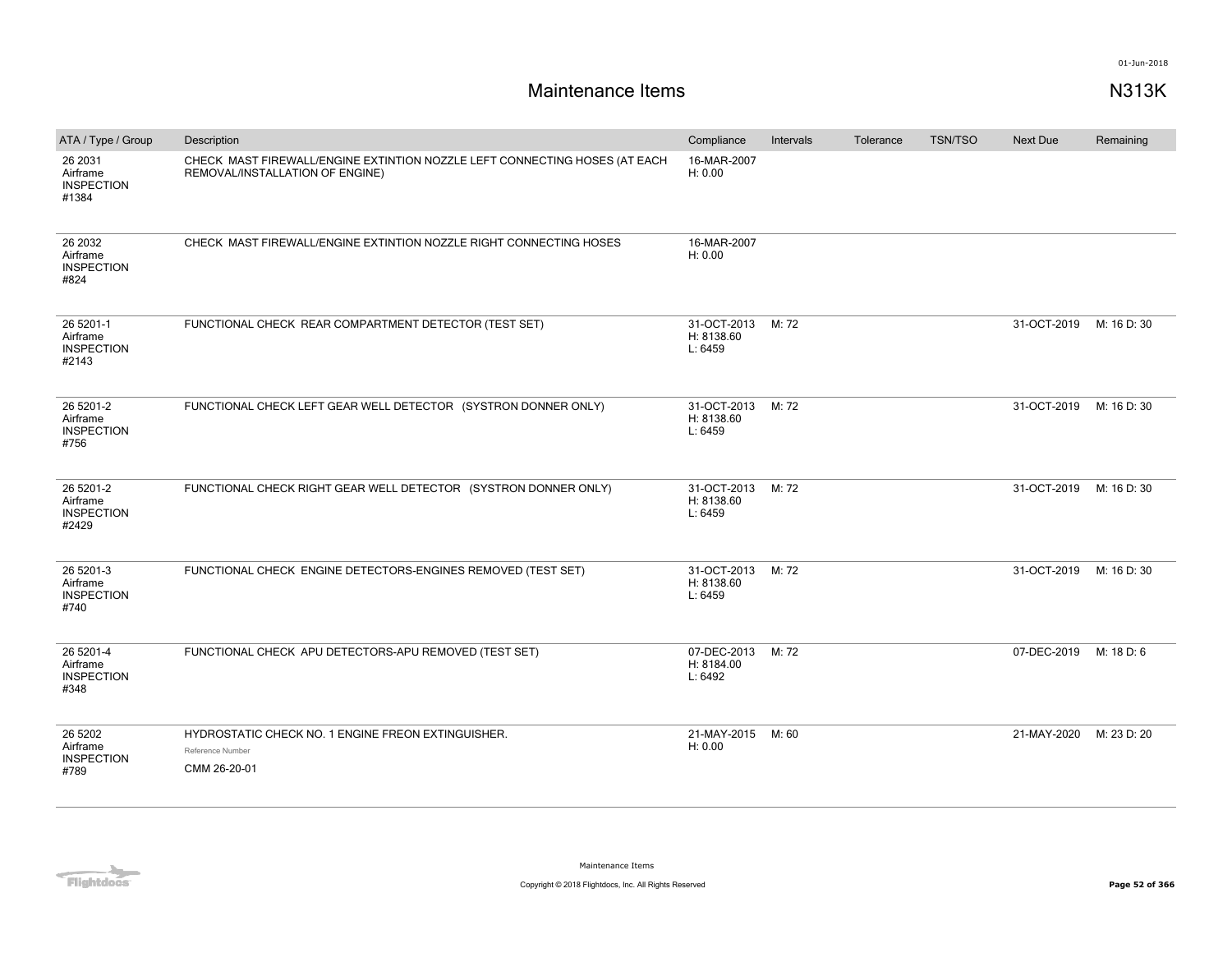| ATA / Type / Group                                  | Description                                                                           | Compliance                           | Intervals | Tolerance | TSN/TSO | <b>Next Due</b>        | Remaining   |
|-----------------------------------------------------|---------------------------------------------------------------------------------------|--------------------------------------|-----------|-----------|---------|------------------------|-------------|
| 26 5 20 2<br>Airframe<br><b>INSPECTION</b><br>#2056 | HYDROSTATIC CHECK NO. 2 ENGINE FREON EXTINGUISHER<br>Reference Number<br>CMM 26-20-01 | 31-MAY-2015<br>H: 0.00               | M: 60     |           |         | 31-MAY-2020            | M: 23 D: 30 |
| 26 5 20 2<br>Airframe<br><b>INSPECTION</b><br>#2480 | INSPECT/HYDRO APU FREON EXTINGUISHER                                                  | H: 0.00                              | M: 60     |           |         | 31-MAR-2018            | M: -2 D: -1 |
| 26 5202-1<br>Airframe<br><b>INSPECTION</b><br>#1824 | WEIGHT CHECK NO. 1 ENGINE FREON EXTINGUISHER                                          | 18-JAN-2018<br>H: 9004.30<br>L: 7457 | M: 12     |           |         | 18-JAN-2019            | M: 7 D: 17  |
| 26 5202-2<br>Airframe<br><b>INSPECTION</b><br>#2422 | WEIGHT CHECK NO. 2 ENGINE FREON EXTINGUISHER                                          | 18-JAN-2018<br>H: 9004.30<br>L: 7457 | M: 12     |           |         | 18-JAN-2019            | M: 7 D: 17  |
| 26 5202-3<br>Airframe<br><b>INSPECTION</b><br>#1751 | WEIGHT CHECK APU FREON EXTINGUISHER                                                   | 18-JAN-2018<br>H: 9004.30<br>L: 7457 | M: 12     | D: 3      |         | 18-JAN-2019            | M: 7 D: 17  |
| 26 5 203<br>Airframe<br><b>INSPECTION</b><br>#1855  | HYDROSTATIC CHECK H2O FIRE EXTINGUISHER<br>Reference Number<br>CMM 26-20-20           | 01-MAR-2013<br>H: 0.00               | M: 60     |           |         | 01-MAR-2018 M: -3 D: 0 |             |
| 26 5203-1<br>Airframe<br><b>INSPECTION</b><br>#359  | WEIGHT CHECK H2O FIRE EXTINGUISHER<br>Reference Number<br>CMM 26-20-20                | 18-DEC-2017<br>H: 8988.70<br>L: 7444 | M: 12     |           |         | 18-DEC-2018            | M: 6 D: 17  |
| 26 5203-3<br>Airframe<br><b>INSPECTION</b><br>#2301 | DISCHARGE TEST H2O FIRE EXTINGUISHER<br>Reference Number<br>CMM 26-20-20              | 01-MAR-2013<br>H: 0.00               | M: 60     |           |         | 01-MAR-2018 M: -3 D: 0 |             |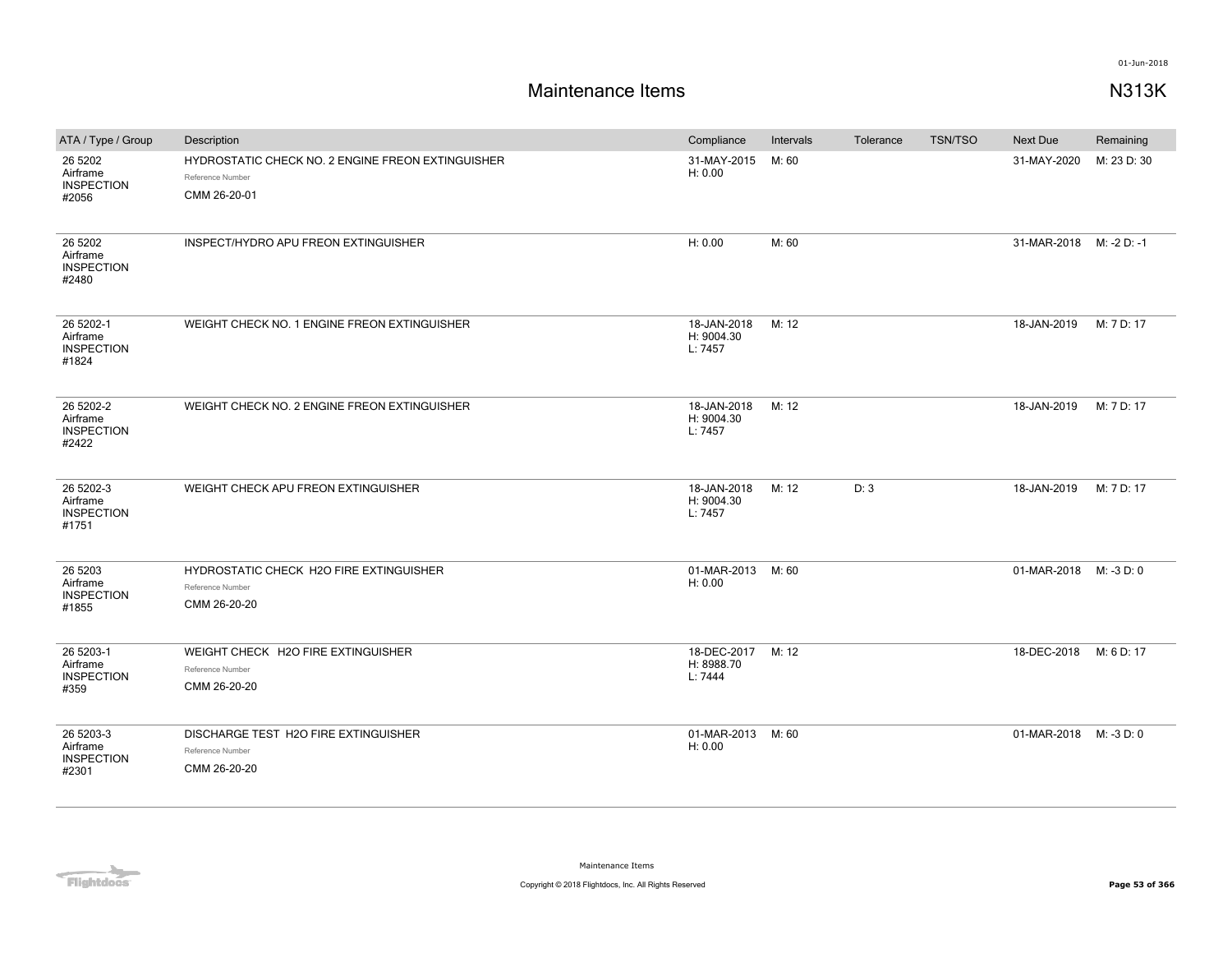| ATA / Type / Group                                                | Description                                                                                                       | Compliance                           | Intervals | Tolerance | <b>TSN/TSO</b>         | Next Due    | Remaining   |
|-------------------------------------------------------------------|-------------------------------------------------------------------------------------------------------------------|--------------------------------------|-----------|-----------|------------------------|-------------|-------------|
| 26 5 208<br>Airframe<br>PART - Life Limited<br>#688               | NO. 1 ENGINE EXTINGUISHING FLEXIBLE LINE<br>Part Number<br>Serial Number<br>MY20791050A1<br>SN-<br><b>UNKNOWN</b> | 20-FEB-2014<br>H: 8260.00<br>L: 6540 | M: 108    |           | M: 0<br>H: 0.00<br>L:0 | 20-FEB-2023 | M: 56 D: 19 |
| 26 5 208<br>Airframe<br>PART - Life Limited<br>#395               | NO. 2 ENGINE EXTINGUISHING FLEXIBLE LINE<br>Part Number<br>Serial Number<br>MY20791050A1<br>SN-<br><b>UNKNOWN</b> | 20-FEB-2014<br>H: 8260.00<br>L: 6540 | M: 108    |           | M: 0<br>H: 0.00<br>L:0 | 20-FEB-2023 | M: 56 D: 19 |
| 27 0001<br>Airframe<br><b>INSPECTION</b><br>2C<br>#1189           | PRESSURE LUBRICATION OF BEARINGS ON REMOVED FLIGHT CONTROL LINKAGES IN THE<br>PRESSURIZED AREA                    | 31-OCT-2013<br>H: 8138.60<br>L: 6459 | M: 144    | M: 2      |                        | 31-OCT-2025 | M: 88 D: 30 |
| 27 0002<br>Airframe<br><b>INSPECTION</b><br>2C<br>#1372           | PRESSURE LUBRICATION OF BEARINGS ON REMOVED FLIGHT CONTROL LINKAGES IN THE<br>NON PRESSURIZED AREA                | 31-OCT-2013<br>H: 8138.60<br>L: 6459 | M: 144    | M: 2      |                        | 31-OCT-2025 | M: 88 D: 30 |
| 27 0011<br>Airframe<br><b>INSPECTION</b><br>C<br>#462             | LUBRICATION OF FLIGHT CONTROL LINKAGE HINGES IN FRAME 0-10                                                        | 31-OCT-2013<br>H: 8138.60<br>L: 6459 | M: 72     | M: 2      |                        | 31-OCT-2019 | M: 16 D: 30 |
| 27 0012<br>Airframe<br><b>INSPECTION</b><br>C<br>#350             | LUBRICATION OF FLIGHT CONTROL LINKAGE HINGES IN FRAME 10-19                                                       | 31-OCT-2013<br>H: 8138.60<br>L: 6459 | M: 72     | M: 2      |                        | 31-OCT-2019 | M: 16 D: 30 |
| 27 0013<br>Airframe<br><b>INSPECTION</b><br>$\mathsf{C}$<br>#1271 | LUBRICATION OF FLIGHT CONTROL LINKAGE HINGES IN FRAME 19-33                                                       | 31-OCT-2013<br>H: 8138.60<br>L: 6459 | M: 72     | M: 2      |                        | 31-OCT-2019 | M: 16 D: 30 |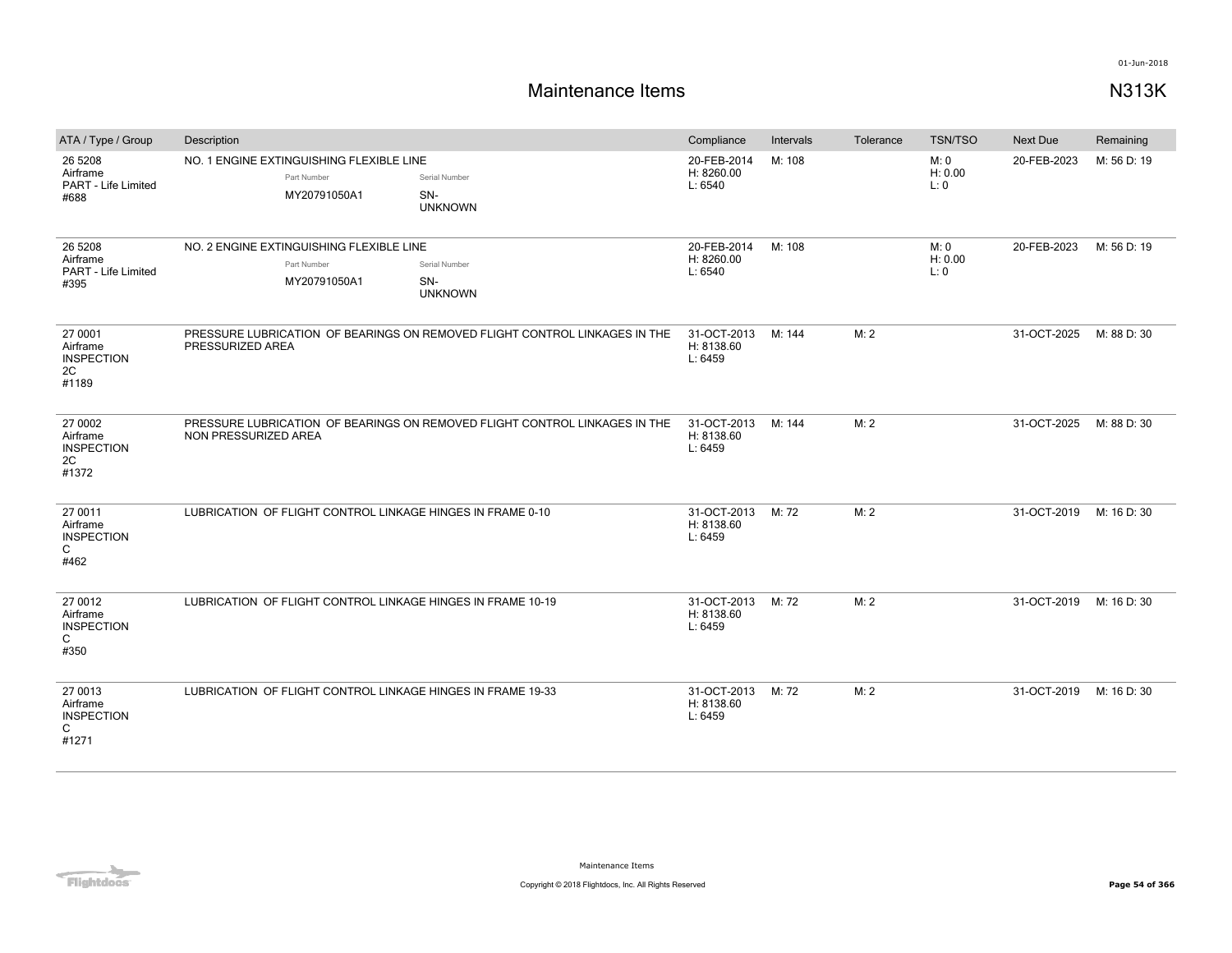| ATA / Type / Group                                                | Description                                                           | Compliance                                 | Intervals           | Tolerance         | TSN/TSO | Next Due                   | Remaining                 |
|-------------------------------------------------------------------|-----------------------------------------------------------------------|--------------------------------------------|---------------------|-------------------|---------|----------------------------|---------------------------|
| 27 0014<br>Airframe<br><b>INSPECTION</b><br>$\mathsf{C}$<br>#674  | LUBRICATION OF FLIGHT CONTROL LINKAGE HINGES IN FUSELAGE              | 31-OCT-2013<br>H: 8138.60<br>L: 6459       | M: 72               | M: 2              |         | 31-OCT-2019                | M: 16 D: 30               |
| 27 0015<br>Airframe<br><b>INSPECTION</b><br>$\mathsf{C}$<br>#2149 | LUBRICATION OF FLIGHT CONTROL LINKAGE HINGES IN EMPANNAGE             | 31-OCT-2013<br>H: 8138.60<br>L: 6459       | M: 72               | M: 2              |         | 31-OCT-2019                | M: 16 D: 30               |
| 27 0021<br>Airframe<br><b>INSPECTION</b><br>Ζ<br>#502             | LUBRICATION OF PIN AND CONTROL ROCKER OF TAIL PLANE MICROSWITCH 36C   | 18-JAN-2018<br>H: 9004.30<br>L: 7457       | M: 24<br>H: 2400.00 | M: 1<br>H: 100.00 |         | 18-JAN-2020<br>H: 11404.30 | M: 19 D: 17<br>H: 2367.10 |
| 27 0031<br>Airframe<br><b>INSPECTION</b><br>C<br>#1754            | INSPECTION/CHECK OF FLIGHT CONTROL LINKAGES IN FUSELAGE AND EMPENNAGE | 31-OCT-2013 M: 72<br>H: 8138.60<br>L: 6459 |                     | M: 2              |         | 31-OCT-2019                | M: 16 D: 30               |
| 27 0041<br>Airframe<br><b>INSPECTION</b><br>C<br>#1616            | INSPECTION/CHECK OF RUDDER PEDALS                                     | 31-OCT-2013<br>H: 8138.60<br>L: 6459       | M: 72               | M: 2              |         | 31-OCT-2019                | M: 16 D: 30               |
| 27 0042<br>Airframe<br><b>INSPECTION</b><br>$\mathsf{C}$<br>#174  | INSPECTION/CHECK OF AUTOPILOT PLATFORM                                | 31-OCT-2013<br>H: 8138.60<br>L: 6459       | M: 72               | M: 2              |         | 31-OCT-2019                | M: 16 D: 30               |
| 27 0043<br>Airframe<br><b>INSPECTION</b><br>C<br>#2236            | INSPECTION/CHECK TRIPLE SEALED BOX                                    | 31-OCT-2013<br>H: 8138.60<br>L: 6459       | M: 72               | M: 2              |         | 31-OCT-2019                | M: 16 D: 30               |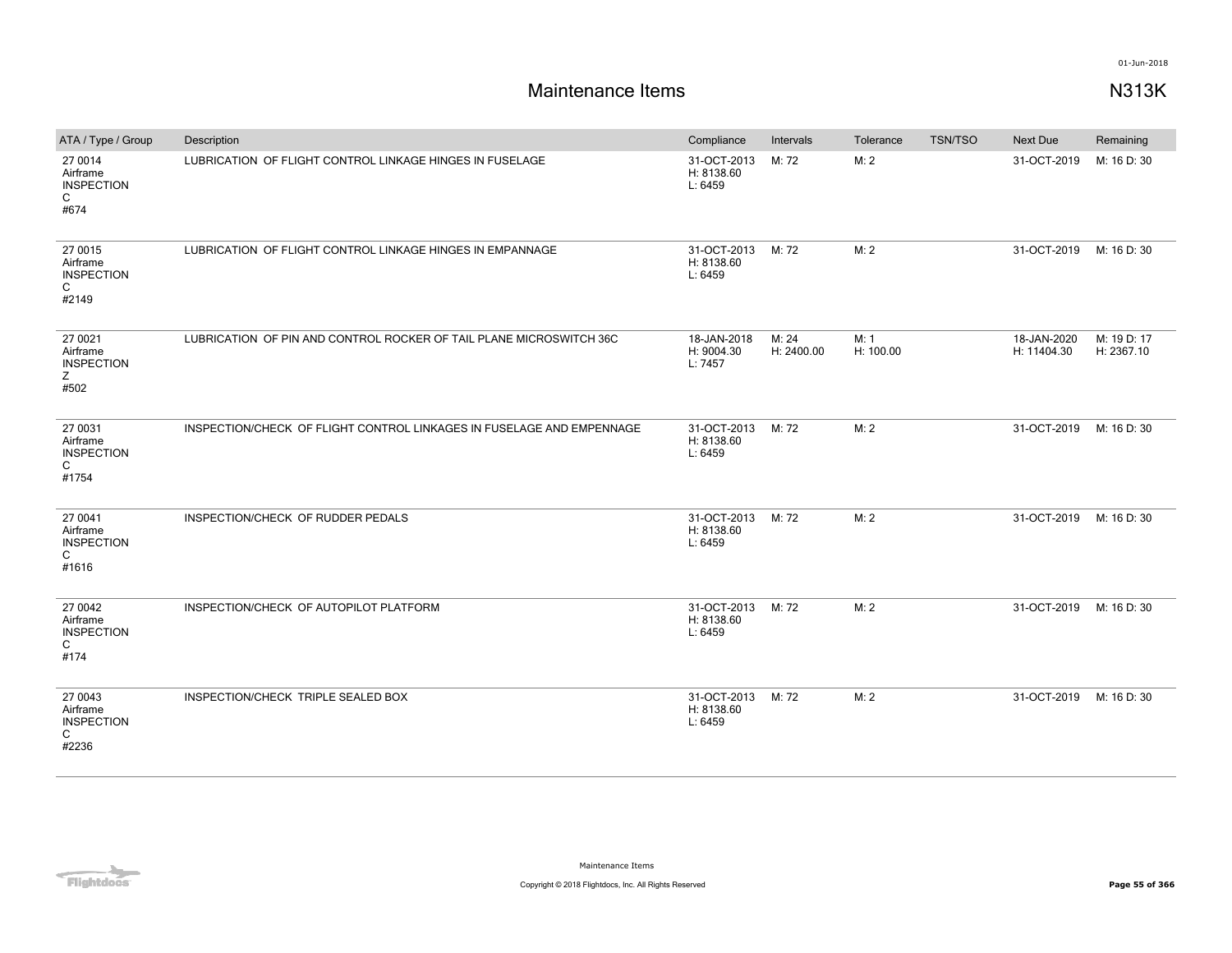| ATA / Type / Group                                     | Description                                                                                | Compliance                           | Intervals           | Tolerance         | TSN/TSO | Next Due                   | Remaining                 |
|--------------------------------------------------------|--------------------------------------------------------------------------------------------|--------------------------------------|---------------------|-------------------|---------|----------------------------|---------------------------|
| 27 0051<br>Airframe<br><b>INSPECTION</b><br>Ζ<br>#525  | INSPECTION/CHECK OF FLIGHT CONTROL EQUIPMENT IN FUSELAGE                                   | 18-JAN-2018<br>H: 9004.30<br>L: 7457 | M: 24<br>H: 2400.00 | M: 1<br>H: 100.00 |         | 18-JAN-2020<br>H: 11404.30 | M: 19 D: 17<br>H: 2367.10 |
| 27 0052<br>Airframe<br><b>INSPECTION</b><br>Ζ<br>#848  | INSPECTION/CHECK OF FLIGHT CONTROL EQUIPMENT IN EMPENNAGE                                  | 18-JAN-2018<br>H: 9004.30<br>L: 7457 | M: 24<br>H: 2400.00 | M: 1<br>H: 100.00 |         | 18-JAN-2020<br>H: 11404.30 | M: 19 D: 17<br>H: 2367.10 |
| 27 0061<br>Airframe<br><b>INSPECTION</b><br>Z<br>#317  | LEAK CHECK (STATIC EXTERNAL) SERVO CYLINDERS AND VARIABLE BELLCRANKS                       | 18-JAN-2018<br>H: 9004.30<br>L: 7457 | M: 24<br>H: 2400.00 | M: 1<br>H: 100.00 |         | 18-JAN-2020<br>H: 11404.30 | M: 19 D: 17<br>H: 2367.10 |
| 27 0071<br>Airframe<br><b>INSPECTION</b><br>C<br>#1979 | LUBRICATE/GREASE LEFT AILERON CONTROL LINKAGE HINGES AND BALL-BUSHINGS IN<br><b>WINGS</b>  | 31-OCT-2013<br>H: 8138.60<br>L: 6459 | M: 72               | M:2               |         | 31-OCT-2019                | M: 16 D: 30               |
| 27 0072<br>Airframe<br><b>INSPECTION</b><br>C<br>#917  | LUBRICATE/GREASE RIGHT AILERON CONTROL LINKAGE HINGES AND BALL-BUSHINGS IN<br><b>WINGS</b> | 31-OCT-2013<br>H: 8138.60<br>L: 6459 | M: 72               | M: 2              |         | 31-OCT-2019                | M: 16 D: 30               |
| 27 0081<br>Airframe<br><b>INSPECTION</b><br>C<br>#2332 | INSPECTION/CHECK OF FLIGHT CONTROLS LINKAGE IN LEFT WING                                   | 31-OCT-2013<br>H: 8138.60<br>L: 6459 | M: 72               | M: 2              |         | 31-OCT-2019                | M: 16 D: 30               |
| 27 0082<br>Airframe<br><b>INSPECTION</b><br>C<br>#1265 | INSPECTION/CHECK OF FLIGHT CONTROLS LINKAGE IN RIGHT WING                                  | 31-OCT-2013<br>H: 8138.60<br>L: 6459 | M: 72               | M: 2              |         | 31-OCT-2019                | M: 16 D: 30               |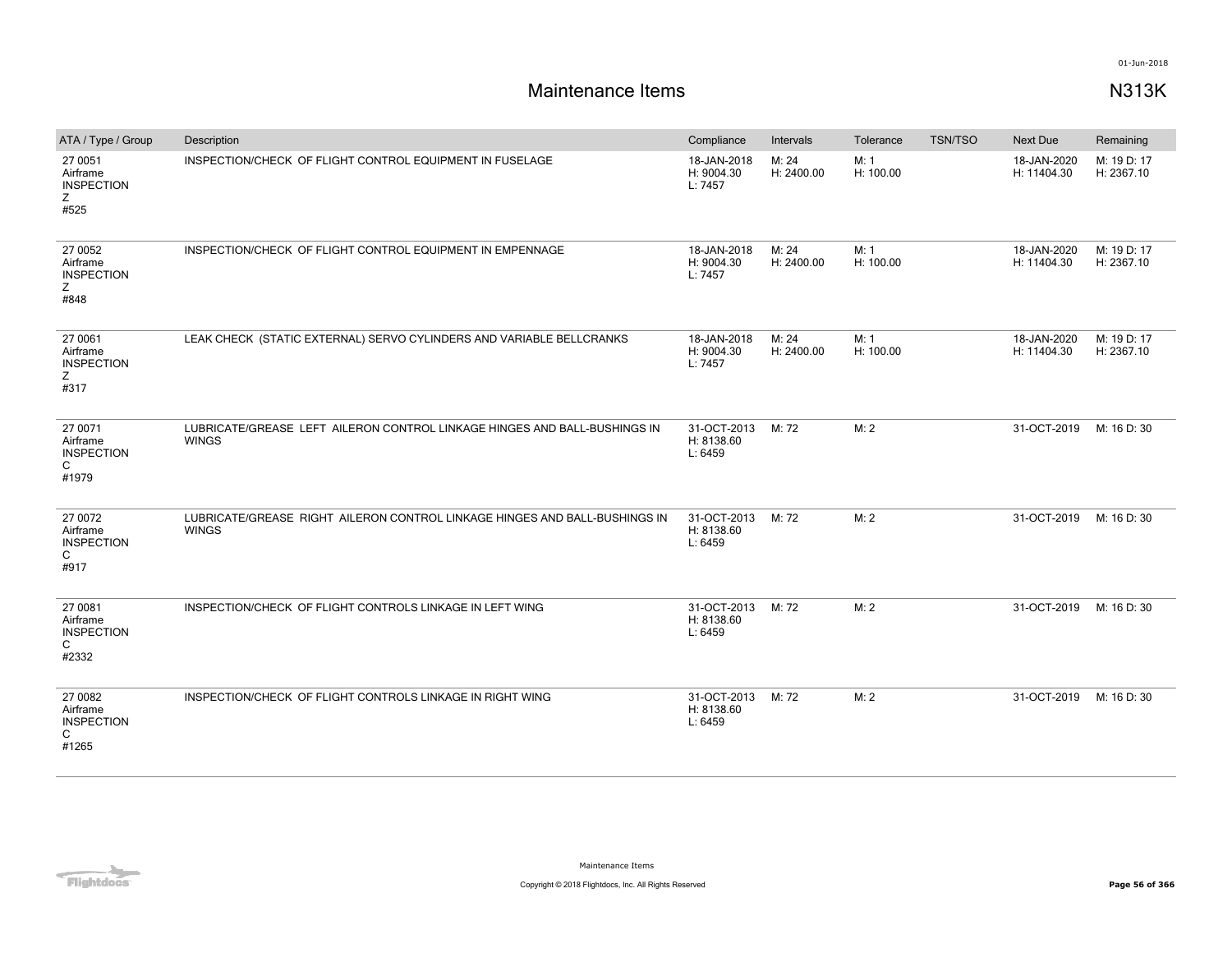| ATA / Type / Group                                         | Description                                                                                                            | Compliance                           | Intervals           | Tolerance         | <b>TSN/TSO</b> | <b>Next Due</b>            | Remaining                 |
|------------------------------------------------------------|------------------------------------------------------------------------------------------------------------------------|--------------------------------------|---------------------|-------------------|----------------|----------------------------|---------------------------|
| 27 0091<br>Airframe<br><b>INSPECTION</b><br>z<br>#1063     | INSPECTION/CHECK OF FLIGHT CONTROLS EQUIPMENT IN LEFT WING                                                             | 18-JAN-2018<br>H: 9004.30<br>L: 7457 | M: 24<br>H: 2400.00 | M: 1<br>H: 100.00 |                | 18-JAN-2020<br>H: 11404.30 | M: 19 D: 17<br>H: 2367.10 |
| 27 0092<br>Airframe<br><b>INSPECTION</b><br>Z<br>#715      | INSPECTION/CHECK OF FLIGHT CONTROLS EQUIPMENT IN RIGHT WING                                                            | 18-JAN-2018<br>H: 9004.30<br>L: 7457 | M: 24<br>H: 2400.00 | M: 1<br>H: 100.00 |                | 18-JAN-2020<br>H: 11404.30 | M: 19 D: 17<br>H: 2367.10 |
| 27 0101<br>Airframe<br><b>INSPECTION</b><br>$2A+$<br>#1882 | CHECK GENERAL CONDITION OF FLIGHT CONTROLS INSIDE LEFT HAND LEADING EDGES                                              | 18-JAN-2018<br>H: 9004.30<br>L: 7457 | M: 12               | M: 1              |                | 18-JAN-2019                | M: 7 D: 17                |
| 27 0102<br>Airframe<br><b>INSPECTION</b><br>2A+<br>#419    | CHECK GENERAL CONDITION OF FLIGHT CONTROLS INSIDE RIGHT HAND LEADING EDGES                                             | 18-JAN-2018<br>H: 9004.30<br>L: 7457 | M: 12               | M: 1              |                | 18-JAN-2019                | M: 7 D: 17                |
| 27 0116                                                    | ELEVATOR ACTUATOR SERVO                                                                                                | 09-MAY-1979                          |                     |                   |                |                            |                           |
| Airframe<br><b>PART</b>                                    | Part Number<br>Serial Number                                                                                           | H: 0.00                              |                     |                   |                |                            |                           |
| #1102                                                      | 103-62-0<br>SN-<br><b>UNKNOWN</b>                                                                                      |                                      |                     |                   |                |                            |                           |
| 27 0121<br>Airframe<br><b>INSPECTION</b><br>$2A+$<br>#343  | LUBRICATION OF VISIBLE ELEVATOR, RUDDER HINGES, SERVO-ACTUATOR ATTACHMENT<br>ON RUDDER NOT FITTED WITH GREASE FITTINGS | 18-JAN-2018<br>H: 9004.30<br>L: 7457 | M: 12               | M: 1              |                | 18-JAN-2019                | M: 7 D: 17                |
| 27 0131<br>Airframe<br><b>INSPECTION</b><br>B<br>#173      | OPERATIONAL TEST OF FLIGHT CONTROLS AND HYDRAULIC POWER SUPPLY SYSTEMS ON<br>SYSTEM 1 AND 2                            | 31-OCT-2013<br>H: 8138.60<br>L: 6459 | H: 1200.00          | H: 50.00          |                | H: 9338.60                 | H: 301.40                 |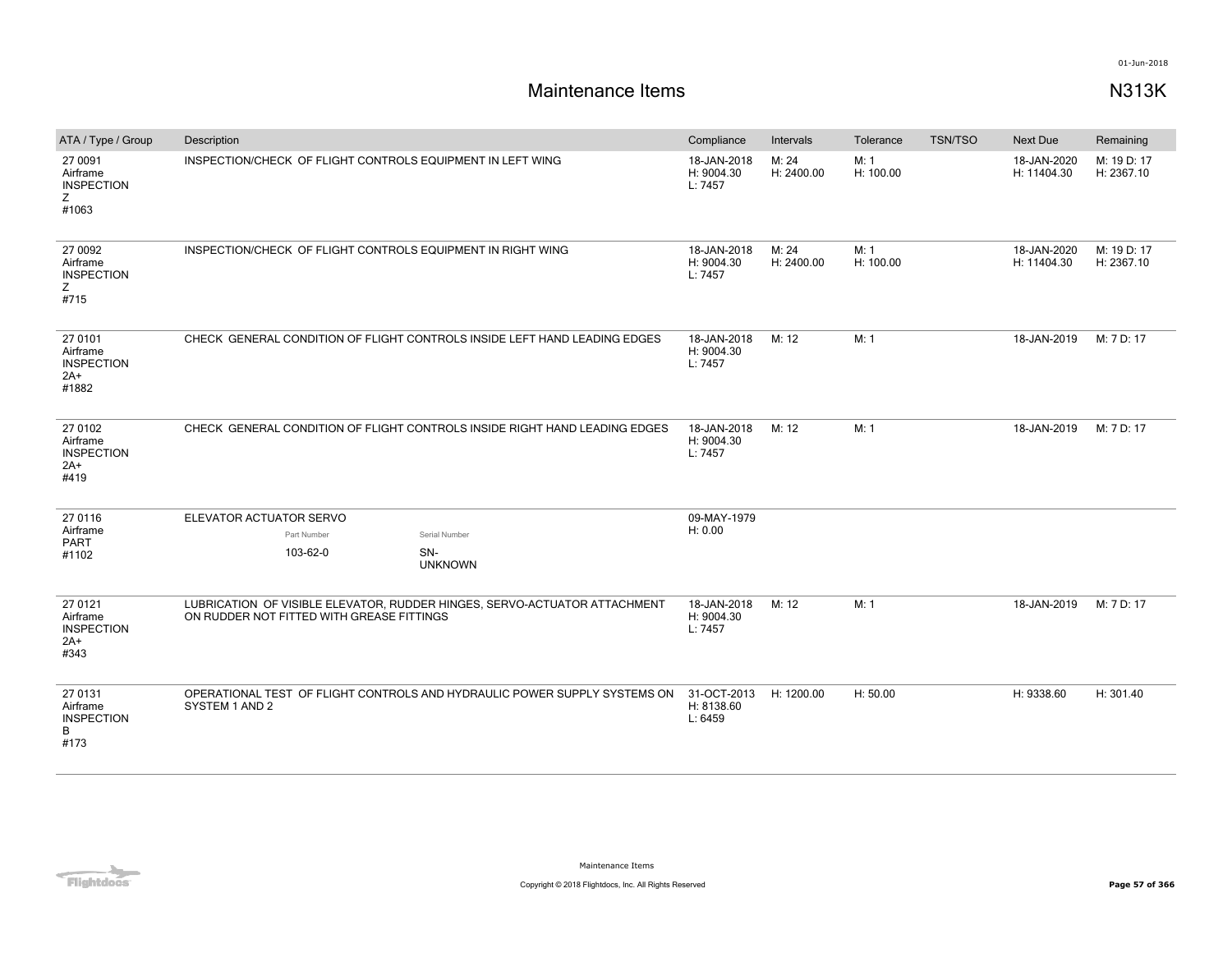| ATA / Type / Group                                               | Description                 |                                                           |                                                                                              | Compliance                           | Intervals  | Tolerance | <b>TSN/TSO</b> | <b>Next Due</b> | Remaining   |
|------------------------------------------------------------------|-----------------------------|-----------------------------------------------------------|----------------------------------------------------------------------------------------------|--------------------------------------|------------|-----------|----------------|-----------------|-------------|
| 27 0136<br>Airframe<br><b>PART</b><br>#277                       | ELEVATOR VARIABLE BELLCRANK | Part Number<br>106-43-6                                   | Serial Number<br>SN-<br><b>UNKNOWN</b>                                                       | 09-MAY-1979<br>H: 0.00               |            |           |                |                 |             |
| 27 0141<br>Airframe<br><b>INSPECTION</b><br>2B<br>#1793          |                             |                                                           | FUNCTIONAL TEST ELEVATOR VARIABLE BELLCRANK ("ARTHUR") AND AFU'S                             | 08-JAN-2001<br>H: 6817.00<br>L: 5547 | H: 2400.00 | H: 50.00  |                | H: 9217.00      | H: 179.80   |
| 27 0142<br>Airframe<br><b>INSPECTION</b><br>2B<br>#2306          |                             | FUNCTIONAL TEST AILERON VARIABLE BELLCRANK AND AFU'S      |                                                                                              | 07-MAR-2014<br>H: 8288.70<br>L: 6561 | H: 2400.00 | H: 50.00  |                | H: 10688.70     | H: 1651.50  |
| 27 0151<br>Airframe<br><b>INSPECTION</b><br>$\mathsf{C}$<br>#793 |                             |                                                           | CHECK OF MAXIMUM CONTROL SURFACE TRAVEL FOR AILERON AND RUDDER TRIM                          | 31-OCT-2013<br>H: 8138.60<br>L: 6459 | M: 72      | M: 2      |                | 31-OCT-2019     | M: 16 D: 30 |
| 27 0156<br>Airframe<br>PART<br>#767                              |                             | ELEVATOR VARIABLE BELLCRANK SWITCH<br>Part Number<br>2007 | Serial Number<br>SN-<br><b>UNKNOWN</b>                                                       | 09-MAY-1979<br>H: 0.00               |            |           |                |                 |             |
| 27 0161<br>Airframe<br><b>INSPECTION</b><br>2C<br>#1429          |                             |                                                           | PRESSURE LUBRICATE LEFT AILERON AUXILIARY ARTIFICIAL FEEL UNIT K5 BALL-BEARINGS. 31-OCT-2013 | H: 8138.60<br>L: 6459                | M: 144     | M: 2      |                | 31-OCT-2025     | M: 88 D: 30 |
| 27 0162<br>Airframe<br><b>INSPECTION</b><br>2C<br>#961           | <b>BEARINGS</b>             |                                                           | PRESSURE LUBRICATE RIGHT AILERON AUXILIARY ARTIFICIAL FEEL UNIT K5 BALL-                     | 31-OCT-2013<br>H: 8138.60<br>L: 6459 | M: 144     | M: 2      |                | 31-OCT-2025     | M: 88 D: 30 |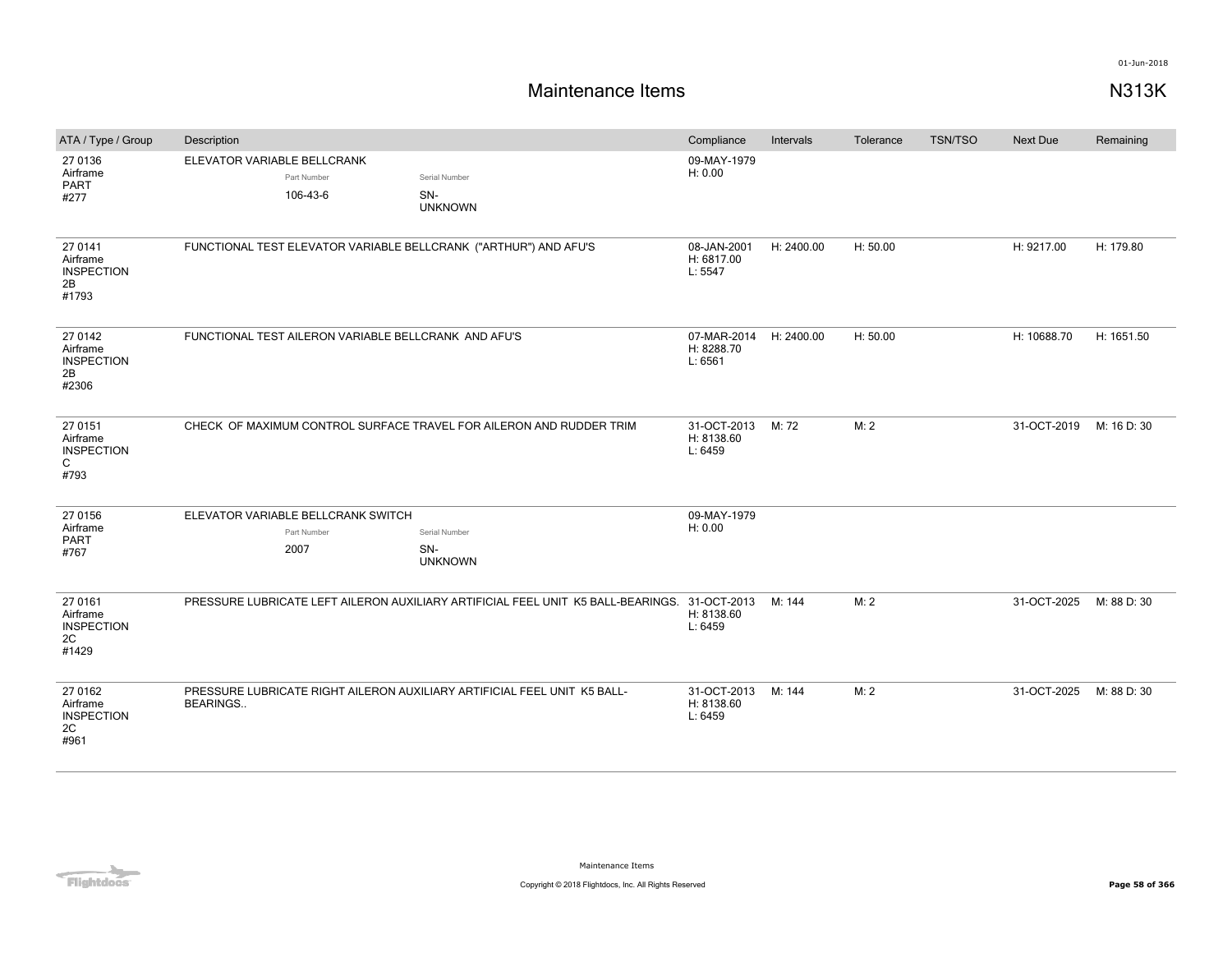| ATA / Type / Group                                      | Description                                                                  |                                                                                             | Compliance                           | Intervals | Tolerance | <b>TSN/TSO</b> | <b>Next Due</b> | Remaining   |
|---------------------------------------------------------|------------------------------------------------------------------------------|---------------------------------------------------------------------------------------------|--------------------------------------|-----------|-----------|----------------|-----------------|-------------|
| 27 0163<br>Airframe<br><b>INSPECTION</b><br>2C<br>#1942 | PRESSURE LUBRICATE ELEVATOR AUXILIARY ARTIFICIAL FEEL UNIT K5 BALL-BEARINGS. |                                                                                             | 31-OCT-2013<br>H: 8138.60<br>L: 6459 | M: 144    | M: 2      |                | 31-OCT-2025     | M: 88 D: 30 |
| 27 0166<br>Airframe                                     | ELEVATOR AUXILIARY ARTIFICIAL FEEL UNIT                                      |                                                                                             | 09-MAY-1979<br>H: 0.00               |           |           |                |                 |             |
| PART                                                    | Part Number<br>105-45-0                                                      | Serial Number<br>SN-                                                                        |                                      |           |           |                |                 |             |
| #367                                                    |                                                                              | <b>UNKNOWN</b>                                                                              |                                      |           |           |                |                 |             |
| 27 0171<br>Airframe<br><b>INSPECTION</b><br>C<br>#2111  | <b>CAPACITY</b>                                                              | INSPECTION OF ELEVATOR AUXILIARY AFU'S FOR CONDITION AND CHECKING OF TRAVEL                 | 31-OCT-2013<br>H: 8138.60<br>L: 6459 | M: 72     | M: 2      |                | 31-OCT-2019     | M: 16 D: 30 |
| 27 0172<br>Airframe<br><b>INSPECTION</b><br>C<br>#2011  | OF TRAVEL CAPACITY                                                           | INSPECT LEFT AILERON AUXILIARY ARTIFICIAL FEEL UNIT FOR CONDITION AND CHECKING              | 31-OCT-2013<br>H: 8138.60<br>L: 6459 | M: 72     | M: 2      |                | 31-OCT-2019     | M: 16 D: 30 |
| 27 0173<br>Airframe<br><b>INSPECTION</b><br>C<br>#210   | OF TRAVEL CAPACITY                                                           | INSPECT RIGHT AILERON AUXILIARY ARTIFICIAL FEEL UNIT FOR CONDITION AND CHECKING 31-OCT-2013 | H: 8138.60<br>L: 6459                | M: 72     | M: 2      |                | 31-OCT-2019     | M: 16 D: 30 |
| 27 0179                                                 | ELEVATOR ARTIFICIAL FEEL UNIT                                                |                                                                                             | 14-JUN-2016                          |           |           |                |                 |             |
| Airframe<br>PART                                        | Part Number                                                                  | Serial Number                                                                               | H: 8758.30<br>L: 7242                |           |           |                |                 |             |
| #1864                                                   | 105-34-4                                                                     | 291                                                                                         |                                      |           |           |                |                 |             |
| 27 0181<br>Airframe<br><b>INSPECTION</b><br>2C<br>#1179 | PRESSURE LUBRICATE AILERON VARIABLE BELLCRANK KN6 BALL BEARINGS              |                                                                                             | 07-MAR-2014<br>H: 8288.70<br>L: 6561 | M: 144    | M: 2      |                | 07-MAR-2026     | M: 93 D: 6  |
| 27 0182<br>Airframe<br><b>INSPECTION</b><br>2C<br>#306  | PRESSURE LUBRICATE ELEVATOR VARIABLE BELLCRANK KN6 BALL BEARINGS             |                                                                                             | 31-OCT-2013<br>H: 8138.60<br>L: 6459 | M: 144    | M: 2      |                | 31-OCT-2025     | M: 88 D: 30 |

Flightdocs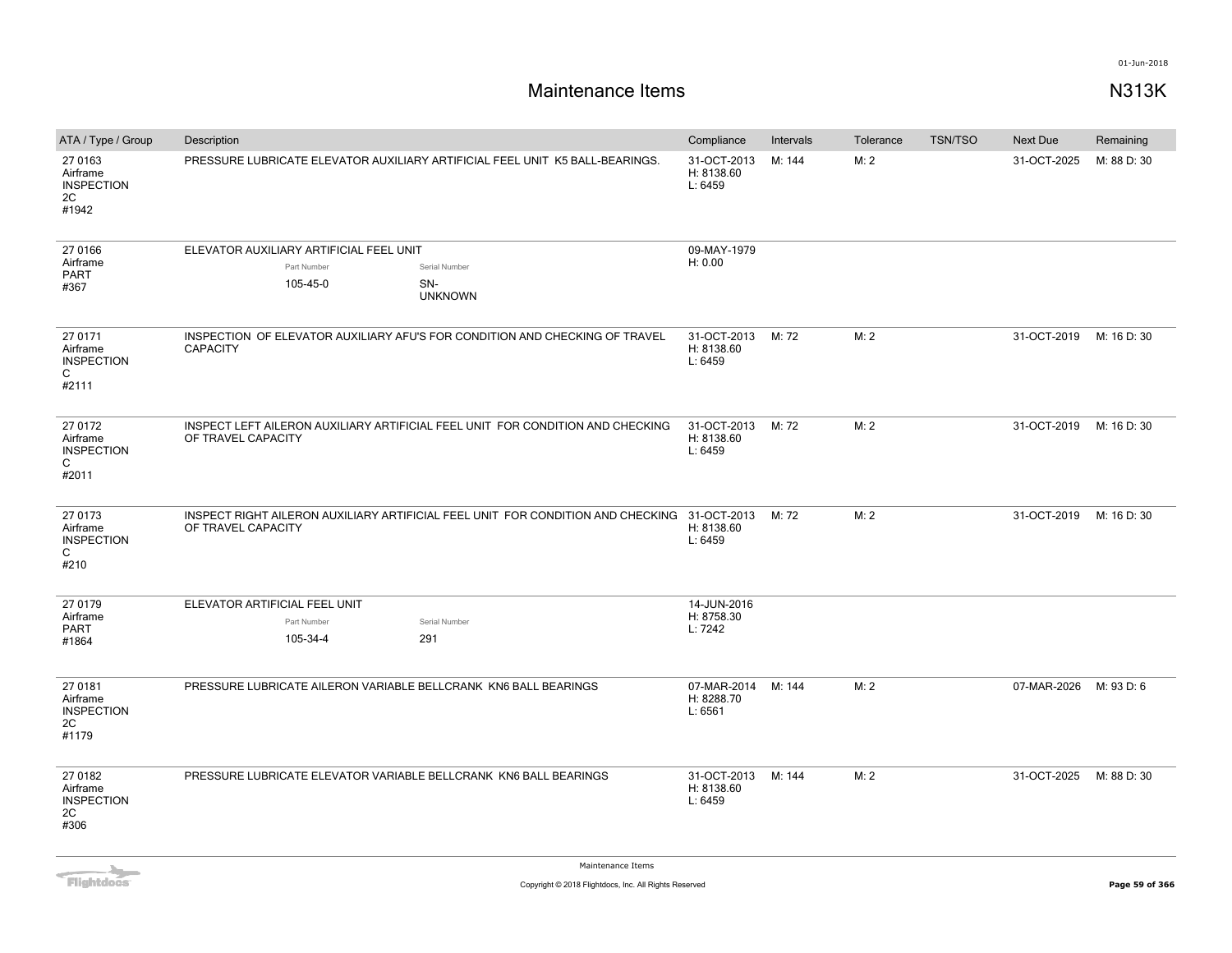| ATA / Type / Group                                      | Description                                  |                                                                           | Compliance                           | Intervals           | Tolerance         | <b>TSN/TSO</b> | Next Due                   | Remaining                 |
|---------------------------------------------------------|----------------------------------------------|---------------------------------------------------------------------------|--------------------------------------|---------------------|-------------------|----------------|----------------------------|---------------------------|
| 27 0191<br>Airframe<br><b>INSPECTION</b><br>2C<br>#2441 | VISUAL INSPECTION AILERON VARIABLE BELLCRANK |                                                                           | 07-MAR-2014<br>H: 8288.70<br>L: 6561 | M: 144              | M: 2              |                | 07-MAR-2026                | M: 93 D: 6                |
| 27 0192<br>Airframe<br><b>INSPECTION</b><br>2C<br>#1366 | VISUALLY INSPECT ELEVATOR VARIABLE BELLCRANK |                                                                           |                                      | M: 144              | M: 2              |                | 31-OCT-2025                | M: 88 D: 30               |
| 27 0196                                                 | PITCH CONTROL RELAY BOX                      |                                                                           | 09-MAY-1979<br>H: 0.00               |                     |                   |                |                            |                           |
| Airframe<br>PART                                        | Part Number                                  | Serial Number                                                             |                                      |                     |                   |                |                            |                           |
| #518                                                    | MY20632-18-1                                 | SN-<br><b>UNKNOWN</b>                                                     |                                      |                     |                   |                |                            |                           |
| 27 0201<br>Airframe<br><b>INSPECTION</b><br>Z<br>#465   | SERVICE SEALS ON LEFT WING                   |                                                                           | 18-JAN-2018<br>H: 9004.30<br>L: 7457 | M: 24<br>H: 2400.00 | M: 1<br>H: 100.00 |                | 18-JAN-2020<br>H: 11404.30 | M: 19 D: 17<br>H: 2367.10 |
| 27 0 20 2<br>Airframe<br><b>INSPECTION</b><br>Ζ<br>#304 | SERVICE SEALS ON RIGHT WING                  |                                                                           | 18-JAN-2018<br>H: 9004.30<br>L: 7457 | M: 24<br>H: 2400.00 | M: 1<br>H: 100.00 |                | 18-JAN-2020<br>H: 11404.30 | M: 19 D: 17<br>H: 2367.10 |
| 27 0211<br>Airframe<br><b>INSPECTION</b><br>B<br>#1750  | UP                                           | TEST HYDRAULIC POWER SUPPLY SYSTEM AND FLIGHT CONTROLS DURING ENGINE RUN- | 31-OCT-2013<br>H: 8138.60<br>L: 6459 | H: 1200.00          | H: 50.00          |                | H: 9338.60                 | H: 301.40                 |
| 27 0221<br>Airframe<br><b>INSPECTION</b><br>C<br>#1273  | TRAVEL, AND VISUAL INSPECTION                | CHECK ELEVATOR ACTUATOR SERVO CONTROLS FOR INTERNAL LEAKS AT END-OF-      | 31-OCT-2013<br>H: 8138.60<br>L: 6459 | M: 72               | M: 2              |                | 31-OCT-2019                | M: 16 D: 30               |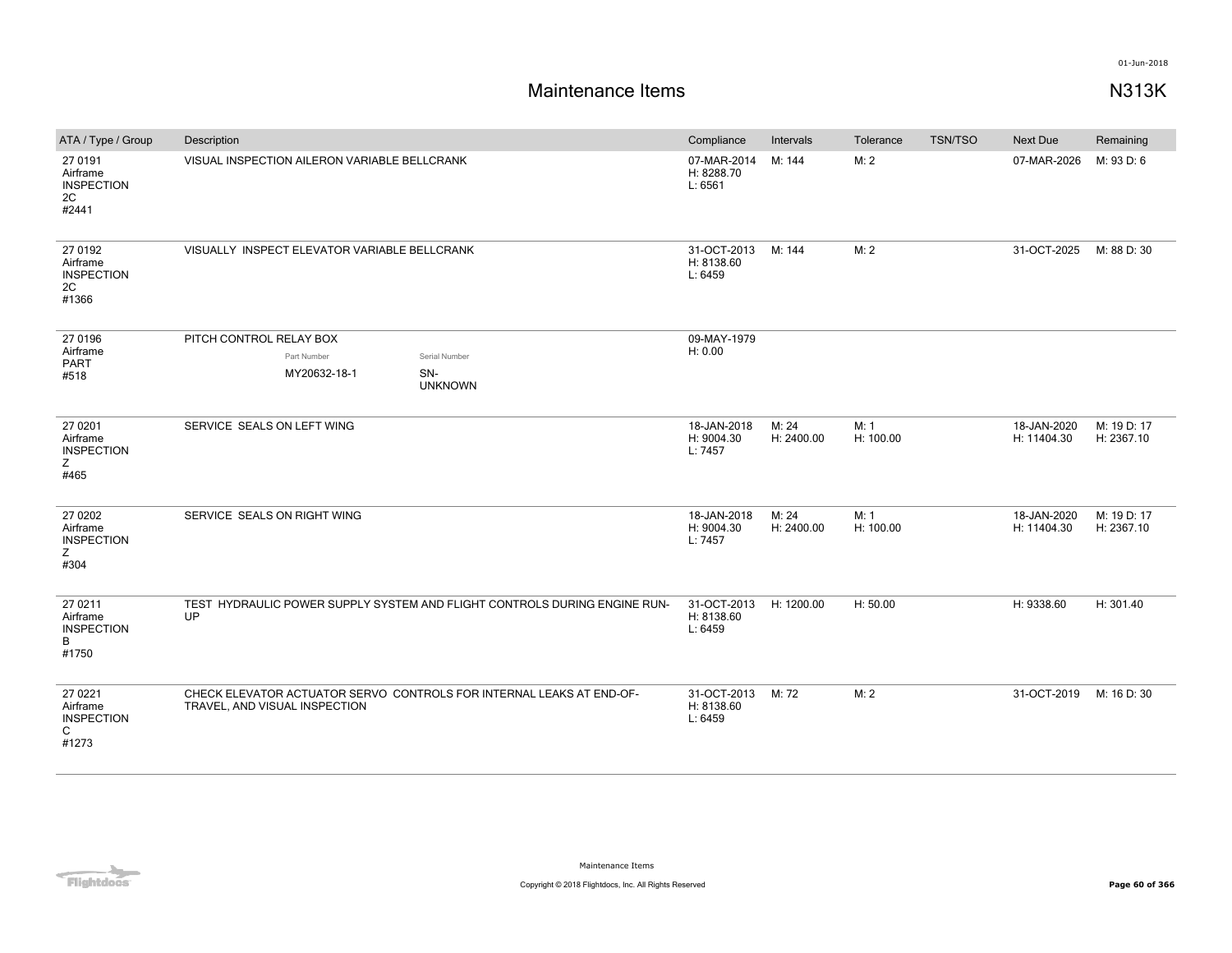# **Maintenance Items N313K**

| ATA / Type / Group                                                | Description                                                                                                | Compliance                           | Intervals           | Tolerance | <b>TSN/TSO</b> | <b>Next Due</b>            | Remaining                 |
|-------------------------------------------------------------------|------------------------------------------------------------------------------------------------------------|--------------------------------------|---------------------|-----------|----------------|----------------------------|---------------------------|
| 27 0222<br>Airframe<br><b>INSPECTION</b><br>C<br>#1484            | CHECK RUDDER ACTUATOR SERVO CONTROLS FOR INTERNAL LEAKS AT END-OF-TRAVEL.<br>AND VISUAL INSPECTION         | 16-JAN-2014<br>H: 8228.00<br>L: 6517 | M: 72               | M: 2      |                | 16-JAN-2020                | M: 19 D: 15               |
| 27 0223<br>Airframe<br><b>INSPECTION</b><br>$\mathsf{C}$<br>#763  | CHECK LEFT AILERON ACTUATOR SERVO CONTROLS FOR INTERNAL LEAKS AT END-OF-<br>TRAVEL, AND VISUAL INSPECTION  | 31-OCT-2013<br>H: 8138.60<br>L: 6459 | M: 72               | M: 2      |                | 31-OCT-2019                | M: 16 D: 30               |
| 27 0224<br>Airframe<br><b>INSPECTION</b><br>$\mathsf{C}$<br>#1442 | CHECK RIGHT AILERON ACTUATOR SERVO CONTROLS FOR INTERNAL LEAKS AT END-OF-<br>TRAVEL, AND VISUAL INSPECTION | 31-OCT-2013<br>H: 8138.60<br>L: 6459 | M: 72               | M: 2      |                | 31-OCT-2019                | M: 16 D: 30               |
| 27 0231<br>Airframe<br><b>INSPECTION</b><br>#410                  | TEST AILERON TRIM PROTECTION DIODES                                                                        | 18-JAN-2018<br>H: 9004.30<br>L: 7457 | M: 24<br>H: 2400.00 |           |                | 18-JAN-2020<br>H: 11404.30 | M: 19 D: 17<br>H: 2367.10 |
| 27 0232<br>Airframe<br><b>INSPECTION</b><br>#440                  | TEST RUDDER TRIM PROTECTION DIODES                                                                         | 18-JAN-2018<br>H: 9004.30<br>L: 7457 | M: 24<br>H: 2400.00 |           |                | 18-JAN-2020<br>H: 11404.30 | M: 19 D: 17<br>H: 2367.10 |
| 27 0241<br>Airframe<br><b>INSPECTION</b><br>2C<br>#1881           | PRESSURE GREASE LEFT AILERON ACTUATOR SERVO CONTROL BALL-BEARINGS                                          | 31-OCT-2013<br>H: 8138.60<br>L: 6459 | M: 144              | M: 2      |                | 31-OCT-2025                | M: 88 D: 30               |
| 27 0 24 2<br>Airframe<br><b>INSPECTION</b><br>2C<br>#1694         | PRESSURE GREASE RUDDER ACTUATOR SERVO CONTROL BALL-BEARINGS                                                | 16-JAN-2014<br>H: 8228.00<br>L: 6517 | M: 144              | M: 2      |                | 16-JAN-2026                | M: 91 D: 15               |
| 27 0243<br>Airframe<br><b>INSPECTION</b><br>2C<br>#1782           | PRESSURE GREASE ELEVATOR ACTUATOR SERVO CONTROL BALL-BEARINGS                                              | 31-OCT-2013<br>H: 8138.60<br>L: 6459 | M: 144              | M: 2      |                | 31-OCT-2025                | M: 88 D: 30               |

**Flightdocs**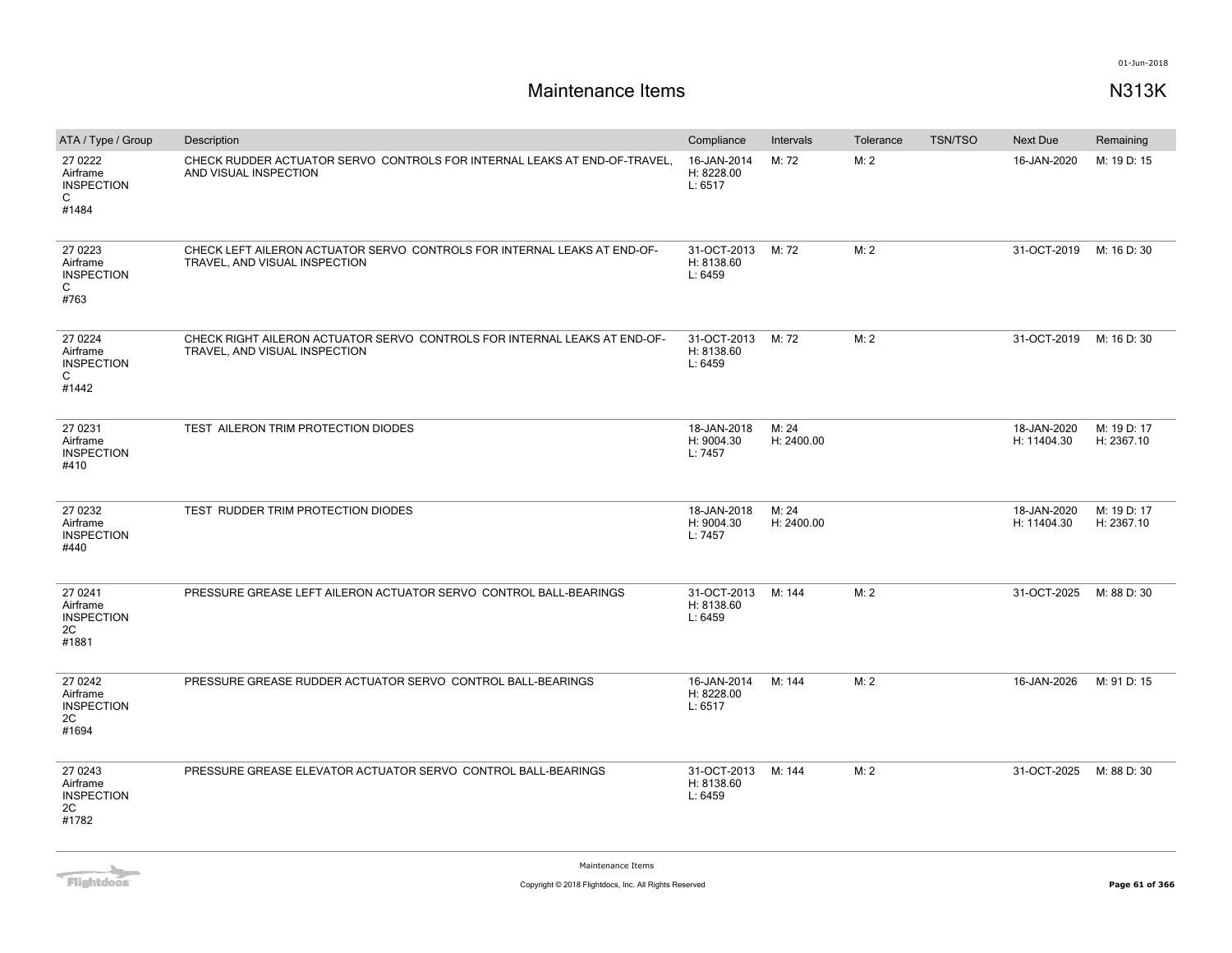# **Maintenance Items N313K**

| ATA / Type / Group                                      | Description                  |                                               |                                        | Compliance                           | Intervals | Tolerance | <b>TSN/TSO</b> | <b>Next Due</b> | Remaining   |
|---------------------------------------------------------|------------------------------|-----------------------------------------------|----------------------------------------|--------------------------------------|-----------|-----------|----------------|-----------------|-------------|
| 27 0250<br>Airframe<br>PART<br>#1958                    | FRAME 18 TRIPLE SEALED UNIT  | Part Number<br>MY20277-10                     | Serial Number<br>SN-<br><b>UNKNOWN</b> | 09-MAY-1979<br>H: 0.00               |           |           |                |                 |             |
| 27 0251<br>Airframe<br><b>INSPECTION</b><br>2C<br>#1821 |                              | GREASING FRAME 18 TRIPLE SEALED UNIT BEARINGS |                                        | 31-OCT-2013<br>H: 8138.60<br>L: 6459 | M: 144    | M: 2      |                | 31-OCT-2025     | M: 88 D: 30 |
| 27 0591<br>Airframe                                     |                              | NORMAL TAIL PLANE ACTUATOR MOTOR              |                                        | 01-JUL-2006<br>H: 7907.60            |           |           |                |                 |             |
| <b>PART</b>                                             |                              | Part Number                                   | Serial Number                          | L: 6309                              |           |           |                |                 |             |
| #2291                                                   |                              | 1234                                          | SN-<br><b>UNKNOWN</b>                  |                                      |           |           |                |                 |             |
| 27 0596                                                 |                              | EMERGENCY TAIL PLANE ACTUATOR MOTOR           |                                        | 01-JUL-2006                          |           |           |                |                 |             |
| Airframe<br>PART                                        |                              | Part Number                                   | Serial Number                          | H: 7907.60<br>L: 6309                |           |           |                |                 |             |
| #321                                                    |                              | 21-59-24-00-1                                 | SN-<br><b>UNKNOWN</b>                  |                                      |           |           |                |                 |             |
| 27 0601                                                 | TAIL PLANE ELECTRIC ACTUATOR |                                               |                                        |                                      |           |           |                |                 |             |
| Airframe<br>PART                                        |                              | Part Number                                   | Serial Number                          | H: 8797.70<br>L: 7277                |           |           |                |                 |             |
| #1254                                                   |                              | 21-59-5                                       | 477                                    |                                      |           |           |                |                 |             |
| 27 0641                                                 |                              | TAIL PLANE ACTUATOR MICROSWITCH               |                                        | 09-MAY-1979                          |           |           |                |                 |             |
| Airframe<br><b>PART</b>                                 |                              | Part Number                                   | Serial Number                          | H: 0.00                              |           |           |                |                 |             |
| #1094                                                   |                              | PN                                            | SN-<br><b>UNKNOWN</b>                  |                                      |           |           |                |                 |             |
| 27 0661                                                 | TAIL PLANE RELAY BOX         |                                               |                                        | 09-MAY-1979                          |           |           |                |                 |             |
| Airframe<br>PART                                        |                              | Part Number                                   | Serial Number                          | H: 0.00                              |           |           |                |                 |             |
| #299                                                    |                              | MY20632-50-5                                  | SN-<br><b>UNKNOWN</b>                  |                                      |           |           |                |                 |             |
| 27 0801                                                 | <b>LEFT ELEVATOR</b>         |                                               |                                        | 09-MAY-1979                          |           |           |                |                 |             |
| Airframe                                                |                              | Part Number                                   | Serial Number                          | H: 0.00                              |           |           |                |                 |             |
| PART<br>#2067                                           |                              | MY20341-1                                     | SN-<br><b>UNKNOWN</b>                  |                                      |           |           |                |                 |             |

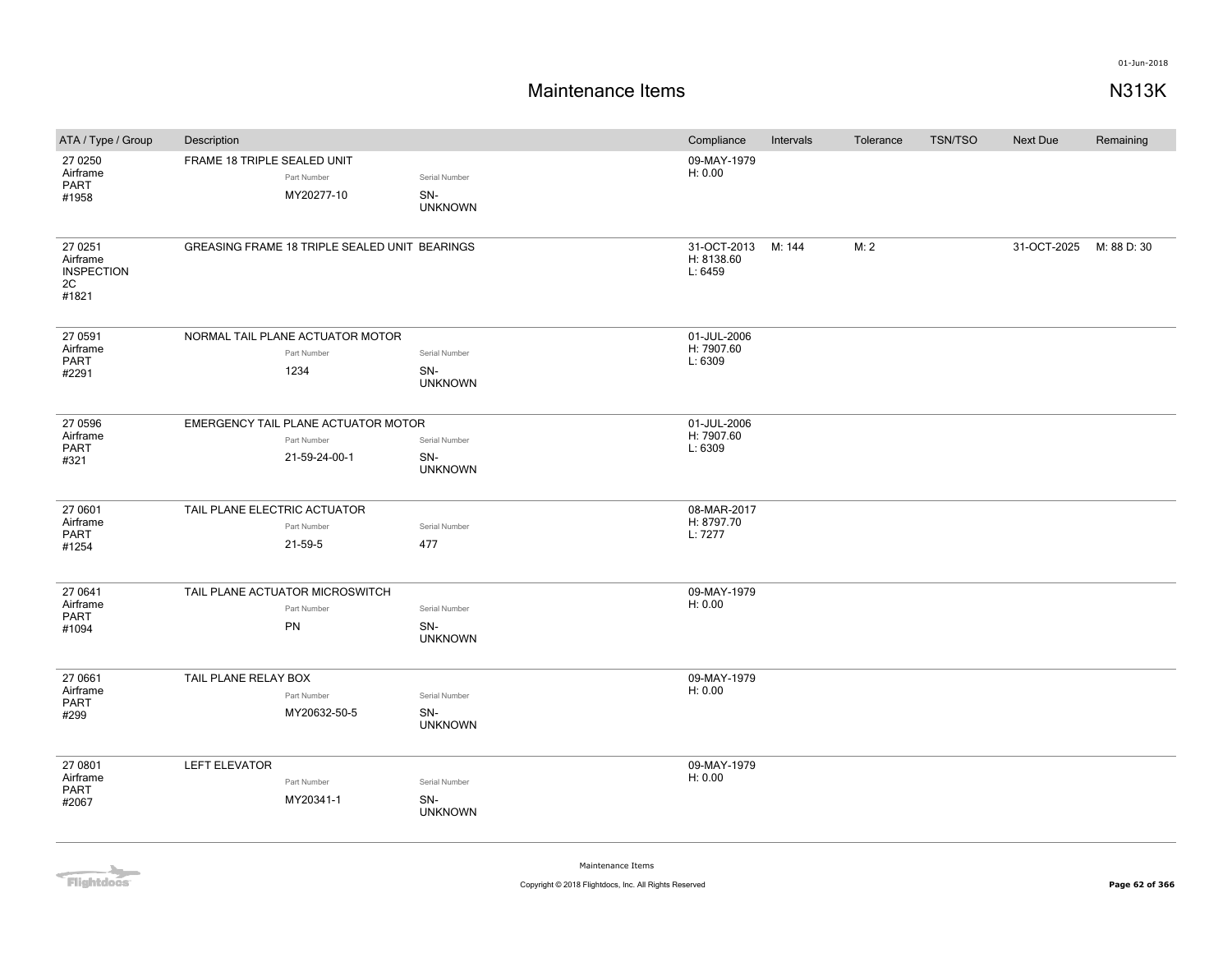| ATA / Type / Group                                        | Description           |                                                       |                                                                   | Compliance                           | Intervals           | Tolerance         | <b>TSN/TSO</b> | <b>Next Due</b>            | Remaining                 |
|-----------------------------------------------------------|-----------------------|-------------------------------------------------------|-------------------------------------------------------------------|--------------------------------------|---------------------|-------------------|----------------|----------------------------|---------------------------|
| 27 0806<br>Airframe<br><b>PART</b><br>#897                | <b>RIGHT ELEVATOR</b> | Part Number<br>MY20342-1                              | Serial Number<br>SN-<br><b>UNKNOWN</b>                            | 09-MAY-1979<br>H: 0.00               |                     |                   |                |                            |                           |
| 27 1001<br>Airframe<br><b>INSPECTION</b><br>2C<br>#467    |                       | LUBRICATE PILOT CONTROL COLUMN                        |                                                                   | 31-OCT-2013<br>H: 8138.60<br>L: 6459 | M: 144              | M: 2              |                | 31-OCT-2025                | M: 88 D: 30               |
| 27 1002<br>Airframe<br><b>INSPECTION</b><br>2C<br>#245    |                       | LUBRICATE COPILOT CONTROL COLUMN                      |                                                                   | 31-OCT-2013<br>H: 8138.60<br>L: 6459 | M: 144              | M: 2              |                | 31-OCT-2025                | M: 88 D: 30               |
| 27 1011<br>Airframe<br><b>INSPECTION</b><br>Z<br>#868     |                       | LUBRICATE LEFT AILERON CONTROL BELLCRANK AT WING ROOT |                                                                   | 18-JAN-2018<br>H: 9004.30<br>L: 7457 | M: 24<br>H: 2400.00 | M: 1<br>H: 100.00 |                | 18-JAN-2020<br>H: 11404.30 | M: 19 D: 17<br>H: 2367.10 |
| 27 1012<br>Airframe<br><b>INSPECTION</b><br>Z<br>#259     |                       |                                                       | LUBRICATE RIGHT AILERON CONTROL BELLCRANK AT WING ROOT            | 18-JAN-2018<br>H: 9004.30<br>L: 7457 | M: 24<br>H: 2400.00 | M: 1<br>H: 100.00 |                | 18-JAN-2020<br>H: 11404.30 | M: 19 D: 17<br>H: 2367.10 |
| 27 1021<br>Airframe<br><b>INSPECTION</b><br>$2A+$<br>#251 |                       |                                                       | LUBRICATE LEFT AILERON CONTROL LINKAGE BALL-BUSHINGS IN THE WING  | 18-JAN-2018<br>H: 9004.30<br>L: 7457 | M: 12               | M: 1              |                | 18-JAN-2019                | M: 7 D: 17                |
| 27 1022<br>Airframe<br><b>INSPECTION</b><br>$2A+$<br>#916 |                       |                                                       | LUBRICATE RIGHT AILERON CONTROL LINKAGE BALL-BUSHINGS IN THE WING | 18-JAN-2018<br>H: 9004.30<br>L: 7457 | M: 12               | M: 1              |                | 18-JAN-2019                | M: 7 D: 17                |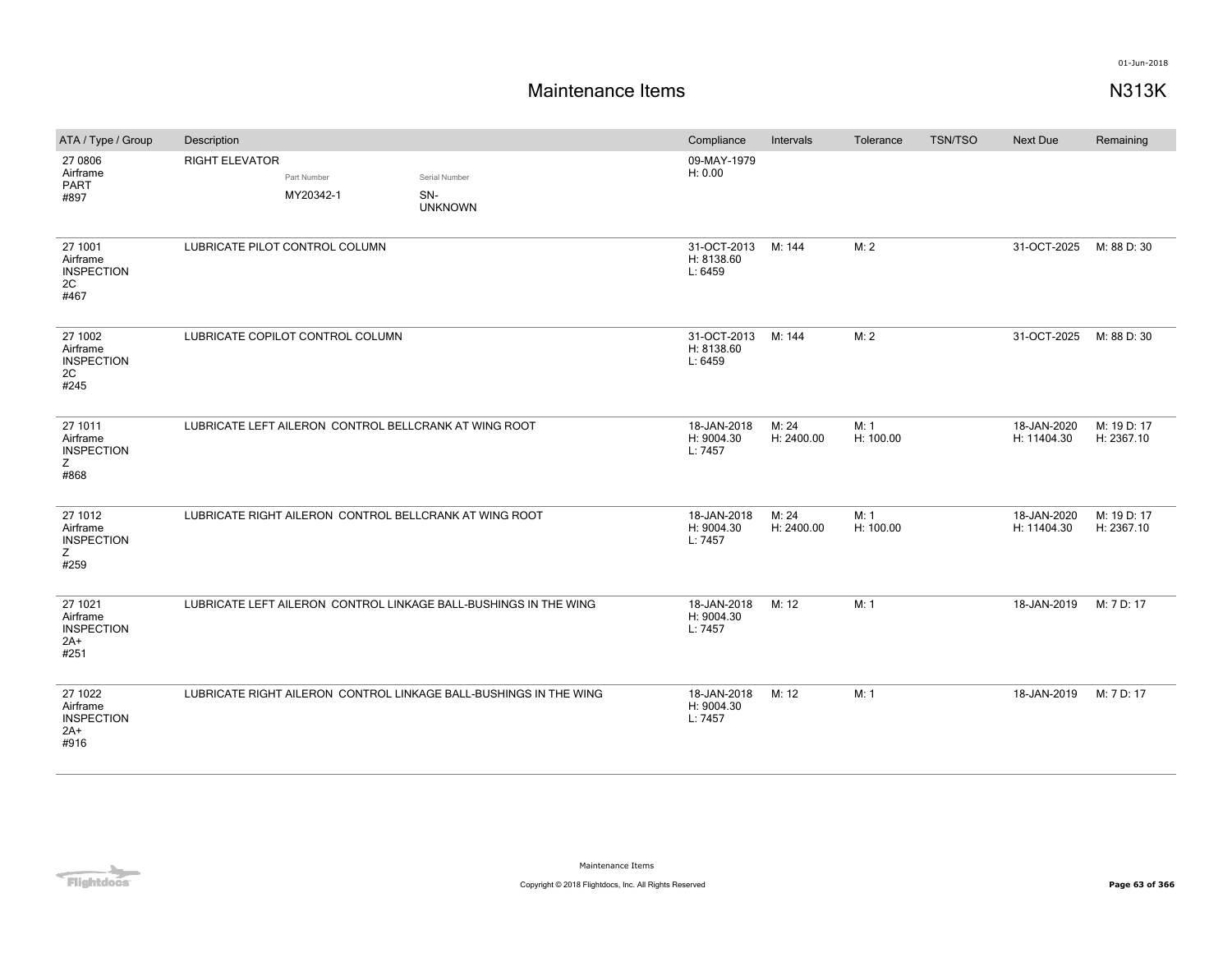# **Maintenance Items N313K**

| ATA / Type / Group                                    | Description                 |                                                                        |                                      | Compliance            | Intervals         | Tolerance        | <b>TSN/TSO</b>            | Next Due                  | Remaining               |
|-------------------------------------------------------|-----------------------------|------------------------------------------------------------------------|--------------------------------------|-----------------------|-------------------|------------------|---------------------------|---------------------------|-------------------------|
| 27 1041<br>Airframe<br><b>INSPECTION</b><br>A<br>#360 |                             | LUBRICATE LEFT AILERON VISIBLE HINGES NOT FITTED WITH GREASE FITTINGS  | 18-JAN-2018<br>H: 9004.30<br>L: 7457 | M: 6<br>H: 300.00     | M: 1<br>H: 30.00  |                  | 18-JUL-2018<br>H: 9304.30 | M: 1 D: 17<br>H: 267.10   |                         |
| 27 1042<br>Airframe<br><b>INSPECTION</b><br>A<br>#111 |                             | LUBRICATE RIGHT AILERON VISIBLE HINGES NOT FITTED WITH GREASE FITTINGS |                                      |                       | M: 6<br>H: 300.00 | M: 1<br>H: 30.00 |                           | 18-JUL-2018<br>H: 9304.30 | M: 1 D: 17<br>H: 267.10 |
| 27 1101                                               | <b>LEFT AILERON</b>         |                                                                        |                                      | 09-MAY-1979           |                   |                  |                           |                           |                         |
| Airframe<br>PART                                      |                             | Part Number                                                            | Serial Number                        | H: 0.00               |                   |                  |                           |                           |                         |
| #2026                                                 |                             | MY20151-2                                                              | SN-<br><b>UNKNOWN</b>                |                       |                   |                  |                           |                           |                         |
| 27 1102                                               | PILOT CONTROL COLUMN        |                                                                        |                                      | 09-MAY-1979           |                   |                  |                           |                           |                         |
| Airframe<br><b>PART</b>                               |                             | Part Number                                                            | Serial Number                        | H: 0.00               |                   |                  |                           |                           |                         |
| #720                                                  |                             | MY20215-01-1                                                           | SN-<br><b>UNKNOWN</b>                |                       |                   |                  |                           |                           |                         |
| 27 1126                                               | LEFT AILERON ACTUATOR SERVO |                                                                        | 06-DEC-2016                          |                       |                   |                  |                           |                           |                         |
| Airframe<br><b>PART</b>                               |                             | Part Number                                                            | Serial Number                        | H: 8775.40<br>L: 7259 |                   |                  |                           |                           |                         |
| #1151                                                 |                             | 103062-33                                                              | 745                                  |                       |                   |                  |                           |                           |                         |
| 27 1136                                               |                             | LEFT AILERON AUXILIARY ARTIFICIAL FEEL UNIT                            |                                      | 09-MAY-1979           |                   |                  |                           |                           |                         |
| Airframe<br>PART                                      |                             | Part Number                                                            | Serial Number                        | H: 0.00               |                   |                  |                           |                           |                         |
| #2368                                                 |                             | 105-45-1                                                               | SN-<br><b>UNKNOWN</b>                |                       |                   |                  |                           |                           |                         |
| 27 1141                                               |                             | AILERON (AFU) ARTIFICIAL FEEL UNIT                                     |                                      | 14-JUN-2016           |                   |                  |                           |                           |                         |
| Airframe<br>PART                                      |                             | Part Number                                                            | Serial Number                        | H: 8758.30<br>L: 7242 |                   |                  |                           |                           |                         |
| #573                                                  |                             | 105-44-0                                                               | 153                                  |                       |                   |                  |                           |                           |                         |
| 27 1601                                               | <b>RIGHT AILERON</b>        |                                                                        |                                      | 09-MAY-1979           |                   |                  |                           |                           |                         |
| Airframe                                              |                             | Part Number                                                            | Serial Number                        | H: 0.00               |                   |                  |                           |                           |                         |
| PART<br>#376                                          |                             | MY20152-2                                                              | SN-<br><b>UNKNOWN</b>                |                       |                   |                  |                           |                           |                         |

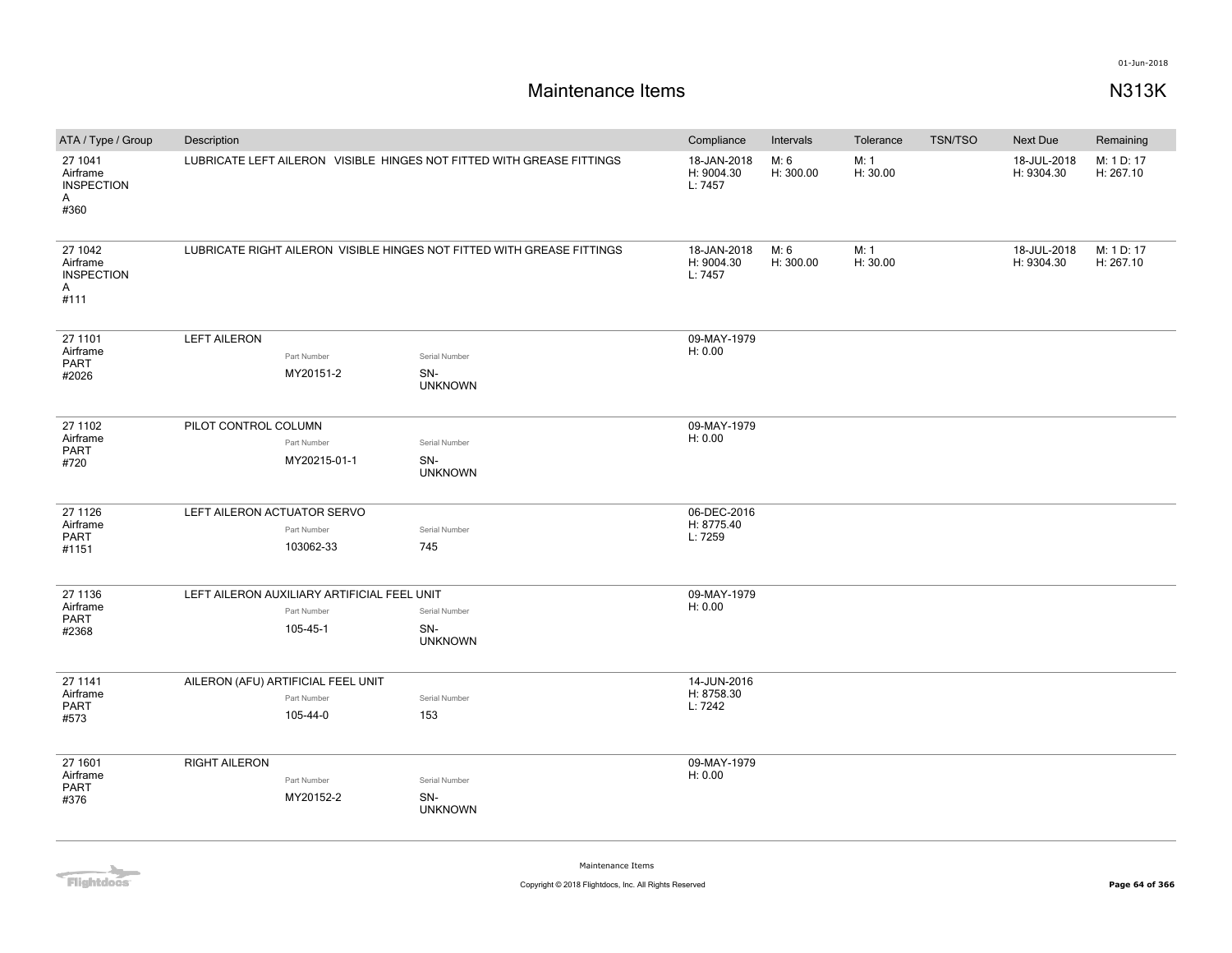### **Maintenance Items N313K**

| ATA / Type / Group                                      | Description                                                    |                                        | Compliance                           | Intervals | Tolerance | <b>TSN/TSO</b> | <b>Next Due</b> | Remaining   |
|---------------------------------------------------------|----------------------------------------------------------------|----------------------------------------|--------------------------------------|-----------|-----------|----------------|-----------------|-------------|
| 27 1602<br>Airframe<br>PART<br>#319                     | COPILOT CONTROL COLUMN<br>Part Number<br>MY20215-02-1          | Serial Number<br>SN-<br><b>UNKNOWN</b> | 09-MAY-1979<br>H: 0.00               |           |           |                |                 |             |
| 27 1626                                                 | RIGHT AILERON ACTUATOR SERVO                                   |                                        | 09-MAY-1979                          |           |           |                |                 |             |
| Airframe<br><b>PART</b>                                 | Part Number                                                    | Serial Number                          | H: 0.00                              |           |           |                |                 |             |
| #1141                                                   | 103-62-5                                                       | SN-<br><b>UNKNOWN</b>                  |                                      |           |           |                |                 |             |
| 27 1636                                                 | RIGHT AILERON AUXILIARY ARTIFICIAL FEEL UNIT                   |                                        | 09-MAY-1979                          |           |           |                |                 |             |
| Airframe<br><b>PART</b>                                 | Part Number                                                    | Serial Number                          | H: 0.00                              |           |           |                |                 |             |
| #2088                                                   | 105-45-1                                                       | SN-<br><b>UNKNOWN</b>                  |                                      |           |           |                |                 |             |
| 27 2101                                                 | AILERON VARIABLE BELLCRANK                                     |                                        | 07-MAR-2014                          |           |           |                |                 |             |
| Airframe<br>PART                                        | Part Number                                                    | Serial Number                          | H: 8288.70<br>L: 6561                |           |           |                |                 |             |
| #276                                                    | 106-43-11                                                      | 999                                    |                                      |           |           |                |                 |             |
| 27 2601                                                 | AILERON TRIM ACTUATOR                                          |                                        | 14-JUN-2016                          |           |           |                |                 |             |
| Airframe<br><b>PART</b>                                 | Part Number                                                    | Serial Number                          | H: 8758.30<br>L: 7242                |           |           |                |                 |             |
| #572                                                    | $21 - 57 - 3$                                                  | 1369                                   |                                      |           |           |                |                 |             |
| 27 26 16<br>Airframe                                    | TRIM INDICATOR                                                 |                                        | 09-MAY-1979<br>H: 0.00               |           |           |                |                 |             |
| PART                                                    | Part Number                                                    | Serial Number                          |                                      |           |           |                |                 |             |
| #1915                                                   | 4863-15                                                        | SN-<br><b>UNKNOWN</b>                  |                                      |           |           |                |                 |             |
| 27 26 21                                                | ROLL TRIM CONTROL BOX                                          |                                        | 09-MAY-1979                          |           |           |                |                 |             |
| Airframe<br>PART                                        | Part Number                                                    | Serial Number                          | H: 0.00                              |           |           |                |                 |             |
| #1376                                                   | MY20632-20                                                     | SN-<br><b>UNKNOWN</b>                  |                                      |           |           |                |                 |             |
| 27 3001<br>Airframe<br><b>INSPECTION</b><br>2C<br>#2287 | GREASE FRAME 32 ELEVATOR CONTROL SYSTEM PRESSURE SEAL BEARINGS |                                        | 31-OCT-2013<br>H: 8138.60<br>L: 6459 | M: 144    | M: 2      |                | 31-OCT-2025     | M: 88 D: 30 |

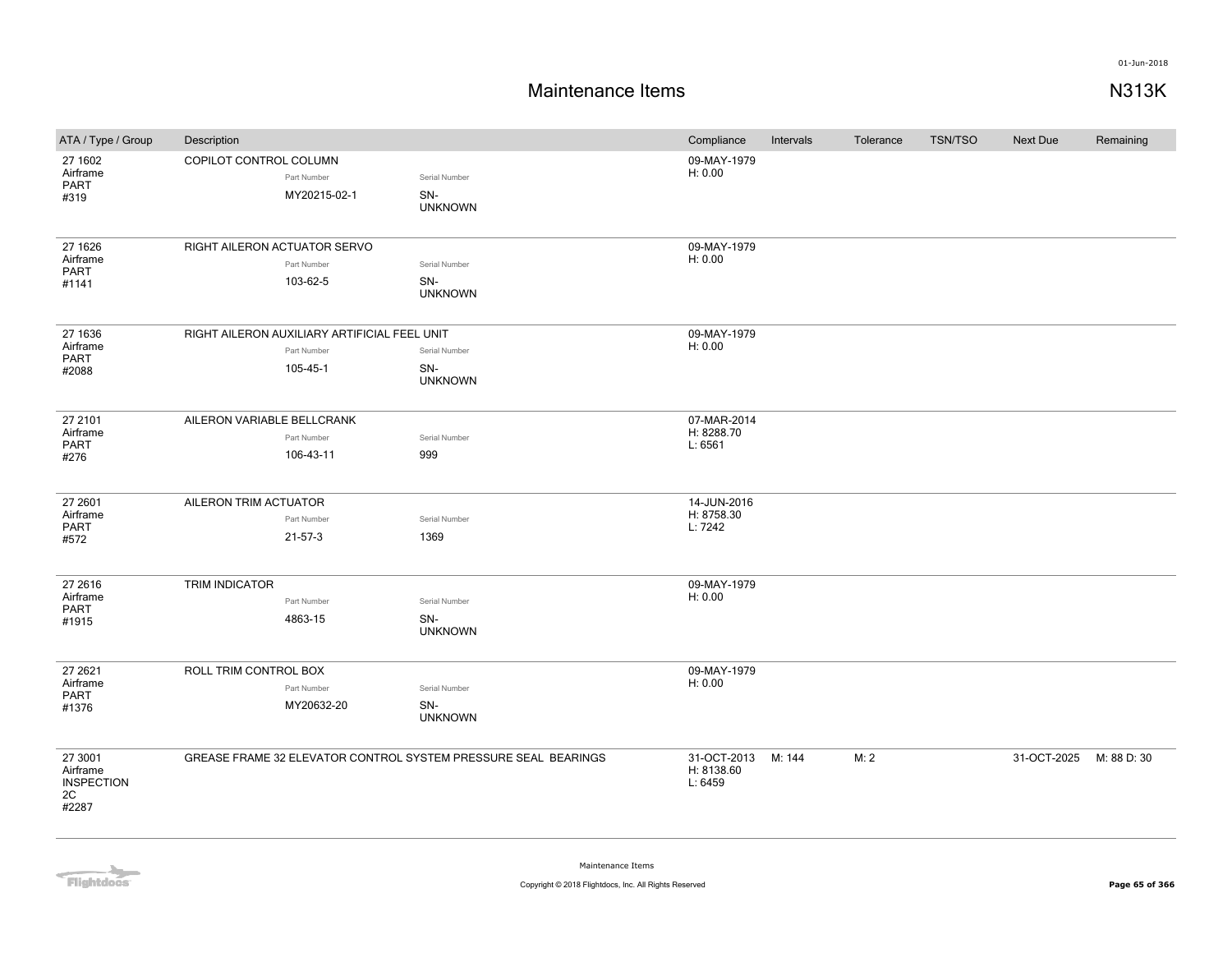| ATA / Type / Group                                     | Description                                              |                                                                                                       |                                        | Compliance                           | Intervals           | Tolerance         | <b>TSN/TSO</b> | Next Due                   | Remaining                 |
|--------------------------------------------------------|----------------------------------------------------------|-------------------------------------------------------------------------------------------------------|----------------------------------------|--------------------------------------|---------------------|-------------------|----------------|----------------------------|---------------------------|
| 27 3011<br>Airframe<br><b>INSPECTION</b><br>Z<br>#126  | LUBRICATE ELEVATOR CONTROL BEARINGS WITH GREASE FITTINGS |                                                                                                       |                                        | 18-JAN-2018<br>H: 9004.30<br>L: 7457 | M: 24<br>H: 2400.00 | M: 1<br>H: 100.00 |                | 18-JAN-2020<br>H: 11404.30 | M: 19 D: 17<br>H: 2367.10 |
| 27 30 21<br>Airframe<br><b>INSPECTION</b><br>Z<br>#375 |                                                          | LUBRICATE ELEVATOR INTERCONNECTING UNIVERSAL POINTS<br>FRAME 32 ELEVATOR CONTROL SYSTEM PRESSURE SEAL |                                        |                                      | M: 24<br>H: 2400.00 | M: 1<br>H: 100.00 |                | 18-JAN-2020<br>H: 11404.30 | M: 19 D: 17<br>H: 2367.10 |
| 27 3201                                                |                                                          |                                                                                                       |                                        | 09-MAY-1979                          |                     |                   |                |                            |                           |
| Airframe<br><b>PART</b><br>#2040                       |                                                          | Part Number<br>MY20273-19820                                                                          | Serial Number<br>SN-<br><b>UNKNOWN</b> | H: 0.00                              |                     |                   |                |                            |                           |
| 27 3601<br>Airframe<br><b>PART</b><br>#1483            | <b>RUDDER</b>                                            | Part Number<br>MY20321-2                                                                              | Serial Number<br>SN-<br><b>UNKNOWN</b> | 09-MAY-1979<br>H: 0.00               |                     |                   |                |                            |                           |
| 27 3606<br>Airframe                                    | RUDDER ACTUATOR SERVO                                    |                                                                                                       |                                        | 16-JAN-2014<br>H: 8228.00            |                     |                   |                |                            |                           |
| <b>PART</b><br>#281                                    |                                                          | Part Number<br>103-62-25                                                                              | Serial Number<br>1371                  | L: 6517                              |                     |                   |                |                            |                           |
| 27 3631                                                | RUDDER TRIM ACTUATOR                                     |                                                                                                       |                                        | 14-JUN-2016                          |                     |                   |                |                            |                           |
| Airframe<br><b>PART</b>                                |                                                          | Part Number                                                                                           | Serial Number                          | H: 8758.30<br>L: 7242                |                     |                   |                |                            |                           |
| #2424                                                  |                                                          | $21 - 57 - 2$                                                                                         | 410                                    |                                      |                     |                   |                |                            |                           |
| 27 3646                                                | RUDDER SPRING-LOADED ROD                                 |                                                                                                       |                                        | 14-JUN-2016                          |                     |                   |                |                            |                           |
| Airframe<br><b>PART</b>                                |                                                          | Part Number                                                                                           | Serial Number                          | H: 8758.30<br>L: 7242                |                     |                   |                |                            |                           |
| #1795                                                  |                                                          | 105-47-0                                                                                              | 163                                    |                                      |                     |                   |                |                            |                           |
| 27 3656                                                |                                                          | RUDDER (AFU) ARTIFICIAL FEEL UNIT                                                                     |                                        | 14-JUN-2016                          |                     |                   |                |                            |                           |
| Airframe                                               |                                                          | Part Number                                                                                           | Serial Number                          | H: 8758.30                           |                     |                   |                |                            |                           |
| <b>PART</b><br>#833                                    |                                                          | 105-43-1                                                                                              | 329                                    | L: 7242                              |                     |                   |                |                            |                           |
|                                                        |                                                          |                                                                                                       |                                        |                                      |                     |                   |                |                            |                           |

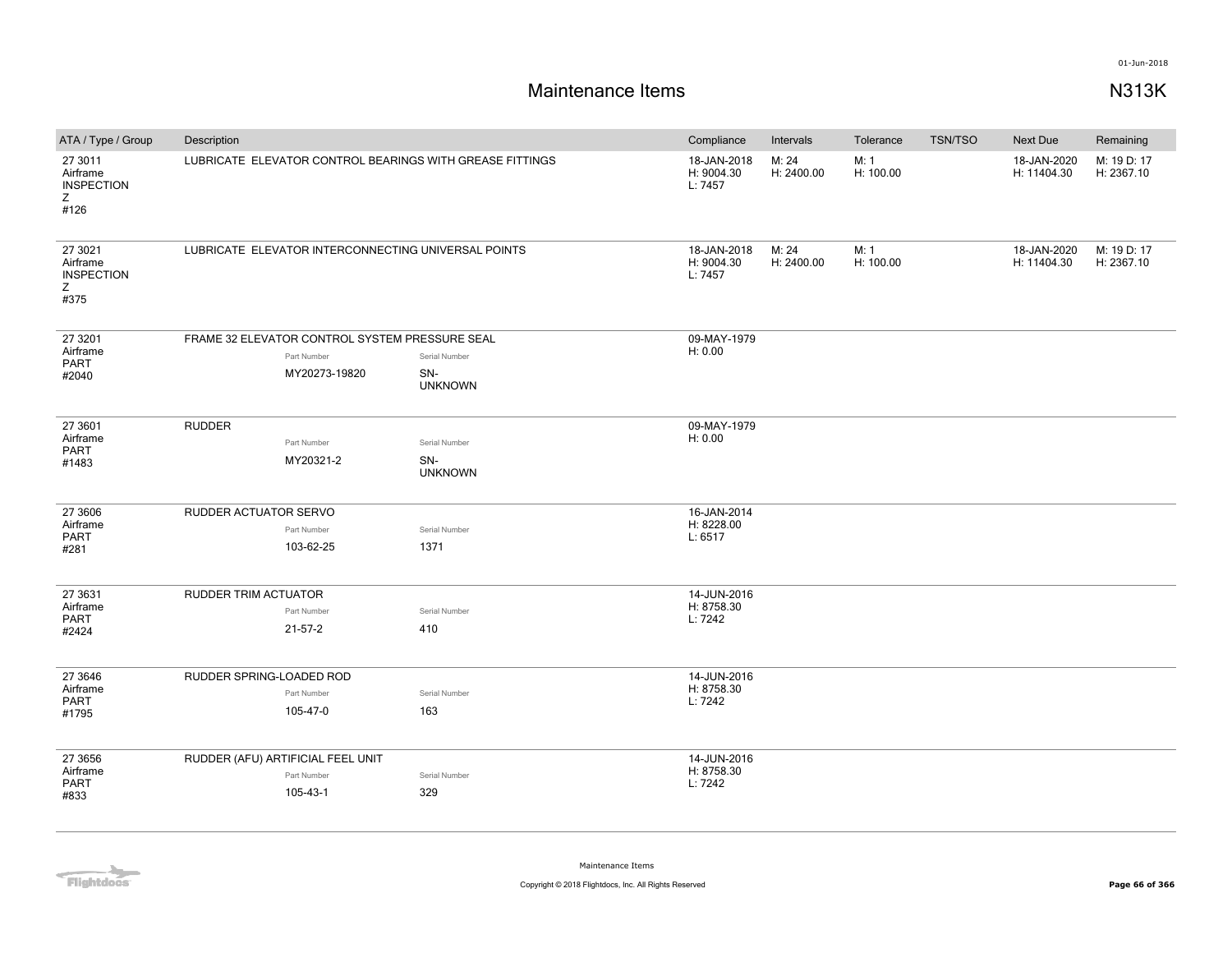| ATA / Type / Group                                       | Description                                                                              | Compliance                           | Intervals           | Tolerance         | TSN/TSO | <b>Next Due</b>            | Remaining                 |
|----------------------------------------------------------|------------------------------------------------------------------------------------------|--------------------------------------|---------------------|-------------------|---------|----------------------------|---------------------------|
| 27 4001<br>Airframe<br><b>INSPECTION</b><br>Ζ<br>#1651   | LUBRICATE ELEVATOR SCISSORS HINGE PINS                                                   | 18-JAN-2018<br>H: 9004.30<br>L: 7457 | M: 24<br>H: 2400.00 | M: 1<br>H: 30.00  |         | 18-JAN-2020<br>H: 11404.30 | M: 19 D: 17<br>H: 2367.10 |
| 27 4021<br>Airframe<br><b>INSPECTION</b><br>Α<br>#2451   | TEST TAIL PLANE CONTROL SYSTEM                                                           | 18-JAN-2018<br>H: 9004.30<br>L: 7457 | M: 6<br>H: 300.00   | M: 1<br>H: 30.00  |         | 18-JUL-2018<br>H: 9304.30  | M: 1 D: 17<br>H: 267.10   |
| 27 4031<br>Airframe<br><b>INSPECTION</b><br>Α<br>#503    | LUBRICATE TAIL PLANE ELECTRIC ACTUATOR VISIBLE ROD SECTION                               | 18-JAN-2018<br>H: 9004.30<br>L: 7457 | M: 6<br>H: 300.00   | M: 1<br>H: 30.00  |         | 18-JUL-2018<br>H: 9304.30  | M: 1 D: 17<br>H: 267.10   |
| 27 4041<br>Airframe<br><b>INSPECTION</b><br>Α<br>#1868   | LUBRICATE TAIL PLANE AFT HINGE PINS                                                      | 18-JAN-2018<br>H: 9004.30<br>L: 7457 | M: 6<br>H: 300.00   | M: 1<br>H: 30.00  |         | 18-JUL-2018<br>H: 9304.30  | M: 1 D: 17<br>H: 267.10   |
| 27 4051<br>Airframe<br><b>PART</b><br>Z<br>#2096         | LUBRICATE TAIL PLANE ELECTRIC ACTUATOR<br>Part Number<br>Serial Number<br>21-59-5<br>477 | 18-JAN-2018<br>H: 9004.30<br>L: 7457 | M: 24<br>H: 2400.00 | M: 1<br>H: 100.00 |         | 18-JAN-2020<br>H: 11404.30 | M: 19 D: 17<br>H: 2367.10 |
| 27 40 61<br>Airframe<br><b>INSPECTION</b><br>B<br>#1369  | OPERATIONAL TEST TAIL PLANE CONTROL SYSTEM OVERRIDE RELAY LOCKING FUNCTION               | 31-OCT-2013<br>H: 8138.60<br>L: 6459 | H: 1200.00          |                   |         | H: 9338.60                 | H: 301.40                 |
| 27 40 62<br>Airframe<br><b>INSPECTION</b><br>2B<br>#2193 | OPERATIONAL TEST TAIL PLANE CONTROL SYSTEM EMERGENCY ISOLATING RELAY                     | 08-JAN-2001<br>H: 6817.00<br>L: 5547 | H: 2400.00          | H: 50.00          |         | H: 9217.00                 | H: 179.80                 |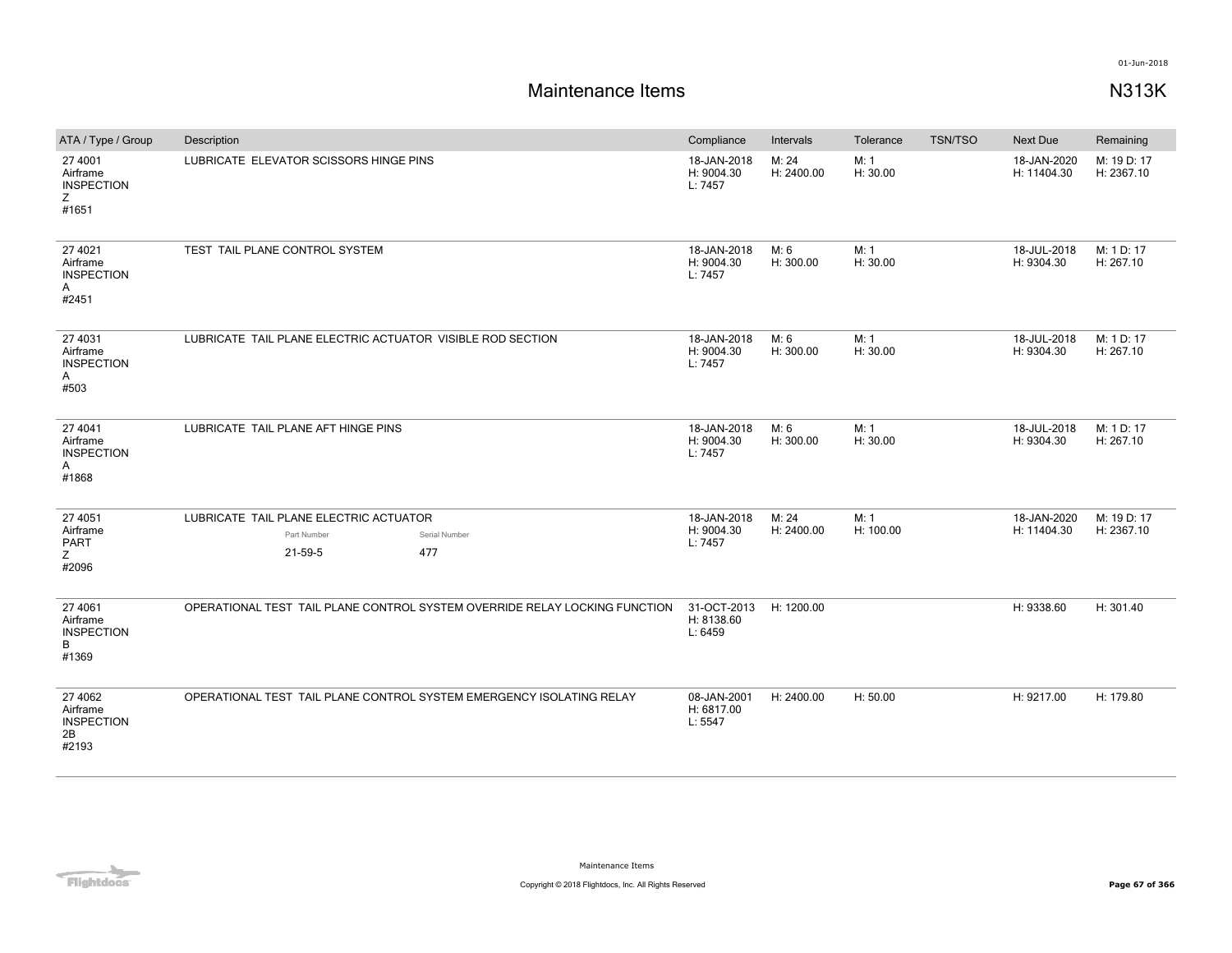| ATA / Type / Group                                       | Description                                                                                                                             |                        | Compliance                           | Intervals  | Tolerance | <b>TSN/TSO</b> | <b>Next Due</b> | Remaining  |
|----------------------------------------------------------|-----------------------------------------------------------------------------------------------------------------------------------------|------------------------|--------------------------------------|------------|-----------|----------------|-----------------|------------|
| 27 4071<br>Airframe<br><b>INSPECTION</b><br>#105         | 31-OCT-2013<br>H: 50.00<br>INSULATION TEST OF TAIL PLANE CONTROL MICROSWITCHES, TYPES SAMM<br>H: 8138.60<br>L: 6459                     |                        |                                      |            |           |                |                 |            |
| 27 4081<br>Airframe<br><b>PART</b><br>$2A+$<br>#115      | MEASURE TAIL PLANE ELECTRIC ACTUATOR NORMAL ELECTRIC MOTOR SLIPPAGE<br>Part Number<br>Serial Number<br>21-59-5<br>477                   |                        | 18-JAN-2018<br>H: 9004.30<br>L: 7457 | M: 12      | M: 1      |                | 18-JAN-2019     | M: 7 D: 17 |
| 27 4091<br>Airframe<br><b>INSPECTION</b><br>#1685        | FUNCTIONAL TEST TAIL PLANE AND NORMAL INDICATING SYSTEM                                                                                 | 09-MAY-1979<br>H: 0.00 |                                      |            |           |                |                 |            |
| 27 4092<br>Airframe<br><b>INSPECTION</b><br>#1365        | FUNCTIONAL TEST TAIL PLANE AND EMERGENCY INDICATING SYSTEM                                                                              | 09-MAY-1979<br>H: 0.00 |                                      |            |           |                |                 |            |
| 27 4101<br>Airframe<br>PART<br>$2A+$<br>#339             | CHECK/CLEAN NORMAL TAIL PLANE ACTUATOR MOTOR BRAKE<br>Part Number<br>Serial Number<br>477<br>21-59-5                                    |                        | 18-JAN-2018<br>H: 9004.30<br>L: 7457 | M: 12      | M: 1      |                | 18-JAN-2019     | M: 7 D: 17 |
| 27 4106<br>Airframe<br><b>PART</b>                       | YAW DAMPER ACTUATOR SERVO VALVE<br>Part Number<br>Serial Number                                                                         |                        | 09-MAY-1979<br>H: 0.00               |            |           |                |                 |            |
| #959                                                     | 108-28-0<br>SN-<br><b>UNKNOWN</b>                                                                                                       |                        |                                      |            |           |                |                 |            |
| 27 4111<br>Airframe<br><b>PART</b><br>#189               | MEASURE NORMAL TAIL PLANE ACTUATOR MOTOR DROP-OUT CURRENT OF<br>ELECTROMAGNETIC BRAKE<br>Part Number<br>Serial Number<br>21-59-5<br>477 |                        | 18-JAN-2018<br>H: 9004.30<br>L: 7457 | M: 12      |           |                | 18-JAN-2019     | M: 7 D: 17 |
|                                                          |                                                                                                                                         |                        |                                      |            |           |                |                 |            |
| 27 41 21<br>Airframe<br><b>INSPECTION</b><br>4B<br>#1755 | FUNCTIONAL TEST OF RESET RELAYS AND SWITCHES OF HORIZONTAL STABILIZER RELAY<br><b>BOX</b>                                               |                        | 08-JAN-2001<br>H: 6817.00<br>L: 5547 | H: 4800.00 | H: 50.00  |                | H: 11617.00     | H: 2579.80 |

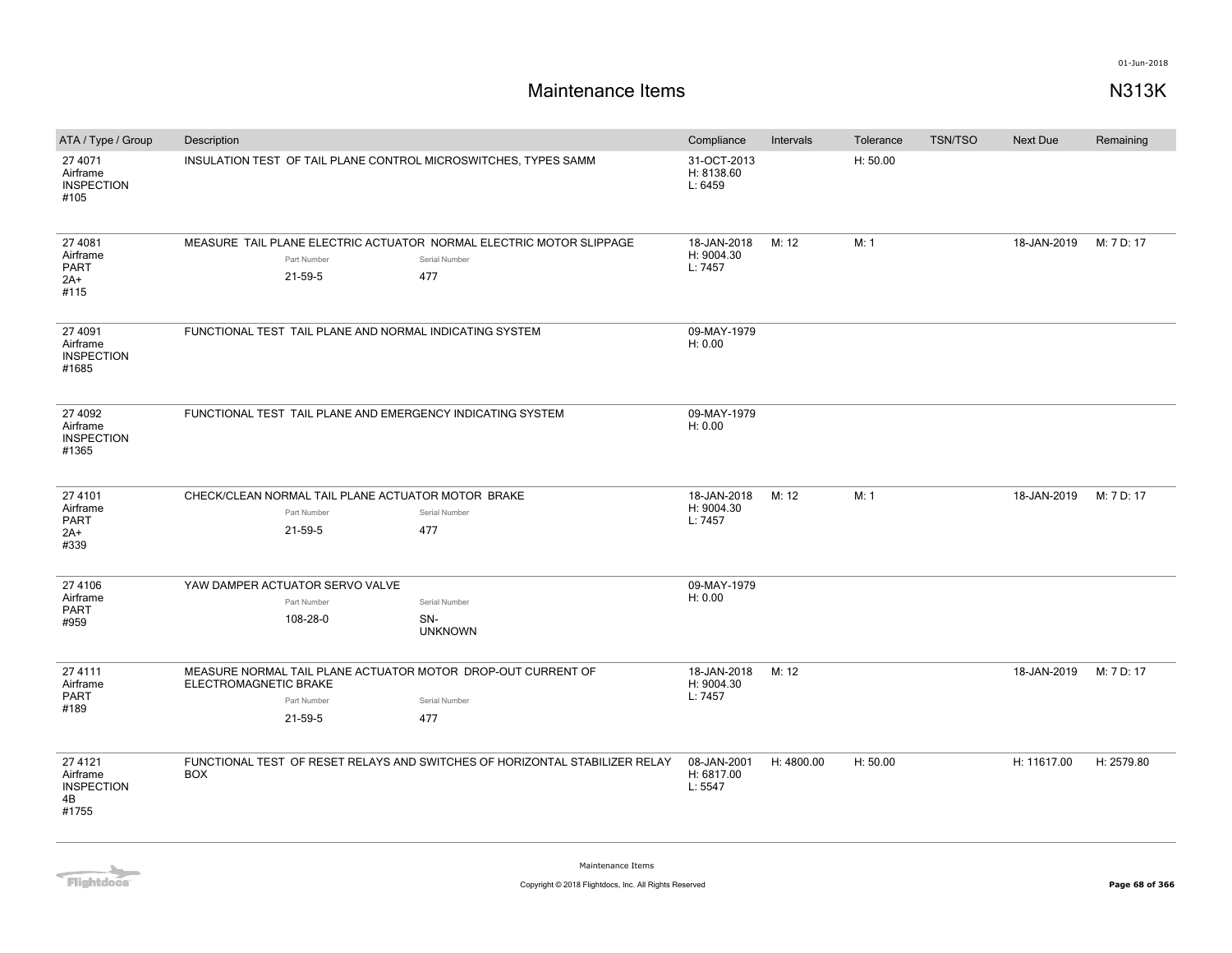| ATA / Type / Group                                      | Description                                                            |                                                                             | Compliance                           | Intervals  | Tolerance | <b>TSN/TSO</b> | <b>Next Due</b> | Remaining  |
|---------------------------------------------------------|------------------------------------------------------------------------|-----------------------------------------------------------------------------|--------------------------------------|------------|-----------|----------------|-----------------|------------|
| 27 4126<br>Airframe<br>PART<br>#1049                    | RUDDER DAMPER RATE GYRO<br>Part Number<br>301RGS12                     | Serial Number<br>AE8098                                                     | 31-OCT-2013<br>H: 8160.20<br>L: 6475 |            |           |                |                 |            |
| 27412A<br>Airframe<br><b>INSPECTION</b><br>#1480        | BOX(MANDATORY 5-40)                                                    | FUNCTIONAL TEST OF RESET RELAYS AND SWITCHES OF HORIZONTAL STABILIZER RELAY | 08-JAN-2001<br>H: 6817.00<br>L: 5547 | H: 5000.00 |           |                | H: 11817.00     | H: 2779.80 |
| 27 4131<br>Airframe<br><b>INSPECTION</b><br>4B<br>#1799 | OPERATIONAL TEST HORIZONTAL STABILIZER CONTROL ROCKERS                 |                                                                             | 08-JAN-2001<br>H: 6817.00<br>L: 5547 | H: 4800.00 | H: 50.00  |                | H: 11617.00     | H: 2579.80 |
| 27413A<br>Airframe<br><b>INSPECTION</b><br>#1831        | OPERATIONAL TEST HORIZONTAL STABILIZER CONTROL ROCKERS(MANDATORY 5-40) | 08-JAN-2001<br>H: 6817.00<br>L: 5547                                        | H: 5000.00                           |            |           | H: 11817.00    | H: 2779.80      |            |
| 27 4 1 4 1                                              | <b>GUST DAMPER VALVE</b>                                               |                                                                             | 14-SEP-2016                          |            |           |                |                 |            |
| Airframe<br>PART                                        | Part Number                                                            | Serial Number                                                               | H: 8755.20<br>L: 7259                |            |           |                |                 |            |
| #1204                                                   | 104-86-3                                                               | 2144                                                                        |                                      |            |           |                |                 |            |
| 27 4621                                                 | DROOP LEADING EDGE CONTROL SWITCH                                      |                                                                             | 09-MAY-1979                          |            |           |                |                 |            |
| Airframe                                                | Part Number                                                            | Serial Number                                                               | H: 0.00                              |            |           |                |                 |            |
| <b>PART</b><br>#1625                                    | 2007                                                                   | SN-<br><b>UNKNOWN</b>                                                       |                                      |            |           |                |                 |            |
| 27 4 64 1                                               | LEFT INBOARD DROOP LEADING EDGE ACTUATOR JACK                          |                                                                             | 15-FEB-2015                          |            |           |                |                 |            |
| Airframe                                                | Part Number                                                            | Serial Number                                                               | H: 8549.10                           |            |           |                |                 |            |
| <b>PART</b><br>#2228                                    | 106-74-5                                                               | 706                                                                         | L: 7054                              |            |           |                |                 |            |
| 27 4 64 6                                               | LEFT CENTER DROOP LEADING EDGE ACTUATOR JACK                           |                                                                             | 09-MAY-1979                          |            |           |                |                 |            |
| Airframe                                                | Part Number                                                            | Serial Number                                                               | H: 0.00                              |            |           |                |                 |            |
| PART<br>#1476                                           | PN                                                                     | SN-<br><b>UNKNOWN</b>                                                       |                                      |            |           |                |                 |            |

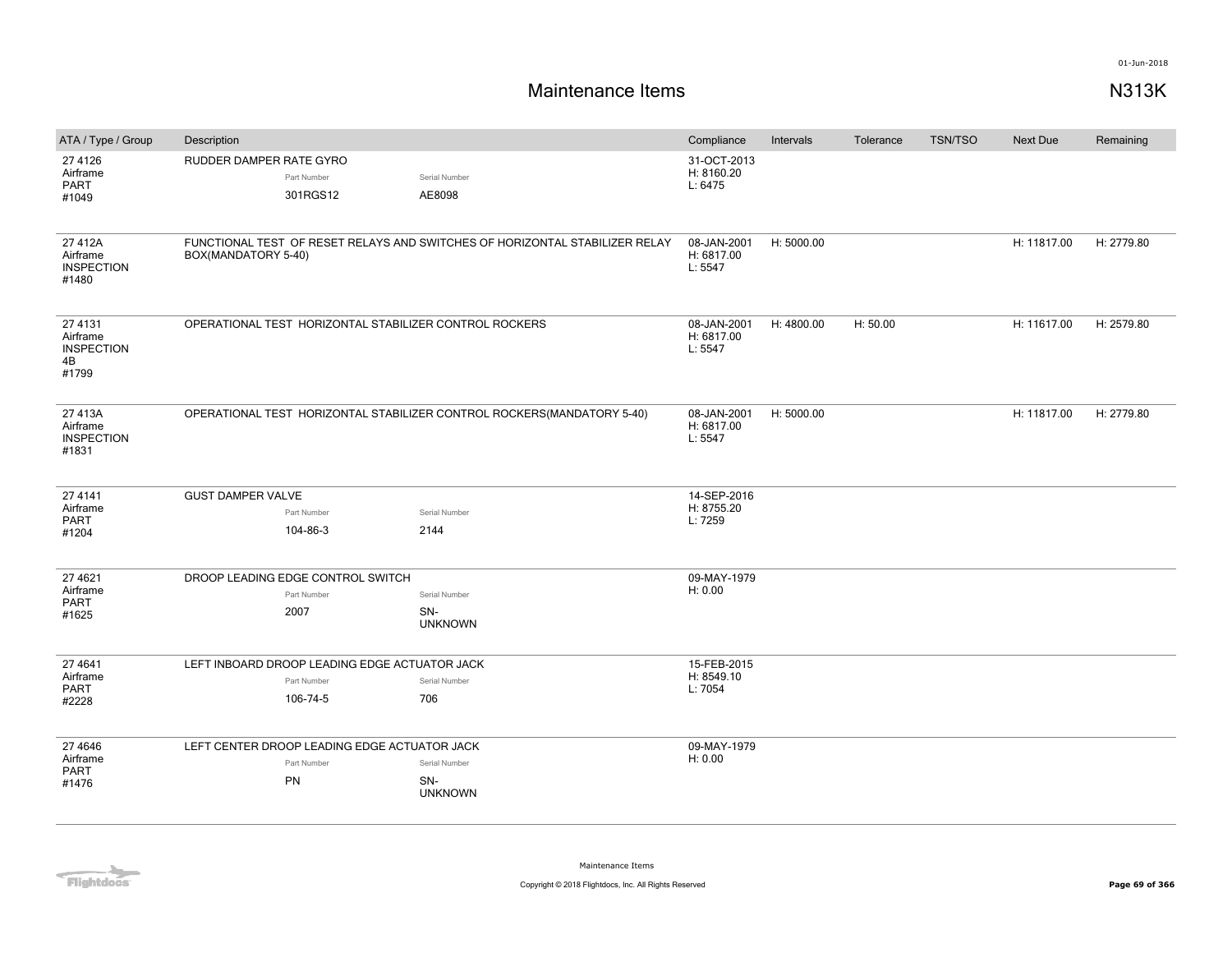### **Maintenance Items N313K**

| ATA / Type / Group                             | Description             |                                                                            |                                        | Compliance                           | Intervals | Tolerance | TSN/TSO | <b>Next Due</b> | Remaining |
|------------------------------------------------|-------------------------|----------------------------------------------------------------------------|----------------------------------------|--------------------------------------|-----------|-----------|---------|-----------------|-----------|
| 27 4 651<br>Airframe<br>PART<br>#1426          |                         | LEFT OUTBOARD DROOP LEADING EDGE ACTUATOR JACK<br>Part Number<br>PN        | Serial Number<br>SN-<br><b>UNKNOWN</b> | 09-MAY-1979<br>H: 0.00               |           |           |         |                 |           |
| 27 4 65 6<br>Airframe<br>PART<br>#1846         |                         | LEFT INBOARD DROOP LEADING EDGE ASSEMBLY<br>Part Number<br>MY20137-10-17   | Serial Number<br>9A6/134F              | 20-MAY-2001<br>H: 6969.00<br>L: 5624 |           |           |         |                 |           |
| 27 4 661<br>Airframe<br><b>PART</b><br>#1058   |                         | LEFT CENTER DROOP LEADING EDGE ASSEMBLY<br>Part Number<br>MY20137-30-16D   | Serial Number<br>118AT/110F            | 20-MAY-2001<br>H: 6969.00<br>L: 5624 |           |           |         |                 |           |
| 27 4 6 6 6<br>Airframe<br><b>PART</b><br>#1661 |                         | LEFT OUTBOARD DROOP LEADING EDGE ASSEMBLY<br>Part Number<br>MY20137-50-17B | Serial Number<br>119AT/111F            | 20-MAY-2001<br>H: 6969.00<br>L: 5624 |           |           |         |                 |           |
| 27 4801<br>Airframe<br>PART<br>#1872           | YAW DAMPER ACTUATOR     | Part Number<br>103-63-4                                                    | Serial Number<br>34                    | 31-OCT-2013<br>H: 8160.20<br>L: 6475 |           |           |         |                 |           |
| 27 4811<br>Airframe<br>PART<br>#1815           |                         | SOLENOID RUDDER DAMPER VALVE<br>Part Number<br>108-33-0                    | Serial Number<br>SN-<br><b>UNKNOWN</b> | 09-MAY-1979<br>H: 0.00               |           |           |         |                 |           |
| 27 4821<br>Airframe<br><b>PART</b><br>#424     | RUDDER DAMPER AMPLIFIER | Part Number<br>$50-30-1$                                                   | Serial Number<br>SN-<br><b>UNKNOWN</b> | 09-MAY-1979<br>H: 0.00               |           |           |         |                 |           |
| 27 4831<br>Airframe<br><b>PART</b><br>#427     | TRIM CONTROL RUDDER BOX | Part Number<br>MY20632-20                                                  | Serial Number<br>SN-<br><b>UNKNOWN</b> | 09-MAY-1979<br>H: 0.00               |           |           |         |                 |           |

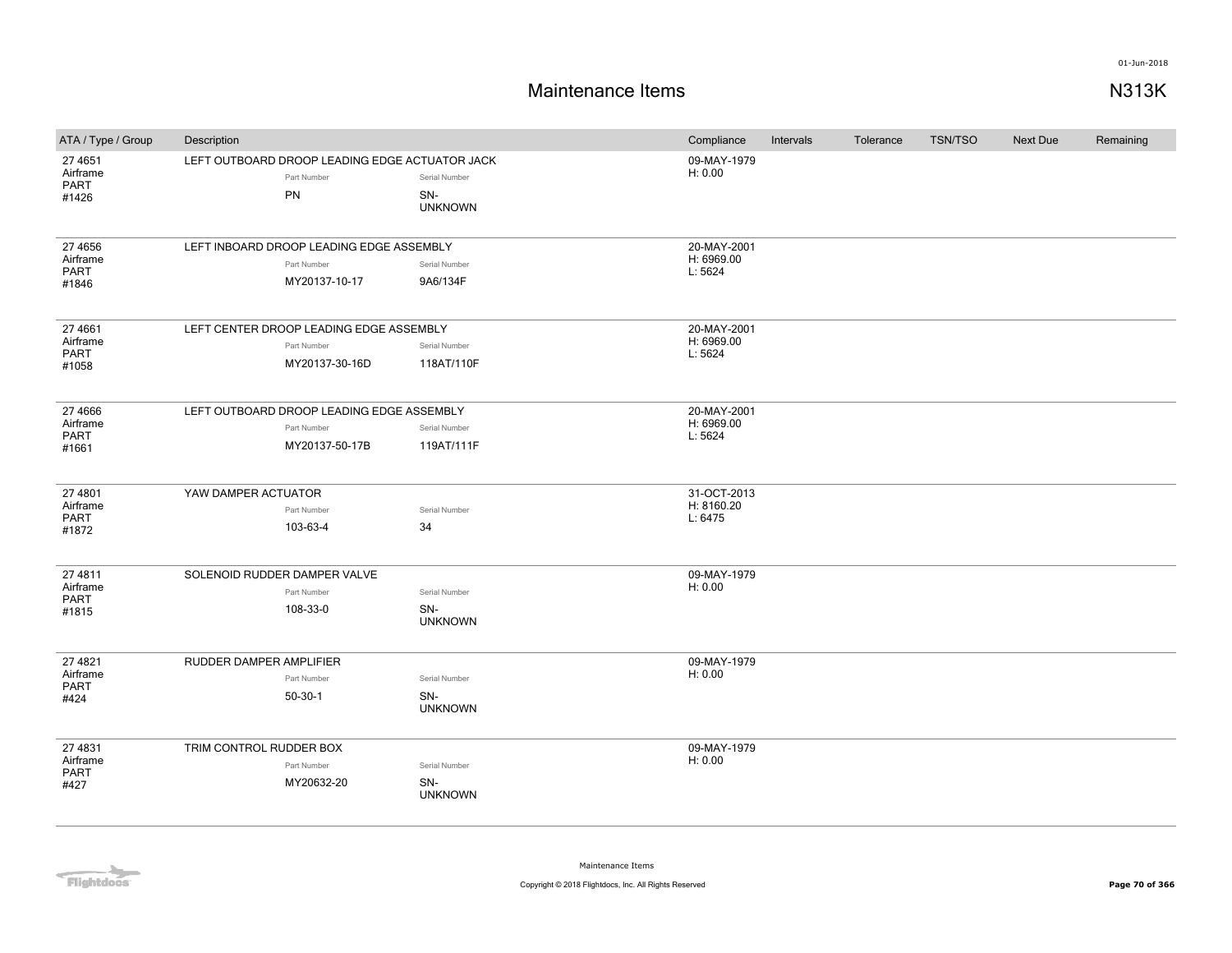| ATA / Type / Group                                        | Description                                                                                                                      | Compliance                           | Intervals           | Tolerance         | <b>TSN/TSO</b> | <b>Next Due</b>            | Remaining                 |
|-----------------------------------------------------------|----------------------------------------------------------------------------------------------------------------------------------|--------------------------------------|---------------------|-------------------|----------------|----------------------------|---------------------------|
| 27 5001<br>Airframe<br><b>INSPECTION</b><br>C<br>#2252    | INSPECT/TEST WING FLAP CONTROL GEAR UNIT OF COUPLING BEARING AND ANGLE GEAR 31-OCT-2013<br>BOXES EQUIPMENT ON WING FLAP LINKAGES | H: 8138.60<br>L: 6459                | M: 72               | M: 2              |                | 31-OCT-2019                | M: 16 D: 30               |
| 27 5002<br>Airframe<br><b>INSPECTION</b><br>C<br>#1721    | INSPECT/TEST WING FLAP CONTROL GEAR UNIT OF REDUCTION GEAR ACTUATOR<br>EQUIPMENT ON WING FLAP LINKAGES                           | 31-OCT-2013<br>H: 8138.60<br>L: 6459 | M: 72               | M: 2              |                | 31-OCT-2019                | M: 16 D: 30               |
| 275111<br>Airframe<br><b>INSPECTION</b><br>$2A+$<br>#1758 | LUBRICATE LEFT FLAP CONTROL HINGES                                                                                               | 18-JAN-2018<br>H: 9004.30<br>L: 7457 | M: 12               | M: 1              |                | 18-JAN-2019                | M: 7 D: 17                |
| 27 5112<br>Airframe<br><b>INSPECTION</b><br>2A+<br>#2255  | LUBRICATE RIGHT FLAP CONTROL HINGES                                                                                              | 18-JAN-2018<br>H: 9004.30<br>L: 7457 | M: 12               | M: 1              |                | 18-JAN-2019                | M: 7 D: 17                |
| 27 5121<br>Airframe<br><b>INSPECTION</b><br>Z.<br>#876    | <b>GREASING LEFT FLAP ROLLERS</b>                                                                                                | 18-JAN-2018<br>H: 9004.30<br>L: 7457 | M: 24<br>H: 2400.00 | M: 1<br>H: 100.00 |                | 18-JAN-2020<br>H: 11404.30 | M: 19 D: 17<br>H: 2367.10 |
| 27 5122<br>Airframe<br><b>INSPECTION</b><br>Ζ<br>#742     | <b>GREASING RIGHT FLAP ROLLERS</b>                                                                                               | 18-JAN-2018<br>H: 9004.30<br>L: 7457 | M: 24<br>H: 2400.00 | M: 1<br>H: 100.00 |                | 18-JAN-2020<br>H: 11404.30 | M: 19 D: 17<br>H: 2367.10 |
| 27 5131<br>Airframe<br><b>INSPECTION</b><br>C<br>#1845    | ULTRASONIC CHECK FOR CORROSION OF LEFT WING FLAP TORSION LINK-RODS                                                               | 31-OCT-2013<br>H: 8138.60<br>L: 6459 | M: 72               | M: 2              |                | 31-OCT-2019                | M: 16 D: 30               |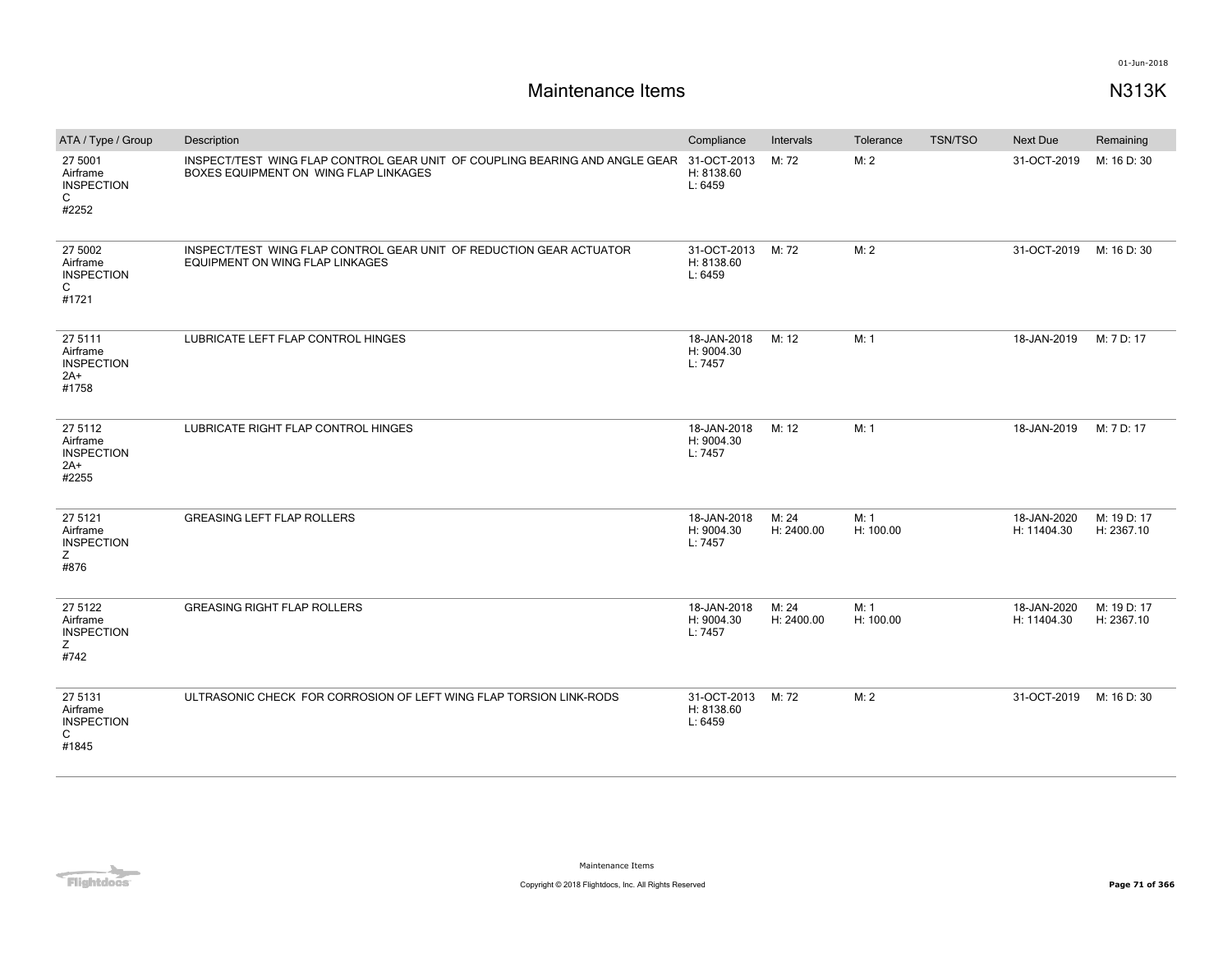# **Maintenance Items N313K**

| ATA / Type / Group                                     | Description |                                                 |                                                                     | Compliance                           | Intervals         | Tolerance | TSN/TSO                    | <b>Next Due</b>           | Remaining   |
|--------------------------------------------------------|-------------|-------------------------------------------------|---------------------------------------------------------------------|--------------------------------------|-------------------|-----------|----------------------------|---------------------------|-------------|
| 27 5132<br>Airframe<br><b>INSPECTION</b><br>C<br>#333  |             |                                                 | ULTRASONIC CHECK FOR CORROSION OF RIGHT WING FLAP TORSION LINK-RODS | 31-OCT-2013<br>H: 8138.60<br>L: 6459 | M: 72             | M: 2      |                            | 31-OCT-2019               | M: 16 D: 30 |
| 27 5141<br>Airframe<br><b>INSPECTION</b><br>Z<br>#2443 |             | MEASUREMENT OF LEFT ROLLER PIN PLAY             | 18-JAN-2018<br>H: 9004.30<br>L: 7457                                | M: 24<br>H: 2400.00                  | M: 1<br>H: 100.00 |           | 18-JAN-2020<br>H: 11404.30 | M: 19 D: 17<br>H: 2367.10 |             |
| 27 5142<br>Airframe<br><b>INSPECTION</b><br>Z<br>#2219 |             | MEASUREMENT OF RIGHT ROLLER PIN PLAY            | 18-JAN-2018<br>H: 9004.30<br>L: 7457                                | M: 24<br>H: 2400.00                  | M: 1<br>H: 100.00 |           | 18-JAN-2020<br>H: 11404.30 | M: 19 D: 17<br>H: 2367.10 |             |
| 27 5146<br>Airframe                                    |             | RIGHT INBOARD DROOP LEADING EDGE ACTUATOR JACK  |                                                                     | 09-MAY-1979                          |                   |           |                            |                           |             |
| PART                                                   |             | Part Number                                     | Serial Number                                                       | H: 0.00                              |                   |           |                            |                           |             |
| #1144                                                  |             | PN                                              | SN-<br><b>UNKNOWN</b>                                               |                                      |                   |           |                            |                           |             |
| 27 51 51                                               |             | RIGHT CENTER DROOP LEADING EDGE ACTUATOR JACK   |                                                                     | 09-MAY-1979                          |                   |           |                            |                           |             |
| Airframe<br><b>PART</b>                                |             | Part Number                                     | Serial Number                                                       | H: 0.00                              |                   |           |                            |                           |             |
| #826                                                   |             | PN                                              | SN-<br><b>UNKNOWN</b>                                               |                                      |                   |           |                            |                           |             |
| 27 5156                                                |             | RIGHT OUTBOARD DROOP LEADING EDGE ACTUATOR JACK |                                                                     | 07-DEC-2013                          |                   |           |                            |                           |             |
| Airframe                                               |             | Part Number                                     | Serial Number                                                       | H: 8184.00                           |                   |           |                            |                           |             |
| PART<br>#239                                           |             | 106-74-3                                        | 685                                                                 | L: 6492                              |                   |           |                            |                           |             |
| 27 51 61                                               |             | RIGHT INBOARD DROOP LEADING EDGE ASSEMBLY       |                                                                     | 20-MAY-2001                          |                   |           |                            |                           |             |
| Airframe<br>PART                                       |             | Part Number                                     | Serial Number                                                       | H: 6969.00<br>L: 5624                |                   |           |                            |                           |             |
| #1508                                                  |             | MY20147-10-17                                   | 79A6/R16                                                            |                                      |                   |           |                            |                           |             |
| 27 5166                                                |             | RIGHT CENTER DROOP LEADING EDGE ASSEMBLY        |                                                                     | 20-MAY-2001                          |                   |           |                            |                           |             |
| Airframe                                               |             | Part Number                                     | Serial Number                                                       | H: 6969.00                           |                   |           |                            |                           |             |
| PART<br>#2154                                          |             | MY20147-30-16D                                  | 120AT/111F                                                          | L: 5624                              |                   |           |                            |                           |             |

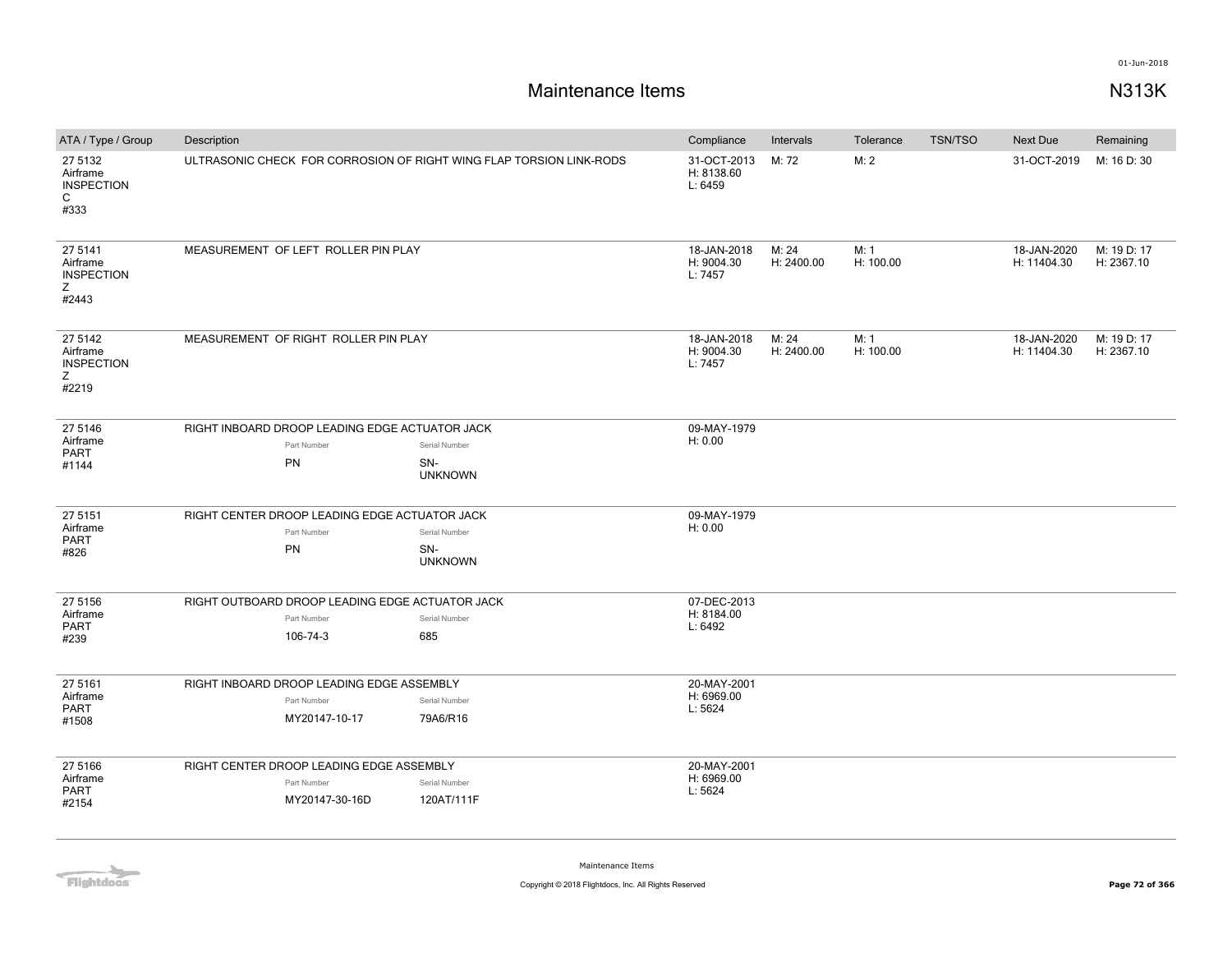| ATA / Type / Group                                     | Description                                                             |                                                    |               |                                            | Intervals | Tolerance | <b>TSN/TSO</b> | <b>Next Due</b>         | Remaining    |
|--------------------------------------------------------|-------------------------------------------------------------------------|----------------------------------------------------|---------------|--------------------------------------------|-----------|-----------|----------------|-------------------------|--------------|
| 27 5171<br>Airframe<br><b>INSPECTION</b><br>C<br>#1135 | CHECK OF LEFT SCREW/NUT PLAY AND GEAR BACKLASH OF WING FLAP SCREW JACK  |                                                    |               | 31-OCT-2013<br>H: 8138.60<br>L: 6459       | M: 72     | M: 2      |                | 31-OCT-2019             | M: 16 D: 30  |
| 27 5172<br>Airframe<br><b>INSPECTION</b><br>C<br>#1987 | CHECK OF RIGHT SCREW/NUT PLAY AND GEAR BACKLASH OF WING FLAP SCREW JACK |                                                    |               | 31-OCT-2013 M: 72<br>H: 8138.60<br>L: 6459 |           | M: 2      |                | 31-OCT-2019 M: 16 D: 30 |              |
| 27 5201-1                                              |                                                                         | INSPECT/CHECK AILERON TRIM ACTUATOR                |               | 14-JUN-2016                                | M: 144    |           |                | 14-JUN-2028             | M: 120 D: 13 |
| Airframe<br>PART                                       |                                                                         | Part Number                                        | Serial Number | H: 8758.30<br>L: 7242                      |           |           |                |                         |              |
| #2167                                                  |                                                                         | $21 - 57 - 3$                                      | 1369          |                                            |           |           |                |                         |              |
| 27 5202-1                                              |                                                                         | LUBRICATE/CHECK AILERON (AFU) ARTIFICIAL FEEL UNIT |               | 14-JUN-2016                                | M: 144    |           |                | 14-JUN-2028             | M: 120 D: 13 |
| Airframe<br>PART                                       |                                                                         | Part Number                                        | Serial Number | H: 8758.30<br>L: 7242                      |           |           |                |                         |              |
| #548                                                   |                                                                         | 105-44-0                                           | 153           |                                            |           |           |                |                         |              |
| 27 5202-3                                              |                                                                         | BENCH CHECK AILERON (AFU) ARTIFICIAL FEEL UNIT     |               | 14-JUN-2016                                | M: 144    |           |                | 14-JUN-2028             | M: 120 D: 13 |
| Airframe<br>PART                                       |                                                                         | Part Number                                        | Serial Number | H: 8758.30<br>L: 7242                      |           |           |                |                         |              |
| #1822                                                  |                                                                         | 105-44-0                                           | 153           |                                            |           |           |                |                         |              |
| 27 5203-1                                              |                                                                         | LUBRICATE/CHECK RUDDER (AFU) ARTIFICIAL FEEL UNIT  |               | 14-JUN-2016                                | M: 144    |           |                | 14-JUN-2028             | M: 120 D: 13 |
| Airframe<br>PART                                       |                                                                         | Part Number                                        | Serial Number | H: 8758.30<br>L: 7242                      |           |           |                |                         |              |
| #1368                                                  |                                                                         | 105-43-1                                           | 329           |                                            |           |           |                |                         |              |
| 27 5203-3                                              |                                                                         | BENCH CHECK RUDDER (AFU) ARTIFICIAL FEEL UNIT      |               | 14-JUN-2016                                | M: 144    |           |                | 14-JUN-2028             | M: 120 D: 13 |
| Airframe<br><b>PART</b>                                |                                                                         | Part Number                                        | Serial Number | H: 8758.30<br>L: 7242                      |           |           |                |                         |              |
| #710                                                   |                                                                         | 105-43-1                                           | 329           |                                            |           |           |                |                         |              |
| 27 5204-1                                              |                                                                         | INSPECT/CHECK RUDDER TRIM ACTUATOR                 |               | 14-JUN-2016                                | M: 144    |           |                | 14-JUN-2028             | M: 120 D: 13 |
| Airframe<br>PART                                       |                                                                         | Part Number                                        | Serial Number | H: 8758.30<br>L: 7242                      |           |           |                |                         |              |
| #1510                                                  |                                                                         | $21 - 57 - 2$                                      | 410           |                                            |           |           |                |                         |              |

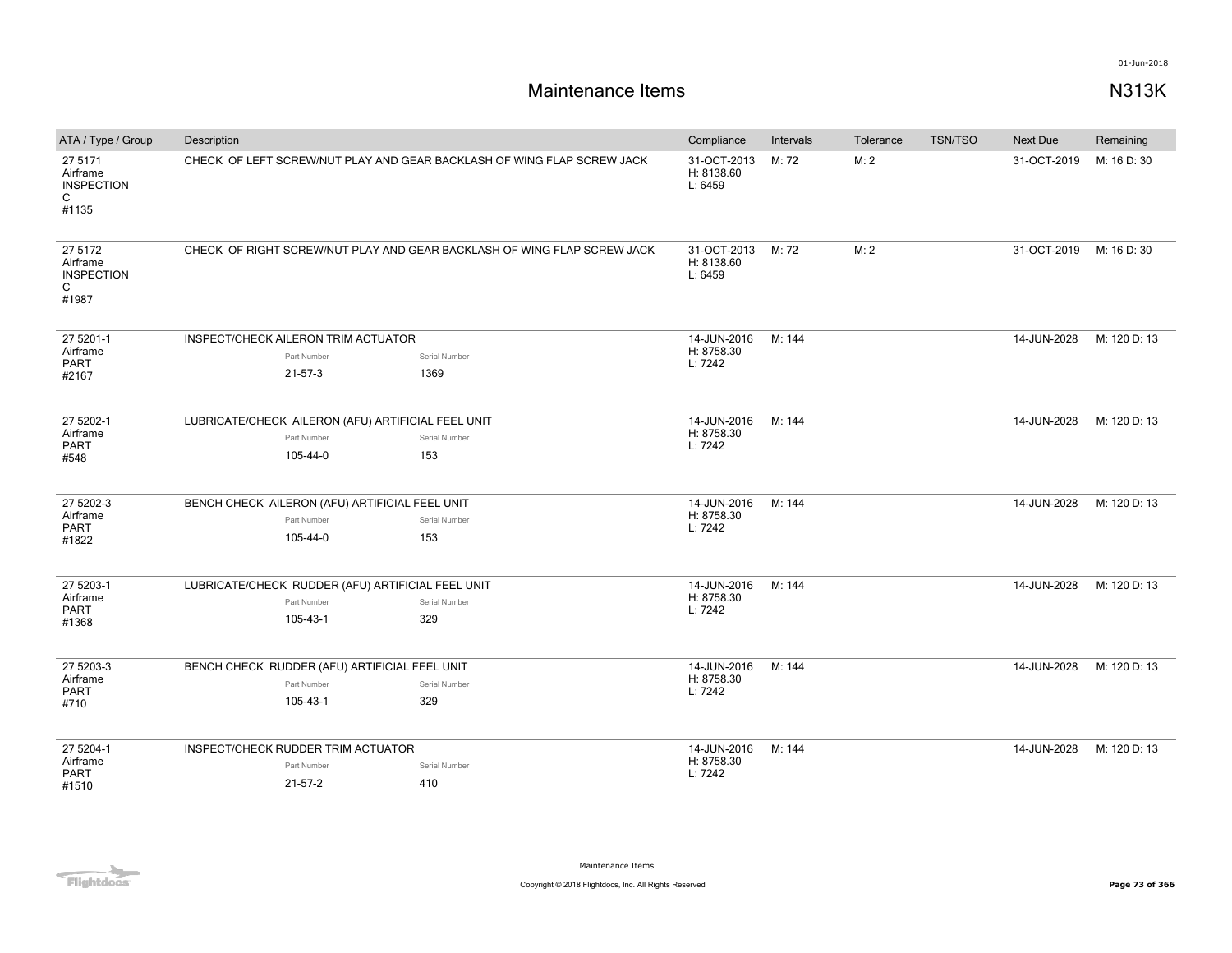| ATA / Type / Group                                  | Description                                                                           |                                                                                                | Compliance                           | Intervals           | Tolerance | <b>TSN/TSO</b> | Next Due                  | Remaining              |
|-----------------------------------------------------|---------------------------------------------------------------------------------------|------------------------------------------------------------------------------------------------|--------------------------------------|---------------------|-----------|----------------|---------------------------|------------------------|
| 27 5205-1<br>Airframe<br><b>PART</b><br>#2409       | INSPECT/LUBRICATE RUDDER SPRING-LOADED ROD<br>Part Number<br>105-47-0                 | Serial Number<br>163                                                                           | 14-JUN-2016<br>H: 8758.30<br>L: 7242 | M: 144              |           |                | 14-JUN-2028               | M: 120 D: 13           |
| 27 5205-3<br>Airframe<br><b>PART</b><br>#2401       | BENCH CHECK RUDDER SPRING-LOADED ROD<br>Part Number<br>105-47-0                       | Serial Number<br>163                                                                           | 14-JUN-2016<br>H: 8758.30<br>L: 7242 | M: 144              |           |                | 14-JUN-2028               | M: 120 D: 13           |
| 27 5206-1<br>Airframe<br><b>PART</b><br>#1851       | CHECK GUST DAMPER VALVE OPENING/LEAKAGE GUST DAMPER SYSTEM<br>Part Number<br>104-86-3 | Serial Number<br>2144                                                                          | 14-SEP-2016<br>H: 8755.20<br>L: 7259 | M: 144              |           |                | 14-SEP-2028               | M: 123 D: 13           |
| 27 5206-2<br>Airframe<br><b>PART</b><br>#1724       | CHECK/MEASURE GUST DAMPER VALVE INSULATION<br>Part Number<br>104-86-3                 | Serial Number<br>2144                                                                          | 14-SEP-2016<br>H: 8755.20<br>L: 7259 | M: 144              |           |                | 14-SEP-2028               | M: 123 D: 13           |
| 27 5207-1<br>Airframe<br>PART<br>#2273              | INSPECT/LUBRICATE ELEVATOR ARTIFICIAL FEEL UNIT<br>Part Number<br>105-34-4            | Serial Number<br>291                                                                           | 14-JUN-2016<br>H: 8758.30<br>L: 7242 | M: 144              |           |                | 14-JUN-2028               | M: 120 D: 13           |
| 27 5207-3<br>Airframe<br><b>PART</b><br>#1013       | FUNCTIONAL CHECK ELEVATOR ARTIFICIAL FEEL UNIT<br>Part Number<br>105-34-4             | Serial Number<br>291                                                                           | 14-JUN-2016<br>H: 8758.30<br>L: 7242 | M: 144              |           |                | 14-JUN-2028               | M: 120 D: 13           |
| 27 5208-1<br>Airframe<br><b>PART</b><br>#1970       | VISIBLE ROD SECTION<br>Part Number<br>21-59-5                                         | GREASE TAIL PLANE ELECTRIC ACTUATOR SCREW AND UNIVERSAL JOINTS/ GREASE<br>Serial Number<br>477 | 08-MAR-2017<br>H: 8797.70<br>L: 7277 | M: 24<br>H: 1200.00 |           |                | 08-MAR-2019<br>H: 9997.70 | M: 9 D: 7<br>H: 960.50 |
| 27 5208-2<br>Airframe<br><b>INSPECTION</b><br>#1659 | CHECK TAIL PLANE ELECTRIC ACTUATOR FOR CORRECT OPERATION                              |                                                                                                | 18-NOV-2015<br>H: 8700.70<br>L: 7186 | M: 72               | M: 2      |                | 18-NOV-2021               | M: 41 D: 17            |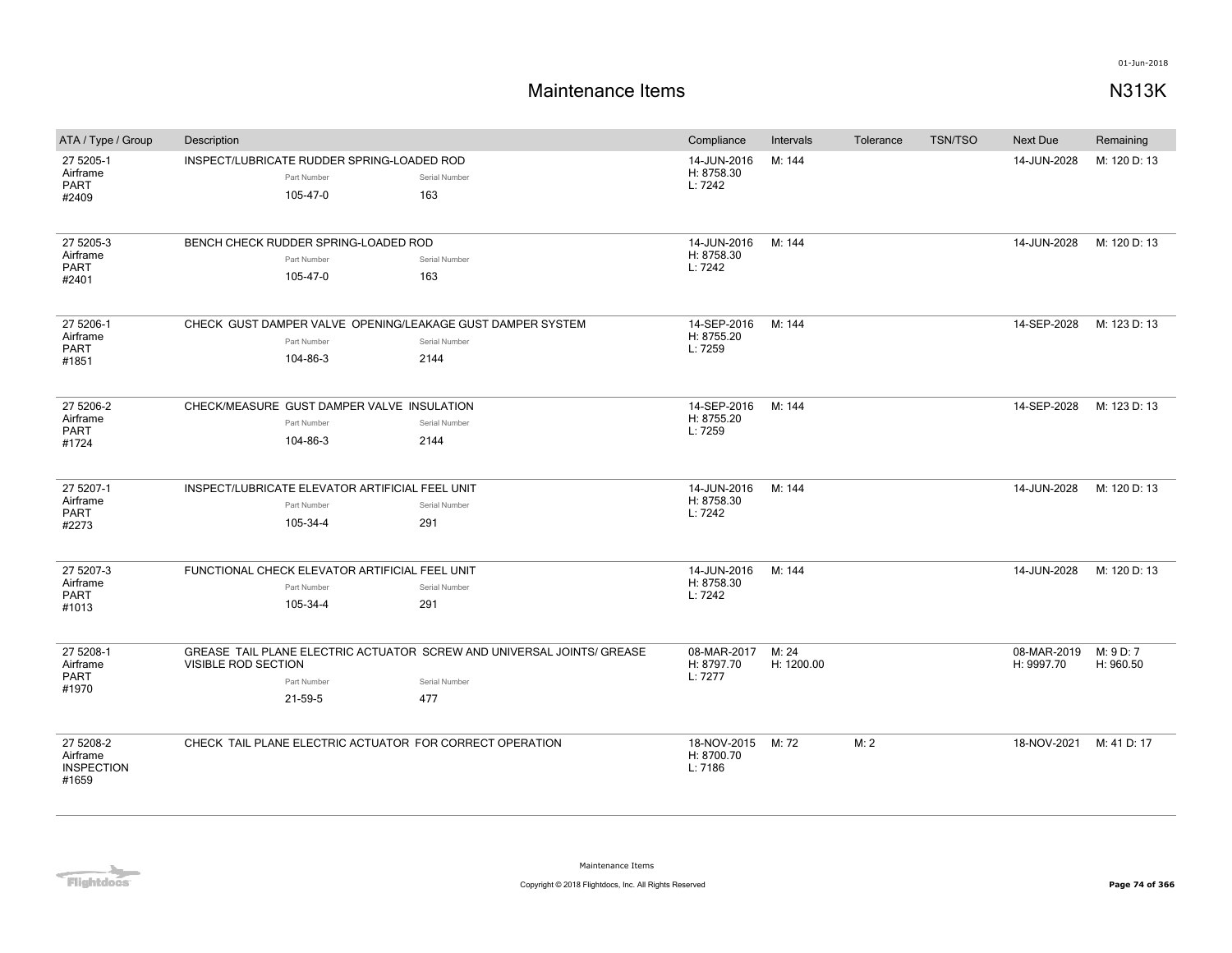# **Maintenance Items N313K**

| ATA / Type / Group                                     | Description                                                                                          |  |                                      | Compliance                           | Intervals           | Tolerance         | <b>TSN/TSO</b> | Next Due                   | Remaining                 |
|--------------------------------------------------------|------------------------------------------------------------------------------------------------------|--|--------------------------------------|--------------------------------------|---------------------|-------------------|----------------|----------------------------|---------------------------|
| 27 5209-1<br>Airframe<br><b>INSPECTION</b><br>#1499    | REPLACE LEFT AIRBRAKE ACTUATOR CYCLINDER SEALING RINGS AND CHECK OF SWITCH<br><b>SETTING</b>         |  |                                      | 20-FEB-2014<br>H: 8260.00<br>L: 6540 | M: 60               |                   |                | 20-FEB-2019                | M: 8 D: 19                |
| 27 5209-1<br>Airframe<br><b>INSPECTION</b><br>#312     | REPLACEMENT RIGHT AIRBRAKE ACTUATOR ACTUATING CYCLINDER SEALING RINGS AND<br>CHECK OF SWITCH SETTING |  | 29-JAN-2014<br>H: 8246.50<br>L: 6530 | M: 60                                |                     |                   | 29-JAN-2019    | M: 7 D: 28                 |                           |
| 27 5601                                                | DROOP LEADING EDGE ELECTRO DISTRIBUTOR                                                               |  |                                      | 09-MAY-1979                          |                     |                   |                |                            |                           |
| Airframe<br>PART                                       | Part Number                                                                                          |  | Serial Number                        | H: 0.00                              |                     |                   |                |                            |                           |
| #2032                                                  | 108-31-0                                                                                             |  | SN-<br><b>UNKNOWN</b>                |                                      |                     |                   |                |                            |                           |
| 27 5606                                                | DROOP LEADING EDGE/FLAP CONTROL BOX                                                                  |  |                                      | 09-MAY-1979                          |                     |                   |                |                            |                           |
| Airframe                                               | Part Number                                                                                          |  | Serial Number                        | H: 0.00                              |                     |                   |                |                            |                           |
| PART<br>#922                                           | $13 - 16 - 1$                                                                                        |  | SN-<br><b>UNKNOWN</b>                |                                      |                     |                   |                |                            |                           |
| 27 5611                                                | DROOP LEADING EDGE/FLAP INDICATOR PANEL                                                              |  |                                      | 09-MAY-1979                          |                     |                   |                |                            |                           |
| Airframe                                               | Part Number                                                                                          |  | Serial Number                        | H: 0.00                              |                     |                   |                |                            |                           |
| PART<br>#1891                                          | 983-2                                                                                                |  | SN-<br><b>UNKNOWN</b>                |                                      |                     |                   |                |                            |                           |
| 27 5871                                                | RIGHT OUTBOARD DROOP LEADING EDGE ASSEMBLY                                                           |  |                                      | 09-MAY-1979                          |                     |                   |                |                            |                           |
| Airframe                                               | Part Number                                                                                          |  | Serial Number                        | H: 0.00                              |                     |                   |                |                            |                           |
| PART<br>#1158                                          | PN                                                                                                   |  | SN-<br><b>UNKNOWN</b>                |                                      |                     |                   |                |                            |                           |
| 27 6001<br>Airframe<br><b>INSPECTION</b><br>Ζ<br>#1739 | LUBRICATION OF LEFT AIRBRAKE LINKAGE JOINTS                                                          |  |                                      | 18-JAN-2018<br>H: 9004.30<br>L: 7457 | M: 24<br>H: 2400.00 | M: 1<br>H: 100.00 |                | 18-JAN-2020<br>H: 11404.30 | M: 19 D: 17<br>H: 2367.10 |
| 27 6002<br>Airframe<br><b>INSPECTION</b><br>Z<br>#418  | LUBRICATION OF RIGHT AIRBRAKE LINKAGE JOINTS                                                         |  |                                      | 18-JAN-2018<br>H: 9004.30<br>L: 7457 | M: 24<br>H: 2400.00 | M: 1<br>H: 100.00 |                | 18-JAN-2020<br>H: 11404.30 | M: 19 D: 17<br>H: 2367.10 |

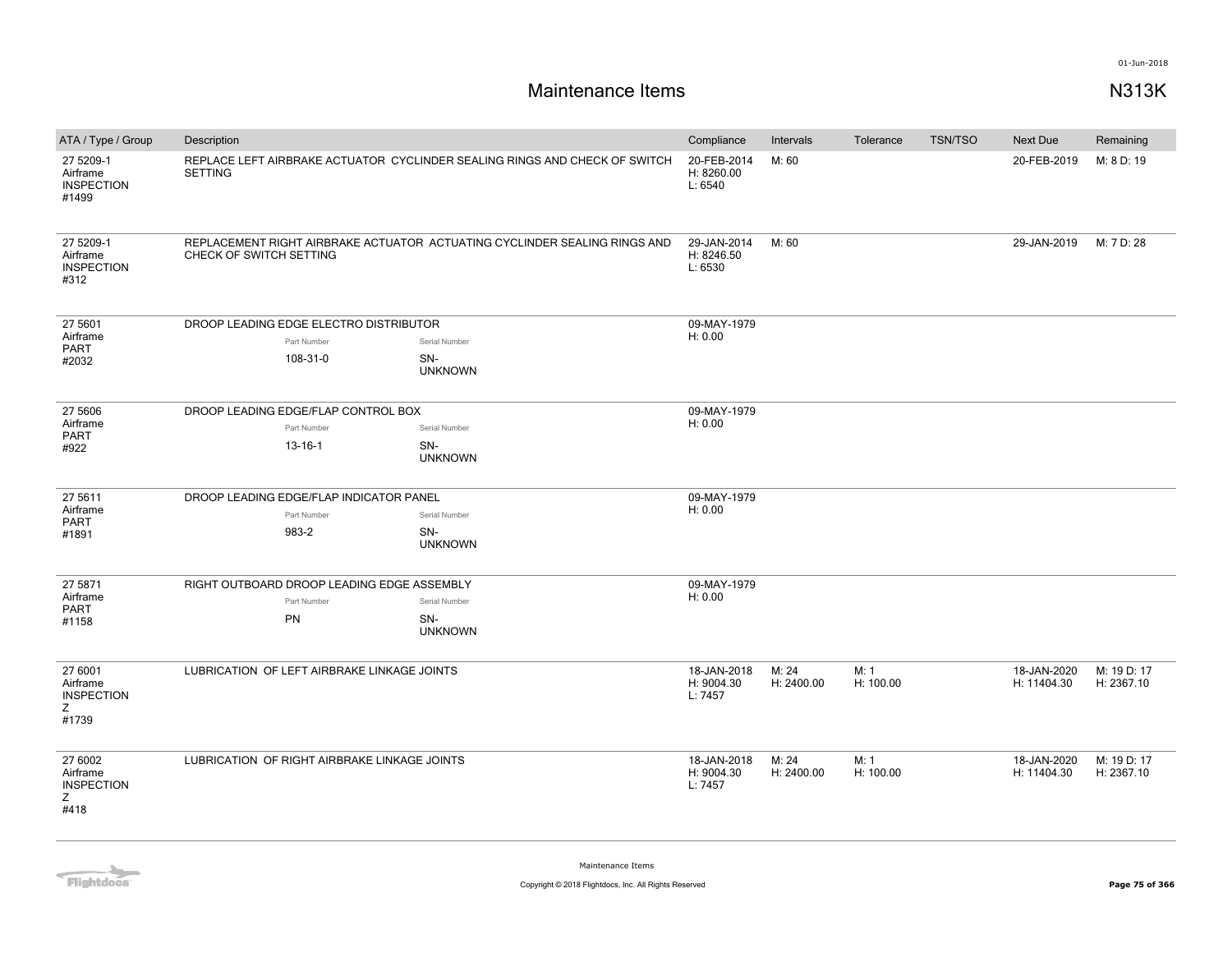| ATA / Type / Group                                         | Description                                                                                           |                                       |                       |                                      | Compliance                           | Intervals           | Tolerance         | <b>TSN/TSO</b>             | <b>Next Due</b>            | Remaining                 |
|------------------------------------------------------------|-------------------------------------------------------------------------------------------------------|---------------------------------------|-----------------------|--------------------------------------|--------------------------------------|---------------------|-------------------|----------------------------|----------------------------|---------------------------|
| 27 6011<br>Airframe<br><b>INSPECTION</b><br>$2A+$<br>#2390 | LUBRICATION OF LEFT VISIBLE AIRBRAKE ACTUATING CYLINDER AND HINGE NOT FITTED<br>WITH GREASE FITTINGS  |                                       |                       | 18-JAN-2018<br>H: 9004.30<br>L: 7457 | M: 12                                | M: 1                |                   | 18-JAN-2019                | M: 7 D: 17                 |                           |
| 27 6012<br>Airframe<br><b>INSPECTION</b><br>$2A+$<br>#913  | LUBRICATION OF RIGHT VISIBLE AIRBRAKE ACTUATING CYLINDER AND HINGE NOT FITTED<br>WITH GREASE FITTINGS |                                       |                       | 18-JAN-2018<br>H: 9004.30<br>L: 7457 | M: 12                                | M: 1                |                   | 18-JAN-2019                | M: 7 D: 17                 |                           |
| 27 6021<br>Airframe<br><b>INSPECTION</b><br>B<br>#1690     |                                                                                                       | OPERATIONAL TEST OF AIRBRAKE SYSTEMS  |                       |                                      | 31-OCT-2013<br>H: 8138.60<br>L: 6459 | H: 1200.00          | H: 50.00          |                            | H: 9338.60                 | H: 301.40                 |
| 27 6031<br>Airframe<br><b>INSPECTION</b><br>Z<br>#909      | LUBRICATION OF LEFT AIRBRAKE CONTROL                                                                  |                                       |                       | 18-JAN-2018<br>H: 9004.30<br>L: 7457 | M: 24<br>H: 2400.00                  | M: 1<br>H: 100.00   |                   | 18-JAN-2020<br>H: 11404.30 | M: 19 D: 17<br>H: 2367.10  |                           |
| 27 6032<br>Airframe<br><b>INSPECTION</b><br>Ζ<br>#541      |                                                                                                       | LUBRICATION OF RIGHT AIRBRAKE CONTROL |                       |                                      | 18-JAN-2018<br>H: 9004.30<br>L: 7457 | M: 24<br>H: 2400.00 | M: 1<br>H: 100.00 |                            | 18-JAN-2020<br>H: 11404.30 | M: 19 D: 17<br>H: 2367.10 |
| 27 6101                                                    | LEFT INBOARD FLAP ASSEMBLY                                                                            |                                       |                       |                                      | 09-MAY-1979                          |                     |                   |                            |                            |                           |
| Airframe<br>PART                                           |                                                                                                       | Part Number                           | Serial Number         |                                      | H: 0.00                              |                     |                   |                            |                            |                           |
| #1233                                                      |                                                                                                       | MY20161-1                             | SN-<br><b>UNKNOWN</b> |                                      |                                      |                     |                   |                            |                            |                           |
| 27 6106                                                    | LEFT OUTBOARD FLAP ASSEMBLY                                                                           |                                       |                       |                                      | 09-MAY-1979                          |                     |                   |                            |                            |                           |
| Airframe<br><b>PART</b>                                    |                                                                                                       | Part Number                           | Serial Number         |                                      | H: 0.00                              |                     |                   |                            |                            |                           |
| #1600                                                      |                                                                                                       | MY20163-1                             | SN-<br><b>UNKNOWN</b> |                                      |                                      |                     |                   |                            |                            |                           |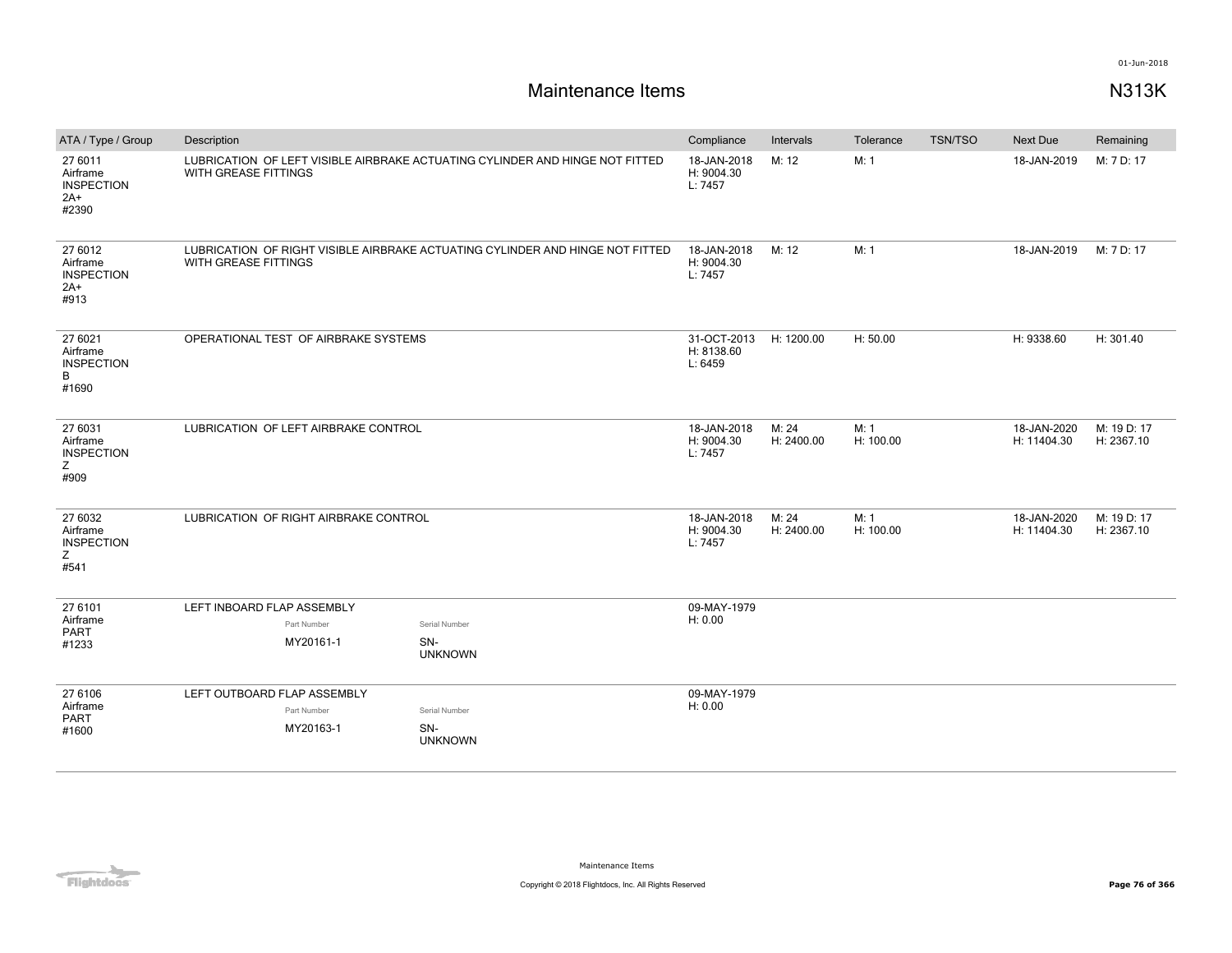| ATA / Type / Group                          | Description                                                       |                                        | Compliance             | Intervals | Tolerance | <b>TSN/TSO</b> | <b>Next Due</b> | Remaining |
|---------------------------------------------|-------------------------------------------------------------------|----------------------------------------|------------------------|-----------|-----------|----------------|-----------------|-----------|
| 27 6111<br>Airframe<br>PART<br>#713         | LEFT INBOARD FLAP ACTUATOR<br>Part Number<br>$21 - 65 - 0$        | Serial Number<br>SN-<br><b>UNKNOWN</b> | 09-MAY-1979<br>H: 0.00 |           |           |                |                 |           |
| 27 6116<br>Airframe<br>PART<br>#514         | LEFT INBOARD FLAP MIDDLE ACTUATOR<br>Part Number<br>$21 - 65 - 0$ | Serial Number<br>SN-<br><b>UNKNOWN</b> | 09-MAY-1979<br>H: 0.00 |           |           |                |                 |           |
| 27 6121<br>Airframe<br>PART<br>#1941        | LEFT OUTBOARD FLAP ACTUATOR<br>Part Number<br>21-65-2             | Serial Number<br>SN-<br><b>UNKNOWN</b> | 09-MAY-1979<br>H: 0.00 |           |           |                |                 |           |
| 27 6151<br>Airframe<br>PART<br>#1101        | LEFT FLAP DUAL BELLCRANK<br>Part Number<br>21-68-0                | Serial Number<br>SN-<br><b>UNKNOWN</b> | 09-MAY-1979<br>H: 0.00 |           |           |                |                 |           |
| 27 6161<br>Airframe<br>PART<br>#1884        | LEFT FLAP ANGLE DRIVE<br>Part Number<br>21-63-0                   | Serial Number<br>SN-<br><b>UNKNOWN</b> | 09-MAY-1979<br>H: 0.00 |           |           |                |                 |           |
| 27 6171<br>Airframe<br>PART<br>#2180        | LEFT FLAP INTERMEDIATE INBOARD BEARING<br>Part Number<br>21-67-0  | Serial Number<br>SN-<br><b>UNKNOWN</b> | 09-MAY-1979<br>H: 0.00 |           |           |                |                 |           |
| 27 6181<br>Airframe<br><b>PART</b><br>#1019 | LEFT FLAP INTERMEDIATE OUTBOARD BEARING<br>Part Number<br>21-67-0 | Serial Number<br>SN-<br><b>UNKNOWN</b> | 09-MAY-1979<br>H: 0.00 |           |           |                |                 |           |
| 27 6601<br>Airframe<br>PART<br>#714         | RIGHT INBOARD FLAP ASSEMBLY<br>Part Number<br>MY20162-1           | Serial Number<br>SN-<br><b>UNKNOWN</b> | 09-MAY-1979<br>H: 0.00 |           |           |                |                 |           |

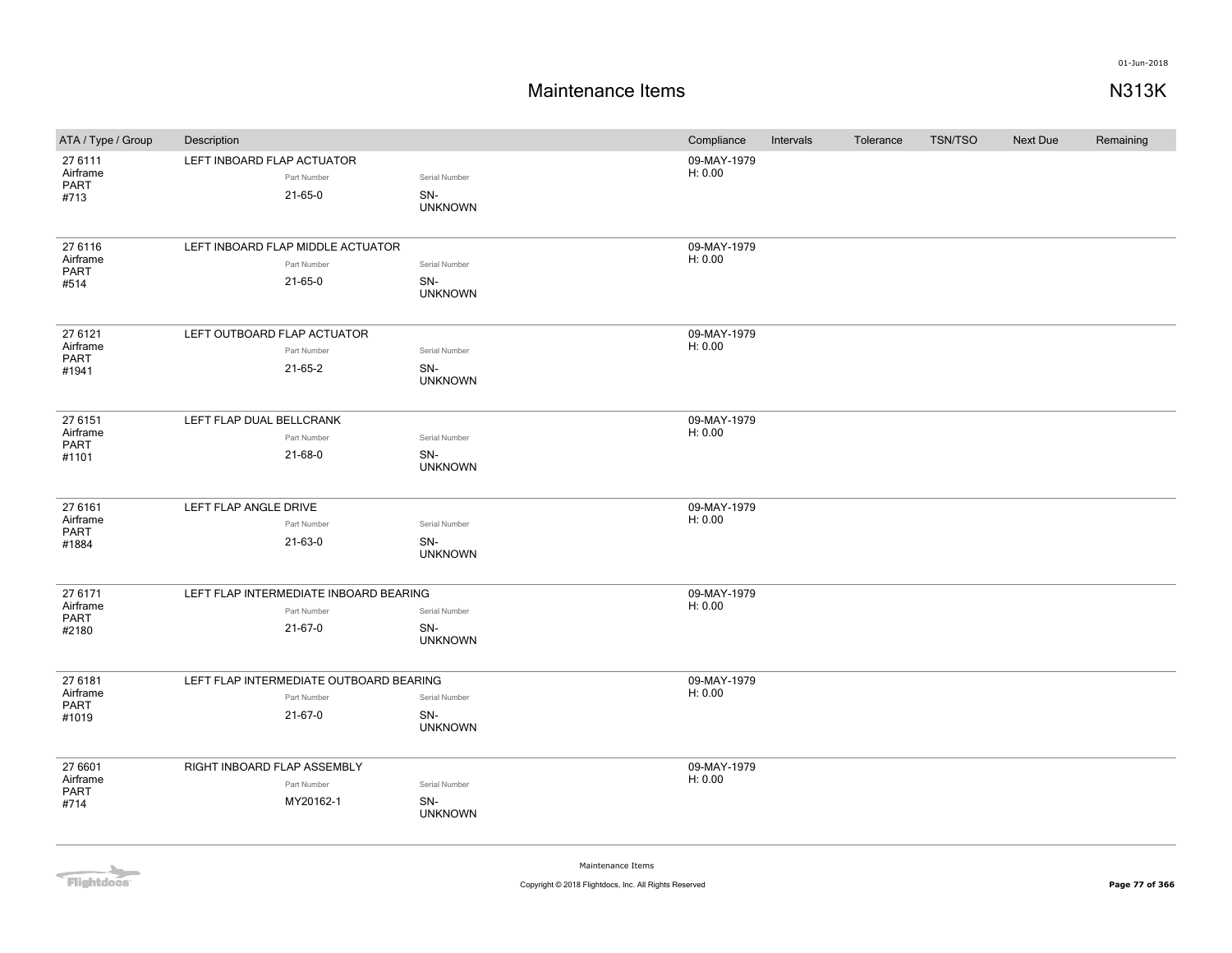| ATA / Type / Group                   | Description                                                          |                                        | Compliance             | Intervals | Tolerance | <b>TSN/TSO</b> | <b>Next Due</b> | Remaining |
|--------------------------------------|----------------------------------------------------------------------|----------------------------------------|------------------------|-----------|-----------|----------------|-----------------|-----------|
| 27 6606<br>Airframe<br>PART<br>#442  | RIGHT OUTBOARD FLAP ASSEMBLY<br>Part Number<br>MY20164-1             | Serial Number<br>SN-<br><b>UNKNOWN</b> | 09-MAY-1979<br>H: 0.00 |           |           |                |                 |           |
| 27 6611<br>Airframe<br>PART<br>#1361 | RIGHT INBOARD FLAP INBOARD ACTUATOR<br>Part Number<br>21-65-0        | Serial Number<br>SN-<br><b>UNKNOWN</b> | 09-MAY-1979<br>H: 0.00 |           |           |                |                 |           |
| 27 6616<br>Airframe<br>PART<br>#974  | RIGHT INBOARD FLAP MIDDLE ACTUATOR<br>Part Number<br>21-65-0         | Serial Number<br>SN-<br><b>UNKNOWN</b> | 09-MAY-1979<br>H: 0.00 |           |           |                |                 |           |
| 27 6621<br>Airframe<br>PART<br>#1742 | RIGHT OUTBOARD FLAP ACTUATOR<br>Part Number<br>$21 - 65 - 1$         | Serial Number<br>SN-<br><b>UNKNOWN</b> | 09-MAY-1979<br>H: 0.00 |           |           |                |                 |           |
| 27 6651<br>Airframe<br>PART<br>#233  | RIGHT FLAP DUAL BELLCRANK<br>Part Number<br>21-68-0                  | Serial Number<br>SN-<br><b>UNKNOWN</b> | 09-MAY-1979<br>H: 0.00 |           |           |                |                 |           |
| 27 6661<br>Airframe<br>PART<br>#310  | RIGHT FLAP ANGLE DRIVE<br>Part Number<br>21-63-0                     | Serial Number<br>SN-<br><b>UNKNOWN</b> | 09-MAY-1979<br>H: 0.00 |           |           |                |                 |           |
| 27 6671<br>Airframe<br>PART<br>#2151 | RIGHT FLAP INTERMEDIATE INBOARD BEARING<br>Part Number<br>21-67-0    | Serial Number<br>SN-<br><b>UNKNOWN</b> | 09-MAY-1979<br>H: 0.00 |           |           |                |                 |           |
| 27 6681<br>Airframe<br>PART<br>#1780 | RIGHT FLAP INTERMEDIATE OUTBOARD BEARING<br>Part Number<br>$21-67-0$ | Serial Number<br>SN-<br><b>UNKNOWN</b> | 09-MAY-1979<br>H: 0.00 |           |           |                |                 |           |

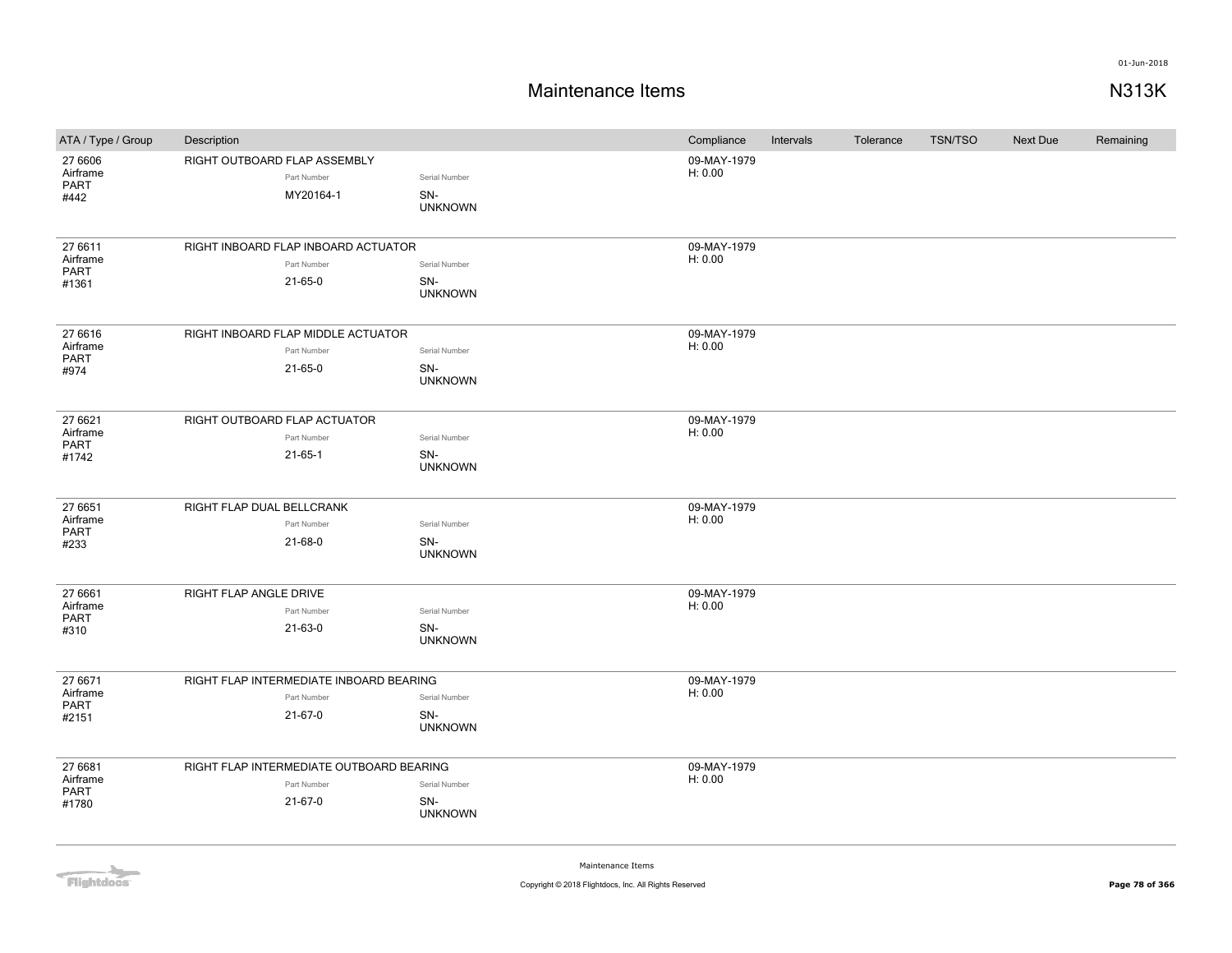| ATA / Type / Group  | Description                                 |                       | Compliance             | Intervals | Tolerance | <b>TSN/TSO</b> | Next Due | Remaining |
|---------------------|---------------------------------------------|-----------------------|------------------------|-----------|-----------|----------------|----------|-----------|
| 27 7101             | EMERGENCY MANUAL FLAP CONTROL               |                       | 09-MAY-1979            |           |           |                |          |           |
| Airframe<br>PART    | Part Number                                 | Serial Number         | H: 0.00                |           |           |                |          |           |
| #349                | $21 - 71 - 0$                               | SN-                   |                        |           |           |                |          |           |
|                     |                                             | <b>UNKNOWN</b>        |                        |           |           |                |          |           |
| 27 7111             | MANUAL FLAP CONTROL BELLCRANK               |                       | 09-MAY-1979            |           |           |                |          |           |
| Airframe            | Part Number                                 | Serial Number         | H: 0.00                |           |           |                |          |           |
| PART<br>#2393       | $21 - 70 - 0$                               | SN-                   |                        |           |           |                |          |           |
|                     |                                             | <b>UNKNOWN</b>        |                        |           |           |                |          |           |
| 27 7121             | CENTER LINE INTERMEDIATE FLAP DRIVE BEARING |                       | 09-MAY-1979            |           |           |                |          |           |
| Airframe            | Part Number                                 | Serial Number         | H: 0.00                |           |           |                |          |           |
| PART<br>#200        | 21-67-0                                     | SN-                   |                        |           |           |                |          |           |
|                     |                                             | <b>UNKNOWN</b>        |                        |           |           |                |          |           |
| 27 7131             | RIGHT INTERMEDIATE FLAP DRIVE BEARING       |                       | 09-MAY-1979            |           |           |                |          |           |
| Airframe            | Part Number                                 | Serial Number         | H: 0.00                |           |           |                |          |           |
| PART<br>#1536       | $21-67-0$                                   | SN-                   |                        |           |           |                |          |           |
|                     |                                             | <b>UNKNOWN</b>        |                        |           |           |                |          |           |
|                     |                                             |                       |                        |           |           |                |          |           |
| 27 7141<br>Airframe | FLAP SELECTOR VALVE                         |                       | 09-MAY-1979<br>H: 0.00 |           |           |                |          |           |
| PART                | Part Number                                 | Serial Number         |                        |           |           |                |          |           |
| #1419               | 108-31-1                                    | SN-<br><b>UNKNOWN</b> |                        |           |           |                |          |           |
|                     |                                             |                       |                        |           |           |                |          |           |
| 27 7151<br>Airframe | WING FLAP CONTROL HYDRAULIC MOTOR           |                       | 09-MAY-1979<br>H: 0.00 |           |           |                |          |           |
| <b>PART</b>         | Part Number                                 | Serial Number         |                        |           |           |                |          |           |
| #762                | 111-03-4                                    | SN-<br><b>UNKNOWN</b> |                        |           |           |                |          |           |
|                     |                                             |                       | 09-MAY-1979            |           |           |                |          |           |
| 27 7156<br>Airframe | WING FLAP CONTROL GEAR UNIT<br>Part Number  | Serial Number         | H: 0.00                |           |           |                |          |           |
| PART                | 21-64-0                                     | SN-                   |                        |           |           |                |          |           |
| #1190               |                                             | <b>UNKNOWN</b>        |                        |           |           |                |          |           |
| 27 7601             | LEFT FLAP POSITION TRANSMITTER              |                       | 09-MAY-1979            |           |           |                |          |           |
| Airframe            | Part Number                                 | Serial Number         | H: 0.00                |           |           |                |          |           |
| PART<br>#1806       | 1936ZB                                      | SN-                   |                        |           |           |                |          |           |
|                     |                                             | <b>UNKNOWN</b>        |                        |           |           |                |          |           |

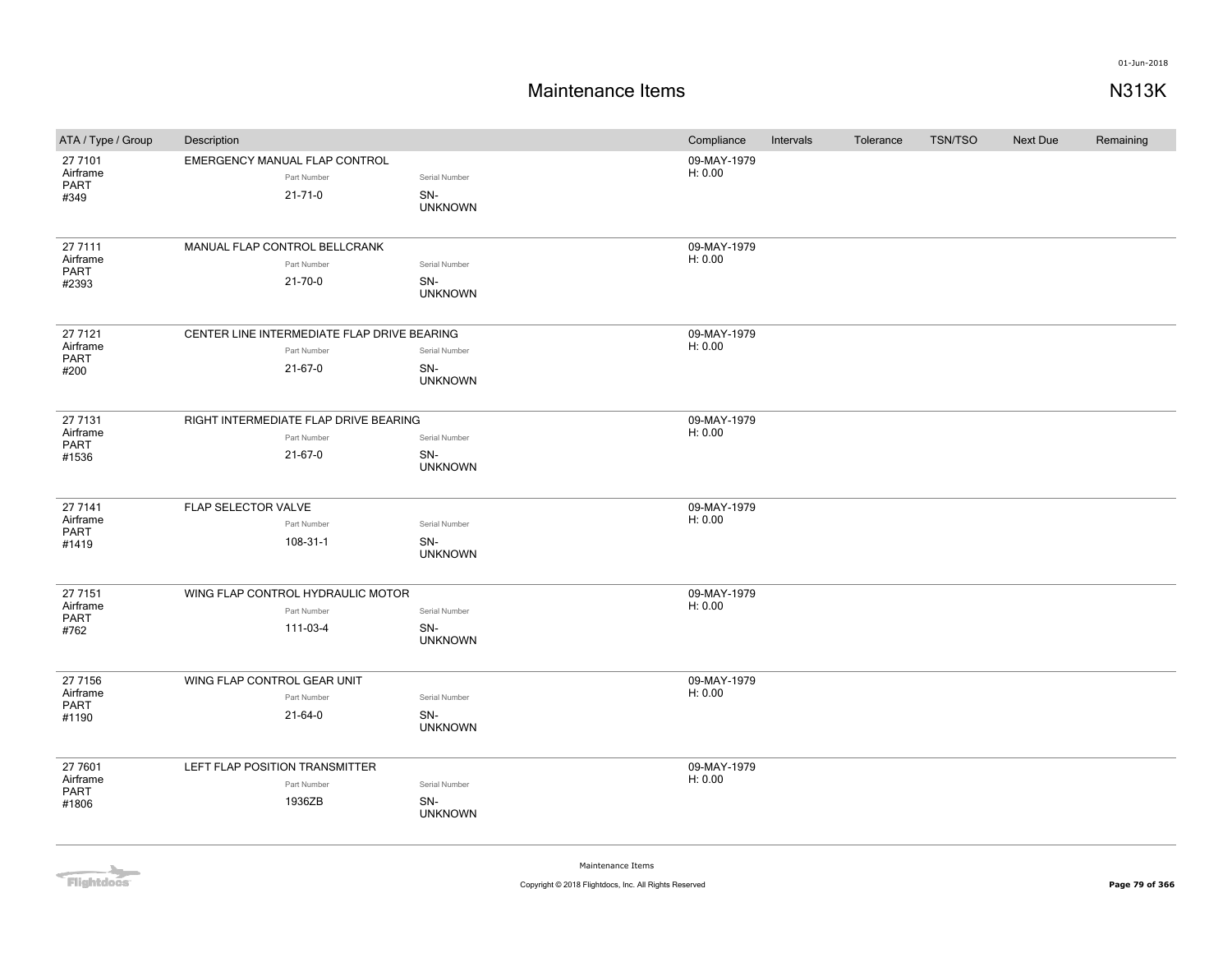| ATA / Type / Group                                        | Description                                                    |                                                                          | Compliance                                      | Intervals | Tolerance | <b>TSN/TSO</b> | <b>Next Due</b> | Remaining   |
|-----------------------------------------------------------|----------------------------------------------------------------|--------------------------------------------------------------------------|-------------------------------------------------|-----------|-----------|----------------|-----------------|-------------|
| 27 7611<br>Airframe<br><b>PART</b><br>#797                | RIGHT FLAP POSITION TRANSMITTER<br>Part Number<br>1936ZB       | Serial Number<br>SN-<br><b>UNKNOWN</b>                                   | 09-MAY-1979<br>H: 0.00                          |           |           |                |                 |             |
| 27 7621                                                   | <b>FLAP POSITION INDICATOR</b>                                 |                                                                          | 09-MAY-1979                                     |           |           |                |                 |             |
| Airframe<br><b>PART</b><br>#2427                          | Part Number<br>4-563-13                                        | Serial Number<br>SN-<br><b>UNKNOWN</b>                                   | H: 0.00                                         |           |           |                |                 |             |
| 27 8021<br>Airframe<br><b>INSPECTION</b><br>B<br>#1777    | OPERATIONAL TEST OF LIFT AUGMENTING DEVICES                    |                                                                          | 31-OCT-2013 H: 1200.00<br>H: 8138.60<br>L: 6459 |           | H: 50.00  |                | H: 9338.60      | H: 301.40   |
| 27 8031<br>Airframe<br><b>INSPECTION</b><br>C<br>#2386    | MEASUREMENT OF LEFT CLEARANCES BETWEEN FLAP RAILS AND ROLLERS  |                                                                          | 31-OCT-2013<br>H: 8138.60<br>L: 6459            | M: 72     | M: 2      |                | 31-OCT-2019     | M: 16 D: 30 |
| 27 8032<br>Airframe<br><b>INSPECTION</b><br>C<br>#2066    | MEASUREMENT OF RIGHT CLEARANCES BETWEEN FLAP RAILS AND ROLLERS |                                                                          | 31-OCT-2013<br>H: 8138.60<br>L: 6459            | M: 72     | M: 2      |                | 31-OCT-2019     | M: 16 D: 30 |
| 27 8041<br>Airframe<br><b>INSPECTION</b><br>$2A+$<br>#187 | <b>ACTUATORS FJF SERIES F</b>                                  | LUBRICATION OF LEFT DROOP LEADING EDGE MOVING FILLET, TRACK ROLLERS AND  | 18-JAN-2018<br>H: 9004.30<br>L: 7457            | M: 12     | M: 1      |                | 18-JAN-2019     | M: 7 D: 17  |
| 27 8042<br>Airframe<br><b>INSPECTION</b><br>$2A+$<br>#297 | <b>ACTUATORS FJF SERIES F</b>                                  | LUBRICATION OF RIGHT DROOP LEADING EDGE MOVING FILLET, TRACK ROLLERS AND | 18-JAN-2018<br>H: 9004.30<br>L: 7457            | M: 12     | M: 1      |                | 18-JAN-2019     | M: 7 D: 17  |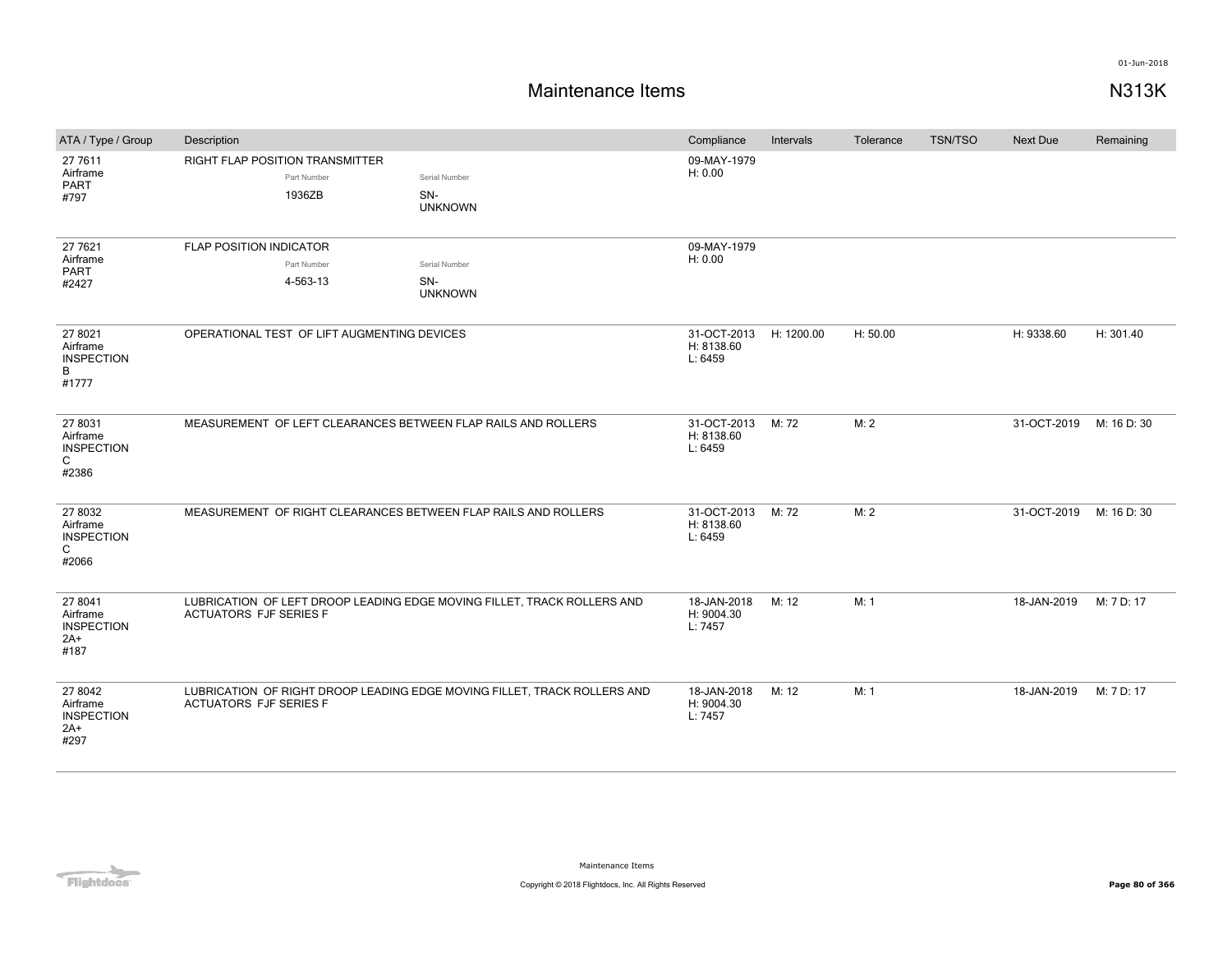| ATA / Type / Group                                         | Description                                                                                                          | Compliance                           | Intervals         | Tolerance        | <b>TSN/TSO</b> | <b>Next Due</b>           | Remaining               |
|------------------------------------------------------------|----------------------------------------------------------------------------------------------------------------------|--------------------------------------|-------------------|------------------|----------------|---------------------------|-------------------------|
| 27 8051<br>Airframe<br><b>INSPECTION</b><br>A<br>#2294     | LUBRICATION PROCEDURE OF LEFT WING FLAP CONTROL                                                                      | 18-JAN-2018<br>H: 9004.30<br>L: 7457 | M: 6<br>H: 300.00 | M: 1<br>H: 30.00 |                | 18-JUL-2018<br>H: 9304.30 | M: 1 D: 17<br>H: 267.10 |
| 27 8052<br>Airframe<br><b>INSPECTION</b><br>A<br>#507      | LUBRICATION PROCEDURE OF RIGHT WING FLAP CONTROL                                                                     | 18-JAN-2018<br>H: 9004.30<br>L: 7457 | M: 6<br>H: 300.00 | M: 1<br>H: 30.00 |                | 18-JUL-2018<br>H: 9304.30 | M: 1 D: 17<br>H: 267.10 |
| 27 8061<br>Airframe<br><b>INSPECTION</b><br>2A+<br>#1061   | LUBRICATION OF VISIBLE FLAP/SLAT HINGE NOT FITTED WITH GREASE FITTINGS -WING<br><b>SLAT TRACKS</b>                   | 18-JAN-2018<br>H: 9004.30<br>L: 7457 | M: 12             | M: 1             |                | 18-JAN-2019               | M: 7 D: 17              |
| 27 8062<br>Airframe<br><b>INSPECTION</b><br>#595           | LUBRICATION OF VISIBLE FLAP/SLAT HINGE NOT FITTED WITH GREASE FITTINGS - DROOP<br><b>LEADING EDGE HINGES</b>         | 18-NOV-2015<br>H: 8700.70<br>L: 7186 |                   |                  |                |                           |                         |
| 27 8063<br>Airframe<br><b>INSPECTION</b><br>A<br>#470      | LUBRICATION OF VISIBLE FLAP/SLAT HINGE NOT FITTED WITH GREASE FITTINGS -TILTING<br>RIB, JACK FAIRING, TEL.TUBE HINGE | 18-JAN-2018<br>H: 9004.30<br>L: 7457 | M: 6<br>H: 300.00 | M: 1<br>H: 30.00 |                | 18-JUL-2018<br>H: 9304.30 | M: 1 D: 17<br>H: 267.10 |
| 27 8064<br>Airframe<br><b>INSPECTION</b><br>$2A+$<br>#1575 | LUBRICATION OF VISIBLE FLAP/SLAT HINGE NOT FITTED WITH GREASE FITTINGS - WING<br><b>FLAP TRACKS</b>                  | 18-JAN-2018<br>H: 9004.30<br>L: 7457 | M: 12             |                  |                | 18-JAN-2019               | M: 7 D: 17              |
| 27 8071<br>Airframe<br><b>INSPECTION</b><br>$2A+$<br>#1047 | LUBRICATION OF LEFT MOVING FILLET ACTUATING ROD HINGES ON MIDDLE DROOP<br>LEADING EDGE FJF SERIES F                  | 18-JAN-2018<br>H: 9004.30<br>L: 7457 | M: 12             | M: 1             |                | 18-JAN-2019               | M: 7 D: 17              |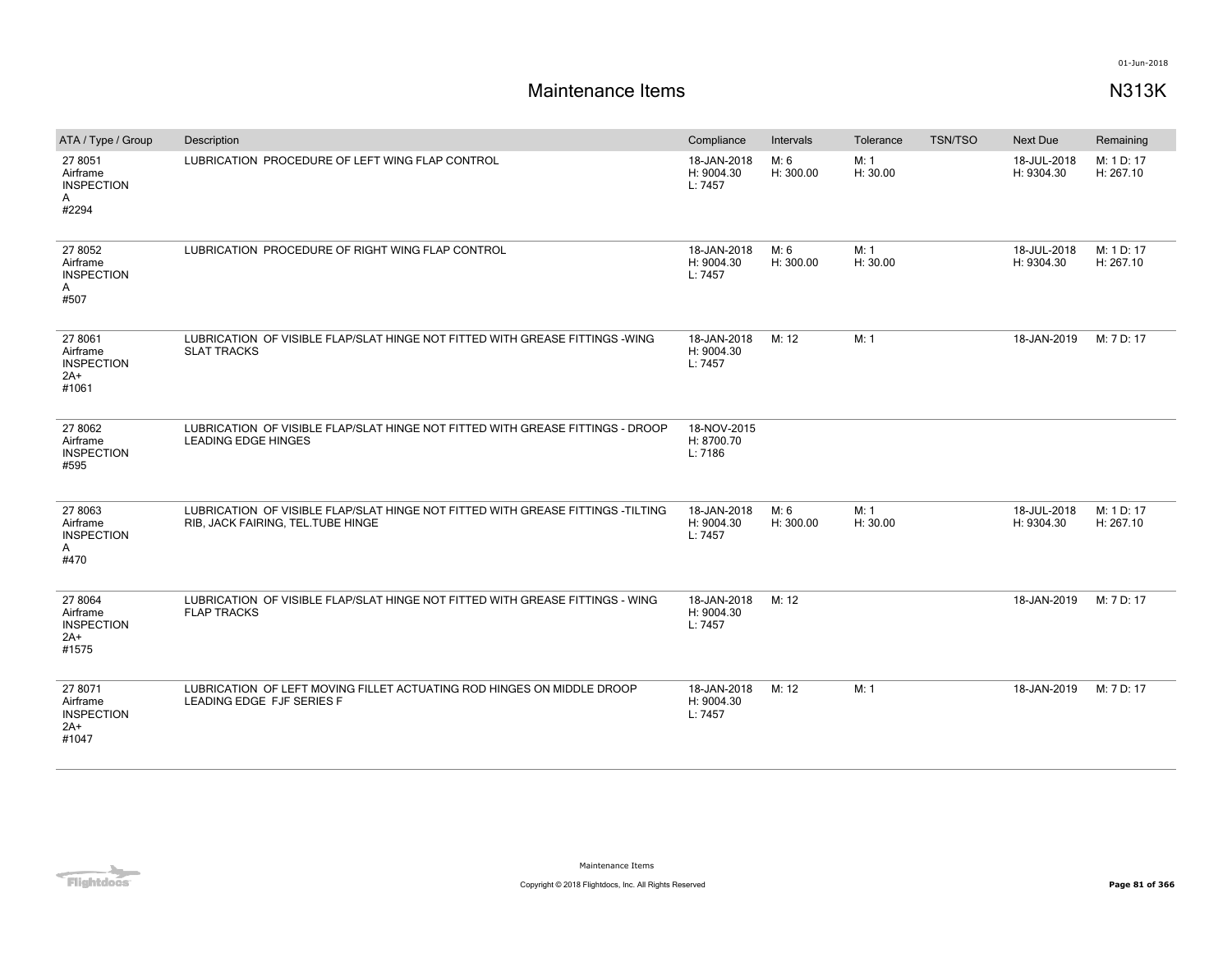# **Maintenance Items N313K**

| ATA / Type / Group                                         | Description                                                                                                    |                                                                                         | Compliance                           | Intervals           | Tolerance         | <b>TSN/TSO</b> | Next Due                   | Remaining                 |
|------------------------------------------------------------|----------------------------------------------------------------------------------------------------------------|-----------------------------------------------------------------------------------------|--------------------------------------|---------------------|-------------------|----------------|----------------------------|---------------------------|
| 27 8072<br>Airframe<br><b>INSPECTION</b><br>$2A+$<br>#2400 | LEADING EDGE FJF SERIES F                                                                                      | LUBRICATION OF RIGHT MOVING FILLET ACTUATING ROD HINGES ON MIDDLE DROOP                 | 18-JAN-2018<br>H: 9004.30<br>L: 7457 | M: 12               | M: 1              |                | 18-JAN-2019                | M: 7 D: 17                |
| 27 8081<br>Airframe<br><b>INSPECTION</b><br>C<br>#546      |                                                                                                                | INSPECTION/CHECK OF LIFT AUGMENTING DEVICE LINKAGE AND HYDRAULIC SYSTEM                 | 31-OCT-2013<br>H: 8138.60<br>L: 6459 | M: 72               | M: 2              |                | 31-OCT-2019                | M: 16 D: 30               |
| 27 8091<br>Airframe<br><b>INSPECTION</b><br>Ζ<br>#1373     | VISUAL INSPECTION WING FLAP CONTROL GEAR UNIT AND TIGHTNESS CHECK OF<br>EQUIPMENT-FLAPS REDUCING GEAR ACTUATOR |                                                                                         | 18-JAN-2018<br>H: 9004.30<br>L: 7457 | M: 24<br>H: 2400.00 | M: 1<br>H: 100.00 |                | 18-JAN-2020<br>H: 11404.30 | M: 19 D: 17<br>H: 2367.10 |
| 27 8092<br>Airframe<br><b>INSPECTION</b><br>Ζ<br>#807      |                                                                                                                | VISUAL INSPECTION AND TIGHTNESS CHECK OF EQUIPMENT-SLATS AND FLAPS ACTUATOR 18-JAN-2018 | H: 9004.30<br>L: 7457                | M: 24<br>H: 2400.00 | M: 1<br>H: 100.00 |                | 18-JAN-2020<br>H: 11404.30 | M: 19 D: 17<br>H: 2367.10 |
| 27 8093<br>Airframe<br><b>INSPECTION</b><br>Ζ<br>#168      | VISUAL INSPECTION AND TIGHTNESS CHECK OF EQUIPMENT-SOLENOID-OPERATED<br><b>SELECTED VALVES</b>                 |                                                                                         | 18-JAN-2018<br>H: 9004.30<br>L: 7457 | M: 24<br>H: 2400.00 | M: 1<br>H: 100.00 |                | 18-JAN-2020<br>H: 11404.30 | M: 19 D: 17<br>H: 2367.10 |
| 27 8151<br>Airframe<br><b>INSPECTION</b><br>#1701          | CHECK WING FLAP CONTROL GEAR UNIT OF MICROSWITCH HOUSING INTERNAL<br>COMPONENTS OF REDUCTION GEAR ACTUATOR     |                                                                                         | 31-OCT-2013                          | M: 72               | M: 2              |                | 31-OCT-2019                | M: 16 D: 30               |
| 27 8161<br>Airframe<br><b>INSPECTION</b><br>Α<br>#1155     | MECHANICAL TEST FLAP LANDING GEAR WARNING SWITCH AND CLEARANCE<br>MEASUREMENT OF MICROSWITCH (24G)             |                                                                                         | 18-JAN-2018<br>H: 9004.30<br>L: 7457 | M: 6<br>H: 300.00   | M: 1<br>H: 30.00  |                | 18-JUL-2018<br>H: 9304.30  | M: 1 D: 17<br>H: 267.10   |
| 27 8801<br>Airframe<br><b>PART</b><br>#2311                | FLAP LANDING GEAR WARNING SWITCH<br>Part Number<br>2007                                                        | Serial Number<br>P110                                                                   | 03-JUN-2002<br>H: 7335.70<br>L: 5900 |                     |                   |                |                            |                           |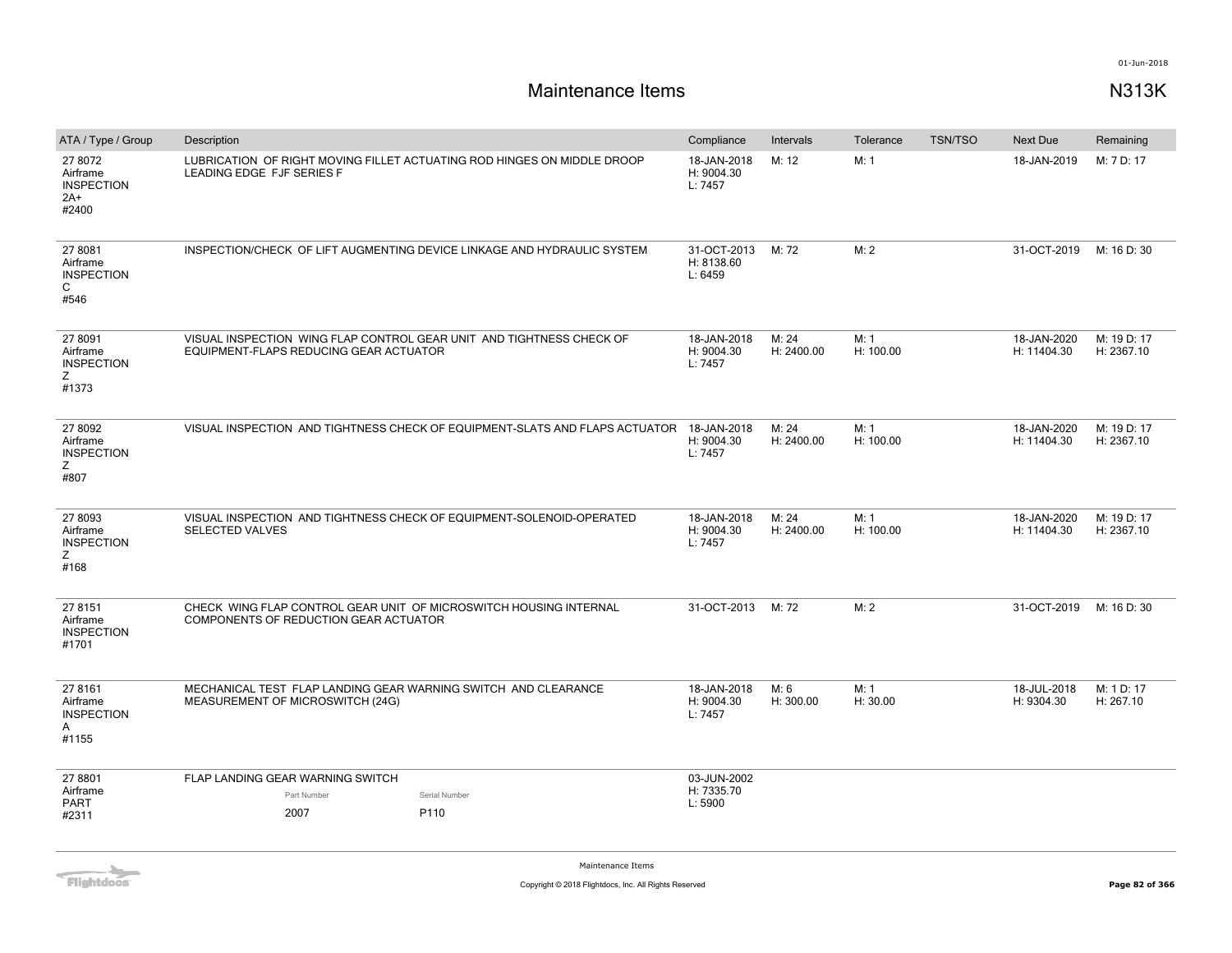## **Maintenance Items N313K**

| ATA / Type / Group                                | Description                                                           |                                        | Compliance                           | Intervals | Tolerance | <b>TSN/TSO</b> | Next Due    | Remaining  |
|---------------------------------------------------|-----------------------------------------------------------------------|----------------------------------------|--------------------------------------|-----------|-----------|----------------|-------------|------------|
| 27 9601<br>Airframe<br>PART<br>#1553              | LEFT INBOARD AIRBRAKE<br>Part Number<br>MY20-165                      | Serial Number<br>SN-<br><b>UNKNOWN</b> | 09-MAY-1979<br>H: 0.00               |           |           |                |             |            |
| 27 9606<br>Airframe<br><b>PART</b><br>#667        | LEFT OUTBOARD AIRBRAKE<br>Part Number<br>MY20-167                     | Serial Number<br>SN-<br><b>UNKNOWN</b> | 09-MAY-1979<br>H: 0.00               |           |           |                |             |            |
| 27 9608<br>Airframe<br>PART<br>#2259              | LEFT AIRBRAKE RESTRICTOR<br>Part Number<br>A5060-24506                | Serial Number<br>SN-<br><b>UNKNOWN</b> | 09-MAY-1979<br>H: 0.00               |           |           |                |             |            |
| 27 9611<br>Airframe<br><b>PART</b><br>#2318       | LEFT AIRBRAKE ACTUATOR CYLINDER SWITCH<br>Part Number<br>A3-23802M1V1 | Serial Number<br>SN-<br><b>UNKNOWN</b> | 20-FEB-2014<br>H: 8260.00<br>L: 6540 |           |           |                |             |            |
| 27 9616<br>Airframe<br><b>INSPECTION</b><br>#2015 | ADJUST LEFT AIRBRAKE ACTUATOR CYLINDER SWITCH                         |                                        | 20-FEB-2014<br>H: 8260.00<br>L: 6540 | M: 60     |           |                | 20-FEB-2019 | M: 8 D: 19 |
| 27 9621<br>Airframe<br>PART<br>#2411              | LEFT AIRBRAKE ACTUATOR<br>Part Number<br>A23731-104                   | Serial Number<br>769                   | 20-FEB-2014<br>H: 8260.00<br>L: 6540 |           |           |                |             |            |
| 27 9633<br>Airframe<br><b>PART</b><br>#2051       | AIRBRAKE CONTROL PANEL<br>Part Number<br>313                          | Serial Number<br>SN-<br><b>UNKNOWN</b> | 09-MAY-1979<br>H: 0.00               |           |           |                |             |            |
| 27 9636<br>Airframe<br>PART<br>#1455              | RIGHT INBOARD AIRBRAKE<br>Part Number<br>MY20166                      | Serial Number<br>SN-<br><b>UNKNOWN</b> | 09-MAY-1979<br>H: 0.00               |           |           |                |             |            |

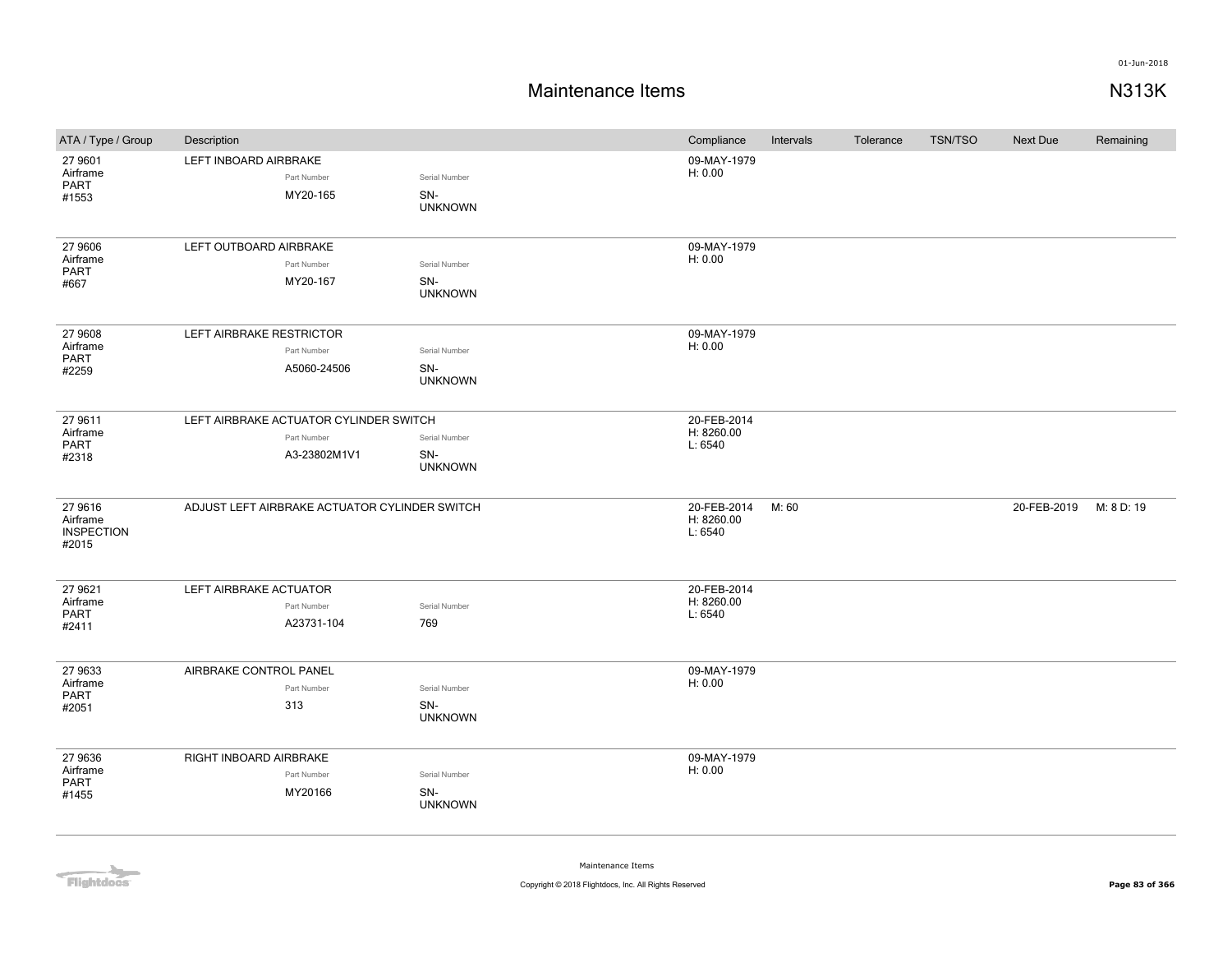## **Maintenance Items N313K**

| ATA / Type / Group                                | Description                                                        |                                        | Compliance                           | Intervals | Tolerance | <b>TSN/TSO</b> | <b>Next Due</b> | Remaining  |
|---------------------------------------------------|--------------------------------------------------------------------|----------------------------------------|--------------------------------------|-----------|-----------|----------------|-----------------|------------|
| 27 9641<br>Airframe<br>PART<br>#1461              | RIGHT OUTBOARD AIRBRAKE<br>Part Number<br>MY20168                  | Serial Number<br>SN-<br><b>UNKNOWN</b> | 09-MAY-1979<br>H: 0.00               |           |           |                |                 |            |
| 27 9643<br>Airframe<br>PART<br>#700               | <b>RIGHT AIRBRAKE RESTRICTOR</b><br>Part Number<br>A5060-24506     | Serial Number<br>SN-<br><b>UNKNOWN</b> | 09-MAY-1979<br>H: 0.00               |           |           |                |                 |            |
| 27 9646<br>Airframe<br><b>PART</b><br>#999        | RIGHT AIRBRAKE ACTUATOR CYLINDER SWITCH<br>Part Number<br>A3-23802 | Serial Number<br>SN-<br><b>UNKNOWN</b> | 29-JAN-2014<br>H: 8246.50<br>L: 6530 |           |           |                |                 |            |
| 27 9651<br>Airframe<br><b>INSPECTION</b><br>#1705 | ADJUST RIGHT AIRBRAKE ACTUATOR CYLINDER SWITCH                     |                                        | 29-JAN-2014<br>H: 8246.50<br>L: 6530 | M: 60     |           |                | 29-JAN-2019     | M: 7 D: 28 |
| 27 9656<br>Airframe<br><b>PART</b><br>#2278       | RIGHT AIRBRAKE ACTUATOR<br>Part Number<br>A23732-104               | Serial Number<br>316                   | 29-JAN-2014<br>H: 8246.50<br>L: 6530 |           |           |                |                 |            |
| 27 9671<br>Airframe<br>PART<br>#2270              | AIRBRAKE SOLENOID VALVE<br>Part Number<br>102-43927M1              | Serial Number<br>SN-<br><b>UNKNOWN</b> | 09-MAY-1979<br>H: 0.00               |           |           |                |                 |            |
| 27 9683<br>Airframe<br><b>PART</b><br>#1765       | TRIM/AIRBRAKE CONTROL PANEL<br>Part Number<br>13-15-0A             | Serial Number<br>SN-<br><b>UNKNOWN</b> | 09-MAY-1979<br>H: 0.00               |           |           |                |                 |            |
| 27 9688<br>Airframe<br>PART<br>#1068              | AIRBRAKE PRESSURE RELIEF VALVE<br>Part Number<br>102-43988         | Serial Number<br>SN-<br><b>UNKNOWN</b> | 09-MAY-1979<br>H: 0.00               |           |           |                |                 |            |

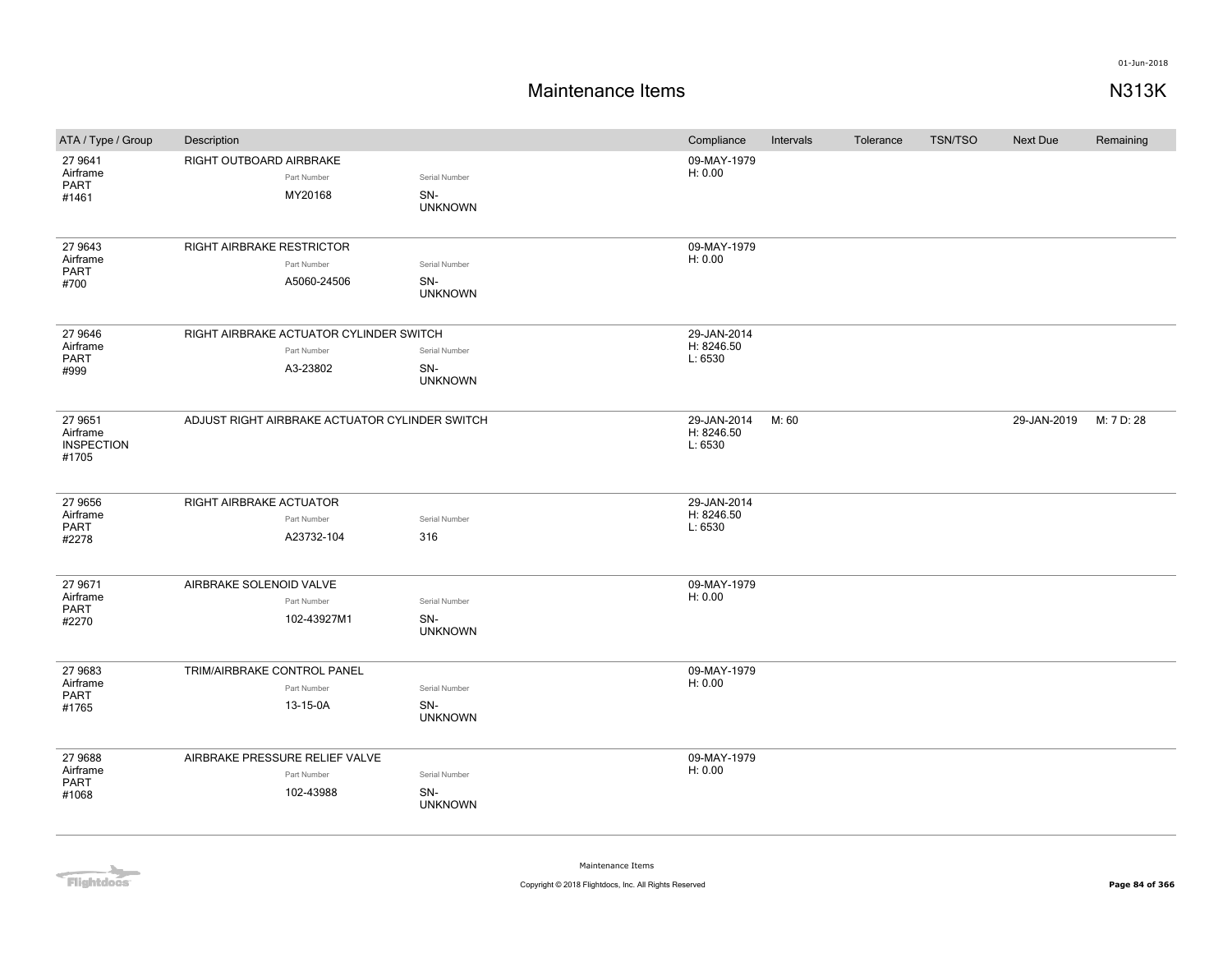| ATA / Type / Group                                       | Description                                             |                                        | Compliance                           | Intervals | Tolerance | <b>TSN/TSO</b> | <b>Next Due</b> | Remaining  |
|----------------------------------------------------------|---------------------------------------------------------|----------------------------------------|--------------------------------------|-----------|-----------|----------------|-----------------|------------|
| 27 9726<br>Airframe<br>PART<br>#706                      | ANGLE OF ATTACK INDICATOR<br>Part Number<br>SLZ935609   | Serial Number<br>RQ0057C               | 14-MAR-2001<br>H: 6863.00<br>L: 5549 |           |           |                |                 |            |
| 27 9728<br>Airframe<br>PART<br>#843                      | ANGLE OF ATTACK TRANSMITTER<br>Part Number<br>SLZ9280-1 | Serial Number<br>SN-<br><b>UNKNOWN</b> | 09-MAY-1979<br>H: 0.00               |           |           |                |                 |            |
| 27 9730<br>Airframe<br>PART<br>#1878                     | ANGLE OF ATTACK POTENTIOMETER<br>Part Number<br>SLZ9447 | Serial Number<br>SN-<br><b>UNKNOWN</b> | 09-MAY-1979<br>H: 0.00               |           |           |                |                 |            |
| 27 9732<br>Airframe<br>PART<br>#2352                     | STALL WARNING COMPUTER<br>Part Number<br>76306          | Serial Number<br>SN-<br><b>UNKNOWN</b> | 09-MAY-1979<br>H: 0.00               |           |           |                |                 |            |
| 27 9734<br>Airframe<br>PART<br>#1935                     | STALL WARNING TRANSDUCER<br>Part Number<br>76307        | Serial Number<br>SN-<br><b>UNKNOWN</b> | 09-MAY-1979<br>H: 0.00               |           |           |                |                 |            |
| 28 0011<br>Airframe<br><b>INSPECTION</b><br>2A+<br>#1673 | LUBRICATE LEFT WING FUEL TANK CROSSFEED VALVE CONTROLS  |                                        | 18-JAN-2018<br>H: 9004.30<br>L: 7457 | M: 12     | M: 1      |                | 18-JAN-2019     | M: 7 D: 17 |
| 28 0012<br>Airframe<br><b>INSPECTION</b><br>2A+<br>#2361 | LUBRICATE RIGHT WING FUEL TANK CROSSFEED VALVE CONTROLS |                                        | 18-JAN-2018<br>H: 9004.30<br>L: 7457 | M: 12     | M: 1      |                | 18-JAN-2019     | M: 7 D: 17 |
| 28 0013<br>Airframe<br><b>INSPECTION</b><br>2A+<br>#1420 | LUBRICATE NO. 1 ENGINE FUEL SHUTOFF VALVE CONTROLS      |                                        | 18-JAN-2018<br>H: 9004.30<br>L: 7457 | M: 12     | M: 1      |                | 18-JAN-2019     | M: 7 D: 17 |

**Flightdocs**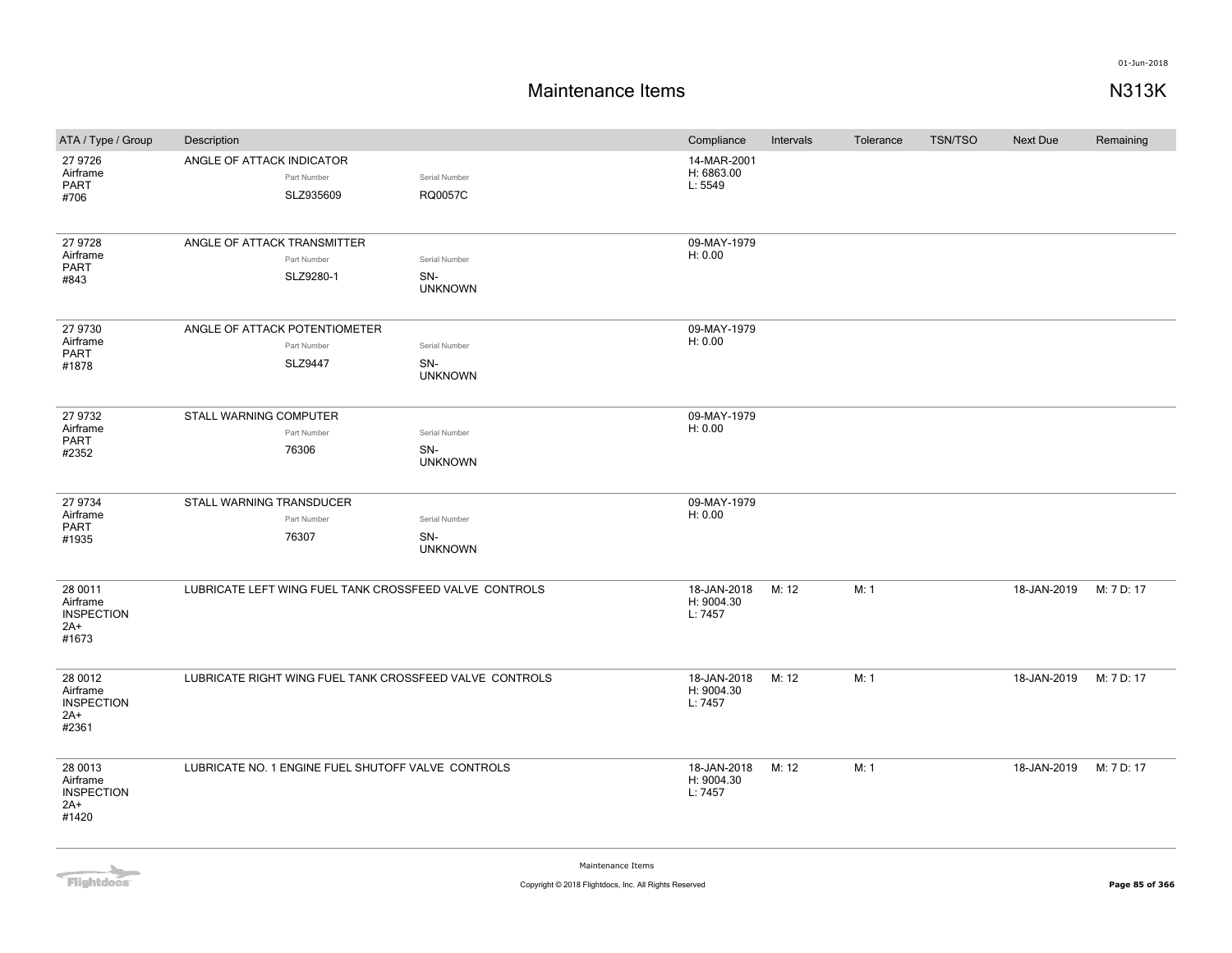| ATA / Type / Group                                         | Description                                                                                         | Compliance                           | Intervals | Tolerance | <b>TSN/TSO</b> | <b>Next Due</b> | Remaining   |
|------------------------------------------------------------|-----------------------------------------------------------------------------------------------------|--------------------------------------|-----------|-----------|----------------|-----------------|-------------|
| 28 0014<br>Airframe<br><b>INSPECTION</b><br>$2A+$<br>#1428 | LUBRICATE NO. 2 ENGINE FUEL SHUTOFF VALVE CONTROLS                                                  | 18-JAN-2018<br>H: 9004.30<br>L: 7457 | M: 12     | M: 1      |                | 18-JAN-2019     | M: 7 D: 17  |
| 28 0021<br>Airframe<br><b>INSPECTION</b><br>2C<br>#430     | REMOVAL/INSTALLATION OF REMOVABLE CENTER SECTION PANEL FOR CORROSION<br><b>INSPECTION</b>           | 31-OCT-2013<br>H: 8138.60<br>L: 6459 | M: 144    | M: 2      |                | 31-OCT-2025     | M: 88 D: 30 |
| 28 002A<br>Airframe<br><b>INSPECTION</b><br>#1569          | REMOVAL/INSTALLATION OF REMOVABLE CENTER SECTION PANEL FOR CORROSION<br>INSPECTION (MANDATORY 5-40) | 31-OCT-2013<br>H: 8138.60<br>L: 6459 | M: 144    |           |                | 31-OCT-2025     | M: 88 D: 30 |
| 28 0041<br>Airframe<br><b>INSPECTION</b><br>2C<br>#1020    | INSPECT LEFT WING PANEL CORROSION                                                                   | 31-OCT-2013<br>H: 8138.60<br>L: 6459 | M: 144    | M: 2      |                | 31-OCT-2025     | M: 88 D: 30 |
| 28 0042<br>Airframe<br><b>INSPECTION</b><br>2C<br>#1207    | INSPECT RIGHT WING PANEL CORROSION                                                                  | 31-OCT-2013<br>H: 8138.60<br>L: 6459 | M: 144    | M: 2      |                | 31-OCT-2025     | M: 88 D: 30 |
| 28 004A<br>Airframe<br><b>INSPECTION</b><br>2C<br>#423     | INSPECT LEFT WING PANEL CORROSION (MANDATORY 5-40)                                                  | 31-OCT-2013<br>H: 8138.60<br>L: 6459 | M: 144    |           |                | 31-OCT-2025     | M: 88 D: 30 |
| 28 004B<br>Airframe<br><b>INSPECTION</b><br>2C<br>#2100    | INSPECT RIGHT WING PANEL CORROSION (MANDATORY 5-40)                                                 | 31-OCT-2013<br>H: 8138.60<br>L: 6459 | M: 144    |           |                | 31-OCT-2025     | M: 88 D: 30 |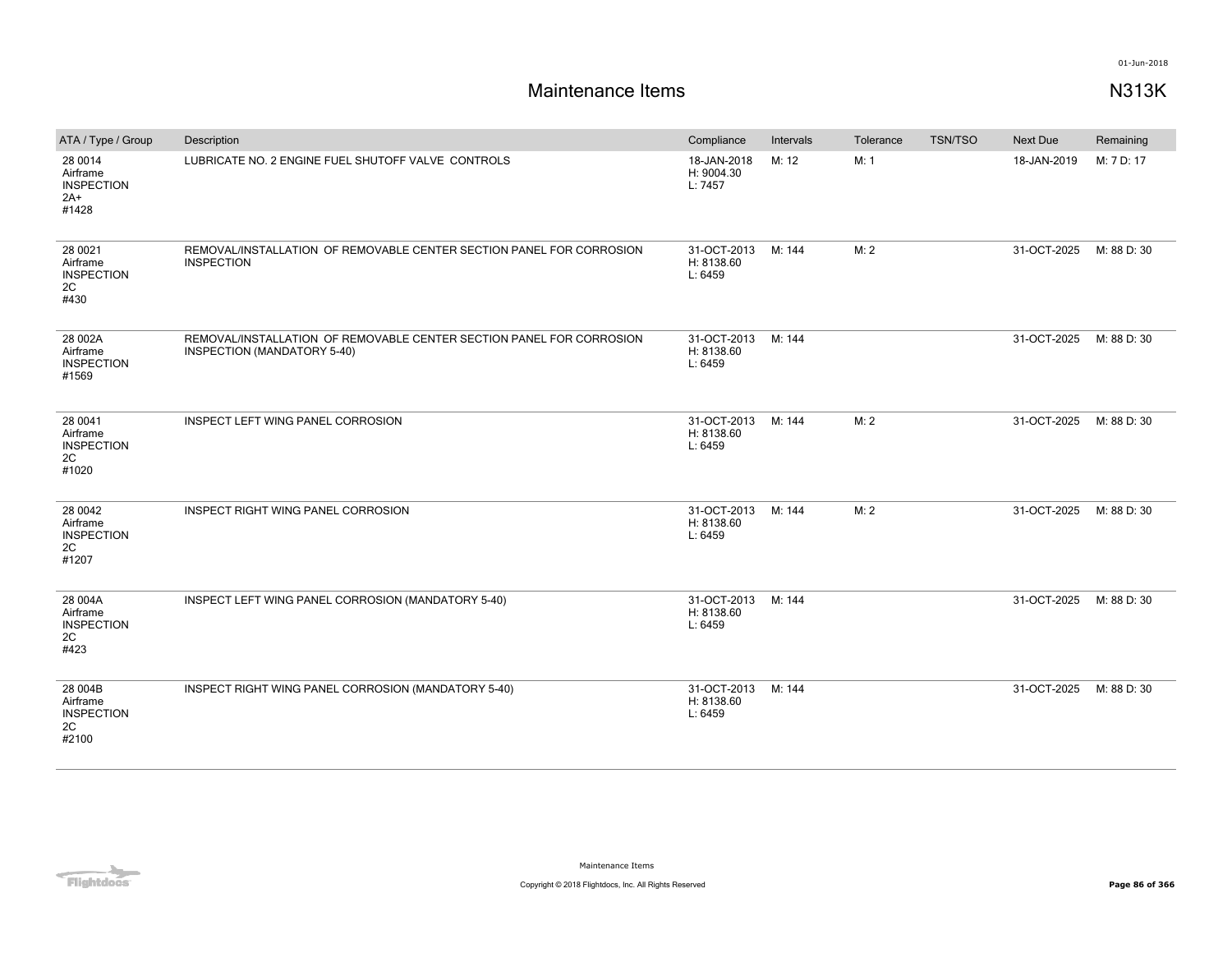| ATA / Type / Group                                         | Description                                                         | Compliance                           | Intervals         | Tolerance        | <b>TSN/TSO</b> | Next Due                  | Remaining               |
|------------------------------------------------------------|---------------------------------------------------------------------|--------------------------------------|-------------------|------------------|----------------|---------------------------|-------------------------|
| 28 0051<br>Airframe<br><b>INSPECTION</b><br>A<br>#1485     | INSPECT/TEST LEFT FEEDER TANK OUTWARD PRESSURE RELIEF VALVE         | 18-JAN-2018<br>H: 9004.30<br>L: 7457 | M: 6<br>H: 300.00 | M: 1<br>H: 30.00 |                | 18-JUL-2018<br>H: 9304.30 | M: 1 D: 17<br>H: 267.10 |
| 28 0052<br>Airframe<br><b>INSPECTION</b><br>A<br>#1087     | INSPECT/TEST RIGHT FEEDER TANK OUTWARD PRESSURE RELIEF VALVE        | 18-JAN-2018<br>H: 9004.30<br>L: 7457 | M: 6<br>H: 300.00 | M: 1<br>H: 30.00 |                | 18-JUL-2018<br>H: 9304.30 | M: 1 D: 17<br>H: 267.10 |
| 28 0061<br>Airframe<br><b>INSPECTION</b><br>A<br>#1188     | INSPECT/TEST LEFT REAR TANK SUCTION RELIEF VALVE                    | 18-JAN-2018<br>H: 9004.30<br>L: 7457 | M: 6<br>H: 300.00 | M: 1<br>H: 30.00 |                | 18-JUL-2018<br>H: 9304.30 | M: 1 D: 17<br>H: 267.10 |
| 28 0062<br>Airframe<br><b>INSPECTION</b><br>A<br>#808      | INSPECT/TEST RIGHT REAR TANK SUCTION RELIEF VALVE                   | 18-JAN-2018<br>H: 9004.30<br>L: 7457 | M: 6<br>H: 300.00 | M: 1<br>H: 30.00 |                | 18-JUL-2018<br>H: 9304.30 | M: 1 D: 17<br>H: 267.10 |
| 28 0071<br>Airframe<br><b>INSPECTION</b><br>$2A+$<br>#1696 | OPERATION OF LEFT WING FUEL TANK ISOLATING VALVE (OPENING/CLOSING)  | 18-JAN-2018<br>H: 9004.30<br>L: 7457 | M: 12             | M: 1             |                | 18-JAN-2019               | M: 7 D: 17              |
| 28 0072<br>Airframe<br><b>INSPECTION</b><br>$2A+$<br>#2038 | OPERATION OF RIGHT WING FUEL TANK ISOLATING VALVE (OPENING/CLOSING) | 18-JAN-2018<br>H: 9004.30<br>L: 7457 | M: 12             | M: 1             |                | 18-JAN-2019               | M: 7 D: 17              |
| 28 0081<br>Airframe<br><b>INSPECTION</b><br>C<br>#1527     | CHECK CONDITION/ATTACHMENT FUEL SYSTEM COMPONENT                    | 31-OCT-2013<br>H: 8138.60<br>L: 6459 | M: 72             | M: 2             |                | 31-OCT-2019               | M: 16 D: 30             |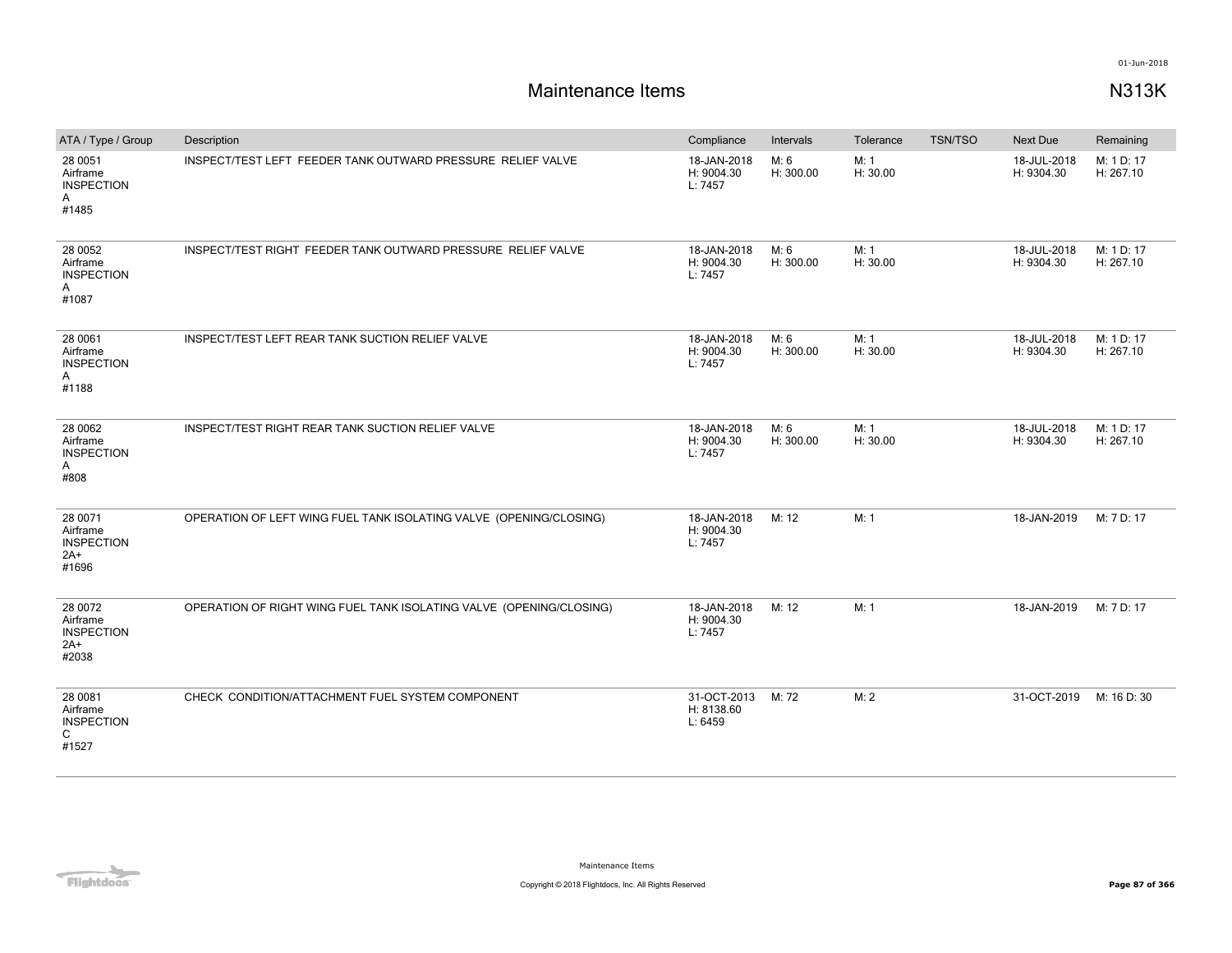| ATA / Type / Group                                                | Description                                                                                                                        |                                        | Compliance                           | Intervals         | Tolerance        | TSN/TSO | Next Due                  | Remaining               |
|-------------------------------------------------------------------|------------------------------------------------------------------------------------------------------------------------------------|----------------------------------------|--------------------------------------|-------------------|------------------|---------|---------------------------|-------------------------|
| 28 0091<br>Airframe<br><b>INSPECTION</b><br>$\mathsf{A}$<br>#1819 | FUEL CONTAMINATION DETECTION TEST<br>Reference Number<br>???????????????<br>???????<br>Notes<br>NOTE: MORE FREQUENTLY IF NECESSARY |                                        | 18-JAN-2018<br>H: 9004.30<br>L: 7457 | M: 6<br>H: 300.00 | M: 1<br>H: 30.00 |         | 18-JUL-2018<br>H: 9304.30 | M: 1 D: 17<br>H: 267.10 |
| 28 0101<br>Airframe<br><b>PART</b><br>#1398                       | WING FUEL DUAL INDICATOR<br>Part Number<br>710-127                                                                                 | Serial Number<br>609                   | 31-OCT-2013<br>H: 8160.20<br>L: 6475 |                   |                  |         |                           |                         |
| 28 0106<br>Airframe<br>PART<br>#1670                              | L1 FUEL QUANTITY PROBE<br>Part Number<br>703-350-4                                                                                 | Serial Number<br>SN-<br><b>UNKNOWN</b> | 09-MAY-1979<br>H: 0.00               |                   |                  |         |                           |                         |
| 28 0111<br>Airframe<br>PART<br>#677                               | L2 FUEL QUANTITY PROBE<br>Part Number<br>703-340-2                                                                                 | Serial Number<br>SN-<br><b>UNKNOWN</b> | 09-MAY-1979<br>H: 0.00               |                   |                  |         |                           |                         |
| 28 0121<br>Airframe<br>PART<br>#1874                              | L3 FUEL QUANTITY PROBE<br>Part Number<br>703-341-1                                                                                 | Serial Number<br>SN-<br><b>UNKNOWN</b> | 09-MAY-1979<br>H: 0.00               |                   |                  |         |                           |                         |
| 28 0126<br>Airframe<br>PART<br>#1966                              | L4 FUEL QUANTITY PROBE<br>Part Number<br>703-342-1                                                                                 | Serial Number<br>SN-<br><b>UNKNOWN</b> | 09-MAY-1979<br>H: 0.00               |                   |                  |         |                           |                         |
| 28 0131<br>Airframe<br>PART<br>#1399                              | R1 FUEL QUANTITY PROBE<br>Part Number<br>703-350-4                                                                                 | Serial Number<br>SN-<br><b>UNKNOWN</b> | 09-MAY-1979<br>H: 0.00               |                   |                  |         |                           |                         |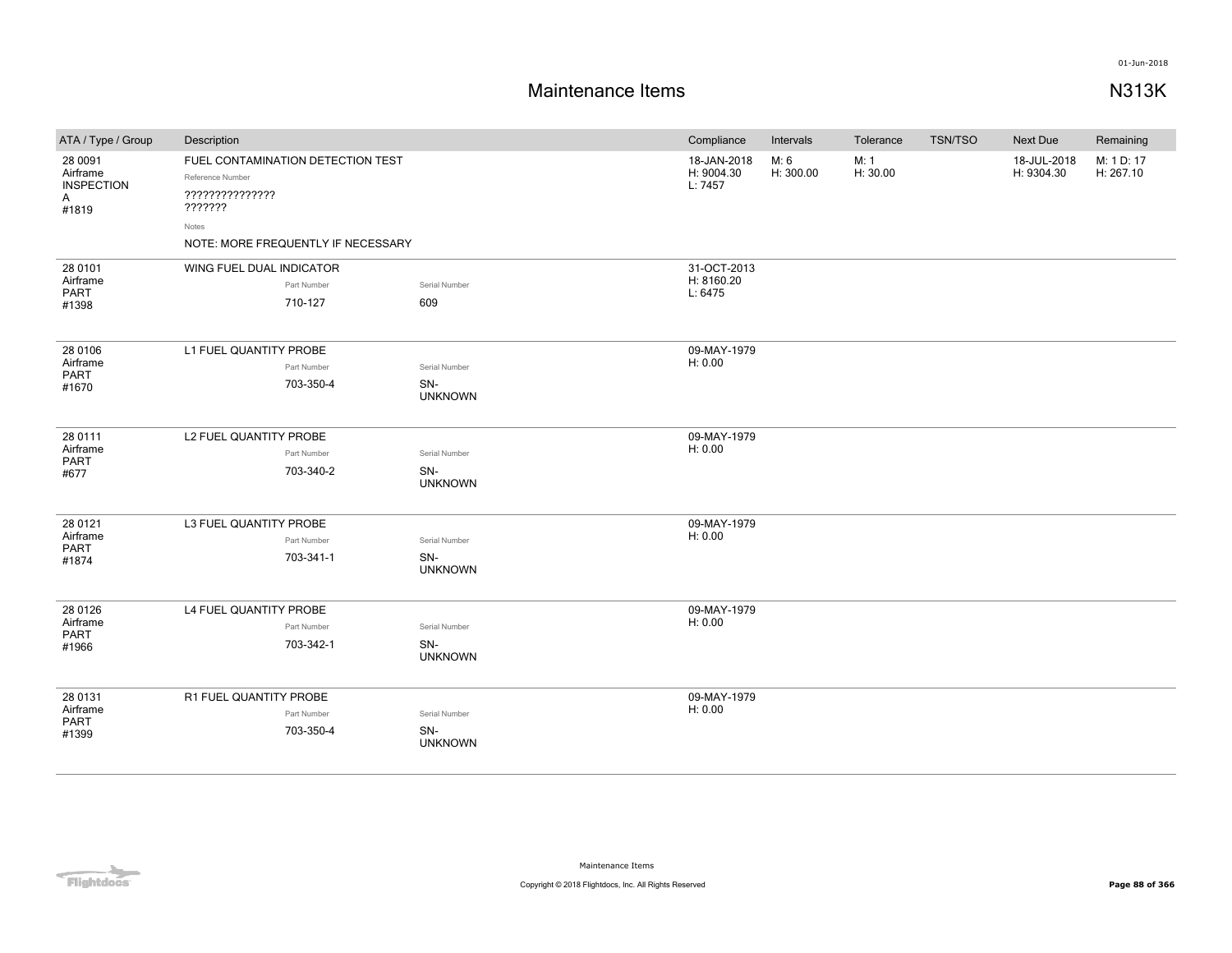## **Maintenance Items N313K**

| ATA / Type / Group                   | Description                                                         |                                        | Compliance                           | Intervals | Tolerance | <b>TSN/TSO</b> | <b>Next Due</b> | Remaining |
|--------------------------------------|---------------------------------------------------------------------|----------------------------------------|--------------------------------------|-----------|-----------|----------------|-----------------|-----------|
| 28 0136<br>Airframe<br>PART<br>#1269 | R2 FUEL QUANTITY PROBE<br>Part Number<br>703-340-2                  | Serial Number<br>SN-<br><b>UNKNOWN</b> | 09-MAY-1979<br>H: 0.00               |           |           |                |                 |           |
| 28 0141<br>Airframe<br>PART<br>#329  | R3 FUEL QUANTITY PROBE<br>Part Number<br>703-341-1                  | Serial Number<br>SN-<br><b>UNKNOWN</b> | 09-MAY-1979<br>H: 0.00               |           |           |                |                 |           |
| 28 0146<br>Airframe<br>PART<br>#445  | R4 FUEL QUANTITY PROBE<br>Part Number<br>703-342-1                  | Serial Number<br>SN-<br><b>UNKNOWN</b> | 09-MAY-1979<br>H: 0.00               |           |           |                |                 |           |
| 28 0151<br>Airframe<br>PART<br>#1666 | FUEL QUANTITY DUAL AMPLIFIER<br>Part Number<br>706-043-4            | Serial Number<br>SN-<br><b>UNKNOWN</b> | 09-MAY-1979<br>H: 0.00               |           |           |                |                 |           |
| 28 0601<br>Airframe<br>PART<br>#1378 | REAR TANK DUAL FUEL QUANTITY INDICATOR<br>Part Number<br>1-1306-04  | Serial Number<br>358                   | 31-OCT-2013<br>H: 8160.20<br>L: 6475 |           |           |                |                 |           |
| 28 0606<br>Airframe<br>PART<br>#1083 | LEFT REAR TANK FUEL QUANTITY TRANSFORMER<br>Part Number<br>739947   | Serial Number<br>SN-<br><b>UNKNOWN</b> | 09-MAY-1979<br>H: 0.00               |           |           |                |                 |           |
| 28 0621<br>Airframe<br>PART<br>#449  | LEFT REAR TANK FUEL QUANTITY TRANSMITTER<br>Part Number<br>1-1317AB | Serial Number<br>SN-<br><b>UNKNOWN</b> | 09-MAY-1979<br>H: 0.00               |           |           |                |                 |           |
| 28 06 26<br>Airframe<br>PART<br>#738 | RIGHT REAR TANK FUEL QUANTITY TRANSFORMER<br>Part Number<br>739947  | Serial Number<br>SN-<br><b>UNKNOWN</b> | 09-MAY-1979<br>H: 0.00               |           |           |                |                 |           |

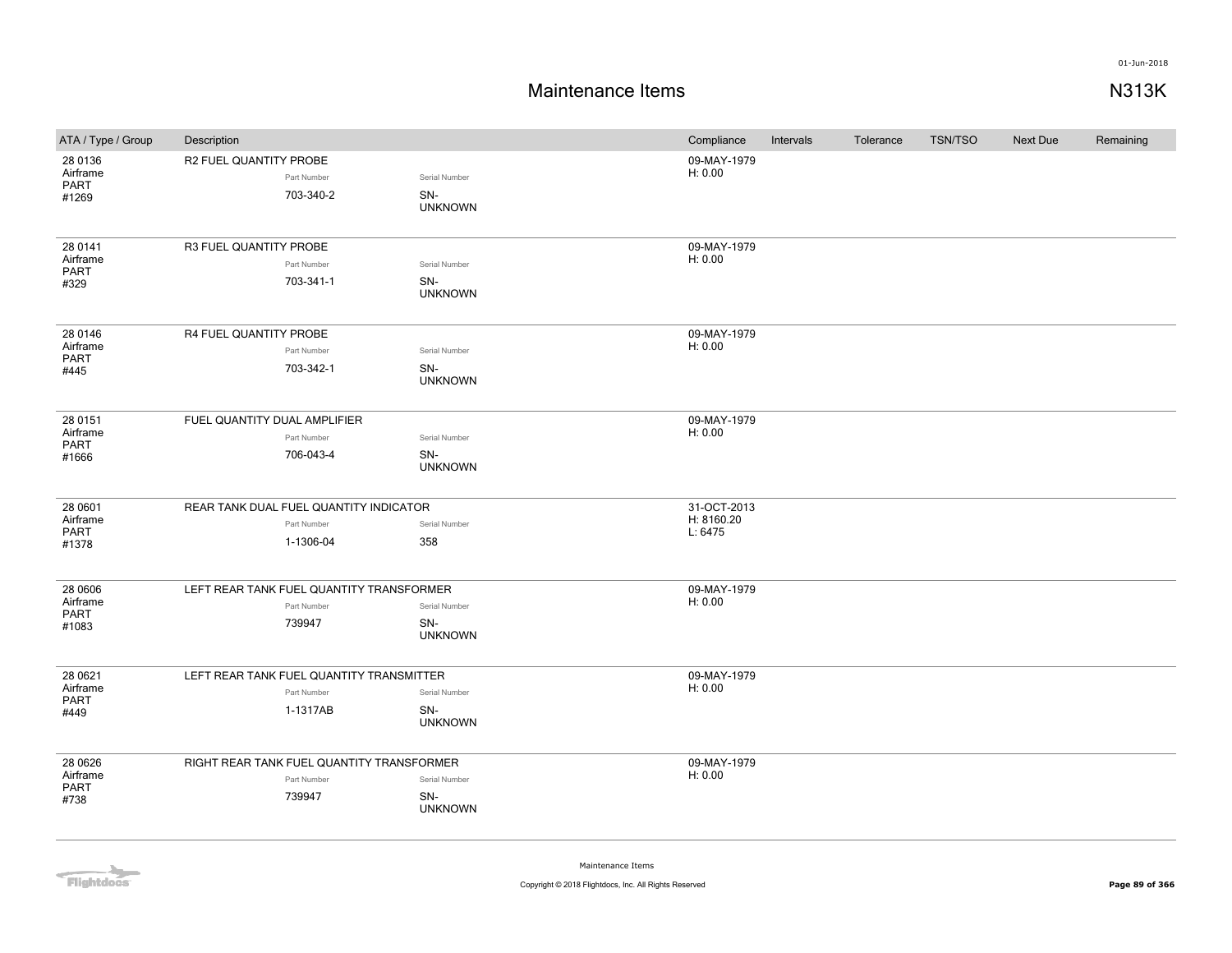| ATA / Type / Group                                     | Description                                                          |                                        | Compliance                           | Intervals         | Tolerance        | <b>TSN/TSO</b> | Next Due                  | Remaining               |
|--------------------------------------------------------|----------------------------------------------------------------------|----------------------------------------|--------------------------------------|-------------------|------------------|----------------|---------------------------|-------------------------|
| 28 0631<br>Airframe<br><b>PART</b><br>#919             | RIGHT REAR TANK FUEL QUANTITY TRANSMITTER<br>Part Number<br>1-1317AB | Serial Number<br>SN-<br><b>UNKNOWN</b> | 09-MAY-1979<br>H: 0.00               |                   |                  |                |                           |                         |
| 28 0636<br>Airframe<br>PART<br>#1416                   | LEFT NONRETURN FUEL MANIFOLD<br>Part Number<br>L96A26-203            | Serial Number<br>SN-<br><b>UNKNOWN</b> | 09-MAY-1979<br>H: 0.00               |                   |                  |                |                           |                         |
| 28 0656<br>Airframe<br><b>PART</b><br>#614             | RIGHT NONRETURN FUEL MANIFOLD<br>Part Number<br>L96A26-204           | Serial Number<br>SN-<br><b>UNKNOWN</b> | 09-MAY-1979<br>H: 0.00               |                   |                  |                |                           |                         |
| 28 1001<br>Airframe<br><b>INSPECTION</b><br>#964       | INSPECT/CHECK LEFT FEEDER TANK HOUSING                               |                                        | 01-JUN-1991<br>H: 4106.00<br>L: 3267 |                   |                  |                |                           |                         |
| 28 1002<br>Airframe<br><b>INSPECTION</b><br>#832       | INSPECT/CHECK RIGHT FEEDER TANK HOUSING                              |                                        | 01-JUN-1991<br>H: 4106.00<br>L: 3267 |                   |                  |                |                           |                         |
| 28 1011<br>Airframe<br><b>INSPECTION</b><br>#1288      | INSPECT/CHECK LEFT FEEDER TANK INWARD HOUSING                        |                                        | 01-JUN-1991<br>H: 4106.00<br>L: 3267 |                   |                  |                |                           |                         |
| 28 1012<br>Airframe<br><b>INSPECTION</b><br>#604       | INSPECT/CHECK RIGHT FEEDER TANK INWARD HOUSING                       |                                        | 01-JUN-1991<br>H: 4106.00<br>L: 3267 |                   |                  |                |                           |                         |
| 28 1021<br>Airframe<br><b>INSPECTION</b><br>Α<br>#2300 | FUNCTIONAL TEST WING TANK CROSSFEED CONTROL VALVE                    |                                        | 18-JAN-2018<br>H: 9004.30<br>L: 7457 | M: 6<br>H: 300.00 | M: 1<br>H: 30.00 |                | 18-JUL-2018<br>H: 9304.30 | M: 1 D: 17<br>H: 267.10 |

Flightdocs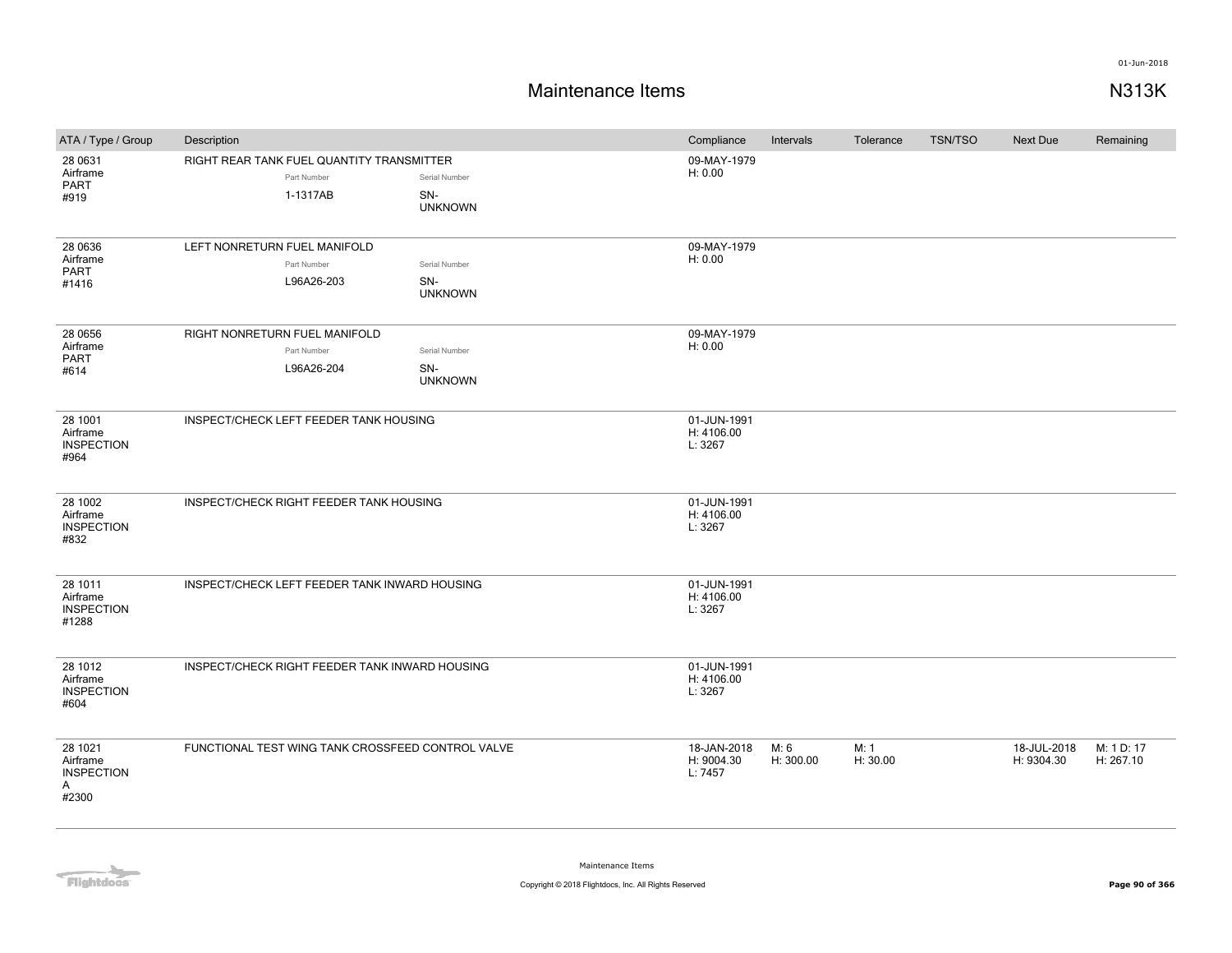| ATA / Type / Group                                     | Description                                                                                                      | Compliance                           | Intervals           | Tolerance         | <b>TSN/TSO</b> | Next Due                   | Remaining                 |
|--------------------------------------------------------|------------------------------------------------------------------------------------------------------------------|--------------------------------------|---------------------|-------------------|----------------|----------------------------|---------------------------|
| 28 1031<br>Airframe<br><b>INSPECTION</b><br>C<br>#1313 | SERVICING LEFT WING TANK TRANSFER NONRETURN VALVE AND FILTER                                                     | 31-OCT-2013<br>H: 8138.60<br>L: 6459 | M: 72               | M: 2              |                | 31-OCT-2019                | M: 16 D: 30               |
| 28 1032<br>Airframe<br><b>INSPECTION</b><br>C<br>#1004 | SERVICING RIGHT WING TANK TRANSFER NONRETURN VALVE AND FILTER                                                    | 31-OCT-2013<br>H: 8138.60<br>L: 6459 | M: 72               | M: 2              |                | 31-OCT-2019                | M: 16 D: 30               |
| 28 1041<br>Airframe<br><b>INSPECTION</b><br>Ζ<br>#883  | CHECK WING TANK PRESSURE REDUCER VALVE UNSTICKING OF PRESSURE-RELIEF<br>VALVES EMBODIED IN WING TANK             | 18-JAN-2018<br>H: 9004.30<br>L: 7457 | M: 24<br>H: 2400.00 | M: 1<br>H: 100.00 |                | 18-JAN-2020<br>H: 11404.30 | M: 19 D: 17<br>H: 2367.10 |
| 28 1042<br>Airframe<br><b>INSPECTION</b><br>Ζ<br>#2433 | CHECK REAR COMPARTMENT TANK PRESSURE REDUCER VALVE UNSTICKING OF<br>PRESSURE-RELIEF VALVES EMBODIED IN WING TANK | 18-JAN-2018<br>H: 9004.30<br>L: 7457 | M: 24<br>H: 2400.00 | M: 1<br>H: 100.00 |                | 18-JAN-2020<br>H: 11404.30 | M: 19 D: 17<br>H: 2367.10 |
| 28 1051<br>Airframe<br><b>INSPECTION</b><br>C<br>#2227 | CALIBRATION CHECK WING TANK PRESSURE REDUCING VALVE                                                              | 31-OCT-2013<br>H: 8138.60<br>L: 6459 | M: 72               | M: 2              |                | 31-OCT-2019                | M: 16 D: 30               |
| 28 1052<br>Airframe<br><b>INSPECTION</b><br>C<br>#1650 | CALIBRATION CHECK FEEDER TANK PRESSURE REDUCING VALVE                                                            | 31-OCT-2013<br>H: 8138.60<br>L: 6459 | M: 72               | M: 2              |                | 31-OCT-2019                | M: 16 D: 30               |
| 28 1053<br>Airframe<br><b>INSPECTION</b><br>C<br>#704  | INSPECTION OF PRESSURE SYSTEM FOR LEAKS                                                                          | 31-OCT-2013<br>H: 8138.60<br>L: 6459 | M: 72               | M: 2              |                | 31-OCT-2019                | M: 16 D: 30               |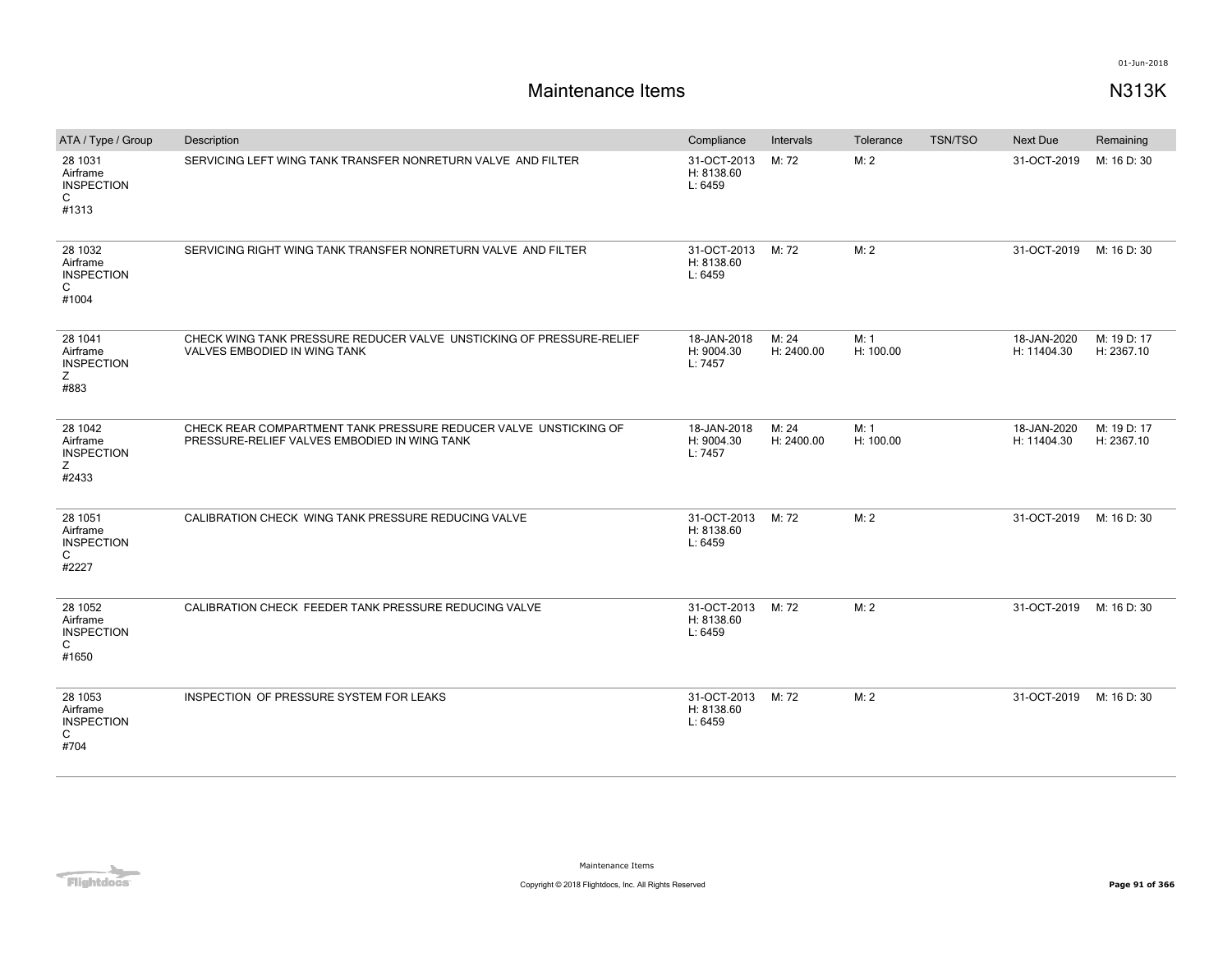| ATA / Type / Group                                                | Description                                        |                                                                             | Compliance                           | Intervals         | Tolerance        | <b>TSN/TSO</b> | Next Due                  | Remaining               |
|-------------------------------------------------------------------|----------------------------------------------------|-----------------------------------------------------------------------------|--------------------------------------|-------------------|------------------|----------------|---------------------------|-------------------------|
| 28 1061<br>Airframe<br><b>INSPECTION</b><br>$\mathsf{A}$<br>#2168 | SERVICING OF FUEL PRESSURIZATION SYSTEM            |                                                                             | 18-JAN-2018<br>H: 9004.30<br>L: 7457 | M: 6<br>H: 300.00 | M: 1<br>H: 30.00 |                | 18-JUL-2018<br>H: 9304.30 | M: 1 D: 17<br>H: 267.10 |
| 28 1071<br>Airframe<br><b>INSPECTION</b><br>#2802                 | (A/C WITH SB 731)                                  | CHECK EFFICIENCY OF PERMANENT LEAK DRAINS ON FEEDER TANK AND WING CIRCUIT   |                                      |                   |                  |                |                           |                         |
| 28 1081<br>Airframe<br><b>INSPECTION</b><br>$2A+$<br>#1729        | CLEAN DRAIN AT FRAME 33                            |                                                                             | 18-JAN-2018<br>H: 9004.30<br>L: 7457 | M: 12             | M: 1             |                | 18-JAN-2019               | M: 7 D: 17              |
| 28 1091<br>Airframe<br><b>INSPECTION</b><br>#2803                 |                                                    | LEAK TEST OF FUEL PRESSURIZATION SYSTEM NON-RETURN VALVES (A/C WITH SB 731) |                                      |                   |                  |                |                           |                         |
| 28 1101                                                           | LEFT WING REAR TANK TRANSFER PRESSURE TRANSMITTER  |                                                                             | 12-NOV-2015                          |                   |                  |                |                           |                         |
| Airframe<br><b>PART</b>                                           | Part Number                                        | Serial Number                                                               | H: 8700.70<br>L: 7186                |                   |                  |                |                           |                         |
| #1791                                                             | 1-1106ZB                                           | 362                                                                         |                                      |                   |                  |                |                           |                         |
| 28 1111                                                           | RIGHT WING REAR TANK TRANSFER PRESSURE TRANSMITTER |                                                                             | 26-OCT-2001                          |                   |                  |                |                           |                         |
| Airframe                                                          | Part Number                                        | Serial Number                                                               | H: 7124.00                           |                   |                  |                |                           |                         |
| <b>PART</b><br>#1106                                              | 1-1106ZB                                           | 1379                                                                        | L: 5758                              |                   |                  |                |                           |                         |
| 28 11 21                                                          | REAR WING TANK PRESSURE INDICATOR                  |                                                                             | 09-MAY-1979                          |                   |                  |                |                           |                         |
| Airframe                                                          | Part Number                                        | Serial Number                                                               | H: 0.00                              |                   |                  |                |                           |                         |
| <b>PART</b><br>#2348                                              | C11283AD                                           | SN-<br><b>UNKNOWN</b>                                                       |                                      |                   |                  |                |                           |                         |
| 28 16 26                                                          | WING TANK CROSSFEED CONTROL VALVE                  |                                                                             | 09-MAY-1979                          |                   |                  |                |                           |                         |
| Airframe<br><b>PART</b>                                           | Part Number                                        | Serial Number                                                               | H: 0.00                              |                   |                  |                |                           |                         |
| #1883                                                             | D97-001                                            | SN-<br><b>UNKNOWN</b>                                                       |                                      |                   |                  |                |                           |                         |
|                                                                   |                                                    |                                                                             |                                      |                   |                  |                |                           |                         |

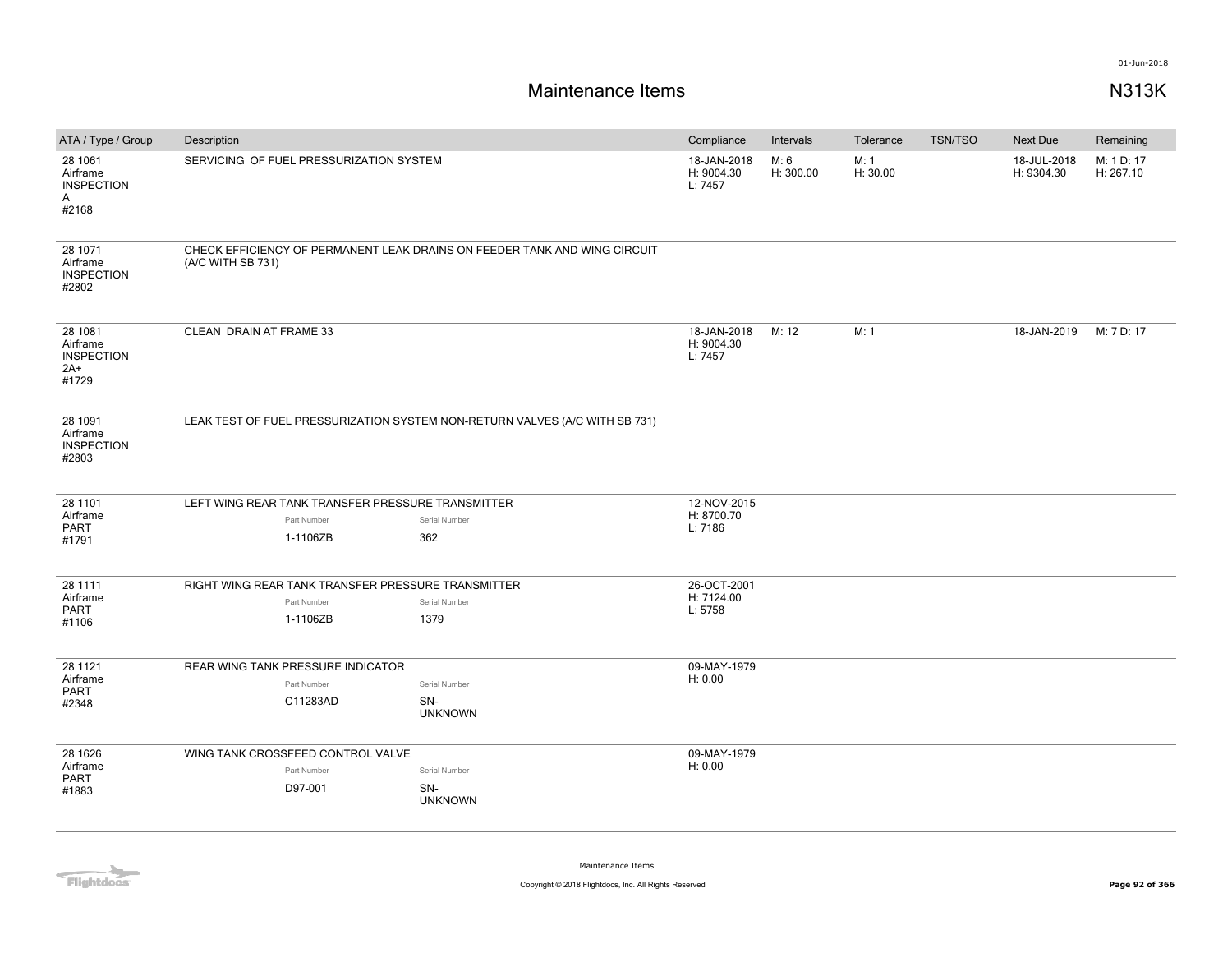# **Maintenance Items N313K**

| ATA / Type / Group                                                | Description                                                                    |                        | Compliance                           | Intervals           | Tolerance         | <b>TSN/TSO</b> | Next Due                   | Remaining                 |
|-------------------------------------------------------------------|--------------------------------------------------------------------------------|------------------------|--------------------------------------|---------------------|-------------------|----------------|----------------------------|---------------------------|
| 28 1641<br>Airframe<br><b>PART</b><br>#538                        | LEFT WING FUEL TANK CROSSFEED VALVE<br>Part Number<br>B99-006                  | Serial Number<br>20055 | 03-JUN-2002<br>H: 7335.70<br>L: 5900 |                     |                   |                |                            |                           |
| 28 1666<br>Airframe<br><b>PART</b><br>#2353                       | RIGHT WING FUEL TANK CROSSFEED VALVE<br>Part Number<br>B99-005                 | Serial Number<br>20057 | 03-JUN-2002<br>H: 7335.70<br>L: 5900 |                     |                   |                |                            |                           |
| 28 2001<br>Airframe<br><b>INSPECTION</b><br>B<br>#2010            | TEST FUEL SYSTEM DURING ENGINE RUN-UP                                          |                        | 31-OCT-2013<br>H: 8138.60<br>L: 6459 | H: 1200.00          | H: 50.00          |                | H: 9338.60                 | H: 301.40                 |
| 28 2011<br>Airframe<br><b>INSPECTION</b><br>$\mathsf{A}$<br>#2404 | FUNCTIONAL TEST OF FEEDER TANK CROSSFEED VALVE                                 |                        | 18-JAN-2018<br>H: 9004.30<br>L: 7457 | M: 6<br>H: 300.00   | M: 1<br>H: 30.00  |                | 18-JUL-2018<br>H: 9304.30  | M: 1 D: 17<br>H: 267.10   |
| 28 2020-1<br>Airframe<br><b>PART</b><br>#1038                     | LEAK TEST RIGHT WING AIR VENTING VALVE SB 400 C/W<br>Part Number<br>B97E51-253 | Serial Number<br>20080 | 14-JUN-2016<br>H: 8758.30<br>L: 7242 | M: 144              |                   |                | 14-JUN-2028                | M: 120 D: 13              |
| 28 2020-2<br>Airframe<br><b>PART</b><br>#933                      | LEAK TEST LEFT WING AIR VENTING VALVE SB 400 C/W<br>Part Number<br>B97E51-253  | Serial Number<br>20130 | 14-JUN-2016<br>H: 8758.30<br>L: 7242 | M: 144              |                   |                | 14-JUN-2028                | M: 120 D: 13              |
| 28 2021<br>Airframe<br><b>INSPECTION</b><br>Z<br>#2448            | INSPECTION/CHECK OF PRESSURE FILLING SYSTEM                                    |                        | 18-JAN-2018<br>H: 9004.30<br>L: 7457 | M: 24<br>H: 2400.00 | M: 1<br>H: 100.00 |                | 18-JAN-2020<br>H: 11404.30 | M: 19 D: 17<br>H: 2367.10 |
| 28 2031<br>Airframe<br><b>INSPECTION</b><br>$2A+$<br>#380         | LUBRICATION OF REFUELING PREVENTION MICROSWITCH CONTROL LEVER PINS             |                        | 18-JAN-2018<br>H: 9004.30<br>L: 7457 | M: 12               | M: 1              |                | 18-JAN-2019                | M: 7 D: 17                |

**Flightdocs**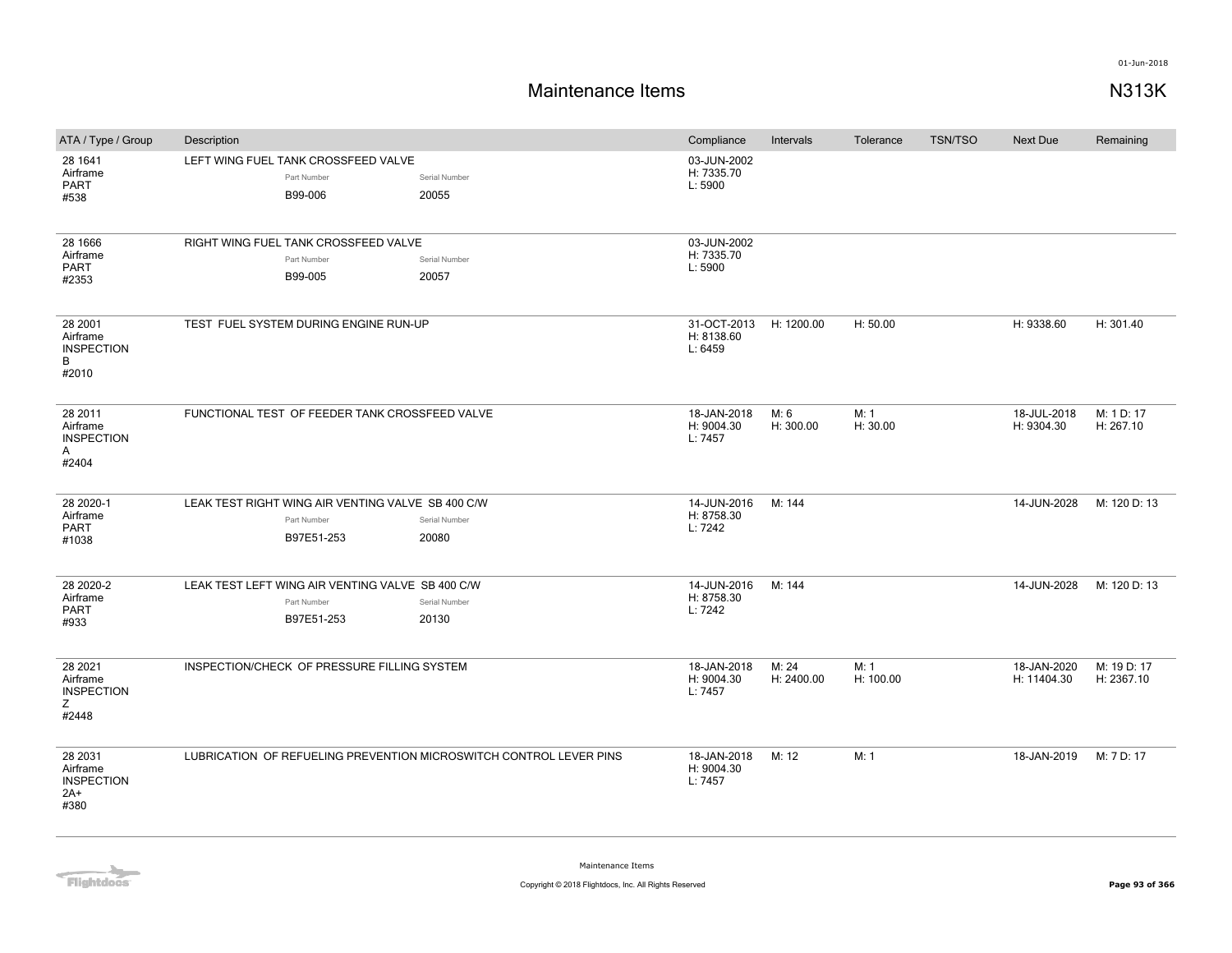| ATA / Type / Group                                | Description             |                                                                      |                                        | Compliance                           | Intervals | Tolerance | TSN/TSO | Next Due | Remaining |
|---------------------------------------------------|-------------------------|----------------------------------------------------------------------|----------------------------------------|--------------------------------------|-----------|-----------|---------|----------|-----------|
| 28 2601<br>Airframe<br><b>PART</b><br>#2002       |                         | LEFT WING TANK SUCTION RELIEF VALVE<br>Part Number<br>4003ZE         | Serial Number<br>877                   | 03-JUN-2002<br>H: 7335.70<br>L: 5900 |           |           |         |          |           |
| 28 26 11<br>Airframe<br>PART<br>#812              | LEFT FUEL VALVE BOX     | Part Number<br>2414CD                                                | Serial Number<br>944                   | 03-JUN-2002<br>H: 7335.70<br>L: 5900 |           |           |         |          |           |
| 28 26 21<br>Airframe<br><b>PART</b><br>#668       | LEFT FUEL TRANSFER PUMP | Part Number<br>2060A01                                               | Serial Number<br>1465                  | 01-JUL-2001<br>H: 7034.00<br>L: 5666 |           |           |         |          |           |
| 28 2651<br>Airframe<br><b>PART</b><br>#2428       |                         | LEFT FUEL TRANSFER SOLENOID VALVE<br>Part Number<br>PN               | Serial Number<br>SN-<br><b>UNKNOWN</b> | 09-MAY-1979<br>H: 0.00               |           |           |         |          |           |
| 28 2656<br>Airframe<br><b>INSPECTION</b><br>#1924 |                         | OPERATIONAL CHECK LEFT FUEL TRANSFER SOLENOID VALVE                  |                                        | 09-MAY-1979<br>H: 0.00               |           |           |         |          |           |
| 28 26 61<br>Airframe<br><b>PART</b><br>#2296      |                         | LEFT WING TANK PRESSURE NONRETURN VALVE<br>Part Number<br>L84A19-606 | Serial Number<br>20084                 | 31-OCT-2013<br>H: 8138.60<br>L: 6459 |           |           |         |          |           |
| 28 26 68<br>Airframe<br><b>PART</b><br>#1949      |                         | LEFT PRESSURE P2 NONRETURN VALVE<br>Part Number<br>L84A19-601        | Serial Number<br>D29834                | 11-NOV-2015<br>H: 8700.70<br>L: 7186 |           |           |         |          |           |
| 28 2671<br>Airframe<br>PART<br>#1623              |                         | LEFT WING TANK TRANSFER NONRETURN VALVE<br>Part Number<br>L84005     | Serial Number<br>SN-<br><b>UNKNOWN</b> | 09-MAY-1979<br>H: 0.00               |           |           |         |          |           |

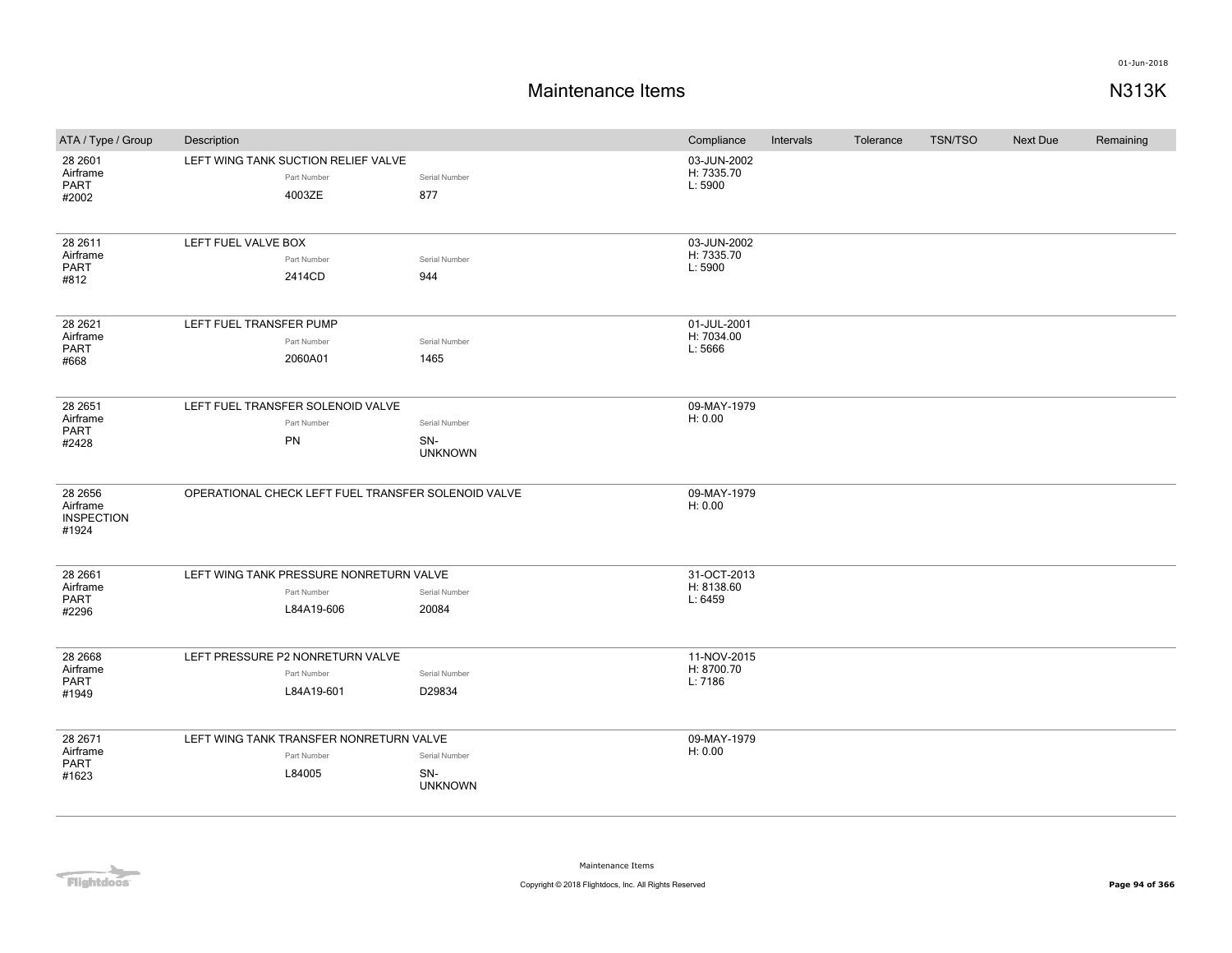| ATA / Type / Group                                | Description                                                            |                                        | Compliance                           | Intervals | Tolerance | <b>TSN/TSO</b> | <b>Next Due</b> | Remaining |
|---------------------------------------------------|------------------------------------------------------------------------|----------------------------------------|--------------------------------------|-----------|-----------|----------------|-----------------|-----------|
| 28 26 81<br>Airframe<br><b>PART</b><br>#1761      | LEFT WING FUEL TANK ISOLATING VALVE<br>Part Number<br>B99-004          | Serial Number<br>20065                 | 03-JUN-2002<br>H: 7335.70<br>L: 5900 |           |           |                |                 |           |
| 28 2691<br>Airframe<br><b>PART</b><br>#1463       | NO. 1 ENGINE FUEL SHUTOFF VALVE<br>Part Number<br>B99-26-203           | Serial Number<br>20055                 | 03-JUN-2002<br>H: 7335.70<br>L: 5900 |           |           |                |                 |           |
| 28 3101<br>Airframe<br><b>PART</b><br>#1863       | RIGHT WING TANK SUCTION RELIEF VALVE<br>Part Number<br>4003ZE          | Serial Number<br>878                   | 03-JUN-2002<br>H: 7335.70<br>L: 5900 |           |           |                |                 |           |
| 28 3111<br>Airframe<br><b>PART</b><br>#1075       | RIGHT FUEL VALVE BOX<br>Part Number<br>2414DD                          | Serial Number<br>949                   | 03-JUN-2002<br>H: 7335.70<br>L: 5900 |           |           |                |                 |           |
| 28 31 21<br>Airframe<br><b>PART</b><br>#2315      | RIGHT FUEL TRANSFER PUMP<br>Part Number<br>2060A01                     | Serial Number<br>1210                  | 05-MAR-2003<br>H: 7689.35<br>L: 6162 |           |           |                |                 |           |
| 28 31 51<br>Airframe<br>PART<br>#859              | RIGHT FUEL TRANSFER SOLENOID VALVE<br>Part Number<br>1308AAA           | Serial Number<br>SN-<br><b>UNKNOWN</b> | 09-MAY-1979<br>H: 0.00               |           |           |                |                 |           |
| 28 3156<br>Airframe<br><b>INSPECTION</b><br>#2416 | OPERATIONAL CHECK RIGHT FUEL TRANSFER SOLENOID VALVE                   |                                        | 09-MAY-1979<br>H: 0.00               |           |           |                |                 |           |
| 28 31 61<br>Airframe<br>PART<br>#1604             | RIGHT WING TANK PRESSURE NON RETURN VALVE<br>Part Number<br>L84A19-606 | Serial Number<br>20085                 | 31-OCT-2013<br>H: 8138.60<br>L: 6459 |           |           |                |                 |           |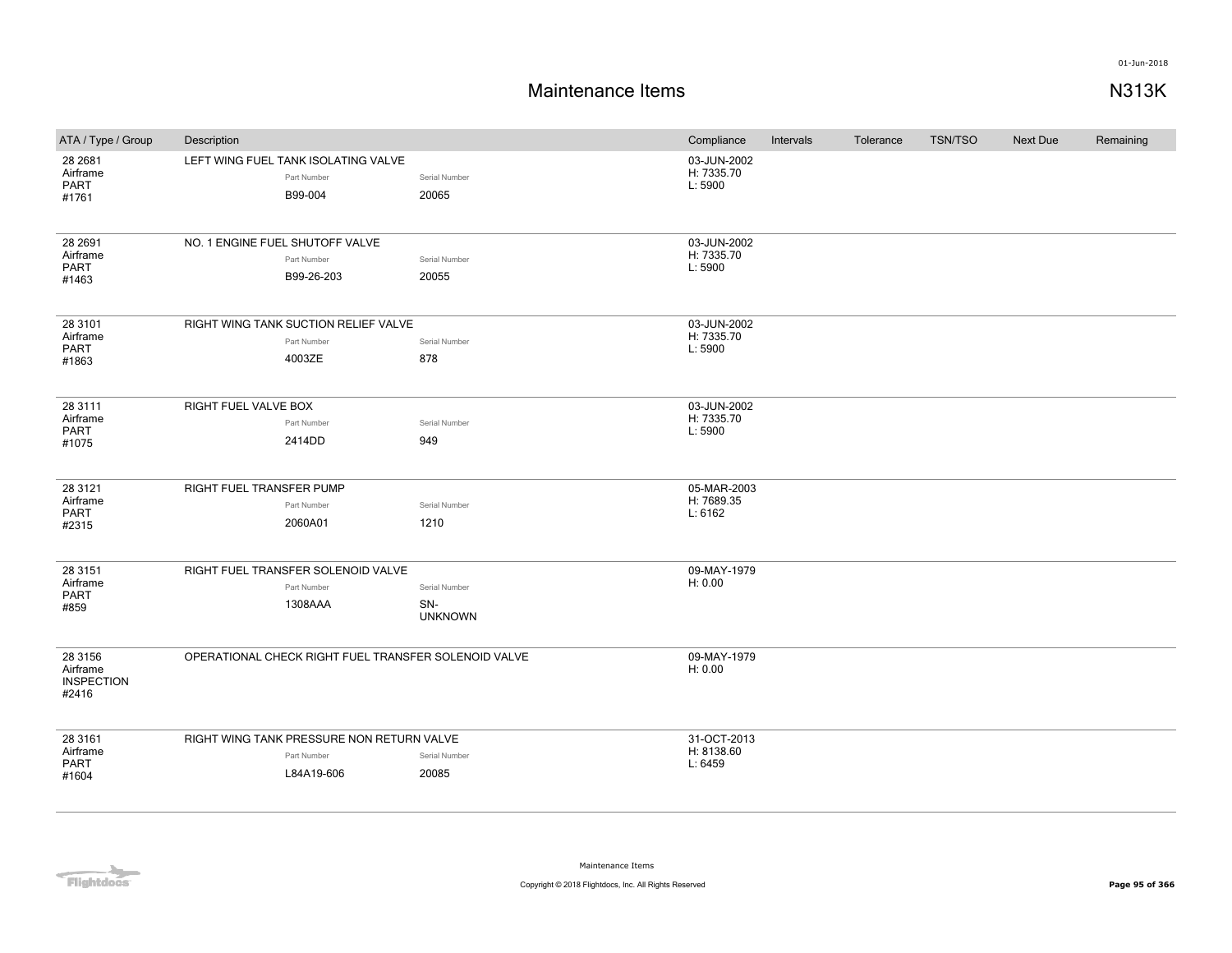## **Maintenance Items N313K**

| ATA / Type / Group                           | Description                     |                                                                    |                                        | Compliance                           | Intervals | Tolerance | <b>TSN/TSO</b> | Next Due | Remaining |
|----------------------------------------------|---------------------------------|--------------------------------------------------------------------|----------------------------------------|--------------------------------------|-----------|-----------|----------------|----------|-----------|
| 28 3166<br>Airframe<br><b>PART</b><br>#1982  |                                 | RIGHT PRESSURE P2 NONRETURN VALVE<br>Part Number<br>L84A19-601     | Serial Number<br>A87841                | 11-NOV-2015<br>H: 8700.70<br>L: 7186 |           |           |                |          |           |
| 28 3171<br>Airframe<br><b>PART</b><br>#1852  |                                 | RIGHT WING TANK TRANSFER NONRETURN VALVE<br>Part Number<br>L84-005 | Serial Number<br>12021                 | 06-DEC-2016<br>H: 8775.40<br>L: 7259 |           |           |                |          |           |
| 28 31 81<br>Airframe<br><b>PART</b><br>#1693 |                                 | RIGHT WING FUEL TANK ISOLATING VALVE<br>Part Number<br>B99-003     | Serial Number<br>20158                 | 31-OCT-2013<br>H: 8160.20<br>L: 6475 |           |           |                |          |           |
| 28 3191<br>Airframe<br><b>PART</b><br>#224   | NO. 2 ENGINE FUEL SHUTOFF VALVE | Part Number<br>B99-26-204                                          | Serial Number<br>20064                 | 03-JUN-2002<br>H: 7335.70<br>L: 5900 |           |           |                |          |           |
| 28 3611<br>Airframe<br><b>PART</b><br>#636   |                                 | LEFT REAR TANK LOW-PRESSURE PUMP<br>Part Number<br>2060B           | Serial Number<br>SN-<br><b>UNKNOWN</b> | 09-MAY-1979<br>H: 0.00               |           |           |                |          |           |
| 28 36 27<br>Airframe<br>PART<br>#1235        | LEFT REAR TANK NONRETURN VALVE  | Part Number<br>L84A13-603                                          | Serial Number<br>F08900                | 31-OCT-2013<br>H: 8138.60<br>L: 6459 |           |           |                |          |           |
| 28 3 641<br>Airframe<br><b>PART</b><br>#2102 |                                 | RIGHT REAR TANK LOW-PRESSURE PUMP<br>Part Number<br>2060B          | Serial Number<br>SN-<br><b>UNKNOWN</b> | 09-MAY-1979<br>H: 0.00               |           |           |                |          |           |
| 28 3661<br>Airframe<br>PART<br>#2396         |                                 | RIGHT REAR TANK NONRETURN VALVE<br>Part Number<br>L84A13-603       | Serial Number<br>F21530                | 31-OCT-2013<br>H: 8138.60<br>L: 6459 |           |           |                |          |           |

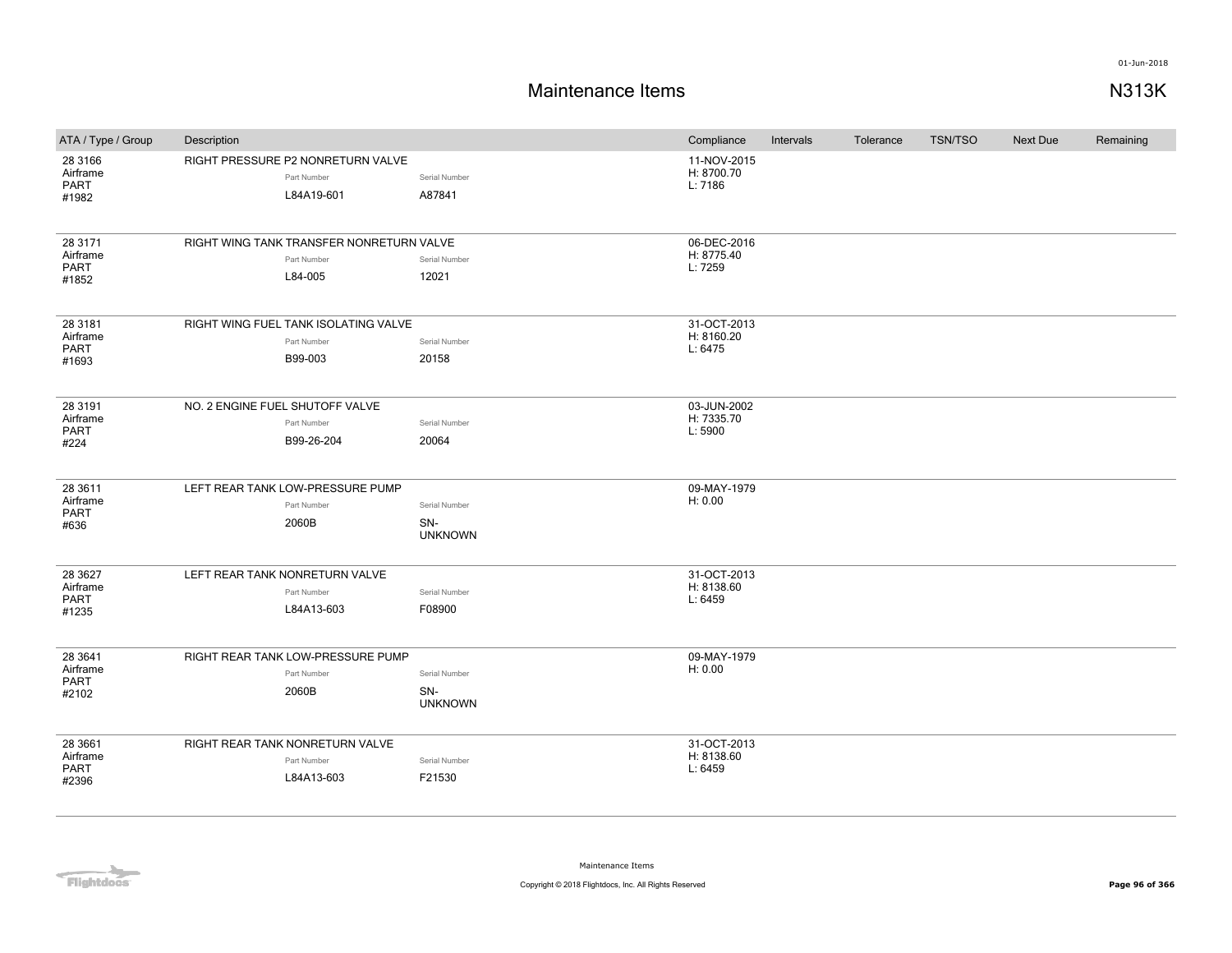## **Maintenance Items N313K**

| ATA / Type / Group      | Description |                                                                                                                                                                                                                                                                                                                                                                                                                                                                                                                                                                                                                                                                                                                                                                                                                                                                                                   |                | Compliance             | Intervals | Tolerance | <b>TSN/TSO</b> | <b>Next Due</b> | Remaining |
|-------------------------|-------------|---------------------------------------------------------------------------------------------------------------------------------------------------------------------------------------------------------------------------------------------------------------------------------------------------------------------------------------------------------------------------------------------------------------------------------------------------------------------------------------------------------------------------------------------------------------------------------------------------------------------------------------------------------------------------------------------------------------------------------------------------------------------------------------------------------------------------------------------------------------------------------------------------|----------------|------------------------|-----------|-----------|----------------|-----------------|-----------|
| 28 3671<br>Airframe     |             | REAR COMPARTMENT TANK CROSSFEED VALVE<br>31-OCT-2013<br>H: 8138.60<br>Serial Number<br>Part Number<br>L: 6459<br>158<br>23056EGD<br>LEFT FUEL PRESSURE SWITCH<br>09-MAY-1979<br>H: 0.00<br>Part Number<br>Serial Number<br>1914HJ<br>SN-<br><b>UNKNOWN</b><br>RIGHT FUEL PRESSURE SWITCH<br>09-MAY-1979<br>H: 0.00<br>Part Number<br>Serial Number<br>1914HJ<br>SN-<br><b>UNKNOWN</b><br>LEFT WING MAGNETIC FUEL LEVEL GAUGE<br>09-MAY-1979<br>H: 0.00<br>Part Number<br>Serial Number<br>L98A202<br>SN-<br><b>UNKNOWN</b><br>09-MAY-1979<br>RIGHT WING MAGNETIC FUEL LEVEL GAUGE<br>H: 0.00<br>Part Number<br>Serial Number<br>L98A202<br>SN-<br><b>UNKNOWN</b><br>LEFT UPPER FUEL LEVEL FLOAT VALVE<br>09-MAY-1979<br>H: 0.00<br>Serial Number<br>Part Number<br>SN-<br>2061-3<br><b>UNKNOWN</b><br>LEFT LOWER FUEL LEVEL FLOAT VALVE<br>09-MAY-1979<br>H: 0.00<br>Part Number<br>Serial Number |                |                        |           |           |                |                 |           |
| PART                    |             |                                                                                                                                                                                                                                                                                                                                                                                                                                                                                                                                                                                                                                                                                                                                                                                                                                                                                                   |                |                        |           |           |                |                 |           |
| #2403                   |             |                                                                                                                                                                                                                                                                                                                                                                                                                                                                                                                                                                                                                                                                                                                                                                                                                                                                                                   |                |                        |           |           |                |                 |           |
|                         |             |                                                                                                                                                                                                                                                                                                                                                                                                                                                                                                                                                                                                                                                                                                                                                                                                                                                                                                   |                |                        |           |           |                |                 |           |
| 28 4 1 4 1              |             |                                                                                                                                                                                                                                                                                                                                                                                                                                                                                                                                                                                                                                                                                                                                                                                                                                                                                                   |                |                        |           |           |                |                 |           |
| Airframe<br><b>PART</b> |             |                                                                                                                                                                                                                                                                                                                                                                                                                                                                                                                                                                                                                                                                                                                                                                                                                                                                                                   |                |                        |           |           |                |                 |           |
| #778                    |             |                                                                                                                                                                                                                                                                                                                                                                                                                                                                                                                                                                                                                                                                                                                                                                                                                                                                                                   |                |                        |           |           |                |                 |           |
|                         |             |                                                                                                                                                                                                                                                                                                                                                                                                                                                                                                                                                                                                                                                                                                                                                                                                                                                                                                   |                |                        |           |           |                |                 |           |
| 28 4 1 5 1              |             |                                                                                                                                                                                                                                                                                                                                                                                                                                                                                                                                                                                                                                                                                                                                                                                                                                                                                                   |                |                        |           |           |                |                 |           |
| Airframe<br>PART        |             |                                                                                                                                                                                                                                                                                                                                                                                                                                                                                                                                                                                                                                                                                                                                                                                                                                                                                                   |                |                        |           |           |                |                 |           |
| #1350                   |             |                                                                                                                                                                                                                                                                                                                                                                                                                                                                                                                                                                                                                                                                                                                                                                                                                                                                                                   |                |                        |           |           |                |                 |           |
|                         |             |                                                                                                                                                                                                                                                                                                                                                                                                                                                                                                                                                                                                                                                                                                                                                                                                                                                                                                   |                |                        |           |           |                |                 |           |
| 28 4 1 5 6              |             |                                                                                                                                                                                                                                                                                                                                                                                                                                                                                                                                                                                                                                                                                                                                                                                                                                                                                                   |                |                        |           |           |                |                 |           |
| Airframe                |             |                                                                                                                                                                                                                                                                                                                                                                                                                                                                                                                                                                                                                                                                                                                                                                                                                                                                                                   |                |                        |           |           |                |                 |           |
| PART                    |             |                                                                                                                                                                                                                                                                                                                                                                                                                                                                                                                                                                                                                                                                                                                                                                                                                                                                                                   |                |                        |           |           |                |                 |           |
| #1142                   |             |                                                                                                                                                                                                                                                                                                                                                                                                                                                                                                                                                                                                                                                                                                                                                                                                                                                                                                   |                |                        |           |           |                |                 |           |
|                         |             |                                                                                                                                                                                                                                                                                                                                                                                                                                                                                                                                                                                                                                                                                                                                                                                                                                                                                                   |                |                        |           |           |                |                 |           |
| 28 4 1 5 8              |             |                                                                                                                                                                                                                                                                                                                                                                                                                                                                                                                                                                                                                                                                                                                                                                                                                                                                                                   |                |                        |           |           |                |                 |           |
| Airframe<br>PART        |             |                                                                                                                                                                                                                                                                                                                                                                                                                                                                                                                                                                                                                                                                                                                                                                                                                                                                                                   |                |                        |           |           |                |                 |           |
| #1786                   |             |                                                                                                                                                                                                                                                                                                                                                                                                                                                                                                                                                                                                                                                                                                                                                                                                                                                                                                   |                |                        |           |           |                |                 |           |
|                         |             |                                                                                                                                                                                                                                                                                                                                                                                                                                                                                                                                                                                                                                                                                                                                                                                                                                                                                                   |                |                        |           |           |                |                 |           |
| 28 4 1 6 1              |             |                                                                                                                                                                                                                                                                                                                                                                                                                                                                                                                                                                                                                                                                                                                                                                                                                                                                                                   |                |                        |           |           |                |                 |           |
| Airframe                |             |                                                                                                                                                                                                                                                                                                                                                                                                                                                                                                                                                                                                                                                                                                                                                                                                                                                                                                   |                |                        |           |           |                |                 |           |
| PART<br>#1981           |             |                                                                                                                                                                                                                                                                                                                                                                                                                                                                                                                                                                                                                                                                                                                                                                                                                                                                                                   |                |                        |           |           |                |                 |           |
|                         |             |                                                                                                                                                                                                                                                                                                                                                                                                                                                                                                                                                                                                                                                                                                                                                                                                                                                                                                   |                |                        |           |           |                |                 |           |
| 28 4 1 6 3              |             |                                                                                                                                                                                                                                                                                                                                                                                                                                                                                                                                                                                                                                                                                                                                                                                                                                                                                                   |                |                        |           |           |                |                 |           |
| Airframe                |             |                                                                                                                                                                                                                                                                                                                                                                                                                                                                                                                                                                                                                                                                                                                                                                                                                                                                                                   |                |                        |           |           |                |                 |           |
| <b>PART</b><br>#482     |             | 2061-3                                                                                                                                                                                                                                                                                                                                                                                                                                                                                                                                                                                                                                                                                                                                                                                                                                                                                            | SN-            |                        |           |           |                |                 |           |
|                         |             |                                                                                                                                                                                                                                                                                                                                                                                                                                                                                                                                                                                                                                                                                                                                                                                                                                                                                                   | <b>UNKNOWN</b> |                        |           |           |                |                 |           |
|                         |             |                                                                                                                                                                                                                                                                                                                                                                                                                                                                                                                                                                                                                                                                                                                                                                                                                                                                                                   |                |                        |           |           |                |                 |           |
| 28 4 166<br>Airframe    |             | RIGHT UPPER FUEL LEVEL FLOAT VALVE<br>Part Number                                                                                                                                                                                                                                                                                                                                                                                                                                                                                                                                                                                                                                                                                                                                                                                                                                                 | Serial Number  | 09-MAY-1979<br>H: 0.00 |           |           |                |                 |           |
| PART                    |             | 2061-3                                                                                                                                                                                                                                                                                                                                                                                                                                                                                                                                                                                                                                                                                                                                                                                                                                                                                            | SN-            |                        |           |           |                |                 |           |
| #150                    |             |                                                                                                                                                                                                                                                                                                                                                                                                                                                                                                                                                                                                                                                                                                                                                                                                                                                                                                   | <b>UNKNOWN</b> |                        |           |           |                |                 |           |
|                         |             |                                                                                                                                                                                                                                                                                                                                                                                                                                                                                                                                                                                                                                                                                                                                                                                                                                                                                                   |                |                        |           |           |                |                 |           |

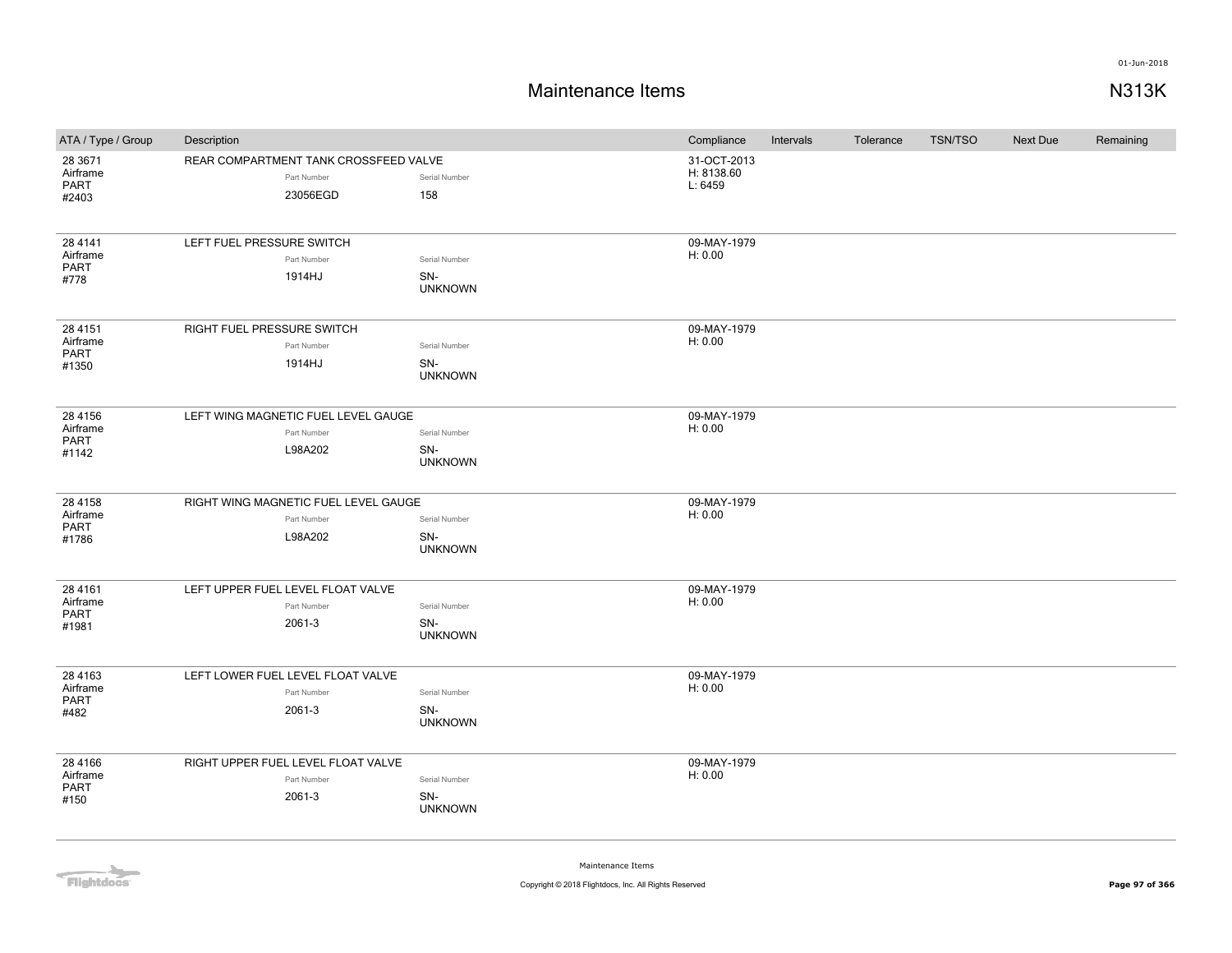| ATA / Type / Group                             | Description                                                 |                                        | Compliance             | Intervals | Tolerance | <b>TSN/TSO</b> | Next Due | Remaining |
|------------------------------------------------|-------------------------------------------------------------|----------------------------------------|------------------------|-----------|-----------|----------------|----------|-----------|
| 28 4 1 6 9<br>Airframe<br><b>PART</b><br>#1470 | RIGHT LOWER FUEL LEVEL FLOAT VALVE<br>Part Number<br>2061-3 | Serial Number<br>SN-<br><b>UNKNOWN</b> | 09-MAY-1979<br>H: 0.00 |           |           |                |          |           |
|                                                |                                                             |                                        |                        |           |           |                |          |           |
| 28 4171<br>Airframe                            | LEFT WING TANK BLEED VALVE                                  |                                        | 09-MAY-1979<br>H: 0.00 |           |           |                |          |           |
| <b>PART</b>                                    | Part Number                                                 | Serial Number                          |                        |           |           |                |          |           |
| #2019                                          | 4051AAA                                                     | SN-<br><b>UNKNOWN</b>                  |                        |           |           |                |          |           |
| 28 4176                                        | RIGHT WING TANK BLEED VALVE                                 |                                        | 09-MAY-1979            |           |           |                |          |           |
| Airframe<br><b>PART</b>                        | Part Number                                                 | Serial Number                          | H: 0.00                |           |           |                |          |           |
| #578                                           | 4051AAA                                                     | SN-<br><b>UNKNOWN</b>                  |                        |           |           |                |          |           |
| 28 4 18 1                                      | LEFT REAR TANK PRESSURE RELIEF VALVE                        |                                        | 09-MAY-1979            |           |           |                |          |           |
| Airframe<br>PART                               | Part Number                                                 | Serial Number                          | H: 0.00                |           |           |                |          |           |
| #2125                                          | 1551MJ                                                      | SN-<br><b>UNKNOWN</b>                  |                        |           |           |                |          |           |
| 28 4 18 6                                      | RIGHT REAR TANK PRESSURE RELIEF VALVE                       |                                        | 09-MAY-1979            |           |           |                |          |           |
| Airframe<br><b>PART</b>                        | Part Number                                                 | Serial Number                          | H: 0.00                |           |           |                |          |           |
| #598                                           | 1551MJ                                                      | SN-<br><b>UNKNOWN</b>                  |                        |           |           |                |          |           |
| 28 4 1 9 1                                     | LEFT REAR TANK SUCTION RELIEF VALVE                         |                                        | 09-MAY-1979            |           |           |                |          |           |
| Airframe<br>PART                               | Part Number                                                 | Serial Number                          | H: 0.00                |           |           |                |          |           |
| #1243                                          | 4004A1A                                                     | SN-<br><b>UNKNOWN</b>                  |                        |           |           |                |          |           |
| 28 4 1 9 6                                     | RIGHT REAR TANK SUCTION RELIEF VALVE                        |                                        | 09-MAY-1979            |           |           |                |          |           |
| Airframe<br><b>PART</b>                        | Part Number                                                 | Serial Number                          | H: 0.00                |           |           |                |          |           |
| #1873                                          | 4004A1A                                                     | SN-<br><b>UNKNOWN</b>                  |                        |           |           |                |          |           |
| 28 4601                                        | LEFT FUEL TRANSFER SIPHON                                   |                                        | 09-MAY-1979            |           |           |                |          |           |
| Airframe<br><b>PART</b>                        | Part Number                                                 | Serial Number                          | H: 0.00                |           |           |                |          |           |
| #1395                                          | 540AEA                                                      | SN-<br><b>UNKNOWN</b>                  |                        |           |           |                |          |           |
|                                                |                                                             |                                        |                        |           |           |                |          |           |

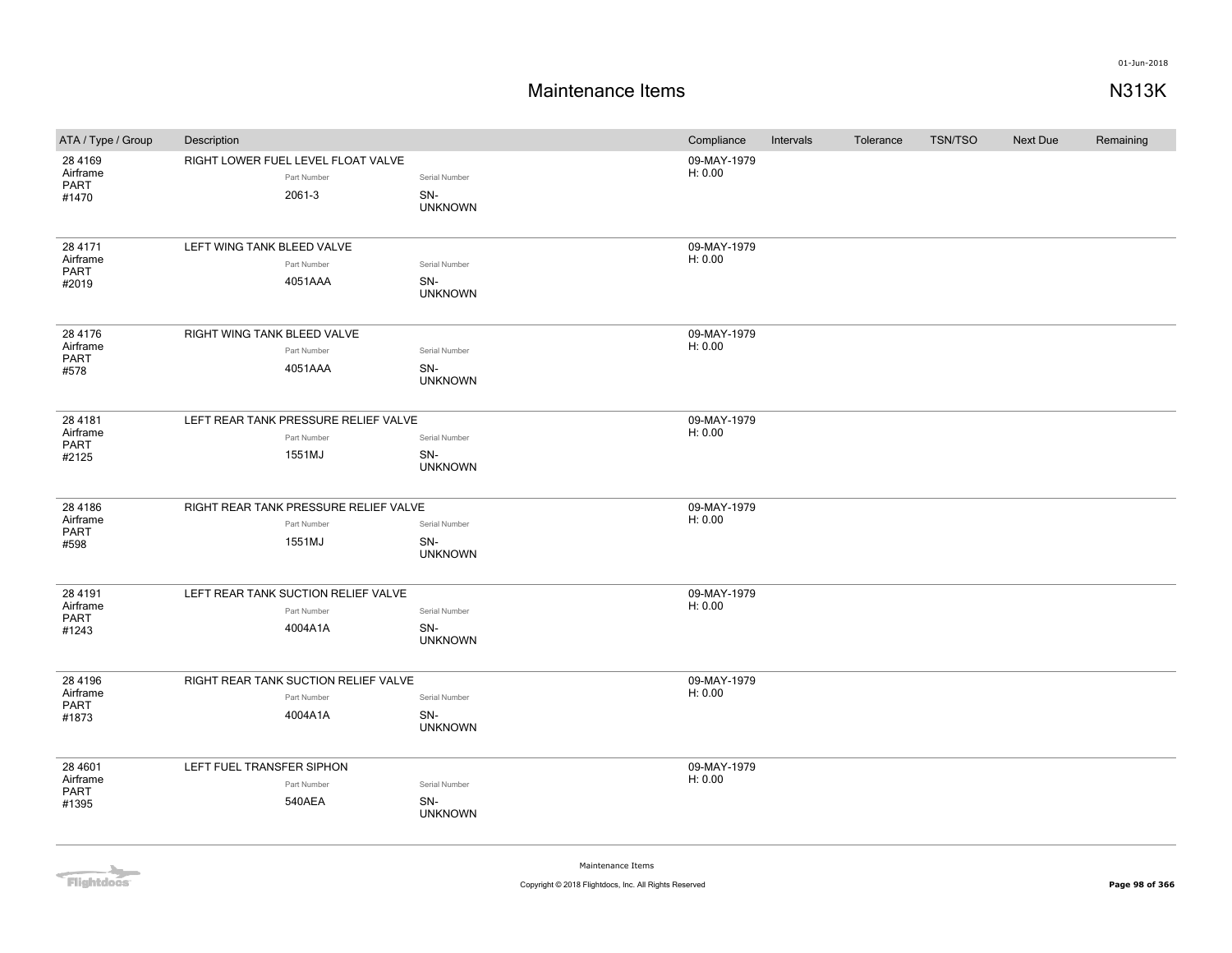## **Maintenance Items N313K**

| ATA / Type / Group                                                 | Description                                              |                                        | Compliance                           | Intervals | Tolerance | <b>TSN/TSO</b> | <b>Next Due</b> | Remaining   |
|--------------------------------------------------------------------|----------------------------------------------------------|----------------------------------------|--------------------------------------|-----------|-----------|----------------|-----------------|-------------|
| 28 4 6 0 6<br>Airframe<br>PART<br>#1617                            | RIGHT FUEL TRANSFER SIPHON<br>Part Number<br>540AFA      | Serial Number<br>SN-<br><b>UNKNOWN</b> | 09-MAY-1979<br>H: 0.00               |           |           |                |                 |             |
| 28 4 6 1 1<br>Airframe<br>PART<br>#485                             | LEFT FUEL CROSSFEED SIPHON<br>Part Number<br>540BHD      | Serial Number<br>SN-<br><b>UNKNOWN</b> | 09-MAY-1979<br>H: 0.00               |           |           |                |                 |             |
| 28 4 6 1 6<br>Airframe<br>PART<br>#1380                            | RIGHT FUEL CROSSFEED SIPHON<br>Part Number<br>540BGD     | Serial Number<br>SN-<br><b>UNKNOWN</b> | 09-MAY-1979<br>H: 0.00               |           |           |                |                 |             |
| 28 4 6 18<br>Airframe<br><b>INSPECTION</b><br>$\mathsf{C}$<br>#180 | CLEAN RIGHT FUEL CROSSFEED SIPHON ASSEMBLY FILTER        |                                        | 31-OCT-2013<br>H: 8160.20<br>L: 6475 | M: 72     |           |                | 31-OCT-2019     | M: 16 D: 30 |
| 28 4 6 21<br>Airframe<br><b>PART</b><br>#446                       | LEFT REAR FUSELAGE TANK DRAIN<br>Part Number<br>4055BAA  | Serial Number<br>SN-<br><b>UNKNOWN</b> | 09-MAY-1979<br>H: 0.00               |           |           |                |                 |             |
| 28 4 6 2 6<br>Airframe<br><b>PART</b><br>#1124                     | RIGHT REAR FUSELAGE TANK DRAIN<br>Part Number<br>4055BAA | Serial Number<br>SN-<br><b>UNKNOWN</b> | 09-MAY-1979<br>H: 0.00               |           |           |                |                 |             |
| 28 4 631<br>Airframe<br><b>PART</b><br>#2325                       | LEFT FUEL MANIFOLD<br>Part Number<br>K99-38-203          | Serial Number<br>SN-<br><b>UNKNOWN</b> | 09-MAY-1979<br>H: 0.00               |           |           |                |                 |             |
| 28 4 6 3 6<br>Airframe<br>PART<br>#1598                            | RIGHT FUEL MANIFOLD<br>Part Number<br>K99-38-204         | Serial Number<br>SN-<br><b>UNKNOWN</b> | 09-MAY-1979<br>H: 0.00               |           |           |                |                 |             |

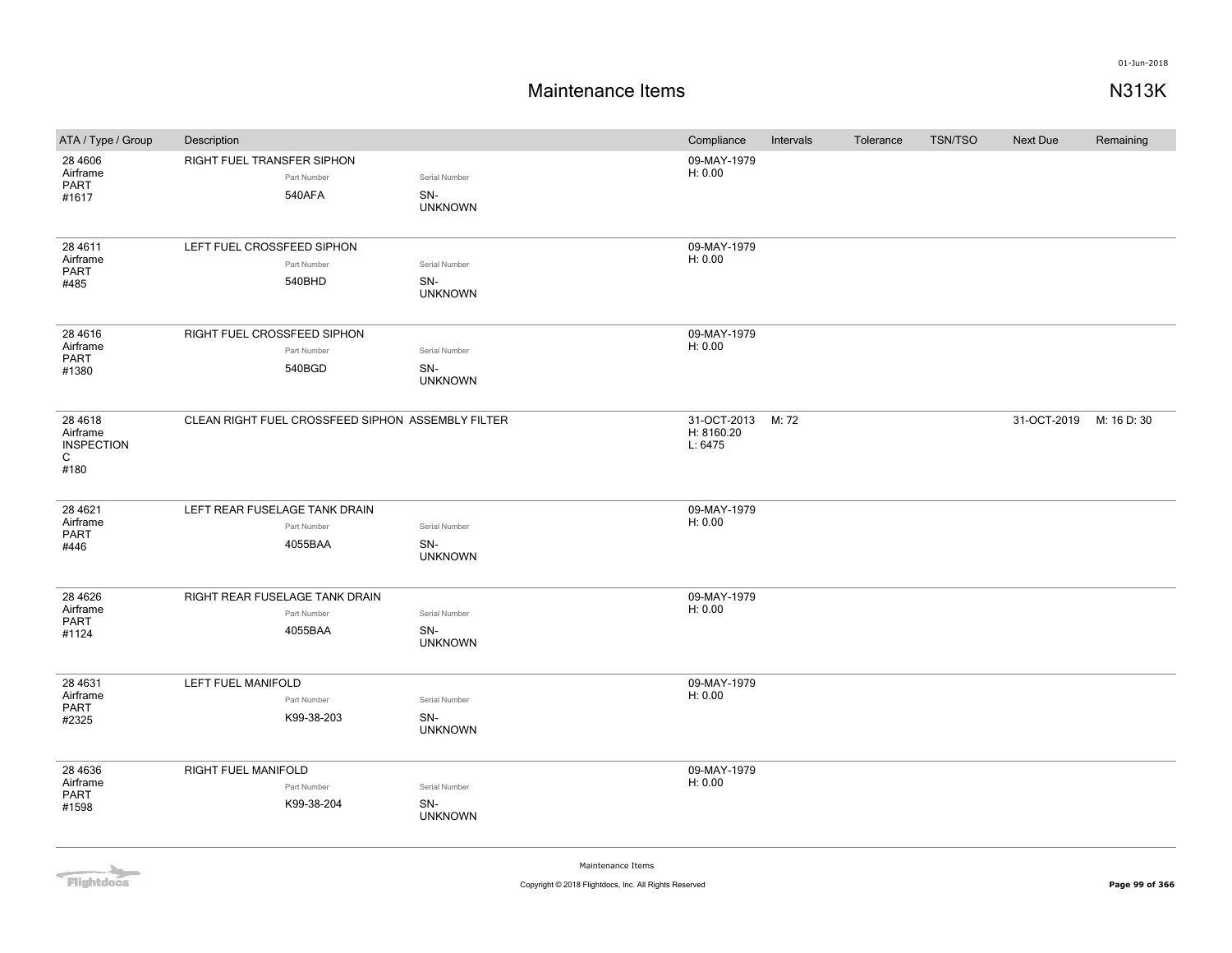## **Maintenance Items N313K**

| ATA / Type / Group                                   | Description                                                        |                                        | Compliance                           | Intervals | Tolerance | <b>TSN/TSO</b> | Next Due               | Remaining  |
|------------------------------------------------------|--------------------------------------------------------------------|----------------------------------------|--------------------------------------|-----------|-----------|----------------|------------------------|------------|
| 28 4 641<br>Airframe<br>PART<br>#122                 | LEFT FUEL PRESSURIZATION FILTER<br>Part Number<br>018500AA000NF0A  | Serial Number<br>247660002             | 13-OCT-2014<br>H: 8474.40<br>L: 7001 |           |           |                |                        |            |
| 28 4 6 5 1<br>Airframe<br>PART<br>#2172              | RIGHT FUEL PRESSURIZATION FILTER<br>Part Number<br>018500AA000NF0A | Serial Number<br>239480007             | 13-OCT-2014<br>H: 8474.40<br>L: 7001 |           |           |                |                        |            |
| 28 4671<br>Airframe<br>PART<br>#799                  | LEFT WING AIR VENTING VALVE<br>Part Number<br>B97E51-253           | Serial Number<br>20130                 | 14-JUN-2016<br>H: 8758.30<br>L: 7242 |           |           |                |                        |            |
| 28 4 6 7 6<br>Airframe<br><b>PART</b><br>#1528       | RIGHT WING AIR VENTING VALVE<br>Part Number<br>B97E51-253          | Serial Number<br>20080                 | 14-JUN-2016<br>H: 8758.30<br>L: 7242 |           |           |                |                        |            |
| 28 4 68 1<br>Airframe<br>PART<br>#1504               | LEFT WING AIR VENTING VALVE ACTUATOR<br>Part Number<br>285010      | Serial Number<br>SN-<br><b>UNKNOWN</b> | 09-MAY-1979<br>H: 0.00               |           |           |                |                        |            |
| 28 4 6 8 6<br>Airframe<br><b>PART</b><br>#1803       | RIGHT WING AIR VENTING VALVE ACTUATOR<br>Part Number<br>285010     | Serial Number<br>SN-<br><b>UNKNOWN</b> | 09-MAY-1979<br>H: 0.00               |           |           |                |                        |            |
| 28 52010-1<br>Airframe<br><b>INSPECTION</b><br>#562  | FUNCTIONAL TEST LEFT REAR TANK NONRETURN VALVE<br>Notes            |                                        | 31-OCT-2013<br>H: 8138.60<br>L: 6459 | M: 60     |           |                | 31-OCT-2018            | M: 4 D: 30 |
|                                                      | POST SB 415 AND SB 618                                             |                                        |                                      |           |           |                |                        |            |
| 28 52010-1<br>Airframe<br><b>INSPECTION</b><br>#2280 | FUNCTIONAL TEST RIGHT REAR TANK NONRETURN VALVE                    |                                        | 31-OCT-2013<br>H: 8138.60<br>L: 6459 | M: 60     |           |                | 31-OCT-2018 M: 4 D: 30 |            |
|                                                      | Notes<br>POST SB 415 AND SB 618                                    |                                        |                                      |           |           |                |                        |            |

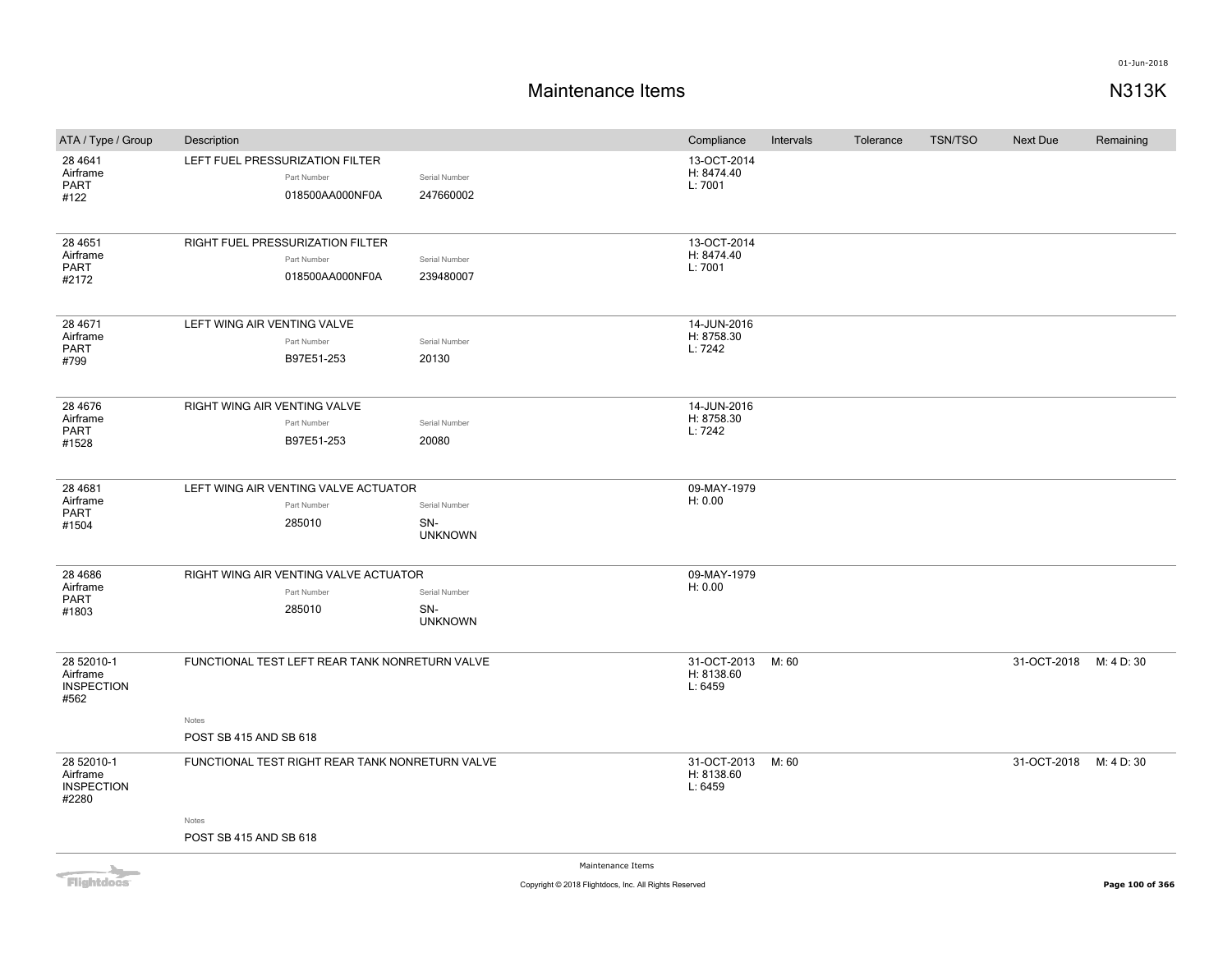| ATA / Type / Group                                   | Description                                                                                                          | Compliance                                      | Intervals  | Tolerance | <b>TSN/TSO</b> | <b>Next Due</b> | Remaining   |
|------------------------------------------------------|----------------------------------------------------------------------------------------------------------------------|-------------------------------------------------|------------|-----------|----------------|-----------------|-------------|
| 28 52011-1<br>Airframe<br><b>INSPECTION</b><br>#1139 | BENCH CHECK RESERVOIR AUTOMATIC DRAIN VALVE                                                                          | 18-JAN-2018<br>H: 9004.30<br>L: 7457            | M: 60      |           |                | 18-JAN-2023     | M: 55 D: 17 |
| 28 52012-1<br>Airframe<br>PART<br>#681               | REPLACE LEFT REAR TANK LOW-PRESSURE PUMP BEARINGS<br>Part Number<br>Serial Number<br>2060B<br>SN-<br><b>UNKNOWN</b>  | 31-OCT-2013 H: 2000.00<br>H: 8138.60<br>L: 6459 |            |           |                | H: 10138.60     | H: 1101.40  |
| 28 52012-1<br>Airframe<br><b>PART</b><br>#2266       | REPLACE LEFT REAR TANK LOW-PRESSURE PUMP BRUSHES<br>Part Number<br>Serial Number<br>2060B<br>SN-<br><b>UNKNOWN</b>   | 31-OCT-2013<br>H: 8138.60<br>L: 6459            | H: 2000.00 |           |                | H: 10138.60     | H: 1101.40  |
| 28 52012-1<br>Airframe<br>PART<br>#1704              | REPLACE RIGHT REAR TANK LOW-PRESSURE PUMP BEARINGS<br>Part Number<br>Serial Number<br>2060B<br>SN-<br><b>UNKNOWN</b> | 31-OCT-2013<br>H: 8138.60<br>L: 6459            | H: 2000.00 |           |                | H: 10138.60     | H: 1101.40  |
| 28 52012-1<br>Airframe<br><b>PART</b><br>#2101       | REPLACE RIGHT REAR TANK LOW-PRESSURE PUMP BRUSHES<br>Part Number<br>Serial Number<br>2060B<br>SN-<br><b>UNKNOWN</b>  | 31-OCT-2013<br>H: 8138.60<br>L: 6459            | H: 2000.00 |           |                | H: 10138.60     | H: 1101.40  |
| 28 52014-1<br>Airframe<br><b>INSPECTION</b><br>#1297 | INSPECT/CHECK REAR COMPARTMENT TANK CROSSFEED VALVE BRUSHES                                                          | 31-OCT-2013<br>H: 8138.60<br>L: 6459            | M: 120     |           |                | 31-OCT-2023     | M: 64 D: 30 |
| 28 52014-1<br>Airframe<br><b>INSPECTION</b><br>#1279 | REPLACE REAR COMPARTMENT TANK CROSSFEED VALVE SEALS                                                                  | 31-OCT-2013<br>H: 8138.60<br>L: 6459            | M: 120     |           |                | 31-OCT-2023     | M: 64 D: 30 |
| 28 52015-1<br>Airframe<br><b>INSPECTION</b><br>#1364 | FUNCTIONAL CHECK LEFT WING FUEL TANK ISOLATING VALVE (LEAK TEST)                                                     | 01-JUL-2006<br>H: 7907.60<br>L: 6309            | M: 144     |           |                | 01-JUL-2018     | M: 1 D: 0   |

**Flightdocs**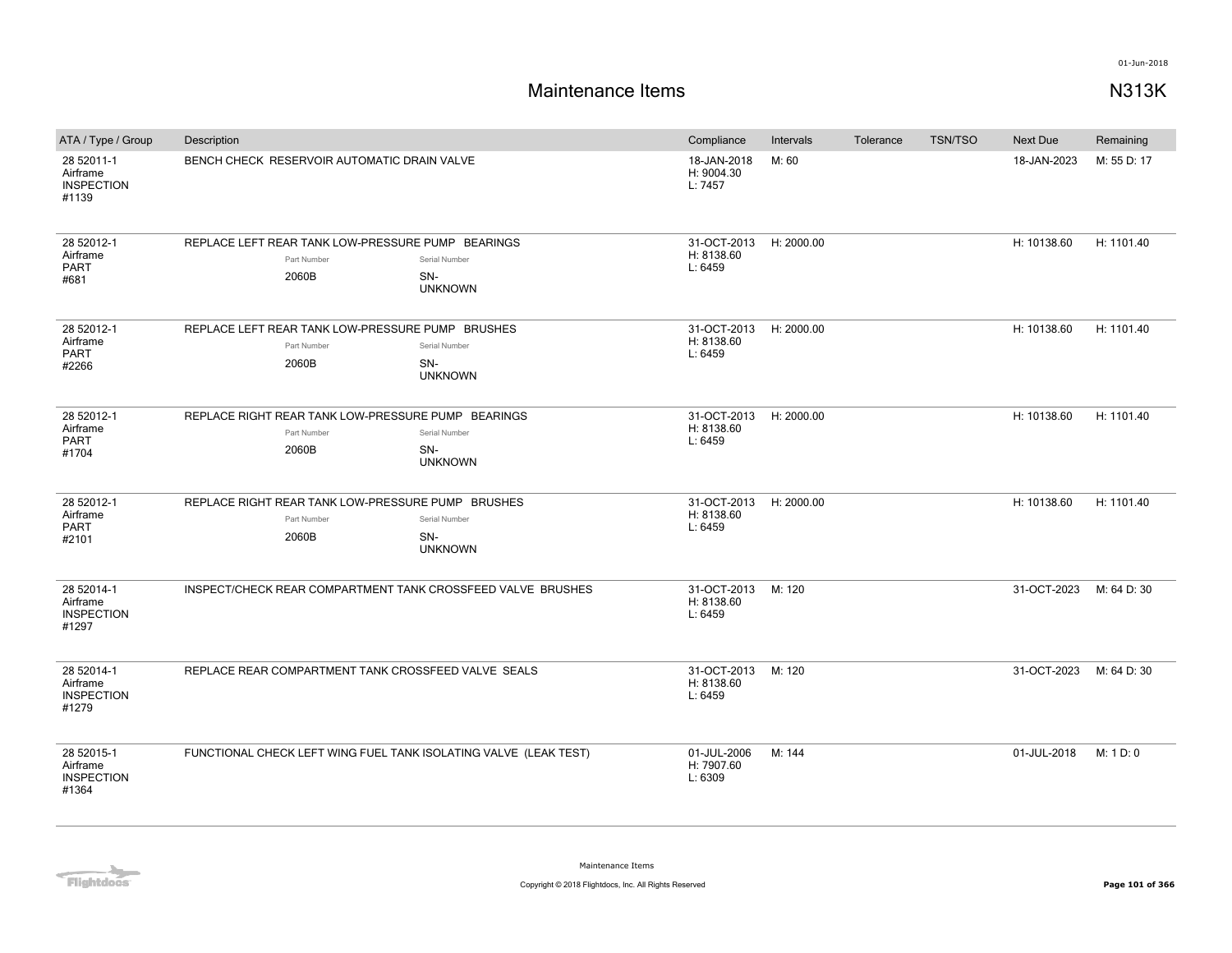| ATA / Type / Group                                   | Description                                                       | Compliance                                      | Intervals  | Tolerance | <b>TSN/TSO</b> | Next Due    | Remaining   |
|------------------------------------------------------|-------------------------------------------------------------------|-------------------------------------------------|------------|-----------|----------------|-------------|-------------|
| 28 52015-1<br>Airframe<br><b>INSPECTION</b><br>#232  | FUNCTIONAL CHECK RIGHT WING FUEL TANK ISOLATING VALVE (LEAK TEST) | 31-OCT-2013<br>H: 8160.20<br>L: 6475            | M: 144     |           |                | 31-OCT-2025 | M: 88 D: 30 |
| 28 52016-1<br>Airframe<br><b>INSPECTION</b><br>#637  | FUNCTIONAL CHECK LEFT WING FUEL TANK CROSSFEED VALVE (LEAK TEST)  | 01-JUL-2006<br>H: 7907.60<br>L: 6309            | M: 144     |           |                | 01-JUL-2018 | M: 1 D: 0   |
| 28 52016-1<br>Airframe<br><b>INSPECTION</b><br>#2439 | FUNCTIONAL CHECK RIGHT WING FUEL TANK CROSSFEED VALVE (LEAK TEST) | 01-JUL-2006<br>H: 7907.60<br>L: 6309            | M: 144     |           |                | 01-JUL-2018 | M: 1 D: 0   |
| 28 52017-1<br>Airframe<br><b>INSPECTION</b><br>#1668 | FUNCTIONAL CHECK NO. 1 ENGINE FUEL SHUTOFF VALVE (LEAK TEST)      | 20-FEB-2014<br>H: 8260.00<br>L: 6540            | M: 144     |           |                | 20-FEB-2026 | M: 92 D: 19 |
| 28 52017-1<br>Airframe<br><b>INSPECTION</b><br>#1497 | FUNCTIONAL CHECK NO. 2 ENGINE FUEL SHUTOFF VALVE (LEAK TEST)      | 20-FEB-2014<br>H: 8260.00<br>L: 6540            | M: 144     |           |                | 20-FEB-2026 | M: 92 D: 19 |
| 28 52018-1<br>Airframe<br><b>INSPECTION</b><br>#1599 | CLEAN LEFT FUEL CROSSFEED SIPHON (NOZZLE) ASSEMBLY FILTER         | 31-OCT-2013<br>H: 8160.20<br>L: 6475            | M: 72      | M: 2      |                | 31-OCT-2019 | M: 16 D: 30 |
| 28 52019-1<br>Airframe<br><b>INSPECTION</b><br>#1086 | CALIBRATION CHECK LEFT LOW-PRESSURE TRANSMITTER                   | 12-NOV-2015 H: 1000.00<br>H: 8700.70<br>L: 7186 |            |           |                | H: 9700.70  | H: 663.50   |
| 28 52019-1<br>Airframe<br><b>INSPECTION</b><br>#2194 | CALIBRATION CHECK RIGHT LOW-PRESSURE TRANSMITTER                  | 31-OCT-2013<br>H: 8138.60<br>L: 6459            | H: 1000.00 |           |                | H: 9138.60  | H: 101.40   |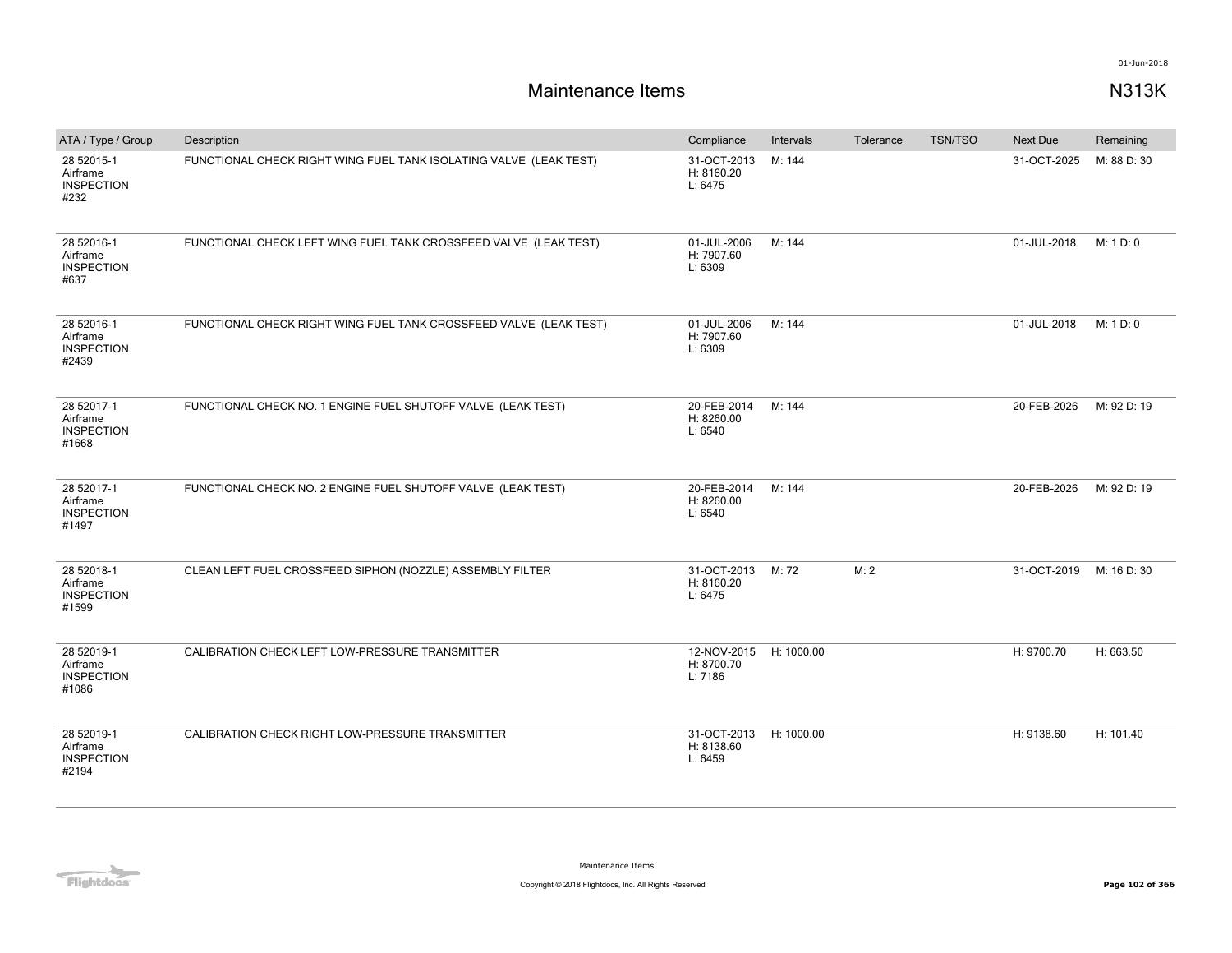| ATA / Type / Group                                  | Description                 |                                                |                       | Compliance                           | Intervals  | Tolerance | <b>TSN/TSO</b> | Next Due                 | Remaining  |
|-----------------------------------------------------|-----------------------------|------------------------------------------------|-----------------------|--------------------------------------|------------|-----------|----------------|--------------------------|------------|
| 28 5202-1<br>Airframe<br><b>INSPECTION</b><br>#2104 |                             | INSPECT/CLEAN LEFT FUEL PRESSURIZATION FILTER  |                       | 13-OCT-2014<br>H: 8474.40<br>L: 7001 | H: 1200.00 |           |                | H: 9662.50               | H: 625.30  |
| 28 5202-1<br>Airframe<br><b>INSPECTION</b><br>#1320 |                             | INSPECT/CLEAN RIGHT FUEL PRESSURIZATION FILTER |                       | 13-OCT-2014<br>H: 8474.40<br>L: 7001 | H: 1200.00 |           |                | H: 9662.50               | H: 625.30  |
| 28 52021<br>Airframe                                | LEFT REAR COMPARTMENT TANK  |                                                |                       | 05-JUN-2002<br>H: 7335.70            | M: 172     |           |                | 05-FEB-2019              | M: 8 D: 4  |
| <b>PART</b>                                         |                             | Part Number                                    | Serial Number         | L: 5900                              |            |           |                |                          |            |
| #1026                                               |                             | MY20521-20                                     | 81113                 |                                      |            |           |                |                          |            |
| 28 52021                                            | RIGHT REAR COMPARTMENT TANK |                                                |                       | 02-JUN-2003                          | M: 172     |           |                | 02-OCT-2017 M: -7 D: -30 |            |
| Airframe<br>PART                                    |                             | Part Number                                    | Serial Number         | H: 7727.93<br>L: 6189                |            |           |                |                          |            |
| #1955                                               |                             | MY20521-800                                    | 81117                 |                                      |            |           |                |                          |            |
| 28 52022                                            |                             | NO. 1 ENGINE LOW-PRESSURE FUEL FILTER HOSE     |                       | 04-FEB-2000                          |            |           |                |                          |            |
| Airframe<br><b>PART</b>                             |                             | Part Number                                    | Serial Number         | H: 0.00                              |            |           |                |                          |            |
| #2340                                               |                             | MY20528-10                                     | SN-<br><b>UNKNOWN</b> |                                      |            |           |                |                          |            |
| 28 52022                                            |                             | NO. 2 ENGINE LOW-PRESSURE FUEL FILTER HOSE     |                       | 04-FEB-2000                          |            |           |                |                          |            |
| Airframe                                            |                             | Part Number                                    | Serial Number         | H: 0.00                              |            |           |                |                          |            |
| PART<br>#2397                                       |                             | MY20528-10                                     | SN-<br><b>UNKNOWN</b> |                                      |            |           |                |                          |            |
| 28 52023                                            |                             | WING TANK PRESSURE REDUCER VALVE               |                       | 31-OCT-2013 H: 4000.00               |            |           |                | H: 12019.00              | H: 2981.80 |
| Airframe<br><b>PART</b>                             |                             | Part Number                                    | Serial Number         | H: 8138.60<br>L: 6459                |            |           |                |                          |            |
| #725                                                |                             | 7026U1K1                                       | 2807                  |                                      |            |           |                |                          |            |
| 28 52024                                            |                             | REAR COMPARTMENT TANK PRESSURE REDUCER VALVE   |                       | 31-OCT-2013                          | H: 4000.00 |           |                | H: 12019.00              | H: 2981.80 |
| Airframe                                            |                             | Part Number                                    | Serial Number         | H: 8138.60                           |            |           |                |                          |            |
| <b>PART</b>                                         |                             | 7023W1L1                                       | 2806                  | L: 6459                              |            |           |                |                          |            |
| #1034                                               |                             |                                                |                       |                                      |            |           |                |                          |            |

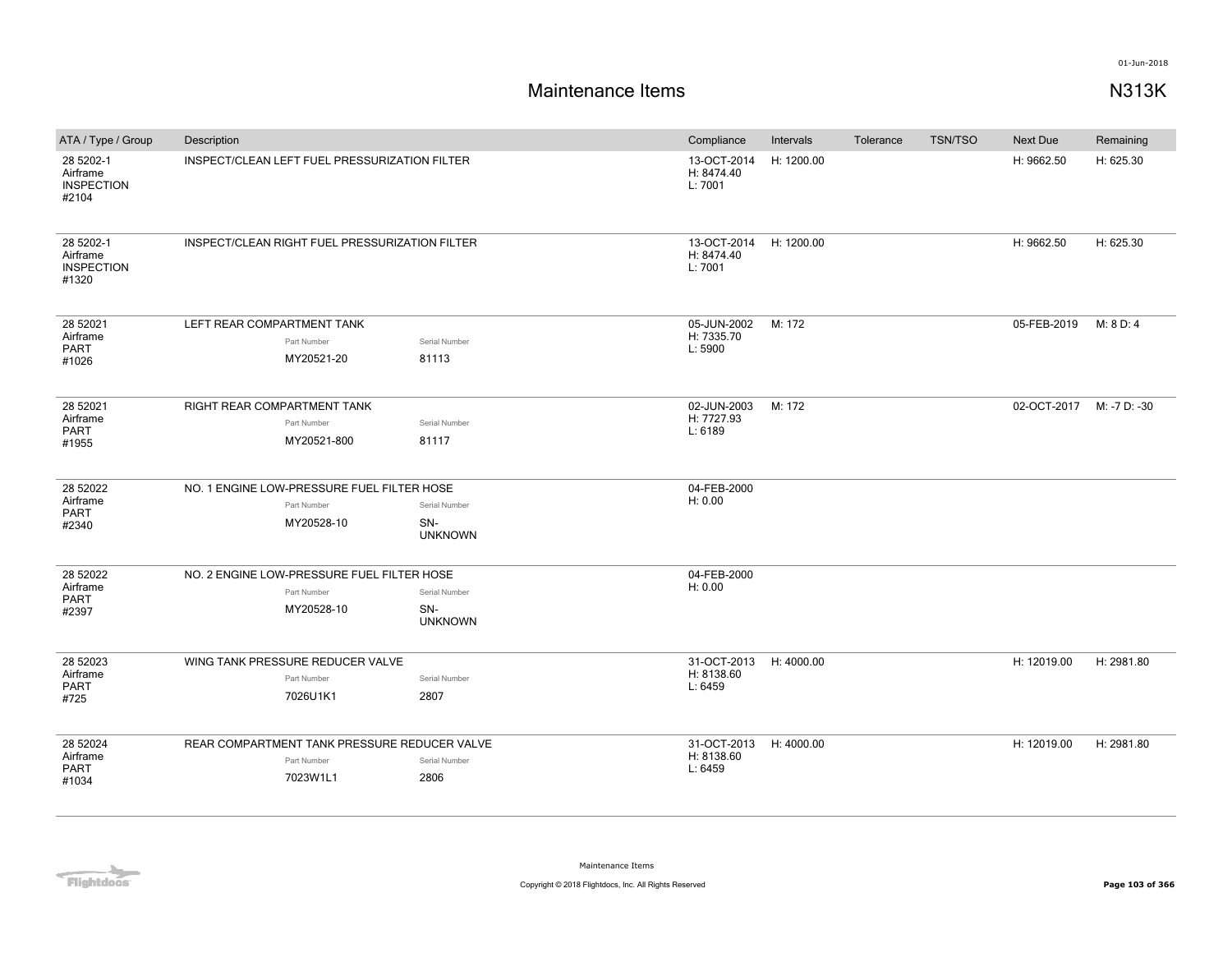| ATA / Type / Group                                   | Description                                                       |                                        | Compliance                           | Intervals            | Tolerance | <b>TSN/TSO</b>          | <b>Next Due</b>            | Remaining                 |
|------------------------------------------------------|-------------------------------------------------------------------|----------------------------------------|--------------------------------------|----------------------|-----------|-------------------------|----------------------------|---------------------------|
| 28 52025<br>Airframe<br>PART<br>#1887                | LEFT FUEL TRANSFER VALVE<br>Part Number<br>2504-3                 | Serial Number<br>2182                  | 31-OCT-2013<br>H: 8138.60<br>L: 6459 | M: 108<br>H: 4800.00 |           |                         | 31-OCT-2022<br>H: 12938.60 | M: 52 D: 30<br>H: 3901.40 |
| 28 52025<br>Airframe<br>PART<br>#2200                | RIGHT FUEL TRANSFER VALVE<br>Part Number<br>2504-3                | Serial Number<br>1110                  | 31-OCT-2013<br>H: 8138.60<br>L: 6459 | M: 108<br>H: 4800.00 |           |                         | 31-OCT-2022<br>H: 12938.60 | M: 52 D: 30<br>H: 3901.40 |
| 28 52026<br>Airframe<br>PART<br>#2005                | LEFT FLOAT VALVE TO ELECTRO VALVE HOSE<br>Part Number<br>550DN8   | Serial Number<br>SN-<br><b>UNKNOWN</b> | 31-OCT-2013<br>H: 8160.20<br>L: 6475 | M: 144               |           |                         | 31-OCT-2025                | M: 88 D: 30               |
| 28 52026<br>Airframe<br>PART<br>#1574                | LEFT TRANSFER VALVE TO FLOAT VALVE HOSE<br>Part Number<br>550DN8  | Serial Number<br>SN-<br><b>UNKNOWN</b> | 31-OCT-2013<br>H: 8138.60<br>L: 6459 | M: 144               |           |                         | 31-OCT-2025                | M: 88 D: 30               |
| 28 52026<br>Airframe<br>PART<br>#1893                | RIGHT FLOAT VALVE TO ELECTRO VALVE HOSE<br>Part Number<br>550DN8  | Serial Number<br>SN-<br><b>UNKNOWN</b> | 31-OCT-2013<br>H: 8160.20<br>L: 6475 | M: 144               |           |                         | 31-OCT-2025                | M: 88 D: 30               |
| 28 52026<br>Airframe<br>PART<br>#1065                | RIGHT TRANSFER VALVE TO FLOAT VALVE HOSE<br>Part Number<br>550DN8 | Serial Number<br>SN-<br><b>UNKNOWN</b> | 31-OCT-2013<br>H: 8138.60<br>L: 6459 | M: 144               |           |                         | 31-OCT-2025                | M: 88 D: 30               |
| 28 52027<br>Airframe<br>PART - Life Limited<br>#302  | NO. 1 ENGINE FUEL HEATER<br>Part Number<br>B19D84                 | Serial Number<br>3741029               | 21-APR-2015<br>H: 8570.70<br>L: 7069 | H: 3000.00           |           | M: 0<br>H: 0.00<br>L:0  | H: 11570.70                | H: 2533.50                |
| 28 52027<br>Airframe<br>PART - Life Limited<br>#1161 | NO. 2 ENGINE FUEL HEATER<br>Part Number<br>B19D84                 | Serial Number<br>AS248                 | 21-APR-2015<br>H: 8570.70<br>L: 7069 | H: 3000.00           |           | M: 0<br>H: 0.00<br>L: 0 | H: 11546.00                | H: 2508.80                |

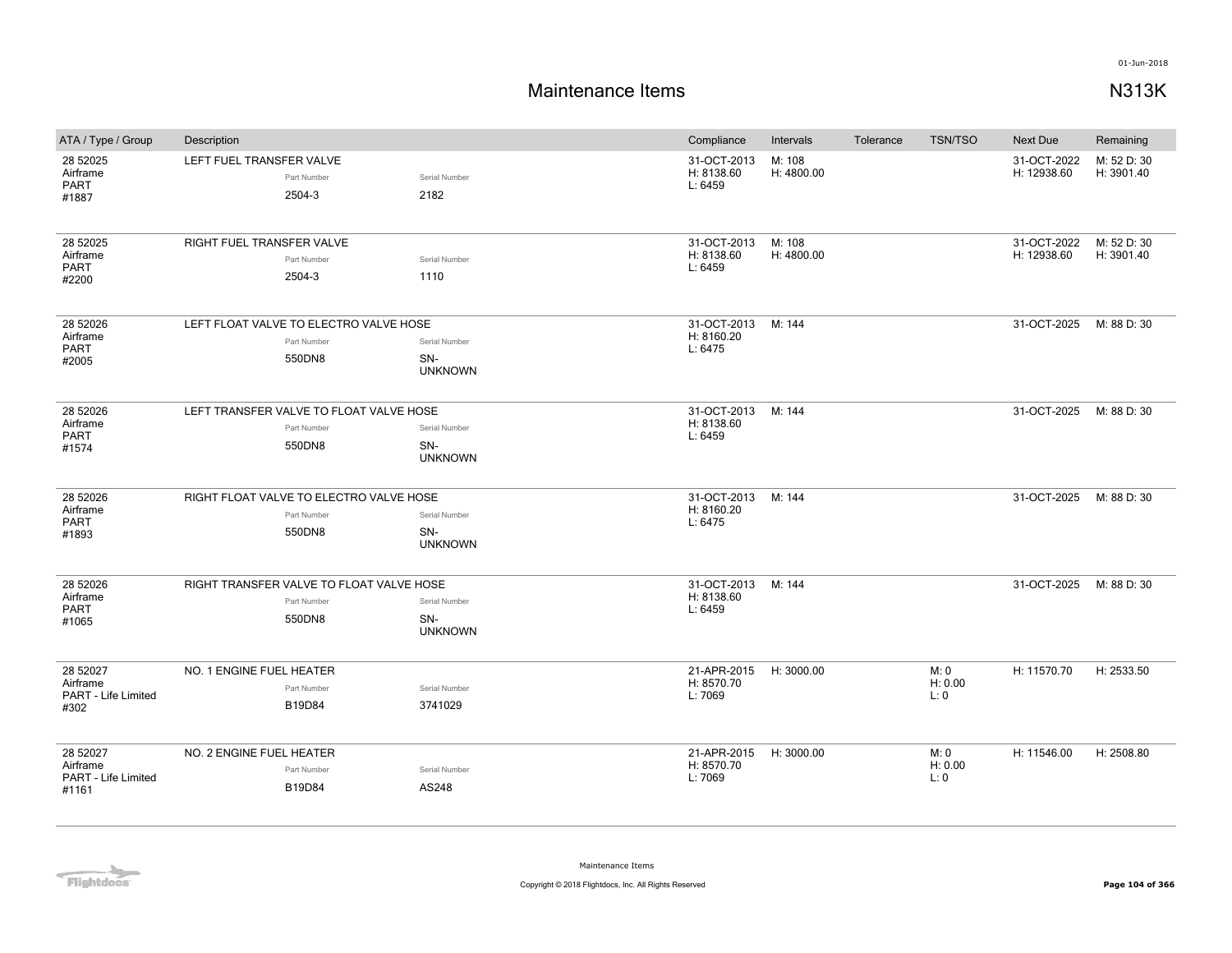| ATA / Type / Group                                   | Description                                                 | Compliance                           | Intervals  | Tolerance | <b>TSN/TSO</b> | Next Due    | Remaining  |
|------------------------------------------------------|-------------------------------------------------------------|--------------------------------------|------------|-----------|----------------|-------------|------------|
| 28 52028-1<br>Airframe<br><b>INSPECTION</b><br>#983  | FUNCTIONAL CHECK LEFT FUEL PRESSURE SWITCH                  | 29-JUL-1998<br>H: 6269.00<br>L: 5102 | H: 3000.00 |           |                | H: 9269.00  | H: 231.80  |
| 28 52028-1<br>Airframe<br><b>INSPECTION</b><br>#1119 | FUNCTIONAL CHECK RIGHT FUEL PRESSURE SWITCH                 | 29-JUL-1998<br>H: 6269.00<br>L: 5102 | H: 3000.00 |           |                | H: 9269.00  | H: 231.80  |
| 28 5203-1<br>Airframe<br><b>INSPECTION</b><br>#1683  | CLEAN/FUNCTIONAL CHECK LEFT WING TANK SUCTION RELIEF VALVE  | 03-JUN-2002<br>H: 7335.70<br>L: 5900 | H: 4000.00 |           |                | H: 11335.70 | H: 2298.50 |
| 28 5203-1<br>Airframe<br><b>INSPECTION</b><br>#1586  | CLEAN/FUNCTIONAL CHECK RIGHT WING TANK SUCTION RELIEF VALVE | 03-JUN-2002<br>H: 7335.70<br>L: 5900 | H: 4000.00 |           |                | H: 11335.70 | H: 2298.50 |
| 28 5204-1<br>Airframe<br><b>INSPECTION</b><br>#1558  | CLEAN/CALIBRATE LEFT FUEL VALVE BOX                         | 03-JUN-2002<br>H: 7335.70<br>L: 5900 | H: 4000.00 |           |                | H: 11335.70 | H: 2298.50 |
| 28 5204-1<br>Airframe<br><b>INSPECTION</b><br>#884   | CLEAN/CALIBRATE RIGHT FUEL VALVE BOX                        | 03-JUN-2002<br>H: 7335.70<br>L: 5900 | H: 4000.00 |           |                | H: 11335.70 | H: 2298.50 |
| 28 5205-1<br>Airframe<br><b>INSPECTION</b><br>#823   | REPLACE LEFT FUEL TRANSFER PUMP BEARINGS                    | 01-JUL-2001<br>H: 7034.00<br>L: 5666 | H: 2000.00 |           |                | H: 9034.00  | $H: -3.20$ |
| 28 5205-1<br>Airframe<br><b>INSPECTION</b><br>#1718  | REPLACE LEFT FUEL TRANSFER PUMP BRUSHES                     | 01-JUL-2001<br>H: 7034.00<br>L: 5666 | H: 2000.00 |           |                | H: 9034.00  | $H: -3.20$ |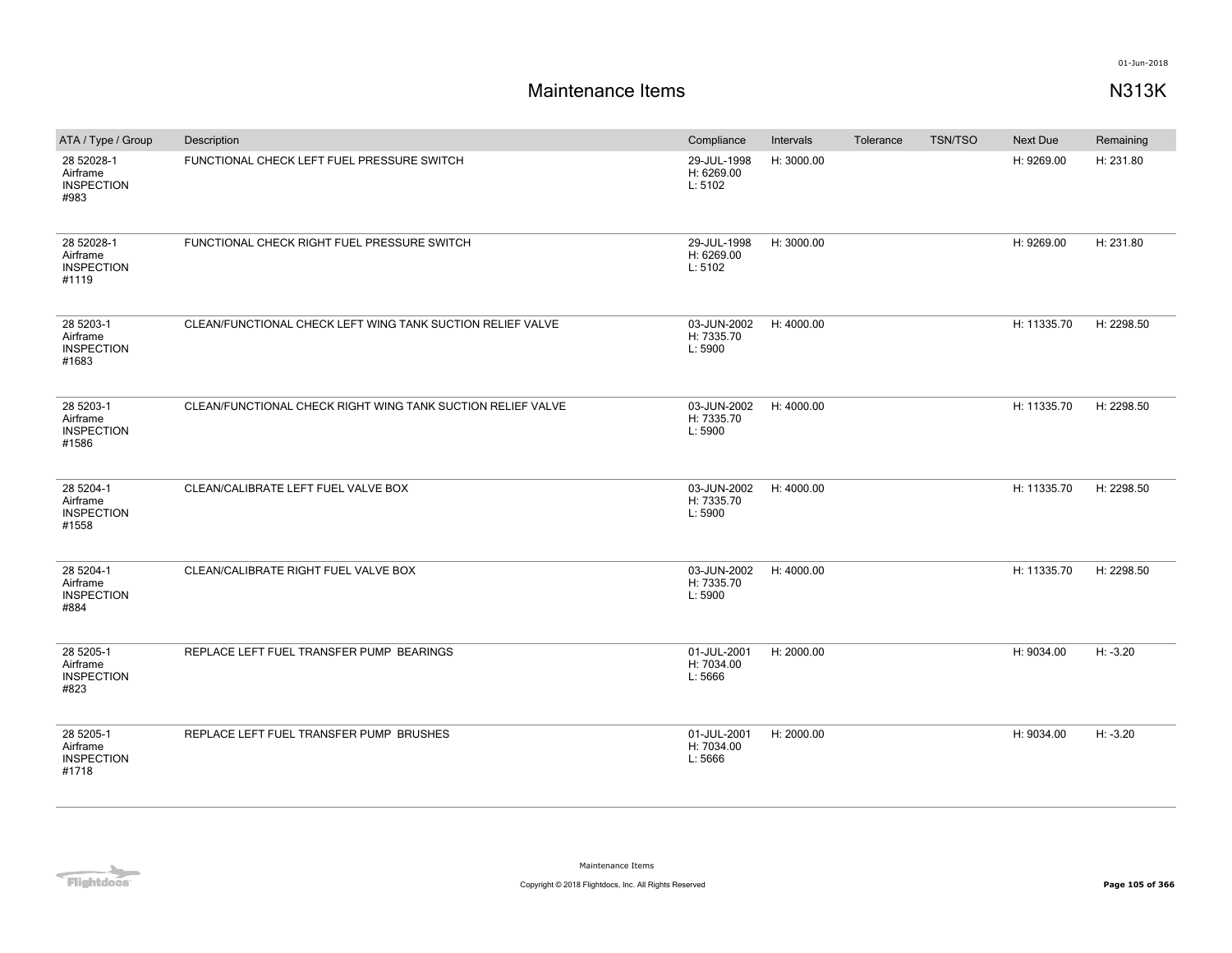# **Maintenance Items N313K**

| ATA / Type / Group                                  | Description                                               |                                        | Compliance                                      | Intervals  | Tolerance | <b>TSN/TSO</b> | Next Due    | Remaining   |
|-----------------------------------------------------|-----------------------------------------------------------|----------------------------------------|-------------------------------------------------|------------|-----------|----------------|-------------|-------------|
| 28 5205-1<br>Airframe<br><b>INSPECTION</b><br>#639  | REPLACE RIGHT FUEL TRANSFER PUMP BEARINGS                 |                                        | 05-MAR-2003<br>H: 7689.35<br>L: 6162            | H: 2000.00 |           |                | H: 9689.35  | H: 652.15   |
| 28 5205-1<br>Airframe<br><b>INSPECTION</b><br>#2225 | REPLACE RIGHT FUEL TRANSFER PUMP BRUSHES                  |                                        | 05-MAR-2003 H: 2000.00<br>H: 7689.35<br>L: 6162 |            |           |                | H: 9689.35  | H: 652.15   |
| 28 5208-1<br>Airframe<br><b>INSPECTION</b><br>#1658 | FUNCTIONAL TEST LEFT WING TANK PRESSURE NONRETURN VALVE   |                                        | 31-OCT-2013<br>H: 8138.60<br>L: 6459            | M: 72      |           |                | 31-OCT-2019 | M: 16 D: 30 |
|                                                     | Notes<br>POST SB 238 & SB 618                             |                                        |                                                 |            |           |                |             |             |
| 28 5208-1<br>Airframe<br><b>INSPECTION</b><br>#660  | FUNCTIONAL TEST RIGHT WING TANK PRESSURE NON RETURN VALVE |                                        | 31-OCT-2013<br>H: 8138.60<br>L: 6459            | M: 72      |           |                | 31-OCT-2019 | M: 16 D: 30 |
|                                                     | Notes                                                     |                                        |                                                 |            |           |                |             |             |
|                                                     | POST SB 238 & SB 618                                      |                                        |                                                 |            |           |                |             |             |
| 28 5209-1<br>Airframe<br><b>INSPECTION</b><br>#1676 | FUNCTIONAL TEST LEFT PRESSURE P2 NONRETURN VALVE          |                                        | 11-NOV-2015 H: 1000.00<br>H: 8700.70<br>L: 7186 |            |           |                | H: 9700.70  | H: 663.50   |
| 28 5209-1<br>Airframe<br><b>INSPECTION</b><br>#544  | FUNCTIONAL TEST RIGHT PRESSURE P2 NONRETURN VALVE         |                                        | 11-NOV-2015 H: 1000.00<br>H: 8700.70<br>L: 7186 |            |           |                | H: 9700.70  | H: 663.50   |
| 28 5301<br>Airframe<br><b>PART</b><br>#378          | REFUELING COUPLING<br>Part Number<br>K97-51-201           | Serial Number<br>SN-<br><b>UNKNOWN</b> | 09-MAY-1979<br>H: 0.00                          |            |           |                |             |             |
| 28 5306<br>Airframe<br>PART<br>#1741                | LEFT REFUELING VALVE<br>Part Number<br>L94K31-252         | Serial Number<br>SN-<br><b>UNKNOWN</b> | 09-MAY-1979<br>H: 0.00                          |            |           |                |             |             |

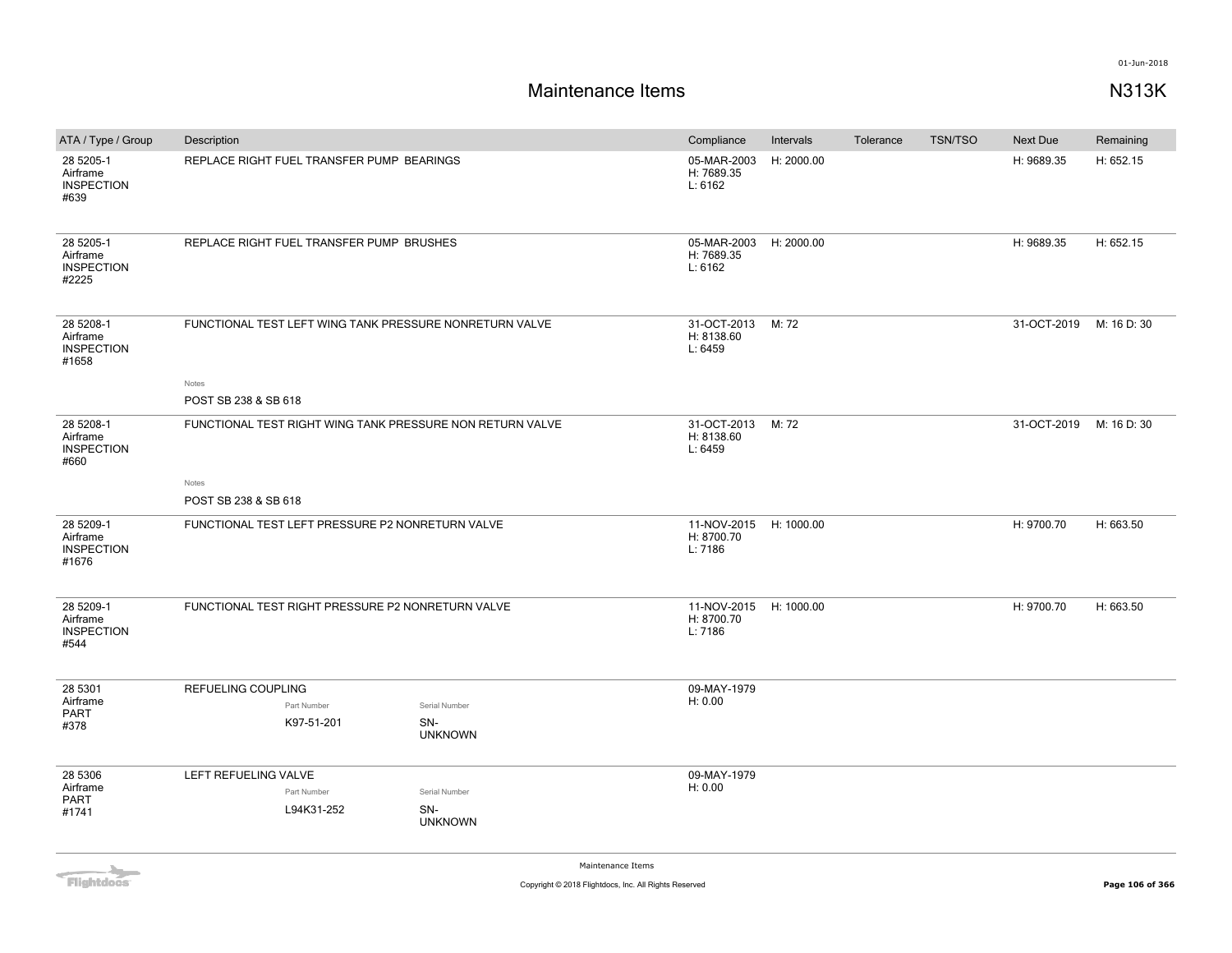| ATA / Type / Group                        | Description                                                        |                                        | Compliance                           | Intervals | Tolerance | <b>TSN/TSO</b> | <b>Next Due</b> | Remaining   |
|-------------------------------------------|--------------------------------------------------------------------|----------------------------------------|--------------------------------------|-----------|-----------|----------------|-----------------|-------------|
| 28 5311<br>Airframe<br>PART<br>#1146      | RIGHT REFUELING VALVE<br>Part Number<br>L94K31-252                 | Serial Number<br>SN-<br><b>UNKNOWN</b> | 09-MAY-1979<br>H: 0.00               |           |           |                |                 |             |
| 28 5316<br>Airframe<br>PART<br>#1978      | LEFT FUEL LEVEL DETECTOR<br>Part Number<br>L99D202                 | Serial Number<br>SN-<br><b>UNKNOWN</b> | 09-MAY-1979<br>H: 0.00               |           |           |                |                 |             |
| 28 5321<br>Airframe<br>PART<br>#628       | RIGHT FUEL LEVEL DETECTOR<br>Part Number<br>L99D202                | Serial Number<br>SN-<br><b>UNKNOWN</b> | 09-MAY-1979<br>H: 0.00               |           |           |                |                 |             |
| 28 5326<br>Airframe<br>PART<br>#753       | LEFT SENSING UNIT<br>Part Number<br>718-076                        | Serial Number<br>SN-<br><b>UNKNOWN</b> | 09-MAY-1979<br>H: 0.00               |           |           |                |                 |             |
| 28 5331<br>Airframe<br>PART<br>#186       | <b>RIGHT SENSING UNIT</b><br>Part Number<br>721-976-2              | Serial Number<br>SN-<br><b>UNKNOWN</b> | 09-MAY-1979<br>H: 0.00               |           |           |                |                 |             |
| 28 5336<br>Airframe<br>PART<br>#262       | <b>RELAY BOX</b><br>Part Number<br>721-868-1                       | Serial Number<br>SN-<br><b>UNKNOWN</b> | 09-MAY-1979<br>H: 0.00               |           |           |                |                 |             |
| 28 5341<br>Airframe<br>PART<br>#1792      | CONTROL INDICATOR PANEL<br>Part Number<br>MY20632-62-1             | Serial Number<br>SN-<br><b>UNKNOWN</b> | 09-MAY-1979<br>H: 0.00               |           |           |                |                 |             |
| 28 5501<br>Airframe<br>PART<br>2C<br>#850 | LEFT TRANSFER VALVE TO ELECTRO VALVE HOSE<br>Part Number<br>550DN8 | Serial Number<br>SN-<br><b>UNKNOWN</b> | 31-OCT-2013<br>H: 8160.20<br>L: 6475 | M: 144    |           |                | 31-OCT-2025     | M: 88 D: 30 |

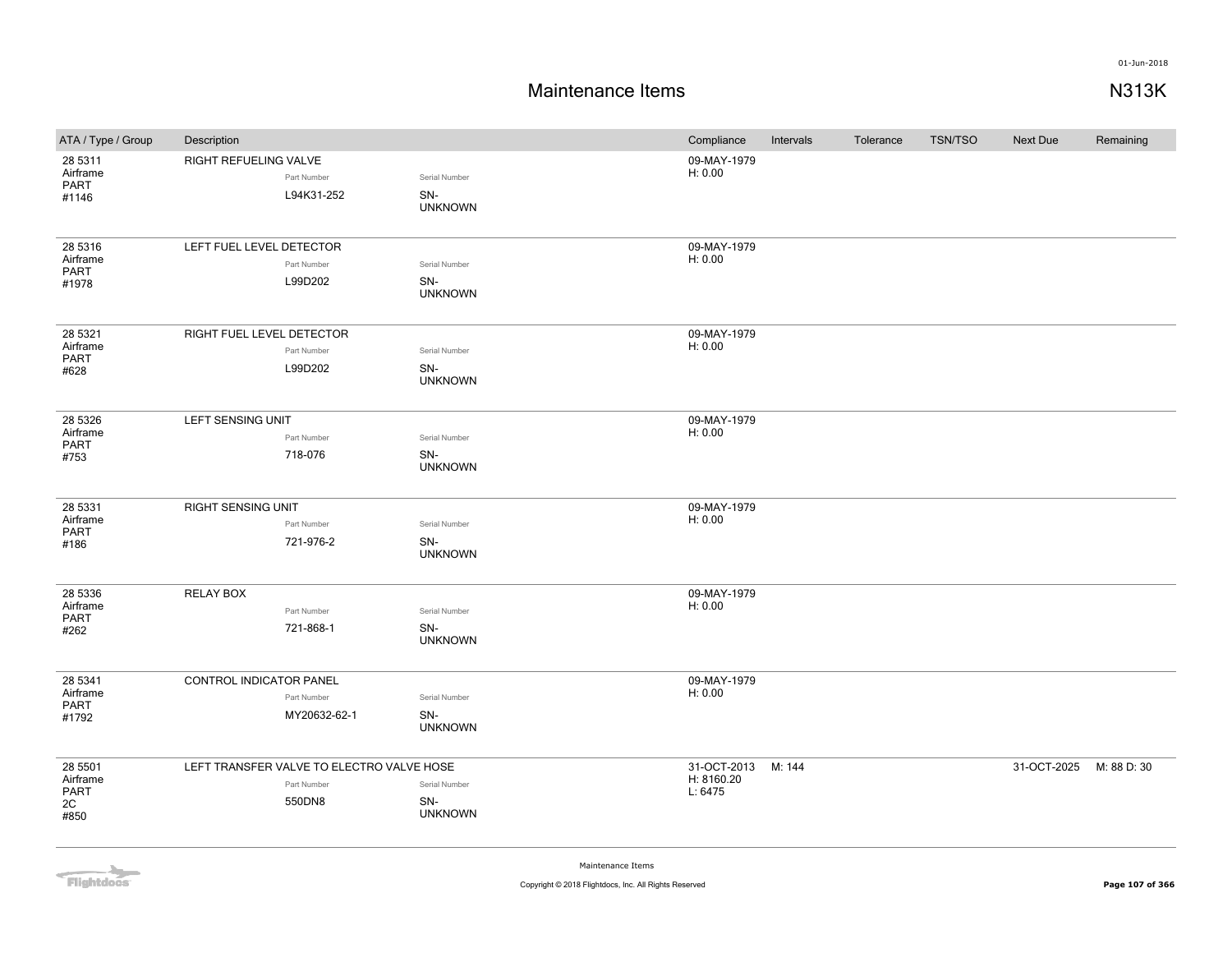| ATA / Type / Group                                      | Description                                                                 |                                        | Compliance                           | Intervals  | Tolerance | <b>TSN/TSO</b> | <b>Next Due</b> | Remaining   |
|---------------------------------------------------------|-----------------------------------------------------------------------------|----------------------------------------|--------------------------------------|------------|-----------|----------------|-----------------|-------------|
| 28 5506<br>Airframe<br>PART<br>2C<br>#934               | RIGHT TRANSFER VALVE TO ELECTRO VALVE HOSE<br>Part Number<br>550DN8         | Serial Number<br>SN-<br><b>UNKNOWN</b> | 31-OCT-2013<br>H: 8160.20<br>L: 6475 | M: 144     |           |                | 31-OCT-2025     | M: 88 D: 30 |
| 28 5561<br>Airframe<br><b>PART</b><br>#2055             | RESERVOIR AUTOMATIC DRAIN VALVE<br>Part Number<br>B07EA1060                 | Serial Number<br>N/A                   | 03-JUN-2002<br>H: 7335.70<br>L: 5900 |            |           |                |                 |             |
| 28 5571<br>Airframe<br><b>PART</b><br>#608              | FUEL TANK PRESSURE SYSTEM AUTOMATIC DRAIN VALVE<br>Part Number<br>B07EA1060 | Serial Number<br>N/A                   | 03-JUN-2002<br>H: 7335.70<br>L: 5900 |            |           |                |                 |             |
| 28 5576<br>Airframe<br><b>INSPECTION</b><br>#594        | BENCH CHECK FUEL TANK PRESSURE SYSTEM AUTOMATIC DRAIN VALVE                 |                                        | 03-JUN-2002<br>H: 0.00               |            |           |                |                 |             |
| 29 0001<br>Airframe<br><b>INSPECTION</b><br>3B<br>#2135 | FUNCTIONAL CHECK NO. 1 HYDRAULIC SYSTEM PRESSURE TRANSMITTER                |                                        | 08-JAN-2001<br>H: 6817.00<br>L: 5547 | H: 3600.00 | H: 50.00  |                | H: 10417.00     | H: 1379.80  |
| 29 0002<br>Airframe<br><b>INSPECTION</b><br>3B<br>#282  | FUNCTIONAL CHECK NO. 2 HYDRAULIC SYSTEM PRESSURE TRANSMITTER                |                                        | 13-JUN-2003<br>H: 7727.93<br>L: 6189 | H: 3600.00 | H: 50.00  |                | H: 11327.93     | H: 2290.73  |
| 29 0003<br>Airframe<br><b>INSPECTION</b><br>3B<br>#1037 | FUNCTIONAL CHECK ELECTRIC PUMP SYSTEM PRESSURE TRANSMITTER                  |                                        | 08-JAN-2001<br>H: 6817.00<br>L: 5547 | H: 3600.00 | H: 50.00  |                | H: 10417.00     | H: 1379.80  |
| 29 0011<br>Airframe<br><b>INSPECTION</b><br>3B<br>#1524 | FUNCTIONAL CHECK NO. 1 HYDRAULIC SYSTEM PRESSURE SWITCH                     |                                        | 08-JAN-2001<br>H: 6817.00<br>L: 5547 | H: 3600.00 | H: 50.00  |                | H: 10417.00     | H: 1379.80  |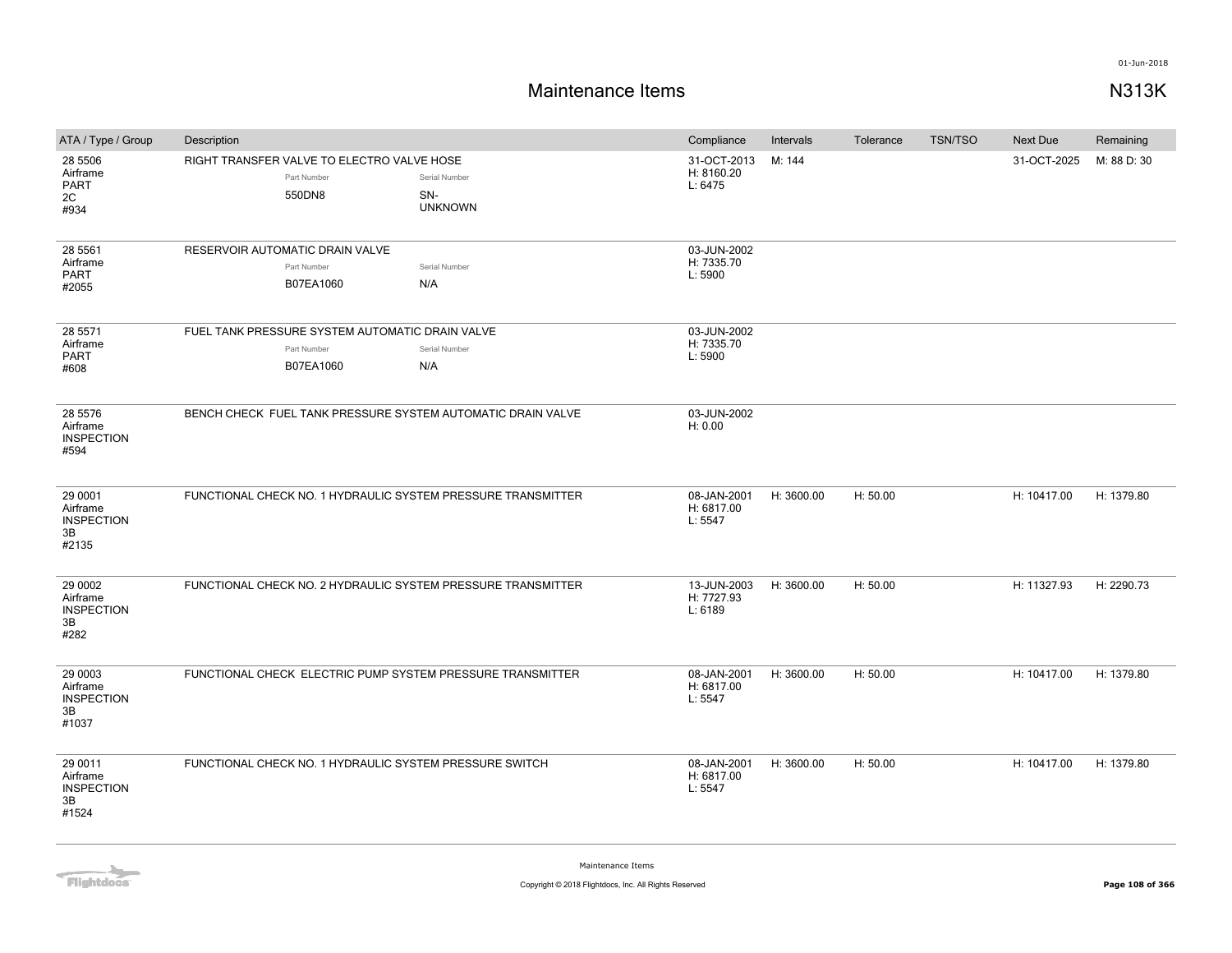| ATA / Type / Group                                      | Description                                                                                     | Compliance                           | Intervals           | Tolerance         | <b>TSN/TSO</b> | Next Due                   | Remaining                 |
|---------------------------------------------------------|-------------------------------------------------------------------------------------------------|--------------------------------------|---------------------|-------------------|----------------|----------------------------|---------------------------|
| 29 0012<br>Airframe<br><b>INSPECTION</b><br>3B<br>#755  | FUNCTIONAL CHECK NO. 2 HYDRAULIC SYSTEM PRESSURE SWITCH                                         | 08-JAN-2001<br>H: 6817.00<br>L: 5547 | H: 3600.00          | H: 50.00          |                | H: 10417.00                | H: 1379.80                |
| 29 0013<br>Airframe<br><b>INSPECTION</b><br>3B<br>#2326 | FUNCTIONAL CHECK ELECTRIC PUMP ACCUMULATOR PRESSURE SWITCH                                      | 08-JAN-2001<br>H: 6817.00<br>L: 5547 | H: 3600.00          | H: 50.00          |                | H: 10417.00                | H: 1379.80                |
| 29 0031<br>Airframe<br><b>INSPECTION</b><br>Ζ<br>#368   | CHECK CONDITION AND ATTACHMENT OF SYSTEM COMPONENTS-TIME LIMITATION OF<br><b>FLEXIBLE HOSES</b> | 18-JAN-2018<br>H: 9004.30<br>L: 7457 | M: 24<br>H: 2400.00 | M: 1<br>H: 100.00 |                | 18-JAN-2020<br>H: 11404.30 | M: 19 D: 17<br>H: 2367.10 |
| 29 0041<br>Airframe<br><b>INSPECTION</b><br>C<br>#2211  | CHECK CONDITION AND ATTACHMENT OF HYDRAULIC SYSTEM LINES AND EQUIPMENT                          | 31-OCT-2013<br>H: 8138.60<br>L: 6459 | M: 72               | M: 2              |                | 31-OCT-2019                | M: 16 D: 30               |
| 29 0061<br>Airframe<br><b>INSPECTION</b><br>Z<br>#307   | CHECK PARKING BRAKE ACCUMULATOR INFLATION PRESSURE                                              | 18-JAN-2018<br>H: 9004.30<br>L: 7457 | M: 24<br>H: 2400.00 | M: 1<br>H: 100.00 |                | 18-JAN-2020<br>H: 11404.30 | M: 19 D: 17<br>H: 2367.10 |
| 29 0062<br>Airframe<br><b>INSPECTION</b><br>Ζ<br>#1391  | CHECK NO. 1 SYSTEM PUMP ACCUMULATOR INFLATION PRESSURE                                          | 18-JAN-2018<br>H: 9004.30<br>L: 7457 | M: 24<br>H: 2400.00 | M: 1<br>H: 100.00 |                | 18-JAN-2020<br>H: 11404.30 | M: 19 D: 17<br>H: 2367.10 |
| 29 0063<br>Airframe<br><b>INSPECTION</b><br>Ζ<br>#1762  | CHECK NO. 2 SYSTEM PUMP ACCUMULATOR INFLATION PRESSURE                                          | 18-JAN-2018<br>H: 9004.30<br>L: 7457 | M: 24<br>H: 2400.00 | M: 1<br>H: 100.00 |                | 18-JAN-2020<br>H: 11404.30 | M: 19 D: 17<br>H: 2367.10 |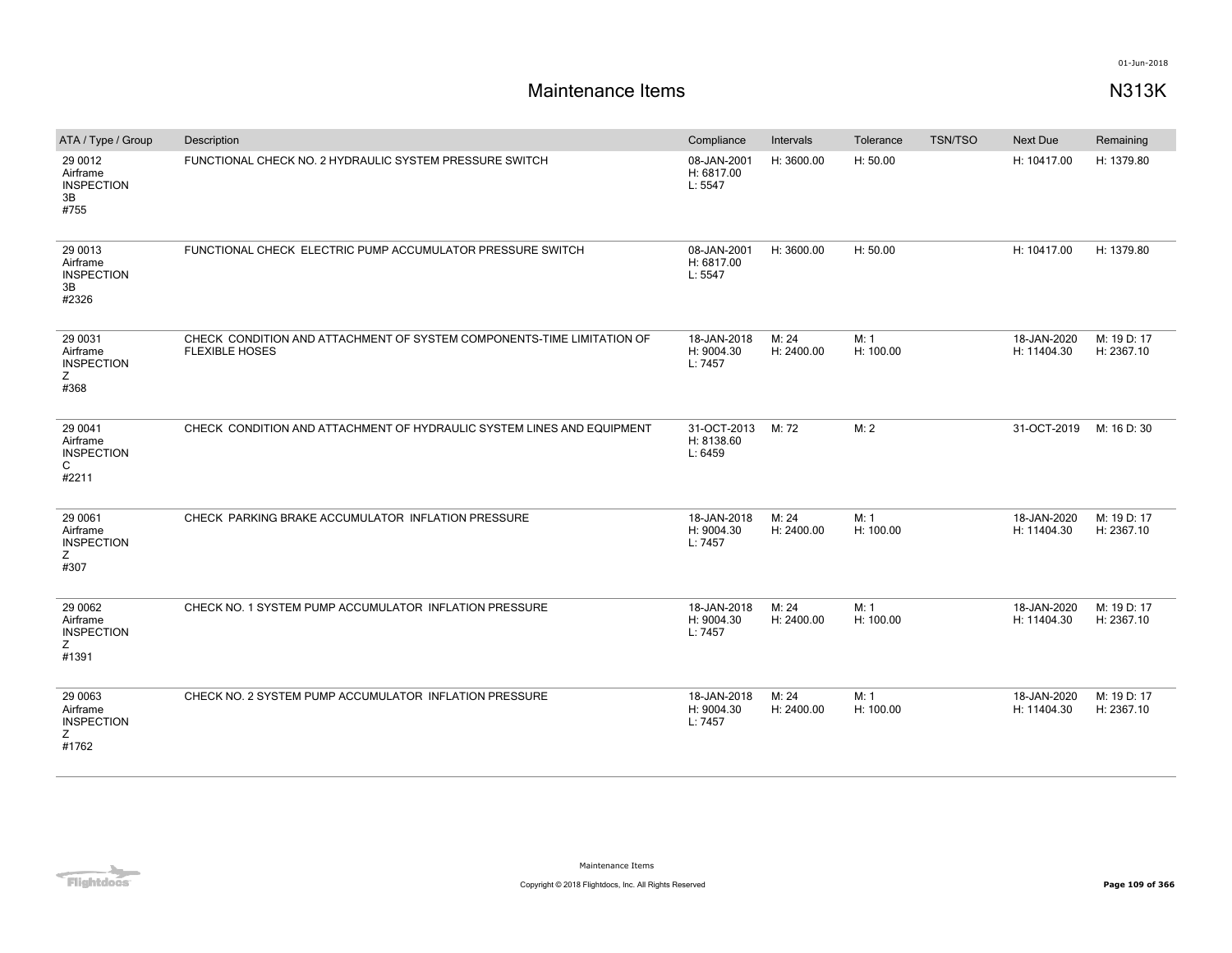| ATA / Type / Group                                    | Description                                                                                            |                          |                                                                                                                     |                                      | Intervals           | Tolerance         | <b>TSN/TSO</b> | <b>Next Due</b>            | Remaining                 |
|-------------------------------------------------------|--------------------------------------------------------------------------------------------------------|--------------------------|---------------------------------------------------------------------------------------------------------------------|--------------------------------------|---------------------|-------------------|----------------|----------------------------|---------------------------|
| 29 0064<br>Airframe<br><b>INSPECTION</b><br>Ζ<br>#444 | CHECK ELECTRIC PUMP SYSTEM ACCUMULATOR INFLATION PRESSURE                                              |                          |                                                                                                                     | 18-JAN-2018<br>H: 9004.30<br>L: 7457 | M: 24<br>H: 2400.00 | M: 1<br>H: 100.00 |                | 18-JAN-2020<br>H: 11404.30 | M: 19 D: 17<br>H: 2367.10 |
| 29 0071<br>Airframe<br>PART<br>#384                   | SB 680                                                                                                 | Part Number<br>A10-23738 | REPLACE NO. 1 HYDRAULIC SYSTEM RESERVOIR CHLORINE RETENTION ELEMENT AFTER<br>Serial Number<br>SN-<br><b>UNKNOWN</b> | 27-OCT-2001<br>H: 7124.00<br>L: 5758 |                     |                   |                |                            |                           |
| 29 0072<br>Airframe<br><b>PART</b><br>#831            | SB 680                                                                                                 | Part Number<br>A10-23739 | REPLACE NO. 2 HYDRAULIC SYSTEM RESERVOIR CHLORINE RETENTION ELEMENT AFTER<br>Serial Number<br>SN-<br><b>UNKNOWN</b> | 27-OCT-2001<br>H: 7124.00<br>L: 5758 |                     |                   |                |                            |                           |
| 29 0081<br>Airframe<br><b>INSPECTION</b><br>#385      | FUNCTIONAL TEST NO. 1 HYDRAULIC SYSTEM RELIEF VALVE                                                    |                          |                                                                                                                     | 08-JAN-2001<br>H: 6817.00<br>L: 5547 | H: 3600.00          |                   |                | H: 10417.00                | H: 1379.80                |
| 29 0082<br>Airframe<br><b>INSPECTION</b><br>#600      |                                                                                                        |                          | FUNCTIONAL TEST NO. 2 HYDRAULIC SYSTEM RELIEF VALVE                                                                 | 08-JAN-2001<br>H: 6817.00<br>L: 5547 | H: 3600.00          |                   |                | H: 10417.00                | H: 1379.80                |
| 29 0103<br>Airframe<br><b>PART</b><br>#292            | LEFT HYDRAULIC BYPASS/CONTROL HOSE<br>Part Number<br>Serial Number<br>7462<br>SN-<br><b>UNKNOWN</b>    |                          | 26-JUN-1985<br>H: 2017.00<br>L: 1653                                                                                |                                      |                     |                   |                |                            |                           |
| 29 0104<br>Airframe<br>PART<br>#2166                  | LEFT HYDRAULIC PRESSURE/OUTLET HOSE<br>Part Number<br>Serial Number<br>170550<br>SN-<br><b>UNKNOWN</b> |                          | 26-JUN-1985<br>H: 2017.00<br>L: 1653                                                                                |                                      |                     |                   |                |                            |                           |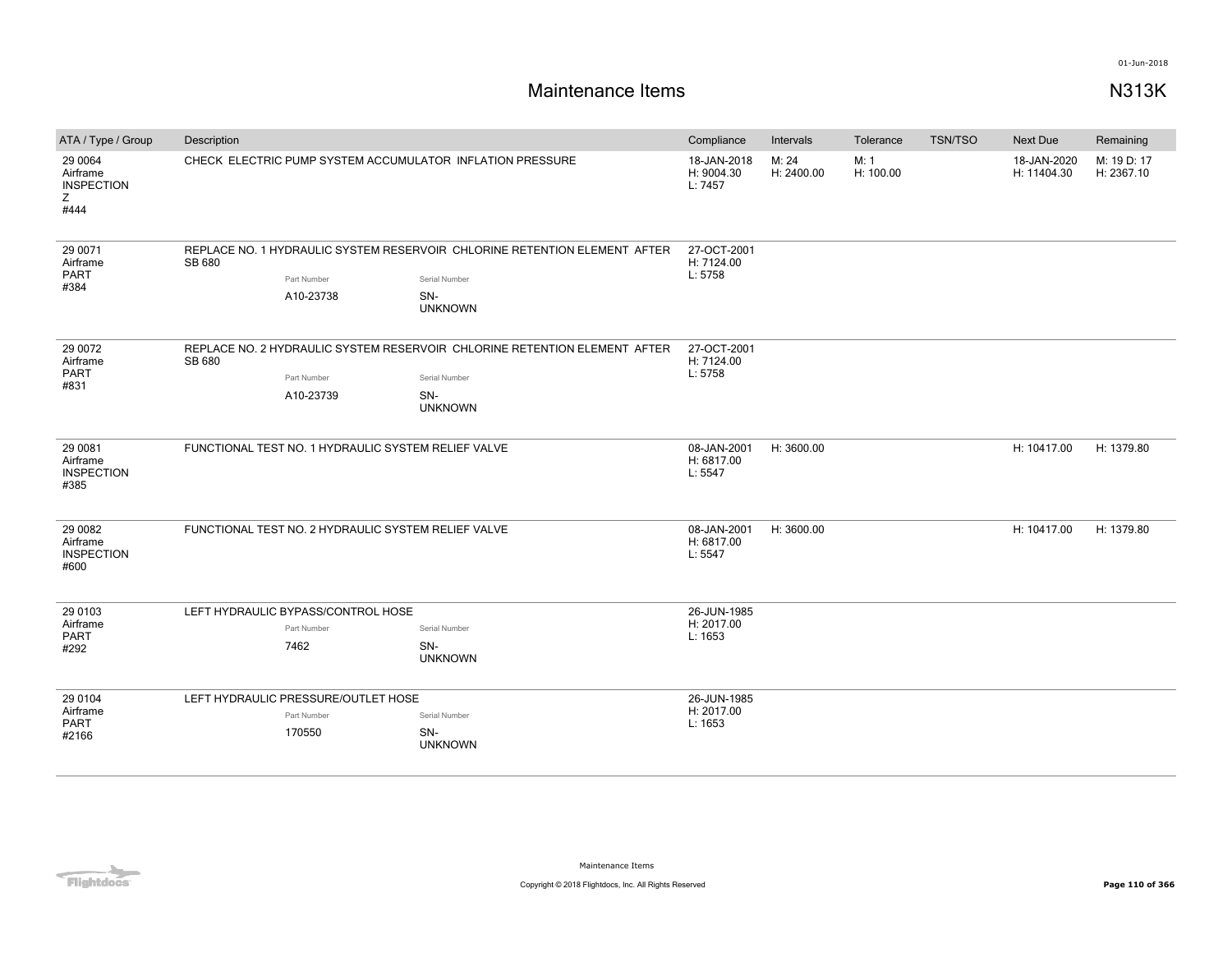| ATA / Type / Group                                     | Description |                                                                             |                                                                         | Compliance                           | Intervals           | Tolerance         | <b>TSN/TSO</b> | Next Due                   | Remaining                 |
|--------------------------------------------------------|-------------|-----------------------------------------------------------------------------|-------------------------------------------------------------------------|--------------------------------------|---------------------|-------------------|----------------|----------------------------|---------------------------|
| 29 0105<br>Airframe<br><b>PART</b><br>#854             |             | LEFT HYDRAULIC SUCTION/SUPPLY HOSE<br>Part Number<br>7463                   | Serial Number<br>SN-<br><b>UNKNOWN</b>                                  | 26-JUN-1985<br>H: 2017.00<br>L: 1653 |                     |                   |                |                            |                           |
| 29 0106<br>Airframe<br><b>PART</b><br>#1814            |             | NO. 1 HYDRAULIC SYSTEM PRESSURE TRANSMITTER<br>Part Number<br>1-1118ZF      | Serial Number<br>SN-<br><b>UNKNOWN</b>                                  | 09-MAY-1979<br>H: 0.00               |                     |                   |                |                            |                           |
| 29 0107<br>Airframe<br>PART<br>Z<br>#1836              |             | CLEAN/REPLACE NO. 2 SYSTEM REGULATION FILTER<br>Part Number<br>A100-2424M1  | Serial Number<br>B869                                                   | 18-JAN-2018<br>H: 9004.30<br>L: 7457 | M: 24<br>H: 2400.00 | M: 1<br>H: 100.00 |                | 18-JAN-2020<br>H: 11404.30 | M: 19 D: 17<br>H: 2367.10 |
| 29 0108<br>Airframe<br>PART<br>Z<br>#1648              |             | CLEAN/REPLACE NO. 2 SYSTEM PRESSURE FILTER<br>Part Number<br>587005         | Serial Number<br>388                                                    | 18-JAN-2018<br>H: 9004.30<br>L: 7457 | M: 24<br>H: 2400.00 | M: 1<br>H: 100.00 |                | 18-JAN-2020<br>H: 11404.30 | M: 19 D: 17<br>H: 2367.10 |
| 29 0109<br>Airframe<br><b>INSPECTION</b><br>Ζ<br>#1644 |             |                                                                             | CLEAN/REPLACE NO. 2 HYDRAULIC SYSTEM RESERVOIR SUCTION FILTER           | 18-JAN-2018<br>H: 9004.30<br>L: 7457 | M: 24<br>H: 2400.00 | M: 1<br>H: 100.00 |                | 18-JAN-2020<br>H: 11404.30 | M: 19 D: 17<br>H: 2367.10 |
| 29 0110<br>Airframe<br><b>INSPECTION</b><br>Z<br>#672  |             |                                                                             | CLEAN/REPLACE NO. 2 HYDRAULIC SYSTEM RESERVOIR EMERGENCY SUCTION FILTER | 18-JAN-2018<br>H: 9004.30<br>L: 7457 | M: 24<br>H: 2400.00 | M: 1<br>H: 100.00 |                | 18-JAN-2020<br>H: 11404.30 | M: 19 D: 17<br>H: 2367.10 |
| 29 0111<br>Airframe<br>PART<br>Ζ<br>#1293              |             | CLEAN/REPLACE NO. 1 SYSTEM REGULATION FILTER<br>Part Number<br>A100-24244M1 | Serial Number<br>B1183                                                  | 18-JAN-2018<br>H: 9004.30<br>L: 7457 | M: 24<br>H: 2400.00 | M: 1<br>H: 100.00 |                | 18-JAN-2020<br>H: 11404.30 | M: 19 D: 17<br>H: 2367.10 |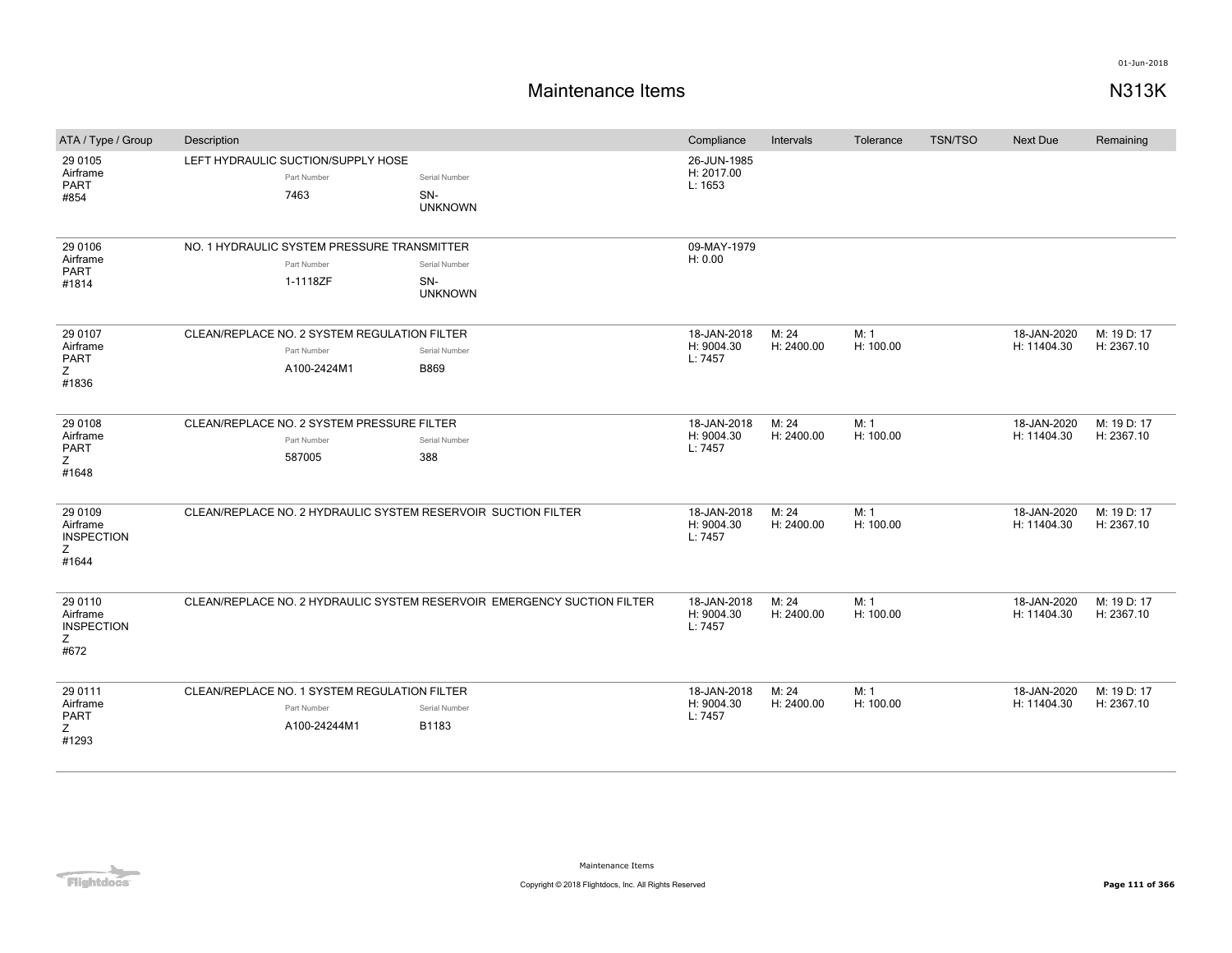| ATA / Type / Group                                      | Description                                                                                                 | Compliance                           | Intervals           | Tolerance         | <b>TSN/TSO</b> | Next Due                   | Remaining                 |
|---------------------------------------------------------|-------------------------------------------------------------------------------------------------------------|--------------------------------------|---------------------|-------------------|----------------|----------------------------|---------------------------|
| 29 0112<br>Airframe<br><b>INSPECTION</b><br>Z.<br>#1607 | CLEAN NO. 1 HYDRAULIC SYSTEM RESERVOIR FILLING FILTER                                                       | 18-JAN-2018<br>H: 9004.30<br>L: 7457 | M: 24<br>H: 2400.00 | M: 1<br>H: 100.00 |                | 18-JAN-2020<br>H: 11404.30 | M: 19 D: 17<br>H: 2367.10 |
| 29 0113<br>Airframe<br><b>INSPECTION</b><br>Ζ<br>#1379  | CLEAN/REPLACE NO. 1 HYDRAULIC SYSTEM RESERVOIR SUCTION FILTER                                               | 18-JAN-2018<br>H: 9004.30<br>L: 7457 | M: 24<br>H: 2400.00 | M: 1<br>H: 100.00 |                | 18-JAN-2020<br>H: 11404.30 | M: 19 D: 17<br>H: 2367.10 |
| 29 0114<br>Airframe<br><b>INSPECTION</b><br>Ζ<br>#190   | CLEAN/REPLACE NO. 1 HYDRAULIC SYSTEM RESERVOIR EMERGENCY SUCTION FILTER                                     | 18-JAN-2018<br>H: 9004.30<br>L: 7457 | M: 24<br>H: 2400.00 | M: 1<br>H: 100.00 |                | 18-JAN-2020<br>H: 11404.30 | M: 19 D: 17<br>H: 2367.10 |
| 29 0115<br>Airframe<br><b>PART</b><br>Z.<br>#1535       | CLEAN/REPLACE ELECTRO-PUMP PRESSURE FILTER<br>Part Number<br>Serial Number<br>671032<br>526                 | 18-JAN-2018<br>H: 9004.30<br>L: 7457 | M: 24<br>H: 2400.00 | M: 1<br>H: 100.00 |                | 18-JAN-2020<br>H: 11404.30 | M: 19 D: 17<br>H: 2367.10 |
| 29 0116<br>Airframe<br><b>PART</b><br>#461              | NO. 1 HYDRAULIC SYSTEM PRESSURE SWITCH<br>Part Number<br>Serial Number<br>1-1213AH<br>SN-<br><b>UNKNOWN</b> | 09-MAY-1979<br>H: 0.00               |                     |                   |                |                            |                           |
| 29 0117<br>Airframe<br><b>INSPECTION</b><br>Z.<br>#1431 | CLEAN NO. 2 HYDRAULIC SYSTEM RESERVOIR FILLING FILTER                                                       | 18-JAN-2018<br>H: 9004.30<br>L: 7457 | M: 24<br>H: 2400.00 | M: 1<br>H: 100.00 |                | 18-JAN-2020<br>H: 11404.30 | M: 19 D: 17<br>H: 2367.10 |
| 29 0118<br>Airframe<br><b>PART</b><br>Z.<br>#1848       | CLEAN/REPLACE NO. 1 SYSTEM PRESSURE FILTER<br>Serial Number<br>Part Number<br><b>UNK</b><br>287005          | 18-JAN-2018<br>H: 9004.30<br>L: 7457 | M: 24<br>H: 2400.00 | M: 1<br>H: 100.00 |                | 18-JAN-2020<br>H: 11404.30 | M: 19 D: 17<br>H: 2367.10 |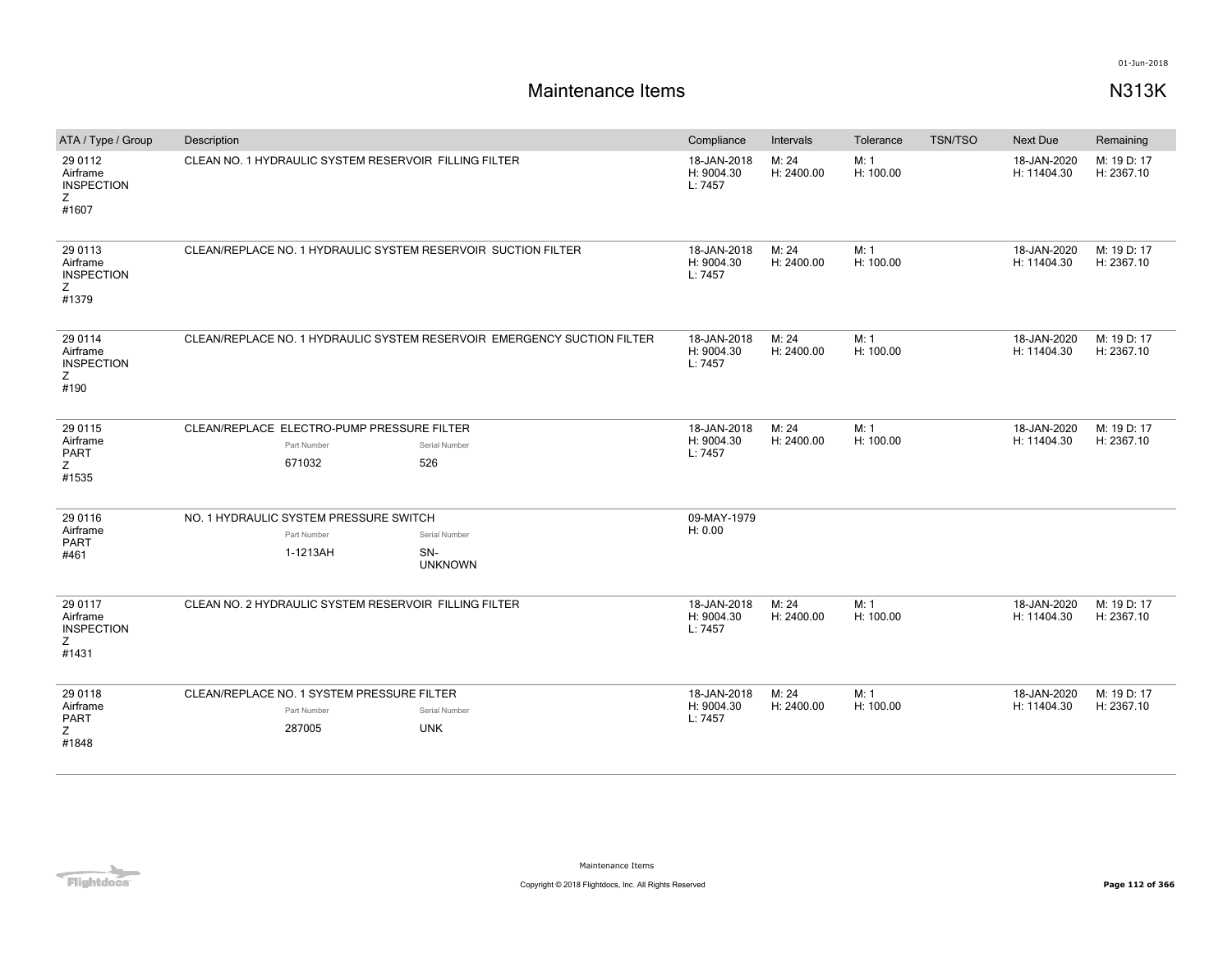## **Maintenance Items N313K**

| ATA / Type / Group                                | Description                                                          |                                        | Compliance                           | Intervals | Tolerance | <b>TSN/TSO</b> | <b>Next Due</b> | Remaining |
|---------------------------------------------------|----------------------------------------------------------------------|----------------------------------------|--------------------------------------|-----------|-----------|----------------|-----------------|-----------|
| 29 01 26<br>Airframe<br>PART<br>#1170             | NO. 1 HYDRAULIC SYSTEM RESERVOIR<br>Part Number<br>A10-23738         | Serial Number<br>SN-<br><b>UNKNOWN</b> | 09-MAY-1979<br>H: 0.00               |           |           |                |                 |           |
| 29 0131<br>Airframe<br>PART<br>#609               | NO. 1 RESERVOIR RESTRICTOR VALVE<br>Part Number<br>5050-24806        | Serial Number<br>SN-<br><b>UNKNOWN</b> | 09-MAY-1979<br>H: 0.00               |           |           |                |                 |           |
| 29 0136<br>Airframe<br>PART<br>#2345              | NO. 1 HYDRAULIC RESERVOIR PRESSURE SWITCH<br>Part Number<br>1-1021SB | Serial Number<br>SN-<br><b>UNKNOWN</b> | 01-JUL-2006<br>H: 7907.60<br>L: 6309 |           |           |                |                 |           |
| 29 0 146<br>Airframe<br>PART<br>#1417             | NO. 1 HYDRAULIC SYSTEM RELIEF VALVE<br>Part Number<br>101-43757      | Serial Number<br>SN-<br><b>UNKNOWN</b> | 09-MAY-1979<br>H: 0.00               |           |           |                |                 |           |
| 29 0181<br>Airframe<br>PART<br>#2148              | NO. 1 SYSTEM PUMP ACCUMULATOR<br>Part Number<br>A10-23734            | Serial Number<br>SN-<br><b>UNKNOWN</b> | 09-MAY-1979<br>H: 0.00               |           |           |                |                 |           |
| 29 0183<br>Airframe<br><b>INSPECTION</b><br>#1593 | INSPECT NO. 1 SYSTEM PUMP ACCUMULATOR INTERNALLY                     |                                        | 09-MAY-1979<br>H: 0.00               |           |           |                |                 |           |
| 29 0603<br>Airframe<br>PART<br>#661               | RIGHT HYDRAULIC BYPASS/CONTROL HOSE<br>Part Number<br>7462           | Serial Number<br>SN-<br><b>UNKNOWN</b> | 26-JUN-1985<br>H: 2017.00<br>L: 1653 |           |           |                |                 |           |
| 29 0604<br>Airframe<br>PART<br>#1000              | RIGHT HYDRAULIC PRESSURE/OUTLET HOSE<br>Part Number<br>170550        | Serial Number<br>SN-<br><b>UNKNOWN</b> | 26-JUN-1985<br>H: 2017.00<br>L: 1653 |           |           |                |                 |           |

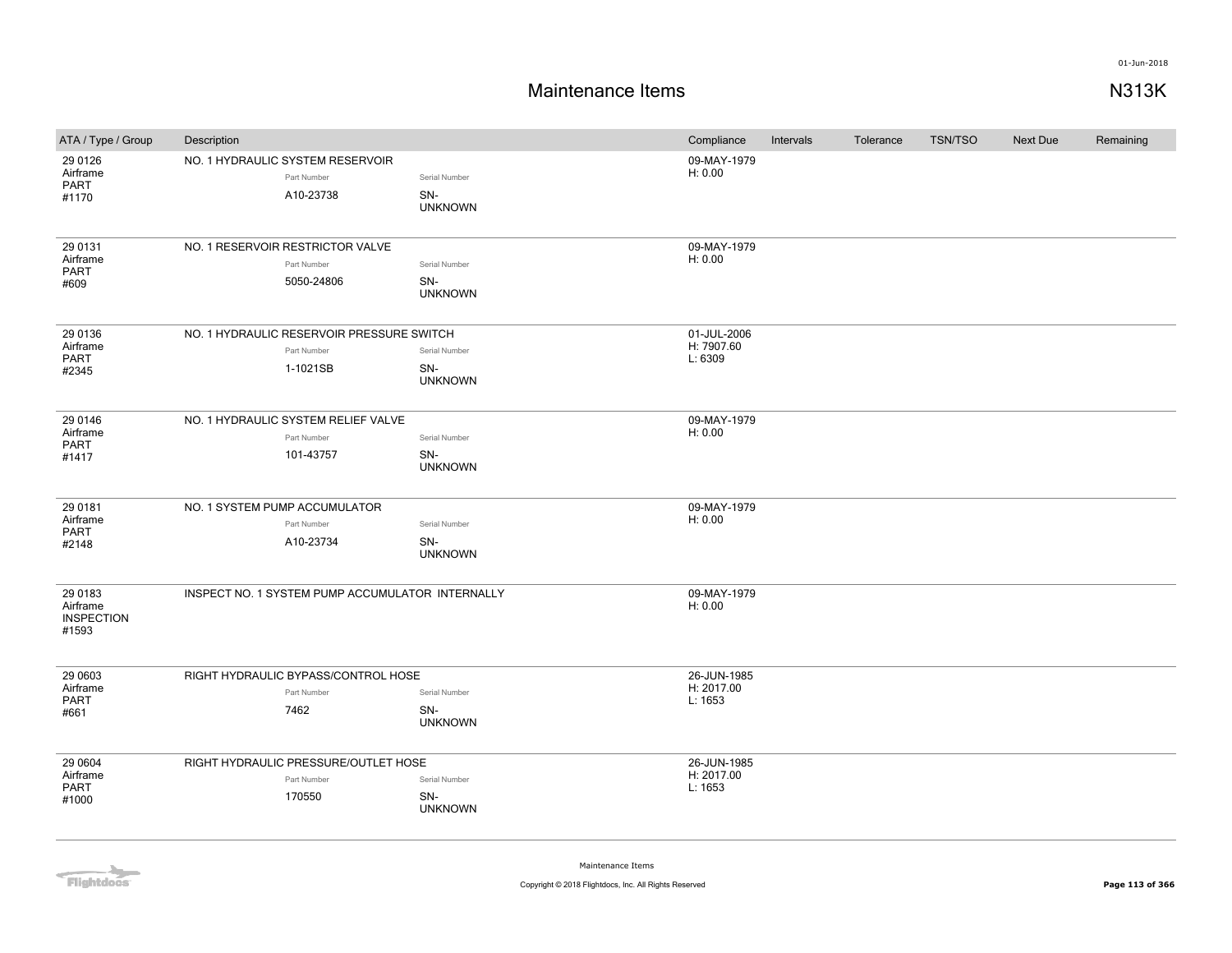## **Maintenance Items N313K**

| ATA / Type / Group                          | Description                                                            |                                        | Compliance                           | Intervals | Tolerance | <b>TSN/TSO</b> | <b>Next Due</b> | Remaining |
|---------------------------------------------|------------------------------------------------------------------------|----------------------------------------|--------------------------------------|-----------|-----------|----------------|-----------------|-----------|
| 29 0605<br>Airframe<br>PART<br>#666         | RIGHT HYDRAULIC SUCTION/SUPPLY HOSE<br>Part Number<br>7463             | Serial Number<br>SN-<br><b>UNKNOWN</b> | 26-JUN-1985<br>H: 2017.00<br>L: 1653 |           |           |                |                 |           |
| 29 0606<br>Airframe<br>PART<br>#930         | NO. 2 HYDRAULIC SYSTEM PRESSURE TRANSMITTER<br>Part Number<br>1-1118ZF | Serial Number<br>689A                  | 13-JUN-2003<br>H: 7727.93<br>L: 6189 |           |           |                |                 |           |
| 29 06 16<br>Airframe<br><b>PART</b><br>#560 | NO. 2 HYDRAULIC SYSTEM PRESSURE SWITCH<br>Part Number<br>1-1213AH      | Serial Number<br>SN-<br><b>UNKNOWN</b> | 09-MAY-1979<br>H: 0.00               |           |           |                |                 |           |
| 29 06 26<br>Airframe<br><b>PART</b><br>#941 | NO. 2 HYDRAULIC SYSTEM RESERVOIR<br>Part Number<br>A10-23739           | Serial Number<br>SN-<br><b>UNKNOWN</b> | 09-MAY-1979<br>H: 0.00               |           |           |                |                 |           |
| 29 0631<br>Airframe<br>PART<br>#858         | NO. 2 RESERVOIR RESTRICTOR VALVE<br>Part Number<br>5050-24806          | Serial Number<br>SN-<br><b>UNKNOWN</b> | 09-MAY-1979<br>H: 0.00               |           |           |                |                 |           |
| 29 0636<br>Airframe<br>PART<br>#1205        | NO. 2 HYDRAULIC RESERVOIR PRESSURE SWITCH<br>Part Number<br>PN         | Serial Number<br>SN-<br><b>UNKNOWN</b> | 09-MAY-1979<br>H: 0.00               |           |           |                |                 |           |
| 29 0 646<br>Airframe<br>PART<br>#1959       | NO. 2 HYDRAULIC SYSTEM RELIEF VALVE<br>Part Number<br>PN               | Serial Number<br>SN-<br><b>UNKNOWN</b> | 09-MAY-1979<br>H: 0.00               |           |           |                |                 |           |
| 29 0681<br>Airframe<br>PART<br>#2132        | NO. 2 SYSTEM PUMP ACCUMULATOR<br>Part Number<br>A10-23734              | Serial Number<br>SN-<br><b>UNKNOWN</b> | 09-MAY-1979<br>H: 0.00               |           |           |                |                 |           |

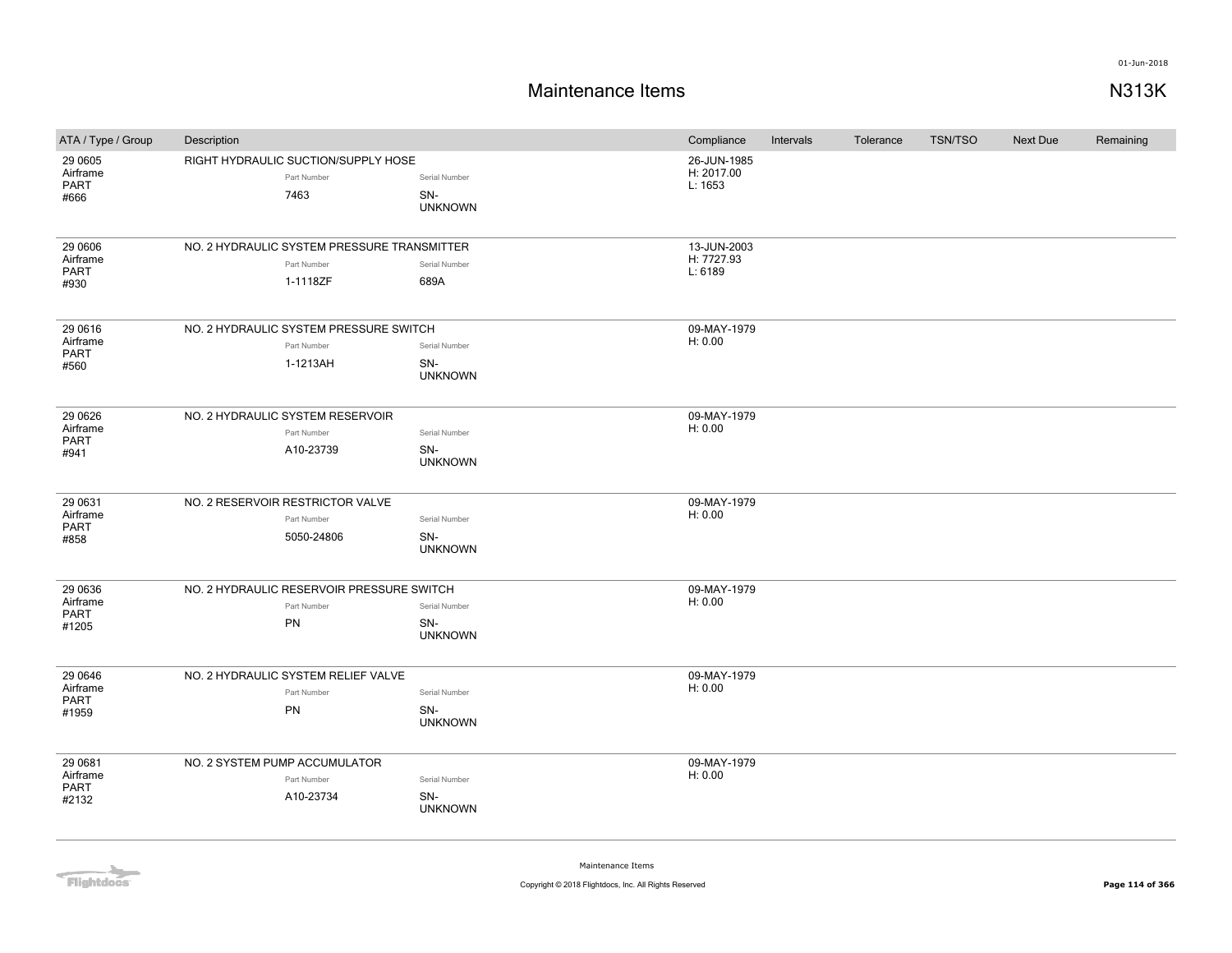# **Maintenance Items N313K**

| ATA / Type / Group                                     | Description                                                                      | Compliance                           | Intervals           | Tolerance         | <b>TSN/TSO</b> | <b>Next Due</b>            | Remaining                 |
|--------------------------------------------------------|----------------------------------------------------------------------------------|--------------------------------------|---------------------|-------------------|----------------|----------------------------|---------------------------|
| 29 0683<br>Airframe<br><b>INSPECTION</b><br>#951       | INSPECT NO. 2 SYSTEM PUMP ACCUMULATOR INTERNALLY                                 | 09-MAY-1979<br>H: 0.00               |                     |                   |                |                            |                           |
| 29 1001<br>Airframe<br><b>INSPECTION</b><br>Ζ<br>#1615 | DRAIN NO. 1 HYDRAULIC SYSTEM                                                     | 18-JAN-2018<br>H: 9004.30<br>L: 7457 | M: 24<br>H: 2400.00 | M: 1<br>H: 100.00 |                | 18-JAN-2020<br>H: 11404.30 | M: 19 D: 17<br>H: 2367.10 |
| 29 1002<br>Airframe<br><b>INSPECTION</b><br>Z<br>#1410 | DRAIN NO. 2 HYDRAULIC SYSTEM                                                     | 18-JAN-2018<br>H: 9004.30<br>L: 7457 | M: 24<br>H: 2400.00 | M: 1<br>H: 100.00 |                | 18-JAN-2020<br>H: 11404.30 | M: 19 D: 17<br>H: 2367.10 |
| 29 1011<br>Airframe<br><b>INSPECTION</b><br>C<br>#1375 | DRAIN HYDRAULIC RESERVOIR ON SYSTEM 1                                            | 31-OCT-2013<br>H: 8138.60<br>L: 6459 | M: 72               | M: 2              |                | 31-OCT-2019                | M: 16 D: 30               |
| 29 1101<br>Airframe<br><b>PART</b><br>#2251            | NO. 1 RESERVOIR GAUGING UNIT<br>Part Number<br>Serial Number<br>1-1041-SC<br>133 | 31-OCT-2013<br>H: 8160.20<br>L: 6475 |                     |                   |                |                            |                           |
| 29 1106<br>Airframe<br><b>PART</b><br>#2098            | NO. 2 RESERVOIR GAUGING UNIT<br>Part Number<br>Serial Number<br>1-1041-SC<br>495 | 31-OCT-2013<br>H: 8160.20<br>L: 6475 |                     |                   |                |                            |                           |
| 29 1111<br>Airframe<br><b>INSPECTION</b><br>#684       | HYDRAULIC RESERVOIR DUAL LEVEL INDICATOR                                         | 09-MAY-1979<br>H: 0.00               |                     |                   |                |                            |                           |
| 29 1112<br>Airframe<br><b>INSPECTION</b><br>C<br>#2797 | NO. 1 MAIN HYDRAULIC RESERVOIR SERVICE                                           |                                      | M: 72               |                   |                | 31-OCT-2019                | M: 16 D: 30               |

Flightdocs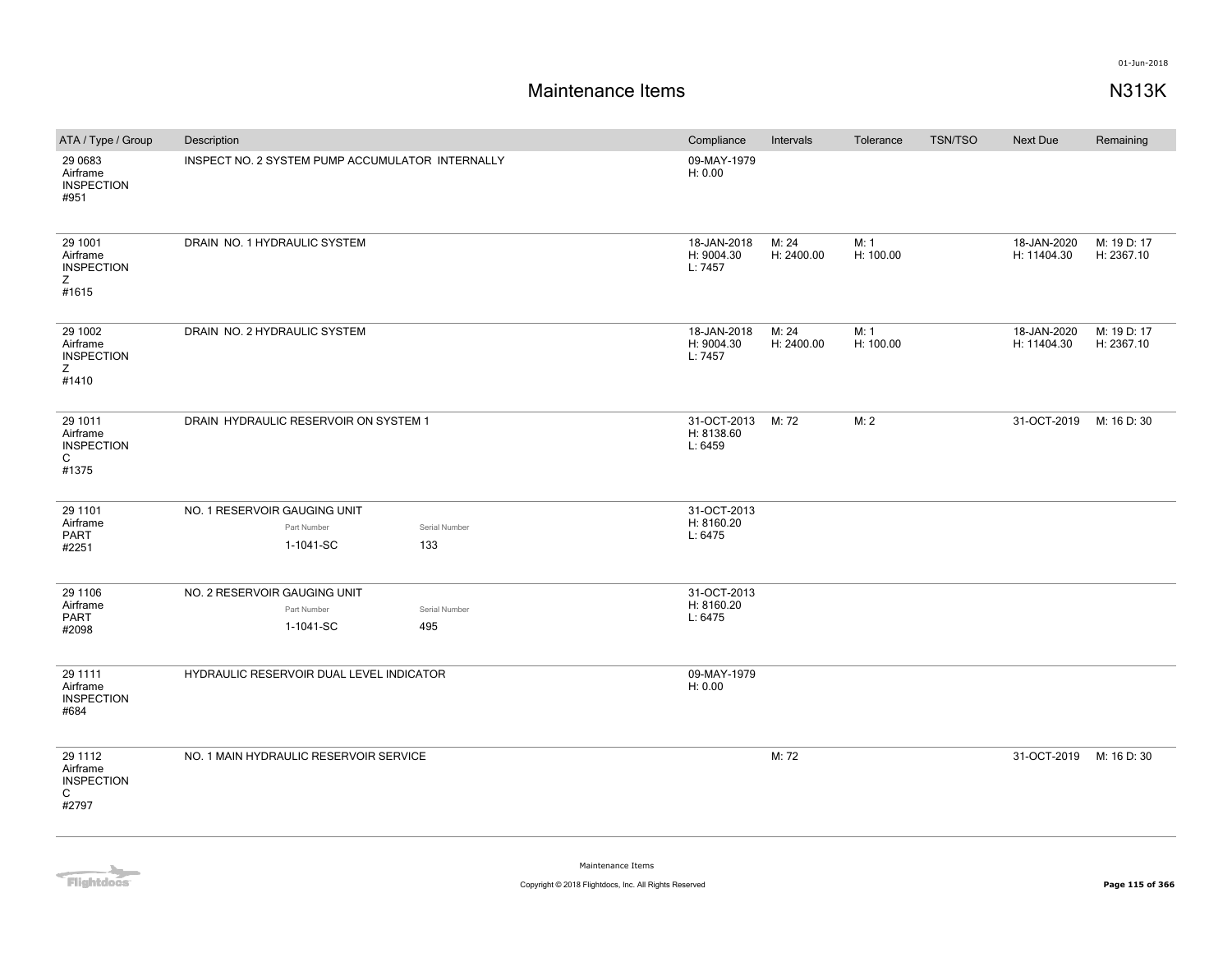### **Maintenance Items N313K**

| ATA / Type / Group                                                | Description                                                                                                    |                                                           |                                      |                           | Intervals | Tolerance | <b>TSN/TSO</b> | <b>Next Due</b> | Remaining   |
|-------------------------------------------------------------------|----------------------------------------------------------------------------------------------------------------|-----------------------------------------------------------|--------------------------------------|---------------------------|-----------|-----------|----------------|-----------------|-------------|
| 29 1113<br>Airframe<br><b>INSPECTION</b><br>$\mathsf{C}$<br>#2798 |                                                                                                                | NO. 2 MAIN HYDRAULIC RESERVOIR SERVICE                    |                                      |                           | M: 72     |           |                | 31-OCT-2019     | M: 16 D: 30 |
| 29 1116<br>Airframe                                               |                                                                                                                | AUXILIARY HYDRAULIC ELECTRO- PUMP                         |                                      | 31-OCT-2013<br>H: 8138.60 |           |           |                |                 |             |
| PART                                                              |                                                                                                                | Part Number<br>40049                                      | Serial Number<br>R0121977            | L: 6459                   |           |           |                |                 |             |
| #2057                                                             |                                                                                                                |                                                           |                                      |                           |           |           |                |                 |             |
| 29 1118                                                           |                                                                                                                | AUXILIARY HYDRAULIC ELECTRO-PUMP MOTOR                    |                                      | 09-MAY-1979               |           |           |                |                 |             |
| Airframe<br>PART                                                  |                                                                                                                | Part Number                                               | Serial Number                        | H: 0.00                   |           |           |                |                 |             |
| #1733                                                             |                                                                                                                | PN                                                        | SN-<br><b>UNKNOWN</b>                |                           |           |           |                |                 |             |
| 29 11 26<br>Airframe<br><b>INSPECTION</b><br>#2335                |                                                                                                                | INSPECT/REPLACE AUXILIARY HYDRAULIC ELECTRO- PUMP BEARING | 31-OCT-2013<br>H: 8138.60<br>L: 6459 |                           |           |           |                |                 |             |
| 29 1136                                                           | ELECTRIC PUMP SYSTEM PRESSURE TRANSMITTER                                                                      |                                                           |                                      | 09-MAY-1979               |           |           |                |                 |             |
| Airframe<br><b>PART</b>                                           |                                                                                                                | Part Number                                               | Serial Number                        | H: 0.00                   |           |           |                |                 |             |
| #2152                                                             |                                                                                                                | 1-1118ZG                                                  | SN-<br><b>UNKNOWN</b>                |                           |           |           |                |                 |             |
| 29 1141                                                           |                                                                                                                | ELECTRIC PUMP SYSTEM ACCUMULATOR                          |                                      | 09-MAY-1979               |           |           |                |                 |             |
| Airframe<br><b>PART</b>                                           |                                                                                                                | Part Number                                               | Serial Number                        | H: 0.00                   |           |           |                |                 |             |
| #1866                                                             |                                                                                                                | A10-23734                                                 | SN-<br><b>UNKNOWN</b>                |                           |           |           |                |                 |             |
| 29 1143<br>Airframe<br><b>INSPECTION</b><br>#926                  | INSPECT ELECTRIC PUMP SYSTEM ACCUMULATOR INTERNALLY                                                            |                                                           |                                      | 09-MAY-1979<br>H: 0.00    |           |           |                |                 |             |
| 29 1156                                                           | ELECTRIC PUMP ACCUMULATOR PRESSURE SWITCH<br>Part Number<br>Serial Number<br>1-1213KB<br>SN-<br><b>UNKNOWN</b> |                                                           |                                      | 09-MAY-1979               |           |           |                |                 |             |
| Airframe                                                          |                                                                                                                |                                                           |                                      | H: 0.00                   |           |           |                |                 |             |
| <b>PART</b><br>#1371                                              |                                                                                                                |                                                           |                                      |                           |           |           |                |                 |             |
|                                                                   |                                                                                                                |                                                           |                                      |                           |           |           |                |                 |             |

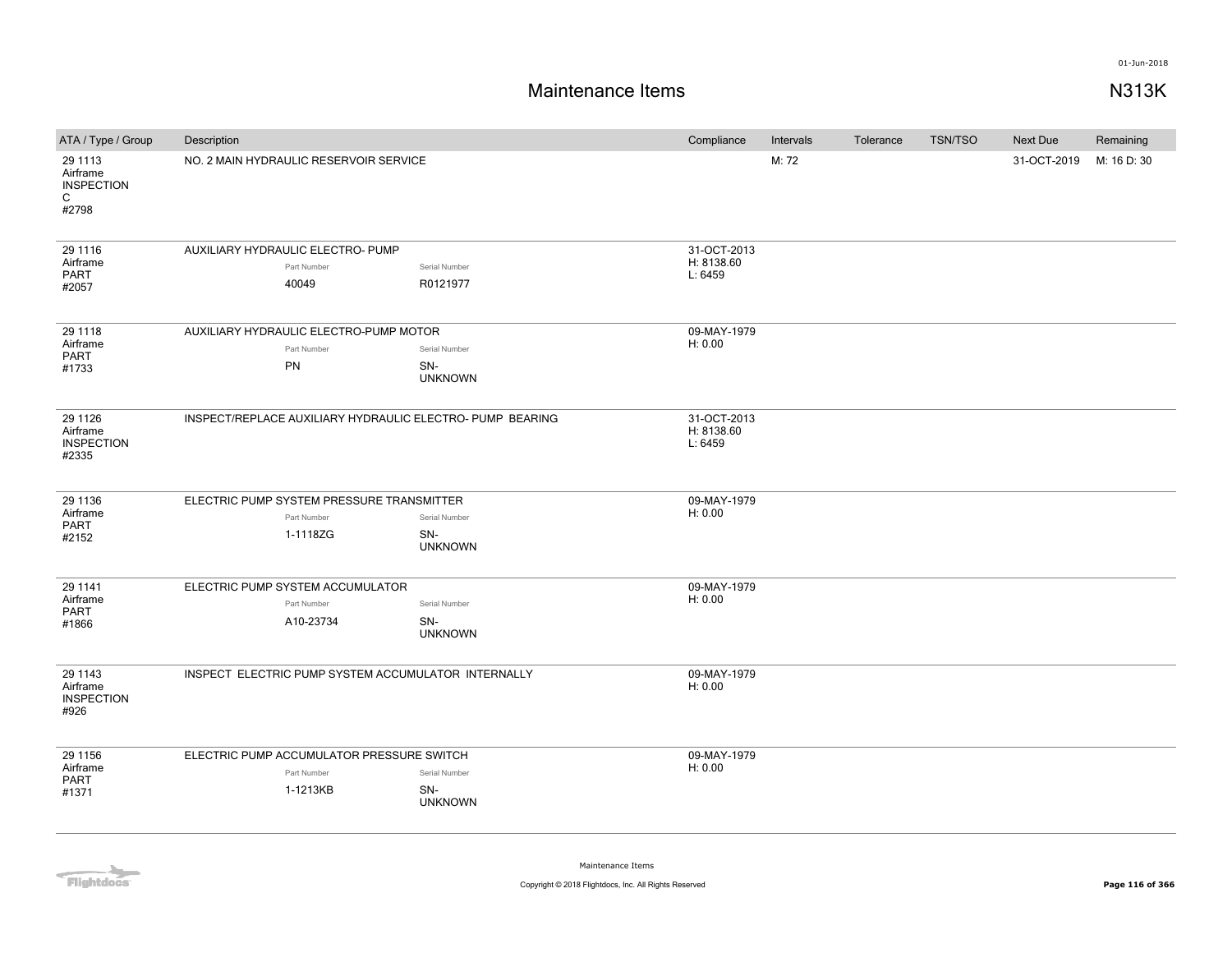## **Maintenance Items N313K**

| ATA / Type / Group                                | Description                                                     |                                        | Compliance             | Intervals | Tolerance | <b>TSN/TSO</b> | Next Due | Remaining |
|---------------------------------------------------|-----------------------------------------------------------------|----------------------------------------|------------------------|-----------|-----------|----------------|----------|-----------|
| 29 1166<br>Airframe<br>PART<br>#1594              | ELECTRIC PUMP PRESSURE RELIEF VALVE<br>Part Number<br>103-43988 | Serial Number<br>SN-<br><b>UNKNOWN</b> | 09-MAY-1979<br>H: 0.00 |           |           |                |          |           |
| 29 11 81<br>Airframe<br>PART<br>#1689             | ELECTRIC PUMP SELECTOR VALVE<br>Part Number<br>108-29-1         | Serial Number<br>SN-<br><b>UNKNOWN</b> | 09-MAY-1979<br>H: 0.00 |           |           |                |          |           |
| 29 11 91<br>Airframe<br><b>PART</b><br>#337       | EMERGENCY HYDRAULIC PUMP SWITCH<br>Part Number<br>2410AM        | Serial Number<br>SN-<br><b>UNKNOWN</b> | 09-MAY-1979<br>H: 0.00 |           |           |                |          |           |
| 29 1196<br>Airframe<br>PART<br>#123               | ELECTRIC PUMP NONRETURN VALVE<br>Part Number<br>A100-24208      | Serial Number<br>SN-<br><b>UNKNOWN</b> | 09-MAY-1979<br>H: 0.00 |           |           |                |          |           |
| 29 1601<br>Airframe<br><b>PART</b><br>#1665       | PARKING BRAKE ACCUMULATOR<br>Part Number<br>A10-23734           | Serial Number<br>SN-<br><b>UNKNOWN</b> | 09-MAY-1979<br>H: 0.00 |           |           |                |          |           |
| 29 1603<br>Airframe<br><b>INSPECTION</b><br>#1568 | INSPECT PARKING BRAKE ACCUMULATOR INTERNALLY                    |                                        | 09-MAY-1979<br>H: 0.00 |           |           |                |          |           |
| 29 16 11<br>Airframe<br>PART<br>#2183             | PARKING BRAKE PRESSURE SWITCH<br>Part Number<br>1-1213AL        | Serial Number<br>SN-<br><b>UNKNOWN</b> | 09-MAY-1979<br>H: 0.00 |           |           |                |          |           |
| 29 16 21<br>Airframe<br>PART<br>#1515             | BRAKE SYSTEM PRESSURE RELIEF VALVE<br>Part Number<br>102-43988  | Serial Number<br>SN-<br><b>UNKNOWN</b> | 09-MAY-1979<br>H: 0.00 |           |           |                |          |           |

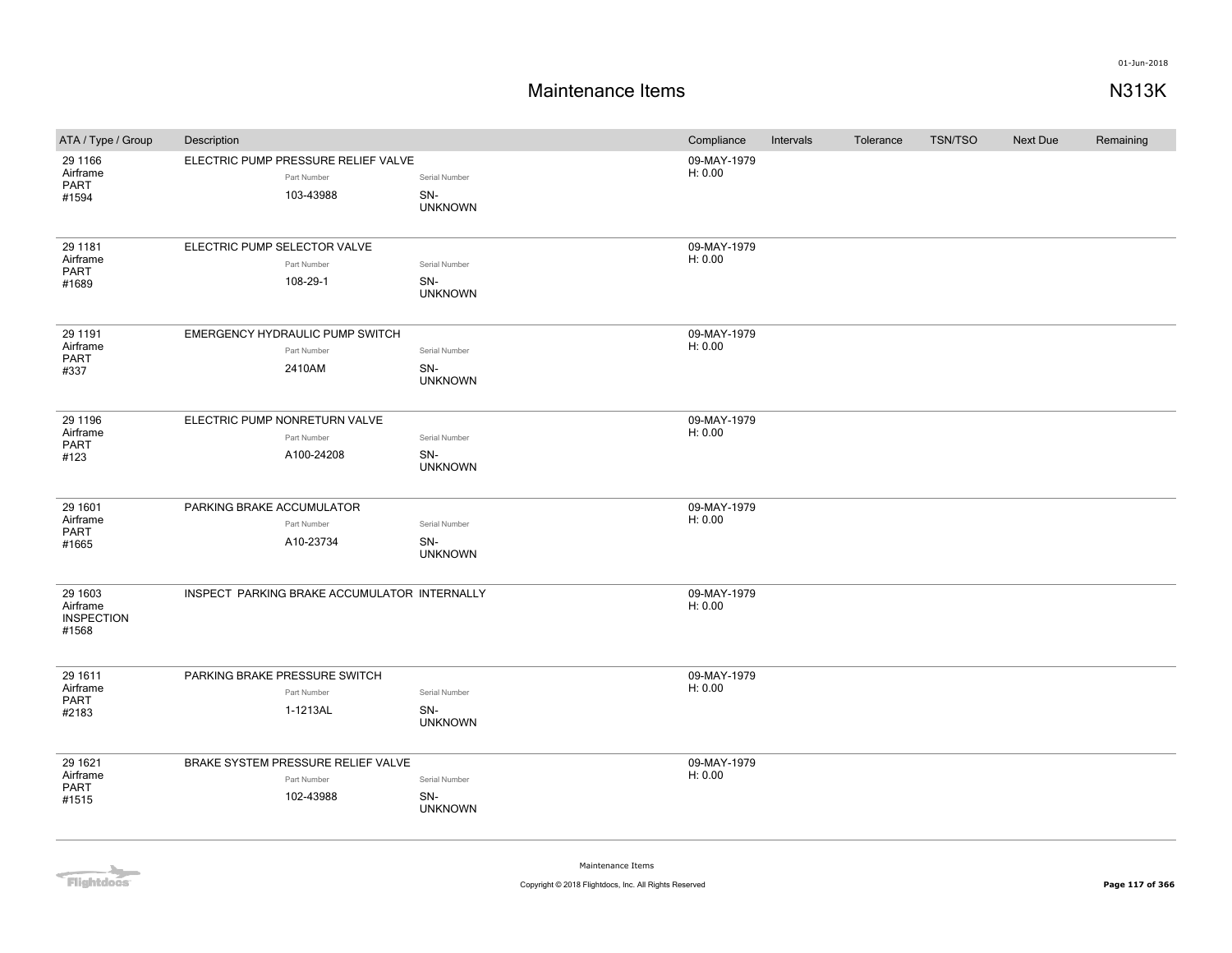## **Maintenance Items N313K**

| ATA / Type / Group                                      | Description                                        |                                                                          |                                                                           | Compliance                           | Intervals           | Tolerance         | <b>TSN/TSO</b> | <b>Next Due</b>            | Remaining                 |
|---------------------------------------------------------|----------------------------------------------------|--------------------------------------------------------------------------|---------------------------------------------------------------------------|--------------------------------------|---------------------|-------------------|----------------|----------------------------|---------------------------|
| 29 1631<br>Airframe<br>PART<br>#2163                    | LEFT BRAKE PRESSURE SWITCH                         | Part Number<br>1-1213AK                                                  | Serial Number<br>SN-<br><b>UNKNOWN</b>                                    | 09-MAY-1979<br>H: 0.00               |                     |                   |                |                            |                           |
| 29 1641<br>Airframe<br><b>PART</b><br>#1584             | RIGHT BRAKE PRESSURE SWITCH                        | Part Number<br>64302-004-1                                               | Serial Number<br>208                                                      | 31-OCT-2013<br>H: 8160.20<br>L: 6475 |                     |                   |                |                            |                           |
| 29 1661<br>Airframe<br>PART<br>#1628                    | TRIPLE PRESSURE INDICATOR                          | Part Number<br>1-1307AB                                                  | Serial Number<br>SN-<br><b>UNKNOWN</b>                                    | 09-MAY-1979<br>H: 0.00               |                     |                   |                |                            |                           |
| 29 1671<br>Airframe<br>PART<br>#752                     |                                                    | HYDRAULIC RESERVOIR PRESSURE REDUCING VALVE<br>Part Number<br>2407ZR4EQ8 | Serial Number<br>2022                                                     | 31-OCT-2013<br>H: 8138.60<br>L: 6459 |                     |                   |                |                            |                           |
| 29 2001<br>Airframe<br><b>INSPECTION</b><br>B<br>#1120  | OPERATIONAL TEST AUXILIARY HYDRAULIC ELECTRO- PUMP |                                                                          |                                                                           | 31-OCT-2013<br>H: 8138.60<br>L: 6459 | H: 1200.00          | H: 50.00          |                | H: 9338.60                 | H: 301.40                 |
| 29 2011<br>Airframe<br><b>INSPECTION</b><br>C<br>#1331  |                                                    | MEASURE ELECTRO-PUMP PERFORMANCE CHARACTERISTICS                         |                                                                           | 31-OCT-2013<br>H: 8138.60<br>L: 6459 | M: 72               | M: 2              |                | 31-OCT-2019                | M: 16 D: 30               |
| 29 20 21<br>Airframe<br><b>INSPECTION</b><br>Z<br>#2367 | <b>LINKAGES</b>                                    |                                                                          | CHECK/LUBRICATE ELECTRIC PUMP SELECTOR VALVE HYDRAULIC CONTROL CABLES AND | 18-JAN-2018<br>H: 9004.30<br>L: 7457 | M: 24<br>H: 2400.00 | M: 1<br>H: 100.00 |                | 18-JAN-2020<br>H: 11404.30 | M: 19 D: 17<br>H: 2367.10 |
| 29 2111<br>Airframe<br><b>INSPECTION</b><br>#2279       |                                                    |                                                                          | REPLACE HYDRAULIC TRANSFER CYLINDER SEALS/CHECK SWITCH SETTING            | 15-NOV-2013<br>H: 8157.00<br>L: 6473 |                     |                   |                |                            |                           |



Maintenance Items

**Copyright © 2018 Flightdocs, Inc. All Rights Reserved Page 118 of 366**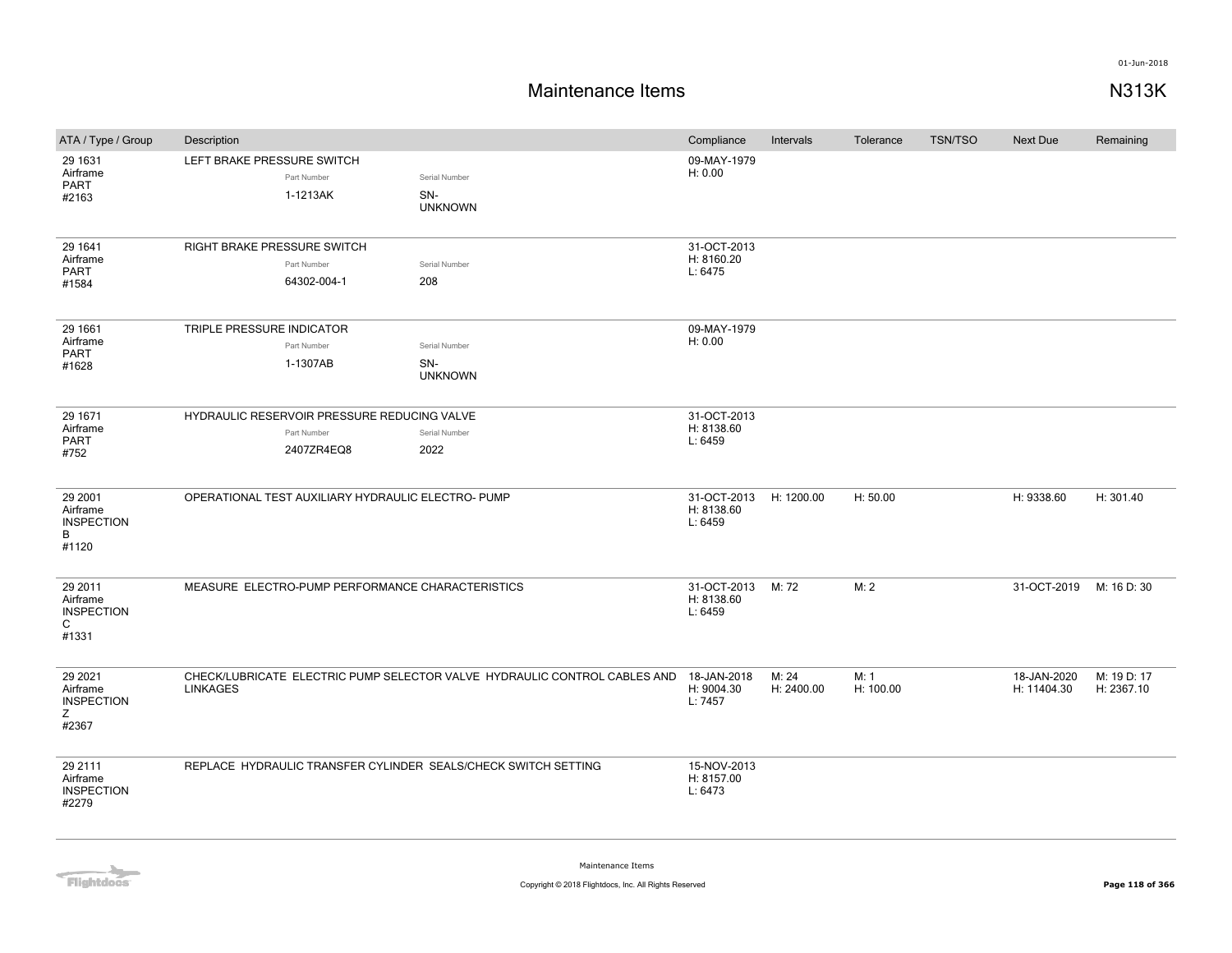| ATA / Type / Group                                                | Description                                                                      |                                        | Compliance                                      | Intervals  | Tolerance | <b>TSN/TSO</b> | <b>Next Due</b> | Remaining   |
|-------------------------------------------------------------------|----------------------------------------------------------------------------------|----------------------------------------|-------------------------------------------------|------------|-----------|----------------|-----------------|-------------|
| 29 21 21<br>Airframe<br>PART<br>#1406                             | HYDRAULIC SOLENOID VALVE<br>Part Number<br>A100-24451                            | Serial Number<br>SN-<br><b>UNKNOWN</b> | 09-MAY-1979<br>H: 0.00                          |            |           |                |                 |             |
| 29 3001<br>Airframe<br><b>INSPECTION</b><br>$\mathsf{C}$<br>#2046 | CHECK NO. 2 SYSTEM HYDRAULIC RESERVOIR QUANTITY INDICATOR                        |                                        | 18-NOV-2015 M: 72<br>H: 8700.70<br>L: 7186      |            | M: 2      |                | 18-NOV-2021     | M: 41 D: 17 |
| 29 3002<br>Airframe<br><b>INSPECTION</b><br>C<br>#2359            | CHECK NO. 2 SYSTEM HYDRAULIC RESERVOIR QUANTITY INDICATOR.                       |                                        | 18-NOV-2015<br>H: 8700.70<br>L: 7186            | M: 72      | M: 2      |                | 18-NOV-2021     | M: 41 D: 17 |
| 29 5 201<br>Airframe<br>PART<br>#323                              | <b>HYDRAULIC TRANSFER CYLINDER</b><br>Part Number<br>A23728-0-7                  | Serial Number<br>12                    | 15-NOV-2013 H: 5400.00<br>H: 8157.00<br>L: 6473 |            |           |                | H: 13557.00     | H: 4519.80  |
| 29 5205-1<br>Airframe<br><b>INSPECTION</b><br>#336                | CLEAN HYDRAULIC RESERVOIR PRESSURE REDUCING VALVE SCREEN                         |                                        | 31-OCT-2013 M: 72<br>H: 8138.60<br>L: 6459      |            |           |                | 31-OCT-2019     | M: 16 D: 30 |
| 29 5205-1<br>Airframe<br><b>INSPECTION</b><br>#2137               | REPLACE HYDRAULIC RESERVOIR PRESSURE REDUCING VALVE DIAPHRAGM                    |                                        | 31-OCT-2013 M: 72<br>H: 8138.60<br>L: 6459      |            |           |                | 31-OCT-2019     | M: 16 D: 30 |
| 29 5206-1<br>Airframe<br><b>INSPECTION</b><br>#1304               | FUNCTIONAL CHECK LEFT BRAKE PRESSURE SWITCH<br>Reference Number<br>CMM 29-09-10  |                                        | 06-APR-2000<br>H: 6687.00<br>L: 5437            | H: 3000.00 |           |                | H: 9687.00      | H: 649.80   |
| 29 5206-1<br>Airframe<br><b>INSPECTION</b><br>#1247               | FUNCTIONAL CHECK RIGHT BRAKE PRESSURE SWITCH<br>Reference Number<br>CMM 29-09-10 |                                        | 31-OCT-2013<br>H: 8160.20<br>L: 6475            | H: 3000.00 |           |                | H: 11160.20     | H: 2123.00  |

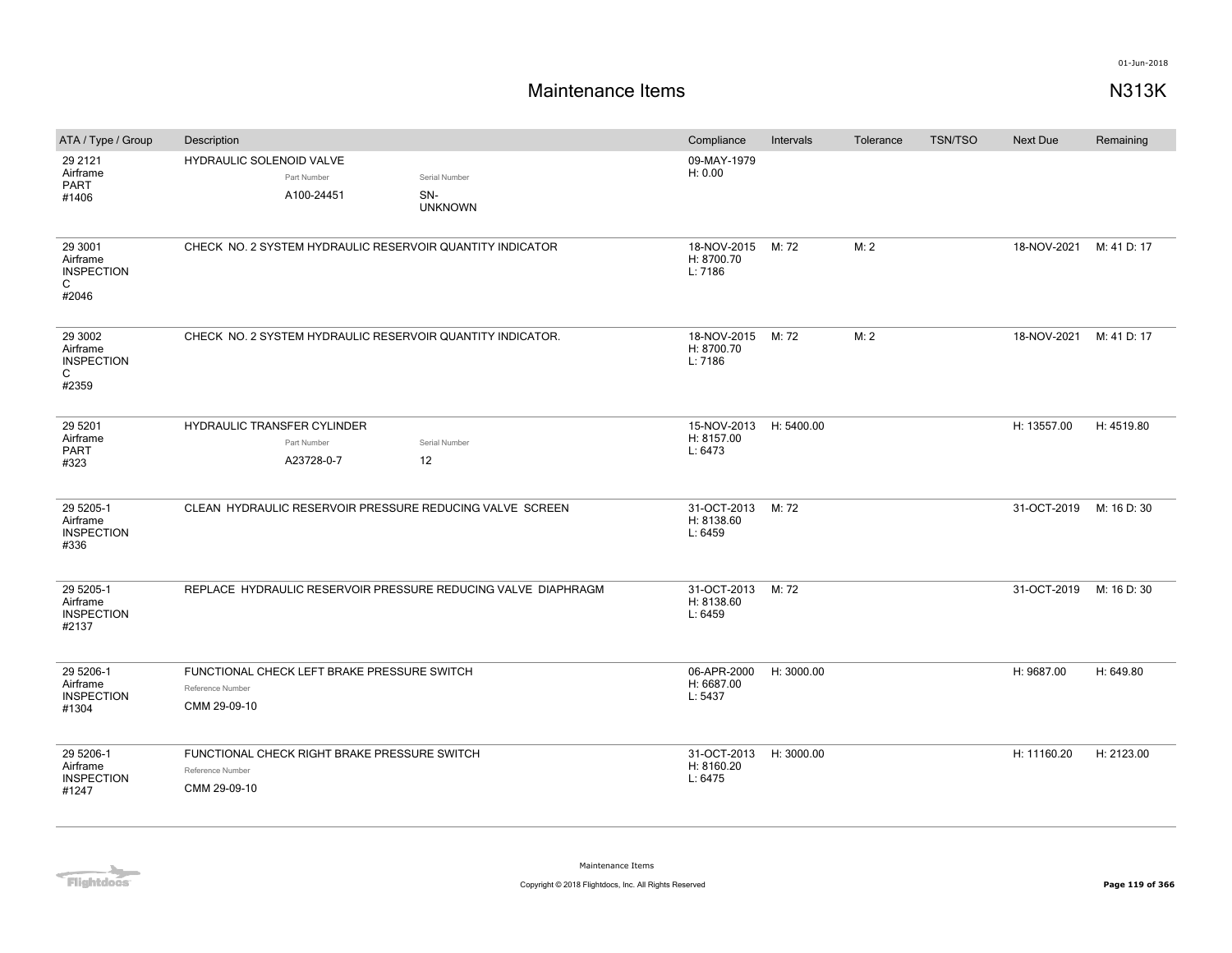| ATA / Type / Group                                  | Description                                                                        |                                        | Compliance                           | Intervals  | Tolerance | <b>TSN/TSO</b> | Next Due    | Remaining  |
|-----------------------------------------------------|------------------------------------------------------------------------------------|----------------------------------------|--------------------------------------|------------|-----------|----------------|-------------|------------|
| 29 5207-1<br>Airframe<br><b>INSPECTION</b><br>#1854 | FUNCTIONAL CHECK PARKING BRAKE PRESSURE SWITCH<br>Reference Number<br>CMM 29-09-10 |                                        | 06-APR-2000<br>H: 6687.00<br>L: 5437 | H: 3600.00 |           |                | H: 10287.00 | H: 1249.80 |
| 29 5 208<br>Airframe<br><b>PART</b><br>#1977        | NO. 1 HYDRAULIC PUMP<br>Part Number<br>57083                                       | Serial Number<br>AH-50940E             | 22-FEB-2017<br>H: 8797.70<br>L: 7277 | H: 3000.00 |           |                | H: 11797.70 | H: 2760.50 |
| 29 5 208<br>Airframe<br>PART<br>#1743               | NO. 2 HYDRAULIC PUMP<br>Part Number<br>57083                                       | Serial Number<br>AH-50887E             | 19-APR-2014<br>H: 8310.20<br>L: 6575 | H: 3000.00 |           |                | H: 11310.20 | H: 2273.00 |
| 29 5209-1<br>Airframe<br><b>INSPECTION</b><br>#1889 | FUNCTIONAL TEST AUXILIARY HYDRAULIC ELECTRO-PUMP MOTOR                             |                                        | 28-SEP-1993<br>H: 4774.00<br>L: 3847 | H: 4800.00 |           |                | H: 9574.00  | H: 536.80  |
| 29 5209-1<br>Airframe<br><b>INSPECTION</b><br>#1432 | INSPECT/REPLACE AUXILIARY HYDRAULIC ELECTRO- PUMP BRUSH                            |                                        | 31-OCT-2013<br>H: 8138.60<br>L: 6459 | H: 4800.00 |           |                | H: 12938.60 | H: 3901.40 |
| 30 0121<br>Airframe<br><b>PART</b><br>#390          | NO. 1 ENGINE DE-ICE THERMOSTAT<br>Part Number<br>21-587                            | Serial Number<br>SN-<br><b>UNKNOWN</b> | 09-MAY-1979<br>H: 0.00               |            |           |                |             |            |
| 30 0131<br>Airframe<br><b>PART</b><br>#1937         | NO. 2 ENGINE DE-ICE THERMOSTAT<br>Part Number<br>21593-1                           | Serial Number<br>SN-<br><b>UNKNOWN</b> | 23-APR-2001<br>H: 6933.00<br>L: 5597 |            |           |                |             |            |
| 30 0141<br>Airframe<br><b>PART</b><br>#1193         | LEFT CROSS-FEED NONRETURN VALVE<br>Part Number<br>L84B38-001                       | Serial Number<br>SN-<br><b>UNKNOWN</b> | 09-MAY-1979<br>H: 0.00               |            |           |                |             |            |

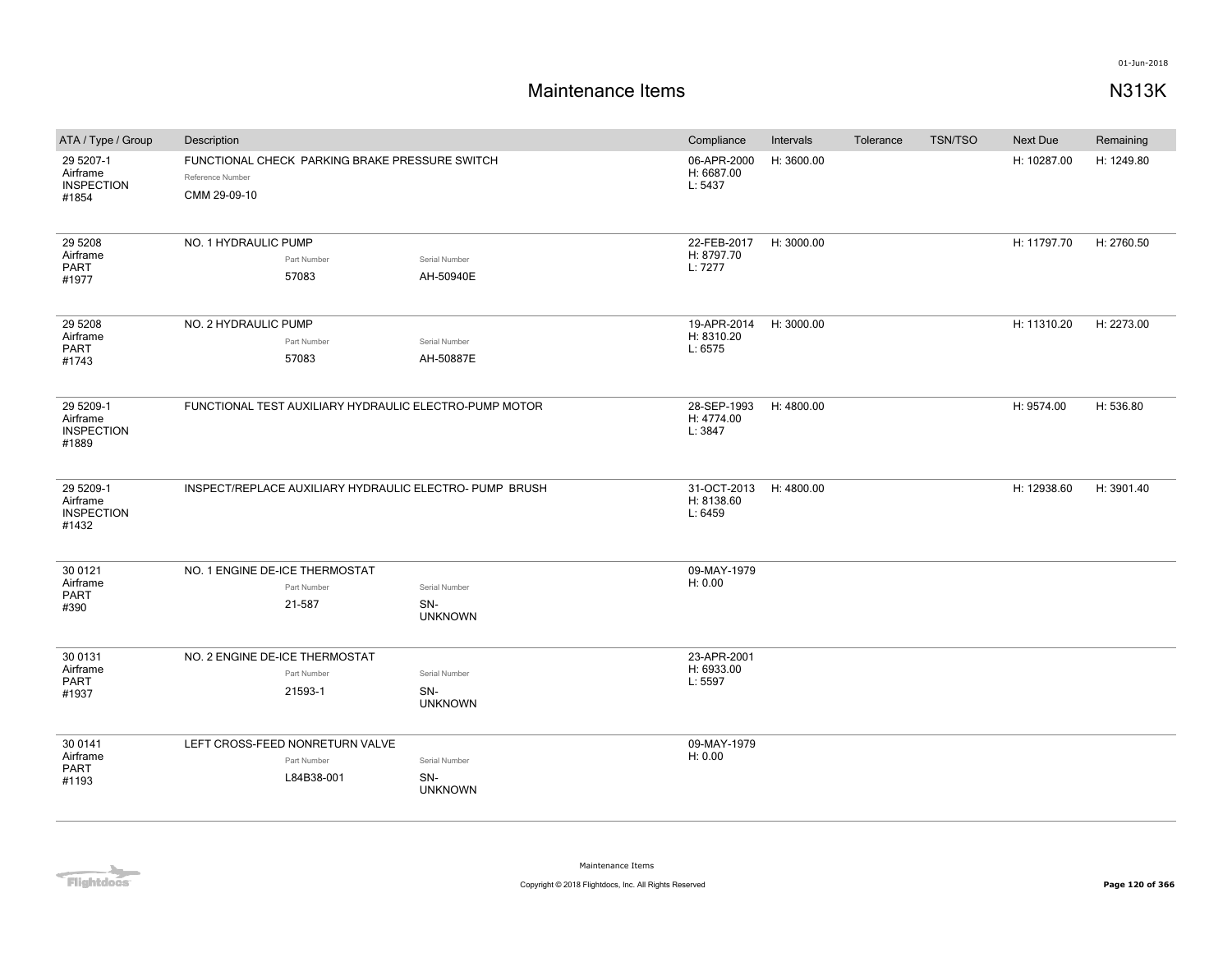| ATA / Type / Group            | Description                                            |                       | Compliance                | Intervals | Tolerance | TSN/TSO | <b>Next Due</b> | Remaining |
|-------------------------------|--------------------------------------------------------|-----------------------|---------------------------|-----------|-----------|---------|-----------------|-----------|
| 30 0148                       | REPLACE LEFT CROSS-FEED NONRETURN VALVE SEALS          |                       | 09-MAY-1979               |           |           |         |                 |           |
| Airframe<br>PART              | Part Number                                            | Serial Number         | H: 0.00                   |           |           |         |                 |           |
| #1325                         | L84B38-001                                             | SN-                   |                           |           |           |         |                 |           |
|                               |                                                        | <b>UNKNOWN</b>        |                           |           |           |         |                 |           |
|                               |                                                        |                       |                           |           |           |         |                 |           |
| 30 0151<br>Airframe           | RIGHT CROSS-FEED NONRETURN VALVE                       |                       | 31-OCT-2013<br>H: 8138.60 |           |           |         |                 |           |
| PART                          | Part Number                                            | Serial Number         | L: 6459                   |           |           |         |                 |           |
| #973                          | L84B38-001                                             | 20086                 |                           |           |           |         |                 |           |
|                               |                                                        |                       |                           |           |           |         |                 |           |
| 30 0158                       | REPLACE RIGHT CROSS-FEED NONRETURN VALVE SEALS         |                       | 09-MAY-1979               |           |           |         |                 |           |
| Airframe<br><b>INSPECTION</b> |                                                        |                       | H: 0.00                   |           |           |         |                 |           |
| #2237                         |                                                        |                       |                           |           |           |         |                 |           |
|                               |                                                        |                       |                           |           |           |         |                 |           |
| 30 0601                       | LEFT WING DE-ICE VALVE                                 |                       | 31-OCT-2013               |           |           |         |                 |           |
| Airframe                      | Part Number                                            | Serial Number         | H: 8138.60                |           |           |         |                 |           |
| PART<br>#772                  | 14640-117                                              | 2703                  | L: 6459                   |           |           |         |                 |           |
|                               |                                                        |                       |                           |           |           |         |                 |           |
|                               |                                                        |                       |                           |           |           |         |                 |           |
| 30 0611<br>Airframe           | RIGHT WING DE-ICE VALVE                                |                       | 31-OCT-2013<br>H: 8138.60 |           |           |         |                 |           |
| PART                          | Part Number                                            | Serial Number         | L: 6459                   |           |           |         |                 |           |
| #606                          | 14640-118                                              | 3198                  |                           |           |           |         |                 |           |
|                               |                                                        |                       |                           |           |           |         |                 |           |
| 30 0631                       | LEFT WING DE-ICE THERMOSTAT                            |                       | 09-MAY-1979               |           |           |         |                 |           |
| Airframe<br>PART              | Part Number                                            | Serial Number         | H: 0.00                   |           |           |         |                 |           |
| #1056                         | 21-433-4                                               | SN-<br><b>UNKNOWN</b> |                           |           |           |         |                 |           |
|                               |                                                        |                       |                           |           |           |         |                 |           |
| 30 0641                       | RIGHT WING DE-ICE THERMOSTAT                           |                       | 09-MAY-1979               |           |           |         |                 |           |
| Airframe                      | Part Number                                            | Serial Number         | H: 0.00                   |           |           |         |                 |           |
| <b>PART</b><br>#257           | 21-433-4                                               | SN-                   |                           |           |           |         |                 |           |
|                               |                                                        | <b>UNKNOWN</b>        |                           |           |           |         |                 |           |
|                               |                                                        |                       |                           |           |           |         |                 |           |
| 30 0654                       | LEFT INBOARD DROOP LEADING EDGE DE-ICE TELESCOPIC TUBE |                       | 09-MAY-1979               |           |           |         |                 |           |
| Airframe<br>PART              | Part Number                                            | Serial Number         | H: 0.00                   |           |           |         |                 |           |
| #1176                         | 109-08-2                                               | SN-<br><b>UNKNOWN</b> |                           |           |           |         |                 |           |
|                               |                                                        |                       |                           |           |           |         |                 |           |
|                               |                                                        |                       |                           |           |           |         |                 |           |

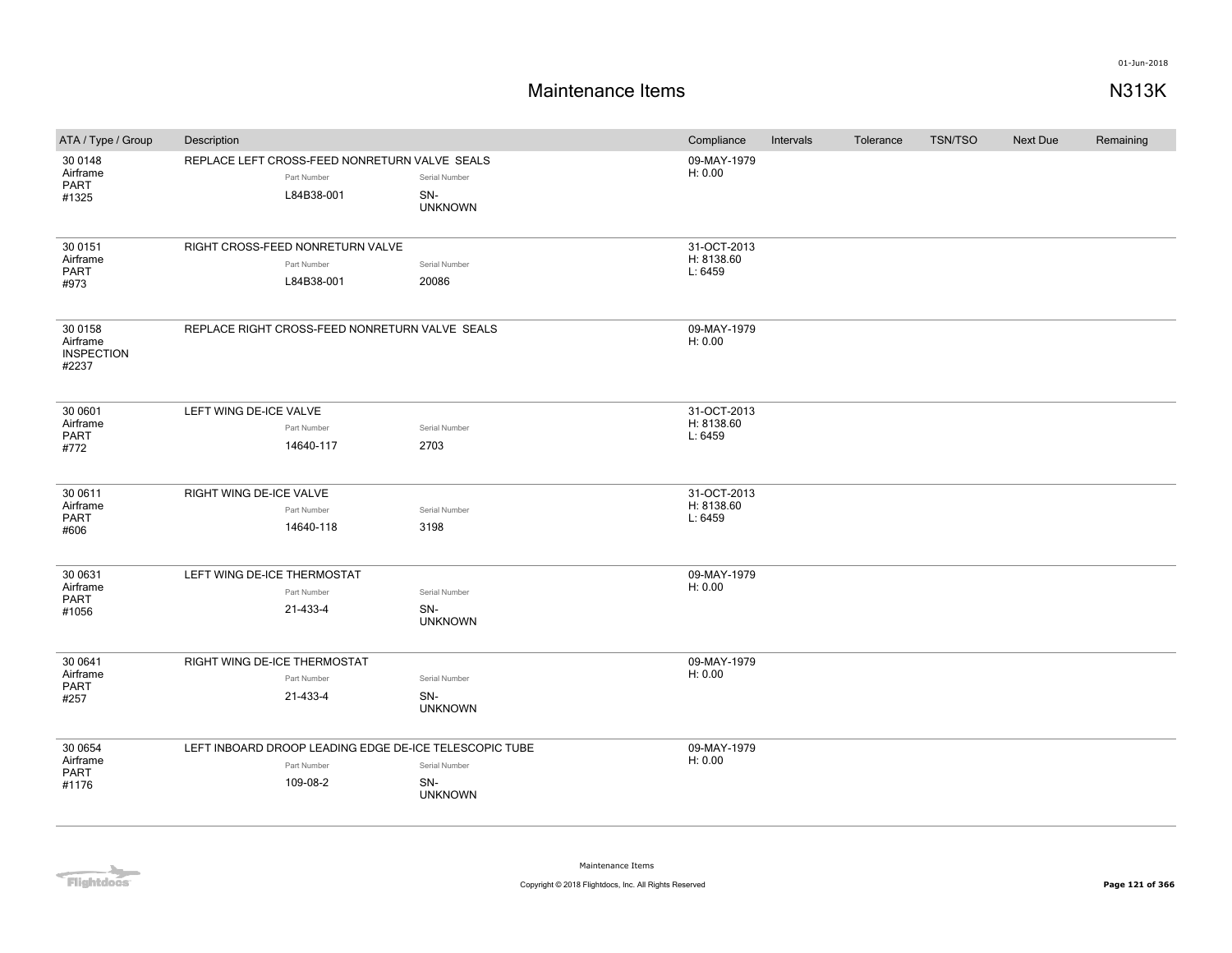| ATA / Type / Group                                                | Description                                                                         |                                        | Compliance                           | Intervals         | Tolerance        | <b>TSN/TSO</b> | Next Due                  | Remaining               |
|-------------------------------------------------------------------|-------------------------------------------------------------------------------------|----------------------------------------|--------------------------------------|-------------------|------------------|----------------|---------------------------|-------------------------|
| 30 0659<br>Airframe<br><b>PART</b><br>#2068                       | RIGHT INBOARD DROOP LEADING EDGE DE-ICE TELESCOPIC TUBE<br>Part Number<br>109-08-2  | Serial Number<br>SN-<br><b>UNKNOWN</b> | 09-MAY-1979<br>H: 0.00               |                   |                  |                |                           |                         |
| 30 0664<br>Airframe<br>PART<br>#474                               | LEFT MIDDLE DROOP LEADING EDGE DE-ICE TELESCOPIC TUBE<br>Part Number<br>109-08-1    | Serial Number<br>SN-<br><b>UNKNOWN</b> | 09-MAY-1979<br>H: 0.00               |                   |                  |                |                           |                         |
| 30 0669<br>Airframe<br><b>PART</b><br>#2000                       | RIGHT MIDDLE DROOP LEADING EDGE DE-ICE TELESCOPIC TUBE<br>Part Number<br>109-08-4   | Serial Number<br>SN-<br><b>UNKNOWN</b> | 09-MAY-1979<br>H: 0.00               |                   |                  |                |                           |                         |
| 30 0674<br>Airframe<br>PART<br>#1064                              | LEFT OUTBOARD DROOP LEADING EDGE DE-ICE TELESCOPIC TUBE<br>Part Number<br>109-08-0  | Serial Number<br>SN-<br><b>UNKNOWN</b> | 09-MAY-1979<br>H: 0.00               |                   |                  |                |                           |                         |
| 30 0679<br>Airframe<br><b>PART</b><br>#707                        | RIGHT OUTBOARD DROOP LEADING EDGE DE-ICE TELESCOPIC TUBE<br>Part Number<br>109-08-3 | Serial Number<br>931                   | 03-JUN-2002<br>H: 7335.70<br>L: 5900 |                   |                  |                |                           |                         |
| 30 1001<br>Airframe<br><b>INSPECTION</b><br>C<br>#254             | INSPECTION/CHECK OF AIRFRAME ANTI-ICING SYSTEM                                      |                                        | 31-OCT-2013<br>H: 8138.60<br>L: 6459 | M: 72             | M: 2             |                | 31-OCT-2019               | M: 16 D: 30             |
| 30 1011<br>Airframe<br><b>INSPECTION</b><br>$\mathsf{A}$<br>#2162 | OPERATIONAL TEST LEFT WING DE-ICE VALVE                                             |                                        | 18-JAN-2018<br>H: 9004.30<br>L: 7457 | M: 6<br>H: 300.00 | M: 1<br>H: 30.00 |                | 18-JUL-2018<br>H: 9304.30 | M: 1 D: 17<br>H: 267.10 |
| 30 1012<br>Airframe<br><b>INSPECTION</b><br>$\mathsf{A}$<br>#160  | OPERATIONAL TEST RIGHT WING DE-ICE VALVE                                            |                                        | 18-JAN-2018<br>H: 9004.30<br>L: 7457 | M: 6<br>H: 300.00 | M: 1<br>H: 30.00 |                | 18-JUL-2018<br>H: 9304.30 | M: 1 D: 17<br>H: 267.10 |

**Flightdocs**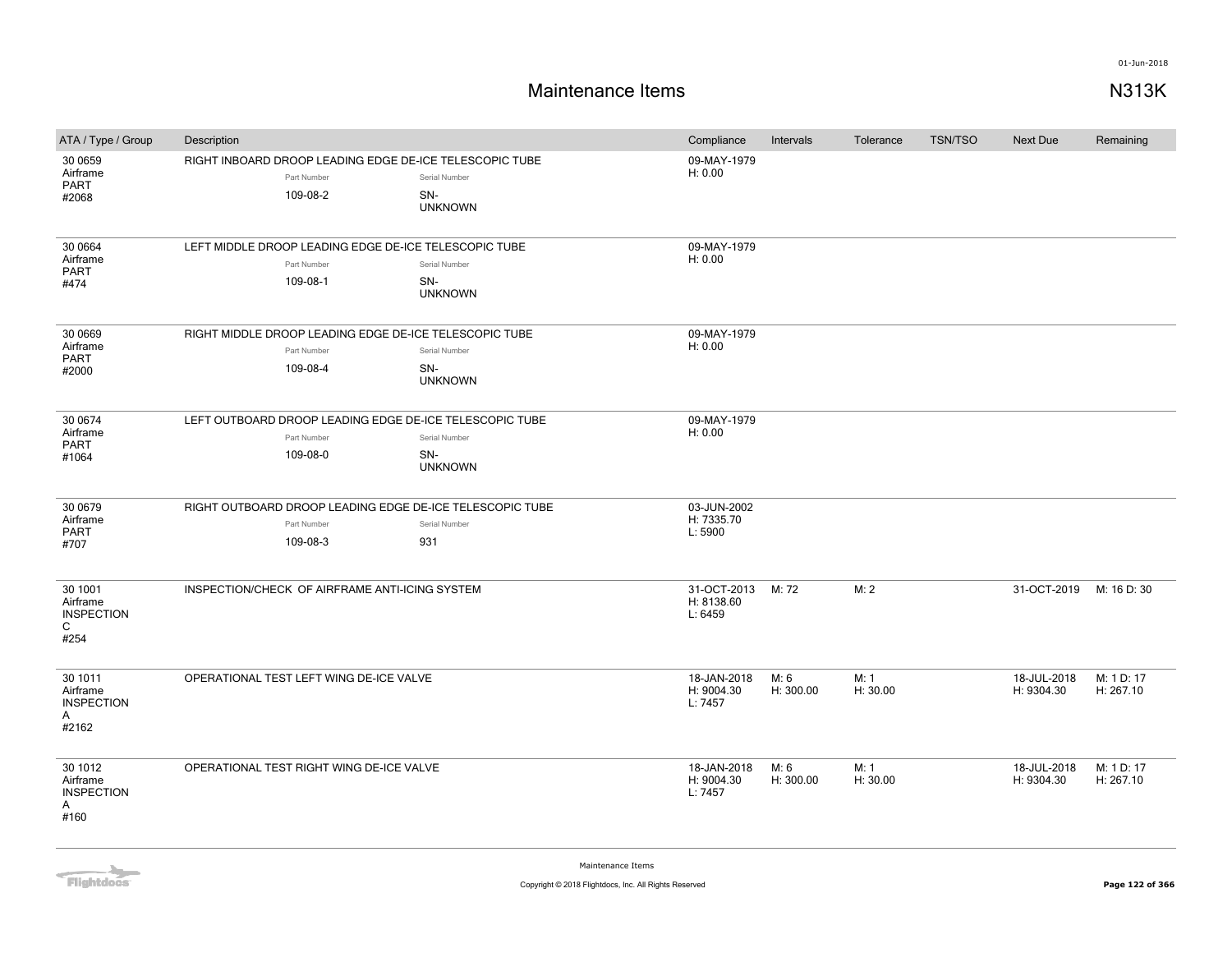| ATA / Type / Group                                         | Description                                              | Compliance                           | Intervals         | Tolerance        | <b>TSN/TSO</b> | Next Due                  | Remaining               |
|------------------------------------------------------------|----------------------------------------------------------|--------------------------------------|-------------------|------------------|----------------|---------------------------|-------------------------|
| 30 10 21<br>Airframe<br><b>INSPECTION</b><br>A<br>#803     | OPERATIONAL TEST NO. 1 ENGINE ANTI-ICING VALVE           | 18-JAN-2018<br>H: 9004.30<br>L: 7457 | M: 6<br>H: 300.00 | M: 1<br>H: 30.00 |                | 18-JUL-2018<br>H: 9304.30 | M: 1 D: 17<br>H: 267.10 |
| 30 1022<br>Airframe<br><b>INSPECTION</b><br>A<br>#1912     | OPERATIONAL TEST NO. 2 ENGINE ANTI-ICING VALVE           | 18-JAN-2018<br>H: 9004.30<br>L: 7457 | M: 6<br>H: 300.00 | M: 1<br>H: 30.00 |                | 18-JUL-2018<br>H: 9304.30 | M: 1 D: 17<br>H: 267.10 |
| 30 1031<br>Airframe<br><b>INSPECTION</b><br>B<br>#346      | TEST LEFT ENGINE ANTI-ICING SYSTEM DURING ENGINE RUN-UP  | 31-OCT-2013<br>H: 8138.60<br>L: 6459 | H: 1200.00        | H: 50.00         |                | H: 9338.60                | H: 301.40               |
| 30 1032<br>Airframe<br><b>INSPECTION</b><br>B<br>#768      | TEST RIGHT ENGINE ANTI-ICING SYSTEM DURING ENGINE RUN-UP | 31-OCT-2013<br>H: 8138.60<br>L: 6459 | H: 1200.00        | H: 50.00         |                | H: 9338.60                | H: 301.40               |
| 30 1041<br>Airframe<br><b>INSPECTION</b><br>B<br>#370      | TEST AIRFRAME ANTI-ICING SYSTEM DURING ENGINE RUN-UP     | 31-OCT-2013<br>H: 8138.60<br>L: 6459 | H: 1200.00        | H: 50.00         |                | H: 9338.60                | H: 301.40               |
| 30 1051<br>Airframe<br><b>INSPECTION</b><br>$2A+$<br>#157  | TEST NO. 1 ENGINE M6H AND M7H AND INDICATING SYSTEM      | 18-JAN-2018<br>H: 9004.30<br>L: 7457 | M: 12             | M: 1             |                | 18-JAN-2019               | M: 7 D: 17              |
| 30 1052<br>Airframe<br><b>INSPECTION</b><br>$2A+$<br>#1996 | TEST NO. 2 ENGINE M6H AND M7H AND INDICATING SYSTEM      | 18-JAN-2018<br>H: 9004.30<br>L: 7457 | M: 12             | M: 1             |                | 18-JAN-2019               | M: 7 D: 17              |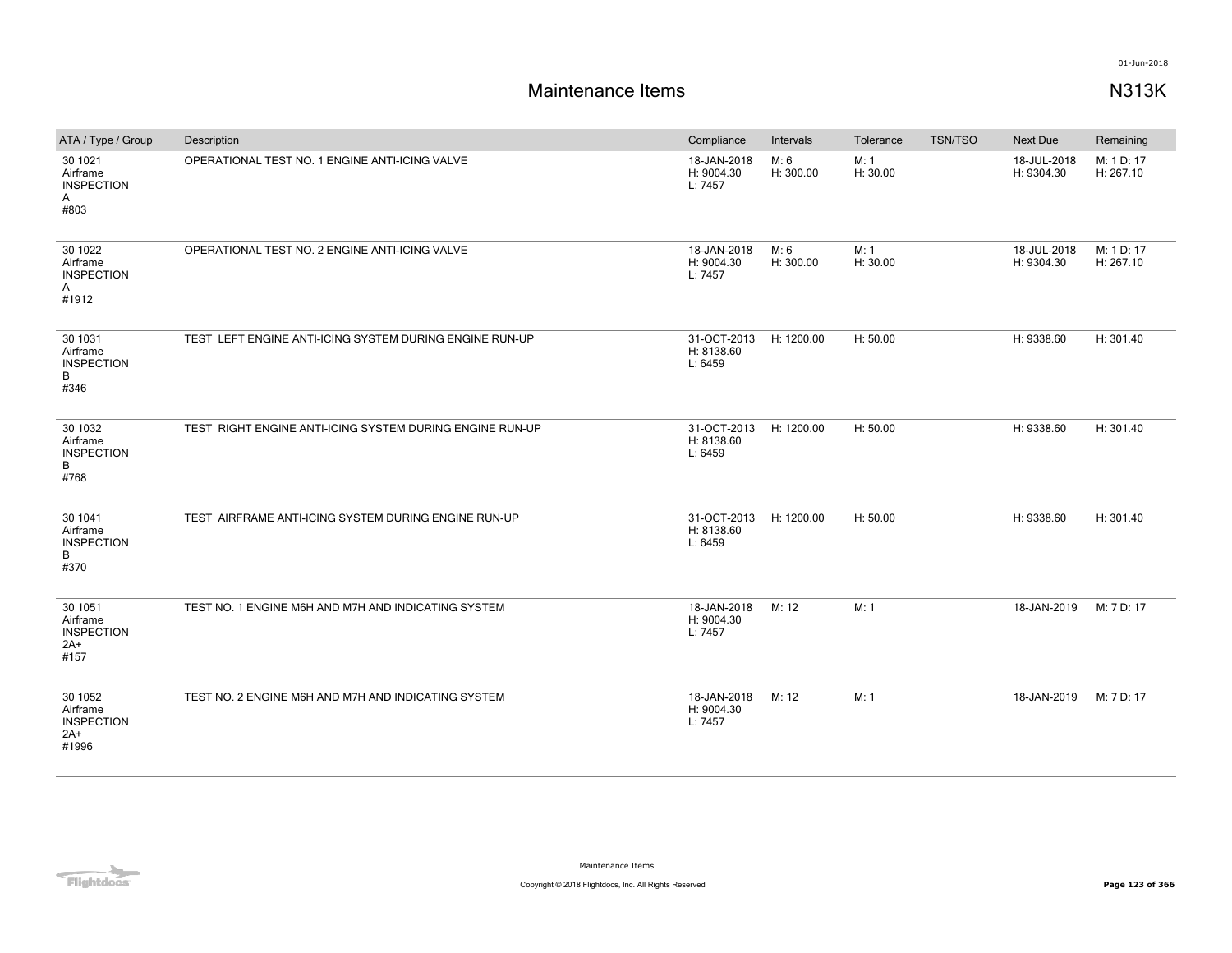| ATA / Type / Group                          | Description                  |                                                                        |                                        | Compliance             | Intervals | Tolerance | TSN/TSO | Next Due | Remaining |
|---------------------------------------------|------------------------------|------------------------------------------------------------------------|----------------------------------------|------------------------|-----------|-----------|---------|----------|-----------|
| 30 1601<br>Airframe<br>PART<br>#547         | LEFT WINDSHIELD WIPER        | Part Number<br>TYPE 10                                                 | Serial Number<br>SN-<br><b>UNKNOWN</b> | 09-MAY-1979<br>H: 0.00 |           |           |         |          |           |
| 30 1606<br>Airframe<br>PART<br>#612         | LEFT WINDSHIELD WIPER MOTOR  | Part Number<br>10-100-76                                               | Serial Number<br>SN-<br><b>UNKNOWN</b> | 09-MAY-1979<br>H: 0.00 |           |           |         |          |           |
| 30 1611<br>Airframe<br>PART<br>#2144        | RIGHT WINDSHIELD WIPER       | Part Number<br>TYPE 10                                                 | Serial Number<br>SN-<br><b>UNKNOWN</b> | 09-MAY-1979<br>H: 0.00 |           |           |         |          |           |
| 30 16 16<br>Airframe<br><b>PART</b><br>#201 | RIGHT WINDSHIELD WIPER MOTOR | Part Number<br>10-100-76                                               | Serial Number<br>SN-<br><b>UNKNOWN</b> | 09-MAY-1979<br>H: 0.00 |           |           |         |          |           |
| 30 1641<br>Airframe<br>PART<br>#2059        |                              | LEFT WINDSHIELD WIPER ECCENTRIC DRIVE<br>Part Number<br>1076-87-110A   | Serial Number<br>SN-<br><b>UNKNOWN</b> | 09-MAY-1979<br>H: 0.00 |           |           |         |          |           |
| 30 1646<br>Airframe<br>PART<br>#161         |                              | RIGHT WINDSHIELD WIPER ECCENTRIC DRIVE<br>Part Number<br>1076-87-110A  | Serial Number<br>SN-<br><b>UNKNOWN</b> | 09-MAY-1979<br>H: 0.00 |           |           |         |          |           |
| 30 1651<br>Airframe<br>PART<br>#1323        |                              | LEFT WINDSHIELD WIPER FLEXIBLE DRIVE<br>Part Number<br><b>TF5A520</b>  | Serial Number<br>SN-<br><b>UNKNOWN</b> | 09-MAY-1979<br>H: 0.00 |           |           |         |          |           |
| 30 1656<br>Airframe<br>PART<br>#1226        |                              | RIGHT WINDSHIELD WIPER FLEXIBLE DRIVE<br>Part Number<br><b>TF5A520</b> | Serial Number<br>SN-<br><b>UNKNOWN</b> | 09-MAY-1979<br>H: 0.00 |           |           |         |          |           |

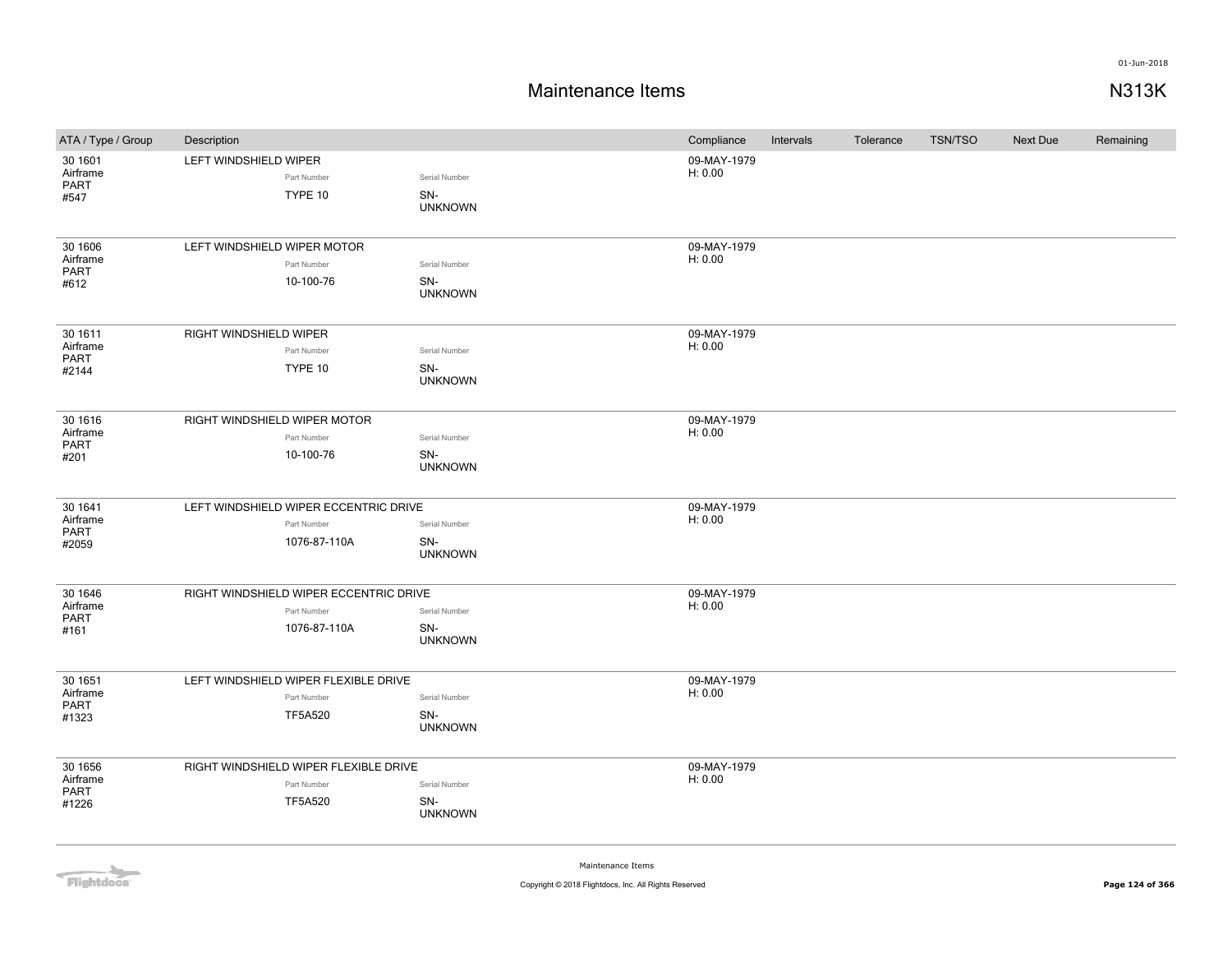### **Maintenance Items N313K**

| ATA / Type / Group                    | Description                                                      |                                        | Compliance             | Intervals | Tolerance | <b>TSN/TSO</b> | <b>Next Due</b> | Remaining |
|---------------------------------------|------------------------------------------------------------------|----------------------------------------|------------------------|-----------|-----------|----------------|-----------------|-----------|
| 30 1661<br>Airframe<br>PART<br>#1548  | DE-ICE CONTROL BOX<br>Part Number<br>4830C                       | Serial Number<br>SN-<br><b>UNKNOWN</b> | 09-MAY-1979<br>H: 0.00 |           |           |                |                 |           |
| 30 2601<br>Airframe<br>PART<br>#1611  | COCKPIT BOTTLE SILICA-GEL<br>Part Number<br>210-90-17-686-01     | Serial Number<br>SN-<br><b>UNKNOWN</b> | 09-MAY-1979<br>H: 0.00 |           |           |                |                 |           |
| 30 2606<br>Airframe<br>PART<br>#1587  | COCKPIT TUBE SILICA-GEL<br>Part Number<br>MY20730-10-840         | Serial Number<br>SN-<br><b>UNKNOWN</b> | 09-MAY-1979<br>H: 0.00 |           |           |                |                 |           |
| 30 2611<br>Airframe<br>PART<br>#2327  | LEFT CABIN BOTTLE SILICA-GEL<br>Part Number<br>210-90-17-686-01  | Serial Number<br>SN-<br><b>UNKNOWN</b> | 09-MAY-1979<br>H: 0.00 |           |           |                |                 |           |
| 30 26 16<br>Airframe<br>PART<br>#1931 | LEFT CABIN BOTTLE SILICA-GEL.<br>Part Number<br>210-90-17-686-01 | Serial Number<br>SN-<br><b>UNKNOWN</b> | 09-MAY-1979<br>H: 0.00 |           |           |                |                 |           |
| 30 3101<br>Airframe<br>PART<br>#261   | RAIN REPELLENT BOTTLE<br>Part Number<br>B76P31                   | Serial Number<br>SN-<br><b>UNKNOWN</b> | 09-MAY-1979<br>H: 0.00 |           |           |                |                 |           |
| 30 3111<br>Airframe<br>PART<br>#2246  | LEFT RAIN REPELLENT VALVE<br>Part Number<br>D76P33-5             | Serial Number<br>SN-<br><b>UNKNOWN</b> | 09-MAY-1979<br>H: 0.00 |           |           |                |                 |           |
| 30 3116<br>Airframe<br>PART<br>#722   | RIGHT RAIN REPELLENT VALVE<br>Part Number<br>D76P33-5            | Serial Number<br>SN-<br><b>UNKNOWN</b> | 09-MAY-1979<br>H: 0.00 |           |           |                |                 |           |

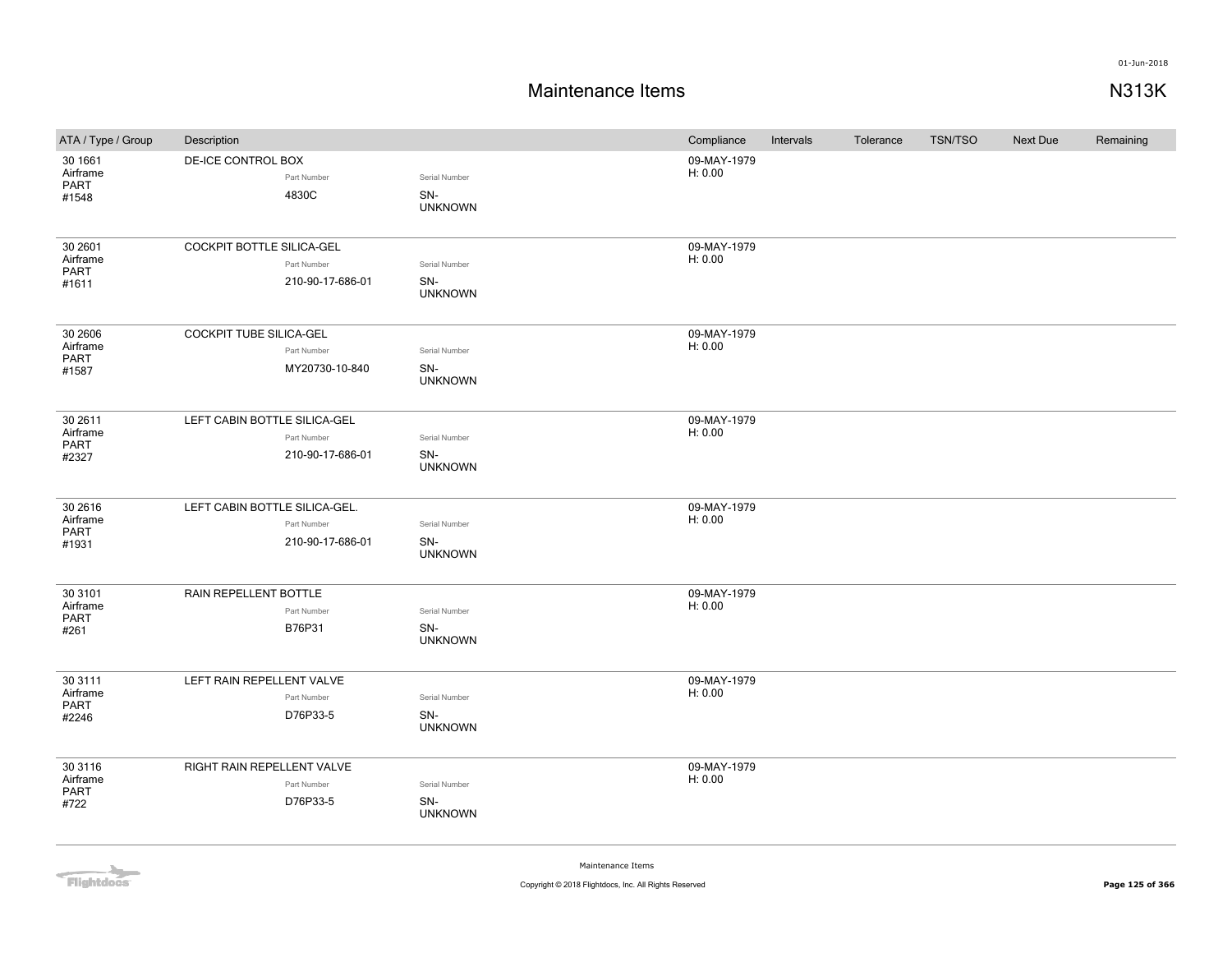| ATA / Type / Group                                     | Description                                                            |                                        | Compliance                           | Intervals           | Tolerance         | <b>TSN/TSO</b> | Next Due                   | Remaining                 |
|--------------------------------------------------------|------------------------------------------------------------------------|----------------------------------------|--------------------------------------|---------------------|-------------------|----------------|----------------------------|---------------------------|
| 30 31 21<br>Airframe<br><b>PART</b><br>#266            | LEFT WINDSHIELD HEAT REGULATOR<br>Part Number<br>AV12555060030         | Serial Number<br>SN-<br><b>UNKNOWN</b> | 09-MAY-1979<br>H: 0.00               |                     |                   |                |                            |                           |
| 30 31 26<br>Airframe<br><b>PART</b><br>#2117           | RIGHT WINDSHIELD HEAT REGULATOR<br>Part Number<br>AV12555060030        | Serial Number<br>SN-<br><b>UNKNOWN</b> | 09-MAY-1979<br>H: 0.00               |                     |                   |                |                            |                           |
| 30 31 29<br>Airframe<br><b>PART</b><br>#870            | SLIDING WINDOW HEAT REGULATOR<br>Part Number<br>AV12555060030          | Serial Number<br>SN-<br><b>UNKNOWN</b> | 09-MAY-1979<br>H: 0.00               |                     |                   |                |                            |                           |
| 30 31 31<br>Airframe<br>PART<br>#2176                  | LEFT WINDSHIELD RAIN REPELLENT TIMER<br>Part Number<br><b>TDR-503</b>  | Serial Number<br>SN-<br><b>UNKNOWN</b> | 09-MAY-1979<br>H: 0.00               |                     |                   |                |                            |                           |
| 30 31 36<br>Airframe<br>PART<br>#559                   | RIGHT WINDSHIELD RAIN REPELLENT TIMER<br>Part Number<br><b>TDR-503</b> | Serial Number<br>SN-<br><b>UNKNOWN</b> | 09-MAY-1979<br>H: 0.00               |                     |                   |                |                            |                           |
| 30 3141<br>Airframe<br>PART<br>#976                    | WINDSHIELD HEAT RESISTOR<br>Part Number<br>632-33                      | Serial Number<br>SN-<br><b>UNKNOWN</b> | 09-MAY-1979<br>H: 0.00               |                     |                   |                |                            |                           |
| 30 3146<br>Airframe<br>PART<br>#1637                   | WINDSHIELD WIPER RESISTOR<br>Part Number<br>632-21                     | Serial Number<br>SN-<br><b>UNKNOWN</b> | 09-MAY-1979<br>H: 0.00               |                     |                   |                |                            |                           |
| 30 4001<br>Airframe<br><b>INSPECTION</b><br>Z<br>#1239 | INSPECTION/CHECK OF WINDSHIELD WIPER LINKAGE AND SCRAPERS              |                                        | 18-JAN-2018<br>H: 9004.30<br>L: 7457 | M: 24<br>H: 2400.00 | M: 1<br>H: 100.00 |                | 18-JAN-2020<br>H: 11404.30 | M: 19 D: 17<br>H: 2367.10 |

**Flightdocs**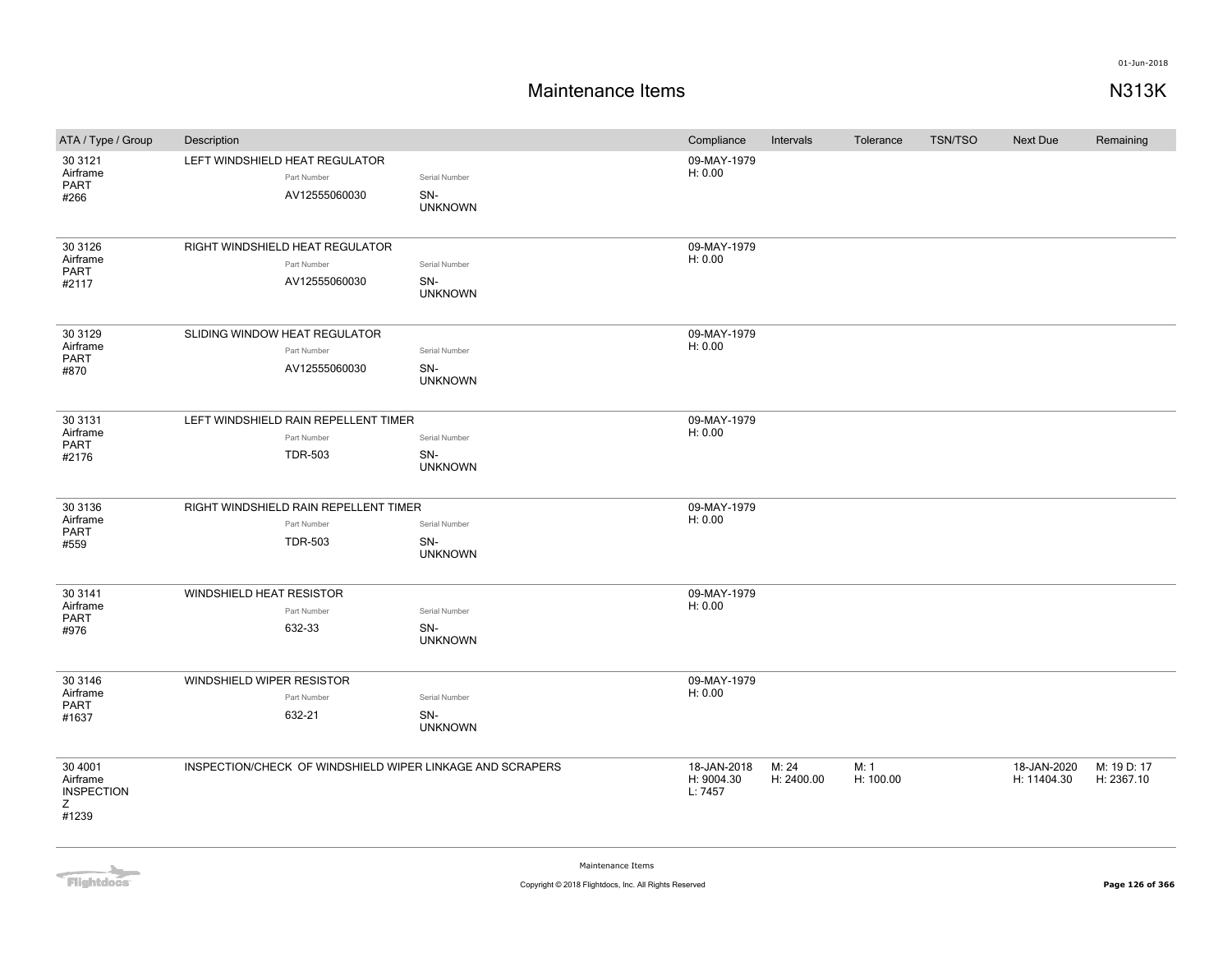| ATA / Type / Group                                      | Description                                                                            | Compliance                           | Intervals         | Tolerance        | TSN/TSO | Next Due                  | Remaining               |
|---------------------------------------------------------|----------------------------------------------------------------------------------------|--------------------------------------|-------------------|------------------|---------|---------------------------|-------------------------|
| 30 4011<br>Airframe<br><b>INSPECTION</b><br>A<br>#1731  | INSPECT/REPLACE DESICCANT IN FLIGHT COMPARTMENT                                        | 18-JAN-2018<br>H: 9004.30<br>L: 7457 | M: 6<br>H: 300.00 | M: 1<br>H: 30.00 |         | 18-JUL-2018<br>H: 9304.30 | M: 1 D: 17<br>H: 267.10 |
| 30 40 12<br>Airframe<br><b>INSPECTION</b><br>Α<br>#2370 | INSPECT/REPLACE DESICCANT IN CABIN                                                     | 18-JAN-2018<br>H: 9004.30<br>L: 7457 | M: 6<br>H: 300.00 | M: 1<br>H: 30.00 |         | 18-JUL-2018<br>H: 9304.30 | M: 1 D: 17<br>H: 267.10 |
| 30 40 21<br>Airframe<br><b>INSPECTION</b><br>4B<br>#226 | FUNCTIONAL TEST WINDSHIELD HEATING TEMPERATURE CONTROL                                 | 08-JAN-2001<br>H: 6817.00<br>L: 5547 | H: 4800.00        | H: 50.00         |         | H: 11617.00               | H: 2579.80              |
| 30 40 31<br>Airframe<br><b>INSPECTION</b><br>#2120      | VISUAL INSPECTION OF WINDSHIELD PANEL HEATING SYSTEM CONTROL RELAYS (54H1<br>AND 54H2) | 02-JUN-2003<br>H: 7727.93<br>L: 6189 |                   |                  |         |                           |                         |
|                                                         | Notes<br>SB 387 C/W                                                                    |                                      |                   |                  |         |                           |                         |
| 30 40 41<br>Airframe<br><b>INSPECTION</b><br>B<br>#1347 | TEST WINDSHIELD PANEL ANTI-ICING SYSTEM                                                | 31-OCT-2013<br>H: 8138.60<br>L: 6459 | H: 1200.00        | H: 50.00         |         | H: 9338.60                | H: 301.40               |
| 30 40 51<br>Airframe<br><b>INSPECTION</b><br>C<br>#2338 | CHECK RAIN-REPELLENT SYSTEM                                                            | 31-OCT-2013<br>H: 8138.60<br>L: 6459 | M: 72             | M: 2             |         | 31-OCT-2019               | M: 16 D: 30             |
| 30 5201-1<br>Airframe<br><b>INSPECTION</b><br>#1772     | TEST LEFT CROSS-FEED NONRETURN VALVE                                                   | 01-JUL-2006<br>H: 7907.60<br>L: 6309 | M: 144            |                  |         | 01-JUL-2018               | M: 1 D: 0               |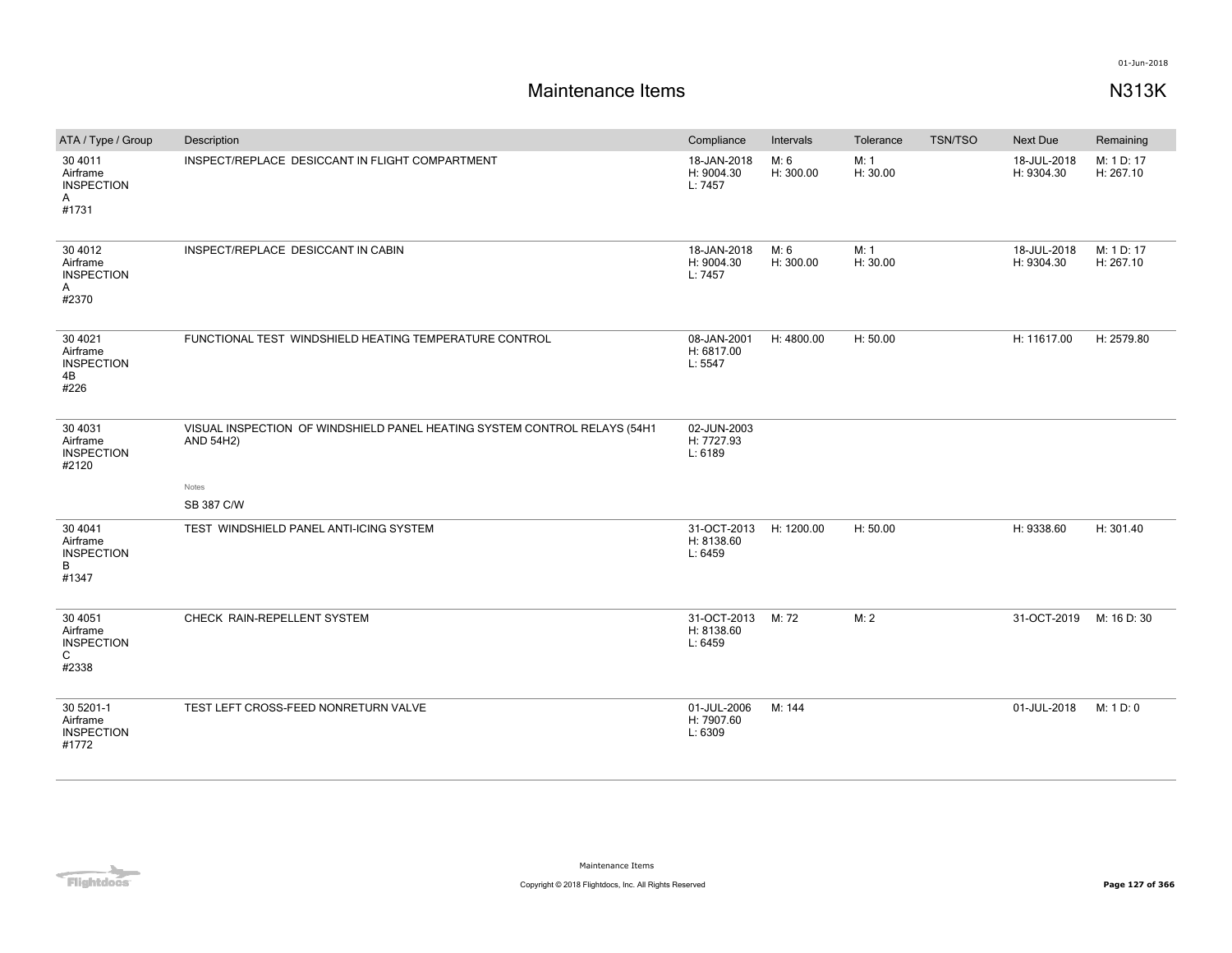# **Maintenance Items N313K**

| ATA / Type / Group                                  | Description                                        |                       | Compliance                           | Intervals   | Tolerance | <b>TSN/TSO</b> | Next Due    | Remaining   |
|-----------------------------------------------------|----------------------------------------------------|-----------------------|--------------------------------------|-------------|-----------|----------------|-------------|-------------|
| 30 5201-1<br>Airframe<br><b>INSPECTION</b><br>#1900 | TEST RIGHT CROSS-FEED NONRETURN VALVE              |                       | 31-OCT-2013<br>H: 8138.60<br>L: 6459 | M: 144      |           |                | 31-OCT-2025 | M: 88 D: 30 |
| 30 5202-1<br>Airframe<br><b>INSPECTION</b><br>#617  | INSPECT/CHECK LEFT WINDSHIELD WIPER MOTOR BRUSHES  |                       | 09-MAY-1979<br>H: 0.00               | H: 15000.00 |           |                | H: 15000.00 | H: 5962.80  |
| 30 5202-1<br>Airframe<br><b>INSPECTION</b><br>#155  | INSPECT/CHECK RIGHT WINDSHIELD WIPER MOTOR BRUSHES |                       | 09-MAY-1979<br>H: 0.00               | H: 15000.00 |           |                | H: 15000.00 | H: 5962.80  |
| 31 0101                                             | PILOT CLOCK                                        |                       | 09-MAY-1979                          |             |           |                |             |             |
| Airframe<br>PART                                    | Part Number                                        | Serial Number         | H: 0.00                              |             |           |                |             |             |
| #2391                                               | W33-7510-101                                       | SN-<br><b>UNKNOWN</b> |                                      |             |           |                |             |             |
| 31 0106                                             | COPILOT CLOCK                                      |                       | 26-DEC-2002                          |             |           |                |             |             |
| Airframe                                            | Part Number                                        | Serial Number         | H: 7619.65                           |             |           |                |             |             |
| PART<br>#1614                                       | M811B                                              | 25680                 | L: 6107                              |             |           |                |             |             |
| 31 1101                                             | FLIGHT DATA RECORDER                               |                       | 09-MAY-1979                          |             |           |                |             |             |
| Airframe                                            | Part Number                                        | Serial Number         | H: 0.00                              |             |           |                |             |             |
| PART<br>#241                                        | PN                                                 | SN-<br><b>UNKNOWN</b> |                                      |             |           |                |             |             |
| 31 1102<br>Airframe<br><b>INSPECTION</b><br>#2375   | BENCH CHECK FLIGHT DATA RECORDER                   |                       | 09-MAY-1979<br>H: 0.00               |             |           |                |             |             |
| 31 1106                                             | TRIP AND DATE ENCODER                              |                       | 09-MAY-1979                          |             |           |                |             |             |
| Airframe                                            | Part Number                                        | Serial Number         | H: 0.00                              |             |           |                |             |             |
| PART<br>#2207                                       | PN                                                 | SN-<br><b>UNKNOWN</b> |                                      |             |           |                |             |             |
|                                                     |                                                    |                       |                                      |             |           |                |             |             |

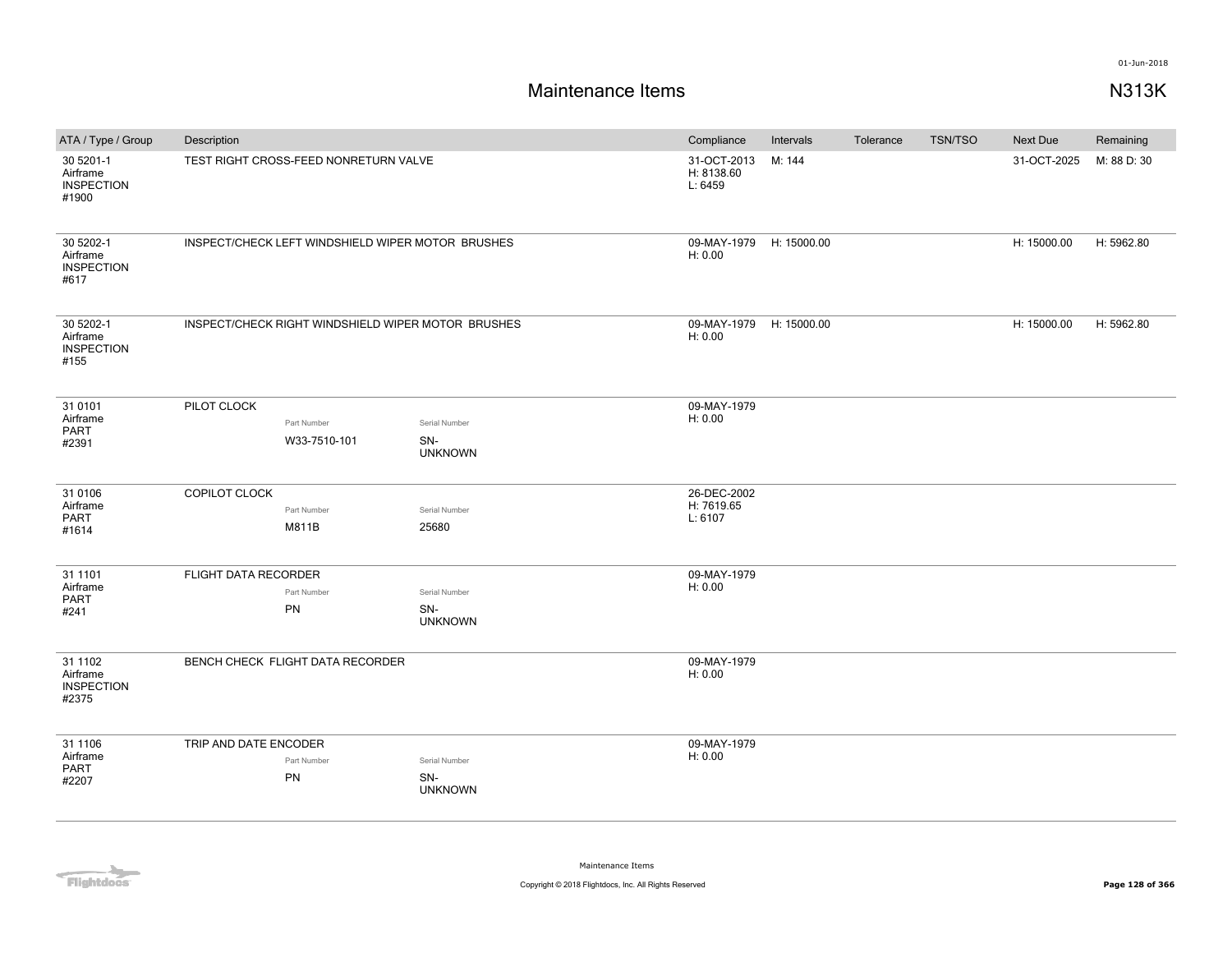### **Maintenance Items N313K**

| ATA / Type / Group                    | Description                                                       |                                        | Compliance                           | Intervals | Tolerance | TSN/TSO | <b>Next Due</b> | Remaining |
|---------------------------------------|-------------------------------------------------------------------|----------------------------------------|--------------------------------------|-----------|-----------|---------|-----------------|-----------|
| 31 1601<br>Airframe<br>PART<br>#776   | WARNING AUDIO UNIT<br>Part Number<br>163ZS01Y                     | Serial Number<br>113                   | 16-NOV-2015<br>H: 8700.70<br>L: 7186 |           |           |         |                 |           |
| 31 21 16<br>Airframe<br>PART<br>#1409 | FIRE ALARM PANEL<br>Part Number<br>958-1                          | Serial Number<br>SN-<br><b>UNKNOWN</b> | 09-MAY-1979<br>H: 0.00               |           |           |         |                 |           |
| 31 21 21<br>Airframe<br>PART<br>#784  | FAILURE WARNING PANEL<br>Part Number<br>999-3                     | Serial Number<br>SN-<br><b>UNKNOWN</b> | 09-MAY-1979<br>H: 0.00               |           |           |         |                 |           |
| 31 21 26<br>Airframe<br>PART<br>#2425 | HYDRAULIC CONTROL PANEL<br>Part Number<br>959-4                   | Serial Number<br>SN-<br><b>UNKNOWN</b> | 09-MAY-1979<br>H: 0.00               |           |           |         |                 |           |
| 31 2601<br>Airframe<br>PART<br>#678   | AUDIO WARNING CLACKER<br>Part Number<br>163ZS01Y                  | Serial Number<br>113                   | 16-NOV-2015<br>H: 8700.70<br>L: 7186 |           |           |         |                 |           |
| 31 2606<br>Airframe<br>PART<br>#2445  | VOICE RECORDER CONTROL UNIT<br>Part Number<br>1610-02             | Serial Number<br>SN-<br><b>UNKNOWN</b> | 09-MAY-1979<br>H: 0.00               |           |           |         |                 |           |
| 31 2611<br>Airframe<br>PART<br>#1580  | COCKPIT VOICE RECORDER<br>Part Number<br>GA100-0000               | Serial Number<br>02039                 | 23-SEP-2013<br>H: 0.00               |           |           |         |                 |           |
| 31 2616<br>Airframe<br>PART<br>#1192  | NO. 1 VOICE RECORDER AUDIO CONTROL<br>Part Number<br>990-3138-000 | Serial Number<br>SN-<br><b>UNKNOWN</b> | 09-MAY-1979<br>H: 0.00               |           |           |         |                 |           |

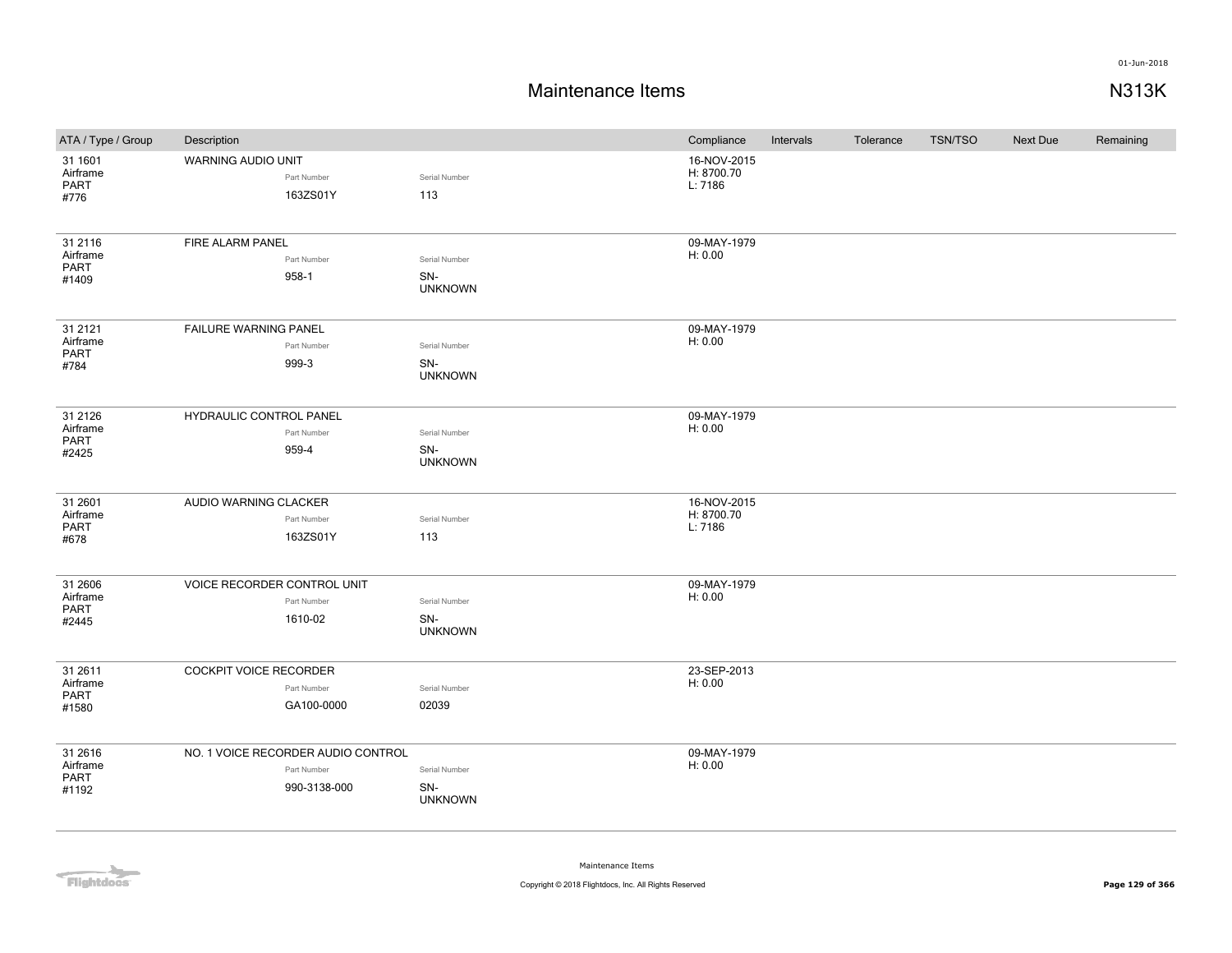| ATA / Type / Group                                     | Description                                                            |                                                                                 |                                                                                              | Compliance                                 | Intervals         | Tolerance        | <b>TSN/TSO</b> | <b>Next Due</b>           | Remaining               |
|--------------------------------------------------------|------------------------------------------------------------------------|---------------------------------------------------------------------------------|----------------------------------------------------------------------------------------------|--------------------------------------------|-------------------|------------------|----------------|---------------------------|-------------------------|
| 31 26 21<br>Airframe<br>PART<br>#2356                  |                                                                        | NO. 2 VOICE RECORDER AUDIO CONTROL<br>Part Number<br>990-3138-000               | Serial Number<br>SN-<br><b>UNKNOWN</b>                                                       | 09-MAY-1979<br>H: 0.00                     |                   |                  |                |                           |                         |
| 31 26 26<br>Airframe<br>PART<br>#2009                  |                                                                        | COCKPIT VOICE RECORDER INERTIA SWITCH<br>Part Number<br>3L0-453-4               | Serial Number<br>SN-<br><b>UNKNOWN</b>                                                       | 09-MAY-1979<br>H: 0.00                     |                   |                  |                |                           |                         |
| 31 26 31<br>Airframe<br><b>INSPECTION</b><br>#2192     |                                                                        | OPERATIONAL CHECK/TEST COCKPIT VOICE RECORDER                                   |                                                                                              | 23-SEP-2013<br>H: 0.00                     |                   |                  |                |                           |                         |
| 31 26 36<br>Airframe<br>PART<br>#1130                  | Reference Number<br><b>CMM DUKANE</b>                                  | Part Number<br><b>DK120</b>                                                     | REPLACE COCKPIT VOICE RECORDER UNDERWATER LOCATOR BEACON BATTERY<br>Serial Number<br>SD63258 | 14-MAR-2016<br>H: 8723.70<br>L: 7204       |                   |                  |                |                           |                         |
| 31 2637<br>Airframe<br>PART<br>#1386                   |                                                                        | COCKPIT VOICE RECORDER UNDERWATER LOCATOR BEACON<br>Part Number<br><b>DK120</b> | Serial Number<br>SD63258                                                                     | 14-MAR-2016<br>H: 8723.70<br>L: 7204       |                   |                  |                |                           |                         |
| 31 2641<br>Airframe<br><b>INSPECTION</b><br>#2181      | Reference Number<br><b>CMM DUKANE</b>                                  |                                                                                 | CHECK COCKPIT VOICE RECORDER UNDERWATER LOCATOR BEACON BATTERY                               | 14-MAR-2016 M: 24<br>H: 8723.70<br>L: 7204 |                   |                  |                | 14-MAR-2018               | M: -2 D: -18            |
| 32 0001<br>Airframe<br><b>INSPECTION</b><br>A<br>#1517 | CHECK TELEFORCE CONTROL IN MAIN LANDING GEAR DOOR SYNCHRONIZING SYSTEM |                                                                                 |                                                                                              | 18-JAN-2018<br>H: 9004.30<br>L: 7457       | M: 6<br>H: 300.00 | M: 1<br>H: 30.00 |                | 18-JUL-2018<br>H: 9304.30 | M: 1 D: 17<br>H: 267.10 |
| 32 0002<br>Airframe<br><b>INSPECTION</b><br>Α<br>#1965 | <b>SYSTEM</b>                                                          |                                                                                 | CHECK TELEFORCE CONTROL IN EMERGENCY LANDING GEAR AND DOOR CONTROL                           | 18-JAN-2018<br>H: 9004.30<br>L: 7457       | M: 6<br>H: 300.00 | M: 1<br>H: 30.00 |                | 18-JUL-2018<br>H: 9304.30 | M: 1 D: 17<br>H: 267.10 |

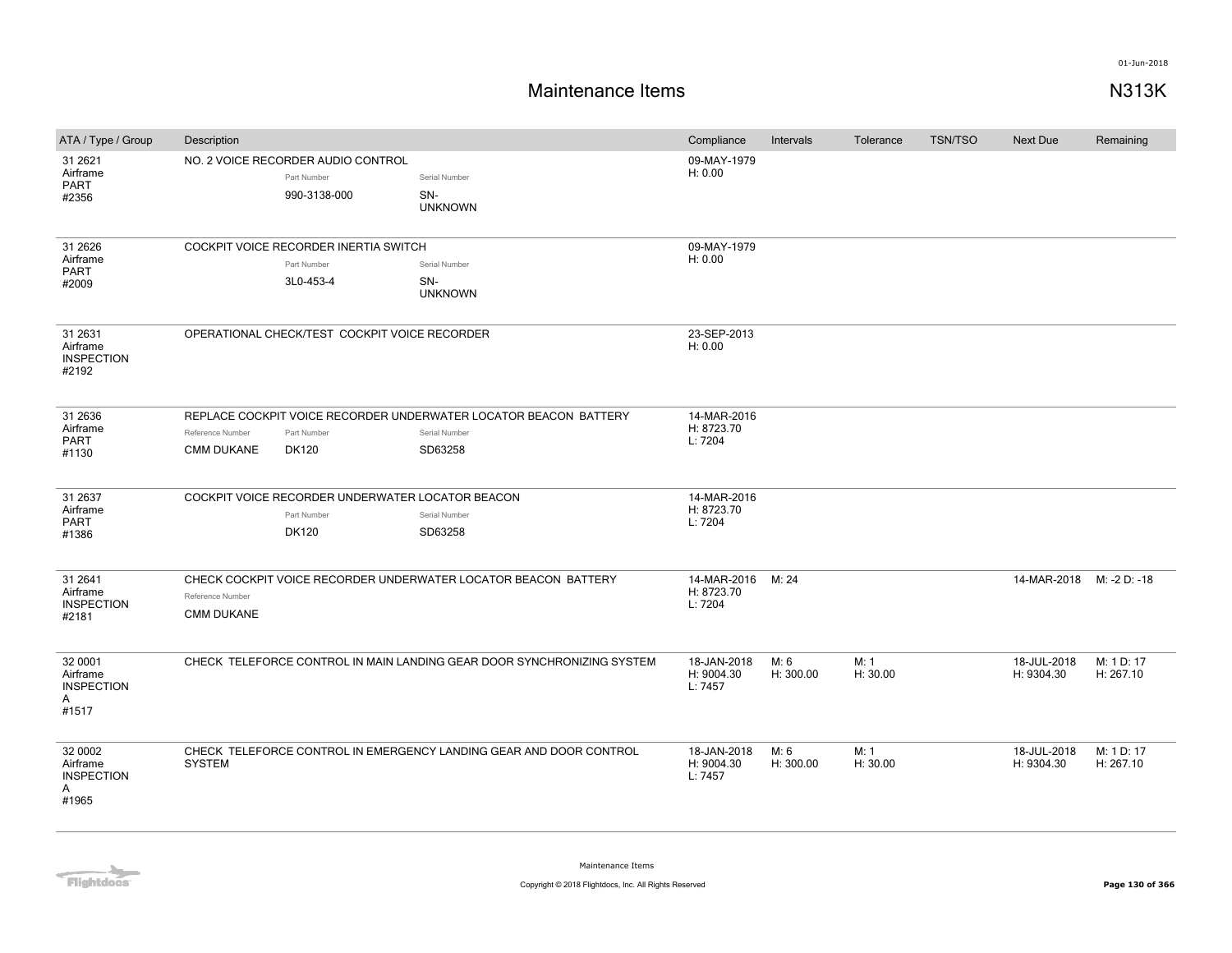| ATA / Type / Group                                     | Description                                                                                  |  |                                                                        |                   | Compliance                                     | Intervals | Tolerance                 | <b>TSN/TSO</b>          | Next Due   | Remaining |
|--------------------------------------------------------|----------------------------------------------------------------------------------------------|--|------------------------------------------------------------------------|-------------------|------------------------------------------------|-----------|---------------------------|-------------------------|------------|-----------|
| 32 0003<br>Airframe<br><b>INSPECTION</b><br>A<br>#2412 | CHECK TELEFORCE CONTROL IN BRAKE CONTROL SYSTEM                                              |  | 18-JAN-2018<br>H: 9004.30<br>L: 7457                                   | M: 6<br>H: 300.00 | M: 1<br>H: 30.00                               |           | 18-JUL-2018<br>H: 9304.30 | M: 1 D: 17<br>H: 267.10 |            |           |
| 32 000A<br>Airframe<br><b>INSPECTION</b><br>#1275      | (MANDATORY 5-40)                                                                             |  | CHECK TELEFORCE CONTROL IN MAIN LANDING GEAR DOOR SYNCHRONIZING SYSTEM |                   | 02-NOV-2017 H: 330.00<br>H: 8942.80<br>L: 7405 |           |                           |                         | H: 9272.80 | H: 235.60 |
| 32 000B<br>Airframe<br><b>INSPECTION</b><br>#2357      | CHECK TELEFORCE CONTROL IN EMERGENCY LANDING GEAR AND DOOR CONTROL<br>SYSTEM(MANDATORY 5-40) |  | 02-NOV-2017 H: 330.00<br>H: 8942.80<br>L: 7405                         |                   |                                                |           | H: 9272.80                | H: 235.60               |            |           |
| 32 000C<br>Airframe<br><b>INSPECTION</b><br>#894       | CHECK TELEFORCE CONTROL IN BRAKE CONTROL SYSTEM(MANDATORY 5-40)                              |  |                                                                        |                   | 02-NOV-2017<br>H: 8942.80<br>L: 7405           | H: 330.00 |                           |                         | H: 9272.80 | H: 235.60 |
| 32 0102<br>Airframe<br><b>INSPECTION</b><br>#1234      | REPLACE NOSE LANDING GEAR MAGNESIUM BARREL (MANDATORY REF 5-40-00)                           |  |                                                                        |                   | 09-MAY-1979 L: 20000<br>H: 0.00                |           |                           |                         | L: 20000   | L: 12511  |
|                                                        | Notes<br>ALUMINUM BARREL P/N D49432-1: 40000 LANDINGS                                        |  |                                                                        |                   |                                                |           |                           |                         |            |           |
| 32 0111<br>Airframe<br><b>INSPECTION</b><br>#125       |                                                                                              |  | MEASURE NOSE LANDING GEAR STRUT NOSE GEAR PENDULUM MOTION              |                   | 31-OCT-2013<br>H: 8138.60<br>L: 6459           |           |                           |                         |            |           |
| 32 0112                                                | NOSE LANDING GEAR LEFT SWIVEL COUPLING                                                       |  |                                                                        |                   | 09-MAY-1979                                    |           |                           |                         |            |           |
| Airframe<br><b>PART</b>                                | Part Number                                                                                  |  | Serial Number                                                          |                   | H: 0.00                                        |           |                           |                         |            |           |
| #1850                                                  | A100-24658                                                                                   |  | SN-<br><b>UNKNOWN</b>                                                  |                   |                                                |           |                           |                         |            |           |
| 32 0114                                                | NOSE LANDING GEAR RIGHT SWIVEL COUPLING                                                      |  |                                                                        |                   | 09-MAY-1979                                    |           |                           |                         |            |           |
| Airframe<br><b>PART</b>                                | Part Number                                                                                  |  | Serial Number                                                          |                   | H: 0.00                                        |           |                           |                         |            |           |
| #365                                                   | A100-24658                                                                                   |  | SN-<br><b>UNKNOWN</b>                                                  |                   |                                                |           |                           |                         |            |           |
|                                                        |                                                                                              |  |                                                                        |                   |                                                |           |                           |                         |            |           |

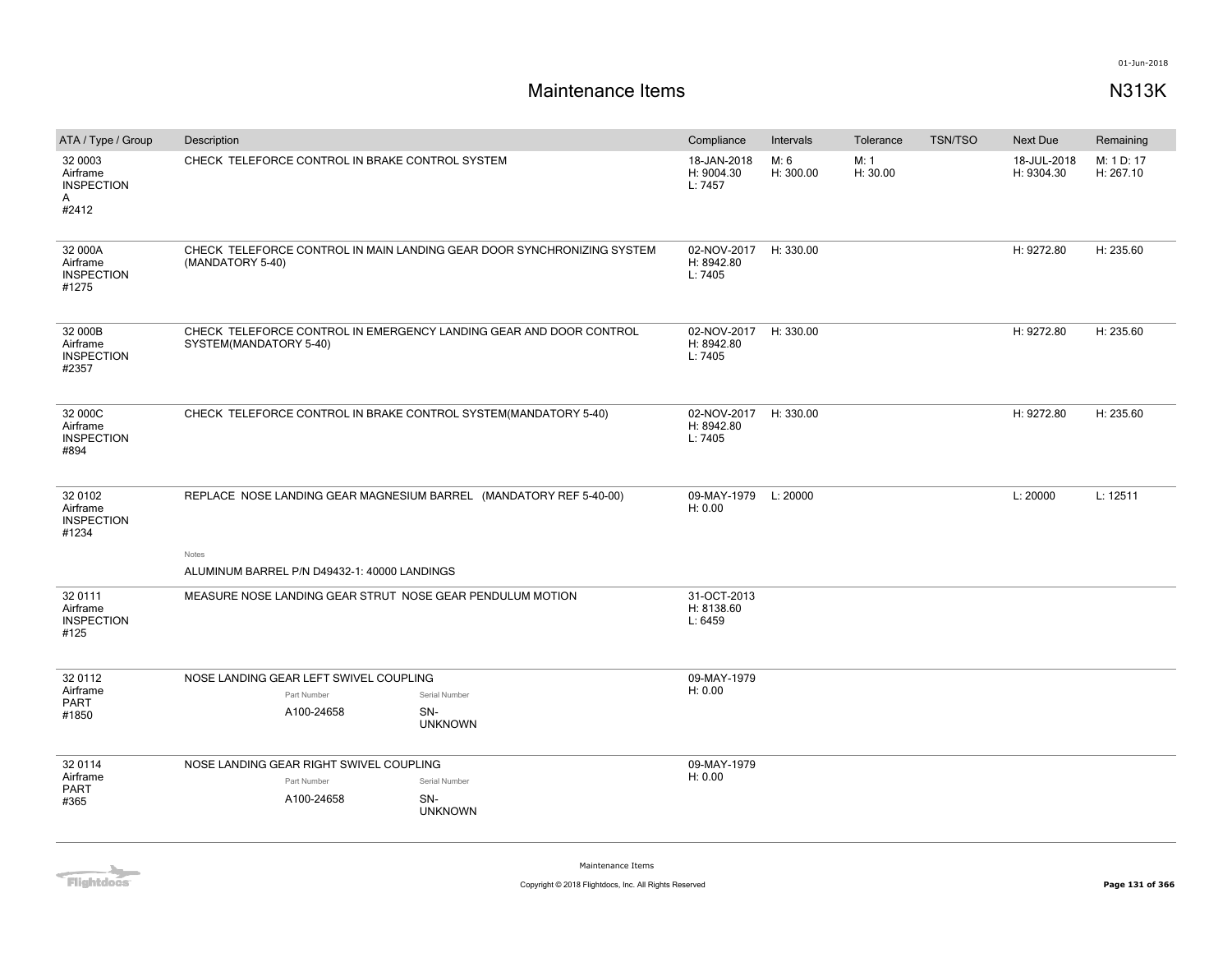## **Maintenance Items N313K**

| ATA / Type / Group                                | Description                      |                |                                                               | Compliance                           | Intervals | Tolerance | TSN/TSO | Next Due | Remaining |
|---------------------------------------------------|----------------------------------|----------------|---------------------------------------------------------------|--------------------------------------|-----------|-----------|---------|----------|-----------|
| 32 0122<br>Airframe<br><b>INSPECTION</b><br>#1174 |                                  |                | REPLACE NOSE LANDING GEAR SHOCK ABSORBER (MANDATORY REF 5-40) | 08-JAN-2015<br>H: 8504.10<br>L: 7026 | L: 40000  |           |         | L: 47026 | L: 39537  |
| 32 0136                                           | NOSE GEAR RETRACTION CYLINDER    |                |                                                               | 22-FEB-2017                          |           |           |         |          |           |
| Airframe<br><b>PART</b>                           |                                  | Part Number    | Serial Number                                                 | H: 8797.70<br>L: 7277                |           |           |         |          |           |
| #554                                              |                                  | A-23727-4      | E053                                                          |                                      |           |           |         |          |           |
| 32 0146                                           | NOSE LANDING GEAR UPLOCK         |                |                                                               | 31-OCT-2013                          |           |           |         |          |           |
| Airframe<br>PART                                  |                                  | Part Number    | Serial Number                                                 | H: 8138.60                           |           |           |         |          |           |
| #1256                                             |                                  | <b>VTS4423</b> | 1444                                                          |                                      | L: 6459   |           |         |          |           |
| 32 0161                                           | NOSE GEAR DOOR ACTUATOR CYLINDER |                |                                                               | 03-JUN-2002                          |           |           |         |          |           |
| Airframe                                          |                                  | Part Number    | Serial Number                                                 | H: 7335.70                           |           |           |         |          |           |
| <b>PART</b><br>#1018                              |                                  | A1-23733       | <b>B6</b>                                                     | L: 5900                              |           |           |         |          |           |
| 32 0171                                           | LEFT NOSE WHEEL                  |                |                                                               | 16-AUG-2017                          |           |           |         |          |           |
| Airframe                                          |                                  | Part Number    | Serial Number                                                 | H: 8884.51                           |           |           |         |          |           |
| PART<br>#1453                                     |                                  | 9543426        | <b>NOV79-</b><br>3494                                         | L: 7354                              |           |           |         |          |           |
| 32 0173                                           | LEFT NOSE TIRE                   |                |                                                               | 16-AUG-2017                          |           |           |         |          |           |
| Airframe                                          |                                  | Part Number    | Serial Number                                                 | H: 8884.51                           |           |           |         |          |           |
| PART<br>#1500                                     |                                  | M0830-1        | 6089A065                                                      | L: 7354                              |           |           |         |          |           |
| 32 0186                                           | <b>RIGHT NOSE WHEEL</b>          |                |                                                               | 16-AUG-2017                          |           |           |         |          |           |
| Airframe<br>PART                                  |                                  | Part Number    | Serial Number                                                 | H: 8884.51<br>L: 7354                |           |           |         |          |           |
| #492                                              |                                  | 9543426        | <b>DEC79-</b><br>1540/NOV7<br>9-1476                          |                                      |           |           |         |          |           |
| 32 0188                                           | <b>RIGHT NOSE TIRE</b>           |                |                                                               | 16-AUG-2017                          |           |           |         |          |           |
| Airframe                                          |                                  | Part Number    | Serial Number                                                 | H: 8884.51                           |           |           |         |          |           |
| <b>PART</b><br>#1626                              |                                  | M0830-1        | 6093S175                                                      | L: 7354                              |           |           |         |          |           |

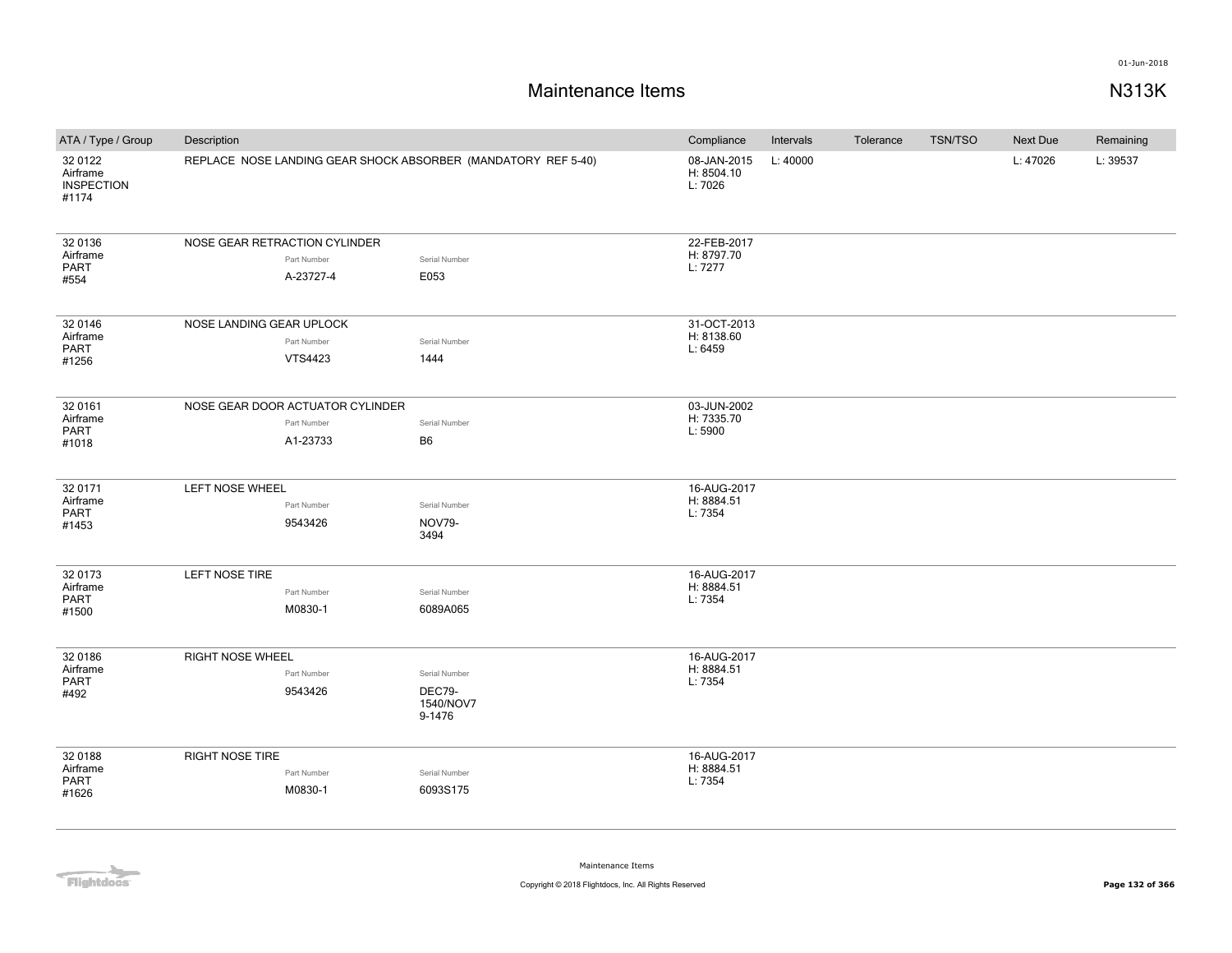## **Maintenance Items N313K**

| ATA / Type / Group                                     | Description                                                              |                                        | Compliance                           | Intervals         | Tolerance        | <b>TSN/TSO</b> | <b>Next Due</b>           | Remaining               |
|--------------------------------------------------------|--------------------------------------------------------------------------|----------------------------------------|--------------------------------------|-------------------|------------------|----------------|---------------------------|-------------------------|
| 32 0601<br>Airframe<br>PART<br>#555                    | NOSE GEAR TELESCOPIC ROD<br>Part Number<br><b>GEN1840</b>                | Serial Number<br>SN-<br><b>UNKNOWN</b> | 09-MAY-1979<br>H: 0.00               |                   |                  |                |                           |                         |
| 32 0606<br>Airframe<br>PART<br>#2044                   | REPLACE NOSE GEAR TELESCOPIC ROD SEALS<br>Part Number<br><b>GEN1840</b>  | Serial Number<br>SN-<br><b>UNKNOWN</b> | 06-MAY-2005<br>H: 7811.80<br>L: 6243 |                   |                  |                |                           |                         |
| 32 0621<br>Airframe<br>PART<br>#1976                   | SHIMMY DAMPER/STEERING CONTROL ACTUATOR<br>Part Number<br>A23744         | Serial Number<br>SN-<br><b>UNKNOWN</b> | 09-MAY-1979<br>H: 0.00               |                   |                  |                |                           |                         |
| 32 0628<br>Airframe<br><b>PART</b><br>#754             | ANTI-SHIMMY ACCUMULATOR<br>Part Number<br>A23744M1                       | Serial Number<br>B44-71R               | 31-OCT-2013<br>H: 8160.20<br>L: 6475 |                   |                  |                |                           |                         |
| 32 06 29<br>Airframe<br><b>INSPECTION</b><br>#1177     | INSPECT ANTI-SHIMMY ACCUMULATOR INTERNALLY                               |                                        | 31-OCT-2013<br>H: 8160.20<br>L: 6475 |                   |                  |                |                           |                         |
| 32 0901<br>Airframe<br><b>PART</b><br>#975             | NOSE LANDING GEAR ROCKER (MANDATORY REF 5-40)<br>Part Number<br>C1-48723 | Serial Number<br>SN-<br><b>UNKNOWN</b> | 09-MAY-1979<br>H: 0.00               | L: 40000          |                  |                | L: 40000                  | L: 32511                |
| 32 1001<br>Airframe<br><b>INSPECTION</b><br>A<br>#1001 | INSPECT/CHECK LEFT MAIN LANDING GEAR STRUT LEFT MAIN LANDING GEAR        |                                        | 18-JAN-2018<br>H: 9004.30<br>L: 7457 | M: 6<br>H: 300.00 | M: 1<br>H: 30.00 |                | 18-JUL-2018<br>H: 9304.30 | M: 1 D: 17<br>H: 267.10 |
| 32 1002<br>Airframe<br><b>INSPECTION</b><br>A<br>#821  | INSPECT/CHECK RIGHT MAIN LANDING GEAR STRUT RIGHT MAIN LANDING GEAR      |                                        | 18-JAN-2018<br>H: 9004.30<br>L: 7457 | M: 6<br>H: 300.00 | M: 1<br>H: 30.00 |                | 18-JUL-2018<br>H: 9304.30 | M: 1 D: 17<br>H: 267.10 |

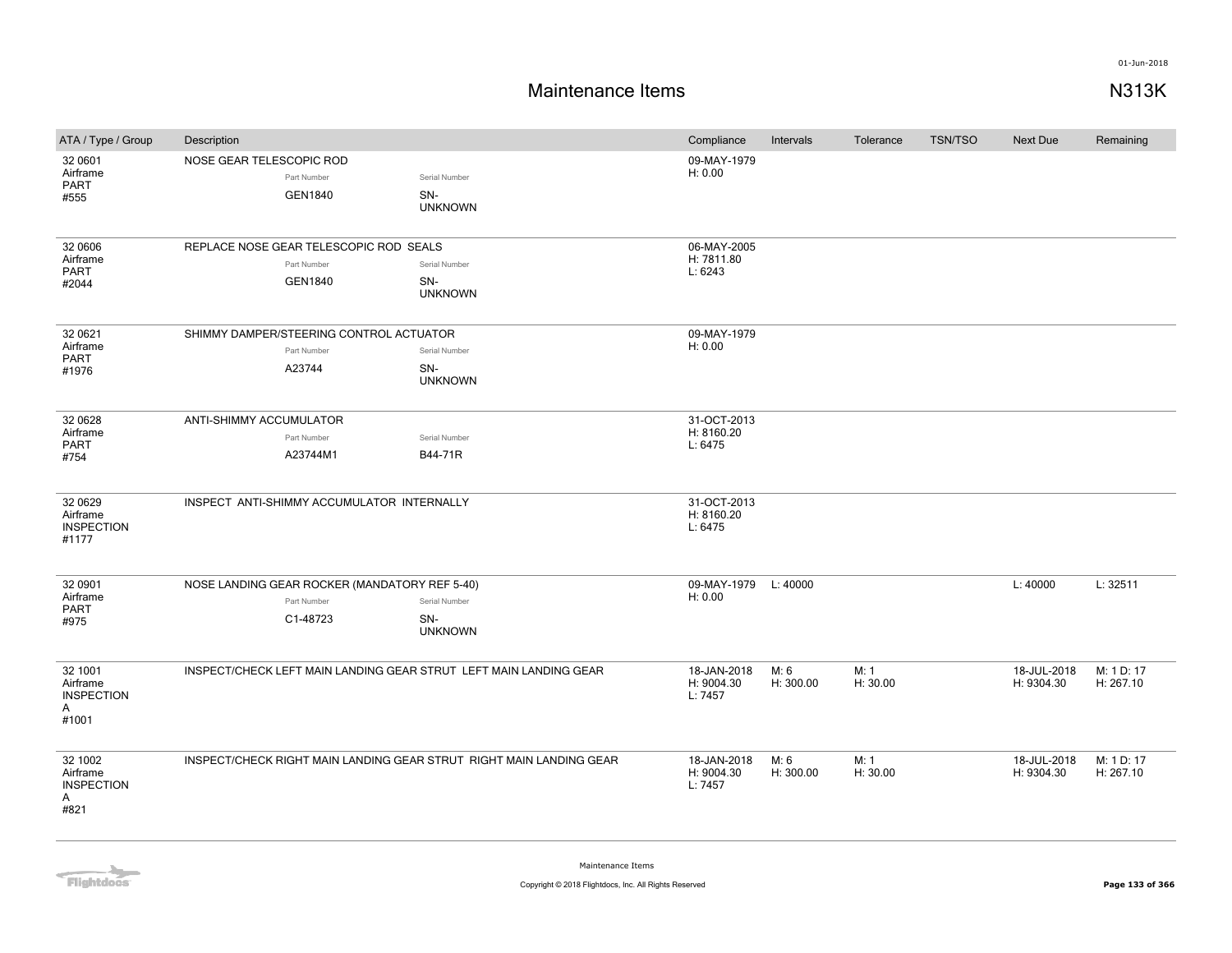# **Maintenance Items N313K**

| ATA / Type / Group                                     | Description                                                                                                          | Compliance                           | Intervals         | Tolerance        | <b>TSN/TSO</b> | <b>Next Due</b>           | Remaining               |
|--------------------------------------------------------|----------------------------------------------------------------------------------------------------------------------|--------------------------------------|-------------------|------------------|----------------|---------------------------|-------------------------|
| 32 1011<br>Airframe<br><b>INSPECTION</b><br>#1833      | CHECK LEFT MAIN LANDING GEAR SHOCK ABSORBER VISIBLE ROD SECTION LENGTH A/C<br>WITHOUT MESSIER SB 32-158              | 02-JUN-2003<br>H: 7727.93<br>L: 6189 |                   |                  |                |                           |                         |
| 32 1012<br>Airframe<br><b>INSPECTION</b><br>#133       | CHECK RIGHT MAIN LANDING GEAR SHOCK ABSORBER VISIBLE ROD SECTION LENGTH A/C 02-JUN-2003<br>WITHOUT MESSIER SB 32-158 | H: 7727.93<br>L: 6189                |                   |                  |                |                           |                         |
| 32 1021<br>Airframe<br><b>INSPECTION</b><br>Α<br>#1345 | INSPECT/CHECK LEFT MAIN LANDING GEAR STRUT LEFT MAIN LANDING GEAR DOORS                                              | 18-JAN-2018<br>H: 9004.30<br>L: 7457 | M: 6<br>H: 300.00 | M: 1<br>H: 30.00 |                | 18-JUL-2018<br>H: 9304.30 | M: 1 D: 17<br>H: 267.10 |
| 32 1022<br>Airframe<br><b>INSPECTION</b><br>A<br>#624  | INSPECT/CHECK RIGHT MAIN LANDING GEAR STRUT RIGHT MAIN LANDING GEAR DOORS                                            | 18-JAN-2018<br>H: 9004.30<br>L: 7457 | M: 6<br>H: 300.00 | M: 1<br>H: 30.00 |                | 18-JUL-2018<br>H: 9304.30 | M: 1 D: 17<br>H: 267.10 |
| 32 1031<br>Airframe<br><b>INSPECTION</b><br>Α<br>#1253 | LUBRICATE LEFT MAIN LANDING GEAR STRUT LEFT MAIN LANDING GEAR CONTROL                                                | 18-JAN-2018<br>H: 9004.30<br>L: 7457 | M: 6<br>H: 300.00 | M: 1<br>H: 30.00 |                | 18-JUL-2018<br>H: 9304.30 | M: 1 D: 17<br>H: 267.10 |
| 32 1032<br>Airframe<br><b>INSPECTION</b><br>A<br>#2142 | LUBRICATE RIGHT MAIN LANDING GEAR STRUT RIGHT MAIN LANDING GEAR CONTROL                                              | 18-JAN-2018<br>H: 9004.30<br>L: 7457 | M: 6<br>H: 300.00 | M: 1<br>H: 30.00 |                | 18-JUL-2018<br>H: 9304.30 | M: 1 D: 17<br>H: 267.10 |
| 32 1041<br>Airframe<br><b>INSPECTION</b><br>#695       | DYE PENETRANT CHECK LEFT MAIN LANDING GEAR DOOR BELLCRANK                                                            | 08-JAN-2001<br>H: 6817.00<br>L: 5547 | H: 2400.00        | H: 50.00         |                | H: 9217.00                | H: 179.80               |
| 32 1042<br>Airframe<br><b>INSPECTION</b><br>#794       | DYE PENETRANT CHECK RIGHT MAIN LANDING GEAR DOOR BELLCRANK                                                           | 08-JAN-2001<br>H: 6817.00<br>L: 5547 | H: 2400.00        | H: 50.00         |                | H: 9217.00                | H: 179.80               |

**Flightdocs**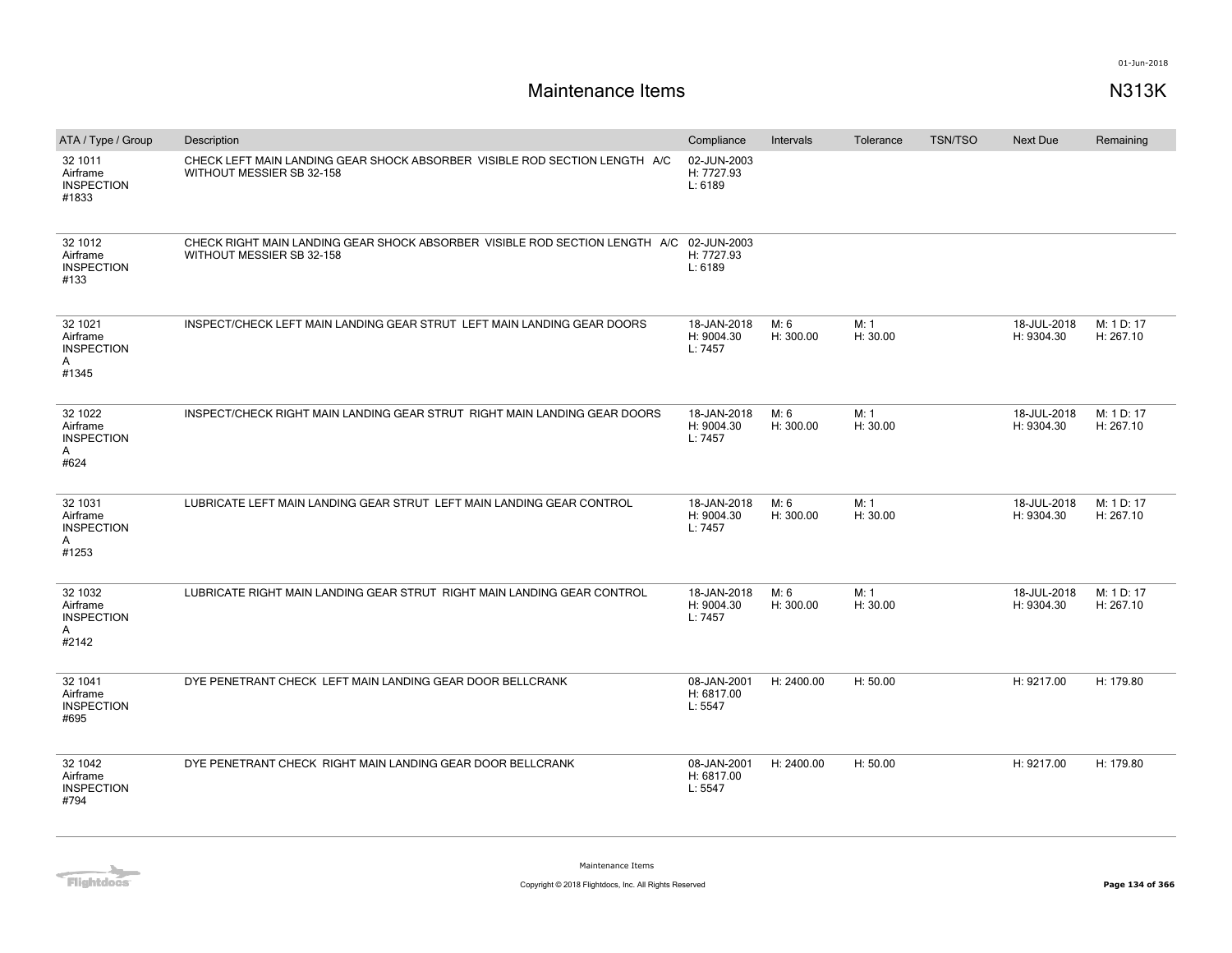| ATA / Type / Group                                | Description                                        |                                                                                          | Compliance                           | Intervals  | Tolerance | <b>TSN/TSO</b> | Next Due   | Remaining |
|---------------------------------------------------|----------------------------------------------------|------------------------------------------------------------------------------------------|--------------------------------------|------------|-----------|----------------|------------|-----------|
| 32 1051<br>Airframe<br><b>INSPECTION</b><br>#1403 | CHECK/ADJUST LEFT MAIN LANDING GEAR DOOR ACTUATOR  |                                                                                          | 08-JAN-2001<br>H: 6817.00<br>L: 5547 | H: 2400.00 | H: 50.00  |                | H: 9217.00 | H: 179.80 |
| 32 1052<br>Airframe<br><b>INSPECTION</b><br>#2124 | CHECK/ADJUST RIGHT MAIN LANDING GEAR DOOR ACTUATOR |                                                                                          | 08-JAN-2001<br>H: 6817.00<br>L: 5547 | H: 2400.00 | H: 50.00  |                | H: 9217.00 | H: 179.80 |
| 32 1061<br>Airframe<br><b>INSPECTION</b><br>#967  | SWIVEL BEARINGS                                    | CHECK LEFT MAIN LANDING GEAR STRUT SWIVEL TORQUE ON LEFT MAIN LANDING GEAR               | 31-OCT-2013<br>H: 8138.60<br>L: 6459 |            |           |                |            |           |
| 32 1062<br>Airframe<br><b>INSPECTION</b><br>#1172 | <b>SWIVEL BEARINGS</b>                             | CHECK RIGHT MAIN LANDING GEAR STRUT SWIVEL TORQUE ON RIGHT MAIN LANDING GEAR 31-OCT-2013 | H: 8138.60<br>L: 6459                |            |           |                |            |           |
| 32 1111<br>Airframe<br><b>INSPECTION</b><br>#939  |                                                    | MEASURE LEFT MAIN LANDING GEAR STRUT LEFT MAIN GEAR PENDULUM MOTION                      | 09-MAY-1979<br>H: 0.00               |            |           |                |            |           |
| 32 1131                                           | LEFT MAIN LANDING GEAR ACTUATOR                    |                                                                                          | 31-OCT-2013                          | L: 36000   |           | M: 0           | L: 42475   | L: 34986  |
| Airframe                                          | Part Number                                        | Serial Number                                                                            | H: 8160.20                           |            |           | H: 0.00        |            |           |
| PART - Life Limited<br>#849                       | A23721-208                                         | M890                                                                                     | L: 6475                              |            |           | L: 0           |            |           |
| 32 1141                                           | LEFT MAIN LANDING GEAR DOOR ACTUATOR CYLINDER      |                                                                                          | 17-OCT-2014                          |            |           |                |            |           |
| Airframe                                          | Part Number                                        | Serial Number                                                                            | H: 8480.40                           |            |           |                |            |           |
| PART<br>#963                                      | A23729-4                                           | M855                                                                                     | L: 7003                              |            |           |                |            |           |
| 32 1151                                           | LEFT MAIN GEAR UPLOCK                              |                                                                                          | 09-MAY-1979                          |            |           |                |            |           |
| Airframe                                          | Part Number                                        | Serial Number                                                                            | H: 0.00                              |            |           |                |            |           |
| PART<br>#1337                                     | A101-24239                                         | SN-<br><b>UNKNOWN</b>                                                                    |                                      |            |           |                |            |           |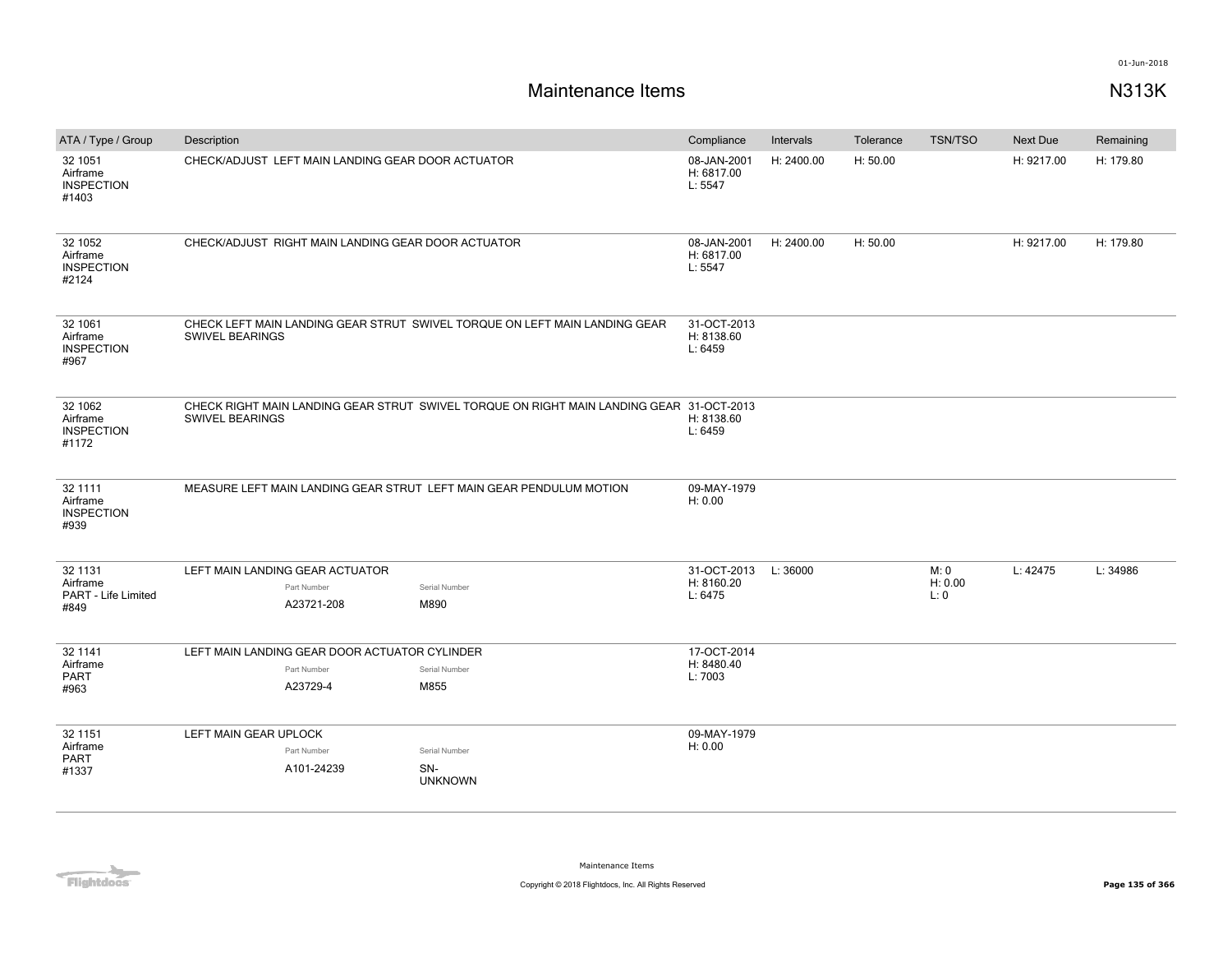# **Maintenance Items N313K**

| ATA / Type / Group                                     | Description                                                       |                                                                        | Compliance                           | Intervals         | Tolerance        | <b>TSN/TSO</b><br><b>Next Due</b><br>18-JUL-2018<br>H: 9304.30<br>18-JUL-2018<br>H: 9304.30<br>18-JUL-2018 |            | Remaining               |
|--------------------------------------------------------|-------------------------------------------------------------------|------------------------------------------------------------------------|--------------------------------------|-------------------|------------------|------------------------------------------------------------------------------------------------------------|------------|-------------------------|
| 32 1171<br>Airframe<br><b>PART</b><br>#1573            | LEFT MAIN LANDING GEAR OUTBOARD WHEEL<br>Part Number<br>9543809-1 | Serial Number<br>DEC01-562                                             | 02-NOV-2017<br>H: 8942.80<br>L: 7405 |                   |                  |                                                                                                            |            |                         |
| 32 1173<br>Airframe<br><b>PART</b><br>#1466            | LEFT MAIN LANDING GEAR OUTBOARD TIRE<br>Part Number<br>266F43-2   | Serial Number<br>22982632                                              | 02-NOV-2017<br>H: 8942.80<br>L: 7405 |                   |                  |                                                                                                            |            |                         |
| 32 1186<br>Airframe<br><b>PART</b><br>#1491            | LEFT MAIN LANDING GEAR INBOARD WHEEL<br>Part Number<br>9543809-1  | Serial Number<br>OCT03-689                                             | 02-NOV-2017<br>H: 8942.80<br>L: 7405 |                   |                  |                                                                                                            |            |                         |
| 32 1188<br>Airframe<br><b>PART</b><br>#536             | LEFT MAIN LANDING GEAR INBOARD TIRE<br>Part Number<br>266F43-2    | Serial Number<br>61452848                                              | 02-NOV-2017<br>H: 8942.80<br>L: 7405 |                   |                  |                                                                                                            |            |                         |
| 32 2001<br>Airframe<br><b>INSPECTION</b><br>A<br>#790  | INSPECT/CHECK NOSE LANDING GEAR STRUT NOSE LANDING GEAR           |                                                                        | 18-JAN-2018<br>H: 9004.30<br>L: 7457 | M: 6<br>H: 300.00 | M: 1<br>H: 30.00 |                                                                                                            |            | M: 1 D: 17<br>H: 267.10 |
| 32 2011<br>Airframe<br><b>INSPECTION</b><br>A<br>#605  | INSPECT/CHECK NOSE LANDING GEAR STRUT NOSE LANDING GEAR DOORS     |                                                                        | 18-JAN-2018<br>H: 9004.30<br>L: 7457 | M: 6<br>H: 300.00 | M: 1<br>H: 30.00 |                                                                                                            |            | M: 1 D: 17<br>H: 267.10 |
| 32 2021<br>Airframe<br><b>INSPECTION</b><br>Α<br>#1862 | LUBRICATE NOSE LANDING GEAR STRUT AND STEERING CONTROL            |                                                                        | 18-JAN-2018<br>H: 9004.30<br>L: 7457 | M: 6<br>H: 300.00 | M: 1<br>H: 30.00 |                                                                                                            | H: 9304.30 | M: 1 D: 17<br>H: 267.10 |
| 32 2111<br>Airframe<br><b>INSPECTION</b><br>#199       | <b>MOTION</b>                                                     | MEASURE RIGHT MAIN LANDING GEAR STRUT RIGHT MAIN LANDING GEAR PENDULUM | 31-OCT-2013<br>H: 8138.60<br>L: 6459 |                   |                  |                                                                                                            |            |                         |

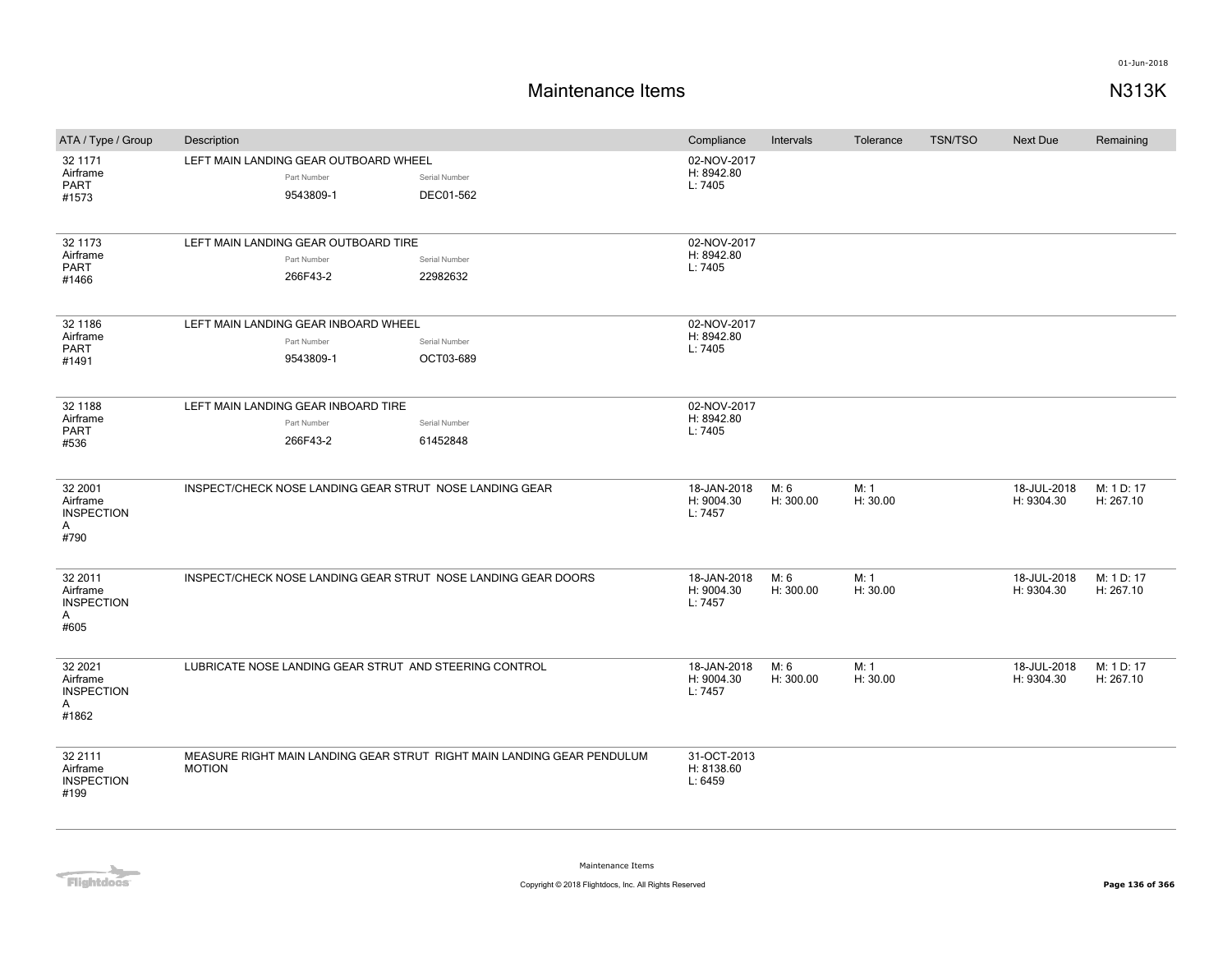# **Maintenance Items N313K**

| ATA / Type / Group                                    | Description                                                               |                                                                       | Compliance                           | Intervals         | Tolerance        | <b>TSN/TSO</b>          | Next Due                  | Remaining               |
|-------------------------------------------------------|---------------------------------------------------------------------------|-----------------------------------------------------------------------|--------------------------------------|-------------------|------------------|-------------------------|---------------------------|-------------------------|
| 32 21 31<br>Airframe<br>PART - Life Limited<br>#773   | RIGHT MAIN LANDING GEAR ACTUATOR<br>Part Number<br>A23722                 | Serial Number<br>SN-<br><b>UNKNOWN</b>                                | 09-MAY-1979<br>H: 0.00               | L: 36000          |                  | M: 0<br>H: 0.00<br>L: 0 | L: 36000                  | L: 28511                |
| 32 2141<br>Airframe<br>PART<br>#1348                  | RIGHT MAIN LANDING GEAR DOOR ACTUATOR CYLINDER<br>Part Number<br>A23730-4 | Serial Number<br>332                                                  | 03-JUN-2002<br>H: 7335.70<br>L: 5900 |                   |                  |                         |                           |                         |
| 32 2151<br>Airframe<br>PART<br>#493                   | <b>RIGHT MAIN GEAR UPLOCK</b><br>Part Number<br>A101-24239                | Serial Number<br>SN-<br><b>UNKNOWN</b>                                | 09-MAY-1979<br>H: 0.00               |                   |                  |                         |                           |                         |
| 32 2171<br>Airframe<br>PART<br>#1521                  | RIGHT MAIN LANDING GEAR INBOARD WHEEL<br>Part Number<br>9543809-1         | Serial Number<br>Aug78-2661                                           | 18-DEC-2017<br>H: 8988.70<br>L: 7444 |                   |                  |                         |                           |                         |
| 32 2173<br>Airframe<br>PART<br>#1817                  | RIGHT MAIN LANDING GEAR INBOARD TIRE<br>Part Number<br>266F43-2           | Serial Number<br>71983249                                             | 18-DEC-2017<br>H: 8988.70<br>L: 7444 |                   |                  |                         |                           |                         |
| 32 2186<br>Airframe<br>PART<br>#2077                  | RIGHT MAIN LANDING GEAR OUTBOARD WHEEL<br>Part Number<br>9543809-1        | Serial Number<br>JULY79-<br>3065                                      | 18-DEC-2017<br>H: 8988.70<br>L: 7444 |                   |                  |                         |                           |                         |
| 32 2188<br>Airframe<br><b>PART</b><br>#1382           | RIGHT MAIN LANDING GEAR OUTBOARD TIRE<br>Part Number<br>266F43-2          | Serial Number<br>71542166                                             | 18-DEC-2017<br>H: 8988.70<br>L: 7444 |                   |                  |                         |                           |                         |
| 32 3001<br>Airframe<br><b>INSPECTION</b><br>A<br>#109 | LINKAGE AND HINGE PINS                                                    | LUBRICATE LEFT MAIN LANDING GEAR STRUT LEFT LANDING GEAR DOOR CONTROL | 18-JAN-2018<br>H: 9004.30<br>L: 7457 | M: 6<br>H: 300.00 | M: 1<br>H: 30.00 |                         | 18-JUL-2018<br>H: 9304.30 | M: 1 D: 17<br>H: 267.10 |

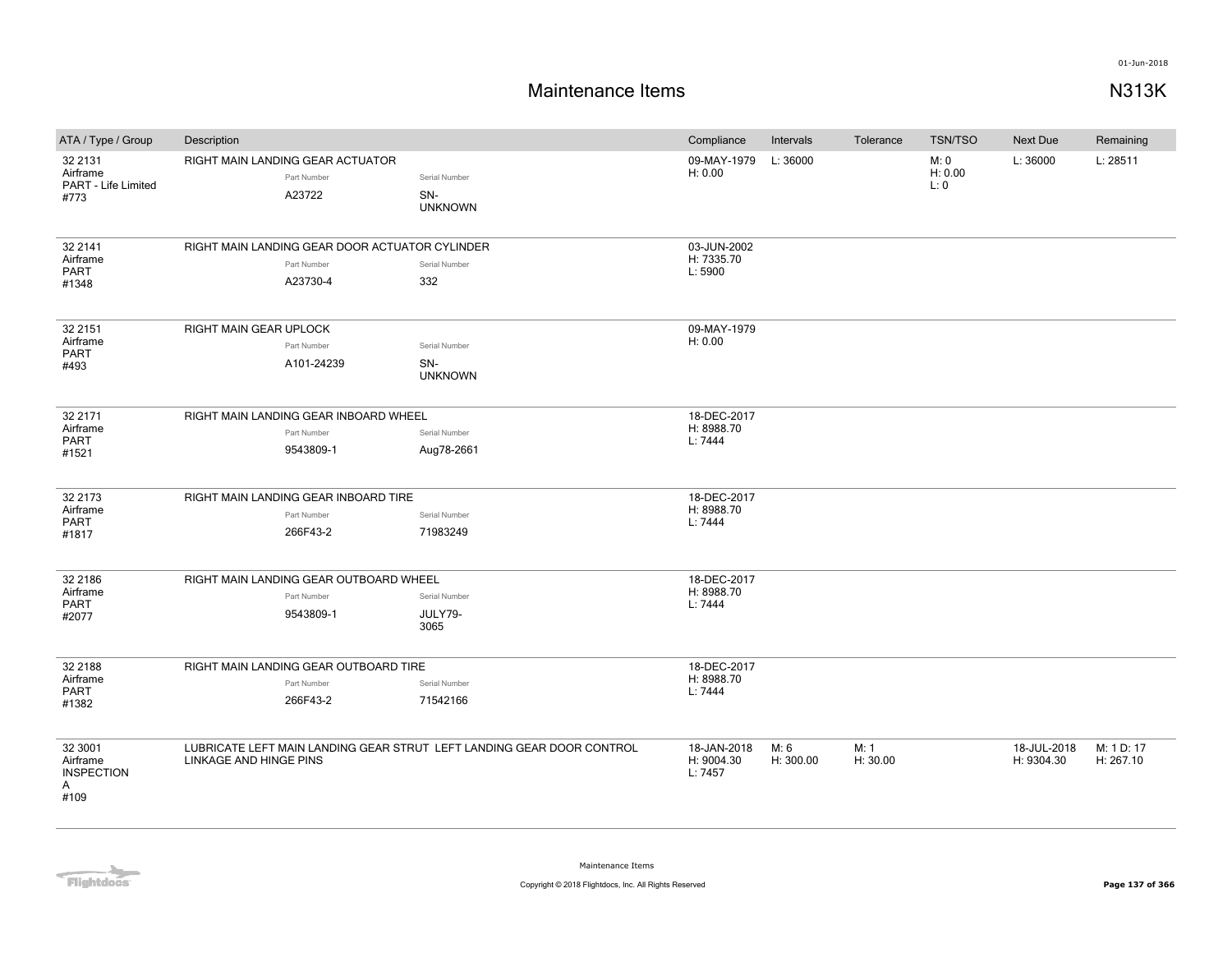| ATA / Type / Group                                      | Description                                                                                       | Compliance                           | Intervals         | Tolerance        | <b>TSN/TSO</b> | <b>Next Due</b>           | Remaining               |
|---------------------------------------------------------|---------------------------------------------------------------------------------------------------|--------------------------------------|-------------------|------------------|----------------|---------------------------|-------------------------|
| 32 3002<br>Airframe<br><b>INSPECTION</b><br>Α<br>#1314  | LUBRICATE RIGHT MAIN LANDING GEAR STRUT RIGHT LANDING GEAR DOOR CONTROL<br>LINKAGE AND HINGE PINS | 18-JAN-2018<br>H: 9004.30<br>L: 7457 | M: 6<br>H: 300.00 | M: 1<br>H: 30.00 |                | 18-JUL-2018<br>H: 9304.30 | M: 1 D: 17<br>H: 267.10 |
| 32 3003<br>Airframe<br><b>INSPECTION</b><br>A<br>#250   | LUBRICATE NOSE LANDING GEAR STRUT DOOR CONTROL LINKAGE AND HINGE PINS                             | 18-JAN-2018<br>H: 9004.30<br>L: 7457 | M: 6<br>H: 300.00 | M: 1<br>H: 30.00 |                | 18-JUL-2018<br>H: 9304.30 | M: 1 D: 17<br>H: 267.10 |
| 32 3011<br>Airframe<br><b>INSPECTION</b><br>Α<br>#234   | LUBRICATE LOCK HINGE AND BALL ON LANDING GEAR CONTROL SWITCH                                      | 18-JAN-2018<br>H: 9004.30<br>L: 7457 | M: 6<br>H: 300.00 | M: 1<br>H: 30.00 |                | 18-JUL-2018<br>H: 9304.30 | M: 1 D: 17<br>H: 267.10 |
| 32 30 21<br>Airframe<br><b>INSPECTION</b><br>B<br>#389  | SERVICE LEFT LANDING GEAR EXTENSION AND RETRACTION SYSTEM                                         | 31-OCT-2013<br>H: 8138.60<br>L: 6459 | H: 1200.00        | H: 50.00         |                | H: 9338.60                | H: 301.40               |
| 32 30 22<br>Airframe<br><b>INSPECTION</b><br>B<br>#1624 | SERVICE RIGHT LANDING GEAR EXTENSION AND RETRACTION SYSTEM                                        | 31-OCT-2013<br>H: 8138.60<br>L: 6459 | H: 1200.00        | H: 50.00         |                | H: 9338.60                | H: 301.40               |
| 32 30 23<br>Airframe<br><b>INSPECTION</b><br>B<br>#1349 | SERVICE NOSE LANDING GEAR EXTENSION AND RETRACTION SYSTEM                                         | 31-OCT-2013<br>H: 8138.60<br>L: 6459 | H: 1200.00        | H: 50.00         |                | H: 9338.60                | H: 301.40               |
| 32 30 31<br>Airframe<br><b>INSPECTION</b><br>B<br>#1160 | OPERATIONAL EXTENSION/RETRACTION TEST OF LANDING GEAR AND DOORS                                   | 31-OCT-2013<br>H: 8138.60<br>L: 6459 | H: 1200.00        | H: 50.00         |                | H: 9338.60                | H: 301.40               |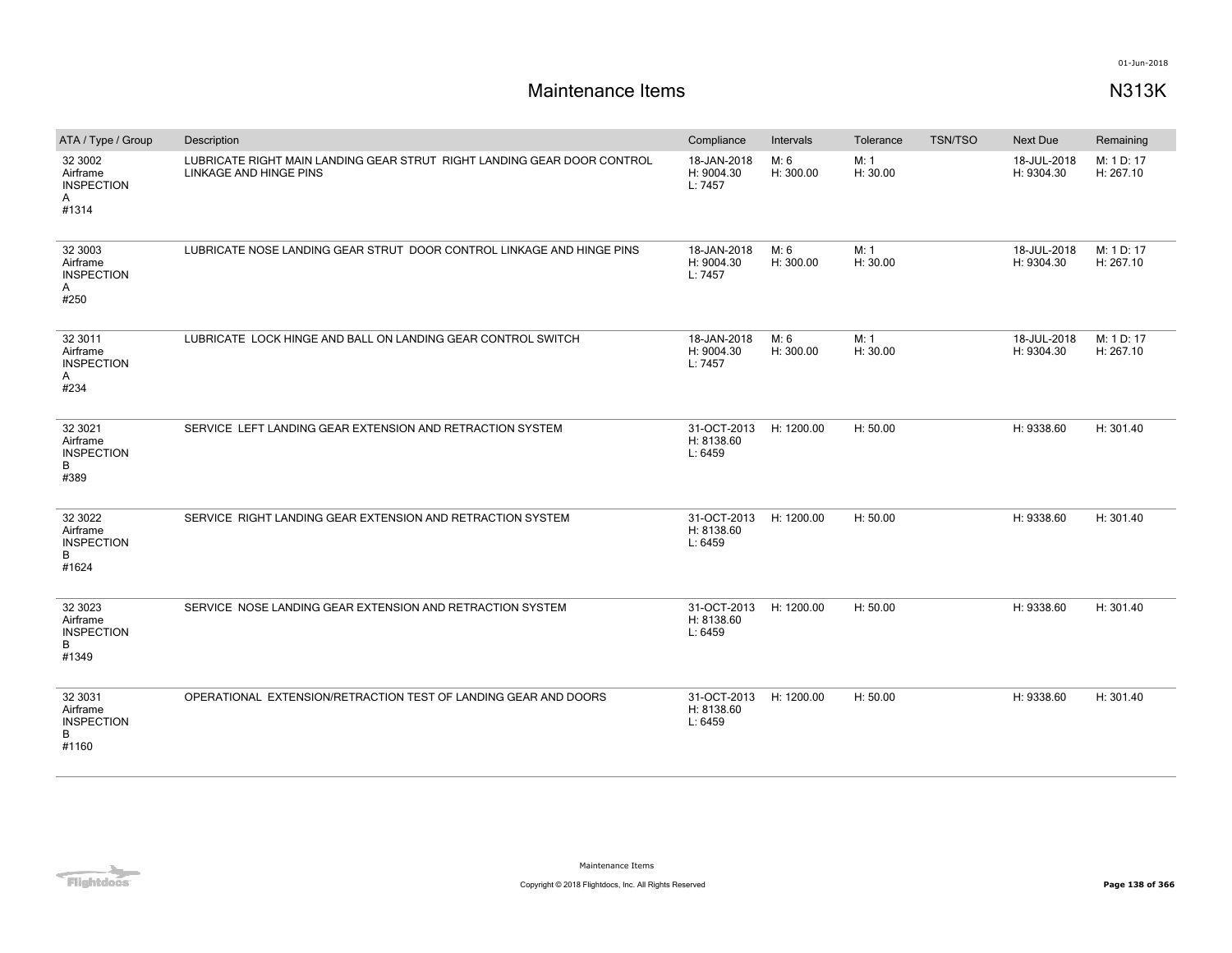| ATA / Type / Group                                      | Description                                                                                               | Compliance                           | Intervals  | Tolerance | <b>TSN/TSO</b> | Next Due    | Remaining  |
|---------------------------------------------------------|-----------------------------------------------------------------------------------------------------------|--------------------------------------|------------|-----------|----------------|-------------|------------|
| 32 3041<br>Airframe<br><b>INSPECTION</b><br>2B<br>#1388 | MEASURE VOLTAGE DROP ON CONTROL AND INDICATING SYSTEM SWITCHES                                            | 31-OCT-2013<br>H: 8138.60<br>L: 6459 | H: 2400.00 | H: 100.00 |                | H: 10538.60 | H: 1501.40 |
| 32 304A<br>Airframe<br><b>INSPECTION</b><br>#228        | MEASURE VOLTAGE DROP ON CONTROL AND INDICATING SYSTEM SWITCHES(MANDATORY<br>$5-40$                        | 31-OCT-2013<br>H: 8138.60<br>L: 6459 |            |           |                |             |            |
| 32 30 61<br>Airframe<br><b>INSPECTION</b><br>B<br>#195  | OPERATIONAL CHECK LANDING GEAR AND DOOR MECHANICAL EMERGENCY CONTROL                                      | 31-OCT-2013<br>H: 8138.60<br>L: 6459 | H: 1200.00 | H: 50.00  |                | H: 9338.60  | H: 301.40  |
| 32 3071<br>Airframe<br><b>INSPECTION</b><br>2B<br>#230  | MEASURE VOLTAGE DROP ON NOSE DOOR LOCKS VTS 442-4422, 443-4423                                            | 08-JAN-2001<br>H: 6817.00<br>L: 5547 | H: 2400.00 | H: 50.00  |                | H: 9217.00  | H: 179.80  |
| 32 3072<br>Airframe<br><b>INSPECTION</b><br>2B<br>#1563 | MEASURE VOLTAGE DROP ON LEFT MAIN LANDING GEAR FORWARD DOOR LOCKS VTS 442-<br>4422, 443-4423              | 08-JAN-2001<br>H: 6817.00<br>L: 5547 | H: 2400.00 | H: 50.00  |                | H: 9217.00  | H: 179.80  |
| 32 3073<br>Airframe<br><b>INSPECTION</b><br>2B<br>#1156 | MEASURE VOLTAGE DROP ON RIGHT MAIN LANDING GEAR FORWARD DOOR LOCKS VTS 442 08-JAN-2001<br>-4422, 443-4423 | H: 6817.00<br>L: 5547                | H: 2400.00 | H: 50.00  |                | H: 9217.00  | H: 179.80  |
| 32 30 81<br>Airframe<br><b>INSPECTION</b><br>B<br>#293  | CHECK MAIN LANDING GEAR AND DOOR UNLOCKING CONTROL LINKAGE ADJUSTMENT                                     | 31-OCT-2013<br>H: 8138.60<br>L: 6459 | H: 1200.00 | H: 50.00  |                | H: 9338.60  | H: 301.40  |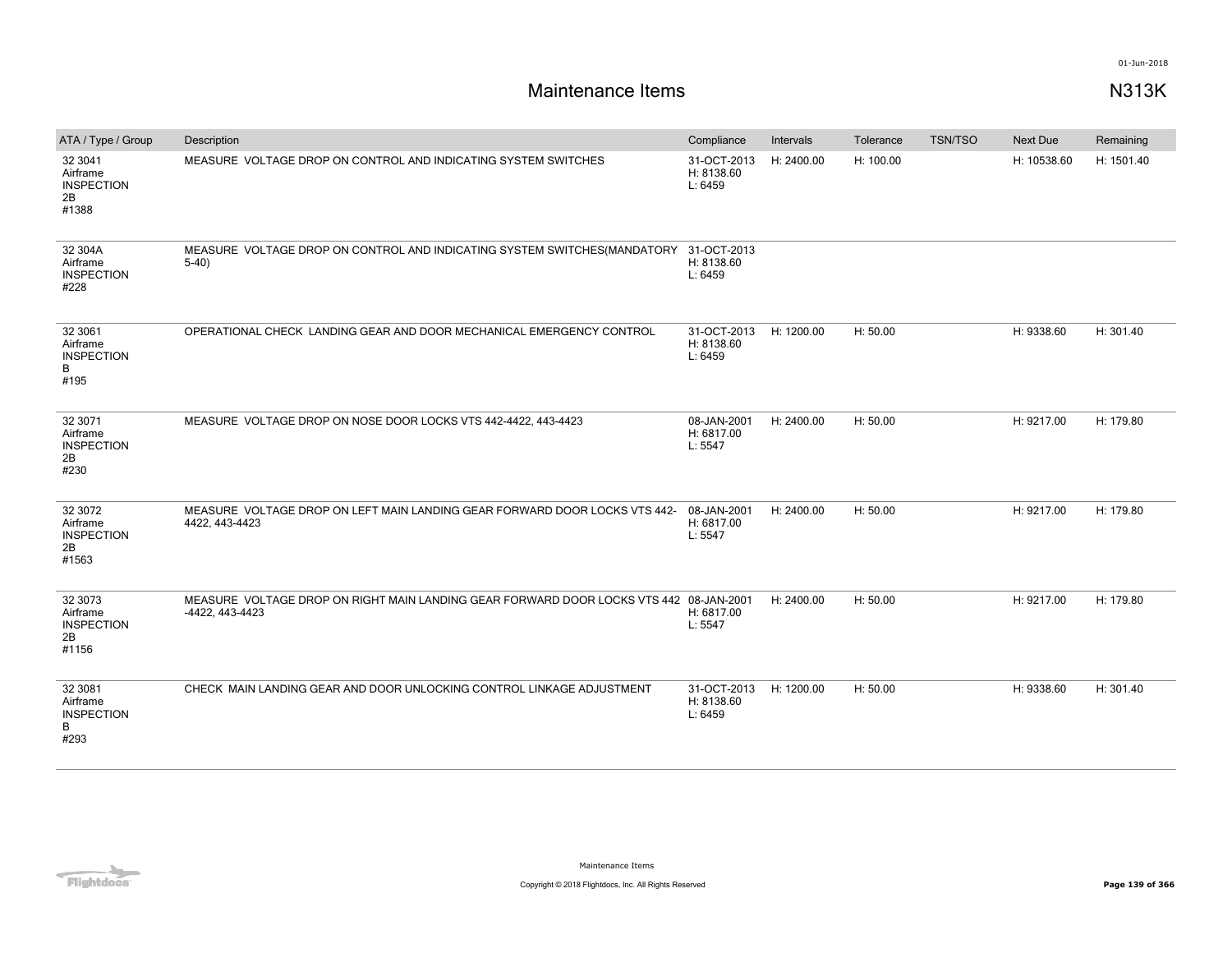| ATA / Type / Group                                      | Description                                                                                                         | Compliance                           | Intervals  | Tolerance | <b>TSN/TSO</b> | <b>Next Due</b> | Remaining |
|---------------------------------------------------------|---------------------------------------------------------------------------------------------------------------------|--------------------------------------|------------|-----------|----------------|-----------------|-----------|
| 32 30 82<br>Airframe<br><b>INSPECTION</b><br>B<br>#703  | CHECK MAIN LANDING GEAR AND DOOR UNLOCKING CONTROL LINKAGE ADJUSTMENT<br>EMERGENCY MANUAL UNLOCKING CONTROL         | 31-OCT-2013<br>H: 8138.60<br>L: 6459 | H: 1200.00 | H: 50.00  |                | H: 9338.60      | H: 301.40 |
| 32 3091<br>Airframe<br><b>INSPECTION</b><br>B<br>#1946  | INSPECTION/CHECK MAIN LANDING GEAR AND DOOR UNLOCKING CONTROL LINKAGE<br>ADJUSTMENT                                 | 31-OCT-2013<br>H: 8138.60<br>L: 6459 | H: 1200.00 | H: 50.00  |                | H: 9338.60      | H: 301.40 |
| 32 30 92<br>Airframe<br><b>INSPECTION</b><br>B<br>#1512 | INSPECT/CHECK MAIN LANDING GEAR AND DOOR UNLOCKING CONTROL LINKAGE<br>ADJUSTMENT EMERGENCY MANUAL UNLOCKING CONTROL | 31-OCT-2013<br>H: 8138.60<br>L: 6459 | H: 1200.00 | H: 50.00  |                | H: 9338.60      | H: 301.40 |
| 32 3101<br>Airframe<br><b>INSPECTION</b><br>B<br>#2392  | CHECK NOSE LANDING GEAR AND DOOR UNLOCKING CONTROL LINKAGE ADJUSTMENT                                               | 31-OCT-2013<br>H: 8138.60<br>L: 6459 | H: 1200.00 | H: 50.00  |                | H: 9338.60      | H: 301.40 |
| 32 3102<br>Airframe<br><b>INSPECTION</b><br>B<br>#1796  | CHECK NOSE LANDING GEAR AND DOOR UNLOCKING CONTROL LINKAGE ADJUSTMENT<br>EMERGENCY MANUAL UNLOCKING CONTROL         | 31-OCT-2013<br>H: 8138.60<br>L: 6459 | H: 1200.00 | H: 50.00  |                | H: 9338.60      | H: 301.40 |
| 32 3111<br>Airframe<br><b>INSPECTION</b><br>B<br>#1459  | INSPECTION/CHECK NOSE LANDING GEAR AND DOOR UNLOCKING CONTROL LINKAGE<br><b>ADJUSTMENT</b>                          | 31-OCT-2013<br>H: 8138.60<br>L: 6459 | H: 1200.00 | H: 50.00  |                | H: 9338.60      | H: 301.40 |
| 32 3112<br>Airframe<br><b>INSPECTION</b><br>B<br>#1986  | INSPECT/CHECK NOSE LANDING GEAR AND DOOR UNLOCKING CONTROL LINKAGE<br>ADJUSTMENT EMERGENCY MANUAL UNLOCKING CONTROL | 31-OCT-2013<br>H: 8138.60<br>L: 6459 | H: 1200.00 | H: 50.00  |                | H: 9338.60      | H: 301.40 |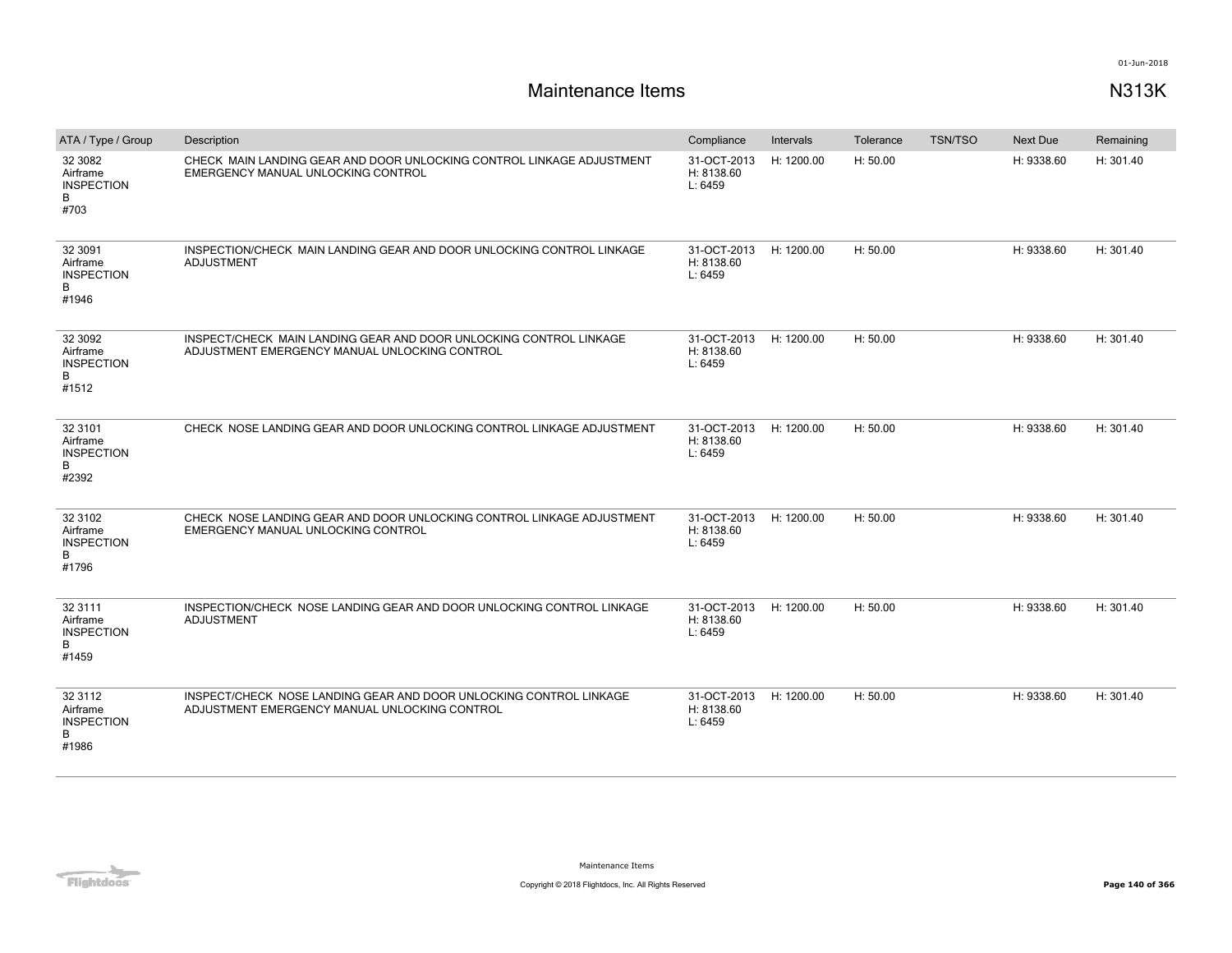| ATA / Type / Group                                    | Description                                                                   |                                        | Compliance                           | Intervals         | Tolerance        | <b>TSN/TSO</b> | Next Due                  | Remaining               |
|-------------------------------------------------------|-------------------------------------------------------------------------------|----------------------------------------|--------------------------------------|-------------------|------------------|----------------|---------------------------|-------------------------|
| 32 3301<br>Airframe<br>PART<br>#1870                  | NOSE LANDING GEAR ROTATING TUBE (MANDATORY REF 5-40)<br>Part Number<br>C48705 | Serial Number<br>SN-<br><b>UNKNOWN</b> | 09-MAY-1979<br>H: 0.00               | L: 40000          |                  |                | L: 40000                  | L: 32511                |
| 32 3311<br>Airframe<br><b>PART</b><br>#2373           | NOSE LANDING GEAR HARD LANDING INDICATOR<br>Part Number<br>PN                 | Serial Number<br>SN-<br><b>UNKNOWN</b> | 09-MAY-1979<br>H: 0.00               |                   |                  |                |                           |                         |
| 32 3321<br>Airframe<br>PART<br>#2069                  | NOSE GEAR SHOCK ABSORBER OVERPRESSURE INDICATOR<br>Part Number<br>PN          | Serial Number<br>SN-<br><b>UNKNOWN</b> | 09-MAY-1979<br>H: 0.00               |                   |                  |                |                           |                         |
| 32 3601<br>Airframe<br>PART<br>#806                   | LEFT BRAKE PRESSURE TRANSMITTER<br>Part Number<br>64302-004-1                 | Serial Number<br>482                   | 30-DEC-2002<br>H: 7619.65<br>L: 6107 |                   |                  |                |                           |                         |
| 32 3611<br>Airframe<br>PART<br>#1812                  | RIGHT BRAKE PRESSURE TRANSMITTER<br>Part Number<br>64302-004-1                | Serial Number<br>099                   | 16-AUG-2005<br>H: 0.00               |                   |                  |                |                           |                         |
| 32 4001<br>Airframe<br><b>INSPECTION</b><br>A<br>#501 | CHECK BRAKE RESERVOIR LEVEL                                                   |                                        | 18-JAN-2018<br>H: 9004.30<br>L: 7457 | M: 6<br>H: 300.00 | M: 1<br>H: 30.00 |                | 18-JUL-2018<br>H: 9304.30 | M: 1 D: 17<br>H: 267.10 |
| 32 4011<br>Airframe<br><b>INSPECTION</b><br>#837      | INSPECT/CHECK LEFT MAIN LANDING GEAR OUTBOARD BRAKE                           |                                        | 27-JAN-2017<br>H: 8788.50<br>L: 7269 |                   |                  |                |                           |                         |
| 32 4012<br>Airframe<br><b>INSPECTION</b><br>#590      | INSPECT/CHECK LEFT MAIN LANDING GEAR INBOARD BRAKE                            |                                        | 27-JAN-2017<br>H: 8788.50<br>L: 7269 |                   |                  |                |                           |                         |

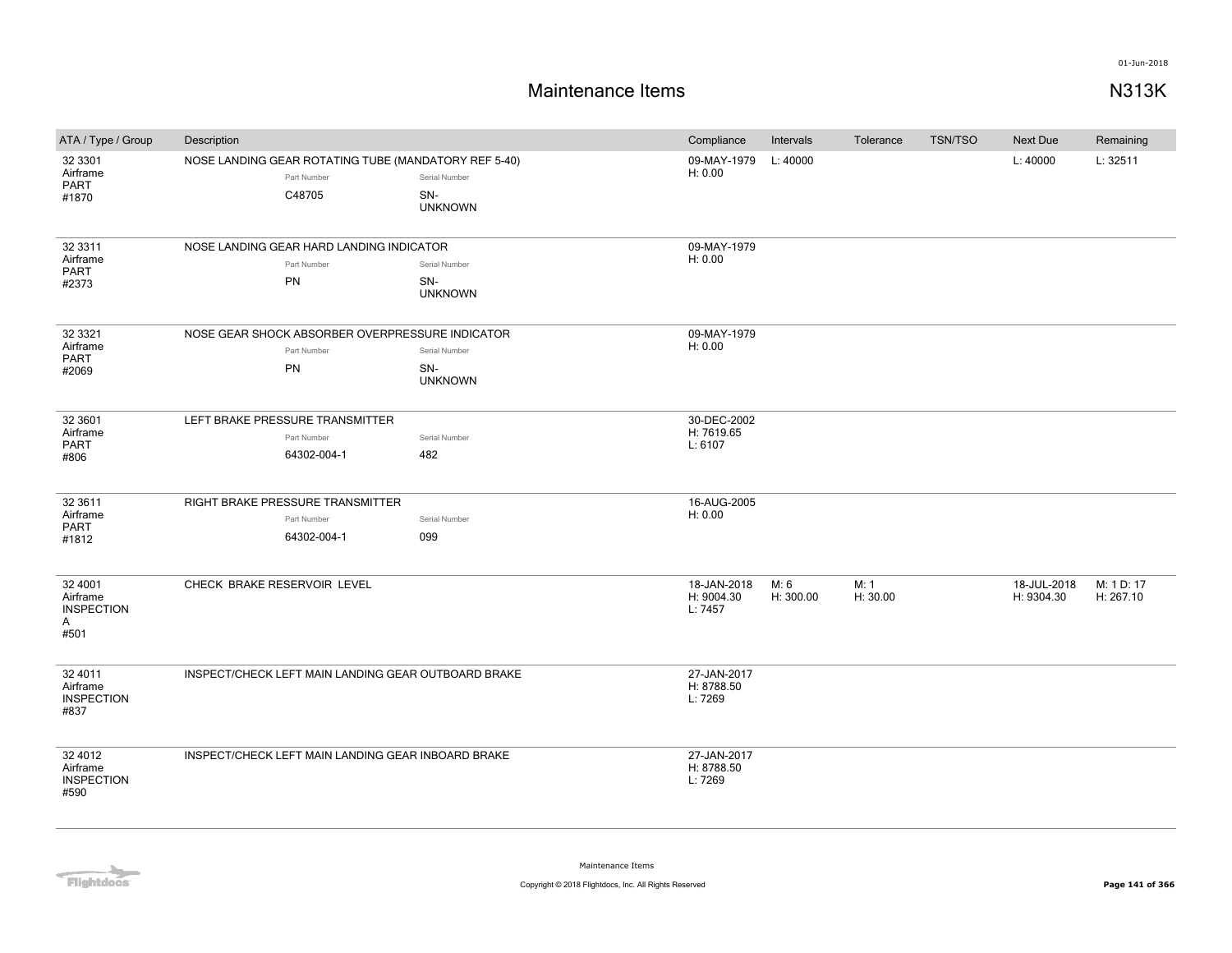| ATA / Type / Group                                      | Description                                                            |                                        | Compliance                           | Intervals           | Tolerance         | <b>TSN/TSO</b> | Next Due                   | Remaining                 |
|---------------------------------------------------------|------------------------------------------------------------------------|----------------------------------------|--------------------------------------|---------------------|-------------------|----------------|----------------------------|---------------------------|
| 32 4013<br>Airframe<br><b>INSPECTION</b><br>#697        | INSPECT/CHECK RIGHT MAIN LANDING GEAR INBOARD BRAKE                    |                                        | 27-JAN-2017<br>H: 8788.50<br>L: 7269 |                     |                   |                |                            |                           |
| 32 4014<br>Airframe<br><b>INSPECTION</b><br>#1355       | INSPECT/CHECK RIGHT MAIN LANDING GEAR OUTBOARD BRAKE                   |                                        | 27-JAN-2017<br>H: 8788.50<br>L: 7269 |                     |                   |                |                            |                           |
| 32 4021<br>Airframe<br><b>INSPECTION</b><br>B<br>#1241  | CHECK BRAKING PRESSURE WITH ANTI-SKID DEVICE DISCONNECTED              |                                        | 31-OCT-2013<br>H: 8138.60<br>L: 6459 | H: 1200.00          | H: 50.00          |                | H: 9338.60                 | H: 301.40                 |
| 32 4031<br>Airframe<br><b>INSPECTION</b><br>B<br>#2314  | OPERATIONAL TEST ANTI-SKID DEVICE DURING ENGINE RUN-UP                 |                                        | 31-OCT-2013<br>H: 8138.60<br>L: 6459 | H: 1200.00          | H: 50.00          |                | H: 9338.60                 | H: 301.40                 |
| 32 4041<br>Airframe<br><b>INSPECTION</b><br>B<br>#411   | FUNCTIONAL TEST EMERGENCY BRAKING SYSTEM ON SYSTEM 2                   |                                        | 31-OCT-2013<br>H: 8138.60<br>L: 6459 | H: 1200.00          | H: 50.00          |                | H: 9338.60                 | H: 301.40                 |
| 32 4051<br>Airframe<br><b>INSPECTION</b><br>Z.<br>#1551 | CHECK BRAKE ACCUMULATOR INFLATION PRESSURE                             |                                        | 18-JAN-2018<br>H: 9004.30<br>L: 7457 | M: 24<br>H: 2400.00 | M: 1<br>H: 100.00 |                | 18-JAN-2020<br>H: 11404.30 | M: 19 D: 17<br>H: 2367.10 |
| 32 40 61<br>Airframe<br><b>INSPECTION</b><br>B<br>#810  | FUNCTIONAL TEST PARKING BRAKE SYSTEM                                   |                                        | 31-OCT-2013<br>H: 8138.60<br>L: 6459 | H: 1200.00          | H: 50.00          |                | H: 9338.60                 | H: 301.40                 |
| 32 4101<br>Airframe<br><b>PART</b><br>#944              | LEFT MAIN LANDING GEAR ANTI-SKID SERVO VALVE<br>Part Number<br>9542732 | Serial Number<br>SN-<br><b>UNKNOWN</b> | 07-DEC-2013<br>H: 8184.00<br>L: 6492 |                     |                   |                |                            |                           |

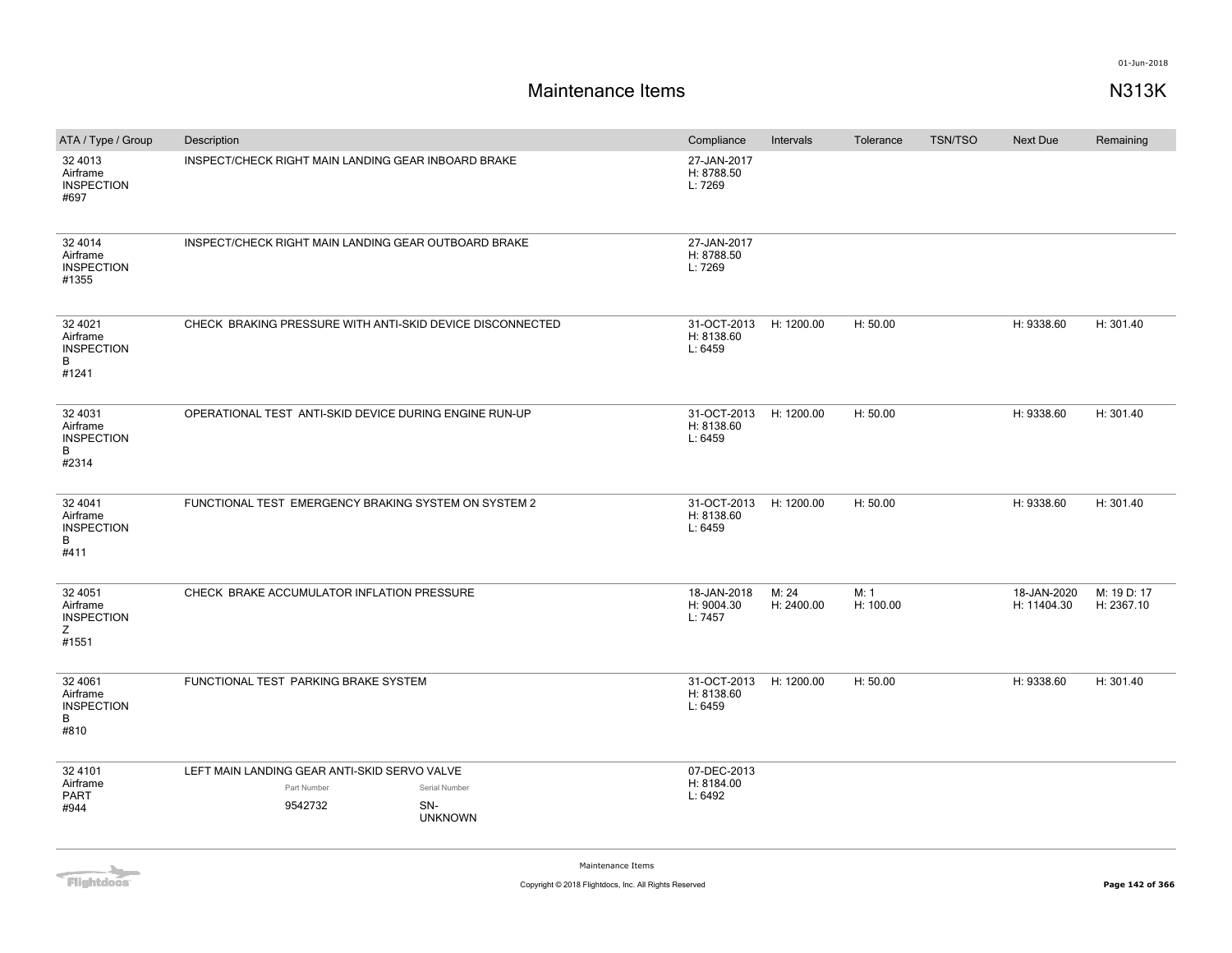# **Maintenance Items N313K**

| ATA / Type / Group                          | Description                                                                     |                                        | Compliance                           | Intervals | Tolerance | <b>TSN/TSO</b> | <b>Next Due</b> | Remaining |
|---------------------------------------------|---------------------------------------------------------------------------------|----------------------------------------|--------------------------------------|-----------|-----------|----------------|-----------------|-----------|
| 32 4111<br>Airframe<br><b>PART</b><br>#1843 | LEFT OUTBOARD MAIN LANDING GEAR WHEEL SPEED DETECTOR<br>Part Number<br>9542653  | Serial Number<br>SN-<br><b>UNKNOWN</b> | 09-MAY-1979<br>H: 0.00               |           |           |                |                 |           |
| 32 4121<br>Airframe<br>PART<br>#896         | LEFT INBOARD MAIN LANDING GEAR WHEEL SPEED DETECTOR<br>Part Number<br>9542653   | Serial Number<br>SN-<br><b>UNKNOWN</b> | 09-MAY-1979<br>H: 0.00               |           |           |                |                 |           |
| 32 4131<br>Airframe<br><b>PART</b><br>#2234 | RIGHT MAIN LANDING GEAR ANTI-SKID SERVO VALVE<br>Part Number<br>9542732         | Serial Number<br>SN-<br><b>UNKNOWN</b> | 07-DEC-2013<br>H: 8184.00<br>L: 6492 |           |           |                |                 |           |
| 32 4 1 4 1<br>Airframe<br>PART<br>#163      | RIGHT INBOARD MAIN LANDING GEAR WHEEL SPEED DETECTOR<br>Part Number<br>9542653  | Serial Number<br>SN-<br><b>UNKNOWN</b> | 09-MAY-1979<br>H: 0.00               |           |           |                |                 |           |
| 32 4151<br>Airframe<br><b>PART</b><br>#1674 | RIGHT OUTBOARD MAIN LANDING GEAR WHEEL SPEED DETECTOR<br>Part Number<br>9542653 | Serial Number<br>SN-<br><b>UNKNOWN</b> | 09-MAY-1979<br>H: 0.00               |           |           |                |                 |           |
| 32 4671<br>Airframe<br><b>PART</b><br>#162  | EMERGENCY LANDING GEAR MECHANICAL CONTROL<br>Part Number<br>MY20793-501         | Serial Number<br>7885                  | 27-MAY-2005<br>H: 7811.80<br>L: 6243 |           |           |                |                 |           |
| 32 4676<br>Airframe<br>PART<br>#759         | LEFT INTERLINK CABLE CONTROL<br>Part Number<br>MY20248-60                       | Serial Number<br>SN-<br><b>UNKNOWN</b> | 09-MAY-1979<br>H: 0.00               |           |           |                |                 |           |
| 32 4679<br>Airframe<br><b>PART</b><br>#2158 | RIGHT INTERLINK CABLE CONTROL<br>Part Number<br>MY20248-60                      | Serial Number<br>SN-<br><b>UNKNOWN</b> | 09-MAY-1979<br>H: 0.00               |           |           |                |                 |           |

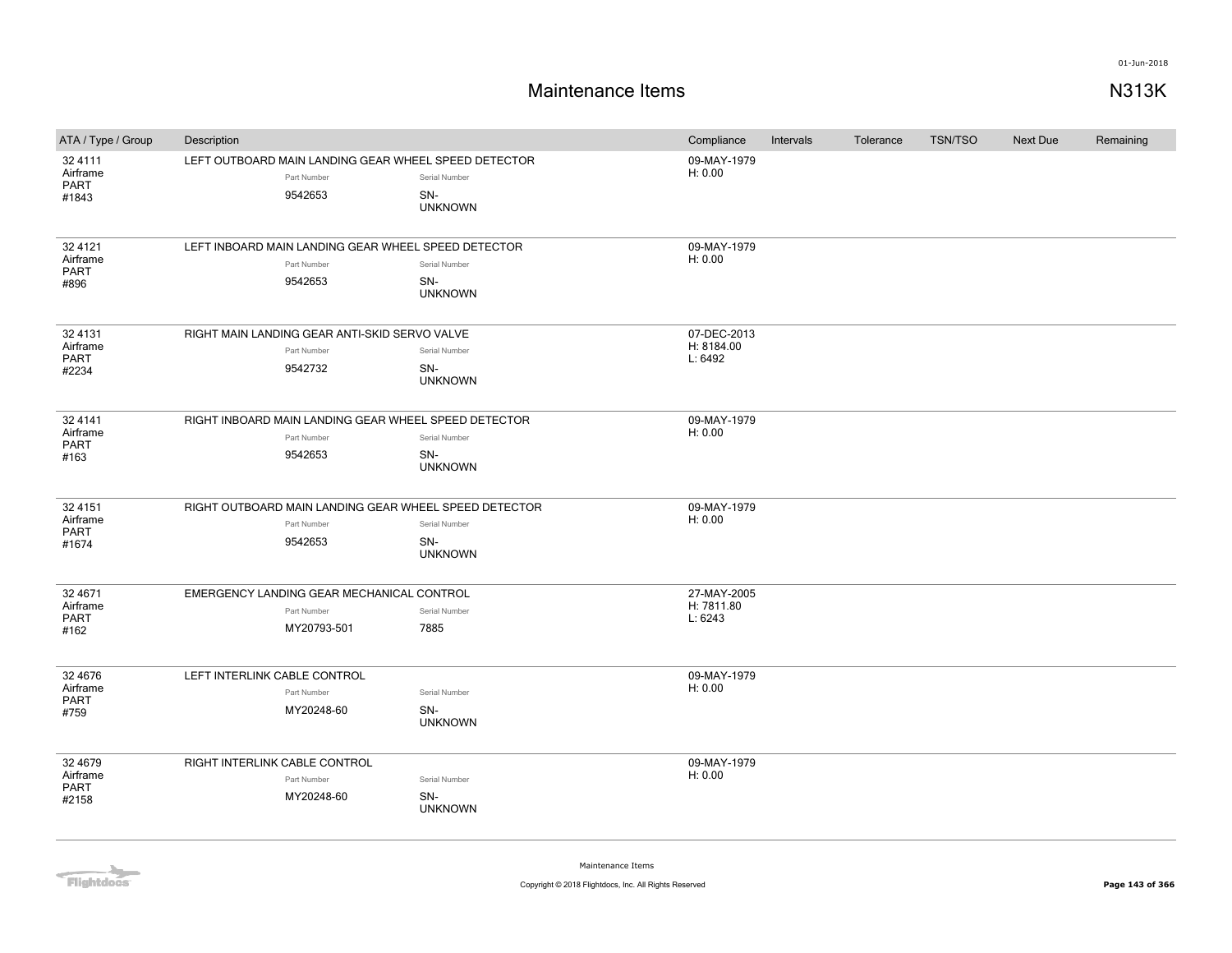| ATA / Type / Group                                     | Description                |                                                             |                                                                    | Compliance                           | Intervals         | Tolerance        | TSN/TSO | <b>Next Due</b>           | Remaining               |
|--------------------------------------------------------|----------------------------|-------------------------------------------------------------|--------------------------------------------------------------------|--------------------------------------|-------------------|------------------|---------|---------------------------|-------------------------|
| 32 4 6 8 1<br>Airframe<br><b>PART</b><br>#194          | ANTI-SKID CONTROL BOX      | Part Number<br>9542654-3                                    | Serial Number<br>SEP78-128                                         | 09-SEP-2003<br>H: 7763.07<br>L: 6212 |                   |                  |         |                           |                         |
| 32 4 6 8 6<br>Airframe<br>PART<br>#730                 |                            | EMERGENCY/PARK BRAKE CONTROL<br>Part Number<br>MY20793-502  | Serial Number<br>7910                                              | 27-MAY-2005<br>H: 7811.80<br>L: 6243 |                   |                  |         |                           |                         |
| 32 4691<br>Airframe<br>PART<br>#1672                   |                            | NOSE GEAR STEER DRIVE TRANSMITTER<br>Part Number<br>A23-755 | Serial Number<br>SN-<br><b>UNKNOWN</b>                             | 09-MAY-1979<br>H: 0.00               |                   |                  |         |                           |                         |
| 32 4696<br>Airframe<br>PART<br>#1081                   |                            | LANDING GEAR POSITION INDICATOR<br>Part Number<br>973-2     | Serial Number<br>SN-<br><b>UNKNOWN</b>                             | 09-MAY-1979<br>H: 0.00               |                   |                  |         |                           |                         |
| 32 5001<br>Airframe<br><b>INSPECTION</b><br>A<br>#1613 |                            |                                                             | VISUAL CHECK NOSE LANDING GEAR STRUT ANTI-SHIMMY ACCUMULATOR LEVEL | 18-JAN-2018<br>H: 9004.30<br>L: 7457 | M: 6<br>H: 300.00 | M: 1<br>H: 30.00 |         | 18-JUL-2018<br>H: 9304.30 | M: 1 D: 17<br>H: 267.10 |
| 32 5011<br>Airframe<br><b>INSPECTION</b><br>4B<br>#116 |                            |                                                             | FUNCTIONAL TEST NOSE LANDING GEAR STRUT STEERING SYSTEM            | 31-OCT-2013<br>H: 8138.60<br>L: 6459 | H: 4800.00        | H: 50.00         |         | H: 12938.60               | H: 3901.40              |
| 32 5021<br>Airframe<br><b>INSPECTION</b><br>B<br>#1230 | SERVICING STEERING CONTROL |                                                             |                                                                    | 31-OCT-2013<br>H: 8138.60<br>L: 6459 | H: 1200.00        | H: 50.00         |         | H: 9338.60                | H: 301.40               |
| 32 5031<br>Airframe<br><b>INSPECTION</b><br>C<br>#669  |                            | FUNCTIONAL TEST STEERING CONTROL SYSTEM                     |                                                                    | 31-OCT-2013<br>H: 8138.60<br>L: 6459 | M: 72             | M: 2             |         | 31-OCT-2019               | M: 16 D: 30             |

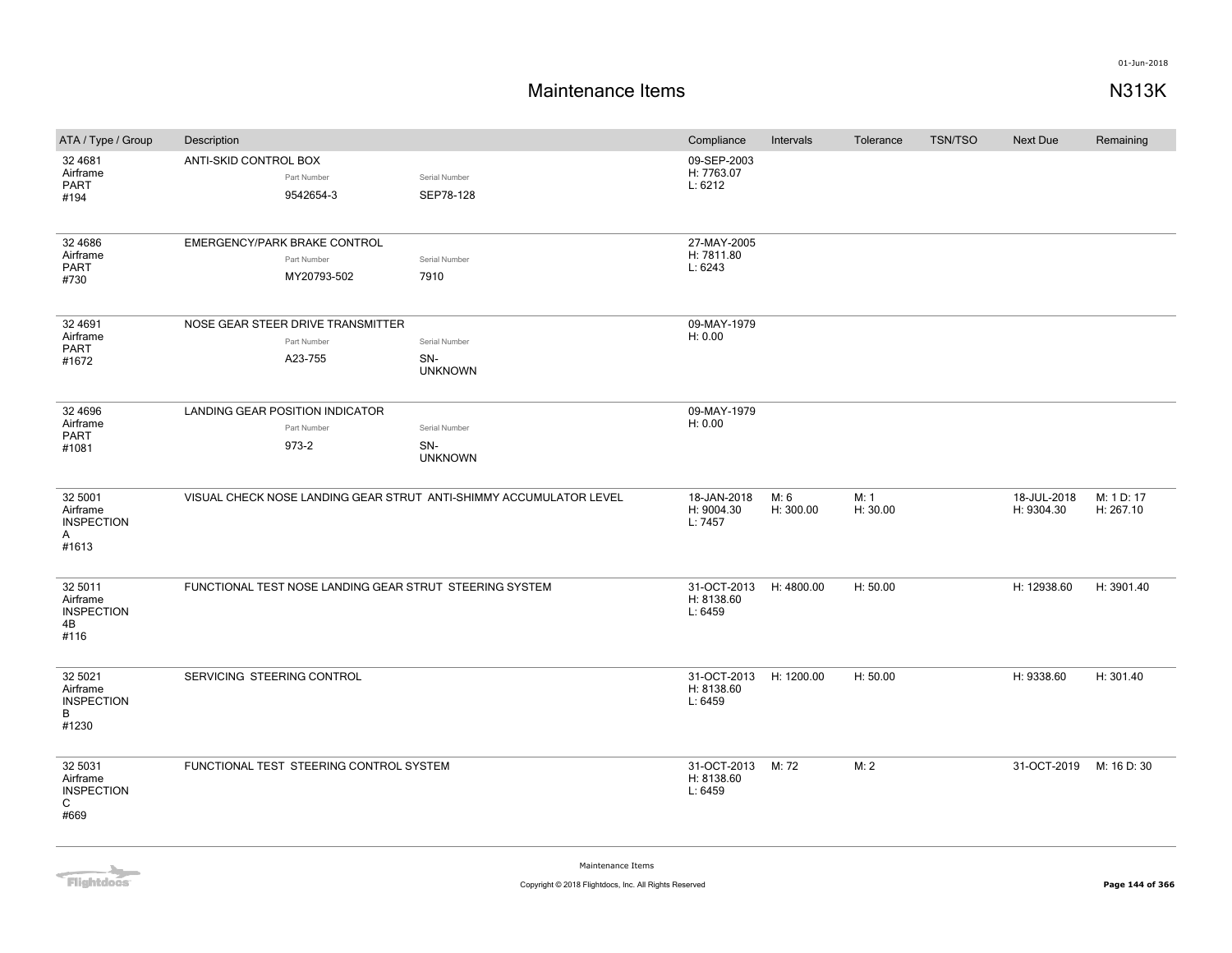# **Maintenance Items N313K**

| ATA / Type / Group                                     | Description                                                       | Compliance                             | Intervals                            | Tolerance  | <b>TSN/TSO</b> | Next Due | Remaining  |           |
|--------------------------------------------------------|-------------------------------------------------------------------|----------------------------------------|--------------------------------------|------------|----------------|----------|------------|-----------|
| 32 5041<br>Airframe<br><b>INSPECTION</b><br>В<br>#1444 | CHECK INFLATION PRESSURE OF ANTI-SHIMMY ACCUMULATOR               |                                        | 31-OCT-2013<br>H: 8160.20<br>L: 6475 | H: 1200.00 | H: 50.00       |          | H: 9360.20 | H: 323.00 |
| 32 5106<br>Airframe<br>PART<br>#1746                   | <b>BRAKE RESERVOIR</b><br>Part Number<br>A100-24638               | Serial Number<br>SN-<br><b>UNKNOWN</b> | 09-MAY-1979<br>H: 0.00               |            |                |          |            |           |
| 32 5111<br>Airframe<br>PART<br>#1961                   | LEFT MAIN LANDING GEAR OUTBOARD BRAKE<br>Part Number<br>9550504   | Serial Number<br>NOV66-188             | 27-JAN-2017<br>H: 8788.50<br>L: 7269 |            |                |          |            |           |
| 32 5116<br>Airframe<br>PART<br>#670                    | LEFT MAIN LANDING GEAR INBOARD BRAKE<br>Part Number<br>9550504    | Serial Number<br><b>JUN78-</b><br>1271 | 03-MAR-2016<br>H: 8723.70<br>L: 7202 |            |                |          |            |           |
| 32 5121<br>Airframe<br>PART<br>#792                    | RIGHT MAIN LANDING GEAR INBOARD BRAKE<br>Part Number<br>9550504   | Serial Number<br>MAR68-19              | 27-JAN-2017<br>H: 8788.50<br>L: 7269 |            |                |          |            |           |
| 32 5126<br>Airframe<br>PART<br>#2150                   | RIGHT MAIN LANDING GEAR OUTBOARD BRAKE<br>Part Number<br>9550504  | Serial Number<br>AUG91-<br>2581        | 27-JAN-2017<br>H: 8788.50<br>L: 7269 |            |                |          |            |           |
| 32 5131<br>Airframe<br>PART<br>#1136                   | LANDING GEAR CONTROL SOLENOID VALVE<br>Part Number<br>10043927M1  | Serial Number<br>SN-<br><b>UNKNOWN</b> | 09-MAY-1979<br>H: 0.00               |            |                |          |            |           |
| 32 5136<br>Airframe<br>PART<br>#1496                   | LANDING GEAR EMERGENCY SHUTOFF VALVE<br>Part Number<br>A100-24371 | Serial Number<br><b>B10</b>            | 19-MAY-2005<br>H: 7811.80<br>L: 6243 |            |                |          |            |           |

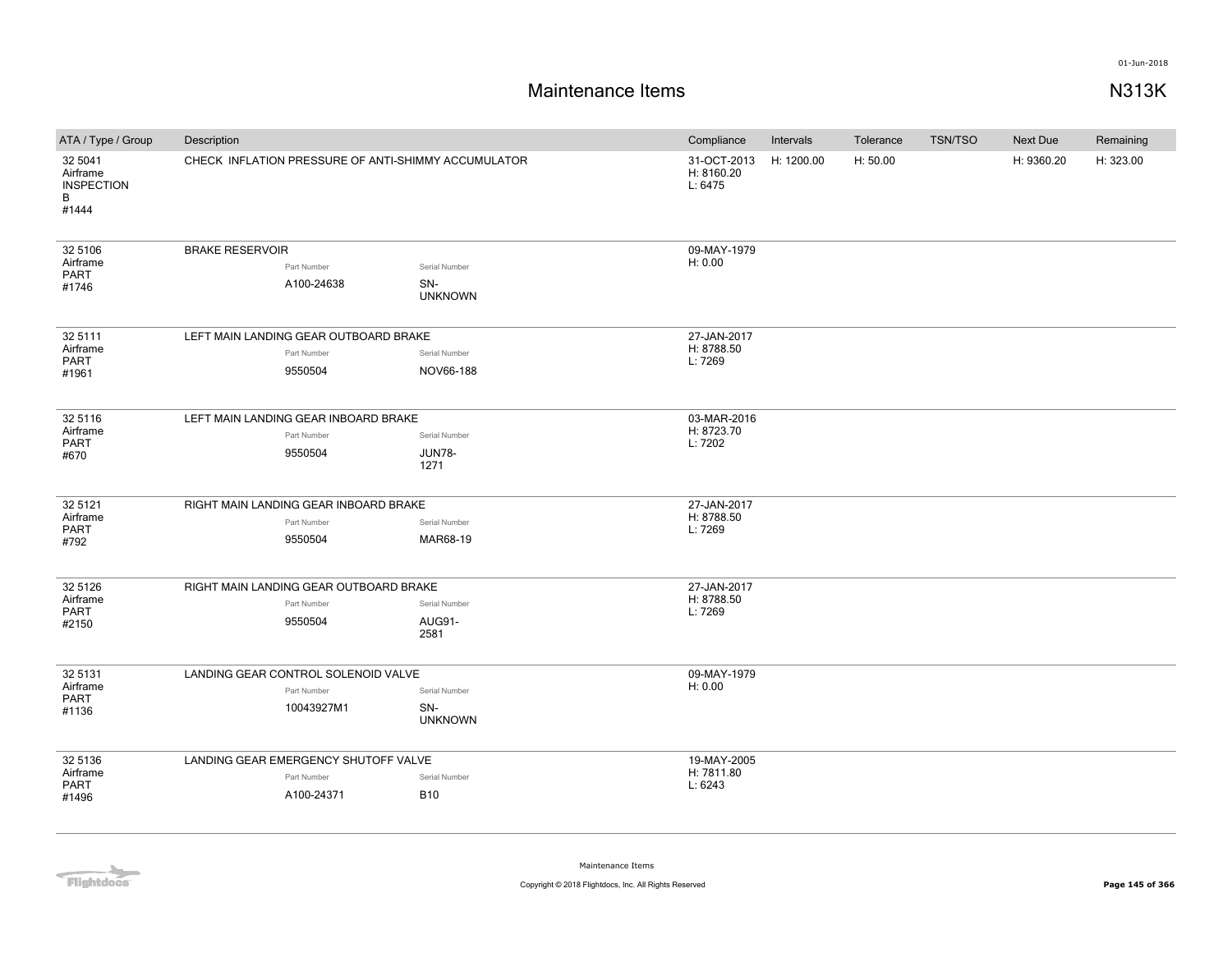| ATA / Type / Group   | Description                |                                                     |                                                      | Compliance             | Intervals | Tolerance | <b>TSN/TSO</b> | Next Due | Remaining |
|----------------------|----------------------------|-----------------------------------------------------|------------------------------------------------------|------------------------|-----------|-----------|----------------|----------|-----------|
| 32 5141<br>Airframe  |                            | NOSE GEAR DOOR SHUTTLE VALVE                        |                                                      | 09-MAY-1979<br>H: 0.00 |           |           |                |          |           |
| PART                 |                            | Part Number                                         | Serial Number                                        |                        |           |           |                |          |           |
| #965                 |                            | A1-23769                                            | SN-<br><b>UNKNOWN</b>                                |                        |           |           |                |          |           |
|                      |                            |                                                     |                                                      |                        |           |           |                |          |           |
| 32 5146              |                            | LEFT MAIN LANDING GEAR DOOR EMERGENCY SHUTTLE VALVE |                                                      | 09-MAY-1979            |           |           |                |          |           |
| Airframe<br>PART     |                            | Part Number                                         | Serial Number                                        | H: 0.00                |           |           |                |          |           |
| #1202                |                            | A2-23769                                            | SN-                                                  |                        |           |           |                |          |           |
|                      |                            |                                                     | <b>UNKNOWN</b>                                       |                        |           |           |                |          |           |
| 32 51 51             |                            |                                                     | RIGHT MAIN LANDING GEAR DOOR EMERGENCY SHUTTLE VALVE | 09-MAY-1979            |           |           |                |          |           |
| Airframe             |                            | Part Number                                         | Serial Number                                        | H: 0.00                |           |           |                |          |           |
| PART<br>#902         |                            | A2-23770                                            | SN-                                                  |                        |           |           |                |          |           |
|                      |                            |                                                     | <b>UNKNOWN</b>                                       |                        |           |           |                |          |           |
| 32 5161              |                            | FRONT DRIVE LINK RESTRICTOR VALVE                   |                                                      | 09-MAY-1979            |           |           |                |          |           |
| Airframe             |                            | Part Number                                         | Serial Number                                        | H: 0.00                |           |           |                |          |           |
| <b>PART</b><br>#1635 |                            | A5120-24506                                         | SN-                                                  |                        |           |           |                |          |           |
|                      |                            |                                                     | <b>UNKNOWN</b>                                       |                        |           |           |                |          |           |
|                      |                            |                                                     |                                                      |                        |           |           |                |          |           |
| 32 5166<br>Airframe  | NOSE GEAR RESTRICTOR VALVE | Part Number                                         | Serial Number                                        | 09-MAY-1979<br>H: 0.00 |           |           |                |          |           |
| PART                 |                            | A5060-24508                                         | SN-                                                  |                        |           |           |                |          |           |
| #393                 |                            |                                                     | <b>UNKNOWN</b>                                       |                        |           |           |                |          |           |
|                      |                            |                                                     |                                                      |                        |           |           |                |          |           |
| 32 5171<br>Airframe  |                            | LEFT MAIN LANDING GEAR RESTRICTOR VALVE             |                                                      | 09-MAY-1979<br>H: 0.00 |           |           |                |          |           |
| PART                 |                            | Part Number                                         | Serial Number                                        |                        |           |           |                |          |           |
| #2426                |                            | A5140-24508                                         | SN-<br><b>UNKNOWN</b>                                |                        |           |           |                |          |           |
| 32 5176              |                            | RIGHT MAIN LANDING GEAR RESTRICTOR VALVE            |                                                      | 09-MAY-1979            |           |           |                |          |           |
| Airframe             |                            | Part Number                                         | Serial Number                                        | H: 0.00                |           |           |                |          |           |
| PART<br>#1711        |                            | A5140-24508                                         | SN-                                                  |                        |           |           |                |          |           |
|                      |                            |                                                     | <b>UNKNOWN</b>                                       |                        |           |           |                |          |           |
| 32 5181              |                            | LEFT MAIN LANDING GEAR EMERGENCY SLIDE VALVE        |                                                      | 09-MAY-1979            |           |           |                |          |           |
| Airframe             |                            | Part Number                                         | Serial Number                                        | H: 0.00                |           |           |                |          |           |
| PART<br>#1219        |                            | A23769                                              | SN-                                                  |                        |           |           |                |          |           |
|                      |                            |                                                     | <b>UNKNOWN</b>                                       |                        |           |           |                |          |           |
|                      |                            |                                                     |                                                      |                        |           |           |                |          |           |

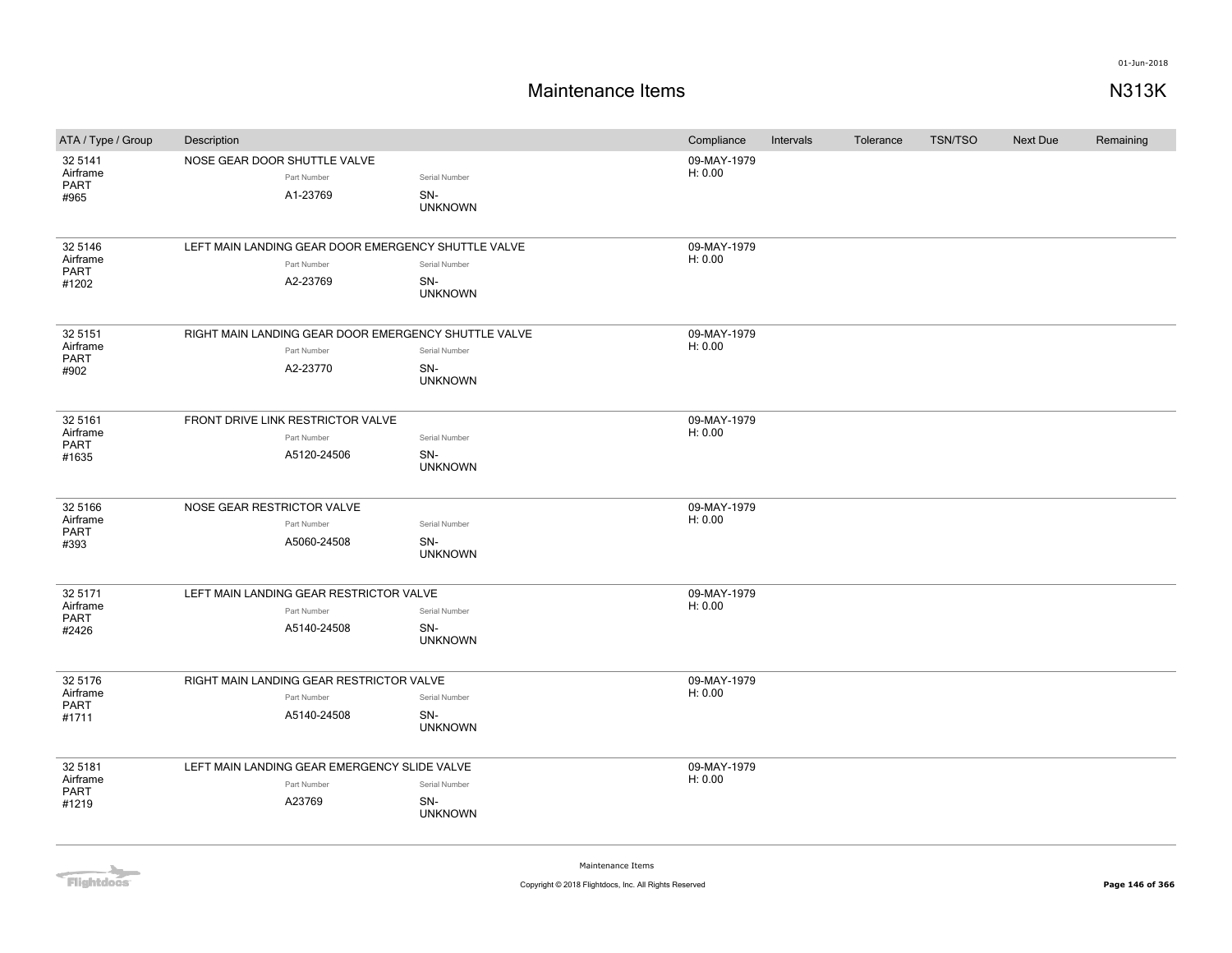| ATA / Type / Group                                  | Description                                                                                                                                                |                                        | Compliance                           | Intervals | Tolerance | <b>TSN/TSO</b> | <b>Next Due</b> | Remaining |
|-----------------------------------------------------|------------------------------------------------------------------------------------------------------------------------------------------------------------|----------------------------------------|--------------------------------------|-----------|-----------|----------------|-----------------|-----------|
| 32 5186<br>Airframe<br><b>PART</b><br>#1975         | RIGHT MAIN LANDING GEAR EMERGENCY SLIDE VALVE<br>Part Number<br>A23770                                                                                     | Serial Number<br>SN-<br><b>UNKNOWN</b> | 09-MAY-1979<br>H: 0.00               |           |           |                |                 |           |
| 32 5191<br>Airframe<br><b>PART</b><br>#1452         | NOSE STEERING SOLENOID OPERATED VALVE<br>Part Number<br>100-43929                                                                                          | Serial Number<br>SN-<br><b>UNKNOWN</b> | 09-MAY-1979<br>H: 0.00               |           |           |                |                 |           |
| 32 5196<br>Airframe<br>PART<br>#1722                | MAIN LANDING GEAR BRAKE DISTRIBUTOR VALVE<br>Part Number<br>A102-24654                                                                                     | Serial Number<br>SN-<br><b>UNKNOWN</b> | 09-MAY-1979<br>H: 0.00               |           |           |                |                 |           |
| 32 5201-1<br>Airframe<br><b>INSPECTION</b><br>#265  | INSPECT/LUBRICATE LEFT NOSE WHEEL BEARINGS                                                                                                                 |                                        | 16-AUG-2017<br>H: 8884.51<br>L: 7354 |           |           |                |                 |           |
|                                                     | Notes<br>When replacing tires                                                                                                                              |                                        |                                      |           |           |                |                 |           |
| 32 5201-1<br>Airframe<br><b>INSPECTION</b><br>#723  | INSPECT/LUBRICATE RIGHT NOSE WHEEL BEARINGS                                                                                                                |                                        | 16-AUG-2017<br>H: 8884.51<br>L: 7354 |           |           |                |                 |           |
|                                                     | Notes<br>When replacing tires                                                                                                                              |                                        |                                      |           |           |                |                 |           |
| 32 5201-2<br>Airframe<br><b>INSPECTION</b><br>#1261 | EDDY CURRENT INSPECTION LEFT NOSE WHEEL BEADSEATS<br>Reference Number<br><b>GENERIC CMM</b><br>Notes<br>On 3000th landing, then at each tire replacement.  |                                        | 16-AUG-2017<br>H: 8884.51<br>L: 7354 |           |           |                |                 |           |
| 32 5201-2<br>Airframe<br><b>INSPECTION</b><br>#888  | EDDY CURRENT INSPECTION RIGHT NOSE WHEEL BEADSEATS<br>Reference Number<br><b>GENERIC CMM</b><br>Notes<br>On 3000th landing, then at each tire replacement. |                                        | 16-AUG-2017<br>H: 8884.51<br>L: 7354 |           |           |                |                 |           |

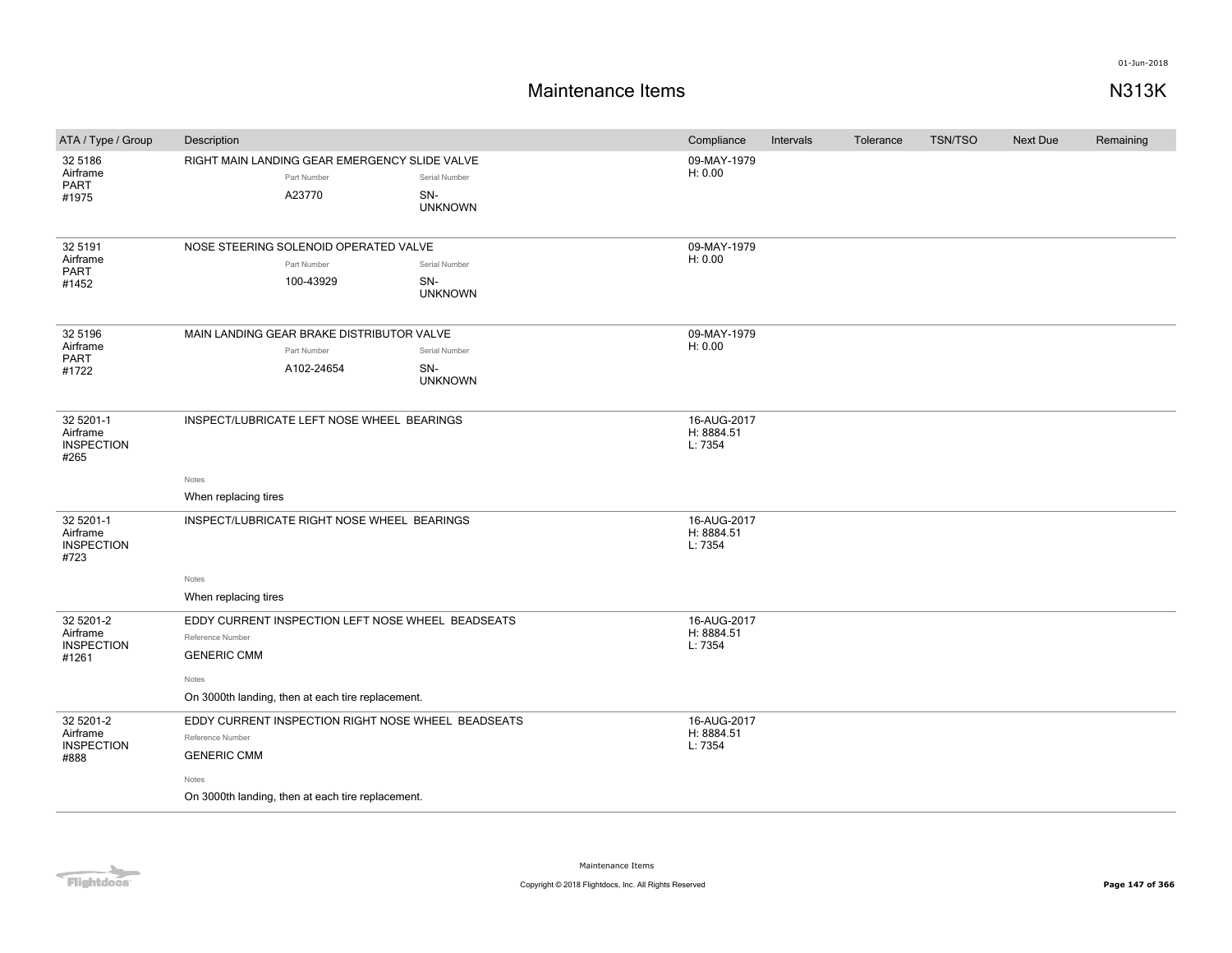| ATA / Type / Group                                   | Description                                                                                      | Compliance                           | Intervals | Tolerance | <b>TSN/TSO</b> | <b>Next Due</b> | Remaining |
|------------------------------------------------------|--------------------------------------------------------------------------------------------------|--------------------------------------|-----------|-----------|----------------|-----------------|-----------|
| 32 5201-3<br>Airframe<br><b>INSPECTION</b><br>#1458  | FLUORESCENT PENETRANT INSPECTION LEFT NOSE WHEEL                                                 | 16-AUG-2017<br>H: 8884.51<br>L: 7354 |           |           |                |                 |           |
|                                                      | Notes                                                                                            |                                      |           |           |                |                 |           |
|                                                      | On 3000th landing, then at each second tire replacement.                                         |                                      |           |           |                |                 |           |
| 32 5201-3<br>Airframe<br><b>INSPECTION</b><br>#2190  | FLUORESCENT PENETRANT INSPECTION RIGHT NOSE WHEEL                                                | 16-AUG-2017<br>H: 8884.51<br>L: 7354 |           |           |                |                 |           |
|                                                      | Notes                                                                                            |                                      |           |           |                |                 |           |
|                                                      | On 3000th landing, then at each second tire replacement.                                         |                                      |           |           |                |                 |           |
| 32 52010-1<br>Airframe<br><b>INSPECTION</b><br>#354  | REPLACE LEFT MAIN LANDING GEAR ACTUATOR SEALS                                                    | 31-OCT-2013<br>H: 8160.20<br>L: 6475 |           |           |                |                 |           |
| 32 52010-1                                           | REPLACE RIGHT MAIN LANDING GEAR ACTUATOR SEALS                                                   | 09-MAY-1979                          |           |           |                |                 |           |
| Airframe<br><b>PART</b>                              | Part Number<br>Serial Number                                                                     | H: 0.00                              |           |           |                |                 |           |
| #1605                                                | A23722<br>SN-<br><b>UNKNOWN</b>                                                                  |                                      |           |           |                |                 |           |
| 32 52011-1<br>Airframe<br><b>INSPECTION</b><br>#2372 | REPLACE NOSE GEAR RETRACTION CYLINDER SEAL                                                       | 03-JUN-2002<br>H: 7335.70<br>L: 5900 |           |           |                |                 |           |
| 32 52011-2<br>Airframe<br><b>INSPECTION</b><br>#1811 | REPLACE NOSE GEAR RETRACTION CYLINDER PISTON P/N C49169 BY P/N D60836 S.B. MHB<br>A1-23727-32-01 | 03-JUN-2002<br>H: 7335.70<br>L: 5900 |           |           |                |                 |           |
|                                                      | Notes<br>NOT INSTALLED                                                                           |                                      |           |           |                |                 |           |
| 32 52012                                             | AFT LEFT MAIN LANDING GEAR DOOR LOCK                                                             | 03-JUN-2002                          | L: 6000   |           |                | L: 11900        | L: 4411   |
| Airframe<br>PART                                     | Part Number<br>Serial Number                                                                     | H: 7335.70<br>L: 5900                |           |           |                |                 |           |
| #607                                                 | <b>VTS431</b><br>925                                                                             |                                      |           |           |                |                 |           |
|                                                      |                                                                                                  |                                      |           |           |                |                 |           |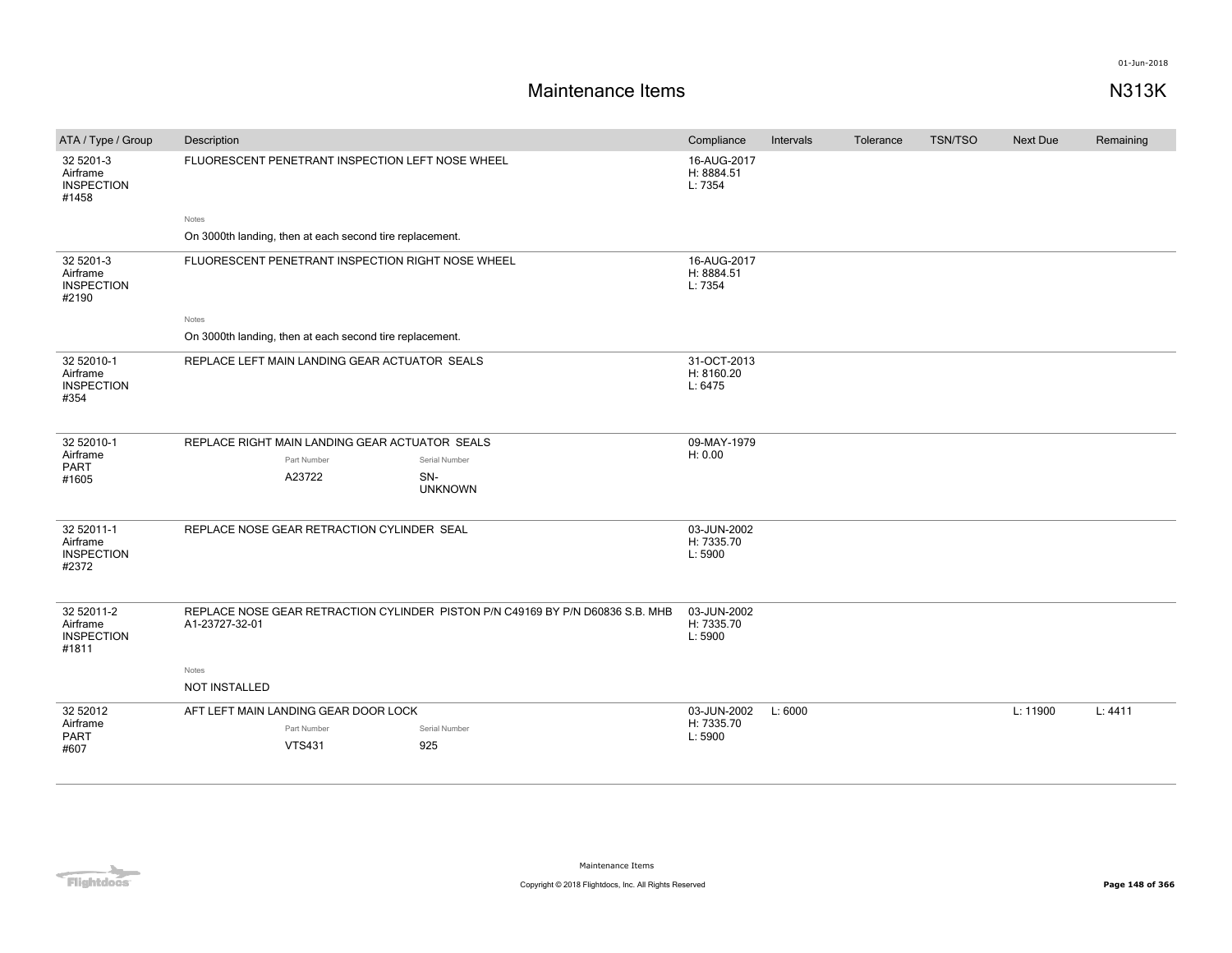| ATA / Type / Group           | Description                                          | Compliance            | Intervals                            | Tolerance | <b>TSN/TSO</b> | Next Due | Remaining |         |
|------------------------------|------------------------------------------------------|-----------------------|--------------------------------------|-----------|----------------|----------|-----------|---------|
| 32 52012<br>Airframe<br>PART | AFT RIGHT MAIN LANDING GEAR DOOR LOCK<br>Part Number | Serial Number         | 03-JUN-2002<br>H: 7335.70<br>L: 5900 | L: 6000   |                |          | L: 11900  | L: 4411 |
| #2347                        | <b>VTS431</b>                                        | 926                   |                                      |           |                |          |           |         |
| 32 52012                     | FORWARD LEFT MAIN LANDING GEAR DOOR LOCK             |                       | 03-JUN-2002                          | L: 6000   |                |          | L: 11900  | L: 4411 |
| Airframe<br>PART             | Part Number                                          | Serial Number         | H: 7335.70<br>L: 5900                |           |                |          |           |         |
| #801                         | <b>VTS4423</b>                                       | 1443                  |                                      |           |                |          |           |         |
| 32 52012                     | FORWARD RIGHT MAIN LANDING GEAR DOOR LOCK            |                       | 03-JUN-2002                          | L: 6000   |                |          | L: 11900  | L: 4411 |
| Airframe<br><b>PART</b>      | Part Number                                          | Serial Number         | H: 7335.70<br>L: 5900                |           |                |          |           |         |
| #1922                        | VTS4423                                              | 1442                  |                                      |           |                |          |           |         |
| 32 52012                     | NOSE GEAR DOOR LOCK                                  |                       | 08-JAN-2001                          | L: 6000   |                |          | L: 11547  | L: 4058 |
| Airframe<br>PART             | Part Number                                          | Serial Number         | H: 6816.00<br>L: 5547                |           |                |          |           |         |
| #1608                        | <b>VTS 4423</b>                                      | 1443                  |                                      |           |                |          |           |         |
| 32 52013                     | LEFT MAIN LANDING GEAR LOWER OUTBOARD BRAKE HOSE     |                       | 25-JUN-1985                          |           |                |          |           |         |
| Airframe                     | Part Number                                          | Serial Number         | H: 0.00                              |           |                |          |           |         |
| <b>PART</b><br>#1522         | MY20746-51                                           | SN-<br><b>UNKNOWN</b> |                                      |           |                |          |           |         |
| 32 52013                     | LEFT MAIN LANDING GEAR UPPER OUTBOARD BRAKE HOSE     |                       | 25-JUN-1985                          |           |                |          |           |         |
| Airframe<br>PART             | Part Number                                          | Serial Number         | H: 0.00                              |           |                |          |           |         |
| #657                         | MY20746-50                                           | SN-<br><b>UNKNOWN</b> |                                      |           |                |          |           |         |
| 32 52013                     | RIGHT MAIN LANDING GEAR LOWER OUTBOARD BRAKE HOSE    |                       | 25-JUN-1985                          |           |                |          |           |         |
| Airframe<br><b>PART</b>      | Part Number                                          | Serial Number         | H: 0.00                              |           |                |          |           |         |
| #1471                        | MY20746-51                                           | SN-<br><b>UNKNOWN</b> |                                      |           |                |          |           |         |
| 32 52013                     | RIGHT MAIN LANDING GEAR UPPER OUTBOARD BRAKE HOSE    |                       | 25-JUN-1985                          |           |                |          |           |         |
| Airframe<br>PART             | Part Number                                          | Serial Number         | H: 0.00                              |           |                |          |           |         |
| #1923                        | MY20746-50                                           | SN-<br><b>UNKNOWN</b> |                                      |           |                |          |           |         |
|                              |                                                      |                       |                                      |           |                |          |           |         |

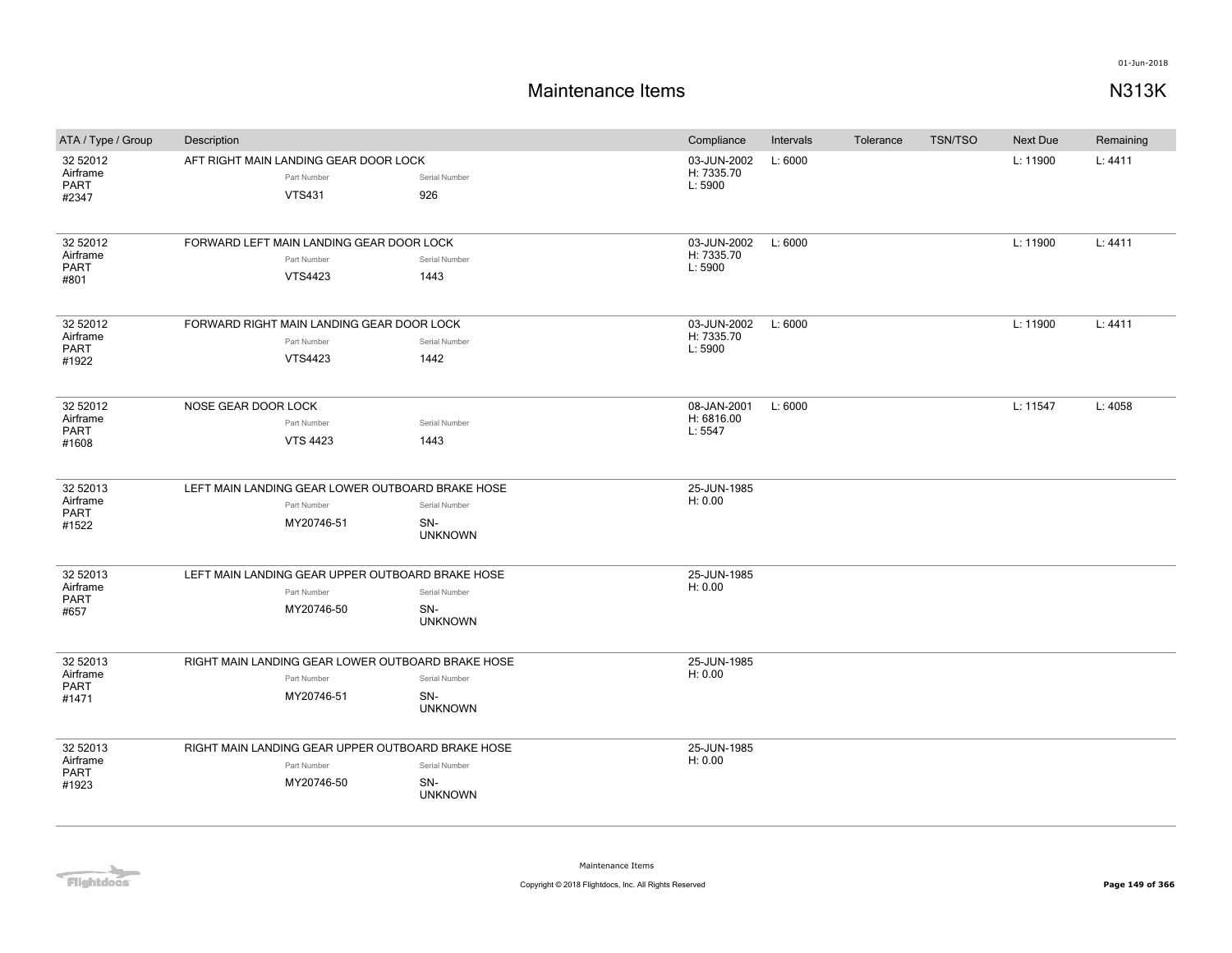| ATA / Type / Group                           | Description                                                                  |                                        | Compliance                           | Intervals | Tolerance | <b>TSN/TSO</b> | <b>Next Due</b> | Remaining |
|----------------------------------------------|------------------------------------------------------------------------------|----------------------------------------|--------------------------------------|-----------|-----------|----------------|-----------------|-----------|
| 32 52014<br>Airframe<br><b>PART</b><br>#2417 | LEFT MAIN LANDING GEAR AFT RETRACTION HOSE<br>Part Number<br>MY20742-51      | Serial Number<br>SN-<br><b>UNKNOWN</b> | 26-JUN-1985<br>H: 2017.00<br>L: 1653 |           |           |                |                 |           |
| 32 52014<br>Airframe<br>PART<br>#1294        | LEFT MAIN LANDING GEAR CENTER RETRACTION HOSE<br>Part Number<br>MY20742-50   | Serial Number<br>SN-<br><b>UNKNOWN</b> | 26-JUN-1985<br>H: 2017.00<br>L: 1653 |           |           |                |                 |           |
| 32 52014<br>Airframe<br><b>PART</b><br>#566  | LEFT MAIN LANDING GEAR FORWARD RETRACTION HOSE<br>Part Number<br>MY20742-52  | Serial Number<br>SN-<br><b>UNKNOWN</b> | 26-JUN-1985<br>H: 2017.00<br>L: 1653 |           |           |                |                 |           |
| 32 52014<br>Airframe<br><b>PART</b><br>#236  | RIGHT MAIN LANDING GEAR AFT RETRACTION HOSE<br>Part Number<br>MY20742-51     | Serial Number<br>SN-<br><b>UNKNOWN</b> | 26-JUN-1985<br>H: 2017.00<br>L: 1653 |           |           |                |                 |           |
| 32 52014<br>Airframe<br>PART<br>#992         | RIGHT MAIN LANDING GEAR CENTER RETRACTION HOSE<br>Part Number<br>MY20742-50  | Serial Number<br>SN-<br><b>UNKNOWN</b> | 26-JUN-1985<br>H: 2017.00<br>L: 1653 |           |           |                |                 |           |
| 32 52014<br>Airframe<br>PART<br>#476         | RIGHT MAIN LANDING GEAR FORWARD RETRACTION HOSE<br>Part Number<br>MY20742-52 | Serial Number<br>SN-<br><b>UNKNOWN</b> | 26-JUN-1985<br>H: 2017.00<br>L: 1653 |           |           |                |                 |           |
| 32 52015<br>Airframe<br>PART<br>#1545        | LEFT MAIN LANDING GEAR LOWER INBOARD BRAKE HOSE<br>Part Number<br>GA53296    | Serial Number<br>SN-<br><b>UNKNOWN</b> | 25-JUN-1985<br>H: 0.00               |           |           |                |                 |           |
| 32 52015<br>Airframe<br><b>PART</b><br>#2061 | LEFT MAIN LANDING GEAR UPPER INBOARD BRAKE HOSE<br>Part Number<br>GA53295    | Serial Number<br>SN-<br><b>UNKNOWN</b> | 25-JUN-1985<br>H: 0.00               |           |           |                |                 |           |

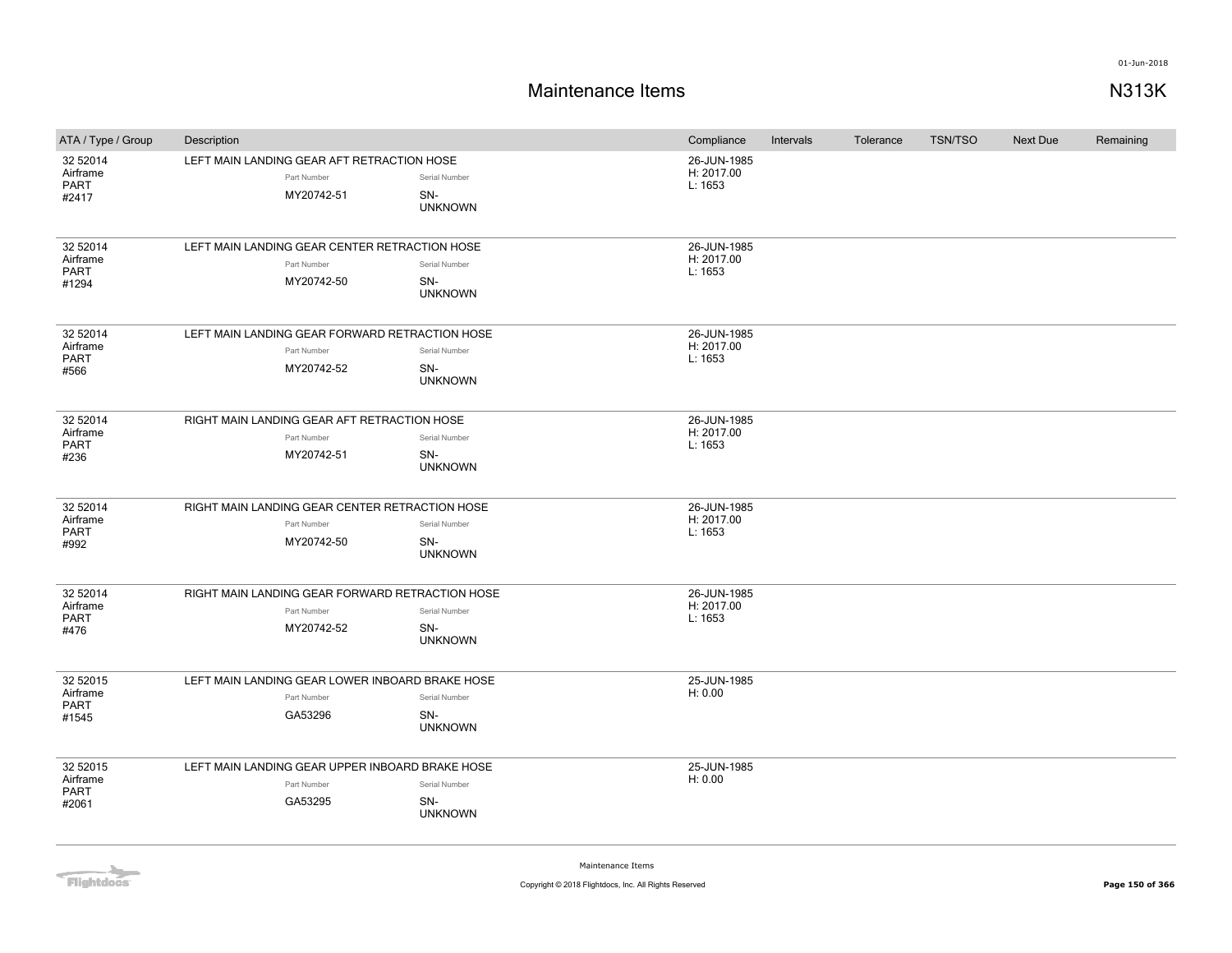# **Maintenance Items N313K**

| ATA / Type / Group                                  | Description                                                                                      |                                        | Compliance                           | Intervals | Tolerance | <b>TSN/TSO</b> | <b>Next Due</b> | Remaining |
|-----------------------------------------------------|--------------------------------------------------------------------------------------------------|----------------------------------------|--------------------------------------|-----------|-----------|----------------|-----------------|-----------|
| 32 52015<br>Airframe<br>PART<br>#1103               | RIGHT MAIN LANDING GEAR LOWER INBOARD BRAKE HOSE<br>Part Number<br>GA53296                       | Serial Number<br>SN-<br><b>UNKNOWN</b> | 26-JUN-1985<br>H: 2017.00<br>L: 1653 |           |           |                |                 |           |
| 32 52015<br>Airframe<br>PART<br>#1841               | RIGHT MAIN LANDING GEAR UPPER INBOARD BRAKE HOSE<br>Part Number<br>GA53295                       | Serial Number<br>SN-<br><b>UNKNOWN</b> | 25-JUN-1985<br>H: 0.00               |           |           |                |                 |           |
| 32 52016<br>Airframe<br><b>PART</b><br>#1421        | LEFT MAIN LANDING GEAR SHOCK ABSORBER<br>Part Number<br>A23709-8                                 | Serial Number<br><b>B525</b>           | 15-JUL-2001<br>H: 7051.00<br>L: 5676 |           |           |                |                 |           |
| 32 52016<br>Airframe<br><b>PART</b><br>#717         | RIGHT MAIN LANDING GEAR SHOCK ABSORBER<br>Part Number<br>A23710                                  | Serial Number<br>SN-<br><b>UNKNOWN</b> | 20-APR-1979<br>H: 0.00               |           |           |                |                 |           |
| 32 52017<br>Airframe<br><b>PART</b><br>#2413        | NOSE LANDING GEAR SHOCK ABSORBER<br>Part Number<br>A23660-1-2<br>Notes<br>POST SB 312 AND SB 530 | Serial Number<br><b>B377</b>           | 08-JAN-2015<br>H: 8504.10<br>L: 7026 |           |           |                |                 |           |
| 32 5202-1<br>Airframe<br><b>INSPECTION</b><br>#932  | INSPECT/LUBRICATE LEFT MAIN LANDING GEAR INBOARD WHEEL BEARING                                   |                                        | 02-NOV-2017<br>H: 8942.80<br>L: 7405 |           |           |                |                 |           |
| 32 5202-1<br>Airframe<br><b>INSPECTION</b><br>#1342 | INSPECT/LUBRICATE LEFT MAIN LANDING GEAR OUTBOARD WHEEL BEARING                                  |                                        | 02-NOV-2017<br>H: 8942.80<br>L: 7405 |           |           |                |                 |           |
| 32 5202-1<br>Airframe<br><b>INSPECTION</b><br>#1303 | INSPECT/LUBRICATE RIGHT MAIN LANDING GEAR INBOARD WHEEL BEARING                                  |                                        | 18-DEC-2017<br>H: 8988.70<br>L: 7444 |           |           |                |                 |           |

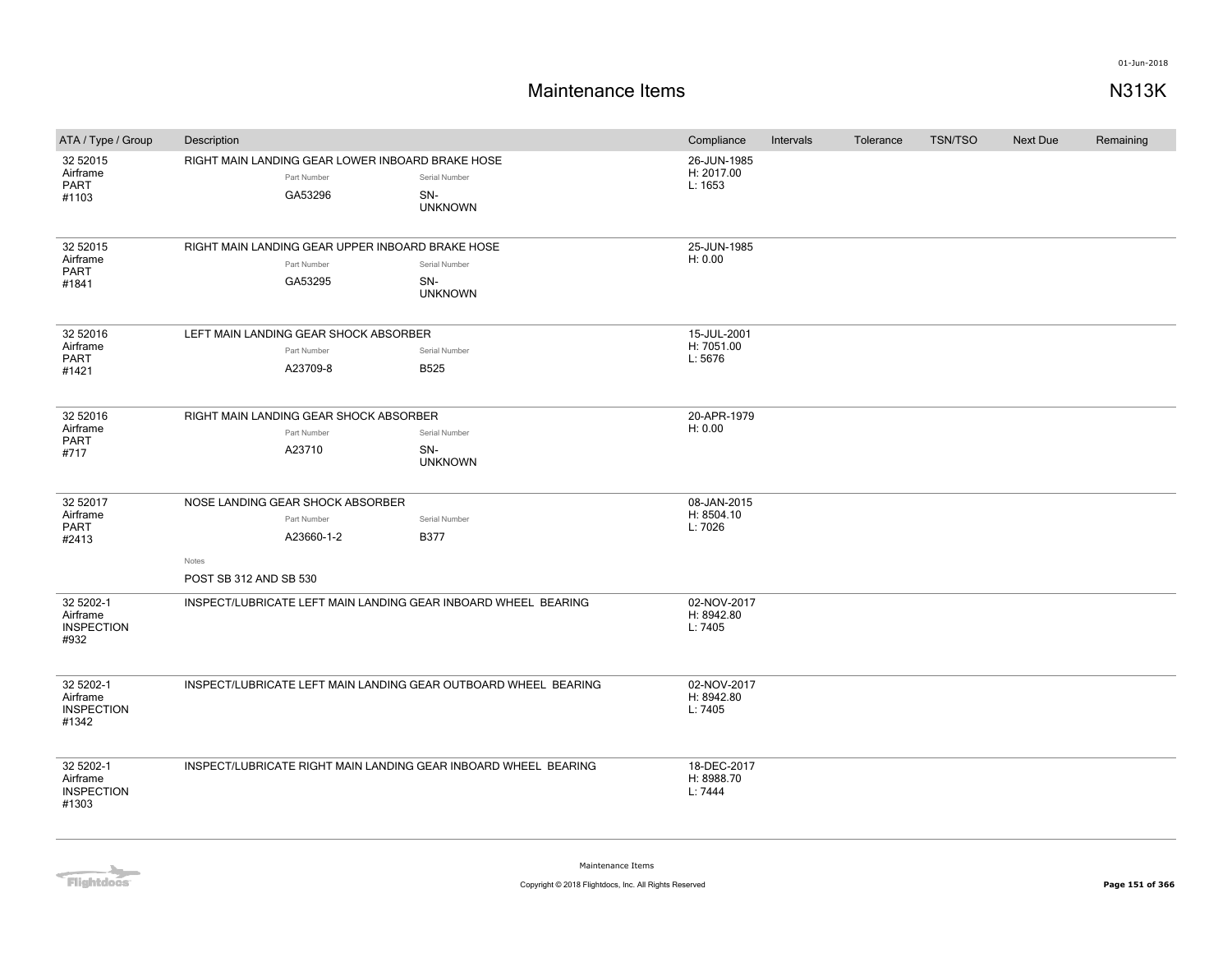| ATA / Type / Group                                  | Description                                                                                  |                                        | Compliance                           | Intervals  | Tolerance | <b>TSN/TSO</b> | Next Due    | Remaining   |
|-----------------------------------------------------|----------------------------------------------------------------------------------------------|----------------------------------------|--------------------------------------|------------|-----------|----------------|-------------|-------------|
| 32 5202-1<br>Airframe<br><b>INSPECTION</b><br>#977  | INSPECT/LUBRICATE RIGHT MAIN LANDING GEAR OUTBOARD WHEEL BEARING                             |                                        | 18-DEC-2017<br>H: 8988.70<br>L: 7444 |            |           |                |             |             |
| 32 5202-2<br>Airframe<br><b>INSPECTION</b><br>#589  | METALLURGIC INSPECTION LEFT MAIN LANDING GEAR INBOARD WHEEL                                  |                                        | 02-NOV-2017<br>H: 8942.80<br>L: 7405 |            |           |                |             |             |
| 32 5202-2<br>Airframe<br><b>INSPECTION</b><br>#1242 | METALLURGIC INSPECTION LEFT MAIN LANDING GEAR OUTBOARD WHEEL                                 |                                        | 02-NOV-2017<br>H: 8942.80<br>L: 7405 |            |           |                |             |             |
| 32 5202-2<br>Airframe<br><b>INSPECTION</b><br>#621  | METALLURGIC INSPECTION RIGHT MAIN LANDING GEAR INBOARD WHEEL                                 |                                        | 18-DEC-2017<br>H: 8988.70<br>L: 7444 |            |           |                |             |             |
| 32 5202-2<br>Airframe<br><b>INSPECTION</b><br>#769  | METALLURGIC INSPECTION RIGHT MAIN LANDING GEAR OUTBOARD WHEEL                                |                                        | 18-DEC-2017<br>H: 8988.70<br>L: 7444 |            |           |                |             |             |
| 32 5203-1<br>Airframe<br><b>PART</b><br>#795        | REPLACE LEFT MAIN LANDING GEAR ANTI-SKID SERVO VALVE FILTER/SEALS<br>Part Number<br>9542732  | Serial Number<br>SN-<br><b>UNKNOWN</b> | 07-DEC-2013<br>H: 8184.00<br>L: 6492 | H: 1200.00 |           |                | H: 9146.00  | H: 108.80   |
| 32 5203-1<br>Airframe<br>PART<br>#1257              | REPLACE RIGHT MAIN LANDING GEAR ANTI-SKID SERVO VALVE FILTER/SEALS<br>Part Number<br>9542732 | Serial Number<br>SN-<br><b>UNKNOWN</b> | 07-DEC-2013<br>H: 8184.00<br>L: 6492 | H: 1200.00 |           |                | H: 9146.00  | H: 108.80   |
| 32 5205-1<br>Airframe<br><b>INSPECTION</b><br>#1645 | INSPECT/CHECK NOSE LANDING GEAR STRUT SWIVEL FITTINGS/COUPLINGS                              |                                        | 31-OCT-2013<br>H: 8138.60<br>L: 6459 | M: 72      |           |                | 31-OCT-2019 | M: 16 D: 30 |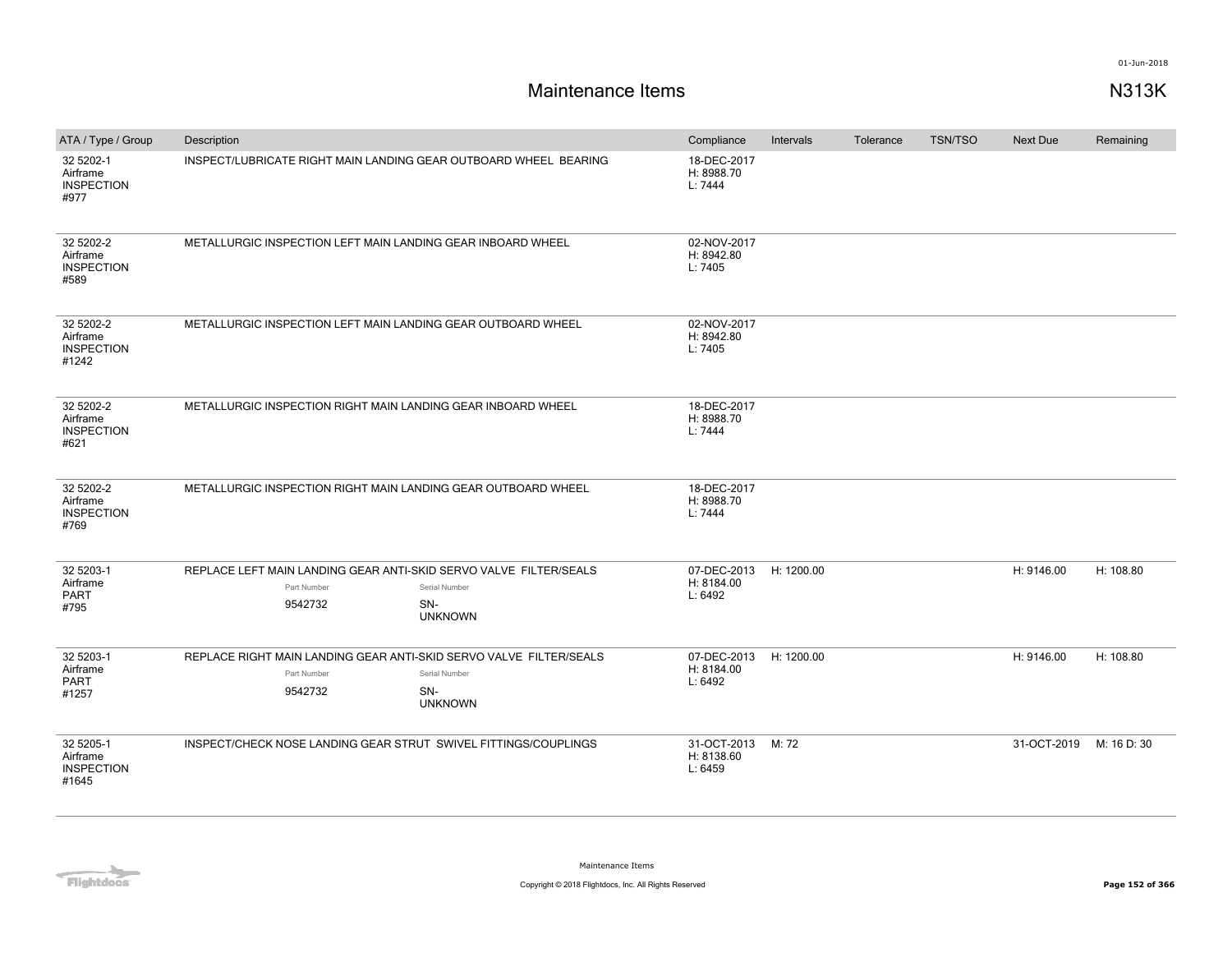# **Maintenance Items N313K**

| ATA / Type / Group                                  | Description                                                              |                                                                        | Compliance                           | Intervals          | Tolerance | <b>TSN/TSO</b> | <b>Next Due</b>         | Remaining               |
|-----------------------------------------------------|--------------------------------------------------------------------------|------------------------------------------------------------------------|--------------------------------------|--------------------|-----------|----------------|-------------------------|-------------------------|
| 32 5206<br>Airframe<br><b>PART</b><br>#1771         | OVERHAUL OF THE NOSE LANDING GEAR STRUT<br>Part Number<br>A11-23659-13   | Serial Number<br>B422                                                  | 31-OCT-2013<br>H: 8138.60<br>L: 6459 | M: 180<br>L: 10000 |           |                | 31-OCT-2028<br>L: 16459 | M: 124 D: 30<br>L: 8970 |
| 32 5207<br>Airframe<br><b>PART</b><br>#1756         | LEFT MAIN LANDING GEAR STRUT<br>Part Number<br>A10-23663-10              | Serial Number<br>B783                                                  | 31-OCT-2013<br>H: 8138.60<br>L: 6459 | M: 180<br>L: 10000 |           |                | 31-OCT-2028<br>L: 16459 | M: 124 D: 30<br>L: 8970 |
| 32 5207<br>Airframe<br><b>PART</b><br>#1716         | RIGHT MAIN LANDING GEAR STRUT<br>Part Number<br>A10-23664-10             | Serial Number<br><b>B775</b>                                           | 31-OCT-2013<br>H: 8138.60<br>L: 6459 | M: 180<br>L: 10000 |           |                | 31-OCT-2028<br>L: 16459 | M: 124 D: 30<br>L: 8970 |
| 32 5208-1<br>Airframe<br><b>INSPECTION</b><br>#2285 |                                                                          | REPLACE NOSE GEAR DOOR ACTUATOR CYLINDER NOSE GEAR DOOR ACTUATOR SEALS | 20-APR-1979<br>H: 0.00               |                    |           |                |                         |                         |
| 32 5209-1<br>Airframe<br><b>INSPECTION</b><br>#311  | REPLACE LEFT MAIN LANDING GEAR DOOR ACTUATOR CYLINDER SEALS              |                                                                        | 17-OCT-2014<br>H: 8480.40<br>L: 7003 |                    |           |                |                         |                         |
| 32 5209-1<br>Airframe<br><b>INSPECTION</b><br>#1217 | REPLACE RIGHT MAIN LANDING GEAR DOOR ACTUATOR CYLINDER SEALS             |                                                                        | 09-MAY-1979<br>H: 0.00               |                    |           |                |                         |                         |
| 32 5601<br>Airframe<br><b>PART</b><br>#2313         | MAIN GEAR BRAKE EMERGENCY DISTRIBUTOR VALVE<br>Part Number<br>A103-24654 | Serial Number<br>SN-<br><b>UNKNOWN</b>                                 | 09-MAY-1979<br>H: 0.00               |                    |           |                |                         |                         |
| 32 5606<br>Airframe<br><b>PART</b><br>#1280         | BRAKE SELECTOR 3 POSITION VALVE<br>Part Number<br>A100-24661             | Serial Number<br>SN-<br><b>UNKNOWN</b>                                 | 09-MAY-1979<br>H: 0.00               |                    |           |                |                         |                         |

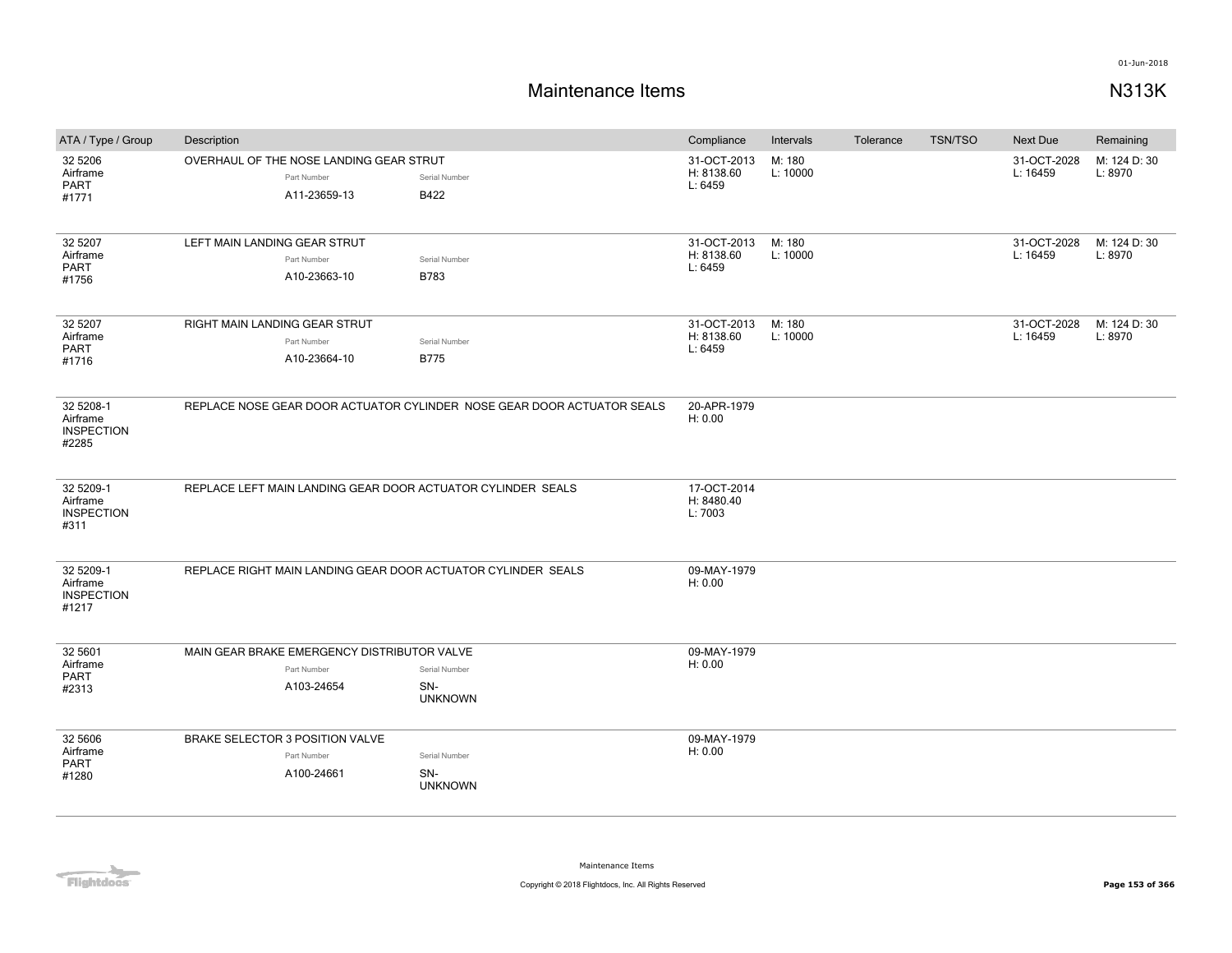# **Maintenance Items N313K**

| ATA / Type / Group  | Description |                                                 |                       | Compliance             | Intervals | Tolerance | <b>TSN/TSO</b> | Next Due | Remaining |
|---------------------|-------------|-------------------------------------------------|-----------------------|------------------------|-----------|-----------|----------------|----------|-----------|
| 32 5611             |             | MAIN GEAR EMERGENCY BRAKE SHUTTLE VALVE         |                       | 09-MAY-1979            |           |           |                |          |           |
| Airframe<br>PART    |             | Part Number                                     | Serial Number         | H: 0.00                |           |           |                |          |           |
| #237                |             | A100-43653                                      | SN-                   |                        |           |           |                |          |           |
|                     |             |                                                 | <b>UNKNOWN</b>        |                        |           |           |                |          |           |
|                     |             |                                                 |                       |                        |           |           |                |          |           |
| 32 5616             |             | LEFT MAIN LANDING GEAR BRAKE RESTRICTOR VALVE   |                       | 09-MAY-1979            |           |           |                |          |           |
| Airframe<br>PART    |             | Part Number                                     | Serial Number         | H: 0.00                |           |           |                |          |           |
| #1475               |             | A5140-24506                                     | SN-<br><b>UNKNOWN</b> |                        |           |           |                |          |           |
|                     |             |                                                 |                       |                        |           |           |                |          |           |
| 32 5621             |             | RIGHT MAIN LANDING GEAR BRAKE RESTRICTOR VALVE  |                       | 09-MAY-1979            |           |           |                |          |           |
| Airframe            |             | Part Number                                     | Serial Number         | H: 0.00                |           |           |                |          |           |
| PART<br>#2041       |             | A5140-24506                                     | SN-                   |                        |           |           |                |          |           |
|                     |             |                                                 | <b>UNKNOWN</b>        |                        |           |           |                |          |           |
|                     |             |                                                 |                       |                        |           |           |                |          |           |
| 32 5626             |             | LEFT BRAKE SYSTEM HYDRAULIC CHECK VALVE         |                       | 09-MAY-1979            |           |           |                |          |           |
| Airframe<br>PART    |             | Part Number                                     | Serial Number         | H: 0.00                |           |           |                |          |           |
| #918                |             | A100-24208                                      | SN-                   |                        |           |           |                |          |           |
|                     |             |                                                 | <b>UNKNOWN</b>        |                        |           |           |                |          |           |
|                     |             |                                                 |                       |                        |           |           |                |          |           |
| 32 5631<br>Airframe |             | RIGHT BRAKE SYSTEM HYDRAULIC CHECK VALVE        |                       | 09-MAY-1979<br>H: 0.00 |           |           |                |          |           |
| PART                |             | Part Number                                     | Serial Number         |                        |           |           |                |          |           |
| #1031               |             | A100-24208                                      | SN-<br><b>UNKNOWN</b> |                        |           |           |                |          |           |
|                     |             |                                                 |                       |                        |           |           |                |          |           |
| 32 5636             |             | HYDRAULIC BRAKE SYSTEM CHECK VALVE              |                       | 09-MAY-1979            |           |           |                |          |           |
| Airframe            |             | Part Number                                     | Serial Number         | H: 0.00                |           |           |                |          |           |
| PART<br>#2226       |             | A100-24208                                      | SN-                   |                        |           |           |                |          |           |
|                     |             |                                                 | <b>UNKNOWN</b>        |                        |           |           |                |          |           |
|                     |             |                                                 |                       |                        |           |           |                |          |           |
| 32 5641<br>Airframe |             | DIFFERENTIAL CONTROL DISTRIBUTOR STEERING VALVE |                       | 09-MAY-1979<br>H: 0.00 |           |           |                |          |           |
| PART                |             | Part Number                                     | Serial Number         |                        |           |           |                |          |           |
| #2033               |             | 100-43686                                       | SN-<br><b>UNKNOWN</b> |                        |           |           |                |          |           |
|                     |             |                                                 |                       |                        |           |           |                |          |           |
| 32 5646             |             | NOSE GEAR STEERING RESTRICTOR VALVE             |                       | 09-MAY-1979            |           |           |                |          |           |
| Airframe            |             | Part Number                                     | Serial Number         | H: 0.00                |           |           |                |          |           |
| <b>PART</b><br>#739 |             | A5060-24506                                     | SN-                   |                        |           |           |                |          |           |
|                     |             |                                                 | <b>UNKNOWN</b>        |                        |           |           |                |          |           |
|                     |             |                                                 |                       |                        |           |           |                |          |           |
|                     |             |                                                 |                       |                        |           |           |                |          |           |

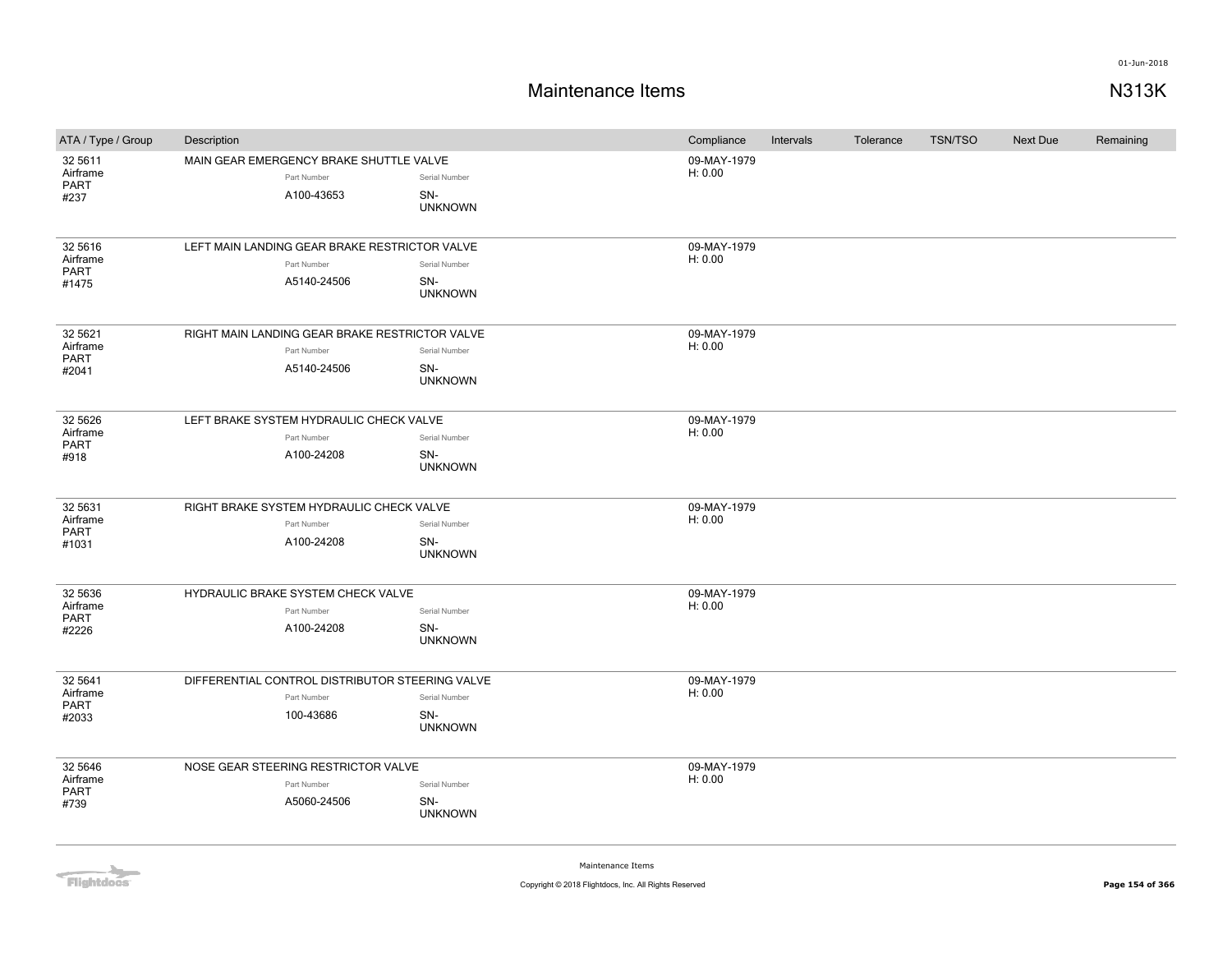| ATA / Type / Group                                     | Description                |                                                            |                                                          |  | Compliance                           | Intervals  | Tolerance | <b>TSN/TSO</b> | Next Due   | Remaining |
|--------------------------------------------------------|----------------------------|------------------------------------------------------------|----------------------------------------------------------|--|--------------------------------------|------------|-----------|----------------|------------|-----------|
| 32 6001<br>Airframe<br><b>INSPECTION</b><br>B<br>#1448 |                            |                                                            | CHECK LEFT DEPRESSURIZED SHOCK-ABSORBER SWITCH SETTINGS  |  | 31-OCT-2013<br>H: 8138.60<br>L: 6459 | H: 1200.00 | H: 50.00  |                | H: 9338.60 | H: 301.40 |
| 32 6002<br>Airframe<br><b>INSPECTION</b><br>B<br>#1133 |                            |                                                            | CHECK RIGHT DEPRESSURIZED SHOCK-ABSORBER SWITCH SETTINGS |  | 31-OCT-2013<br>H: 8138.60<br>L: 6459 | H: 1200.00 | H: 50.00  |                | H: 9338.60 | H: 301.40 |
| 32 6011<br>Airframe<br><b>INSPECTION</b><br>В<br>#814  |                            | OPERATIONAL TEST LANDING GEAR RETRACTION PREVENTION DEVICE |                                                          |  | 31-OCT-2013<br>H: 8138.60<br>L: 6459 | H: 1200.00 | H: 50.00  |                | H: 9338.60 | H: 301.40 |
| 33 0101                                                | LEFT LANDING LIGHT         |                                                            |                                                          |  | 09-MAY-1979                          |            |           |                |            |           |
| Airframe<br>PART                                       |                            | Part Number                                                | Serial Number                                            |  | H: 0.00                              |            |           |                |            |           |
| #533                                                   |                            | PE450                                                      | SN-<br><b>UNKNOWN</b>                                    |  |                                      |            |           |                |            |           |
| 33 0116                                                | RIGHT LANDING LIGHT        |                                                            |                                                          |  | 09-MAY-1979                          |            |           |                |            |           |
| Airframe<br>PART                                       |                            | Part Number                                                | Serial Number                                            |  | H: 0.00                              |            |           |                |            |           |
| #405                                                   |                            | PE450                                                      | SN-<br><b>UNKNOWN</b>                                    |  |                                      |            |           |                |            |           |
| 33 0131                                                | FIN ANTI-COLLISION LIGHT   |                                                            |                                                          |  | 09-MAY-1979                          |            |           |                |            |           |
| Airframe                                               |                            | Part Number                                                | Serial Number                                            |  | H: 0.00                              |            |           |                |            |           |
| PART<br>#530                                           |                            | 32-76-15                                                   | SN-<br><b>UNKNOWN</b>                                    |  |                                      |            |           |                |            |           |
| 33 0146                                                | LOWER ANTI-COLLISION LIGHT |                                                            |                                                          |  | 09-MAY-1979                          |            |           |                |            |           |
| Airframe                                               |                            | Part Number                                                | Serial Number                                            |  | H: 0.00                              |            |           |                |            |           |
| PART<br>#2334                                          |                            | 32-76-15                                                   | SN-<br><b>UNKNOWN</b>                                    |  |                                      |            |           |                |            |           |
| 33 0161                                                | <b>TAXI LIGHT</b>          |                                                            |                                                          |  | 09-MAY-1979                          |            |           |                |            |           |
| Airframe<br>PART                                       |                            | Part Number                                                | Serial Number                                            |  | H: 0.00                              |            |           |                |            |           |
| #1962                                                  |                            | PF150                                                      | SN-<br><b>UNKNOWN</b>                                    |  |                                      |            |           |                |            |           |

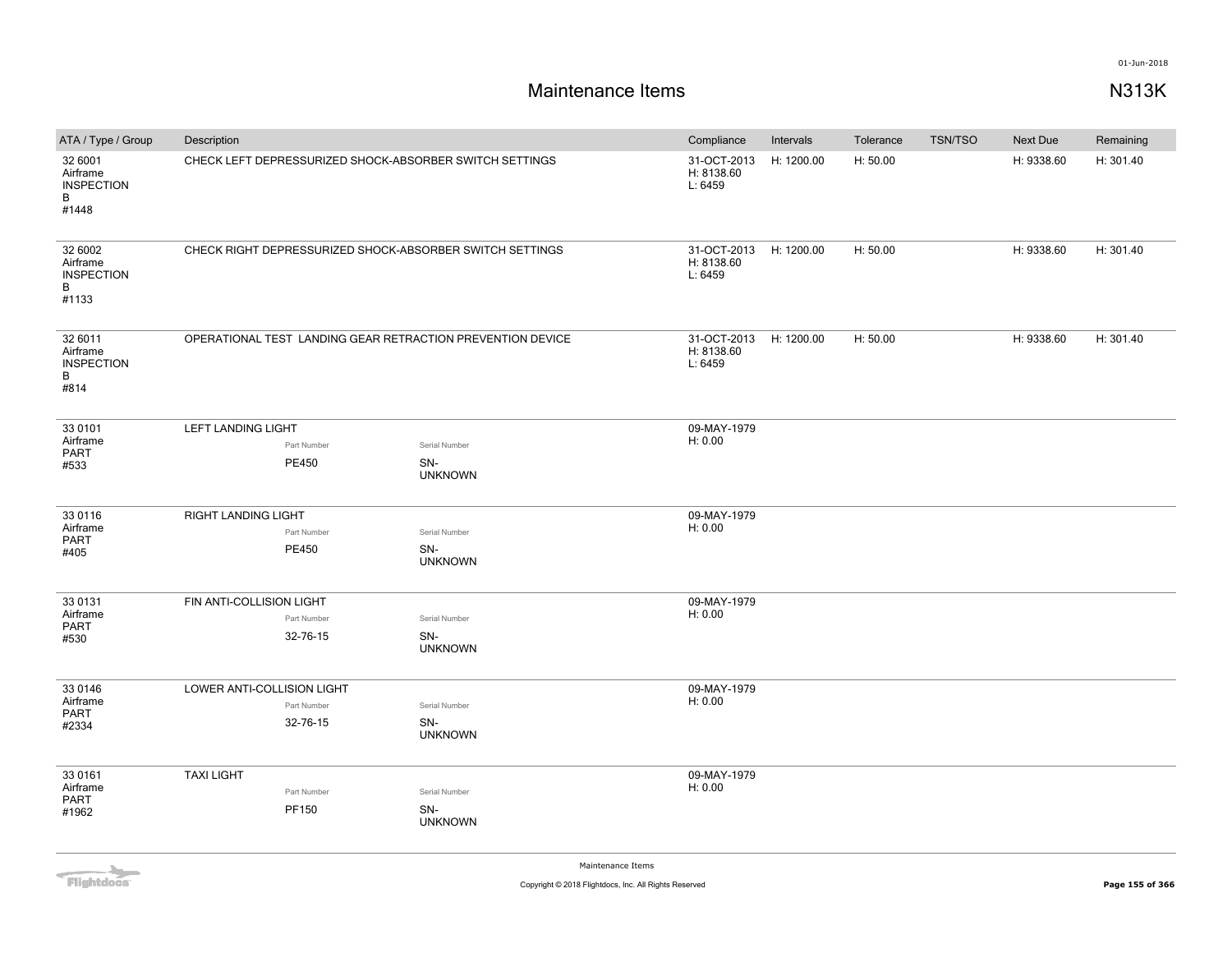# **Maintenance Items N313K**

| ATA / Type / Group                   | Description                                           |                                        | Compliance             | Intervals | Tolerance | <b>TSN/TSO</b> | Next Due | Remaining |
|--------------------------------------|-------------------------------------------------------|----------------------------------------|------------------------|-----------|-----------|----------------|----------|-----------|
| 33 0166<br>Airframe<br>PART<br>#1619 | LEFT WING ILLUMINATION LIGHT<br>Part Number<br>33-321 | Serial Number<br>SN-<br><b>UNKNOWN</b> | 09-MAY-1979<br>H: 0.00 |           |           |                |          |           |
|                                      |                                                       |                                        |                        |           |           |                |          |           |
| 33 0171<br>Airframe                  | RIGHT WING ILLUMINATION LIGHT                         |                                        | 09-MAY-1979<br>H: 0.00 |           |           |                |          |           |
| PART                                 | Part Number                                           | Serial Number                          |                        |           |           |                |          |           |
| #1744                                | 33-322                                                | SN-<br><b>UNKNOWN</b>                  |                        |           |           |                |          |           |
| 33 1101                              | STAND-BY LIGHTING BATTERY                             |                                        | 01-MAY-2017            |           |           |                |          |           |
| Airframe<br>PART                     | Part Number                                           | Serial Number                          | H: 8807.70<br>L: 7285  |           |           |                |          |           |
| #1634                                | 70Y1                                                  | 828                                    |                        |           |           |                |          |           |
| 33 1601                              | LEFT WING STROBE LIGHT                                |                                        | 25-NOV-2013            |           |           |                |          |           |
| Airframe<br>PART                     | Part Number                                           | Serial Number                          | H: 8177.40<br>L: 6487  |           |           |                |          |           |
| #433                                 | 30-0002                                               | SN-<br><b>UNKNOWN</b>                  |                        |           |           |                |          |           |
| 33 1606                              | RIGHT WING STROBE LIGHT                               |                                        | 09-MAY-1979            |           |           |                |          |           |
| Airframe<br>PART                     | Part Number                                           | Serial Number                          | H: 0.00                |           |           |                |          |           |
| #2438                                | 30-0002                                               | SN-<br><b>UNKNOWN</b>                  |                        |           |           |                |          |           |
| 33 1611                              | <b>TAIL STROBE LIGHT</b>                              |                                        | 09-MAY-1979            |           |           |                |          |           |
| Airframe<br>PART                     | Part Number                                           | Serial Number                          | H: 0.00                |           |           |                |          |           |
| #2035                                | 30-0005A                                              | SN-<br><b>UNKNOWN</b>                  |                        |           |           |                |          |           |
| 33 1616                              | LEFT WING STROBE POWER SUPPLY                         |                                        | 09-MAY-1979            |           |           |                |          |           |
| Airframe<br>PART                     | Part Number                                           | Serial Number                          | H: 0.00                |           |           |                |          |           |
| #1488                                | 61-1008                                               | SN-<br><b>UNKNOWN</b>                  |                        |           |           |                |          |           |
| 33 1621                              | RIGHT WING STROBE POWER SUPPLY                        |                                        | 09-MAY-1979            |           |           |                |          |           |
| Airframe<br><b>PART</b>              | Part Number                                           | Serial Number                          | H: 0.00                |           |           |                |          |           |
| #437                                 | 61-1008                                               | SN-<br><b>UNKNOWN</b>                  |                        |           |           |                |          |           |
|                                      |                                                       |                                        |                        |           |           |                |          |           |

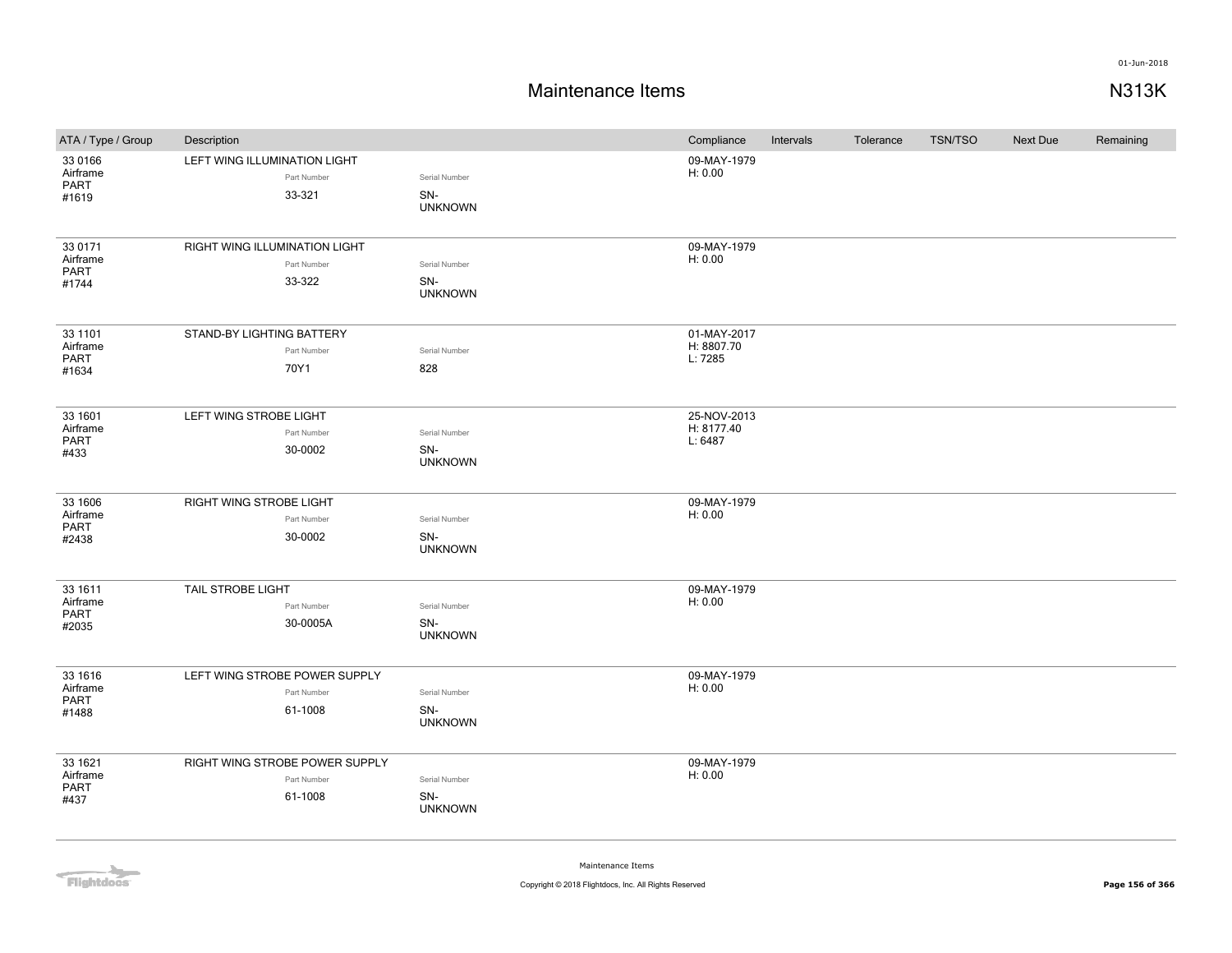## **Maintenance Items N313K**

| ATA / Type / Group                                        | Description                                                    |                                        | Compliance                           | Intervals          | Tolerance        | <b>TSN/TSO</b> | <b>Next Due</b>           | Remaining               |
|-----------------------------------------------------------|----------------------------------------------------------------|----------------------------------------|--------------------------------------|--------------------|------------------|----------------|---------------------------|-------------------------|
| 33 1626<br>Airframe<br>PART<br>#198                       | TAIL STROBE POWER SUPPLY<br>Part Number<br>61-2008             | Serial Number<br>7755                  | 11-NOV-2013<br>H: 8148.30<br>L: 6465 |                    |                  |                |                           |                         |
| 33 1631<br>Airframe<br><b>PART</b><br>#2292               | <b>STROBE BASE TIMER</b><br>Part Number<br>62-1038             | Serial Number<br>SN-<br><b>UNKNOWN</b> | 09-MAY-1979<br>H: 0.00               |                    |                  |                |                           |                         |
| 33 2001<br>Airframe<br><b>INSPECTION</b><br>2A<br>#2203   | INSPECT/CHECK LIGHTING INSTALLATIONS BY SELA FLUORESCENT TUBES |                                        | 18-JAN-2018<br>H: 9004.30<br>L: 7457 | M: 12<br>H: 600.00 | M: 1<br>H: 30.00 |                | 18-JAN-2019<br>H: 9604.30 | M: 7 D: 17<br>H: 567.10 |
| 33 5001<br>Airframe<br><b>INSPECTION</b><br>$2A+$<br>#524 | CHECK/CHARGE STAND-BY LIGHTING BATTERY                         |                                        | 18-JAN-2018<br>H: 9004.30<br>L: 7457 | M: 12              | M: 1             |                | 18-JAN-2019               | M: 7 D: 17              |
| 34 0100<br>Airframe<br><b>INSPECTION</b><br>#2248         | REPLACE ALL PITOT/STATIC SYSTEM FLEXIBLE LINES                 |                                        | 15-MAY-1992<br>H: 4400.00<br>L: 3522 |                    |                  |                |                           |                         |
| 34 0119<br>Airframe<br><b>PART</b><br>#785                | <b>EMERGENCY STATIC VALVE</b><br>Part Number<br>919-Z-EQ4      | Serial Number<br>SN-<br><b>UNKNOWN</b> | 09-MAY-1979<br>H: 0.00               |                    |                  |                |                           |                         |
| 34 0127<br>Airframe<br><b>PART</b><br>#882                | PITOT HEAD SHUTOFF VALVE<br>Part Number<br>929-Z-EQ3           | Serial Number<br>SN-<br><b>UNKNOWN</b> | 09-MAY-1979<br>H: 0.00               |                    |                  |                |                           |                         |
| 34 0129<br>Airframe<br><b>PART</b><br>#886                | AIRSPEED SENSOR<br>Part Number<br>4218A                        | Serial Number<br>SN-<br><b>UNKNOWN</b> | 09-MAY-1979<br>H: 0.00               |                    |                  |                |                           |                         |

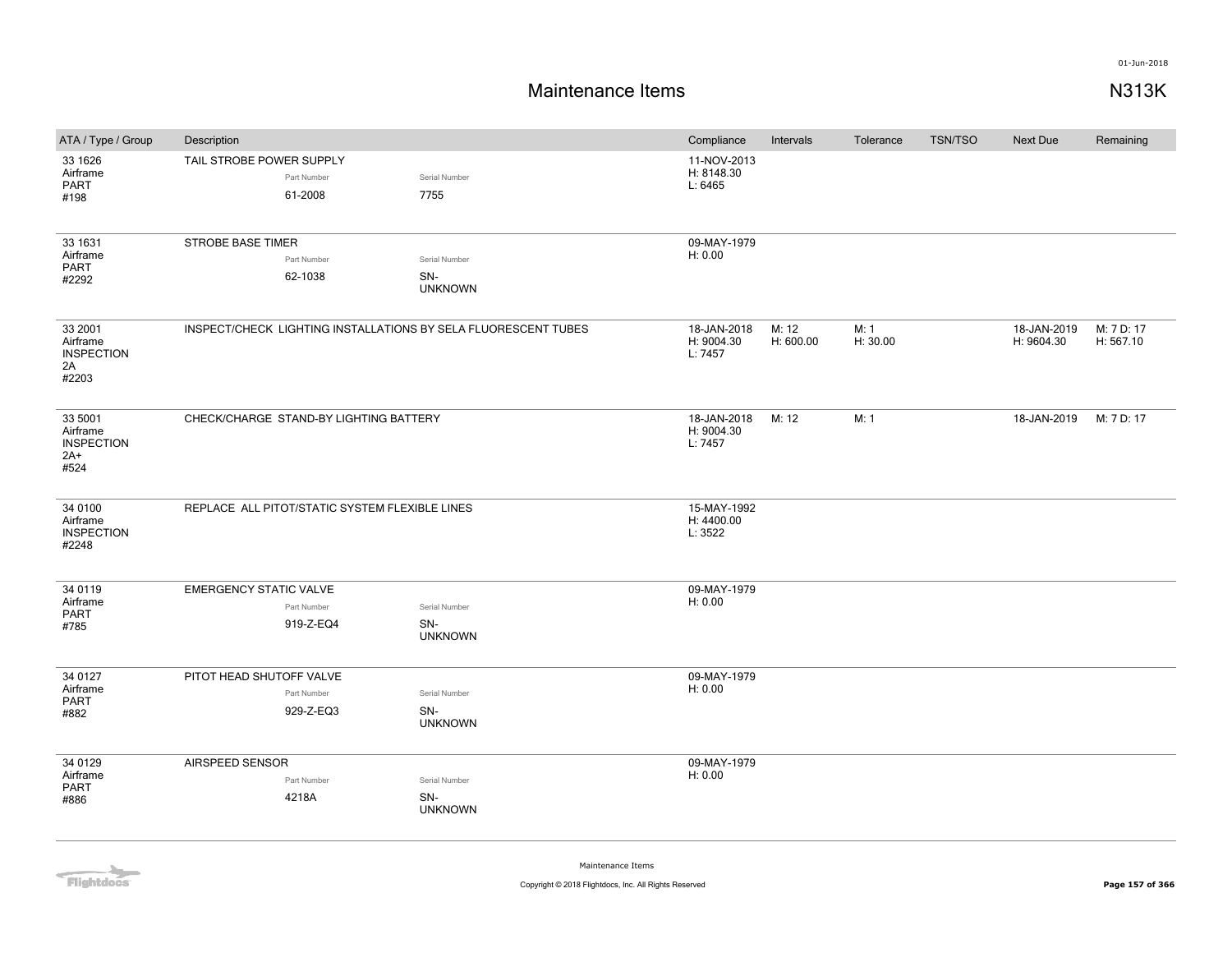| ATA / Type / Group                               | Description                               |                                        | Compliance             | Intervals | Tolerance | TSN/TSO | <b>Next Due</b> | Remaining |
|--------------------------------------------------|-------------------------------------------|----------------------------------------|------------------------|-----------|-----------|---------|-----------------|-----------|
| 34 0130<br>Airframe<br>PART<br>#403              | AIR DATA COUPLER<br>Part Number<br>161F-1 | Serial Number<br>SN-<br><b>UNKNOWN</b> | 09-MAY-1979<br>H: 0.00 |           |           |         |                 |           |
| 34 0134<br>Airframe<br><b>INSPECTION</b><br>#601 | BENCH CHECK AIRSPEED SENSOR               |                                        | 09-MAY-1979<br>H: 0.00 |           |           |         |                 |           |
| 34 0137<br>Airframe<br><b>INSPECTION</b><br>#622 | BENCH CHECK AIR DATA COUPLER              |                                        | 09-MAY-1979<br>H: 0.00 |           |           |         |                 |           |
| 34 0138                                          | ALTITUDE TONE ALERT GENERATOR             |                                        | 09-MAY-1979            |           |           |         |                 |           |
| Airframe<br>PART                                 | Part Number                               | Serial Number                          | H: 0.00                |           |           |         |                 |           |
| #2323                                            | 18410A-2                                  | SN-<br><b>UNKNOWN</b>                  |                        |           |           |         |                 |           |
| 34 0139                                          | <b>ALTITUDE ALERTER</b>                   |                                        | 04-NOV-2002            |           |           |         |                 |           |
| Airframe<br>PART                                 | Part Number                               | Serial Number                          | H: 7562.17<br>L: 6065  |           |           |         |                 |           |
| #167                                             | 4020571-905                               | 81011123                               |                        |           |           |         |                 |           |
| 34 0140                                          | EPR ALERT ALTITUDE PRESSURE TRANSDUCER    |                                        | 09-MAY-1979            |           |           |         |                 |           |
| Airframe<br>PART                                 | Part Number                               | Serial Number                          | H: 0.00                |           |           |         |                 |           |
| #1642                                            | 103 P.E.T.                                | SN-<br><b>UNKNOWN</b>                  |                        |           |           |         |                 |           |
| 34 0141                                          | MACH WARNING DETECTOR                     |                                        | 16-AUG-2005            |           |           |         |                 |           |
| Airframe<br>PART                                 | Part Number                               | Serial Number                          | H: 0.00                |           |           |         |                 |           |
| #2250                                            | B0704-10036                               | 3770                                   |                        |           |           |         |                 |           |
| 34 0142                                          | PILOT AIR DATA COMPUTER                   |                                        | 31-JUL-2015            |           |           |         |                 |           |
| Airframe<br>PART                                 | Part Number                               | Serial Number                          | H: 8666.70<br>L: 7152  |           |           |         |                 |           |
| #1143                                            | 7024900-31304                             | 05051089                               |                        |           |           |         |                 |           |

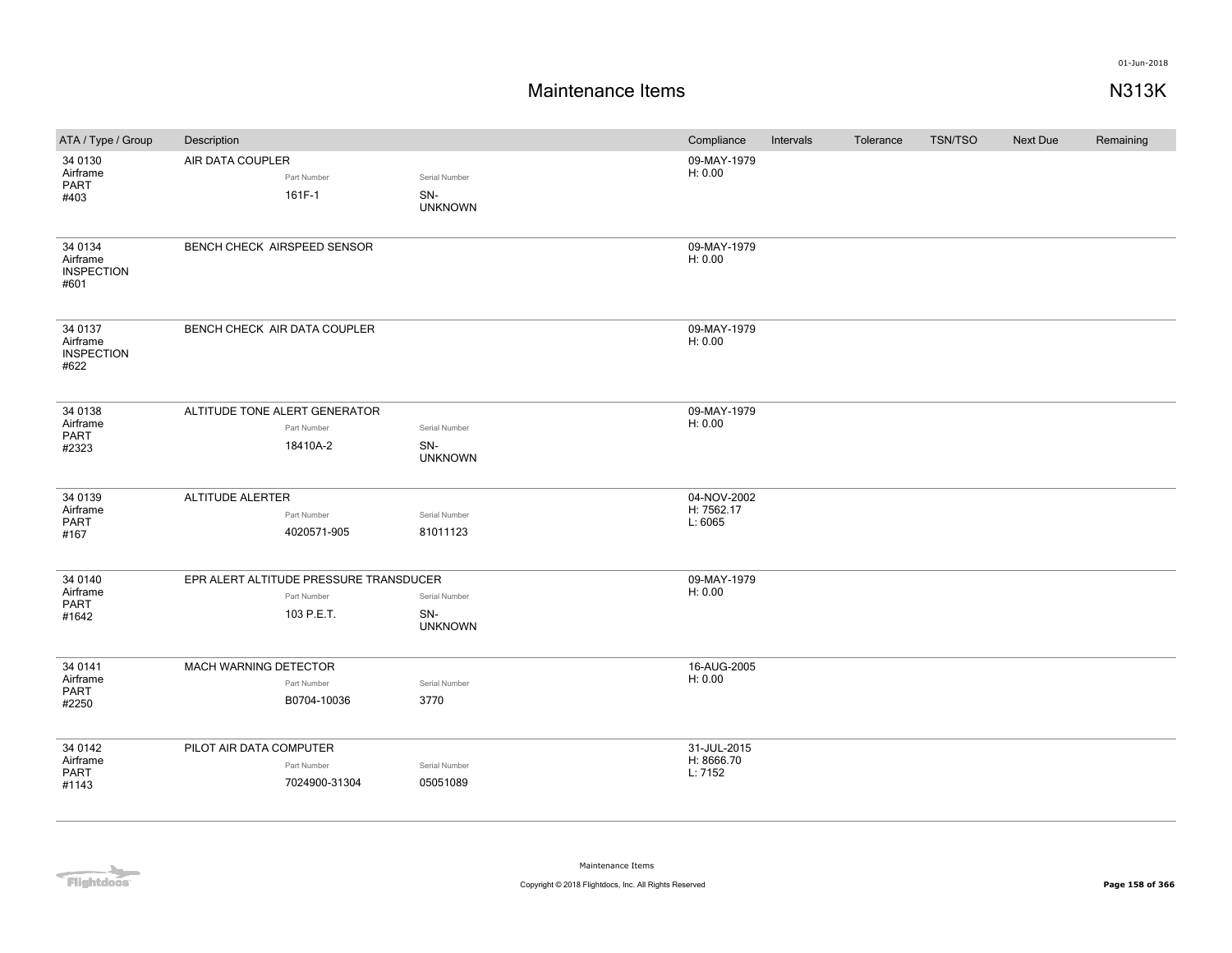| ATA / Type / Group                               | Description                                                                                                            |                                        | Compliance                                 | Intervals | Tolerance | <b>TSN/TSO</b> | Next Due              | Remaining |
|--------------------------------------------------|------------------------------------------------------------------------------------------------------------------------|----------------------------------------|--------------------------------------------|-----------|-----------|----------------|-----------------------|-----------|
| 34 0151<br>Airframe<br><b>PART</b><br>#694       | LEFT MACH AIRSPEED INDICATOR<br>Part Number<br>B0200-81-105                                                            | Serial Number<br>SN-<br><b>UNKNOWN</b> | 09-MAY-1979<br>H: 0.00                     |           |           |                |                       |           |
| 34 0152<br>Airframe<br><b>PART</b><br>#1154      | COPILOT AIR DATA COMPUTER<br>Part Number<br>7024900-31-34                                                              | Serial Number<br>05061095              | 31-JUL-2015<br>H: 8666.70<br>L: 7152       |           |           |                |                       |           |
| 34 0161<br>Airframe<br><b>PART</b><br>#2197      | RIGHT MACH AIRSPEED INDICATOR<br>Part Number<br>B0200-81-105                                                           | Serial Number<br>SN-<br><b>UNKNOWN</b> | 09-MAY-1979<br>H: 0.00                     |           |           |                |                       |           |
| 34 0162<br>Airframe<br><b>PART</b><br>#124       | STANDBY ALTIMETER<br>Part Number<br>16650-1150                                                                         | Serial Number<br>170976                | 31-JUL-2015<br>H: 8666.70<br>L: 7152       |           |           |                |                       |           |
| 34 0171<br>Airframe<br><b>PART</b><br>#451       | LEFT VERTICAL SPEED INDICATOR<br>Part Number<br>SLZ9157                                                                | Serial Number<br>SN-<br><b>UNKNOWN</b> | 09-MAY-1979<br>H: 0.00                     |           |           |                |                       |           |
| 34 0181<br>Airframe<br><b>PART</b><br>#1501      | RIGHT VERTICAL SPEED INDICATOR<br>Part Number<br>066-50001-2704                                                        | Serial Number<br>7355                  | 31-OCT-2013<br>H: 8160.20<br>L: 6475       |           |           |                |                       |           |
| 34 0191<br>Airframe<br><b>PART</b><br>#1860      | <b>LEFT ALTIMETER</b><br>Part Number<br>70310N01D01                                                                    | Serial Number<br>04080500D             | 31-JUL-2015<br>H: 8666.70<br>L: 7152       |           |           |                |                       |           |
| 34 0196<br>Airframe<br><b>INSPECTION</b><br>#494 | TEST LEFT ALTIMETER (FAR 91.411)<br>Reference Number<br>FAR 91.411<br>Notes<br>Reference CE Avionics WO 2959 This Date |                                        | 01-MAR-2017 M: 24<br>H: 8797.70<br>L: 7277 |           |           |                | 01-MAR-2019 M: 9 D: 0 |           |

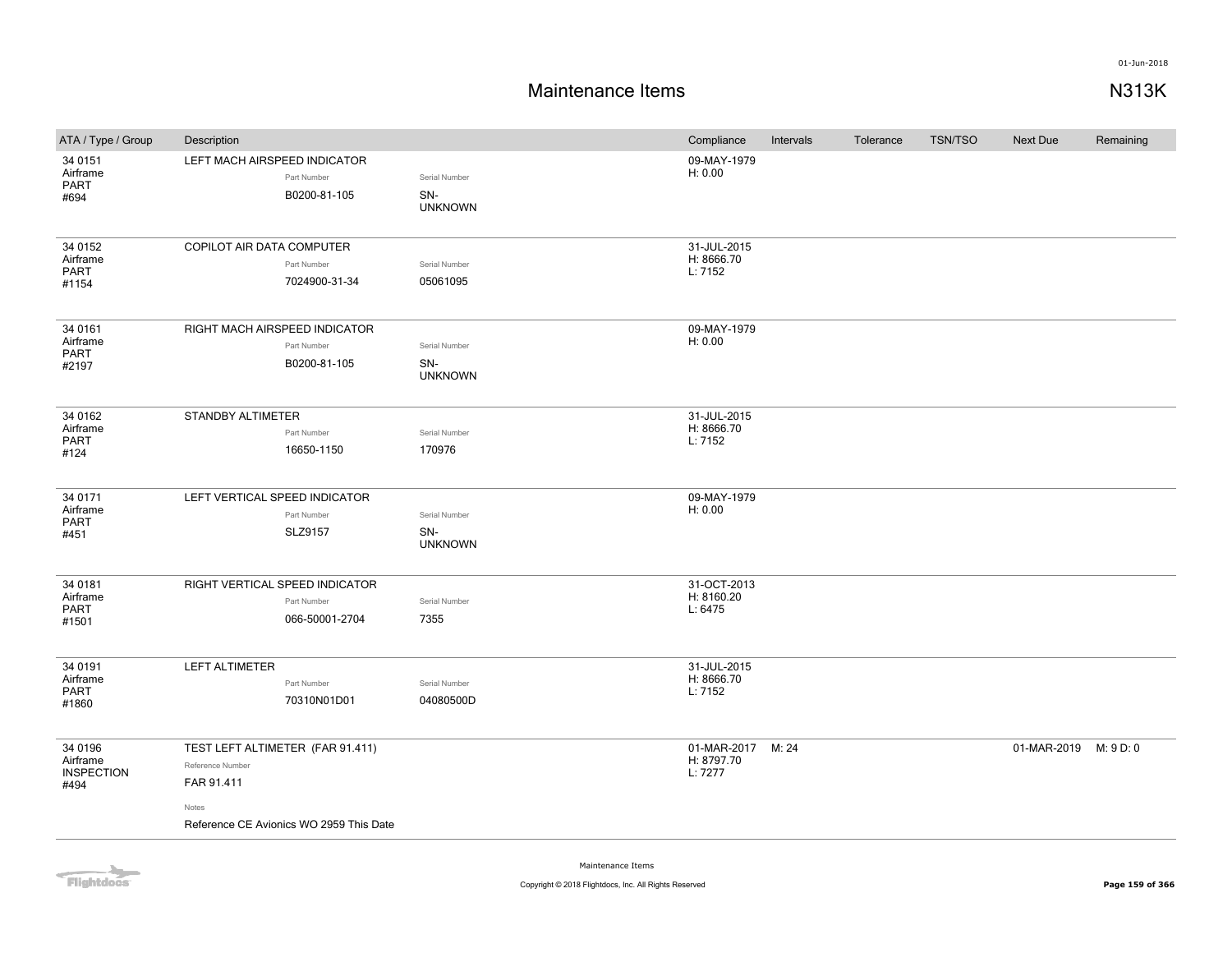# **Maintenance Items N313K**

| ATA / Type / Group                                     | Description                                                         |                                        | Compliance                                 | Intervals           | Tolerance         | <b>TSN/TSO</b> | Next Due                   | Remaining                 |
|--------------------------------------------------------|---------------------------------------------------------------------|----------------------------------------|--------------------------------------------|---------------------|-------------------|----------------|----------------------------|---------------------------|
| 34 0606<br>Airframe<br><b>PART</b><br>#1104            | <b>RIGHT ALTIMETER</b><br>Part Number<br>70310N01D01                | Serial Number<br>05060573D             | 31-JUL-2015<br>H: 8666.70<br>L: 7152       |                     |                   |                |                            |                           |
| 34 0611<br>Airframe<br><b>INSPECTION</b><br>#2224      | TEST RIGHT ALTIMETER (FAR 91.411)<br>Reference Number<br>FAR 91.411 |                                        | 01-MAR-2017 M: 24<br>H: 8797.70<br>L: 7277 |                     |                   |                | 01-MAR-2019 M: 9 D: 0      |                           |
| 34 0621<br>Airframe<br><b>PART</b><br>#1071            | PILOT TURN AND BANK INDICATOR<br>Part Number<br>M3520.6             | Serial Number<br>SN-<br><b>UNKNOWN</b> | 09-MAY-1979<br>H: 0.00                     |                     |                   |                |                            |                           |
| 34 0626<br>Airframe<br><b>PART</b><br>#2020            | COPILOT TURN AND BANK INDICATOR<br>Part Number<br>M3520.6           | Serial Number<br>SN-<br><b>UNKNOWN</b> | 09-MAY-1979<br>H: 0.00                     |                     |                   |                |                            |                           |
| 34 0631<br>Airframe<br>PART<br>#2229                   | OUTSIDE AIR TEMPERATURE INDICATOR<br>Part Number<br>5558-13         | Serial Number<br>SN-<br><b>UNKNOWN</b> | 09-MAY-1979<br>H: 0.00                     |                     |                   |                |                            |                           |
| 34 0641<br>Airframe<br>PART<br>#1272                   | <b>OUTSIDE AIR TEMPERATURE BULB</b><br>Part Number<br>54B1          | Serial Number<br>SN-<br><b>UNKNOWN</b> | 09-MAY-1979<br>H: 0.00                     |                     |                   |                |                            |                           |
| 34 1001<br>Airframe<br><b>INSPECTION</b><br>Z<br>#721  | DRAINING PROCEDURES OF CABIN AND COCKPIT PITOT/STATIC SYSTEM        |                                        | 18-JAN-2018<br>H: 9004.30<br>L: 7457       | M: 24<br>H: 2400.00 | M: 1<br>H: 100.00 |                | 18-JAN-2020<br>H: 11404.30 | M: 19 D: 17<br>H: 2367.10 |
| 34 1002<br>Airframe<br><b>INSPECTION</b><br>Z<br>#2394 | DRAIN MACH WARNING DETECTOR                                         |                                        | 18-JAN-2018<br>H: 9004.30<br>L: 7457       | M: 24<br>H: 2400.00 | M: 1<br>H: 100.00 |                | 18-JAN-2020<br>H: 11404.30 | M: 19 D: 17<br>H: 2367.10 |

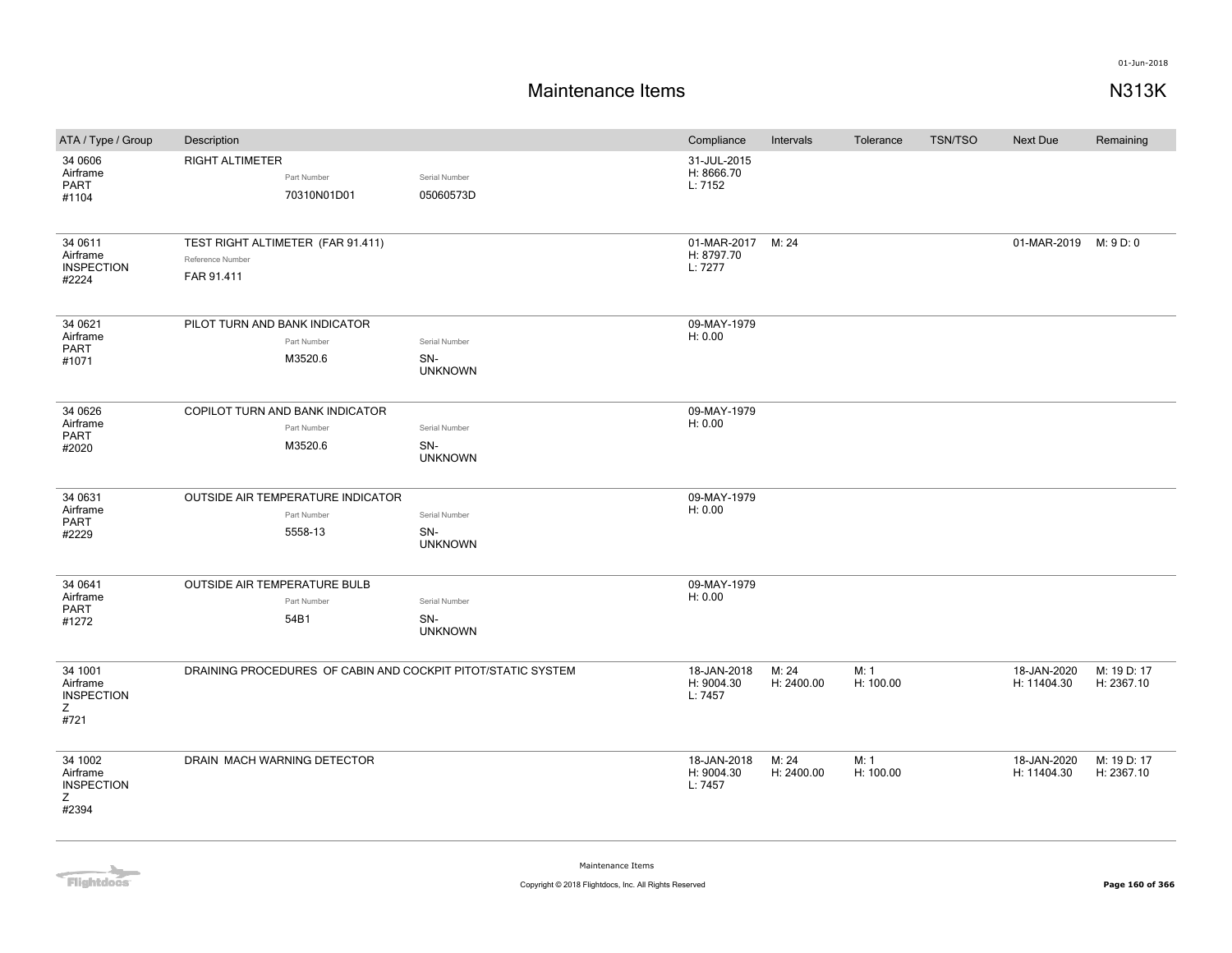| ATA / Type / Group                                     | Description                                   | Compliance                           | Intervals           | Tolerance         | <b>TSN/TSO</b> | Next Due                   | Remaining                 |
|--------------------------------------------------------|-----------------------------------------------|--------------------------------------|---------------------|-------------------|----------------|----------------------------|---------------------------|
| 34 1003<br>Airframe<br><b>INSPECTION</b><br>Z<br>#2450 | BLEED VARIABLE BELLCRANK PITOT/STATIC SYSTEM  | 18-JAN-2018<br>H: 9004.30<br>L: 7457 | M: 24<br>H: 2400.00 | M: 1<br>H: 100.00 |                | 18-JAN-2020<br>H: 11404.30 | M: 19 D: 17<br>H: 2367.10 |
| 34 1021<br>Airframe<br><b>INSPECTION</b><br>Z<br>#1159 | LEAK TEST PITOT PRESSURE SYSTEMS              | 18-JAN-2018<br>H: 9004.30<br>L: 7457 | M: 24<br>H: 2400.00 | M: 1<br>H: 100.00 |                | 18-JAN-2020<br>H: 11404.30 | M: 19 D: 17<br>H: 2367.10 |
| 34 1022<br>Airframe<br><b>INSPECTION</b><br>Ζ<br>#1474 | LEAK TEST STATIC PRESSURE SYSTEMS             | 18-JAN-2018<br>H: 9004.30<br>L: 7457 | M: 24<br>H: 2400.00 | M: 1<br>H: 100.00 |                | 18-JAN-2020<br>H: 11404.30 | M: 19 D: 17<br>H: 2367.10 |
| 34 1031<br>Airframe<br><b>INSPECTION</b><br>Z<br>#1662 | FUNCTIONAL TEST LEFT ALTIMETER                | 18-JAN-2018<br>H: 9004.30<br>L: 7457 | M: 24<br>H: 2400.00 | M: 1<br>H: 100.00 |                | 18-JAN-2020<br>H: 11404.30 | M: 19 D: 17<br>H: 2367.10 |
| 34 1032<br>Airframe<br><b>INSPECTION</b><br>Z<br>#2408 | FUNCTIONAL TEST LEFT VERTICAL SPEED INDICATOR | 18-JAN-2018<br>H: 9004.30<br>L: 7457 | M: 24<br>H: 2400.00 | M: 1<br>H: 100.00 |                | 18-JAN-2020<br>H: 11404.30 | M: 19 D: 17<br>H: 2367.10 |
| 34 1033<br>Airframe<br><b>INSPECTION</b><br>Z<br>#1362 | FUNCTIONAL TEST LEFT MACH AIRSPEED INDICATOR  | 18-JAN-2018<br>H: 9004.30<br>L: 7457 | M: 24<br>H: 2400.00 | M: 1<br>H: 100.00 |                | 18-JAN-2020<br>H: 11404.30 | M: 19 D: 17<br>H: 2367.10 |
| 34 1034<br>Airframe<br><b>INSPECTION</b><br>Z<br>#1805 | FUNCTIONAL TEST RIGHT ALTIMETER               | 18-JAN-2018<br>H: 9004.30<br>L: 7457 | M: 24<br>H: 2400.00 | M: 1<br>H: 100.00 |                | 18-JAN-2020<br>H: 11404.30 | M: 19 D: 17<br>H: 2367.10 |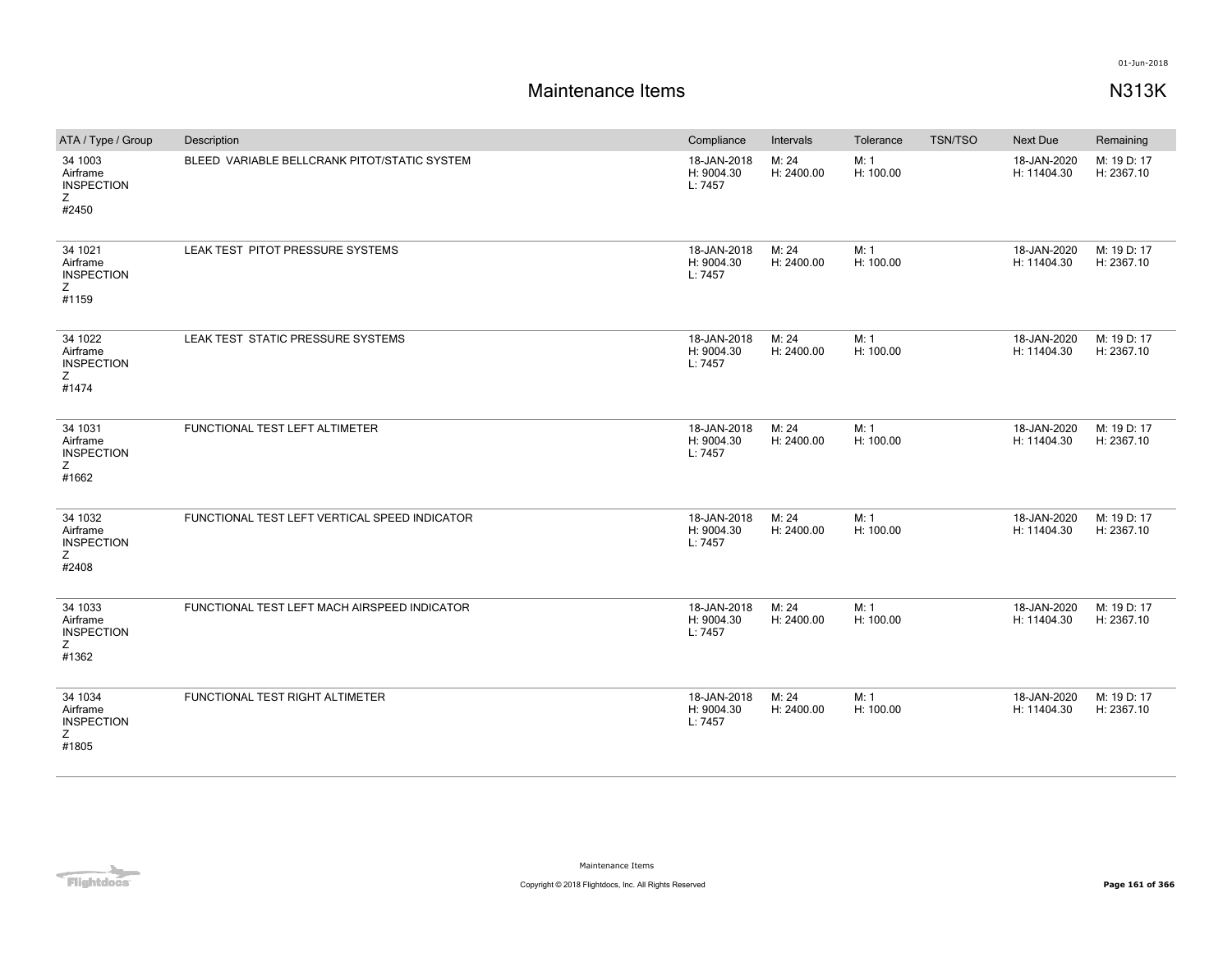| ATA / Type / Group                                     | Description                                       | Compliance                                      | Intervals           | Tolerance         | <b>TSN/TSO</b> | <b>Next Due</b>            | Remaining                 |
|--------------------------------------------------------|---------------------------------------------------|-------------------------------------------------|---------------------|-------------------|----------------|----------------------------|---------------------------|
| 34 1035<br>Airframe<br><b>INSPECTION</b><br>Z<br>#646  | FUNCTIONAL TEST RIGHT VERTICAL SPEED INDICATOR    | 18-JAN-2018<br>H: 9004.30<br>L: 7457            | M: 24<br>H: 2400.00 | M: 1<br>H: 100.00 |                | 18-JAN-2020<br>H: 11404.30 | M: 19 D: 17<br>H: 2367.10 |
| 34 1036<br>Airframe<br><b>INSPECTION</b><br>Ζ<br>#2362 | FUNCTIONAL TEST RIGHT MACH AIRSPEED INDICATOR     | 18-JAN-2018<br>H: 9004.30<br>L: 7457            | M: 24<br>H: 2400.00 | M: 1<br>H: 100.00 |                | 18-JAN-2020<br>H: 11404.30 | M: 19 D: 17<br>H: 2367.10 |
| 34 1041<br>Airframe<br><b>INSPECTION</b><br>C<br>#1984 | FUNCTIONAL TEST OUTSIDE AIR TEMPERATURE INDICATOR | 31-OCT-2013<br>H: 8138.60<br>L: 6459            | M: 72               | M: 2              |                | 31-OCT-2019                | M: 16 D: 30               |
| 34 1051<br>Airframe<br><b>INSPECTION</b><br>B<br>#170  | FUNCTIONAL TEST SAFE FLIGHT STALL WARNING         | 31-OCT-2013 H: 1200.00<br>H: 8138.60<br>L: 6459 |                     | H: 50.00          |                | H: 9338.60                 | H: 301.40                 |
| 34 1061<br>Airframe<br><b>INSPECTION</b><br>B<br>#1307 | FUNCTIONAL TEST GIANNINI STALL WARNING            | 31-OCT-2013 H: 1200.00<br>H: 8138.60<br>L: 6459 |                     | H: 50.00          |                | H: 9338.60                 | H: 301.40                 |
| 34 1071<br>Airframe<br><b>INSPECTION</b><br>B<br>#1363 | FUNCTIONAL TEST MACH WARNING DETECTOR             | 31-OCT-2013 H: 1200.00<br>H: 8138.60<br>L: 6459 |                     | H: 50.00          |                | H: 9338.60                 | H: 301.40                 |
| 34 1081<br>Airframe<br><b>INSPECTION</b><br>#656       | OPERATIONAL TEST PILOT AIR DATA COMPUTER          | 20-MAR-2003<br>H: 7714.80<br>L: 6181            |                     |                   |                |                            |                           |
| 34 1082<br>Airframe<br><b>INSPECTION</b><br>#2317      | OPERATIONAL TEST COPILOT AIR DATA COMPUTER        | 20-MAR-2003<br>H: 7714.80<br>L: 6181            |                     |                   |                |                            |                           |

**Flightdocs**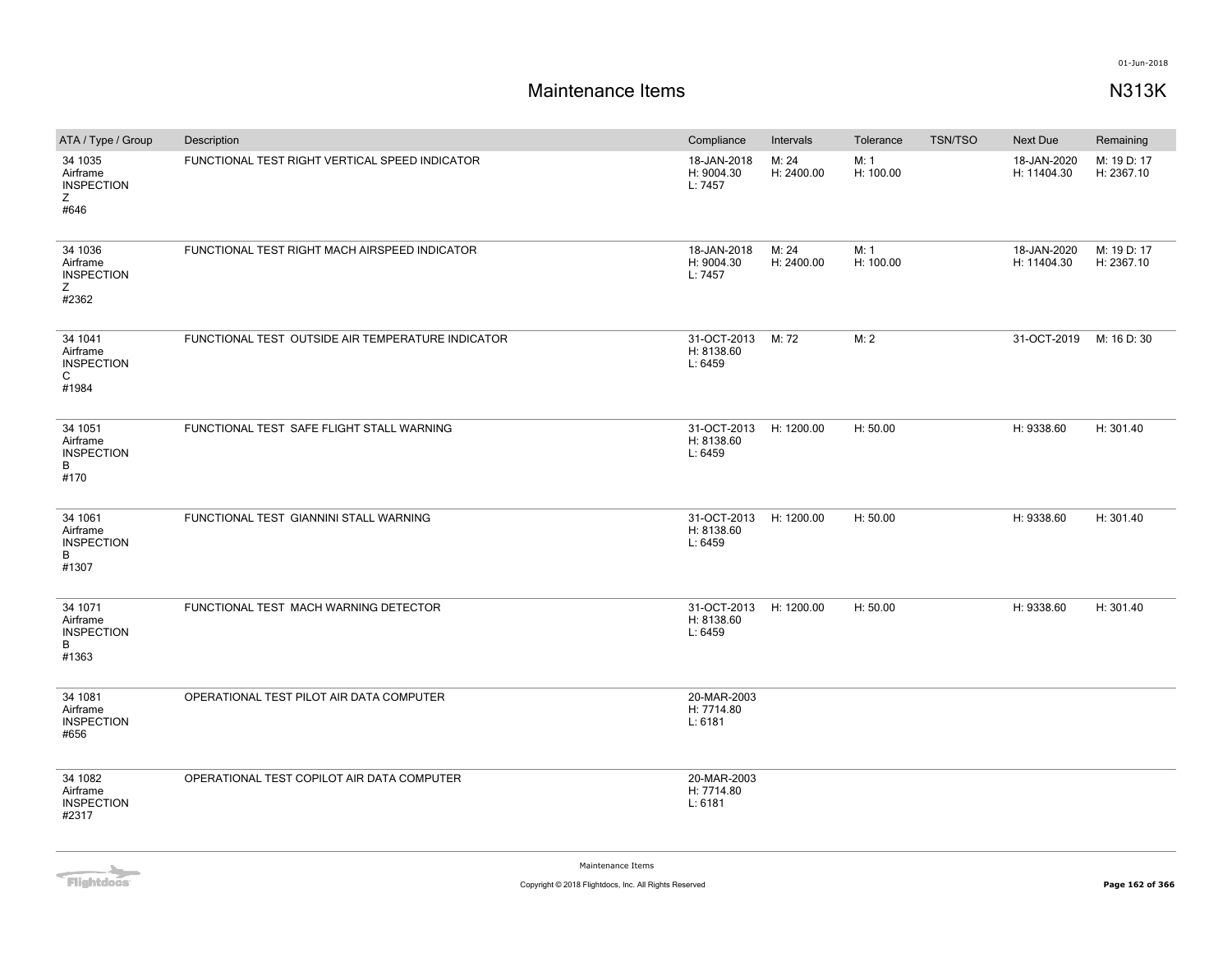### **Maintenance Items N313K**

| ATA / Type / Group                                | Description                                                  |                                        | Compliance                           | Intervals | Tolerance | <b>TSN/TSO</b> | Next Due | Remaining |
|---------------------------------------------------|--------------------------------------------------------------|----------------------------------------|--------------------------------------|-----------|-----------|----------------|----------|-----------|
| 34 1091<br>Airframe<br><b>INSPECTION</b><br>#2804 | FUNCTIONAL TEST OF ALTITUDE ALERTER (AFTER SB 743)           |                                        |                                      |           |           |                |          |           |
| 34 1101<br>Airframe<br><b>PART</b><br>#588        | LEFT C 6D GYRO (RMI) COMPASS<br>Part Number<br>1778-686-655  | Serial Number<br>217                   | 25-MAY-2001<br>H: 6983.00<br>L: 5632 |           |           |                |          |           |
| 34 1102<br>Airframe<br><b>INSPECTION</b><br>#1430 | BENCH CHECK LEFT C 6D GYRO (RMI) COMPASS                     |                                        | 25-MAY-2001<br>H: 6983.00<br>L: 5632 |           |           |                |          |           |
| 34 1106<br>Airframe<br><b>PART</b><br>#571        | LEFT FLUX VALVE<br>Part Number<br>620-359                    | Serial Number<br>SN-<br><b>UNKNOWN</b> | 09-MAY-1979<br>H: 0.00               |           |           |                |          |           |
| 34 1111<br>Airframe<br><b>PART</b><br>#1149       | PILOT DIRECTIONAL GYRO<br>Part Number<br>2588302-3           | Serial Number<br>8094590               | 21-FEB-2018                          |           |           |                |          |           |
| 34 1116<br>Airframe<br>PART<br>#645               | RIGHT C 6D GYRO (RMI) COMPASS<br>Part Number<br>1778-686-655 | Serial Number<br>SN-<br><b>UNKNOWN</b> | 09-MAY-1979<br>H: 0.00               |           |           |                |          |           |
| 34 1117<br>Airframe<br><b>INSPECTION</b><br>#1276 | BENCH CHECK RIGHT C 6D GYRO (RMI) COMPASS                    |                                        | 09-MAY-1979<br>H: 0.00               |           |           |                |          |           |
| 34 1121<br>Airframe<br><b>PART</b><br>#648        | <b>RIGHT FLUX VALVE</b><br>Part Number<br>620-359            | Serial Number<br>SN-<br><b>UNKNOWN</b> | 09-MAY-1979<br>H: 0.00               |           |           |                |          |           |

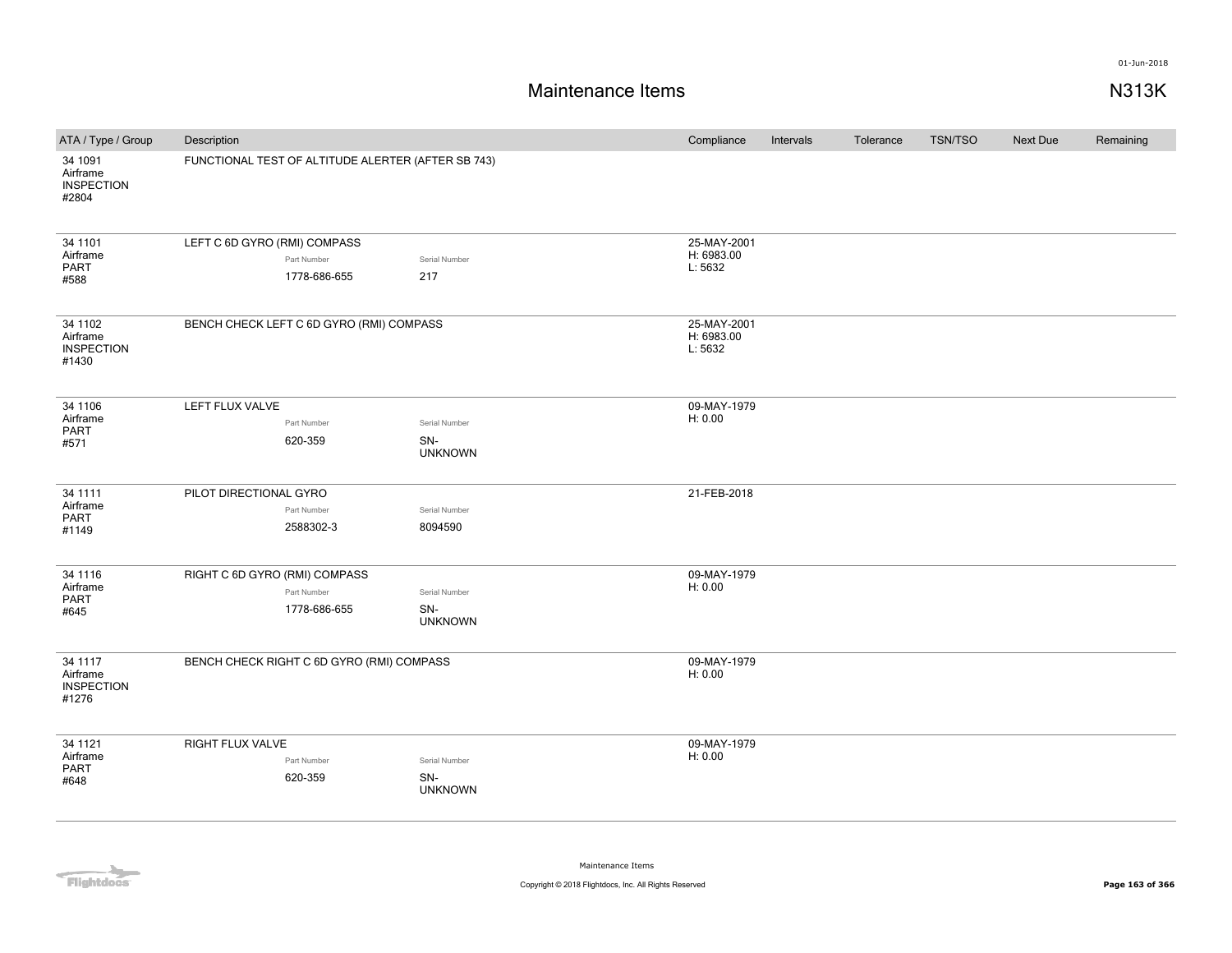| ATA / Type / Group                                | Description                     |                                                                          |                                        | Compliance                           | Intervals | Tolerance | TSN/TSO | Next Due | Remaining |
|---------------------------------------------------|---------------------------------|--------------------------------------------------------------------------|----------------------------------------|--------------------------------------|-----------|-----------|---------|----------|-----------|
| 34 1126<br>Airframe<br><b>PART</b><br>#1886       | COPILOT DIRECTIONAL GYRO        | Part Number<br>588-302-3                                                 | Serial Number<br>79038897              | 06-SEP-2005<br>H: 0.00               |           |           |         |          |           |
| 34 1131<br>Airframe<br>PART<br>#1389              | <b>COMPASS RACK</b>             | Part Number<br>1783-180-122                                              | Serial Number<br>SN-<br><b>UNKNOWN</b> | 09-MAY-1979<br>H: 0.00               |           |           |         |          |           |
| 34 1146<br>Airframe<br>PART<br>#1495              | STAND-BY MAGNETIC COMPASS       | Part Number<br>142                                                       | Serial Number<br>SN-<br><b>UNKNOWN</b> | 09-MAY-1979<br>H: 0.00               |           |           |         |          |           |
| 34 1156<br>Airframe<br>PART<br>#158               | LEFT DEVIATION (HSI) INDICATOR  | Part Number<br>4032211-901                                               | Serial Number<br>79060146              | 07-SEP-2003<br>H: 7763.07<br>L: 6212 |           |           |         |          |           |
| 34 1157<br>Airframe<br><b>INSPECTION</b><br>#1229 |                                 | BENCH CHECK LEFT DEVIATION (HSI) INDICATOR                               |                                        | 07-SEP-2003<br>H: 7763.07<br>L: 6212 |           |           |         |          |           |
| 34 1161<br>Airframe<br>PART<br>#1225              | RIGHT DEVIATION (HSI) INDICATOR | Part Number<br>4032211-902                                               | Serial Number<br>79110251              | 17-AUG-2005<br>H: 0.00               |           |           |         |          |           |
| 34 1162<br>Airframe<br><b>INSPECTION</b><br>#520  |                                 | BENCH CHECK RIGHT DEVIATION (HSI) INDICATOR                              |                                        | 17-AUG-2005<br>H: 0.00               |           |           |         |          |           |
| 34 1166<br>Airframe<br>PART<br>#982               |                                 | LEFT STAND-BY ARTIFICIAL HORIZON INDICATOR<br>Part Number<br>501-1105-03 | Serial Number<br>5137                  | 26-DEC-2002<br>H: 7619.65<br>L: 6107 |           |           |         |          |           |

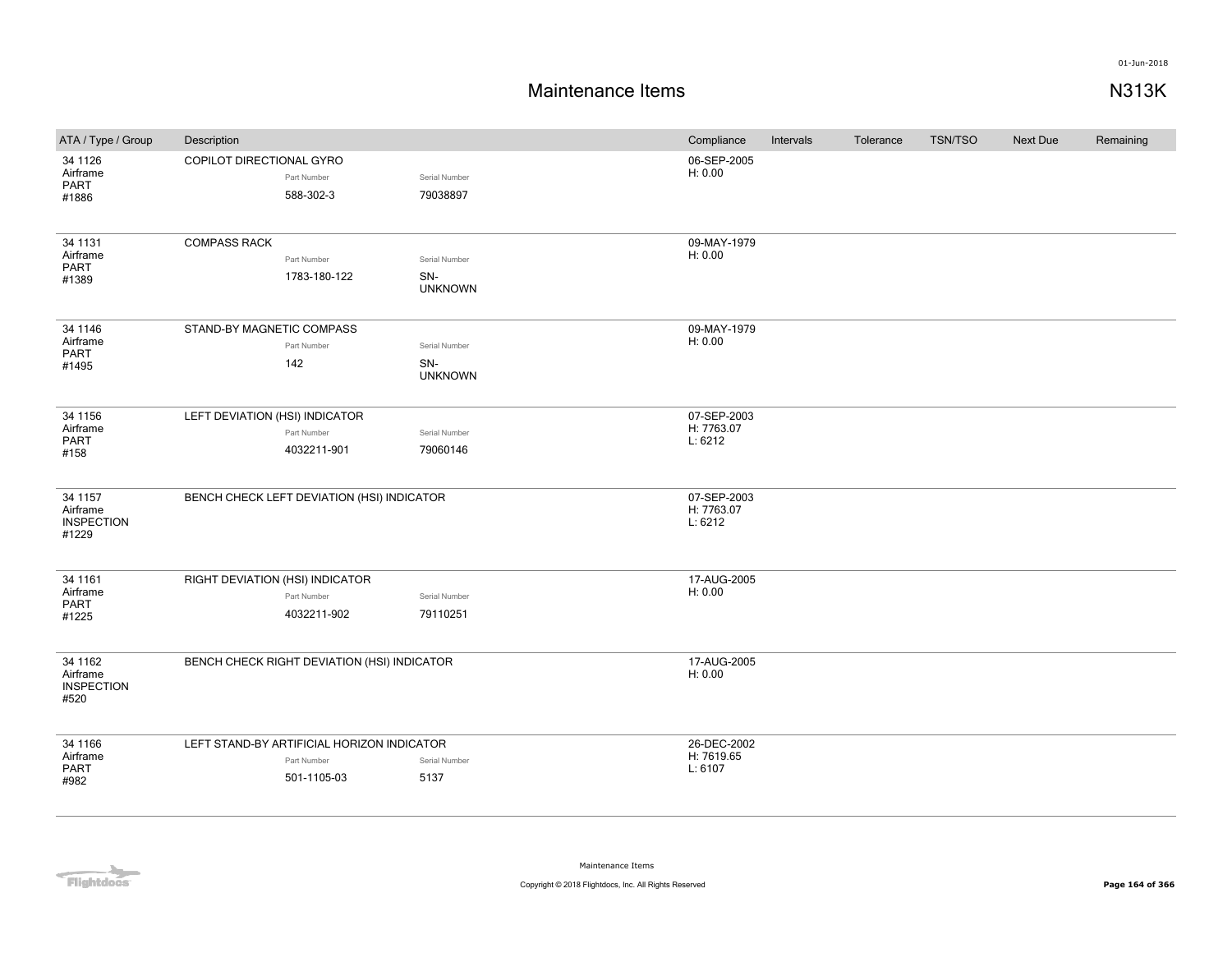| ATA / Type / Group                                | Description                                                                              |                            |                                                                                  | Compliance                           | Intervals         | Tolerance | <b>TSN/TSO</b> | Next Due                  | Remaining              |
|---------------------------------------------------|------------------------------------------------------------------------------------------|----------------------------|----------------------------------------------------------------------------------|--------------------------------------|-------------------|-----------|----------------|---------------------------|------------------------|
| 34 1168<br>Airframe<br>PART<br>#937               | NO. 1 EMERGENCY POWER (STAND-BY HORIZON) SUPPLY                                          | Part Number<br>PS-823      | Serial Number<br>4710                                                            | 01-MAY-2017<br>H: 8807.70<br>L: 7285 |                   |           |                |                           |                        |
| 34 1169<br>Airframe<br><b>PART</b><br>#511        |                                                                                          | Part Number<br>501-1975-02 | INSPECT NO. 1 EMERGENCY POWER (STAND-BY HORIZON) SUPPLY<br>Serial Number<br>4710 | 05-APR-2018<br>H: 9037.20<br>L: 7489 | M: 3<br>H: 100.00 |           |                | 05-JUL-2018<br>H: 9137.20 | M: 1 D: 4<br>H: 100.00 |
| 34 1170<br>Airframe<br><b>INSPECTION</b><br>#1167 | TEST NO. 1 EMERGENCY POWER (STAND-BY HORIZON) SUPPLY<br>Reference Number<br><b>SL 80</b> |                            |                                                                                  | 13-NOV-2015<br>H: 8700.70<br>L: 7186 |                   |           |                |                           |                        |
| 34 1171<br>Airframe<br><b>PART</b><br>#1009       | RIGHT STAND-BY ARTIFICIAL HORIZON INDICATOR<br>PN                                        | Part Number                | Serial Number<br>SN-<br><b>UNKNOWN</b>                                           | 09-MAY-1979<br>H: 0.00               |                   |           |                |                           |                        |
| 34 1176<br>Airframe<br>PART<br>#1783              | MODE SELECTOR                                                                            | Part Number<br>4018368-905 | Serial Number<br>79090672                                                        | 23-SEP-2013<br>H: 0.00               |                   |           |                |                           |                        |
| 34 1181<br>Airframe<br><b>PART</b><br>#1390       | NO. 1 VERTICAL GYRO                                                                      | Part Number<br>7000622-901 | Serial Number<br>80021233                                                        | 07-SEP-2003<br>H: 7763.07<br>L: 6212 |                   |           |                |                           |                        |
| 34 1186<br>Airframe<br><b>PART</b><br>#1493       | NO. 2 VERTICAL GYRO                                                                      | Part Number<br>7000622-901 | Serial Number<br>81012454                                                        | 26-DEC-2002<br>H: 7619.65<br>L: 6107 |                   |           |                |                           |                        |
| 34 1191<br>Airframe<br><b>PART</b><br>#478        | NO. 3 VERTICAL GYRO                                                                      | Part Number<br>2586-137-1  | Serial Number<br>SN-<br><b>UNKNOWN</b>                                           | 09-MAY-1979<br>H: 0.00               |                   |           |                |                           |                        |

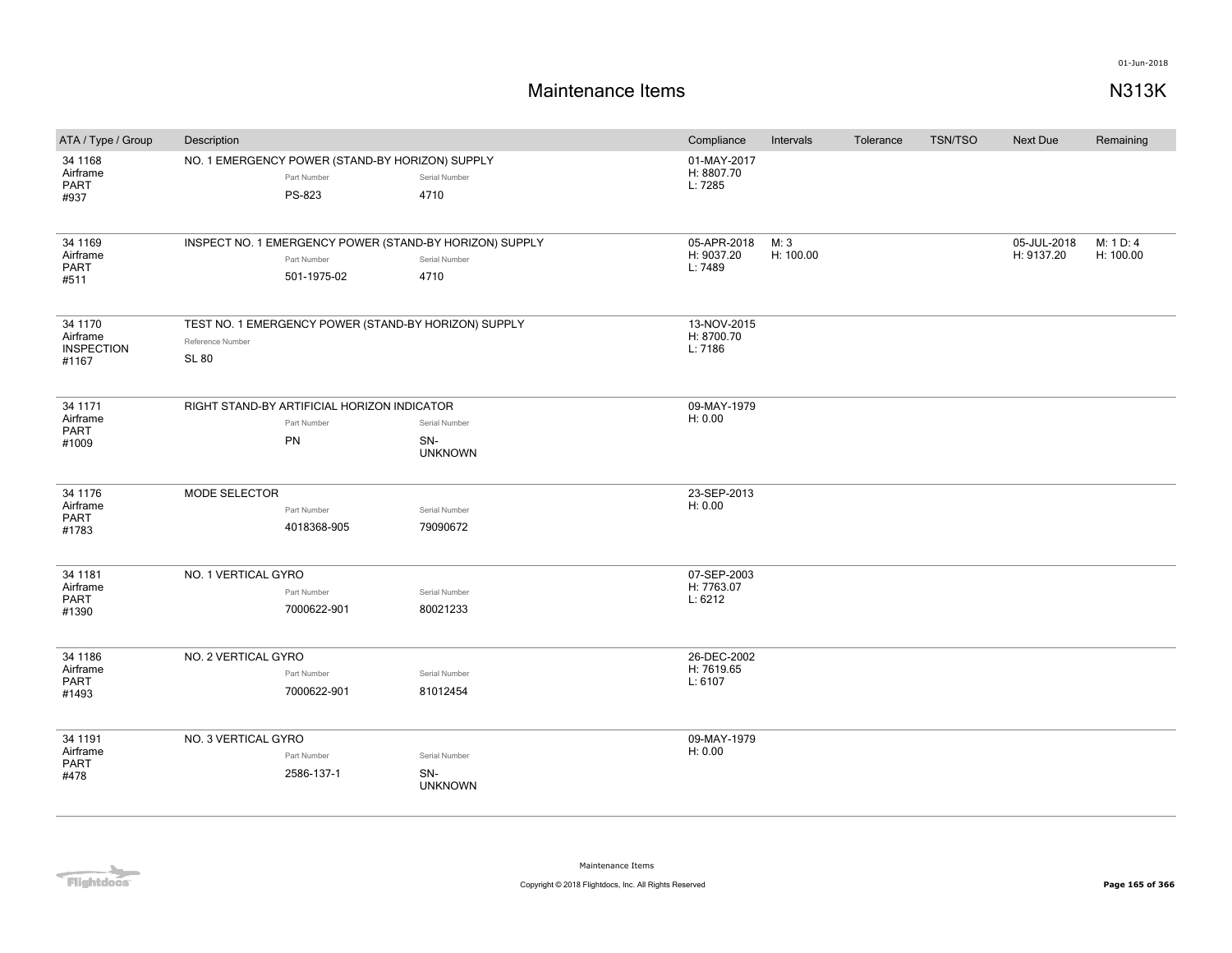## **Maintenance Items N313K**

| ATA / Type / Group                          | Description                                                 |                                        | Compliance                           | Intervals | Tolerance | <b>TSN/TSO</b> | <b>Next Due</b> | Remaining |
|---------------------------------------------|-------------------------------------------------------------|----------------------------------------|--------------------------------------|-----------|-----------|----------------|-----------------|-----------|
| 34 1196<br>Airframe<br>PART<br>#935         | NO. 1 FLIGHT COMPUTER<br>Part Number<br>4018369-905         | Serial Number<br>82063685              | 18-NOV-2013<br>H: 8160.20<br>L: 6475 |           |           |                |                 |           |
| 34 1198<br>Airframe<br>PART<br>#2447        | NO. 2 FLIGHT COMPUTER<br>Part Number<br>17960-0102-0012     | Serial Number<br>2979                  | 31-OCT-2013<br>H: 8160.20<br>L: 6475 |           |           |                |                 |           |
| 34 1226<br>Airframe<br>PART<br>#1939        | FLIGHT DIRECTOR COMPARATOR MONITOR<br>Part Number<br>54W-1C | Serial Number<br>SN-<br><b>UNKNOWN</b> | 09-MAY-1979<br>H: 0.00               |           |           |                |                 |           |
| 34 1231<br>Airframe<br><b>PART</b><br>#579  | WARNING MONITOR INDICATOR<br>Part Number<br>170093-501      | Serial Number<br>SN-<br><b>UNKNOWN</b> | 03-JUN-2002<br>H: 7335.70<br>L: 5900 |           |           |                |                 |           |
| 34 1601<br>Airframe<br><b>PART</b><br>#1760 | NO. 1 INSTRUMENT AMPLIFIER<br>Part Number<br>2587-927-901   | Serial Number<br>SN-<br><b>UNKNOWN</b> | 09-MAY-1979<br>H: 0.00               |           |           |                |                 |           |
| 34 1606<br>Airframe<br><b>PART</b><br>#1890 | NO. 2 INSTRUMENT AMPLIFIER<br>Part Number<br>2587-927-901   | Serial Number<br>SN-<br><b>UNKNOWN</b> | 09-MAY-1979<br>H: 0.00               |           |           |                |                 |           |
| 34 1611<br>Airframe<br>PART<br>#1859        | FLIGHT DIRECTOR BOX<br>Part Number<br>MY20-635-12           | Serial Number<br>SN-<br><b>UNKNOWN</b> | 09-MAY-1979<br>H: 0.00               |           |           |                |                 |           |
| 34 1621<br>Airframe<br>PART<br>#515         | NO. 1 VHF/VOR/DME CONTROL BOX<br>Part Number<br>G-1446      | Serial Number<br>SN-<br><b>UNKNOWN</b> | 09-MAY-1979<br>H: 0.00               |           |           |                |                 |           |

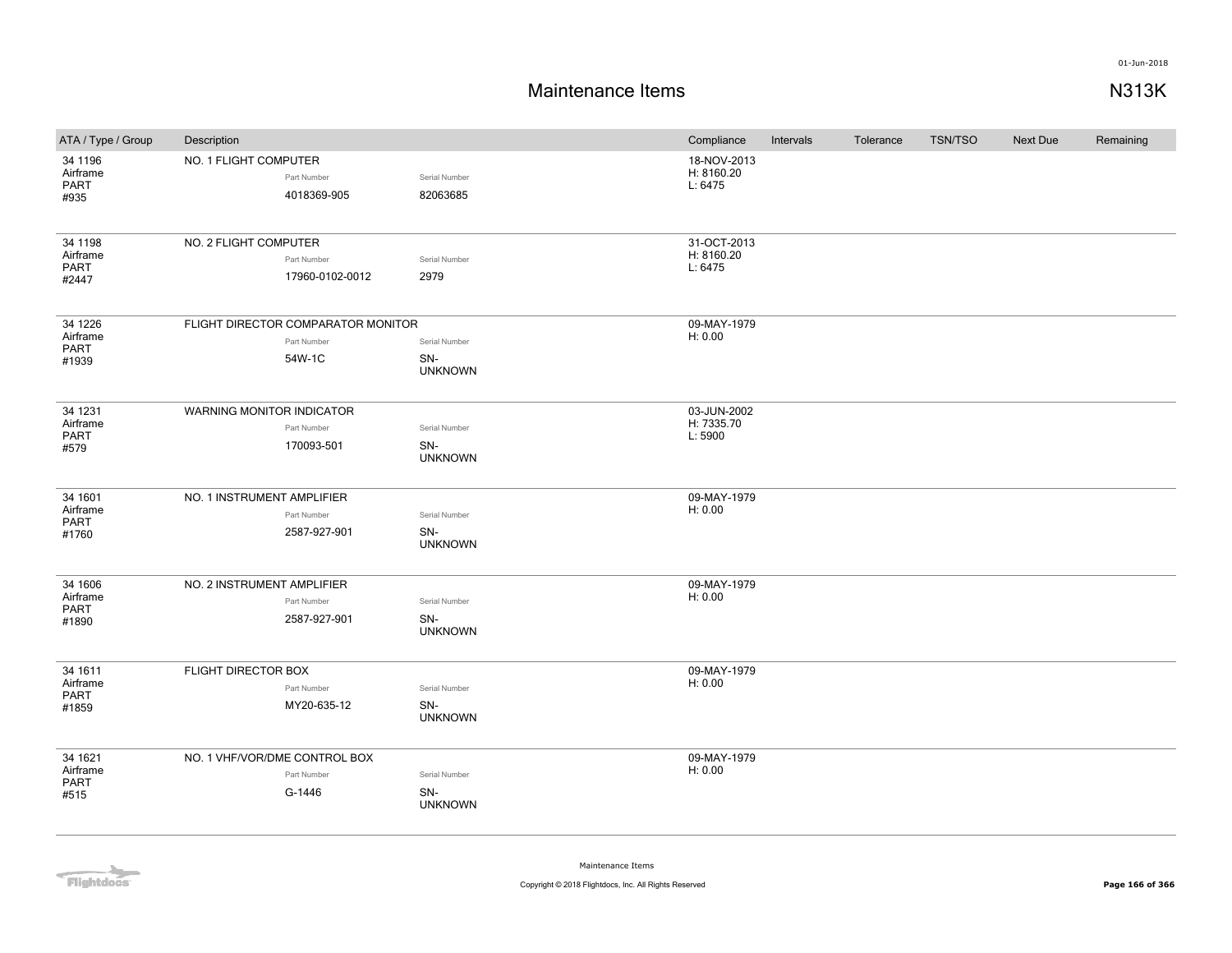## **Maintenance Items N313K**

| ATA / Type / Group                   | Description                   |                             |                                        | Compliance                           | Intervals | Tolerance | <b>TSN/TSO</b> | Next Due | Remaining |
|--------------------------------------|-------------------------------|-----------------------------|----------------------------------------|--------------------------------------|-----------|-----------|----------------|----------|-----------|
| 34 1626<br>Airframe<br>PART<br>#2054 | NO. 1 VOR/ILS RECEIVER        | Part Number<br>622-0876-001 | Serial Number<br>12673                 | 01-NOV-2013<br>H: 8145.10<br>L: 6462 |           |           |                |          |           |
| 34 1636<br>Airframe<br>PART<br>#222  | NO. 2 VHF/VOR/DME CONTROL BOX | Part Number<br>G1446        | Serial Number<br>SN-<br><b>UNKNOWN</b> | 09-MAY-1979<br>H: 0.00               |           |           |                |          |           |
| 34 1641<br>Airframe<br>PART<br>#898  | NO. 2 VOR/ILS RECEIVER        | Part Number<br>622-0876-001 | Serial Number<br>12673                 | 28-JUL-2017                          |           |           |                |          |           |
| 34 1656<br>Airframe<br>PART<br>#650  | <b>VOR ANTENNA</b>            | Part Number<br>AVOR4SA      | Serial Number<br>SN-<br><b>UNKNOWN</b> | 09-MAY-1979<br>H: 0.00               |           |           |                |          |           |
| 34 1661<br>Airframe<br>PART<br>#2128 | <b>GLIDE SLOPE ANTENNA</b>    | Part Number<br>37-P-5       | Serial Number<br>SN-<br><b>UNKNOWN</b> | 09-MAY-1979<br>H: 0.00               |           |           |                |          |           |
| 34 1666<br>Airframe<br>PART<br>#374  | NO. 1 SERVO AMPLIFIER         | Part Number<br>1783-867-1   | Serial Number<br>SN-<br><b>UNKNOWN</b> | 09-MAY-1979<br>H: 0.00               |           |           |                |          |           |
| 34 1671<br>Airframe<br>PART<br>#1636 | NO. 2 SERVO AMPLIFIER         | Part Number<br>1783-867-1   | Serial Number<br>SN-<br><b>UNKNOWN</b> | 09-MAY-1979<br>H: 0.00               |           |           |                |          |           |
| 34 1676<br>Airframe<br>PART<br>#392  | NO. 1 SLAVING AMPLIFIER       | Part Number<br>2585-703     | Serial Number<br>SN-<br><b>UNKNOWN</b> | 09-MAY-1979<br>H: 0.00               |           |           |                |          |           |

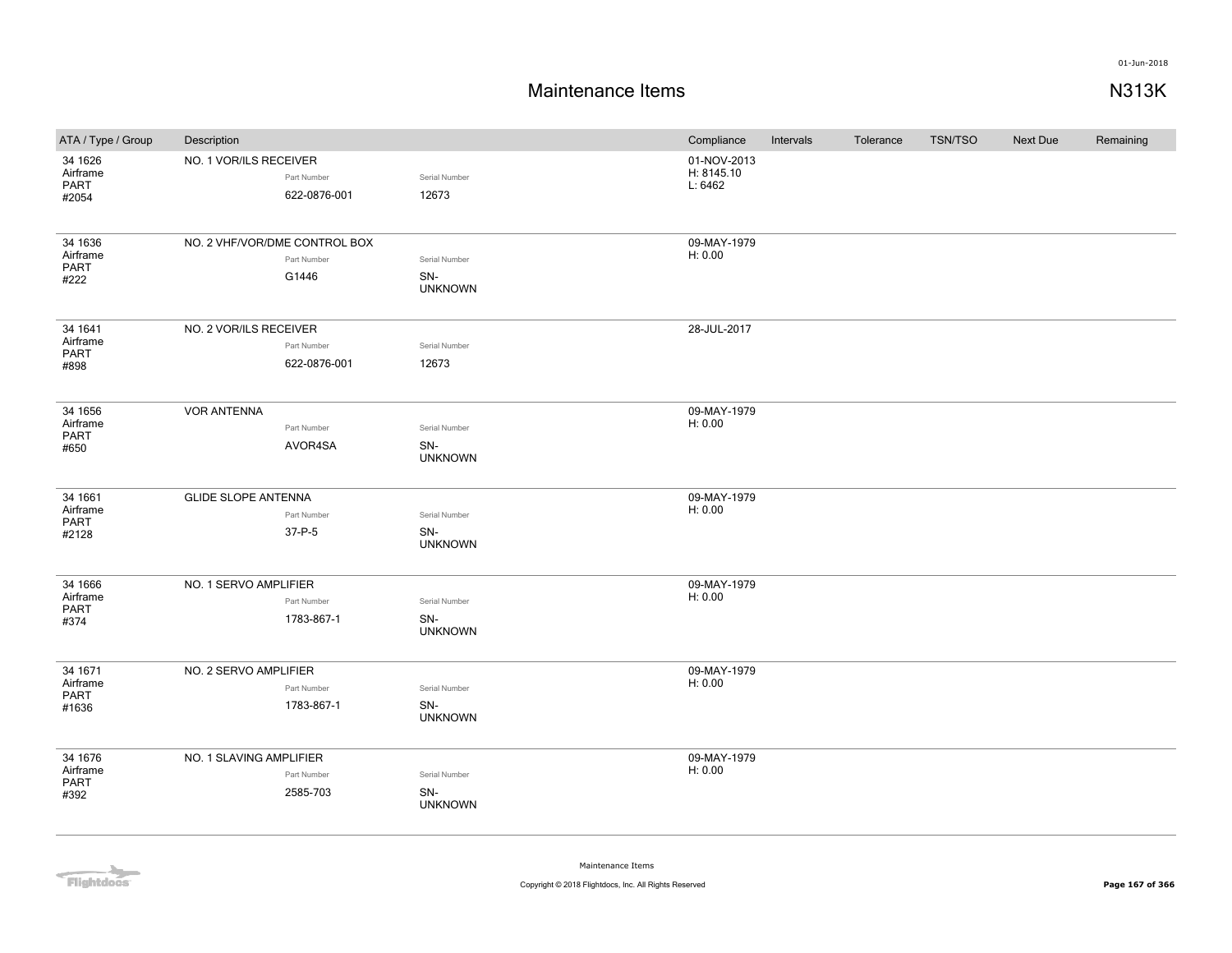# **Maintenance Items N313K**

| ATA / Type / Group  | Description                     |                | Compliance  | Intervals | Tolerance | <b>TSN/TSO</b> | Next Due | Remaining |
|---------------------|---------------------------------|----------------|-------------|-----------|-----------|----------------|----------|-----------|
| 34 1681             | NO. 2 SLAVING AMPLIFIER         |                | 09-MAY-1979 |           |           |                |          |           |
| Airframe<br>PART    | Part Number                     | Serial Number  | H: 0.00     |           |           |                |          |           |
| #1627               | 2588-703                        | SN-            |             |           |           |                |          |           |
|                     |                                 | <b>UNKNOWN</b> |             |           |           |                |          |           |
| 34 1691             | NO. 1 HEADING TRANSMITTER       |                | 09-MAY-1979 |           |           |                |          |           |
| Airframe            | Part Number                     | Serial Number  | H: 0.00     |           |           |                |          |           |
| PART<br>#1899       | 620-359                         | SN-            |             |           |           |                |          |           |
|                     |                                 | <b>UNKNOWN</b> |             |           |           |                |          |           |
| 34 1696             | NO. 2 HEADING TRANSMITTER       |                | 09-MAY-1979 |           |           |                |          |           |
| Airframe            | Part Number                     | Serial Number  | H: 0.00     |           |           |                |          |           |
| PART<br>#862        | 620-359                         | SN-            |             |           |           |                |          |           |
|                     |                                 | <b>UNKNOWN</b> |             |           |           |                |          |           |
| 34 2101             | NO. 1 ADF CONTROL               |                | 23-SEP-2013 |           |           |                |          |           |
| Airframe<br>PART    | Part Number                     | Serial Number  | H: 0.00     |           |           |                |          |           |
| #855                | 792-6275-002                    | 3370           |             |           |           |                |          |           |
|                     |                                 |                |             |           |           |                |          |           |
| 34 2106             | NO. 1 ADF RECEIVER              |                | 23-SEP-2013 |           |           |                |          |           |
| Airframe<br>PART    | Part Number                     | Serial Number  | H: 0.00     |           |           |                |          |           |
| #610                | 622-2362-001                    | 5794           |             |           |           |                |          |           |
| 34 2111             | NO. 1 QUAD ERROR CORRECTOR      |                | 09-MAY-1979 |           |           |                |          |           |
| Airframe            | Part Number                     | Serial Number  | H: 0.00     |           |           |                |          |           |
| <b>PART</b>         | 522-2740-004                    | SN-            |             |           |           |                |          |           |
| #471                |                                 | <b>UNKNOWN</b> |             |           |           |                |          |           |
| 34 2116             | NO. 1 ADF LOOP ANTENNA          |                | 09-MAY-1979 |           |           |                |          |           |
| Airframe            | Part Number                     | Serial Number  | H: 0.00     |           |           |                |          |           |
| <b>PART</b><br>#970 | 522-1837-005                    | SN-            |             |           |           |                |          |           |
|                     |                                 | <b>UNKNOWN</b> |             |           |           |                |          |           |
| 34 21 21            | NO. 1 ADF SENSE ANTENNA COUPLER |                | 09-MAY-1979 |           |           |                |          |           |
| Airframe            | Part Number                     | Serial Number  | H: 0.00     |           |           |                |          |           |
| PART<br>#118        | 522-2931-004                    | SN-            |             |           |           |                |          |           |
|                     |                                 | <b>UNKNOWN</b> |             |           |           |                |          |           |

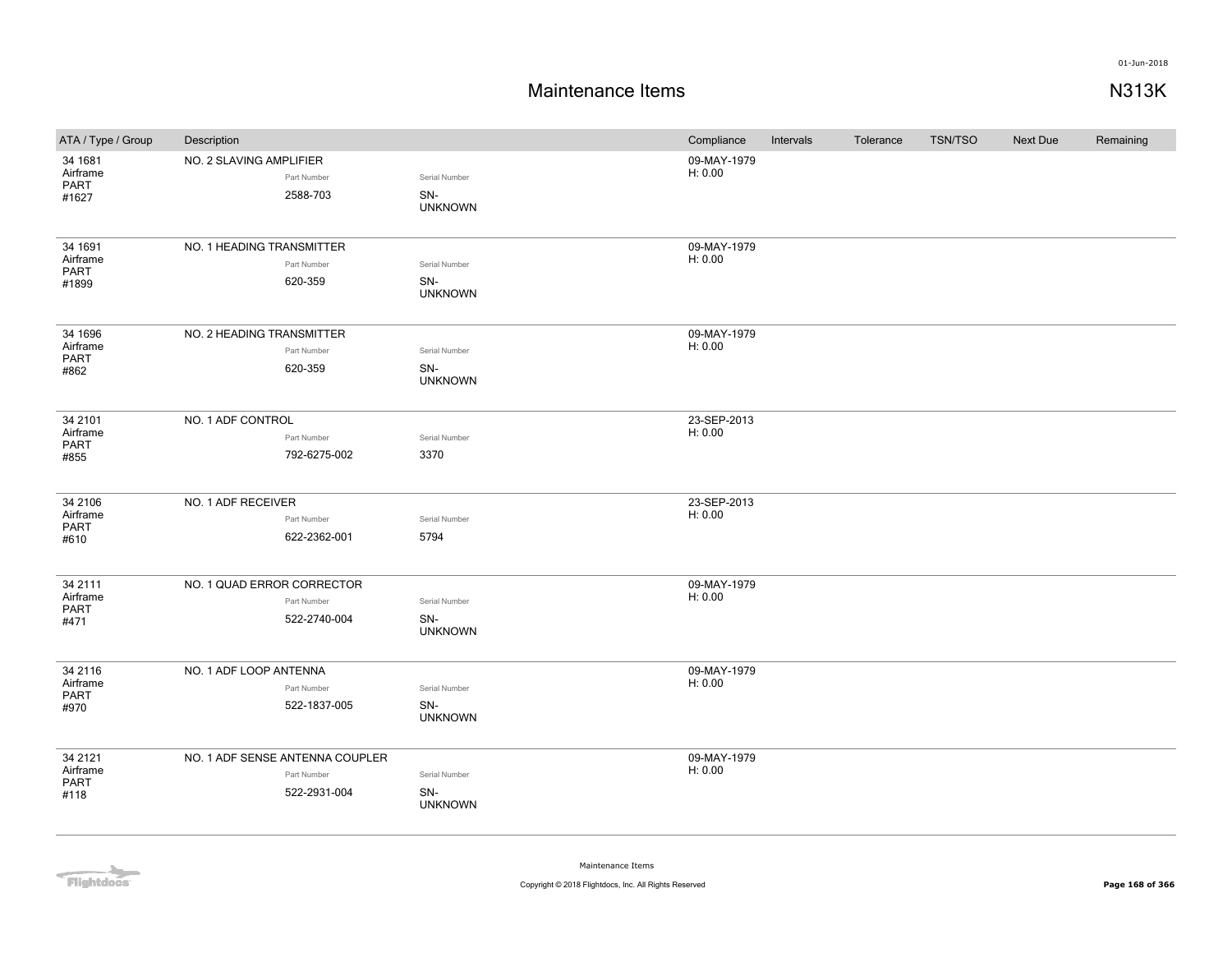# **Maintenance Items N313K**

| ATA / Type / Group                   | Description                                                    |                                        | Compliance             | Intervals | Tolerance | <b>TSN/TSO</b> | <b>Next Due</b> | Remaining |
|--------------------------------------|----------------------------------------------------------------|----------------------------------------|------------------------|-----------|-----------|----------------|-----------------|-----------|
| 34 21 26<br>Airframe<br>PART<br>#463 | NO. 1 ADF SENSE ANTENNA<br>Part Number<br>MY20-258-50-1        | Serial Number<br>SN-<br><b>UNKNOWN</b> | 09-MAY-1979<br>H: 0.00 |           |           |                |                 |           |
| 34 2136<br>Airframe<br>PART<br>#1450 | NO. 2 ADF CONTROL<br>Part Number<br>522-2357-011               | Serial Number<br>SN-<br><b>UNKNOWN</b> | 09-MAY-1979<br>H: 0.00 |           |           |                |                 |           |
| 34 2141<br>Airframe<br>PART<br>#1032 | NO. 2 ADF RECEIVER<br>Part Number<br>622-2362-001              | Serial Number<br>16018                 | 23-SEP-2013<br>H: 0.00 |           |           |                |                 |           |
| 34 2146<br>Airframe<br>PART<br>#207  | NO. 2 QUAD ERROR CORRECTOR<br>Part Number<br>522-2740-004      | Serial Number<br>SN-<br><b>UNKNOWN</b> | 09-MAY-1979<br>H: 0.00 |           |           |                |                 |           |
| 34 2151<br>Airframe<br>PART<br>#2366 | NO. 2 ADF LOOP ANTENNA<br>Part Number<br>522-1837-005          | Serial Number<br>SN-<br><b>UNKNOWN</b> | 09-MAY-1979<br>H: 0.00 |           |           |                |                 |           |
| 34 2156<br>Airframe<br>PART<br>#2238 | NO. 2 ADF SENSE ANTENNA COUPLER<br>Part Number<br>522-2931-004 | Serial Number<br>SN-<br><b>UNKNOWN</b> | 09-MAY-1979<br>H: 0.00 |           |           |                |                 |           |
| 34 2161<br>Airframe<br>PART<br>#1700 | NO. 2 ADF SENSE ANTENNA<br>Part Number<br>MY20-258-51-1        | Serial Number<br>SN-<br><b>UNKNOWN</b> | 09-MAY-1979<br>H: 0.00 |           |           |                |                 |           |
| 34 2601<br>Airframe<br>PART<br>#1664 | ATC MARKER BEACON CONTROL<br>Part Number<br>G1447              | Serial Number<br>SN-<br><b>UNKNOWN</b> | 09-MAY-1979<br>H: 0.00 |           |           |                |                 |           |

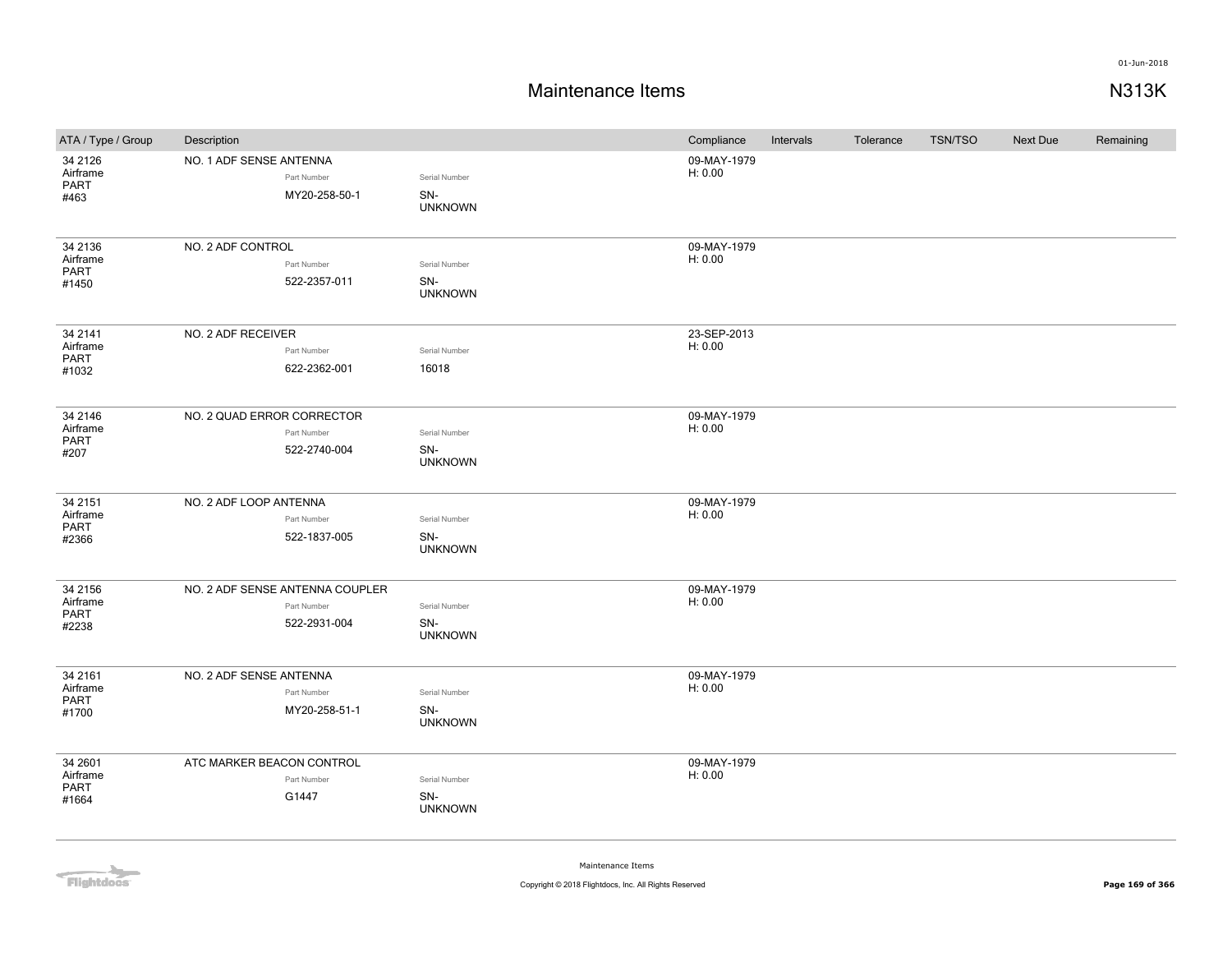| ATA / Type / Group                                | Description                    |                                                            |                                        | Compliance                           | Intervals | Tolerance | <b>TSN/TSO</b> | Next Due              | Remaining |
|---------------------------------------------------|--------------------------------|------------------------------------------------------------|----------------------------------------|--------------------------------------|-----------|-----------|----------------|-----------------------|-----------|
| 34 2606<br>Airframe<br>PART<br>#1084              |                                | NO. 1 MARKER BEACON RECEIVER<br>Part Number<br>MKA28C      | Serial Number<br>SN-<br><b>UNKNOWN</b> | 09-MAY-1979<br>H: 0.00               |           |           |                |                       |           |
| 34 26 11<br>Airframe<br><b>PART</b><br>#642       | NO. 1 MARKER BEACON ANTENNA    | Part Number<br>MY20-209-10-2                               | Serial Number<br>SN-<br><b>UNKNOWN</b> | 09-MAY-1979<br>H: 0.00               |           |           |                |                       |           |
| 34 26 14<br>Airframe<br>PART<br>#979              | NO. 2 MARKER BEACON ANTENNA    | Part Number<br><b>PN</b>                                   | Serial Number<br>SN-<br><b>UNKNOWN</b> | 09-MAY-1979<br>H: 0.00               |           |           |                |                       |           |
| 34 26 16<br>Airframe<br><b>PART</b><br>#443       | NO. 1 ATC TRANSPONDER          | Part Number<br>066-01143-0601                              | Serial Number<br>2216                  | 03-MAR-2016                          |           |           |                |                       |           |
| 34 26 17<br>Airframe<br><b>INSPECTION</b><br>#881 | Reference Number<br>FAR 91.413 | TEST NO. 1 ATC TRANSPONDER (FAR 91.413)                    |                                        | 01-MAR-2017<br>H: 8797.70<br>L: 7277 | M: 24     |           |                | 01-MAR-2019           | M: 9 D: 0 |
| 34 26 19<br>Airframe<br><b>PART</b><br>#592       | NO. 2 ATC TRANSPONDER          | Part Number<br>066-01143-0601                              | Serial Number<br>2216                  | 31-JUL-2015<br>H: 8666.70<br>L: 7152 |           |           |                |                       |           |
| 34 26 20<br>Airframe<br><b>INSPECTION</b><br>#574 | Reference Number<br>FAR 91.413 | TEST NO. 2 ATC TRANSPONDER (FAR 91.413)                    |                                        | 01-MAR-2017<br>H: 8797.70<br>L: 7277 | M: 24     |           |                | 01-MAR-2019 M: 9 D: 0 |           |
| 34 26 21<br>Airframe<br><b>PART</b><br>#924       |                                | NO. 1 ATC TRANSPONDER ANTENNA<br>Part Number<br>DMN150-3-2 | Serial Number<br>10100                 | 31-OCT-2013<br>H: 8160.20<br>L: 6475 |           |           |                |                       |           |

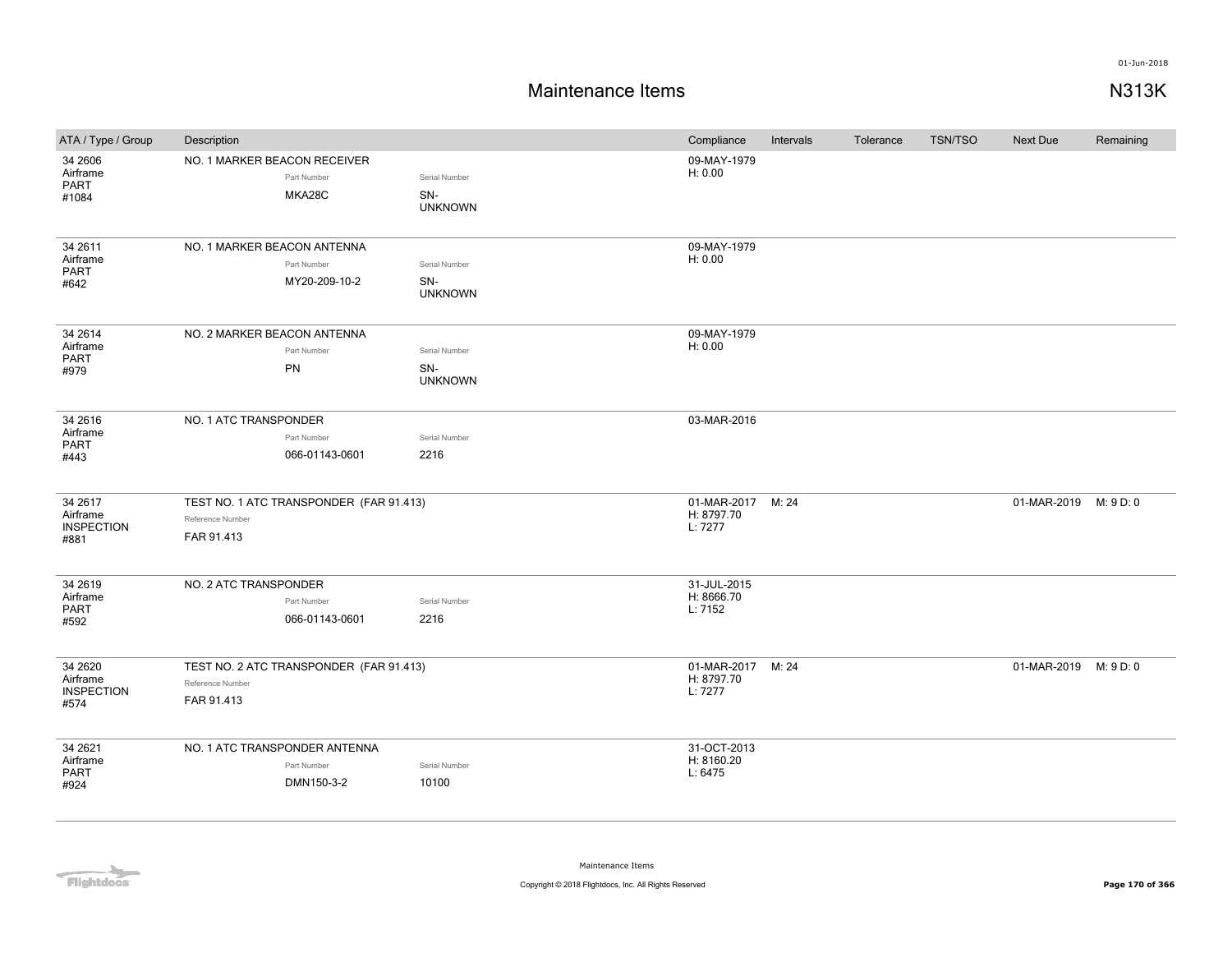# **Maintenance Items N313K**

| ATA / Type / Group                         | Description                        |                             |                                        | Compliance                           | Intervals | Tolerance | <b>TSN/TSO</b> | <b>Next Due</b> | Remaining |
|--------------------------------------------|------------------------------------|-----------------------------|----------------------------------------|--------------------------------------|-----------|-----------|----------------|-----------------|-----------|
| 34 26 24<br>Airframe<br>PART<br>#1561      | NO. 2 ATC TRANSPONDER ANTENNA      | Part Number<br>DMN150-3-2   | Serial Number<br>10101                 | 31-OCT-2013<br>H: 8160.20<br>L: 6475 |           |           |                |                 |           |
| 34 26 36<br>Airframe<br>PART<br>#819       | NO. 1 ADF SENSE ANTENNA SIMULATOR  | Part Number<br>522-3833-001 | Serial Number<br>SN-<br><b>UNKNOWN</b> | 09-MAY-1979<br>H: 0.00               |           |           |                |                 |           |
| 34 2646<br>Airframe<br>PART<br>#2126       | NO. 1 ADF AUDIO FILTER             | Part Number<br>MR16D        | Serial Number<br>SN-<br><b>UNKNOWN</b> | 09-MAY-1979<br>H: 0.00               |           |           |                |                 |           |
| 34 2651<br>Airframe<br><b>PART</b><br>#223 | NO. 2 ADF AUDIO FILTER             | Part Number<br>MR16D        | Serial Number<br>SN-<br><b>UNKNOWN</b> | 09-MAY-1979<br>H: 0.00               |           |           |                |                 |           |
| 34 2661<br>Airframe<br>PART<br>#683        | NO. 2 MARKER BEACON RECEIVER<br>PN | Part Number                 | Serial Number<br>SN-<br><b>UNKNOWN</b> | 09-MAY-1979<br>H: 0.00               |           |           |                |                 |           |
| 34 3101<br>Airframe<br>PART<br>#2138       | DME CONTROL PANEL                  | Part Number<br>G1446        | Serial Number<br>SN-<br><b>UNKNOWN</b> | 09-MAY-1979<br>H: 0.00               |           |           |                |                 |           |
| 34 3106<br>Airframe<br>PART<br>#953        | NO. 1 DME INDICATOR                | Part Number<br>M1591085     | Serial Number<br>SN-<br><b>UNKNOWN</b> | 09-MAY-1979<br>H: 0.00               |           |           |                |                 |           |
| 34 3108<br>Airframe<br>PART<br>#893        | NO. 2 DME INDICATOR                | Part Number<br>622-1234-013 | Serial Number<br>7948                  | 23-SEP-2013<br>H: 0.00               |           |           |                |                 |           |

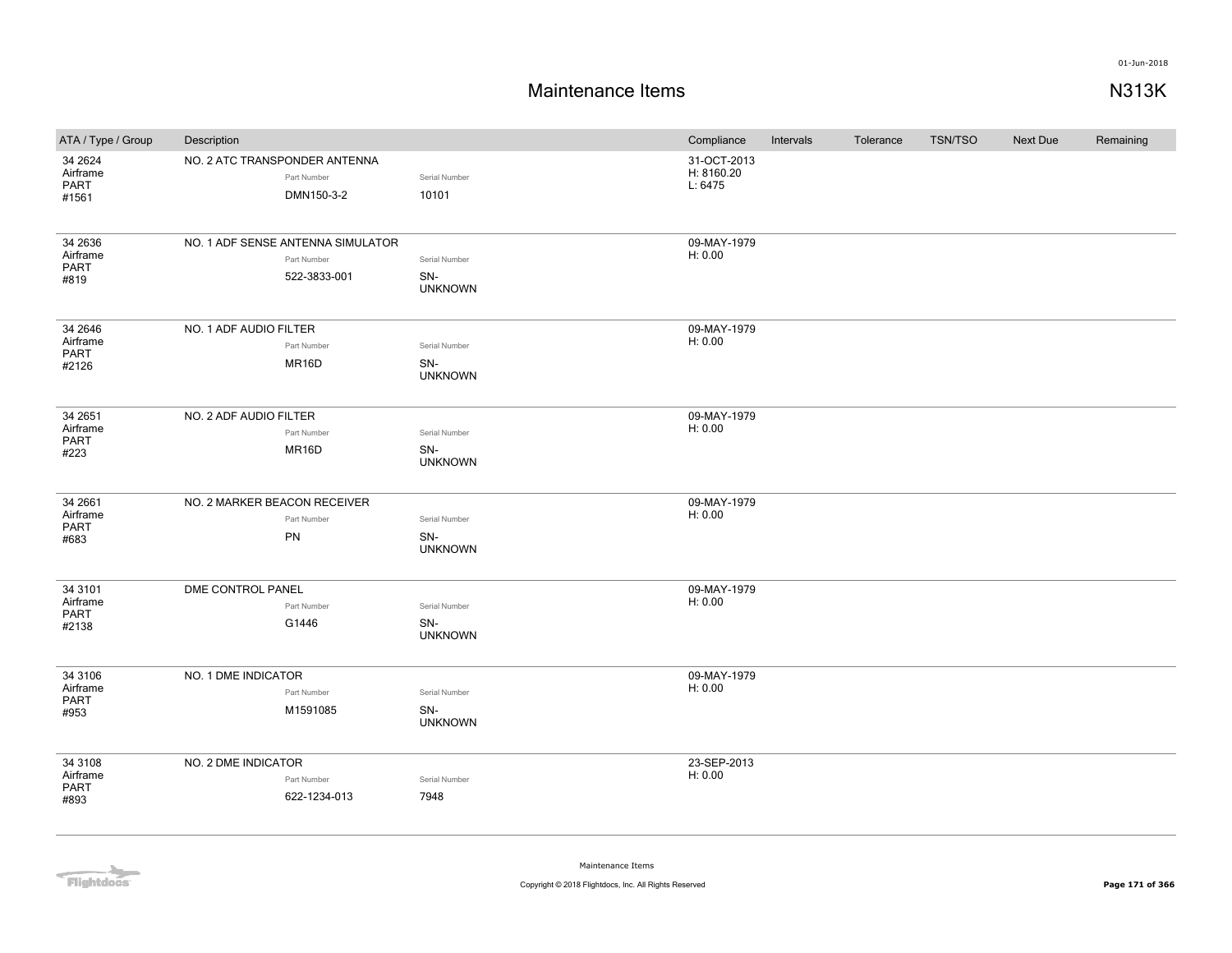### **Maintenance Items N313K**

| ATA / Type / Group                         | Description                |                                |                                        | Compliance             | Intervals | Tolerance | <b>TSN/TSO</b> | <b>Next Due</b> | Remaining |
|--------------------------------------------|----------------------------|--------------------------------|----------------------------------------|------------------------|-----------|-----------|----------------|-----------------|-----------|
| 34 3111<br>Airframe<br><b>PART</b><br>#287 | NO. 1 DME TRANSCEIVER      | Part Number<br>622-1233-001    | Serial Number<br>13188                 | 23-SEP-2013<br>H: 0.00 |           |           |                |                 |           |
| 34 3113<br>Airframe<br>PART<br>#1835       | NO. 2 DME TRANSCEIVER      | Part Number<br>622-1233-001    | Serial Number<br>13652                 | 23-SEP-2013<br>H: 0.00 |           |           |                |                 |           |
| 34 31 16<br>Airframe<br>PART<br>#1667      | NO. 1 DME ANTENNA          | Part Number<br>AT740A-64C74000 | Serial Number<br>SN-<br><b>UNKNOWN</b> | 09-MAY-1979<br>H: 0.00 |           |           |                |                 |           |
| 34 3119<br>Airframe<br>PART<br>#285        | NO. 2 DME ANTENNA          | Part Number<br>AT740A-64C74000 | Serial Number<br>SN-<br><b>UNKNOWN</b> | 09-MAY-1979<br>H: 0.00 |           |           |                |                 |           |
| 34 3601<br>Airframe<br>PART<br>#264        | <b>RADAR INDICATOR</b>     | Part Number<br>066-3086-30     | Serial Number<br>3571                  | 23-SEP-2013<br>H: 0.00 |           |           |                |                 |           |
| 34 3606<br>Airframe<br><b>PART</b><br>#673 | RADAR RECEIVER TRANSMITTER | Part Number<br>071-01550-0101  | Serial Number<br>ART2100-<br>2071      | 28-JUL-2017            |           |           |                |                 |           |
| 34 3611<br>Airframe<br>PART<br>#878        | RADAR SYNCHRONIZER         | Part Number<br>776C3           | Serial Number<br>SN-<br><b>UNKNOWN</b> | 09-MAY-1979<br>H: 0.00 |           |           |                |                 |           |
| 34 36 16<br>Airframe<br>PART<br>#1003      | RADAR ANTENNA              | Part Number<br>537F8           | Serial Number<br>SN-<br><b>UNKNOWN</b> | 09-MAY-1979<br>H: 0.00 |           |           |                |                 |           |

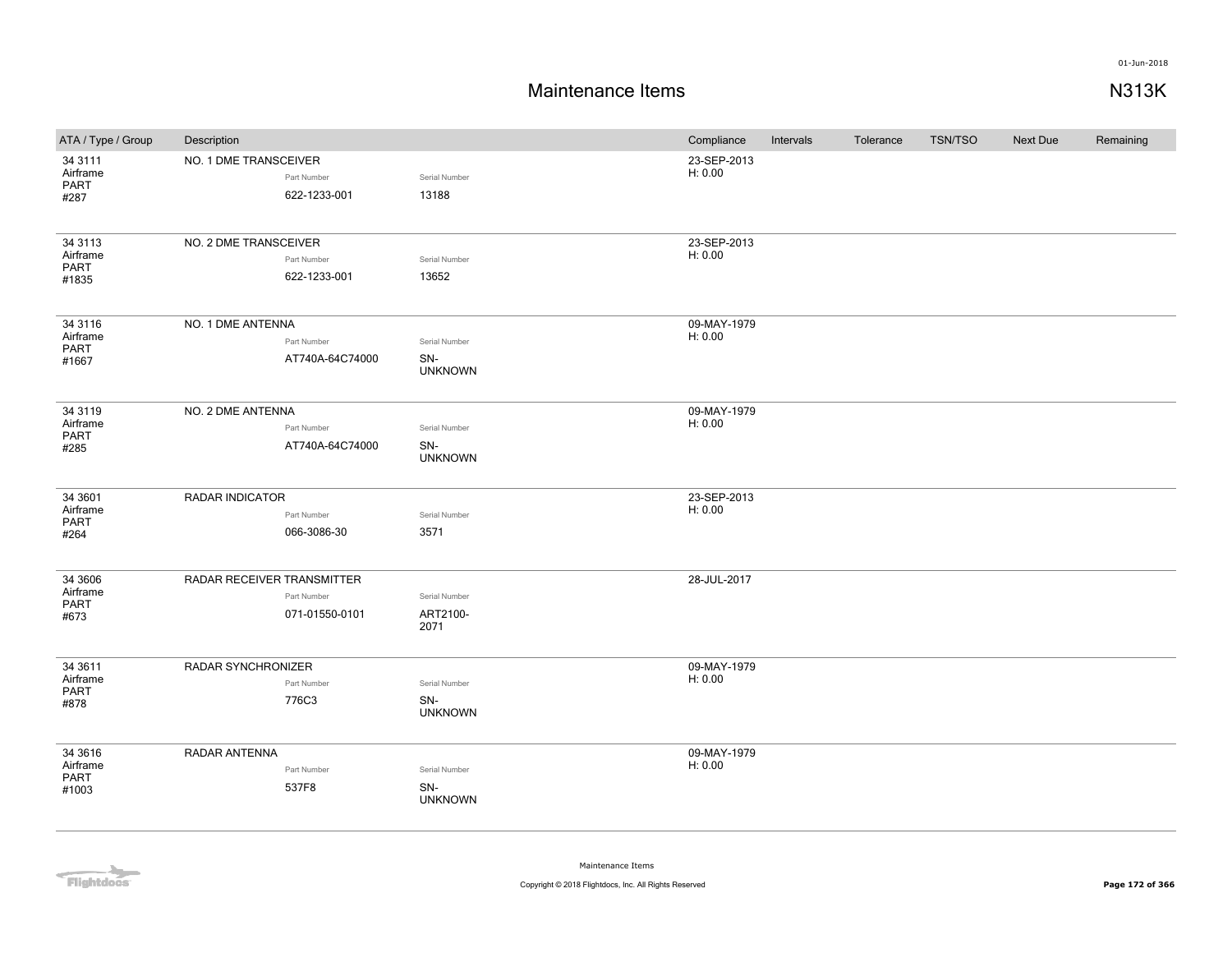## **Maintenance Items N313K**

| ATA / Type / Group                          | Description                                                          |                                        | Compliance                           | Intervals | Tolerance | <b>TSN/TSO</b> | Next Due | Remaining |
|---------------------------------------------|----------------------------------------------------------------------|----------------------------------------|--------------------------------------|-----------|-----------|----------------|----------|-----------|
| 34 3621<br>Airframe<br><b>PART</b><br>#2171 | RADAR CONTROL PANEL<br>Part Number<br>G1448A                         | Serial Number<br>SN-<br><b>UNKNOWN</b> | 09-MAY-1979<br>H: 0.00               |           |           |                |          |           |
| 34 4101<br>Airframe<br><b>PART</b><br>#654  | RADIO ALTIMETER TRANSCEIVER<br>Part Number<br>522-3698-003           | Serial Number<br>SN-<br><b>UNKNOWN</b> | 09-MAY-1979<br>H: 0.00               |           |           |                |          |           |
| 34 4106<br>Airframe<br><b>PART</b><br>#2052 | LEFT RADIO ALTIMETER INDICATOR<br>Part Number<br>522-4114-003        | Serial Number<br>SN-<br><b>UNKNOWN</b> | 09-MAY-1979<br>H: 0.00               |           |           |                |          |           |
| 34 4109<br>Airframe<br>PART<br>#747         | NO. 1 RADIO ALTIMETER ANTENNA<br>Part Number<br>104-0032-00          | Serial Number<br>SN-<br><b>UNKNOWN</b> | 09-MAY-1979<br>H: 0.00               |           |           |                |          |           |
| 34 4110<br>Airframe<br>PART<br>#1036        | RADIO ALTIMETER HEIGHT SWITCH<br>Part Number<br>PN                   | Serial Number<br>SN-<br><b>UNKNOWN</b> | 09-MAY-1979<br>H: 0.00               |           |           |                |          |           |
| 34 4111<br>Airframe<br><b>PART</b><br>#324  | RIGHT RADIO ALTIMETER INDICATOR<br>Part Number<br>4014267-901        | Serial Number<br>78092270              | 19-MAR-2002<br>H: 7309.00<br>L: 5882 |           |           |                |          |           |
| 34 4116<br>Airframe<br>PART<br>#506         | NO. 2 RADIO ALTIMETER ANTENNA<br>Part Number<br>104-0032-00          | Serial Number<br>SN-<br><b>UNKNOWN</b> | 09-MAY-1979<br>H: 0.00               |           |           |                |          |           |
| 34 4126<br>Airframe<br>PART<br>#1236        | NO. 1 HORIZON APPROACH (ADI) INDICATOR<br>Part Number<br>4020547-908 | Serial Number<br>79110742              | 23-SEP-2013<br>H: 0.00               |           |           |                |          |           |

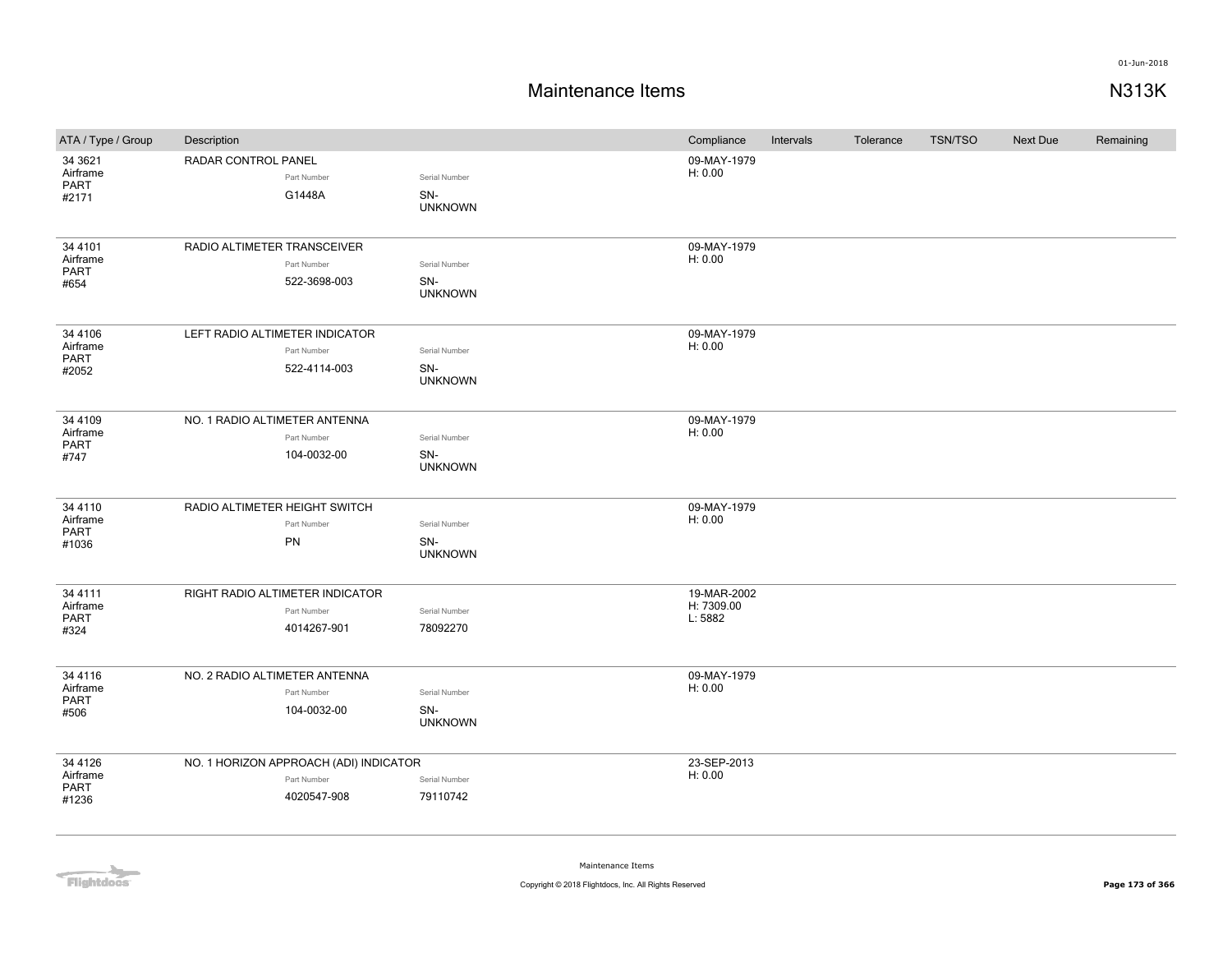| ATA / Type / Group                                  | Description |                                                    |               | Compliance                                 | Intervals  | Tolerance | <b>TSN/TSO</b> | Next Due              | Remaining  |
|-----------------------------------------------------|-------------|----------------------------------------------------|---------------|--------------------------------------------|------------|-----------|----------------|-----------------------|------------|
| 34 4 1 2 7<br>Airframe<br><b>INSPECTION</b><br>#691 |             | BENCH CHECK NO. 1 HORIZON APPROACH (ADI) INDICATOR |               | 23-SEP-2013<br>H: 0.00                     |            |           |                |                       |            |
| 34 4131                                             |             | NO. 2 HORIZON APPROACH (ADI) INDICATOR             |               | 21-FEB-2018                                |            |           |                |                       |            |
| Airframe<br><b>PART</b>                             |             | Part Number                                        | Serial Number |                                            |            |           |                |                       |            |
| #1392                                               |             | 4020547-908                                        | 80030822      |                                            |            |           |                |                       |            |
| 34 4132<br>Airframe<br><b>INSPECTION</b><br>#1869   |             | BENCH CHECK NO. 2 HORIZON APPROACH (ADI) INDICATOR |               | 09-MAY-1979<br>H: 0.00                     |            |           |                |                       |            |
| 34 5202                                             |             | LEFT PITOT TOTAL PRESSURE PROBE                    |               | 16-AUG-2005                                | H: 6000.00 |           |                | H: 13820.80           | H: 4783.60 |
| Airframe                                            |             | Part Number                                        | Serial Number | H: 7820.80                                 |            |           |                |                       |            |
| PART<br>#1191                                       |             | 856LR-1                                            | 231362        | L: 6251                                    |            |           |                |                       |            |
| 34 5202                                             |             | RIGHT PITOT TOTAL PRESSURE PROBE                   |               | 16-AUG-2005                                | H: 6000.00 |           |                | H: 13820.80           | H: 4783.60 |
| Airframe<br>PART                                    |             | Part Number                                        | Serial Number | H: 7820.80<br>L: 6251                      |            |           |                |                       |            |
| #1213                                               |             | 856LR-2                                            | 229585        |                                            |            |           |                |                       |            |
| 34 5203-1<br>Airframe<br><b>INSPECTION</b><br>#196  |             | LEAK TEST COPILOT AIR DATA COMPUTER                |               | 01-MAR-2017<br>H: 8797.70<br>L: 7277       | M: 24      |           |                | 01-MAR-2019 M: 9 D: 0 |            |
| 34 5203-1<br>Airframe<br><b>INSPECTION</b><br>#1505 |             | LEAK TEST PILOT AIR DATA COMPUTER                  |               | 01-MAR-2017 M: 24<br>H: 8797.70<br>L: 7277 |            |           |                | 01-MAR-2019 M: 9 D: 0 |            |
| 34 5203-2<br>Airframe<br><b>INSPECTION</b><br>#1963 |             | FUNCTIONAL TEST COPILOT AIR DATA COMPUTER          |               | 01-MAR-2017 M: 24<br>H: 8797.70<br>L: 7277 |            |           |                | 01-MAR-2019 M: 9 D: 0 |            |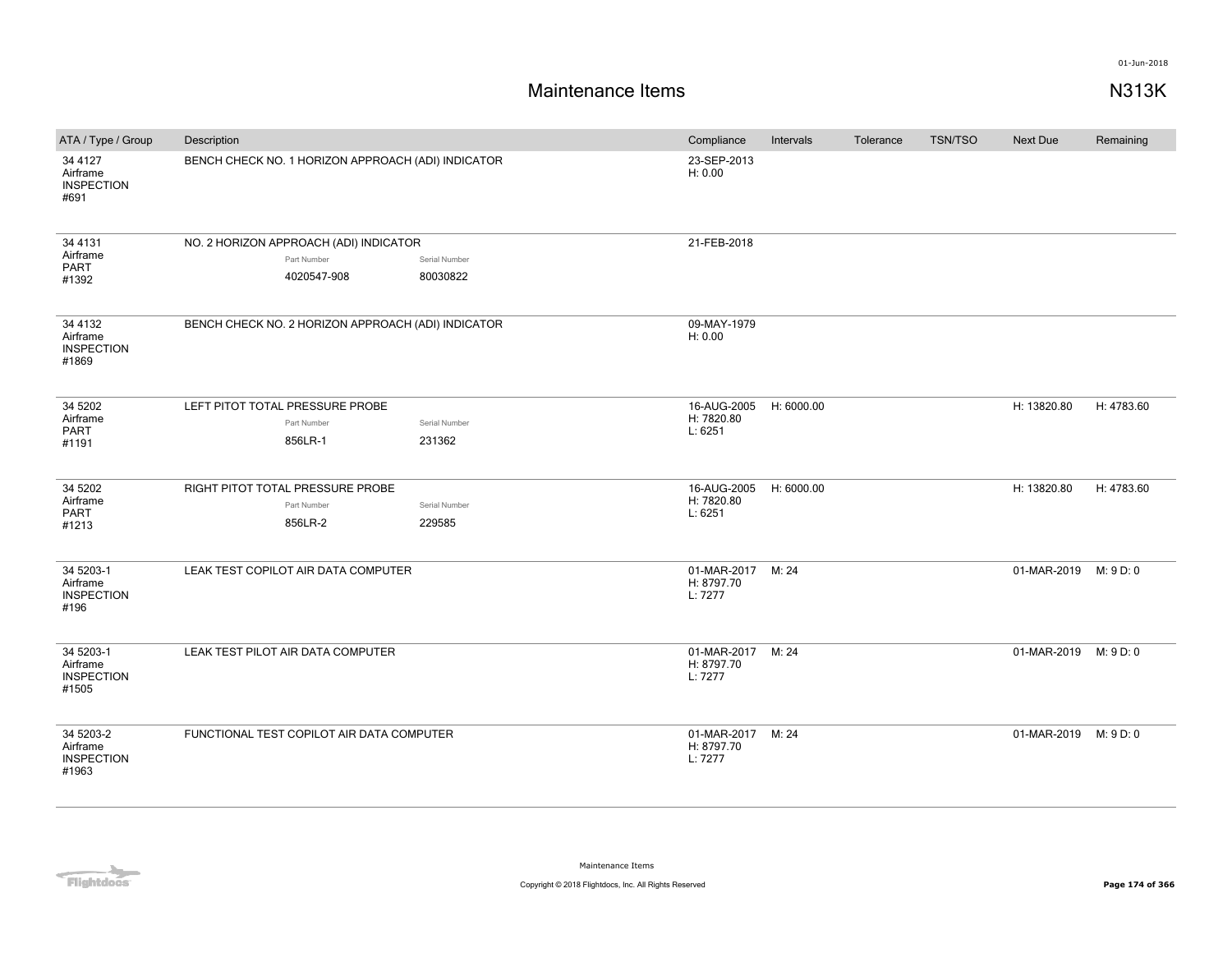| ATA / Type / Group                                         | Description                |                                                     |                                                           | Compliance                                 | Intervals | Tolerance | <b>TSN/TSO</b> | <b>Next Due</b>       | Remaining  |
|------------------------------------------------------------|----------------------------|-----------------------------------------------------|-----------------------------------------------------------|--------------------------------------------|-----------|-----------|----------------|-----------------------|------------|
| 34 5203-2<br>Airframe<br><b>INSPECTION</b><br>#426         |                            | FUNCTIONAL TEST PILOT AIR DATA COMPUTER             |                                                           | 01-MAR-2017<br>H: 8797.70<br>L: 7277       | M: 24     |           |                | 01-MAR-2019           | M: 9 D: 0  |
| 34 5204-1<br>Airframe<br><b>INSPECTION</b><br>#1050        |                            | LEAK TEST STANDBY ALTIMETER STATIC PRESSURE CIRCUIT |                                                           | 01-MAR-2017 M: 24<br>H: 8797.70<br>L: 7277 |           |           |                | 01-MAR-2019 M: 9 D: 0 |            |
| 34 5204-2<br>Airframe<br><b>INSPECTION</b><br>#676         |                            | FUNCTIONAL TEST STANDBY ALTIMETER                   |                                                           | 01-MAR-2017<br>H: 8797.70<br>L: 7277       | M: 24     |           |                | 01-MAR-2019 M: 9 D: 0 |            |
| 34 8000                                                    | #1 FMS RELAY UNIT          |                                                     |                                                           | 16-AUG-2005                                |           |           |                |                       |            |
| Airframe<br>PART                                           |                            | Part Number                                         | Serial Number                                             | H: 0.00                                    |           |           |                |                       |            |
| #305                                                       |                            | 770490-1                                            | 940                                                       |                                            |           |           |                |                       |            |
| 34 8010                                                    | AIR DATA COMPUTER MOUNT    |                                                     |                                                           | 16-AUG-2005                                |           |           |                |                       |            |
| Airframe<br>PART                                           |                            | Part Number                                         | Serial Number                                             | H: 0.00                                    |           |           |                |                       |            |
| #1570                                                      |                            | 7002036-2                                           | N/A                                                       |                                            |           |           |                |                       |            |
| 34                                                         | #2 FMS RELAY UNIT          |                                                     |                                                           | 16-AUG-2005                                |           |           |                |                       |            |
| CERTIFICATE348005                                          |                            | Part Number                                         | Serial Number                                             | H: 0.00                                    |           |           |                |                       |            |
| Airframe<br><b>PART</b><br>#2177                           |                            | 770490-1                                            | 939                                                       |                                            |           |           |                |                       |            |
| 34                                                         | <b>TCAS PROCESSOR UNIT</b> |                                                     |                                                           | 23-SEP-2013                                |           |           |                |                       |            |
| CERTIFICATE348015                                          |                            | Part Number                                         | Serial Number                                             | H: 0.00                                    |           |           |                |                       |            |
| Airframe<br>PART<br>#1358                                  |                            | 066-01146-1111                                      | M11370                                                    |                                            |           |           |                |                       |            |
| 35 0001<br>Airframe<br><b>INSPECTION</b><br>$2A+$<br>#2064 |                            |                                                     | INSPECT/CHECK HIGH PRESSURE SYSTEM AND CREW OXYGEN SYSTEM | 18-JAN-2018<br>H: 9004.30<br>L: 7457       | M: 12     | M: 1      |                | 18-JAN-2019           | M: 7 D: 17 |

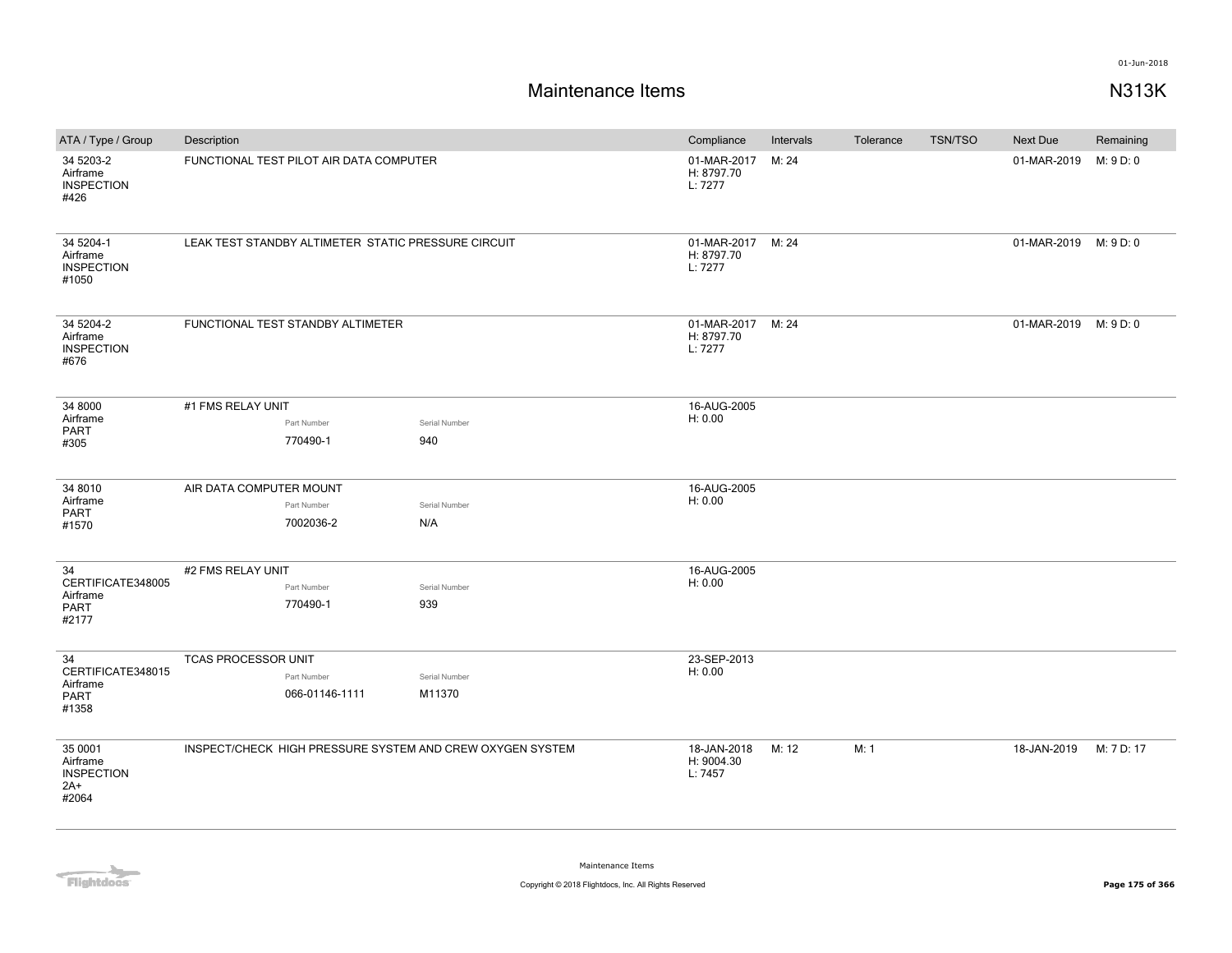| ATA / Type / Group                                         | Description                                                                                                                                                                                        | Compliance                           | Intervals           | Tolerance         | <b>TSN/TSO</b>          | <b>Next Due</b>            | Remaining                 |
|------------------------------------------------------------|----------------------------------------------------------------------------------------------------------------------------------------------------------------------------------------------------|--------------------------------------|---------------------|-------------------|-------------------------|----------------------------|---------------------------|
| 35 0021<br>Airframe<br><b>INSPECTION</b><br>#1967          | OPERATIONAL TEST THERAPEUTIC OXYGEN MASK.                                                                                                                                                          | 31-OCT-2013<br>H: 8138.60<br>L: 6459 |                     |                   |                         |                            |                           |
| 35 0031<br>Airframe<br><b>INSPECTION</b><br>Z<br>#887      | OPERATIONAL TEST ALTITUDE SENSITIVE VALVE PASSENGER OXYGEN SYSTEM                                                                                                                                  | 18-JAN-2018<br>H: 9004.30<br>L: 7457 | M: 24<br>H: 2400.00 | M: 1              |                         | 18-JAN-2020<br>H: 11404.30 | M: 19 D: 17<br>H: 2367.10 |
| 35 0031<br>Airframe<br><b>INSPECTION</b><br>$2A+$<br>#2303 | OPERATIONAL TEST PASSENGER OXYGEN SYSTEM                                                                                                                                                           | 18-JAN-2018<br>H: 9004.30<br>L: 7457 | M: 12               |                   |                         | 18-JAN-2019                | M: 7 D: 17                |
| 35 0041<br>Airframe<br><b>INSPECTION</b><br>Z<br>#557      | OPERATIONAL TEST THERAPEUTIC OXYGEN MASK                                                                                                                                                           | 18-JAN-2018<br>H: 9004.30<br>L: 7457 | M: 24<br>H: 2400.00 | M: 1<br>H: 100.00 |                         | 18-JAN-2020<br>H: 11404.30 | M: 19 D: 17<br>H: 2367.10 |
| 35 0051<br>Airframe<br><b>INSPECTION</b><br>$2A+$<br>#438  | INSPECT/CHECK OXYGEN SYSTEM FOR LEAKS                                                                                                                                                              | 18-JAN-2018<br>H: 9004.30<br>L: 7457 | M: 12               | M: 1              |                         | 18-JAN-2019                | M: 7 D: 17                |
| 35 0101<br>Airframe<br>PART - Life Limited<br>#2240        | <b>OXYGEN BOTTLE</b><br>Part Number<br>Serial Number<br>6350A33-UUU-C/10850-<br>ST6195<br>67<br>2941<br>Notes<br>MFG DATE 11/99 CYLINDER LIFE EXPIRES 11/2023<br>HYDRO CW on April 06017           | 01-MAY-2017<br>H: 8807.70<br>L: 7285 | M: 288              |                   | M: 14<br>H: 0.00<br>L:0 | 01-NOV-2023                | M: 65 D: 0                |
| 35 0106<br>Airframe<br>PART<br>#315                        | HYDROSTATIC TEST OXYGEN BOTTLE<br>Part Number<br>Serial Number<br>6350A33-UUU-C/10850-<br>ST6195<br>67<br>2941<br>Notes<br>MFG DATE 11/99 CYLINDER LIFE EXPIRES 11/2023<br>HYDRO CW on April 06017 | 01-MAY-2017<br>H: 8807.70<br>L: 7285 | M: 36               |                   |                         | 06-APR-2020                | M: 22 D: 5                |

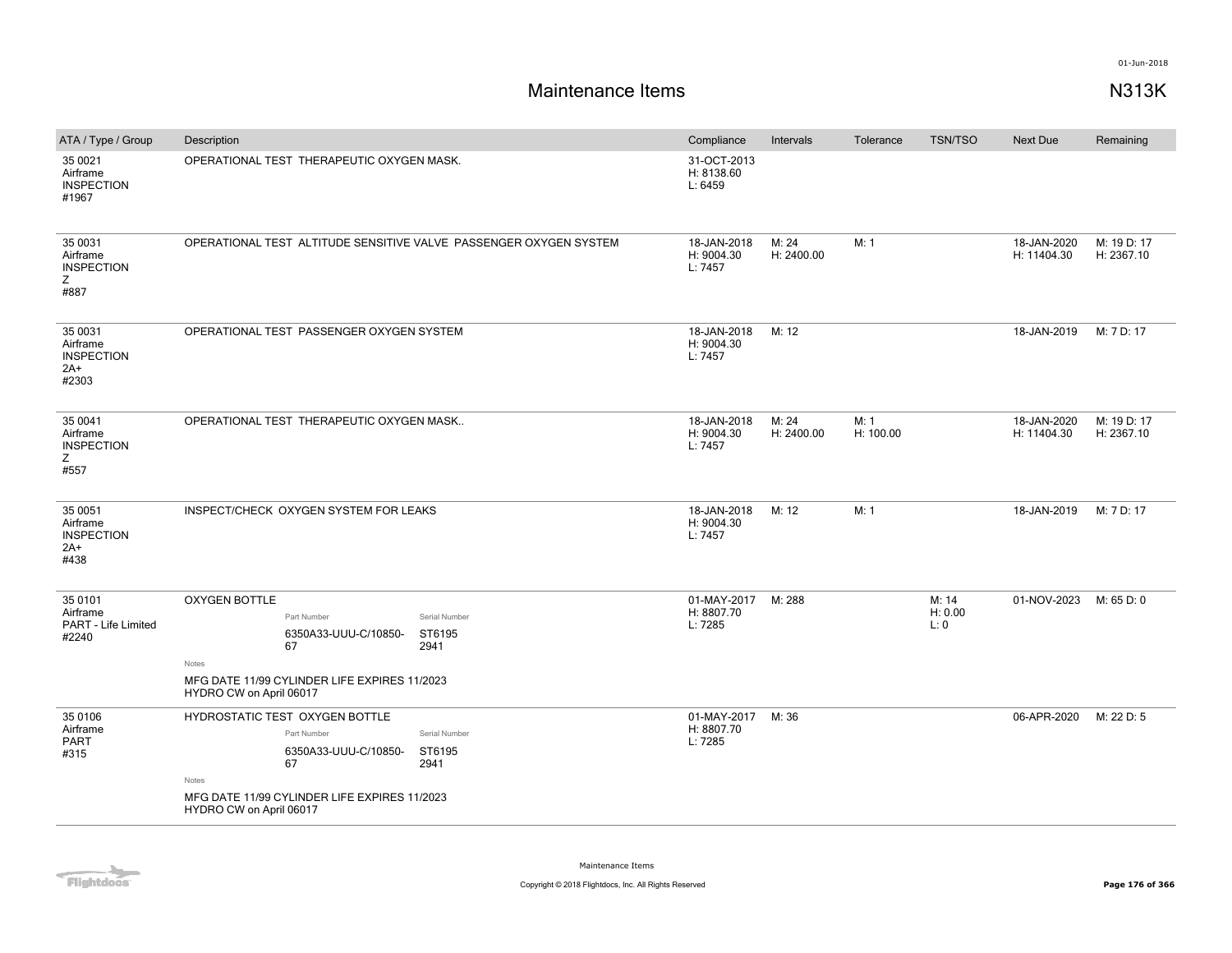# **Maintenance Items N313K**

| ATA / Type / Group                               | Description                      |                                                                |                                        | Compliance                           | Intervals | Tolerance | <b>TSN/TSO</b> | Next Due | Remaining |
|--------------------------------------------------|----------------------------------|----------------------------------------------------------------|----------------------------------------|--------------------------------------|-----------|-----------|----------------|----------|-----------|
| 35 0111<br>Airframe<br>PART<br>#596              | OXYGEN FILLER VALVE              | Part Number<br>404720                                          | Serial Number<br>SN-<br><b>UNKNOWN</b> | 09-MAY-1979<br>H: 0.00               |           |           |                |          |           |
| 35 0116<br>Airframe<br><b>PART</b><br>#543       |                                  | CABIN HIGH-PRESSURE OXYGEN GAGE<br>Part Number<br>AN6011-1B    | Serial Number<br>SN-<br><b>UNKNOWN</b> | 09-MAY-1979<br>H: 0.00               |           |           |                |          |           |
| 35 0132<br>Airframe<br><b>INSPECTION</b><br>#816 | Reference Number<br>CMM 35-10-07 | CLEAN/VISUALLY INSPECT PILOT OXYGEN MASK                       |                                        | 28-JUL-2015<br>H: 8666.70<br>L: 7152 |           |           |                |          |           |
| 35 0136<br>Airframe<br><b>PART</b><br>#108       | PILOT OXYGEN MASK CONNECTOR      | Part Number<br>Z-677                                           | Serial Number<br>SN-<br><b>UNKNOWN</b> | 09-MAY-1979<br>H: 0.00               |           |           |                |          |           |
| 35 0142<br>Airframe<br><b>INSPECTION</b><br>#137 | Reference Number<br>CMM 35-10-07 | CLEAN/VISUALLY INSPECT COPILOT OXYGEN MASK                     |                                        | 28-JUL-2015<br>H: 8666.70<br>L: 7152 |           |           |                |          |           |
| 35 0146<br>Airframe<br>PART<br>#2298             |                                  | COPILOT OXYGEN MASK CONNECTOR<br>Part Number<br>Z-677          | Serial Number<br>SN-<br><b>UNKNOWN</b> | 09-MAY-1979<br>H: 0.00               |           |           |                |          |           |
| 35 0151<br>Airframe<br>PART<br>#564              |                                  | NORMAL OXYGEN SYSTEM SHUTOFF VALVE<br>Part Number<br>404723    | Serial Number<br>SN-<br><b>UNKNOWN</b> | 09-MAY-1979<br>H: 0.00               |           |           |                |          |           |
| 35 0156<br>Airframe<br><b>PART</b><br>#2321      |                                  | EMERGENCY OXYGEN SYSTEM SHUTOFF VALVE<br>Part Number<br>404723 | Serial Number<br>SN-<br><b>UNKNOWN</b> | 09-MAY-1979<br>H: 0.00               |           |           |                |          |           |

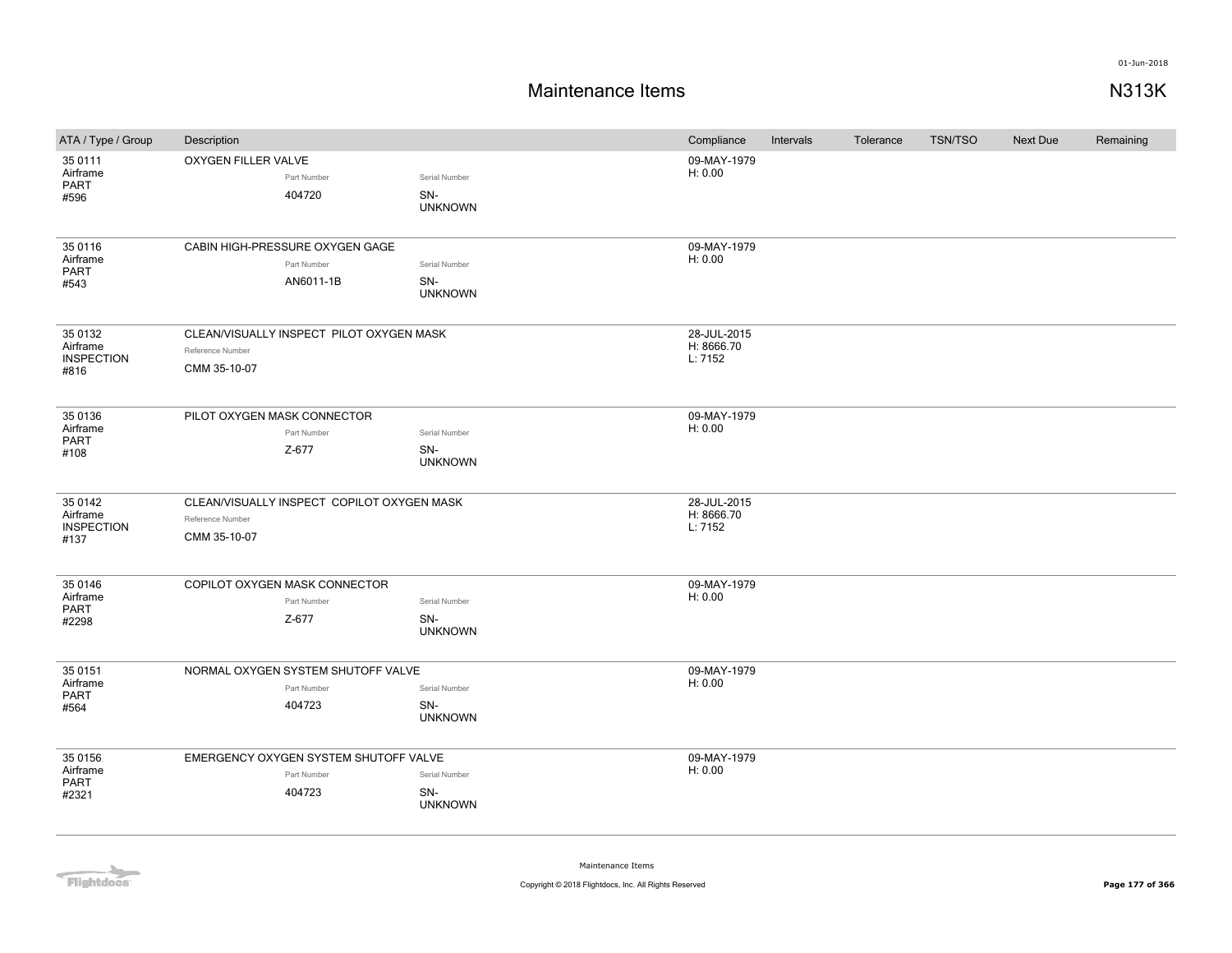## **Maintenance Items N313K**

| ATA / Type / Group                          | Description                                                 |                                        | Compliance                           | Intervals | Tolerance | <b>TSN/TSO</b> | Next Due | Remaining |
|---------------------------------------------|-------------------------------------------------------------|----------------------------------------|--------------------------------------|-----------|-----------|----------------|----------|-----------|
| 35 0601<br>Airframe<br>PART<br>#2232        | NO. 1 PASSENGER OXYGEN MASK<br>Part Number<br>C351-2000-205 | Serial Number<br>SN-<br><b>UNKNOWN</b> | 31-OCT-2013<br>H: 8138.60<br>L: 6459 |           |           |                |          |           |
| 35 0606<br>Airframe<br>PART<br>#563         | NO. 2 PASSENGER OXYGEN MASK<br>Part Number<br>C351-2000-205 | Serial Number<br>SN-<br><b>UNKNOWN</b> | 31-OCT-2013<br>H: 8138.60<br>L: 6459 |           |           |                |          |           |
| 35 0611<br>Airframe<br>PART<br>#1657        | NO. 3 PASSENGER OXYGEN MASK<br>Part Number<br>C351-2000-205 | Serial Number<br>SN-<br><b>UNKNOWN</b> | 31-OCT-2013<br>H: 8138.60<br>L: 6459 |           |           |                |          |           |
| 35 06 16<br>Airframe<br>PART<br>#1134       | NO. 4 PASSENGER OXYGEN MASK<br>Part Number<br>C351-2000-205 | Serial Number<br>SN-<br><b>UNKNOWN</b> | 31-OCT-2013<br>H: 8138.60<br>L: 6459 |           |           |                |          |           |
| 35 0621<br>Airframe<br>PART<br>#2208        | NO. 5 PASSENGER OXYGEN MASK<br>Part Number<br>C351-2000-205 | Serial Number<br>SN-<br><b>UNKNOWN</b> | 31-OCT-2013<br>H: 8138.60<br>L: 6459 |           |           |                |          |           |
| 35 0623<br>Airframe<br>PART<br>#1113        | NO. 6 PASSENGER OXYGEN MASK<br>Part Number<br>C351-2000-205 | Serial Number<br>SN-<br><b>UNKNOWN</b> | 31-OCT-2013<br>H: 8138.60<br>L: 6459 |           |           |                |          |           |
| 35 0624<br>Airframe<br><b>PART</b><br>#416  | NO. 7 PASSENGER OXYGEN MASK<br>Part Number<br>C351-2000-205 | Serial Number<br>SN-<br><b>UNKNOWN</b> | 31-OCT-2013<br>H: 8138.60<br>L: 6459 |           |           |                |          |           |
| 35 06 26<br>Airframe<br><b>PART</b><br>#235 | NO. 8 PASSENGER OXYGEN MASK<br>Part Number<br>C351-2000-205 | Serial Number<br>SN-<br><b>UNKNOWN</b> | 31-OCT-2013<br>H: 8138.60<br>L: 6459 |           |           |                |          |           |

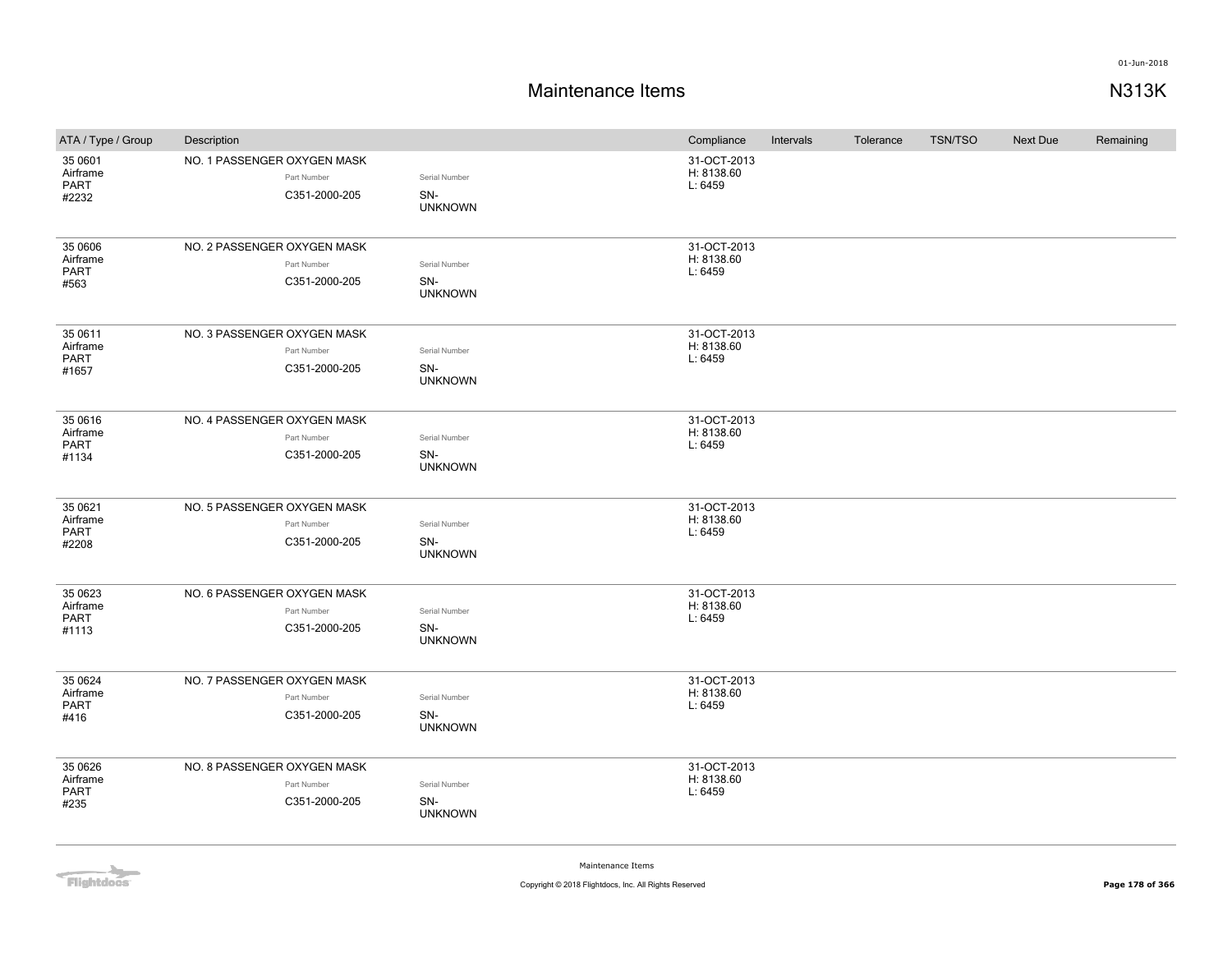| ATA / Type / Group                               | Description                                                  |                                        | Compliance                           | Intervals | Tolerance | <b>TSN/TSO</b> | Next Due    | Remaining   |
|--------------------------------------------------|--------------------------------------------------------------|----------------------------------------|--------------------------------------|-----------|-----------|----------------|-------------|-------------|
| 35 0631<br>Airframe<br>PART<br>#1008             | NO. 9 PASSENGER OXYGEN MASK<br>Part Number<br>C351-2000-205  | Serial Number<br>SN-<br><b>UNKNOWN</b> | 31-OCT-2013<br>H: 8138.60<br>L: 6459 |           |           |                |             |             |
| 35 0636<br>Airframe<br>PART<br>#1312             | NO. 10 PASSENGER OXYGEN MASK<br>Part Number<br>C351-2000-205 | Serial Number<br>SN-<br><b>UNKNOWN</b> | 31-OCT-2013<br>H: 8138.60<br>L: 6459 |           |           |                |             |             |
| 35 0641<br>Airframe<br>PART<br>#1974             | NO. 11 PASSENGER OXYGEN MASK<br>Part Number<br>C351-2000-205 | Serial Number<br>SN-<br><b>UNKNOWN</b> | 31-OCT-2013<br>H: 8138.60<br>L: 6459 |           |           |                |             |             |
| 35 0646<br>Airframe<br>PART<br>#783              | NO. 12 PASSENGER OXYGEN MASK<br>Part Number<br>C351-2000-205 | Serial Number<br>SN-<br><b>UNKNOWN</b> | 31-OCT-2013<br>H: 8138.60<br>L: 6459 |           |           |                |             |             |
| 35 0666<br>Airframe<br>PART<br>#1779             | THERAPEUTIC OXYGEN MASK<br>Part Number<br><b>MSKA</b>        | Serial Number<br>SN-<br><b>UNKNOWN</b> | 31-OCT-2013<br>H: 8138.60<br>L: 6459 |           |           |                |             |             |
| 35 0671<br>Airframe<br>PART<br>#169              | THERAPEUTIC OXYGEN MASK CONNECTOR<br>Part Number<br>PN       | Serial Number<br>SN-<br><b>UNKNOWN</b> | 14-MAR-2001<br>H: 6863.00<br>L: 5549 |           |           |                |             |             |
| 35 0686<br>Airframe<br><b>INSPECTION</b><br>#998 | REPLACE ALL FLEXIBLE / RUBBER OXYGEN LINES                   |                                        | 28-JUL-2001<br>H: 7060.00<br>L: 5687 |           |           |                |             |             |
| 35 0691<br>Airframe<br><b>INSPECTION</b><br>#188 | SERVICE / INSPECT PASSENGER OXYGEN MASKS                     |                                        | 11-JUL-2016<br>H: 8758.30<br>L: 7242 | M: 36     |           |                | 11-JUL-2019 | M: 13 D: 10 |

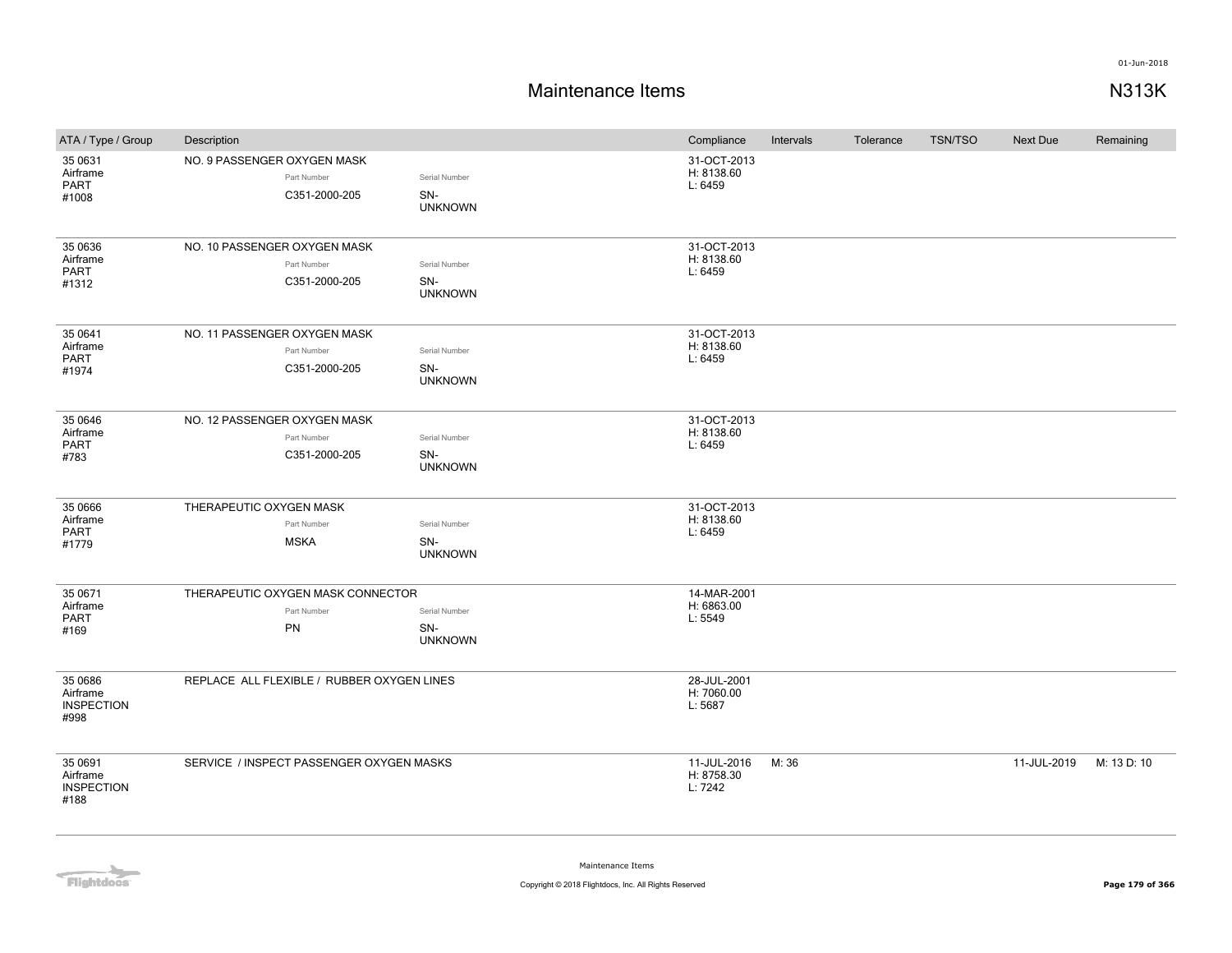| ATA / Type / Group                                   | Description                                                     |                             | Compliance                           | Intervals | Tolerance | <b>TSN/TSO</b> | Next Due               | Remaining   |
|------------------------------------------------------|-----------------------------------------------------------------|-----------------------------|--------------------------------------|-----------|-----------|----------------|------------------------|-------------|
| 35 1101<br>Airframe<br><b>PART</b><br>#267           | PORTABLE OXYGEN BOTTLE<br>Part Number<br>ZP650-FJ10             | Serial Number<br>47673      | 21-JAN-2004<br>H: 7773.93<br>L: 6221 |           |           |                |                        |             |
| 35 1106<br>Airframe<br><b>INSPECTION</b><br>#1168    | HYDROSTATIC TEST PORTABLE OXYGEN BOTTLE                         |                             | 01-DEC-2012<br>H: 0.00               | M: 60     |           |                | 01-DEC-2017 M: -6 D: 0 |             |
| 35 1116<br>Airframe<br><b>INSPECTION</b><br>#2161    | CLEAN/VISUALLY INSPECT PORTABLE OXYGEN BOTTLE (MASK)            |                             | 31-OCT-2013<br>H: 8138.60<br>L: 6459 |           |           |                |                        |             |
| 35 1126<br>Airframe<br><b>INSPECTION</b><br>#2290    | INSPECT PORTABLE OXYGEN BOTTLE                                  |                             | 31-OCT-2013<br>H: 8138.60<br>L: 6459 |           |           |                |                        |             |
| 35 5202<br>Airframe<br>PART<br>#2060                 | ALTITUDE SENSITIVE VALVE<br>Part Number<br><b>RVA71</b>         | Serial Number<br>489        | 31-OCT-2013<br>H: 8138.60<br>L: 6459 | M: 60     |           |                | 31-OCT-2018 M: 4 D: 30 |             |
| 35 5203<br>Airframe<br>PART<br>$\mathsf{C}$<br>#1185 | COPILOT OXYGEN MASK<br>Part Number<br>MA10-10-02                | Serial Number<br><b>NSN</b> | 31-OCT-2013<br>H: 8138.60<br>L: 6459 | M: 72     |           |                | 31-OCT-2019            | M: 16 D: 30 |
| 35 5204<br>Airframe<br><b>INSPECTION</b><br>#2215    | OPERATIONAL CHECK COPILOT OXYGEN MASK "IN-SITU"                 |                             | 18-JAN-2018<br>H: 9004.30<br>L: 7457 | M: 12     |           |                | 18-JAN-2019            | M: 7 D: 17  |
| 35 5205<br>Airframe<br>PART<br>$\mathsf{C}$<br>#1460 | OXYGEN PRESSURE REDUCING VALVE<br>Part Number<br><b>RDN1000</b> | Serial Number<br>482        | 06-DEC-2016<br>H: 8775.40<br>L: 7259 | M: 72     |           |                | 06-DEC-2022            | M: 54 D: 5  |

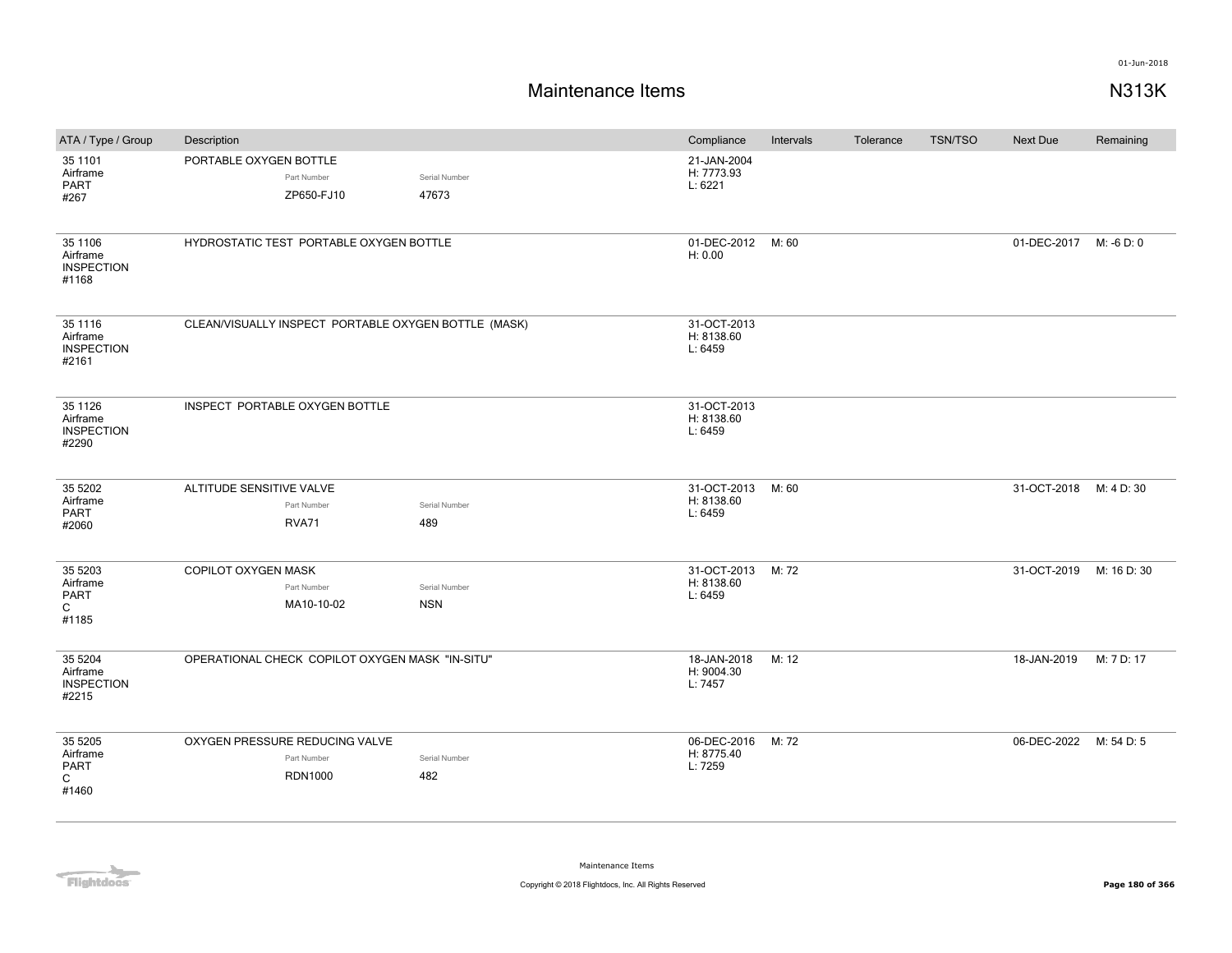| ATA / Type / Group                                   | Description                                                     |                         | Compliance                           | Intervals | Tolerance | TSN/TSO | <b>Next Due</b> | Remaining   |
|------------------------------------------------------|-----------------------------------------------------------------|-------------------------|--------------------------------------|-----------|-----------|---------|-----------------|-------------|
| 35 5 206<br>Airframe<br><b>INSPECTION</b><br>#732    | OPERATIONAL CHECK PILOT OXYGEN MASK "IN-SITU"                   |                         | 18-JAN-2018<br>H: 9004.30<br>L: 7457 | M: 12     |           |         | 18-JAN-2019     | M: 7 D: 17  |
| 35 5207<br>Airframe<br>PART<br>C<br>#2187            | PILOT OXYGEN MASK<br>Part Number<br>MA1010-02                   | Serial Number<br>S-5909 | 31-OCT-2013<br>H: 8138.60<br>L: 6459 | M: 72     |           |         | 31-OCT-2019     | M: 16 D: 30 |
| 36 0101<br>Airframe<br>PART<br>#2395                 | LEFT P3 AIR BLEED VALVE<br>Part Number<br>14632-112             | Serial Number<br>168    | 03-JUN-2002<br>H: 7335.70<br>L: 5900 |           |           |         |                 |             |
| 36 0106<br>Airframe<br>PART<br>#2063                 | RIGHT P3 AIR BLEED VALVE<br>Part Number<br>14632-112A           | Serial Number<br>2524   | 02-JUL-2002<br>H: 7361.70<br>L: 5919 |           |           |         |                 |             |
| 36 0141<br>Airframe<br>PART<br>#242                  | NO. 1 ENGINE ANTI-ICING VALVE<br>Part Number<br>14632-1117      | Serial Number<br>2568   | 31-OCT-2013<br>H: 8138.60<br>L: 6459 |           |           |         |                 |             |
| 36 0151<br>Airframe<br>PART<br>#1321                 | NO. 2 ENGINE ANTI-ICING VALVE<br>Part Number<br>14632-1116      | Serial Number<br>2093   | 31-OCT-2013<br>H: 8138.60<br>L: 6459 |           |           |         |                 |             |
| 36 1001<br>Airframe<br><b>INSPECTION</b><br>#2805    | CHECK OF BLEED AIR SYSTEM AT RUN-UP FOR LEAKS (A/C WITH SB 731) |                         |                                      |           |           |         |                 |             |
| 36 520-2-1<br>Airframe<br><b>INSPECTION</b><br>#1699 | REPLACE LEFT WING DE-ICE VALVE AIRFRAME SHUTTER SEALS           |                         | 31-OCT-2013<br>H: 8138.60<br>L: 6459 | M: 72     | M: 2      |         | 31-OCT-2019     | M: 16 D: 30 |

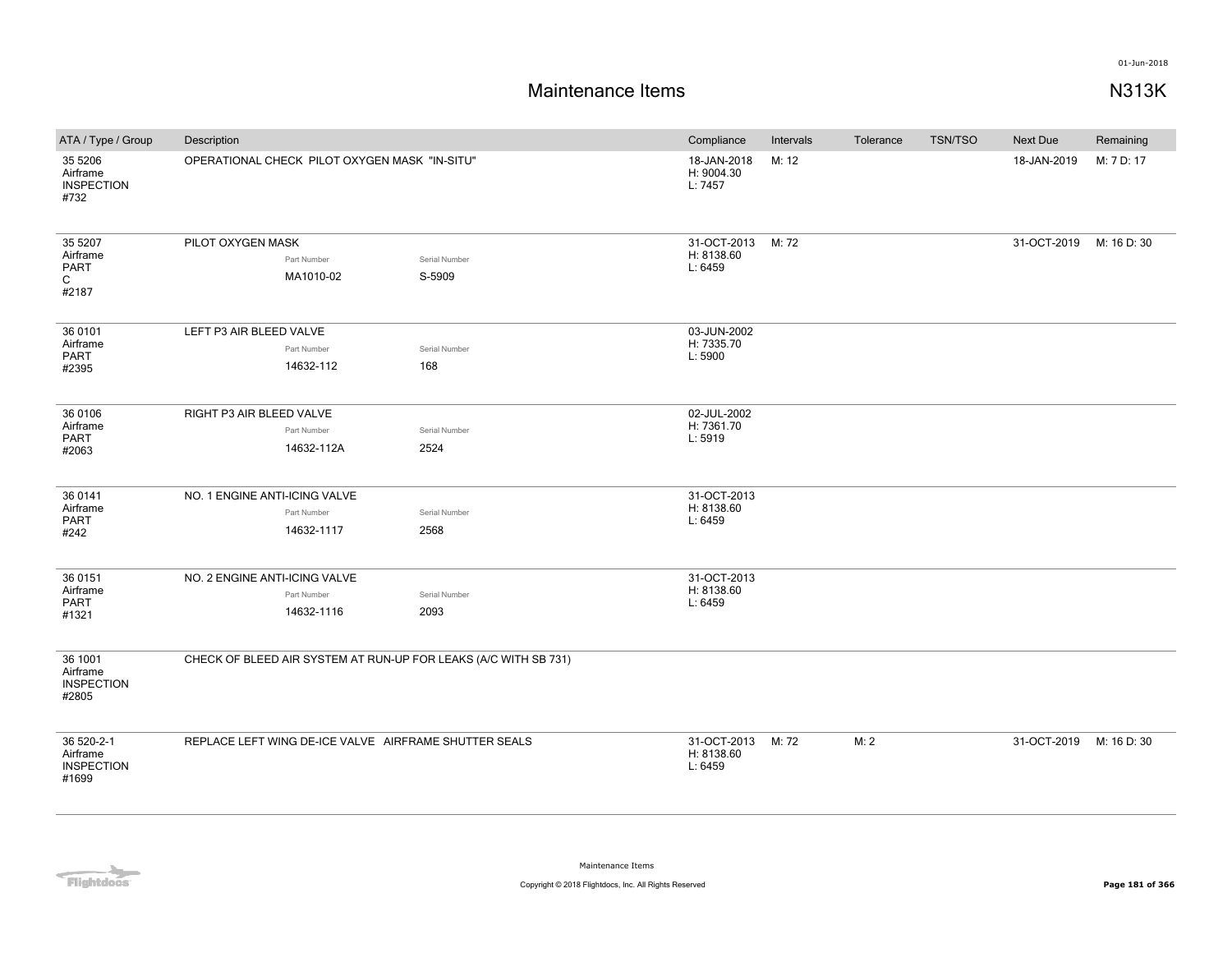| Description                                                         | Compliance                           | Intervals                   | Tolerance         | <b>TSN/TSO</b> | Next Due                               | Remaining                        |
|---------------------------------------------------------------------|--------------------------------------|-----------------------------|-------------------|----------------|----------------------------------------|----------------------------------|
| REPLACE RIGHT WING DE-ICE VALVE AIRFRAME SHUTTER SEALS              | 31-OCT-2013<br>H: 8138.60<br>L: 6459 | M: 72                       | M: 2              |                | 31-OCT-2019                            | M: 16 D: 30                      |
| REPLACE LEFT P3 AIR BLEED VALVE SHUTTER SEALS                       | 03-JUN-2002<br>H: 7335.70<br>L: 5900 | H: 2000.00                  |                   |                | H: 9335.70                             | H: 298.50                        |
| REPLACE RIGHT P3 AIR BLEED VALVE SHUTTER SEALS                      | 02-JUL-2002<br>H: 7361.70<br>L: 5919 | H: 2000.00                  |                   |                | H: 9361.70                             | H: 324.50                        |
| REPLACE NO. 1 ENGINE ANTI-ICING VALVE SHUTTER SEALS                 | 31-OCT-2013<br>H: 8138.60<br>L: 6459 | M: 72                       | M: 2              |                | 31-OCT-2019                            | M: 16 D: 30                      |
| REPLACE NO. 2 ENGINE ANTI-ICING VALVE SHUTTER SEALS                 | H: 8138.60<br>L: 6459                |                             | M: 2              |                | 31-OCT-2019                            | M: 16 D: 30                      |
| DRAINING AND FILLING OF OIL TANK (AT REMOVAL/INSTALLATION OF APU)   |                                      |                             |                   |                |                                        |                                  |
| Notes                                                               |                                      |                             |                   |                |                                        |                                  |
| VISUAL INSPECTION/CHECK OF APU INSTALLATION (BEFORE EACH APU START) |                                      |                             |                   |                |                                        |                                  |
| APU - ACCOMPLISH 6 MONTH/125 HOUR/250 CYCLE INSPECTION              | 08-MAR-2018<br>H: 843.00<br>C: 1994  | M: 6<br>H: 125.00<br>C: 250 |                   |                | 08-SEP-2018<br>H: 968.00<br>C: 2244.00 | M: 3 D: 7<br>H: 125.00<br>C: 250 |
|                                                                     | <b>IAW MICROTURBO</b>                |                             | 31-OCT-2013 M: 72 |                |                                        |                                  |

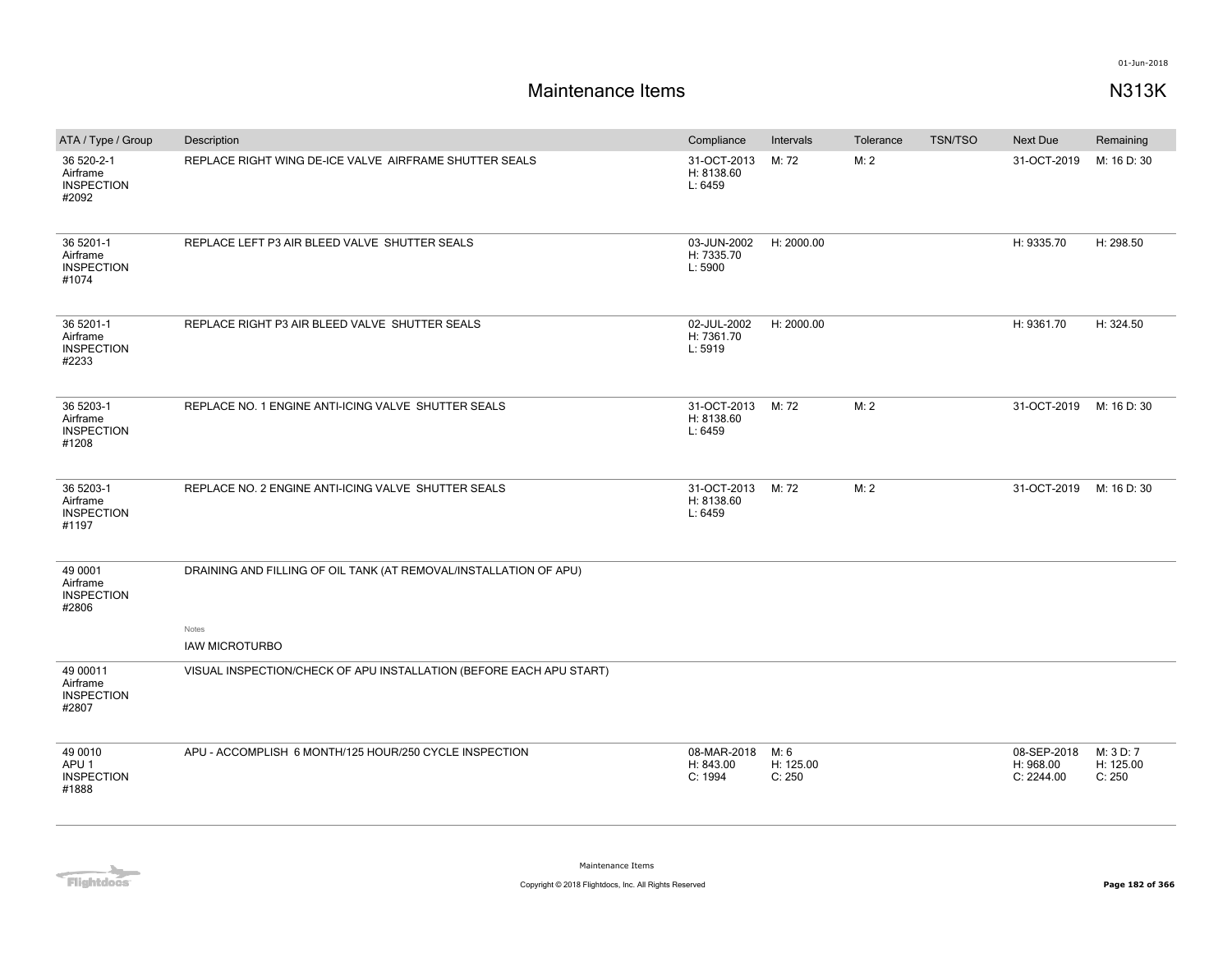| ATA / Type / Group                                          | Description                                                                                                    |                                        | Compliance                          | Intervals                      | Tolerance | <b>TSN/TSO</b>            | <b>Next Due</b>                         | Remaining                           |
|-------------------------------------------------------------|----------------------------------------------------------------------------------------------------------------|----------------------------------------|-------------------------------------|--------------------------------|-----------|---------------------------|-----------------------------------------|-------------------------------------|
| 49 00 20<br>APU <sub>1</sub><br><b>INSPECTION</b><br>#334   | APU - ACCOMPLISH 12 MONTH/250 HOUR/500 CYCLE INSPECTION<br>Reference Number<br>MM 49-20-00                     |                                        | 08-MAR-2018<br>H: 843.00<br>C: 1994 | M: 12<br>H: 250.00<br>C: 500   |           |                           | 08-MAR-2019<br>H: 1093.00<br>C: 2494.00 | M: 9 D: 7<br>H: 250.00<br>C: 500    |
| 49 0021<br>APU <sub>1</sub><br><b>INSPECTION</b><br>#2808   | DETAILED INSPECTION/CHECK OF APU INSTALLATION                                                                  |                                        | 08-MAR-2018<br>H: 843.00<br>C: 1994 | M: 6<br>H: 250.00              |           |                           | 08-SEP-2018<br>H: 1093.00               | M: 3 D: 7<br>H: 250.00              |
| 49 0030<br>APU <sub>1</sub><br><b>INSPECTION</b><br>#1292   | APU - ACCOMPLISH 12 MONTH/500 HOUR/1000 CYCLE INSPECTION<br>Reference Number<br>MM 49-20-00                    |                                        | 08-MAR-2018<br>H: 843.00<br>C: 1994 | M: 12<br>H: 500.00<br>C: 1000  |           |                           | 08-MAR-2019<br>H: 1343.00<br>C: 2994.00 | M: 9 D: 7<br>H: 500.00<br>C: 1000   |
| 49 0031<br>Airframe<br><b>INSPECTION</b><br>#2809           | INTERNAL CHECK OF APU BOX (WHEN TOPPING OFF OIL)                                                               |                                        |                                     |                                |           |                           |                                         |                                     |
| 49 0040<br>APU <sub>1</sub><br><b>INSPECTION</b><br>#838    | APU - ACCOMPLISH 12 MONTH/1000 HOUR/2000 CYCLE INSPECTION<br>Reference Number<br>MM 49-20-00                   |                                        | 08-MAR-2018<br>H: 843.00<br>C: 1994 | M: 12<br>H: 1000.00<br>C: 2000 |           |                           | 08-MAR-2019<br>H: 1843.00<br>C: 3994.00 | M: 9 D: 7<br>H: 1000.00<br>C: 2000  |
| 49 0041<br>Airframe<br><b>INSPECTION</b><br>#2810           | CHECK AND ADJUSTMENT OF APU GENERATOR VOLTAGE (AT REMOVAL/INSTALLATION OF<br>APU) (A/C WITH SB 426 AND SB 427) |                                        |                                     |                                |           |                           |                                         |                                     |
| 49 0050<br>APU <sub>1</sub><br><b>INSPECTION</b><br>#1538   | APU - ACCOMPLISH 24 MONTH/1500 HOUR/3000 CYCLE INSPECTION<br>Reference Number<br>MM 49-20-00                   |                                        | 08-MAR-2018<br>H: 843.00<br>C: 1994 | M: 24<br>H: 1500.00<br>C: 3000 |           |                           | 08-MAR-2020<br>H: 2343.00<br>C: 4994.00 | M: 21 D: 7<br>H: 1500.00<br>C: 3000 |
| 49 1010<br>APU <sub>1</sub><br>PART - Life Limited<br>#1046 | APU - TURBINE ROTOR<br>Part Number<br>PN                                                                       | Serial Number<br>SN-<br><b>UNKNOWN</b> | 15-NOV-1991<br>H: 470.00<br>C: 940  | C: 3600                        |           | M: 0<br>H: 0.00<br>C: 940 | C: 3600.00                              | C: 1606                             |

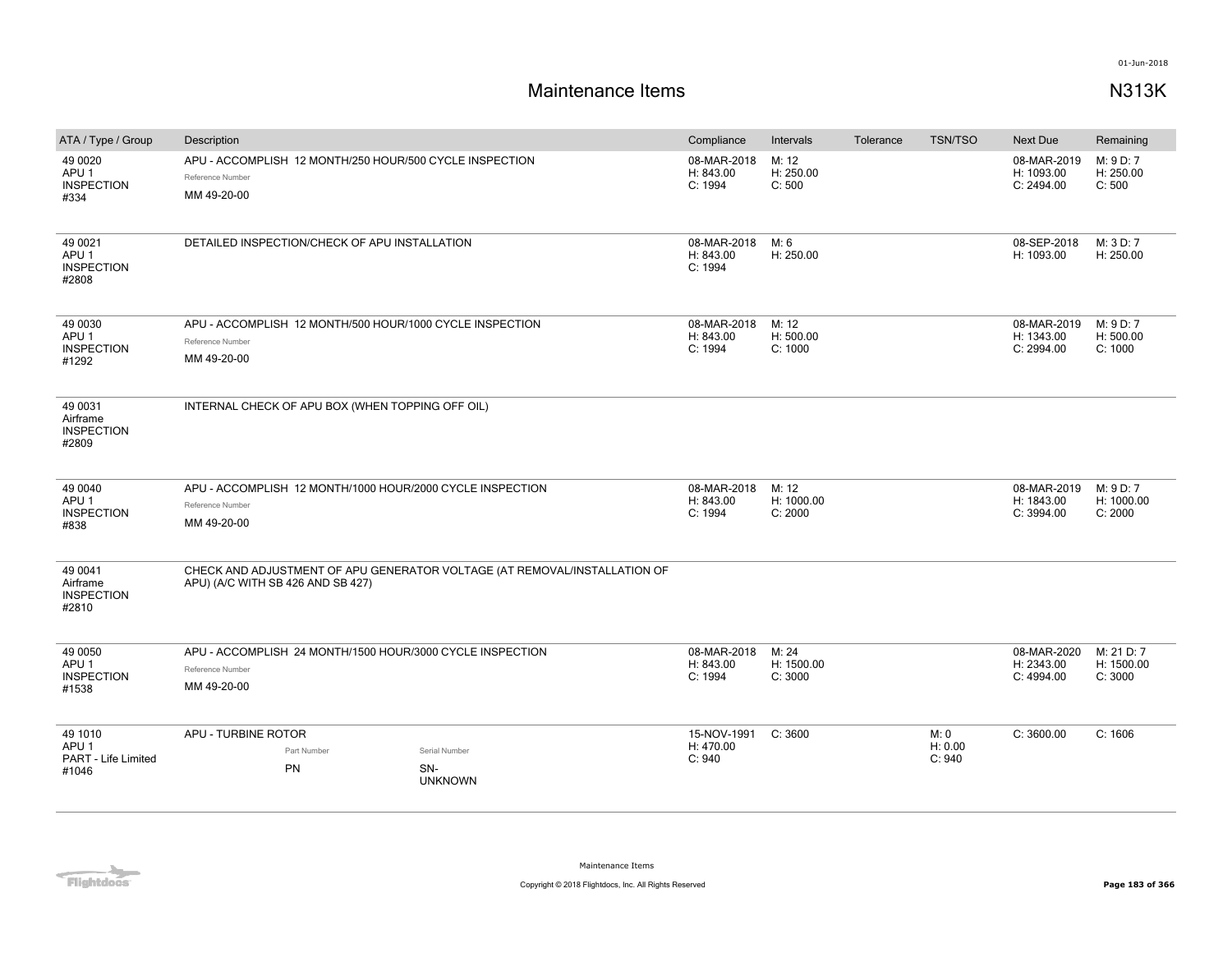### **Maintenance Items N313K**

| ATA / Type / Group                                          | Description                                                   |                                                                 |                                        | Compliance                          | Intervals | Tolerance | TSN/TSO                   | Next Due   | Remaining |
|-------------------------------------------------------------|---------------------------------------------------------------|-----------------------------------------------------------------|----------------------------------------|-------------------------------------|-----------|-----------|---------------------------|------------|-----------|
| 49 1020<br>APU <sub>1</sub><br>PART - Life Limited<br>#2006 | APU - COMPRESSOR ROTOR                                        | Part Number<br>PN                                               | Serial Number<br>SN-<br><b>UNKNOWN</b> | 15-NOV-1991<br>H: 470.00<br>C: 940  | C: 7200   |           | M: 0<br>H: 0.00<br>C: 940 | C: 7200.00 | C: 5206   |
| 49 30 10<br>APU <sub>1</sub><br>PART<br>#513                | APU - FUEL PUMP                                               | Part Number<br>115112-1                                         | Serial Number<br>813                   | 15-DEC-2016<br>H: 830.60<br>C: 1981 |           |           |                           |            |           |
| 49 3060<br>APU <sub>1</sub><br><b>PART</b><br>#1023         | APU - Fuel Pressure Switch<br>Reference Number<br>MM 49-20-00 | Part Number<br>910914C1                                         | Serial Number<br>0704                  | 11-JUL-2016<br>H: 825.30<br>C: 1951 |           |           |                           |            |           |
| 49 30 70<br>APU <sub>1</sub><br>PART<br>#969                | APU - COMBUSTOR DRAIN VALVE                                   | Part Number<br>PN                                               | Serial Number<br>SN-<br><b>UNKNOWN</b> | 01-FEB-1976<br>H: 0.00              |           |           |                           |            |           |
| 49 3110<br>APU <sub>1</sub><br>PART<br>#1774                |                                                               | APU - ACCELERATION CONTROL ASSEMBLY<br>Part Number<br>910561C92 | Serial Number<br>12-78-10              | 15-DEC-2016<br>H: 830.60<br>C: 1981 |           |           |                           |            |           |
| 49 3210<br>APU <sub>1</sub><br>PART<br>#1907                | APU - FLOW RESTRICTOR<br>Reference Number<br>MM 49-20-00      | Part Number<br>PN                                               | Serial Number<br>SN-<br><b>UNKNOWN</b> | 01-FEB-1976<br>H: 0.00              |           |           |                           |            |           |
| 49 4010<br>APU <sub>1</sub><br>PART<br>#1740                | APU - IGNITION EXCITER<br>Reference Number<br>MM 49-20-00     | Part Number<br>PN                                               | Serial Number<br>SN-<br><b>UNKNOWN</b> | 01-FEB-1976<br>H: 0.00              |           |           |                           |            |           |
| 49 40 20<br>APU <sub>1</sub><br>PART<br>#1150               | APU - IGNITER PLUG<br>Reference Number<br>MM 49-20-00         | Part Number<br>FHE159-6                                         | Serial Number<br>SN-<br><b>UNKNOWN</b> | 09-OCT-2015<br>H: 819.80<br>C: 1894 |           |           |                           |            |           |

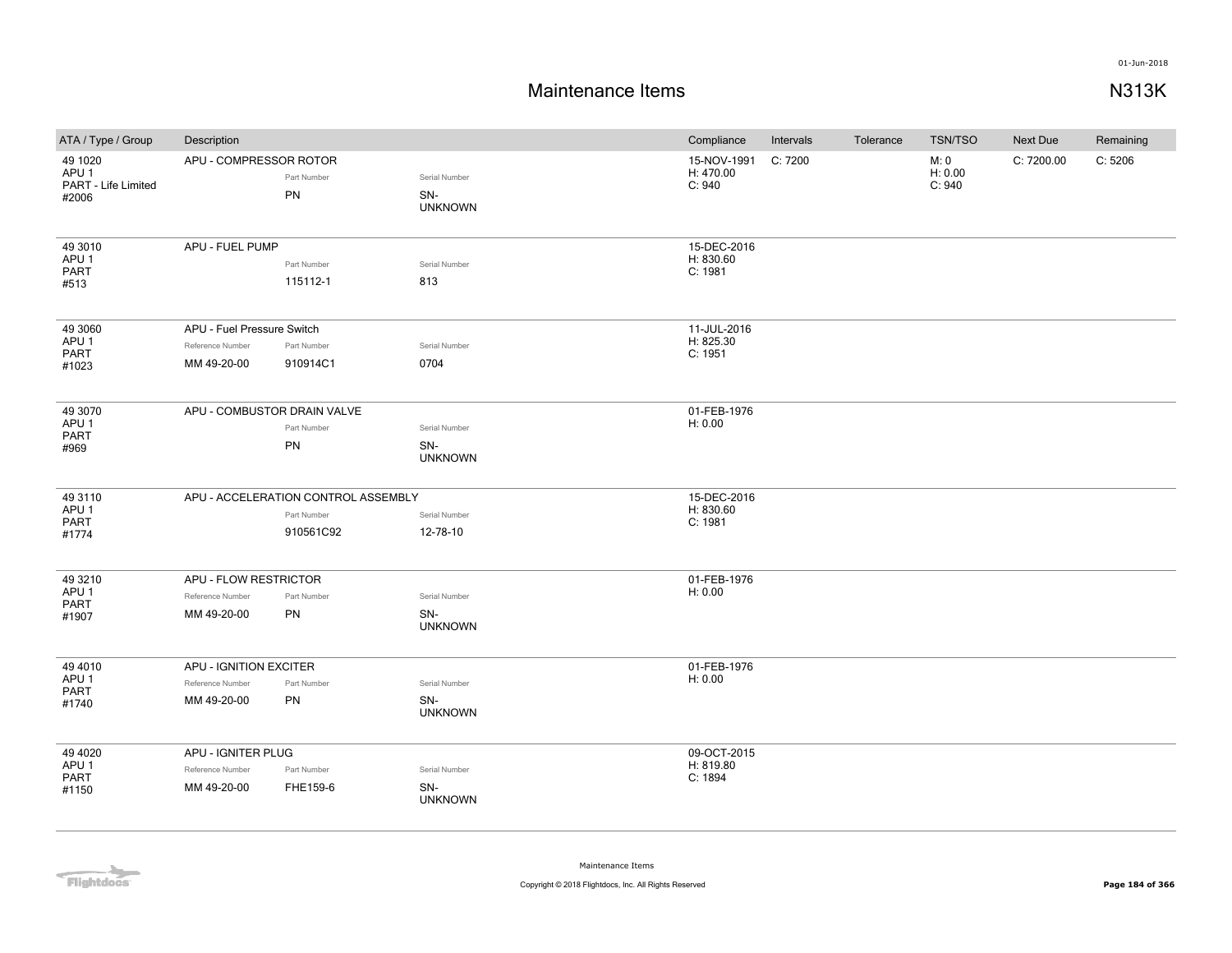| ATA / Type / Group                                                | Description                                              |                               |                                                          | Compliance                           | Intervals | Tolerance | <b>TSN/TSO</b> | Next Due                | Remaining   |
|-------------------------------------------------------------------|----------------------------------------------------------|-------------------------------|----------------------------------------------------------|--------------------------------------|-----------|-----------|----------------|-------------------------|-------------|
| 49 5020<br>APU <sub>1</sub><br><b>PART</b>                        | APU - BLEED AIR VALVE<br>Reference Number<br>MM 49-20-00 | Part Number<br>PN             | Serial Number<br>SN-                                     | 01-FEB-1976<br>H: 0.00               |           |           |                |                         |             |
| #489                                                              |                                                          |                               | <b>UNKNOWN</b>                                           |                                      |           |           |                |                         |             |
| 49 7030<br>APU <sub>1</sub><br>PART                               | APU - HOURMETER                                          | Part Number<br>PN             | Serial Number<br>SN-                                     | 01-FEB-1976<br>H: 0.00               |           |           |                |                         |             |
| #2217                                                             |                                                          |                               | <b>UNKNOWN</b>                                           |                                      |           |           |                |                         |             |
| 49 9070<br>APU <sub>1</sub>                                       | APU - OIL PRESSURE SWITCH                                |                               |                                                          | 09-OCT-2015<br>H: 819.80             |           |           |                |                         |             |
| PART<br>#2360                                                     |                                                          | Part Number<br>106P1S12       | Serial Number<br>0355                                    | C: 1894                              |           |           |                |                         |             |
| 49 9110<br>APU <sub>1</sub><br><b>INSPECTION</b><br>#2085         | APU - SOAP CHECK OIL<br>Reference Number<br>MM 49-20-00  |                               |                                                          | 01-FEB-1976<br>H: 0.00               |           |           |                |                         |             |
| 49 APU1<br>Airframe<br>PART<br>#1655                              | APU                                                      | Part Number<br>910495C93      | Serial Number<br>770003                                  | 31-OCT-2013<br>H: 8136.60<br>L: 6459 |           |           |                |                         |             |
| 51 0001<br>Airframe<br><b>INSPECTION</b><br>2C<br>#1542           |                                                          |                               | INSPECT DETAILED ANTI-CORROSION (MANDATORY REF 5-40/MCI) | 31-OCT-2013<br>H: 8138.60<br>L: 6459 | M: 144    |           |                | 31-OCT-2025             | M: 88 D: 30 |
| 51 0101<br>Airframe<br><b>INSPECTION</b><br>$\mathsf{C}$<br>#2179 |                                                          | FLIGHT TEST AIRCRAFT COMPLETE |                                                          | 31-OCT-2013<br>H: 8138.60<br>L: 6459 | M: 72     | M: 2      |                | 31-OCT-2019 M: 16 D: 30 |             |
| 51 0106<br>Airframe<br><b>INSPECTION</b><br>#2036                 |                                                          | FLIGHT TEST AIRCRAFT REDUCED  |                                                          | 09-MAY-1979<br>H: 0.00               |           |           |                |                         |             |

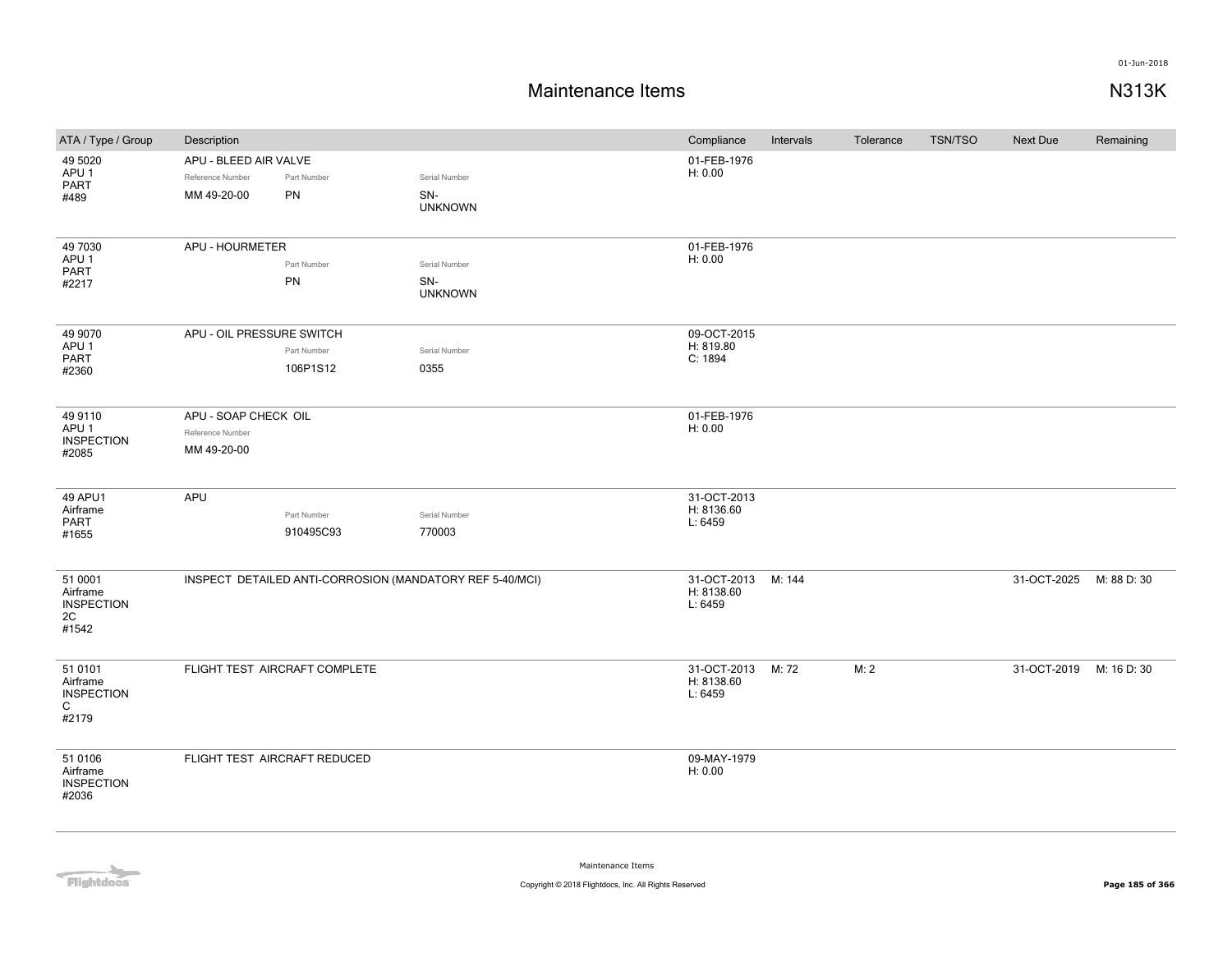| ATA / Type / Group                                               | Description                                |                       | Compliance                           | Intervals         | Tolerance        | <b>TSN/TSO</b> | Next Due                  | Remaining               |
|------------------------------------------------------------------|--------------------------------------------|-----------------------|--------------------------------------|-------------------|------------------|----------------|---------------------------|-------------------------|
| 51 4001<br>Airframe<br><b>INSPECTION</b><br>2C<br>#1078          | INSPECT/CHECK FIN FRONT SPAR MAIN FITTINGS |                       | 31-OCT-2013<br>H: 8138.60<br>L: 6459 | M: 144            | M: 2             |                | 31-OCT-2025               | M: 88 D: 30             |
| 51 4002<br>Airframe<br><b>INSPECTION</b><br>2C<br>#1697          | INSPECT/CHECK STUB REAR SPAR MAIN FITTINGS |                       | 31-OCT-2013<br>H: 8138.60<br>L: 6459 | M: 144            | M: 2             |                | 31-OCT-2025               | M: 88 D: 30             |
| 52 0001<br>Airframe<br><b>INSPECTION</b><br>$\mathsf{A}$<br>#491 | LUBRICATE HINGED DOOR                      |                       | 18-JAN-2018<br>H: 9004.30<br>L: 7457 | M: 6<br>H: 300.00 | M: 1<br>H: 30.00 |                | 18-JUL-2018<br>H: 9304.30 | M: 1 D: 17<br>H: 267.10 |
| 52 0101                                                          | PASSENGER/CREW DOOR                        |                       | 09-MAY-1979                          |                   |                  |                |                           |                         |
| Airframe<br><b>PART</b>                                          | Part Number                                | Serial Number         | H: 0.00                              |                   |                  |                |                           |                         |
| #425                                                             | MY20295-01-1                               | SN-<br><b>UNKNOWN</b> |                                      |                   |                  |                |                           |                         |
| 52 0116                                                          | REAR COMPARTMENT DOOR                      |                       | 09-MAY-1979                          |                   |                  |                |                           |                         |
| Airframe<br><b>PART</b>                                          | Part Number                                | Serial Number         | H: 0.00                              |                   |                  |                |                           |                         |
| #1681                                                            | MY20209-25                                 | SN-<br><b>UNKNOWN</b> |                                      |                   |                  |                |                           |                         |
| 52 0121                                                          | RIGHT GEAR DOOR TELEFORCE CABLE            |                       | 09-MAY-1979                          |                   |                  |                |                           |                         |
| Airframe<br>PART                                                 | Part Number                                | Serial Number         | H: 0.00                              |                   |                  |                |                           |                         |
| #2419                                                            | MY20248-60                                 | SN-<br><b>UNKNOWN</b> |                                      |                   |                  |                |                           |                         |
| 52 0126                                                          | NOSE GEAR DOOR TELEFORCE CABLE             |                       | 09-MAY-1979                          |                   |                  |                |                           |                         |
| Airframe<br><b>PART</b>                                          | Part Number                                | Serial Number         | H: 0.00                              |                   |                  |                |                           |                         |
| #863                                                             | MY20248-60                                 | SN-<br><b>UNKNOWN</b> |                                      |                   |                  |                |                           |                         |
| 52 0131                                                          | LEFT GEAR DOOR TELEFORCE CABLE             |                       | 09-MAY-1979                          |                   |                  |                |                           |                         |
| Airframe<br><b>PART</b>                                          | Part Number                                | Serial Number         | H: 0.00                              |                   |                  |                |                           |                         |
| #2112                                                            | MY20248-60                                 | SN-<br><b>UNKNOWN</b> |                                      |                   |                  |                |                           |                         |

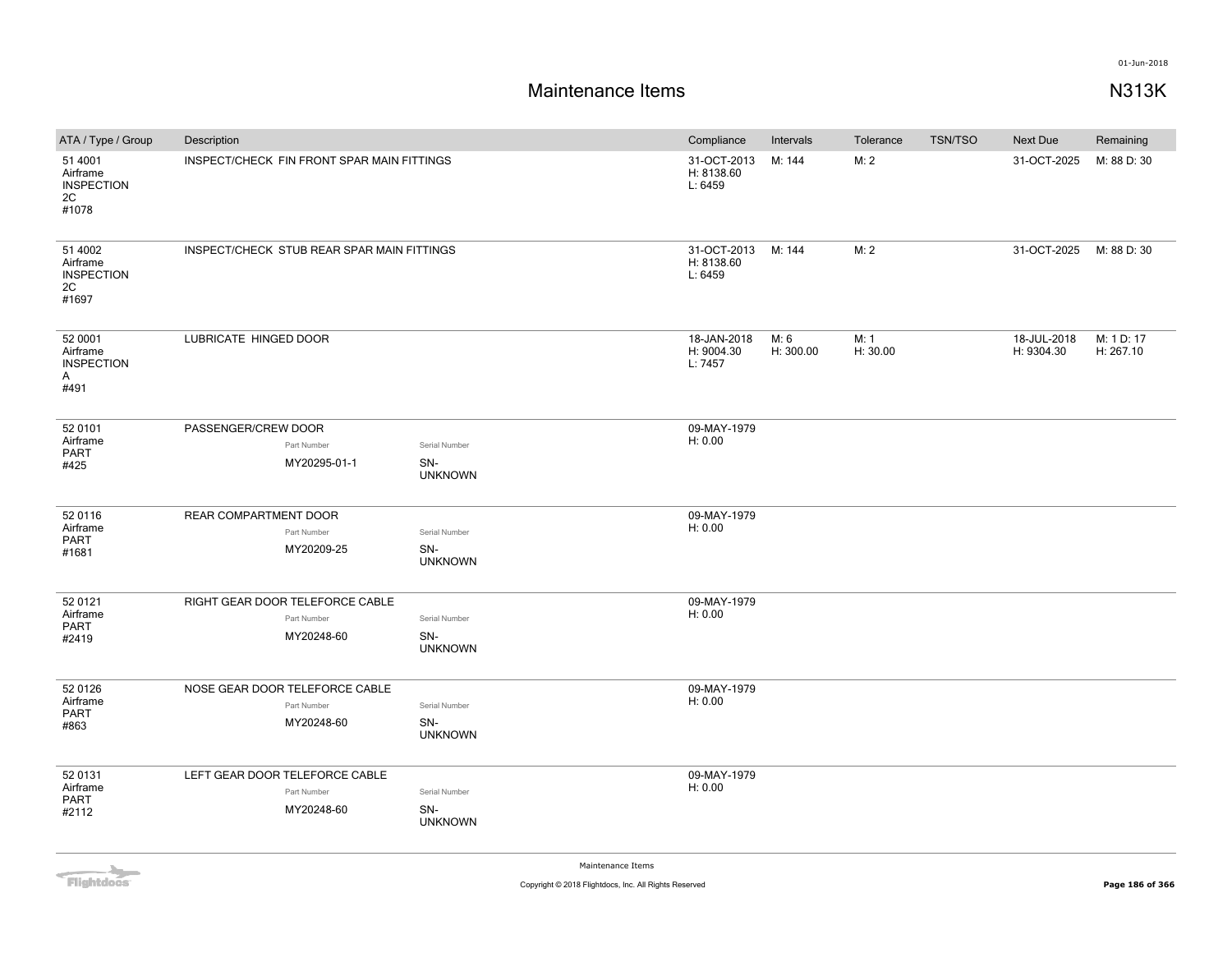## **Maintenance Items N313K**

| ATA / Type / Group                          | Description                                                        |                                        | Compliance                           | Intervals | Tolerance | <b>TSN/TSO</b> | Next Due | Remaining |
|---------------------------------------------|--------------------------------------------------------------------|----------------------------------------|--------------------------------------|-----------|-----------|----------------|----------|-----------|
| 52 0136<br>Airframe<br>PART<br>#1412        | PASSENGER/CREW DOOR PNEUMATIC CYLINDER<br>Part Number<br>107-15-0  | Serial Number<br>1015                  | 23-APR-2001<br>H: 6933.00<br>L: 5597 |           |           |                |          |           |
| 52 0141<br>Airframe<br>PART<br>#249         | DOOR 00 FRAME<br>Part Number<br>PN                                 | Serial Number<br>SN-<br><b>UNKNOWN</b> | 09-MAY-1979<br>H: 0.00               |           |           |                |          |           |
| 52 0156<br>Airframe<br><b>PART</b><br>#2043 | LEFT CENTER EMERGENCY EXIT DOOR<br>Part Number<br>MY20296          | Serial Number<br>SN-<br><b>UNKNOWN</b> | 09-MAY-1979<br>H: 0.00               |           |           |                |          |           |
| 52 0171<br>Airframe<br><b>PART</b><br>#436  | RIGHT CENTER EMERGENCY EXIT DOOR<br>Part Number<br>MY20296         | Serial Number<br>SN-<br><b>UNKNOWN</b> | 09-MAY-1979<br>H: 0.00               |           |           |                |          |           |
| 52 0186<br>Airframe<br>PART<br>#2188        | NOSE GEAR FRONT DOOR<br>Part Number<br>MY20291-1                   | Serial Number<br>SN-<br><b>UNKNOWN</b> | 09-MAY-1979<br>H: 0.00               |           |           |                |          |           |
| 52 0191<br>Airframe<br><b>PART</b><br>#1610 | NOSE GEAR REAR DOOR<br>Part Number<br>MY20292-2                    | Serial Number<br>SN-<br><b>UNKNOWN</b> | 09-MAY-1979<br>H: 0.00               |           |           |                |          |           |
| 52 0601<br>Airframe<br><b>PART</b><br>#1343 | LEFT MAIN LANDING GEAR LATERAL DOOR<br>Part Number<br>MY20293-10-5 | Serial Number<br>SN-<br><b>UNKNOWN</b> | 09-MAY-1979<br>H: 0.00               |           |           |                |          |           |
| 52 0606<br>Airframe<br>PART<br>#817         | LEFT MAIN LANDING GEAR CENTER DOOR<br>Part Number<br>MY20293-20    | Serial Number<br>SN-<br><b>UNKNOWN</b> | 09-MAY-1979<br>H: 0.00               |           |           |                |          |           |

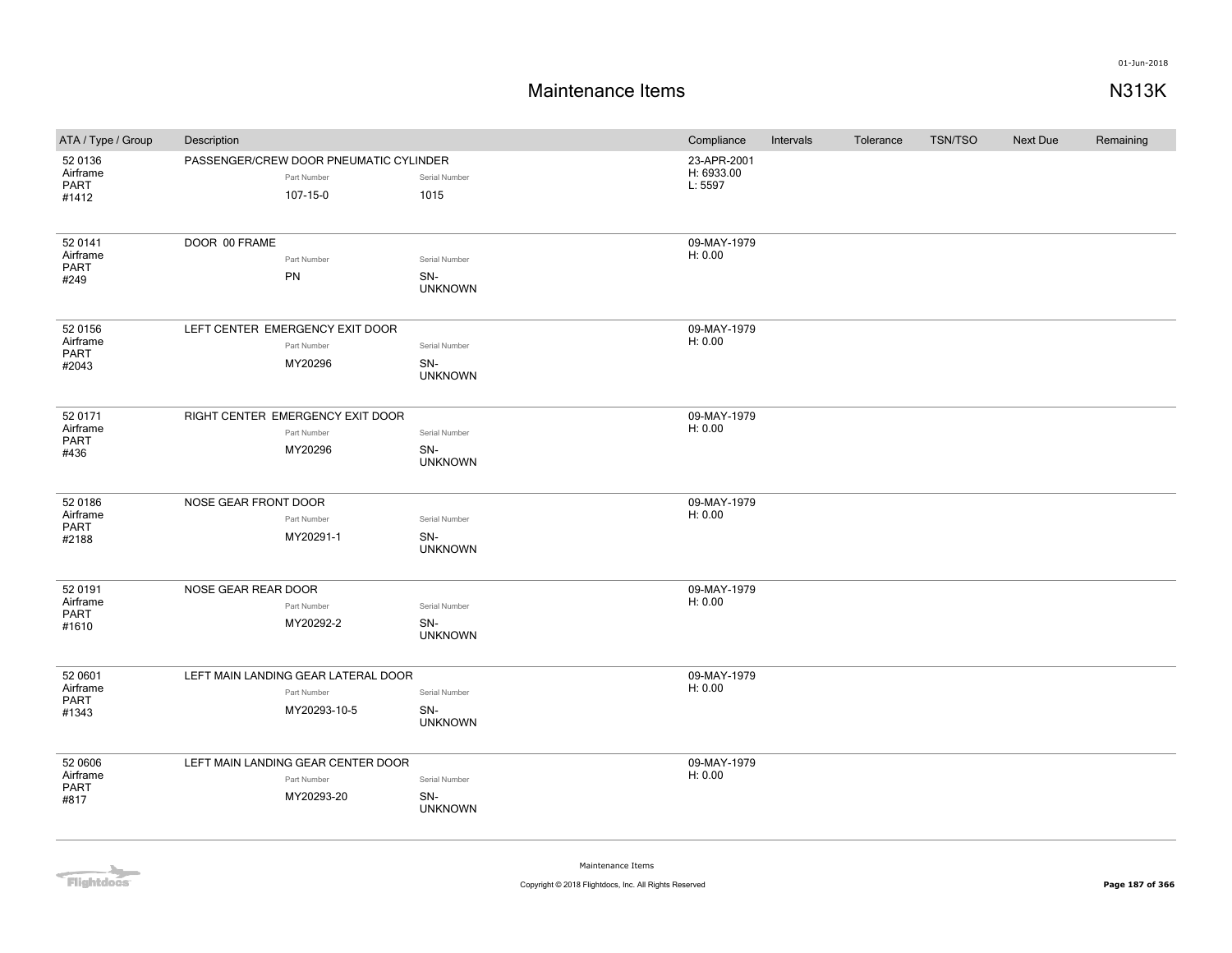## **Maintenance Items N313K**

| ATA / Type / Group                                     | Description |                                                                     |                                                                                      | Compliance                           | Intervals           | Tolerance         | <b>TSN/TSO</b> | Next Due                   | Remaining                 |
|--------------------------------------------------------|-------------|---------------------------------------------------------------------|--------------------------------------------------------------------------------------|--------------------------------------|---------------------|-------------------|----------------|----------------------------|---------------------------|
| 52 0611<br>Airframe<br><b>PART</b><br>#1066            |             | LEFT MAIN LANDING GEAR OUTBOARD DOOR<br>Part Number<br>MY20191-1    | Serial Number<br>SN-<br><b>UNKNOWN</b>                                               | 09-MAY-1979<br>H: 0.00               |                     |                   |                |                            |                           |
| 52 0616<br>Airframe<br><b>PART</b><br>#214             |             | RIGHT MAIN LANDING GEAR LATERAL DOOR<br>Part Number<br>MY20294-10-5 | Serial Number<br>SN-<br><b>UNKNOWN</b>                                               | 09-MAY-1979<br>H: 0.00               |                     |                   |                |                            |                           |
| 52 0621<br>Airframe<br><b>PART</b><br>#509             |             | RIGHT MAIN LANDING GEAR CENTER DOOR<br>Part Number<br>MY20294-20    | Serial Number<br>SN-<br><b>UNKNOWN</b>                                               | 09-MAY-1979<br>H: 0.00               |                     |                   |                |                            |                           |
| 52 0626<br>Airframe<br><b>PART</b><br>#906             |             | RIGHT MAIN LANDING GEAR OUTBOARD DOOR<br>Part Number<br>MY20192-1   | Serial Number<br>SN-<br><b>UNKNOWN</b>                                               | 09-MAY-1979<br>H: 0.00               |                     |                   |                |                            |                           |
| 52 1001<br>Airframe<br><b>INSPECTION</b><br>Z<br>#2169 | CONTROL     |                                                                     | INSPECT/CHECK PASSENGER/CREW DOOR PASSENGER DOOR- LOCKING/OPENING                    | 18-JAN-2018<br>H: 9004.30<br>L: 7457 | M: 24<br>H: 2400.00 | M: 1<br>H: 100.00 |                | 18-JAN-2020<br>H: 11404.30 | M: 19 D: 17<br>H: 2367.10 |
| 52 1011<br>Airframe<br><b>INSPECTION</b><br>Z<br>#322  |             |                                                                     | CHECK PASSENGER/CREW DOOR OPERATING FORCES INTERNAL/EXTERNAL CONTROL                 | 18-JAN-2018<br>H: 9004.30<br>L: 7457 | M: 24<br>H: 2400.00 | M: 1<br>H: 100.00 |                | 18-JAN-2020<br>H: 11404.30 | M: 19 D: 17<br>H: 2367.10 |
| 52 1021<br>Airframe<br><b>INSPECTION</b><br>Α<br>#844  |             | LEVER PIVOT PIN AND SPRAYING OF TEFLON ON SEAL                      | CHECK/LUBRICATE PASSENGER/CREW DOOR PICKING LATCHES/DOOR OPENING CONTROL 18-JAN-2018 | H: 9004.30<br>L: 7457                | M: 6<br>H: 300.00   | M: 1<br>H: 30.00  |                | 18-JUL-2018<br>H: 9304.30  | M: 1 D: 17<br>H: 267.10   |
| 52 1031<br>Airframe<br><b>INSPECTION</b><br>#288       |             | CHECK PASSENGER/CREW DOOR EXTERIOR HANDLES PINS                     |                                                                                      | 21-JUL-2007<br>H: 8082.80<br>L: 6415 |                     |                   |                |                            |                           |

**Flightdocs**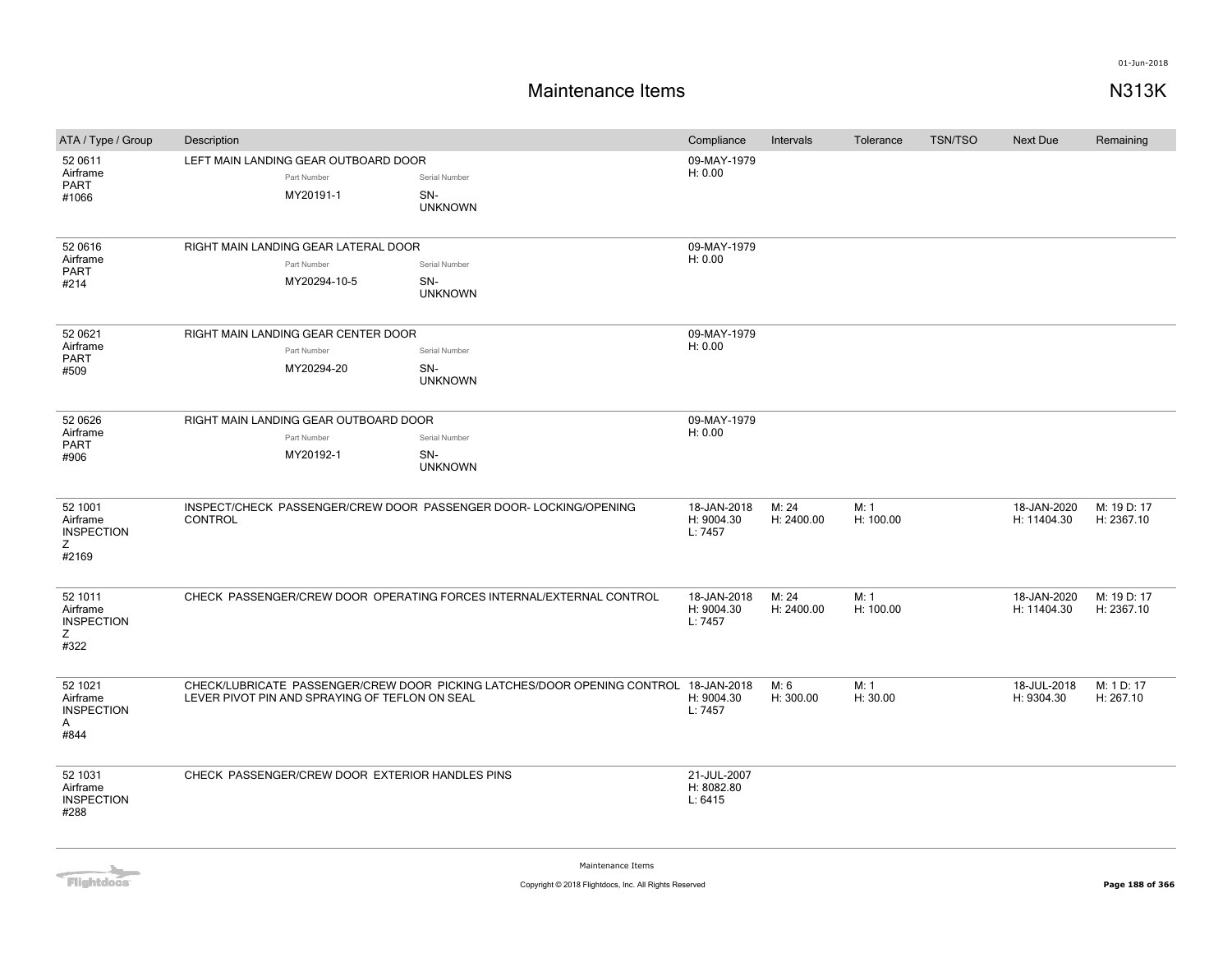# **Maintenance Items N313K**

| ATA / Type / Group                                                | Description                                                                    | Compliance                           | Intervals           | Tolerance         | <b>TSN/TSO</b> | Next Due                   | Remaining                 |
|-------------------------------------------------------------------|--------------------------------------------------------------------------------|--------------------------------------|---------------------|-------------------|----------------|----------------------------|---------------------------|
| 52 1041<br>Airframe<br><b>INSPECTION</b><br>A<br>#556             | LUBRICATE PASSENGER/CREW DOOR JACK ROD                                         | 18-JAN-2018<br>H: 9004.30<br>L: 7457 | M: 6<br>H: 300.00   | M: 1<br>H: 30.00  |                | 18-JUL-2018<br>H: 9304.30  | M: 1 D: 17<br>H: 267.10   |
| 52 1051<br>Airframe<br><b>INSPECTION</b><br>$\mathsf{A}$<br>#1519 | LUBRICATE PASSENGER/CREW DOOR VISIBLE HINGES                                   | 18-JAN-2018<br>H: 9004.30<br>L: 7457 | M: 6<br>H: 300.00   | M: 1<br>H: 30.00  |                | 18-JUL-2018<br>H: 9304.30  | M: 1 D: 17<br>H: 267.10   |
| 52 2001<br>Airframe<br><b>INSPECTION</b><br>2A+<br>#1070          | SERVICE LEFT CENTER EMERGENCY EXIT DOOR                                        | 18-JAN-2018<br>H: 9004.30<br>L: 7457 | M: 12               | M: 1              |                | 18-JAN-2019                | M: 7 D: 17                |
| 52 2002<br>Airframe<br><b>INSPECTION</b><br>$2A+$<br>#1938        | SERVICE RIGHT CENTER EMERGENCY EXIT DOOR                                       | 18-JAN-2018<br>H: 9004.30<br>L: 7457 | M: 12               | M: 1              |                | 18-JAN-2019                | M: 7 D: 17                |
| 52 2011<br>Airframe<br><b>INSPECTION</b><br>Ζ<br>#549             | UNLOCKING TEST LEFT CENTER EMERGENCY EXIT DOOR FROM OUTSIDE                    | 18-JAN-2018<br>H: 9004.30<br>L: 7457 | M: 24<br>H: 2400.00 | M: 1<br>H: 100.00 |                | 18-JAN-2020<br>H: 11404.30 | M: 19 D: 17<br>H: 2367.10 |
| 52 2012<br>Airframe<br><b>INSPECTION</b><br>Ζ<br>#1603            | UNLOCKING TEST RIGHT CENTER EMERGENCY EXIT DOOR FROM OUTSIDE                   | 18-JAN-2018<br>H: 9004.30<br>L: 7457 | M: 24<br>H: 2400.00 | M: 1<br>H: 100.00 |                | 18-JAN-2020<br>H: 11404.30 | M: 19 D: 17<br>H: 2367.10 |
| 52 2021<br>Airframe<br><b>INSPECTION</b><br>#938                  | UNLOCKING TEST LEFT CENTER EMERGENCY EXIT DOOR FROM INSIDE(MANDATORY 5-<br>40) | 25-JUL-2017<br>H: 8868.10<br>L: 7338 | M: 24               |                   |                | 25-JUL-2019                | M: 13 D: 24               |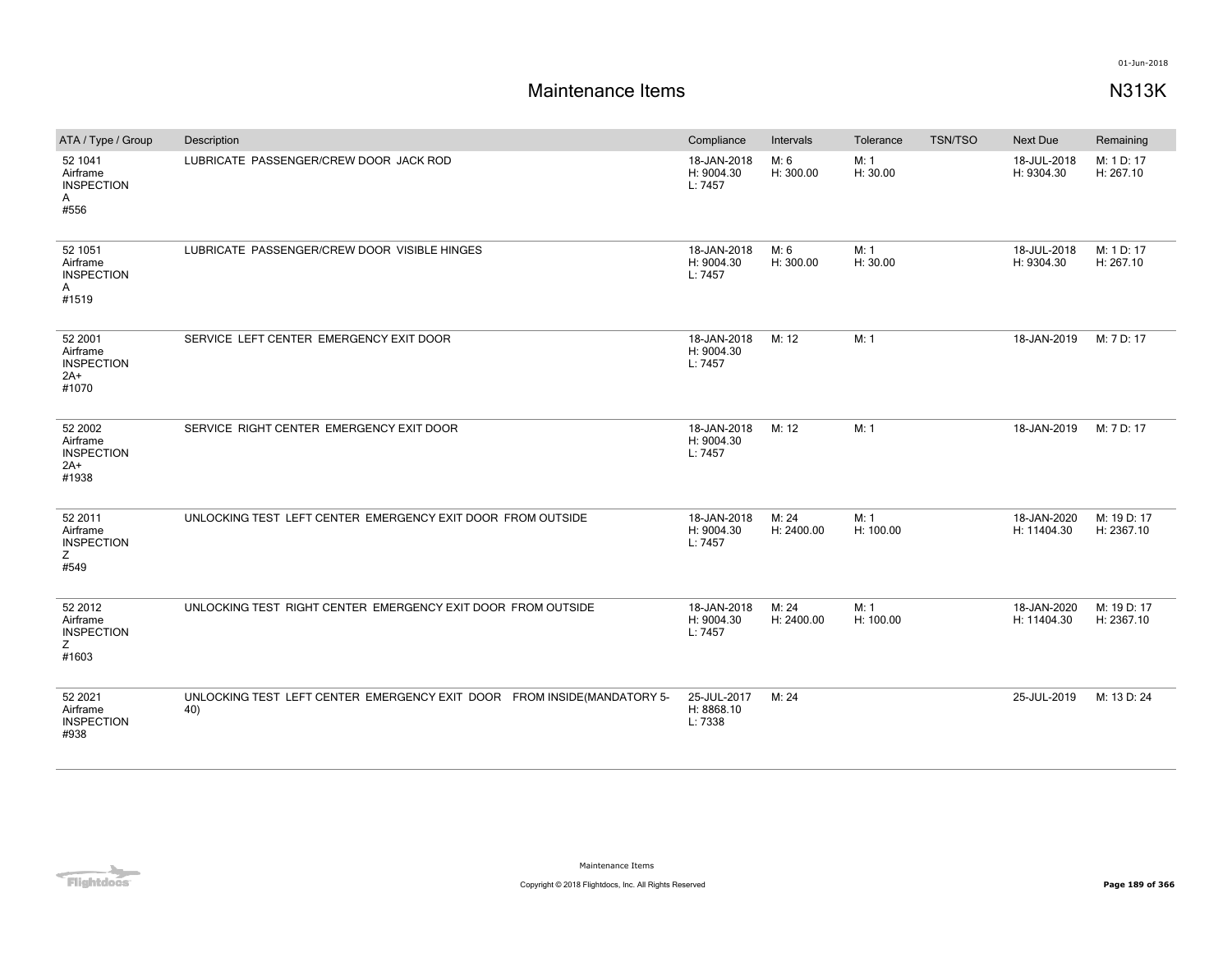| ATA / Type / Group                                     | Description                                                                                       | Compliance                           | Intervals           | Tolerance         | <b>TSN/TSO</b> | <b>Next Due</b>            | Remaining                 |
|--------------------------------------------------------|---------------------------------------------------------------------------------------------------|--------------------------------------|---------------------|-------------------|----------------|----------------------------|---------------------------|
| 52 2021<br>Airframe<br><b>INSPECTION</b><br>Ζ<br>#2076 | UNLOCKING TEST LEFT CENTER EMERGENCY EXIT DOOR FROM INSIDE                                        | 18-JAN-2018<br>H: 9004.30<br>L: 7457 | M: 24<br>H: 2400.00 |                   |                | 18-JAN-2020<br>H: 11404.30 | M: 19 D: 17<br>H: 2367.10 |
| 52 2022<br>Airframe<br><b>INSPECTION</b><br>#791       | UNLOCKING TEST RIGHT CENTER EMERGENCY EXIT DOOR FROM INSIDE(MANDATORY 5- 25-JUL-2017<br>40)       | H: 8868.10<br>L: 7338                | M: 24               |                   |                | 25-JUL-2019                | M: 13 D: 24               |
| 52 2022<br>Airframe<br><b>INSPECTION</b><br>Ζ<br>#1040 | UNLOCKING TEST RIGHT CENTER EMERGENCY EXIT DOOR FROM INSIDE                                       | 18-JAN-2018<br>H: 9004.30<br>L: 7457 | M: 24<br>H: 2400.00 |                   |                | 18-JAN-2020<br>H: 11404.30 | M: 19 D: 17<br>H: 2367.10 |
| 52 2031<br>Airframe<br><b>INSPECTION</b><br>C<br>#1618 | CHECK LEFT CENTER EMERGENCY EXIT DOOR FOR CRACKS ON LEFT EXTERNAL<br>UNLOCKING CONTROL BOX BORE   | 31-OCT-2013<br>H: 8138.60<br>L: 6459 | M: 72               | M: 2              |                | 31-OCT-2019                | M: 16 D: 30               |
| 52 2032<br>Airframe<br><b>INSPECTION</b><br>C<br>#1638 | CHECK RIGHT CENTER EMERGENCY EXIT DOOR FOR CRACKS ON RIGHT EXTERNAL<br>UNLOCKING CONTROL BOX BORE | 31-OCT-2013<br>H: 8138.60<br>L: 6459 | M: 72               | M: 2              |                | 31-OCT-2019                | M: 16 D: 30               |
| 52 4001<br>Airframe<br><b>INSPECTION</b><br>Ζ<br>#890  | SERVICE INSPECTION DOORS                                                                          | 18-JAN-2018<br>H: 9004.30<br>L: 7457 | M: 24<br>H: 2400.00 | M: 1<br>H: 100.00 |                | 18-JAN-2020<br>H: 11404.30 | M: 19 D: 17<br>H: 2367.10 |
| 52 4011<br>Airframe<br><b>INSPECTION</b><br>C<br>#1606 | INSPECT/CHECK INSPECTION DOORS                                                                    | 31-OCT-2013<br>H: 8138.60<br>L: 6459 | M: 72               | M:2               |                | 31-OCT-2019                | M: 16 D: 30               |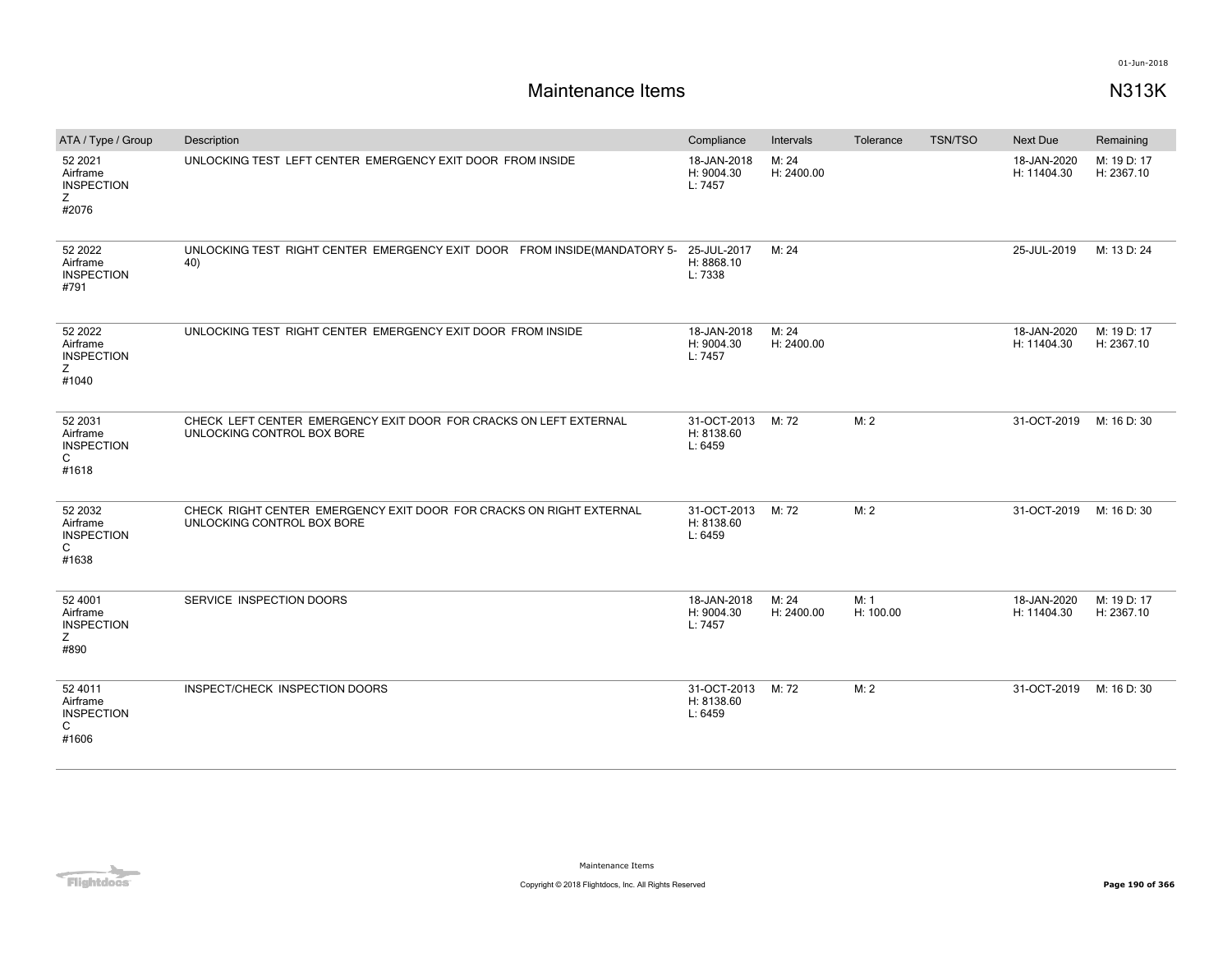| ATA / Type / Group                                         | Description                                                                               | Compliance                           | Intervals | Tolerance | <b>TSN/TSO</b> | <b>Next Due</b> | Remaining   |
|------------------------------------------------------------|-------------------------------------------------------------------------------------------|--------------------------------------|-----------|-----------|----------------|-----------------|-------------|
| 52 5001<br>Airframe<br><b>INSPECTION</b><br>C<br>#2247     | SERVICE DOOR LOCKING MECHANISM AT FRAME 00                                                | 31-OCT-2013<br>H: 8138.60<br>L: 6459 | M: 72     | M: 2      |                | 31-OCT-2019     | M: 16 D: 30 |
| 52 5011<br>Airframe<br><b>INSPECTION</b><br>C<br>#1249     | INSPECT REAR COMPARTMENT PROTECTIVE PARTITION                                             | 31-OCT-2013<br>H: 8138.60<br>L: 6459 | M: 72     | M: 2      |                | 31-OCT-2019     | M: 16 D: 30 |
| 52 5201<br>Airframe<br><b>INSPECTION</b><br>#379           | INSPECT PASSENGER/CREW DOOR                                                               | 31-OCT-2013<br>H: 8138.60<br>L: 6459 | M: 72     |           |                | 21-JUL-2019     | M: 13 D: 20 |
| 52 7001<br>Airframe<br><b>INSPECTION</b><br>#2844          | FUNCTIONAL TEST OF PASSENGER/CREW DOOR WARNING SYSTEM (MANDATORY 5-40)                    | 23-NOV-2016<br>H: 8755.20<br>L: 7259 | H: 800.00 | M: 1      |                | H: 9555.20      | H: 518.00   |
| 52 7001<br>Airframe<br><b>INSPECTION</b><br>$2A+$<br>#1062 | OPERATIONAL TEST PASSENGER/CREW DOOR INDICATING SYSTEM                                    | 18-JAN-2018<br>H: 9004.30<br>L: 7457 | M: 12     | M: 1      |                | 18-JAN-2019     | M: 7 D: 17  |
| 52 8001<br>Airframe<br><b>INSPECTION</b><br>2C<br>#296     | CHECK LEFT MAIN LANDING GEAR OUTBOARD DOOR HINGES FOR MAXIMUM PERMITTED<br><b>PLAY</b>    | 31-OCT-2013<br>H: 8138.60<br>L: 6459 | M: 144    | M: 2      |                | 31-OCT-2025     | M: 88 D: 30 |
| 52 8002<br>Airframe<br><b>INSPECTION</b><br>2C<br>#630     | CHECK RIGHT MAIN LANDING GEAR OUTBOARD DOOR HINGES FOR MAXIMUM PERMITTED<br><b>PLAY</b>   | 31-OCT-2013<br>H: 8138.60<br>L: 6459 | M: 144    | M: 2      |                | 31-OCT-2025     | M: 88 D: 30 |
| 52 8011<br>Airframe<br><b>INSPECTION</b><br>2A+<br>#1837   | LUBRICATE NOSE LANDING GEAR DOOR VISIBLE HINGES NOT FITTED WITH GREASE<br><b>FITTINGS</b> | 18-JAN-2018<br>H: 9004.30<br>L: 7457 | M: 12     | M: 1      |                | 18-JAN-2019     | M: 7 D: 17  |

**Flightdocs**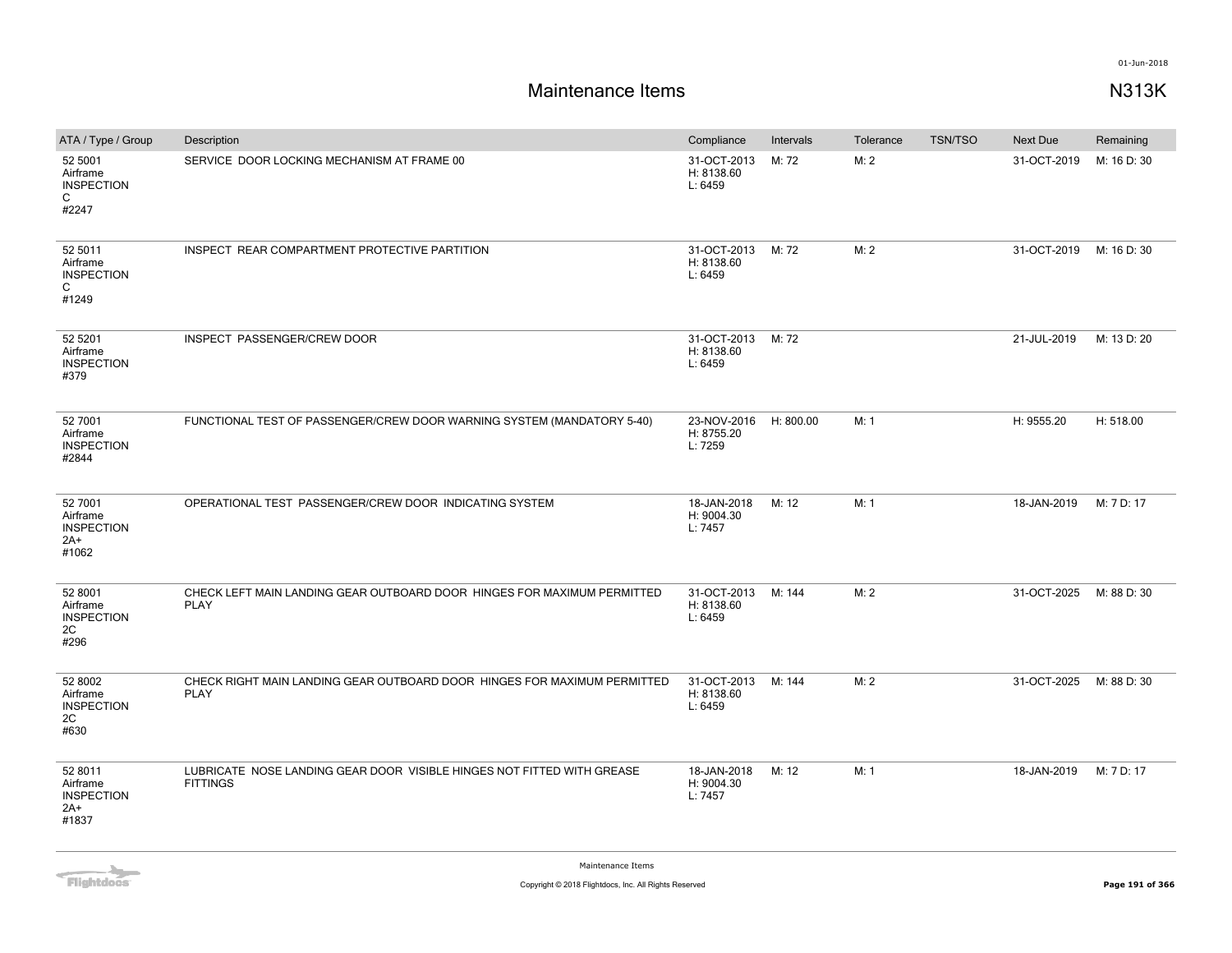| ATA / Type / Group                                       | Description                                                                                     | Compliance                           | Intervals         | Tolerance        | <b>TSN/TSO</b> | Next Due                  | Remaining               |
|----------------------------------------------------------|-------------------------------------------------------------------------------------------------|--------------------------------------|-------------------|------------------|----------------|---------------------------|-------------------------|
| 52 8012<br>Airframe<br><b>INSPECTION</b><br>2A+<br>#626  | LUBRICATE LEFT MAIN LANDING GEAR DOOR VISIBLE HINGES NOT FITTED WITH GREASE<br><b>FITTINGS</b>  | 18-JAN-2018<br>H: 9004.30<br>L: 7457 | M: 12             | M: 1             |                | 18-JAN-2019               | M: 7 D: 17              |
| 52 8013<br>Airframe<br><b>INSPECTION</b><br>2A+<br>#2389 | LUBRICATE RIGHT MAIN LANDING GEAR DOOR VISIBLE HINGES NOT FITTED WITH GREASE<br><b>FITTINGS</b> | 18-JAN-2018<br>H: 9004.30<br>L: 7457 | M: 12             | M: 1             |                | 18-JAN-2019               | M: 7 D: 17              |
| 52 8021<br>Airframe<br><b>INSPECTION</b><br>Α<br>#1166   | LUBRICATE LEFT MAIN LANDING GEAR VISIBLE OUTBOARD DOOR HINGES                                   | 18-JAN-2018<br>H: 9004.30<br>L: 7457 | M: 6<br>H: 300.00 | M: 1<br>H: 30.00 |                | 18-JUL-2018<br>H: 9304.30 | M: 1 D: 17<br>H: 267.10 |
| 52 8022<br>Airframe<br><b>INSPECTION</b><br>Α<br>#2308   | LUBRICATE RIGHT MAIN LANDING GEAR VISIBLE OUTBOARD DOOR HINGES                                  | 18-JAN-2018<br>H: 9004.30<br>L: 7457 | M: 6<br>H: 300.00 | M: 1<br>H: 30.00 |                | 18-JUL-2018<br>H: 9304.30 | M: 1 D: 17<br>H: 267.10 |
| 53 0011<br>Airframe<br><b>INSPECTION</b><br>#2633        | INSPECT/CHECK FRAME 33 INTERNAL FLANGE BETWEEN STRINGERS 5 AND 6 ON RH AND<br>LH SIDES          | H: 0.00                              | L: 10000          |                  |                | L: 10000                  | L: 2511                 |
| 53 0021<br>Airframe<br><b>INSPECTION</b><br>#2509        | INSPECT/CHECK INNER FLANGE EDGE AT BASE OF FRAMES 26A AND 28A                                   | H: 0.00                              | L: 15000          |                  |                | L: 15000                  | L: 7511                 |
| 53 0031<br>Airframe<br><b>INSPECTION</b><br>#1678        | INSPECT/CHECK PASSENGER/CREW DOOR PICKING LATCHES                                               | 03-JUN-2002<br>H: 7335.70<br>L: 5900 | L: 6000           |                  |                | L: 11900                  | L: 4411                 |
| 53 0041<br>Airframe<br><b>INSPECTION</b><br>#2457        | INSPECT/CHECK UPPER FUSELAGE SKIN BETWEEN FRAMES 26 AND 33                                      | H: 0.00                              | L: 12000          |                  |                | L: 12000                  | L: 4511                 |

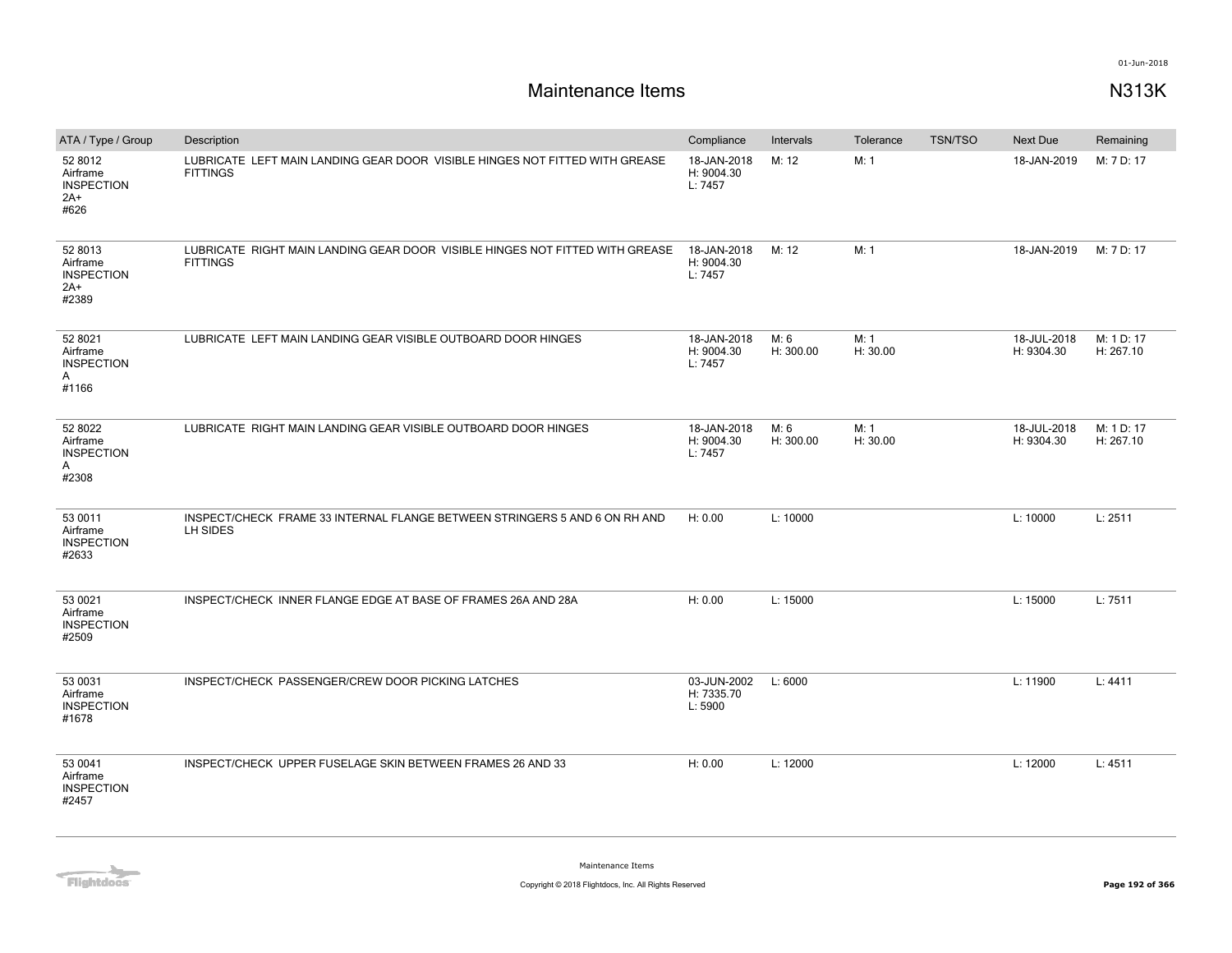| ATA / Type / Group                                | Description                                                                                        |                                              |                                      |                                                                                         | Compliance                      | Intervals               | Tolerance | <b>TSN/TSO</b> | <b>Next Due</b>         | Remaining               |
|---------------------------------------------------|----------------------------------------------------------------------------------------------------|----------------------------------------------|--------------------------------------|-----------------------------------------------------------------------------------------|---------------------------------|-------------------------|-----------|----------------|-------------------------|-------------------------|
| 53 0051<br>Airframe<br><b>INSPECTION</b><br>#1898 | INSPECT/CHECK CONNECTING SCREWS AND RIVETS BETWEEN FLIGHT COMPARTMENT<br><b>GLASS PANEL FRAMES</b> |                                              |                                      | 09-MAY-1979<br>H: 0.00                                                                  |                                 |                         |           |                |                         |                         |
| 53 0061<br>Airframe<br><b>INSPECTION</b><br>#504  | INSPECT/CHECK CABIN ATTACHING SCREW AT FRAME 0                                                     |                                              | 03-JUN-2002<br>H: 7335.70<br>L: 5900 | L: 6000                                                                                 |                                 |                         | L: 11900  | L: 4411        |                         |                         |
| 53 0071<br>Airframe<br><b>INSPECTION</b><br>#2095 |                                                                                                    | INSPECT/CHECK RH SIDE GLASS PANEL FRAMES     |                                      |                                                                                         | 09-MAY-1979 L: 11000<br>H: 0.00 |                         |           |                | L: 11000                | L: 3511                 |
| 53 0081<br>Airframe<br><b>INSPECTION</b><br>#263  |                                                                                                    |                                              |                                      | INSPECT/CHECK FRAME 33 JOGGLING HEMISPHERIC PANELS ON AIRCRAFT CENTERLINE               | 09-MAY-1979 L: 10000<br>H: 0.00 |                         |           |                | L: 10000                | L: 2511                 |
| 53 0261                                           | FLIGHT COMPARTMENT TRIM                                                                            |                                              |                                      |                                                                                         | 09-MAY-1979                     |                         |           |                |                         |                         |
| Airframe<br>PART                                  |                                                                                                    | Part Number                                  | Serial Number                        |                                                                                         | H: 0.00                         |                         |           |                |                         |                         |
| #1529                                             |                                                                                                    | PN                                           | SN-<br><b>UNKNOWN</b>                |                                                                                         |                                 |                         |           |                |                         |                         |
| 53 0601                                           | <b>RADOME</b>                                                                                      |                                              |                                      |                                                                                         | 09-MAY-1979                     |                         |           |                |                         |                         |
| Airframe<br>PART                                  |                                                                                                    | Part Number                                  | Serial Number                        | Work Order<br>Number                                                                    | H: 0.00                         |                         |           |                |                         |                         |
| #1940                                             |                                                                                                    | MY20207-1                                    | SN-<br><b>UNKNOWN</b>                | 000008                                                                                  |                                 |                         |           |                |                         |                         |
| 53 0906<br>Airframe<br><b>INSPECTION</b><br>#1652 |                                                                                                    | CENTERWING LOWER SURFACE PANELS              |                                      | NON DESTRUCTIVE TEST (EDDY CURRENT) CRACK SEARDH OF THE RABBET AREAS ON THE 09-MAY-1979 | H: 0.00                         | H: 30000.00<br>L: 20000 |           |                | H: 30000.00<br>L: 20000 | H: 20962.80<br>L: 12511 |
| 53 0911<br>Airframe<br><b>INSPECTION</b><br>#2420 |                                                                                                    | CENTER SECTION PANEL (MANDATORY REF 5-40-01) |                                      | NON DESTRUCTIVE TEST THE SECURING SCREWS BETWEEN FIXED AND REMOVABLE                    | 09-MAY-1979<br>H: 0.00          | H: 30000.00<br>L: 20000 |           |                | H: 30000.00<br>L: 20000 | H: 20962.80<br>L: 12511 |

**Flightdocs**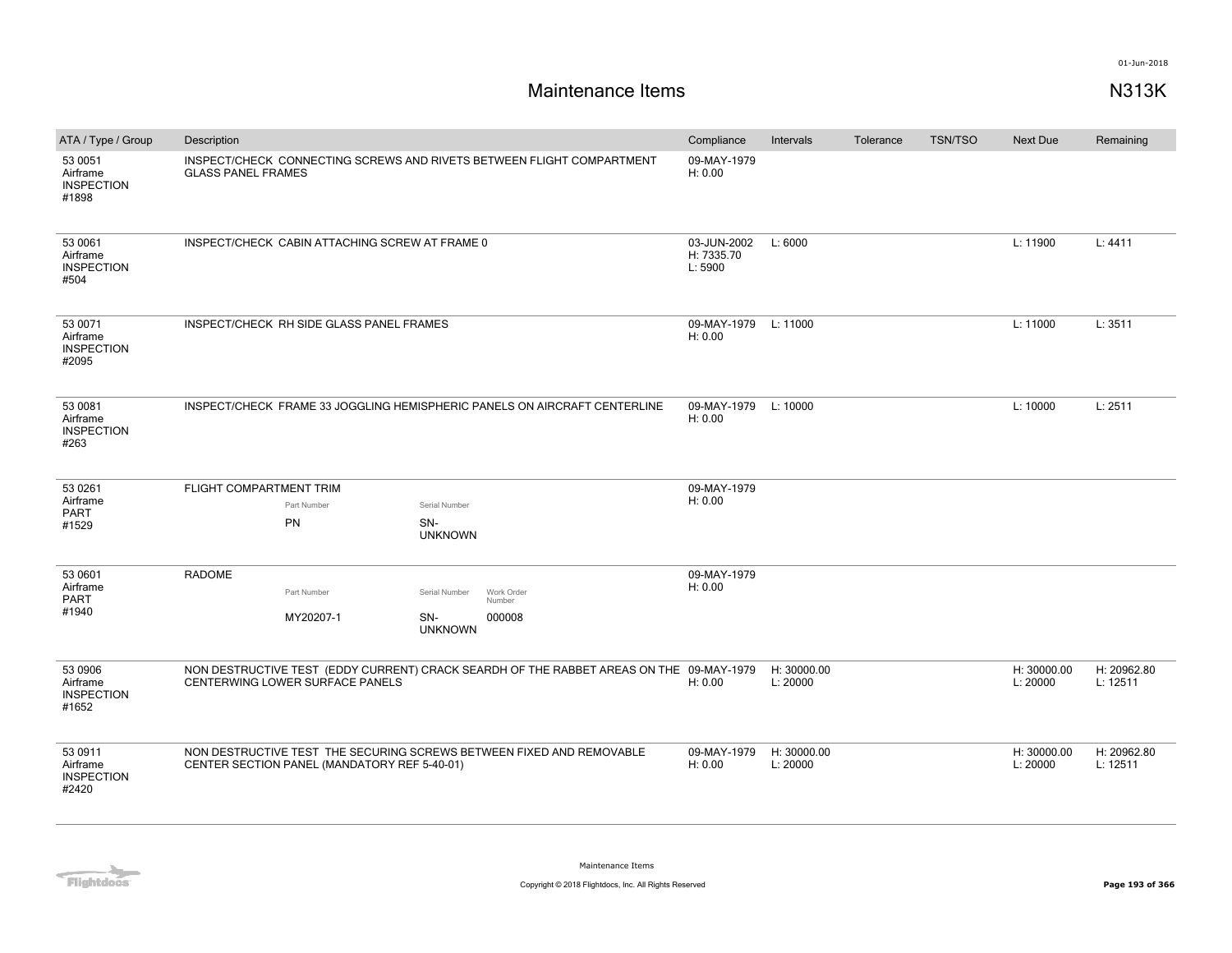| ATA / Type / Group                                      | Description                                                                                                 | Compliance                           | Intervals           | Tolerance         | <b>TSN/TSO</b> | Next Due                   | Remaining                 |
|---------------------------------------------------------|-------------------------------------------------------------------------------------------------------------|--------------------------------------|---------------------|-------------------|----------------|----------------------------|---------------------------|
| 53 1001<br>Airframe<br><b>INSPECTION</b><br>C<br>#1407  | STRUCTUAL INSPECTION MAIN FRAME<br>Notes<br>NOTE: SEE CHAPTER 5-40                                          | 31-OCT-2013<br>H: 8138.60<br>L: 6459 | M: 72               | M: 2              |                | 31-OCT-2019                | M: 16 D: 30               |
| 53 1002<br>Airframe<br><b>INSPECTION</b><br>C<br>#510   | STRUCTUAL INSPECTION FRAME 33<br>Notes<br>NOTE: SEE CHAPTER 5-40                                            | 31-OCT-2013<br>H: 8138.60<br>L: 6459 | M: 72               | M: 2              |                | 31-OCT-2019                | M: 16 D: 30               |
| 53 1002<br>Airframe<br><b>INSPECTION</b><br>#2837       | STRUCTUAL INSPECTION FRAME 33 (MANDATORY 5-40)<br>Reference Number<br>MM 53-10-0                            | 31-OCT-2013<br>H: 8138.60<br>L: 6459 | L: 5000             |                   |                | L: 11459                   | L: 3970                   |
| 53 1011<br>Airframe<br><b>INSPECTION</b><br>2A+<br>#110 | INSPECT/CHECK TOILET AREA                                                                                   | 18-JAN-2018<br>H: 9004.30<br>L: 7457 | M: 12               | M: 1              |                | 18-JAN-2019                | M: 7 D: 17                |
| 53 1021<br>Airframe<br><b>INSPECTION</b><br>Ζ<br>#1612  | CHECK AGEING/CORROSION OF FUSELAGE STRUCTURE                                                                | 18-JAN-2018<br>H: 9004.30<br>L: 7457 | M: 24<br>H: 2400.00 | M: 1<br>H: 100.00 |                | 18-JAN-2020<br>H: 11404.30 | M: 19 D: 17<br>H: 2367.10 |
| 53 2001<br>Airframe<br><b>INSPECTION</b><br>Ζ<br>#1663  | INSPECT/CHECK FLOOR PANELS                                                                                  | 18-JAN-2018<br>H: 9004.30<br>L: 7457 | M: 24<br>H: 2400.00 | M: 1<br>H: 100.00 |                | 18-JAN-2020<br>H: 11404.30 | M: 19 D: 17<br>H: 2367.10 |
| 53 2011<br>Airframe<br><b>INSPECTION</b><br>#1244       | INSPECT FLIGHT COMPARTMENT TRIM LEFT ENGINE PRESSURE SEALS BETWEEN PYLON<br>AND NACELLE (AT ENGINE REMOVAL) | 27-OCT-2001<br>H: 7124.00<br>L: 5758 |                     |                   |                |                            |                           |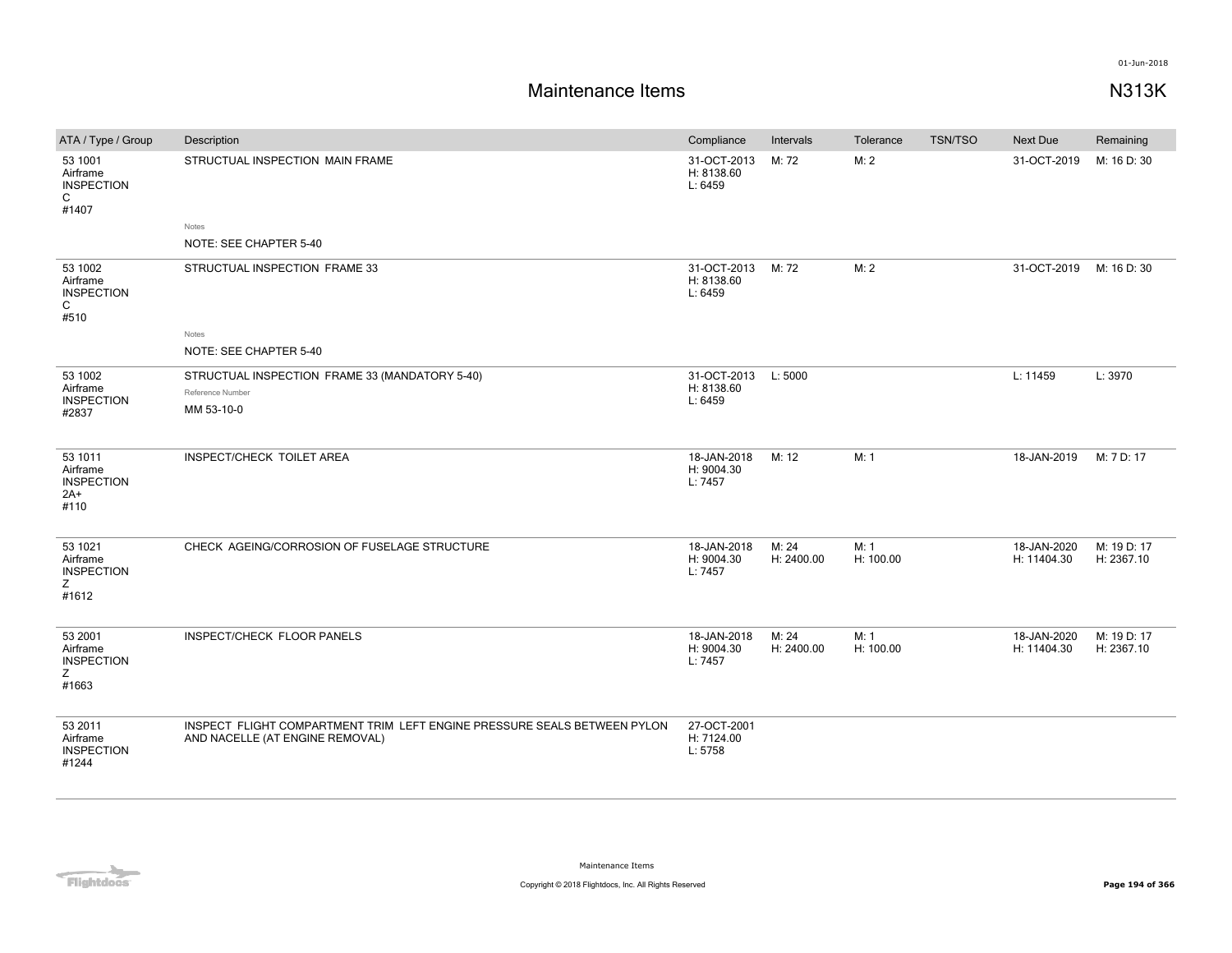| ATA / Type / Group                                      | Description                                                                                                              | Compliance                                 | Intervals           | Tolerance         | <b>TSN/TSO</b> | <b>Next Due</b>            | Remaining                 |
|---------------------------------------------------------|--------------------------------------------------------------------------------------------------------------------------|--------------------------------------------|---------------------|-------------------|----------------|----------------------------|---------------------------|
| 53 2012<br>Airframe<br><b>INSPECTION</b><br>#719        | INSPECT RADOME RIGHT ENGINE PRESSURE SEALS BETWEEN PYLON AND NACELLE (AT<br><b>ENGINE REMOVAL)</b>                       | 27-OCT-2001<br>H: 7124.00<br>L: 5758       |                     |                   |                |                            |                           |
| 53 3001<br>Airframe<br><b>INSPECTION</b><br>Z.<br>#2145 | VISUAL INSPECTION/CHECK FUSELAGE OUTER SKIN                                                                              | 18-JAN-2018<br>H: 9004.30<br>L: 7457       | M: 24<br>H: 2400.00 | M: 1<br>H: 100.00 |                | 18-JAN-2020<br>H: 11404.30 | M: 19 D: 17<br>H: 2367.10 |
| 53 3011<br>Airframe<br><b>INSPECTION</b><br>C<br>#1653  | NON DESTRUCTIVE TEST (ULTRASOUND) WINDOW FRAME VERTICAL POSTS ON WINDOWS<br><b>SECURED WITH SCREWS</b>                   | 31-OCT-2013 M: 72<br>H: 8138.60<br>L: 6459 |                     | M: 2              |                | 31-OCT-2019                | M: 16 D: 30               |
| 53 301A<br>Airframe<br><b>INSPECTION</b><br>#1434       | NON DESTRUCTIVE TEST (ULTRASOUND) WINDOW FRAME VERTICAL POSTS ON WINDOWS<br>SECURED WITH SCREWS (MANDATORY REF. 5-40-00) | 31-OCT-2013<br>H: 8138.60<br>L: 6459       | M: 72               |                   |                | 31-OCT-2019                | M: 16 D: 30               |
| 53 3021<br>Airframe<br><b>INSPECTION</b><br>#193        | INSPECT/CHECK FLIGHT COMPARTMENT TRIM                                                                                    | 02-JUN-2003<br>H: 7727.93<br>L: 6189       |                     |                   |                |                            |                           |
| 53 3031<br>Airframe<br><b>INSPECTION</b><br>#1532       | X-RAY INSPECT LOWER FRAMES OF REAR SIDE GLASS PANELS IN FLIGHT COMPARTMENT                                               | 21-MAR-2000<br>H: 6676.00<br>L: 5425       |                     |                   |                |                            |                           |
| 53 303A<br>Airframe<br><b>INSPECTION</b><br>#1546       | X-RAY INSPECT LOWER FRAMES OF REAR SIDE GLASS PANELS IN FLIGHT COMPARTMENT<br>(MANDATORY 5-40)                           | 09-MAY-1979<br>H: 0.00                     |                     |                   |                |                            |                           |
| 53 3041<br>Airframe<br><b>INSPECTION</b><br>#2139       | ENDOSCOPE CHECK PILOT'S AND COPILOT'S WINDSHIELD LOWER FRAMES                                                            | 21-MAR-2000<br>H: 6676.00<br>L: 5425       |                     |                   |                |                            |                           |

**Flightdocs**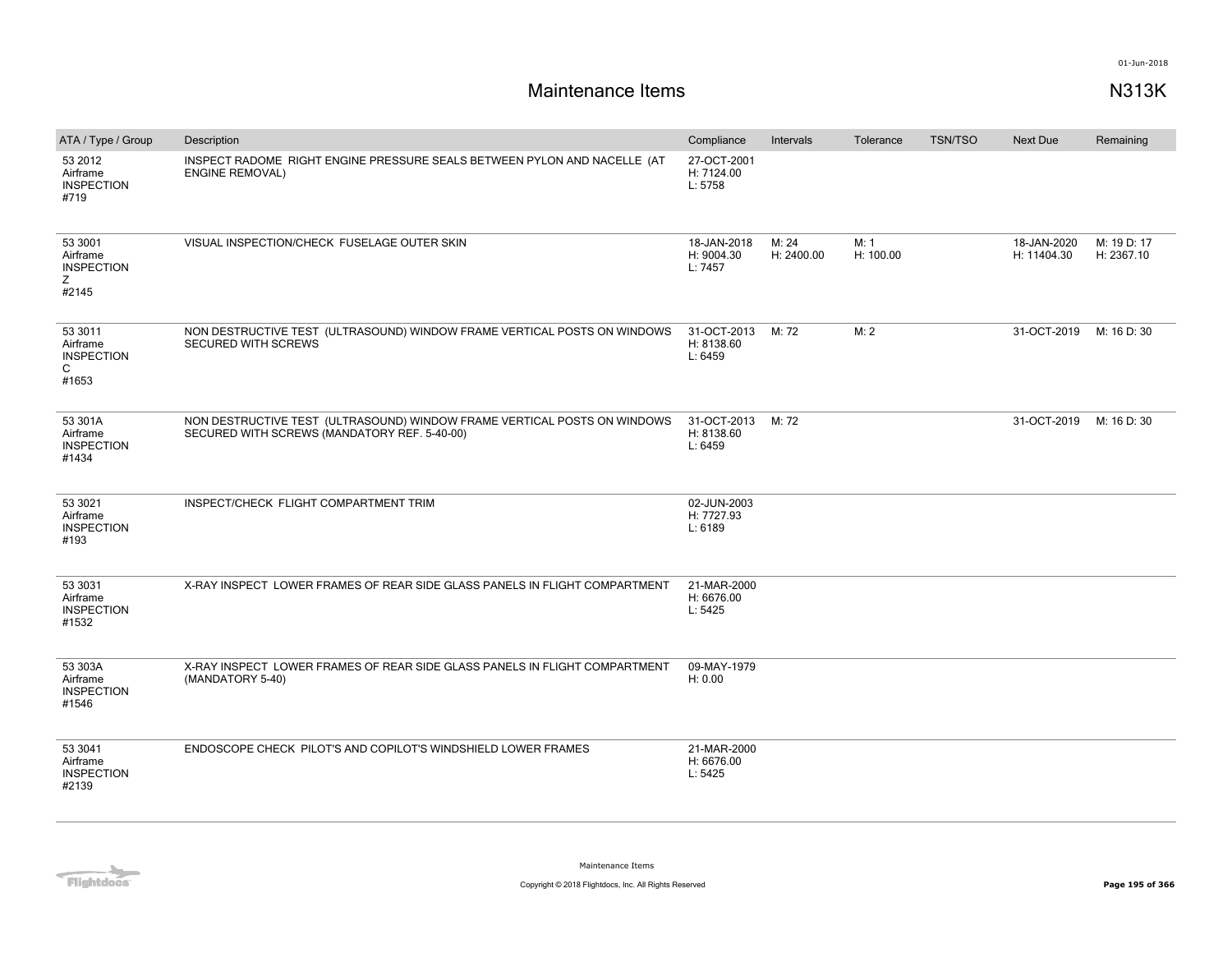| ATA / Type / Group                                     | Description                                                                                                                               | Compliance                           | Intervals | Tolerance | <b>TSN/TSO</b> | <b>Next Due</b> | Remaining   |
|--------------------------------------------------------|-------------------------------------------------------------------------------------------------------------------------------------------|--------------------------------------|-----------|-----------|----------------|-----------------|-------------|
| 53 304A<br>Airframe<br><b>INSPECTION</b><br>#952       | ENDOSCOPE CHECK PILOT'S AND COPILOT'S WINDSHIELD LOWER FRAMES(MANDATORY 5-<br>40)                                                         | 09-MAY-1979<br>H: 0.00               |           |           |                |                 |             |
| 53 30 51<br>Airframe<br><b>INSPECTION</b><br>#331      | EDDY CURRENT CHECK WINDSHIELD FRAME LOWER RECESSES(MANDATORY 5-40)                                                                        | 03-JUN-2002<br>H: 7335.70<br>L: 5900 |           |           |                |                 |             |
| 53 3061<br>Airframe<br><b>INSPECTION</b><br>C<br>#1926 | REMOVAL/INSTALLATION OF TRIM FOR VISUAL INSPECTION OF FLIGHT COMPARTMENT<br><b>GLASS PANEL FRAMES</b>                                     | 31-OCT-2013<br>H: 8138.60<br>L: 6459 | M: 72     | M: 2      |                | 31-OCT-2019     | M: 16 D: 30 |
| 53 306A<br>Airframe<br><b>INSPECTION</b><br>#802       | REMOVAL/INSTALLATION OF TRIM FOR VISUAL INSPECTION OF FLIGHT COMPARTMENT<br>GLASS PANEL FRAMES (MANDATORY 5-40)                           | 31-OCT-2013<br>H: 8138.60<br>L: 6459 | M: 72     |           |                | 31-OCT-2019     | M: 16 D: 30 |
| 53 3071<br>Airframe<br><b>INSPECTION</b><br>2C<br>#215 | EDDY CURRENT CHECK WINDSHIELD FRAME LOWER RECESSES                                                                                        | 31-OCT-2013<br>H: 8138.60<br>L: 6459 | M: 144    |           |                | 31-OCT-2025     | M: 88 D: 30 |
| 53 307A<br>Airframe<br><b>INSPECTION</b><br>#583       | EDDY CURRENT CHECK WINDSHIELD FRAME LOWER RECESSES (MANDATORY 5-40)                                                                       | 31-OCT-2013<br>H: 8138.60<br>L: 6459 | M: 144    |           |                | 31-OCT-2025     | M: 88 D: 30 |
| 53 3081<br>Airframe<br><b>INSPECTION</b><br>#1778      | EDDY CURRENT CHECK OF STRINGER AND REINFORCEMENT/SKIN INTERFACES SPOT<br>WELDED BETWEEN FRAMES 33 TO 40                                   | 03-JUN-2002<br>H: 7335.70<br>L: 5900 |           |           |                |                 |             |
| 53 308A<br>Airframe<br><b>INSPECTION</b><br>#2371      | EDDY CURRENT CHECK STRINGER AND REINFORCEMENT/SKIN INTERFACES SPOT WELDED 03-JUN-2002<br>BETWEEN FRAMES 33 TO 40 (MANDATORY REF. 5-40-00) | H: 7335.00<br>L: 5900                |           |           |                |                 |             |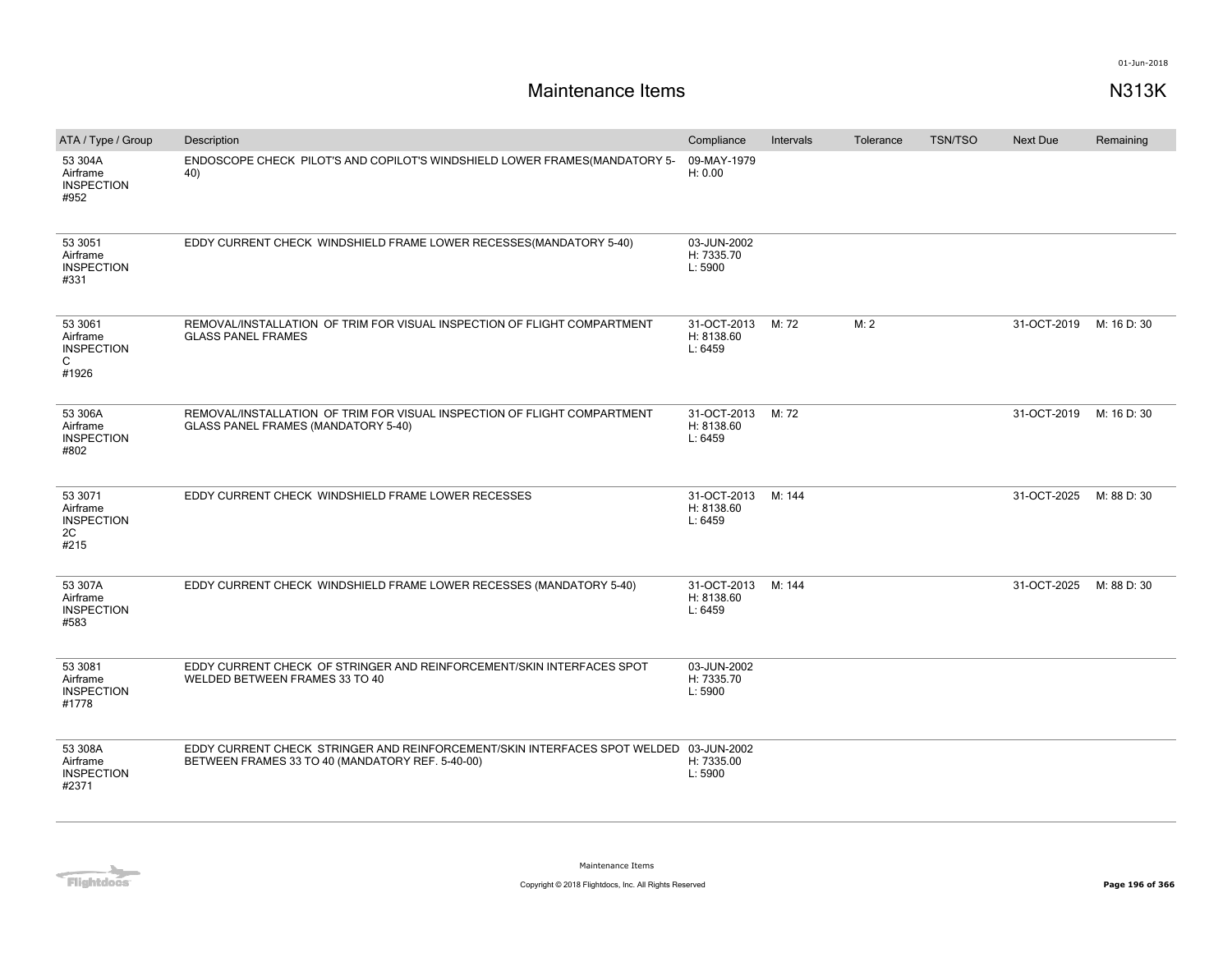| ATA / Type / Group                                                | Description                                                                                                                         | Compliance                           | Intervals               | Tolerance | <b>TSN/TSO</b> | Next Due                | Remaining               |
|-------------------------------------------------------------------|-------------------------------------------------------------------------------------------------------------------------------------|--------------------------------------|-------------------------|-----------|----------------|-------------------------|-------------------------|
| 53 3091<br>Airframe<br><b>INSPECTION</b><br>#2106                 | EDDY CURRENT CHECK STRINGER AND REINFORCEMENT/SKIN INTERFACES SPOT WELDED 03-JUN-2002<br>BETWEEN FRAMES 0 TO 33                     | H: 7335.70<br>L: 5900                |                         |           |                |                         |                         |
| 53 3101<br>Airframe<br><b>INSPECTION</b><br>C<br>#577             | ULTRASONIC CHECK CABIN WINDOW FRAMES                                                                                                | 31-OCT-2013<br>H: 8138.60<br>L: 6459 | M: 72                   | M: 2      |                | 31-OCT-2019             | M: 16 D: 30             |
| 53 3111<br>Airframe<br><b>INSPECTION</b><br>$\mathsf{C}$<br>#1315 | ULTRASONIC CHECK COCKPIT WINDSHIELD FRAMES                                                                                          | 31-OCT-2013<br>H: 8138.60<br>L: 6459 | M: 72                   | M: 2      |                | 31-OCT-2019             | M: 16 D: 30             |
| 53 31 21<br>Airframe<br><b>INSPECTION</b><br>#2342                | VISUAL CHECK FOR CORROSION OF COCKPIT WINDOW FRAMES                                                                                 | 31-OCT-2013<br>H: 8138.60<br>L: 6459 |                         | M: 2      |                |                         |                         |
| 53 3901<br>Airframe<br><b>INSPECTION</b><br>#1360                 | NON DESTRUCTIVE TEST (EDDY CURRENT) OF THE LEFT EMERGENCY EXIT FRAME<br>CORNERS AND THE PANELS SURROUNDING THE WINDOWS AT FRAME 24  | 09-MAY-1979<br>H: 0.00               | L: 27500                |           |                | L: 27500                | L: 20011                |
| 53 3902<br>Airframe<br><b>INSPECTION</b><br>#159                  | NON DESTRUCTIVE TEST (EDDY CURRENT) OF THE RIGHT EMERGENCY EXIT FRAME<br>CORNERS AND THE PANELS SURROUNDING THE WINDOWS AT FRAME 24 | 09-MAY-1979<br>H: 0.00               | L: 27500                |           |                | L: 27500                | L: 20011                |
| 53 3906<br>Airframe<br><b>INSPECTION</b><br>#1274                 | VISUALLY INSPECT FUSELAGE SKIN/PANELS                                                                                               | 09-MAY-1979<br>H: 0.00               | L: 27500                |           |                | L: 27500                | L: 20011                |
| 53 3911<br>Airframe<br><b>INSPECTION</b><br>#459                  | NON DESTRUCTIVE TEST (EDDY CURRENT) OF THE FUSELAGE FRAMEWORK AROUND THE<br>WINDOWS AT FRAMES 15-18 AND 27 (LONGITUDINAL CRACKS)    | 09-MAY-1979<br>H: 0.00               | H: 30000.00<br>L: 20000 |           |                | H: 30000.00<br>L: 20000 | H: 20962.80<br>L: 12511 |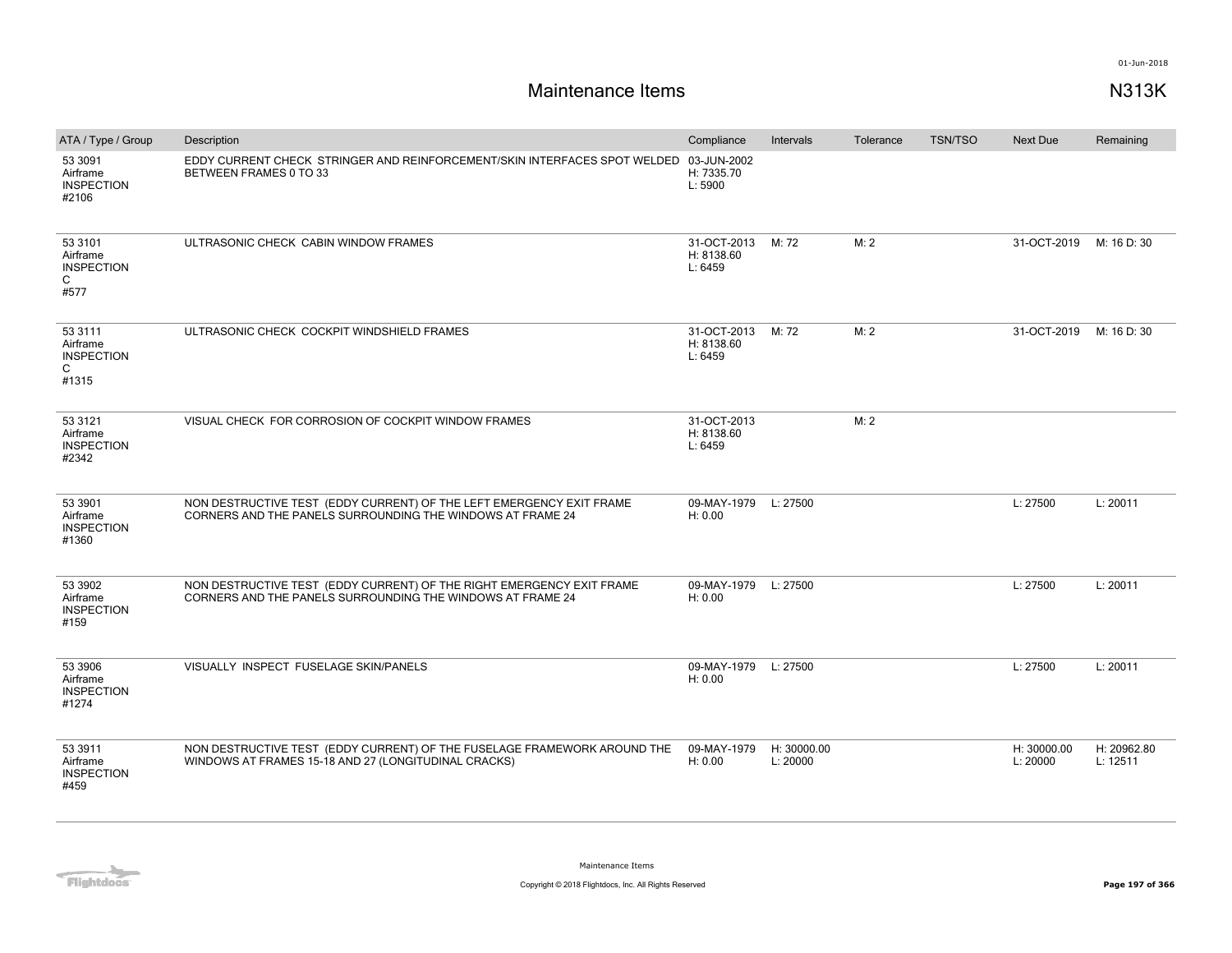| ATA / Type / Group                                       | Description                                                                                                                                               | Compliance                           | Intervals         | Tolerance | <b>TSN/TSO</b> | Next Due                  | Remaining               |
|----------------------------------------------------------|-----------------------------------------------------------------------------------------------------------------------------------------------------------|--------------------------------------|-------------------|-----------|----------------|---------------------------|-------------------------|
| 53 3912<br>Airframe<br><b>INSPECTION</b><br>#529         | NON DESTRUCTIVE TEST (EDDY CURRENT) OF THE FUSELAGE FRAMEWORK AROUND THE<br>WINDOWS AT FRAMES 15-18 AND 27 (SKIN OR REINFORCEMENTS) (LONGITUDINAL CRACKS) | 09-MAY-1979<br>H: 0.00               | L: 20000          |           |                | L: 20000                  | L: 12511                |
| 53 3921<br>Airframe<br><b>INSPECTION</b><br>#1097        | NON DESTRUCTIVE TEST (EDDY CURRENT) OF THE CORNERS OF PASSENGER DOOR<br><b>FRAME</b>                                                                      | 09-MAY-1979 L: 27500<br>H: 0.00      |                   |           |                | L: 27500                  | L: 20011                |
| 53 3931<br>Airframe<br><b>INSPECTION</b><br>#1585        | VISUAL INSPECTION OF THE CORNERS OF THE NOSE WHEEL WELL OPENING (FRAME 7 FOR 09-MAY-1979<br>A/C S/N 1 TO 378)                                             | H: 0.00                              | L: 20000          |           |                | L: 20000                  | L: 12511                |
| 53 3951<br>Airframe<br><b>INSPECTION</b><br>#997         | NON DESTRUCTIVE TEST (EDDY CURRENT) OF THE COCKPIT WINDOW FRAMES                                                                                          | 09-MAY-1979<br>H: 0.00               | L: 20000          |           |                | L: 20000                  | L: 12511                |
| 53 3956<br>Airframe<br><b>INSPECTION</b><br>#1539        | NON DESTRUCTIVE TEST (EDDY CURRENT) LEFT SIDE/ AFT COCKPIT WINDOW FRAMES                                                                                  | 09-MAY-1979<br>H: 0.00               | L: 20000          |           |                | L: 20000                  | L: 12511                |
| 53 3961<br>Airframe<br><b>INSPECTION</b><br>#1333        | NON DESTRUCTIVE TEST (EDDY CURRENT) RIGHT SIDE/ AFT COCKPIT WINDOW FRAMES                                                                                 | 09-MAY-1979<br>H: 0.00               | L: 20000          |           |                | L: 20000                  | L: 12511                |
| 53 5001<br>Airframe<br><b>INSPECTION</b><br>2A+<br>#2358 | INSPECT/CHECK NOSE CONE, TAIL CONE AND FILLET OUTER SKIN                                                                                                  | 18-JAN-2018<br>H: 9004.30<br>L: 7457 | M: 12             | M: 1      |                | 18-JAN-2019               | M: 7 D: 17              |
| 53 5011<br>Airframe<br><b>INSPECTION</b><br>Α<br>#1747   | INSPECT/CHECK LEFT HAND FILLETS                                                                                                                           | 18-JAN-2018<br>H: 9004.30<br>L: 7457 | M: 6<br>H: 300.00 |           |                | 18-JUL-2018<br>H: 9304.30 | M: 1 D: 17<br>H: 267.10 |

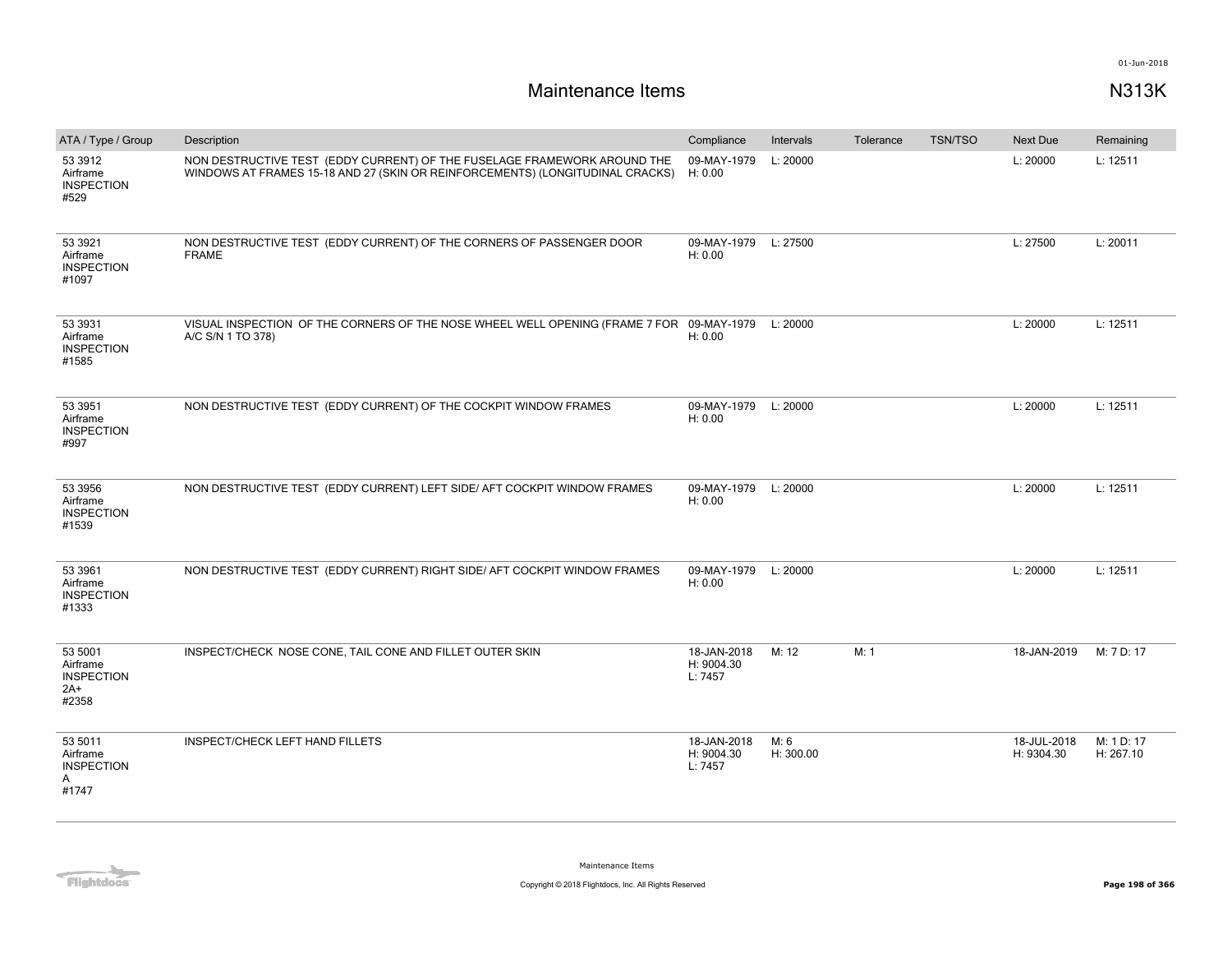| ATA / Type / Group                                         | Description                                                                                   | Compliance                           | Intervals           | Tolerance         | TSN/TSO | <b>Next Due</b>            | Remaining                 |
|------------------------------------------------------------|-----------------------------------------------------------------------------------------------|--------------------------------------|---------------------|-------------------|---------|----------------------------|---------------------------|
| 53 5012<br>Airframe<br><b>INSPECTION</b><br>Α<br>#900      | <b>INSPECT/CHECK RIGHT HAND FILLETS</b>                                                       | 18-JAN-2018<br>H: 9004.30<br>L: 7457 | M: 6<br>H: 300.00   |                   |         | 18-JUL-2018<br>H: 9304.30  | M: 1 D: 17<br>H: 267.10   |
| 53 5021<br>Airframe<br><b>INSPECTION</b><br>$2A+$<br>#1906 | SERVICE NOSE CONE HINGES                                                                      | 18-JAN-2018<br>H: 9004.30<br>L: 7457 | M: 12               | M: 1              |         | 18-JAN-2019                | M: 7 D: 17                |
| 53 5031<br>Airframe<br><b>INSPECTION</b><br>Ζ<br>#452      | INSPECT/CHECK FUSELAGE FRONT SECTION                                                          | 18-JAN-2018<br>H: 9004.30<br>L: 7457 | M: 24<br>H: 2400.00 | M: 1<br>H: 100.00 |         | 18-JAN-2020<br>H: 11404.30 | M: 19 D: 17<br>H: 2367.10 |
| 54 0001<br>Airframe<br><b>INSPECTION</b><br>Α<br>#128      | VISUAL INSPECTION/CHECK LEFT NACELLE SKIN, FAN AND ENGINE AIR INTAKE LEADING<br><b>EDGES</b>  | 18-JAN-2018<br>H: 9004.30<br>L: 7457 | M: 6<br>H: 300.00   | M: 1<br>H: 30.00  |         | 18-JUL-2018<br>H: 9304.30  | M: 1 D: 17<br>H: 267.10   |
| 54 0002<br>Airframe<br><b>INSPECTION</b><br>Α<br>#1397     | VISUAL INSPECTION/CHECK RIGHT NACELLE SKIN, FAN AND ENGINE AIR INTAKE LEADING<br><b>EDGES</b> | 18-JAN-2018<br>H: 9004.30<br>L: 7457 | M: 6<br>H: 300.00   | M: 1<br>H: 30.00  |         | 18-JUL-2018<br>H: 9304.30  | M: 1 D: 17<br>H: 267.10   |
| 54 0011<br>Airframe<br><b>INSPECTION</b><br>Α<br>#1090     | LUBRICATE LEFT HINGED NACELLE COWLINGS                                                        | 18-JAN-2018<br>H: 9004.30<br>L: 7457 | M: 6<br>H: 300.00   | M: 1<br>H: 30.00  |         | 18-JUL-2018<br>H: 9304.30  | M: 1 D: 17<br>H: 267.10   |
| 54 0012<br>Airframe<br><b>INSPECTION</b><br>Α<br>#527      | LUBRICATE RIGHT HINGED NACELLE COWLINGS                                                       | 18-JAN-2018<br>H: 9004.30<br>L: 7457 | M: 6<br>H: 300.00   | M: 1<br>H: 30.00  |         | 18-JUL-2018<br>H: 9304.30  | M: 1 D: 17<br>H: 267.10   |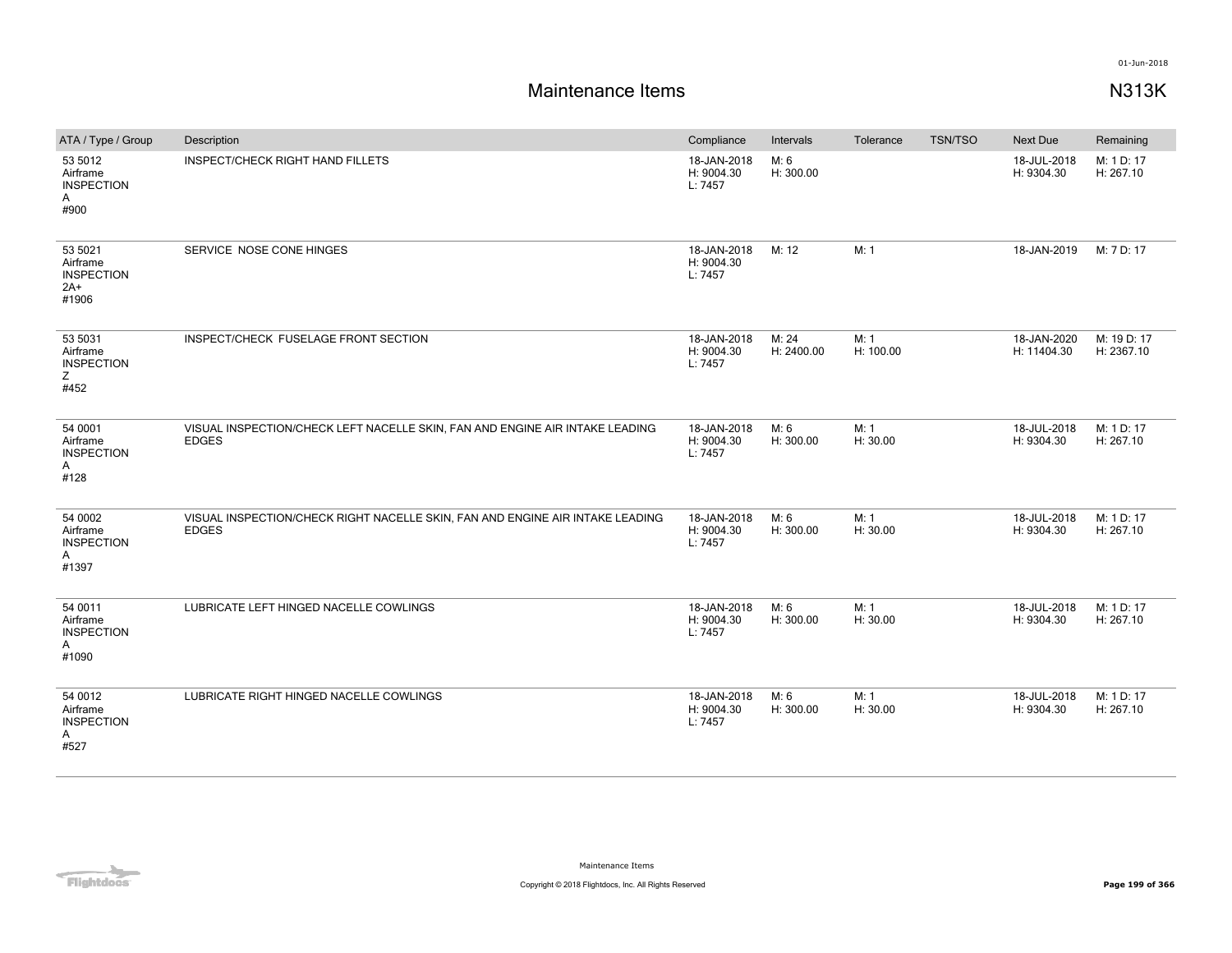| ATA / Type / Group                                | Description                                                                         |                                                                               | Compliance                | Intervals | Tolerance | <b>TSN/TSO</b> | <b>Next Due</b> | Remaining |
|---------------------------------------------------|-------------------------------------------------------------------------------------|-------------------------------------------------------------------------------|---------------------------|-----------|-----------|----------------|-----------------|-----------|
| 54 0021<br>Airframe<br><b>INSPECTION</b><br>#2811 | SERVICING OF ENGINE COWLING (A/C WITH SB 731)                                       |                                                                               |                           |           |           |                |                 |           |
| 54 0031<br>Airframe<br><b>INSPECTION</b><br>#2812 | INSPECTION/BRIEF CHECK OF ENGINE NACELLES AND PYLONS (A/C WITH SB 731)              |                                                                               |                           |           |           |                |                 |           |
| 54 0041<br>Airframe<br><b>INSPECTION</b><br>#2813 | DETAILED INSPECTION/CHECK OF ENGINE NACELLES AND PYLONS (A/C WITH SB 731)           |                                                                               |                           |           |           |                |                 |           |
| 54 1001<br>Airframe<br><b>INSPECTION</b><br>#2814 |                                                                                     | FLUORESCENT PENETRANT INSPECTION OF ENGINE MAIN ATTACHMENTS (A/C WITH SB 731) |                           |           |           |                |                 |           |
| 54 1011<br>Airframe<br><b>INSPECTION</b><br>#2815 | DYE PENETRANT CHECK OF ENGINE REAR ATTACHMENTS (A/C WITH SB 731)                    |                                                                               |                           |           |           |                |                 |           |
| 54 1801<br>Airframe<br>PART<br>#568               | NO. 1 ENGINE MAIN ATTACHMENT ARM SUPPORT<br>Part Number<br>MY20-550-13              | Serial Number<br>SN-                                                          | 09-MAY-1979<br>H: 0.00    |           |           |                |                 |           |
|                                                   |                                                                                     | <b>UNKNOWN</b>                                                                |                           |           |           |                |                 |           |
| 54 1806<br>Airframe<br>PART<br>#1385              | NO. 2 ENGINE MAIN ATTACHMENT ARM SUPPORT<br>Part Number<br>MY20-550-14              | Serial Number<br>SN-<br><b>UNKNOWN</b>                                        | 09-MAY-1979<br>H: 0.00    |           |           |                |                 |           |
| 54 2001<br>Airframe<br><b>INSPECTION</b><br>#1682 | CHECK FOR ABSENCE OF CRACKS ON LEFT COWL HINGE FITTING. (AT EACH ENGINE<br>REMOVAL) |                                                                               | 09-NOV-2001<br>H: 7139.00 |           |           |                |                 |           |

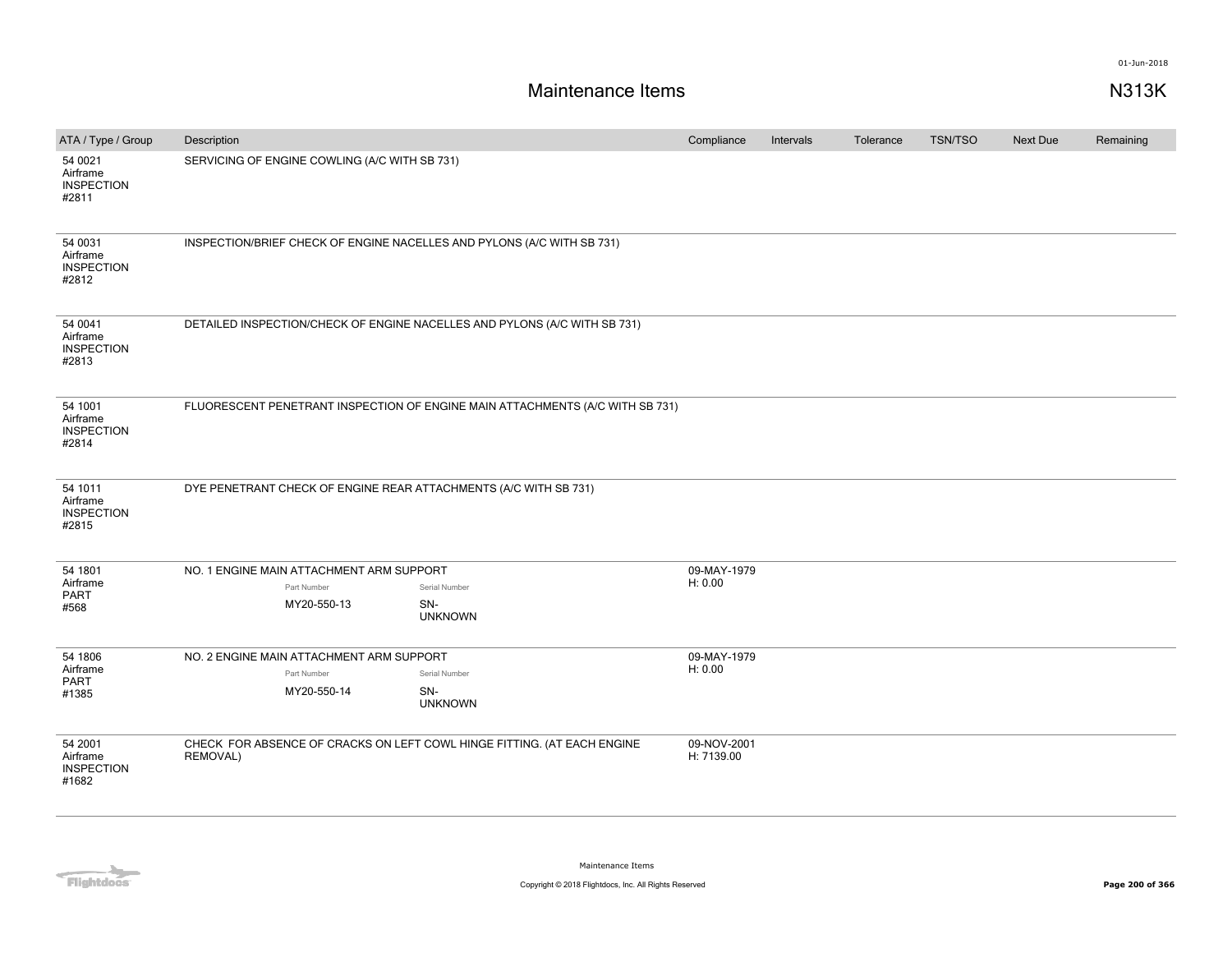| ATA / Type / Group                                       | Description                                                                                 | Compliance                           | Intervals           | Tolerance         | <b>TSN/TSO</b> | Next Due                   | Remaining                 |
|----------------------------------------------------------|---------------------------------------------------------------------------------------------|--------------------------------------|---------------------|-------------------|----------------|----------------------------|---------------------------|
| 54 2002<br>Airframe<br><b>INSPECTION</b><br>#786         | CHECK FOR ABSENCE OF CRACKS ON RIGHT COWL HINGE FITTING. (AT EACH ENGINE<br><b>REMOVAL)</b> | 09-NOV-2001<br>H: 7139.00            |                     |                   |                |                            |                           |
| 55 0001<br>Airframe<br><b>INSPECTION</b><br>Ζ<br>#244    | VISUAL INSPECTION/CHECK STABILIZER CONTROL SURFACE SKIN                                     | 18-JAN-2018<br>H: 9004.30<br>L: 7457 | M: 24<br>H: 2400.00 | M: 1<br>H: 100.00 |                | 18-JAN-2020<br>H: 11404.30 | M: 19 D: 17<br>H: 2367.10 |
| 55 0011<br>Airframe<br><b>INSPECTION</b><br>Ζ<br>#1299   | INSPECT/CHECK STABILIZER LEADING EDGE AND FAIRING SKIN                                      | 18-JAN-2018<br>H: 9004.30<br>L: 7457 | M: 24<br>H: 2400.00 | M: 1<br>H: 100.00 |                | 18-JAN-2020<br>H: 11404.30 | M: 19 D: 17<br>H: 2367.10 |
| 55 1001<br>Airframe<br><b>INSPECTION</b><br>Α<br>#1240   | LUBRICATE SPRING FILLET HINGES                                                              | 18-JAN-2018<br>H: 9004.30<br>L: 7457 | M: 6<br>H: 300.00   | M: 1<br>H: 30.00  |                | 18-JUL-2018<br>H: 9304.30  | M: 1 D: 17<br>H: 267.10   |
| 55 1011<br>Airframe<br><b>INSPECTION</b><br>2A+<br>#2337 | LUBRICATE SPRING FILLET ROLLER TRACKS                                                       | 18-JAN-2018<br>H: 9004.30<br>L: 7457 | M: 12               | M: 1              |                | 18-JAN-2019                | M: 7 D: 17                |
| 55 1021<br>Airframe<br><b>INSPECTION</b><br>2C<br>#2189  | INSPECT TORQUE LINK CONNECTING HINGE PINS AND BUSHINGS                                      | 31-OCT-2013<br>H: 8138.60<br>L: 6459 | M: 144              | M: 2              |                | 31-OCT-2025                | M: 88 D: 30               |
| 55 1031<br>Airframe<br><b>INSPECTION</b><br>2C<br>#869   | INSPECT/CHECK FITTINGS, HINGE PINS, SLEEVES AND BUSHINGS ON TAIL PLANE                      | 31-OCT-2013<br>H: 8138.60<br>L: 6459 | M: 144              | M: 2              |                | 31-OCT-2025                | M: 88 D: 30               |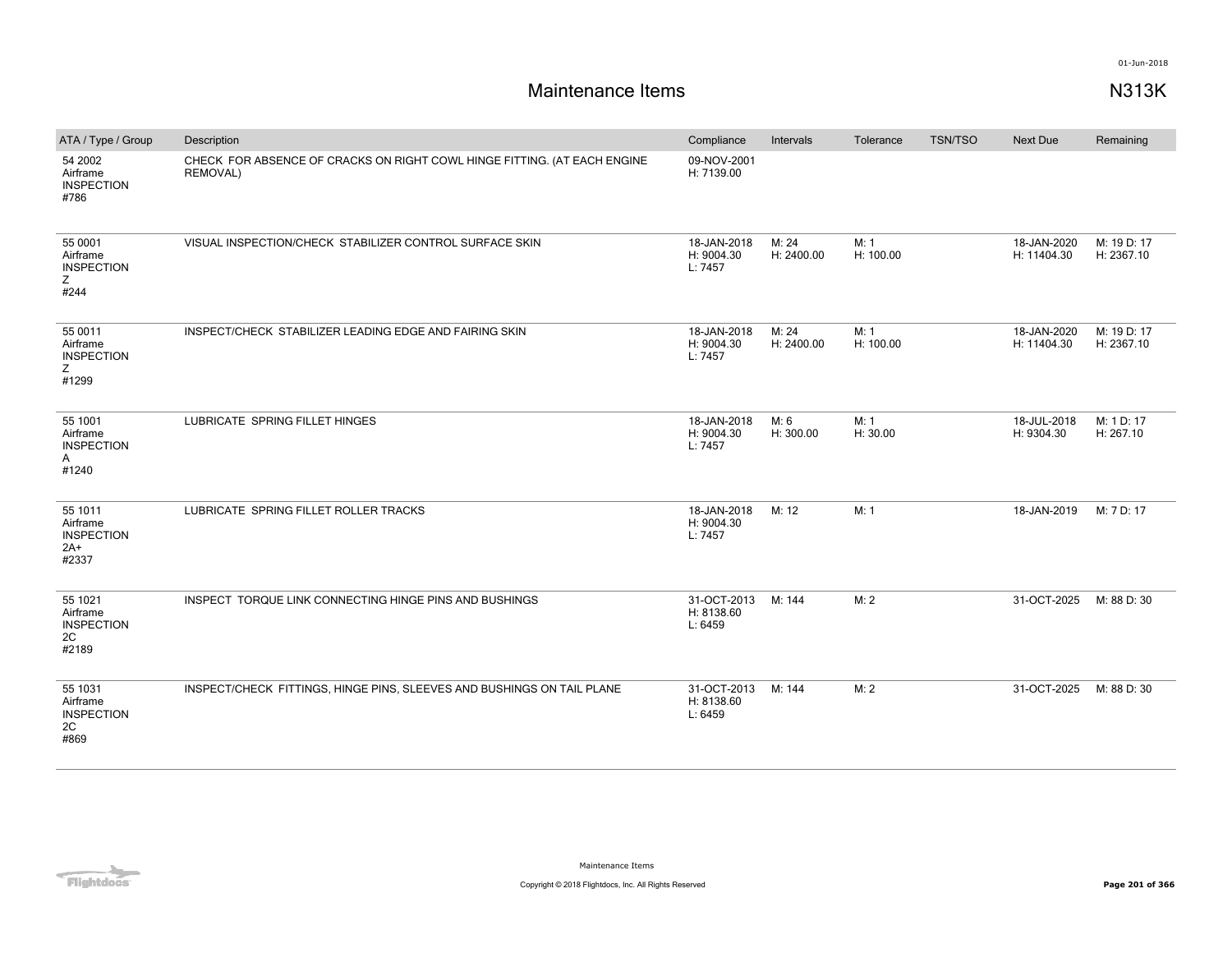| ATA / Type / Group                                      | Description                                                                                              | Compliance                           | Intervals           | Tolerance         | <b>TSN/TSO</b> | Next Due                   | Remaining                 |
|---------------------------------------------------------|----------------------------------------------------------------------------------------------------------|--------------------------------------|---------------------|-------------------|----------------|----------------------------|---------------------------|
| 55 1041<br>Airframe<br><b>INSPECTION</b><br>z<br>#972   | LUBRICATE SPRING-LOADED FILLETS MECHANISMS AND HINGES                                                    | 18-JAN-2018<br>H: 9004.30<br>L: 7457 | M: 24<br>H: 2400.00 | M: 1<br>H: 100.00 |                | 18-JAN-2020<br>H: 11404.30 | M: 19 D: 17<br>H: 2367.10 |
| 55 1042<br>Airframe<br><b>INSPECTION</b><br>Z<br>#597   | CONDITION CHECK SPRING-LOADED FILLETS CHAFING PLATES                                                     | 18-JAN-2018<br>H: 9004.30<br>L: 7457 | M: 24<br>H: 2400.00 | M: 1<br>H: 100.00 |                | 18-JAN-2020<br>H: 11404.30 | M: 19 D: 17<br>H: 2367.10 |
| 55 1051<br>Airframe<br><b>INSPECTION</b><br>C<br>#1834  | ENDOSCOPE INSPECTION OF MOVABLE TAIL PLANE AND SPRAYING WATER REPELLANT<br>PRODUCT                       | 31-OCT-2013<br>H: 8138.60<br>L: 6459 | M: 72               | M: 2              |                | 31-OCT-2019                | M: 16 D: 30               |
| 55 1051<br>Airframe<br><b>INSPECTION</b><br>2C<br>#286  | ENDOSCOPE INSPECTION OF MOVABLE TAIL PLANE AND SPRAYING WITH WATER<br>REPELLENT PRODUCT (MANDATORY 5-40) | 31-OCT-2013<br>H: 8138.60<br>L: 6459 | M: 144              |                   |                | 31-OCT-2025                | M: 88 D: 30               |
| 55 1061<br>Airframe<br><b>INSPECTION</b><br>2C<br>#2385 | VISUAL INSPECTION MOVABLE TAIL PLANE FORWARD / AFT SPARS AND ANGLE BRACKETS                              | 31-OCT-2013<br>H: 8138.60<br>L: 6459 | M: 144              | M: 2              |                | 31-OCT-2025                | M: 88 D: 30               |
| 55 1061<br>Airframe<br><b>INSPECTION</b><br>2C<br>#696  | VISUAL INSPECTION OF MOVABLE TAIL PLANE FOWARD AND AFT SPARS AND ANGLE<br><b>BRACKETS (MANDORY 5-40)</b> | 31-OCT-2013<br>H: 8138.60<br>L: 6459 | M: 144              |                   |                | 31-OCT-2025                | M: 88 D: 30               |
| 55 2001<br>Airframe<br><b>INSPECTION</b><br>2C<br>#1264 | REMOVAL/INSTALLATION OF ELEVATOR FOR PRESSURE LUBRICATION OF BALL-BEARINGS                               | 31-OCT-2013<br>H: 8138.60<br>L: 6459 | M: 144              | M: 2              |                | 31-OCT-2025                | M: 88 D: 30               |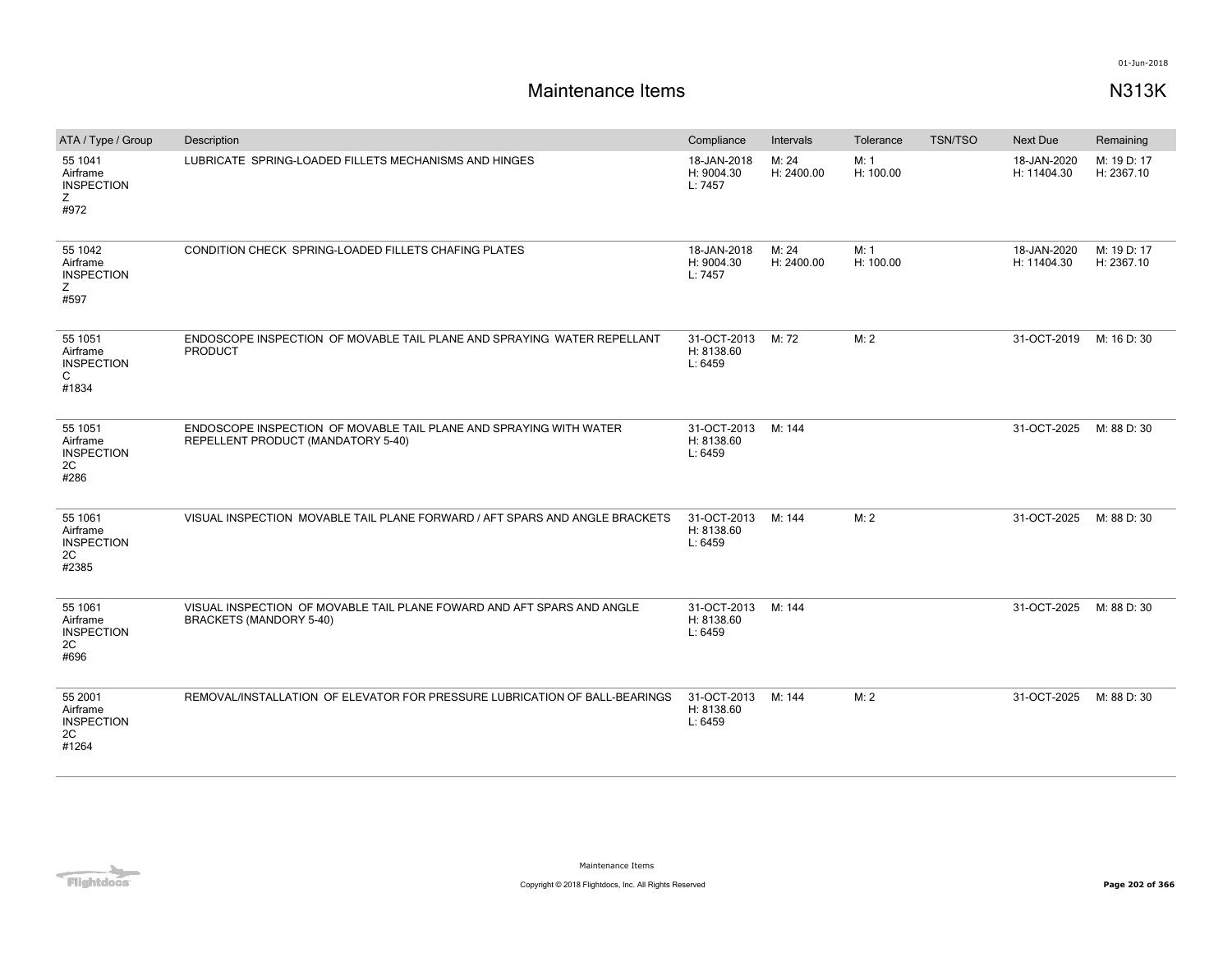| ATA / Type / Group                                                | Description                                                                               | Compliance                           | Intervals | Tolerance | <b>TSN/TSO</b> | <b>Next Due</b> | Remaining   |
|-------------------------------------------------------------------|-------------------------------------------------------------------------------------------|--------------------------------------|-----------|-----------|----------------|-----------------|-------------|
| 55 3001<br>Airframe<br><b>INSPECTION</b><br>#815                  | EDDY CURRENT STIFFENERS/SKIN PANELS SPOT WELDED                                           | 09-MAY-1979<br>H: 0.00               |           |           |                |                 |             |
| 55 4001<br>Airframe<br><b>INSPECTION</b><br>2C<br>#522            | REMOVAL/INSTALLATION OF RUDDER FOR PRESSURE LUBRICATION OF BALL BEARINGS                  | 31-OCT-2013<br>H: 8138.60<br>L: 6459 | M: 144    | M: 2      |                | 31-OCT-2025     | M: 88 D: 30 |
| 55 5001<br>Airframe<br><b>INSPECTION</b><br>2C<br>#1339           | CORROSION INSPECT AND PROTECTION OF HORIZONTAL AND VERTICAL STABILIZER<br><b>FITTINGS</b> | 31-OCT-2013<br>H: 8138.60<br>L: 6459 | M: 144    |           |                | 31-OCT-2025     | M: 88 D: 30 |
| 55 5011<br>Airframe<br><b>INSPECTION</b><br>$\mathsf{C}$<br>#345  | ULTRA-SOUND CHECK STUB CONNECTION FITTING                                                 | 31-OCT-2013<br>H: 8138.60<br>L: 6459 | M: 72     |           |                | 31-OCT-2019     | M: 16 D: 30 |
| 55 5012<br>Airframe<br><b>INSPECTION</b><br>C<br>#1016            | ULTRA-SOUND CHECK OF FIN CONNECTION FITTING                                               | 31-OCT-2013<br>H: 8138.60<br>L: 6459 | M: 72     |           |                | 31-OCT-2019     | M: 16 D: 30 |
| 55 5013<br>Airframe<br><b>INSPECTION</b><br>$\mathsf{C}$<br>#1286 | ULTRA-SOUND CHECK OF HORIZONTAL STABILIZER CONNECTION FITTING                             | 31-OCT-2013<br>H: 8138.60<br>L: 6459 | M: 72     |           |                | 31-OCT-2019     | M: 16 D: 30 |
| 55 5021<br>Airframe<br><b>INSPECTION</b><br>2C<br>#1916           | EDDY CURRENT CHECK OF HORIZONTAL STABILIZER HINGE FITTINGS                                | 31-OCT-2013<br>H: 8138.60<br>L: 6459 | M: 144    |           |                | 31-OCT-2025     | M: 88 D: 30 |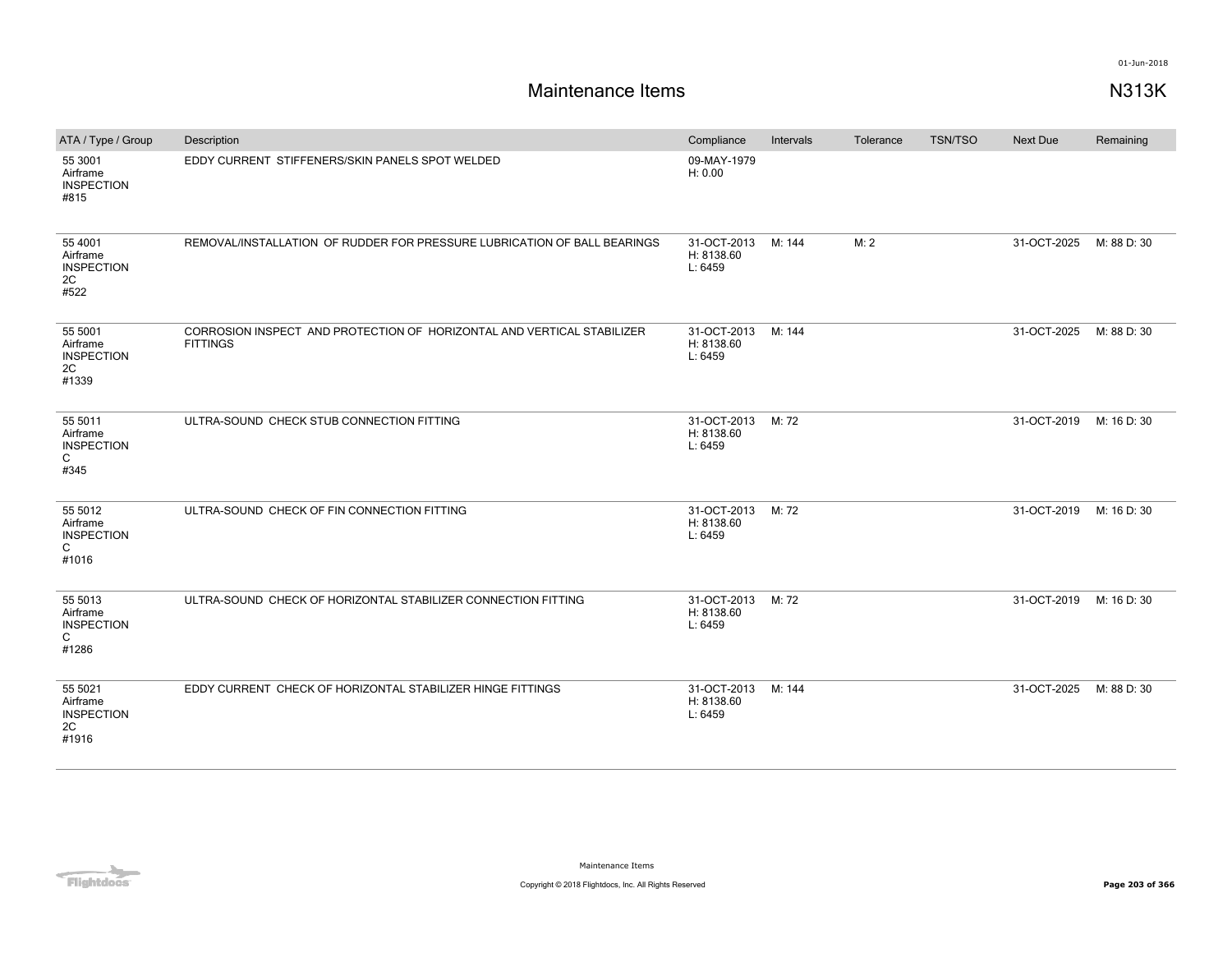| ATA / Type / Group                                      | Description                                                                          |                                                                         | Compliance                           | Intervals               | Tolerance | <b>TSN/TSO</b> | Next Due                | Remaining               |
|---------------------------------------------------------|--------------------------------------------------------------------------------------|-------------------------------------------------------------------------|--------------------------------------|-------------------------|-----------|----------------|-------------------------|-------------------------|
| 55 5022<br>Airframe<br><b>INSPECTION</b><br>2C<br>#619  | EDDY CURRENT CHECK OF FORWARD AND AFT FITTINGS                                       |                                                                         | 31-OCT-2013<br>H: 8138.60<br>L: 6459 | M: 144                  |           |                | 31-OCT-2025             | M: 88 D: 30             |
| 55 5023<br>Airframe<br><b>INSPECTION</b><br>2C<br>#2012 | EDDY CURRENT OF CHECK STUB FORWARD AND AFT FITTINGS                                  |                                                                         | 31-OCT-2013<br>H: 8138.60<br>L: 6459 | M: 144                  |           |                | 31-OCT-2025             | M: 88 D: 30             |
| 55 5901<br>Airframe<br><b>INSPECTION</b><br>#895        | PLATE OF HORIZONTAL STABILIZER                                                       | ENDOSCOPE AND VISUAL INSPECTION FOR CRACKS OF UPPER SURFACE REINFORCING | 09-MAY-1979<br>H: 0.00               | H: 30000.00<br>L: 20000 |           |                | H: 30000.00<br>L: 20000 | H: 20962.80<br>L: 12511 |
| 55 5911<br>Airframe<br><b>INSPECTION</b><br>#1807       | NON DESTRUCTIVE TEST (EDDY CURRENT) OF FITTING HOLES ON FORWARD FIN                  |                                                                         | 09-MAY-1979<br>H: 0.00               |                         |           |                |                         |                         |
| 55 5916<br>Airframe<br><b>INSPECTION</b><br>#1804       | NON DESTRUCTIVE TEST (EDDY CURRENT) OF FITTING HOLES ON FORWARD STUB                 |                                                                         | 09-MAY-1979<br>H: 0.00               |                         |           |                |                         |                         |
| 55 5921<br>Airframe<br><b>INSPECTION</b><br>#586        | NON DESTRUCTIVE TEST (EDDY CURRENT) OF FITTING HOLES ON AFT STUB (FIN<br>CONNECTION) |                                                                         | 09-MAY-1979<br>H: 0.00               |                         |           |                |                         |                         |
| 56 0101<br>Airframe                                     | <b>FRONT WINDSHIELD</b>                                                              |                                                                         | 09-MAY-1979<br>H: 0.00               |                         |           |                |                         |                         |
| <b>PART</b>                                             | Part Number                                                                          | Serial Number                                                           |                                      |                         |           |                |                         |                         |
| #716                                                    | MY20261-10                                                                           | SN-<br><b>UNKNOWN</b>                                                   |                                      |                         |           |                |                         |                         |
| 56 0106                                                 | PILOT WINDSHIELD                                                                     |                                                                         | 09-MAY-1979                          |                         |           |                |                         |                         |
| Airframe<br><b>PART</b>                                 | Part Number                                                                          | Serial Number                                                           | H: 0.00                              |                         |           |                |                         |                         |
| #635                                                    | MY20267-10                                                                           | SN-<br><b>UNKNOWN</b>                                                   |                                      |                         |           |                |                         |                         |

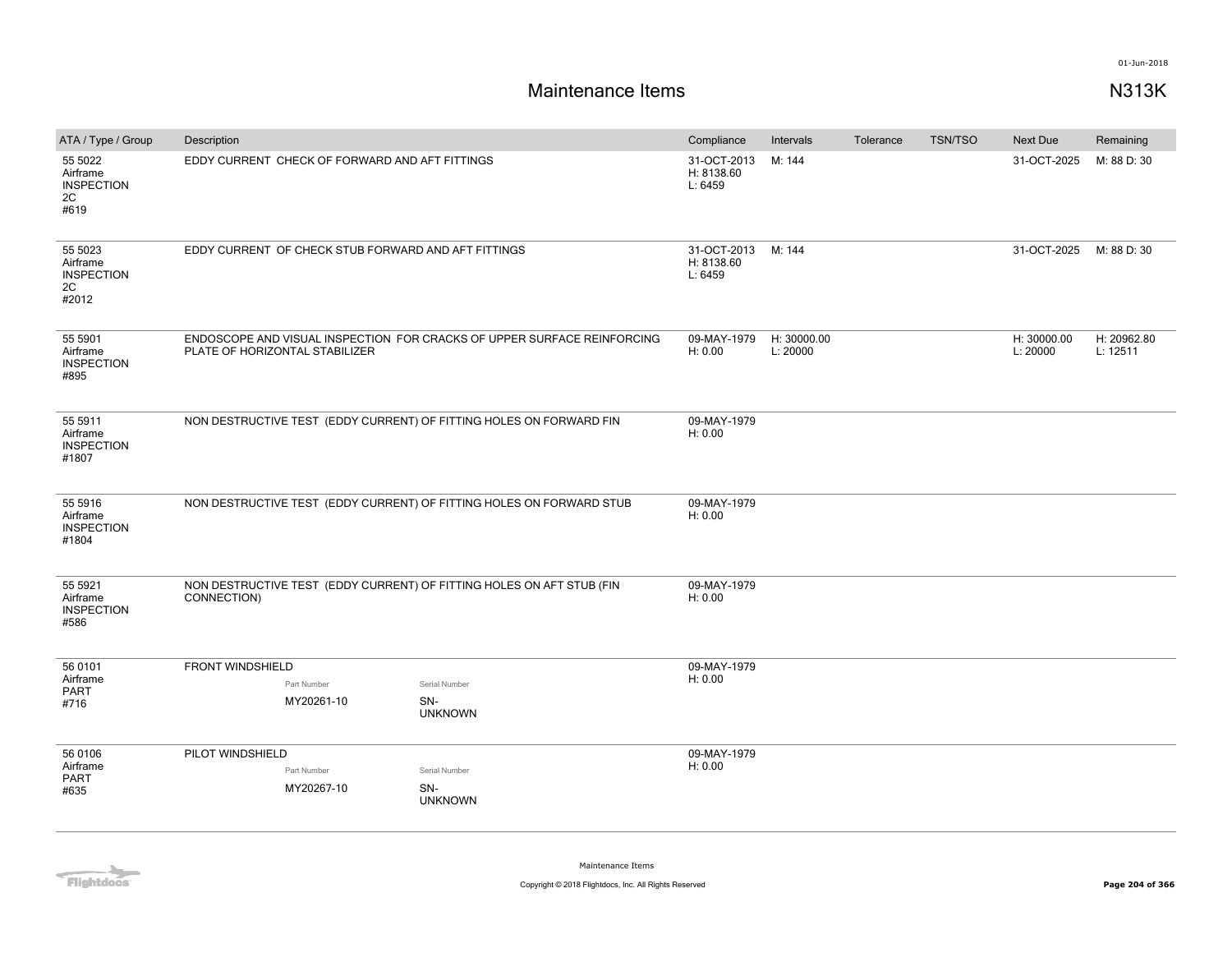| ATA / Type / Group                   | Description                                                        |                                        | Compliance                           | Intervals | Tolerance | <b>TSN/TSO</b> | Next Due | Remaining |
|--------------------------------------|--------------------------------------------------------------------|----------------------------------------|--------------------------------------|-----------|-----------|----------------|----------|-----------|
| 56 0111<br>Airframe<br>PART<br>#2062 | COPILOT WINDSHIELD<br>Part Number<br>MY20268-10                    | Serial Number<br>SN-<br><b>UNKNOWN</b> | 09-MAY-1979<br>H: 0.00               |           |           |                |          |           |
| 56 0116<br>Airframe<br>PART<br>#1290 | REAR LEFT SIDE WINDSHIELD<br>Part Number<br>MY20265-10             | Serial Number<br>SN-<br><b>UNKNOWN</b> | 09-MAY-1979<br>H: 0.00               |           |           |                |          |           |
| 56 0121<br>Airframe<br>PART<br>#414  | REAR RIGHT SIDE WINDSHIELD<br>Part Number<br>MY20266-10            | Serial Number<br>SN-<br><b>UNKNOWN</b> | 09-MAY-1979<br>H: 0.00               |           |           |                |          |           |
| 56 0126<br>Airframe<br>PART<br>#353  | <b>SLIDING WINDOW</b><br>Part Number<br>MY20-264-10                | Serial Number<br>SN-<br><b>UNKNOWN</b> | 08-JAN-2015<br>H: 8504.10<br>L: 7026 |           |           |                |          |           |
| 56 0131<br>Airframe<br>PART<br>#1266 | RIGHT BAD WEATHER WINDOW<br>Part Number<br>MY20263-10              | Serial Number<br>SN-<br><b>UNKNOWN</b> | 09-MAY-1979<br>H: 0.00               |           |           |                |          |           |
| 56 0141<br>Airframe<br>PART<br>#1945 | NO. 1 LEFT PASSENGER WINDOW<br>Part Number<br>MY20228-10           | Serial Number<br>SN-<br><b>UNKNOWN</b> | 09-MAY-1979<br>H: 0.00               |           |           |                |          |           |
| 56 0146<br>Airframe<br>PART<br>#2230 | NO. 2 LEFT PASSENGER WINDOW<br>Part Number<br>MY20228-10           | Serial Number<br>SN-<br><b>UNKNOWN</b> | 09-MAY-1979<br>H: 0.00               |           |           |                |          |           |
| 56 0151<br>Airframe<br>PART<br>#1801 | NO. 3 LEFT EMERGENCY PASSENGER WINDOW<br>Part Number<br>MY20228-10 | Serial Number<br>SN-<br><b>UNKNOWN</b> | 09-MAY-1979<br>H: 0.00               |           |           |                |          |           |

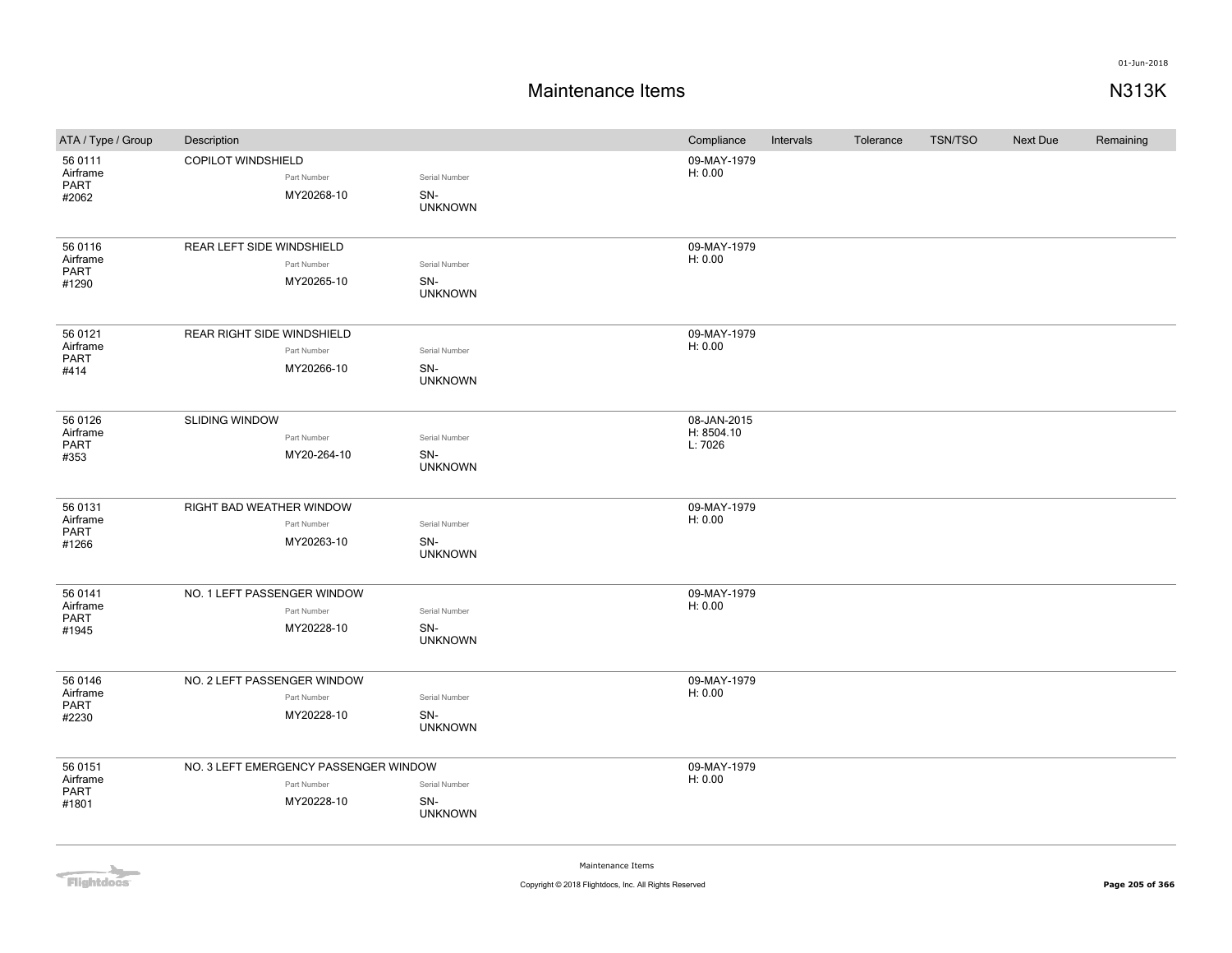| ATA / Type / Group                                       | Description                                                         |                                        | Compliance                           | Intervals | Tolerance | <b>TSN/TSO</b> | <b>Next Due</b> | Remaining  |
|----------------------------------------------------------|---------------------------------------------------------------------|----------------------------------------|--------------------------------------|-----------|-----------|----------------|-----------------|------------|
| 56 0156<br>Airframe<br><b>PART</b><br>#1195              | NO. 4 LEFT PASSENGER WINDOW<br>Part Number<br>MY20228-10            | Serial Number<br>SN-<br><b>UNKNOWN</b> | 09-MAY-1979<br>H: 0.00               |           |           |                |                 |            |
| 56 0161<br>Airframe<br>PART<br>#475                      | NO. 5 LEFT PASSENGER WINDOW<br>Part Number<br>MY20228-10            | Serial Number<br>SN-<br><b>UNKNOWN</b> | 09-MAY-1979<br>H: 0.00               |           |           |                |                 |            |
| 56 0601<br>Airframe<br>PART<br>#1583                     | NO. 1 RIGHT PASSENGER WINDOW<br>Part Number<br>MY20228-10           | Serial Number<br>SN-<br><b>UNKNOWN</b> | 09-MAY-1979<br>H: 0.00               |           |           |                |                 |            |
| 56 0606<br>Airframe<br><b>PART</b><br>#171               | NO. 2 RIGHT PASSENGER WINDOW<br>Part Number<br>MY20228-10           | Serial Number<br>SN-<br><b>UNKNOWN</b> | 09-MAY-1979<br>H: 0.00               |           |           |                |                 |            |
| 56 0611<br>Airframe<br><b>PART</b><br>#1449              | NO. 3 RIGHT EMERGENCY PASSENGER WINDOW<br>Part Number<br>MY20228-10 | Serial Number<br>SN-<br><b>UNKNOWN</b> | 09-MAY-1979<br>H: 0.00               |           |           |                |                 |            |
| 56 06 16<br>Airframe<br>PART<br>#1660                    | NO. 4 RIGHT PASSENGER WINDOW<br>Part Number<br>MY20228-10           | Serial Number<br>SN-<br><b>UNKNOWN</b> | 09-MAY-1979<br>H: 0.00               |           |           |                |                 |            |
| 56 0621<br>Airframe<br><b>PART</b><br>#1157              | NO. 5 RIGHT PASSENGER WINDOW<br>Part Number<br>MY20228-10           | Serial Number<br>SN-<br><b>UNKNOWN</b> | 09-MAY-1979<br>H: 0.00               |           |           |                |                 |            |
| 56 1001<br>Airframe<br><b>INSPECTION</b><br>2A+<br>#1698 | SERVICE SLIDING WINDOW                                              |                                        | 18-JAN-2018<br>H: 9004.30<br>L: 7457 | M: 12     | M: 1      |                | 18-JAN-2019     | M: 7 D: 17 |

Flightdocs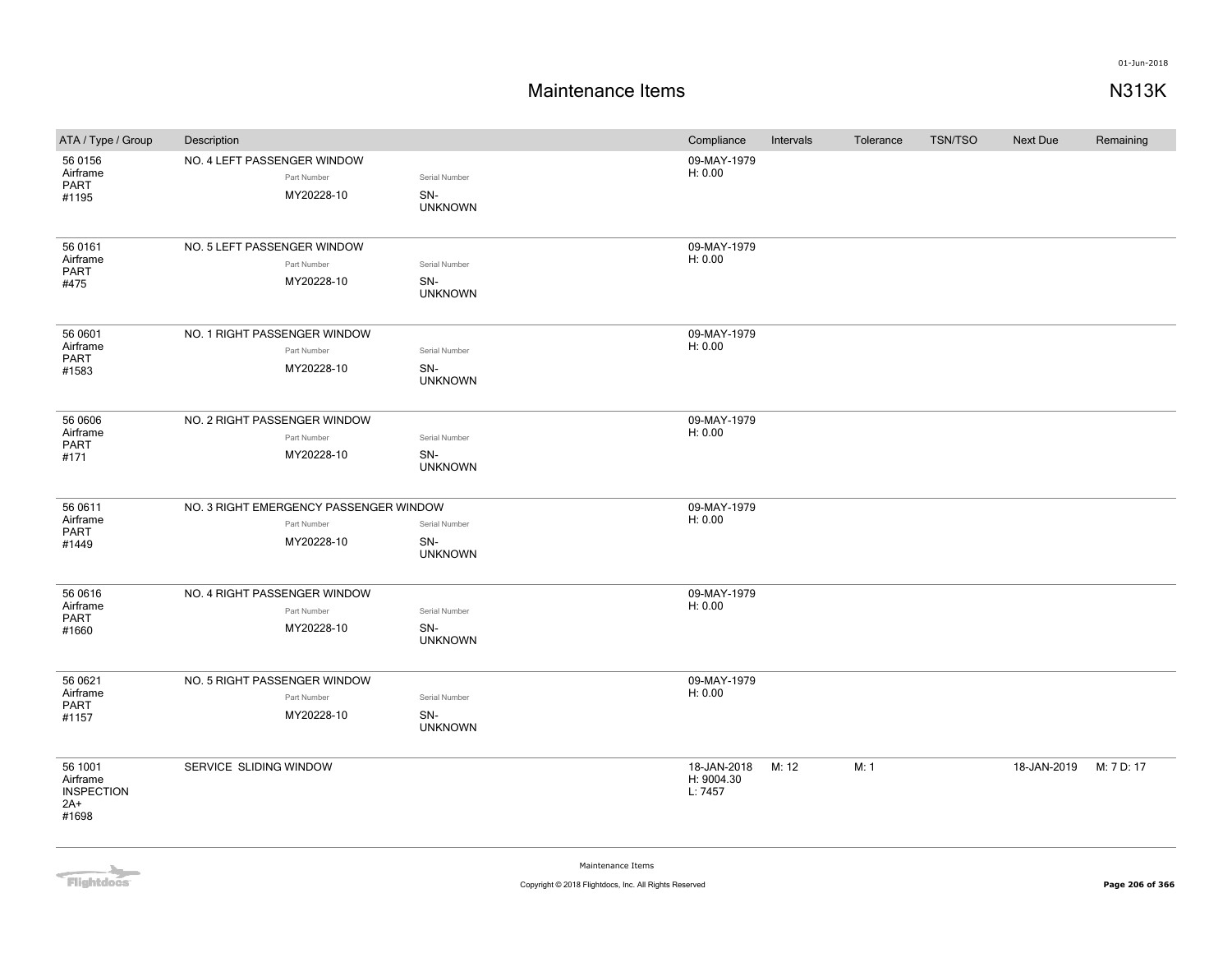| ATA / Type / Group                                         | Description                                                                                                                                                       | Compliance                           | Intervals               | Tolerance | <b>TSN/TSO</b> | <b>Next Due</b>         | Remaining               |
|------------------------------------------------------------|-------------------------------------------------------------------------------------------------------------------------------------------------------------------|--------------------------------------|-------------------------|-----------|----------------|-------------------------|-------------------------|
| 56 1011<br>Airframe<br><b>INSPECTION</b><br>#565           | SERVICE SLIDING WINDOW APPLICABLE TO AIRCRAFT INCORPORATING SB 178 SERIES E<br>AND F AIRCRAFT                                                                     | 08-JAN-2015<br>H: 8504.10<br>L: 7026 |                         |           |                |                         |                         |
| 57 0001<br>Airframe<br><b>INSPECTION</b><br>$2A+$<br>#1291 | INSPECT LEFT WING STRUCTURE                                                                                                                                       | 18-JAN-2018<br>H: 9004.30<br>L: 7457 | M: 12                   | M: 1      |                | 18-JAN-2019             | M: 7 D: 17              |
| 57 0002<br>Airframe<br><b>INSPECTION</b><br>2A+<br>#825    | INSPECT RIGHT WING STRUCTURE                                                                                                                                      | 18-JAN-2018<br>H: 9004.30<br>L: 7457 | M: 12                   | M: 1      |                | 18-JAN-2019             | M: 7 D: 17              |
| 57 0011<br>Airframe<br><b>INSPECTION</b><br>C<br>#1111     | INSPECT LEFT WING FRONT SPAR                                                                                                                                      | 31-OCT-2013<br>H: 8138.60<br>L: 6459 | M: 72                   | M: 2      |                | 31-OCT-2019             | M: 16 D: 30             |
| 57 0012<br>Airframe<br><b>INSPECTION</b><br>C<br>#1643     | <b>INSPECT RIGHT WING FRONT SPAR</b>                                                                                                                              | 31-OCT-2013<br>H: 8138.60<br>L: 6459 | M: 72                   | M: 2      |                | 31-OCT-2019             | M: 16 D: 30             |
| 57 0021<br>Airframe<br><b>INSPECTION</b><br>C<br>#2355     | INSPECT/CHECK LEFT BONDING BRAIDS                                                                                                                                 | 31-OCT-2013<br>H: 8138.60<br>L: 6459 | M: 72                   | M: 2      |                | 31-OCT-2019 M: 16 D: 30 |                         |
| 57 0022<br>Airframe<br><b>INSPECTION</b><br>C<br>#147      | INSPECT/CHECK RIGHT BONDING BRAIDS                                                                                                                                | 31-OCT-2013<br>H: 8138.60<br>L: 6459 | M: 72                   | M: 2      |                | 31-OCT-2019             | M: 16 D: 30             |
| 57 0901<br>Airframe<br><b>INSPECTION</b><br>#2286          | NON DESTRUCTIVE TEST (EDDY CURRENT) CRACK SEARCH OF THE WING LOWER SURFCE<br>PANEL RABBET AREAS LOCATED BETWEEN WING ROOT AND RIB 9 (REMOVABLE PANEL IN<br>PLACE) | 09-MAY-1979<br>H: 0.00               | H: 30000.00<br>L: 20000 |           |                | H: 30000.00<br>L: 20000 | H: 20962.80<br>L: 12511 |

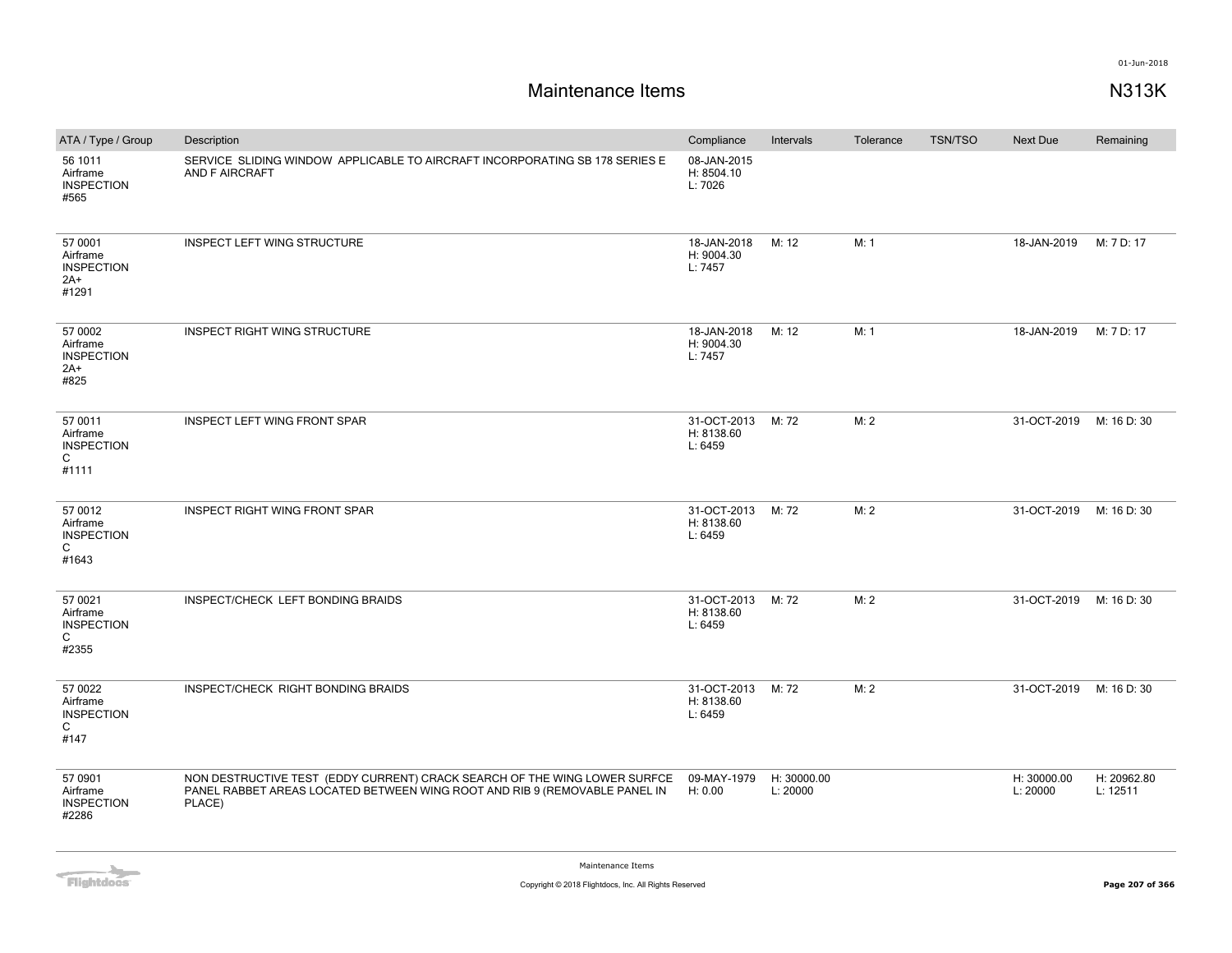| ATA / Type / Group                                     | Description                                                                                                                            | Compliance                           | Intervals               | Tolerance | <b>TSN/TSO</b> | Next Due                | Remaining               |
|--------------------------------------------------------|----------------------------------------------------------------------------------------------------------------------------------------|--------------------------------------|-------------------------|-----------|----------------|-------------------------|-------------------------|
| 57 0911<br>Airframe<br><b>INSPECTION</b><br>#2293      | NON DESTRUCTIVE TEST (EDDY CURRENT) OF HONED OR REPAIRED AREAS ON WING<br>PANELS (REMOVABLE PANEL IN POSITION) MANDATORY (REF 5-40-01) | 09-MAY-1979<br>H: 0.00               | H: 30000.00<br>L: 20000 |           |                | H: 30000.00<br>L: 20000 | H: 20962.80<br>L: 12511 |
| 57 2001<br>Airframe<br><b>INSPECTION</b><br>#1541      | EDDY CURRENT CHECK LEFT MAIN LANDING GEAR WELL CEILING FOR CORROSION                                                                   | 31-OCT-2013<br>H: 8138.60<br>L: 6459 | M: 48                   |           |                | 31-OCT-2017             | M: -7 D: -1             |
| 57 2002<br>Airframe<br><b>INSPECTION</b><br>#225       | EDDY CURRENT CHECK RIGHT MAIN LANDING GEAR WELL CEILING FOR CORROSION                                                                  | 31-OCT-2013<br>H: 8138.60<br>L: 6459 | M: 48                   |           |                | 31-OCT-2017             | M: -7 D: -1             |
| 57 3001<br>Airframe<br><b>INSPECTION</b><br>C<br>#2039 | INSPECT/CHECK LEFT OUTER WING SKIN                                                                                                     | 31-OCT-2013<br>H: 8138.60<br>L: 6459 | M: 72                   | M: 2      |                | 31-OCT-2019             | M: 16 D: 30             |
| 57 3002<br>Airframe<br><b>INSPECTION</b><br>C<br>#2436 | INSPECT/CHECK RIGHT OUTER WING SKIN                                                                                                    | 31-OCT-2013<br>H: 8138.60<br>L: 6459 | M: 72                   | M: 2      |                | 31-OCT-2019             | M: 16 D: 30             |
| 57 3901<br>Airframe<br><b>INSPECTION</b><br>#872       | NON DESTRUCTIVE TEST (EDDY CURRENT) OF THE FRONT CORNER OF LEFT MAIN LANDING 09-MAY-1979<br><b>GEAR WELL ON WING SIDE</b>              | H: 0.00                              | H: 30000.00<br>L: 20000 |           |                | H: 30000.00<br>L: 20000 | H: 20962.80<br>L: 12511 |
| 57 3906<br>Airframe<br><b>INSPECTION</b><br>#1956      | NON DESTRUCTIVE TEST (EDDY CURRENT) OF THE FRONT CORNER OF RIGHT MAIN<br>LANDING GEAR WELL ON WING SIDE                                | 09-MAY-1979<br>H: 0.00               | H: 30000.00<br>L: 20000 |           |                | H: 30000.00<br>L: 20000 | H: 20962.80<br>L: 12511 |
| 57 4001<br>Airframe<br><b>INSPECTION</b><br>C<br>#1129 | SERVICE LEFT WING-TO-FUSELAGE ATTACHMENT                                                                                               | 31-OCT-2013<br>H: 8138.60<br>L: 6459 | M: 72                   | M: 2      |                | 31-OCT-2019             | M: 16 D: 30             |

**Flightdocs**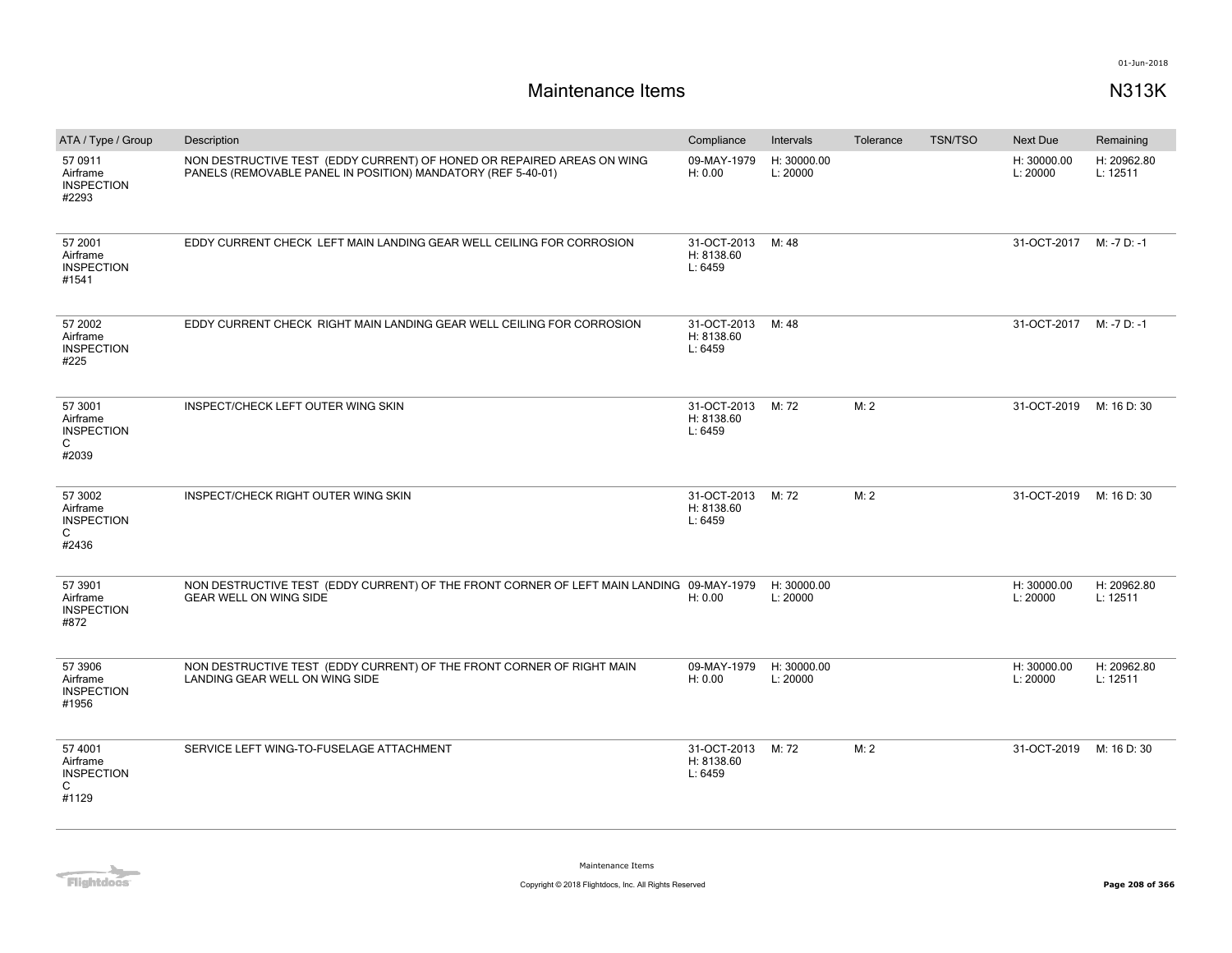| ATA / Type / Group                                                | Description                                    | Compliance                           | Intervals           | Tolerance         | <b>TSN/TSO</b> | <b>Next Due</b>            | Remaining                 |
|-------------------------------------------------------------------|------------------------------------------------|--------------------------------------|---------------------|-------------------|----------------|----------------------------|---------------------------|
| 57 4002<br>Airframe<br><b>INSPECTION</b><br>$\mathsf{C}$<br>#804  | SERVICE RIGHT WING-TO-FUSELAGE ATTACHMENT      | 31-OCT-2013<br>H: 8138.60<br>L: 6459 | M: 72               | M: 2              |                | 31-OCT-2019                | M: 16 D: 30               |
| 57 4021<br>Airframe<br><b>INSPECTION</b><br>Z<br>#1030            | INSPECT LEFT WING UPPER SURFACE RECESSES       | 18-JAN-2018<br>H: 9004.30<br>L: 7457 | M: 24<br>H: 2400.00 | M: 1<br>H: 100.00 |                | 18-JAN-2020<br>H: 11404.30 | M: 19 D: 17<br>H: 2367.10 |
| 57 4022<br>Airframe<br><b>INSPECTION</b><br>Z<br>#388             | INSPECT RIGHT WING UPPER SURFACE RECESSES      | 18-JAN-2018<br>H: 9004.30<br>L: 7457 | M: 24<br>H: 2400.00 | M: 1<br>H: 100.00 |                | 18-JAN-2020<br>H: 11404.30 | M: 19 D: 17<br>H: 2367.10 |
| 57 4031<br>Airframe<br><b>INSPECTION</b><br>C<br>#1196            | RENEW LEFT WING RECESSES TEMPORARY PROTECTION  | 31-OCT-2013<br>H: 8138.60<br>L: 6459 | M: 72               | M:2               |                | 31-OCT-2019                | M: 16 D: 30               |
| 57 4032<br>Airframe<br><b>INSPECTION</b><br>$\mathsf{C}$<br>#2258 | RENEW RIGHT WING RECESSES TEMPORARY PROTECTION | 31-OCT-2013<br>H: 8138.60<br>L: 6459 | M: 72               | M: 2              |                | 31-OCT-2019                | M: 16 D: 30               |
| 57 5001<br>Airframe<br><b>INSPECTION</b><br>C<br>#229             | INSPECT/CHECK LEFT WING CONTROL SURFACE SKIN   | 31-OCT-2013<br>H: 8138.60<br>L: 6459 | M: 72               | M: 2              |                | 31-OCT-2019                | M: 16 D: 30               |
| 57 5002<br>Airframe<br><b>INSPECTION</b><br>C<br>#613             | INSPECT/CHECK RIGHT WING CONTROL SURFACE SKIN  | 31-OCT-2013<br>H: 8138.60<br>L: 6459 | M: 72               | M:2               |                | 31-OCT-2019                | M: 16 D: 30               |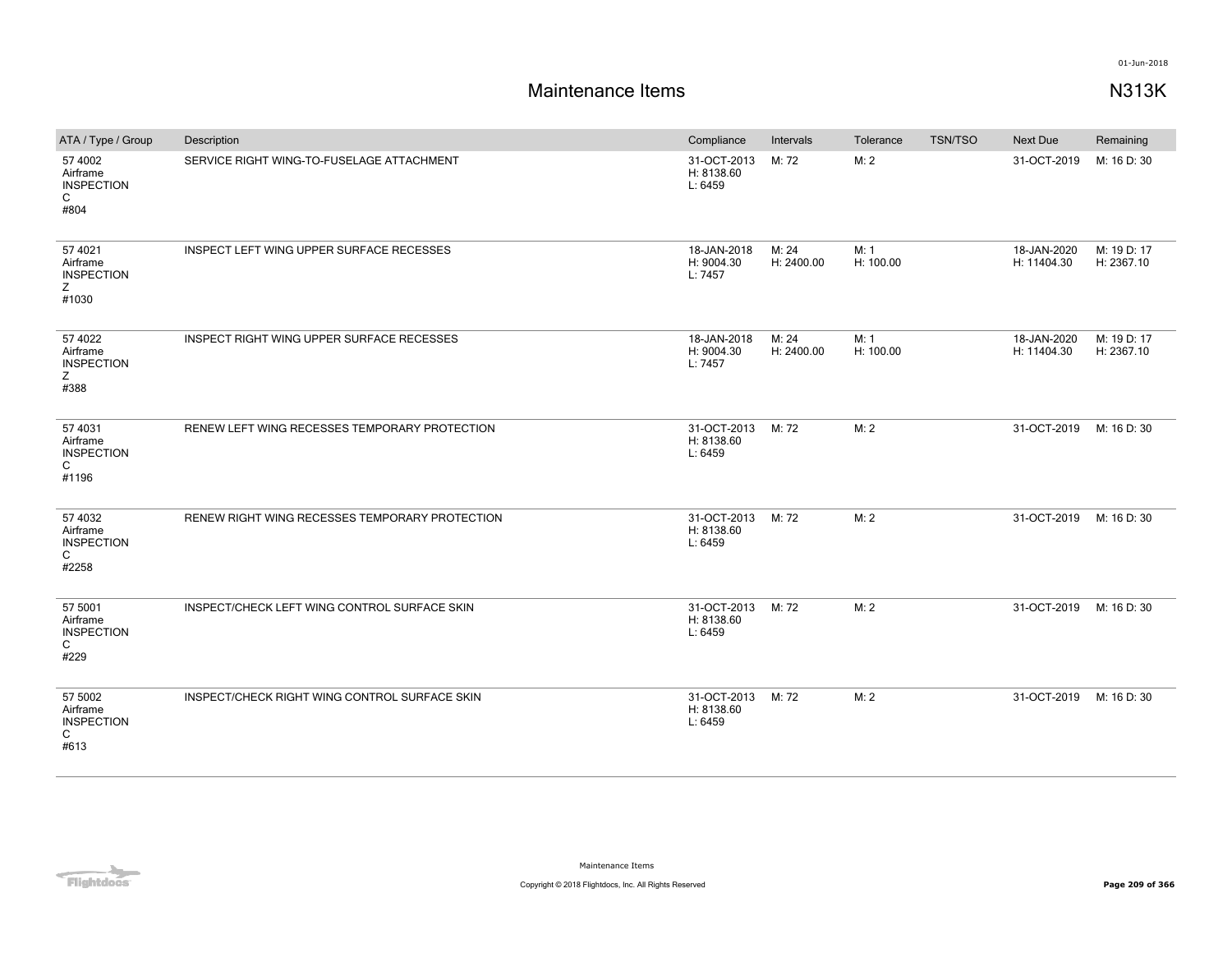| ATA / Type / Group                                         | Description                                                                                                  | Compliance                           | Intervals           | Tolerance         | <b>TSN/TSO</b> | <b>Next Due</b>            | Remaining                 |
|------------------------------------------------------------|--------------------------------------------------------------------------------------------------------------|--------------------------------------|---------------------|-------------------|----------------|----------------------------|---------------------------|
| 57 5011<br>Airframe<br><b>INSPECTION</b><br>$2A+$<br>#1695 | CHECK INTEGRITY OF SCREWS UNDER LEFT INBOARD/OUTBOARD AIRBRAKE BEARING<br><b>FITTINGS</b>                    | 18-JAN-2018<br>H: 9004.30<br>L: 7457 | M: 12               | M: 1              |                | 18-JAN-2019                | M: 7 D: 17                |
| 57 5012<br>Airframe<br><b>INSPECTION</b><br>$2A+$<br>#1200 | CHECK INTEGRITY OF SCREWS UNDER RIGHT INBOARD/OUTBOARD AIRBRAKE BEARING<br><b>FITTINGS</b>                   | 18-JAN-2018<br>H: 9004.30<br>L: 7457 | M: 12               | M: 1              |                | 18-JAN-2019                | M: 7 D: 17                |
| 57 5021<br>Airframe<br><b>INSPECTION</b><br>2C<br>#1969    | REMOVAL/INSTALLATION LEFT AILERON FOR INSPECTION OF HINGES AND PRESSURE<br><b>GREASING OF BALL-BEARINGS.</b> | 31-OCT-2013<br>H: 8138.60<br>L: 6459 | M: 144              | M: 2              |                | 31-OCT-2025                | M: 88 D: 30               |
| 57 5022<br>Airframe<br><b>INSPECTION</b><br>2C<br>#301     | REMOVAL/INSTALLATION RIGHT AILERON FOR INSPECTION OF HINGES AND PRESSURE<br><b>GREASING OF BALL-BEARINGS</b> | 31-OCT-2013<br>H: 8138.60<br>L: 6459 | M: 144              | M: 2              |                | 31-OCT-2025                | M: 88 D: 30               |
| 57 5041<br>Airframe<br><b>INSPECTION</b><br>2C<br>#1847    | INSPECT/CHECK LEFT WING FLAP SLOT                                                                            | 31-OCT-2013<br>H: 8138.60<br>L: 6459 | M: 144              | M: 2              |                | 31-OCT-2025                | M: 88 D: 30               |
| 57 5042<br>Airframe<br><b>INSPECTION</b><br>2C<br>#966     | INSPECT/CHECK RIGHT WING FLAP SLOT                                                                           | 31-OCT-2013<br>H: 8138.60<br>L: 6459 | M: 144              | M: 2              |                | 31-OCT-2025                | M: 88 D: 30               |
| 57 5051<br>Airframe<br><b>INSPECTION</b><br>Ζ<br>#1022     | INSPECT/CHECK LEFT WING DROOP LEADING EDGES                                                                  | 18-JAN-2018<br>H: 9004.30<br>L: 7457 | M: 24<br>H: 2400.00 | M: 1<br>H: 100.00 |                | 18-JAN-2020<br>H: 11404.30 | M: 19 D: 17<br>H: 2367.10 |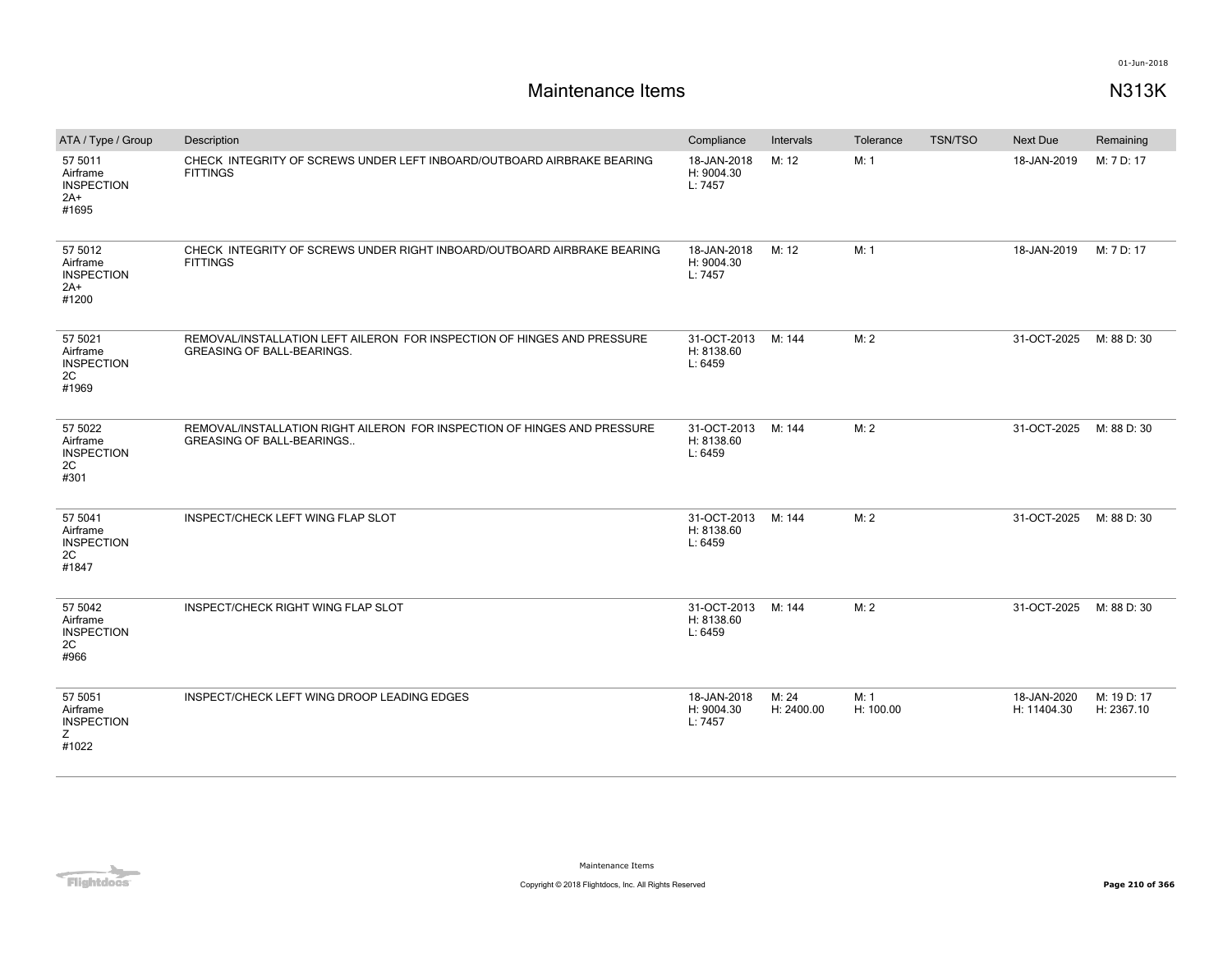| ATA / Type / Group                                      | Description                                             | Compliance                           | Intervals           | Tolerance         | <b>TSN/TSO</b> | Next Due                   | Remaining                 |
|---------------------------------------------------------|---------------------------------------------------------|--------------------------------------|---------------------|-------------------|----------------|----------------------------|---------------------------|
| 57 5052<br>Airframe<br><b>INSPECTION</b><br>Z.<br>#880  | INSPECT/CHECK RIGHT WING DROOP LEADING EDGES            | 18-JAN-2018<br>H: 9004.30<br>L: 7457 | M: 24<br>H: 2400.00 | M: 1<br>H: 100.00 |                | 18-JAN-2020<br>H: 11404.30 | M: 19 D: 17<br>H: 2367.10 |
| 57 5061<br>Airframe<br><b>INSPECTION</b><br>2C<br>#1687 | PRESSURE LUBRICATE LEFT AIRBRAKE BALL BEARINGS          | 31-OCT-2013<br>H: 8138.60<br>L: 6459 | M: 144              | M: 2              |                | 31-OCT-2025                | M: 88 D: 30               |
| 57 5062<br>Airframe<br><b>INSPECTION</b><br>2C<br>#149  | PRESSURE LUBRICATE RIGHT AIRBRAKE BALL BEARINGS         | 31-OCT-2013<br>H: 8138.60<br>L: 6459 | M: 144              | M: 2              |                | 31-OCT-2025                | M: 88 D: 30               |
| 71 0001<br>Airframe<br><b>INSPECTION</b><br>A<br>#1100  | INSPECT/CHECK TURBOJET LEFT ENGINE FITTING OUT T2 LINE  | 18-JAN-2018<br>H: 9004.30<br>L: 7457 | M: 6<br>H: 300.00   | M: 1<br>H: 30.00  |                | 18-JUL-2018<br>H: 9304.30  | M: 1 D: 17<br>H: 267.10   |
| 71 0002<br>Airframe<br><b>INSPECTION</b><br>A<br>#996   | INSPECT/CHECK TURBOJET RIGHT ENGINE FITTING OUT T2 LINE | 18-JAN-2018<br>H: 9004.30<br>L: 7457 | M: 6<br>H: 300.00   | M: 1<br>H: 30.00  |                | 18-JUL-2018<br>H: 9304.30  | M: 1 D: 17<br>H: 267.10   |
| 71 0010<br>Engine 1<br><b>INSPECTION</b><br>#431        | NO. 1 ENGINE - PERFORM COMPRESSOR CORROSION INSPECTION  | 27-APR-2010<br>H: 7760.00<br>C: 6169 | M: 120              |                   |                | 27-APR-2020                | M: 22 D: 26               |
| 71 0010<br>Engine 2<br><b>INSPECTION</b><br>#2444       | NO. 2 ENGINE - PERFORM COMPRESSOR CORROSION INSPECTION  | 26-MAR-2010<br>H: 7967.50<br>C: 6312 | M: 120              |                   |                | 26-MAR-2020                | M: 21 D: 25               |
| 71 0030<br>Engine 1<br><b>INSPECTION</b><br>#764        | NO. 1 ENGINE - OVERHAUL                                 | 29-JUL-1994<br>H: 4992.00<br>C: 4057 | H: 5000.00          |                   |                | H: 9992.00                 | H: 1333.40                |

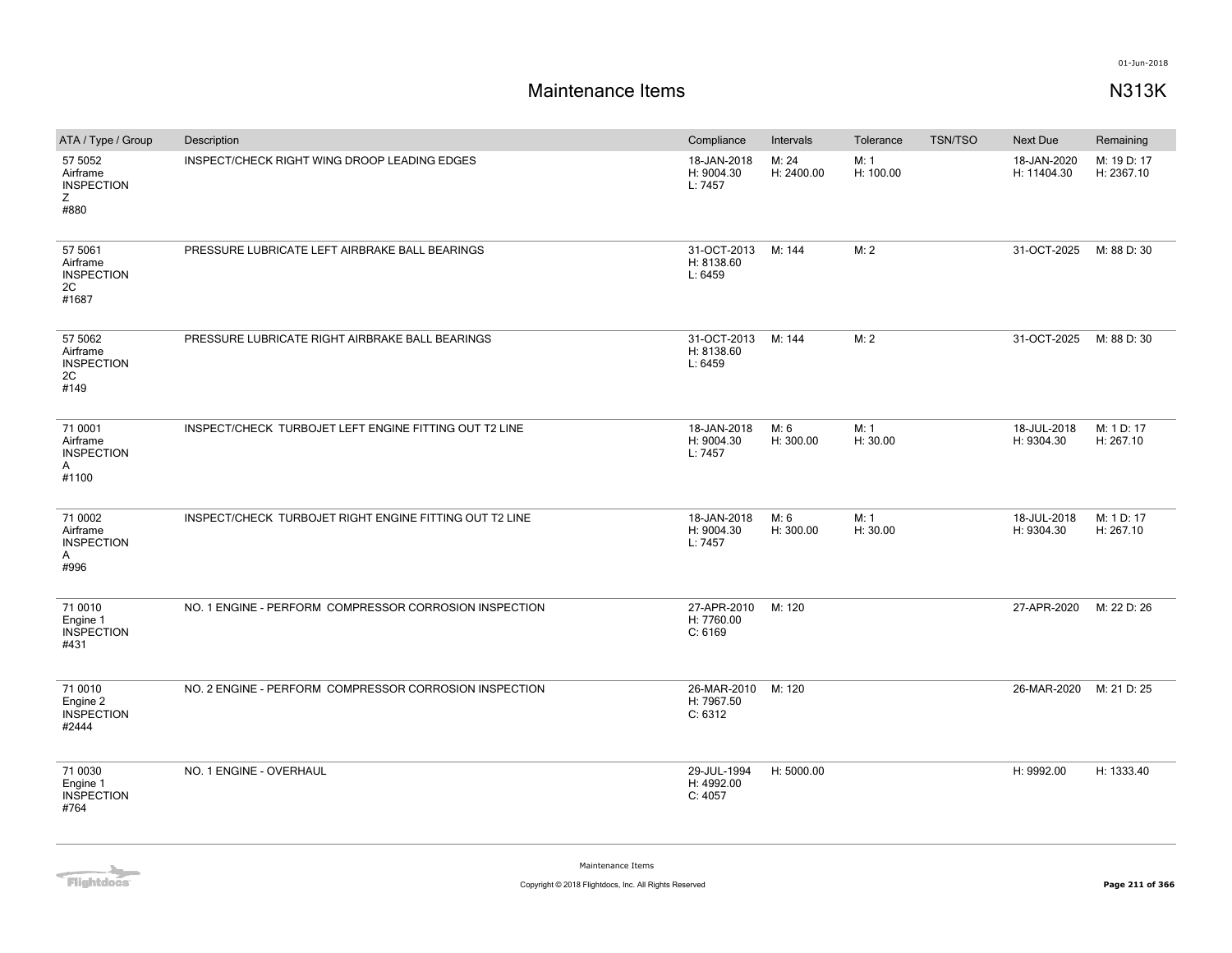| ATA / Type / Group                                | Description                                                |                                        | Compliance                           | Intervals  | Tolerance | TSN/TSO | Next Due   | Remaining  |
|---------------------------------------------------|------------------------------------------------------------|----------------------------------------|--------------------------------------|------------|-----------|---------|------------|------------|
| 71 0030<br>Engine 2<br><b>INSPECTION</b><br>#144  | NO. 2 ENGINE - OVERHAUL                                    |                                        | 17-AUG-1994<br>H: 4982.00<br>C: 3972 | H: 5000.00 |           |         | H: 9982.00 | H: 1116.40 |
| 71 0103<br>Airframe<br><b>INSPECTION</b><br>#415  | COMPRESSOR WASH NO. 1 ENGINE                               |                                        | 23-JUN-1998<br>H: 6237.00            |            |           |         |            |            |
| 71 0106<br>Airframe<br><b>INSPECTION</b><br>#1227 | RUN CHECK NO. 1 ENGINE                                     |                                        | 29-JUN-2011<br>H: 8138.60<br>L: 6459 |            |           |         |            |            |
| 71 0120<br>Engine 1<br><b>INSPECTION</b><br>#822  | NO. 1 ENGINE - HOT SECTION INSPECTION                      |                                        | 27-APR-2010<br>H: 7760.00<br>C: 6169 | H: 1000.00 |           |         | H: 8760.00 | H: 101.40  |
| 71 0120<br>Engine 2<br><b>INSPECTION</b><br>#487  | NO. 2 ENGINE - HOT SECTION INSPECTION                      |                                        | 26-MAR-2010<br>H: 7967.50<br>C: 6312 | H: 1000.00 |           |         | H: 8967.50 | H: 101.90  |
| 71 0131<br>Airframe<br><b>PART</b><br>#177        | NO. 1 ENGINE LOWER SHOCK ABSORBER<br>Part Number<br>310440 | Serial Number<br>SN-<br><b>UNKNOWN</b> | 09-MAY-1979<br>H: 0.00               |            |           |         |            |            |
| 71 0136<br>Airframe<br><b>INSPECTION</b><br>#1194 | FUNCTIONAL CHECK NO. 1 ENGINE LOWER SHOCK ABSORBER         |                                        | 09-MAY-1979<br>H: 0.00               |            |           |         |            |            |
| 71 0141<br>Airframe<br>PART<br>#456               | NO. 1 ENGINE UPPER SHOCK ABSORBER<br>Part Number<br>310440 | Serial Number<br>SN-<br><b>UNKNOWN</b> | 09-MAY-1979<br>H: 0.00               |            |           |         |            |            |

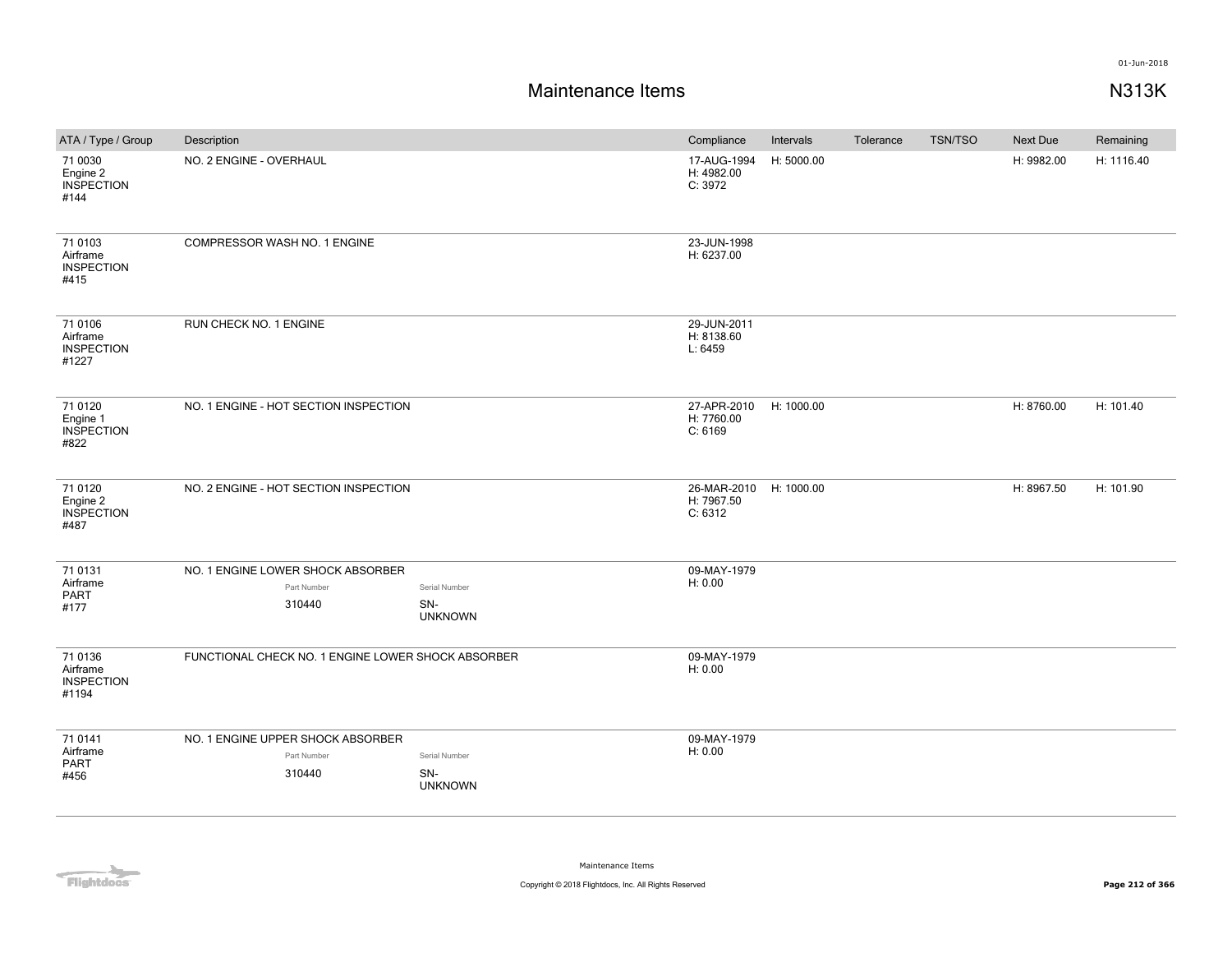| ATA / Type / Group                                | Description                                        |                         | Compliance                           | Intervals | Tolerance | <b>TSN/TSO</b> | Next Due | Remaining |
|---------------------------------------------------|----------------------------------------------------|-------------------------|--------------------------------------|-----------|-----------|----------------|----------|-----------|
| 71 0146<br>Airframe<br><b>INSPECTION</b><br>#1278 | FUNCTIONAL CHECK NO. 1 ENGINE UPPER SHOCK ABSORBER |                         | 09-MAY-1979<br>H: 0.00               |           |           |                |          |           |
| 71 0603<br>Airframe<br><b>INSPECTION</b><br>#993  | COMPRESSOR WASH NO. 2 ENGINE                       |                         | 26-JUN-1998<br>H: 6238.00            |           |           |                |          |           |
| 71 0606<br>Airframe<br><b>INSPECTION</b><br>#2105 | RUN CHECK NO. 2 ENGINE                             |                         | 29-JUN-2011<br>H: 8138.60<br>L: 6459 |           |           |                |          |           |
| 71 0631                                           | NO. 2 ENGINE LOWER SHOCK ABSORBER                  |                         | 09-MAY-1979                          |           |           |                |          |           |
| Airframe<br><b>PART</b>                           | Part Number                                        | Serial Number           | H: 0.00                              |           |           |                |          |           |
| #2288                                             | 310440                                             | SN-<br><b>UNKNOWN</b>   |                                      |           |           |                |          |           |
| 71 0636<br>Airframe<br><b>INSPECTION</b><br>#400  | FUNCTIONAL CHECK NO. 2 ENGINE LOWER SHOCK ABSORBER |                         | 09-MAY-1979<br>H: 0.00               |           |           |                |          |           |
| 71 0641                                           | NO. 2 ENGINE UPPER SHOCK ABSORBER                  |                         | 09-MAY-1979                          |           |           |                |          |           |
| Airframe                                          | Part Number                                        | Serial Number           | H: 0.00                              |           |           |                |          |           |
| PART<br>#1732                                     | 310440                                             | SN-<br><b>UNKNOWN</b>   |                                      |           |           |                |          |           |
| 71 0646<br>Airframe<br><b>INSPECTION</b><br>#1948 | FUNCTIONAL TEST NO. 2 ENGINE UPPER SHOCK ABSORBER  |                         | 09-MAY-1979<br>H: 0.00               |           |           |                |          |           |
| 71 EN1<br>Airframe<br>PART<br>#1827               | NO. 1 ENGINE<br>Part Number<br>CF700-2D-2          | Serial Number<br>304468 | 23-JUN-1998<br>H: 6237.00<br>L: 5074 |           |           |                |          |           |

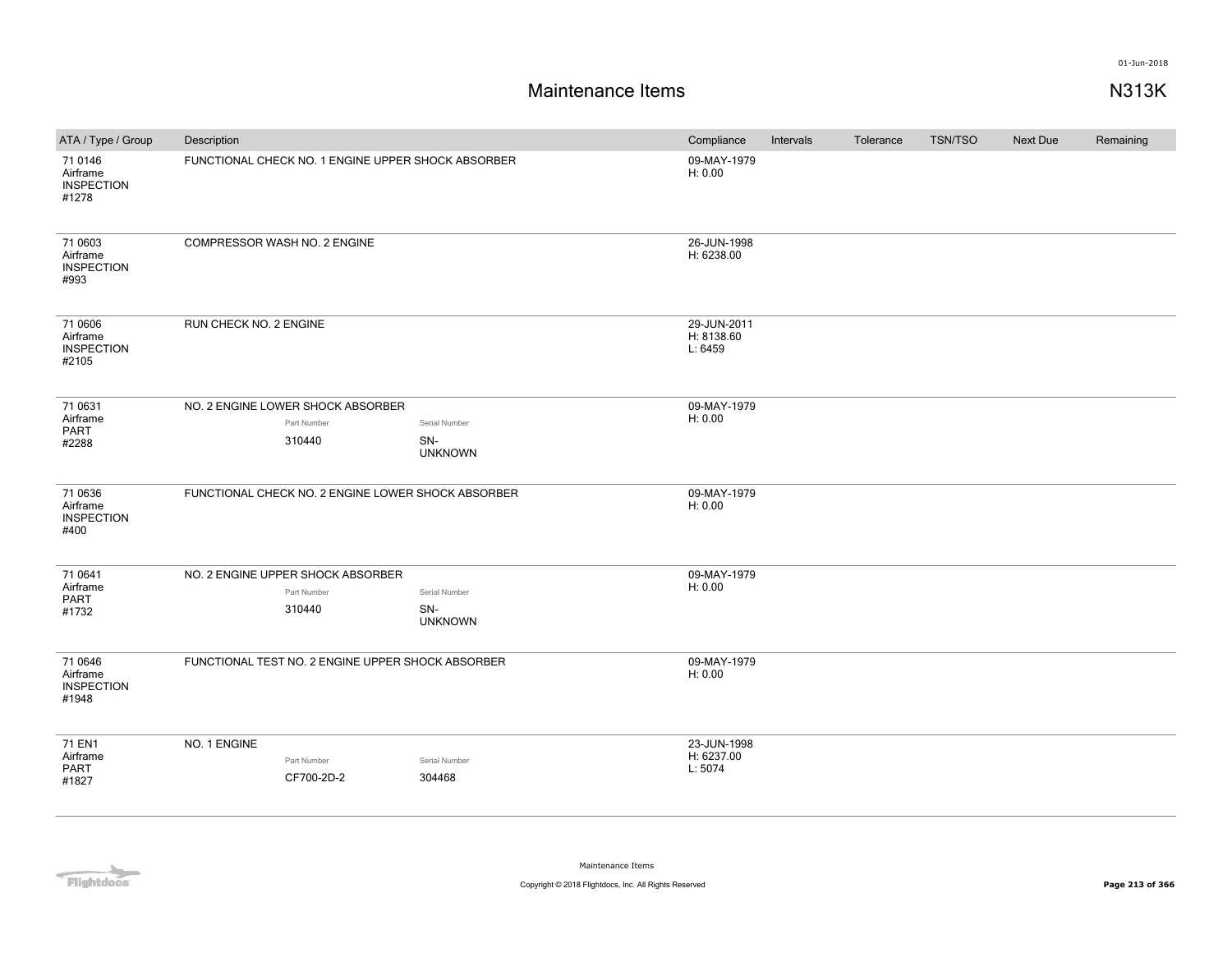| ATA / Type / Group                          | Description                                                         |                                        | Compliance                           | Intervals | Tolerance | <b>TSN/TSO</b> | Next Due | Remaining |
|---------------------------------------------|---------------------------------------------------------------------|----------------------------------------|--------------------------------------|-----------|-----------|----------------|----------|-----------|
| 71 EN2<br>Airframe<br>PART<br>#1820         | NO. 2 ENGINE<br>Part Number<br>CF700-2D-2                           | Serial Number<br>304465                | 26-JUN-1998<br>H: 6238.00<br>L: 4945 |           |           |                |          |           |
| 72 1010<br>Engine 1<br>PART<br>#1324        | NO. 1 ENGINE - ACCESSORY DRIVE GEARBOX<br>Part Number<br>6004T40G10 | Serial Number<br>HPC10388              | 29-JUL-1994<br>H: 4992.00<br>C: 4037 |           |           |                |          |           |
| 72 1010<br>Engine 2<br>PART<br>#2030        | NO. 2 ENGINE - ACCESSORY DRIVE GEARBOX<br>Part Number<br>6004T40G10 | Serial Number<br>HPC10385              | 17-AUG-1994<br>H: 4928.00<br>C: 3972 |           |           |                |          |           |
| 72 1020<br>Engine 1<br>PART<br>#2195        | NO. 1 ENGINE - ACCESSORY GEARBOX BEARING<br>Part Number<br>PN       | Serial Number<br>SN-<br><b>UNKNOWN</b> | 29-JUL-1994<br>H: 4992.00<br>C: 4037 |           |           |                |          |           |
| 72 1020<br>Engine 2<br>PART<br>#685         | NO. 2 ENGINE - ACCESSORY GEARBOX BEARING<br>Part Number<br>PN       | Serial Number<br>SN-<br><b>UNKNOWN</b> | 17-AUG-1994<br>H: 4928.00<br>C: 3972 |           |           |                |          |           |
| 72 1030<br>Engine 1<br>PART<br>#1351        | NO. 1 ENGINE - TRANSFER GEARBOX<br>Part Number<br>5005T80G13        | Serial Number<br>HPC10298              | 29-JUL-1994<br>H: 4992.00<br>C: 4037 |           |           |                |          |           |
| 72 1030<br>Engine 2<br><b>PART</b><br>#2074 | NO. 2 ENGINE - TRANSFER GEARBOX<br>Part Number<br>5005T80G11        | Serial Number<br>SN-<br><b>UNKNOWN</b> | 17-AUG-1994<br>H: 4928.00<br>C: 3972 |           |           |                |          |           |
| 72 1040<br>Engine 1<br>PART<br>#1823        | NO. 1 ENGINE - TRANSFER GEARBOX BEARING<br>Part Number<br>PN        | Serial Number<br>SN-<br><b>UNKNOWN</b> | 29-JUL-1994<br>H: 4992.00<br>C: 4037 |           |           |                |          |           |

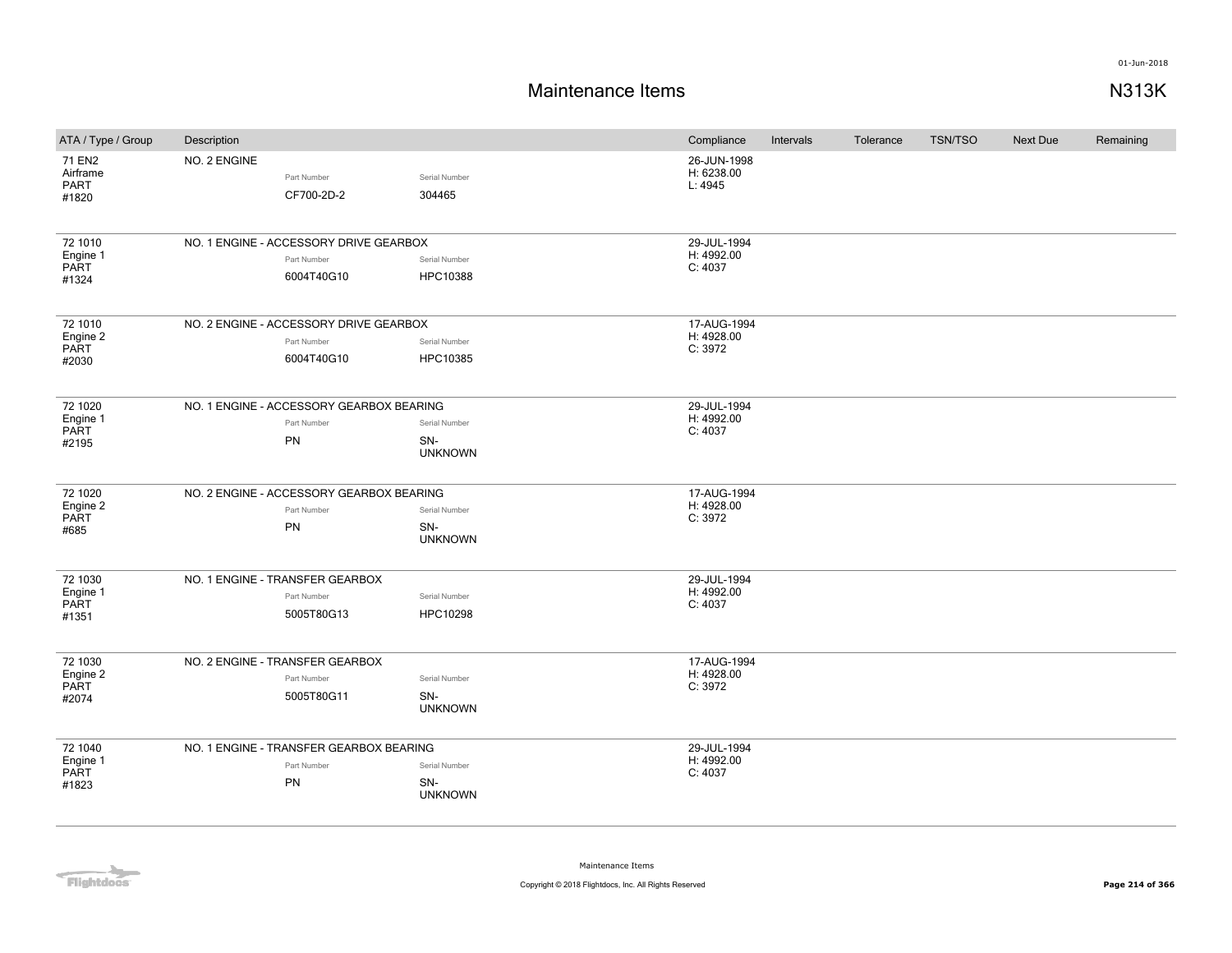| ATA / Type / Group                                  | Description                                                         |                                        | Compliance                           | Intervals  | Tolerance | <b>TSN/TSO</b>          | <b>Next Due</b> | Remaining  |
|-----------------------------------------------------|---------------------------------------------------------------------|----------------------------------------|--------------------------------------|------------|-----------|-------------------------|-----------------|------------|
| 72 1040<br>Engine 2<br><b>PART</b><br>#693          | NO. 2 ENGINE - TRANSFER GEARBOX BEARING<br>Part Number<br><b>PN</b> | Serial Number<br>SN-<br><b>UNKNOWN</b> | 17-AUG-1994<br>H: 4928.00<br>C: 3972 |            |           |                         |                 |            |
| 72 1050<br>Engine 1<br>PART<br>#2004                | NO. 1 ENGINE - POWER TAKEOFF BEARING<br>Part Number<br>PN           | Serial Number<br>SN-<br><b>UNKNOWN</b> | 29-JUL-1994<br>H: 4992.00<br>C: 4037 |            |           |                         |                 |            |
| 72 1050<br>Engine 2<br><b>PART</b><br>#2243         | NO. 2 ENGINE - POWER TAKEOFF BEARING<br>Part Number<br>PN           | Serial Number<br>SN-<br><b>UNKNOWN</b> | 17-AUG-1994<br>H: 4928.00<br>C: 3972 |            |           |                         |                 |            |
| 72 1060<br>Engine 1<br>PART - Life Limited<br>#1562 | NO. 1 ENGINE - NO. 1 BEARING<br>Part Number<br>502T20P01            | Serial Number<br><b>MAB0865</b>        | 29-JUL-1994<br>H: 4992.00<br>C: 4037 | H: 5000.00 |           | M: 0<br>H: 0.00<br>C: 0 | H: 9992.00      | H: 1333.40 |
| 72 1060<br>Engine 2<br>PART - Life Limited<br>#2329 | NO. 2 ENGINE - NO. 1 BEARING<br>Part Number<br>5020T20P01           | Serial Number<br><b>MABG5312</b>       | 17-AUG-1994<br>H: 4928.00<br>C: 3972 | H: 5000.00 |           | M: 0<br>H: 0.00<br>C: 0 | H: 9928.00      | H: 1062.40 |
| 72 1070<br>Engine 1<br>PART - Life Limited<br>#765  | NO. 1 ENGINE - NO. 2 BEARING<br>Part Number<br>4003T99P03           | Serial Number<br><b>MDK4631</b>        | 29-JUL-1994<br>H: 4992.00<br>C: 4037 | H: 5000.00 |           | M: 0<br>H: 0.00<br>C: 0 | H: 9992.00      | H: 1333.40 |
| 72 1070<br>Engine 2<br>PART - Life Limited<br>#1675 | NO. 2 ENGINE - NO. 2 BEARING<br>Part Number<br>4003T99P01           | Serial Number<br>MDKA4566              | 17-AUG-1994<br>H: 4928.00<br>C: 3972 | H: 5000.00 |           | M: 0<br>H: 0.00<br>C: 0 | H: 9928.00      | H: 1062.40 |
| 72 1080<br>Engine 1<br>PART - Life Limited<br>#1928 | NO. 1 ENGINE - NO. 3 BEARING<br>Part Number<br>514T13P06            | Serial Number<br><b>MDK8913</b>        | 29-JUL-1994<br>H: 4992.00<br>C: 4037 | H: 5000.00 |           | M: 0<br>H: 0.00<br>C: 0 | H: 9992.00      | H: 1333.40 |

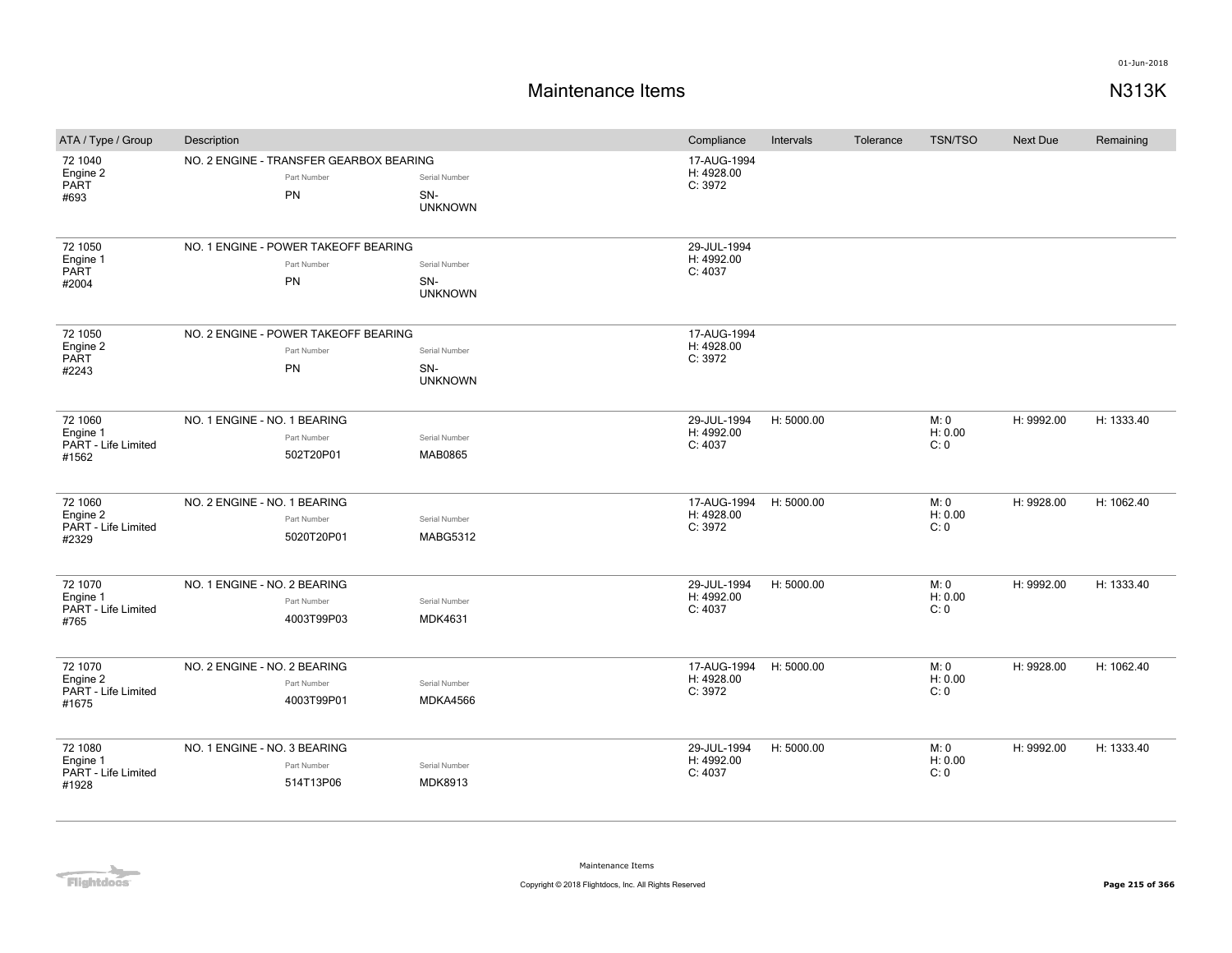## **Maintenance Items N313K**

| ATA / Type / Group                                  | Description                                                                       |                                  | Compliance                           | Intervals  | Tolerance | <b>TSN/TSO</b>             | Next Due    | Remaining  |
|-----------------------------------------------------|-----------------------------------------------------------------------------------|----------------------------------|--------------------------------------|------------|-----------|----------------------------|-------------|------------|
| 72 1080<br>Engine 2<br>PART - Life Limited<br>#1153 | NO. 2 ENGINE - NO. 3 BEARING<br>Part Number<br>5014T13P06                         | Serial Number<br>MDAL388         | 21-APR-1998<br>H: 6047.00<br>C: 4907 | H: 5000.00 |           | M: 0<br>H: 0.00<br>C: 0    | H: 11047.00 | H: 2181.40 |
| 72 1090<br>Engine 1<br>PART - Life Limited<br>#1329 | NO. 1 ENGINE - NO.4 BEARING<br>Part Number<br>4003T99P01                          | Serial Number<br><b>MDAK4498</b> | 29-JUL-1994<br>H: 4992.00<br>C: 4037 | H: 5000.00 |           | M: 0<br>H: 0.00<br>C:0     | H: 9992.00  | H: 1333.40 |
| 72 1090<br>Engine 2<br>PART - Life Limited<br>#1186 | NO. 2 ENGINE - NO.4 BEARING<br>Part Number<br>4003T99P03                          | Serial Number<br><b>MDAK4498</b> | 17-AUG-1994<br>H: 4928.00<br>C: 3972 | H: 5000.00 |           | M: 0<br>H: 909.00<br>C: 0  | H: 9019.00  | H: 153.40  |
| 72 1100<br>Engine 1<br>PART - Life Limited<br>#731  | NO. 1 ENGINE - NO.5 BEARING<br>Part Number<br>5053T36P01                          | Serial Number<br>MDAK576K<br>N   | 29-JUL-1994<br>H: 4992.00<br>C: 4037 | H: 5000.00 |           | M: 0<br>H: 0.00<br>C: 0    | H: 9992.00  | H: 1333.40 |
| 72 1100<br>Engine 2<br>PART - Life Limited<br>#1441 | NO. 2 ENGINE - NO.5 BEARING<br>Part Number<br>5053T36P01                          | Serial Number<br>MDA576KN        | 17-AUG-1994<br>H: 4928.00<br>C: 3972 | H: 5000.00 |           | M: 0<br>H: 0.00<br>C: 0    | H: 9928.00  | H: 1062.40 |
| 72 5010<br>Engine 1<br>PART - Life Limited<br>#2107 | NO. 1 ENGINE - STAGE 1 COMPRESSOR ROTOR DISKSHAFT<br>Part Number<br>37E501428P106 | Serial Number<br>GATA4738        | 27-APR-2010<br>H: 7760.00<br>C: 6169 | C: 7000    |           | M: 0<br>H: 0.00<br>C: 4967 | C: 8202.00  | C: 1002    |
| 72 5010<br>Engine 2<br>PART - Life Limited<br>#2364 | NO. 2 ENGINE - STAGE 1 COMPRESSOR ROTOR DISKSHAFT<br>Part Number<br>37E501428P106 | Serial Number<br>GATE0763        | 26-MAR-2010<br>H: 7967.50<br>C: 6312 | C:7000     |           | M: 0<br>H: 0.00<br>C: 5326 | C: 7986.00  | C: 643     |
| 72 5020<br>Engine 1<br>PART - Life Limited<br>#1259 | NO. 1 ENGINE - STAGE 1 COMPRESSOR ROTOR SEAL<br>Part Number<br>646C638P2          | Serial Number<br>HAAA577D        | 27-APR-2010<br>H: 7760.00<br>C: 6169 | C:7000     |           | M: 0<br>H: 0.00<br>C: 5150 | C: 8019.00  | C: 819     |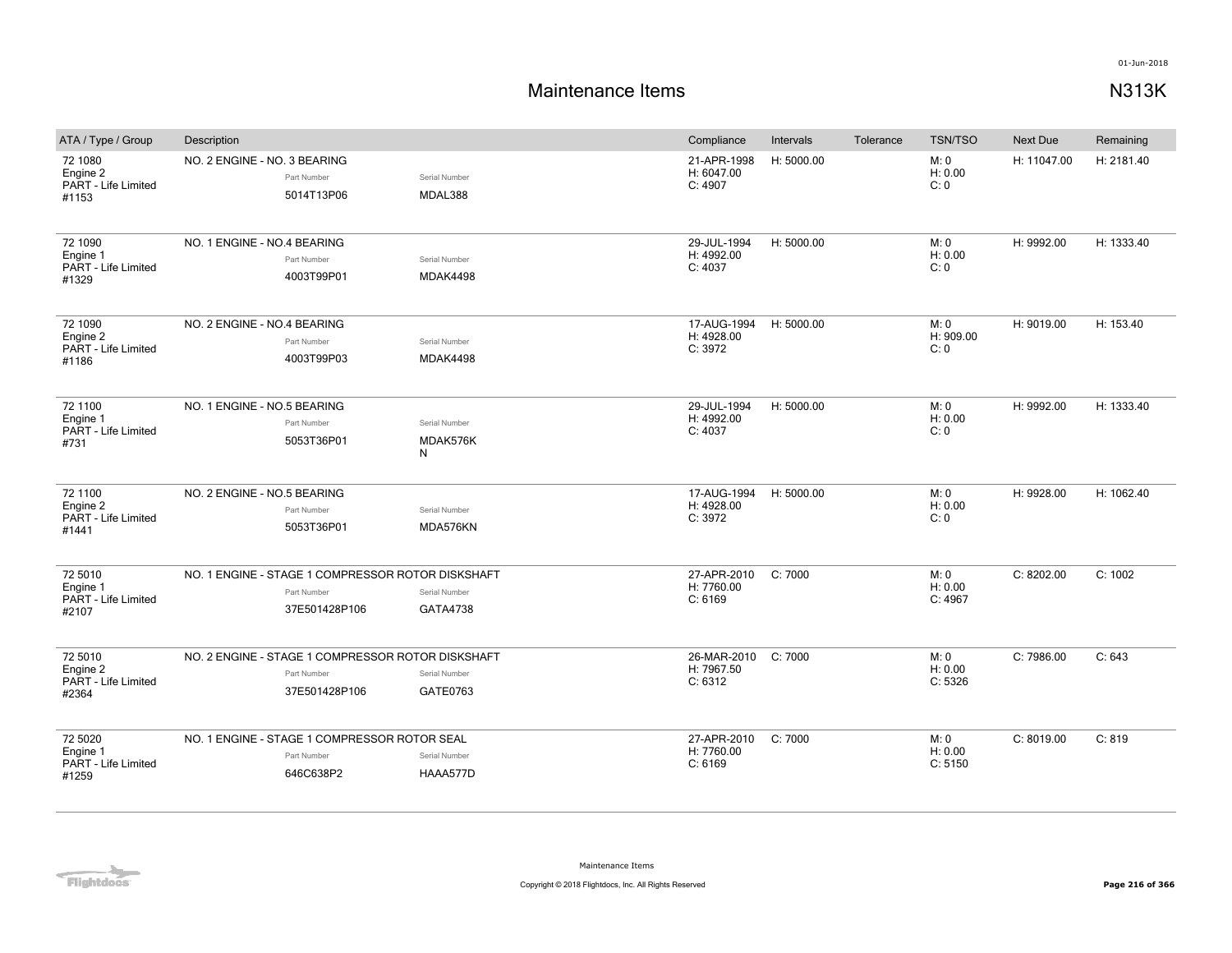| ATA / Type / Group                                  | Description                                                                    |                                         | Compliance                                   | Intervals | Tolerance | <b>TSN/TSO</b>             | <b>Next Due</b> | Remaining |
|-----------------------------------------------------|--------------------------------------------------------------------------------|-----------------------------------------|----------------------------------------------|-----------|-----------|----------------------------|-----------------|-----------|
| 72 5020<br>Engine 2<br>PART - Life Limited<br>#1789 | NO. 2 ENGINE - STAGE 1 COMPRESSOR ROTOR SEAL<br>Part Number<br>646C638P2       | Serial Number<br><b>HAAA3698</b>        | 26-MAR-2010<br>H: 7967.50<br>C: 6312         | C:7000    |           | M: 0<br>H: 0.00<br>C: 5326 | C: 7986.00      | C: 643    |
| 72 5030<br>Engine 1<br>PART - Life Limited<br>#1736 | NO. 1 ENGINE - STAGE 2 COMPRESSOR ROTOR DISC<br>Part Number<br>37D401312P101   | Serial Number<br>GGMWZA2<br>817         | 27-APR-2010<br>H: 7760.00<br>C: 6169         | C: 7000   |           | M: 0<br>H: 0.00<br>C: 4967 | C: 8202.00      | C: 1002   |
| 72 5030<br>Engine 2<br>PART - Life Limited<br>#927  | NO. 2 ENGINE - STAGE 2 COMPRESSOR ROTOR DISC<br>Part Number<br>37D401312P101   | Serial Number<br>GATWZA61<br>93         | 26-MAR-2010<br>H: 7967.50<br>C: 6312         | C:7000    |           | M: 0<br>H: 0.00<br>C: 5308 | C: 8004.00      | C: 661    |
| 72 5040<br>Engine 1<br>PART - Life Limited<br>#905  | NO. 1 ENGINE - STAGE 2 COMPRESSOR ROTOR SPACER<br>Part Number<br>37D401302P103 | Serial Number<br>GAT14566<br><b>WYR</b> | 27-APR-2010<br>H: 7760.00<br>C: 6169         | C: 6600   |           | M: 0<br>H: 0.00<br>C: 3827 | C: 8942.00      | C: 1742   |
| 72 5040<br>Engine 2<br>PART - Life Limited<br>#2178 | NO. 2 ENGINE - STAGE 2 COMPRESSOR ROTOR SPACER<br>Part Number<br>37D401302P103 | Serial Number<br>OJLH8593               | 26-MAR-2010 C: 6600<br>H: 7967.50<br>C: 6312 |           |           | M: 0<br>H: 0.00<br>C: 2763 | C: 10149.00     | C: 2806   |
| 72 5050<br>Engine 1<br>PART - Life Limited<br>#2108 | NO. 1 ENGINE - STAGE 3 COMPRESSOR ROTOR DISC<br>Part Number<br>37D401313P101   | Serial Number<br>GAT60403               | 27-APR-2010<br>H: 7760.00<br>C: 6169         | C: 7000   |           | M: 0<br>H: 0.00<br>C: 2553 | C: 10616.00     | C: 3416   |
| 72 5050<br>Engine 2<br>PART - Life Limited<br>#540  | NO. 2 ENGINE - STAGE 3 COMPRESSOR ROTOR DISC<br>Part Number<br>37D401313P101   | Serial Number<br>GATH1559               | 26-MAR-2010<br>H: 7967.50<br>C: 6312         | C:7000    |           | M: 0<br>H: 0.00<br>C: 5326 | C: 7986.00      | C: 643    |
| 72 5060<br>Engine 1<br>PART - Life Limited<br>#1875 | NO. 1 ENGINE - STAGE 3 COMPRESSOR ROTOR SPACER<br>Part Number<br>37D401303P104 | Serial Number<br>GAT60720               | 27-APR-2010<br>H: 7760.00<br>C: 6169         | C: 6600   |           | M: 0<br>H: 0.00<br>C: 3929 | C: 8840.00      | C: 1640   |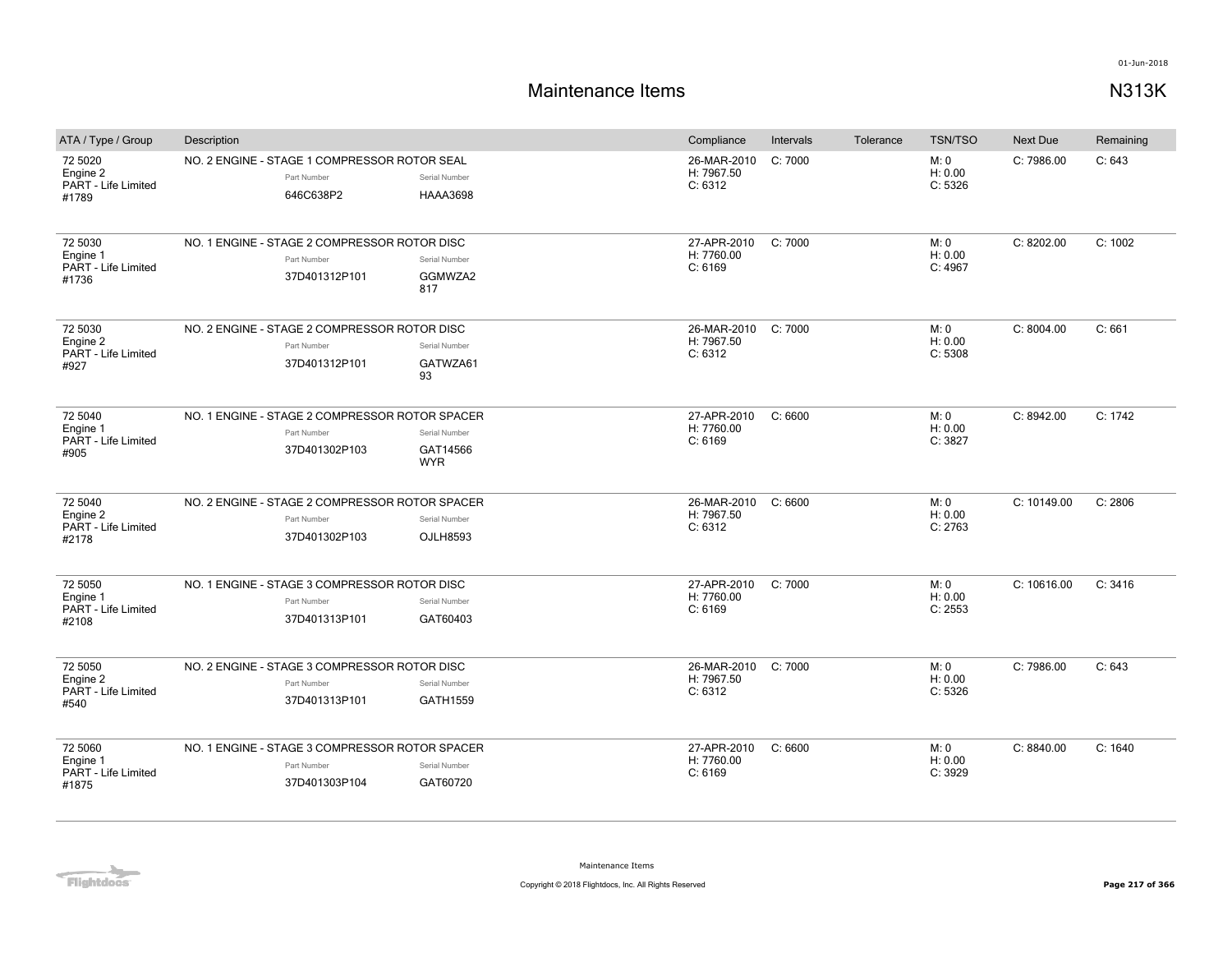| ATA / Type / Group                                  | Description                                                                    |                                   | Compliance                           | Intervals | Tolerance | <b>TSN/TSO</b>             | <b>Next Due</b> | Remaining |
|-----------------------------------------------------|--------------------------------------------------------------------------------|-----------------------------------|--------------------------------------|-----------|-----------|----------------------------|-----------------|-----------|
| 72 5060<br>Engine 2<br>PART - Life Limited<br>#1296 | NO. 2 ENGINE - STAGE 3 COMPRESSOR ROTOR SPACER<br>Part Number<br>37D401303P104 | Serial Number<br><b>GATN5921</b>  | 26-MAR-2010<br>H: 7967.50<br>C: 6312 | C: 6600   |           | M: 0<br>H: 0.00<br>C: 1598 | C: 11314.00     | C: 3971   |
| 72 5070<br>Engine 1<br>PART - Life Limited<br>#166  | NO. 1 ENGINE - STAGE 4 COMPRESSOR ROTOR DISC<br>Part Number<br>5018T16P01      | Serial Number<br>GAT59771         | 27-APR-2010<br>H: 7760.00<br>C: 6169 | C: 6600   |           | M: 0<br>H: 0.00<br>C: 2708 | C: 10061.00     | C: 2861   |
| 72 5070<br>Engine 2<br>PART - Life Limited<br>#545  | NO. 2 ENGINE - STAGE 4 COMPRESSOR ROTOR DISC<br>Part Number<br>5018T16P01      | Serial Number<br>GAT09494<br>WYR. | 26-MAR-2010<br>H: 7967.50<br>C: 6312 | C: 6600   |           | M: 0<br>H: 0.00<br>C: 3073 | C: 9839.00      | C: 2496   |
| 72 5080<br>Engine 1<br>PART - Life Limited<br>#2312 | NO. 1 ENGINE - STAGE 4 COMPRESSOR ROTOR SPACER<br>Part Number<br>37D401304P104 | Serial Number<br>GAT7118          | 27-APR-2010<br>H: 7760.00<br>C: 6169 | C: 6600   |           | M: 0<br>H: 0.00<br>C: 2209 | C: 10560.00     | C: 3360   |
| 72 5080<br>Engine 2<br>PART - Life Limited<br>#1518 | NO. 2 ENGINE - STAGE 4 COMPRESSOR ROTOR SPACER<br>Part Number<br>5013T88P01    | Serial Number<br>GATCDY69<br>987  | 26-MAR-2010<br>H: 7967.50<br>C: 6312 | C: 6600   |           | M: 0<br>H: 0.00<br>C: 4853 | C: 8059.00      | C: 716    |
| 72 5090<br>Engine 1<br>PART - Life Limited<br>#1911 | NO. 1 ENGINE - STAGE 5 COMPRESSOR ROTOR DISC<br>Part Number<br>5013T79P01      | Serial Number<br>GAT18057         | 27-APR-2010<br>H: 7760.00<br>C: 6169 | C: 6600   |           | M: 0<br>H: 0.00<br>C: 4182 | C: 8587.00      | C: 1387   |
| 72 5090<br>Engine 2<br>PART - Life Limited<br>#1582 | NO. 2 ENGINE - STAGE 5 COMPRESSOR ROTOR DISC<br>Part Number<br>5013T79P01      | Serial Number<br>GAT59817         | 26-MAR-2010<br>H: 7967.50<br>C: 6312 | C: 6600   |           | M: 0<br>H: 0.00<br>C: 4090 | C: 8822.00      | C: 1479   |
| 72 5100<br>Engine 1<br>PART - Life Limited<br>#1880 | NO. 1 ENGINE - STAGE 5 COMPRESSOR ROTOR SPACER<br>Part Number<br>5013T89P01    | Serial Number<br>GAT60381         | 27-APR-2010<br>H: 7760.00<br>C: 6169 | C: 6600   |           | M: 0<br>H: 0.00<br>C: 3896 | C: 8873.00      | C: 1673   |

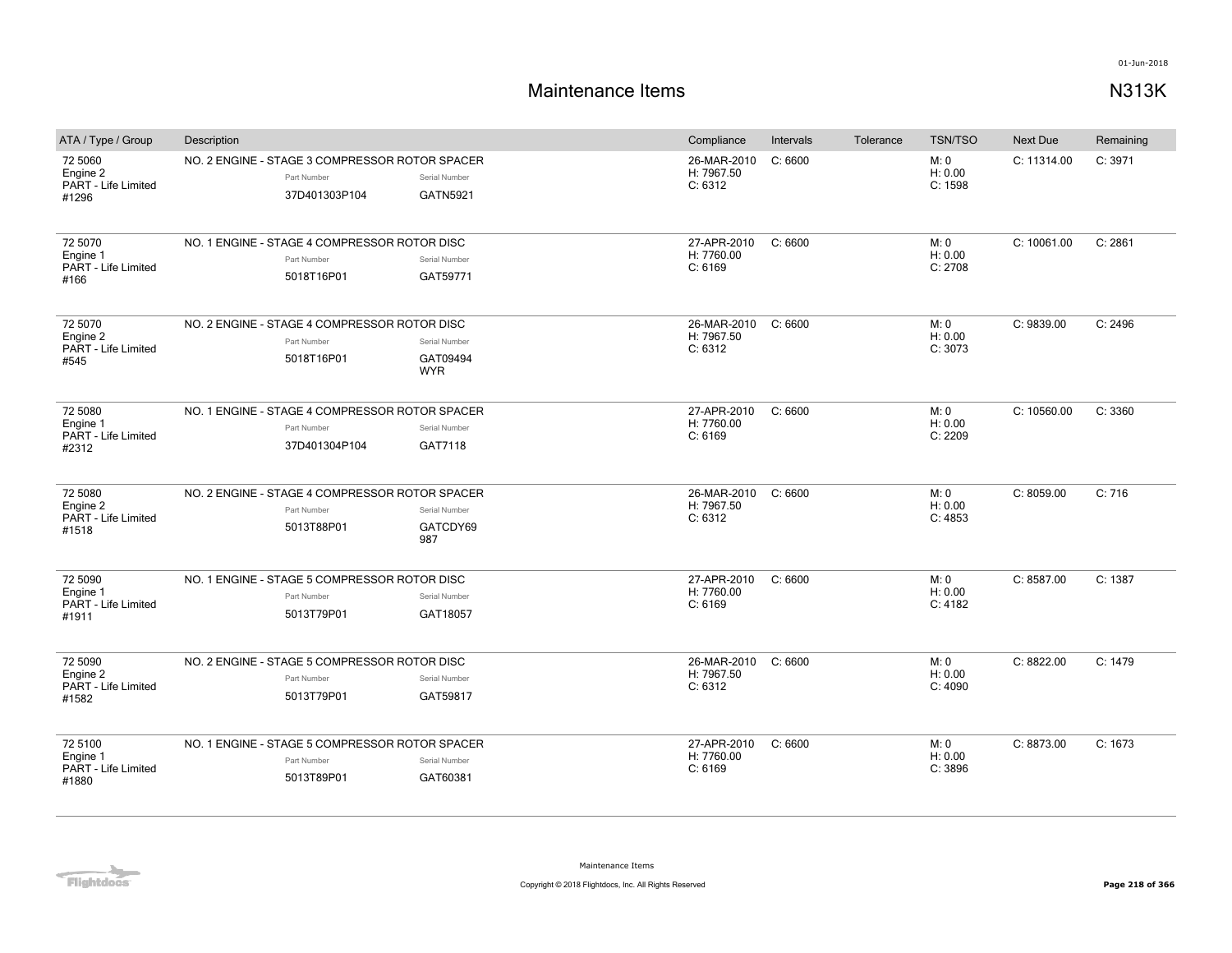| ATA / Type / Group                                  | Description                                                                    |                                  | Compliance                           | Intervals | Tolerance | <b>TSN/TSO</b>             | Next Due    | Remaining |
|-----------------------------------------------------|--------------------------------------------------------------------------------|----------------------------------|--------------------------------------|-----------|-----------|----------------------------|-------------|-----------|
| 72 5100<br>Engine 2<br>PART - Life Limited<br>#761  | NO. 2 ENGINE - STAGE 5 COMPRESSOR ROTOR SPACER<br>Part Number<br>5013T89P01    | Serial Number<br>GATCDY71<br>028 | 26-MAR-2010<br>H: 7967.50<br>C: 6312 | C: 6600   |           | M: 0<br>H: 0.00<br>C: 4868 | C: 8044.00  | C: 701    |
| 72 5110<br>Engine 1<br>PART - Life Limited<br>#1684 | NO. 1 ENGINE - STAGE 6 COMPRESSOR ROTOR DISC<br>Part Number<br>5013T80P01      | Serial Number<br>GATWYR14<br>415 | 27-APR-2010<br>H: 7760.00<br>C: 6169 | C: 6600   |           | M: 0<br>H: 0.00<br>C: 4429 | C: 8340.00  | C: 1140   |
| 72 5110<br>Engine 2<br>PART - Life Limited<br>#2136 | NO. 2 ENGINE - STAGE 6 COMPRESSOR ROTOR DISC<br>Part Number<br>5013T80P01      | Serial Number<br>GAT60409        | 26-MAR-2010<br>H: 7967.50<br>C: 6312 | C: 6600   |           | M: 0<br>H: 0.00<br>C: 2083 | C: 10829.00 | C: 3486   |
| 72 5120<br>Engine 1<br>PART - Life Limited<br>#1914 | NO. 1 ENGINE - STAGE 6 COMPRESSOR ROTOR SPACER<br>Part Number<br>37D401306P105 | Serial Number<br>GAT61022        | 27-APR-2010<br>H: 7760.00<br>C: 6169 | C: 6600   |           | M: 0<br>H: 0.00<br>C: 4487 | C: 8282.00  | C: 1082   |
| 72 5120<br>Engine 2<br>PART - Life Limited<br>#1121 | NO. 2 ENGINE - STAGE 6 COMPRESSOR ROTOR SPACER<br>Part Number<br>37D401306P105 | Serial Number<br>GAT60581        | 26-MAR-2010<br>H: 7967.50<br>C: 6312 | C: 6600   |           | M: 0<br>H: 0.00<br>C: 888  | C: 12024.00 | C: 4681   |
| 72 5130<br>Engine 1<br>PART - Life Limited<br>#840  | NO. 1 ENGINE - STAGE 7 COMPRESSOR ROTOR DISC<br>Part Number<br>5013T82P01      | Serial Number<br>GAT13552        | 27-APR-2010<br>H: 7760.00<br>C: 6169 | C: 6600   |           | M: 0<br>H: 0.00<br>C: 4389 | C: 8380.00  | C: 1180   |
| 72 5130<br>Engine 2<br>PART - Life Limited<br>#1423 | NO. 2 ENGINE - STAGE 7 COMPRESSOR ROTOR DISC<br>Part Number<br>5013T82P01      | Serial Number<br>GATWYR15<br>660 | 26-MAR-2010<br>H: 7967.50<br>C: 6312 | C: 6600   |           | M: 0<br>H: 0.00<br>C: 4469 | C: 8443.00  | C: 1100   |
| 72 5140<br>Engine 1<br>PART - Life Limited<br>#1048 | NO. 1 ENGINE - STAGE 7 COMPRESSOR ROTOR SPACER<br>Part Number<br>5013T90P01    | Serial Number<br>GAT0283A        | 27-APR-2010<br>H: 7760.00<br>C: 6169 | C: 6600   |           | M: 0<br>H: 0.00<br>C: 3191 | C: 9578.00  | C: 2378   |

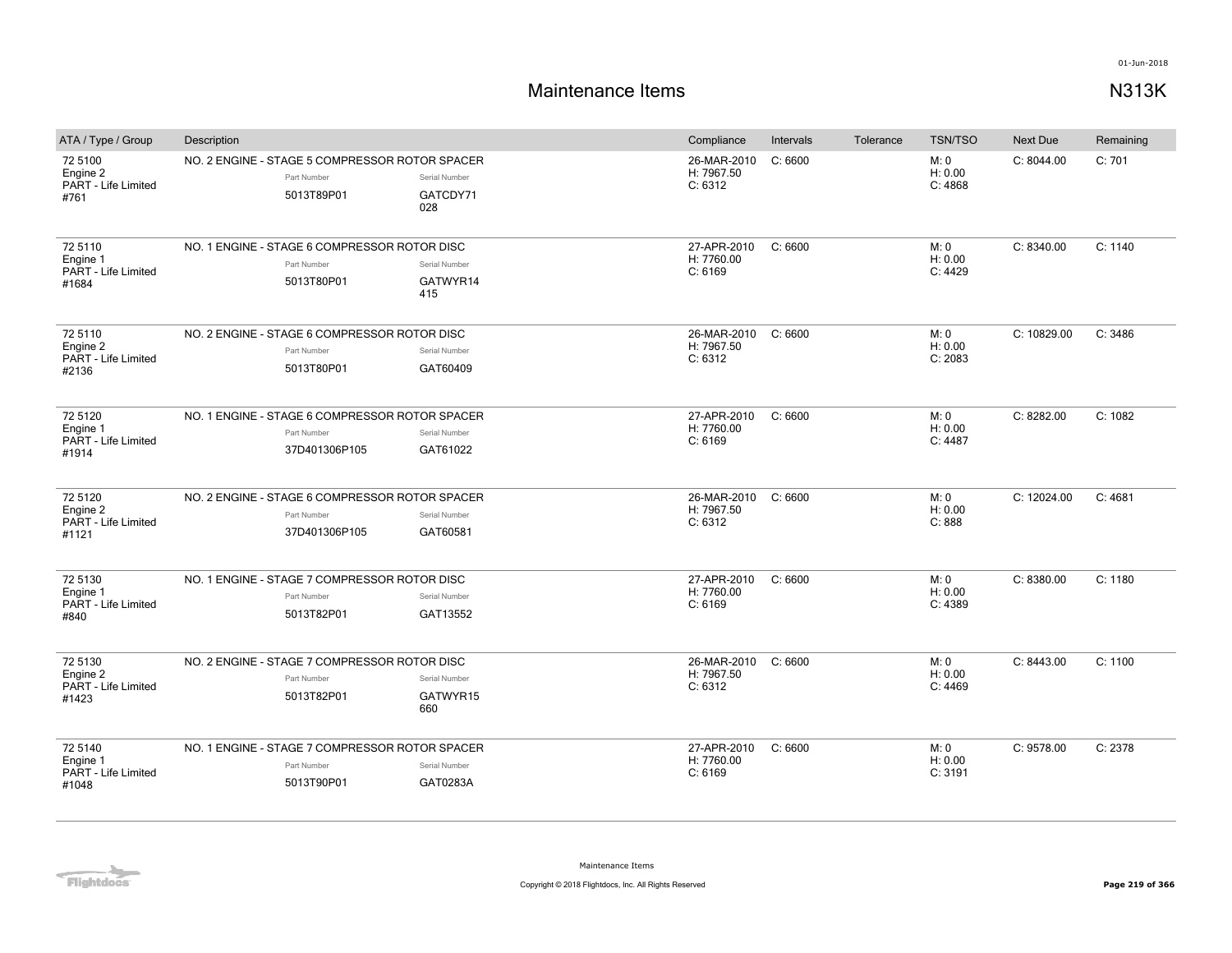## **Maintenance Items N313K**

| ATA / Type / Group                                  | Description                                                                  |                                         | Compliance                           | Intervals | Tolerance | <b>TSN/TSO</b>             | <b>Next Due</b> | Remaining |
|-----------------------------------------------------|------------------------------------------------------------------------------|-----------------------------------------|--------------------------------------|-----------|-----------|----------------------------|-----------------|-----------|
| 72 5140<br>Engine 2<br>PART - Life Limited<br>#865  | NO. 2 ENGINE - STAGE 7 COMPRESSOR ROTOR SPACER<br>Part Number<br>5013T90P01  | Serial Number<br>GATCDY07<br>948        | 26-MAR-2010<br>H: 7967.50<br>C: 6312 | C: 6600   |           | M: 0<br>H: 0.00<br>C: 4714 | C: 8198.00      | C: 855    |
| 72 5150<br>Engine 1<br>PART - Life Limited<br>#1494 | NO. 1 ENGINE - STAGE 8 COMPRESSOR ROTOR DISC<br>Part Number<br>5013T83P01    | Serial Number<br>GAT5972W<br>ZA         | 27-APR-2010<br>H: 7760.00<br>C: 6169 | C: 6600   |           | M: 0<br>H: 0.00<br>C: 3461 | C: 9308.00      | C: 2108   |
| 72 5150<br>Engine 2<br>PART - Life Limited<br>#2324 | NO. 2 ENGINE - STAGE 8 COMPRESSOR ROTOR DISC<br>Part Number<br>5013T83P01    | Serial Number<br><b>GATE1475</b>        | 26-MAR-2010<br>H: 7967.50<br>C: 6312 | C: 6600   |           | M: 0<br>H: 0.00<br>C: 4222 | C: 8690.00      | C: 1347   |
| 72 5160<br>Engine 1<br>PART - Life Limited<br>#798  | NO. 1 ENGINE - STAGE 8 COMPRESSOR ROTOR SEAL<br>Part Number<br>37D401510P102 | Serial Number<br>JADMJA098<br>72        | 27-APR-2010<br>H: 7760.00<br>C: 6169 | C: 6600   |           | M: 0<br>H: 0.00<br>C: 3747 | C: 9022.00      | C: 1822   |
| 72 5160<br>Engine 2<br>PART - Life Limited<br>#662  | NO. 2 ENGINE - STAGE 8 COMPRESSOR ROTOR SEAL<br>Part Number<br>37D401510P102 | Serial Number<br>9363                   | 26-MAR-2010<br>H: 7967.50<br>C: 6312 | C: 6600   |           | M: 0<br>H: 0.00<br>C: 4913 | C: 7999.00      | C: 656    |
| 72 5180<br>Engine 1<br>PART - Life Limited<br>#1776 | NO. 1 ENGINE - COMPRESSOR ROTOR DRIVESHAFT<br>Part Number<br>3007Y98G01      | Serial Number<br>HPCTQA13<br>541        | 19-JUL-1977<br>H: 0.00               | C: 13200  |           | M: 0<br>H: 0.00<br>C: 0    | C: 13200.00     | C: 6000   |
| 72 5180<br>Engine 2<br>PART - Life Limited<br>#1773 | NO. 2 ENGINE - COMPRESSOR ROTOR DRIVESHAFT<br>Part Number<br>3007T98G01      | Serial Number<br>HPCTQA13<br>574        | 13-JUL-1977<br>H: 0.00               | C: 13200  |           | M: 0<br>H: 0.00<br>C:0     | C: 13200.00     | C: 5857   |
| 72 5190<br>Engine 1<br>PART - Life Limited<br>#2264 | NO. 1 ENGINE - STAGE 1 TURBINE ROTOR WHEEL<br>Part Number<br>5011T75P01      | Serial Number<br>GAT03675<br><b>WYR</b> | 19-JUL-1977<br>H: 0.00               | C: 10000  |           | M: 0<br>H: 0.00<br>C: 0    | C: 10000.00     | C: 2800   |

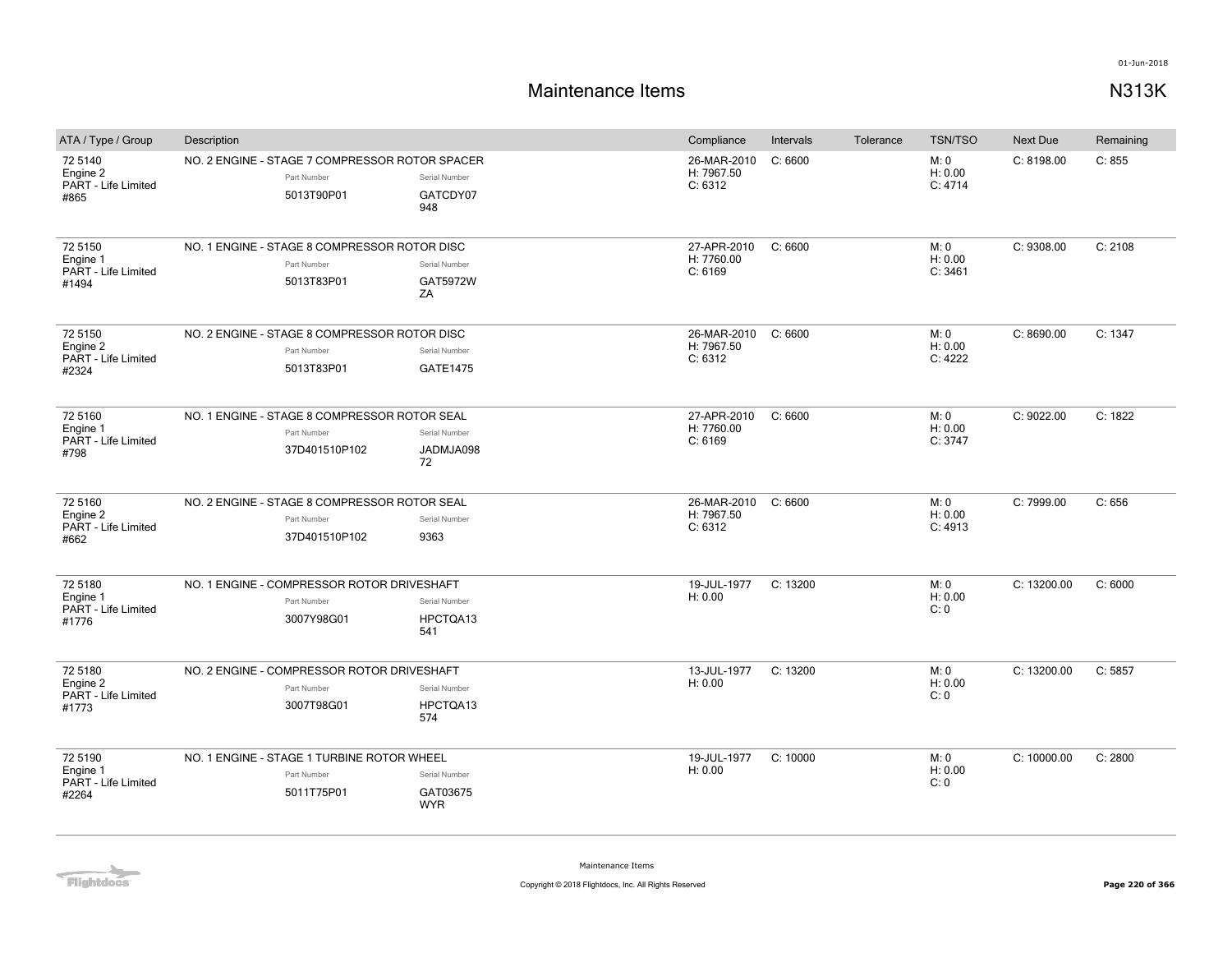| ATA / Type / Group                                  | Description                                                                  |                                         | Compliance                           | Intervals | Tolerance | <b>TSN/TSO</b>          | <b>Next Due</b> | Remaining |
|-----------------------------------------------------|------------------------------------------------------------------------------|-----------------------------------------|--------------------------------------|-----------|-----------|-------------------------|-----------------|-----------|
| 72 5190<br>Engine 2<br>PART - Life Limited<br>#1308 | NO. 2 ENGINE - STAGE 1 TURBINE ROTOR WHEEL<br>Part Number<br>5011Y75P01      | Serial Number<br>GATWYR03<br>400        | 13-JUL-1977<br>H: 0.00               | C: 10000  |           | M: 0<br>H: 0.00<br>C: 0 | C: 10000.00     | C: 2657   |
| 72 5200<br>Engine 1<br>PART - Life Limited<br>#435  | NO. 1 ENGINE - STAGE 1 TURBINE ROTOR OUTER SEAL<br>Part Number<br>646C590P2  | Serial Number<br>KAY06073               | 29-JUL-1994<br>H: 4992.00<br>C: 4037 | C: 10000  |           | M: 0<br>H: 0.00<br>C: 0 | C: 14037.00     | C: 6837   |
| 72 5200<br>Engine 2<br>PART - Life Limited<br>#1232 | NO. 2 ENGINE - STAGE 1 TURBINE ROTOR OUTER SEAL<br>Part Number<br>646C590P2  | Serial Number<br>KAY03355               | 26-JUN-1998<br>H: 6099.00<br>C: 4945 | C: 10000  |           | M: 0<br>H: 0.00<br>C: 0 | C: 14945.00     | C: 7602   |
| 72 5210<br>Engine 1<br>PART - Life Limited<br>#960  | NO. 1 ENGINE - STAGE 1 TURBINE ROTOR INNER SEAL<br>Part Number<br>3002T74P01 | Serial Number<br>HAA02779               | 19-JUL-1977<br>H: 0.00               | C: 10000  |           | M: 0<br>H: 0.00<br>C: 0 | C: 10000.00     | C: 2800   |
| 72 5210<br>Engine 2<br>PART - Life Limited<br>#860  | NO. 2 ENGINE - STAGE 1 TURBINE ROTOR INNER SEAL<br>Part Number<br>3002T74P01 | Serial Number<br><b>HAA278</b>          | 18-JUL-1977<br>H: 0.00               | C: 10000  |           | M: 0<br>H: 0.00<br>C: 0 | C: 10000.00     | C: 2657   |
| 72 5220<br>Engine 1<br>PART - Life Limited<br>#208  | NO. 1 ENGINE - TURBINE ROTOR TORQUE RING<br>Part Number<br>5011T74G01        | Serial Number<br>PMB29306<br>P          | 19-JUL-1977<br>H: 0.00               | C: 10000  |           | M: 0<br>H: 0.00<br>C: 0 | C: 10000.00     | C: 2800   |
| 72 5220<br>Engine 2<br>PART - Life Limited<br>#985  | NO. 2 ENGINE - TURBINE ROTOR TORQUE RING<br>Part Number<br>5011T74G01        | Serial Number<br>PMB27307<br>P          | 13-JUL-1977<br>H: 0.00               | C: 10000  |           | M: 0<br>H: 0.00<br>C: 0 | C: 10000.00     | C: 2657   |
| 72 5230<br>Engine 1<br>PART - Life Limited<br>#2363 | NO. 1 ENGINE - STAGE 2 TURBINE ROTOR WHEEL<br>Part Number<br>5011T76P01      | Serial Number<br>GAT03645<br><b>WYR</b> | 19-JUL-1977<br>H: 0.00               | C: 10000  |           | M: 0<br>H: 0.00<br>C: 0 | C: 10000.00     | C: 2800   |

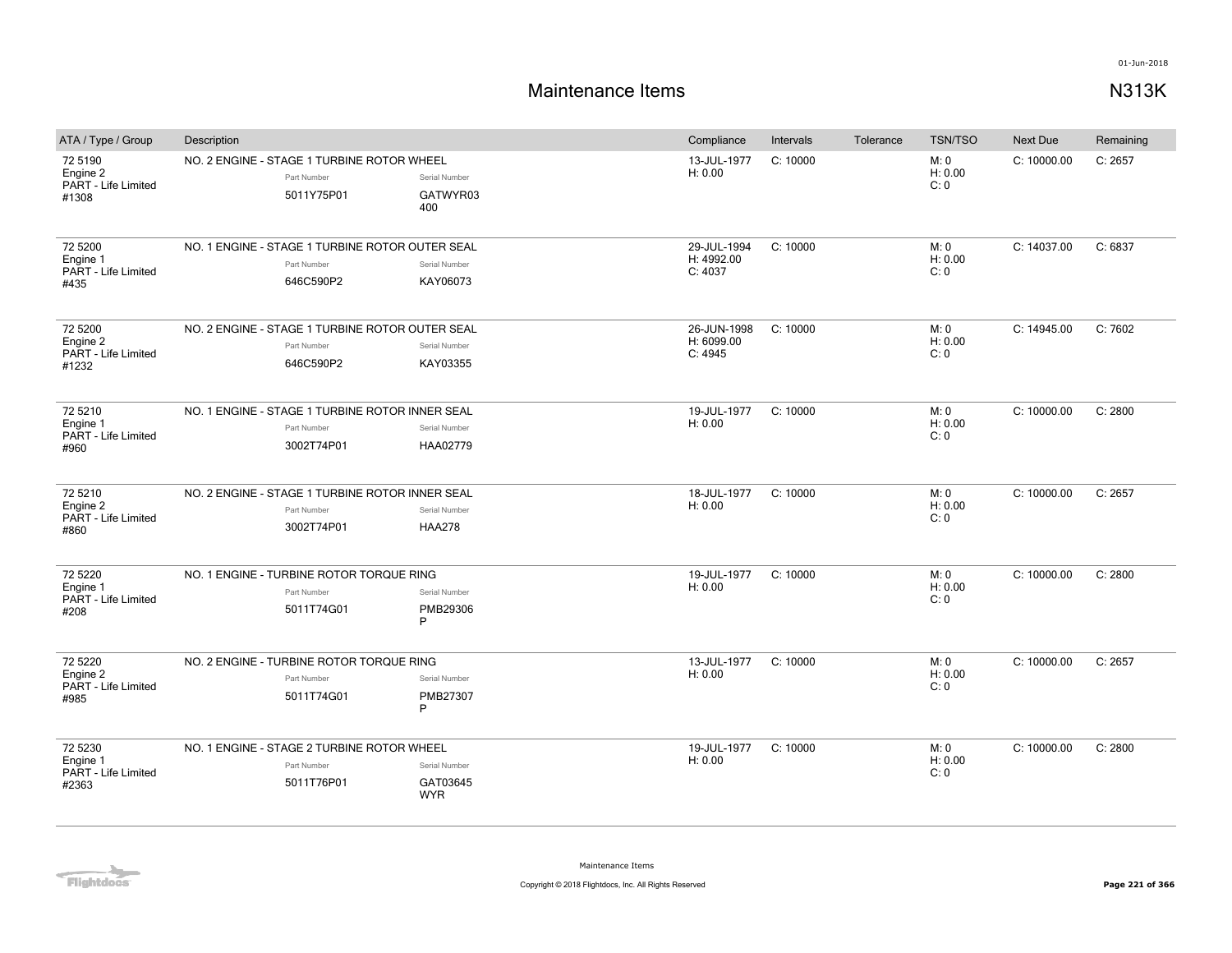# **Maintenance Items N313K**

| ATA / Type / Group                                  | Description                                                             |                                        | Compliance                           | Intervals | Tolerance | <b>TSN/TSO</b>          | <b>Next Due</b> | Remaining |
|-----------------------------------------------------|-------------------------------------------------------------------------|----------------------------------------|--------------------------------------|-----------|-----------|-------------------------|-----------------|-----------|
| 72 5230<br>Engine 2<br>PART - Life Limited<br>#2072 | NO. 2 ENGINE - STAGE 2 TURBINE ROTOR WHEEL<br>Part Number<br>5011T76P01 | Serial Number<br>GATWYR03<br>635       | 13-JUL-1977<br>H: 0.00               | C: 10000  |           | M: 0<br>H: 0.00<br>C: 0 | C: 10000.00     | C: 2657   |
| 72 5240<br>Engine 1<br>PART - Life Limited<br>#1199 | NO. 1 ENGINE - FRONT FAN ROTOR SHAFT<br>Part Number<br>37D401342P103    | Serial Number<br>JAD19345<br>WC        | 19-JUL-1977<br>H: 0.00               | C: 10000  |           | M: 0<br>H: 0.00<br>C: 0 | C: 10000.00     | C: 2800   |
| 72 5240<br>Engine 2<br>PART - Life Limited<br>#1784 | NO. 2 ENGINE - FRONT FAN ROTOR SHAFT<br>Part Number<br>37D401342P103    | Serial Number<br><b>JAD1789S</b><br>WC | 13-JUL-1977<br>H: 0.00               | C: 10000  |           | M: 0<br>H: 0.00<br>C: 0 | C: 10000.00     | C: 2657   |
| 72 5250<br>Engine 1<br>PART - Life Limited<br>#2018 | NO. 1 ENGINE - FAN ROTOR DISC<br>Part Number<br>5002T40P01              | Serial Number<br>WYRWDB0<br>1441       | 30-JAN-2001<br>H: 6470.00<br>C: 5276 | C: 10000  |           | M: 0<br>H: 0.00<br>C: 0 | C: 15276.00     | C: 8076   |
| 72 5250<br>Engine 2<br>PART - Life Limited<br>#1879 | NO. 2 ENGINE - FAN ROTOR DISC<br>Part Number<br>5002T40P01              | Serial Number<br>WYRWDB0<br>1509       | 18-JUL-1977<br>H: 0.00               | C: 10000  |           | M: 0<br>H: 0.00<br>C: 0 | C: 10000.00     | C: 2657   |
| 72 5260<br>Engine 1<br>PART - Life Limited<br>#1641 | NO. 1 ENGINE - REAR FAN ROTOR SHAFT<br>Part Number<br>37D401342P102     | Serial Number<br>JAD19115<br>WC        | 19-JUL-1977<br>H: 0.00               | C: 10000  |           | M: 0<br>H: 0.00<br>C: 0 | C: 10000.00     | C: 2800   |
| 72 5260<br>Engine 2<br>PART - Life Limited<br>#539  | NO. 2 ENGINE - REAR FAN ROTOR SHAFT<br>Part Number<br>37D401342P102     | Serial Number<br><b>JAD1718</b>        | 13-JUL-1977<br>H: 0.00               | C: 10000  |           | M: 0<br>H: 0.00<br>C: 0 | C: 10000.00     | C: 2657   |
| 73 0010<br>Engine 1<br>PART<br>#347                 | NO. 1 ENGINE - FUEL PUMP<br>Part Number<br>9234-A8                      | Serial Number<br>68 6443               | 01-MAY-2017<br>H: 8429.10<br>C: 6996 |           |           |                         |                 |           |

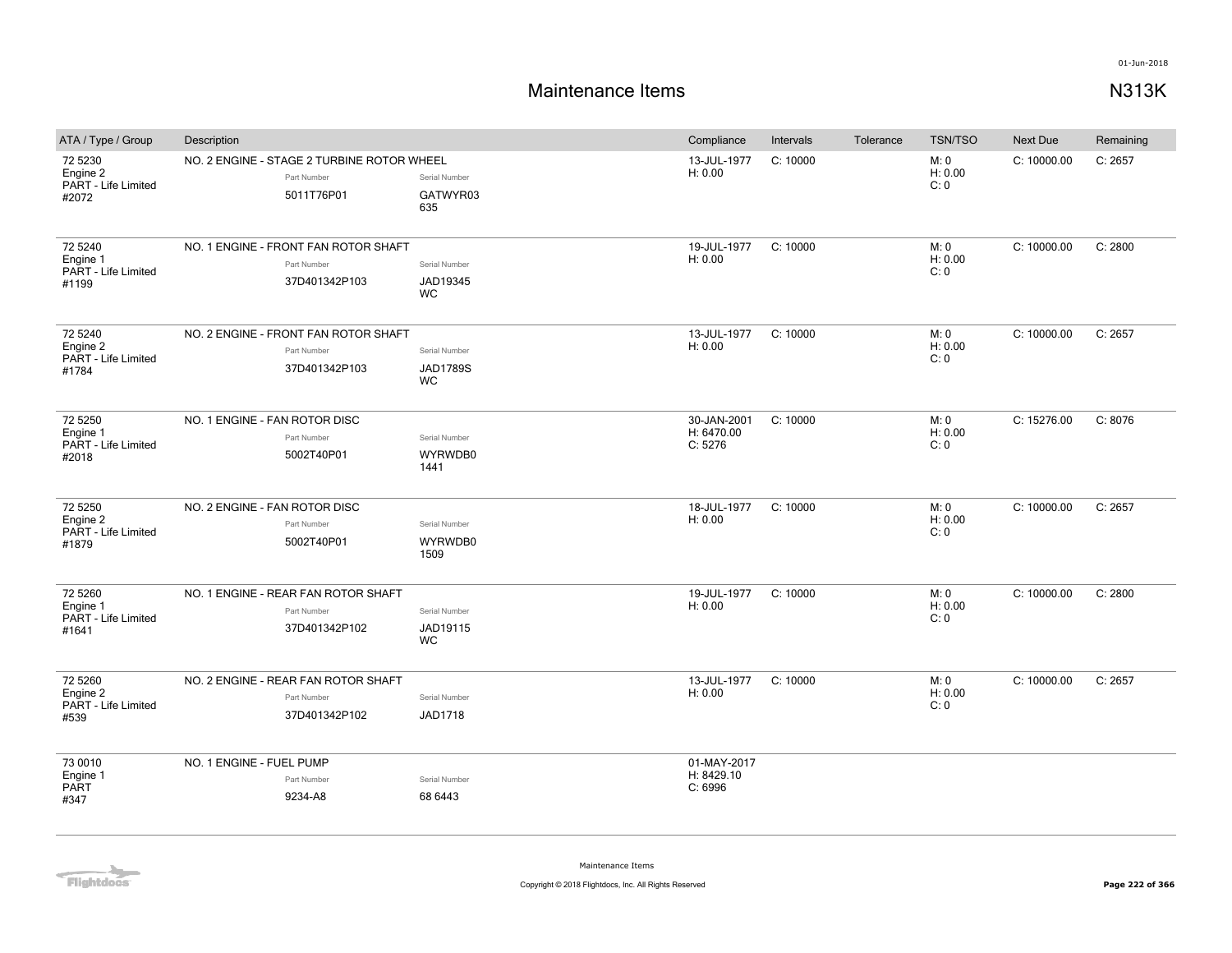| ATA / Type / Group                                           | Description                                                                       |                           | Compliance                           | Intervals | Tolerance | <b>TSN/TSO</b> | <b>Next Due</b> | Remaining |
|--------------------------------------------------------------|-----------------------------------------------------------------------------------|---------------------------|--------------------------------------|-----------|-----------|----------------|-----------------|-----------|
| 73 0010<br>Engine 2<br>PART<br>#2001                         | NO. 2 ENGINE - FUEL PUMP<br>Part Number<br>9234-A8                                | Serial Number<br>7-12129  | 17-AUG-1994<br>H: 4928.00<br>C: 3972 |           |           |                |                 |           |
| 73 0020<br>Engine 1<br><b>INSPECTION</b><br>E1-300H<br>#580  | NO. 1 ENGINE - CHECK/CLEAN FUEL PUMP FILTER<br>Reference Number<br>EMM 73-13-0    |                           | 05-APR-2018<br>H: 8658.60<br>C: 7200 | H: 300.00 |           |                | H: 8958.60      | H: 300.00 |
| 73 0020<br>Engine 2<br><b>INSPECTION</b><br>E2-300H<br>#2027 | NO. 2 ENGINE - CHECK/CLEAN FUEL PUMP FILTER<br>Reference Number<br>EMM 73-13-0    |                           | 05-APR-2018<br>H: 8865.60<br>C: 7343 | H: 300.00 |           |                | H: 9165.60      | H: 300.00 |
| 73 0050<br>Engine 1<br>PART<br>#1223                         | NO. 1 ENGINE - FUEL CONTROL<br>Part Number<br>5001T39G29                          | Serial Number<br>GAT12025 | 01-APR-2016<br>H: 8345.10<br>C: 6917 |           |           |                |                 |           |
| 73 0050<br>Engine 2<br><b>PART</b><br>#698                   | NO. 2 ENGINE - FUEL CONTROL<br>Part Number<br>5001T39G19                          | Serial Number<br>GAT54133 | 02-OCT-1998<br>H: 6191.00<br>C: 5010 |           |           |                |                 |           |
| 73 0060<br>Engine 1<br><b>INSPECTION</b><br>E1-300H<br>#1051 | NO. 1 ENGINE - CHECK/CLEAN FUEL CONTROL FILTER<br>Reference Number<br>EMM 73-13-0 |                           | 05-APR-2018<br>H: 8658.60<br>C: 7200 | H: 300.00 |           |                | H: 8958.60      | H: 300.00 |
| 73 0060<br>Engine 2<br><b>INSPECTION</b><br>E2-300H<br>#2316 | NO. 2 ENGINE - CHECK/CLEAN FUEL CONTROL FILTER<br>Reference Number<br>EMM 73-13-0 |                           | 05-APR-2018<br>H: 8865.60<br>C: 7343 | H: 300.00 |           |                | H: 9165.60      | H: 300.00 |
| 73 0070<br>Engine 1<br>PART<br>#450                          | NO. 1 ENGINE - OVERSPEED GOVERNOR<br>Part Number<br>8005-016                      | Serial Number<br>1110574  | 27-APR-2010<br>H: 7760.00<br>C: 6169 |           |           |                |                 |           |

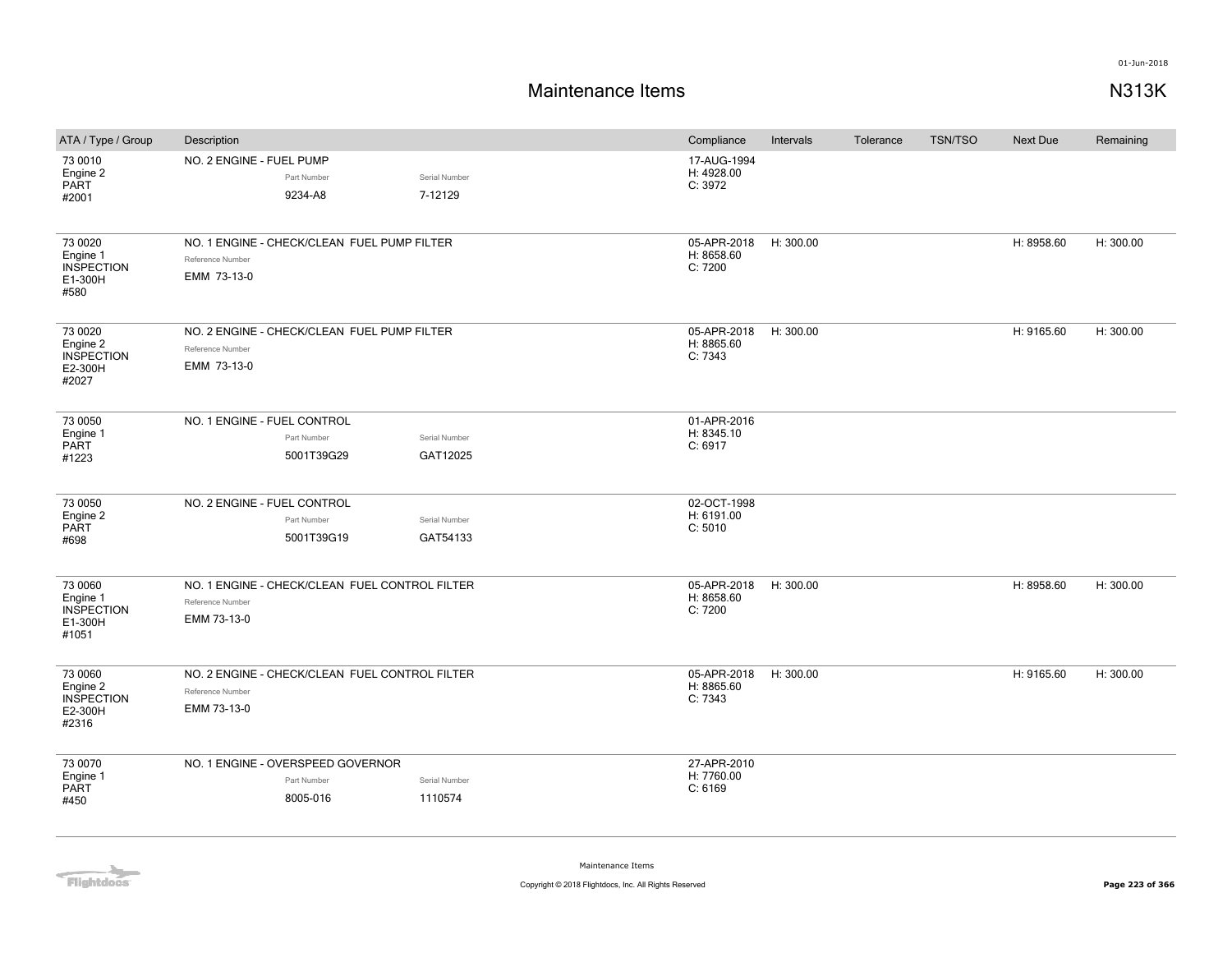## **Maintenance Items N313K**

| ATA / Type / Group                          | Description                                                          |                                        | Compliance                           | Intervals | Tolerance | <b>TSN/TSO</b> | <b>Next Due</b> | Remaining |
|---------------------------------------------|----------------------------------------------------------------------|----------------------------------------|--------------------------------------|-----------|-----------|----------------|-----------------|-----------|
| 73 0070<br>Engine 2<br>PART<br>#280         | NO. 2 ENGINE - OVERSPEED GOVERNOR<br>Part Number<br>8005-016         | Serial Number<br>787047R               | 26-MAR-2010<br>H: 7967.50<br>C: 6312 |           |           |                |                 |           |
| 73 0104<br>Airframe<br><b>PART</b><br>#1015 | NO. 1 ENGINE FUEL SUPPLY HOSE<br>Part Number<br>A1259-1              | Serial Number<br>SN-<br><b>UNKNOWN</b> | 31-OCT-2013<br>H: 8138.60<br>L: 6459 |           |           |                |                 |           |
| 73 0111<br>Airframe<br><b>PART</b><br>#1727 | NO. 1 ENGINE LOW-PRESSURE FUEL FILTER<br>Part Number<br>5003T95P04D  | Serial Number<br>SN-<br><b>UNKNOWN</b> | 09-MAY-1979<br>H: 0.00               |           |           |                |                 |           |
| 73 0141<br>Airframe<br><b>PART</b><br>#363  | NO. 1 ENGINE FUEL PRESSURIZING VALVE<br>Part Number<br>37C301819G001 | Serial Number<br>SN-<br><b>UNKNOWN</b> | 23-JUN-1998<br>H: 6237.00            |           |           |                |                 |           |
| 73 0146<br>Airframe<br><b>PART</b><br>#1507 | NO. 1 ENGINE FUEL DRAIN VALVE<br>Part Number<br>37C301777G004        | Serial Number<br>SN-<br><b>UNKNOWN</b> | 23-JUN-1998<br>H: 6237.00            |           |           |                |                 |           |
| 73 0151<br>Airframe<br><b>PART</b><br>#2297 | NO. 1 ENGINE LEFT FUEL MANIFOLD<br>Part Number<br>37E501403P101      | Serial Number<br>SN-<br><b>UNKNOWN</b> | 23-JUN-1998<br>H: 6237.00            |           |           |                |                 |           |
| 73 0161<br>Airframe<br><b>PART</b><br>#156  | NO. 1 ENGINE RIGHT FUEL MANIFOLD<br>Part Number<br>37E501247P101     | Serial Number<br>SN-<br><b>UNKNOWN</b> | 23-JUN-1998<br>H: 6237.00            |           |           |                |                 |           |
| 73 0171<br>Airframe<br>PART<br>#2344        | NO. 1 ENGINE FUEL CONTROL SHUTOFF VALVE<br>Part Number<br>MY20796-60 | Serial Number<br>SN-<br><b>UNKNOWN</b> | 09-MAY-1979<br>H: 0.00               |           |           |                |                 |           |

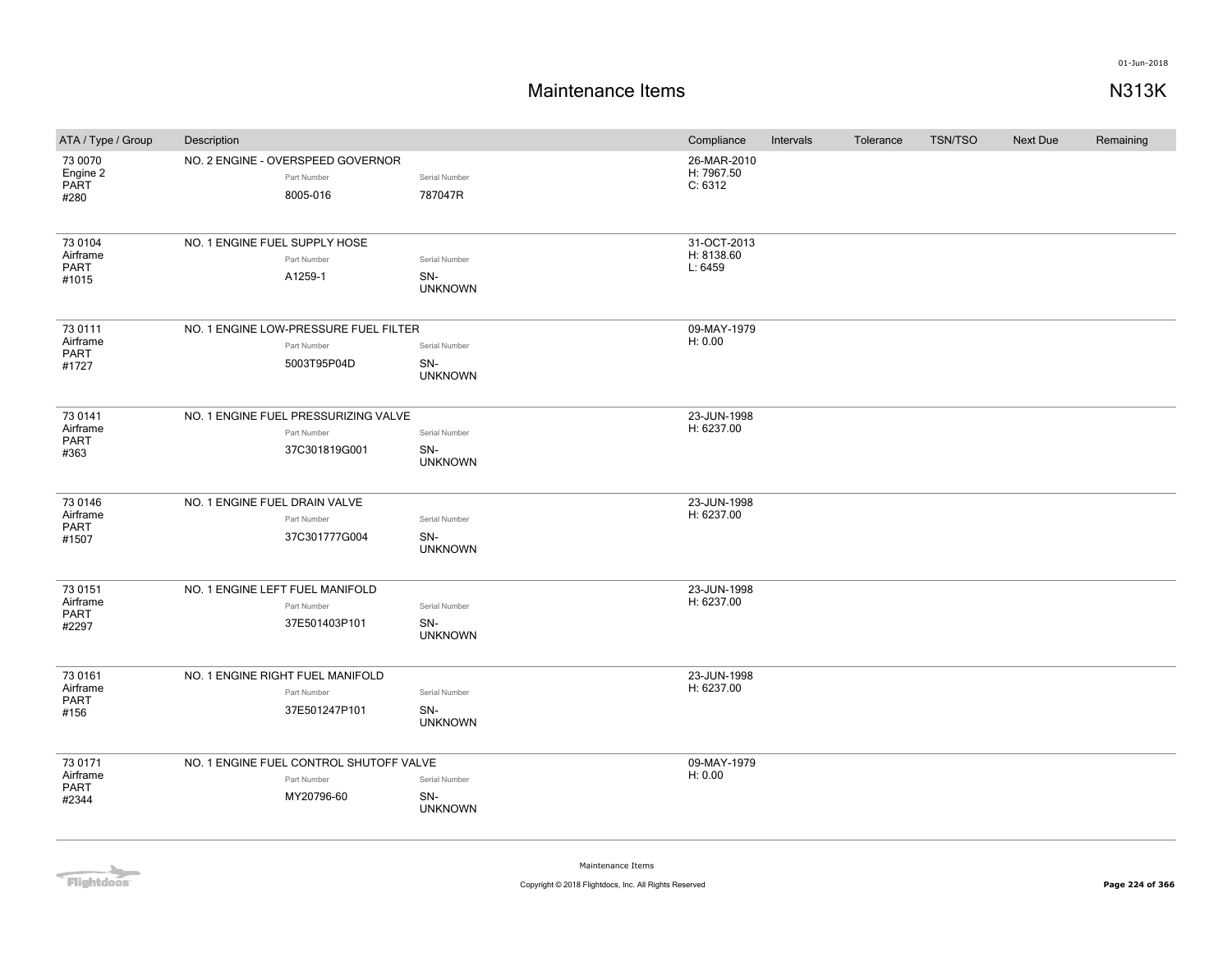## **Maintenance Items N313K**

| ATA / Type / Group                          | Description                                                                                                               |                                        | Compliance                           | Intervals | Tolerance | <b>TSN/TSO</b> | Next Due | Remaining |
|---------------------------------------------|---------------------------------------------------------------------------------------------------------------------------|----------------------------------------|--------------------------------------|-----------|-----------|----------------|----------|-----------|
| 73 0176<br>Airframe<br><b>PART</b><br>#145  | NO. 1 ENGINE FUEL FLOW TRANSMITTER<br>Part Number<br>8TJ64GDZ3<br>Notes<br>Transferred B1686 to left for trouble shooting | Serial Number<br>B-1686                | 05-APR-2018<br>H: 9037.20<br>L: 7489 |           |           |                |          |           |
| 73 0181<br>Airframe<br><b>PART</b><br>#2440 | NO. 1 ENGINE FUEL FLOW INDICATOR<br>Part Number<br>8DJ125LWB                                                              | Serial Number<br>P0004                 | 26-DEC-2001<br>H: 7214.00<br>L: 5811 |           |           |                |          |           |
| 73 0604<br>Airframe<br><b>PART</b><br>#1109 | NO. 2 ENGINE FUEL SUPPLY HOSE<br>Part Number<br>A1259-1                                                                   | Serial Number<br>SN-<br><b>UNKNOWN</b> | 31-OCT-2013<br>H: 8138.60<br>L: 6459 |           |           |                |          |           |
| 73 0611<br>Airframe<br><b>PART</b><br>#911  | NO. 2 ENGINE LOW PRESSURE FUEL FILTER<br>Part Number<br>5003T95P04D                                                       | Serial Number<br>SN-<br><b>UNKNOWN</b> | 09-MAY-1979<br>H: 0.00               |           |           |                |          |           |
| 73 0641<br>Airframe<br>PART<br>#899         | NO. 2 ENGINE FUEL PRESSURIZING VALVE<br>Part Number<br>37C301819G001                                                      | Serial Number<br>SN-<br><b>UNKNOWN</b> | 26-JUN-1998<br>H: 6238.00            |           |           |                |          |           |
| 73 0646<br>Airframe<br><b>PART</b><br>#2410 | NO. 2 ENGINE FUEL DRAIN VALVE<br>Part Number<br>37C301777G004                                                             | Serial Number<br>SN-<br><b>UNKNOWN</b> | 26-JUN-1998<br>H: 6238.00            |           |           |                |          |           |
| 73 0651<br>Airframe<br><b>PART</b><br>#240  | NO. 2 ENGINE LEFT FUEL MANIFOLD<br>Part Number<br>37E501403P101                                                           | Serial Number<br>SN-<br><b>UNKNOWN</b> | 26-JUN-1998<br>H: 6238.00            |           |           |                |          |           |
| 73 0656<br>Airframe<br><b>PART</b><br>#1024 | NO. 2 ENGINE RIGHT FUEL MANIFOLD<br>Part Number<br>37E501247P101                                                          | Serial Number<br>SN-<br><b>UNKNOWN</b> | 26-JUN-1998<br>H: 6238.00            |           |           |                |          |           |

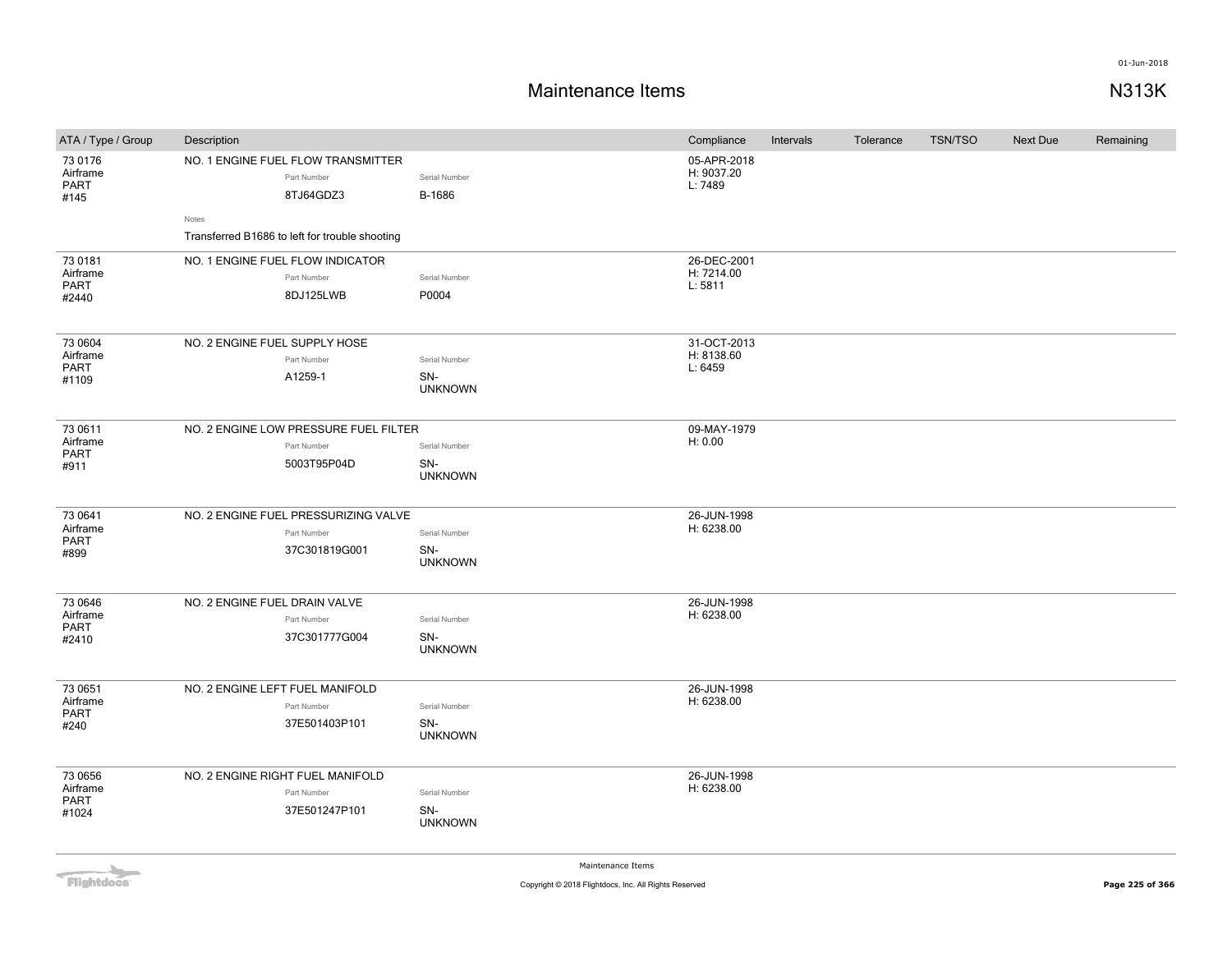# **Maintenance Items N313K**

| ATA / Type / Group                                     | Description                                                                                                               |                                        | Compliance                           | Intervals  | Tolerance | <b>TSN/TSO</b> | Next Due   | Remaining |
|--------------------------------------------------------|---------------------------------------------------------------------------------------------------------------------------|----------------------------------------|--------------------------------------|------------|-----------|----------------|------------|-----------|
| 73 0671<br>Airframe<br>PART<br>#1456                   | NO. 2 ENGINE FUEL CONTROL SHUTOFF VALVE<br>Part Number<br>MY20796-50                                                      | Serial Number<br>SN-<br><b>UNKNOWN</b> | 09-MAY-1979<br>H: 0.00               |            |           |                |            |           |
| 73 0676<br>Airframe<br>PART<br>#2377                   | NO. 2 ENGINE FUEL FLOW TRANSMITTER<br>Part Number<br>8TJ64GDZ3<br>Notes<br>Transferred B1686 to left for trouble shooting | Serial Number<br>C1503                 | 05-APR-2018<br>H: 9037.20<br>L: 7489 |            |           |                |            |           |
| 73 0681<br>Airframe<br>PART<br>#701                    | NO. 2 ENGINE FUEL FLOW INDICATOR<br>Part Number<br>8DJ125LWB3                                                             | Serial Number<br>C0500                 | 10-OCT-2001<br>H: 7165.00<br>L: 5757 |            |           |                |            |           |
| 73 0686<br>Airframe<br>PART<br>#2127                   | FUEL FLOWMETER POWER SUPPLY<br>Part Number<br>8TJ88GAR1                                                                   | Serial Number<br>M0023                 | 31-OCT-2013<br>H: 8145.10<br>L: 6462 |            |           |                |            |           |
| 73 1001<br>Airframe<br><b>INSPECTION</b><br>B<br>#682  | LEAK CHECK NO. 1 ENGINE FUEL HEATER                                                                                       |                                        | 21-APR-2015<br>H: 8570.70<br>L: 7069 | H: 1200.00 | H: 50.00  |                | H: 9770.70 | H: 733.50 |
| 73 1002<br>Airframe<br><b>INSPECTION</b><br>B<br>#2319 | LEAK CHECK NO. 2 ENGINE FUEL HEATER                                                                                       |                                        | 21-APR-2015<br>H: 8570.70<br>L: 7069 | H: 1200.00 | H: 50.00  |                | H: 9770.70 | H: 733.50 |
| 73 2001<br>Airframe<br><b>INSPECTION</b><br>#2816      | CHECK OF P2 CIRCUIT CONDENSATE DRAINS (A/C WITH SB 731)                                                                   |                                        |                                      |            |           |                |            |           |
| 73 2011<br>Airframe<br><b>INSPECTION</b><br>#2817      | OPERATIONAL TEST OF APR SYSTEM (A/C WITH SB 731)                                                                          |                                        |                                      |            |           |                |            |           |

Flightdocs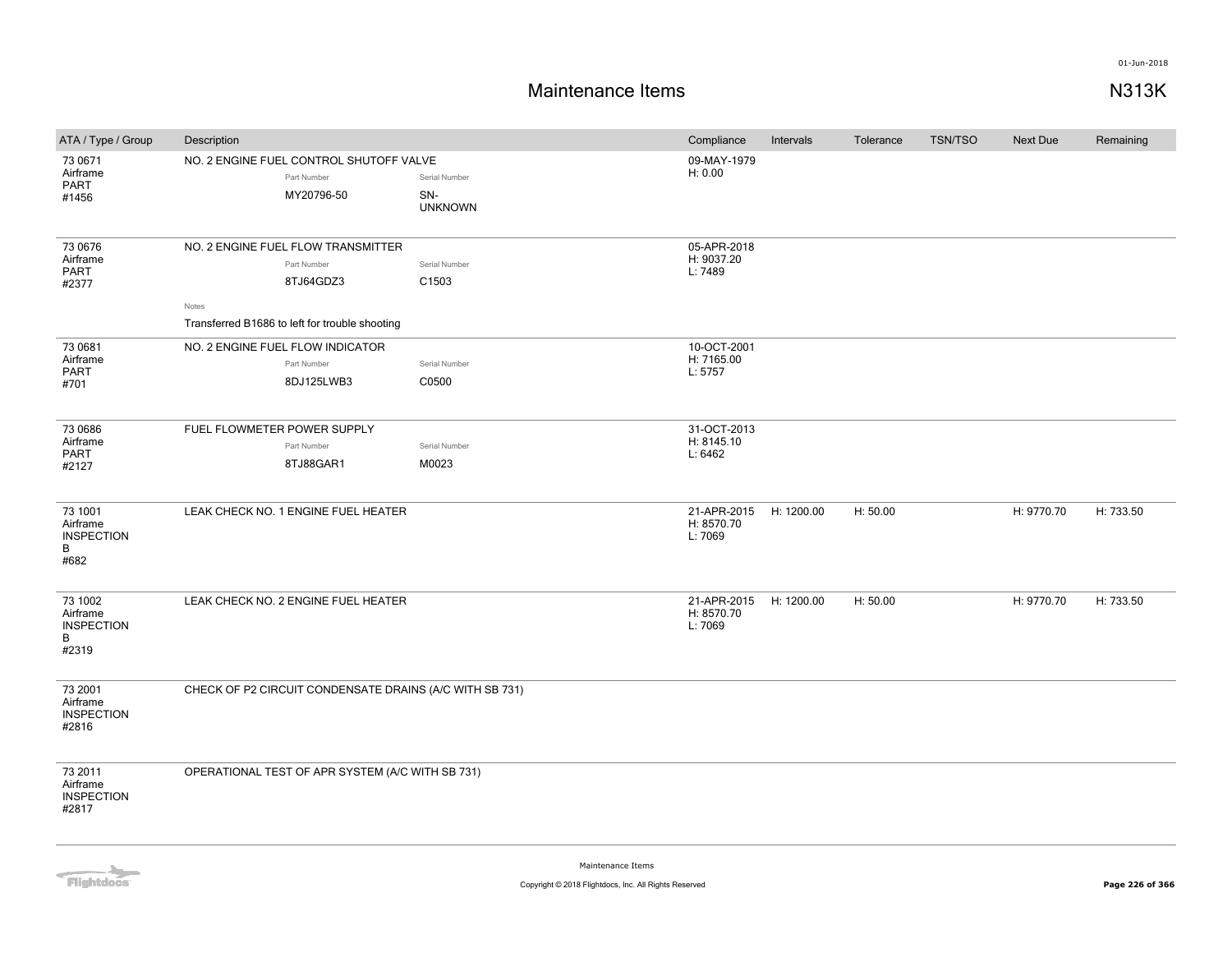| ATA / Type / Group                                  | Description                                                         |                                                                              | Compliance                           | Intervals | Tolerance | TSN/TSO | Next Due   | Remaining |
|-----------------------------------------------------|---------------------------------------------------------------------|------------------------------------------------------------------------------|--------------------------------------|-----------|-----------|---------|------------|-----------|
| 73 3001<br>Airframe<br><b>INSPECTION</b><br>#1173   | INSPECT NO. 1 ENGINE LOW-PRESSURE FUEL FILTER                       |                                                                              | 14-JUN-2016<br>H: 8758.30<br>L: 7242 | H: 600.00 |           |         | H: 9358.30 | H: 321.10 |
| 73 3002<br>Airframe<br><b>INSPECTION</b><br>#391    | INSPECT NO. 2 ENGINE LOW PRESSURE FUEL FILTER                       |                                                                              | 14-JUN-2016<br>H: 8758.30<br>L: 7242 | H: 600.00 |           |         | H: 9358.30 | H: 321.10 |
| 73 5201-1<br>Airframe<br><b>INSPECTION</b><br>#2231 |                                                                     | CHECK NO. 1 ENGINE LOW-PRESSURE FUEL FILTER CLOGGING WARNING DEVICE          | 09-MAY-1979<br>H: 0.00               |           |           |         |            |           |
| 73 5201-1<br>Airframe<br><b>INSPECTION</b><br>#1825 | CHECK NO. 2 ENGINE LOW PRESSURE FUEL FILTER CLOGGING WARNING DEVICE | 09-MAY-1979<br>H: 0.00                                                       |                                      |           |           |         |            |           |
| 73 6001<br>Airframe<br><b>INSPECTION</b><br>#2818   |                                                                     | OPERATIONAL TEST OF COMPUTER AND INDICATOR EMERGENCY POWER (A/C WITH SB 731) |                                      |           |           |         |            |           |
| 75 0010                                             | NO. 1 ENGINE - ANTI-ICING VALVE                                     |                                                                              | 27-APR-2010                          |           |           |         |            |           |
| Engine 1                                            | Part Number                                                         | Serial Number                                                                | H: 7760.00                           |           |           |         |            |           |
| PART<br>#836                                        | 37D401642P103                                                       | 1508                                                                         | C: 6169                              |           |           |         |            |           |
| 75 0010                                             | NO. 2 ENGINE - ANTI-ICING VALVE                                     |                                                                              | 30-DEC-2002                          |           |           |         |            |           |
| Engine 2                                            | Part Number                                                         | Serial Number                                                                | H: 7463.65                           |           |           |         |            |           |
| <b>PART</b><br>#857                                 | 37D401642P103                                                       | 6316                                                                         |                                      |           |           |         |            |           |
| 75 0106                                             | NO. 1 ENGINE VARIABLE GEOMETRY ACTUATOR                             |                                                                              | 23-JUN-1998                          |           |           |         |            |           |
| Airframe                                            | Part Number                                                         | Serial Number                                                                | H: 6237.00                           |           |           |         |            |           |
| PART<br>#270                                        | 5002T48P02                                                          | SN-<br><b>UNKNOWN</b>                                                        |                                      |           |           |         |            |           |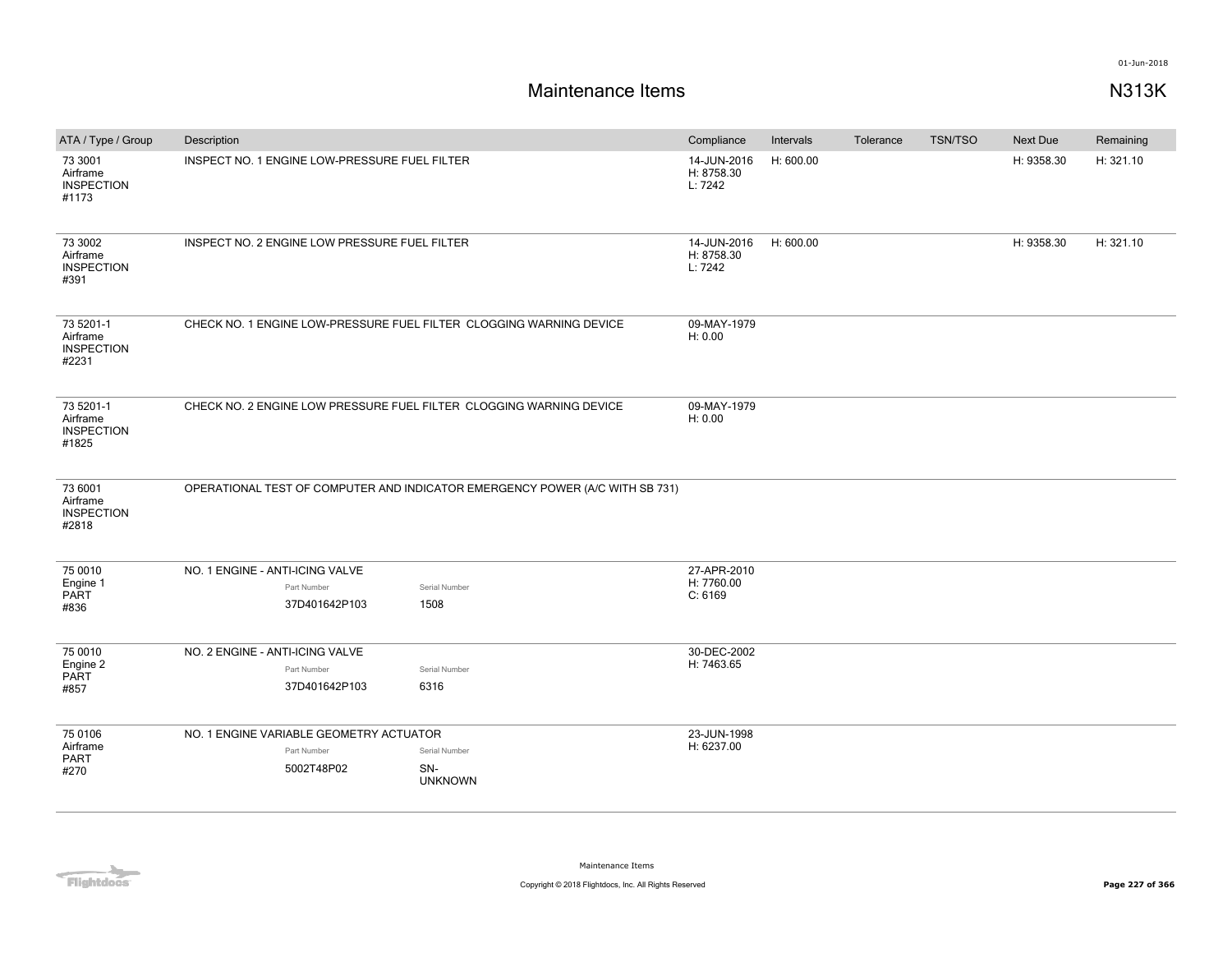| ATA / Type / Group                                     | Description                                                                |                                                                          | Compliance                           | Intervals           | Tolerance         | <b>TSN/TSO</b> | <b>Next Due</b>            | Remaining                 |
|--------------------------------------------------------|----------------------------------------------------------------------------|--------------------------------------------------------------------------|--------------------------------------|---------------------|-------------------|----------------|----------------------------|---------------------------|
| 75 0111<br>Airframe<br>PART<br>#994                    | NO. 2 ENGINE VARIABLE GEOMETRY ACTUATOR<br>Part Number<br>5002T48P02       | Serial Number<br>SN-<br><b>UNKNOWN</b>                                   | 23-JUN-1998<br>H: 6237.00            |                     |                   |                |                            |                           |
| 75 0121<br>Airframe<br><b>PART</b><br>#986             | NO. 1 ENGINE LEFT AIR BLEED VALVE<br>Part Number<br>37E501502P109          | Serial Number<br>SN-<br><b>UNKNOWN</b>                                   | 23-JUN-1998<br>H: 6237.00            |                     |                   |                |                            |                           |
| 75 0131<br>Airframe<br><b>PART</b><br>#780             | NO. 1 ENGINE RIGHT AIR BLEED VALVE<br>Part Number<br>37E501502P109         | Serial Number<br>SN-<br><b>UNKNOWN</b>                                   | 23-JUN-1998<br>H: 6237.00            |                     |                   |                |                            |                           |
| 75 0146<br>Airframe<br><b>PART</b><br>#686             | NO. 2 ENGINE LEFT VARIABLE GEOMETRY ACTUATOR<br>Part Number<br>5002T48P02  | Serial Number<br>SN-<br><b>UNKNOWN</b>                                   | 26-JUN-1998<br>H: 6238.00            |                     |                   |                |                            |                           |
| 75 0151<br>Airframe<br><b>PART</b><br>#464             | NO. 2 ENGINE RIGHT VARIABLE GEOMETRY ACTUATOR<br>Part Number<br>5002T48P02 | Serial Number<br>SN-<br><b>UNKNOWN</b>                                   | 26-JUN-1998<br>H: 6238.00            |                     |                   |                |                            |                           |
| 75 0161<br>Airframe<br><b>PART</b><br>#1424            | NO. 2 ENGINE LEFT AIR BLEED VALVE<br>Part Number<br>37E501502P109          | Serial Number<br>SN-<br><b>UNKNOWN</b>                                   | 26-JUN-1998<br>H: 6238.00            |                     |                   |                |                            |                           |
| 75 0171<br>Airframe<br><b>PART</b><br>#1356            | NO. 2 ENGINE RIGHT AIR BLEED VALVE<br>Part Number<br>37E501502P109         | Serial Number<br>SN-<br><b>UNKNOWN</b>                                   | 26-JUN-1998<br>H: 6238.00            |                     |                   |                |                            |                           |
| 76 0001<br>Airframe<br><b>INSPECTION</b><br>Z<br>#2196 | AND RIGHT FUEL CONTROL UNIT                                                | INSPECT/CHECK THROTTLE TELEFORCE CONTROL LEFT/RIGHT FUEL SHUT-OFF VALVES | 18-JAN-2018<br>H: 9004.30<br>L: 7457 | M: 24<br>H: 2400.00 | M: 1<br>H: 100.00 |                | 18-JAN-2020<br>H: 11404.30 | M: 19 D: 17<br>H: 2367.10 |

Flightdocs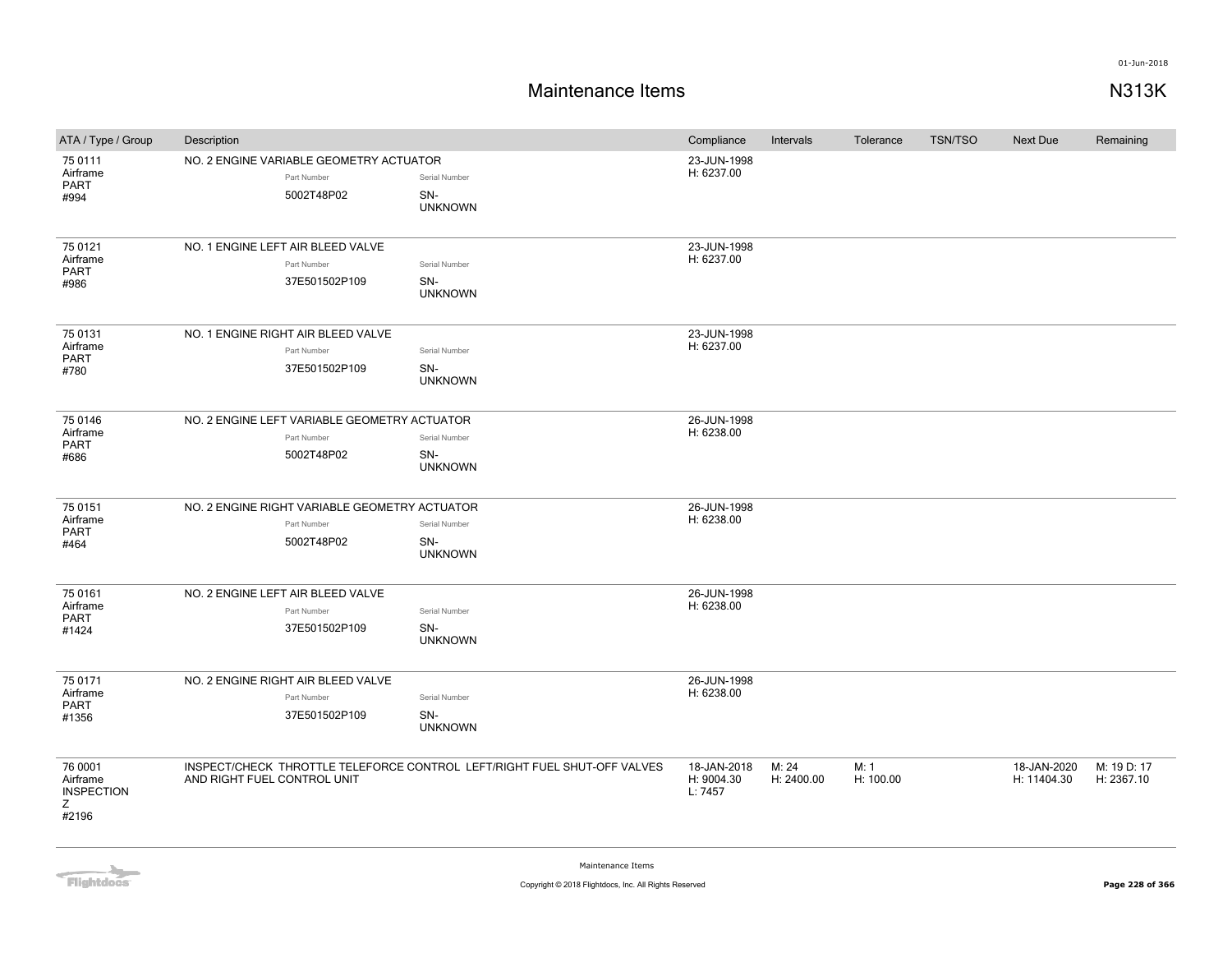# **Maintenance Items N313K**

| ATA / Type / Group                                     | Description                                                                                          | Compliance                           | Intervals           | Tolerance         | <b>TSN/TSO</b> | <b>Next Due</b>            | Remaining                 |
|--------------------------------------------------------|------------------------------------------------------------------------------------------------------|--------------------------------------|---------------------|-------------------|----------------|----------------------------|---------------------------|
| 76 1001<br>Airframe<br><b>INSPECTION</b><br>A<br>#1439 | LUBRICATE NO.1 NACELLE POWER CONTROL IN ENGINE NACELLES                                              | 18-JAN-2018<br>H: 9004.30<br>L: 7457 | M: 6<br>H: 300.00   | M: 1<br>H: 30.00  |                | 18-JUL-2018<br>H: 9304.30  | M: 1 D: 17<br>H: 267.10   |
| 76 1002<br>Airframe<br><b>INSPECTION</b><br>A<br>#2081 | LUBRICATE NO.2 NACELLE POWER CONTROL IN ENGINE NACELLES                                              | 18-JAN-2018<br>H: 9004.30<br>L: 7457 | M: 6<br>H: 300.00   | M: 1<br>H: 30.00  |                | 18-JUL-2018<br>H: 9304.30  | M: 1 D: 17<br>H: 267.10   |
| 76 1011<br>Airframe<br><b>INSPECTION</b><br>Ζ<br>#2216 | PERFORM MAINTENANCE OPERATIONS OF NO. 1 ENGINE POWER CONTROL (A/C WITHOUT<br>S/B 731)                | 18-JAN-2018<br>H: 9004.30<br>L: 7457 | M: 24<br>H: 2400.00 | M: 1<br>H: 100.00 |                | 18-JAN-2020<br>H: 11404.30 | M: 19 D: 17<br>H: 2367.10 |
| 76 1012<br>Airframe<br><b>INSPECTION</b><br>Ζ<br>#457  | PERFORM MAINTENANCE OPERATIONS OF NO. 2 ENGINE POWER CONTROL (A/C WITHOUT<br>S/B 731)                | 18-JAN-2018<br>H: 9004.30<br>L: 7457 | M: 24<br>H: 2400.00 | M: 1<br>H: 100.00 |                | 18-JAN-2020<br>H: 11404.30 | M: 19 D: 17<br>H: 2367.10 |
| 76 1021<br>Airframe<br><b>INSPECTION</b><br>Z<br>#534  | PERFORM MEASUREMENT OF NO. 1 ENGINE OPERATING FORCES AT POWER CONTROL<br>LEVER (A/C WITHOUT S/B 731) | 18-JAN-2018<br>H: 9004.30<br>L: 7457 | M: 24<br>H: 2400.00 | M: 1<br>H: 100.00 |                | 18-JAN-2020<br>H: 11404.30 | M: 19 D: 17<br>H: 2367.10 |
| 76 1022<br>Airframe<br><b>INSPECTION</b><br>Z<br>#1305 | PERFORM MEASUREMENT OF NO. 2 ENGINE OPERATING FORCES AT POWER CONTROL<br>LEVER (A/C WITHOUT S/B 731) | 18-JAN-2018<br>H: 9004.30<br>L: 7457 | M: 24<br>H: 2400.00 | M: 1<br>H: 100.00 |                | 18-JAN-2020<br>H: 11404.30 | M: 19 D: 17<br>H: 2367.10 |
| 76 1041<br>Airframe<br><b>INSPECTION</b><br>#2819      | MEASUREMENT OF POWER CONTROL OPERATING FORCES (A/C WITH SB 731)                                      |                                      |                     |                   |                |                            |                           |
| 76 1051<br>Airframe<br><b>INSPECTION</b><br>#2820      | INSPECTION/CHECK OF POWER CONTROL (A/C WITH SB 731)                                                  |                                      |                     |                   |                |                            |                           |

**Flightdocs**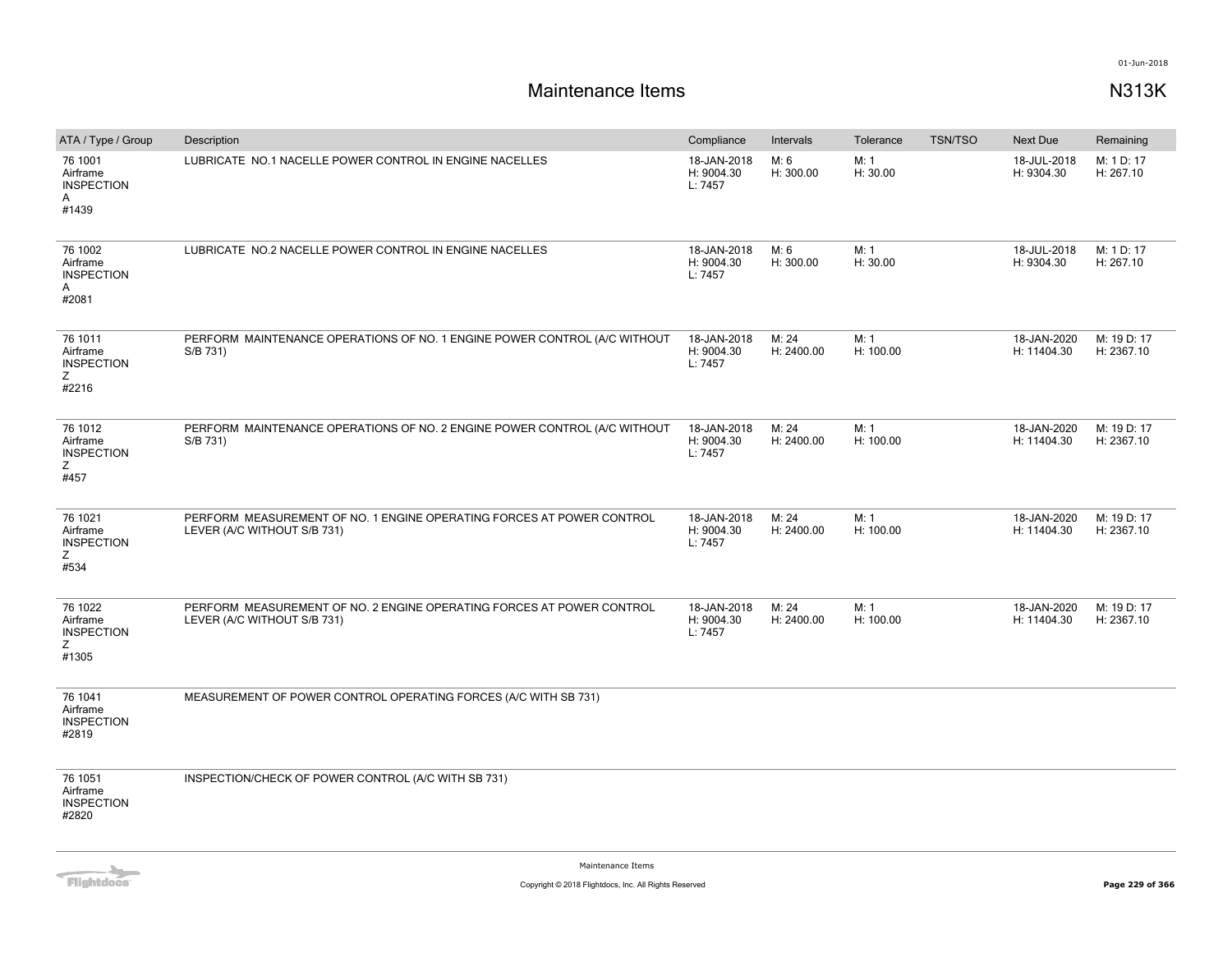| ATA / Type / Group                                               | Description                                                                                   | Compliance                           | Intervals         | Tolerance        | <b>TSN/TSO</b> | Next Due                  | Remaining               |
|------------------------------------------------------------------|-----------------------------------------------------------------------------------------------|--------------------------------------|-------------------|------------------|----------------|---------------------------|-------------------------|
| 76 1061<br>Airframe<br><b>INSPECTION</b><br>#2821                | LUBRICATION/PROTECTION OF POWER CONTROL (TELEFLEX) (A/C WITH SB 731)                          |                                      |                   |                  |                |                           |                         |
| 76 1121<br>Airframe<br><b>INSPECTION</b><br>#2210                | FUNCTIONAL TEST NO. 1 ENGINE FUEL SHUTOFF VALVE (CHECK FOR NON-JAMMING IN<br>"OPEN" POSITION) | 09-MAY-1979<br>H: 0.00               | H: 10000.00       |                  |                | H: 10000.00               | H: 962.80               |
| 76 1621<br>Airframe<br><b>INSPECTION</b><br>#1502                | FUNCTIONAL TEST NO. 2 ENGINE FUEL SHUTOFF VALVE (CHECK FOR NON-JAMMING IN<br>"OPEN" POSITION) | 09-MAY-1979<br>H: 0.00               | H: 10000.00       |                  |                | H: 10000.00               | H: 962.80               |
| 76 2001<br>Airframe<br><b>INSPECTION</b><br>Α<br>#1656           | LUBRICATE NO.1 NACELLE SHUT-OFF VALVE TELEFORCE CONTROL                                       | 18-JAN-2018<br>H: 9004.30<br>L: 7457 | M: 6<br>H: 300.00 | M: 1<br>H: 30.00 |                | 18-JUL-2018<br>H: 9304.30 | M: 1 D: 17<br>H: 267.10 |
| 76 2002<br>Airframe<br><b>INSPECTION</b><br>A<br>#818            | LUBRICATE NO.2 NACELLE SHUT-OFF VALVE TELEFORCE CONTROL                                       | 18-JAN-2018<br>H: 9004.30<br>L: 7457 | M: 6<br>H: 300.00 | M: 1<br>H: 30.00 |                | 18-JUL-2018<br>H: 9304.30 | M: 1 D: 17<br>H: 267.10 |
| 76 2011<br>Airframe<br><b>INSPECTION</b><br>C<br>#616            | CLEAN/LUBRICATE LH SEALED BELLCRANK (A/C WITHOUT S/B 731)                                     | 31-OCT-2013<br>H: 8138.60<br>L: 6459 | M: 72             | M: 2             |                | 31-OCT-2019               | M: 16 D: 30             |
| 76 2012<br>Airframe<br><b>INSPECTION</b><br>$\mathsf{C}$<br>#954 | CLEAN/LUBRICATE RH SEALED BELLCRANK (A/C WITHOUT S/B 731)                                     | 31-OCT-2013<br>H: 8138.60<br>L: 6459 | M: 72             | M: 2             |                | 31-OCT-2019               | M: 16 D: 30             |
| 76 2021<br>Airframe<br><b>INSPECTION</b><br>#2244                | PERFORM TIGHTNESS TEST OF LH SHUT-OFF VALVE (A/C WITHOUT S/B 731)                             | 20-FEB-2014<br>H: 8260.00<br>L: 6540 | H: 1000.00        |                  |                | H: 9260.00                | H: 222.80               |

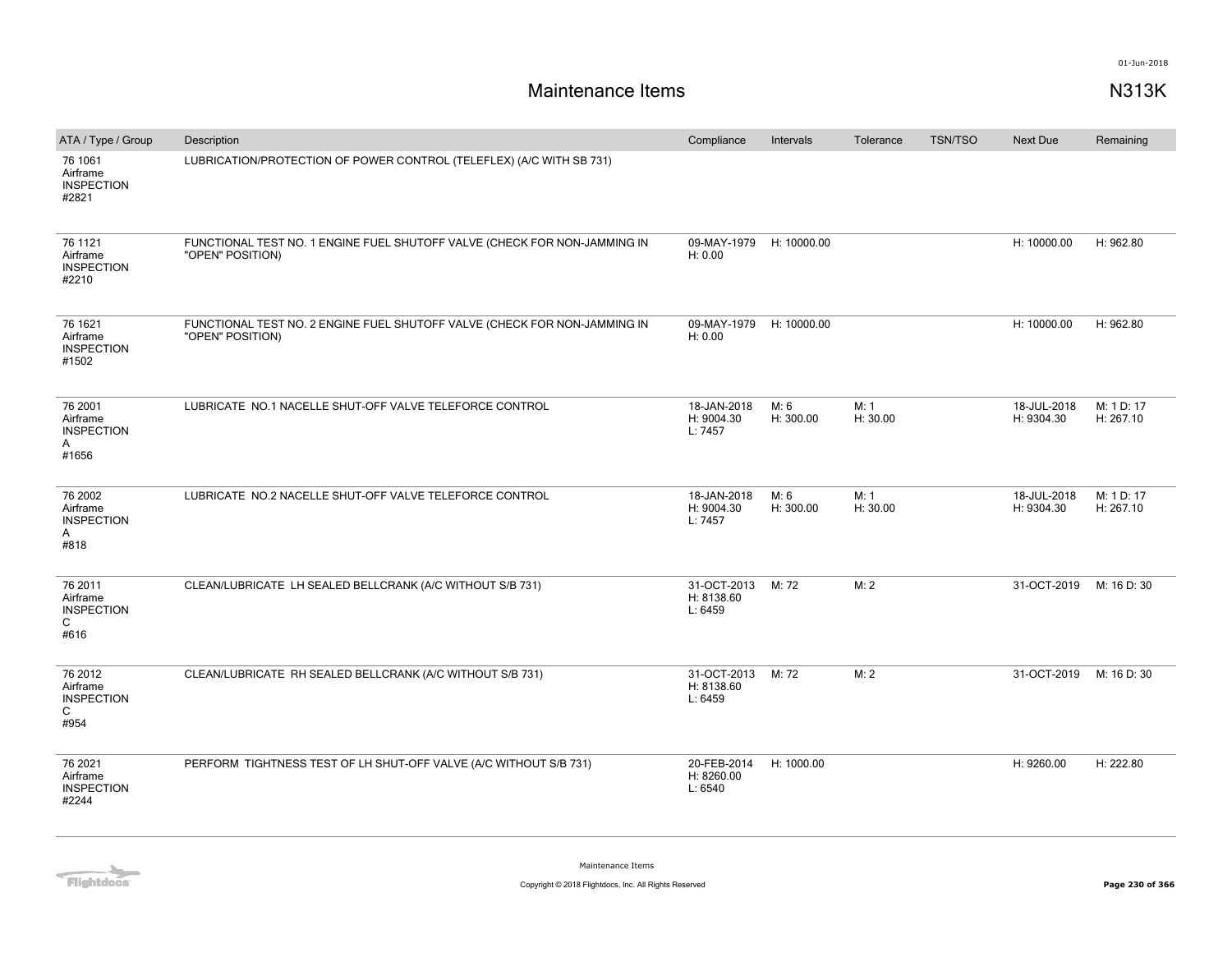| ATA / Type / Group                                    | Description                                                                                 | Compliance                           | Intervals  | Tolerance | TSN/TSO | <b>Next Due</b> | Remaining  |
|-------------------------------------------------------|---------------------------------------------------------------------------------------------|--------------------------------------|------------|-----------|---------|-----------------|------------|
| 76 2022<br>Airframe<br><b>INSPECTION</b><br>#1669     | PERFORM TIGHTNESS TEST OF RH SHUT-OFF VALVE (A/C WITHOUT S/B 731)                           | 20-FEB-2014<br>H: 8260.00<br>L: 6540 | H: 1000.00 |           |         | H: 9260.00      | H: 222.80  |
| 76 2031<br>Airframe<br><b>INSPECTION</b><br>B<br>#671 | CHECK NO.1 ENGINE FUEL SHUT-OFF VALVE DURING ENGINE RUN-UP                                  | 31-OCT-2013<br>H: 8138.60<br>L: 6459 | H: 1200.00 | H: 50.00  |         | H: 9338.60      | H: 301.40  |
| 76 2032<br>Airframe<br><b>INSPECTION</b><br>B<br>#142 | CHECK NO.2 ENGINE FUEL SHUT-OFF VALVE DURING ENGINE RUN-UP                                  | 31-OCT-2013<br>H: 8138.60<br>L: 6459 | H: 1200.00 | H: 50.00  |         | H: 9338.60      | H: 301.40  |
| 76 2041<br>Airframe<br><b>INSPECTION</b><br>#2822     | OPERATIONAL TEST OF FUEL SHUT-OFF VALVE (A/C WITH SB 731)                                   |                                      |            |           |         |                 |            |
| 76 2051<br>Airframe<br><b>INSPECTION</b><br>#2823     | LUBRICATION/PROTECTION OF SHUT-OFF VALVE CONTROL (A/C WITH SB 731)                          |                                      |            |           |         |                 |            |
| 76 2061<br>Airframe<br><b>INSPECTION</b><br>#2824     | MEASUREMENT OF SHUT-OFF VALVE OPERATING FORCES (A/C WITH SB 731)                            |                                      |            |           |         |                 |            |
| 76 2071<br>Airframe<br><b>INSPECTION</b><br>#2825     | LEAK TEST OF SHUT-OFF VALVE (A/C WITH SB 731)                                               |                                      |            |           |         |                 |            |
| 76 5201<br>Airframe<br><b>PART</b><br>#2310           | RIGHT THROTTLE TELEFORCE CONTROL<br>Part Number<br>Serial Number<br>MY20571-54860-2<br>8089 | 09-NOV-2001<br>H: 7139.00<br>L: 5770 | H: 4800.00 |           |         | H: 11939.00     | H: 2901.80 |

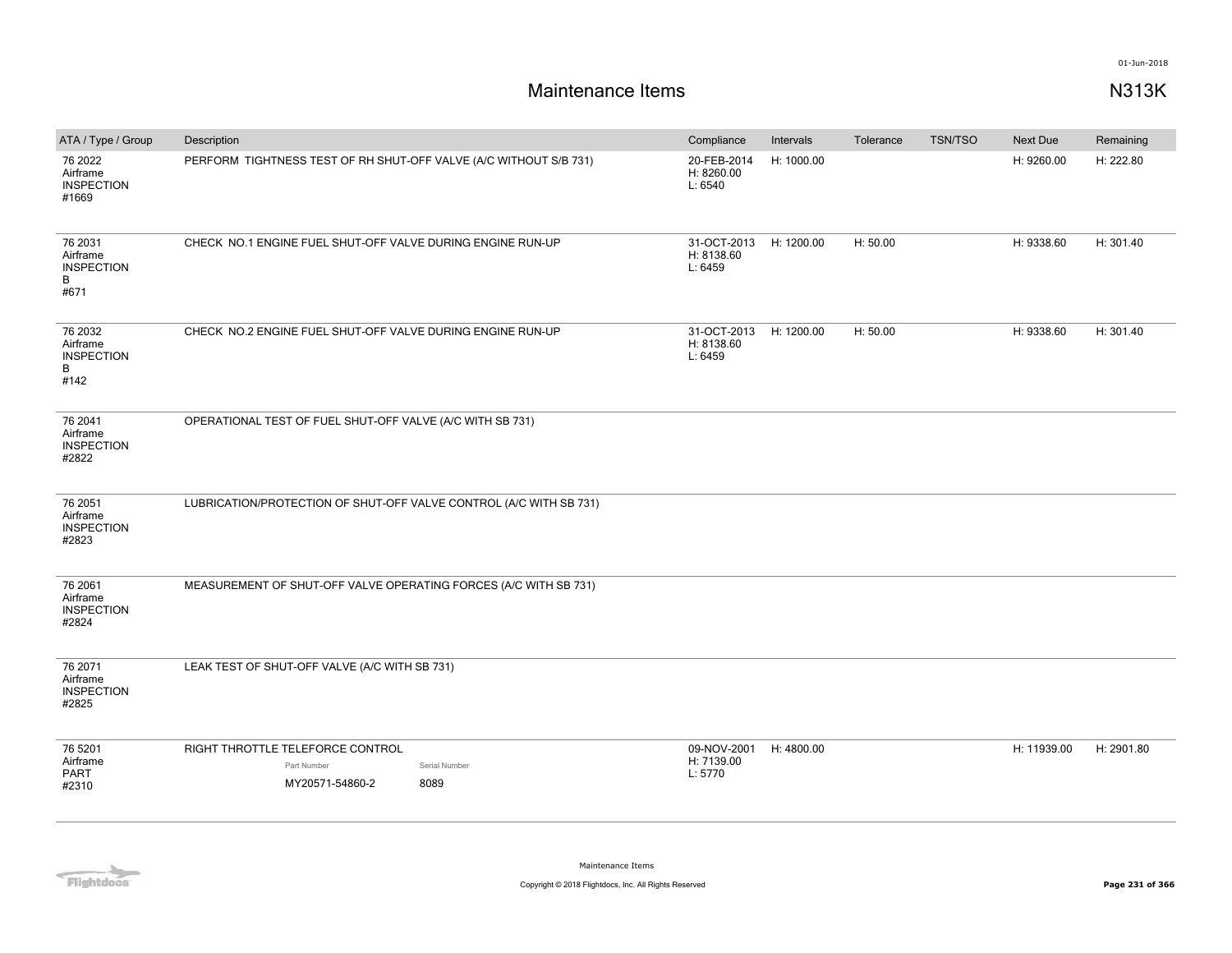# **Maintenance Items N313K**

| ATA / Type / Group                                 | Description                     |                                                                        |                                                                                                      | Compliance                           | Intervals | Tolerance | <b>TSN/TSO</b>          | Next Due    | Remaining  |
|----------------------------------------------------|---------------------------------|------------------------------------------------------------------------|------------------------------------------------------------------------------------------------------|--------------------------------------|-----------|-----------|-------------------------|-------------|------------|
| 76 5203<br>Airframe<br>PART - Life Limited<br>#623 |                                 | NO. 1 LEFT ENGINE POWER CONTROL CABLE<br>Part Number<br>MY20770-87820  | Serial Number<br>SN-<br><b>UNKNOWN</b>                                                               | 07-DEC-2013<br>H: 8184.00<br>L: 6492 | M: 144    |           | M: 0<br>H: 0.00<br>L: 0 | 07-DEC-2025 | M: 90 D: 6 |
| 76 5203<br>Airframe<br>PART - Life Limited<br>#320 |                                 | NO. 1 RIGHT ENGINE POWER CONTROL CABLE<br>Part Number<br>MY20770-84820 | Serial Number<br>SN-<br><b>UNKNOWN</b>                                                               | 07-DEC-2013<br>H: 8184.00<br>L: 6492 | M: 144    |           | M: 0<br>H: 0.00<br>L: 0 | 07-DEC-2025 | M: 90 D: 6 |
| 76 5203<br>Airframe<br>PART - Life Limited<br>#885 |                                 | NO. 2 LEFT ENGINE POWER CONTROL CABLE<br>Part Number<br>MY20770-86820  | Serial Number<br>SN-<br><b>UNKNOWN</b>                                                               | 07-DEC-2013<br>H: 8184.00<br>L: 6492 | M: 144    |           | M: 0<br>H: 0.00<br>L:0  | 07-DEC-2025 | M: 90 D: 6 |
| 77 0010<br>Engine 1<br>PART<br>#2376               | NO. 1 ENGINE - SPEED SENSOR     | Part Number<br>4011T92P01                                              | Serial Number<br>SN-<br><b>UNKNOWN</b>                                                               | 13-JUL-1977<br>H: 0.00               |           |           |                         |             |            |
| 77 0010<br>Engine 2<br>PART<br>#702                | NO. 2 ENGINE - SPEED SENSOR     | Part Number<br>4011T92P01                                              | Serial Number<br>SN-<br><b>UNKNOWN</b>                                                               | 13-JUL-1977<br>H: 0.00               |           |           |                         |             |            |
| 77 0020<br>Engine 1<br>PART<br>#2384               | Reference Number<br>EMM 77-11-0 | Part Number<br>5014T29G01                                              | NO. 1 ENGINE - 1 O'CLOCK ENGINE PRESSURE RATIO (EPR) PROBE<br>Serial Number<br>04602                 | 29-JUL-1994<br>H: 4992.00<br>C: 4037 |           |           |                         |             |            |
| 77 0020<br>Engine 2<br>PART<br>#460                | Reference Number<br>EMM 77-11-0 | Part Number<br>5014T29G01                                              | NO. 2 ENGINE - 1 O'CLOCK ENGINE PRESSURE RATIO (EPR) PROBE<br>Serial Number<br>SN-<br><b>UNKNOWN</b> | 17-AUG-1994<br>H: 4928.00<br>C: 3972 |           |           |                         |             |            |
| 77 0030<br>Engine 1<br>PART<br>#154                | Reference Number<br>EMM 77-21-0 | NO. 1 ENGINE - THERMOCOUPLE HARNESS<br>Part Number<br>6014T95P01       | Serial Number<br>GDBEP461                                                                            | 09-NOV-2001<br>H: 6776.00            |           |           |                         |             |            |

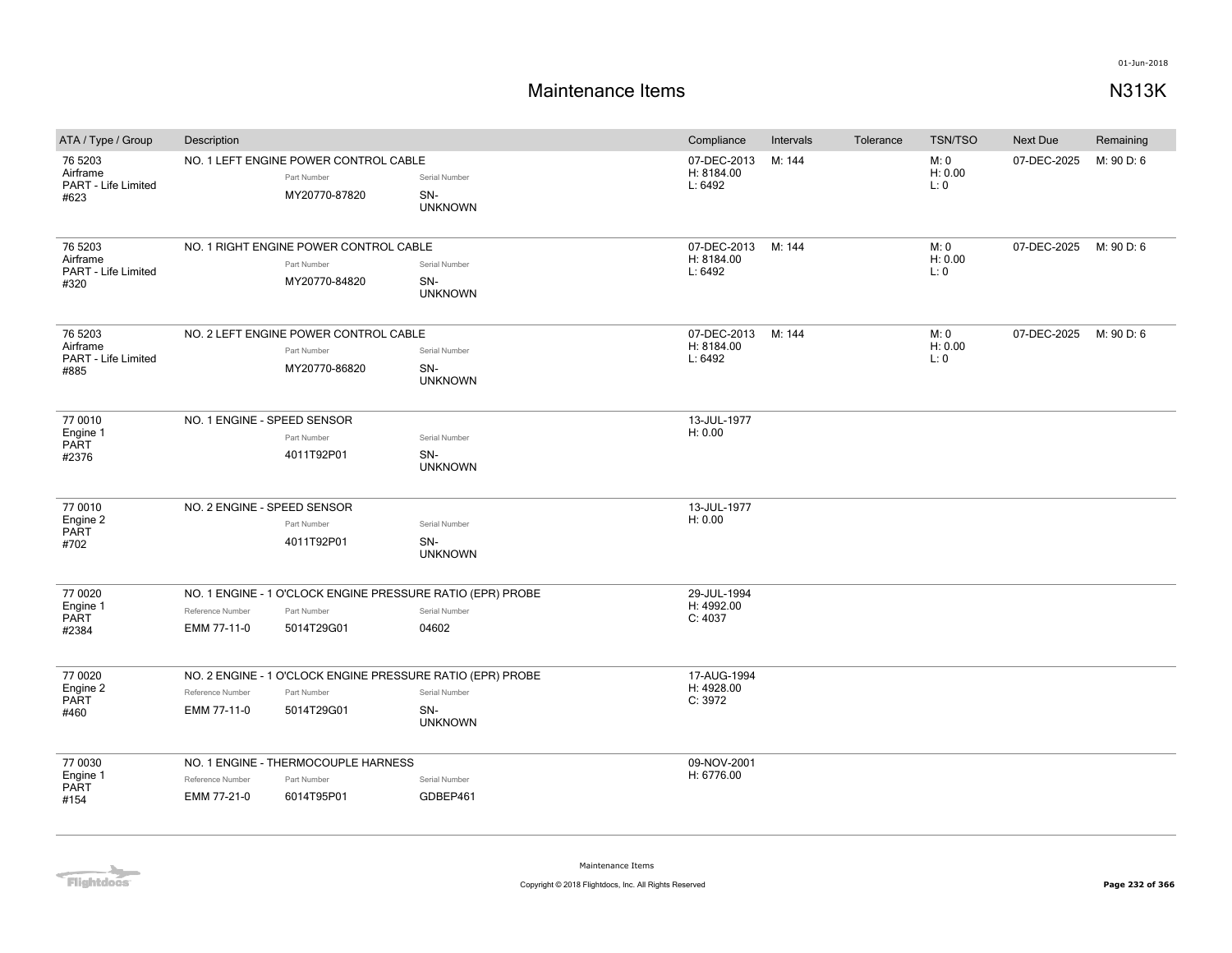| ATA / Type / Group                                | Description                     |                                                                  |                                        | Compliance                           | Intervals  | Tolerance | <b>TSN/TSO</b> | <b>Next Due</b> | Remaining |
|---------------------------------------------------|---------------------------------|------------------------------------------------------------------|----------------------------------------|--------------------------------------|------------|-----------|----------------|-----------------|-----------|
| 77 0030<br>Engine 2<br>PART<br>#2023              | Reference Number<br>EMM 77-21-0 | NO. 2 ENGINE - THERMOCOUPLE HARNESS<br>Part Number<br>6014T94P01 | Serial Number<br>GDBFN266              | 17-AUG-1994<br>H: 4928.00<br>C: 3972 |            |           |                |                 |           |
| 77 0101<br>Airframe<br>PART<br>#946               | NO. 1 ENGINE EPR TRANSMITTER    | Part Number<br>LG14C11                                           | Serial Number<br>SN-<br><b>UNKNOWN</b> | 09-MAY-1979<br>H: 0.00               |            |           |                |                 |           |
| 77 0111<br>Airframe<br><b>PART</b><br>#749        | NO. 1 ENGINE EPR INDICATOR      | Part Number<br><b>JC288C2</b>                                    | Serial Number<br>SN-<br><b>UNKNOWN</b> | 09-MAY-1979<br>H: 0.00               |            |           |                |                 |           |
| 77 0601<br>Airframe<br>PART<br>#1964              | NO. 1 ENGINE EGT INDICATOR      | Part Number<br>152BL704                                          | Serial Number<br>25                    | 28-FEB-2014<br>H: 8271.60<br>L: 6545 |            |           |                |                 |           |
| 77 0606<br>Airframe<br>PART<br>#1231              | LEFT EGT SYSTEM BALANCE BOX     | Part Number<br>5050C                                             | Serial Number<br>SN-<br><b>UNKNOWN</b> | 09-MAY-1979<br>H: 0.00               |            |           |                |                 |           |
| 77 0611<br>Airframe<br><b>INSPECTION</b><br>#220  |                                 | CHECK LEFT EGT SYSTEM RESISTANCE                                 |                                        | 09-MAY-1979<br>H: 0.00               |            |           |                |                 |           |
| 77 1001<br>Airframe<br><b>INSPECTION</b><br>#1985 |                                 | SERVICE NO. 1 ENGINE EPR SENSING UNITS                           |                                        | 20-FEB-2014<br>H: 8260.00<br>L: 6540 | H: 1000.00 |           |                | H: 9260.00      | H: 222.80 |
| 77 1002<br>Airframe<br><b>INSPECTION</b><br>#757  |                                 | SERVICE NO. 2 ENGINE EPR SENSING UNITS                           |                                        | 20-FEB-2014<br>H: 8260.00<br>L: 6540 | H: 1000.00 |           |                | H: 9260.00      | H: 222.80 |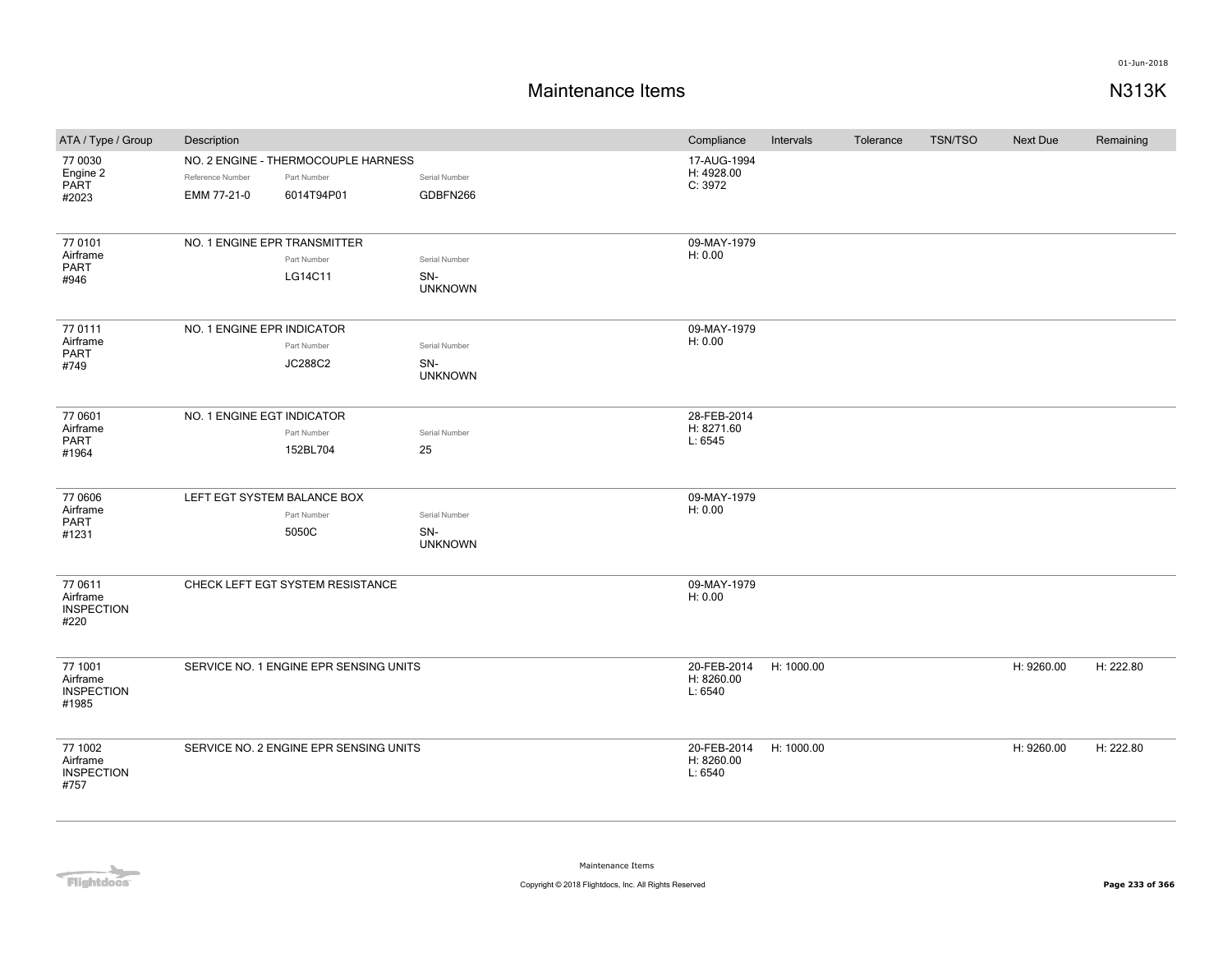| ATA / Type / Group                                     | Description                                                                                      |                                        | Compliance                           | Intervals  | Tolerance | TSN/TSO | Next Due   | Remaining |
|--------------------------------------------------------|--------------------------------------------------------------------------------------------------|----------------------------------------|--------------------------------------|------------|-----------|---------|------------|-----------|
| 77 1011<br>Airframe<br><b>INSPECTION</b><br>B<br>#2369 | FUNCTIONAL CHECK NO. 1 ENGINE EPR TRANSMITTER                                                    |                                        | 31-OCT-2013<br>H: 8138.60<br>L: 6459 | H: 1200.00 | H: 50.00  |         | H: 9338.60 | H: 301.40 |
| 77 1012<br>Airframe<br><b>INSPECTION</b><br>B<br>#1482 | FUNCTIONAL CHECK NO. 2 ENGINE EPR TRANSMITTER                                                    |                                        | 31-OCT-2013<br>H: 8138.60<br>L: 6459 | H: 1200.00 | H: 50.00  |         | H: 9338.60 | H: 301.40 |
| 77 1021<br>Airframe<br><b>INSPECTION</b><br>#1088      | FUNCTIONAL TEST LEFT EPR TRANSMITTER                                                             |                                        | 09-MAY-1979<br>H: 0.00               |            |           |         |            |           |
|                                                        | Notes                                                                                            |                                        |                                      |            |           |         |            |           |
|                                                        | N/A BY P/N INSTALLED.                                                                            |                                        |                                      |            |           |         |            |           |
| 77 1022<br>Airframe<br><b>INSPECTION</b><br>#727       | FUNCTIONAL TEST RIGHT EPR TRANSMITTER                                                            |                                        | 09-MAY-1979<br>H: 0.00               |            |           |         |            |           |
|                                                        | Notes                                                                                            |                                        |                                      |            |           |         |            |           |
|                                                        | N/A BY P/N INSTALLED.                                                                            |                                        |                                      |            |           |         |            |           |
| 77 1101<br>Airframe<br><b>PART</b><br>#2305            | LEFT GAS GENERATOR RPM INDICATOR<br>Part Number<br>8DJ81LWS4                                     | Serial Number<br>N1133                 | 31-OCT-2013<br>H: 8138.60<br>L: 6459 |            |           |         |            |           |
| 77 1106<br>Airframe<br>PART<br>#875                    | LEFT GAS TACH GENERATOR<br>Part Number<br>2CM9ACE7                                               | Serial Number<br>SN-<br><b>UNKNOWN</b> | 09-MAY-1979<br>H: 0.00               |            |           |         |            |           |
| 77 1601<br>Airframe<br>PART<br>#2093                   | LEFT FAN RPM INCATOR CALIBRATION CHECK (P/N 8DJ143LWA1, 8DJ143LWC1)<br>Part Number<br>8PJ143LWC1 | Serial Number<br>6571                  | 31-OCT-2013<br>H: 8138.60<br>L: 6459 |            |           |         |            |           |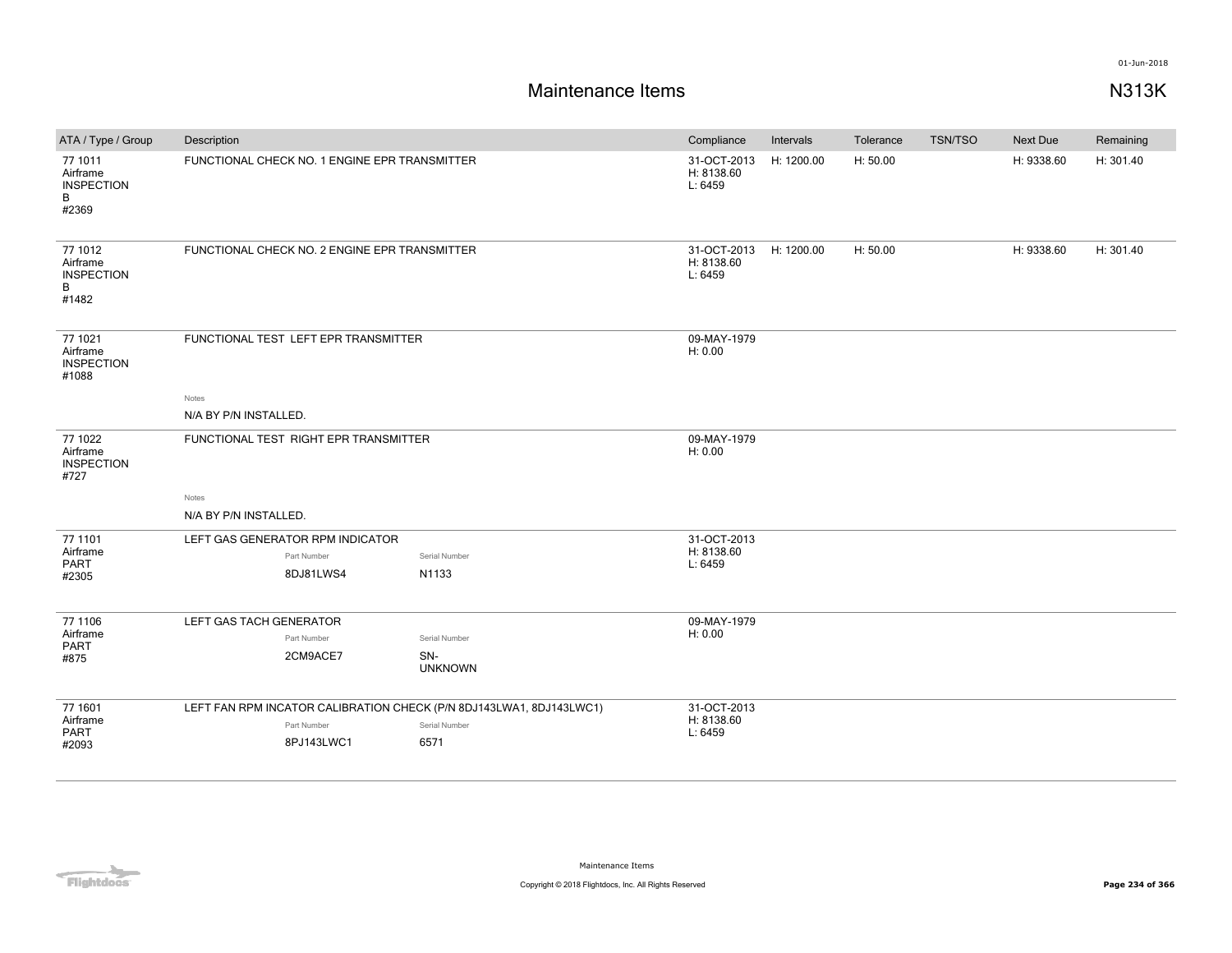| ATA / Type / Group                                | Description                                                |                                        | Compliance                           | Intervals | Tolerance | <b>TSN/TSO</b> | <b>Next Due</b> | Remaining |
|---------------------------------------------------|------------------------------------------------------------|----------------------------------------|--------------------------------------|-----------|-----------|----------------|-----------------|-----------|
| 77 1606<br>Airframe<br>PART<br>#2110              | LEFT FAN TACH GENERATOR<br>Part Number<br>DWG3002T86       | Serial Number<br>SN-<br><b>UNKNOWN</b> | 09-MAY-1979<br>H: 0.00               |           |           |                |                 |           |
| 77 1626<br>Airframe<br>PART<br>#2119              | NO. 1 ENGINE VIBRATION INDICATOR<br>Part Number<br>333-045 | Serial Number<br>SN-<br><b>UNKNOWN</b> | 09-MAY-1979<br>H: 0.00               |           |           |                |                 |           |
| 77 1631<br>Airframe<br>PART<br>#300               | DESCRIPTION NEEDED.<br>Part Number<br>1784340-60           | Serial Number<br>SN-<br><b>UNKNOWN</b> | 23-JUN-1998<br>H: 6237.00            |           |           |                |                 |           |
| 77 2101<br>Airframe<br>PART<br>#2406              | NO. 2 ENGINE EPR TRANSMITTER<br>Part Number<br>LG14C11     | Serial Number<br>SN-<br><b>UNKNOWN</b> | 09-MAY-1979<br>H: 0.00               |           |           |                |                 |           |
| 77 2111<br>Airframe<br>PART<br>#2432              | NO. 2 ENGINE EPR INDICATOR<br>Part Number<br>JG288C2       | Serial Number<br>SN-<br><b>UNKNOWN</b> | 09-MAY-1979<br>H: 0.00               |           |           |                |                 |           |
| 77 2601<br>Airframe<br>PART<br>#1932              | NO. 2 ENGINE EGT INDICATOR<br>Part Number<br>152BL704      | Serial Number<br>307                   | 28-FEB-2014<br>H: 8271.60<br>L: 6545 |           |           |                |                 |           |
| 77 2606<br>Airframe<br>PART<br>#2170              | RIGHT EGT SYSTEM BALANCE BOX<br>Part Number<br>5050C       | Serial Number<br>SN-<br><b>UNKNOWN</b> | 09-MAY-1979<br>H: 0.00               |           |           |                |                 |           |
| 77 2611<br>Airframe<br><b>INSPECTION</b><br>#2399 | CHECK RIGHT EGT SYSTEM RESISTANCE                          |                                        | 09-MAY-1979<br>H: 0.00               |           |           |                |                 |           |

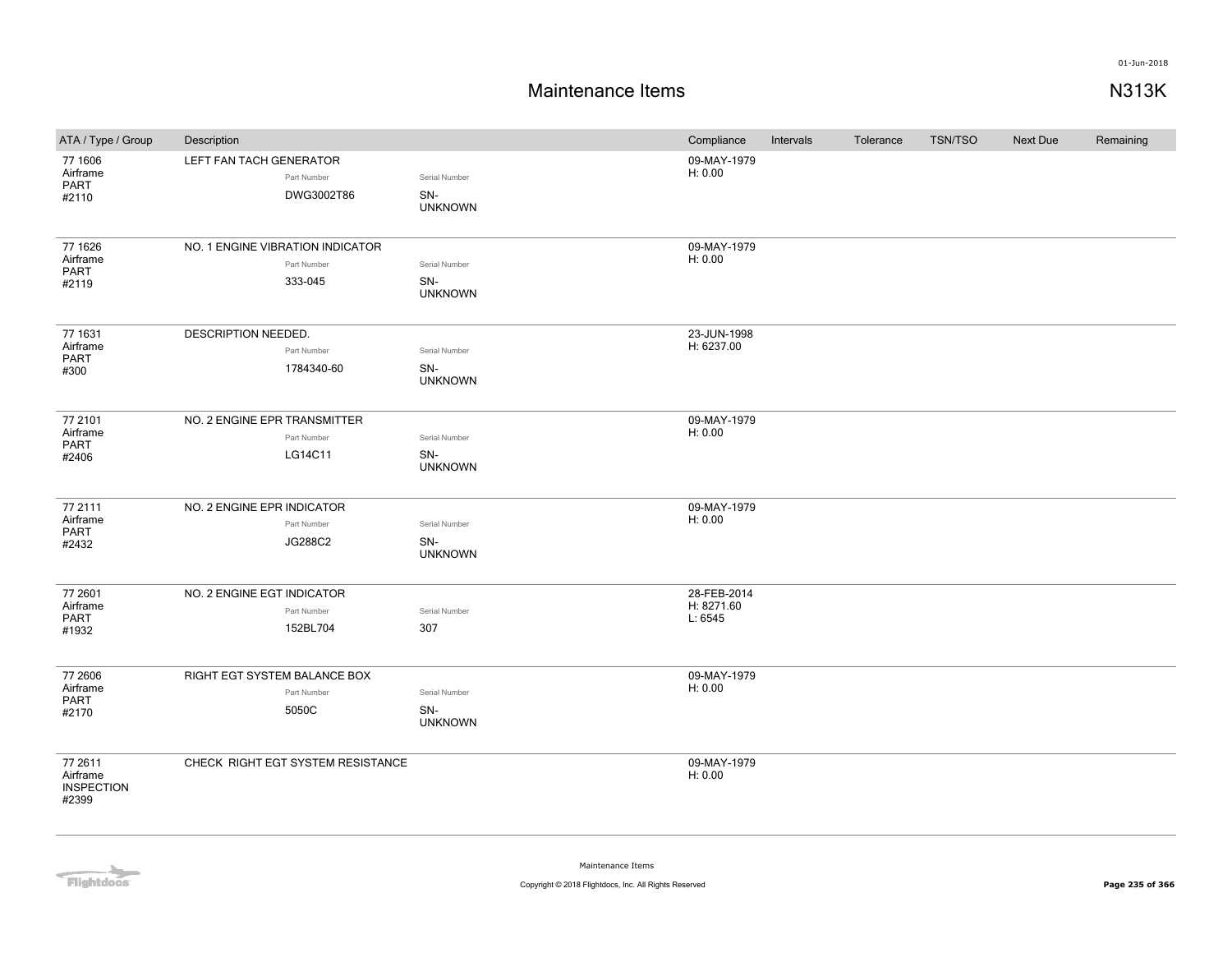| ATA / Type / Group                                 | Description                                                          |                       | Compliance                                      | Intervals  | Tolerance | <b>TSN/TSO</b> | Next Due    | Remaining  |
|----------------------------------------------------|----------------------------------------------------------------------|-----------------------|-------------------------------------------------|------------|-----------|----------------|-------------|------------|
| 77 3101<br>Airframe<br><b>PART</b>                 | RIGHT GAS GENERATOR RPM INDICATOR<br>Part Number                     | Serial Number         | 31-OCT-2013<br>H: 8138.60<br>L: 6459            |            |           |                |             |            |
| #1203                                              | 8DJ81LWS4                                                            | N1373                 |                                                 |            |           |                |             |            |
| 77 3106<br>Airframe                                | RIGHT GAS TACH GENERATOR                                             |                       | 09-MAY-1979<br>H: 0.00                          |            |           |                |             |            |
| <b>PART</b>                                        | Part Number                                                          | Serial Number         |                                                 |            |           |                |             |            |
| #978                                               | 2CM9ACE7                                                             | SN-<br><b>UNKNOWN</b> |                                                 |            |           |                |             |            |
| 77 3601                                            | RIGHT FAN RPM INCATOR CALIBRATION CHECK (P/N 8DJ143LWA1, 8DJ143LWC1) |                       | 31-OCT-2013                                     |            |           |                |             |            |
| Airframe<br><b>PART</b>                            | Part Number                                                          | Serial Number         | H: 8138.60<br>L: 6459                           |            |           |                |             |            |
| #1400                                              | 8DJ143LWC1                                                           | EH7815                |                                                 |            |           |                |             |            |
| 77 3606                                            | RIGHT FAN TACH GENERATOR                                             |                       | 09-MAY-1979                                     |            |           |                |             |            |
| Airframe<br>PART                                   | Part Number                                                          | Serial Number         | H: 0.00                                         |            |           |                |             |            |
| #468                                               | DWG3002T86                                                           | SN-<br><b>UNKNOWN</b> |                                                 |            |           |                |             |            |
| 77 3626                                            | NO. 2 ENGINE VIBRATION INDICATOR                                     |                       | 09-MAY-1979                                     |            |           |                |             |            |
| Airframe<br>PART                                   | Part Number                                                          | Serial Number         | H: 0.00                                         |            |           |                |             |            |
| #1649                                              | 333-045                                                              | SN-<br><b>UNKNOWN</b> |                                                 |            |           |                |             |            |
| 77 3631                                            | <b>DESCRIPTION NEEDED</b>                                            |                       | 26-JUN-1998                                     |            |           |                |             |            |
| Airframe<br>PART                                   | Part Number                                                          | Serial Number         | H: 6238.00                                      |            |           |                |             |            |
| #1930                                              | 1784340-60                                                           | SN-<br><b>UNKNOWN</b> |                                                 |            |           |                |             |            |
| 77 5201-1<br>Airframe<br><b>INSPECTION</b><br>#135 | CALIBRATION CHECK LEFT GAS GENERATOR RPM INDICATOR                   |                       | 31-OCT-2013 H: 3000.00<br>H: 8138.60<br>L: 6459 |            |           |                | H: 11138.60 | H: 2101.40 |
| 77 5201-1<br>Airframe<br><b>INSPECTION</b><br>#929 | CALIBRATION CHECK RIGHT GAS GENERATOR RPM INDICATOR                  |                       | 31-OCT-2013<br>H: 8138.60<br>L: 6459            | H: 3000.00 |           |                | H: 11138.60 | H: 2101.40 |

**Flightdocs**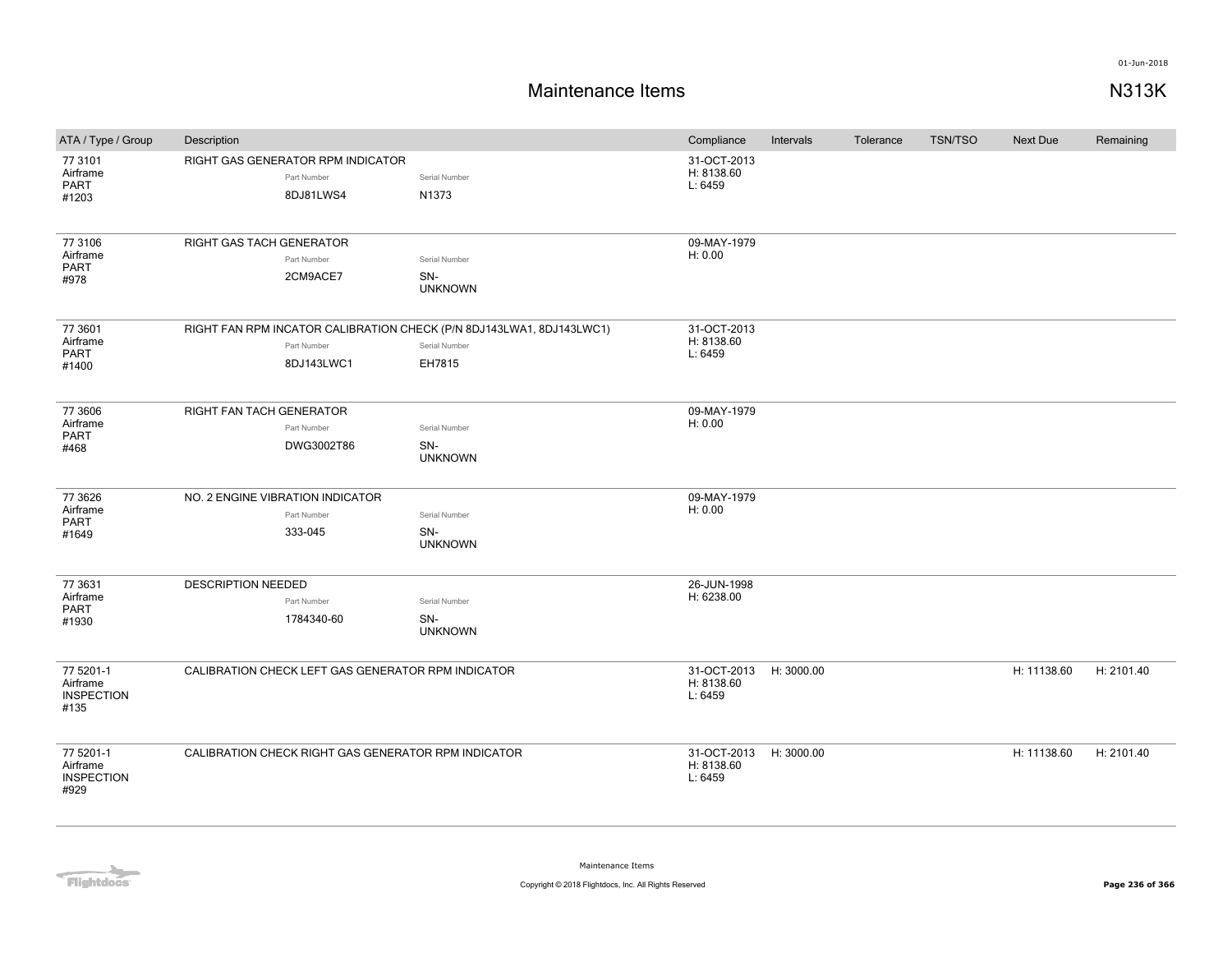| ATA / Type / Group                                 | Description                                                              |                       | Compliance                           | Intervals  | Tolerance | <b>TSN/TSO</b> | Next Due    | Remaining  |
|----------------------------------------------------|--------------------------------------------------------------------------|-----------------------|--------------------------------------|------------|-----------|----------------|-------------|------------|
| 77 5202-1<br>Airframe<br><b>INSPECTION</b><br>#197 | LEFT FAN RPM INDICATOR CALIBRATION CHECK (P/N 8DJ143LWA1 OR 8DJ143LWC1)  |                       | 31-OCT-2013<br>H: 8138.60<br>L: 6459 | H: 3000.00 |           |                | H: 11068.00 | H: 2030.80 |
| 77 5202-1<br>Airframe<br><b>INSPECTION</b><br>#774 | RIGHT FAN RPM INDICATOR CALIBRATION CHECK (P/N 8DJ143LWA1 OR 8DJ143LWC1) |                       | 31-OCT-2013<br>H: 8138.60<br>L: 6459 | H: 3000.00 |           |                | H: 11138.60 | H: 2101.40 |
| 79 0001<br>Airframe<br><b>INSPECTION</b><br>#2826  | DRAINAGE OF ENGINE OIL TANKS (A/C WITH SB 731)                           |                       |                                      |            |           |                |             |            |
| 79 0011<br>Airframe<br><b>INSPECTION</b><br>#2827  | REPLENISH/TOPPING UP OF ENGINE OIL TANK (A/C WITH SB 731)                |                       |                                      |            |           |                |             |            |
|                                                    |                                                                          |                       | 13-OCT-2014                          |            |           |                |             |            |
| 79 0101<br>Airframe                                | LEFT ENGINE OIL PRESSURE TRANSMITTER                                     |                       | H: 8474.40                           |            |           |                |             |            |
| PART                                               | Part Number                                                              | Serial Number         | L: 7001                              |            |           |                |             |            |
| #711                                               | 1-1346AA                                                                 | 1368                  |                                      |            |           |                |             |            |
| 79 0116                                            | NO. 1 ENGINE OIL TEMPERATURE BULB                                        |                       | 23-JUN-1998                          |            |           |                |             |            |
| Airframe<br><b>PART</b>                            | Part Number                                                              | Serial Number         | H: 6237.00                           |            |           |                |             |            |
| #1171                                              | 56-B-17                                                                  | SN-<br><b>UNKNOWN</b> |                                      |            |           |                |             |            |
| 79 0120                                            | NO. 1 ENGINE - CHANGE OIL                                                |                       | 08-DEC-2015                          | H: 600.00  |           |                | H: 8924.60  | H: 266.00  |
| Engine 1                                           | Reference Number                                                         |                       | H: 8324.60                           |            |           |                |             |            |
| <b>INSPECTION</b><br>E1-600H                       | EMM 79-00                                                                |                       | C: 6898                              |            |           |                |             |            |
| #758                                               |                                                                          |                       |                                      |            |           |                |             |            |
| 79 0120                                            | NO. 2 ENGINE - CHANGE OIL                                                |                       | 08-DEC-2015                          | H: 600.00  |           |                | H: 9131.60  | H: 266.00  |
| Engine 2                                           | Reference Number                                                         |                       | H: 8531.60                           |            |           |                |             |            |
| <b>INSPECTION</b><br>E2-600H                       | EMM 79-00                                                                |                       | C: 7041                              |            |           |                |             |            |
| #1112                                              |                                                                          |                       |                                      |            |           |                |             |            |
|                                                    |                                                                          |                       |                                      |            |           |                |             |            |

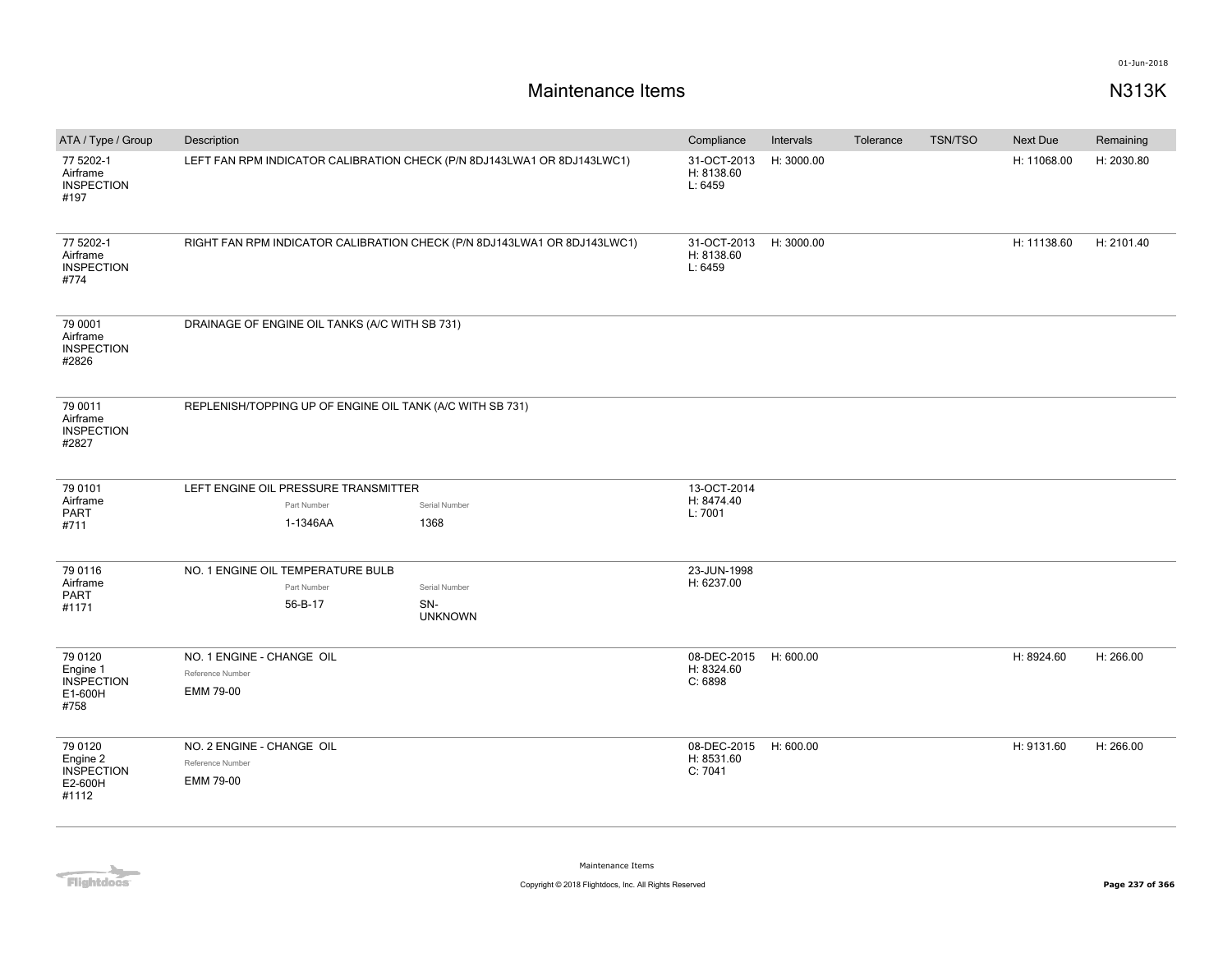| ATA / Type / Group                                          | Description                   |                                                                       |                                        | Compliance                           | Intervals | Tolerance | <b>TSN/TSO</b> | <b>Next Due</b> | Remaining |
|-------------------------------------------------------------|-------------------------------|-----------------------------------------------------------------------|----------------------------------------|--------------------------------------|-----------|-----------|----------------|-----------------|-----------|
| 79 0126<br>Airframe<br><b>PART</b><br>#219                  |                               | LEFT TEMPERATURE/PRESSURE TRIPLE INDICATOR<br>Part Number<br>1-1307AA | Serial Number<br>SN-<br><b>UNKNOWN</b> | 09-MAY-1979<br>H: 0.00               |           |           |                |                 |           |
| 79 0130<br>Engine 1<br><b>INSPECTION</b><br>E1-300H<br>#928 | Reference Number<br>EMM 79-00 | NO. 1 ENGINE - REMOVE AND INSPECT MAGNETIC DRAIN PLUGS                |                                        | 05-APR-2018<br>H: 8658.60<br>C: 7200 | H: 300.00 |           |                | H: 8958.60      | H: 300.00 |
| 79 0130<br>Engine 2<br><b>INSPECTION</b><br>E2-300H<br>#260 | Reference Number<br>EMM 79-00 | NO. 2 ENGINE - REMOVE AND INSPECT MAGNETIC DRAIN PLUGS                |                                        | 05-APR-2018<br>H: 8865.60<br>C: 7343 | H: 300.00 |           |                | H: 9165.60      | H: 300.00 |
| 79 0160<br>Engine 1<br><b>PART</b><br>#1182                 |                               | NO. 1 ENGINE - FORWARD OIL SCAVENGE PUMP<br>Part Number<br>4003T54P01 | Serial Number<br>NMA02303              | 29-JUL-1994<br>H: 4992.00<br>C: 4037 |           |           |                |                 |           |
| 79 0160<br>Engine 2<br><b>PART</b><br>#1498                 |                               | NO. 2 ENGINE - FORWARD OIL SCAVENGE PUMP<br>Part Number<br>4003T54P01 | Serial Number<br>7GR718                | 17-AUG-1994<br>H: 4928.00<br>C: 3972 |           |           |                |                 |           |
| 79 0170<br>Engine 1<br>PART<br>#991                         |                               | NO. 1 ENGINE - AFT OIL SCAVENGE PUMP<br>Part Number<br>4003T54P01     | Serial Number<br>NMA02296              | 29-JUL-1994<br>H: 4992.00<br>C: 4037 |           |           |                |                 |           |
| 79 0170<br>Engine 2<br>PART<br>#1035                        |                               | NO. 2 ENGINE - AFT OIL SCAVENGE PUMP<br>Part Number<br>4003T54P01     | Serial Number<br>NMA02474              | 17-AUG-1994<br>H: 4928.00<br>C: 3972 |           |           |                |                 |           |
| 79 0601<br>Airframe<br>PART<br>#1077                        |                               | RIGHT ENGINE OIL PRESSURE TRANSMITTER<br>Part Number<br>1-1346AA      | Serial Number<br>1385                  | 13-OCT-2014<br>H: 8474.40<br>L: 7001 |           |           |                |                 |           |

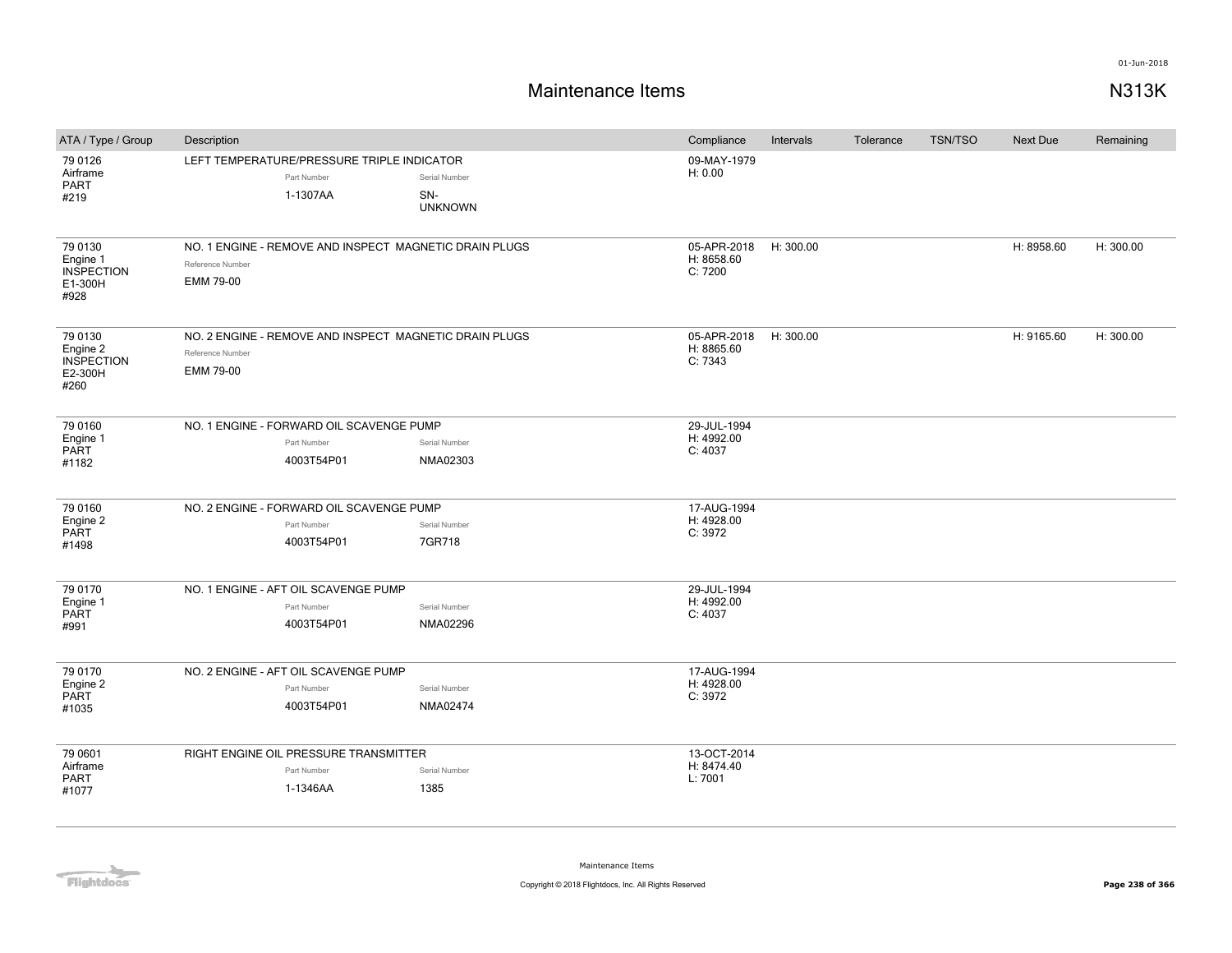### **Maintenance Items N313K**

| ATA / Type / Group                          | Description                                                            |                                        | Compliance                | Intervals | Tolerance | <b>TSN/TSO</b> | Next Due | Remaining |
|---------------------------------------------|------------------------------------------------------------------------|----------------------------------------|---------------------------|-----------|-----------|----------------|----------|-----------|
| 79 0616<br>Airframe<br>PART<br>#1998        | NO. 2 ENGINE OIL TEMPERATURE BULB<br>Part Number<br>56-B-17            | Serial Number<br>SN-<br><b>UNKNOWN</b> | 26-JUN-1998<br>H: 6238.00 |           |           |                |          |           |
| 79 0626<br>Airframe<br><b>PART</b><br>#638  | RIGHT TEMPERATURE/PRESSURE TRIPLE INDICATOR<br>Part Number<br>1-1307AA | Serial Number<br>SN-<br><b>UNKNOWN</b> | 09-MAY-1979<br>H: 0.00    |           |           |                |          |           |
| 79 1101<br>Airframe<br>PART<br>#2407        | NO. 1 ENGINE OIL TANK<br>Part Number<br>6003T09P04                     | Serial Number<br>SN-<br><b>UNKNOWN</b> | 23-JUN-1998<br>H: 6237.00 |           |           |                |          |           |
| 79 1106<br>Airframe<br>PART<br>#2239        | NO. 1 ENGINE OIL TANK RELIEF VALVE<br>Part Number<br>37C301075P105     | Serial Number<br>SN-<br><b>UNKNOWN</b> | 23-JUN-1998<br>H: 6237.00 |           |           |                |          |           |
| 79 1131<br>Airframe<br>PART<br>#2113        | NO. 1 ENGINE OIL COOLER<br>Part Number<br>37D401061P105                | Serial Number<br>SN-<br><b>UNKNOWN</b> | 23-JUN-1998<br>H: 6237.00 |           |           |                |          |           |
| 79 1601<br>Airframe<br>PART<br>#1393        | NO. 2 ENGINE OIL TANK<br>Part Number<br>6003T0904                      | Serial Number<br>SN-<br><b>UNKNOWN</b> | 26-JUN-1998<br>H: 6238.00 |           |           |                |          |           |
| 79 1606<br>Airframe<br><b>PART</b><br>#847  | NO. 2 ENGINE OIL TANK RELIEF VALVE<br>Part Number<br>37C301075P105     | Serial Number<br>SN-<br><b>UNKNOWN</b> | 26-JUN-1998<br>H: 6238.00 |           |           |                |          |           |
| 79 1631<br>Airframe<br><b>PART</b><br>#1300 | NO. 2 ENGINE OIL COOLER<br>Part Number<br>37D401061P105                | Serial Number<br>SN-<br><b>UNKNOWN</b> | 26-JUN-1998<br>H: 6238.00 |           |           |                |          |           |

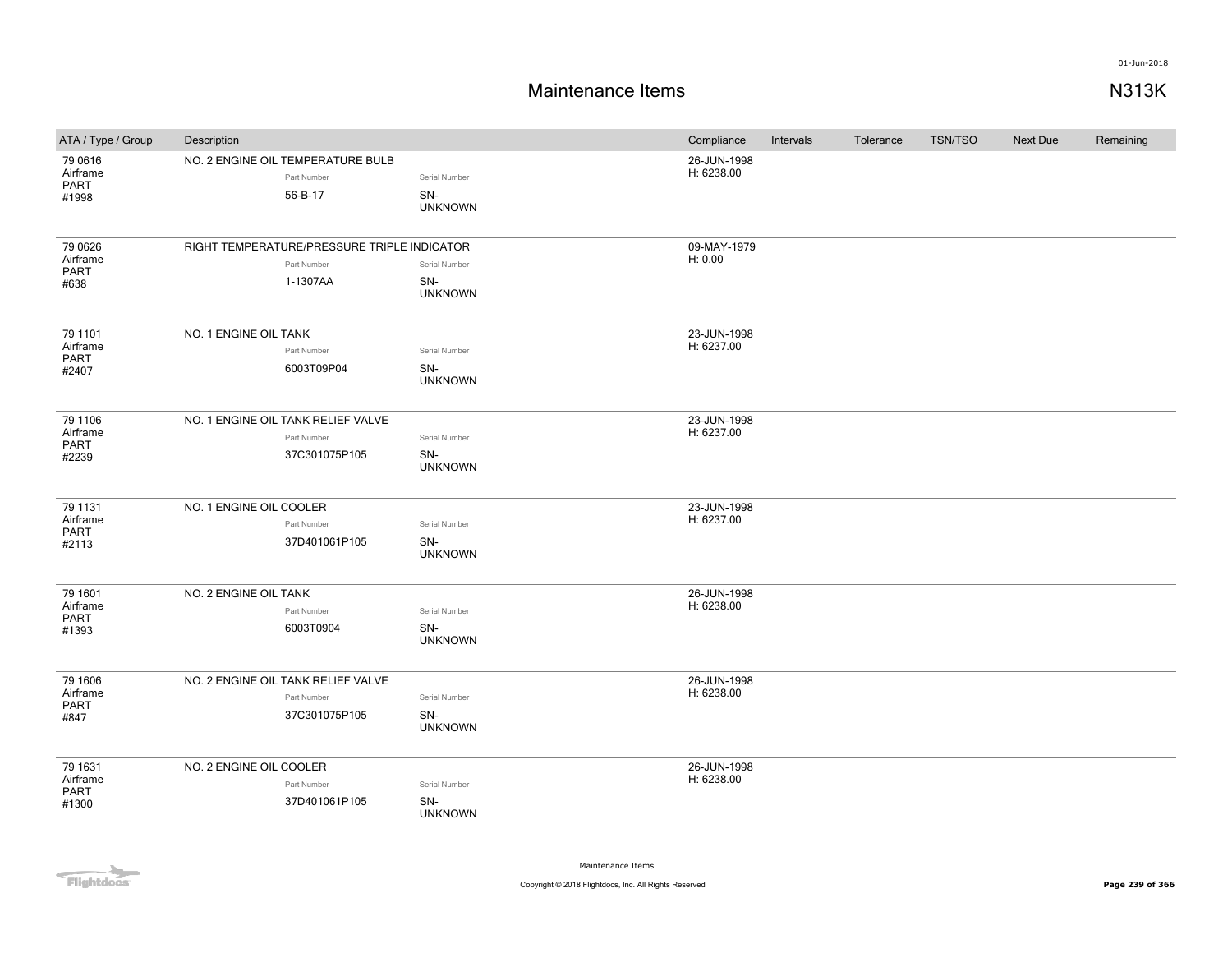| ATA / Type / Group                                            | Description                                                          |                                  | Compliance                           | Intervals | Tolerance | <b>TSN/TSO</b> | <b>Next Due</b> | Remaining |
|---------------------------------------------------------------|----------------------------------------------------------------------|----------------------------------|--------------------------------------|-----------|-----------|----------------|-----------------|-----------|
| 79 2110<br>Engine 1<br><b>PART</b><br>#479                    | NO. 1 ENGINE - OIL PUMP<br>Part Number<br>RR177806                   | Serial Number<br>LJA1303B        | 29-JUL-1994<br>H: 4992.50            |           |           |                |                 |           |
| 79 2110<br>Engine 2<br>PART<br>#373                           | NO. 2 ENGINE - OIL PUMP<br>Part Number<br>RR177806                   | Serial Number<br><b>LJA1299B</b> | 17-AUG-1994<br>H: 4928.50            |           |           |                |                 |           |
| 79 21 20<br>Engine 1<br><b>INSPECTION</b><br>E1-300H<br>#313  | NO. 1 ENGINE - REMOVE AND INSPECT ACCESSORY DRIVE GEARBOX OIL FILTER |                                  | 05-APR-2018<br>H: 8658.60<br>C: 7200 | H: 300.00 |           |                | H: 8958.60      | H: 300.00 |
| 79 21 20<br>Engine 2<br><b>INSPECTION</b><br>E2-300H<br>#2013 | NO. 2 ENGINE - REMOVE AND INSPECT ACCESSORY DRIVE GEARBOX OIL FILTER |                                  | 05-APR-2018<br>H: 8865.60<br>C: 7343 | H: 300.00 |           |                | H: 9165.60      | H: 300.00 |
| 79 2130<br>Engine 1<br><b>INSPECTION</b><br>E1-600H<br>#2205  | NO. 1 ENGINE - REPLACE OIL FILTER                                    |                                  | 08-DEC-2015<br>H: 8324.60<br>C: 6898 | H: 600.00 |           |                | H: 8924.60      | H: 266.00 |
| 79 2130<br>Engine 2<br><b>INSPECTION</b><br>E2-600H<br>#931   | NO. 2 ENGINE - REPLACE OIL FILTER                                    |                                  | 08-DEC-2015<br>H: 8531.60<br>C: 7041 | H: 600.00 |           |                | H: 9131.60      | H: 266.00 |
| 79 3001<br>Airframe<br><b>INSPECTION</b><br>#1537             | INSPECT/CHECK LEFT ENGINE OIL PRESSURE TRANSMITTER                   |                                  | 31-OCT-2013<br>H: 8160.20<br>L: 6475 |           |           |                |                 |           |
| 79 3002<br>Airframe<br><b>INSPECTION</b><br>#1808             | INSPECT/CHECK RIGHT ENGINE OIL PRESSURE TRANSMITTER                  |                                  | 31-OCT-2013<br>H: 8160.20<br>L: 6475 |           |           |                |                 |           |

Flightdocs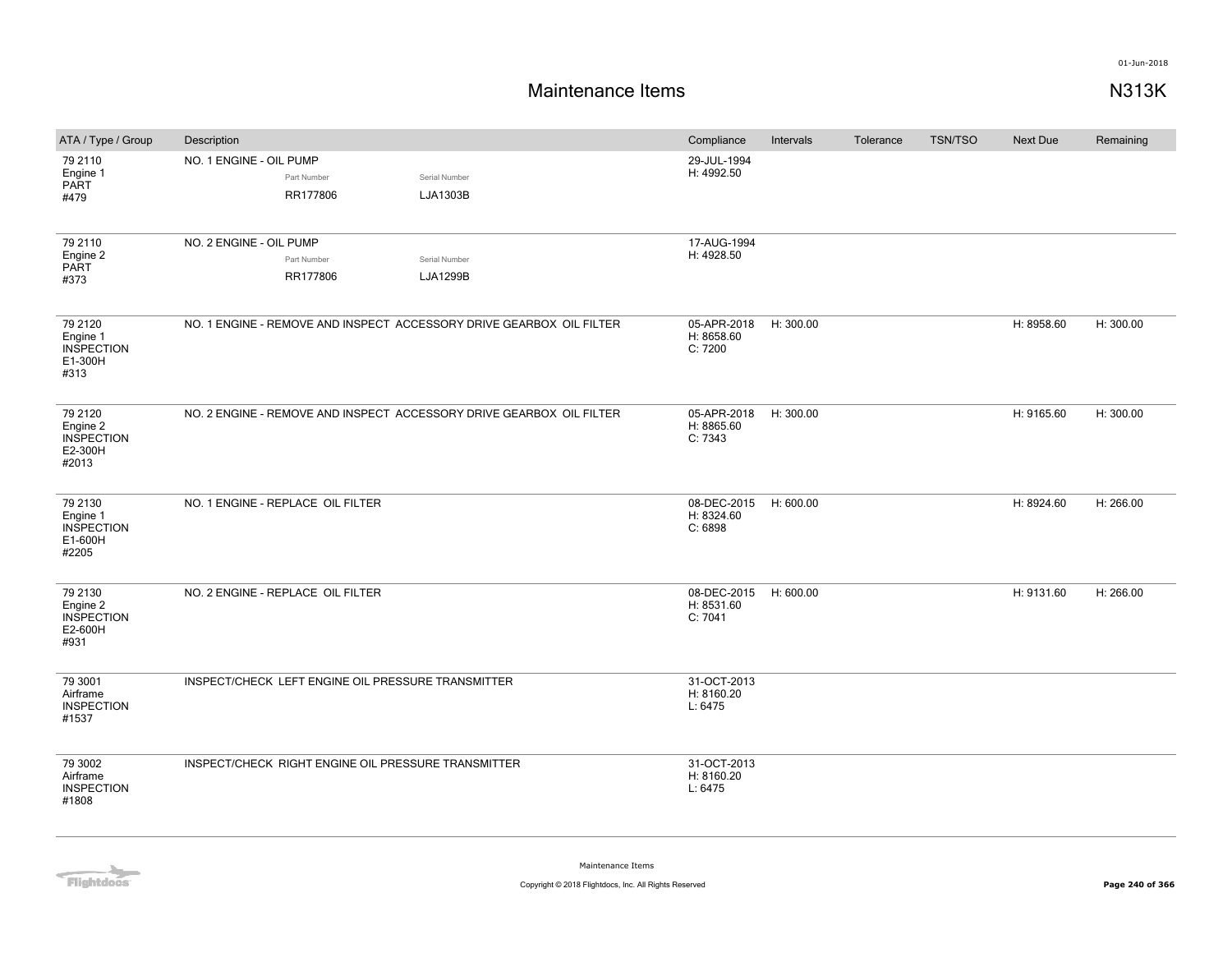| ATA / Type / Group                                   | Description                                                          |                                        | Compliance                           | Intervals | Tolerance | <b>TSN/TSO</b>          | Next Due   | Remaining |
|------------------------------------------------------|----------------------------------------------------------------------|----------------------------------------|--------------------------------------|-----------|-----------|-------------------------|------------|-----------|
| 80 0010<br>Engine 1<br><b>PART</b><br>#1919          | NO. 1 ENGINE - START EXCITER<br>Part Number<br>43467                 | Serial Number<br>GJA02027              | 14-APR-2016<br>H: 8354.40<br>C: 6930 |           |           |                         |            |           |
| 80 0010<br>Engine 2<br>PART<br>#1588                 | NO. 2 ENGINE - START EXCITER<br>Part Number<br>4026T03P01            | Serial Number<br>GJA01975              | 17-AUG-1994<br>H: 4928.00<br>C: 3972 |           |           |                         |            |           |
| 80 00 20<br>Engine 1<br>PART - Life Limited<br>#1054 | NO. 1 ENGINE - NO. 1 IGNITER PLUG<br>Part Number<br><b>FJE146-7A</b> | Serial Number<br><b>NA</b>             | 05-APR-2018<br>H: 8658.60<br>C: 7200 | H: 150.00 |           | M: 0<br>H: 0.00<br>C: 0 | H: 8808.60 | H: 150.00 |
| 80 0025<br>Engine 1<br>PART<br>#1902                 | NO. 1 ENGINE - NO. 2 IGNITER PLUG<br>Part Number<br><b>FHE146-7A</b> | Serial Number<br>N/A                   | 12-NOV-2015<br>H: 8322.10<br>C: 6897 |           |           |                         |            |           |
| 80 0035<br>Engine 2<br>PART<br>#1708                 | NO. 2 ENGINE - NO. 1 IGNITER PLUG<br>Part Number<br><b>FHE146-7A</b> | Serial Number<br>N/A                   | 12-NOV-2015<br>H: 8529.10<br>C: 7040 |           |           |                         |            |           |
| 80 0040<br>Engine 2<br>PART - Life Limited<br>#1856  | NO. 2 ENGINE - NO. 2 IGNITER PLUG<br>Part Number<br><b>FJE146-7A</b> | Serial Number<br><b>NA</b>             | 05-APR-2018<br>H: 8865.60<br>C: 7343 | H: 150.00 |           | M: 0<br>H: 0.00<br>C: 0 | H: 9015.60 | H: 150.00 |
| 80 0101<br>Airframe<br>PART<br>#192                  | NO. 1 ENGINE REVERSE CURRENT RELAY<br>Part Number<br>2540M           | Serial Number<br>SN-<br><b>UNKNOWN</b> | 09-MAY-1979<br>H: 0.00               |           |           |                         |            |           |
| 80 0601<br>Airframe<br>PART<br>#341                  | NO. 2 ENGINE REVERSE CURRENT RELAY<br>Part Number<br>2540M           | Serial Number<br>SN-<br><b>UNKNOWN</b> | 09-MAY-1979<br>H: 0.00               |           |           |                         |            |           |

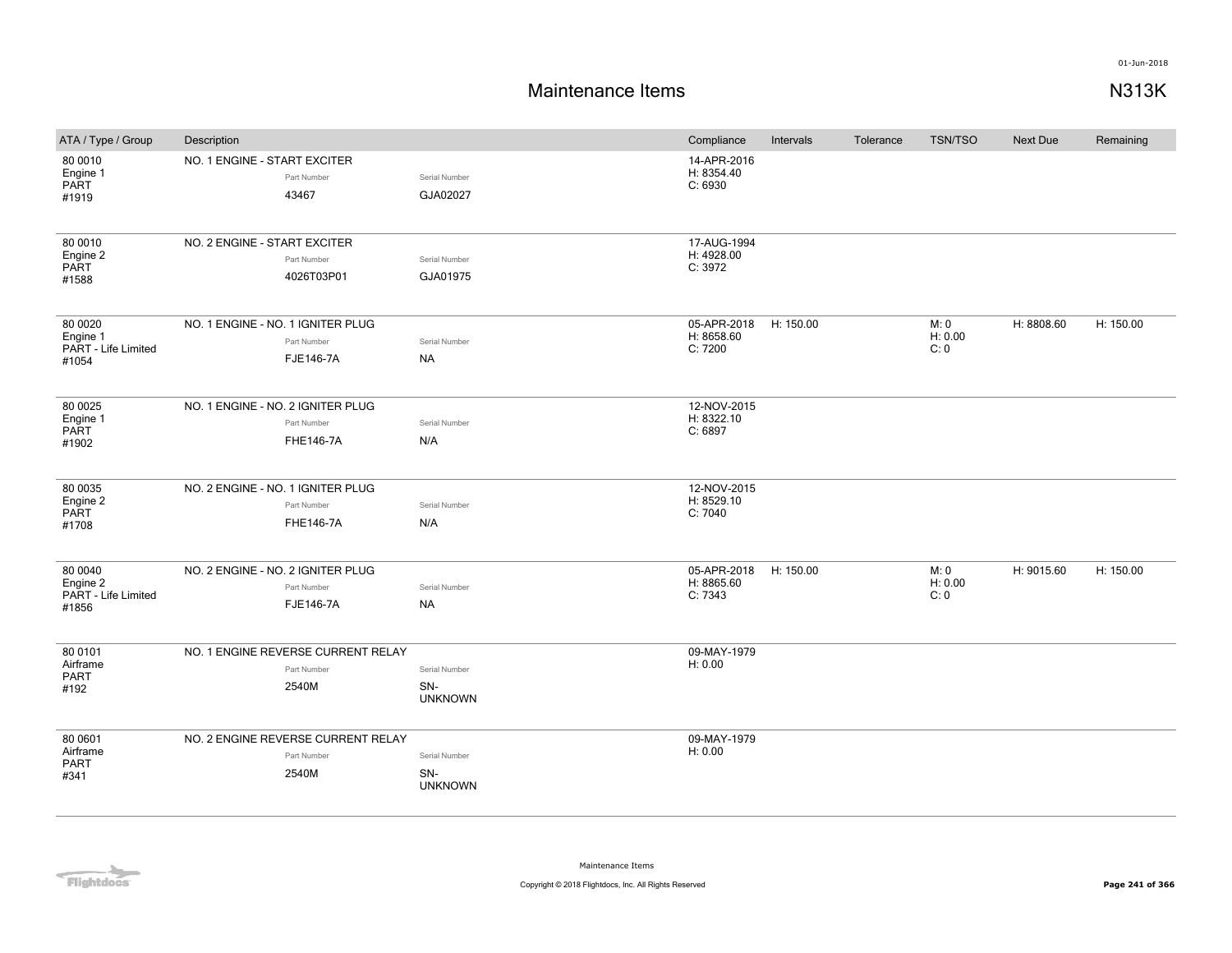| ATA / Type / Group                                  | Description                  |                                                    |                                                                                                                                                                        | Compliance                           | Intervals | Tolerance | <b>TSN/TSO</b> | <b>Next Due</b> | Remaining |
|-----------------------------------------------------|------------------------------|----------------------------------------------------|------------------------------------------------------------------------------------------------------------------------------------------------------------------------|--------------------------------------|-----------|-----------|----------------|-----------------|-----------|
| 80 0621<br>Airframe<br>PART<br>#2159                | STARTER SPEED SENSOR UNIT    | Part Number<br>3S2060DM138A1A                      | Serial Number<br>SN-<br><b>UNKNOWN</b>                                                                                                                                 | 09-MAY-1979<br>H: 0.00               |           |           |                |                 |           |
| ASB 0709<br>Airframe<br>SB - Complied With<br>#2121 |                              |                                                    | STABILIZERS - STABILIZER TO FUSELAGE ATTACHMENT - COMPLIANCE REQUESTED BY THE 01-FEB-1986<br>INSPECTION OF THE ATTACHMENT FITTINGS, ALERT SERVICE BULLETIN             | H: 0.00                              |           |           |                |                 |           |
|                                                     | Notes<br>COMPLIED WITH - C/W |                                                    |                                                                                                                                                                        |                                      |           |           |                |                 |           |
| ASB A751<br>Airframe<br>SB - Complied With<br>#113  |                              | ASSEMBLY ATTACHING SCREWS, ALERT SERVICE BULLETIN  | LANDING GEAR - MAIN LANDING GEAR BRACING STRUT ACTUATORS AND MAIN AND NOSE<br>LANDING GEAR DOOR ACTUATORS - REPLACEMENT OF EMERGENCY SLIDE VALVE                       | 03-JUN-2002<br>H: 7335.70<br>L: 5900 |           |           |                |                 |           |
|                                                     | Notes                        |                                                    |                                                                                                                                                                        |                                      |           |           |                |                 |           |
|                                                     | <b>COMPLIED WITH</b>         |                                                    |                                                                                                                                                                        |                                      |           |           |                |                 |           |
| ASB A751 R1<br>Airframe<br><b>SB</b><br>#1147       |                              | ASSEMBLY ATTACHING SCREWS, ALERT SERVICE BULLETIN. | LANDING GEAR - MAIN LANDING GEAR BRACING STRUT ACTUATORS AND MAIN AND NOSE<br>LANDING GEAR DOOR ACTUATORS - REPLACEMENT OF EMERGENCY SLIDE VALVE                       | 02-JUN-2003<br>H: 7727.93<br>L: 6189 |           |           |                |                 |           |
| ASB A759<br>Airframe<br><b>SB</b><br>#1813          |                              | LEAKAGE, ALERT SERVICE BULLETIN                    | FLAPS AND LEADING EGDE SLAT HYDRAULIC SYSTEMS - CHECK OF ELECTRIC VALVE                                                                                                | 02-JUN-2003<br>H: 7727.93<br>L: 6189 |           |           |                |                 |           |
| SB 0001<br>Airframe<br>SB - Complied With<br>#421   |                              |                                                    | HYDRAULIC POWER - AUXILIARY HYDRAULIC POWER - REPLACEMENT OF ELECTRO<br>HYDRAULIC SELECTOR. AIRCRAFT: 1 THROUGH 10., SERVICE BULLETIN                                  | 09-MAY-1979<br>H: 0.00               |           |           |                |                 |           |
|                                                     | Notes                        |                                                    |                                                                                                                                                                        |                                      |           |           |                |                 |           |
|                                                     | COMPLIED WITH - C/W          |                                                    |                                                                                                                                                                        |                                      |           |           |                |                 |           |
| SB 0002<br>Airframe<br>SB - Complied With<br>#781   | SERVICE BULLETIN             |                                                    | FLIGHT CONTROLS - DROOP LEADING EDGES -INSTALLATION OF LOCKING IN EXTENDED<br>POSITION. NOT APPLICABLE ON FAN JET FALCON SERIES F A/C. AIRCRAFT: 3 THROUGH 5., H: 0.00 | 09-MAY-1979                          |           |           |                |                 |           |
|                                                     | Notes                        | COMPLIED WITH - AT MANUFACTURE                     |                                                                                                                                                                        |                                      |           |           |                |                 |           |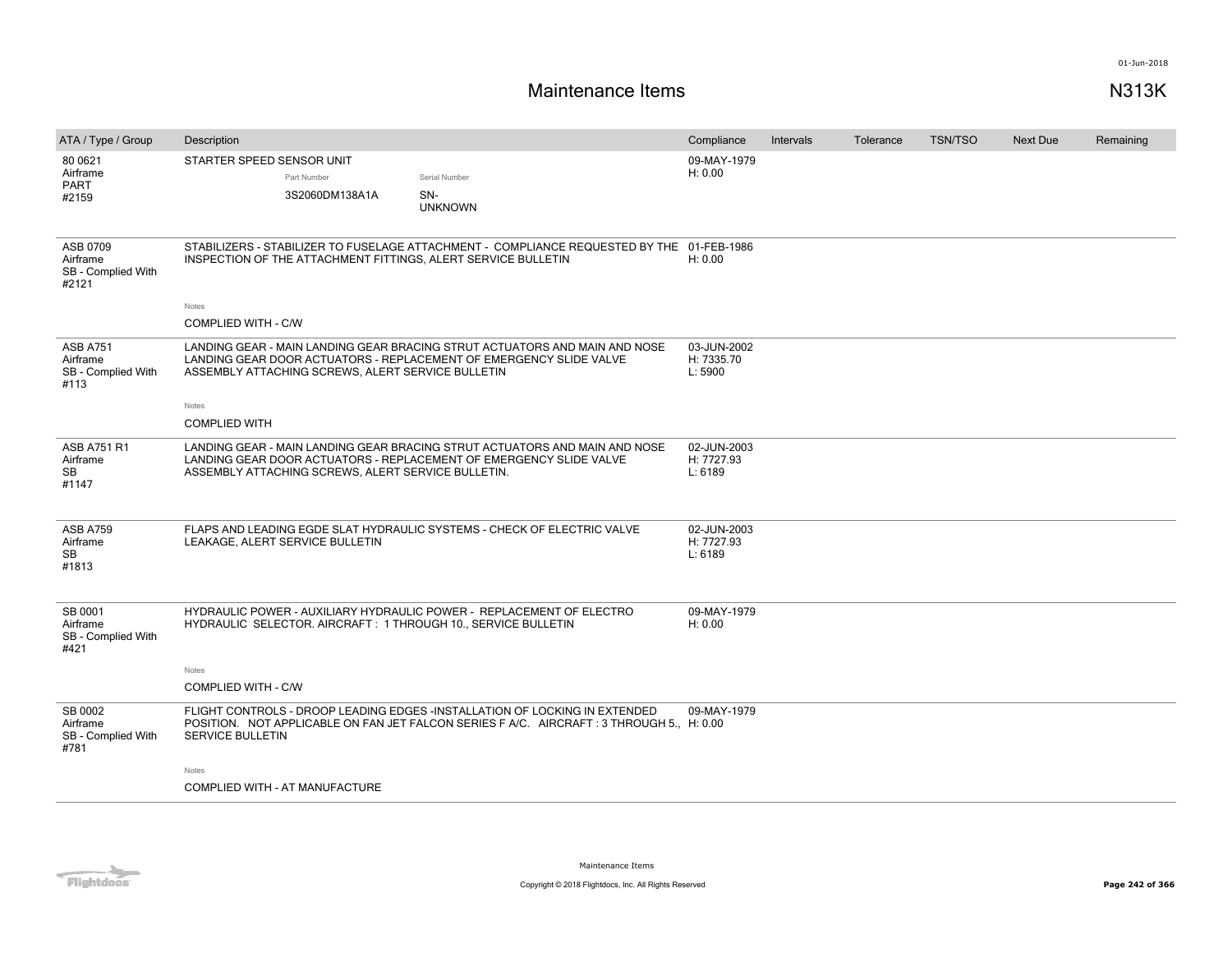| ATA / Type / Group                                 | Description                                                                                                                                                                     | Compliance             | Intervals | Tolerance | <b>TSN/TSO</b> | Next Due | Remaining |
|----------------------------------------------------|---------------------------------------------------------------------------------------------------------------------------------------------------------------------------------|------------------------|-----------|-----------|----------------|----------|-----------|
| SB 0003<br>Airframe<br>SB - Complied With<br>#1319 | AIR CONDITIONING - HOT AIR SYSTEM -INSTALLATION OF EMERGENCY PRESSURIZATION<br>VALVE. NOT APPLICABLE IF SB F20-558 APPLIED. AIRCRAFT: 1 THROUGH 11., SERVICE<br><b>BULLETIN</b> | 09-MAY-1979<br>H: 0.00 |           |           |                |          |           |
|                                                    | Notes<br>COMPLIED WITH - C/W                                                                                                                                                    |                        |           |           |                |          |           |
| SB 0004<br>Airframe<br>SB<br>#2728                 | 12-001 AMD 0004, SERVICE BULLETIN                                                                                                                                               | H: 0.00                |           |           |                |          |           |
| SB 0005<br>Airframe<br>SB - Complied With<br>#1131 | FLIGHT CONTROLS - AIRBRAKES -REINFORCEMENT OF LINKAGE. AIRCRAFT: 1 THROUGH<br>9., SERVICE BULLETIN                                                                              | 09-MAY-1979<br>H: 0.00 |           |           |                |          |           |
|                                                    | Notes<br>COMPLIED WITH - C/W                                                                                                                                                    |                        |           |           |                |          |           |
| SB 0007<br>Airframe<br>SB - Complied With<br>#1045 | DRAG CHUTE - CONTROL - IMPROVEMENT OF LOCKING IN REST POSITION. AIRCRAFT: 1<br>THROUGH 11., SERVICE BULLETIN                                                                    | 09-MAY-1979<br>H: 0.00 |           |           |                |          |           |
|                                                    | Notes                                                                                                                                                                           |                        |           |           |                |          |           |
|                                                    | COMPLIED WITH - AT MANUFACTURE                                                                                                                                                  |                        |           |           |                |          |           |
| SB 0009<br>Airframe<br>SB-N/A<br>#877              | 29-001 AMD 0009, MOD.0224, SERVICE BULLETIN                                                                                                                                     | 09-MAY-1979<br>H: 0.00 |           |           |                |          |           |
|                                                    | Notes                                                                                                                                                                           |                        |           |           |                |          |           |
|                                                    | NOT APPLICABLE - N/A                                                                                                                                                            |                        |           |           |                |          |           |
| SB 0020<br>Airframe<br>SB - Complied With<br>#2037 | LANDING GEAR - MAIN L/G STRUTS -REPLACEMENT OF REAR BEARING BALL-JOINTS.<br>AIRCRAFT: 3 THROUGH 13, 6 EXCEPTED., SERVICE BULLETIN                                               | 09-MAY-1979<br>H: 0.00 |           |           |                |          |           |
|                                                    | Notes                                                                                                                                                                           |                        |           |           |                |          |           |
|                                                    | COMPLIED WITH - AT MANUFACTURE                                                                                                                                                  |                        |           |           |                |          |           |
| SB 0022<br>Airframe<br>SB - Complied With<br>#1680 | 30-002 AMD 0022, MOD.0589, SERVICE BULLETIN                                                                                                                                     | 09-MAY-1979<br>H: 0.00 |           |           |                |          |           |
|                                                    | Notes<br>COMPLIED WITH - AT MANUFACTURE                                                                                                                                         |                        |           |           |                |          |           |
|                                                    |                                                                                                                                                                                 |                        |           |           |                |          |           |

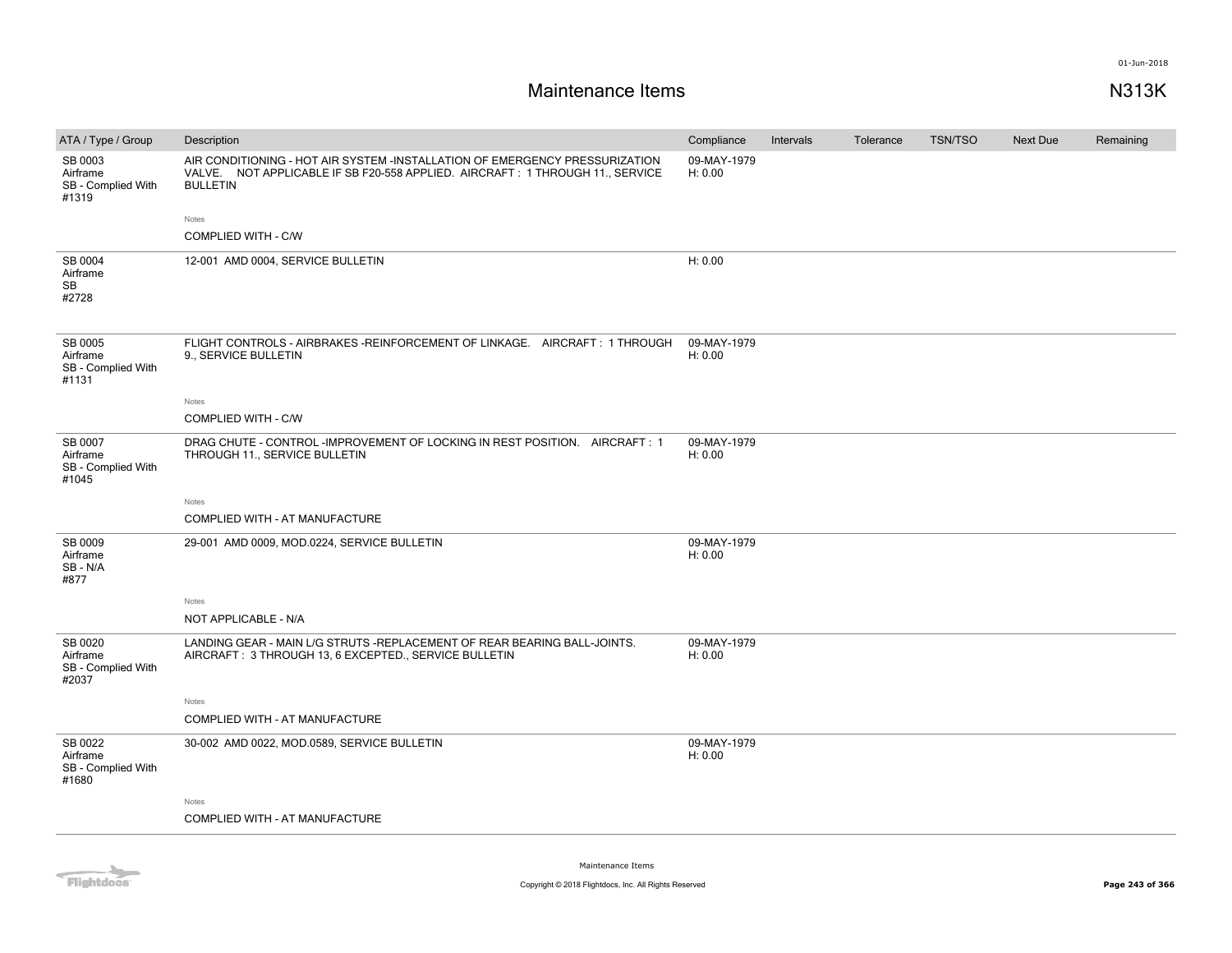| ATA / Type / Group                                 | Description                                                                                                          | Compliance             | Intervals | Tolerance | <b>TSN/TSO</b> | Next Due | Remaining |
|----------------------------------------------------|----------------------------------------------------------------------------------------------------------------------|------------------------|-----------|-----------|----------------|----------|-----------|
| SB 0023<br>Airframe<br>SB - Complied With<br>#1401 | FLIGHT CONTROLS-LINKAGE-CHANGE IN BONDING STRIPS. AIRCRAFT: 1 THROUGH 9<br>AND 11., RECOMMENDED                      | 09-MAY-1979<br>H: 0.00 |           |           |                |          |           |
|                                                    | Notes                                                                                                                |                        |           |           |                |          |           |
|                                                    | COMPLIED WITH - AT MANUFACTURE                                                                                       |                        |           |           |                |          |           |
| SB 0024<br>Airframe<br>SB - Complied With<br>#1221 | HYDRAULIC POWER - REINFORCEMENT OF TRANSFER JACK, SERVICE BULLETIN                                                   | 09-MAY-1979<br>H: 0.00 |           |           |                |          |           |
|                                                    | Notes                                                                                                                |                        |           |           |                |          |           |
|                                                    | COMPLIED WITH - AT MANUFACTURE                                                                                       |                        |           |           |                |          |           |
| SB 0026<br>Airframe<br>SB - Complied With<br>#1108 | 26-004 AMD 0026, MOD.0513, SERVICE BULLETIN                                                                          | 09-MAY-1979<br>H: 0.00 |           |           |                |          |           |
|                                                    | Notes                                                                                                                |                        |           |           |                |          |           |
|                                                    | COMPLIED WITH - AT MANUFACTURE                                                                                       |                        |           |           |                |          |           |
| SB 0028<br>Airframe<br>SB - Complied With<br>#2045 | WINGS - ACCESS DOOR TO SERVO-CONTROLS - RIVETING OF CAPTIVE NUT STRIPS.<br>AIRCRAFT: 1 THROUGH 22., SERVICE BULLETIN | 09-MAY-1979<br>H: 0.00 |           |           |                |          |           |
|                                                    | Notes                                                                                                                |                        |           |           |                |          |           |
|                                                    | COMPLIED WITH - AT MANUFACTURE                                                                                       |                        |           |           |                |          |           |
| SB 0030<br>Airframe<br>SB - Complied With<br>#2336 | 22-001 AMD 0030, MOD.0700, SERVICE BULLETIN                                                                          | 09-MAY-1979<br>H: 0.00 |           |           |                |          |           |
|                                                    | Notes                                                                                                                |                        |           |           |                |          |           |
|                                                    | COMPLIED WITH - AT MANUFACTURE                                                                                       |                        |           |           |                |          |           |
| SB 0031<br>Airframe<br>SB-N/A<br>#1990             | NAVIGATION - INSTALLATION OF A NEW VOR-DME-VHF CONTROL BOX WITH BUILT IN TEST.,<br>SERVICE BULLETIN                  | 09-MAY-1979<br>H: 0.00 |           |           |                |          |           |
|                                                    | Notes                                                                                                                |                        |           |           |                |          |           |
|                                                    | NOT APPLICABLE                                                                                                       |                        |           |           |                |          |           |
| SB 0032<br>Airframe<br>SB<br>#2683                 | PARKING AND MOORING - MODIFICATION OF STATIC PORT COVERS, SERVICE BULLETIN                                           | H: 0.00                |           |           |                |          |           |

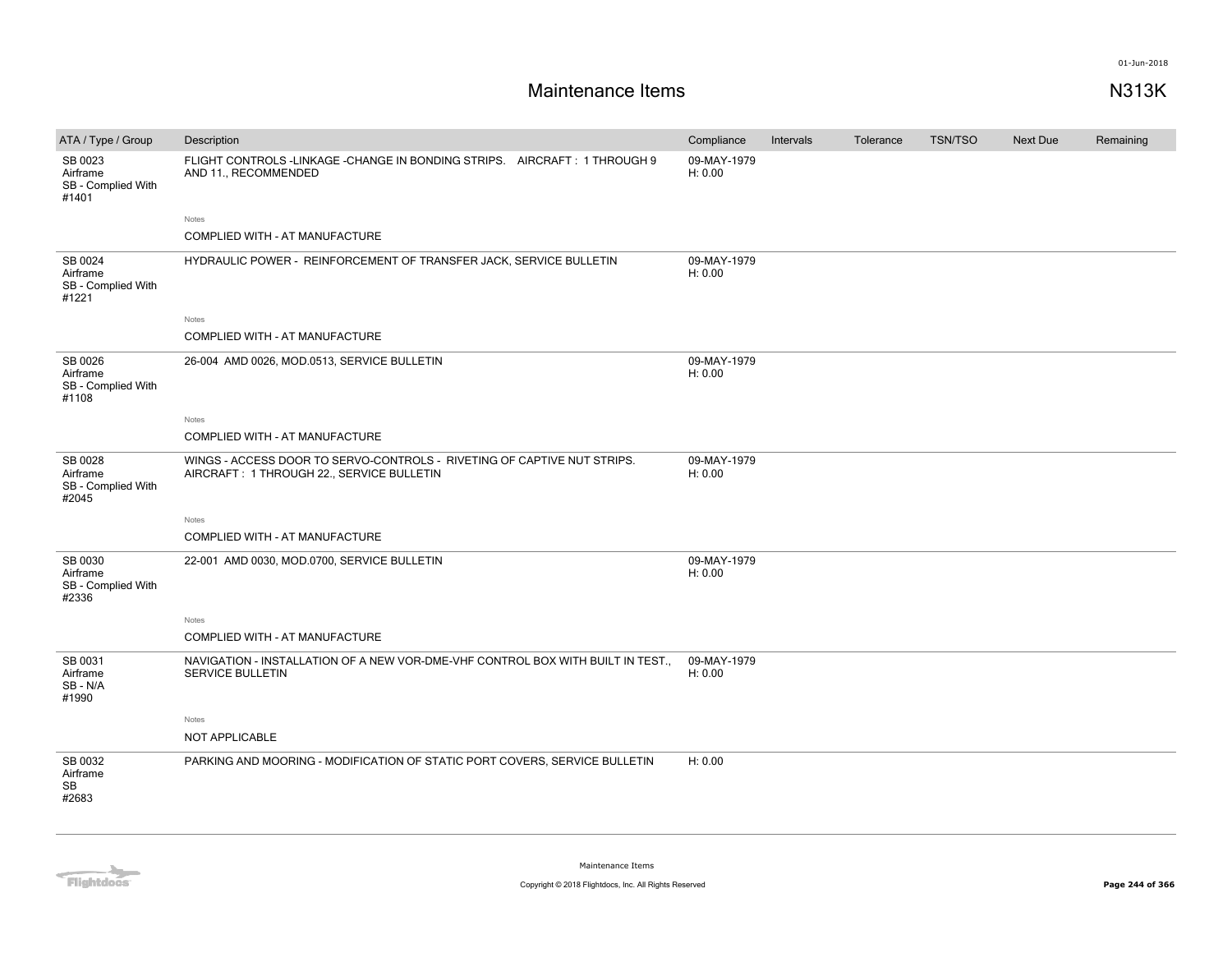## **Maintenance Items N313K**

| ATA / Type / Group                                 | Description                                                                                                                                                | Compliance             | Intervals | Tolerance | <b>TSN/TSO</b> | Next Due | Remaining |
|----------------------------------------------------|------------------------------------------------------------------------------------------------------------------------------------------------------------|------------------------|-----------|-----------|----------------|----------|-----------|
| SB 0035<br>Airframe<br>SB - Complied With<br>#308  | 24-001 AMD 0035, MOD.0629A/B, SERVICE BULLETIN                                                                                                             | 09-MAY-1979<br>H: 0.00 |           |           |                |          |           |
|                                                    | Notes                                                                                                                                                      |                        |           |           |                |          |           |
|                                                    | COMPLIED WITH - AT MANUFACTURE                                                                                                                             |                        |           |           |                |          |           |
| SB 0036<br>Airframe<br>SB - Complied With<br>#585  | FLIGHT CONTROLS - WING FLAPS - IMPROVEMENT OF SEALING ON MOTOR AND REDUCING<br>GEAR ASSEMBLY, SERVICE BULLETIN                                             | 09-MAY-1979<br>H: 0.00 |           |           |                |          |           |
|                                                    | Notes                                                                                                                                                      |                        |           |           |                |          |           |
|                                                    | COMPLIED WITH - AT MANUFACTURE                                                                                                                             |                        |           |           |                |          |           |
| SB 0038<br>Airframe<br>SB - Complied With<br>#775  | AIR CONDITIONING - INSTALLATION OF DIAPHRAGMS AT UPSTREAM END OF FUEL TANK AND 09-MAY-1979<br>HYDRAULIC RESERVOIR PRESSURIZATION SYSTEM., SERVICE BULLETIN | H: 0.00                |           |           |                |          |           |
|                                                    | Notes                                                                                                                                                      |                        |           |           |                |          |           |
|                                                    | COMPLIED WITH - AT MANUFACTURE                                                                                                                             |                        |           |           |                |          |           |
| SB 0039<br>Airframe<br>SB - Complied With<br>#136  | FLIGHT CONTROLS - SERVO-CONTROLS - IMPROVED PROTECTING BOOTS, SERVICE<br><b>BULLETIN</b>                                                                   | 09-MAY-1979<br>H: 0.00 |           |           |                |          |           |
|                                                    | Notes                                                                                                                                                      |                        |           |           |                |          |           |
|                                                    | COMPLIED WITH - AT MANUFACTURE                                                                                                                             |                        |           |           |                |          |           |
| SB 0040<br>Airframe<br>SB - Complied With<br>#1268 | LANDING GEAR - NOSE L/G DOOR - INCREASED CLEARANCE ON DOOR-CROSS-BEAM HOOK,<br>SERVICE BULLETIN                                                            | 09-MAY-1979<br>H: 0.00 |           |           |                |          |           |
|                                                    | Notes                                                                                                                                                      |                        |           |           |                |          |           |
|                                                    | COMPLIED WITH - AT MANUFACTURE                                                                                                                             |                        |           |           |                |          |           |
| SB 0041<br>Airframe<br>SB-N/A<br>#406              | IGNITION - IN-FLIGHT RELIGHT - CONTROL BY SAFE LIGHT STALL WARNING - MODIFICATION<br>OF RELAY CONNECTION, SERVICE BULLETIN                                 | 09-MAY-1979<br>H: 0.00 |           |           |                |          |           |
|                                                    | Notes                                                                                                                                                      |                        |           |           |                |          |           |
|                                                    | NOT APPLICABLE                                                                                                                                             |                        |           |           |                |          |           |
| SB 0043<br>Airframe<br>SB - Complied With<br>#181  | HYDRAULIC POWER - RESERVOIRS - INSTALLATION OF A BELL ON SUCTION FILTERS.<br>SERVICE BULLETIN                                                              | 09-MAY-1979<br>H: 0.00 |           |           |                |          |           |
|                                                    | Notes                                                                                                                                                      |                        |           |           |                |          |           |
|                                                    | COMPLIED WITH - AT MANUFACTURE                                                                                                                             |                        |           |           |                |          |           |
|                                                    |                                                                                                                                                            |                        |           |           |                |          |           |

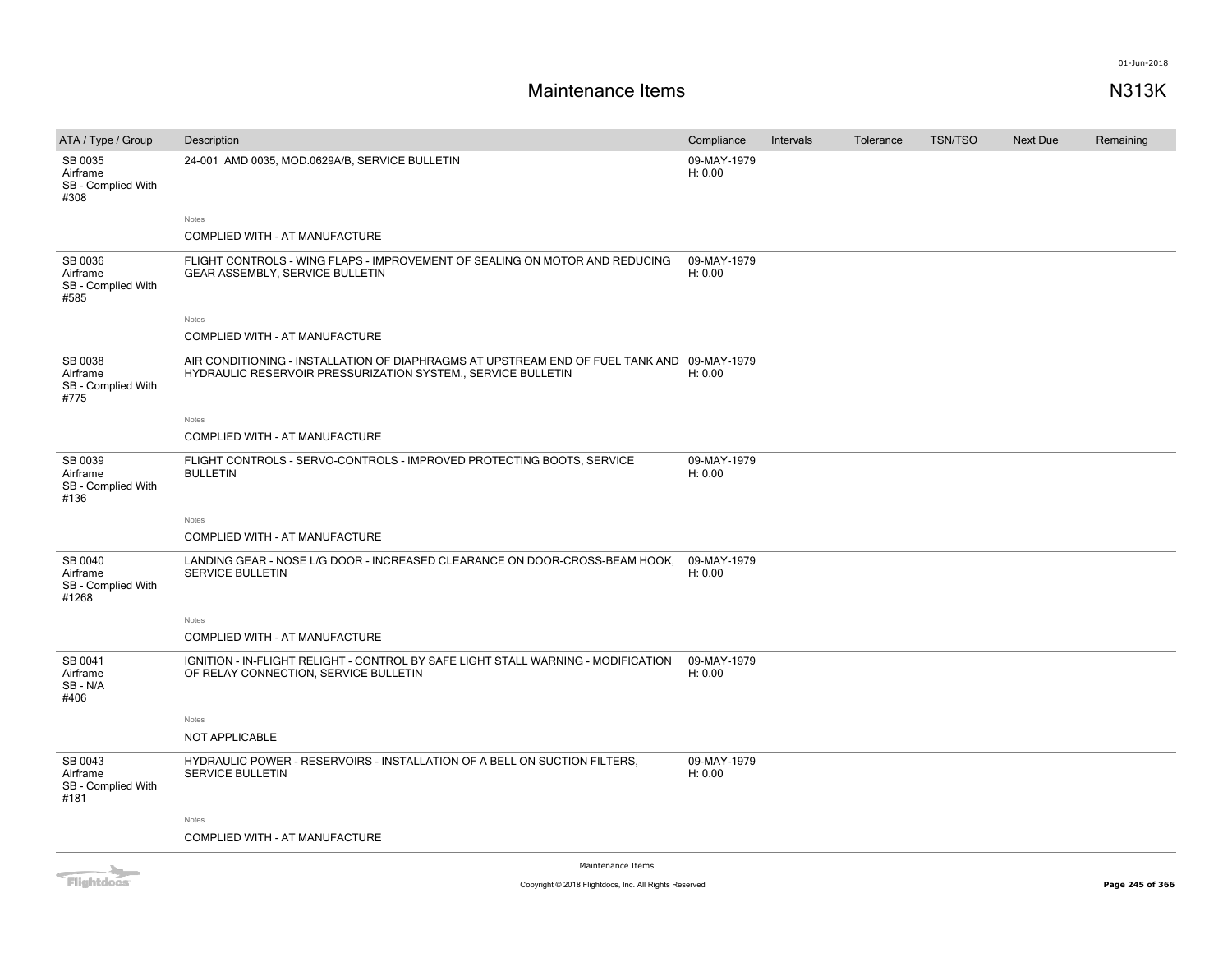| ATA / Type / Group                                 | Description                                                                                                                                                 | Compliance             | Intervals | Tolerance | <b>TSN/TSO</b> | <b>Next Due</b> | Remaining |
|----------------------------------------------------|-------------------------------------------------------------------------------------------------------------------------------------------------------------|------------------------|-----------|-----------|----------------|-----------------|-----------|
| SB 0044<br>Airframe<br>SB - N/A<br>#1029           | WINDOWS - SLIDING GLASS PANEL - IMPROVEMENT OF WATERTIGHTNESS, SERVICE<br><b>BULLETIN</b>                                                                   | 09-MAY-1979<br>H: 0.00 |           |           |                |                 |           |
|                                                    | Notes                                                                                                                                                       |                        |           |           |                |                 |           |
|                                                    | NOT APPLICABLE                                                                                                                                              |                        |           |           |                |                 |           |
| SB 0045<br>Airframe<br>SB-N/A<br>#255              | NAVIGATION - AIR DATA SYSTEM - INSTALLATION OF A KOLLSMAN PITOT HEAD, SERVICE<br><b>BULLETIN</b>                                                            | 09-MAY-1979<br>H: 0.00 |           |           |                |                 |           |
|                                                    | Notes                                                                                                                                                       |                        |           |           |                |                 |           |
|                                                    | NOT APPLICABLE                                                                                                                                              |                        |           |           |                |                 |           |
| SB 0046<br>Airframe<br>SB - Complied With<br>#1405 | FLIGHT CONTROLS - SUPPRESSION OF GREASE FITTINGS ON FLAP SYSTEM ACTUATORS<br>AND BEARINGS AND ON HORIZONTAL STABILIZER JACK, SERVICE BULLETIN               | 09-MAY-1979<br>H: 0.00 |           |           |                |                 |           |
|                                                    | Notes                                                                                                                                                       |                        |           |           |                |                 |           |
|                                                    | COMPLIED WITH - AT MANUFACTURE                                                                                                                              |                        |           |           |                |                 |           |
| SB 0047<br>Airframe<br><b>SB</b><br>#2748          | FLIGHT CONTROLS - SERVO-CONTROLS - REPLACEMENT OF FEMALE HEX. HEAD SCREWS.<br><b>SERVICE BULLETIN</b>                                                       | H: 0.00                |           |           |                |                 |           |
| SB 0049<br>Airframe<br>SB - Complied With<br>#1903 | WINGS - ADJUNCTION OF TEFLON STRIPS AT FILLET-TO - FUSELAGE JUNCTION, SERVICE<br><b>BULLETIN</b>                                                            | 09-MAY-1979<br>H: 0.00 |           |           |                |                 |           |
|                                                    | Notes                                                                                                                                                       |                        |           |           |                |                 |           |
|                                                    | COMPLIED WITH - AT MANUFACTURE                                                                                                                              |                        |           |           |                |                 |           |
| SB 0050<br>Airframe<br>SB - Complied With<br>#2053 | FLIGHT CONTROLS - REPLACEMENT OF AIRBRAKE ACTUATOR PINS BY SULPHINIZED PINS.<br>SERVICE BULLETIN                                                            | 09-MAY-1979<br>H: 0.00 |           |           |                |                 |           |
|                                                    | Notes                                                                                                                                                       |                        |           |           |                |                 |           |
|                                                    | COMPLIED WITH - AT MANUFACTURE                                                                                                                              |                        |           |           |                |                 |           |
| SB 0051<br>Airframe<br><b>SB</b><br>#2717          | AIR CONDITIONING - TEMPERATURE REGULATING VALVE - MODIFICATION OF COLD CORES - H: 0.00<br>DELETION OF COCK HEX. HEAD AND MECHANICAL STOPS, SERVICE BULLETIN |                        |           |           |                |                 |           |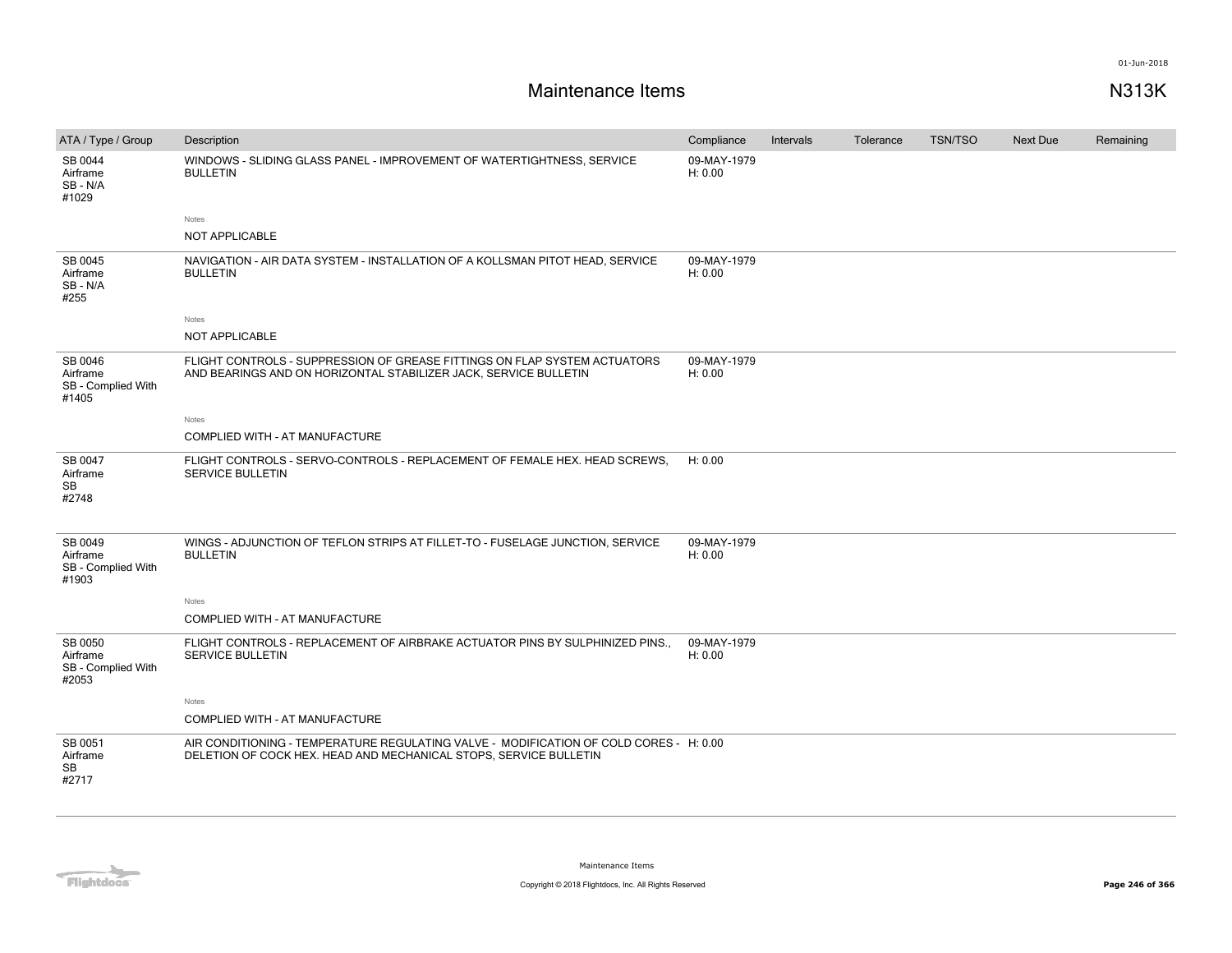| ATA / Type / Group                                 | Description                                                                                                                                           | Compliance             | Intervals | Tolerance | <b>TSN/TSO</b> | <b>Next Due</b> | Remaining |
|----------------------------------------------------|-------------------------------------------------------------------------------------------------------------------------------------------------------|------------------------|-----------|-----------|----------------|-----------------|-----------|
| SB 0052<br>Airframe<br>SB - Complied With<br>#2160 | NAVIGATION - GIANNINI ANGLE-OF-ATTACK TRANSDUCER - REPLACEMENT OF TRANSDUCER 09-MAY-1979<br>P/N 2551.A.4 BY TRANSDUCER P/N 2551.A.5, SERVICE BULLETIN | H: 0.00                |           |           |                |                 |           |
|                                                    | Notes                                                                                                                                                 |                        |           |           |                |                 |           |
|                                                    | <b>COMPLIED WITH</b>                                                                                                                                  |                        |           |           |                |                 |           |
| SB 0053<br>Airframe<br>SB - Complied With<br>#2449 | FLIGHT CONTROLS - DROOP LEADING EDGES - IMPROVEMENT IN SEALING OF<br>ELECTRODISTRIBUTOR DASSAULT AVIATION 108-31-0, SERVICE BULLETIN                  | 09-MAY-1979<br>H: 0.00 |           |           |                |                 |           |
|                                                    | Notes                                                                                                                                                 |                        |           |           |                |                 |           |
|                                                    | <b>COMPLIED WITH</b>                                                                                                                                  |                        |           |           |                |                 |           |
| SB 0057<br>Airframe<br>SB - Complied With<br>#867  | DOORS - PASSENGERS' DOOR - NEW ATTACHMENT FITTING OF TELESCOPIC RODS, SERVICE 09-MAY-1979<br><b>BULLETIN</b>                                          | H: 0.00                |           |           |                |                 |           |
|                                                    | Notes                                                                                                                                                 |                        |           |           |                |                 |           |
|                                                    | <b>COMPLIED WITH</b>                                                                                                                                  |                        |           |           |                |                 |           |
| SB 0058<br>Airframe<br>SB<br>#2666                 | 30-002 AMD 0058, SERVICE BULLETIN                                                                                                                     | H: 0.00                |           |           |                |                 |           |
| SB 0059<br>Airframe<br>SB - Complied With<br>#1997 | INSTRUMENTS - INSTALLATION OF A CIRCUIT-BREAKER PANEL ON RADIO COMPARTMENT,<br><b>SERVICE BULLETIN</b>                                                | 09-MAY-1979<br>H: 0.00 |           |           |                |                 |           |
|                                                    | Notes                                                                                                                                                 |                        |           |           |                |                 |           |
|                                                    | <b>COMPLIED WITH</b>                                                                                                                                  |                        |           |           |                |                 |           |
| SB 0061<br>Airframe<br>SB - Complied With<br>#508  | WINDOWS - SLIDING PANEL - INSTALLATION OF CHROMIUM-PLATED SHIM ON RAIL, SERVICE<br><b>BULLETIN</b>                                                    | 09-MAY-1979<br>H: 0.00 |           |           |                |                 |           |
|                                                    | Notes                                                                                                                                                 |                        |           |           |                |                 |           |
|                                                    | <b>COMPLIED WITH</b>                                                                                                                                  |                        |           |           |                |                 |           |
| SB 0062<br>Airframe<br><b>SB</b><br>#2762          | AIR CONDITIONING - NOSE CONE PRESSURIZATION - IMPROVEMENT AND ADJUSTMENT,<br><b>SERVICE BULLETIN</b>                                                  | H: 0.00                |           |           |                |                 |           |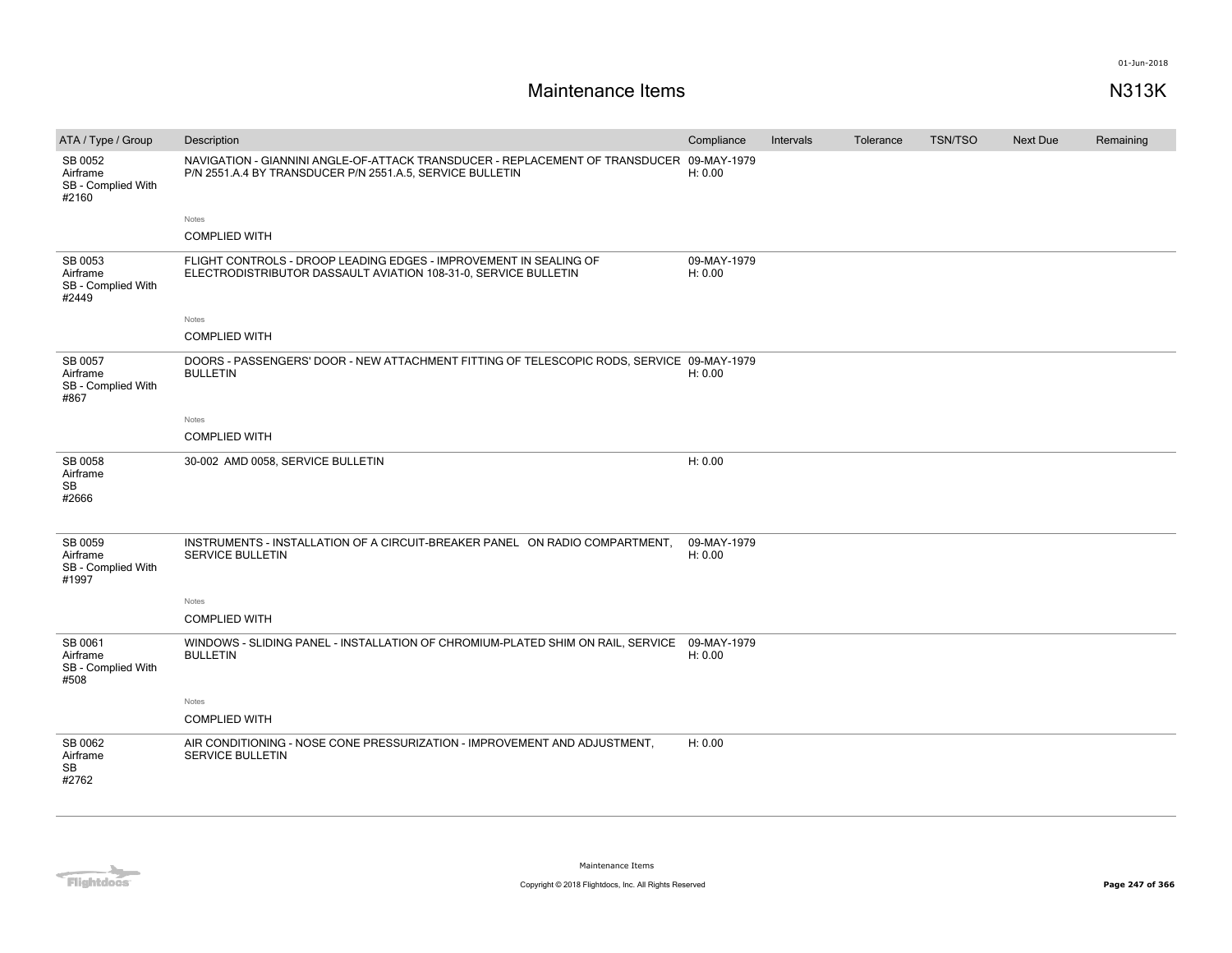| ATA / Type / Group                                                                                                                                                                                                                   | Description                                                                                                  | Compliance             | Intervals | Tolerance | <b>TSN/TSO</b> | Next Due | Remaining |
|--------------------------------------------------------------------------------------------------------------------------------------------------------------------------------------------------------------------------------------|--------------------------------------------------------------------------------------------------------------|------------------------|-----------|-----------|----------------|----------|-----------|
| SB 0063<br>Airframe<br>SB - Complied With<br>#473                                                                                                                                                                                    | WINGS - ADDITION OF A DOUBLER ON T3 RIB OF FLAP OVERLAP, SERVICE BULLETIN                                    | 09-MAY-1979<br>H: 0.00 |           |           |                |          |           |
|                                                                                                                                                                                                                                      | Notes                                                                                                        |                        |           |           |                |          |           |
|                                                                                                                                                                                                                                      | <b>COMPLIED WITH</b>                                                                                         |                        |           |           |                |          |           |
| SB 0064<br>Airframe<br>SB-N/A<br>#1556                                                                                                                                                                                               | FUEL - CHANGE OF WING TANK PRESSURIZATION RELIEF VALVE SETTING, SERVICE<br><b>BULLETIN</b>                   | 09-MAY-1979<br>H: 0.00 |           |           |                |          |           |
|                                                                                                                                                                                                                                      | Notes                                                                                                        |                        |           |           |                |          |           |
|                                                                                                                                                                                                                                      | NOT APPLICABLE                                                                                               |                        |           |           |                |          |           |
| SB 0066<br>Airframe<br>SB - Complied With<br>#1753                                                                                                                                                                                   | FLIGHT CONTROLS - AIRBRAKE CYLINDERS - REPLACEMENT OF CYLINDER ROD END<br>FITTINGS, SERVICE BULLETIN         | 09-MAY-1979<br>H: 0.00 |           |           |                |          |           |
|                                                                                                                                                                                                                                      | Notes                                                                                                        |                        |           |           |                |          |           |
|                                                                                                                                                                                                                                      | <b>COMPLIED WITH</b>                                                                                         |                        |           |           |                |          |           |
| <b>SB 0068</b><br>Airframe<br>SB - Complied With<br>#127                                                                                                                                                                             | LANDING GEAR - NOSE L/G LEG - MODIFICATION OF STRAP SECURING SHIMMY DAMPER<br>ACCUMULATOR, SERVICE BULLETIN  | 09-MAY-1979<br>H: 0.00 |           |           |                |          |           |
|                                                                                                                                                                                                                                      | Notes                                                                                                        |                        |           |           |                |          |           |
|                                                                                                                                                                                                                                      | <b>COMPLIED WITH</b>                                                                                         |                        |           |           |                |          |           |
| SB 0069<br>Airframe<br>SB - Complied With<br>#1516                                                                                                                                                                                   | LANDING GEAR - NOSE L/G - REPLACEMENT OF TELESCOPIC STRUT UNIVERSAL JOINT LINK<br>PINS, SERVICE BULLETIN     | 09-MAY-1979<br>H: 0.00 |           |           |                |          |           |
|                                                                                                                                                                                                                                      | Notes                                                                                                        |                        |           |           |                |          |           |
|                                                                                                                                                                                                                                      | <b>COMPLIED WITH</b>                                                                                         |                        |           |           |                |          |           |
| SB 0070<br>Airframe<br>SB - Complied With<br>#340                                                                                                                                                                                    | LANDING GEAR - NOSE L/G LEG - STEERING CONTROL SYSTEM - REPLACEMENT OF<br>TRANSMISSION PIN, SERVICE BULLETIN | 09-MAY-1979<br>H: 0.00 |           |           |                |          |           |
|                                                                                                                                                                                                                                      | Notes                                                                                                        |                        |           |           |                |          |           |
|                                                                                                                                                                                                                                      | <b>COMPLIED WITH</b>                                                                                         |                        |           |           |                |          |           |
| SB 0075<br>Airframe<br>SB-N/A<br>#183                                                                                                                                                                                                | 80-001 AMD 0075, MOD.0844, SERVICE BULLETIN                                                                  | 09-MAY-1979<br>H: 0.00 |           |           |                |          |           |
|                                                                                                                                                                                                                                      | Notes                                                                                                        |                        |           |           |                |          |           |
|                                                                                                                                                                                                                                      | NOT APPLICABLE                                                                                               |                        |           |           |                |          |           |
| <b>The Contract of the Contract of the Contract of the Contract of the Contract of the Contract of the Contract of the Contract of the Contract of The Contract of The Contract of The Contract of The Contract of The Contract </b> | Maintenance Items                                                                                            |                        |           |           |                |          |           |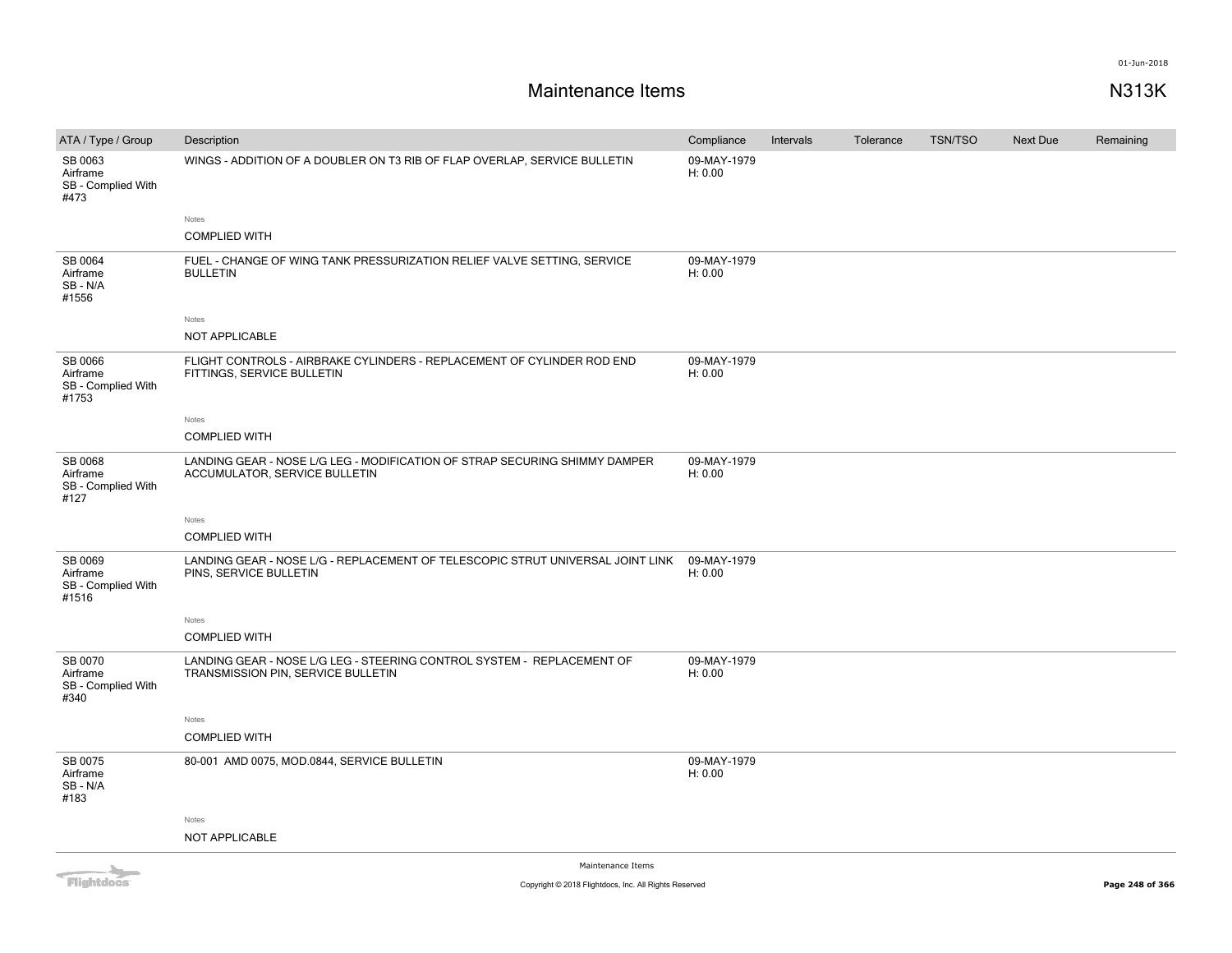| ATA / Type / Group                                 | Description                                                                                                                                               | Compliance             | Intervals | Tolerance | <b>TSN/TSO</b> | Next Due | Remaining |
|----------------------------------------------------|-----------------------------------------------------------------------------------------------------------------------------------------------------------|------------------------|-----------|-----------|----------------|----------|-----------|
| SB 0080<br>Airframe<br>SB - N/A<br>#1595           | AIRBORNE AUXILIARY POWER - INSTALLATION OF AN AIRBORNE AUXILIARY POWER (APU),<br><b>SERVICE BULLETIN</b>                                                  | 01-FEB-1986<br>H: 0.00 |           |           |                |          |           |
|                                                    | Notes                                                                                                                                                     |                        |           |           |                |          |           |
|                                                    | NOT APPLICABLE - N/A                                                                                                                                      |                        |           |           |                |          |           |
| SB 0082<br>Airframe<br>SB - Complied With<br>#2381 | AIR CONDITIONING - PRESSURIZATION - IMPROVEMENT OF CONTROL BOX AND REGULATING 09-MAY-1979<br>VALVES, SERVICE BULLETIN                                     | H: 0.00                |           |           |                |          |           |
|                                                    | Notes                                                                                                                                                     |                        |           |           |                |          |           |
|                                                    | COMPLIED WITH - AT MANUFACTURE                                                                                                                            |                        |           |           |                |          |           |
| SB 0083<br>Airframe<br>SB - Complied With<br>#1897 | AIR CONDITIONING - MODIFICATION OF NON-RETURN VALVE UPSTREAM OF FUEL TANK AND 09-MAY-1979<br>HYDRAULIC RESERVOIRS PRESSURIZATION SYSTEM, SERVICE BULLETIN | H: 0.00                |           |           |                |          |           |
|                                                    | Notes                                                                                                                                                     |                        |           |           |                |          |           |
|                                                    | COMPLIED WITH - AT MANUFACTURE                                                                                                                            |                        |           |           |                |          |           |
| SB 0084<br>Airframe<br>SB - Complied With<br>#182  | 30-006 AMD 0084, MOD.0711, SERVICE BULLETIN                                                                                                               | 09-MAY-1979<br>H: 0.00 |           |           |                |          |           |
|                                                    | Notes                                                                                                                                                     |                        |           |           |                |          |           |
|                                                    | COMPLIED WITH - AT MANUFACTURE                                                                                                                            |                        |           |           |                |          |           |
| SB 0085<br>Airframe<br>SB<br>#2628                 | INSTRUMENTS - INSTALLATION OF INTEGRAL LIGHTED INSTRUMENTS, SERVICE BULLETIN                                                                              | H: 0.00                |           |           |                |          |           |
| SB 0086<br>Airframe<br>SB - Complied With<br>#2269 | FIRE PROTECTION - DETECTION SYSTEM - REPLACING LINDBERG COUPLING BOX, SERVICE<br><b>BULLETIN</b>                                                          | 09-MAY-1979<br>H: 0.00 |           |           |                |          |           |
|                                                    | Notes                                                                                                                                                     |                        |           |           |                |          |           |
|                                                    | COMPLIED WITH - AT MANUFACTURE                                                                                                                            |                        |           |           |                |          |           |
| SB 0087<br>Airframe<br><b>SB</b><br>#2590          | AUTO FLIGHT - SPERRY SP 40 AUTOPILOT - INCREASE OF PILOT COMFORT, SERVICE<br><b>BULLETIN</b>                                                              | H: 0.00                |           |           |                |          |           |

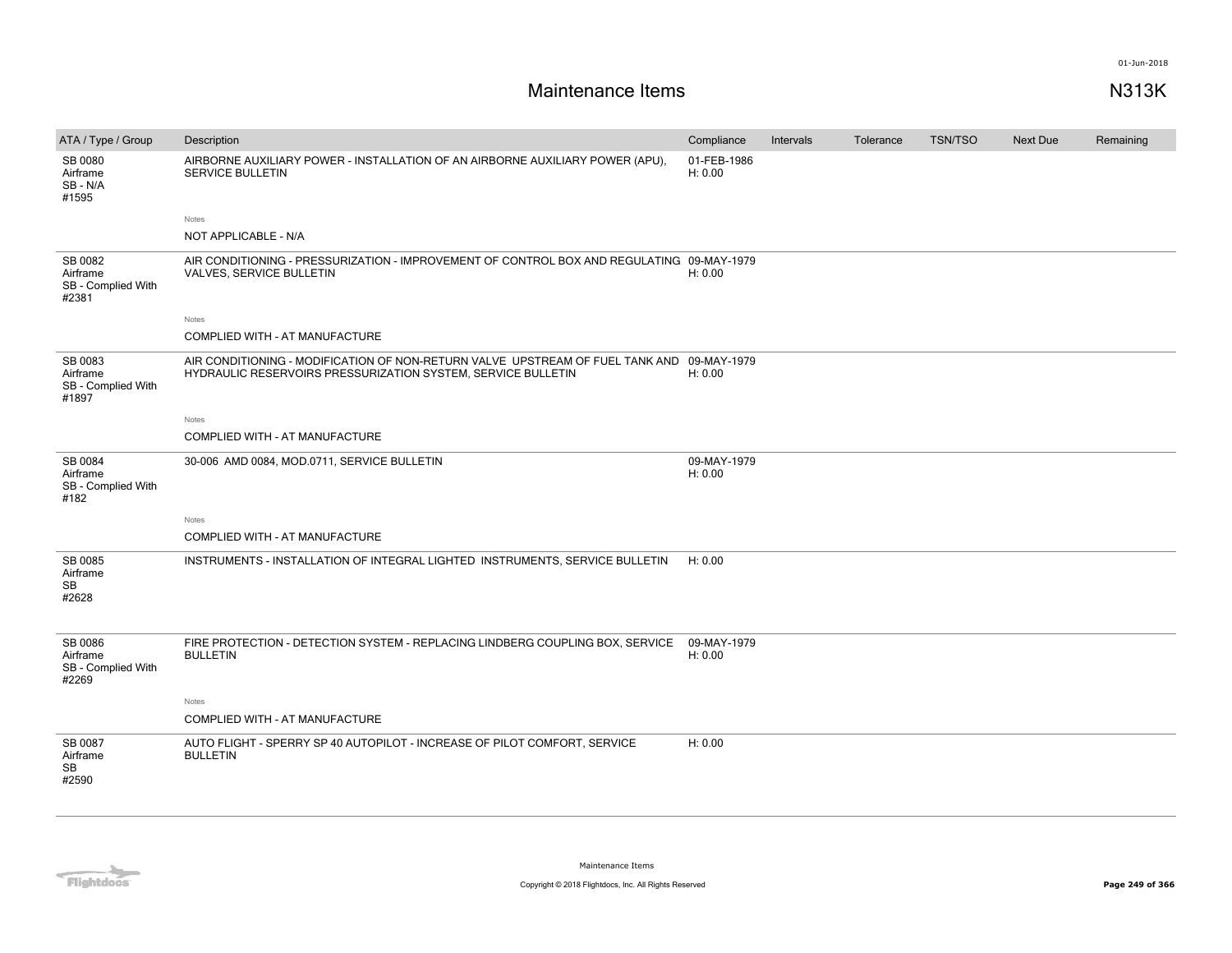### **Maintenance Items N313K**

| ATA / Type / Group                                 | Description                                                                                          | Compliance             | Intervals | Tolerance | <b>TSN/TSO</b> | <b>Next Due</b> | Remaining |
|----------------------------------------------------|------------------------------------------------------------------------------------------------------|------------------------|-----------|-----------|----------------|-----------------|-----------|
| SB 0090<br>Airframe<br>SB - Complied With<br>#516  | 21-008 AMD 0090, MOD.0800, SERVICE BULLETIN                                                          | 09-MAY-1979<br>H: 0.00 |           |           |                |                 |           |
|                                                    | Notes                                                                                                |                        |           |           |                |                 |           |
|                                                    | COMPLIED WITH - AT MANUFACTURE                                                                       |                        |           |           |                |                 |           |
| SB 0091<br>Airframe<br>SB - Complied With<br>#1715 | 32-105 AMD 0091, MOD.0790, SERVICE BULLETIN                                                          | 09-MAY-1979<br>H: 0.00 |           |           |                |                 |           |
|                                                    | Notes                                                                                                |                        |           |           |                |                 |           |
|                                                    | COMPLIED WITH - AT MANUFACTURE                                                                       |                        |           |           |                |                 |           |
| SB 0093<br>Airframe<br>SB<br>#2523                 | 24-002 AMD 0093, SERVICE BULLETIN                                                                    | H: 0.00                |           |           |                |                 |           |
| SB 0094<br>Airframe<br>SB-N/A<br>#988              | 32-009 AMD 0094, MOD.0743, SERVICE BULLETIN                                                          | 01-FEB-1986<br>H: 0.00 |           |           |                |                 |           |
|                                                    | Notes                                                                                                |                        |           |           |                |                 |           |
|                                                    | NOT APPLICABLE - N/A                                                                                 |                        |           |           |                |                 |           |
| SB 0095<br>Airframe<br>SB - Complied With<br>#2182 | LANDING GEAR - NOSE L/G - REPLACEMENT OF STEERING CONTROL HYDRAULIC<br>DISTRIBUTOR, SERVICE BULLETIN | 09-MAY-1979<br>H: 0.00 |           |           |                |                 |           |
|                                                    | Notes                                                                                                |                        |           |           |                |                 |           |
|                                                    | COMPLIED WITH - AT MANUFACTURE                                                                       |                        |           |           |                |                 |           |
| SB 0096<br>Airframe<br>SB - Complied With<br>#1829 | 30-005 AMD 0096, MOD.0736, SERVICE BULLETIN                                                          | 09-MAY-1979<br>H: 0.00 |           |           |                |                 |           |
|                                                    | Notes                                                                                                |                        |           |           |                |                 |           |
|                                                    | COMPLIED WITH - AT MANUFACTURE                                                                       |                        |           |           |                |                 |           |
| SB 0097<br>Airframe<br>SB - Complied With<br>#176  | FUEL - NEW GAUGES FOR CENTER WING TANKS, SERVICE BULLETIN                                            | 09-MAY-1979<br>H: 0.00 |           |           |                |                 |           |
|                                                    | Notes                                                                                                |                        |           |           |                |                 |           |
|                                                    | COMPLIED WITH - AT MANUFACTURE                                                                       |                        |           |           |                |                 |           |
|                                                    |                                                                                                      |                        |           |           |                |                 |           |

Flightdocs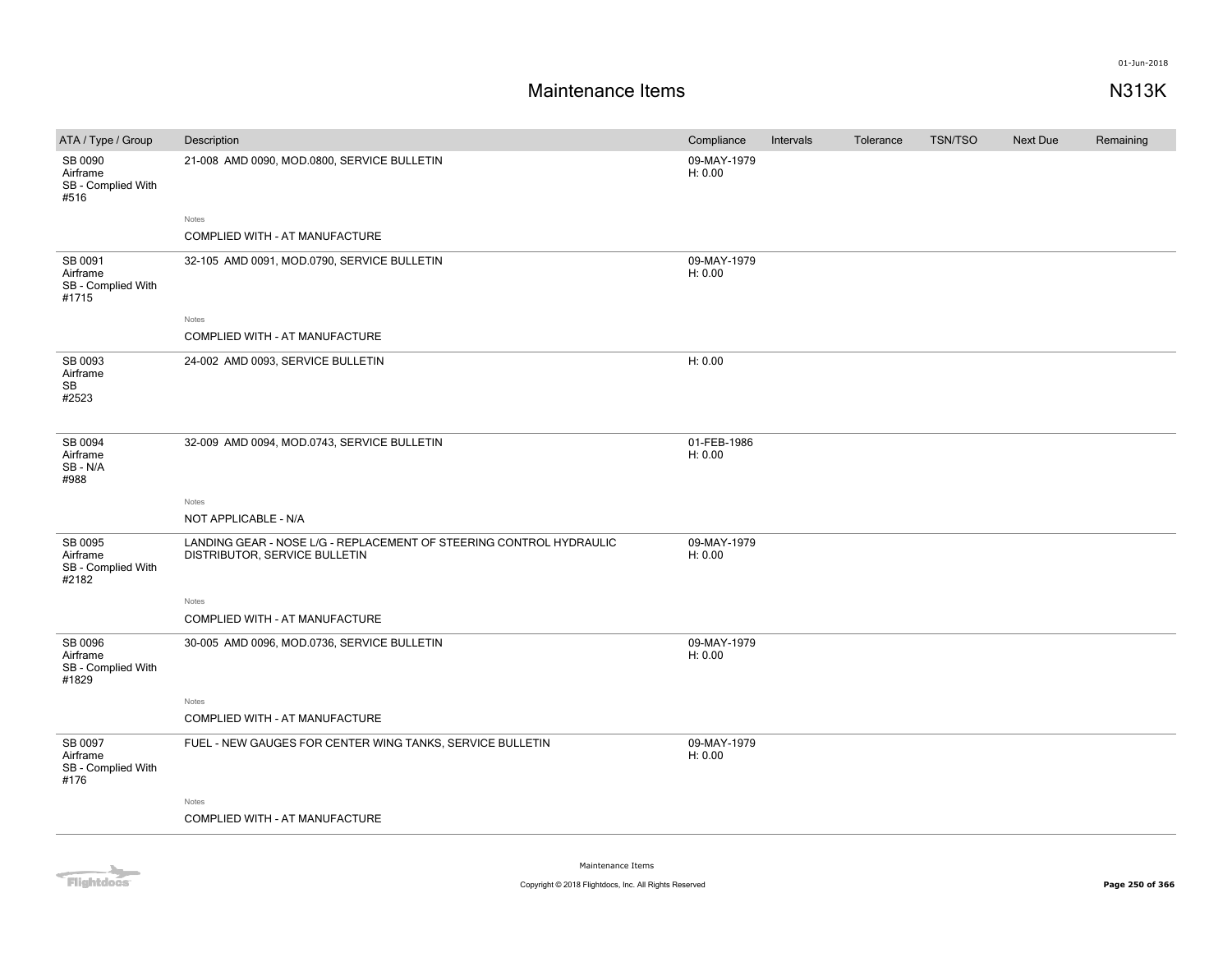| ATA / Type / Group                                 | Description                                                                                                              | Compliance             | Intervals | Tolerance | <b>TSN/TSO</b> | <b>Next Due</b> | Remaining |
|----------------------------------------------------|--------------------------------------------------------------------------------------------------------------------------|------------------------|-----------|-----------|----------------|-----------------|-----------|
| SB 0098<br>Airframe<br>SB - Complied With<br>#2265 | DOORS - PASSENGERS' DOOR - REINFORCING THE DOOR LIFTING CONTROL, SERVICE<br><b>BULLETIN</b>                              | 09-MAY-1979<br>H: 0.00 |           |           |                |                 |           |
|                                                    | Notes                                                                                                                    |                        |           |           |                |                 |           |
|                                                    | COMPLIED WITH - AT MANUFACTURE                                                                                           |                        |           |           |                |                 |           |
| SB 0099<br>Airframe<br><b>SB</b><br>#2498          | 79-001 AMD 0099, MOD.0737, SERVICE BULLETIN                                                                              | H: 0.00                |           |           |                |                 |           |
| SB 0100<br>Airframe<br>SB - Complied With<br>#2272 | DOORS - PASSENGERS' DOOR - REPLACEMENT OF CUPS ON COVER SHEETS FOR<br>IMPROVEMENT OF CLOSING CLEARANCE, SERVICE BULLETIN | 09-MAY-1979<br>H: 0.00 |           |           |                |                 |           |
|                                                    | Notes                                                                                                                    |                        |           |           |                |                 |           |
|                                                    | COMPLIED WITH - AT MANUFACTURE                                                                                           |                        |           |           |                |                 |           |
| SB 0102<br>Airframe<br>SB - Complied With<br>#1492 | FUSELAGE - NOSE CONE RADOME - INSTALLATION OF A RUBBER BOOT, SERVICE BULLETIN                                            | 09-MAY-1979<br>H: 0.00 |           |           |                |                 |           |
|                                                    | Notes                                                                                                                    |                        |           |           |                |                 |           |
|                                                    | COMPLIED WITH - AT MANUFACTURE                                                                                           |                        |           |           |                |                 |           |
| SB 0105<br>Airframe<br>SB - Complied With<br>#218  | LANDING GEAR - MAIN L/G BRAKES - ANTI-SKID SYSTEM - CHECK OF WIRING, SERVICE<br><b>BULLETIN</b>                          | 09-MAY-1979<br>H: 0.00 |           |           |                |                 |           |
|                                                    | Notes                                                                                                                    |                        |           |           |                |                 |           |
|                                                    | COMPLIED WITH - AT MANUFACTURE                                                                                           |                        |           |           |                |                 |           |
| SB 0106<br>Airframe<br>SB - Complied With<br>#369  | 24-003 AMD 0106, MOD.0525, SERVICE BULLETIN                                                                              | 09-MAY-1979<br>H: 0.00 |           |           |                |                 |           |
|                                                    | Notes                                                                                                                    |                        |           |           |                |                 |           |
|                                                    | COMPLIED WITH - AT MANUFACTURE                                                                                           |                        |           |           |                |                 |           |
| SB 0108<br>Airframe<br>SB - Complied With<br>#1544 | ELECTRICAL POWER - VENTILATION OF BATTERIES, SERVICE BULLETIN                                                            | 09-MAY-1979<br>H: 0.00 |           |           |                |                 |           |
|                                                    | Notes                                                                                                                    |                        |           |           |                |                 |           |
|                                                    | COMPLIED WITH - AT MANUFACTURE                                                                                           |                        |           |           |                |                 |           |
|                                                    |                                                                                                                          |                        |           |           |                |                 |           |

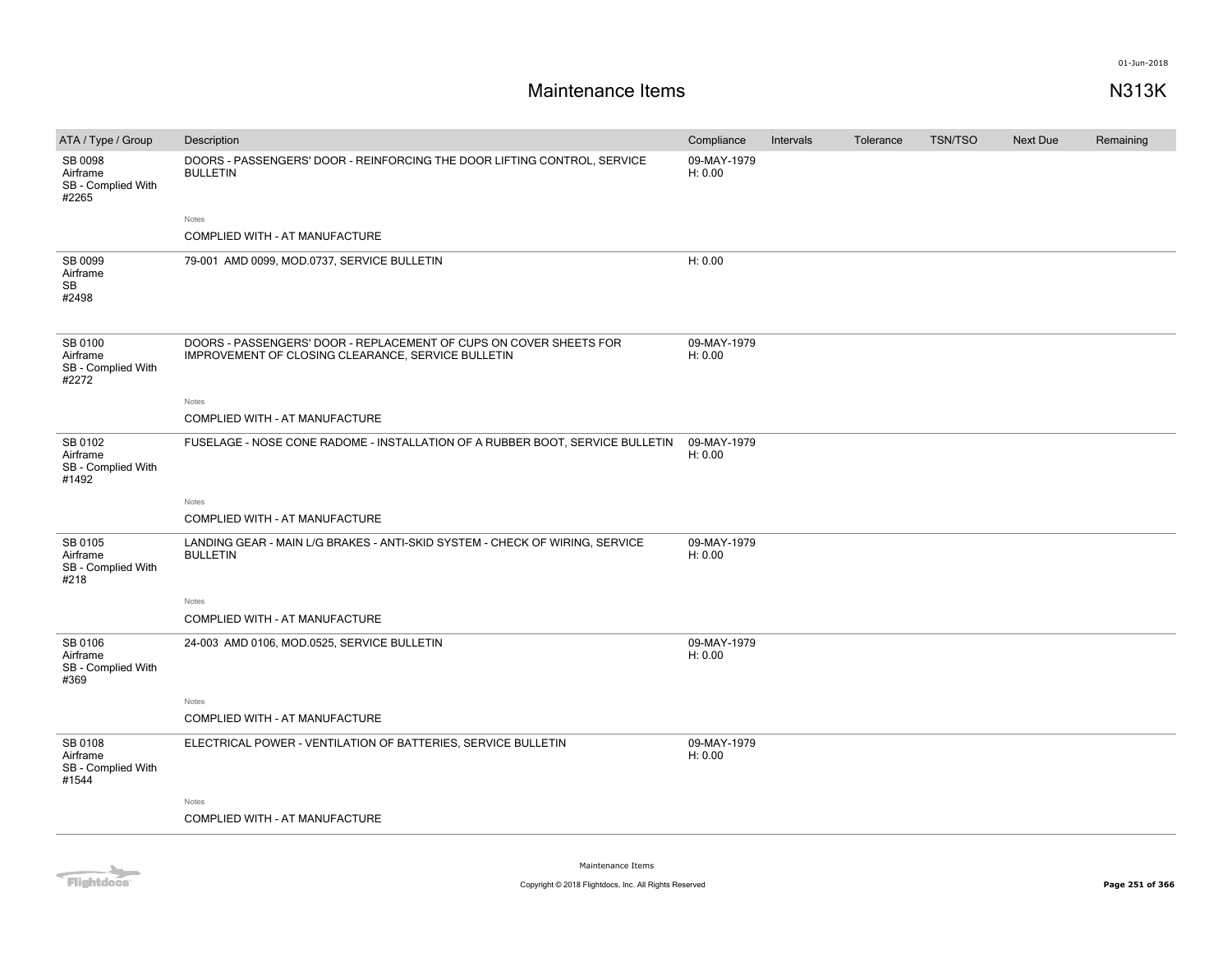| ATA / Type / Group                                 | Description                                                                                  | Compliance             | Intervals | Tolerance | <b>TSN/TSO</b> | <b>Next Due</b> | Remaining |
|----------------------------------------------------|----------------------------------------------------------------------------------------------|------------------------|-----------|-----------|----------------|-----------------|-----------|
| SB 0109<br>Airframe<br>SB - Complied With<br>#1175 | 54-002 AMD 0109, MOD.0624, SERVICE BULLETIN                                                  | 09-MAY-1979<br>H: 0.00 |           |           |                |                 |           |
|                                                    | Notes                                                                                        |                        |           |           |                |                 |           |
|                                                    | COMPLIED WITH - AT MANUFACTURE                                                               |                        |           |           |                |                 |           |
| SB 0111<br>Airframe<br>SB-N/A<br>#1686             | 24-005 AMD 0111, SERVICE BULLETIN                                                            | 09-MAY-1979<br>H: 0.00 |           |           |                |                 |           |
|                                                    | Notes                                                                                        |                        |           |           |                |                 |           |
|                                                    | NOT APPLICABLE                                                                               |                        |           |           |                |                 |           |
| SB 0113<br>Airframe<br>SB - Complied With<br>#796  | ICE AND RAIN PROTECTION - WINDSHIELD HEAT - NEW HEATING NETWORK, SERVICE<br><b>BULLETIN</b>  | 09-MAY-1979<br>H: 0.00 |           |           |                |                 |           |
|                                                    | Notes                                                                                        |                        |           |           |                |                 |           |
|                                                    | COMPLIED WITH - AT MANUFACTURE                                                               |                        |           |           |                |                 |           |
| SB 0115<br>Airframe<br>SB - Complied With<br>#2028 | HYDRAULIC POWER - ELECTRO-PUMP BLEED DRAIN, SERVICE BULLETIN                                 | 09-MAY-1979<br>H: 0.00 |           |           |                |                 |           |
|                                                    | Notes                                                                                        |                        |           |           |                |                 |           |
|                                                    | COMPLIED WITH - AT MANUFACTURE                                                               |                        |           |           |                |                 |           |
| SB 0116<br>Airframe<br>SB - Complied With<br>#1433 | LANDING GEAR - AERODYNAMIC IMPROVEMENT OF DOORS (SEALING STOPS), SERVICE<br><b>BULLETIN</b>  | 09-MAY-1979<br>H: 0.00 |           |           |                |                 |           |
|                                                    | Notes                                                                                        |                        |           |           |                |                 |           |
|                                                    | COMPLIED WITH - AT MANUFACTURE                                                               |                        |           |           |                |                 |           |
| SB 0117<br>Airframe<br>SB<br>#2795                 | FUSELAGE - IMPROVEMENT OF AERODYNAMIC SHAPE OF AIR EXHAUST PORTS, SERVICE<br><b>BULLETIN</b> | H: 0.00                |           |           |                |                 |           |
| SB 0118<br>Airframe<br>SB<br>#2661                 | FLIGHT CONTROLS - IMPROVEMENT OF OPERATING CLEARANCE SEALING, SERVICE<br><b>BULLETIN</b>     | H: 0.00                |           |           |                |                 |           |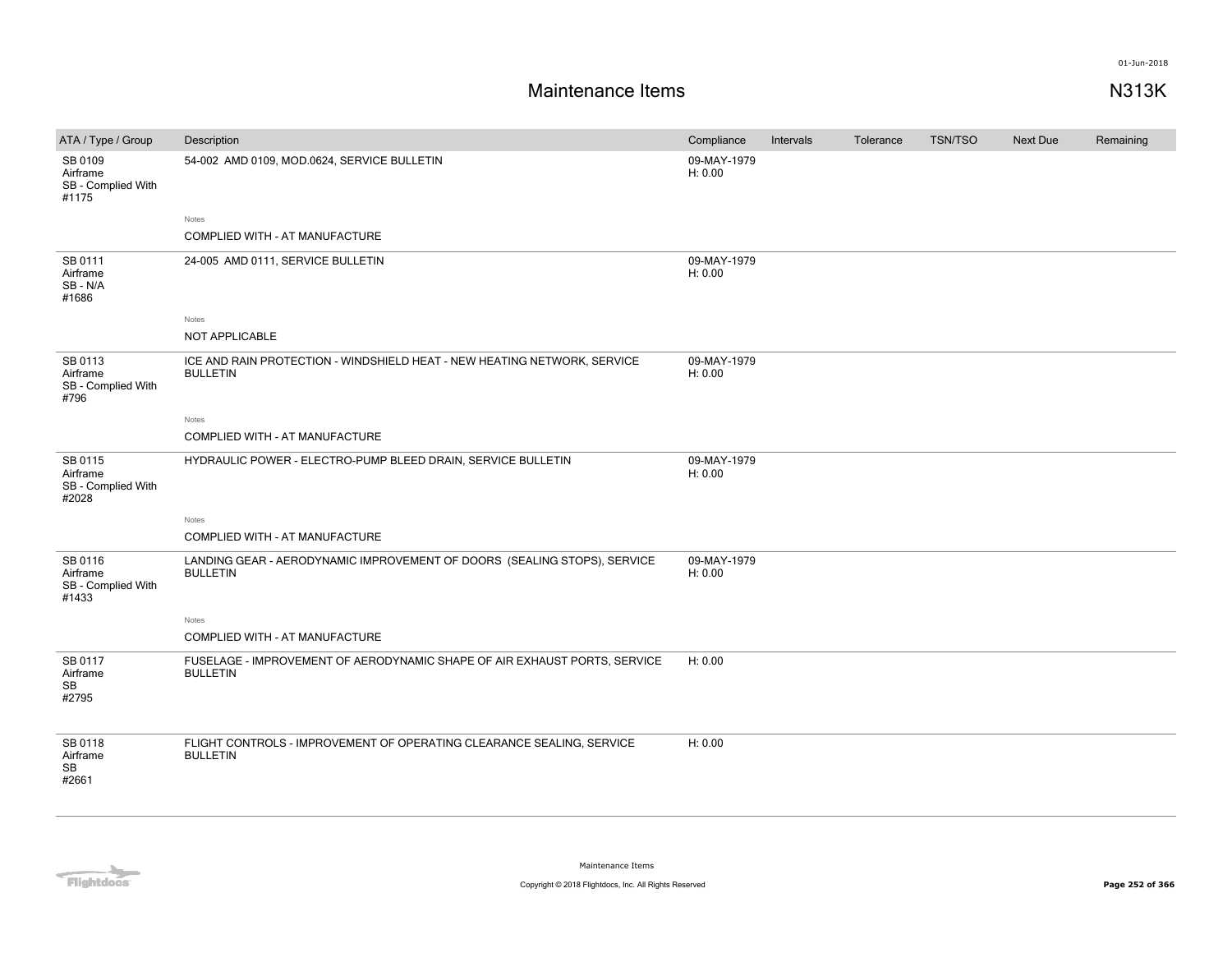| ATA / Type / Group                                 | Description                                                                                 | Compliance             | Intervals | Tolerance | <b>TSN/TSO</b> | Next Due | Remaining |
|----------------------------------------------------|---------------------------------------------------------------------------------------------|------------------------|-----------|-----------|----------------|----------|-----------|
| SB 0119<br>Airframe<br>SB - Complied With<br>#829  | LIGHTS - CHANGE OF NAVIGATION (ANTI-COLLISION) LIGHTS, SERVICE BULLETIN                     | 09-MAY-1979<br>H: 0.00 |           |           |                |          |           |
|                                                    | Notes<br>COMPLIED WITH - AT MANUFACTURE                                                     |                        |           |           |                |          |           |
| SB 0120<br>Airframe<br>SB - Complied With<br>#206  | 23-001 AMD 0120, MOD.0756, SERVICE BULLETIN                                                 | 09-MAY-1979<br>H: 0.00 |           |           |                |          |           |
|                                                    | Notes<br>COMPLIED WITH - AT MANUFACTURE                                                     |                        |           |           |                |          |           |
| SB 0121<br>Airframe<br><b>SB</b><br>#2547          | NAVIGATION - IMPROVEMENT OF AERO-DYNAMIC SHAPE OF ANTENNAS, SERVICE BULLETIN H: 0.00        |                        |           |           |                |          |           |
| SB 0122<br>Airframe<br>SB - Complied With<br>#1445 | ICE AND RAIN PROTECTION - INSTALLATION OF NEW WINDSHIELD WIPERS, SERVICE<br><b>BULLETIN</b> | 09-MAY-1979<br>H: 0.00 |           |           |                |          |           |
|                                                    | Notes                                                                                       |                        |           |           |                |          |           |
|                                                    | COMPLIED WITH - AT MANUFACTURE                                                              |                        |           |           |                |          |           |
| SB 0123<br>Airframe<br>SB - Complied With<br>#1738 | WINGS - CHANGE OF WING TIP FAIRINGS, SERVICE BULLETIN                                       | 09-MAY-1979<br>H: 0.00 |           |           |                |          |           |
|                                                    | Notes                                                                                       |                        |           |           |                |          |           |
| SB 0124<br>Airframe<br>SB - Complied With<br>#1010 | FUEL - STAINLESS STEEL DIP-STICK GAUGES, SERVICE BULLETIN                                   | 09-MAY-1979<br>H: 0.00 |           |           |                |          |           |
|                                                    | Notes<br>COMPLIED WITH - AT MANUFACTURE                                                     |                        |           |           |                |          |           |
| SB 0125<br>Airframe<br>SB - Complied With<br>#148  | 54-003 AMD 0125, MOD.0787, SERVICE BULLETIN                                                 | 09-MAY-1979<br>H: 0.00 |           |           |                |          |           |
|                                                    | Notes                                                                                       |                        |           |           |                |          |           |
|                                                    | COMPLIED WITH - AT MANUFACTURE                                                              |                        |           |           |                |          |           |
|                                                    | <b>COMPLIED WITH</b>                                                                        |                        |           |           |                |          |           |

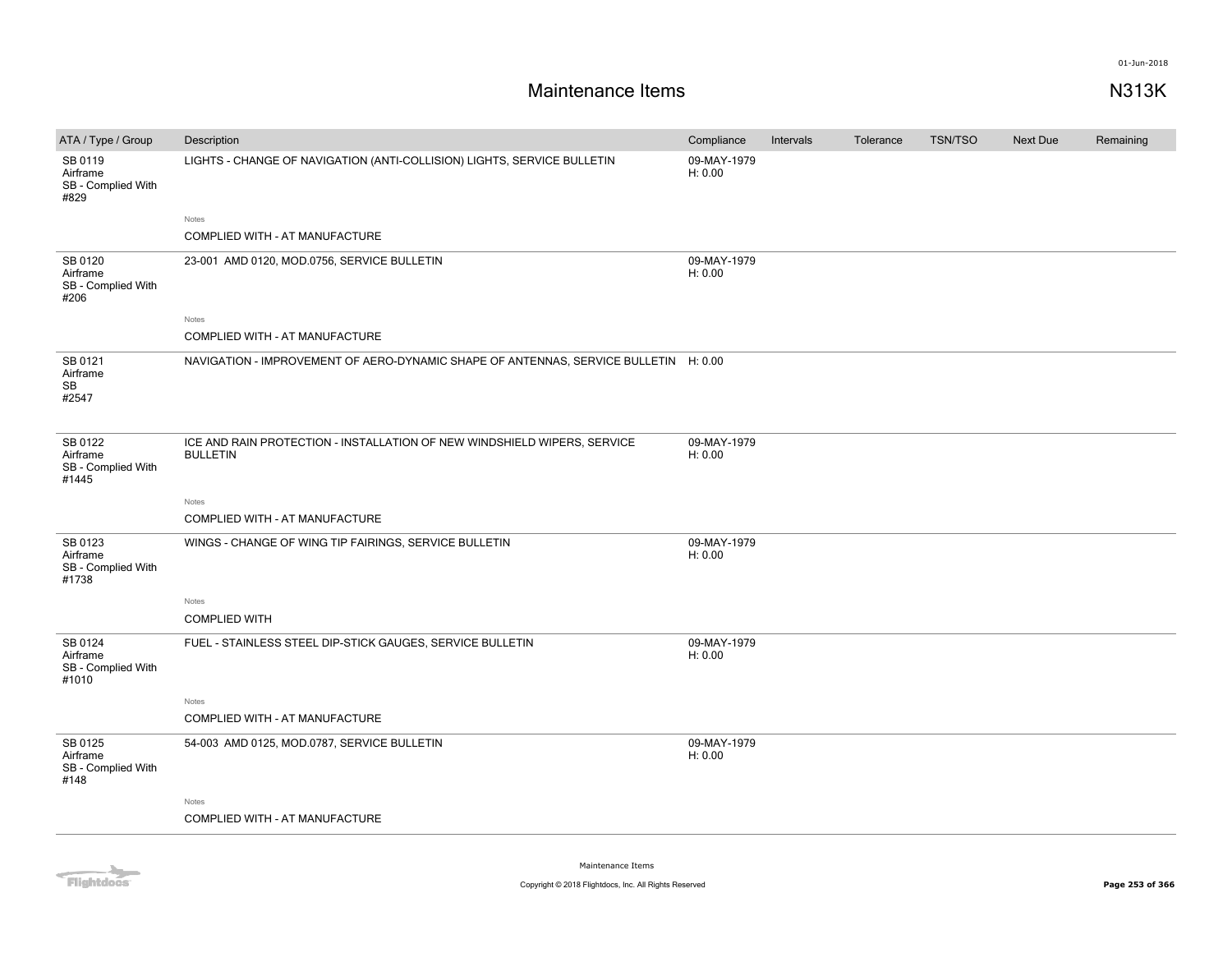| ATA / Type / Group                                 | Description                                                                                                                                    | Compliance             | Intervals | Tolerance | <b>TSN/TSO</b> | Next Due | Remaining |
|----------------------------------------------------|------------------------------------------------------------------------------------------------------------------------------------------------|------------------------|-----------|-----------|----------------|----------|-----------|
| SB 0127<br>Airframe<br>SB - Complied With<br>#2380 | 30-010 AMD 0127, MOD.0796, SERVICE BULLETIN                                                                                                    | 09-MAY-1979<br>H: 0.00 |           |           |                |          |           |
|                                                    | Notes                                                                                                                                          |                        |           |           |                |          |           |
|                                                    | <b>COMPLIED WITH</b>                                                                                                                           |                        |           |           |                |          |           |
| SB 0128<br>Airframe<br>SB - Complied With<br>#2277 | 54-005 AMD 0128, MOD.0833, SERVICE BULLETIN                                                                                                    | 09-MAY-1979<br>H: 0.00 |           |           |                |          |           |
|                                                    | Notes                                                                                                                                          |                        |           |           |                |          |           |
|                                                    | <b>COMPLIED WITH</b>                                                                                                                           |                        |           |           |                |          |           |
| SB 0129<br>Airframe<br>SB-N/A<br>#1554             | ICE AND RAIN PROTECTION - WING ANTI-ICING - REPLACEMENT OF FLEXIBLE CONNECTING<br>PIPE BETWEEN FIXED AND DROOP LEADING EDGES, SERVICE BULLETIN | 09-MAY-1979<br>H: 0.00 |           |           |                |          |           |
|                                                    | Notes                                                                                                                                          |                        |           |           |                |          |           |
|                                                    | NOT APPLICABLE                                                                                                                                 |                        |           |           |                |          |           |
| SB 0131<br>Airframe<br>SB<br>#2520                 | ICE AND RAIN PROTECTION - INSTALLATION OF "RAIN REPELLENT SYSTEM", SERVICE<br><b>BULLETIN</b>                                                  | H: 0.00                |           |           |                |          |           |
| SB 0132<br>Airframe<br>SB-N/A<br>#1622             | HYDRAULIC POWER - STAND-BY POWER - INSTALLATION OF A REINFORCED ELECTRO-<br>PUMP, SERVICE BULLETIN                                             | 09-MAY-1979<br>H: 0.00 |           |           |                |          |           |
|                                                    | Notes                                                                                                                                          |                        |           |           |                |          |           |
|                                                    | NOT APPLICABLE                                                                                                                                 |                        |           |           |                |          |           |
| SB 0133<br>Airframe<br>SB<br>#1790                 | FLIGHT CONTROLS - DROOP LEADING EDGES - IMPROVEMENT OF ROTATING ROD P/N MY20- 09-MAY-1979<br>173-25, SERVICE BULLETIN                          | H: 0.00                |           |           |                |          |           |
| SB 0134<br>Airframe<br>SB - Complied With<br>#709  | 77-001 AMD 0134, SERVICE BULLETIN                                                                                                              | 09-MAY-1979<br>H: 0.00 |           |           |                |          |           |
|                                                    | Notes                                                                                                                                          |                        |           |           |                |          |           |
|                                                    | <b>COMPLIED WITH</b>                                                                                                                           |                        |           |           |                |          |           |
|                                                    |                                                                                                                                                |                        |           |           |                |          |           |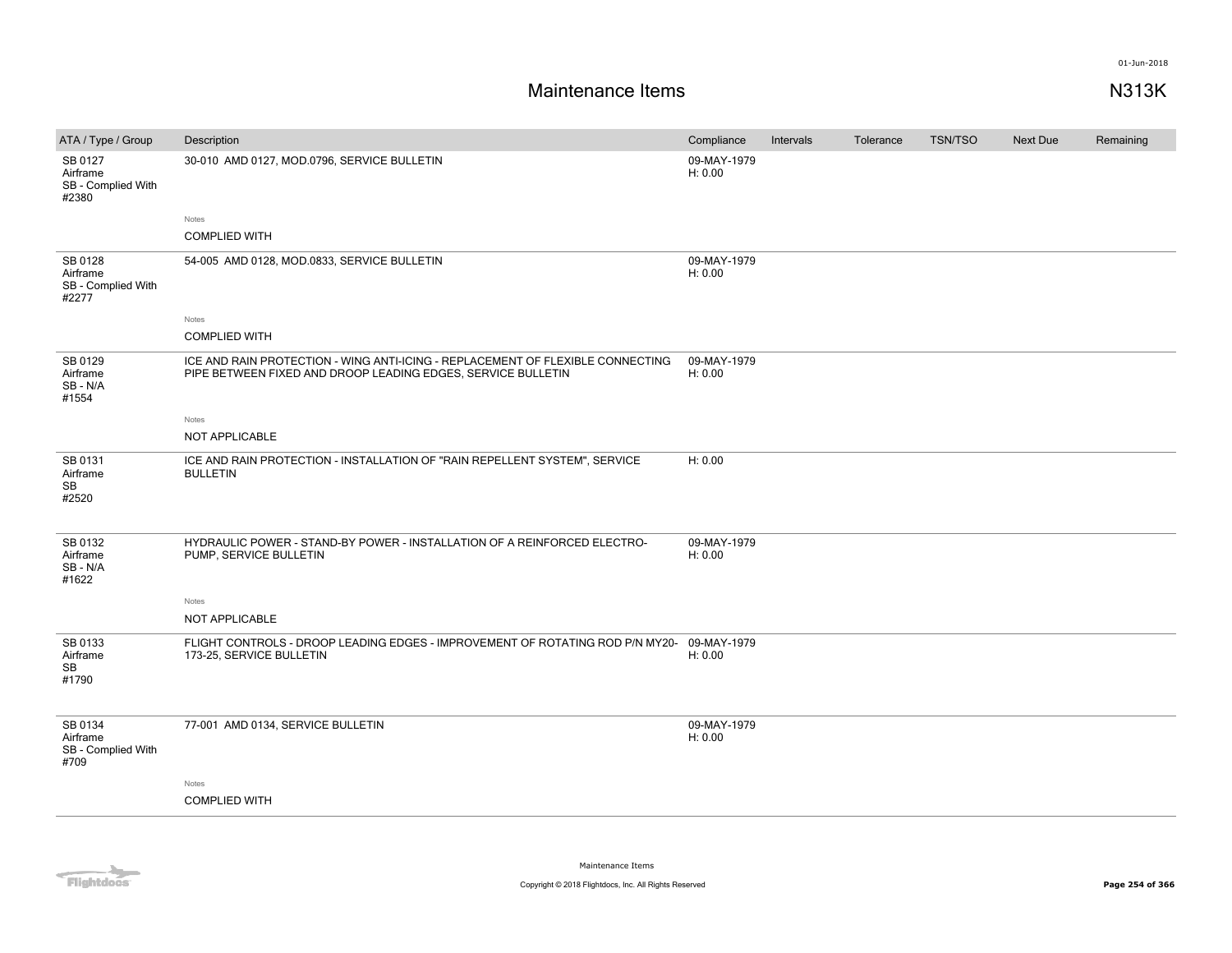| ATA / Type / Group                                 | Description                                                                                                          | Compliance             | Intervals | Tolerance | <b>TSN/TSO</b> | <b>Next Due</b> | Remaining |
|----------------------------------------------------|----------------------------------------------------------------------------------------------------------------------|------------------------|-----------|-----------|----------------|-----------------|-----------|
| SB 0136<br>Airframe<br>SB - Complied With<br>#227  | AIR CONDITIONING - IMPROVEMENT OF SLOW VALVE, SERVICE BULLETIN                                                       | 09-MAY-1979<br>H: 0.00 |           |           |                |                 |           |
|                                                    | Notes                                                                                                                |                        |           |           |                |                 |           |
|                                                    | <b>COMPLIED WITH</b>                                                                                                 |                        |           |           |                |                 |           |
| SB 0137<br>Airframe<br>SB - Complied With<br>#593  | DOORS - EMERGENCY EXITS - REPLACEMENT OF BREAK-TO-OPEN CUPS ON EXTERIOR<br>CONTROLS, SERVICE BULLETIN                | 09-MAY-2009<br>H: 0.00 |           |           |                |                 |           |
|                                                    | Notes                                                                                                                |                        |           |           |                |                 |           |
|                                                    | <b>COMPLIED WITH</b>                                                                                                 |                        |           |           |                |                 |           |
| SB 0138<br>Airframe<br>SB - Complied With<br>#1377 | WINGS - DELETION OF WING TRAILING EDGE-TOFUSELAGE CONNECTING RODS, SERVICE<br><b>BULLETIN</b>                        | 09-MAY-2009<br>H: 0.00 |           |           |                |                 |           |
|                                                    | Notes                                                                                                                |                        |           |           |                |                 |           |
|                                                    | <b>COMPLIED WITH</b>                                                                                                 |                        |           |           |                |                 |           |
| SB 0139<br>Airframe<br>SB-N/A<br>#1282             | 32-109 AMD 0139, MOD.0362, SERVICE BULLETIN                                                                          | 09-MAY-1979<br>H: 0.00 |           |           |                |                 |           |
|                                                    | Notes                                                                                                                |                        |           |           |                |                 |           |
|                                                    | <b>NOT APPLICABLE</b>                                                                                                |                        |           |           |                |                 |           |
| SB 0140<br>Airframe<br>SB - N/A<br>#771            | FLIGHT CONTROLS - DROOP LEADING EDGES - REPLACEMENT OF STEEL PLUGS BY LIGHTER 09-MAY-1979<br>PLUGS, SERVICE BULLETIN | H: 0.00                |           |           |                |                 |           |
|                                                    | Notes                                                                                                                |                        |           |           |                |                 |           |
|                                                    | NOT APPLICABLE                                                                                                       |                        |           |           |                |                 |           |
| SB 0141<br>Airframe<br><b>SB</b>                   | 20-003 AMD 0141, SERVICE BULLETIN                                                                                    | H: 0.00                |           |           |                |                 |           |
| #2768                                              |                                                                                                                      |                        |           |           |                |                 |           |
| SB 0142<br>Airframe<br>SB - Complied With<br>#1357 | 77-002 AMD 0142, MOD.0780, SERVICE BULLETIN                                                                          | 09-MAY-1979<br>H: 0.00 |           |           |                |                 |           |
|                                                    | Notes                                                                                                                |                        |           |           |                |                 |           |
|                                                    | <b>COMPLIED WITH</b>                                                                                                 |                        |           |           |                |                 |           |
|                                                    |                                                                                                                      |                        |           |           |                |                 |           |

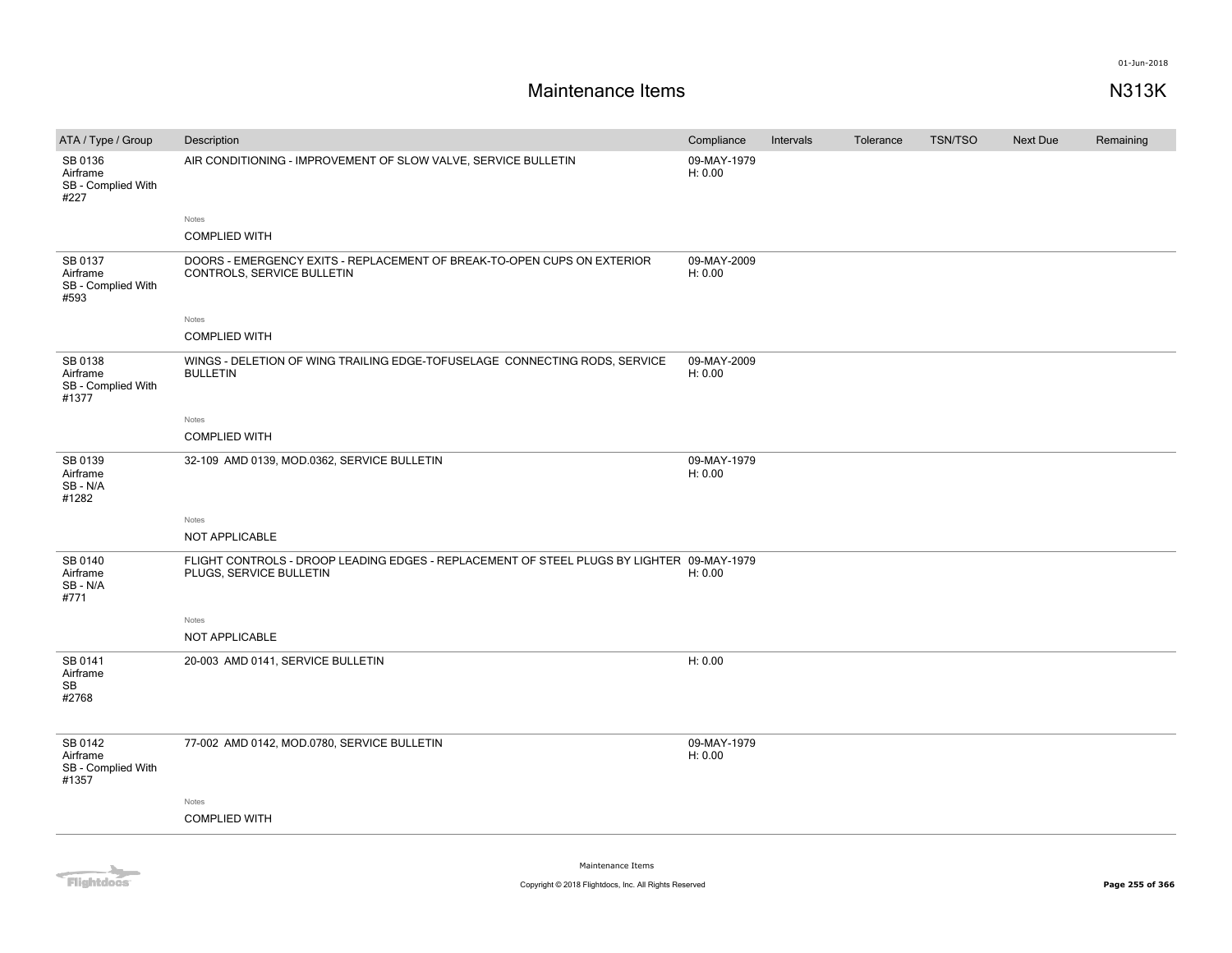| ATA / Type / Group                                 | Description                                                                                                     | Compliance             | Intervals | Tolerance | <b>TSN/TSO</b> | <b>Next Due</b> | Remaining |
|----------------------------------------------------|-----------------------------------------------------------------------------------------------------------------|------------------------|-----------|-----------|----------------|-----------------|-----------|
| SB 0143<br>Airframe<br>SB - Complied With<br>#1988 | FLIGHT CONTROLS - TOUCH-UP ON LINKAGES IN THE VICINITY OF FRAME 7, SERVICE<br><b>BULLETIN</b>                   | 09-MAY-1979<br>H: 0.00 |           |           |                |                 |           |
|                                                    | Notes                                                                                                           |                        |           |           |                |                 |           |
|                                                    | <b>COMPLIED WITH</b>                                                                                            |                        |           |           |                |                 |           |
| SB 0144<br>Airframe<br>SB - Complied With<br>#330  | FUSELAGE - ADDITIONAL DRAINING IN REAR FUSELAGE, SERVICE BULLETIN                                               | 09-MAY-1979<br>H: 0.00 |           |           |                |                 |           |
|                                                    | Notes                                                                                                           |                        |           |           |                |                 |           |
|                                                    | <b>COMPLIED WITH</b>                                                                                            |                        |           |           |                |                 |           |
| SB 0146<br>Airframe<br>SB - Complied With<br>#640  | LANDING GEAR - BRAKES - PROTECTION OF SKID CONTROL SYSTEM CONTROL BOX<br>AGAINST MOISTURE, SERVICE BULLETIN     | 09-MAY-1979<br>H: 0.00 |           |           |                |                 |           |
|                                                    | Notes                                                                                                           |                        |           |           |                |                 |           |
|                                                    | <b>COMPLIED WITH</b>                                                                                            |                        |           |           |                |                 |           |
| SB 0147<br>Airframe<br>SB - Complied With<br>#164  | 30-011 AMD 0147, SERVICE BULLETIN                                                                               | 09-MAY-1979<br>H: 0.00 |           |           |                |                 |           |
|                                                    | Notes                                                                                                           |                        |           |           |                |                 |           |
|                                                    | <b>COMPLIED WITH</b>                                                                                            |                        |           |           |                |                 |           |
| SB 0148<br>Airframe<br>SB-N/A<br>#1354             | ICE AND RAIN PROTECTION - WING ANTI-ICING - NEW DIAMETER OF DRILLINGS ON<br>DISTRIBUTION DUCT, SERVICE BULLETIN | 09-MAY-1979<br>H: 0.00 |           |           |                |                 |           |
|                                                    | Notes                                                                                                           |                        |           |           |                |                 |           |
|                                                    | NOT APPLICABLE                                                                                                  |                        |           |           |                |                 |           |
| SB 0151<br>Airframe<br>SB - Complied With<br>#1341 | 54-006 AMD 0151, MOD.0849, SERVICE BULLETIN                                                                     | 09-MAY-1979<br>H: 0.00 |           |           |                |                 |           |
|                                                    | Notes                                                                                                           |                        |           |           |                |                 |           |
|                                                    | <b>COMPLIED WITH</b>                                                                                            |                        |           |           |                |                 |           |
| SB 0152<br>Airframe<br>SB - Complied With<br>#923  | FLIGHT CONTROLS - CLEARANCE BETWEEN RUDDER BELLCRANK HUB AND STIFFENER P/N<br>221-001, SERVICE BULLETIN         | 09-MAY-1979<br>H: 0.00 |           |           |                |                 |           |
|                                                    | Notes                                                                                                           |                        |           |           |                |                 |           |
|                                                    | <b>COMPLIED WITH</b>                                                                                            |                        |           |           |                |                 |           |
|                                                    | Maintenance Items                                                                                               |                        |           |           |                |                 |           |

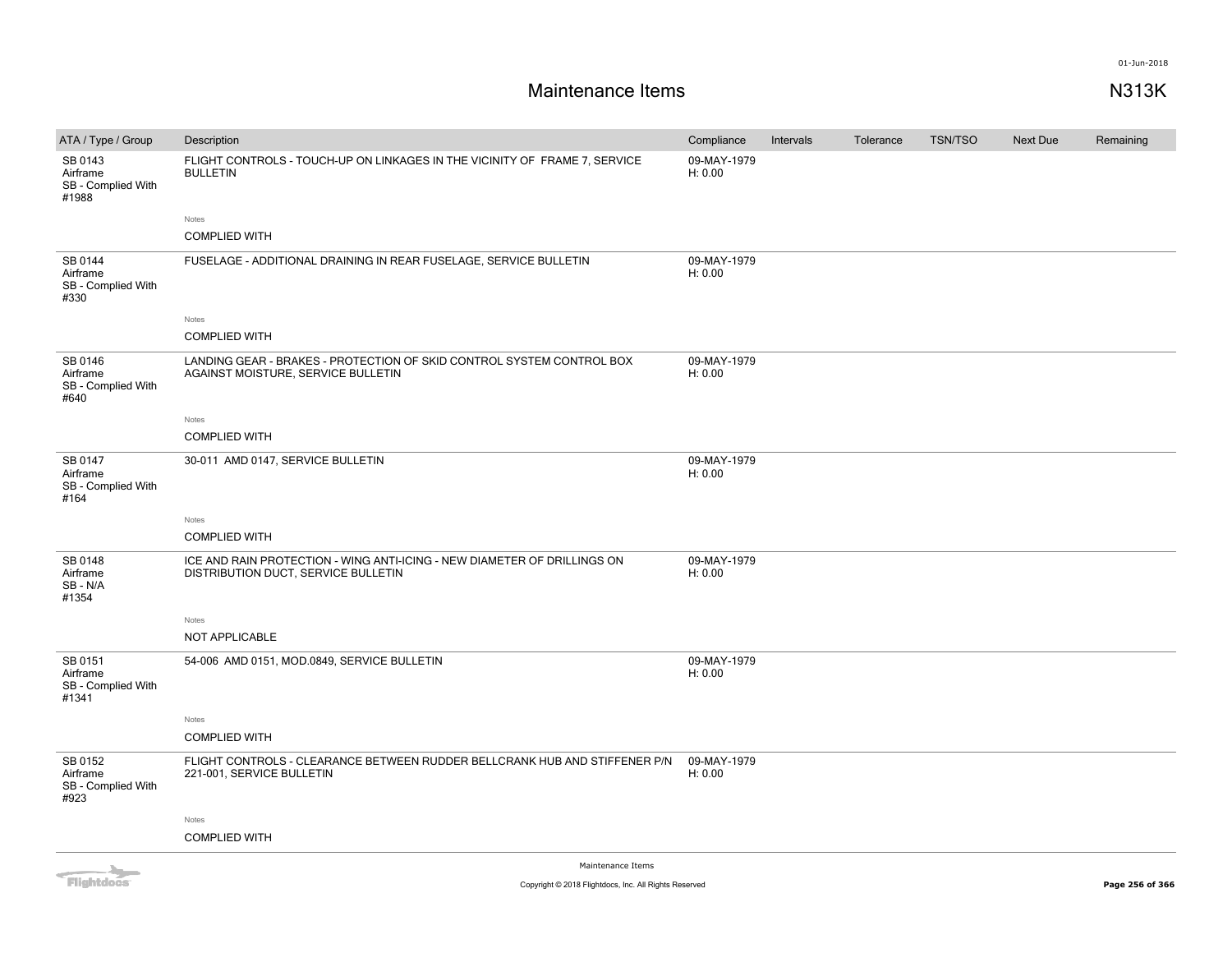| ATA / Type / Group                                 | Description                                                                                                                                                                               | Compliance             | Intervals | Tolerance | <b>TSN/TSO</b> | <b>Next Due</b> | Remaining |
|----------------------------------------------------|-------------------------------------------------------------------------------------------------------------------------------------------------------------------------------------------|------------------------|-----------|-----------|----------------|-----------------|-----------|
| SB 0153<br>Airframe<br>SB - Complied With<br>#945  | FUEL - PROTECTING BAFFLE ON TRANSFER VALVE, SERVICE BULLETIN                                                                                                                              | 09-MAY-1979<br>H: 0.00 |           |           |                |                 |           |
|                                                    | Notes                                                                                                                                                                                     |                        |           |           |                |                 |           |
|                                                    | <b>COMPLIED WITH</b>                                                                                                                                                                      |                        |           |           |                |                 |           |
| SB 0154<br>Airframe<br>SB - Complied With<br>#1555 | DOORS - L/G DOORS - INCREASE OF AXIAL PLAY ON ROCKERS, SERVICE BULLETIN                                                                                                                   | 09-MAY-1979<br>H: 0.00 |           |           |                |                 |           |
|                                                    | Notes                                                                                                                                                                                     |                        |           |           |                |                 |           |
|                                                    | <b>COMPLIED WITH</b>                                                                                                                                                                      |                        |           |           |                |                 |           |
| SB 0155<br>Airframe<br>SB - Complied With<br>#1454 | GENERAL - LIST OF MODIFICATION THE APPLICATION OF WHICH JUSTIFIES THE<br>IMPROVEMENT OF PERFORMANCES SPECIFIED IN THE REVISION OF FLIGHT MANUAL,<br>DATED JUNE 21, 1966, SERVICE BULLETIN | 09-MAY-1979<br>H: 0.00 |           |           |                |                 |           |
|                                                    | Notes                                                                                                                                                                                     |                        |           |           |                |                 |           |
|                                                    | <b>COMPLIED WITH</b>                                                                                                                                                                      |                        |           |           |                |                 |           |
| SB 0156<br>Airframe<br>SB - Complied With<br>#990  | HYDRAULIC POWER - STAND-BY POWER - MODIFICATION OF HYDRAULIC STAND-BY<br>CONTROL MICROSWITCH CAM, SERVICE BULLETIN                                                                        | 09-MAY-1979<br>H: 0.00 |           |           |                |                 |           |
|                                                    | Notes                                                                                                                                                                                     |                        |           |           |                |                 |           |
|                                                    | <b>COMPLIED WITH</b>                                                                                                                                                                      |                        |           |           |                |                 |           |
| SB 0159<br>Airframe<br>SB - Complied With<br>#599  | FUSELAGE - REINFORCEMENT OF STRINGER JUNCTION ON FRAME 33, SERVICE BULLETIN                                                                                                               | 09-MAY-1979<br>H: 0.00 |           |           |                |                 |           |
|                                                    | Notes                                                                                                                                                                                     |                        |           |           |                |                 |           |
|                                                    | <b>COMPLIED WITH</b>                                                                                                                                                                      |                        |           |           |                |                 |           |
| SB 0160<br>Airframe<br>SB - Complied With<br>#1905 | FUEL - WING FUEL TANKS - CHECK OUT OF CLAPPER BOXES ON RIB 9, SERVICE BULLETIN                                                                                                            | 09-MAY-1979<br>H: 0.00 |           |           |                |                 |           |
|                                                    | Notes                                                                                                                                                                                     |                        |           |           |                |                 |           |
|                                                    | <b>COMPLIED WITH</b>                                                                                                                                                                      |                        |           |           |                |                 |           |
| SB 0161<br>Airframe<br>SB - Complied With<br>#537  | FUEL - REAR COMPARTMENT TANKS - CHANGING FLOAT VALVES, SERVICE BULLETIN                                                                                                                   | 09-MAY-1979<br>H: 0.00 |           |           |                |                 |           |
|                                                    | Notes                                                                                                                                                                                     |                        |           |           |                |                 |           |
|                                                    | <b>COMPLIED WITH</b>                                                                                                                                                                      |                        |           |           |                |                 |           |
| $\sim$                                             | Maintenance Items                                                                                                                                                                         |                        |           |           |                |                 |           |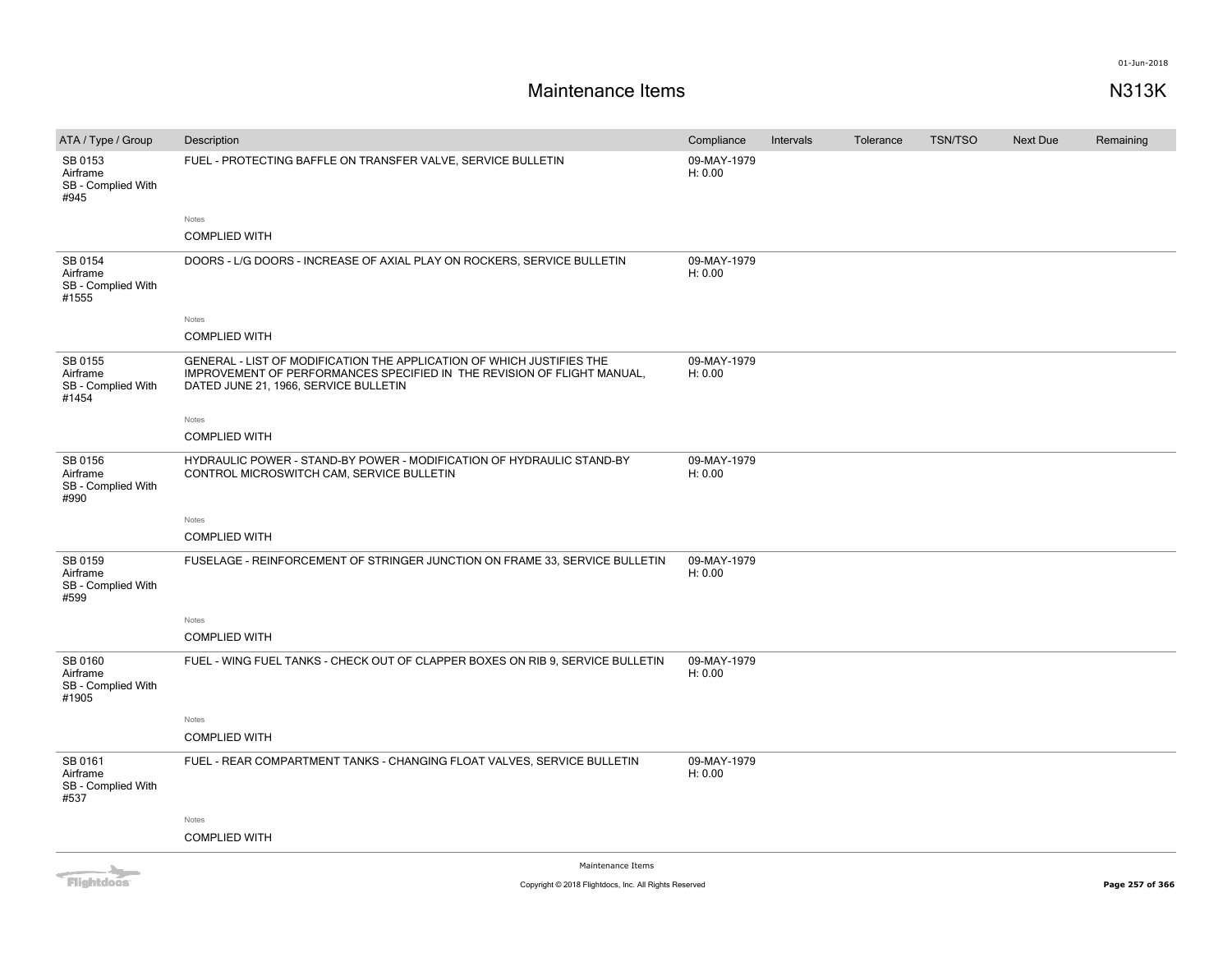| ATA / Type / Group                                 | Description                                                                                                                                                                     | Compliance             | Intervals | Tolerance | <b>TSN/TSO</b> | Next Due | Remaining |
|----------------------------------------------------|---------------------------------------------------------------------------------------------------------------------------------------------------------------------------------|------------------------|-----------|-----------|----------------|----------|-----------|
| SB 0162<br>Airframe<br>SB<br>#2701                 | 29-011 AMD 0162, SERVICE BULLETIN                                                                                                                                               | H: 0.00                |           |           |                |          |           |
| SB 0163<br>Airframe<br>SB - Complied With<br>#1422 | 28-009 AMD 0163, MOD.1128, SERVICE BULLETIN                                                                                                                                     | 09-MAY-1979<br>H: 0.00 |           |           |                |          |           |
|                                                    | Notes                                                                                                                                                                           |                        |           |           |                |          |           |
|                                                    | <b>COMPLIED WITH</b>                                                                                                                                                            |                        |           |           |                |          |           |
| SB 0165<br>Airframe<br>SB-N/A<br>#1630             | WINGS - DROOP LEADING EDGES - TOUCH-UP ON UPPER SKIN, SERVICE BULLETIN                                                                                                          | 09-MAY-1979<br>H: 0.00 |           |           |                |          |           |
|                                                    | Notes                                                                                                                                                                           |                        |           |           |                |          |           |
|                                                    | <b>NOT APPLICABLE</b>                                                                                                                                                           |                        |           |           |                |          |           |
| SB 0166<br>Airframe<br>SB - Complied With<br>#1572 | AIR CONDITIONING - INSTALLATION OF A PROTECTOR OVER CABIN PRESSURE PORT OF<br>PRESSURE SENSITIVE SWITCH, SERVICE BULLETIN                                                       | 09-MAY-1979<br>H: 0.00 |           |           |                |          |           |
|                                                    | Notes                                                                                                                                                                           |                        |           |           |                |          |           |
|                                                    | <b>COMPLIED WITH</b>                                                                                                                                                            |                        |           |           |                |          |           |
| SB 0167<br>Airframe<br>SB - Complied With<br>#856  | GENERAL - MODIFICATION THE APPLICATION OF WHICH COVERS EXTENSION OF WEIGHT<br>LIMITATIONS, SERVICE BULLETIN                                                                     | 09-MAY-1979<br>H: 0.00 |           |           |                |          |           |
|                                                    | Notes                                                                                                                                                                           |                        |           |           |                |          |           |
|                                                    | <b>COMPLIED WITH</b>                                                                                                                                                            |                        |           |           |                |          |           |
| SB 0168<br>Airframe<br>SB - Complied With<br>#2260 | HYDRAULIC POWER - IMPROVEMENT OF SEALING OF ELECTRO- MAGNET IN MESSIER<br>ELECTRO-VALVE FOR EMERGENCY SUPPLY OF FLAPS THROUGH TRANSFER JACK, SERVICE H: 0.00<br><b>BULLETIN</b> | 09-MAY-1979            |           |           |                |          |           |
|                                                    | Notes                                                                                                                                                                           |                        |           |           |                |          |           |
|                                                    | <b>COMPLIED WITH</b>                                                                                                                                                            |                        |           |           |                |          |           |
| SB 0169<br>Airframe<br>SB - Complied With<br>#2256 | 79-002 AMD 0169, SERVICE BULLETIN                                                                                                                                               | 09-MAY-1979<br>H: 0.00 |           |           |                |          |           |
|                                                    | Notes                                                                                                                                                                           |                        |           |           |                |          |           |
|                                                    | <b>COMPLIED WITH</b>                                                                                                                                                            |                        |           |           |                |          |           |
|                                                    |                                                                                                                                                                                 |                        |           |           |                |          |           |

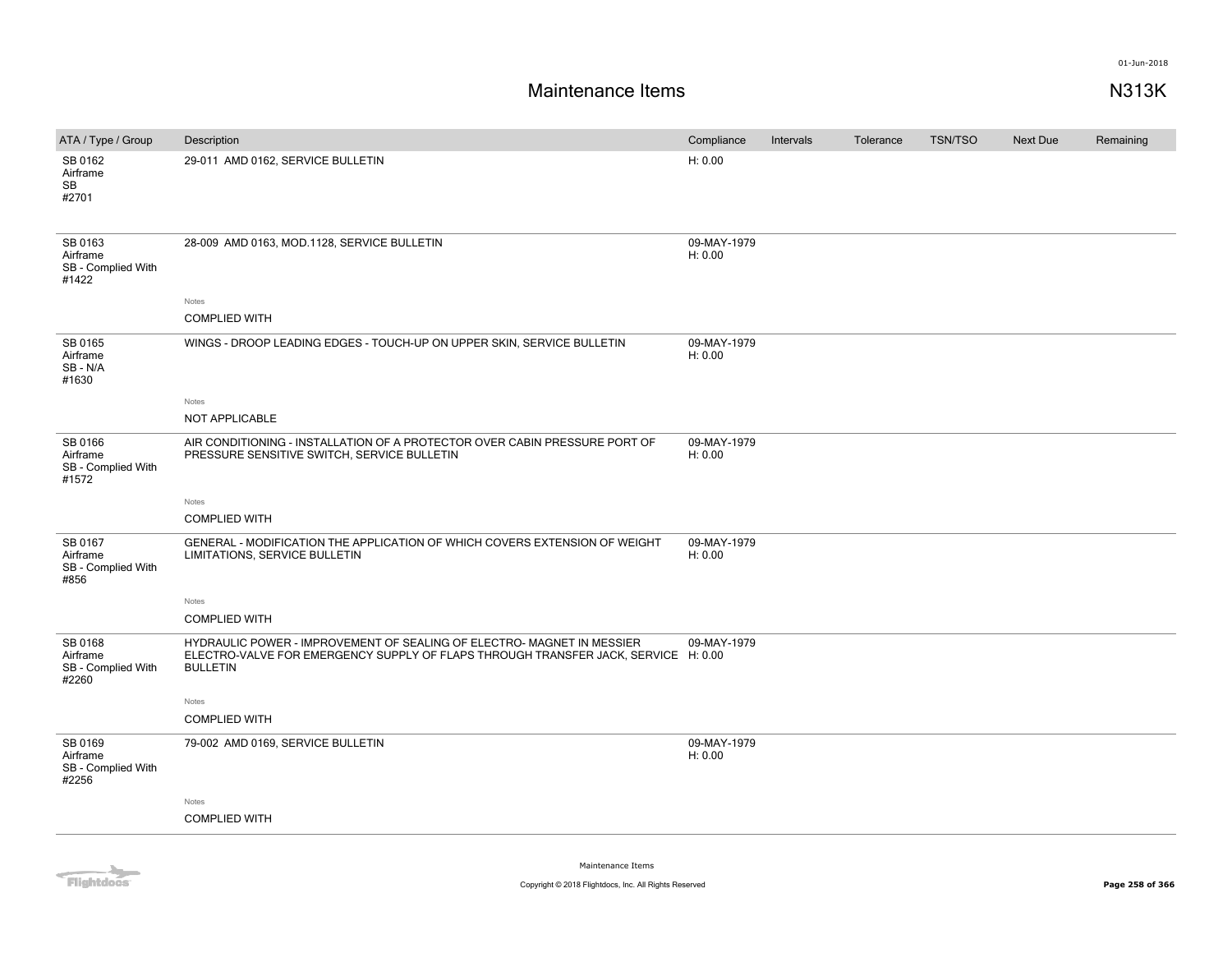| ATA / Type / Group                                 | Description                                                                                                                                 | Compliance             | Intervals | Tolerance | TSN/TSO | <b>Next Due</b> | Remaining |
|----------------------------------------------------|---------------------------------------------------------------------------------------------------------------------------------------------|------------------------|-----------|-----------|---------|-----------------|-----------|
| SB 0170<br>Airframe<br><b>SB</b><br>#2601          | LIGHTS - LANDING LIGHTS - SEPARATION OF EXTENSION AND ILLUMINATION CONTROLS,<br>SERVICE BULLETIN                                            | H: 0.00                |           |           |         |                 |           |
| SB 0171<br>Airframe<br>SB - Complied With<br>#1526 | AIR CONDITIONING - INSTALLATION OF CABIN TEMPERATURE INDICATOR IN THE COCKPIT,<br>SERVICE BULLETIN                                          | 01-FEB-1986<br>H: 0.00 |           |           |         |                 |           |
|                                                    | Notes                                                                                                                                       |                        |           |           |         |                 |           |
|                                                    | <b>COMPLIED WITH</b>                                                                                                                        |                        |           |           |         |                 |           |
| SB 0172<br>Airframe<br>SB<br>#2675                 | 24-006 AMD 0172, MOD.0873, SERVICE BULLETIN                                                                                                 | H: 0.00                |           |           |         |                 |           |
| SB 0173<br>Airframe<br>SB<br>#2702                 | AIR CONDITIONING - REDUCTION OF NOISE IN REAR CABIN THROUGH SOUND-PROOFING OF H: 0.00<br>DELIVERY DUCTS AND CLAPPER BOXES, SERVICE BULLETIN |                        |           |           |         |                 |           |
| SB 0174<br>Airframe<br>SB - Complied With<br>#1737 | AIR CONDITIONING - DELETION OF THE "HOT PUFF" AT TAKE-OFF, SERVICE BULLETIN                                                                 | 01-FEB-1986<br>H: 0.00 |           |           |         |                 |           |
|                                                    | Notes                                                                                                                                       |                        |           |           |         |                 |           |
|                                                    | COMPLIED WITH - C/W                                                                                                                         |                        |           |           |         |                 |           |
| SB 0178<br>Airframe<br>SB<br>#2735                 | ICE AND RAIN PROTECTION - COCKPIT SIDE AND REAR RH WINDOWS WITH HEATING<br>NETWORK, SERVICE BULLETIN                                        | H: 0.00                |           |           |         |                 |           |
| SB 0179<br>Airframe<br>SB - N/A<br>#1892           | FLIGHT CONTROLS - TAILPLANE ACTUATOR WITH INCREASED TRAVEL AND POSITION<br>INDICATOR, SERVICE BULLETIN                                      | 01-FEB-1986<br>H: 0.00 |           |           |         |                 |           |
|                                                    | Notes                                                                                                                                       |                        |           |           |         |                 |           |
|                                                    | NOT APPLICABLE - N/A                                                                                                                        |                        |           |           |         |                 |           |

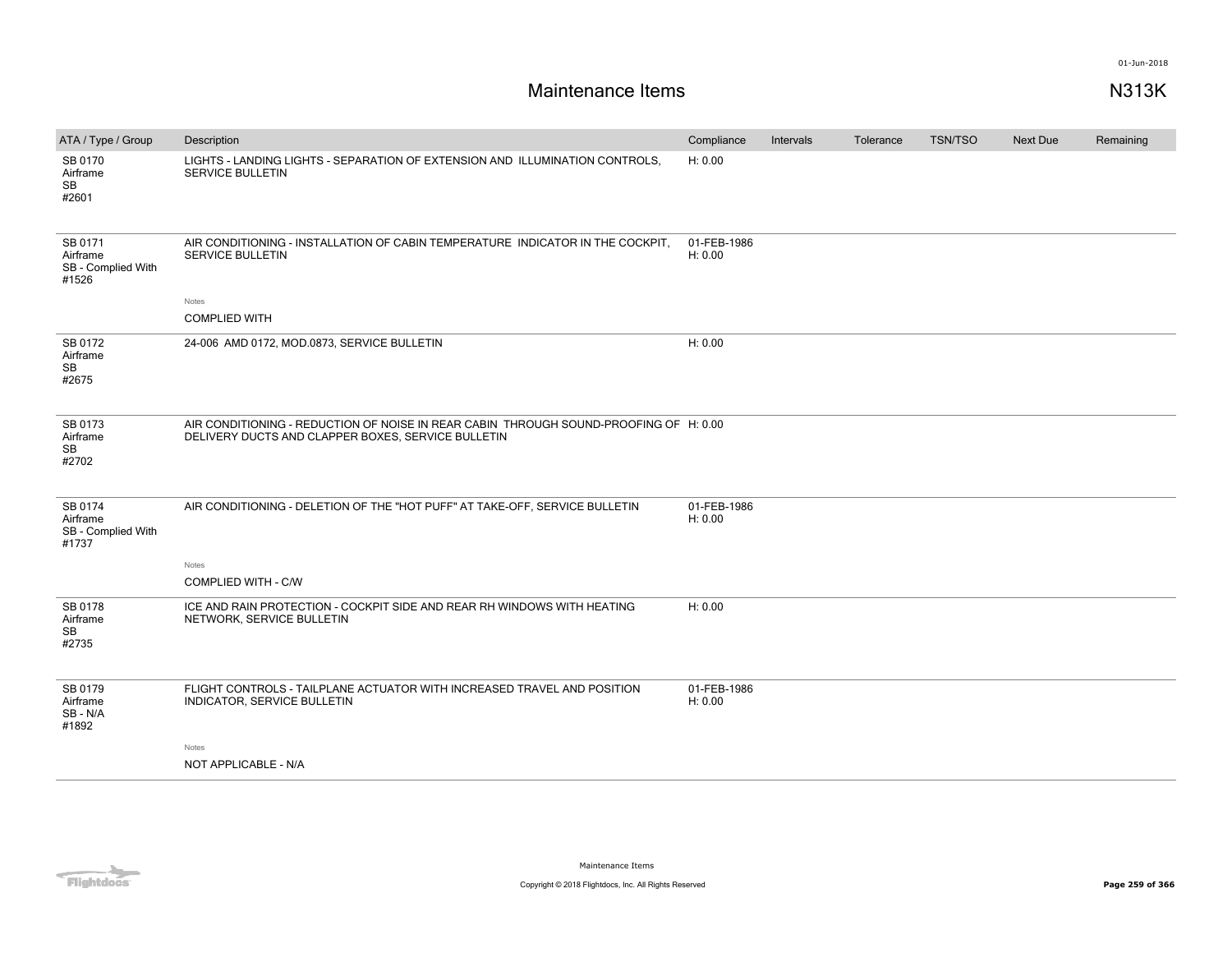| ATA / Type / Group                                 | Description                                                                                                  | Compliance             | Intervals | Tolerance | <b>TSN/TSO</b> | Next Due | Remaining |
|----------------------------------------------------|--------------------------------------------------------------------------------------------------------------|------------------------|-----------|-----------|----------------|----------|-----------|
| SB 0182<br>Airframe<br>SB - Complied With<br>#1451 | AIR CONDITIONING - IMPROVED INSTALLATION OF FILTERS, SERVICE BULLETIN                                        | 09-MAY-1979<br>H: 0.00 |           |           |                |          |           |
|                                                    | Notes                                                                                                        |                        |           |           |                |          |           |
|                                                    | <b>COMPLIED WITH</b>                                                                                         |                        |           |           |                |          |           |
| SB 0183<br>Airframe<br>SB<br>#2658                 | FUSELAGE - STRUCTURAL PROVISIONS IN FUSELAGE FOR DOPPLERS ANTENNA<br>INSTALLATION, OPTIONAL                  | H: 0.00                |           |           |                |          |           |
| SB 0184<br>Airframe<br>SB - Complied With<br>#1220 | FUEL - MODIFICATION OF BRONZAVIA CROSS-FEED NOZZLES P/N 540 B-GD, SERVICE<br><b>BULLETIN</b>                 | 09-MAY-1979<br>H: 0.00 |           |           |                |          |           |
|                                                    | Notes                                                                                                        |                        |           |           |                |          |           |
|                                                    | <b>COMPLIED WITH</b>                                                                                         |                        |           |           |                |          |           |
| SB 0188<br>Airframe<br>SB - Complied With<br>#441  | ELECTRICAL POWER - REPLACEMENT OF 250 AMP. BY 350 AMP. AMMETERS, SERVICE<br><b>BULLETIN</b>                  | 09-MAY-1979<br>H: 0.00 |           |           |                |          |           |
|                                                    | Notes                                                                                                        |                        |           |           |                |          |           |
|                                                    | <b>COMPLIED WITH</b>                                                                                         |                        |           |           |                |          |           |
| SB 0189<br>Airframe<br>SB - Complied With<br>#447  | HYDRAULIC POWER - STAND-BY PUMP SYSTEM - REPLACEMENT OF RESTRICTOR BY A<br>NONRETURN VALVE, SERVICE BULLETIN | 09-MAY-1979<br>H: 0.00 |           |           |                |          |           |
|                                                    | Notes                                                                                                        |                        |           |           |                |          |           |
|                                                    | <b>COMPLIED WITH</b>                                                                                         |                        |           |           |                |          |           |
| SB 0191<br>Airframe<br>SB - Complied With<br>#2299 | AIR CONDITIONING - INSTALLATION OF A CONDITIONING CONTROL PANEL WITH INTEGRAL<br>LIGHTING, SERVICE BULLETIN  | 09-MAY-1979<br>H: 0.00 |           |           |                |          |           |
|                                                    | Notes                                                                                                        |                        |           |           |                |          |           |
|                                                    | <b>COMPLIED WITH</b>                                                                                         |                        |           |           |                |          |           |
| SB 0193<br>Airframe<br><b>SB</b><br>#2506          | ELECTRICAL POWER - INVERTER SYSTEM - NEW CONNECTION OF PILOT'S TRANSFER<br>RELAY, SERVICE BULLETIN           | H: 0.00                |           |           |                |          |           |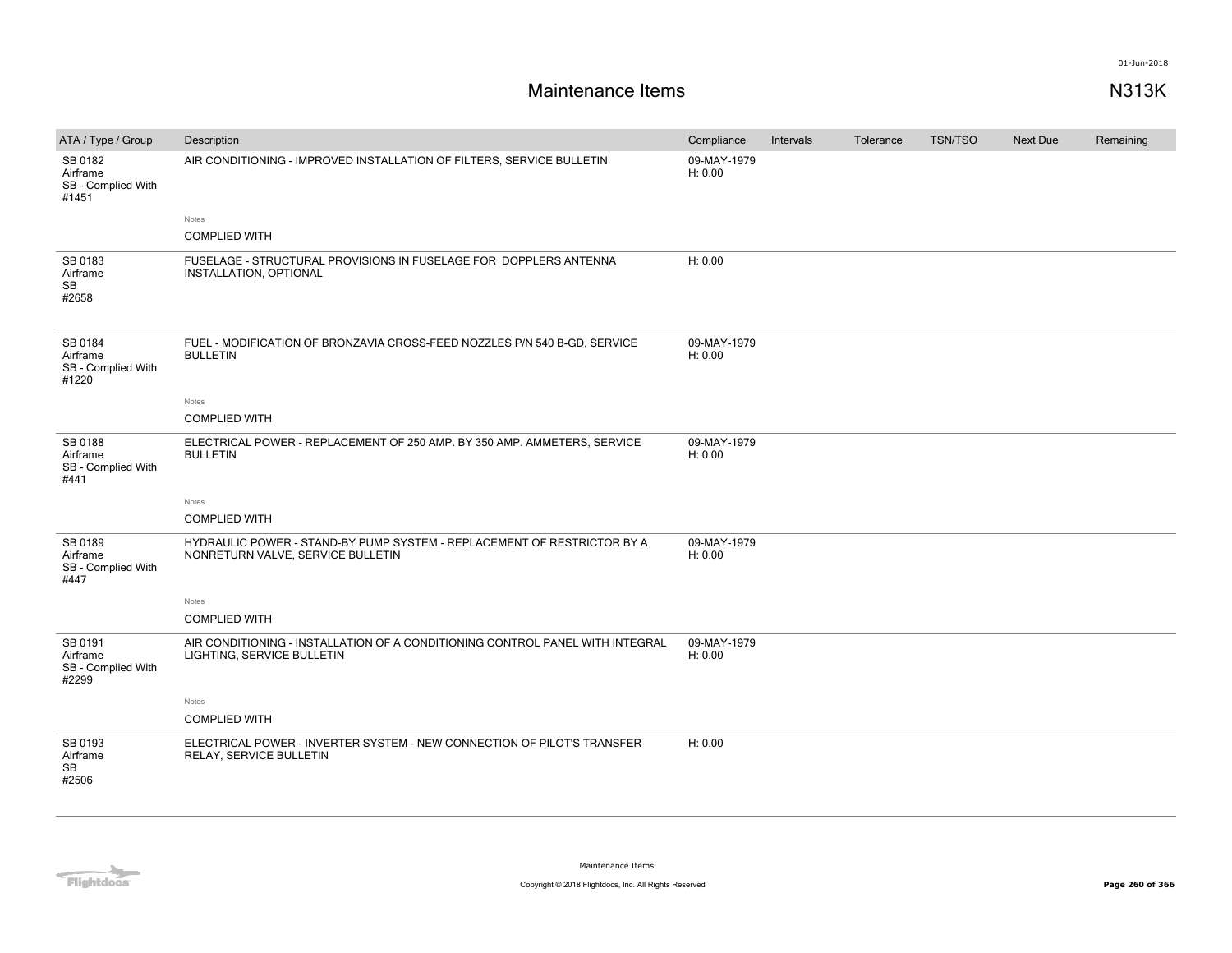| ATA / Type / Group                                 | Description                                                                                             | Compliance             | Intervals | Tolerance | <b>TSN/TSO</b> | <b>Next Due</b> | Remaining |
|----------------------------------------------------|---------------------------------------------------------------------------------------------------------|------------------------|-----------|-----------|----------------|-----------------|-----------|
| SB 0195<br>Airframe<br>SB - Complied With<br>#1396 | 10-002 AMD 0195, MOD.0857, SERVICE BULLETIN                                                             | 09-MAY-1979<br>H: 0.00 |           |           |                |                 |           |
|                                                    | Notes                                                                                                   |                        |           |           |                |                 |           |
|                                                    | <b>COMPLIED WITH</b>                                                                                    |                        |           |           |                |                 |           |
| SB 0197<br>Airframe<br>SB - Complied With<br>#1212 | 30-016 AMD 0197, MOD.0852, SERVICE BULLETIN                                                             | 09-MAY-1979<br>H: 0.00 |           |           |                |                 |           |
|                                                    | Notes                                                                                                   |                        |           |           |                |                 |           |
|                                                    | <b>COMPLIED WITH</b>                                                                                    |                        |           |           |                |                 |           |
| SB 0200<br>Airframe<br>SB - Complied With<br>#1954 | FUEL - FEEDER TANK FUEL SYSTEM - NON RETURN VALVE WITH BUILT-IN OVERPRESSURE<br>VALVE, SERVICE BULLETIN | 09-MAY-1979<br>H: 0.00 |           |           |                |                 |           |
|                                                    | Notes                                                                                                   |                        |           |           |                |                 |           |
|                                                    | <b>COMPLIED WITH</b>                                                                                    |                        |           |           |                |                 |           |
| SB 0201<br>Airframe<br>SB - Complied With<br>#2156 | FUEL - INSTALLATION OF A PURGE DEVICE ON TRANSFER PUMPS, SERVICE BULLETIN                               | 01-FEB-1986<br>H: 0.00 |           |           |                |                 |           |
|                                                    | Notes<br>COMPLIED WITH - C/W                                                                            |                        |           |           |                |                 |           |
| SB 0202<br>Airframe<br>SB - Complied With<br>#634  | 21-019 AMD 0202, MOD.0851, SERVICE BULLETIN                                                             | 09-MAY-1979<br>H: 0.00 |           |           |                |                 |           |
|                                                    | Notes                                                                                                   |                        |           |           |                |                 |           |
|                                                    | <b>COMPLIED WITH</b>                                                                                    |                        |           |           |                |                 |           |
| SB 0204<br>Airframe<br>SB - Complied With<br>#1250 | LIGHTS - SHIELD LIGHTING - REPLACEMENT OF CONNECTORS, SERVICE BULLETIN                                  | 09-MAY-1979<br>H: 0.00 |           |           |                |                 |           |
|                                                    | Notes                                                                                                   |                        |           |           |                |                 |           |
|                                                    | <b>COMPLIED WITH</b>                                                                                    |                        |           |           |                |                 |           |
| SB 0205<br>Airframe<br>SB - Complied With<br>#2378 | 54-007 AMD 0205, MOD.0951, SERVICE BULLETIN                                                             | 09-MAY-1979<br>H: 0.00 |           |           |                |                 |           |
|                                                    | Notes                                                                                                   |                        |           |           |                |                 |           |
|                                                    | <b>COMPLIED WITH</b>                                                                                    |                        |           |           |                |                 |           |
| $\overline{\phantom{a}}$                           | Maintenance Items                                                                                       |                        |           |           |                |                 |           |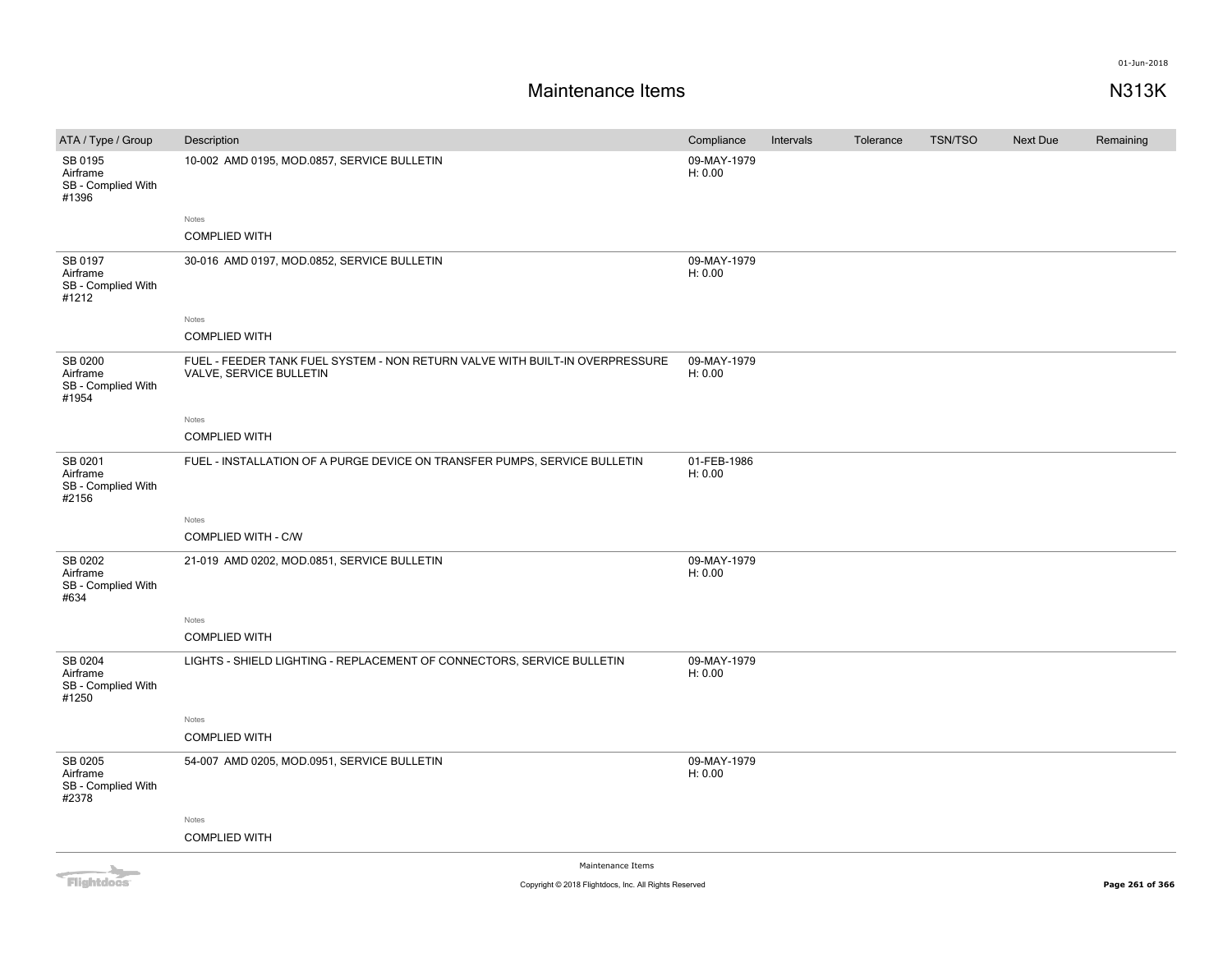# **Maintenance Items N313K**

| ATA / Type / Group                                 | Description                                                                                                              | Compliance             | Intervals | Tolerance | <b>TSN/TSO</b> | Next Due | Remaining |
|----------------------------------------------------|--------------------------------------------------------------------------------------------------------------------------|------------------------|-----------|-----------|----------------|----------|-----------|
| SB 0206<br>Airframe<br>SB - Complied With<br>#178  | FLIGHT CONTROLS - FLAPS - ADDITION OF LUBRICATORS ON SCREW JACK - ATTACHMENT<br>BEARINGS ON WING FLAPS, SERVICE BULLETIN | 09-MAY-1979<br>H: 0.00 |           |           |                |          |           |
|                                                    | Notes                                                                                                                    |                        |           |           |                |          |           |
|                                                    | <b>COMPLIED WITH</b>                                                                                                     |                        |           |           |                |          |           |
| SB 0207<br>Airframe<br>SB-N/A<br>#2709             | DOORS - PASSENGERS' DOOR - ROCKER - CONTROLLED PASSENGERS' DOOR<br>MICROSWITCH, SERVICE BULLETIN                         | H: 0.00                |           |           |                |          |           |
|                                                    | Notes                                                                                                                    |                        |           |           |                |          |           |
|                                                    | NOT APPLICABLE                                                                                                           |                        |           |           |                |          |           |
| SB 0208<br>Airframe<br>SB - Complied With<br>#1591 | 28-014 AMD 0208, SERVICE BULLETIN                                                                                        | 09-MAY-1979<br>H: 0.00 |           |           |                |          |           |
|                                                    | Notes                                                                                                                    |                        |           |           |                |          |           |
|                                                    | <b>COMPLIED WITH</b>                                                                                                     |                        |           |           |                |          |           |
| SB 0211<br>Airframe<br>SB - Complied With<br>#2274 | ENGINE CONTROLS - PRESSURIZATION CONTROL MICROSWITCH ON POWER CONTROL<br>PULLEY, MANDATORY                               | 09-MAY-1979<br>H: 0.00 |           |           |                |          |           |
|                                                    | Notes                                                                                                                    |                        |           |           |                |          |           |
|                                                    | <b>COMPLIED WITH</b>                                                                                                     |                        |           |           |                |          |           |
| SB 0212<br>Airframe<br>SB - Complied With<br>#1464 | FLIGHT CONTROLS - BOOT ON CONTROL COLUMN BASE - IMPROVED ATTACHMENT ANGLES, 09-MAY-1979<br>SERVICE BULLETIN              | H: 0.00                |           |           |                |          |           |
|                                                    | Notes                                                                                                                    |                        |           |           |                |          |           |
|                                                    | <b>COMPLIED WITH</b>                                                                                                     |                        |           |           |                |          |           |
| SB 0213<br>Airframe<br>SB - N/A<br>#2550           | 77-003 AMD 0213, MOD.1017, SERVICE BULLETIN                                                                              | H: 0.00                |           |           |                |          |           |
|                                                    | Notes                                                                                                                    |                        |           |           |                |          |           |
|                                                    | NOT APPLICABLE                                                                                                           |                        |           |           |                |          |           |
| SB 0214<br>Airframe<br>SB - Complied With<br>#1564 | FUEL - INDEX MARKING OF "CLOSED AND LOCKED" POSITION FOR THE ZENITH DIP-STICK<br>GAUGE P/N L-98-A-202, SERVICE BULLETIN  | 09-MAY-1979<br>H: 0.00 |           |           |                |          |           |
|                                                    | Notes                                                                                                                    |                        |           |           |                |          |           |
|                                                    | <b>COMPLIED WITH</b>                                                                                                     |                        |           |           |                |          |           |
|                                                    | Maintenance Trame                                                                                                        |                        |           |           |                |          |           |

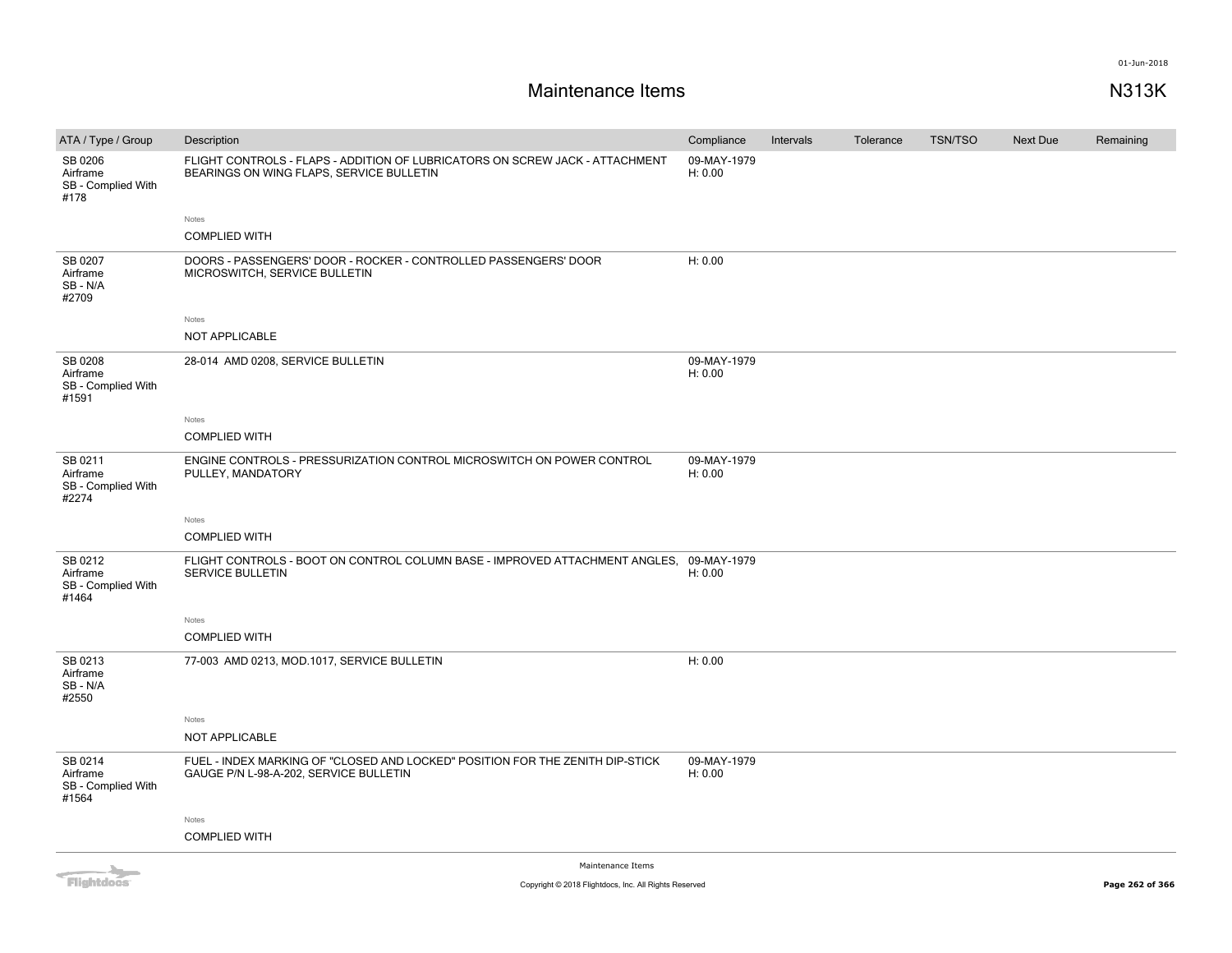| ATA / Type / Group                                                                                                                                                                                                                   | Description                                                                                                                                                 | Compliance             | Intervals | Tolerance | <b>TSN/TSO</b> | Next Due | Remaining |
|--------------------------------------------------------------------------------------------------------------------------------------------------------------------------------------------------------------------------------------|-------------------------------------------------------------------------------------------------------------------------------------------------------------|------------------------|-----------|-----------|----------------|----------|-----------|
| SB 0215<br>Airframe<br>SB - Complied With<br>#1110                                                                                                                                                                                   | ENGINE FUEL AND CONTROL - INSTALLATION OF A FUEL USED FLOWMETER INDICATOR,<br><b>SERVICE BULLETIN</b>                                                       | 09-MAY-1979<br>H: 0.00 |           |           |                |          |           |
|                                                                                                                                                                                                                                      | Notes                                                                                                                                                       |                        |           |           |                |          |           |
|                                                                                                                                                                                                                                      | <b>COMPLIED WITH</b>                                                                                                                                        |                        |           |           |                |          |           |
| SB 0216<br>Airframe<br>SB - Complied With<br>#432                                                                                                                                                                                    | 32-010 AMD 0216, SERVICE BULLETIN                                                                                                                           | 09-MAY-1979<br>H: 0.00 |           |           |                |          |           |
|                                                                                                                                                                                                                                      | Notes                                                                                                                                                       |                        |           |           |                |          |           |
|                                                                                                                                                                                                                                      | <b>COMPLIED WITH - C/W</b>                                                                                                                                  |                        |           |           |                |          |           |
| SB 0217<br>Airframe<br>SB-N/A<br>#2655                                                                                                                                                                                               | WINGS - DROOP LEADING EDGES - TEFLON ON APRON REPLACED BY TEFCO, SERVICE<br><b>BULLETIN</b>                                                                 | H: 0.00                |           |           |                |          |           |
|                                                                                                                                                                                                                                      | Notes                                                                                                                                                       |                        |           |           |                |          |           |
|                                                                                                                                                                                                                                      | NOT APPLICABLE                                                                                                                                              |                        |           |           |                |          |           |
| SB 0218<br>Airframe<br>SB - Complied With<br>#1245                                                                                                                                                                                   | FUSELAGE - WING-TO-FUSELAGE JUNCTION FAIRING - REINFORCEMENT OF FIXED LEADING 09-MAY-1979<br>EDGE AND OF UPPER SURFACE REMOVABLE SECTIONS, SERVICE BULLETIN | H: 0.00                |           |           |                |          |           |
|                                                                                                                                                                                                                                      | Notes                                                                                                                                                       |                        |           |           |                |          |           |
|                                                                                                                                                                                                                                      | <b>COMPLIED WITH</b>                                                                                                                                        |                        |           |           |                |          |           |
| SB 0219<br>Airframe<br>SB - Complied With<br>#1073                                                                                                                                                                                   | FUSELAGE - WING-TO-FUSELAGE JUNCTION FAIRING - NEW INSPECTION DOORS FOR<br>CENTER WING TANK FUEL GAUGES, SERVICE BULLETIN                                   | 09-MAY-1979<br>H: 0.00 |           |           |                |          |           |
|                                                                                                                                                                                                                                      | Notes                                                                                                                                                       |                        |           |           |                |          |           |
|                                                                                                                                                                                                                                      | <b>COMPLIED WITH</b>                                                                                                                                        |                        |           |           |                |          |           |
| SB 0221<br>Airframe<br>SB - Complied With<br>#1749                                                                                                                                                                                   | LANDING GEAR - L/G UPLOCK - DRAINING OF INTERNAL LEAKS, SERVICE BULLETIN                                                                                    | 09-MAY-1979<br>H: 0.00 |           |           |                |          |           |
|                                                                                                                                                                                                                                      | Notes                                                                                                                                                       |                        |           |           |                |          |           |
|                                                                                                                                                                                                                                      | <b>COMPLIED WITH</b>                                                                                                                                        |                        |           |           |                |          |           |
| SB 0222<br>Airframe<br>SB-N/A<br>#2723                                                                                                                                                                                               | FUEL - MAINTENANCE OF CENTER WING TANK FUEL GAUGES - EXTERIOR PROTECTION OF H: 0.00<br>GAUGE BODY BY MEANS OF PR COMPOUND, SERVICE BULLETIN                 |                        |           |           |                |          |           |
|                                                                                                                                                                                                                                      | Notes                                                                                                                                                       |                        |           |           |                |          |           |
|                                                                                                                                                                                                                                      | NOT APPLICABLE                                                                                                                                              |                        |           |           |                |          |           |
| <b>The Contract of the Contract of the Contract of the Contract of the Contract of the Contract of the Contract of the Contract of the Contract of The Contract of The Contract of The Contract of The Contract of The Contract </b> | Maintenance Items                                                                                                                                           |                        |           |           |                |          |           |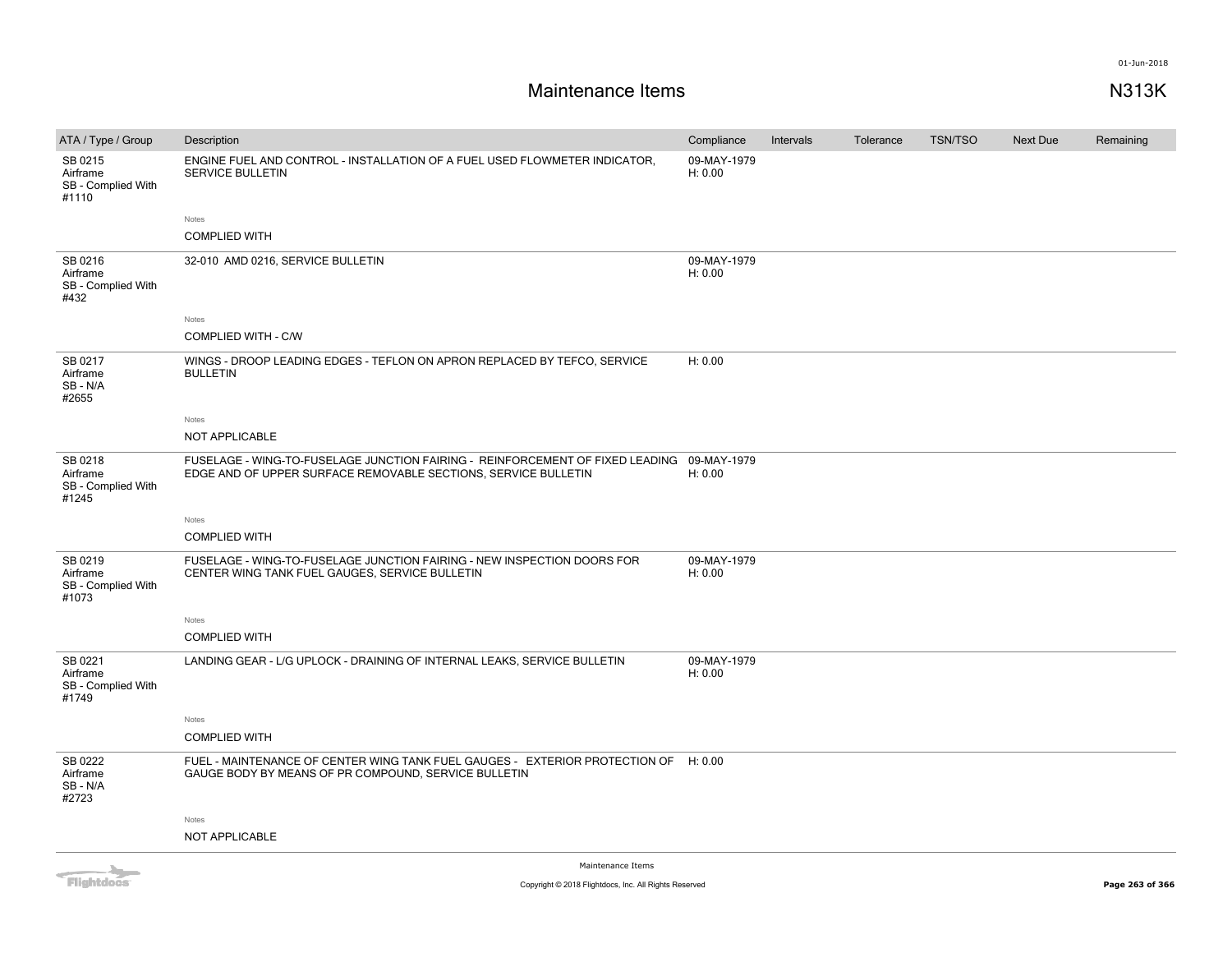| ATA / Type / Group                                 | Description                                                                                                              | Compliance             | Intervals | Tolerance | <b>TSN/TSO</b> | Next Due | Remaining |
|----------------------------------------------------|--------------------------------------------------------------------------------------------------------------------------|------------------------|-----------|-----------|----------------|----------|-----------|
| SB 0223<br>Airframe<br>SB - Complied With<br>#1726 | LANDING GEAR - STEERING CONTROL - MODIFICATION OF ELECTRICAL CONNECTION,<br><b>SERVICE BULLETIN</b>                      | 09-MAY-1979<br>H: 0.00 |           |           |                |          |           |
|                                                    | Notes                                                                                                                    |                        |           |           |                |          |           |
|                                                    | <b>COMPLIED WITH</b>                                                                                                     |                        |           |           |                |          |           |
| SB 0225<br>Airframe<br>SB - Complied With<br>#480  | 26-006 AMD 0225, MOD.1202, SERVICE BULLETIN                                                                              | 09-MAY-1979<br>H: 0.00 |           |           |                |          |           |
|                                                    | Notes                                                                                                                    |                        |           |           |                |          |           |
|                                                    | <b>COMPLIED WITH</b>                                                                                                     |                        |           |           |                |          |           |
| SB 0226<br>Airframe<br>SB-N/A<br>#1127             | 80-002 AMD 0226, MOD.1016, SERVICE BULLETIN                                                                              | 09-MAY-1979<br>H: 0.00 |           |           |                |          |           |
|                                                    | Notes                                                                                                                    |                        |           |           |                |          |           |
|                                                    | NOT APPLICABLE                                                                                                           |                        |           |           |                |          |           |
| SB 0227<br>Airframe<br>SB-N/A<br>#889              | NAVIGATION - AIR DATA SYSTEM - REPLACEMENT OF COPILOT'S BADIN PITOT PROBE BY A<br>KOLLSMAN PITOT PROBE, SERVICE BULLETIN | 09-MAY-1979<br>H: 0.00 |           |           |                |          |           |
|                                                    | Notes                                                                                                                    |                        |           |           |                |          |           |
|                                                    | <b>NOT APPLICABLE</b>                                                                                                    |                        |           |           |                |          |           |
| SB 0228<br>Airframe<br>SB-N/A<br>#2083             | FLIGHT CONTROLS - AIRBRAKE HYDRAULIC ACTUATOR - IMPROVEMENT OF UNLOCKING.<br><b>SERVICE BULLETIN</b>                     | 09-MAY-1979<br>H: 0.00 |           |           |                |          |           |
|                                                    | Notes                                                                                                                    |                        |           |           |                |          |           |
|                                                    | <b>NOT APPLICABLE</b>                                                                                                    |                        |           |           |                |          |           |
| SB 0229<br>Airframe<br>SB - Complied With<br>#1211 | LANDING GEAR - MAIN L/G DRAG STRUT ACTUATING CYLINDER - IMPROVEMENT OF<br>UNLOCKING, RECOMMENDED                         | 09-MAY-1979<br>H: 0.00 |           |           |                |          |           |
|                                                    | Notes                                                                                                                    |                        |           |           |                |          |           |
|                                                    | <b>COMPLIED WITH</b>                                                                                                     |                        |           |           |                |          |           |
| SB 0230<br>Airframe<br>SB - Complied With<br>#1462 | AIR CONDITIONING - IMPROVEMENT OF AVIAC MOTORS ON SEMCA VALVES, SERVICE<br><b>BULLETIN</b>                               | 01-FEB-1986<br>H: 0.00 |           |           |                |          |           |
|                                                    | Notes                                                                                                                    |                        |           |           |                |          |           |
|                                                    | COMPLIED WITH - C/W                                                                                                      |                        |           |           |                |          |           |
|                                                    | Administration of the cost                                                                                               |                        |           |           |                |          |           |

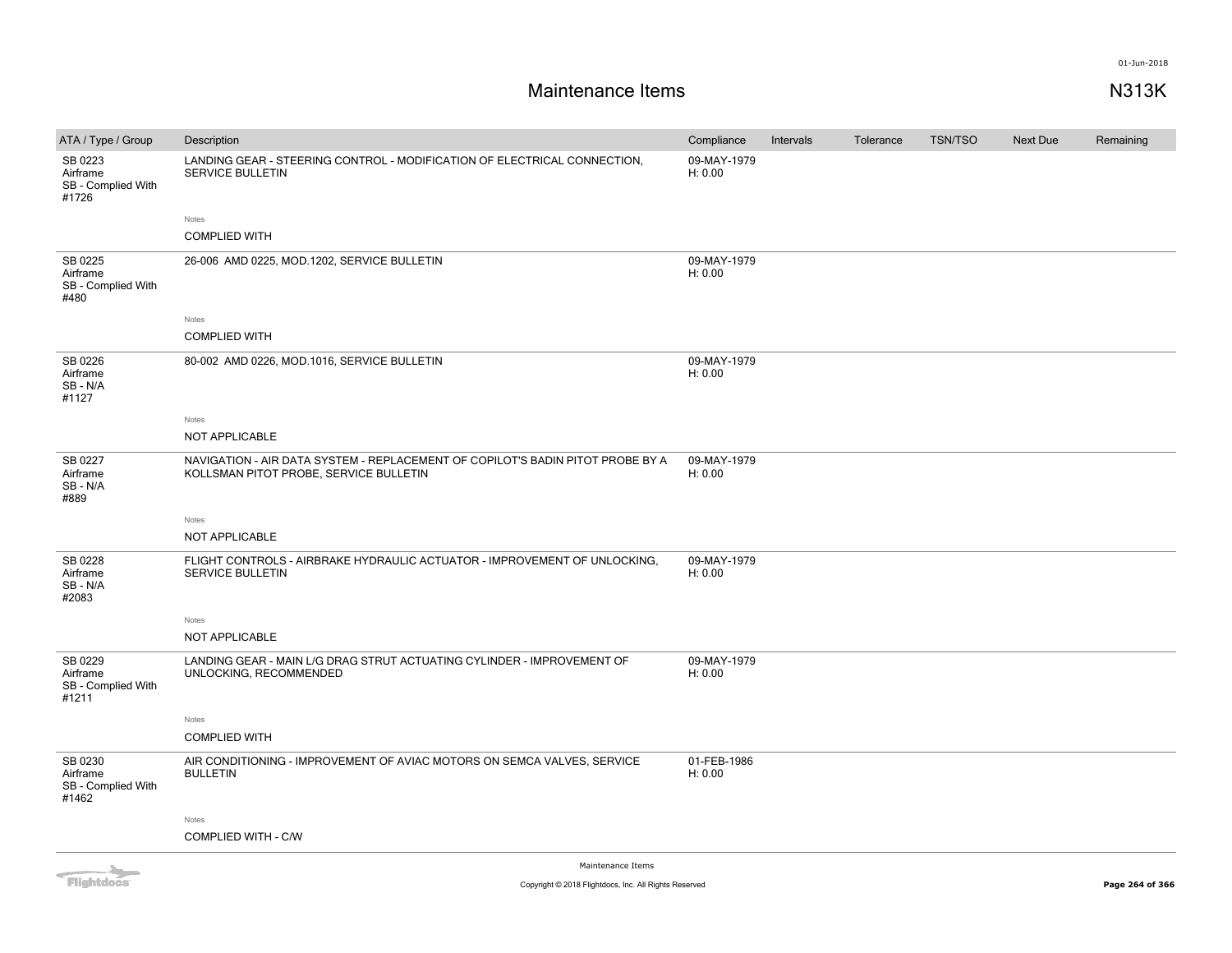# **Maintenance Items N313K**

| ATA / Type / Group                                 | Description                                                                                                    | Compliance             | Intervals | Tolerance | <b>TSN/TSO</b> | Next Due | Remaining |
|----------------------------------------------------|----------------------------------------------------------------------------------------------------------------|------------------------|-----------|-----------|----------------|----------|-----------|
| SB 0231<br>Airframe<br>SB - Complied With<br>#1067 | LANDING GEAR - TEFLON SEALS ON MESSIER EQUIPMENT, SERVICE BULLETIN                                             | 09-MAY-1979<br>H: 0.00 |           |           |                |          |           |
|                                                    | Notes                                                                                                          |                        |           |           |                |          |           |
|                                                    | <b>COMPLIED WITH</b>                                                                                           |                        |           |           |                |          |           |
| SB 0232<br>Airframe<br>SB - Complied With<br>#1089 | 73-002 AMD 0232, SERVICE BULLETIN                                                                              | 09-MAY-1979<br>H: 0.00 |           |           |                |          |           |
|                                                    | Notes                                                                                                          |                        |           |           |                |          |           |
|                                                    | <b>COMPLIED WITH</b>                                                                                           |                        |           |           |                |          |           |
| SB 0233<br>Airframe<br>SB - Complied With<br>#1413 | DOORS - PASSENGERS' DOOR - ADDITION OF SIDE STIFFENERS, SERVICE BULLETIN                                       | 09-MAY-1979<br>H: 0.00 |           |           |                |          |           |
|                                                    | Notes                                                                                                          |                        |           |           |                |          |           |
|                                                    | <b>COMPLIED WITH</b>                                                                                           |                        |           |           |                |          |           |
| SB 0234<br>Airframe<br>SB - Complied With<br>#1728 | WINGS - PROTECTION OF WING-TO-FUSELAGE ATTACH BOLTS AGAINST CORROSION,<br><b>SERVICE BULLETIN</b>              | 09-MAY-1979<br>H: 0.00 |           |           |                |          |           |
|                                                    | Notes                                                                                                          |                        |           |           |                |          |           |
|                                                    | <b>COMPLIED WITH</b>                                                                                           |                        |           |           |                |          |           |
| SB 0235<br>Airframe<br>SB - Complied With<br>#1138 | LANDING GEAR - ANTI-SKID SPEED SENSING UNITS - SAFETYING OF CONNECTORS, SERVICE 09-MAY-1979<br><b>BULLETIN</b> | H: 0.00                |           |           |                |          |           |
|                                                    | Notes                                                                                                          |                        |           |           |                |          |           |
|                                                    | <b>COMPLIED WITH</b>                                                                                           |                        |           |           |                |          |           |
| SB 0237<br>Airframe<br>SB - Complied With<br>#569  | LANDING GEAR - NOSE L/G TELESCOPIC BAR - IMPROVEMENT OF UNLOCKING, SERVICE<br><b>BULLETIN</b>                  | 09-MAY-1979<br>H: 0.00 |           |           |                |          |           |
|                                                    | Notes                                                                                                          |                        |           |           |                |          |           |
|                                                    | <b>COMPLIED WITH</b>                                                                                           |                        |           |           |                |          |           |
| SB 0238<br>Airframe<br>SB - Complied With<br>#372  | FUEL - IMPROVEMENT OF NON-RETURN VALVES ON WING PRESSURIZATION SYSTEM,<br><b>SERVICE BULLETIN</b>              | 09-MAY-1979<br>H: 0.00 |           |           |                |          |           |
|                                                    | Notes                                                                                                          |                        |           |           |                |          |           |
|                                                    | <b>COMPLIED WITH</b>                                                                                           |                        |           |           |                |          |           |
|                                                    | Maintenance Items                                                                                              |                        |           |           |                |          |           |

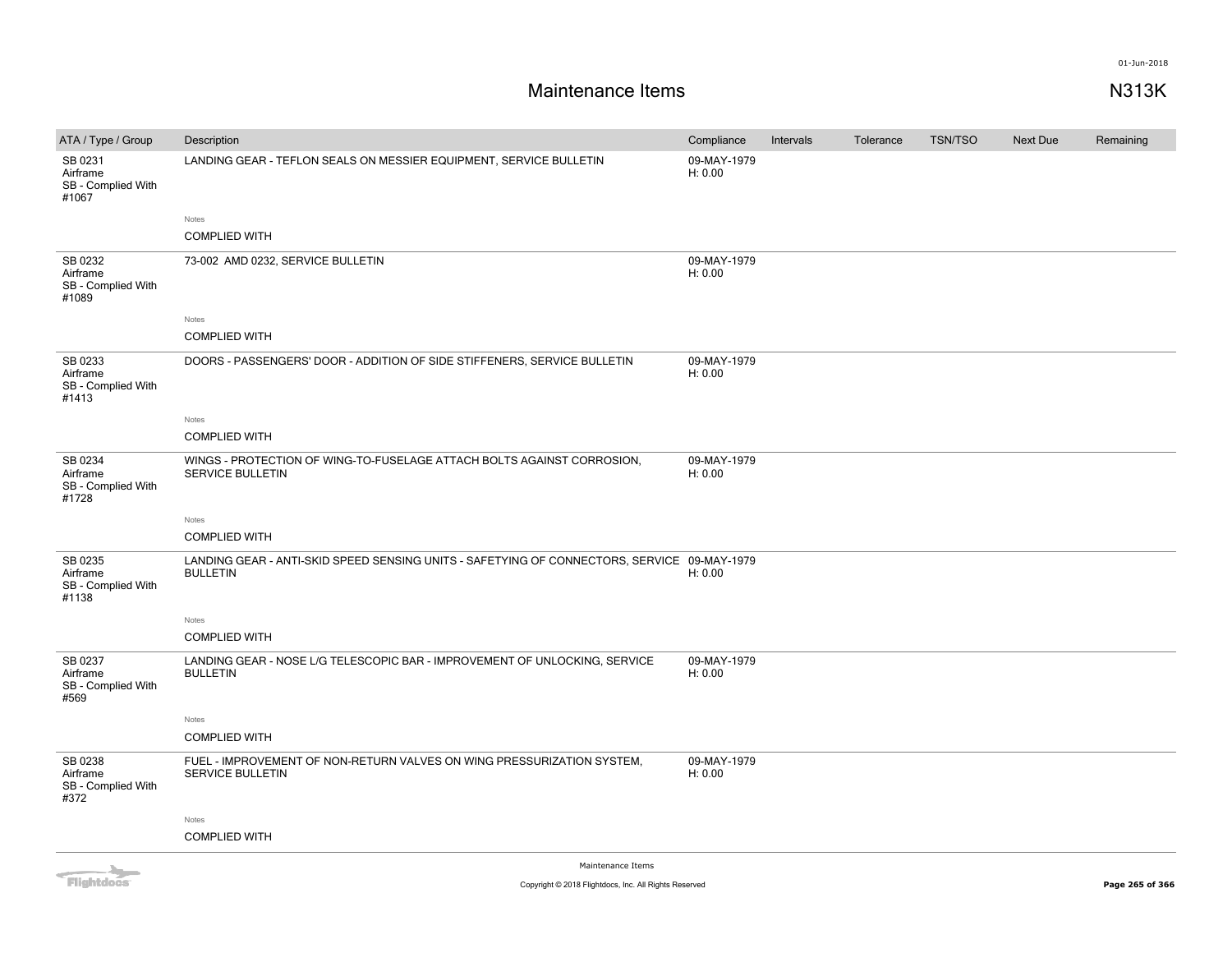| ATA / Type / Group                                 | Description                                                                                              | Compliance             | Intervals | Tolerance | <b>TSN/TSO</b> | Next Due | Remaining |
|----------------------------------------------------|----------------------------------------------------------------------------------------------------------|------------------------|-----------|-----------|----------------|----------|-----------|
| SB 0239<br>Airframe<br>SB<br>#2719                 | 28-018 AMD 0239, SERVICE BULLETIN                                                                        | H: 0.00                |           |           |                |          |           |
| SB 0240<br>Airframe<br>SB - Complied With<br>#352  | 28-019 AMD 0240, MOD.1091, SERVICE BULLETIN                                                              | 09-MAY-1979<br>H: 0.00 |           |           |                |          |           |
|                                                    | Notes                                                                                                    |                        |           |           |                |          |           |
|                                                    | <b>COMPLIED WITH</b>                                                                                     |                        |           |           |                |          |           |
| SB 0241<br>Airframe<br>SB - Complied With<br>#2091 | FLIGHT CONTROLS - IMPROVED BOOTS ON FLAP ACTUATOR JACKS, SERVICE BULLETIN                                | 01-FEB-1986<br>H: 0.00 |           |           |                |          |           |
|                                                    | Notes                                                                                                    |                        |           |           |                |          |           |
|                                                    | <b>COMPLIED WITH - C/W</b>                                                                               |                        |           |           |                |          |           |
| SB 0243<br>Airframe<br>SB - Complied With<br>#472  | AUTO-FLIGHT - IMPROVED INSTALLATION OF LEACH RELAYS, SERVICE BULLETIN                                    | 09-MAY-1979<br>H: 0.00 |           |           |                |          |           |
|                                                    | Notes                                                                                                    |                        |           |           |                |          |           |
|                                                    | <b>COMPLIED WITH</b>                                                                                     |                        |           |           |                |          |           |
| SB 0244<br>Airframe<br>SB - Complied With<br>#1944 | ELECTRICAL POWER - ADAPTATION OF CIRCUIT-BREAKERS WITH SWAGED NUTS, SERVICE<br><b>BULLETIN</b>           | 09-MAY-1979<br>H: 0.00 |           |           |                |          |           |
|                                                    | Notes                                                                                                    |                        |           |           |                |          |           |
|                                                    | <b>COMPLIED WITH</b>                                                                                     |                        |           |           |                |          |           |
| SB 0245<br>Airframe<br>SB - Complied With<br>#1601 | FLIGHT CONTROLS - INDEXING OF ELECTRICAL CONNECTIONS ON PILOT'S AND COPILOT'S<br>YOKES, SERVICE BULLETIN | 09-MAY-1979<br>H: 0.00 |           |           |                |          |           |
|                                                    | Notes                                                                                                    |                        |           |           |                |          |           |
|                                                    | <b>COMPLIED WITH</b>                                                                                     |                        |           |           |                |          |           |
| SB 0246<br>Airframe<br>SB - Complied With<br>#1180 | LANDING GEAR - CONTROL PANEL - REINFORCEMENT OF MINIATURE WHEEL, SERVICE<br><b>BULLETIN</b>              | 09-MAY-1979<br>H: 0.00 |           |           |                |          |           |
|                                                    | Notes                                                                                                    |                        |           |           |                |          |           |
|                                                    | <b>COMPLIED WITH</b>                                                                                     |                        |           |           |                |          |           |
|                                                    |                                                                                                          |                        |           |           |                |          |           |

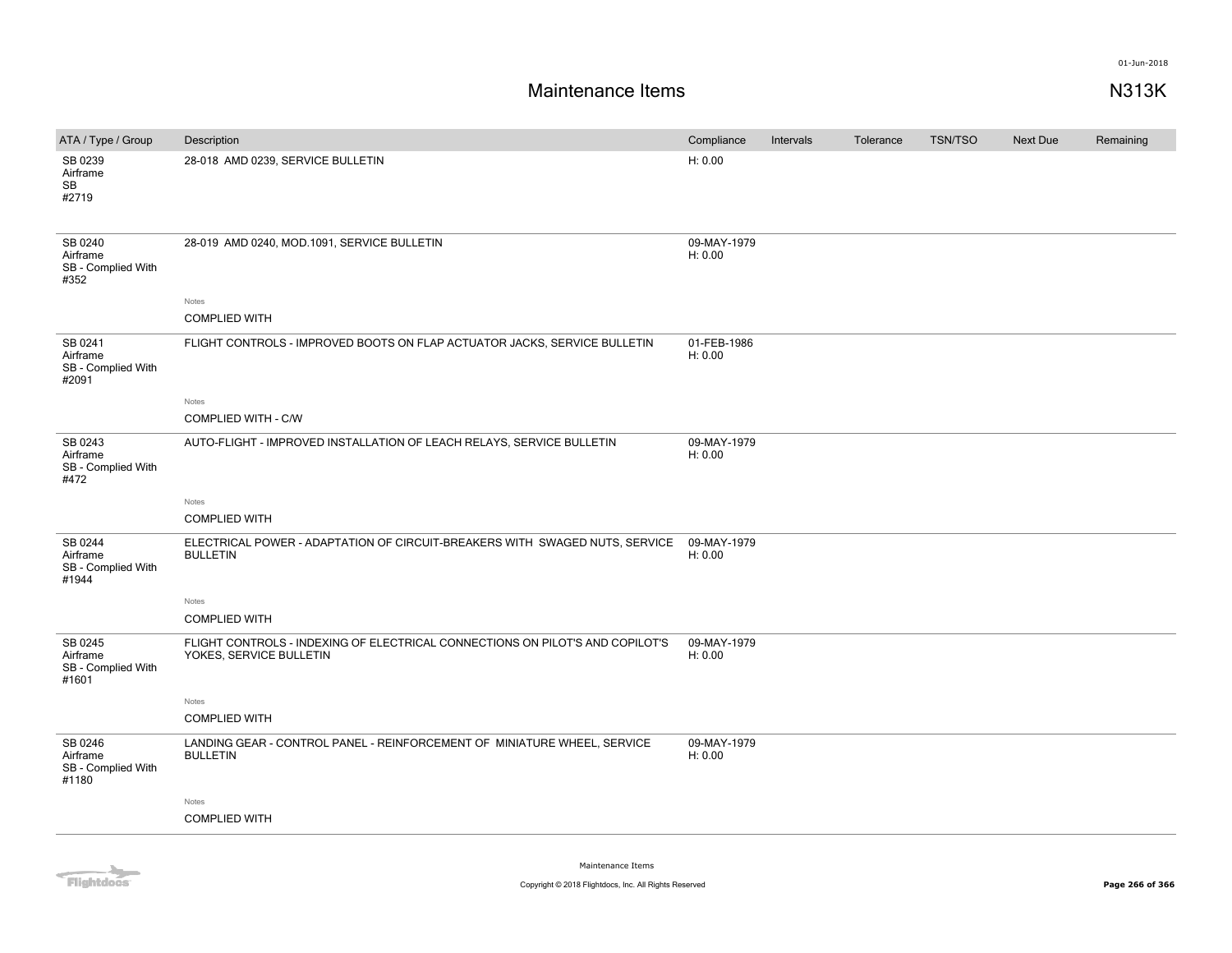| ATA / Type / Group                                 | Description                                                                                                             | Compliance             | Intervals | Tolerance | <b>TSN/TSO</b> | Next Due | Remaining |
|----------------------------------------------------|-------------------------------------------------------------------------------------------------------------------------|------------------------|-----------|-----------|----------------|----------|-----------|
| SB 0247<br>Airframe<br>SB<br>#2587                 | ELECTRICAL POWER - NEW CONNECTION OF INVERTER FAILURE WARNING LIGHTS,<br><b>SERVICE BULLETIN</b>                        | H: 0.00                |           |           |                |          |           |
| SB 0248<br>Airframe<br>SB - Complied With<br>#1717 | FUEL - INCREASE OF MAXIMUM SETTING RANGE ON FUEL GAUGE AMPLIFIER, SERVICE<br><b>BULLETIN</b>                            | 09-MAY-1979<br>H: 0.00 |           |           |                |          |           |
|                                                    | Notes                                                                                                                   |                        |           |           |                |          |           |
|                                                    | <b>COMPLIED WITH</b>                                                                                                    |                        |           |           |                |          |           |
| SB 0249<br>Airframe<br>SB - N/A<br>#675            | AIRBORNE AUXILIARY POWER (APU) - AIRCRAFT PROVISIONS FOR INSTALLATION OF<br>MICROTURBO "SAPHIR 1" APU, SERVICE BULLETIN | 09-MAY-1979<br>H: 0.00 |           |           |                |          |           |
|                                                    | Notes                                                                                                                   |                        |           |           |                |          |           |
|                                                    | <b>NOT APPLICABLE</b>                                                                                                   |                        |           |           |                |          |           |
| SB 0250<br>Airframe<br>SB - N/A<br>#1992           | AIRBORNE AUXILIARY POWER - MOUNTING OF MICROTURBO "SAPHIR 1" APU PRELIMINARY<br>STEPS, SERVICE BULLETIN                 | 01-FEB-1986<br>H: 0.00 |           |           |                |          |           |
|                                                    | Notes                                                                                                                   |                        |           |           |                |          |           |
|                                                    | NOT APPLICABLE - N/A                                                                                                    |                        |           |           |                |          |           |
| SB 0251<br>Airframe<br>SB - Complied With<br>#1473 | AIRBORNE AUXILIARY POWER - STARTING OF APU WITH AIRCRAFT ENGINES OPERATING.<br><b>SERVICE BULLETIN</b>                  | 01-FEB-1986<br>H: 0.00 |           |           |                |          |           |
|                                                    | Notes                                                                                                                   |                        |           |           |                |          |           |
|                                                    | <b>COMPLIED WITH</b>                                                                                                    |                        |           |           |                |          |           |
| SB 0252<br>Airframe<br>SB - Complied With<br>#517  | FUSELAGE - MODIFICATION OF PILOT'S FOOTWARM FLOORS, SERVICE BULLETIN                                                    | 09-MAY-1979<br>H: 0.00 |           |           |                |          |           |
|                                                    | Notes                                                                                                                   |                        |           |           |                |          |           |
|                                                    | <b>COMPLIED WITH</b>                                                                                                    |                        |           |           |                |          |           |
| SB 0257<br>Airframe<br>SB - N/A<br>#512            | 25-002 AMD 0257, MOD.0945, SERVICE BULLETIN                                                                             | 09-MAY-1979<br>H: 0.00 |           |           |                |          |           |
|                                                    | Notes                                                                                                                   |                        |           |           |                |          |           |
|                                                    | NOT APPLICABLE                                                                                                          |                        |           |           |                |          |           |
|                                                    |                                                                                                                         |                        |           |           |                |          |           |

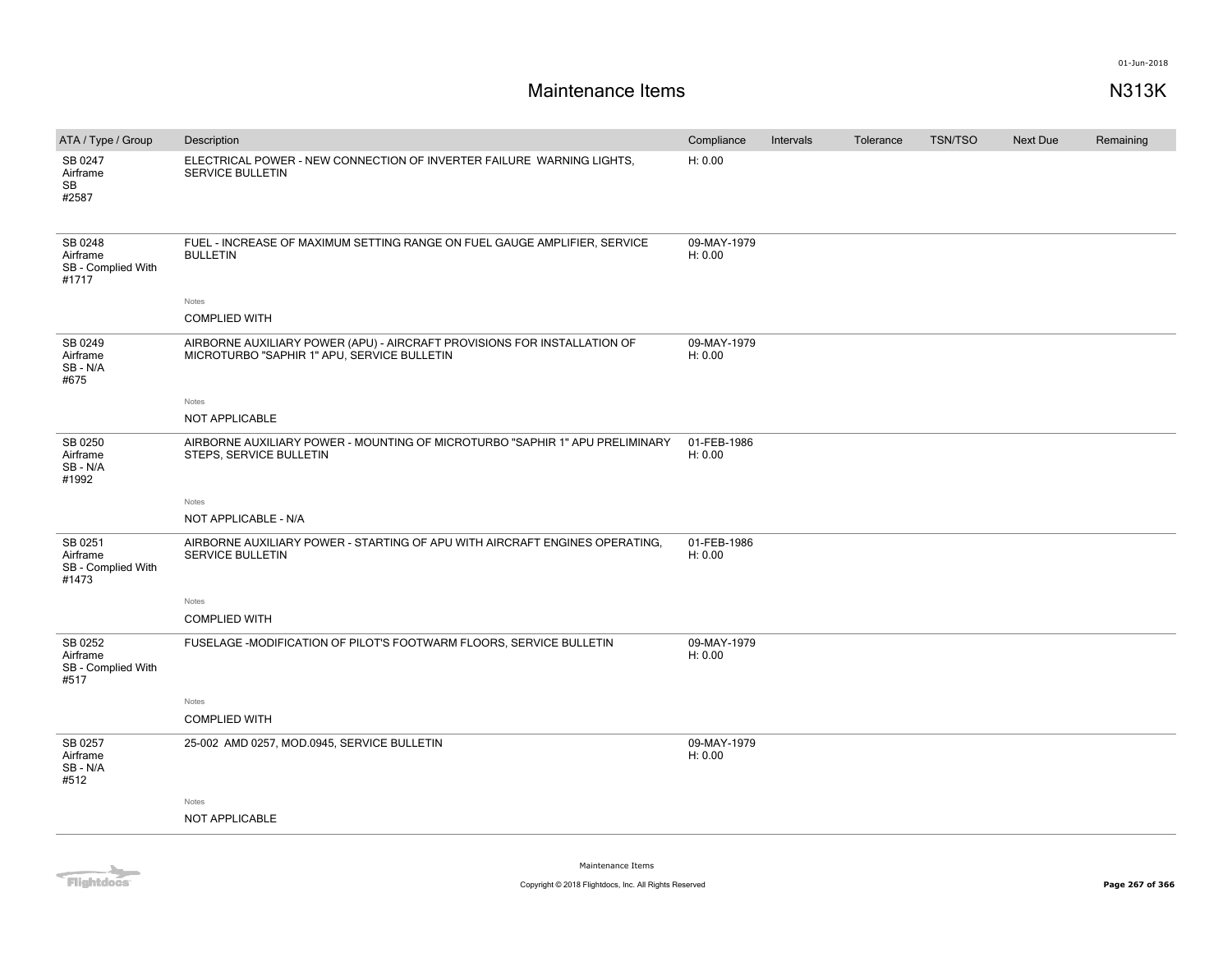| ATA / Type / Group                                 | Description                                                                                               | Compliance             | Intervals | Tolerance | <b>TSN/TSO</b> | <b>Next Due</b> | Remaining |
|----------------------------------------------------|-----------------------------------------------------------------------------------------------------------|------------------------|-----------|-----------|----------------|-----------------|-----------|
| SB 0259<br>Airframe<br>SB-N/A<br>#641              | WINGS - WING-TO-FUSELAGE ATTACHMENT - FILLING OF RECESSES, SERVICE BULLETIN                               | 09-MAY-1979<br>H: 0.00 |           |           |                |                 |           |
|                                                    | Notes<br><b>NOT APPLICABLE</b>                                                                            |                        |           |           |                |                 |           |
|                                                    |                                                                                                           |                        |           |           |                |                 |           |
| SB 0261<br>Airframe<br>SB - Complied With<br>#1284 | HYDRAULIC POWER - ACCUMULATOR - NEW SEALS, SERVICE BULLETIN                                               | 09-MAY-1979<br>H: 0.00 |           |           |                |                 |           |
|                                                    | Notes                                                                                                     |                        |           |           |                |                 |           |
|                                                    | <b>COMPLIED WITH</b>                                                                                      |                        |           |           |                |                 |           |
| SB 0262<br>Airframe<br>SB<br>#2084                 | EQUIPMENT/FURNISHING - HEATING OF AISLE FLOOR AND ISOLATION OF AISLE SIDES.<br><b>SERVICE BULLETIN</b>    | 01-FEB-1986<br>H: 0.00 |           |           |                |                 |           |
| SB 0263<br>Airframe<br>SB - Complied With<br>#1404 | ICE AND RAIN PROTECTION - DRAINAGE OF FUSELAGE FRAME 0, SERVICE BULLETIN                                  | 09-MAY-1979<br>H: 0.00 |           |           |                |                 |           |
|                                                    | Notes                                                                                                     |                        |           |           |                |                 |           |
|                                                    | <b>COMPLIED WITH</b>                                                                                      |                        |           |           |                |                 |           |
| SB 0267<br>Airframe<br>SB - Complied With<br>#1011 | AIRBORNE AUXILIARY POWER - MICROTURBO SAPHIR 1 - APU RPM INDICATOR IN COCKPIT,<br><b>SERVICE BULLETIN</b> | 01-FEB-1986<br>H: 0.00 |           |           |                |                 |           |
|                                                    | Notes                                                                                                     |                        |           |           |                |                 |           |
|                                                    | <b>COMPLIED WITH - PART</b>                                                                               |                        |           |           |                |                 |           |
| SB 0268<br>Airframe<br>SB - Complied With<br>#575  | AIRBORNE AUXILIARY POWER - BATTERY AMMETER INDEPENDENT OF APU SYSTEM,<br><b>SERVICE BULLETIN</b>          | 01-FEB-1986<br>H: 0.00 |           |           |                |                 |           |
|                                                    | Notes                                                                                                     |                        |           |           |                |                 |           |
|                                                    | <b>COMPLIED WITH - C/W</b>                                                                                |                        |           |           |                |                 |           |
| SB 0269<br>Airframe<br>SB - Complied With<br>#632  | STABILIZERS - HORIZONTAL TAILPLANE - NEW SCISSOR PINS, SERVICE BULLETIN                                   | 09-MAY-1979<br>H: 0.00 |           |           |                |                 |           |
|                                                    | Notes                                                                                                     |                        |           |           |                |                 |           |
|                                                    | <b>COMPLIED WITH</b>                                                                                      |                        |           |           |                |                 |           |
|                                                    |                                                                                                           |                        |           |           |                |                 |           |

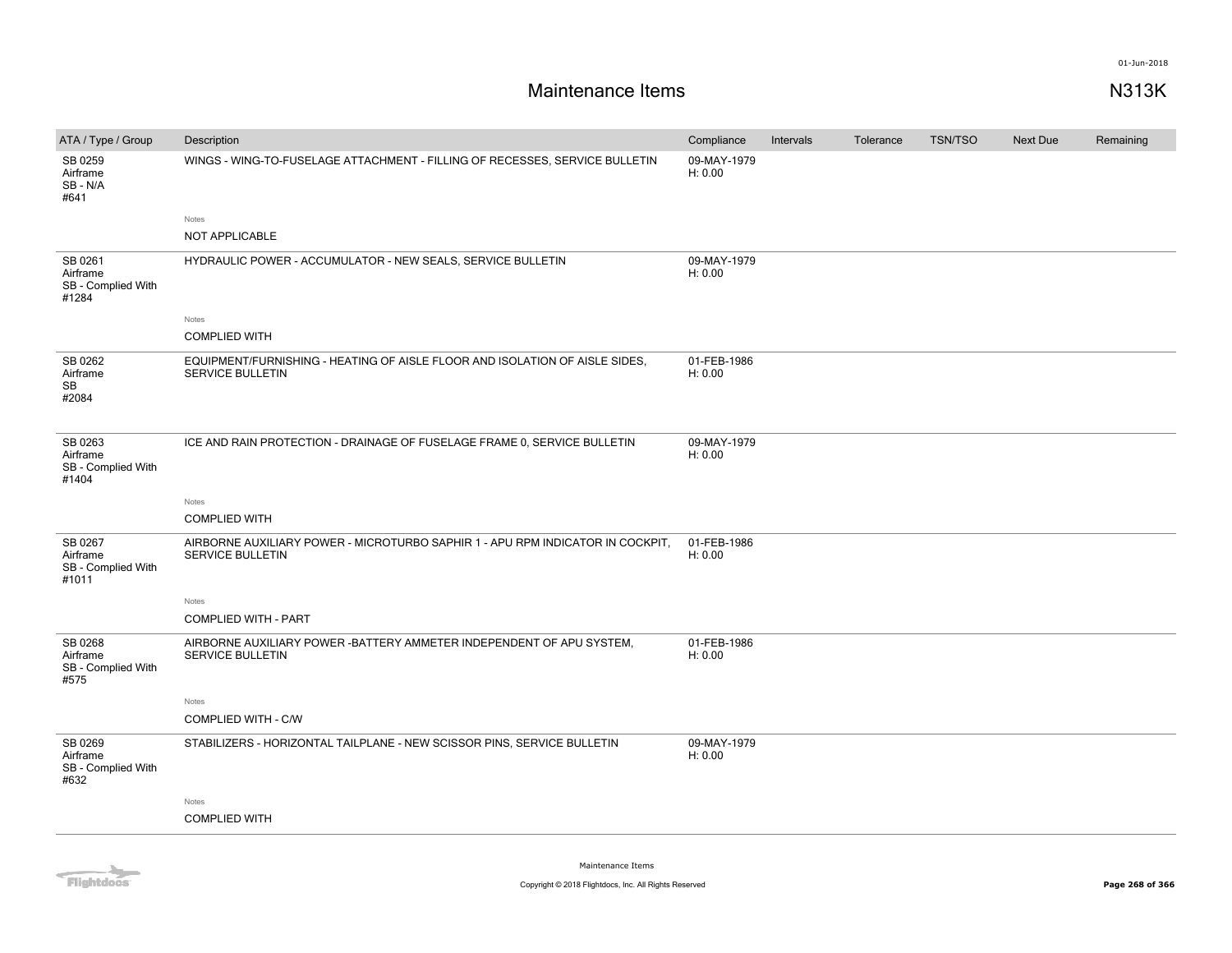| ATA / Type / Group                                 | Description                                                                                                                              | Compliance             | Intervals | Tolerance | <b>TSN/TSO</b> | Next Due | Remaining |
|----------------------------------------------------|------------------------------------------------------------------------------------------------------------------------------------------|------------------------|-----------|-----------|----------------|----------|-----------|
| SB 0270<br>Airframe<br>SB - Complied With<br>#1069 | FLIGHT CONTROLS - TAILPLANE ACTUATOR JACK P/N DASSAULT AVIATION 2159 IMPROVED<br>TIGHTNESS, SERVICE BULLETIN                             | 09-MAY-1979<br>H: 0.00 |           |           |                |          |           |
|                                                    | Notes                                                                                                                                    |                        |           |           |                |          |           |
|                                                    | <b>COMPLIED WITH</b>                                                                                                                     |                        |           |           |                |          |           |
| SB 0271<br>Airframe<br>SB - Complied With<br>#1734 | FLIGHT CONTROLS - HORIZONTAL TAILPLANE ACTUATOR JACK - PROTECTION AGAINST<br>RUNNING WATER, SERVICE BULLETIN                             | 09-MAY-1979<br>H: 0.00 |           |           |                |          |           |
|                                                    | Notes                                                                                                                                    |                        |           |           |                |          |           |
|                                                    | <b>COMPLIED WITH</b>                                                                                                                     |                        |           |           |                |          |           |
| SB 0272<br>Airframe<br>SB - Complied With<br>#1533 | DOORS - MAIN L/G DOORS - STOP DEVICE FOR DOOR UNLOCKING EMERGENCY CONTROL,<br>SERVICE BULLETIN                                           | 09-MAY-1979<br>H: 0.00 |           |           |                |          |           |
|                                                    | Notes                                                                                                                                    |                        |           |           |                |          |           |
|                                                    | <b>COMPLIED WITH</b>                                                                                                                     |                        |           |           |                |          |           |
| SB 0275<br>Airframe<br><b>SB</b><br>#1370          | FLIGHT CONTROLS - TAILPLANE ACTUATOR JACK WITH INCREASED TRAVEL ADDITION OF AN 01-FEB-1986<br>AUDIO WARN UPON TAKE-OFF, SERVICE BULLETIN | H: 0.00                |           |           |                |          |           |
| SB 0277<br>Airframe<br>SB - Complied With<br>#355  | GENERAL - TAKE-OFF WITH 0-DEG. FLAP - EFFECT ON AIRBRAKE INDICATION, SERVICE<br><b>BULLETIN</b>                                          | 09-MAY-1979<br>H: 0.00 |           |           |                |          |           |
|                                                    | Notes                                                                                                                                    |                        |           |           |                |          |           |
|                                                    | <b>COMPLIED WITH</b>                                                                                                                     |                        |           |           |                |          |           |
| SB 0278<br>Airframe<br>SB-N/A<br>#745              | FUEL - TWO-LEVEL FEEDER TANK FUEL TRANSFER, SERVICE BULLETIN                                                                             | 01-FEB-1986<br>H: 0.00 |           |           |                |          |           |
|                                                    | Notes                                                                                                                                    |                        |           |           |                |          |           |
|                                                    | NOT APPLICABLE - N/A                                                                                                                     |                        |           |           |                |          |           |
| SB 0279<br>Airframe<br>SB-N/A<br>#1692             | FLIGHT CONTROLS - AIRBRAKE HYDRAULIC ACTUATOR - SECOND IMPROVEMENT OF<br>UNLOCKING, SERVICE BULLETIN                                     | 09-MAY-1979<br>H: 0.00 |           |           |                |          |           |
|                                                    | Notes                                                                                                                                    |                        |           |           |                |          |           |
|                                                    | NOT APPLICABLE                                                                                                                           |                        |           |           |                |          |           |
|                                                    |                                                                                                                                          |                        |           |           |                |          |           |

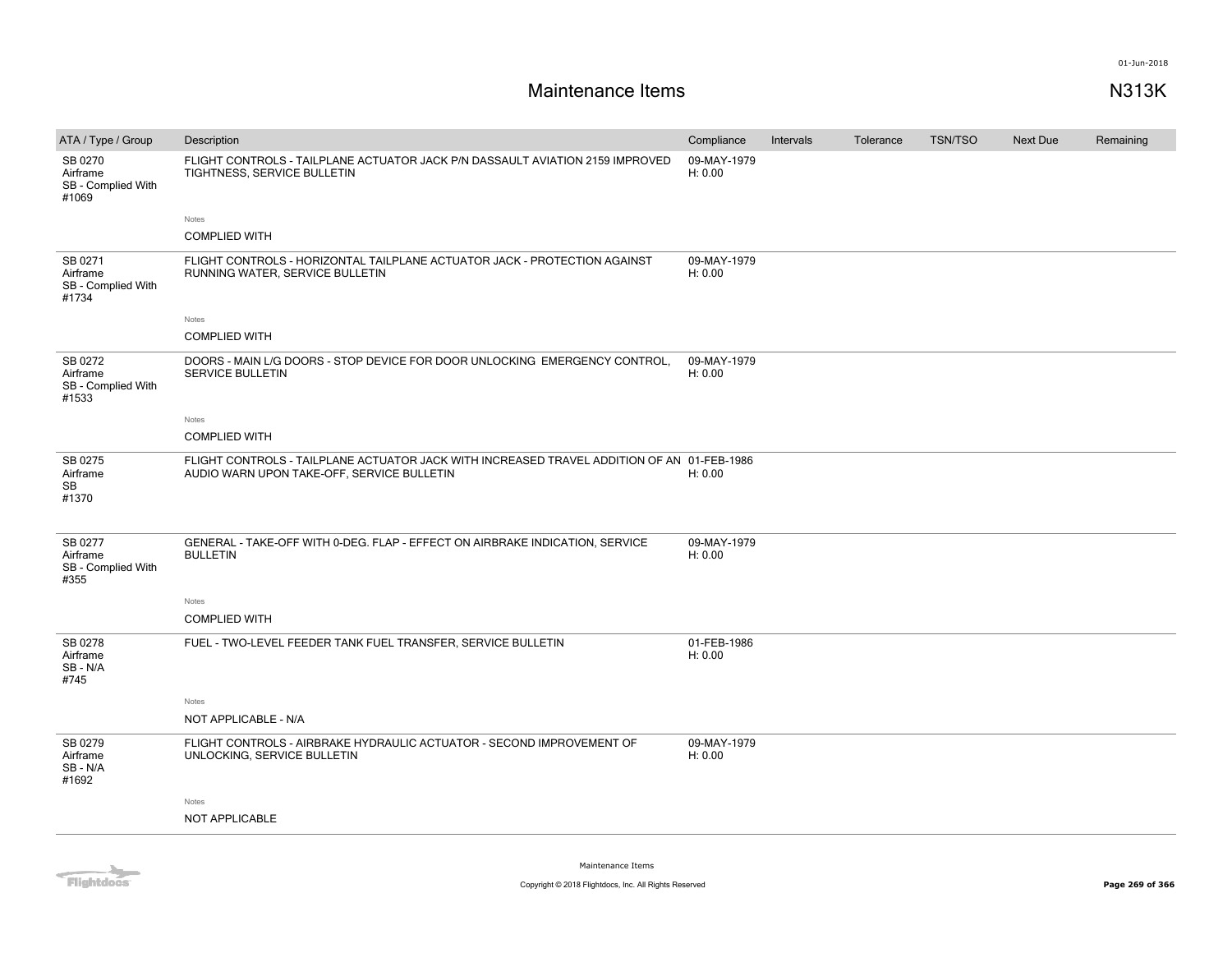# **Maintenance Items N313K**

| ATA / Type / Group                                 | Description                                                                                                                 | Compliance             | Intervals | Tolerance | <b>TSN/TSO</b> | Next Due | Remaining |
|----------------------------------------------------|-----------------------------------------------------------------------------------------------------------------------------|------------------------|-----------|-----------|----------------|----------|-----------|
| SB 0280<br>Airframe<br>SB - Complied With<br>#2212 | LANDING GEAR - DOOR AND L/G ACTUATING CYLINDERS - ADDITION OF A SCRAPER RING ON 09-MAY-1979<br>PISTON ROD, SERVICE BULLETIN | H: 0.00                |           |           |                |          |           |
|                                                    | Notes                                                                                                                       |                        |           |           |                |          |           |
|                                                    | <b>COMPLIED WITH</b>                                                                                                        |                        |           |           |                |          |           |
| SB 0282<br>Airframe<br>SB - N/A<br>#1909           | WINGS - MAINTENANCE INSTRUCTIONS - WING-TO-FUSELAGE ATTACH BOLTS, SERVICE<br><b>BULLETIN</b>                                | 09-MAY-1979<br>H: 0.00 |           |           |                |          |           |
|                                                    | Notes                                                                                                                       |                        |           |           |                |          |           |
|                                                    | NOT APPLICABLE - N/A                                                                                                        |                        |           |           |                |          |           |
| SB 0284<br>Airframe<br>SB - Complied With<br>#1080 | ELECTRICAL POWER - ADDITIONAL DRAINAGE OF ELECTRICAL BOXES, SERVICE BULLETIN                                                | 09-MAY-1979<br>H: 0.00 |           |           |                |          |           |
|                                                    | Notes                                                                                                                       |                        |           |           |                |          |           |
|                                                    | <b>COMPLIED WITH</b>                                                                                                        |                        |           |           |                |          |           |
| SB 0286<br>Airframe<br>SB - Complied With<br>#955  | LIGHTS - LIMITATION IN SWIVELLING OF PILOT'S AND COPILOT'S FLOOD LAMPS, SERVICE<br><b>BULLETIN</b>                          | 09-MAY-1979<br>H: 0.00 |           |           |                |          |           |
|                                                    | Notes                                                                                                                       |                        |           |           |                |          |           |
|                                                    | <b>COMPLIED WITH</b>                                                                                                        |                        |           |           |                |          |           |
| SB 0287<br>Airframe<br>SB - Complied With<br>#2065 | ELECTRICAL POWER - NEW CONNECTION OF REVERSE CURRENT RELAY HOLD CIRCUIT<br>DURING START, SERVICE BULLETIN                   | 09-MAY-1979<br>H: 0.00 |           |           |                |          |           |
|                                                    | Notes                                                                                                                       |                        |           |           |                |          |           |
|                                                    | <b>COMPLIED WITH</b>                                                                                                        |                        |           |           |                |          |           |
| SB 0288<br>Airframe<br>SB - Complied With<br>#402  | NAVIGATION - COLLINS RADIO-COMPASS - CONNECTION OF ADF FILTERS, SERVICE<br><b>BULLETIN</b>                                  | 09-MAY-1979<br>H: 0.00 |           |           |                |          |           |
|                                                    | Notes                                                                                                                       |                        |           |           |                |          |           |
|                                                    | <b>COMPLIED WITH</b>                                                                                                        |                        |           |           |                |          |           |
| SB 0289<br>Airframe<br>SB - Complied With<br>#904  | FLIGHT CONTROLS - BREAKERS ON TAILPLANE ELECTRICAL, SERVICE BULLETIN                                                        | 09-MAY-1979<br>H: 0.00 |           |           |                |          |           |
|                                                    | Notes                                                                                                                       |                        |           |           |                |          |           |
|                                                    | <b>COMPLIED WITH</b>                                                                                                        |                        |           |           |                |          |           |
|                                                    | Maintenance Trame                                                                                                           |                        |           |           |                |          |           |

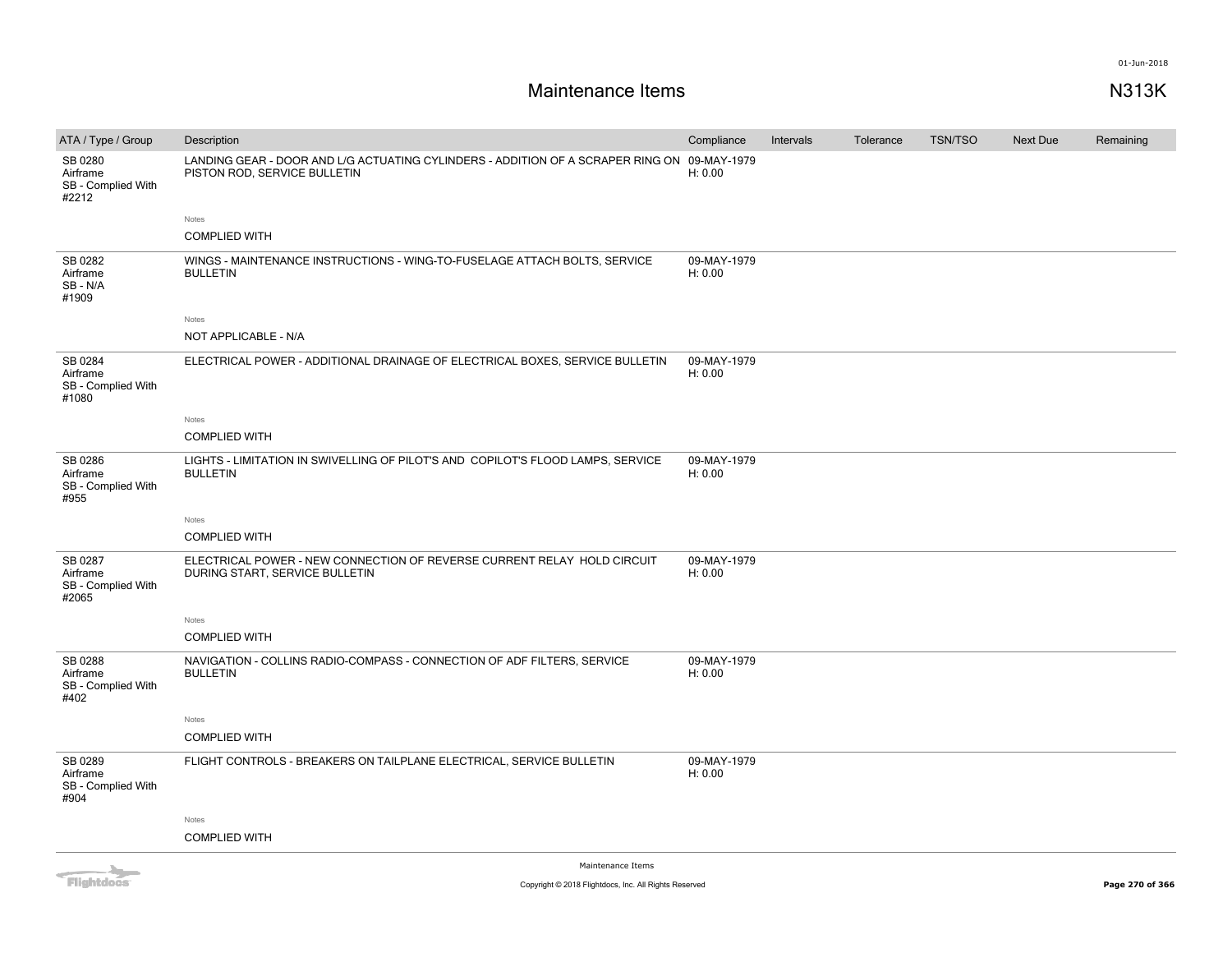# **Maintenance Items N313K**

| ATA / Type / Group                                 | Description                                                                                  | Compliance             | Intervals | Tolerance | <b>TSN/TSO</b> | Next Due | Remaining |
|----------------------------------------------------|----------------------------------------------------------------------------------------------|------------------------|-----------|-----------|----------------|----------|-----------|
| SB 0290<br>Airframe<br>SB - Complied With<br>#2206 | DOORS - PASSENGERS' DOOR - RELOCATION OF LATCH MICROSWITCH, SERVICE BULLETIN                 | 09-MAY-1979<br>H: 0.00 |           |           |                |          |           |
|                                                    | Notes                                                                                        |                        |           |           |                |          |           |
|                                                    | <b>COMPLIED WITH</b>                                                                         |                        |           |           |                |          |           |
| SB 0291<br>Airframe<br>SB - Complied With<br>#1991 | STANDARD PRACTICES - AIRFRAME - BONDING OF TEFLON WITH EC-1675 ADHESIVE,<br>SERVICE BULLETIN | 01-FEB-1986<br>H: 0.00 |           |           |                |          |           |
|                                                    | Notes                                                                                        |                        |           |           |                |          |           |
|                                                    | COMPLIED WITH - C/W                                                                          |                        |           |           |                |          |           |
| SB 0293<br>Airframe<br>SB-N/A<br>#1005             | 28-022 AMD 0293, MOD.1066, SERVICE BULLETIN                                                  | 09-MAY-1979<br>H: 0.00 |           |           |                |          |           |
|                                                    | Notes                                                                                        |                        |           |           |                |          |           |
|                                                    | NOT APPLICABLE                                                                               |                        |           |           |                |          |           |
| SB 0294<br>Airframe<br>SB - Complied With<br>#1770 | FUSELAGE - DRAINING HOLES, SERVICE BULLETIN                                                  | 09-MAY-1979<br>H: 0.00 |           |           |                |          |           |
|                                                    | Notes                                                                                        |                        |           |           |                |          |           |
|                                                    | <b>COMPLIED WITH</b>                                                                         |                        |           |           |                |          |           |
|                                                    |                                                                                              |                        |           |           |                |          |           |
| SB 0296<br>Airframe<br>SB - Complied With<br>#279  | 79-003 AMD 0296, MOD.1109, SERVICE BULLETIN                                                  | 09-MAY-1979<br>H: 0.00 |           |           |                |          |           |
|                                                    | Notes                                                                                        |                        |           |           |                |          |           |
|                                                    | <b>COMPLIED WITH</b>                                                                         |                        |           |           |                |          |           |
| SB 0298<br>Airframe<br>SB - Complied With<br>#2415 | DOORS - PASSENGERS' DOOR - IMPROVED PROTECTION OF HINGE PINS, SERVICE BULLETIN 09-MAY-1979   | H: 0.00                |           |           |                |          |           |
|                                                    | Notes                                                                                        |                        |           |           |                |          |           |
|                                                    | <b>COMPLIED WITH</b>                                                                         |                        |           |           |                |          |           |
| SB 0299<br>Airframe<br>SB-N/A<br>#2024             | FUEL - PROVISION FOR 2-LEVEL FEEDER TANKS, SERVICE BULLETIN                                  | 09-MAY-1979<br>H: 0.00 |           |           |                |          |           |
|                                                    | Notes                                                                                        |                        |           |           |                |          |           |
|                                                    | NOT APPLICABLE                                                                               |                        |           |           |                |          |           |
|                                                    | Maintenance Trame                                                                            |                        |           |           |                |          |           |

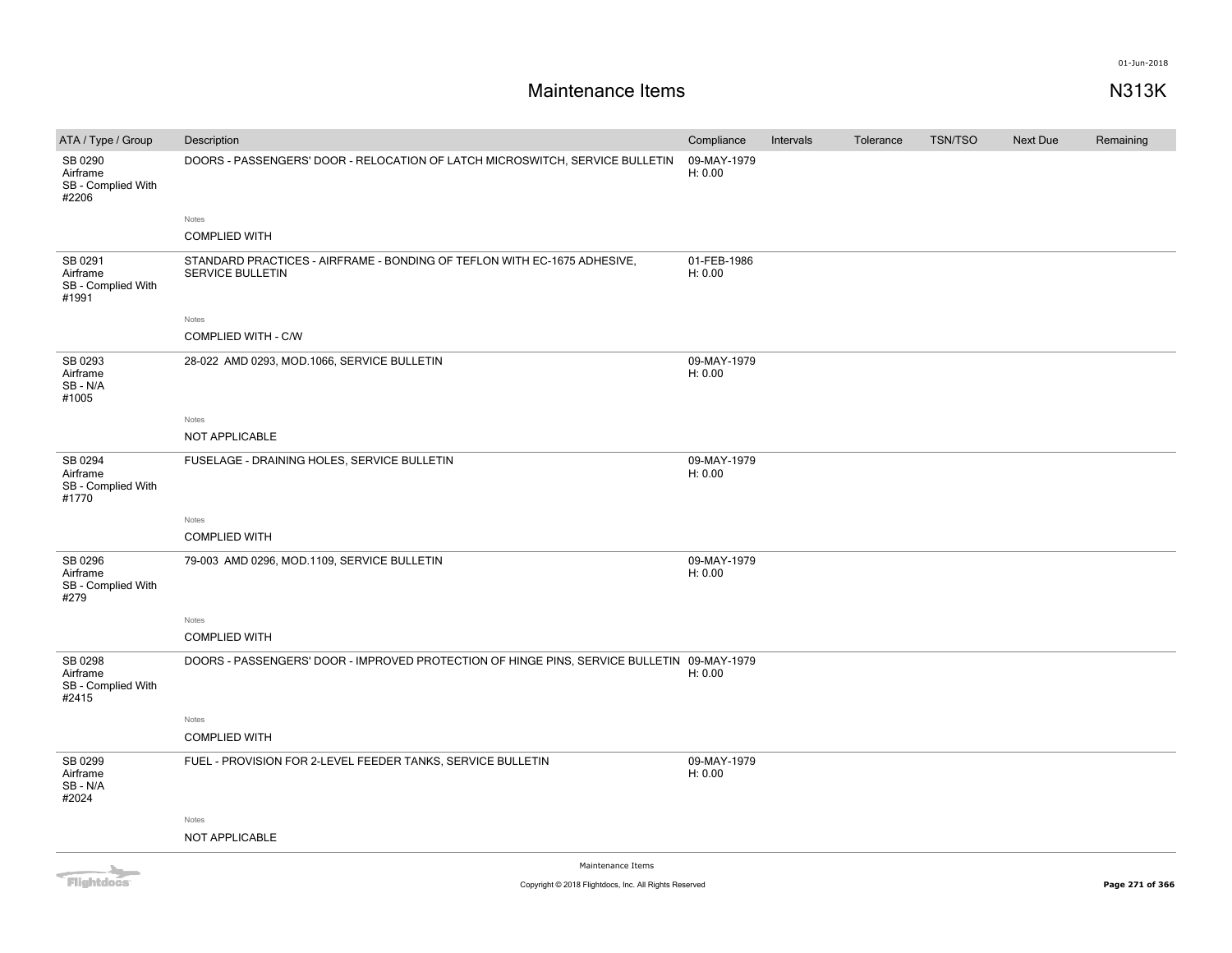| ATA / Type / Group                                 | Description                                                                                                            | Compliance             | Intervals | Tolerance | TSN/TSO | <b>Next Due</b> | Remaining |
|----------------------------------------------------|------------------------------------------------------------------------------------------------------------------------|------------------------|-----------|-----------|---------|-----------------|-----------|
| SB 0300<br>Airframe<br>SB<br>#2660                 | 00-006 AMD 0300, MOD.0832, SERVICE BULLETIN                                                                            | H: 0.00                |           |           |         |                 |           |
| SB 0301<br>Airframe<br>SB - Complied With<br>#1506 | NAVIGATION - GIANNINI ANGLE-OF-ATTACK INDICATOR - DRAINAGE OF LEAKS, SERVICE<br><b>BULLETIN</b>                        | 09-MAY-1979<br>H: 0.00 |           |           |         |                 |           |
|                                                    | Notes                                                                                                                  |                        |           |           |         |                 |           |
|                                                    | <b>COMPLIED WITH</b>                                                                                                   |                        |           |           |         |                 |           |
| SB 0302<br>Airframe<br><b>SB</b><br>#866           | LANDING GEAR - NOSE L/G - IMPROVEMENT OF SEALING AND INSTALLATION OF BLEEDS ON<br>ANTI-SHIMMY SYSTEM, SERVICE BULLETIN | 01-FEB-1986<br>H: 0.00 |           |           |         |                 |           |
| SB 0303<br>Airframe<br><b>SB</b><br>#2792          | OXYGEN - REPLACEMENT OF OXYGEN COCK BY A MODIFIED SPARE ONE, SERVICE<br><b>BULLETIN</b>                                | H: 0.00                |           |           |         |                 |           |
| SB 0305<br>Airframe<br>SB - Complied With<br>#2354 | HYDRAULIC POWER - TRANSFER JACK - IMPROVED PACKINGS, SERVICE BULLETIN                                                  | 09-MAY-1979<br>H: 0.00 |           |           |         |                 |           |
|                                                    | Notes                                                                                                                  |                        |           |           |         |                 |           |
|                                                    | <b>COMPLIED WITH</b>                                                                                                   |                        |           |           |         |                 |           |
| SB 0306<br>Airframe<br><b>SB</b><br>#2078          | FUSELAGE - AISLE LH SIDE - NECESSARY FOR INCORPORATION INSTALLATION OF A RELAY<br>BOX, OPTIONAL                        | 01-FEB-1986<br>H: 0.00 |           |           |         |                 |           |
| SB 0307<br>Airframe<br>SB-N/A<br>#1098             | AUTO-FLIGHT - ADJUSTING DEVICE FOR TAIL-PLANE - OPERATION RATE IN AUTO-PILOT<br>CONFIGURATION, SERVICE BULLETIN        | 01-FEB-1986<br>H: 0.00 |           |           |         |                 |           |
|                                                    | Notes<br>NOT APPLICABLE - N/A                                                                                          |                        |           |           |         |                 |           |

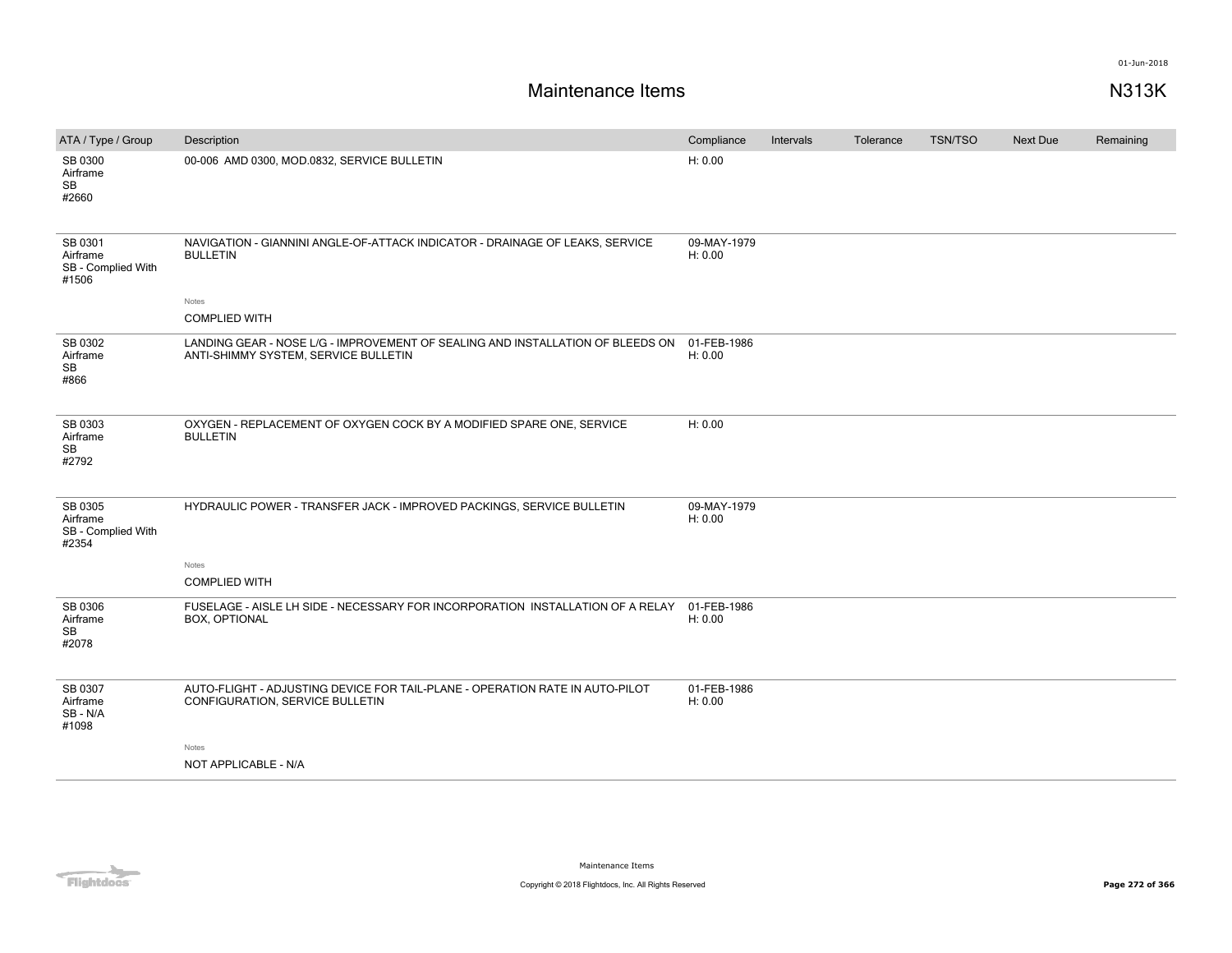| ATA / Type / Group                                     | Description                                                                                      | Compliance             | Intervals | Tolerance | <b>TSN/TSO</b> | <b>Next Due</b> | Remaining |
|--------------------------------------------------------|--------------------------------------------------------------------------------------------------|------------------------|-----------|-----------|----------------|-----------------|-----------|
| SB 0308<br>Airframe<br><b>SB</b><br>#2760              | DOORS - PASSENGERS' DOOR - INSTALLATION OF A HAND RAIL, SERVICE BULLETIN                         | H: 0.00                |           |           |                |                 |           |
| SB 0309<br>Airframe<br>$\mathbb{S}\mathbb{B}$<br>#2388 | 79-004 AMD 0309, MOD.1253, SERVICE BULLETIN                                                      | 01-FEB-1986<br>H: 0.00 |           |           |                |                 |           |
| SB 0310<br>Airframe<br>SB - Complied With<br>#132      | 24-016 AMD 0310, MOD.1224, SERVICE BULLETIN                                                      | 09-MAY-1979<br>H: 0.00 |           |           |                |                 |           |
|                                                        | Notes<br><b>COMPLIED WITH</b>                                                                    |                        |           |           |                |                 |           |
| SB 0311<br>Airframe<br>SB - Complied With<br>#652      | STABILIZERS - HORIZONTAL TAILPLANE - INSPECTION OF SCISSOR UNIT PINS, SERVICE<br><b>BULLETIN</b> | 09-MAY-1979<br>H: 0.00 |           |           |                |                 |           |
|                                                        | Notes                                                                                            |                        |           |           |                |                 |           |
|                                                        | <b>COMPLIED WITH</b>                                                                             |                        |           |           |                |                 |           |
| SB 0312<br>Airframe<br>SB - Complied With<br>#1957     | LANDING GEAR - IMPROVEMENT OF PACKINGS ON NOSE L/G SHOCK ABSORBER, SERVICE<br><b>BULLETIN</b>    | 09-MAY-1979<br>H: 0.00 |           |           |                |                 |           |
|                                                        | Notes<br><b>COMPLIED WITH</b>                                                                    |                        |           |           |                |                 |           |
| SB 0313<br>Airframe<br>SB<br>#1702                     | ELECTRICAL POWER - BATTERIES - GROUND VENTILATION, SERVICE BULLETIN                              | 09-MAY-1979<br>H: 0.00 |           |           |                |                 |           |
| SB 0314<br>Airframe<br>SB - Complied With<br>#2282     | 29-016 AMD 0314, SERVICE BULLETIN                                                                | 01-FEB-1986<br>H: 0.00 |           |           |                |                 |           |
|                                                        | Notes<br><b>COMPLIED WITH - C/W</b>                                                              |                        |           |           |                |                 |           |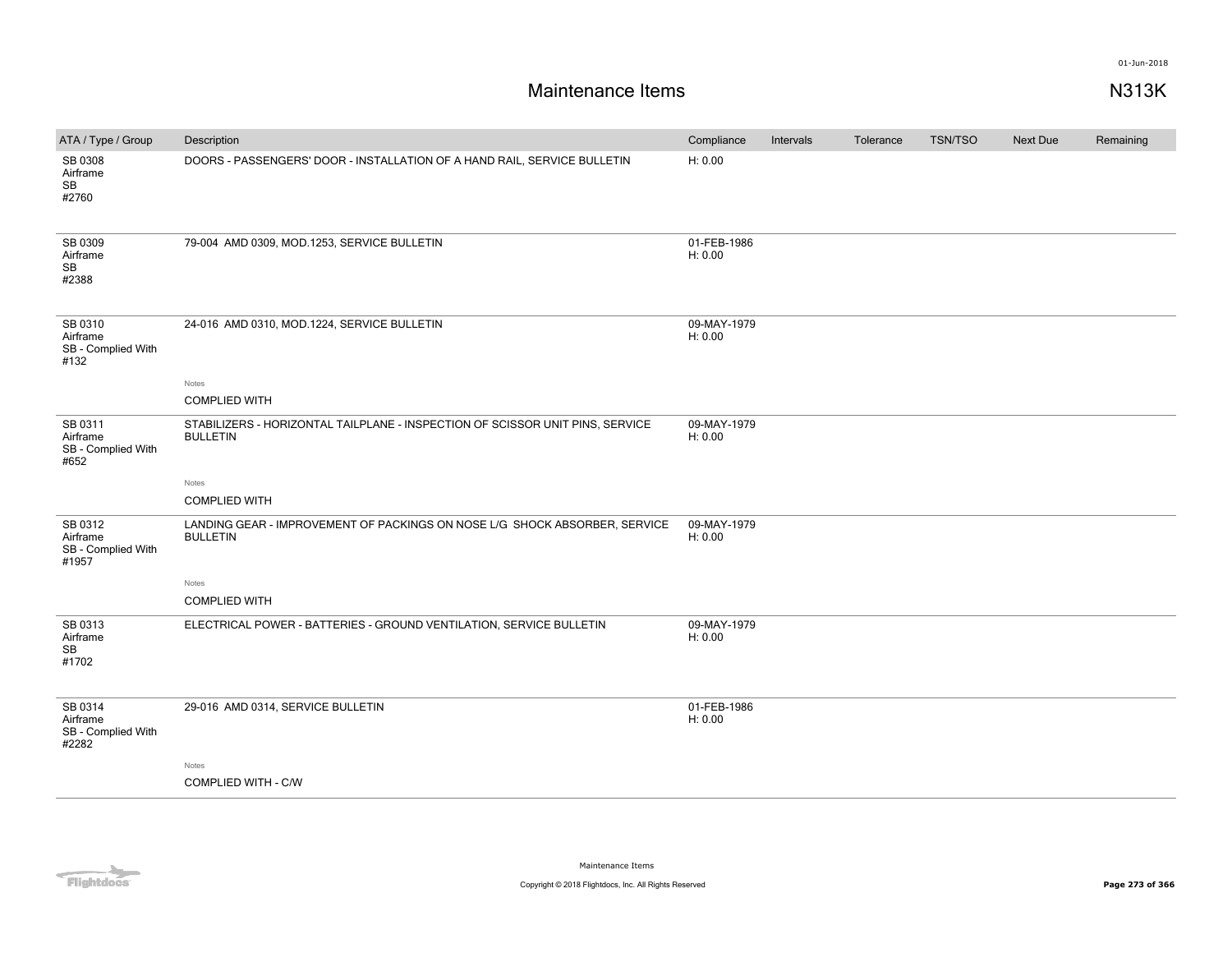| ATA / Type / Group                                 | Description                                                                                                        | Compliance             | Intervals | Tolerance | <b>TSN/TSO</b> | Next Due | Remaining |
|----------------------------------------------------|--------------------------------------------------------------------------------------------------------------------|------------------------|-----------|-----------|----------------|----------|-----------|
| SB 0315<br>Airframe<br>SB - Complied With<br>#139  | 24-018 AMD 0315, MOD.1240, SERVICE BULLETIN                                                                        | 09-MAY-1979<br>H: 0.00 |           |           |                |          |           |
|                                                    | Notes<br><b>COMPLIED WITH</b>                                                                                      |                        |           |           |                |          |           |
| SB 0316<br>Airframe<br>SB - Complied With<br>#1989 | WINGS - AILERON CENTER BEARING - CADMIUM PLATED PIN, SERVICE BULLETIN                                              | 09-MAY-1979<br>H: 0.00 |           |           |                |          |           |
|                                                    | Notes                                                                                                              |                        |           |           |                |          |           |
|                                                    | <b>COMPLIED WITH</b>                                                                                               |                        |           |           |                |          |           |
| SB 0318<br>Airframe<br>SB<br>#2469                 | DOORS - PASSENGERS' DOOR - INSTALLATION OF A PLATE GIVING LOCKING INSTRUCTIONS, H: 0.00<br><b>SERVICE BULLETIN</b> |                        |           |           |                |          |           |
| SB 0320<br>Airframe<br>SB - Complied With<br>#1934 | 24-019 AMD 0320, MOD.1242, SERVICE BULLETIN                                                                        | 09-MAY-1979<br>H: 0.00 |           |           |                |          |           |
|                                                    | Notes                                                                                                              |                        |           |           |                |          |           |
|                                                    | <b>COMPLIED WITH</b>                                                                                               |                        |           |           |                |          |           |
| SB 0322<br>Airframe<br>SB - Complied With<br>#412  | LANDING GEAR - NOSE L/G - INSTALLATION OF ANTI-SWIVELLING WASHERS ON DOOR<br>ACTUATING CYLINDER, SERVICE BULLETIN  | 09-MAY-1979<br>H: 0.00 |           |           |                |          |           |
|                                                    | Notes                                                                                                              |                        |           |           |                |          |           |
|                                                    | <b>COMPLIED WITH</b>                                                                                               |                        |           |           |                |          |           |
| SB 0324<br>Airframe<br>SB - Complied With<br>#649  | 54-009 AMD 0324, MOD.1256, SERVICE BULLETIN                                                                        | 09-MAY-1979<br>H: 0.00 |           |           |                |          |           |
|                                                    | Notes                                                                                                              |                        |           |           |                |          |           |
|                                                    | <b>COMPLIED WITH</b>                                                                                               |                        |           |           |                |          |           |
| SB 0325<br>Airframe<br>SB - Complied With<br>#1332 | 77-004 AMD 0325, MOD.1236, SERVICE BULLETIN                                                                        | 09-MAY-1979<br>H: 0.00 |           |           |                |          |           |
|                                                    | Notes                                                                                                              |                        |           |           |                |          |           |
|                                                    | <b>COMPLIED WITH</b>                                                                                               |                        |           |           |                |          |           |
|                                                    |                                                                                                                    |                        |           |           |                |          |           |

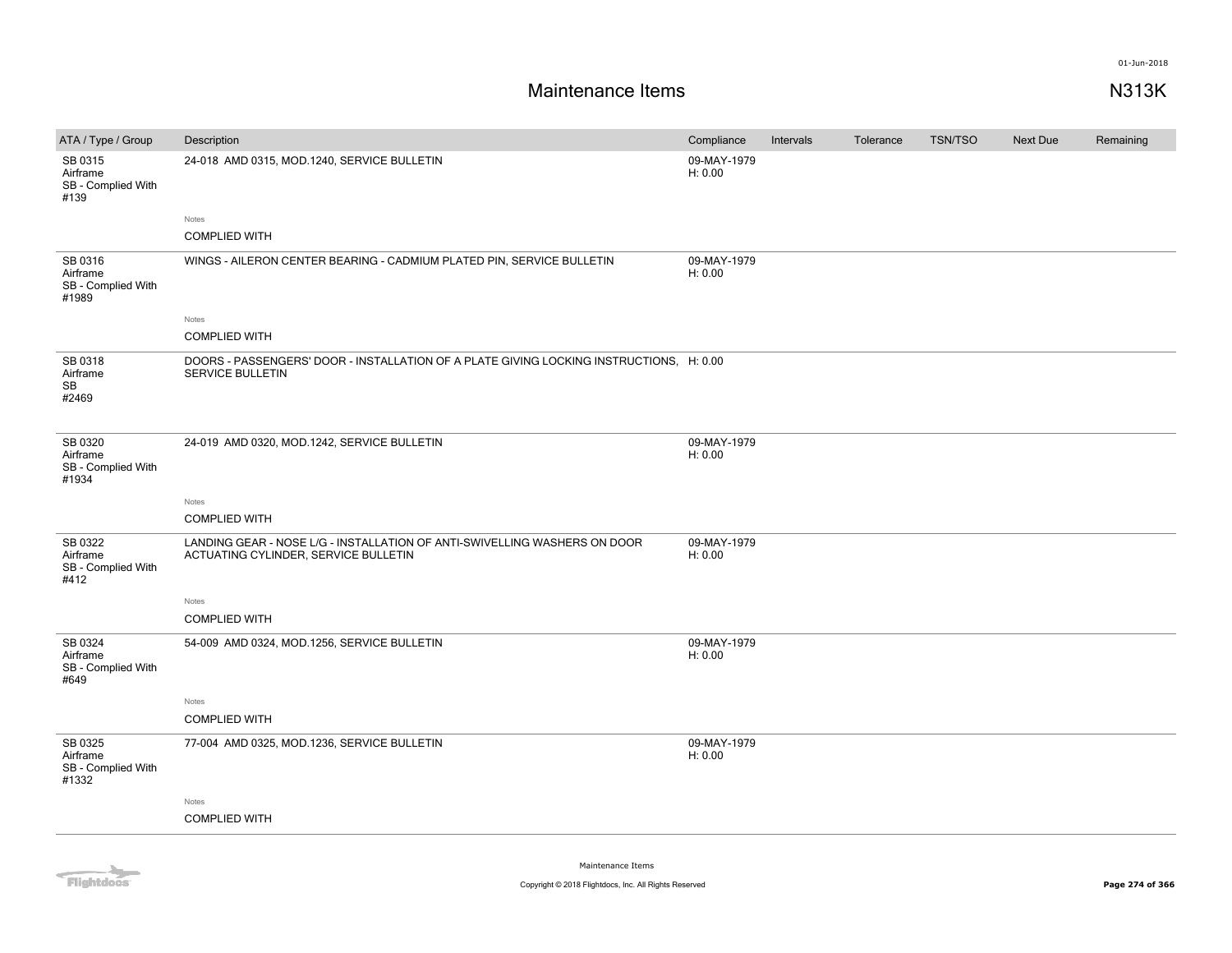| ATA / Type / Group                                 | Description                                                                                                                             | Compliance             | Intervals | Tolerance | <b>TSN/TSO</b> | Next Due | Remaining |
|----------------------------------------------------|-----------------------------------------------------------------------------------------------------------------------------------------|------------------------|-----------|-----------|----------------|----------|-----------|
| SB 0326<br>Airframe<br>SB - Complied With<br>#2099 | FLIGHT CONTROLS - INDICATION - NEW MICROSWITCHES., SERVICE BULLETIN                                                                     | 09-MAY-1979<br>H: 0.00 |           |           |                |          |           |
|                                                    | Notes                                                                                                                                   |                        |           |           |                |          |           |
|                                                    | <b>COMPLIED WITH</b>                                                                                                                    |                        |           |           |                |          |           |
| SB 0327<br>Airframe<br><b>SB</b><br>#2476          | 24-020 AMD 0327, MOD.1174, SERVICE BULLETIN                                                                                             | H: 0.00                |           |           |                |          |           |
| SB 0328<br>Airframe<br>SB - Complied With<br>#1797 | LANDING GEAR - BRAKING AND STEERING HYDRAULIC SYSTEMS - NEW SEALING PACKINGS 09-MAY-1979<br>ON SWIVEL COUPLINGS, SERVICE BULLETIN       | H: 0.00                |           |           |                |          |           |
|                                                    | Notes                                                                                                                                   |                        |           |           |                |          |           |
|                                                    | <b>COMPLIED WITH</b>                                                                                                                    |                        |           |           |                |          |           |
| SB 0329<br>Airframe<br>SB - Complied With<br>#1849 | LANDING GEAR - L/G UPLOCKS - NEW SEALING PACKINGS, SERVICE BULLETIN                                                                     | 09-MAY-1979<br>H: 0.00 |           |           |                |          |           |
|                                                    | Notes                                                                                                                                   |                        |           |           |                |          |           |
|                                                    | <b>COMPLIED WITH</b>                                                                                                                    |                        |           |           |                |          |           |
| SB 0330<br>Airframe<br>SB - Complied With<br>#1552 | LANDING GEAR -MAIN L/G - IMPROVEMENT OF SHOCK ABSORBER PACKINGS, SERVICE<br><b>BULLETIN</b>                                             | 09-MAY-1979<br>H: 0.00 |           |           |                |          |           |
|                                                    | Notes                                                                                                                                   |                        |           |           |                |          |           |
|                                                    | <b>COMPLIED WITH</b>                                                                                                                    |                        |           |           |                |          |           |
| SB 0331<br>Airframe<br>SB - Complied With<br>#1896 | HYDRAULIC POWER - STAND-BY DISTRIBUTOR CONTROL - ELIMINATION OF THE RISK OF<br>CABLE CATCHING UNDER PRESSURIZED FLOOR, SERVICE BULLETIN | 09-MAY-1979<br>H: 0.00 |           |           |                |          |           |
|                                                    | Notes                                                                                                                                   |                        |           |           |                |          |           |
|                                                    | <b>COMPLIED WITH</b>                                                                                                                    |                        |           |           |                |          |           |
| SB 0332<br>Airframe<br><b>SB</b><br>#2539          | INSTRUMENTS - INSTALLATION OF A SFIM A212 FLIGHT RECORDER IN A HEAT-PROOF AND<br>SHIELDED CABINET, SERVICE BULLETIN                     | H: 0.00                |           |           |                |          |           |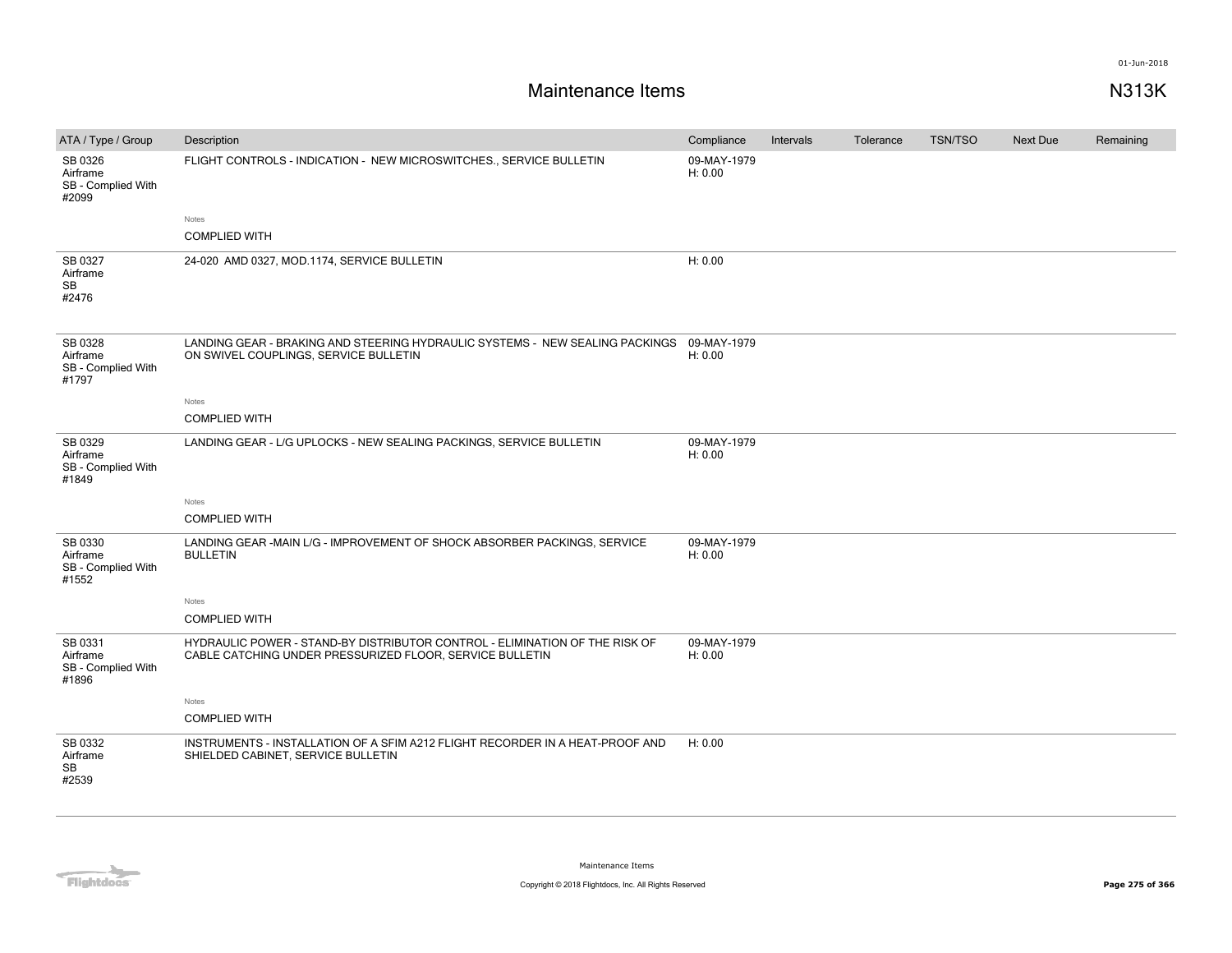# **Maintenance Items N313K**

| ATA / Type / Group                                 | Description                                                                                                              | Compliance             | Intervals | Tolerance | <b>TSN/TSO</b> | Next Due | Remaining |
|----------------------------------------------------|--------------------------------------------------------------------------------------------------------------------------|------------------------|-----------|-----------|----------------|----------|-----------|
| SB 0333<br>Airframe<br>SB - Complied With<br>#842  | LANDING GEAR - IMPROVEMENT OF INDICATION AND CONTROL MICROSWITCHES, SERVICE<br><b>BULLETIN</b>                           | 09-MAY-1979<br>H: 0.00 |           |           |                |          |           |
|                                                    | Notes                                                                                                                    |                        |           |           |                |          |           |
|                                                    | <b>COMPLIED WITH</b>                                                                                                     |                        |           |           |                |          |           |
| SB 0334<br>Airframe<br>SB - Complied With<br>#362  | HYDRAULIC POWER - IMPROVEMENT OF MICROSWITCHES ON MESSIER COMPONENTS,<br><b>SERVICE BULLETIN</b>                         | 09-MAY-1979<br>H: 0.00 |           |           |                |          |           |
|                                                    | Notes                                                                                                                    |                        |           |           |                |          |           |
|                                                    | <b>COMPLIED WITH</b>                                                                                                     |                        |           |           |                |          |           |
| SB 0335<br>Airframe<br>SB - Complied With<br>#2134 | AIRBORNE AUXILIARY POWER - AIRCRAFT CAPABLE FOR IN-FLIGHT OPERATION OF<br>MICROTURBO SAPHIR 1 APU, SERVICE BULLETIN      | 01-FEB-1986<br>H: 0.00 |           |           |                |          |           |
|                                                    | Notes                                                                                                                    |                        |           |           |                |          |           |
|                                                    | <b>COMPLIED WITH - PART</b>                                                                                              |                        |           |           |                |          |           |
| SB 0336<br>Airframe<br>SB - Complied With<br>#275  | 26-007 AMD 0336, MOD.1310, SERVICE BULLETIN                                                                              | 09-MAY-1979<br>H: 0.00 |           |           |                |          |           |
|                                                    | Notes                                                                                                                    |                        |           |           |                |          |           |
|                                                    | <b>COMPLIED WITH</b>                                                                                                     |                        |           |           |                |          |           |
| SB 0337<br>Airframe<br>SB - Complied With<br>#2073 | LANDING GEAR - NOSE L/G - NEW HINGE PIN ON ACTUATOR, SERVICE BULLETIN                                                    | 09-MAY-1979<br>H: 0.00 |           |           |                |          |           |
|                                                    | Notes                                                                                                                    |                        |           |           |                |          |           |
|                                                    | <b>COMPLIED WITH</b>                                                                                                     |                        |           |           |                |          |           |
| SB 0338<br>Airframe<br>SB - Complied With<br>#611  | AIR CONDITIONING - IMPROVEMENT OF SHOCKMOUNTING ON COLLINS FANS OF<br>ELECTRICAL AND RADIO COMPARTMENT, SERVICE BULLETIN | 09-MAY-1979<br>H: 0.00 |           |           |                |          |           |
|                                                    | Notes                                                                                                                    |                        |           |           |                |          |           |
|                                                    | <b>COMPLIED WITH</b>                                                                                                     |                        |           |           |                |          |           |
| SB 0339<br>Airframe<br>SB - Complied With<br>#581  | AIRBORNE AUXILIARY POWER - NEW CHECK VALVE IN APU SYSTEM, SERVICE BULLETIN                                               | 09-MAY-1979<br>H: 0.00 |           |           |                |          |           |
|                                                    | Notes                                                                                                                    |                        |           |           |                |          |           |
|                                                    | <b>COMPLIED WITH</b>                                                                                                     |                        |           |           |                |          |           |
|                                                    |                                                                                                                          |                        |           |           |                |          |           |

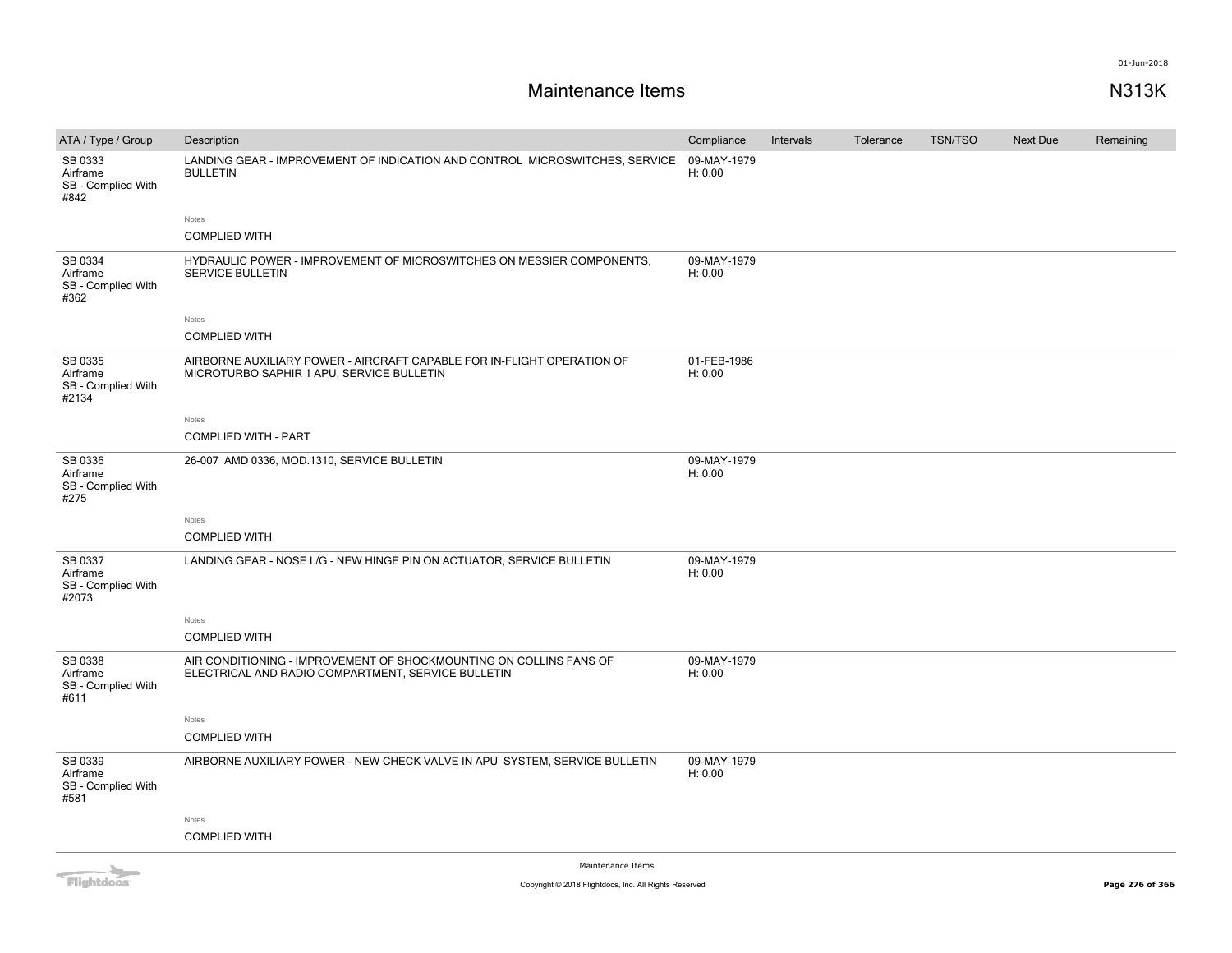| ATA / Type / Group                                 | Description                                                                                                    | Compliance             | Intervals | Tolerance | <b>TSN/TSO</b> | Next Due | Remaining |
|----------------------------------------------------|----------------------------------------------------------------------------------------------------------------|------------------------|-----------|-----------|----------------|----------|-----------|
| SB 0340<br>Airframe<br>SB-N/A<br>#120              | 80-003 AMD 0340, SERVICE BULLETIN                                                                              | 01-FEB-1986<br>H: 0.00 |           |           |                |          |           |
|                                                    | Notes                                                                                                          |                        |           |           |                |          |           |
|                                                    | NOT APPLICABLE - N/A                                                                                           |                        |           |           |                |          |           |
| SB 0342<br>Airframe<br>SB - Complied With<br>#828  | FUEL - DIP-STICK GAUGES - PROTECTION AGAINST FREEZING, SERVICE BULLETIN                                        | 09-MAY-1979<br>H: 0.00 |           |           |                |          |           |
|                                                    | Notes                                                                                                          |                        |           |           |                |          |           |
|                                                    | <b>COMPLIED WITH</b>                                                                                           |                        |           |           |                |          |           |
| SB 0344<br>Airframe<br>SB - N/A<br>#1039           | 32-027 AMD 0344, MOD.1008, SERVICE BULLETIN                                                                    | 09-MAY-1979<br>H: 0.00 |           |           |                |          |           |
|                                                    | Notes                                                                                                          |                        |           |           |                |          |           |
|                                                    | NOT APPLICABLE                                                                                                 |                        |           |           |                |          |           |
| SB 0345<br>Airframe<br>SB - Complied With<br>#268  | HYDRAULIC POWER - FILTER ON PUMP REGULATION SYSTEM - NEW FILTER CELL, SERVICE<br><b>BULLETIN</b>               | 09-MAY-1979<br>H: 0.00 |           |           |                |          |           |
|                                                    | Notes                                                                                                          |                        |           |           |                |          |           |
|                                                    | <b>COMPLIED WITH</b>                                                                                           |                        |           |           |                |          |           |
| SB 0346<br>Airframe<br>SB - Complied With<br>#112  | AIR CONDITIONING - INDEPENDENT CIRCUIT BREAKER FOR BLEED VALVE AND RAM AIR<br>SCOOP CONTROLS, SERVICE BULLETIN | 09-MAY-1979<br>H: 0.00 |           |           |                |          |           |
|                                                    | Notes                                                                                                          |                        |           |           |                |          |           |
|                                                    | <b>COMPLIED WITH</b>                                                                                           |                        |           |           |                |          |           |
| SB 0347<br>Airframe<br>SB - Complied With<br>#2146 | LIGHTS - WING TIP NAVIGATION LIGHT - SHOCK MOUNTING OF BULB, SERVICE BULLETIN                                  | 09-MAY-1979<br>H: 0.00 |           |           |                |          |           |
|                                                    | Notes                                                                                                          |                        |           |           |                |          |           |
|                                                    | <b>COMPLIED WITH</b>                                                                                           |                        |           |           |                |          |           |
| SB 0349<br>Airframe<br>SB - N/A<br>#748            | WINDOWS - SLIDING WINDOW - IMPROVEMENT OF RAIN PROOFING, SERVICE BULLETIN                                      | 09-MAY-1979<br>H: 0.00 |           |           |                |          |           |
|                                                    | Notes                                                                                                          |                        |           |           |                |          |           |
|                                                    | NOT APPLICABLE                                                                                                 |                        |           |           |                |          |           |
| <b>CONTRACTOR</b>                                  | Maintenance Items                                                                                              |                        |           |           |                |          |           |

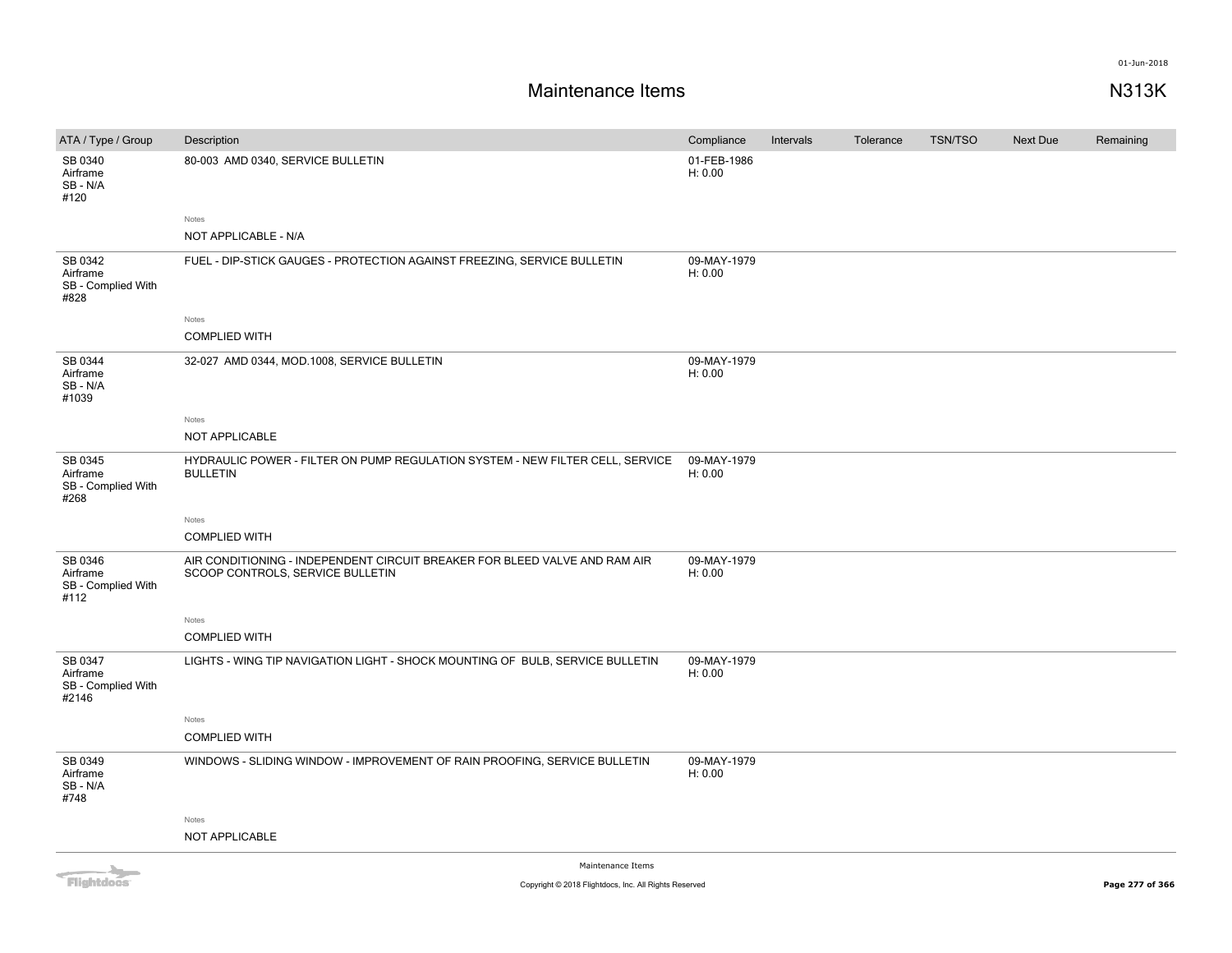# **Maintenance Items N313K**

| 01-FEB-1986<br>SB 0350<br>AIRBORNE AUXILIARY POWER - INSTALLATION OF A MICROTURBO SAPHIR 2 APU, SERVICE                                                                        |  |
|--------------------------------------------------------------------------------------------------------------------------------------------------------------------------------|--|
| H: 0.00<br>Airframe<br><b>BULLETIN</b><br>SB - Complied With<br>#2245                                                                                                          |  |
| Notes<br><b>COMPLIED WITH</b>                                                                                                                                                  |  |
| SB 0351<br>COMMUNICATIONS - NEW VHF 1 - WHIP ANTENNA, SERVICE BULLETIN<br>09-MAY-1979<br>H: 0.00<br>Airframe<br>SB-N/A<br>#1514                                                |  |
| Notes                                                                                                                                                                          |  |
| NOT APPLICABLE                                                                                                                                                                 |  |
| SB 0352<br>AVIGATION - BRACKET FOR STAND-BY COMPASS, SERVICE BULLETIN<br>09-MAY-1979<br>H: 0.00<br>Airframe<br>SB - Complied With<br>#1006                                     |  |
| Notes                                                                                                                                                                          |  |
| <b>COMPLIED WITH</b>                                                                                                                                                           |  |
| SB 0353<br>H: 0.00<br>35-005 AMD 0353, MOD.1340, SERVICE BULLETIN<br>Airframe<br><b>SB</b><br>#2466                                                                            |  |
| SB 0354<br>09-MAY-1979<br>FUEL - CENTER WING TANKS - IMPROVEMENT IN DRAINING OF RECESSES, SERVICE<br><b>BULLETIN</b><br>H: 0.00<br>Airframe<br>SB - Complied With<br>#949      |  |
| Notes                                                                                                                                                                          |  |
| <b>COMPLIED WITH</b>                                                                                                                                                           |  |
| SB 0354 R1<br>FUEL - CENTER WING TANKS - IMPROVEMENT IN DRAINING OF RECESSES, SERVICE<br>09-MAY-1979<br>Airframe<br><b>BULLETIN.</b><br>H: 0.00<br>SB - Complied With<br>#1115 |  |
| Notes                                                                                                                                                                          |  |
| <b>COMPLIED WITH</b>                                                                                                                                                           |  |
| SB 0356<br>79-005 AMD 0356, MOD.1338, SERVICE BULLETIN<br>H: 0.00<br>Airframe<br>SB-N/A<br>#2453                                                                               |  |
| Notes                                                                                                                                                                          |  |
| NOT APPLICABLE                                                                                                                                                                 |  |

Flightdocs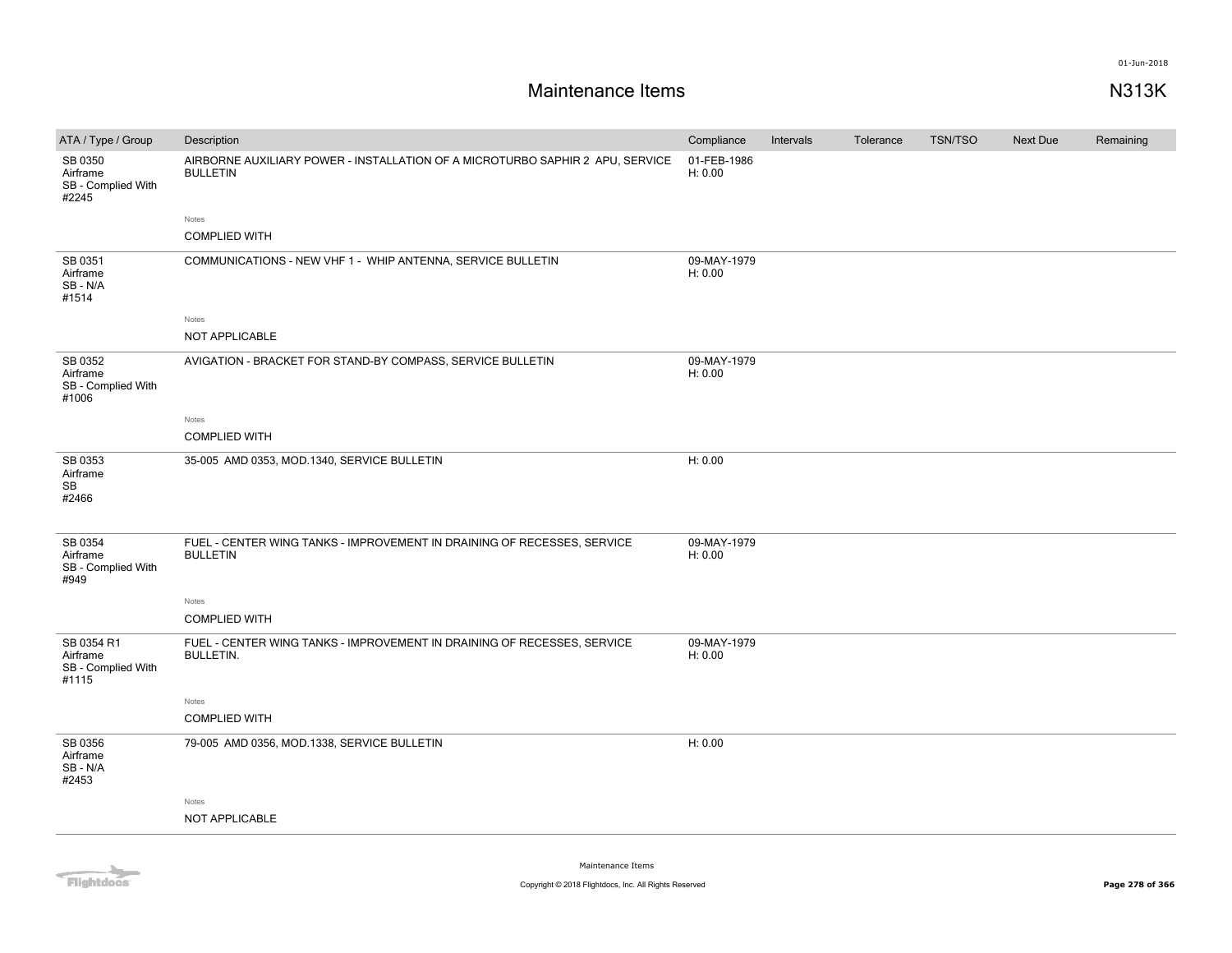## **Maintenance Items N313K**

| ATA / Type / Group                                 | Description                                                    | Compliance             | Intervals | Tolerance | <b>TSN/TSO</b> | Next Due | Remaining |
|----------------------------------------------------|----------------------------------------------------------------|------------------------|-----------|-----------|----------------|----------|-----------|
| SB 0357<br>Airframe<br>SB - N/A<br>#1877           | 73-004 AMD 0357, SERVICE BULLETIN                              | 01-FEB-1986<br>H: 0.00 |           |           |                |          |           |
|                                                    | Notes                                                          |                        |           |           |                |          |           |
|                                                    | NOT APPLICABLE - N/A                                           |                        |           |           |                |          |           |
| SB 0358<br>Airframe<br>SB - N/A<br>#205            | 73-005 AMD 0358, SERVICE BULLETIN                              | 09-MAY-1979<br>H: 0.00 |           |           |                |          |           |
|                                                    | Notes                                                          |                        |           |           |                |          |           |
|                                                    | NOT APPLICABLE - N/A                                           |                        |           |           |                |          |           |
| SB 0359<br>Airframe<br>SB - Complied With<br>#2268 | 32-028 AMD 0359, MOD.1348, SERVICE BULLETIN                    | 09-MAY-1979<br>H: 0.00 |           |           |                |          |           |
|                                                    | Notes                                                          |                        |           |           |                |          |           |
|                                                    | <b>COMPLIED WITH</b>                                           |                        |           |           |                |          |           |
| SB 0361<br>Airframe<br>SB - N/A<br>#2622           | 00-008 AMD 0361, MOD.1230, SERVICE BULLETIN                    | H: 0.00                |           |           |                |          |           |
|                                                    | Notes                                                          |                        |           |           |                |          |           |
|                                                    | NOT APPLICABLE                                                 |                        |           |           |                |          |           |
| SB 0362<br>Airframe<br>SB - Complied With<br>#394  | 00-009 AMD 0362, MOD.1180, SERVICE BULLETIN                    | 09-MAY-1979<br>H: 0.00 |           |           |                |          |           |
|                                                    | Notes                                                          |                        |           |           |                |          |           |
|                                                    | <b>COMPLIED WITH</b>                                           |                        |           |           |                |          |           |
| SB 0363<br>Airframe<br>SB - Complied With<br>#1557 | GENERAL - 22,000 LB MAXIMUM ZERO FUEL WEIGHT, SERVICE BULLETIN | 01-FEB-1986<br>H: 0.00 |           |           |                |          |           |
|                                                    | Notes                                                          |                        |           |           |                |          |           |
|                                                    | COMPLIED WITH - C/W                                            |                        |           |           |                |          |           |
| SB 0364<br>Airframe<br>SB - Complied With<br>#705  | 73-006 AMD 0364, MOD.1318, SERVICE BULLETIN                    | 09-MAY-1979<br>H: 0.00 |           |           |                |          |           |
|                                                    | Notes                                                          |                        |           |           |                |          |           |
|                                                    | <b>COMPLIED WITH</b>                                           |                        |           |           |                |          |           |
| <b>COLLA</b>                                       | Maintenance Items                                              |                        |           |           |                |          |           |

Flightdocs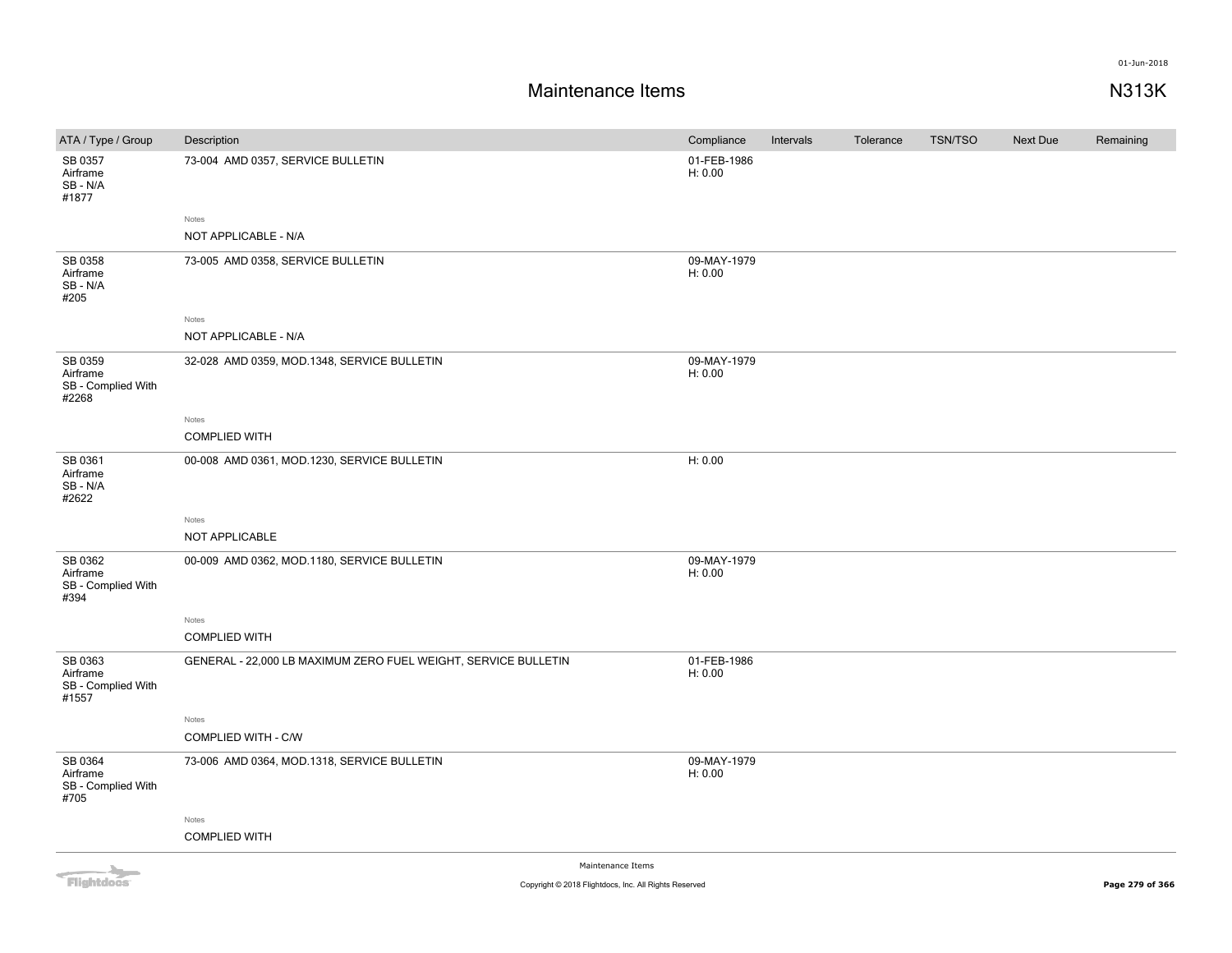| ATA / Type / Group                                 | Description                                                                                                | Compliance             | Intervals | Tolerance | <b>TSN/TSO</b> | Next Due | Remaining |
|----------------------------------------------------|------------------------------------------------------------------------------------------------------------|------------------------|-----------|-----------|----------------|----------|-----------|
| SB 0365<br>Airframe<br>SB-N/A<br>#728              | 73-007 AMD 0365, MOD.1347, SERVICE BULLETIN                                                                | 01-FEB-1986<br>H: 0.00 |           |           |                |          |           |
|                                                    | Notes                                                                                                      |                        |           |           |                |          |           |
|                                                    | NOT APPLICABLE - N/A                                                                                       |                        |           |           |                |          |           |
| SB 0366<br>Airframe<br>SB - N/A<br>#2632           | 73-008 AMD 0366, MOD.1321, SERVICE BULLETIN                                                                | H: 0.00                |           |           |                |          |           |
|                                                    | Notes                                                                                                      |                        |           |           |                |          |           |
|                                                    | NOT APPLICABLE                                                                                             |                        |           |           |                |          |           |
| SB 0367<br>Airframe<br>SB - Complied With<br>#1523 | AIR CONDITIONING - EXHAUST VALVE CONTROL SYPHON WITH IMPROVED EFFICIENCY.<br>SERVICE BULLETIN              | 09-MAY-1979<br>H: 0.00 |           |           |                |          |           |
|                                                    | Notes                                                                                                      |                        |           |           |                |          |           |
|                                                    | <b>COMPLIED WITH</b>                                                                                       |                        |           |           |                |          |           |
| SB 0368<br>Airframe<br>SB - Complied With<br>#995  | EQUIPMENT/FURNISHINGS - SOUNDPROOFING BLANKETS BEHIND OVERHEAD PANEL,<br><b>SERVICE BULLETIN</b>           | 09-MAY-1979<br>H: 0.00 |           |           |                |          |           |
|                                                    | Notes                                                                                                      |                        |           |           |                |          |           |
|                                                    | <b>COMPLIED WITH</b>                                                                                       |                        |           |           |                |          |           |
| SB 0369<br>Airframe<br>SB - Complied With<br>#1688 | DOORS - PASSENGER ACCESS DOOR - NON-RETURN CAM ON LATCH MECHANISM, SERVICE<br><b>BULLETIN</b>              | 09-MAY-1979<br>H: 0.00 |           |           |                |          |           |
|                                                    | Notes                                                                                                      |                        |           |           |                |          |           |
|                                                    | <b>COMPLIED WITH</b>                                                                                       |                        |           |           |                |          |           |
| SB 0370<br>Airframe<br>SB - Complied With<br>#1318 | LANDING GEAR - NOSE L/G - DOOR ACTUATING CYLINDER - SAFETYING OF ADJUSTABLE<br>END PIECE, SERVICE BULLETIN | 09-MAY-1979<br>H: 0.00 |           |           |                |          |           |
|                                                    | Notes                                                                                                      |                        |           |           |                |          |           |
|                                                    | <b>COMPLIED WITH</b>                                                                                       |                        |           |           |                |          |           |
| SB 0372<br>Airframe<br>SB - Complied With<br>#1639 | AIR CONDITIONING - TEMPERATURE REGULATION VALVE - CONTROL OF LIMIT<br>MICROSWITCHES, OPTIONAL              | 01-FEB-1986<br>H: 0.00 |           |           |                |          |           |
|                                                    | Notes                                                                                                      |                        |           |           |                |          |           |
|                                                    | COMPLIED WITH - C/W                                                                                        |                        |           |           |                |          |           |
| <b>ALL</b>                                         | Maintenance Items                                                                                          |                        |           |           |                |          |           |

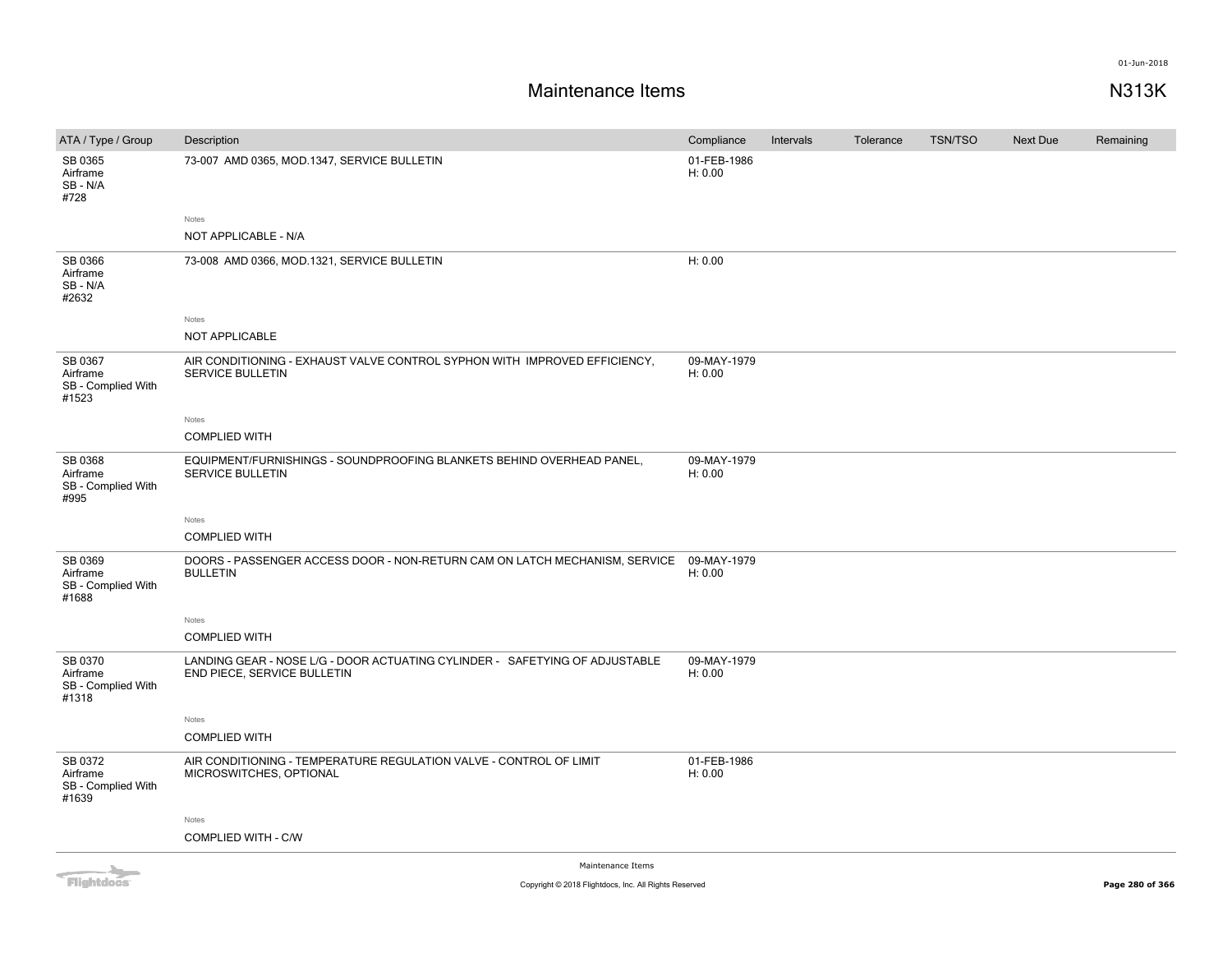| ATA / Type / Group                                 | Description                                                                                                      | Compliance             | Intervals | Tolerance | <b>TSN/TSO</b> | Next Due | Remaining |
|----------------------------------------------------|------------------------------------------------------------------------------------------------------------------|------------------------|-----------|-----------|----------------|----------|-----------|
| SB 0373<br>Airframe<br>SB - Complied With<br>#1041 | FLIGHT CONTROLS - HORIZONTAL TAILPLANE - SEPARATE GROUNDING FOR NORMAL AND<br>EMERGENCY MOTORS, SERVICE BULLETIN | 09-MAY-1979<br>H: 0.00 |           |           |                |          |           |
|                                                    | Notes                                                                                                            |                        |           |           |                |          |           |
|                                                    | <b>COMPLIED WITH</b>                                                                                             |                        |           |           |                |          |           |
| SB 0374<br>Airframe<br>SB - Complied With<br>#1547 | 54-011 AMD 0374, MOD.1294, SERVICE BULLETIN                                                                      | 09-MAY-1979<br>H: 0.00 |           |           |                |          |           |
|                                                    | Notes                                                                                                            |                        |           |           |                |          |           |
|                                                    | <b>COMPLIED WITH</b>                                                                                             |                        |           |           |                |          |           |
| SB 0375<br>Airframe<br>SB - Complied With<br>#1785 | AIRBORNE AUXILIARY POWER - DELETION OF THE SLAVEING OF THE APU TO THE<br>CONDITIONING VALVE, SERVICE BULLETIN    | 09-MAY-1979<br>H: 0.00 |           |           |                |          |           |
|                                                    | Notes                                                                                                            |                        |           |           |                |          |           |
|                                                    | <b>COMPLIED WITH</b>                                                                                             |                        |           |           |                |          |           |
| SB 0376<br>Airframe<br>SB - Complied With<br>#209  | FLIGHT CONTROLS - AIRBRAKES - ACTUATORS WITHOUT LOCKING, SERVICE BULLETIN                                        | 01-FEB-1986<br>H: 0.00 |           |           |                |          |           |
|                                                    | Notes                                                                                                            |                        |           |           |                |          |           |
|                                                    | COMPLIED WITH - C/W                                                                                              |                        |           |           |                |          |           |
| SB 0377<br>Airframe<br>SB - Complied With<br>#1359 | LANDING GEAR - BRAKES - INTERNAL IMPROVEMENTS OF ANTI-SKID CONTROL BOX.<br><b>SERVICE BULLETIN</b>               | 09-MAY-1979<br>H: 0.00 |           |           |                |          |           |
|                                                    | Notes                                                                                                            |                        |           |           |                |          |           |
|                                                    | <b>COMPLIED WITH</b>                                                                                             |                        |           |           |                |          |           |
| SB 0378<br>Airframe<br>SB<br>#2602                 | FLIGHT CONTROLS - TRIM AND FLAP - IMPROVEMENT OF PUSHBUTTONS ON CONTROL<br>WHEELS AND PEDESTAL, SERVICE BULLETIN | H: 0.00                |           |           |                |          |           |
| SB 0379<br>Airframe<br><b>SB</b><br>#2467          | FIRE PROTECTION - PROTECTION OF FIRE ALARM TEST RELAYS, SERVICE BULLETIN                                         | H: 0.00                |           |           |                |          |           |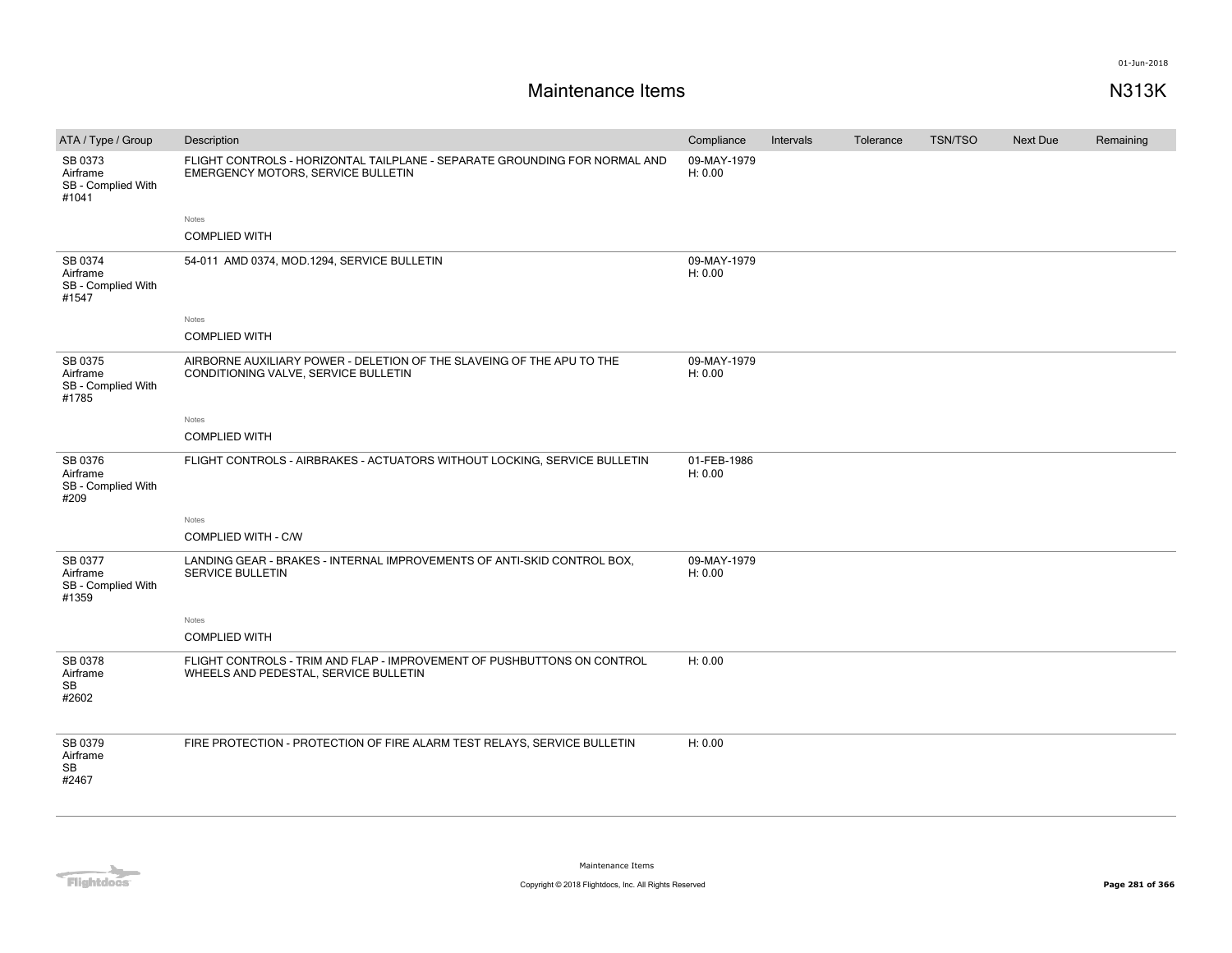| ATA / Type / Group                                 | Description                                                                                                                         | Compliance             | Intervals | Tolerance | <b>TSN/TSO</b> | <b>Next Due</b> | Remaining |
|----------------------------------------------------|-------------------------------------------------------------------------------------------------------------------------------------|------------------------|-----------|-----------|----------------|-----------------|-----------|
| SB 0380<br>Airframe<br>SB<br>#2680                 | STANDARD PRACTICES - AIRFRAME - WIGGINS COUPLINGS IN HOT AIR LINES - INSTALLATION H: 0.00<br>OF NEW PACKING RINGS, SERVICE BULLETIN |                        |           |           |                |                 |           |
| SB 0381<br>Airframe<br>SB<br>#2743                 | NAVIGATION - AIR DATA SYSTEM - 390 KT / 0.88 VMO / MMO LIMITATIONS, SERVICE BULLETIN H: 0.00                                        |                        |           |           |                |                 |           |
| SB 0382<br>Airframe<br>SB<br>#2505                 | DRAG CHUTE - PROTECTIVE LEAF SPRING ON CONTROL HANDLE, SERVICE BULLETIN                                                             | H: 0.00                |           |           |                |                 |           |
| SB 0383<br>Airframe<br>SB - Complied With<br>#328  | FUEL - TRANSFER NOZZLE SYSTEM - INSTALLATION OF FILTERS, SERVICE BULLETIN                                                           | 09-MAY-1979<br>H: 0.00 |           |           |                |                 |           |
|                                                    | Notes                                                                                                                               |                        |           |           |                |                 |           |
|                                                    | <b>COMPLIED WITH</b>                                                                                                                |                        |           |           |                |                 |           |
| SB 0385<br>Airframe<br>SB - Complied With<br>#448  | LANDING GEAR - BRAKES - ANTI-SKID CONTROL - NEW FILTER ON GOODYEAR VALVE UNIT.<br><b>SERVICE BULLETIN</b>                           | 01-FEB-1986<br>H: 0.00 |           |           |                |                 |           |
|                                                    | Notes                                                                                                                               |                        |           |           |                |                 |           |
|                                                    | COMPLIED WITH - C/W                                                                                                                 |                        |           |           |                |                 |           |
| SB 0387<br>Airframe<br>SB - Complied With<br>#1122 | ICE AND RAIN PROTECTION - HEATED COCKPIT WINDOWS - NEW SWITCHES., SERVICE<br><b>BULLETIN</b>                                        | 09-MAY-1979<br>H: 0.00 |           |           |                |                 |           |
|                                                    | Notes                                                                                                                               |                        |           |           |                |                 |           |
|                                                    | <b>COMPLIED WITH</b>                                                                                                                |                        |           |           |                |                 |           |
| SB 0388<br>Airframe<br>SB - Complied With<br>#1577 | LANDING GEAR - INDICATING AND CONTROL MICROSWITCHES - FILLING WITH SILICON<br>BASE GREASE, SERVICE BULLETIN                         | 09-MAY-1979<br>H: 0.00 |           |           |                |                 |           |
|                                                    | Notes                                                                                                                               |                        |           |           |                |                 |           |
|                                                    | <b>COMPLIED WITH</b>                                                                                                                |                        |           |           |                |                 |           |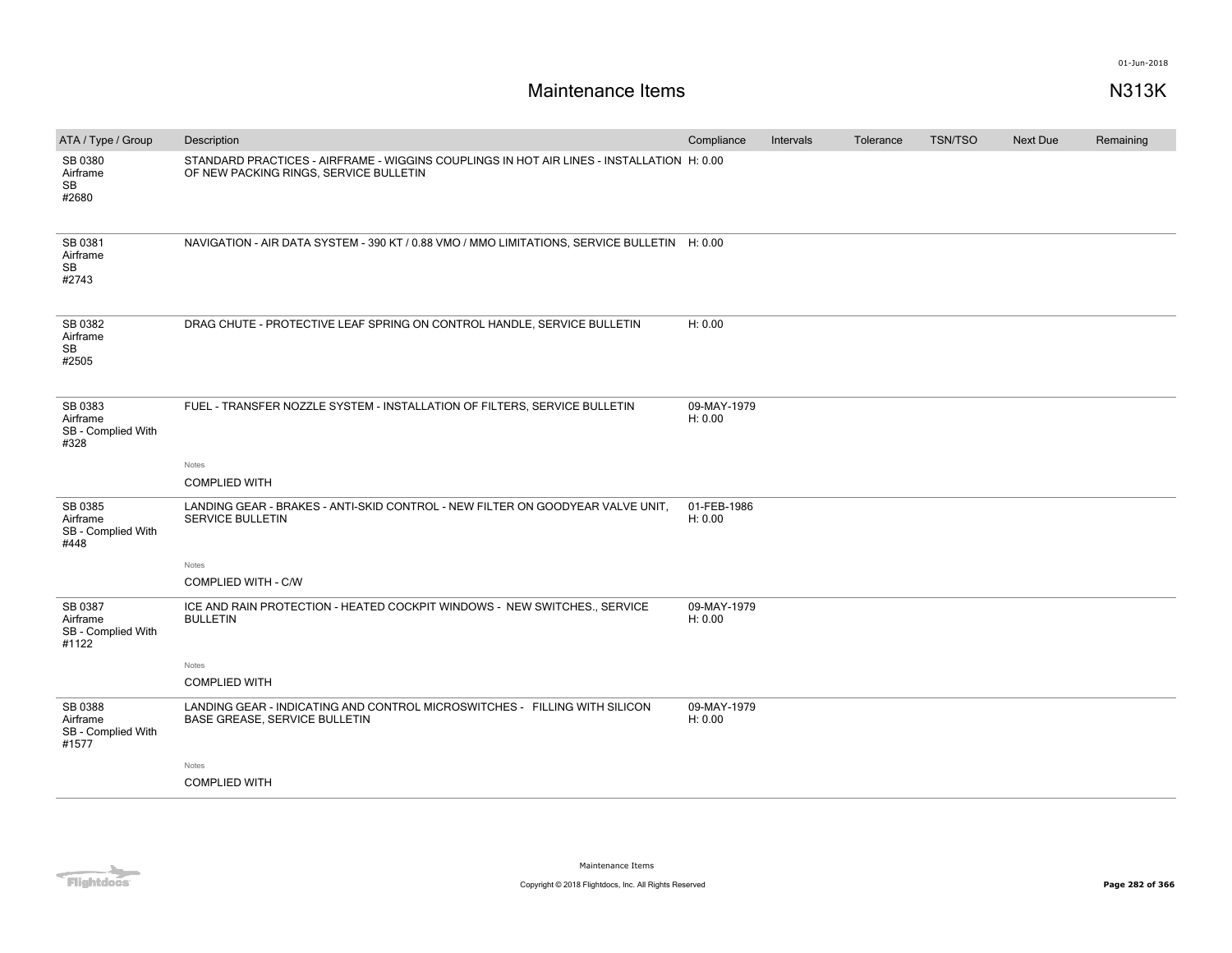## **Maintenance Items N313K**

|                                                    |                                                                                                       |                        |           |           | <b>TSN/TSO</b> |          |           |
|----------------------------------------------------|-------------------------------------------------------------------------------------------------------|------------------------|-----------|-----------|----------------|----------|-----------|
| ATA / Type / Group                                 | Description                                                                                           | Compliance             | Intervals | Tolerance |                | Next Due | Remaining |
| SB 0389<br>Airframe<br>SB - Complied With<br>#2382 | LANDING GEAR - MAIN L/G - MODIFICATION OF WHEEL RETAINING NUT, SERVICE BULLETIN                       | 09-MAY-1979<br>H: 0.00 |           |           |                |          |           |
|                                                    | Notes                                                                                                 |                        |           |           |                |          |           |
|                                                    | <b>COMPLIED WITH</b>                                                                                  |                        |           |           |                |          |           |
| SB 0390<br>Airframe<br>SB - Complied With<br>#1885 | HYDRAULIC POWER - TRANSFER JACK - PISTON REPLACEMENT, SERVICE BULLETIN                                | 09-MAY-1979<br>H: 0.00 |           |           |                |          |           |
|                                                    | Notes                                                                                                 |                        |           |           |                |          |           |
|                                                    | <b>COMPLIED WITH</b>                                                                                  |                        |           |           |                |          |           |
| SB 0397<br>Airframe<br>SB-N/A<br>#2623             | FLIGHT CONTROLS - ELEVATOR TRIM CONTROL - REMOVABLE PUSHBUTTON ON CONTROL<br>WHEELS, SERVICE BULLETIN | H: 0.00                |           |           |                |          |           |
|                                                    | Notes                                                                                                 |                        |           |           |                |          |           |
|                                                    | NOT APPLICABLE                                                                                        |                        |           |           |                |          |           |
| SB 0398<br>Airframe<br>SB - Complied With<br>#2423 | ICE AND RAIN PROTECTION - HEATED WINDOWS - NEW REGULATORS, SERVICE BULLETIN                           | 09-MAY-1979<br>H: 0.00 |           |           |                |          |           |
|                                                    | Notes                                                                                                 |                        |           |           |                |          |           |
|                                                    | <b>COMPLIED WITH</b>                                                                                  |                        |           |           |                |          |           |
| SB 0399<br>Airframe<br>SB - Complied With<br>#1082 | FUSELAGE - OXYGEN FILLING DOOR - NEW FASTENERS, SERVICE BULLETIN                                      | 09-MAY-1979<br>H: 0.00 |           |           |                |          |           |
|                                                    | Notes                                                                                                 |                        |           |           |                |          |           |
|                                                    | <b>COMPLIED WITH</b>                                                                                  |                        |           |           |                |          |           |
| SB 0400<br>Airframe<br>SB - Complied With<br>#835  | FUEL - PRESSURE REFUELING, SERVICE BULLETIN                                                           | 09-MAY-1979<br>H: 0.00 |           |           |                |          |           |
|                                                    | Notes                                                                                                 |                        |           |           |                |          |           |
|                                                    | <b>COMPLIED WITH</b>                                                                                  |                        |           |           |                |          |           |
| SB 0401<br>Airframe<br>SB - Complied With<br>#1057 | LANDING GEAR - MAIN L/G - DRAG STRUT ACTUATOR - CHECK OF DASHPOT, SERVICE<br><b>BULLETIN</b>          | 09-MAY-1979<br>H: 0.00 |           |           |                |          |           |
|                                                    | Notes                                                                                                 |                        |           |           |                |          |           |
|                                                    | <b>COMPLIED WITH</b>                                                                                  |                        |           |           |                |          |           |
|                                                    | Maintenance Theme                                                                                     |                        |           |           |                |          |           |

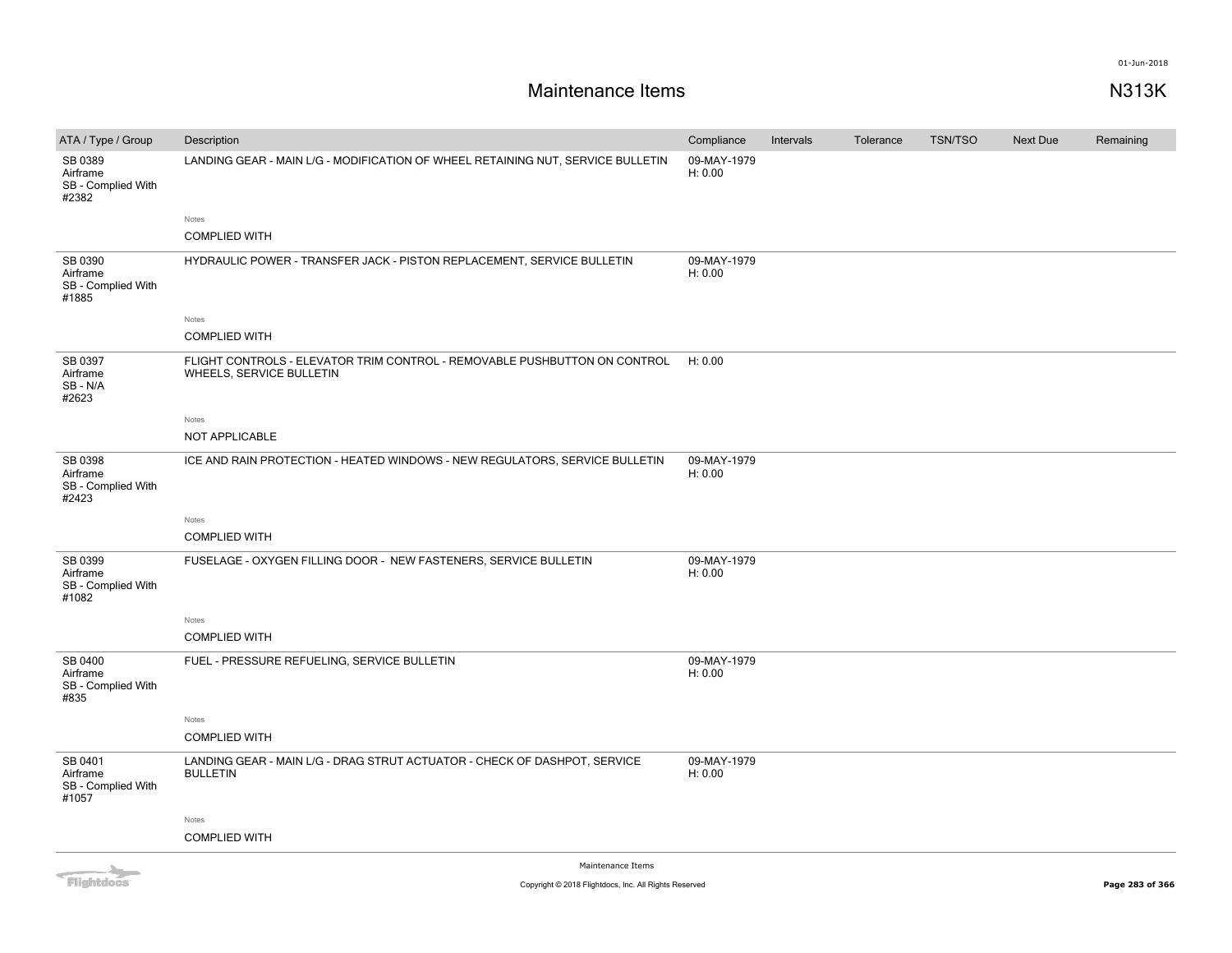| ATA / Type / Group                                 | Description                                                                                           | Compliance             | Intervals | Tolerance | <b>TSN/TSO</b> | Next Due | Remaining |
|----------------------------------------------------|-------------------------------------------------------------------------------------------------------|------------------------|-----------|-----------|----------------|----------|-----------|
| SB 0402<br>Airframe<br>SB - Complied With<br>#987  | AIR CONDITIONING - CONDITIONING VALVE - IMPROVEMENT OF TELEFLEX MOTOR, SERVICE<br><b>BULLETIN</b>     | 09-MAY-1979<br>H: 0.00 |           |           |                |          |           |
|                                                    | Notes                                                                                                 |                        |           |           |                |          |           |
|                                                    | <b>COMPLIED WITH</b>                                                                                  |                        |           |           |                |          |           |
| SB 0403<br>Airframe<br>SB - Complied With<br>#2123 | AUTO-FLIGHT - RETAINER ON PULLEY-SUPPORTING BASE, SERVICE BULLETIN                                    | 09-MAY-1979<br>H: 0.00 |           |           |                |          |           |
|                                                    | Notes                                                                                                 |                        |           |           |                |          |           |
|                                                    | <b>COMPLIED WITH</b>                                                                                  |                        |           |           |                |          |           |
| SB 0404<br>Airframe<br><b>SB</b><br>#2576          | NAVIGATION - VOR ANTENNA - AVOR 4S2, SERVICE BULLETIN                                                 | H: 0.00                |           |           |                |          |           |
| SB 0405<br>Airframe<br>SB - Complied With<br>#1794 | LIGHTS - COCKPIT LIGHTING - IMPROVEMENT OF INSTALLATION IN OVERHEAD PANEL,<br><b>SERVICE BULLETIN</b> | 09-MAY-1979<br>H: 0.00 |           |           |                |          |           |
|                                                    | Notes                                                                                                 |                        |           |           |                |          |           |
|                                                    | <b>COMPLIED WITH</b>                                                                                  |                        |           |           |                |          |           |
| SB 0406<br>Airframe<br>SB - Complied With<br>#1099 | FUSELAGE - FIN STUB-TO-FUSELAGE JUNCTION - ADDITIONAL SEALING, SERVICE BULLETIN                       | 09-MAY-1979<br>H: 0.00 |           |           |                |          |           |
|                                                    | Notes                                                                                                 |                        |           |           |                |          |           |
|                                                    | <b>COMPLIED WITH</b>                                                                                  |                        |           |           |                |          |           |
| SB 0407<br>Airframe<br>SB - Complied With<br>#1021 | FUEL - FEEDER TANKS - IMPROVEMENT OF TWO-LEVEL ELECTRO-VALVES, SERVICE<br><b>BULLETIN</b>             | 09-MAY-1979<br>H: 0.00 |           |           |                |          |           |
|                                                    | Notes                                                                                                 |                        |           |           |                |          |           |
|                                                    | <b>COMPLIED WITH</b>                                                                                  |                        |           |           |                |          |           |
| SB 0408<br>Airframe<br>SB - Complied With<br>#892  | LANDING GEAR - PROTECTION OF CONTACTS IN THE L/G SEQUENCE RELAY, SERVICE<br><b>BULLETIN</b>           | 09-MAY-1979<br>H: 0.00 |           |           |                |          |           |
|                                                    | Notes                                                                                                 |                        |           |           |                |          |           |
|                                                    | <b>COMPLIED WITH</b>                                                                                  |                        |           |           |                |          |           |
|                                                    |                                                                                                       |                        |           |           |                |          |           |

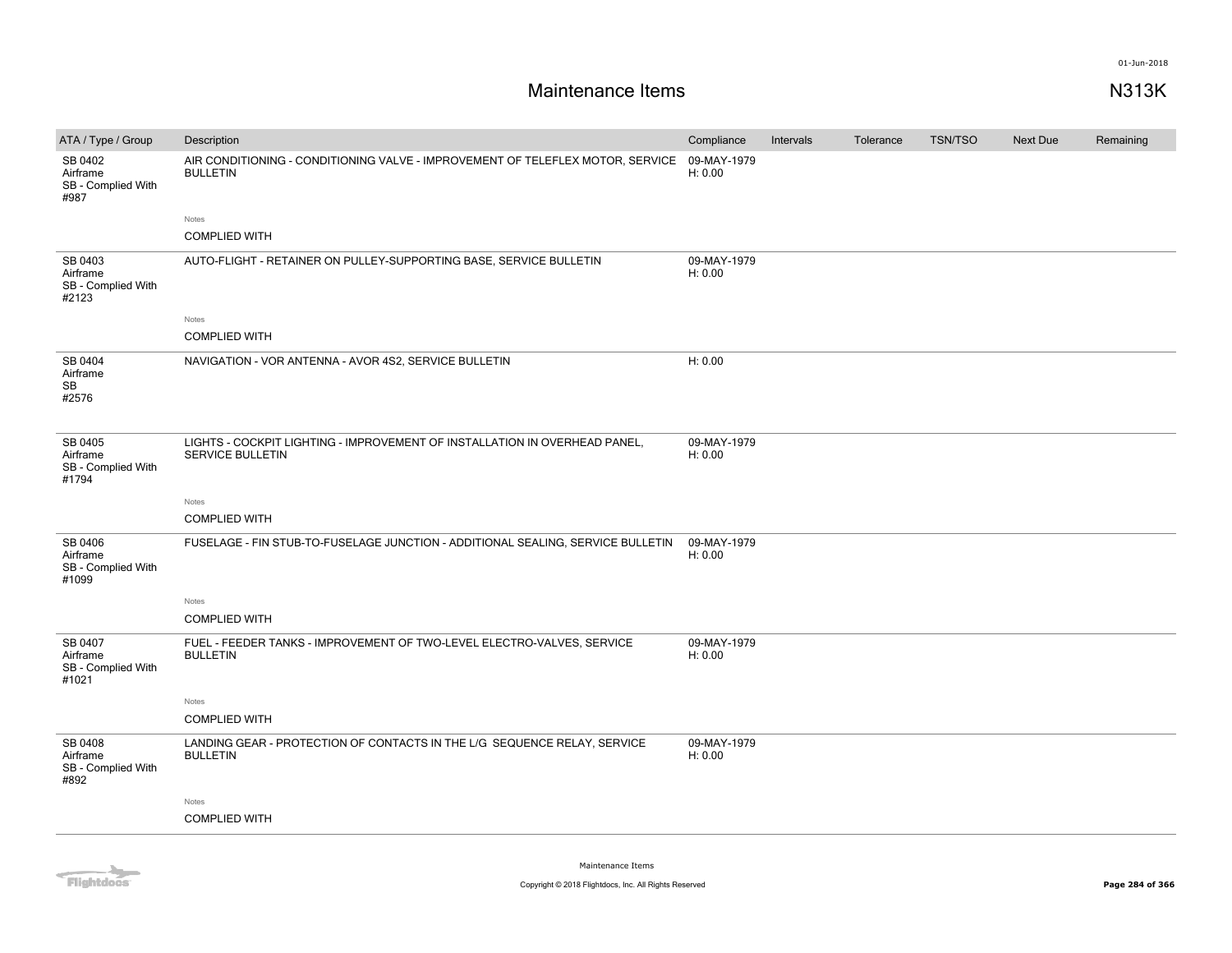# **Maintenance Items N313K**

| ATA / Type / Group                                | Description                                                                                                          | Compliance             | Intervals | Tolerance | <b>TSN/TSO</b> | Next Due | Remaining |
|---------------------------------------------------|----------------------------------------------------------------------------------------------------------------------|------------------------|-----------|-----------|----------------|----------|-----------|
| SB 0410<br>Airframe<br>SB-N/A<br>#1277            | AIRBORNE AUXILIARY POWER - REPLACEMENT OF A RELAY WITH A SWITCH P/N 100CC01-A<br>IN ELECTRICAL BOX, SERVICE BULLETIN | 01-FEB-1986<br>H: 0.00 |           |           |                |          |           |
|                                                   | Notes                                                                                                                |                        |           |           |                |          |           |
|                                                   | NOT APPLICABLE - N/A                                                                                                 |                        |           |           |                |          |           |
| SB 0411<br>Airframe<br>SB<br>#2608                | 32-114 AMD 0411, SERVICE BULLETIN                                                                                    | H: 0.00                |           |           |                |          |           |
| SB 0412<br>Airframe<br>SB - Complied With<br>#351 | FUEL - FEEDER TANK LEVEL GAUGES - INSTALLATION OF A PROTECTOR, SERVICE BULLETIN 09-MAY-1979                          | H: 0.00                |           |           |                |          |           |
|                                                   | Notes<br><b>COMPLIED WITH</b>                                                                                        |                        |           |           |                |          |           |
| SB 0413<br>Airframe<br>SB - Complied With<br>#272 | AIR CONDITIONING - NOSE CONE PRESSURIZATION - IMPROVEMENT OF PRESSURE RELIEF<br>VALVE, SERVICE BULLETIN              | 09-MAY-1979<br>H: 0.00 |           |           |                |          |           |
|                                                   | Notes                                                                                                                |                        |           |           |                |          |           |
|                                                   | <b>COMPLIED WITH</b>                                                                                                 |                        |           |           |                |          |           |
| SB 0414<br>Airframe<br>SB - Complied With<br>#521 | DOORS - PASSENGERS' DOOR - TELESCOPIC ROD JOINT ON FUSELAGE - NEW PIN, SERVICE<br><b>BULLETIN</b>                    | 09-MAY-1979<br>H: 0.00 |           |           |                |          |           |
|                                                   | Notes                                                                                                                |                        |           |           |                |          |           |
|                                                   | <b>COMPLIED WITH</b>                                                                                                 |                        |           |           |                |          |           |
| SB 0415<br>Airframe<br>SB - Complied With<br>#318 | FUEL - FEEDER TANK PRESSURIZATION SYSTEM - IMPROVED NON-RETURN VALVES,<br><b>SERVICE BULLETIN</b>                    | 09-MAY-1979<br>H: 0.00 |           |           |                |          |           |
|                                                   | Notes                                                                                                                |                        |           |           |                |          |           |
|                                                   | <b>COMPLIED WITH</b>                                                                                                 |                        |           |           |                |          |           |
| SB 0416<br>Airframe<br>SB - Complied With<br>#486 | 30-020 AMD 0416, MOD.1452, SERVICE BULLETIN                                                                          | 09-MAY-1979<br>H: 0.00 |           |           |                |          |           |
|                                                   | Notes                                                                                                                |                        |           |           |                |          |           |
|                                                   | <b>COMPLIED WITH</b>                                                                                                 |                        |           |           |                |          |           |
|                                                   |                                                                                                                      |                        |           |           |                |          |           |

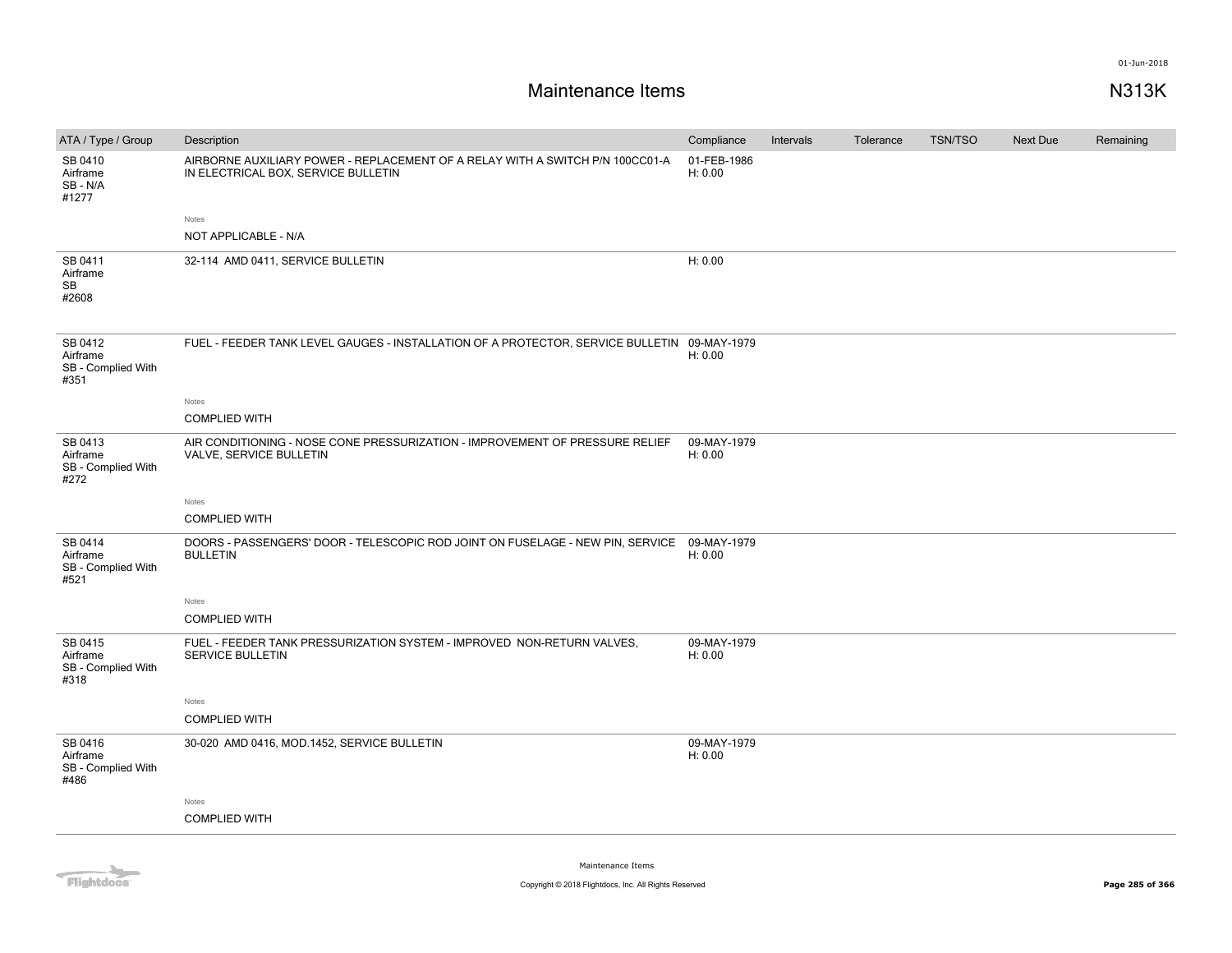| ATA / Type / Group                                 | Description                                                                                                 | Compliance             | Intervals | Tolerance | <b>TSN/TSO</b> | Next Due | Remaining |
|----------------------------------------------------|-------------------------------------------------------------------------------------------------------------|------------------------|-----------|-----------|----------------|----------|-----------|
| SB 0417<br>Airframe<br>SB - Complied With<br>#1769 | LANDING GEAR - BRAKES - IMPROVEMENT OF JAEGER PRESSURE SWITCHES, SERVICE<br><b>BULLETIN</b>                 | 09-MAY-1979<br>H: 0.00 |           |           |                |          |           |
|                                                    | Notes                                                                                                       |                        |           |           |                |          |           |
|                                                    | <b>COMPLIED WITH</b>                                                                                        |                        |           |           |                |          |           |
| SB 0418<br>Airframe<br>SB<br>#2604                 | 28-033 AMD 0418, SERVICE BULLETIN                                                                           | H: 0.00                |           |           |                |          |           |
| SB 0419<br>Airframe<br>SB - Complied With<br>#1631 | HYDRAULIC POWER - TRANSFER JACK - THERMAL INSULATION, SERVICE BULLETIN                                      | 09-MAY-1979<br>H: 0.00 |           |           |                |          |           |
|                                                    | Notes                                                                                                       |                        |           |           |                |          |           |
|                                                    | <b>COMPLIED WITH</b>                                                                                        |                        |           |           |                |          |           |
| SB 0420<br>Airframe<br>SB - Complied With<br>#407  | FUEL - NEW PUMP SEALS, SERVICE BULLETIN                                                                     | 09-MAY-1979<br>H: 0.00 |           |           |                |          |           |
|                                                    | Notes                                                                                                       |                        |           |           |                |          |           |
|                                                    | <b>COMPLIED WITH</b>                                                                                        |                        |           |           |                |          |           |
| SB 0421<br>Airframe<br>SB<br>#2567                 | 27-048 AMD 0421, SERVICE BULLETIN                                                                           | H: 0.00                |           |           |                |          |           |
| SB 0422<br>Airframe<br>SB - N/A<br>#2477           | FLIGHT CONTROLS - LEADING EDGE CONTROL - MODIFICATION OF "FLAPS RETRACTED"<br>MICROSWITCH, SERVICE BULLETIN | H: 0.00                |           |           |                |          |           |
|                                                    | Notes                                                                                                       |                        |           |           |                |          |           |
|                                                    | NOT APPLICABLE                                                                                              |                        |           |           |                |          |           |
| SB 0423<br>Airframe<br>SB-N/A<br>#2021             | FIRE PROTECTION - MARTIN FIRE EXTINGUISHER, SERVICE BULLETIN                                                | 01-FEB-1986<br>H: 0.00 |           |           |                |          |           |
|                                                    | Notes                                                                                                       |                        |           |           |                |          |           |
|                                                    | NOT APPLICABLE - N/A                                                                                        |                        |           |           |                |          |           |
|                                                    |                                                                                                             |                        |           |           |                |          |           |

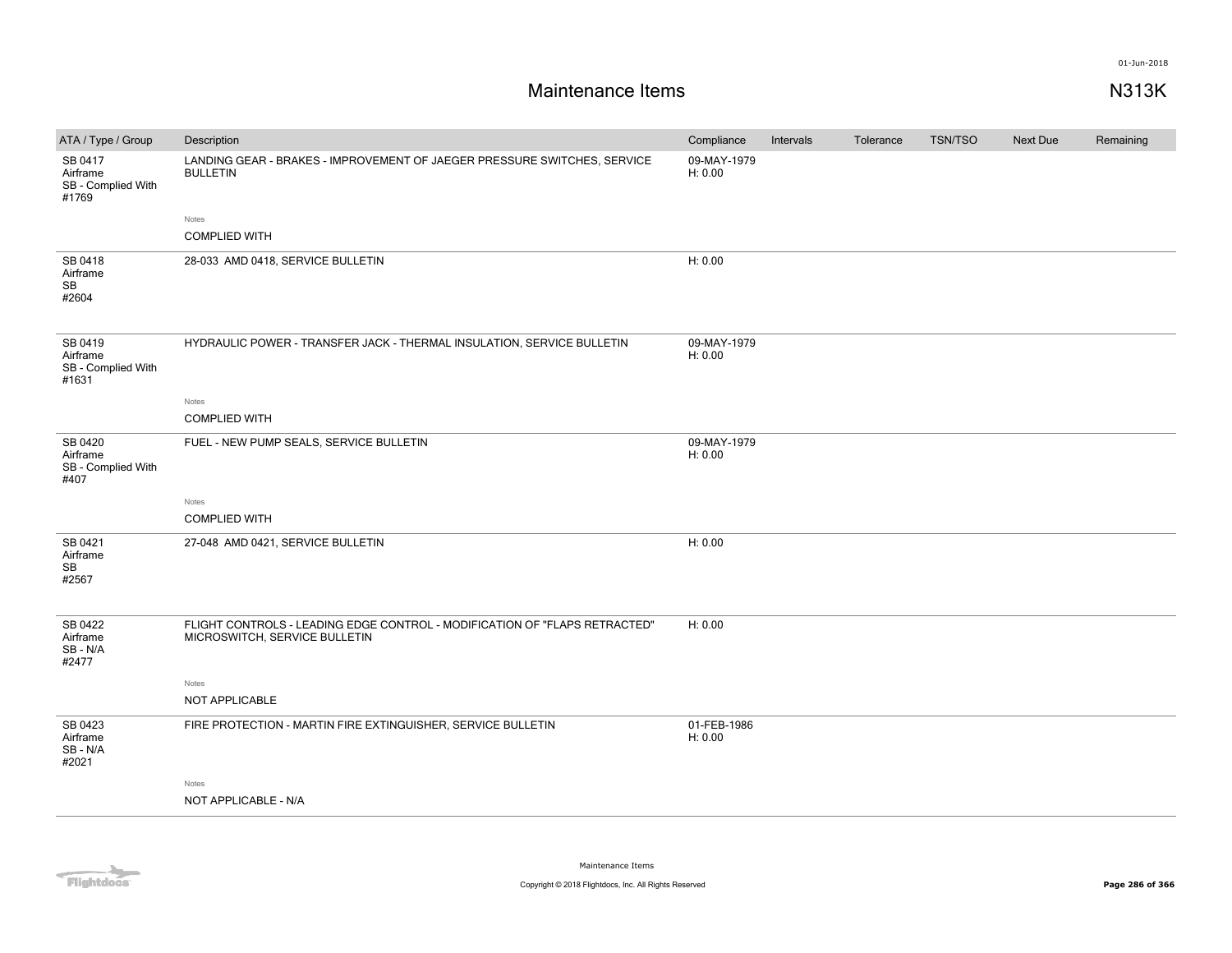# **Maintenance Items N313K**

| ATA / Type / Group                                 | Description                                                                                                                              | Compliance             | Intervals | Tolerance | <b>TSN/TSO</b> | Next Due | Remaining |
|----------------------------------------------------|------------------------------------------------------------------------------------------------------------------------------------------|------------------------|-----------|-----------|----------------|----------|-----------|
| SB 0425<br>Airframe<br>SB - Complied With<br>#1972 | DOORS - MAIN L/G DOORS - ADDITION OF A STOP WASHER ON FRONT JOINT, SERVICE<br><b>BULLETIN</b>                                            | 09-MAY-1979<br>H: 0.00 |           |           |                |          |           |
|                                                    | Notes                                                                                                                                    |                        |           |           |                |          |           |
|                                                    | <b>COMPLIED WITH</b>                                                                                                                     |                        |           |           |                |          |           |
| SB 0426<br>Airframe<br>SB - Complied With<br>#1576 | AIRBORNE AUXILIARY POWER - MICROTURBO SAPHIR 2 AUXILIARY POWER UNIT -<br>GENERATION SYSTEM WITH GENERATOR CONTROL UNIT, SERVICE BULLETIN | 01-FEB-1986<br>H: 0.00 |           |           |                |          |           |
|                                                    | Notes                                                                                                                                    |                        |           |           |                |          |           |
|                                                    | <b>COMPLIED WITH - PART</b>                                                                                                              |                        |           |           |                |          |           |
| SB 0427<br>Airframe<br>SB - Complied With<br>#1260 | 24-022 AMD 0427, MOD.1468, SERVICE BULLETIN                                                                                              | 09-MAY-1979<br>H: 0.00 |           |           |                |          |           |
|                                                    | Notes                                                                                                                                    |                        |           |           |                |          |           |
|                                                    | <b>COMPLIED WITH</b>                                                                                                                     |                        |           |           |                |          |           |
| SB 0428<br>Airframe<br>SB - Complied With<br>#2261 | 80-005 AMD 0428, MOD.1520, SERVICE BULLETIN                                                                                              | 09-MAY-1979<br>H: 0.00 |           |           |                |          |           |
|                                                    | Notes                                                                                                                                    |                        |           |           |                |          |           |
|                                                    | <b>COMPLIED WITH</b>                                                                                                                     |                        |           |           |                |          |           |
| SB 0429<br>Airframe<br>SB-N/A<br>#2559             | FLIGHT CONTROLS - RUDDER PEDAL ASSEMBLY - LATERAL SECURING OF BRAKE CONTROL, H: 0.00<br>SERVICE BULLETIN                                 |                        |           |           |                |          |           |
|                                                    | Notes                                                                                                                                    |                        |           |           |                |          |           |
|                                                    | NOT APPLICABLE                                                                                                                           |                        |           |           |                |          |           |
| SB 0430<br>Airframe<br>$SB - N/A$<br>#891          | 21-030 AMD 0430, SERVICE BULLETIN                                                                                                        | 09-MAY-1979<br>H: 0.00 |           |           |                |          |           |
|                                                    | Notes                                                                                                                                    |                        |           |           |                |          |           |
|                                                    | NOT APPLICABLE - N/A                                                                                                                     |                        |           |           |                |          |           |
| SB 0431<br>Airframe<br>SB - Complied With<br>#1810 | LANDING GEAR - MAIN AND NOSE L/G - INCREASE OF RECOMMENDED MAINTENANCE<br>SCHEDULES AND TBO'S., SERVICE BULLETIN                         | 09-MAY-1979<br>H: 0.00 |           |           |                |          |           |
|                                                    | Notes                                                                                                                                    |                        |           |           |                |          |           |
|                                                    | <b>COMPLIED WITH</b>                                                                                                                     |                        |           |           |                |          |           |
|                                                    | Administration of the control                                                                                                            |                        |           |           |                |          |           |

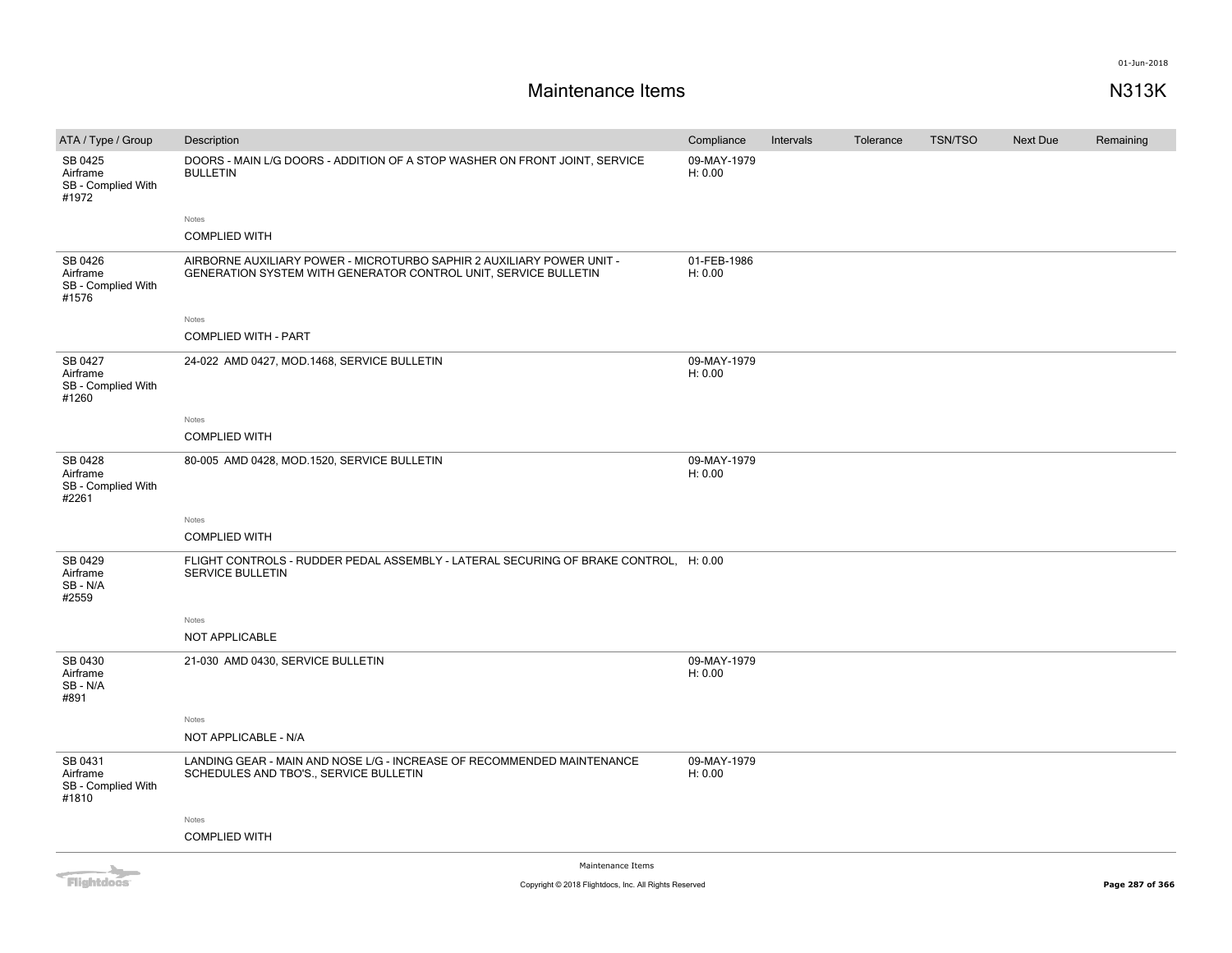| ATA / Type / Group                                 | Description                                                                                            | Compliance             | Intervals | Tolerance | <b>TSN/TSO</b> | <b>Next Due</b> | Remaining |
|----------------------------------------------------|--------------------------------------------------------------------------------------------------------|------------------------|-----------|-----------|----------------|-----------------|-----------|
| SB 0432<br>Airframe<br>SB - Complied With<br>#1381 | HYDRAULIC POWER - RESERVOIRS - IMPROVEMENT OF DRAINAGE, SERVICE BULLETIN                               | 09-MAY-1979<br>H: 0.00 |           |           |                |                 |           |
|                                                    | Notes                                                                                                  |                        |           |           |                |                 |           |
|                                                    | <b>COMPLIED WITH</b>                                                                                   |                        |           |           |                |                 |           |
| SB 0433<br>Airframe<br>SB - Complied With<br>#1720 | LANDING GEAR - NOSE L/G - NEW SEAL FOR WHEEL OUTER BEARING, SERVICE BULLETIN                           | 09-MAY-1979<br>H: 0.00 |           |           |                |                 |           |
|                                                    | Notes                                                                                                  |                        |           |           |                |                 |           |
|                                                    | <b>COMPLIED WITH</b>                                                                                   |                        |           |           |                |                 |           |
| SB 0434<br>Airframe<br>SB<br>#2512                 | AIR CONDITIONING - CONDITIONING VALVE - EMERGENCY MANUAL CONTROL, SERVICE<br><b>BULLETIN</b>           | H: 0.00                |           |           |                |                 |           |
| SB 0435<br>Airframe<br>SB - Complied With<br>#1228 | LANDING GEAR - NOSE L/G - TELESCOPIC STRUT DESIGNED FOR 28,660 LB TAKE-OFF<br>WEIGHT, SERVICE BULLETIN | 09-MAY-1979<br>H: 0.00 |           |           |                |                 |           |
|                                                    | Notes                                                                                                  |                        |           |           |                |                 |           |
|                                                    | <b>COMPLIED WITH</b>                                                                                   |                        |           |           |                |                 |           |
| SB 0436<br>Airframe<br>SB - Complied With<br>#2201 | 32-042 AMD 0436, MOD.1459/1364/1365, SERVICE BULLETIN                                                  | 01-FEB-1986<br>H: 0.00 |           |           |                |                 |           |
|                                                    | Notes                                                                                                  |                        |           |           |                |                 |           |
|                                                    | <b>COMPLIED WITH - C/W</b>                                                                             |                        |           |           |                |                 |           |
| SB 0437<br>Airframe<br>SB - Complied With<br>#1367 | FLIGHT CONTROLS - AIRBRAKE CONTROLS - MODIFICATION OF ELECTRICAL SUPPLY.<br>SERVICE BULLETIN           | 09-MAY-1979<br>H: 0.00 |           |           |                |                 |           |
|                                                    | Notes                                                                                                  |                        |           |           |                |                 |           |
|                                                    | <b>COMPLIED WITH</b>                                                                                   |                        |           |           |                |                 |           |
| SB 0439<br>Airframe<br>SB - Complied With<br>#253  | ELECTRICAL POWER - D.C. GENERATION - VOLTMETER WITH INCREASED READING SCALE,<br>SERVICE BULLETIN       | 09-MAY-1979<br>H: 0.00 |           |           |                |                 |           |
|                                                    | Notes                                                                                                  |                        |           |           |                |                 |           |
|                                                    | <b>COMPLIED WITH</b>                                                                                   |                        |           |           |                |                 |           |
|                                                    |                                                                                                        |                        |           |           |                |                 |           |

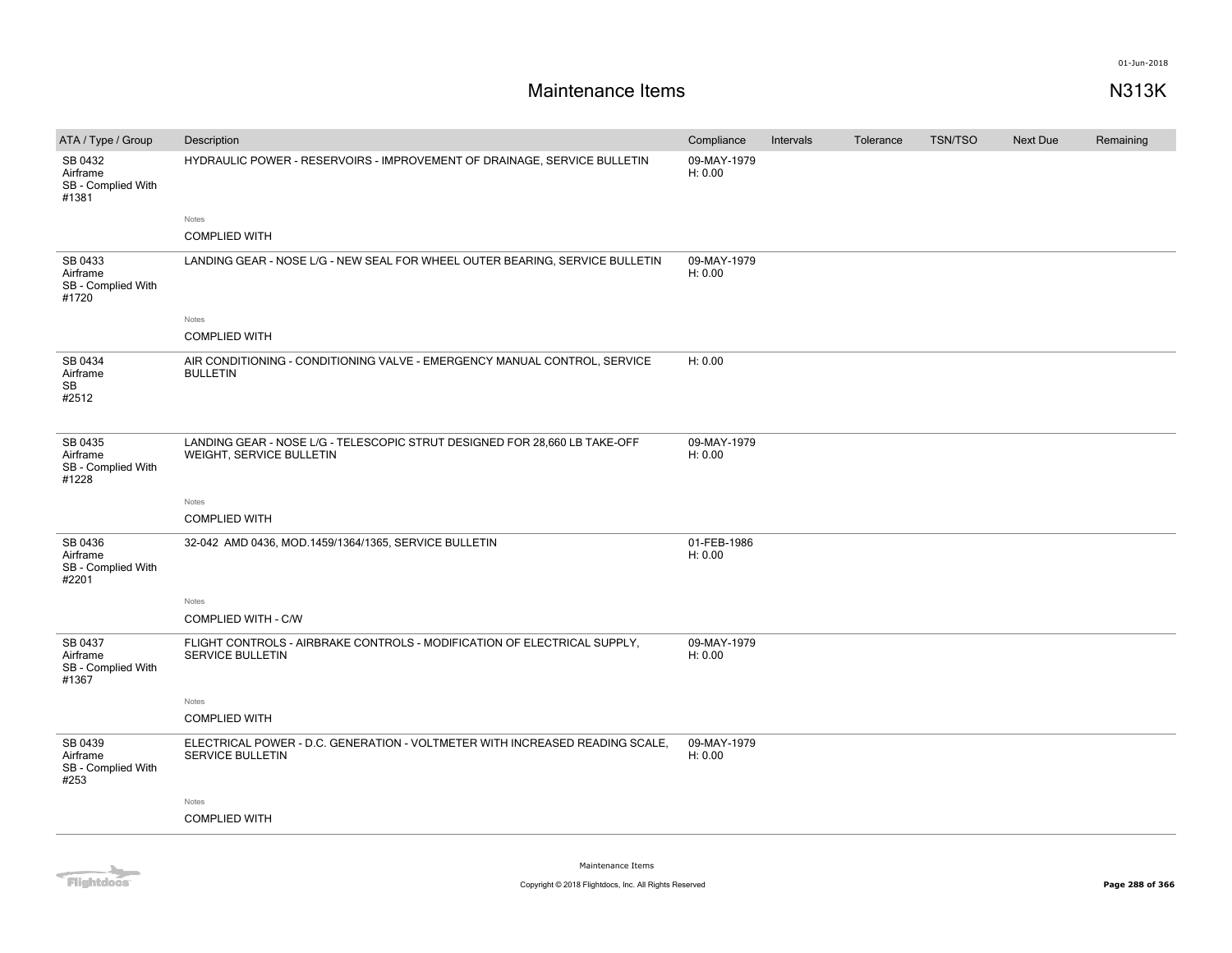| ATA / Type / Group                                 | Description                                                                                                                                      | Compliance             | Intervals | Tolerance | <b>TSN/TSO</b> | Next Due | Remaining |
|----------------------------------------------------|--------------------------------------------------------------------------------------------------------------------------------------------------|------------------------|-----------|-----------|----------------|----------|-----------|
| SB 0441<br>Airframe<br>SB - Complied With<br>#1012 | 79-006 AMD 0441, MOD.1382, SERVICE BULLETIN                                                                                                      | 09-MAY-1979<br>H: 0.00 |           |           |                |          |           |
|                                                    | Notes                                                                                                                                            |                        |           |           |                |          |           |
|                                                    | <b>COMPLIED WITH</b>                                                                                                                             |                        |           |           |                |          |           |
| SB 0442<br>Airframe<br>SB - N/A<br>#2612           | AIR CONDITIONING - INSTALLATION OF STAINLESS STEEL PIPES P/N MY20-721-28-2 AND<br>MY20-721-61-2, SERVICE BULLETIN                                | H: 0.00                |           |           |                |          |           |
|                                                    | Notes                                                                                                                                            |                        |           |           |                |          |           |
|                                                    | NOT APPLICABLE - N/A                                                                                                                             |                        |           |           |                |          |           |
| SB 0443<br>Airframe<br>SB - Complied With<br>#1858 | ICE AND RAIN PROTECTION - PROTECTION OF AILERON CONTROL BELLCRANK UNDER WING 09-MAY-1979<br>-TO-FUSELAGE FILLET FAIRING, SERVICE BULLETIN        | H: 0.00                |           |           |                |          |           |
|                                                    | Notes                                                                                                                                            |                        |           |           |                |          |           |
|                                                    | <b>COMPLIED WITH</b>                                                                                                                             |                        |           |           |                |          |           |
| SB 0444<br>Airframe<br>SB - Complied With<br>#1511 | FUEL - FUEL TANK PRESSURIZATION - PRESSURE RELIEF VALVES IN PRESSURE REDUCING<br>VALVE ASSEMBLY - CHANGE IN ORIENTATION, SERVICE BULLETIN        | 09-MAY-1979<br>H: 0.00 |           |           |                |          |           |
|                                                    | Notes                                                                                                                                            |                        |           |           |                |          |           |
|                                                    | <b>COMPLIED WITH</b>                                                                                                                             |                        |           |           |                |          |           |
| SB 0445<br>Airframe<br><b>SB</b><br>#2647          | EQUIPMENT/FURNISHINGS - SOUNDPROOFING AT FRAME 33 - RE-MODELING OF<br>SOUNDPROOFING BLANKETS ADJACENT TO PRESSURIZATION VALVES, SERVICE BULLETIN | H: 0.00                |           |           |                |          |           |
| SB 0446<br>Airframe<br>SB - Complied With<br>#712  | ICE AND RAIN PROTECTION - DRAINING OF VERTICAL FIN FITTINGS, SERVICE BULLETIN                                                                    | 09-MAY-1979<br>H: 0.00 |           |           |                |          |           |
|                                                    | Notes                                                                                                                                            |                        |           |           |                |          |           |
|                                                    | <b>COMPLIED WITH</b>                                                                                                                             |                        |           |           |                |          |           |
| SB 0447<br>Airframe<br>SB - Complied With<br>#2071 | FLIGHT CONTROLS - ELEVATOR CONTROL LINKAGE - REWORK FOR TRAVEL CLEARANCE,<br>SERVICE BULLETIN                                                    | 09-MAY-1979<br>H: 0.00 |           |           |                |          |           |
|                                                    | Notes                                                                                                                                            |                        |           |           |                |          |           |
|                                                    | <b>COMPLIED WITH</b>                                                                                                                             |                        |           |           |                |          |           |
|                                                    |                                                                                                                                                  |                        |           |           |                |          |           |

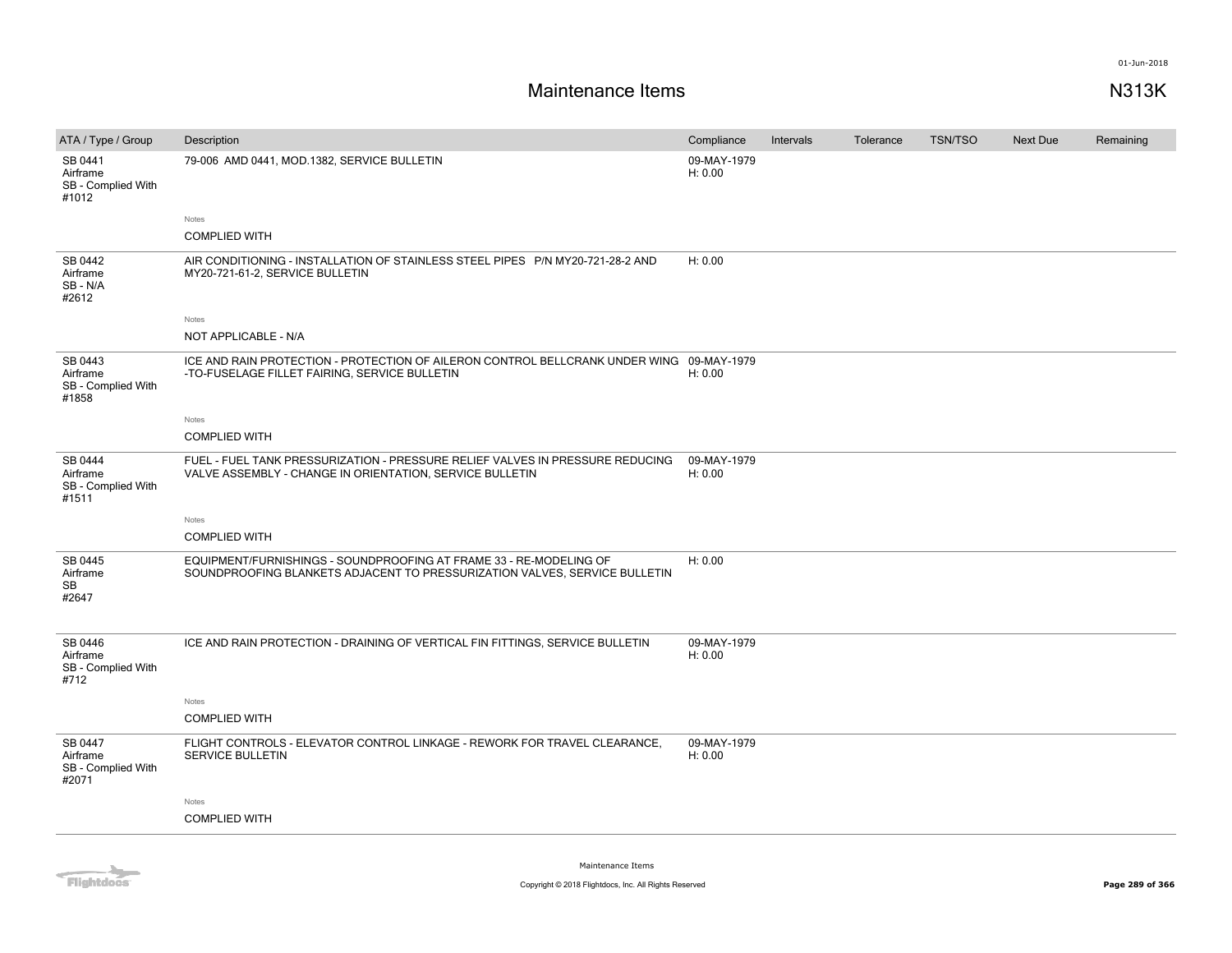| ATA / Type / Group                                   | Description                                                                                            | Compliance             | Intervals | Tolerance | <b>TSN/TSO</b> | Next Due | Remaining |
|------------------------------------------------------|--------------------------------------------------------------------------------------------------------|------------------------|-----------|-----------|----------------|----------|-----------|
| SB 0449<br>Airframe<br>SB - N/A<br>#2688             | AIR CONDITIONING - CABIN PRESSURE REFERENCE COUPLING - NEW PIPING, SERVICE<br><b>BULLETIN</b>          | H: 0.00                |           |           |                |          |           |
|                                                      | Notes                                                                                                  |                        |           |           |                |          |           |
|                                                      | NOT APPLICABLE                                                                                         |                        |           |           |                |          |           |
| SB 0450<br>Airframe<br>$\mathsf{SB}\xspace$<br>#2502 | 00-011 AMD 0450, SERVICE BULLETIN                                                                      | H: 0.00                |           |           |                |          |           |
| SB 0451<br>Airframe<br>SB<br>#2479                   | 00-012 AMD 0451, SERVICE BULLETIN                                                                      | H: 0.00                |           |           |                |          |           |
| SB 0452<br>Airframe<br>SB<br>#2588                   | 00-013 AMD 0452, SERVICE BULLETIN                                                                      | H: 0.00                |           |           |                |          |           |
| SB 0453<br>Airframe<br>SB - Complied With<br>#366    | 21-019 AMD 0453, SERVICE BULLETIN                                                                      | 09-MAY-1979<br>H: 0.00 |           |           |                |          |           |
|                                                      | Notes                                                                                                  |                        |           |           |                |          |           |
|                                                      | <b>COMPLIED WITH</b>                                                                                   |                        |           |           |                |          |           |
| SB 0455<br>Airframe<br>SB - Complied With<br>#248    | 77-005 AMD 0455, MOD.1525, SERVICE BULLETIN                                                            | 09-MAY-1979<br>H: 0.00 |           |           |                |          |           |
|                                                      | Notes                                                                                                  |                        |           |           |                |          |           |
|                                                      | <b>COMPLIED WITH</b>                                                                                   |                        |           |           |                |          |           |
| SB 0456<br>Airframe<br>SB - Complied With<br>#1145   | FLIGHT CONTROLS - RUDDER CONTROL - CONTROL SURFACE TRAVEL INCREASED TO 30?,<br><b>SERVICE BULLETIN</b> | 09-MAY-1979<br>H: 0.00 |           |           |                |          |           |
|                                                      | Notes                                                                                                  |                        |           |           |                |          |           |
|                                                      | <b>COMPLIED WITH</b>                                                                                   |                        |           |           |                |          |           |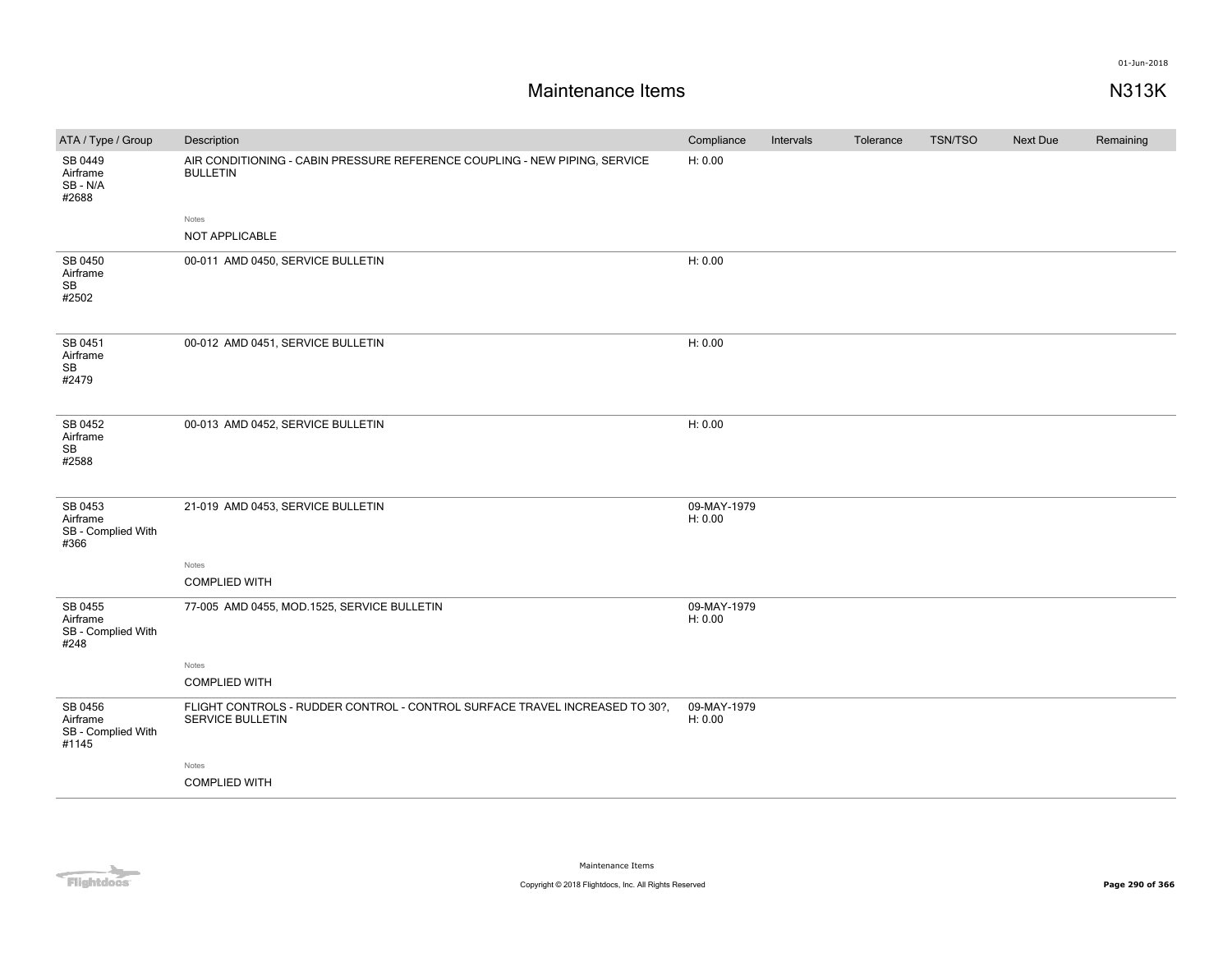| ATA / Type / Group                                                                                                                                                                                                                   | Description                                                                                                       | Compliance             | Intervals | Tolerance | <b>TSN/TSO</b> | Next Due | Remaining |
|--------------------------------------------------------------------------------------------------------------------------------------------------------------------------------------------------------------------------------------|-------------------------------------------------------------------------------------------------------------------|------------------------|-----------|-----------|----------------|----------|-----------|
| SB 0457<br>Airframe<br>SB - Complied With<br>#484                                                                                                                                                                                    | 77-006 AMD 0457, SERVICE BULLETIN                                                                                 | 09-MAY-1979<br>H: 0.00 |           |           |                |          |           |
|                                                                                                                                                                                                                                      | Notes                                                                                                             |                        |           |           |                |          |           |
|                                                                                                                                                                                                                                      | <b>COMPLIED WITH</b>                                                                                              |                        |           |           |                |          |           |
| SB 0458<br>Airframe<br>SB - Complied With<br>#211                                                                                                                                                                                    | FUEL - FEEDER TANK FUEL GAUGES - DRAINAGE OF TRANSMITTER BOTTOM SECTIONS,<br><b>SERVICE BULLETIN</b>              | 09-MAY-1979<br>H: 0.00 |           |           |                |          |           |
|                                                                                                                                                                                                                                      | Notes                                                                                                             |                        |           |           |                |          |           |
|                                                                                                                                                                                                                                      | <b>COMPLIED WITH</b>                                                                                              |                        |           |           |                |          |           |
| SB 0459<br>Airframe<br>SB - Complied With<br>#151                                                                                                                                                                                    | 53-016 AMD 0459, MOD.1452/1468, SERVICE BULLETIN                                                                  | 09-MAY-1979<br>H: 0.00 |           |           |                |          |           |
|                                                                                                                                                                                                                                      | Notes                                                                                                             |                        |           |           |                |          |           |
|                                                                                                                                                                                                                                      | <b>COMPLIED WITH</b>                                                                                              |                        |           |           |                |          |           |
| SB 0460<br>Airframe<br>SB - Complied With<br>#1629                                                                                                                                                                                   | ICE AND RAIN PROTECTION - DRAINAGE OF PASSENGER'S CABIN REAR COMPARTMENT -<br>ACCESS TO DRAINS., SERVICE BULLETIN | 09-MAY-1979<br>H: 0.00 |           |           |                |          |           |
|                                                                                                                                                                                                                                      | Notes                                                                                                             |                        |           |           |                |          |           |
|                                                                                                                                                                                                                                      | <b>COMPLIED WITH</b>                                                                                              |                        |           |           |                |          |           |
| SB 0461<br>Airframe<br>SB - Complied With<br>#1079                                                                                                                                                                                   | 32-041 AMD 0461, MOD.1459, SERVICE BULLETIN                                                                       | 09-MAY-1979<br>H: 0.00 |           |           |                |          |           |
|                                                                                                                                                                                                                                      | Notes                                                                                                             |                        |           |           |                |          |           |
|                                                                                                                                                                                                                                      | <b>COMPLIED WITH</b>                                                                                              |                        |           |           |                |          |           |
| SB 0462<br>Airframe<br>SB - Complied With<br>#121                                                                                                                                                                                    | 77-007 AMD 0462, MOD.1636, SERVICE BULLETIN                                                                       | 09-MAY-1979<br>H: 0.00 |           |           |                |          |           |
|                                                                                                                                                                                                                                      | Notes                                                                                                             |                        |           |           |                |          |           |
|                                                                                                                                                                                                                                      | <b>COMPLIED WITH</b>                                                                                              |                        |           |           |                |          |           |
| SB 0463<br>Airframe<br>SB - Complied With<br>#377                                                                                                                                                                                    | AIR CONDITIONING - FUSELAGE PRESSURIZATION - SHIELDING ON ELECTRICAL WIRING,<br>SERVICE BULLETIN                  | 09-MAY-1979<br>H: 0.00 |           |           |                |          |           |
|                                                                                                                                                                                                                                      | Notes                                                                                                             |                        |           |           |                |          |           |
|                                                                                                                                                                                                                                      | <b>COMPLIED WITH</b>                                                                                              |                        |           |           |                |          |           |
| <b>The Contract of the Contract of the Contract of the Contract of the Contract of the Contract of the Contract of the Contract of the Contract of The Contract of The Contract of The Contract of The Contract of The Contract </b> | Maintenance Items                                                                                                 |                        |           |           |                |          |           |

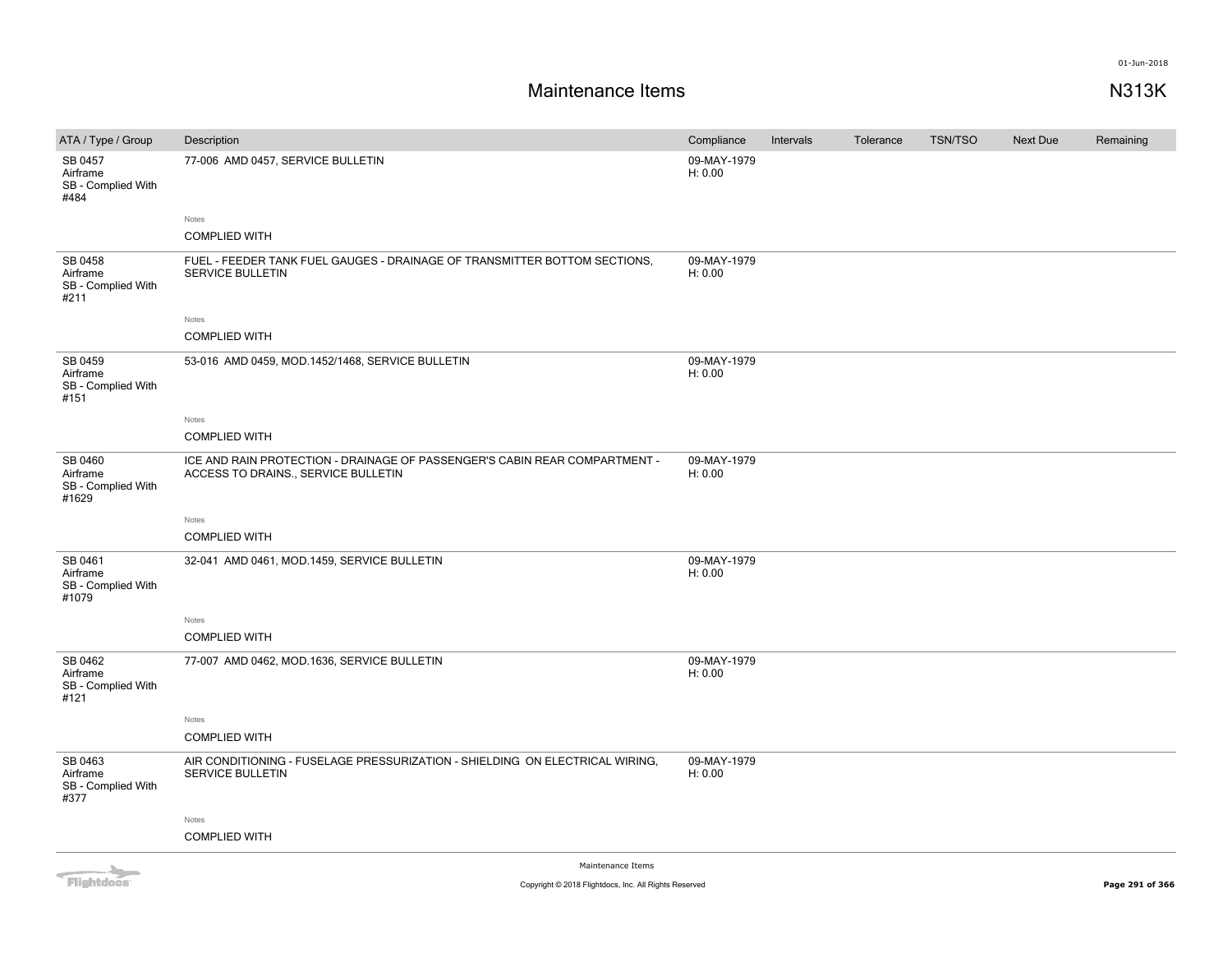| LANDING GEAR - MAIN LANDING GEAR SHOCK ABSORBER - REPLACEMENT OF UPPER HINGE 09-MAY-1979<br>SB 0464<br>PIN, OPTIONAL<br>Airframe<br>H: 0.00<br>SB - Complied With<br>#1621<br>Notes<br><b>COMPLIED WITH</b><br>SB 0465<br>H: 0.00<br>00-014 AMD 0465, MOD.1665, SERVICE BULLETIN<br>Airframe<br>SB-N/A<br>#2461<br>Notes<br>NOT APPLICABLE<br>SB 0466<br>21-033 AMD 0466, MOD.1679/0202, SERVICE BULLETIN<br>09-MAY-1979<br>H: 0.00<br>Airframe<br>SB - Complied With<br>#316<br>Notes<br><b>COMPLIED WITH</b><br>SB 0467<br>32-043 AMD 0467, SERVICE BULLETIN<br>H: 0.00<br>Airframe<br>SB-N/A<br>#2630<br>Notes<br>NOT APPLICABLE<br>SB 0468<br>H: 0.00<br>80-006 AMD 0468, MOD.1703, SERVICE BULLETIN<br>Airframe<br><b>SB</b><br>#2784<br>WINGS - LEADING EDGE SLAT FIXED STRUCTURE - PROTECTION OF ANTI-ICING TELESCOPIC 09-MAY-1979<br>SB 0469<br>TUBE FAIRING., SERVICE BULLETIN<br>Airframe<br>H: 0.00<br>SB - Complied With<br>#558<br>Notes<br><b>COMPLIED WITH</b><br>SB 0470<br>H: 0.00<br>21-032 AMD 0470, SERVICE BULLETIN<br>Airframe<br>SB<br>#2766 | ATA / Type / Group | Description | Compliance | Intervals | Tolerance | <b>TSN/TSO</b> | Next Due | Remaining |
|---------------------------------------------------------------------------------------------------------------------------------------------------------------------------------------------------------------------------------------------------------------------------------------------------------------------------------------------------------------------------------------------------------------------------------------------------------------------------------------------------------------------------------------------------------------------------------------------------------------------------------------------------------------------------------------------------------------------------------------------------------------------------------------------------------------------------------------------------------------------------------------------------------------------------------------------------------------------------------------------------------------------------------------------------------------------|--------------------|-------------|------------|-----------|-----------|----------------|----------|-----------|
|                                                                                                                                                                                                                                                                                                                                                                                                                                                                                                                                                                                                                                                                                                                                                                                                                                                                                                                                                                                                                                                                     |                    |             |            |           |           |                |          |           |
|                                                                                                                                                                                                                                                                                                                                                                                                                                                                                                                                                                                                                                                                                                                                                                                                                                                                                                                                                                                                                                                                     |                    |             |            |           |           |                |          |           |
|                                                                                                                                                                                                                                                                                                                                                                                                                                                                                                                                                                                                                                                                                                                                                                                                                                                                                                                                                                                                                                                                     |                    |             |            |           |           |                |          |           |
|                                                                                                                                                                                                                                                                                                                                                                                                                                                                                                                                                                                                                                                                                                                                                                                                                                                                                                                                                                                                                                                                     |                    |             |            |           |           |                |          |           |
|                                                                                                                                                                                                                                                                                                                                                                                                                                                                                                                                                                                                                                                                                                                                                                                                                                                                                                                                                                                                                                                                     |                    |             |            |           |           |                |          |           |
|                                                                                                                                                                                                                                                                                                                                                                                                                                                                                                                                                                                                                                                                                                                                                                                                                                                                                                                                                                                                                                                                     |                    |             |            |           |           |                |          |           |
|                                                                                                                                                                                                                                                                                                                                                                                                                                                                                                                                                                                                                                                                                                                                                                                                                                                                                                                                                                                                                                                                     |                    |             |            |           |           |                |          |           |
|                                                                                                                                                                                                                                                                                                                                                                                                                                                                                                                                                                                                                                                                                                                                                                                                                                                                                                                                                                                                                                                                     |                    |             |            |           |           |                |          |           |
|                                                                                                                                                                                                                                                                                                                                                                                                                                                                                                                                                                                                                                                                                                                                                                                                                                                                                                                                                                                                                                                                     |                    |             |            |           |           |                |          |           |
|                                                                                                                                                                                                                                                                                                                                                                                                                                                                                                                                                                                                                                                                                                                                                                                                                                                                                                                                                                                                                                                                     |                    |             |            |           |           |                |          |           |
|                                                                                                                                                                                                                                                                                                                                                                                                                                                                                                                                                                                                                                                                                                                                                                                                                                                                                                                                                                                                                                                                     |                    |             |            |           |           |                |          |           |
|                                                                                                                                                                                                                                                                                                                                                                                                                                                                                                                                                                                                                                                                                                                                                                                                                                                                                                                                                                                                                                                                     |                    |             |            |           |           |                |          |           |
|                                                                                                                                                                                                                                                                                                                                                                                                                                                                                                                                                                                                                                                                                                                                                                                                                                                                                                                                                                                                                                                                     |                    |             |            |           |           |                |          |           |
|                                                                                                                                                                                                                                                                                                                                                                                                                                                                                                                                                                                                                                                                                                                                                                                                                                                                                                                                                                                                                                                                     |                    |             |            |           |           |                |          |           |
|                                                                                                                                                                                                                                                                                                                                                                                                                                                                                                                                                                                                                                                                                                                                                                                                                                                                                                                                                                                                                                                                     |                    |             |            |           |           |                |          |           |
|                                                                                                                                                                                                                                                                                                                                                                                                                                                                                                                                                                                                                                                                                                                                                                                                                                                                                                                                                                                                                                                                     |                    |             |            |           |           |                |          |           |
|                                                                                                                                                                                                                                                                                                                                                                                                                                                                                                                                                                                                                                                                                                                                                                                                                                                                                                                                                                                                                                                                     |                    |             |            |           |           |                |          |           |

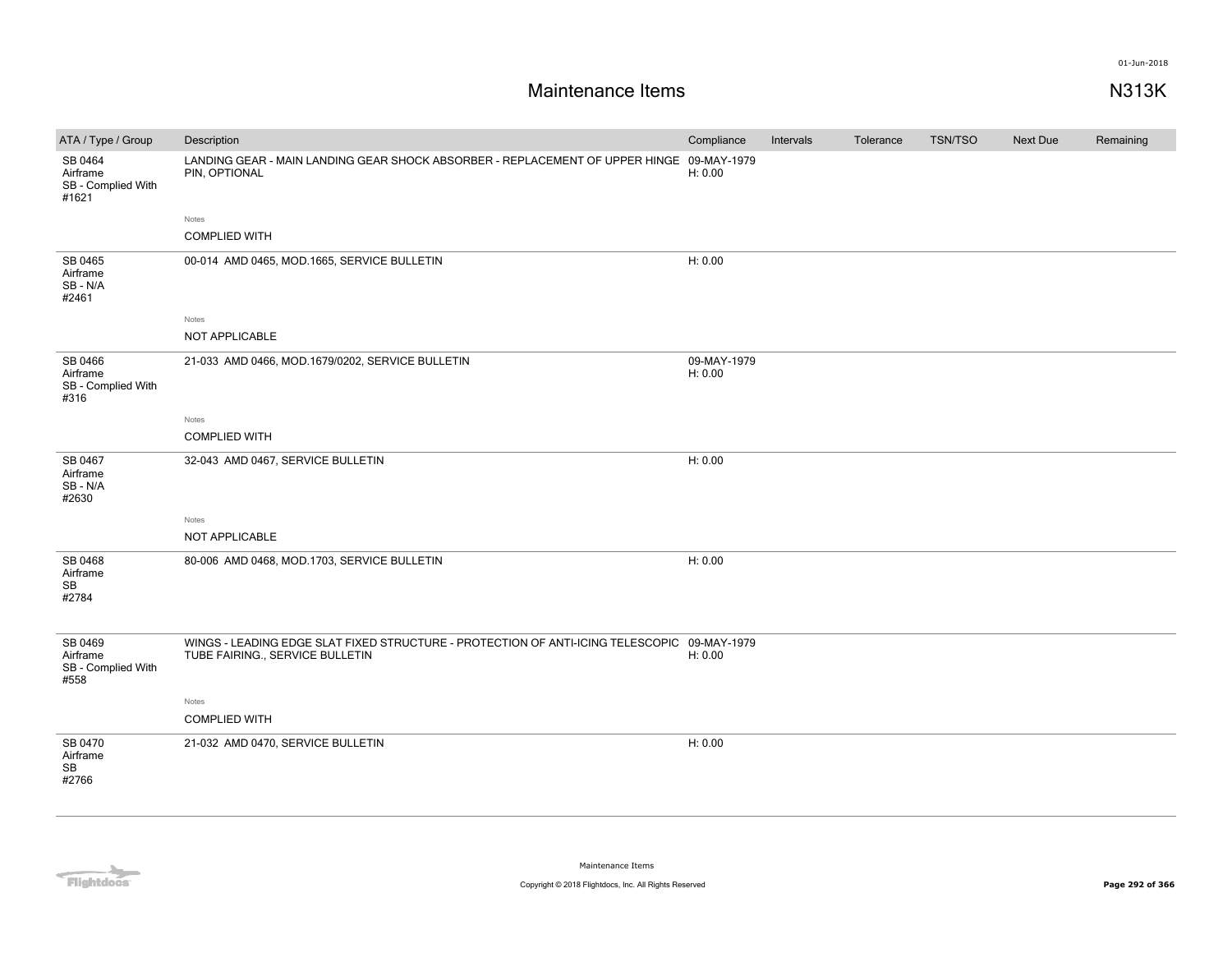# **Maintenance Items N313K**

| ATA / Type / Group                                 | Description                                                                                                                                  | Compliance             | Intervals | Tolerance | <b>TSN/TSO</b> | <b>Next Due</b> | Remaining |
|----------------------------------------------------|----------------------------------------------------------------------------------------------------------------------------------------------|------------------------|-----------|-----------|----------------|-----------------|-----------|
| SB 0471<br>Airframe<br>SB<br>#2669                 | AIRFRAME STANDARD TECHNIQUE - ANTI-CORROSION PAINT ON WING AND ENGINE PYLON<br>LEADING EDGES AND ON ENGINE AIR INTAKE LIPS, SERVICE BULLETIN | H: 0.00                |           |           |                |                 |           |
| SB 0472<br>Airframe<br>SB-N/A<br>#2689             | 00-016 AMD 0472, MOD.1693, SERVICE BULLETIN                                                                                                  | H: 0.00                |           |           |                |                 |           |
|                                                    | Notes                                                                                                                                        |                        |           |           |                |                 |           |
|                                                    | NOT APPLICABLE                                                                                                                               |                        |           |           |                |                 |           |
| SB 0473<br>Airframe<br>SB - Complied With<br>#659  | OXYGEN - REPLACEMENT OF INTERTECHNIQUE EQUIPMENT WITH EROS EQUIPMENT,<br><b>SERVICE BULLETIN</b>                                             | 09-MAY-1979<br>H: 0.00 |           |           |                |                 |           |
|                                                    | Notes                                                                                                                                        |                        |           |           |                |                 |           |
|                                                    | <b>COMPLIED WITH</b>                                                                                                                         |                        |           |           |                |                 |           |
| SB 0474<br>Airframe<br>SB - Complied With<br>#356  | FUSELAGE - ACCESS DOOR TO RH FEEDER TANK MODIFICATION OF THE SHAPE OF THE<br>REAR ACCESS DOOR, SERVICE BULLETIN                              | 09-MAY-1979<br>H: 0.00 |           |           |                |                 |           |
|                                                    | Notes                                                                                                                                        |                        |           |           |                |                 |           |
|                                                    | <b>COMPLIED WITH</b>                                                                                                                         |                        |           |           |                |                 |           |
| SB 0475<br>Airframe<br>SB-N/A<br>#2681             | 00-015 AMD 0475, MOD.1665, SERVICE BULLETIN                                                                                                  | H: 0.00                |           |           |                |                 |           |
|                                                    | Notes                                                                                                                                        |                        |           |           |                |                 |           |
|                                                    | NOT APPLICABLE                                                                                                                               |                        |           |           |                |                 |           |
| SB 0476<br>Airframe<br>SB - Complied With<br>#1895 | FLIGHT CONTROLS - TAILPLANE ACTUATOR JACK - WARNING SWITCH, SERVICE BULLETIN                                                                 | 09-MAY-1979<br>H: 0.00 |           |           |                |                 |           |
|                                                    | Notes                                                                                                                                        |                        |           |           |                |                 |           |
|                                                    | <b>COMPLIED WITH</b>                                                                                                                         |                        |           |           |                |                 |           |
| SB 0477<br>Airframe<br>SB-N/A<br>#2696             | FLIGHT CONTROLS - TAILPLANE CONTROL - BREAKER RELAY IMPROVEMENT, SERVICE<br><b>BULLETIN</b>                                                  | H: 0.00                |           |           |                |                 |           |
|                                                    | Notes                                                                                                                                        |                        |           |           |                |                 |           |
|                                                    | NOT APPLICABLE                                                                                                                               |                        |           |           |                |                 |           |
|                                                    |                                                                                                                                              |                        |           |           |                |                 |           |

Flightdocs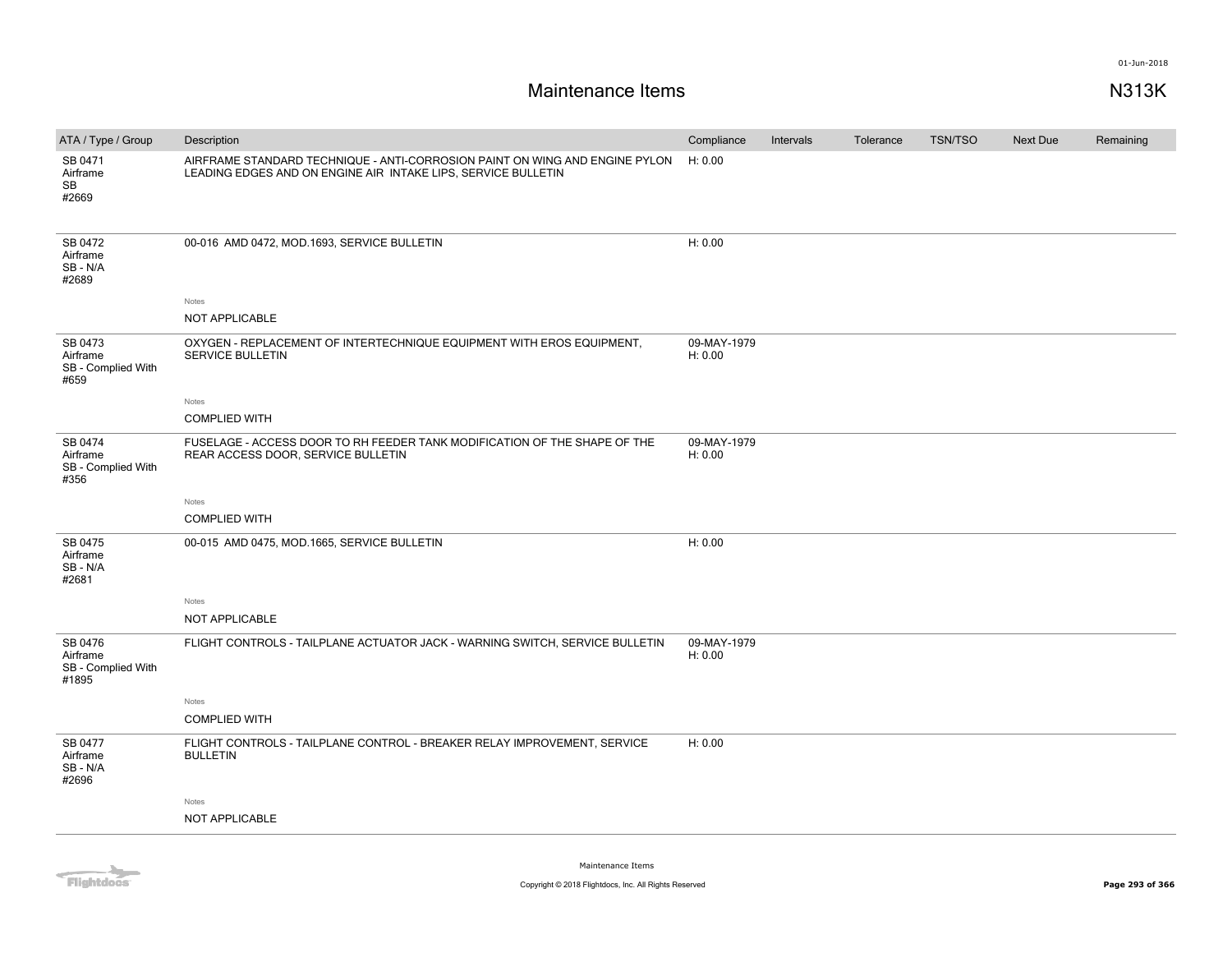| ATA / Type / Group                                 | Description                                                                                                | Compliance             | Intervals | Tolerance | <b>TSN/TSO</b> | Next Due | Remaining |
|----------------------------------------------------|------------------------------------------------------------------------------------------------------------|------------------------|-----------|-----------|----------------|----------|-----------|
| SB 0478<br>Airframe<br>SB<br>#2693                 | FLIGHT CONTROLS - TAILPLANE ACTUATOR JACK - CONTACTOR ASSEMBLY WITH METAL<br>CONTACTS, SERVICE BULLETIN    | H: 0.00                |           |           |                |          |           |
| SB 0479<br>Airframe<br>SB - Complied With<br>#1044 | ELECTRICAL POWER - DETECTION OF BATTERY OVERHEAT, SERVICE BULLETIN                                         | 01-FEB-1986<br>H: 0.00 |           |           |                |          |           |
|                                                    | Notes                                                                                                      |                        |           |           |                |          |           |
|                                                    | <b>COMPLIED WITH - C/W</b>                                                                                 |                        |           |           |                |          |           |
| SB 0480<br>Airframe<br>SB<br>#2720                 | FLIGHT CONTROLS - TAILPLANE CONTROL - ACTUATOR WITH CRUISE STOP AT 4 DEGREES.<br><b>SERVICE BULLETIN</b>   | H: 0.00                |           |           |                |          |           |
| SB 0481<br>Airframe<br>SB - Complied With<br>#1712 | COMMUNICATIONS - VHF 1 - NEW ANTENNA FLUSH-MOUNTED IN DRAIN MAST, SERVICE<br><b>BULLETIN</b>               | 09-MAY-1979<br>H: 0.00 |           |           |                |          |           |
|                                                    | Notes                                                                                                      |                        |           |           |                |          |           |
|                                                    | <b>COMPLIED WITH</b>                                                                                       |                        |           |           |                |          |           |
| SB 0482<br>Airframe<br>SB<br>#2562                 | WINGS - DROOP INBOARD LEADING EDGE - TILTING RIB, SERVICE BULLETIN                                         | H: 0.00                |           |           |                |          |           |
| SB 0483<br>Airframe<br>SB - Complied With<br>#664  | FLIGHT CONTROLS - HORIZONTAL TAILPLANE ACTUATOR JACK - CHLOROPRENE<br>PROTECTION BELLOWS, SERVICE BULLETIN | 09-MAY-1979<br>H: 0.00 |           |           |                |          |           |
|                                                    | Notes                                                                                                      |                        |           |           |                |          |           |
|                                                    | <b>COMPLIED WITH</b>                                                                                       |                        |           |           |                |          |           |
| SB 0484<br>Airframe<br>SB - Complied With<br>#2289 | EQUIPMENT/FURNISHINGS - SAFETY EQUIPMENT ATTACHMENT POINT FOR LIFE LINES.<br><b>SERVICE BULLETIN</b>       | 09-MAY-1979<br>H: 0.00 |           |           |                |          |           |
|                                                    | Notes                                                                                                      |                        |           |           |                |          |           |
|                                                    | <b>COMPLIED WITH</b>                                                                                       |                        |           |           |                |          |           |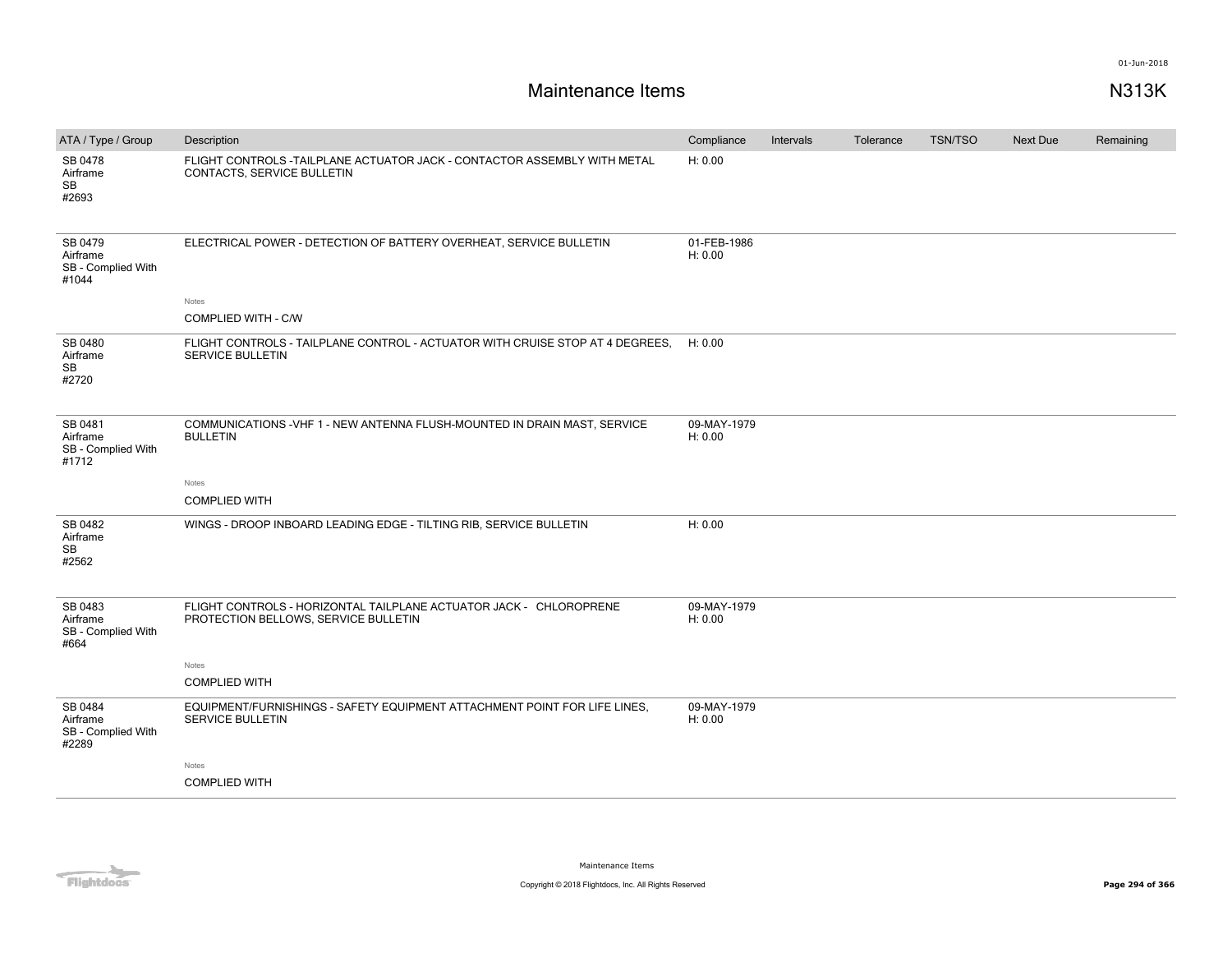# **Maintenance Items N313K**

| ATA / Type / Group                                 | Description                                                                                                           | Compliance             | Intervals | Tolerance | <b>TSN/TSO</b> | Next Due | Remaining |
|----------------------------------------------------|-----------------------------------------------------------------------------------------------------------------------|------------------------|-----------|-----------|----------------|----------|-----------|
| SB 0485<br>Airframe<br>SB - Complied With<br>#1534 | ENGINE CONTROLS - POWER CONTROL - IDLE STOP WITHDRAWAL CONTROL, SERVICE<br><b>BULLETIN</b>                            | 09-MAY-1979<br>H: 0.00 |           |           |                |          |           |
|                                                    | Notes                                                                                                                 |                        |           |           |                |          |           |
|                                                    | <b>COMPLIED WITH</b>                                                                                                  |                        |           |           |                |          |           |
| SB 0486<br>Airframe<br>SB - Complied With<br>#1950 | FLIGHT CONTROLS - AILERON AND RUDDER TRIM - REVERSE CURRENT PROTECTION OF<br>TRIM CONTROL TERMINALS, SERVICE BULLETIN | 09-MAY-1979<br>H: 0.00 |           |           |                |          |           |
|                                                    | Notes                                                                                                                 |                        |           |           |                |          |           |
|                                                    | <b>COMPLIED WITH</b>                                                                                                  |                        |           |           |                |          |           |
| SB 0487<br>Airframe<br>SB - Complied With<br>#1579 | FUEL - REAR TANK - REPLACEMENT OF BACKING PLATE AND LOWER DOOR OF FEEDER<br>TANK, SERVICE BULLETIN                    | 09-MAY-1979<br>H: 0.00 |           |           |                |          |           |
|                                                    | Notes                                                                                                                 |                        |           |           |                |          |           |
|                                                    | <b>COMPLIED WITH</b>                                                                                                  |                        |           |           |                |          |           |
| SB 0488<br>Airframe<br>SB - Complied With<br>#1910 | FLIGHT CONTROLS - AIRBRAKE ACTUATOR - SEALING IMPROVEMENT, SERVICE BULLETIN                                           | 09-MAY-1979<br>H: 0.00 |           |           |                |          |           |
|                                                    | Notes                                                                                                                 |                        |           |           |                |          |           |
|                                                    | <b>COMPLIED WITH</b>                                                                                                  |                        |           |           |                |          |           |
| SB 0489<br>Airframe<br>SB - Complied With<br>#787  | HYDRAULIC POWER - TRANSFER JACK - INTERNAL SEALING IMPROVEMENT, SERVICE<br><b>BULLETIN</b>                            | 01-FEB-1986<br>H: 0.00 |           |           |                |          |           |
|                                                    | Notes                                                                                                                 |                        |           |           |                |          |           |
|                                                    | COMPLIED WITH - C/W                                                                                                   |                        |           |           |                |          |           |
| SB 0490<br>Airframe<br>SB - Complied With<br>#434  | LANDING GEAR - NOSE AND MAIN LANDING GEAR SHOCK ABSORBERS - SWITCH<br>CONTROLLED BY PAD, SERVICE BULLETIN             | 09-MAY-1979<br>H: 0.00 |           |           |                |          |           |
|                                                    | Notes                                                                                                                 |                        |           |           |                |          |           |
|                                                    | <b>COMPLIED WITH</b>                                                                                                  |                        |           |           |                |          |           |
| SB 0492<br>Airframe<br>SB - Complied With<br>#690  | DOORS - MAIN LANDING GEAR - LATERAL MAIN DOORS WITH REINFORCED ARMS, SERVICE<br><b>BULLETIN</b>                       | 09-MAY-1979<br>H: 0.00 |           |           |                |          |           |
|                                                    | Notes                                                                                                                 |                        |           |           |                |          |           |
|                                                    | <b>COMPLIED WITH</b>                                                                                                  |                        |           |           |                |          |           |
|                                                    | Maintenance Thame                                                                                                     |                        |           |           |                |          |           |



Maintenance Items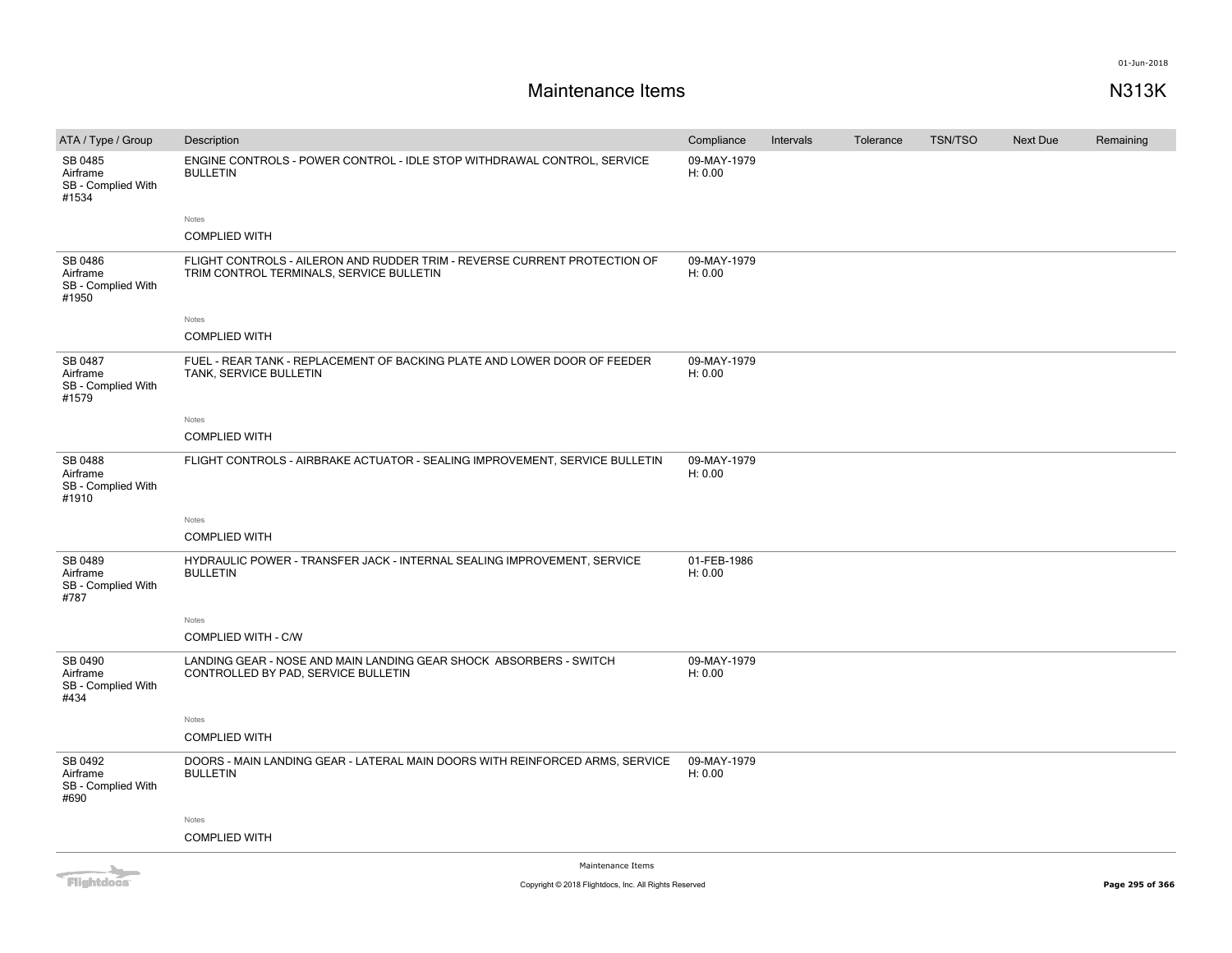| ATA / Type / Group                                 | Description                                                                                                               | Compliance             | Intervals | Tolerance | <b>TSN/TSO</b> | Next Due | Remaining |
|----------------------------------------------------|---------------------------------------------------------------------------------------------------------------------------|------------------------|-----------|-----------|----------------|----------|-----------|
| SB 0493<br>Airframe<br>SB-N/A<br>#2782             | 77-009 AMD 0493, MOD.1636, SERVICE BULLETIN                                                                               | H: 0.00                |           |           |                |          |           |
|                                                    | Notes                                                                                                                     |                        |           |           |                |          |           |
|                                                    | NOT APPLICABLE                                                                                                            |                        |           |           |                |          |           |
| SB 0494<br>Airframe<br>SB - N/A<br>#2610           | FLIGHT CONTROLS - BREAKERS REPLACED WITH RELAYS IN HORIZONTAL STABILIZER<br>CONTROL RELAY BOX, SERVICE BULLETIN           | H: 0.00                |           |           |                |          |           |
|                                                    | Notes                                                                                                                     |                        |           |           |                |          |           |
|                                                    | NOT APPLICABLE                                                                                                            |                        |           |           |                |          |           |
| SB 0495<br>Airframe<br>SB - Complied With<br>#1415 | 71-001 AMD 0495, MOD.1884, SERVICE BULLETIN                                                                               | 09-MAY-1979<br>H: 0.00 |           |           |                |          |           |
|                                                    | Notes                                                                                                                     |                        |           |           |                |          |           |
|                                                    | COMPLIED WITH - C/W                                                                                                       |                        |           |           |                |          |           |
| SB 0496<br>Airframe<br>SB<br>#2593                 | EQUIPMENT/FURNISHING - SAFETY EQUIPMENT - LIFE LINES, SERVICE BULLETIN                                                    | H: 0.00                |           |           |                |          |           |
| SB 0497<br>Airframe<br>SB - Complied With<br>#2153 | FLIGHT CONTROLS - MICROSWITCHES ON FLAPS - REPLACEMENT OF CUT-OFF<br>CONNECTORS WITH DISCONNECT SPLICES, SERVICE BULLETIN | 09-MAY-1979<br>H: 0.00 |           |           |                |          |           |
|                                                    | Notes                                                                                                                     |                        |           |           |                |          |           |
|                                                    | <b>COMPLIED WITH</b>                                                                                                      |                        |           |           |                |          |           |
| SB 0498<br>Airframe<br>SB - Complied With<br>#1033 | 71-002 AMD 0498, MOD.1885, SERVICE BULLETIN                                                                               | 09-MAY-1979<br>H: 0.00 |           |           |                |          |           |
|                                                    | Notes                                                                                                                     |                        |           |           |                |          |           |
|                                                    | <b>COMPLIED WITH</b>                                                                                                      |                        |           |           |                |          |           |
| SB 0499<br>Airframe<br>SB - Complied With<br>#1540 | FUEL - WING TANKS - LOWER SKIN PANEL INSPECTION, SERVICE BULLETIN                                                         | 09-MAY-1979<br>H: 0.00 |           |           |                |          |           |
|                                                    | Notes                                                                                                                     |                        |           |           |                |          |           |
|                                                    | <b>COMPLIED WITH</b>                                                                                                      |                        |           |           |                |          |           |
|                                                    |                                                                                                                           |                        |           |           |                |          |           |

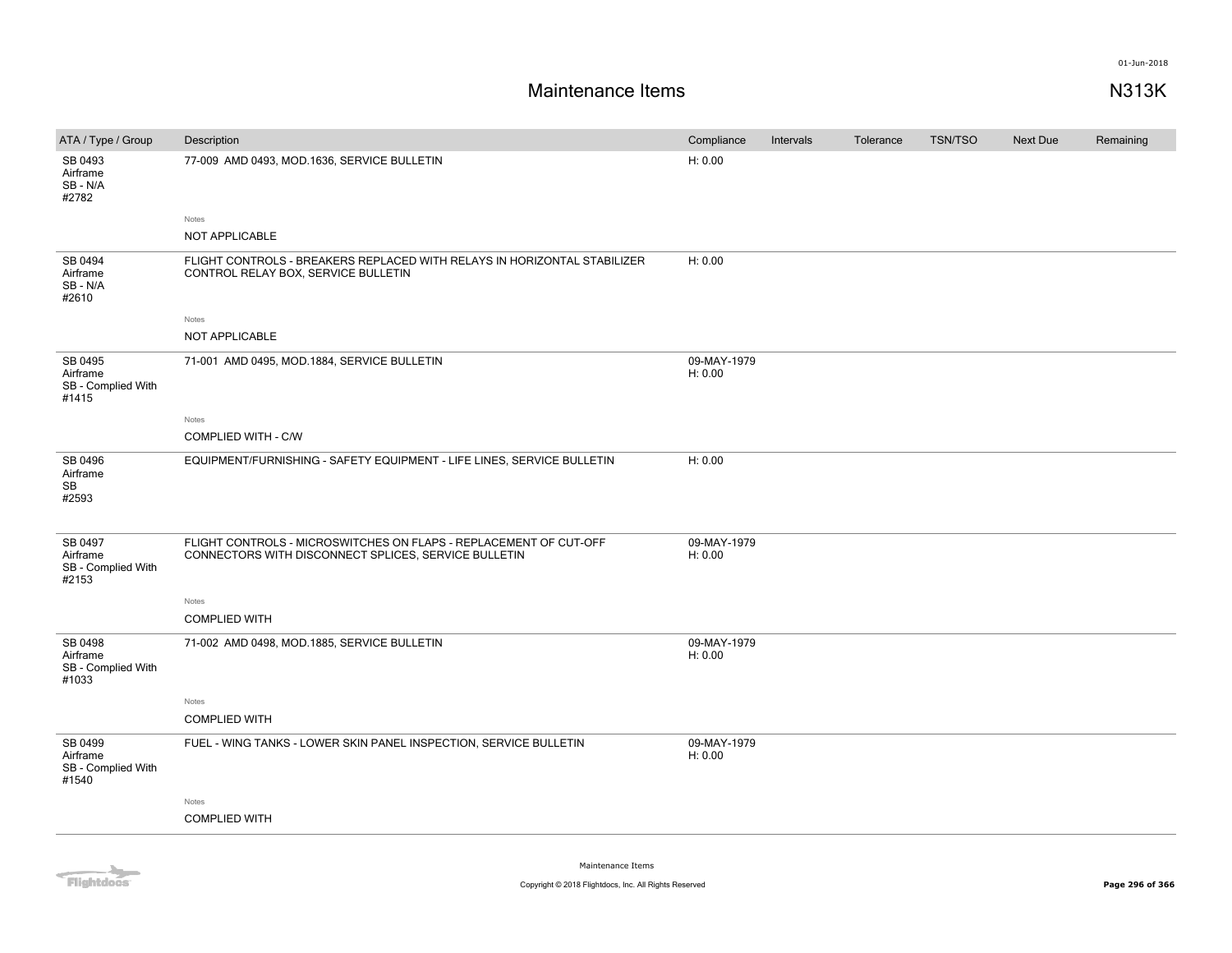| ATA / Type / Group                                 | Description                                                                                              | Compliance             | Intervals | Tolerance | <b>TSN/TSO</b> | <b>Next Due</b> | Remaining |
|----------------------------------------------------|----------------------------------------------------------------------------------------------------------|------------------------|-----------|-----------|----------------|-----------------|-----------|
| SB 0500<br>Airframe<br>SB-N/A<br>#2435             | 00-021 AMD 0500, MOD.1529, SERVICE BULLETIN                                                              | 01-FEB-1986<br>H: 0.00 |           |           |                |                 |           |
|                                                    | Notes                                                                                                    |                        |           |           |                |                 |           |
|                                                    | NOT APPLICABLE - N/A                                                                                     |                        |           |           |                |                 |           |
| SB 0501<br>Airframe<br>SB<br>#2609                 | EQUIPMENT/FURNISHINGS - CIGAR LIGHTER - RESISTOR BOX IN NOSE CONE, SERVICE<br><b>BULLETIN</b>            | H: 0.00                |           |           |                |                 |           |
| SB 0502<br>Airframe<br>SB - Complied With<br>#942  | LANDING GEAR - MAIN LANDING GEAR - LATERAL DOOR REAR LOCK CONTROL LEVER STOP.<br><b>SERVICE BULLETIN</b> | 09-MAY-1979<br>H: 0.00 |           |           |                |                 |           |
|                                                    | Notes                                                                                                    |                        |           |           |                |                 |           |
|                                                    | <b>COMPLIED WITH</b>                                                                                     |                        |           |           |                |                 |           |
| SB 0504<br>Airframe<br>SB - Complied With<br>#143  | 32-048 AMD 0504, SERVICE BULLETIN                                                                        | 09-MAY-1979<br>H: 0.00 |           |           |                |                 |           |
|                                                    | Notes                                                                                                    |                        |           |           |                |                 |           |
|                                                    | <b>COMPLIED WITH</b>                                                                                     |                        |           |           |                |                 |           |
| SB 0505<br>Airframe<br>SB - Complied With<br>#1971 | 74-002 AMD 0505, SERVICE BULLETIN                                                                        | 09-MAY-1979<br>H: 0.00 |           |           |                |                 |           |
|                                                    | Notes                                                                                                    |                        |           |           |                |                 |           |
|                                                    | <b>COMPLIED WITH</b>                                                                                     |                        |           |           |                |                 |           |
| SB 0506<br>Airframe<br>SB-N/A<br>#2459             | FLIGHT CONTROLS-LEADING EDGE CONTROL - SHORTENED ACTUATOR HOSES, SERVICE<br><b>BULLETIN</b>              | H: 0.00                |           |           |                |                 |           |
|                                                    | Notes                                                                                                    |                        |           |           |                |                 |           |
|                                                    | NOT APPLICABLE                                                                                           |                        |           |           |                |                 |           |
| SB 0507<br>Airframe<br>SB - Complied With<br>#381  | LANDING GEAR - MICROSWITCH RING - SEALING IMPROVEMENT, SERVICE BULLETIN                                  | 01-FEB-1986<br>H: 0.00 |           |           |                |                 |           |
|                                                    | Notes                                                                                                    |                        |           |           |                |                 |           |
|                                                    | COMPLIED WITH - C/W                                                                                      |                        |           |           |                |                 |           |
|                                                    |                                                                                                          |                        |           |           |                |                 |           |

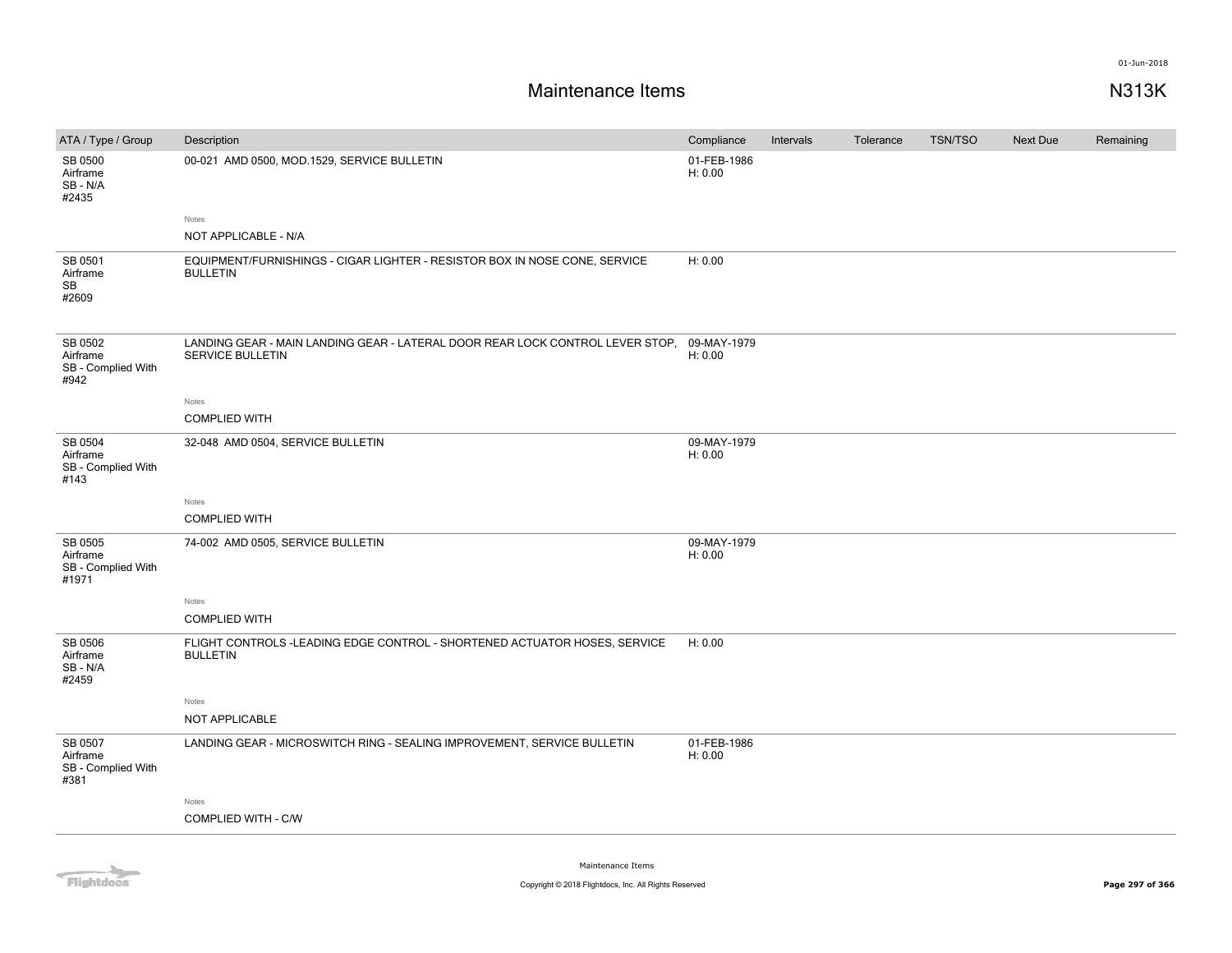| ATA / Type / Group                                                                                                                                                                                                                   | Description                                                                                                                                                      | Compliance             | Intervals | Tolerance | <b>TSN/TSO</b> | Next Due | Remaining |
|--------------------------------------------------------------------------------------------------------------------------------------------------------------------------------------------------------------------------------------|------------------------------------------------------------------------------------------------------------------------------------------------------------------|------------------------|-----------|-----------|----------------|----------|-----------|
| SB 0510<br>Airframe<br>SB - Complied With<br>#528                                                                                                                                                                                    | DOORS - EMERGENCY EXIT - GLUING OF THE EXTERIOR PUSH-BUTTON COVER, SERVICE<br><b>BULLETIN</b>                                                                    | 09-MAY-1979<br>H: 0.00 |           |           |                |          |           |
|                                                                                                                                                                                                                                      | Notes                                                                                                                                                            |                        |           |           |                |          |           |
|                                                                                                                                                                                                                                      | <b>COMPLIED WITH</b>                                                                                                                                             |                        |           |           |                |          |           |
| SB 0511<br>Airframe<br>SB - Complied With<br>#1818                                                                                                                                                                                   | 30-025 AMD 0511, MOD.1788, SERVICE BULLETIN                                                                                                                      | 09-MAY-1979<br>H: 0.00 |           |           |                |          |           |
|                                                                                                                                                                                                                                      | Notes                                                                                                                                                            |                        |           |           |                |          |           |
|                                                                                                                                                                                                                                      | <b>COMPLIED WITH</b>                                                                                                                                             |                        |           |           |                |          |           |
| SB 0512<br>Airframe<br>SB - Complied With<br>#1550                                                                                                                                                                                   | ELECTRICAL POWER - 28 VDC POWER SYSTEM - PROTECTION AGAINST EXCESS VOLTAGE<br>FROM GROUND POWER UNIT, SERVICE BULLETIN                                           | 09-MAY-1979<br>H: 0.00 |           |           |                |          |           |
|                                                                                                                                                                                                                                      | Notes                                                                                                                                                            |                        |           |           |                |          |           |
|                                                                                                                                                                                                                                      | <b>COMPLIED WITH</b>                                                                                                                                             |                        |           |           |                |          |           |
| SB 0513<br>Airframe<br>SB - Complied With<br>#2034                                                                                                                                                                                   | AIR CONDITIONING - TWO-SPEED AIR CONDITIONING VALVE, SERVICE BULLETIN                                                                                            | 09-MAY-1979<br>H: 0.00 |           |           |                |          |           |
|                                                                                                                                                                                                                                      | Notes                                                                                                                                                            |                        |           |           |                |          |           |
|                                                                                                                                                                                                                                      | <b>COMPLIED WITH</b>                                                                                                                                             |                        |           |           |                |          |           |
| SB 0516<br>Airframe<br>SB - Complied With<br>#1025                                                                                                                                                                                   | FLIGHT CONTROLS - BYPASS PRESSURE IN RUDDER AND AILERON SERVO CONTROLS,<br>SERVICE BULLETIN                                                                      | 09-MAY-1979<br>H: 0.00 |           |           |                |          |           |
|                                                                                                                                                                                                                                      | Notes                                                                                                                                                            |                        |           |           |                |          |           |
|                                                                                                                                                                                                                                      | <b>COMPLIED WITH</b>                                                                                                                                             |                        |           |           |                |          |           |
| SB 0517<br>Airframe<br>SB - Complied With<br>#864                                                                                                                                                                                    | FUEL - WING GAUGE SYSTEM - NOT USING (CIC) TEMPERATURE CORRECTOR SYSTEM,<br>SERVICE BULLETIN                                                                     | 01-FEB-1986<br>H: 0.00 |           |           |                |          |           |
|                                                                                                                                                                                                                                      | Notes                                                                                                                                                            |                        |           |           |                |          |           |
|                                                                                                                                                                                                                                      | COMPLIED WITH - C/W                                                                                                                                              |                        |           |           |                |          |           |
| SB 0518<br>Airframe<br>SB - Complied With<br>#1929                                                                                                                                                                                   | LANDING GEAR - MAIN LANDING GEAR DOOR FORWARD LATCHES AND NOSE AUXILIARY<br>LANDING GEAR DOOR LATCH - INTERNAL MECHANISM REINFORCEMENT, SERVICE BULLETIN H: 0.00 | 09-MAY-1979            |           |           |                |          |           |
|                                                                                                                                                                                                                                      | Notes                                                                                                                                                            |                        |           |           |                |          |           |
|                                                                                                                                                                                                                                      | <b>COMPLIED WITH</b>                                                                                                                                             |                        |           |           |                |          |           |
| <b>The Contract of the Contract of the Contract of the Contract of the Contract of the Contract of the Contract of the Contract of the Contract of The Contract of The Contract of The Contract of The Contract of The Contract </b> | Maintenance Items                                                                                                                                                |                        |           |           |                |          |           |

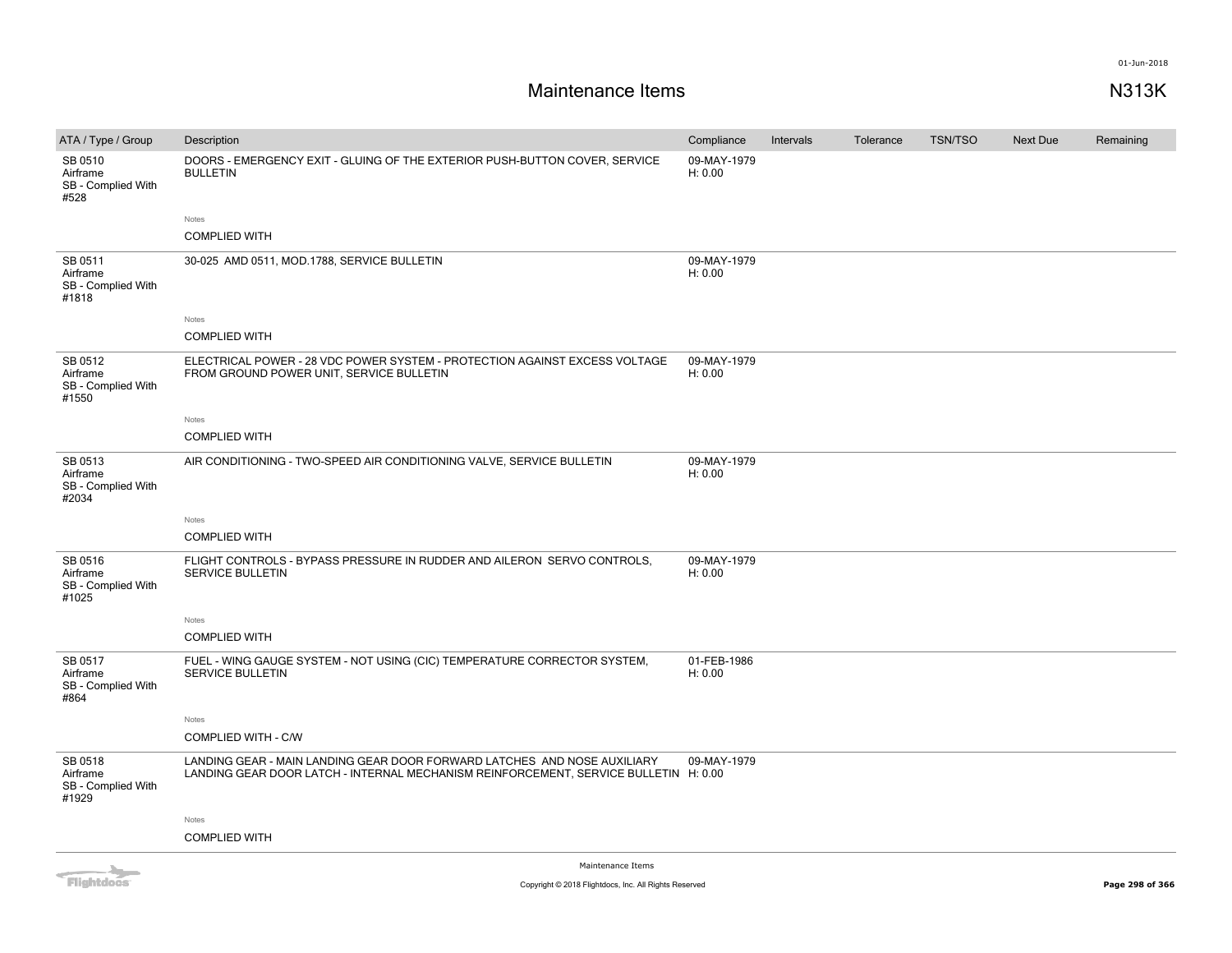| ATA / Type / Group                                 | Description                                                                                                               | Compliance             | Intervals | Tolerance | <b>TSN/TSO</b> | Next Due | Remaining |
|----------------------------------------------------|---------------------------------------------------------------------------------------------------------------------------|------------------------|-----------|-----------|----------------|----------|-----------|
| SB 0519<br>Airframe<br>SB<br>#2791                 | WATER/WASTE - DRAINAGE OF POSSIBLE LEAKS IN TOILET COMPARTMENT, SERVICE<br><b>BULLETIN</b>                                | H: 0.00                |           |           |                |          |           |
| SB 0520<br>Airframe<br>SB - Complied With<br>#1904 | 00-017 AMD 0520, MOD.1923, SERVICE BULLETIN                                                                               | 01-FEB-1986<br>H: 0.00 |           |           |                |          |           |
|                                                    | Notes                                                                                                                     |                        |           |           |                |          |           |
|                                                    | COMPLIED WITH - C/W                                                                                                       |                        |           |           |                |          |           |
| SB 0521<br>Airframe<br>SB - Complied With<br>#625  | FUSELAGE - REINFORCEMENT OF MAIN L/G DOOR FORWARD HINGE FITTINGS, SERVICE<br><b>BULLETIN</b>                              | 09-MAY-1979<br>H: 0.00 |           |           |                |          |           |
|                                                    | Notes                                                                                                                     |                        |           |           |                |          |           |
|                                                    | <b>COMPLIED WITH</b>                                                                                                      |                        |           |           |                |          |           |
| SB 0522<br>Airframe<br>SB - Complied With<br>#782  | FLIGHT CONTROLS - WHEELS WITH TAILPLANE CONTROL DUAL MICROSWITCHES, SERVICE<br><b>BULLETIN</b>                            | 09-MAY-1979<br>H: 0.00 |           |           |                |          |           |
|                                                    | Notes                                                                                                                     |                        |           |           |                |          |           |
|                                                    | <b>COMPLIED WITH</b>                                                                                                      |                        |           |           |                |          |           |
| SB 0523<br>Airframe<br>SB - Complied With<br>#1775 | FLIGHT CONTROLS - TRIM CONTROL BOX WITH DUAL MICROSWITCHES AND TAILPLANE<br>EMERGENCY CIRCUIT ISOLATION, SERVICE BULLETIN | 09-MAY-1979<br>H: 0.00 |           |           |                |          |           |
|                                                    | Notes                                                                                                                     |                        |           |           |                |          |           |
|                                                    | <b>COMPLIED WITH</b>                                                                                                      |                        |           |           |                |          |           |
| SB 0524<br>Airframe<br>SB - Complied With<br>#1440 | FLIGHT CONTROLS - HORIZONTAL STABILIZER CONTROL - RELAY BOX REPLACED, SERVICE<br><b>BULLETIN</b>                          | 09-MAY-1979<br>H: 0.00 |           |           |                |          |           |
|                                                    | Notes                                                                                                                     |                        |           |           |                |          |           |
|                                                    | <b>COMPLIED WITH</b>                                                                                                      |                        |           |           |                |          |           |
| SB 0525<br>Airframe<br>SB - Complied With<br>#2199 | FLIGHT CONTROLS - TAILPLANE ACTUATOR - MOTION DETECTOR WITHOUT CONTACT,<br><b>SERVICE BULLETIN</b>                        | 09-MAY-1979<br>H: 0.00 |           |           |                |          |           |
|                                                    | Notes                                                                                                                     |                        |           |           |                |          |           |
|                                                    | <b>COMPLIED WITH</b>                                                                                                      |                        |           |           |                |          |           |
|                                                    |                                                                                                                           |                        |           |           |                |          |           |

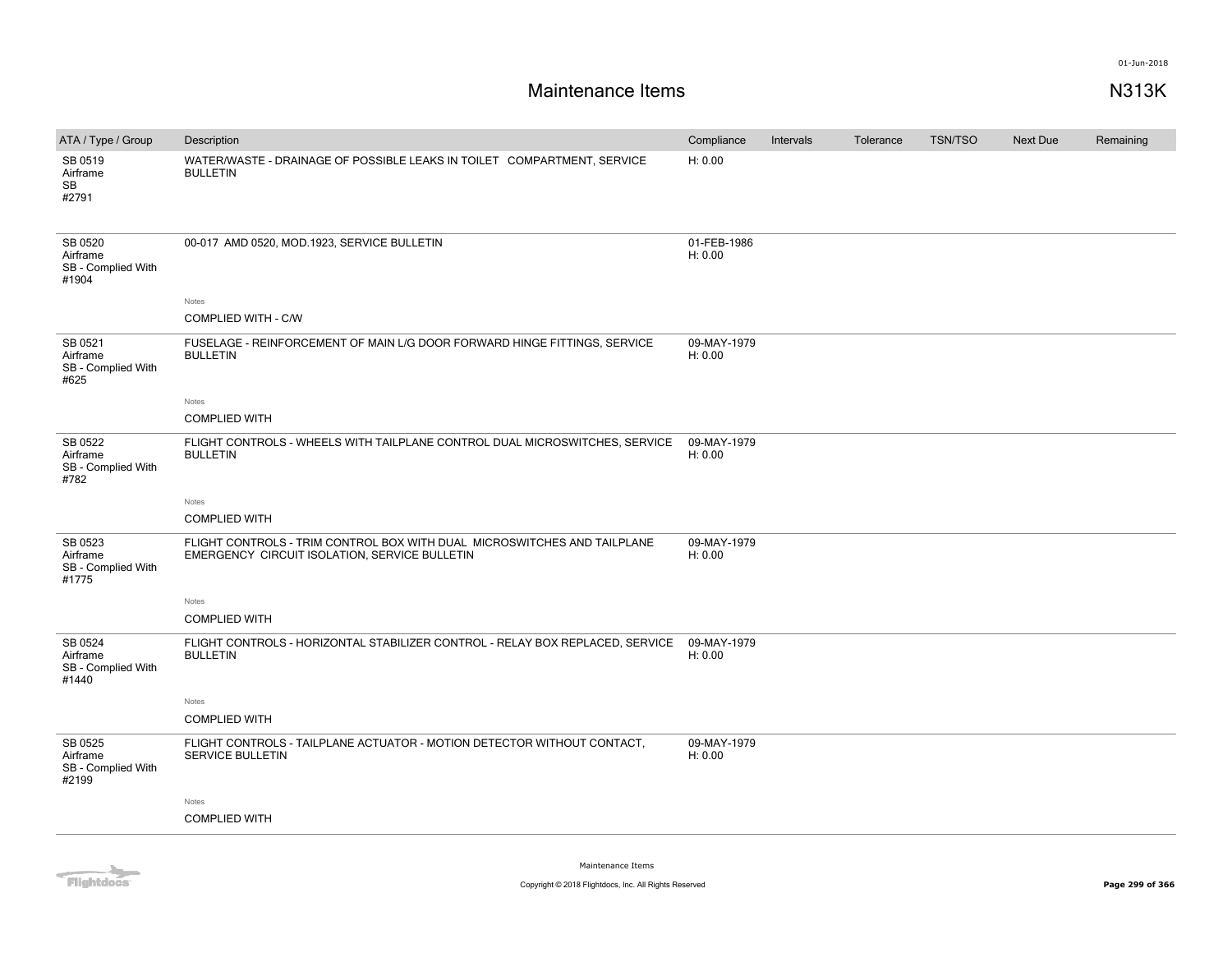| ATA / Type / Group                                 | Description                                                                                                                                          | Compliance             | Intervals | Tolerance | <b>TSN/TSO</b> | Next Due | Remaining |
|----------------------------------------------------|------------------------------------------------------------------------------------------------------------------------------------------------------|------------------------|-----------|-----------|----------------|----------|-----------|
| SB 0526<br>Airframe<br>SB - Complied With<br>#1340 | FLIGHT CONTROLS - TAILPLANE INDICATION - WIRINGS FOR TWO-LEVEL<br>ELECTROMECHANICAL OR ELECTRONIC AUDIO CLACKER, SERVICE BULLETIN                    | 09-MAY-1979<br>H: 0.00 |           |           |                |          |           |
|                                                    | Notes                                                                                                                                                |                        |           |           |                |          |           |
|                                                    | <b>COMPLIED WITH</b>                                                                                                                                 |                        |           |           |                |          |           |
| SB 0527<br>Airframe<br>SB-N/A<br>#2603             | FLIGHT CONTROLS - CONTROL WHEELS WITH DUAL HORIZONTAL STABILIZER CONTROL<br>MICROSWITCHES, SERVICE BULLETIN                                          | H: 0.00                |           |           |                |          |           |
|                                                    | Notes                                                                                                                                                |                        |           |           |                |          |           |
|                                                    | NOT APPLICABLE                                                                                                                                       |                        |           |           |                |          |           |
| SB 0528<br>Airframe<br>SB - Complied With<br>#2140 | LANDING GEAR - MAIN L/G ACTUATORS - CHECK OF LOCKING PISTON CORROSION, SERVICE 09-MAY-1979<br><b>BULLETIN</b>                                        | H: 0.00                |           |           |                |          |           |
|                                                    | Notes                                                                                                                                                |                        |           |           |                |          |           |
|                                                    | <b>COMPLIED WITH</b>                                                                                                                                 |                        |           |           |                |          |           |
| SB 0529<br>Airframe<br>SB - Complied With<br>#1936 | LANDING GEAR - MAIN L/G ACTUATORS - IMPROVEMENT OF CORROSION PROTECTION,<br><b>SERVICE BULLETIN</b>                                                  | 09-MAY-1979<br>H: 0.00 |           |           |                |          |           |
|                                                    | Notes                                                                                                                                                |                        |           |           |                |          |           |
|                                                    | <b>COMPLIED WITH</b>                                                                                                                                 |                        |           |           |                |          |           |
| SB 0530<br>Airframe<br>SB - Complied With<br>#1387 | LANDING GEAR - NOSE SHOCK ABSORBER - MODIFICATION OF PISTON ATTACHMENT TO<br>CENTER ROD AND SEALING IMPROVEMENT AT DIAPHRAGM LEVEL, SERVICE BULLETIN | 09-MAY-1979<br>H: 0.00 |           |           |                |          |           |
|                                                    | Notes                                                                                                                                                |                        |           |           |                |          |           |
|                                                    | <b>COMPLIED WITH</b>                                                                                                                                 |                        |           |           |                |          |           |
| SB 0531<br>Airframe<br>SB - Complied With<br>#2070 | LANDING GEAR - MESSIER HISPANO SWITCHES EQUIPPED WITH CROUZET<br>MICROSWITCHES, SERVICE BULLETIN                                                     | 01-FEB-1986<br>H: 0.00 |           |           |                |          |           |
|                                                    | Notes                                                                                                                                                |                        |           |           |                |          |           |
|                                                    | <b>COMPLIED WITH - C/W</b>                                                                                                                           |                        |           |           |                |          |           |
| SB 0532<br>Airframe<br>SB - Complied With<br>#371  | FUEL - CENTER WING TANK - INSTALLATION OF FALCON 10 TYPE BLEEDS, SERVICE<br><b>BULLETIN</b>                                                          | 09-MAY-1979<br>H: 0.00 |           |           |                |          |           |
|                                                    | Notes                                                                                                                                                |                        |           |           |                |          |           |
|                                                    | <b>COMPLIED WITH</b>                                                                                                                                 |                        |           |           |                |          |           |
|                                                    |                                                                                                                                                      |                        |           |           |                |          |           |

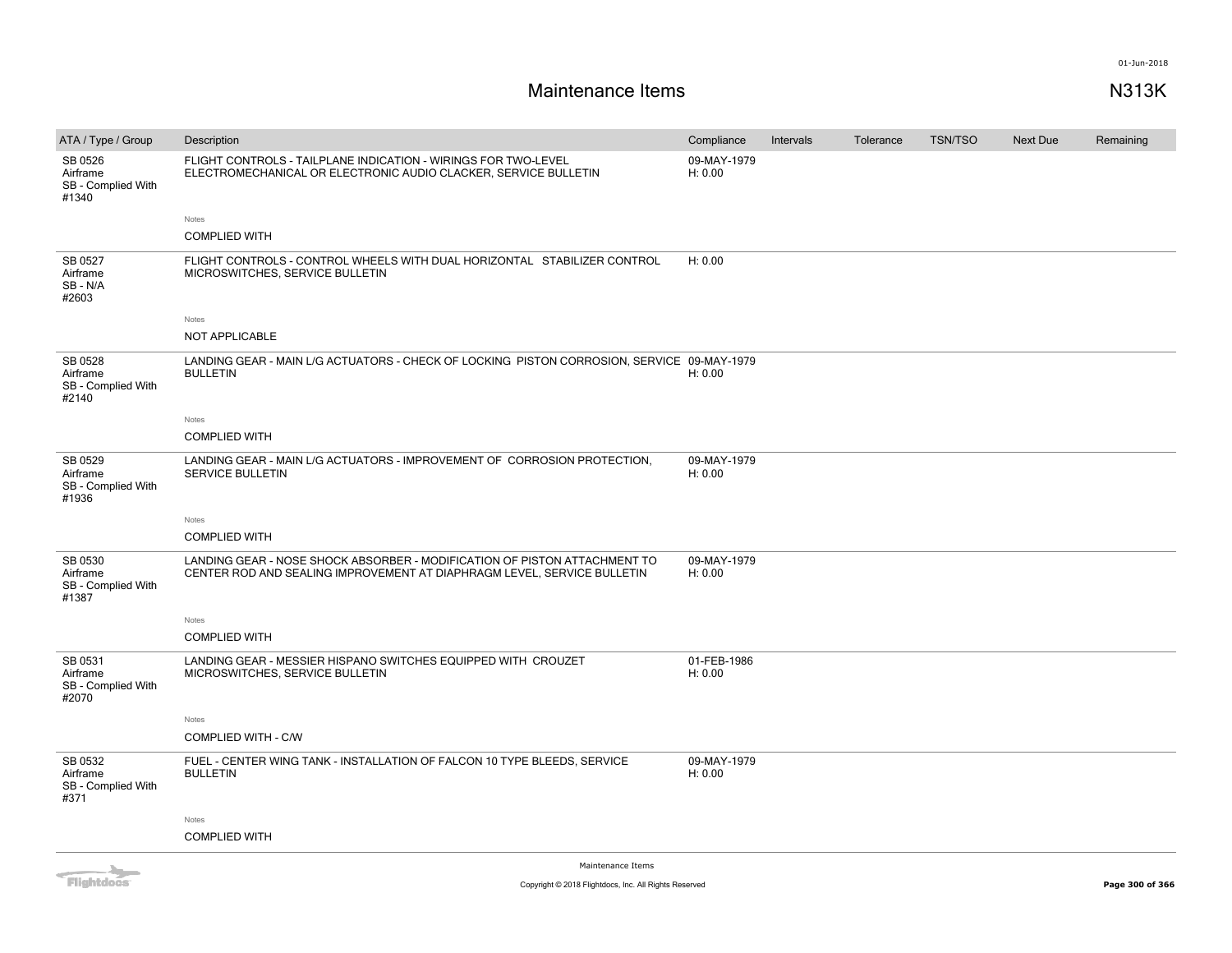| ATA / Type / Group                                                                                                                                                                                                                   | Description                                                                                                                 | Compliance             | Intervals | Tolerance | <b>TSN/TSO</b> | Next Due | Remaining |
|--------------------------------------------------------------------------------------------------------------------------------------------------------------------------------------------------------------------------------------|-----------------------------------------------------------------------------------------------------------------------------|------------------------|-----------|-----------|----------------|----------|-----------|
| SB 0533<br>Airframe<br>SB - Complied With<br>#1123                                                                                                                                                                                   | HYDRAULIC POWER - PROTECTION OF THE SLAT ACTUATORS BY CHECK VALVE ADDED ON<br>UTILITY SYSTEMS RETURN LINE, SERVICE BULLETIN | 09-MAY-1979<br>H: 0.00 |           |           |                |          |           |
|                                                                                                                                                                                                                                      | Notes                                                                                                                       |                        |           |           |                |          |           |
|                                                                                                                                                                                                                                      | <b>COMPLIED WITH</b>                                                                                                        |                        |           |           |                |          |           |
| SB 0535<br>Airframe<br>SB - Complied With<br>#735                                                                                                                                                                                    | GENERAL - OPERATION ON UNPAVED RUNWAYS, SERVICE BULLETIN                                                                    | 01-FEB-1986<br>H: 0.00 |           |           |                |          |           |
|                                                                                                                                                                                                                                      | Notes                                                                                                                       |                        |           |           |                |          |           |
|                                                                                                                                                                                                                                      | <b>COMPLIED WITH - C/W</b>                                                                                                  |                        |           |           |                |          |           |
| SB 0536<br>Airframe<br>SB - Complied With<br>#741                                                                                                                                                                                    | LANDING GEAR - BRAKES - IMPROVED ATTACHMENT, SERVICE BULLETIN                                                               | 09-MAY-1979<br>H: 0.00 |           |           |                |          |           |
|                                                                                                                                                                                                                                      | Notes                                                                                                                       |                        |           |           |                |          |           |
|                                                                                                                                                                                                                                      | <b>COMPLIED WITH</b>                                                                                                        |                        |           |           |                |          |           |
| SB 0537<br>Airframe<br>SB - Complied With<br>#2275                                                                                                                                                                                   | 29-023 AMD 0537, MOD.1898, SERVICE BULLETIN                                                                                 | 09-MAY-1979<br>H: 0.00 |           |           |                |          |           |
|                                                                                                                                                                                                                                      | Notes                                                                                                                       |                        |           |           |                |          |           |
|                                                                                                                                                                                                                                      | <b>COMPLIED WITH</b>                                                                                                        |                        |           |           |                |          |           |
| SB 0539<br>Airframe<br>SB - Complied With<br>#591                                                                                                                                                                                    | LIGHTS - LANDING LIGHTS - FIXED MOUNT IN WING KARMAN FILLET FOR USE IN THE WHOLE<br>FLIGHT ENVELOPE, SERVICE BULLETIN       | 09-MAY-1979<br>H: 0.00 |           |           |                |          |           |
|                                                                                                                                                                                                                                      | Notes                                                                                                                       |                        |           |           |                |          |           |
|                                                                                                                                                                                                                                      | <b>COMPLIED WITH</b>                                                                                                        |                        |           |           |                |          |           |
| SB 0540<br>Airframe<br>SB - Complied With<br>#429                                                                                                                                                                                    | COMMUNICATIONS - ANTI-STATIC PROTECTION - NEW STATIC DISCHARGERS, SERVICE<br><b>BULLETIN</b>                                | 09-MAY-1979<br>H: 0.00 |           |           |                |          |           |
|                                                                                                                                                                                                                                      | Notes                                                                                                                       |                        |           |           |                |          |           |
|                                                                                                                                                                                                                                      | <b>COMPLIED WITH</b>                                                                                                        |                        |           |           |                |          |           |
| SB 0541<br>Airframe<br>SB - Complied With<br>#1952                                                                                                                                                                                   | FUEL - PRESSURE REFUELING - IMPROVED INSTALLATION OF "DEFUELING" GUARD, SERVICE 09-MAY-1979<br><b>BULLETIN</b>              | H: 0.00                |           |           |                |          |           |
|                                                                                                                                                                                                                                      | Notes                                                                                                                       |                        |           |           |                |          |           |
|                                                                                                                                                                                                                                      | <b>COMPLIED WITH</b>                                                                                                        |                        |           |           |                |          |           |
| <b>The Contract of the Contract of the Contract of the Contract of the Contract of the Contract of the Contract of the Contract of the Contract of The Contract of The Contract of The Contract of The Contract of The Contract </b> | Maintenance Items                                                                                                           |                        |           |           |                |          |           |

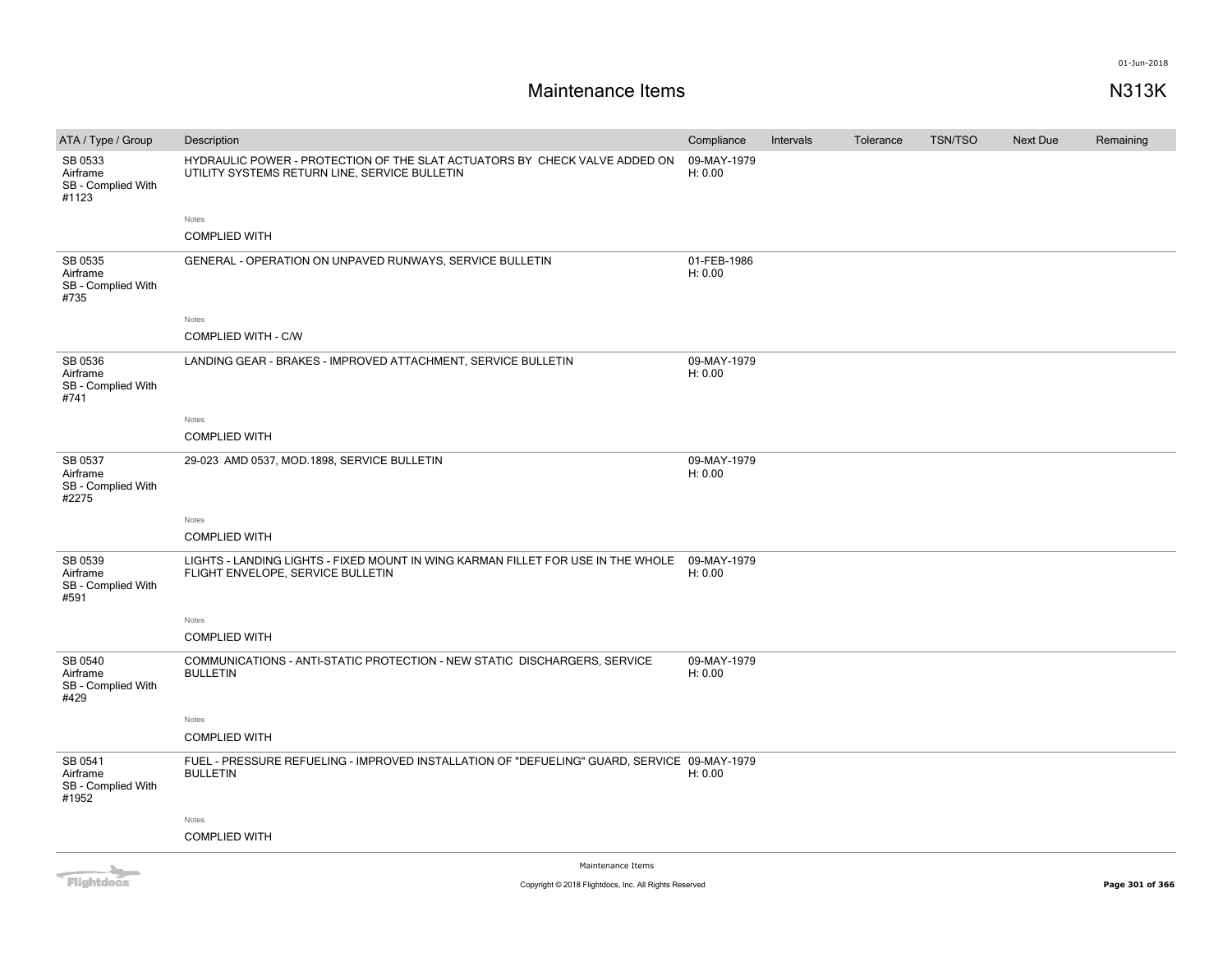| ATA / Type / Group                                                                                                                                                                                                                   | Description                                                                                                                                                             | Compliance             | Intervals | Tolerance | <b>TSN/TSO</b> | <b>Next Due</b> | Remaining |
|--------------------------------------------------------------------------------------------------------------------------------------------------------------------------------------------------------------------------------------|-------------------------------------------------------------------------------------------------------------------------------------------------------------------------|------------------------|-----------|-----------|----------------|-----------------|-----------|
| SB 0542<br>Airframe<br>SB - Complied With<br>#140                                                                                                                                                                                    | LANDING GEAR - LANDING GEAR CONTROL - IMPROVEMENT OF SAFETY LATCH, SERVICE<br><b>BULLETIN</b>                                                                           | 09-MAY-1979<br>H: 0.00 |           |           |                |                 |           |
|                                                                                                                                                                                                                                      | Notes                                                                                                                                                                   |                        |           |           |                |                 |           |
|                                                                                                                                                                                                                                      | <b>COMPLIED WITH</b>                                                                                                                                                    |                        |           |           |                |                 |           |
| SB 0543<br>Airframe<br>SB - Complied With<br>#2058                                                                                                                                                                                   | REQUIRED PLACARDS - IDENTIFICATION PLATE - ADDITIONAL IDENTIFICATION, SERVICE<br><b>BULLETIN</b>                                                                        | 09-MAY-1979<br>H: 0.00 |           |           |                |                 |           |
|                                                                                                                                                                                                                                      | Notes                                                                                                                                                                   |                        |           |           |                |                 |           |
|                                                                                                                                                                                                                                      | <b>COMPLIED WITH</b>                                                                                                                                                    |                        |           |           |                |                 |           |
| SB 0544<br>Airframe<br>SB - Complied With<br>#1002                                                                                                                                                                                   | LANDING GEAR - DOOR INDICATION SYSTEM - DOOR LATCHES WITH CROUZET<br>MICROSWITCHES, SERVICE BULLETIN                                                                    | 09-MAY-1979<br>H: 0.00 |           |           |                |                 |           |
|                                                                                                                                                                                                                                      | Notes                                                                                                                                                                   |                        |           |           |                |                 |           |
|                                                                                                                                                                                                                                      | <b>COMPLIED WITH</b>                                                                                                                                                    |                        |           |           |                |                 |           |
| SB 0546<br>Airframe<br>SB - Complied With<br>#396                                                                                                                                                                                    | LANDING GEAR - NOSE LANDING GEAR - IMPROVEMENT OF THE BARREL RESISTANCE TO<br>CORROSION AT THE LEVEL OF THE ROTATING TUBE UPPER HINGE POINT, SERVICE<br><b>BULLETIN</b> | 01-FEB-1986<br>H: 0.00 |           |           |                |                 |           |
|                                                                                                                                                                                                                                      | Notes                                                                                                                                                                   |                        |           |           |                |                 |           |
|                                                                                                                                                                                                                                      | <b>COMPLIED WITH - C/W</b>                                                                                                                                              |                        |           |           |                |                 |           |
| SB 0547<br>Airframe<br>SB - Complied With<br>#1788                                                                                                                                                                                   | FLIGHT CONTROLS - BY-PASS PRESSURE IN THE ELEVATOR SERVOCONTROL, SERVICE<br><b>BULLETIN</b>                                                                             | 09-MAY-1979<br>H: 0.00 |           |           |                |                 |           |
|                                                                                                                                                                                                                                      | Notes                                                                                                                                                                   |                        |           |           |                |                 |           |
|                                                                                                                                                                                                                                      | <b>COMPLIED WITH</b>                                                                                                                                                    |                        |           |           |                |                 |           |
| SB 0548<br>Airframe<br>SB-N/A<br>#2793                                                                                                                                                                                               | FLIGHT CONTROLS - TAILPLANE INDICATION - TWO-LEVEL ELECTROMECHANICAL AUDIO<br>CLACKER, SERVICE BULLETIN                                                                 | H: 0.00                |           |           |                |                 |           |
|                                                                                                                                                                                                                                      | Notes                                                                                                                                                                   |                        |           |           |                |                 |           |
|                                                                                                                                                                                                                                      | <b>NOT APPLICABLE</b>                                                                                                                                                   |                        |           |           |                |                 |           |
| SB 0549<br>Airframe<br>SB - Complied With<br>#294                                                                                                                                                                                    | FLIGHT CONTROLS - TAILPLANE INDICATION - TWO-LEVEL ELECTRONIC CLACKER, SERVICE 09-MAY-1979<br><b>BULLETIN</b>                                                           | H: 0.00                |           |           |                |                 |           |
|                                                                                                                                                                                                                                      | Notes                                                                                                                                                                   |                        |           |           |                |                 |           |
|                                                                                                                                                                                                                                      | <b>COMPLIED WITH</b>                                                                                                                                                    |                        |           |           |                |                 |           |
| <b>The Contract of the Contract of the Contract of the Contract of the Contract of the Contract of the Contract of the Contract of the Contract of the Contract of the Contract of the Contract of The Contract of The Contract </b> | Maintenance Items                                                                                                                                                       |                        |           |           |                |                 |           |

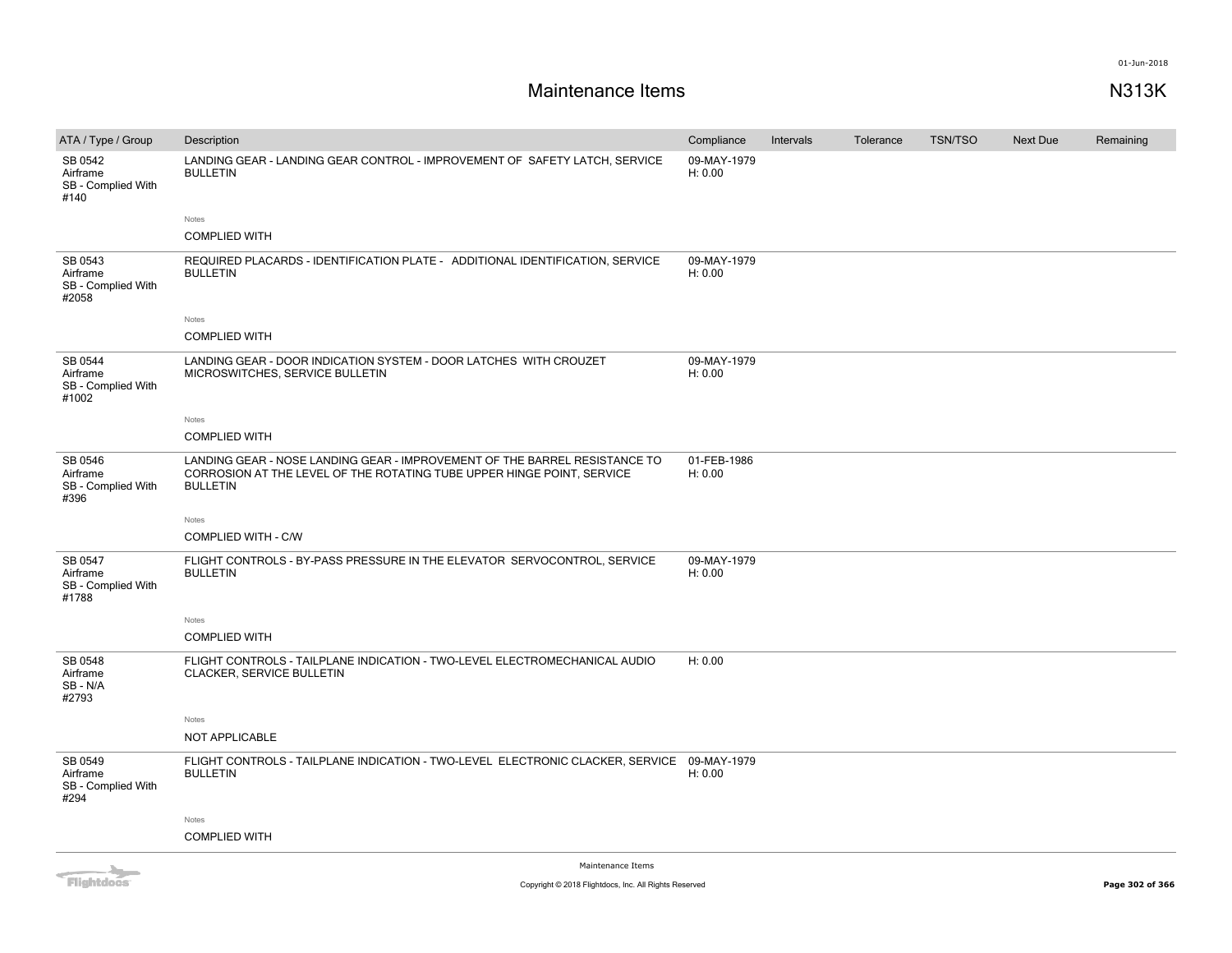| ATA / Type / Group                                 | Description                                                                                                           | Compliance             | Intervals | Tolerance | <b>TSN/TSO</b> | <b>Next Due</b> | Remaining |
|----------------------------------------------------|-----------------------------------------------------------------------------------------------------------------------|------------------------|-----------|-----------|----------------|-----------------|-----------|
| SB 0550<br>Airframe<br>SB - Complied With<br>#1165 | FUEL - CUT-OFF VALVES - COMPLIANCE WITH MANUFACTURER ASSY. INSTRUCTIONS,<br><b>SERVICE BULLETIN</b>                   | 09-MAY-1979<br>H: 0.00 |           |           |                |                 |           |
|                                                    | Notes                                                                                                                 |                        |           |           |                |                 |           |
|                                                    | <b>COMPLIED WITH</b>                                                                                                  |                        |           |           |                |                 |           |
| SB 0551<br>Airframe<br>SB - Complied With<br>#138  | FUEL - CUT-OFF VALVES - CHECK FOR PROPER FUNCTIONING, SERVICE BULLETIN                                                | 09-MAY-1979<br>H: 0.00 |           |           |                |                 |           |
|                                                    | Notes                                                                                                                 |                        |           |           |                |                 |           |
|                                                    | <b>COMPLIED WITH - C/W</b>                                                                                            |                        |           |           |                |                 |           |
| SB 0552<br>Airframe<br>SB<br>#2463                 | AIRBORNE AUXILIARY POWER - PROTECTION AGAINST HEAT RADIATED BY START RESISTOR H: 0.00<br><b>BOX, SERVICE BULLETIN</b> |                        |           |           |                |                 |           |
| SB 0553<br>Airframe<br>SB - Complied With<br>#2374 | FUEL - FEEDER TANKS - IMPROVED ACCESS TO VACUUM RELIEF VALVE, SERVICE BULLETIN 09-MAY-1979                            | H: 0.00                |           |           |                |                 |           |
|                                                    | Notes                                                                                                                 |                        |           |           |                |                 |           |
|                                                    | <b>COMPLIED WITH</b>                                                                                                  |                        |           |           |                |                 |           |
| SB 0554<br>Airframe<br>SB - Complied With<br>#644  | FUEL - FEEDER TANKS - MODIFICATION OF THE REFUELING AND REGULATION LEVELS.<br><b>SERVICE BULLETIN</b>                 | 09-MAY-1979<br>H: 0.00 |           |           |                |                 |           |
|                                                    | Notes                                                                                                                 |                        |           |           |                |                 |           |
|                                                    | <b>COMPLIED WITH</b>                                                                                                  |                        |           |           |                |                 |           |
| SB 0555<br>Airframe<br>SB - Complied With<br>#1116 | 28-047 AMD 0555, MOD.2007, SERVICE BULLETIN                                                                           | 09-MAY-1979<br>H: 0.00 |           |           |                |                 |           |
|                                                    | Notes                                                                                                                 |                        |           |           |                |                 |           |
|                                                    | <b>COMPLIED WITH</b>                                                                                                  |                        |           |           |                |                 |           |
| SB 0556<br>Airframe<br><b>SB</b><br>#2674          | AIRBORNE AUXILIARY POWER - MICROTURBO SAPHIR 4-2 - APU INSTALLATION, SERVICE<br><b>BULLETIN</b>                       | H: 0.00                |           |           |                |                 |           |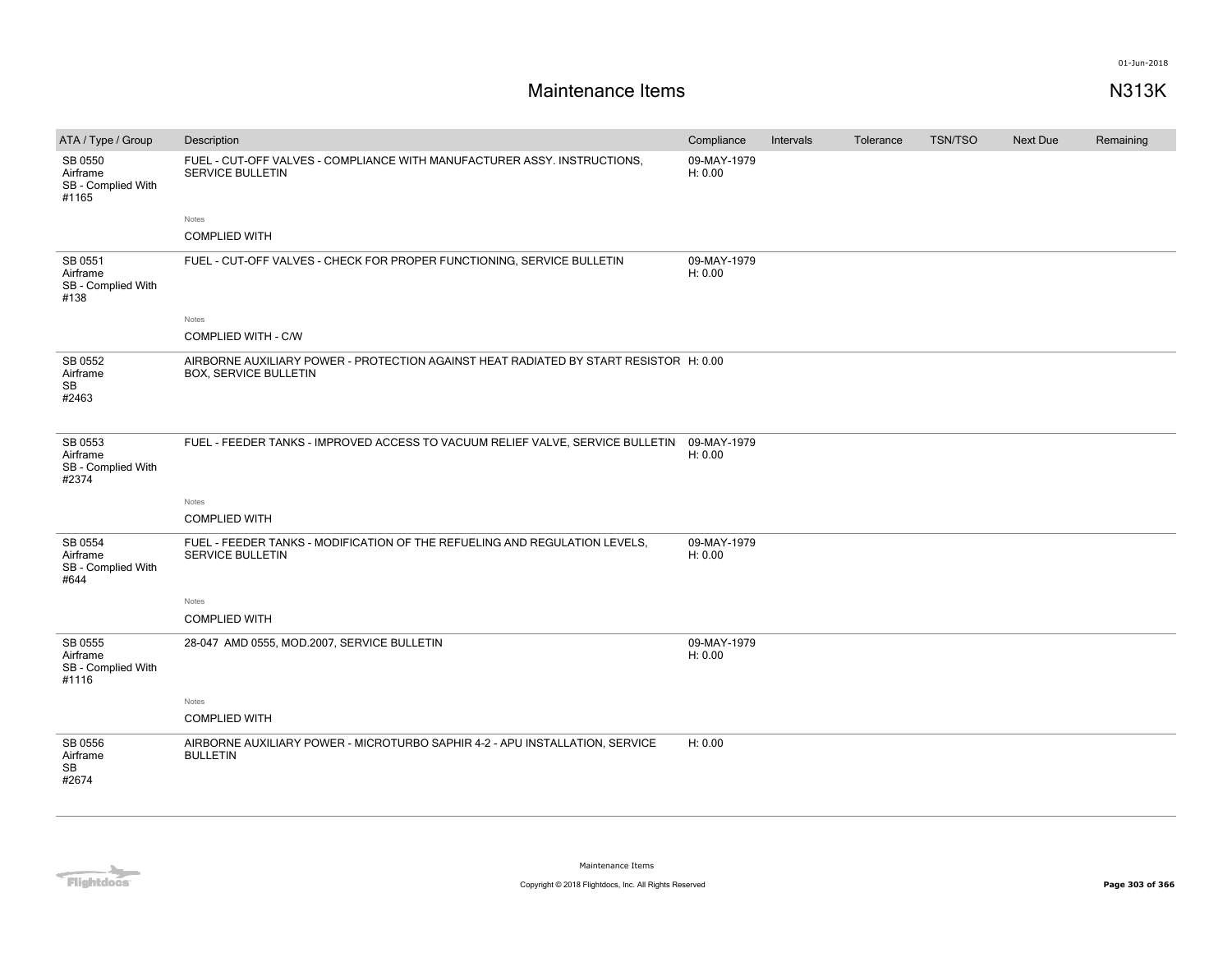| ATA / Type / Group                                 | Description                                                                                                               | Compliance             | Intervals | Tolerance | <b>TSN/TSO</b> | <b>Next Due</b> | Remaining |
|----------------------------------------------------|---------------------------------------------------------------------------------------------------------------------------|------------------------|-----------|-----------|----------------|-----------------|-----------|
| SB 0557<br>Airframe<br>SB-N/A<br>#2253             | FUEL - GAUGE INDICATOR INSTALLATION - 430 LB REGULATION LEVEL MARKING ON SMALL<br>FEEDER TANK INDICATOR, SERVICE BULLETIN | 01-FEB-1986<br>H: 0.00 |           |           |                |                 |           |
|                                                    | Notes                                                                                                                     |                        |           |           |                |                 |           |
|                                                    | NOT APPLICABLE - N/A                                                                                                      |                        |           |           |                |                 |           |
| SB 0558<br>Airframe<br>SB - Complied With<br>#957  | 36-002 AMD 0558, MOD.2008, SERVICE BULLETIN                                                                               | 09-MAY-1979<br>H: 0.00 |           |           |                |                 |           |
|                                                    | Notes                                                                                                                     |                        |           |           |                |                 |           |
|                                                    | <b>COMPLIED WITH</b>                                                                                                      |                        |           |           |                |                 |           |
| SB 0559<br>Airframe<br><b>SB</b><br>#2640          | COMMUNICATIONS - INTERPHONE - MODULATION THRESHOLD AMPLIFIER, SERVICE<br><b>BULLETIN</b>                                  | H: 0.00                |           |           |                |                 |           |
| SB 0560<br>Airframe<br><b>SB</b><br>#2620          | AUTO FLIGHT - AUTOPILOT - "GO-AROUND" PUSHBUTTONS ON THE THROTTLES, SERVICE<br><b>BULLETIN</b>                            | H: 0.00                |           |           |                |                 |           |
| SB 0561<br>Airframe<br>SB - Complied With<br>#680  | FUEL - PRESSURE REFUELING - DAY/NIGHT DIMMING OF "REFUEL VENT OPEN" LIGHT,<br>SERVICE BULLETIN                            | 09-MAY-1979<br>H: 0.00 |           |           |                |                 |           |
|                                                    | Notes                                                                                                                     |                        |           |           |                |                 |           |
|                                                    | <b>COMPLIED WITH</b>                                                                                                      |                        |           |           |                |                 |           |
| SB 0562<br>Airframe<br>SB - Complied With<br>#1677 | 77-010 AMD 0562, MOD.1966/2075, SERVICE BULLETIN                                                                          | 09-MAY-1979<br>H: 0.00 |           |           |                |                 |           |
|                                                    | Notes                                                                                                                     |                        |           |           |                |                 |           |
|                                                    | <b>COMPLIED WITH</b>                                                                                                      |                        |           |           |                |                 |           |
| SB 0563<br>Airframe<br>SB - Complied With<br>#335  | ENGINE FUEL AND CONTROL - GENERAL ELECTRIC FUEL USED FLOWMETERS -<br>CONNECTORS REPLACED, SERVICE BULLETIN                | 01-FEB-1986<br>H: 0.00 |           |           |                |                 |           |
|                                                    | Notes                                                                                                                     |                        |           |           |                |                 |           |
|                                                    | COMPLIED WITH - C/W                                                                                                       |                        |           |           |                |                 |           |
|                                                    |                                                                                                                           |                        |           |           |                |                 |           |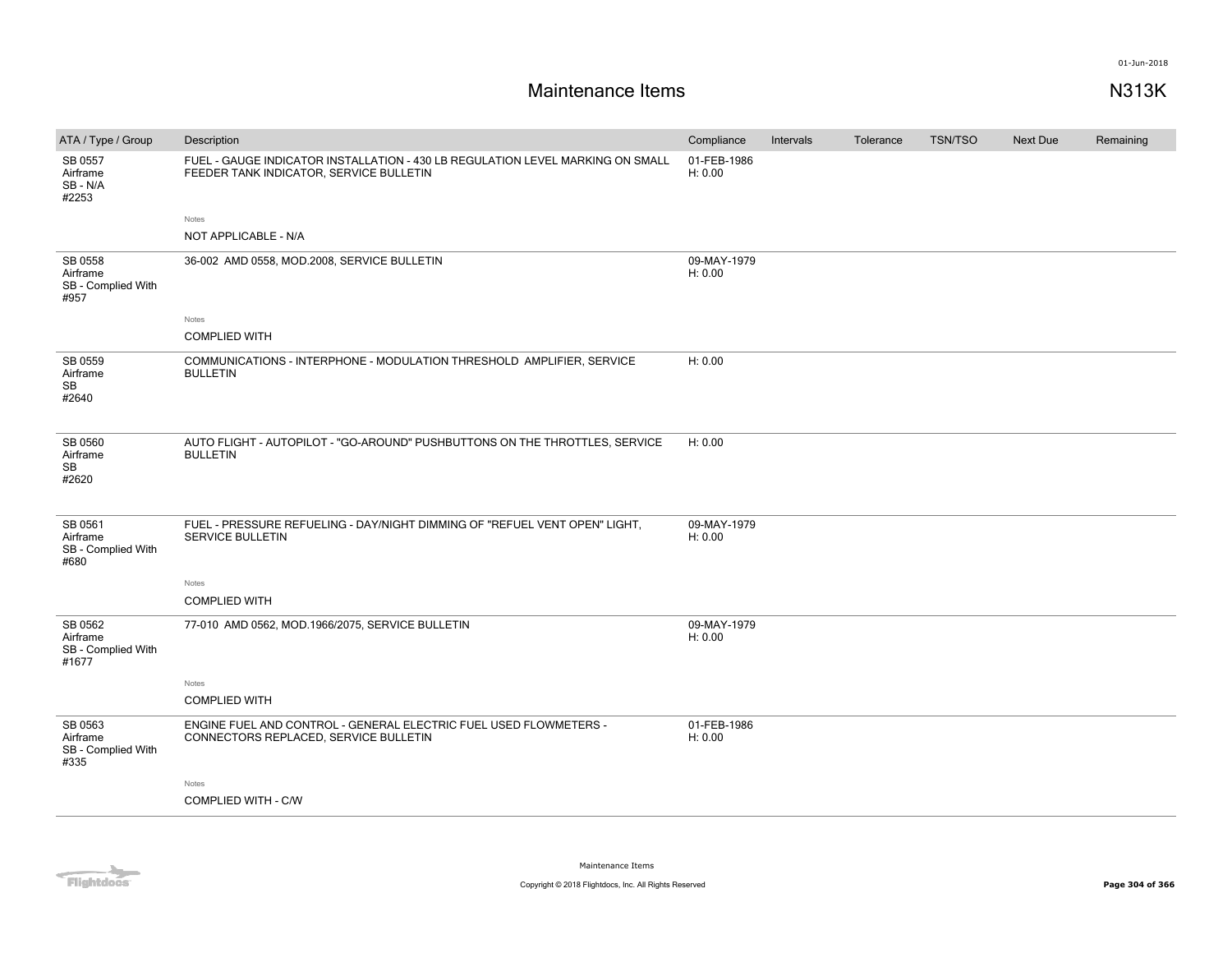| ATA / Type / Group                                 | Description                                                                                                                        | Compliance             | Intervals | Tolerance | <b>TSN/TSO</b> | Next Due | Remaining |
|----------------------------------------------------|------------------------------------------------------------------------------------------------------------------------------------|------------------------|-----------|-----------|----------------|----------|-----------|
| SB 0564<br>Airframe<br>SB - Complied With<br>#912  | LIGHTS - INSTALLATION OF 100 CANDELAS HOSKINS STROBE LIGHTS, SERVICE BULLETIN                                                      | 01-FEB-1986<br>H: 0.00 |           |           |                |          |           |
|                                                    | Notes                                                                                                                              |                        |           |           |                |          |           |
|                                                    | <b>COMPLIED WITH - PART</b>                                                                                                        |                        |           |           |                |          |           |
| SB 0565<br>Airframe<br>SB - Complied With<br>#2022 | LANDING GEAR - L/G AND DOOR CONTROL AND INDICATION CIRCUIT - PROTECTION OF THE<br>CONTACTS, SERVICE BULLETIN                       | 09-MAY-1979<br>H: 0.00 |           |           |                |          |           |
|                                                    | Notes                                                                                                                              |                        |           |           |                |          |           |
|                                                    | <b>COMPLIED WITH</b>                                                                                                               |                        |           |           |                |          |           |
| SB 0566<br>Airframe<br>SB - Complied With<br>#2220 | LANDING GEAR - NOSE LANDING GEAR - BEARINGS PROTECTED AGAINST PROJECTIONS,<br><b>SERVICE BULLETIN</b>                              | 09-MAY-1979<br>H: 0.00 |           |           |                |          |           |
|                                                    | Notes                                                                                                                              |                        |           |           |                |          |           |
|                                                    | <b>COMPLIED WITH</b>                                                                                                               |                        |           |           |                |          |           |
| SB 0567<br>Airframe<br><b>SB</b><br>#2575          | AUXILIARY POWER UNIT -SUPPRESSION OF FEEDER TANK PRESSURIZATION BY THE APU.<br><b>SERVICE BULLETIN</b>                             | H: 0.00                |           |           |                |          |           |
| SB 0568<br>Airframe<br>SB - Complied With<br>#2164 | FLIGHT CONTROLS - NORMAL HORIZONTAL STABILIZER TRIM CONTROL - NORMALLY<br>CLOSED CONTACTS ON NEGATIVE LINE, SERVICE BULLETIN       | 09-MAY-1979<br>H: 0.00 |           |           |                |          |           |
|                                                    | Notes                                                                                                                              |                        |           |           |                |          |           |
|                                                    | <b>COMPLIED WITH</b>                                                                                                               |                        |           |           |                |          |           |
| SB 0569<br>Airframe<br>SB - Complied With<br>#1640 | HYDRAULIC POWER - ACCUMULATORS - ELIMINATION OF COTTON PACKING, SERVICE<br><b>BULLETIN</b>                                         | 01-FEB-1986<br>H: 0.00 |           |           |                |          |           |
|                                                    | Notes                                                                                                                              |                        |           |           |                |          |           |
|                                                    | COMPLIED WITH - C/W                                                                                                                |                        |           |           |                |          |           |
| SB 0570<br>Airframe<br>SB - Complied With<br>#1091 | FLIGHT CONTROLS - AILERON CONTROL LINKAGE - GAP BETWEEN STRUCTURE AND<br>MY2017120-15 OR MY2017220-15 BELLCRANKS, SERVICE BULLETIN | 09-MAY-1979<br>H: 0.00 |           |           |                |          |           |
|                                                    | Notes                                                                                                                              |                        |           |           |                |          |           |
|                                                    | <b>COMPLIED WITH</b>                                                                                                               |                        |           |           |                |          |           |
|                                                    |                                                                                                                                    |                        |           |           |                |          |           |

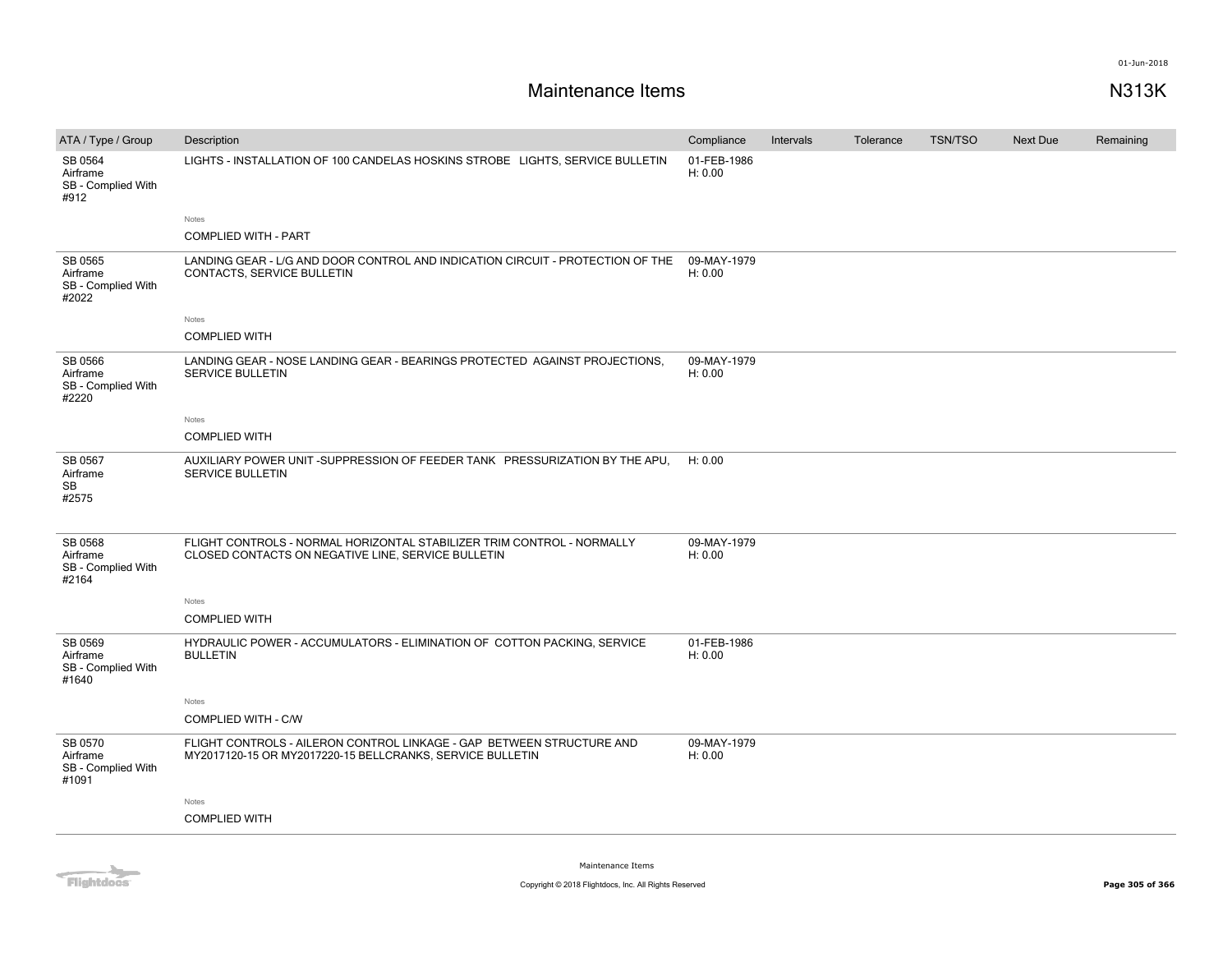| ATA / Type / Group                                 | Description                                                                                                                 | Compliance             | Intervals | Tolerance | <b>TSN/TSO</b> | Next Due | Remaining |
|----------------------------------------------------|-----------------------------------------------------------------------------------------------------------------------------|------------------------|-----------|-----------|----------------|----------|-----------|
| SB 0571<br>Airframe<br>SB - Complied With<br>#729  | ELECTRICAL POWER - AC POWER - ROTATING INVERTERS REPLACED BY STATIC<br><b>INVERTERS, SERVICE BULLETIN</b>                   | 09-MAY-1979<br>H: 0.00 |           |           |                |          |           |
|                                                    | Notes                                                                                                                       |                        |           |           |                |          |           |
|                                                    | <b>COMPLIED WITH</b>                                                                                                        |                        |           |           |                |          |           |
| SB 0572<br>Airframe<br>SB - Complied With<br>#1567 | LANDING GEAR - NOSE LANDING GEAR - PROTECTION AGAINST CORROSION, SERVICE<br><b>BULLETIN</b>                                 | 09-MAY-1979<br>H: 0.00 |           |           |                |          |           |
|                                                    | Notes                                                                                                                       |                        |           |           |                |          |           |
|                                                    | <b>COMPLIED WITH</b>                                                                                                        |                        |           |           |                |          |           |
| SB 0573<br>Airframe<br>SB<br>#2678                 | LANDING GEAR - NOSE LANDING GEAR - TREATMENT OF CORROSION, SERVICE BULLETIN                                                 | H: 0.00                |           |           |                |          |           |
| SB 0574<br>Airframe<br>SB - Complied With<br>#2202 | LANDING GEAR - BRAKES - BRAKING CAPABILITY FROM COPILOT'S STATION USING THE<br>EMERGENCY HYDRAULIC SYSTEM, SERVICE BULLETIN | 01-FEB-1986<br>H: 0.00 |           |           |                |          |           |
|                                                    | Notes                                                                                                                       |                        |           |           |                |          |           |
|                                                    | COMPLIED WITH - C/W                                                                                                         |                        |           |           |                |          |           |
| SB 0576<br>Airframe<br>SB<br>#2571                 | 32-062 AMD 0576, MOD.2120, SERVICE BULLETIN                                                                                 | H: 0.00                |           |           |                |          |           |
| SB 0577<br>Airframe<br>SB - N/A<br>#2707           | FLIGHT CONTROLS - RUDDER - INSTALLATION OF A GUST DAMPER, SERVICE BULLETIN                                                  | H: 0.00                |           |           |                |          |           |
|                                                    | Notes<br>NOT APPLICABLE                                                                                                     |                        |           |           |                |          |           |
| SB 0578<br>Airframe<br>SB<br>#2780                 | DOORS - PASSENGERS' DOOR HOOK LATCHES - IMPROVED SERVICE LIFE, SERVICE<br><b>BULLETIN</b>                                   | H: 0.00                |           |           |                |          |           |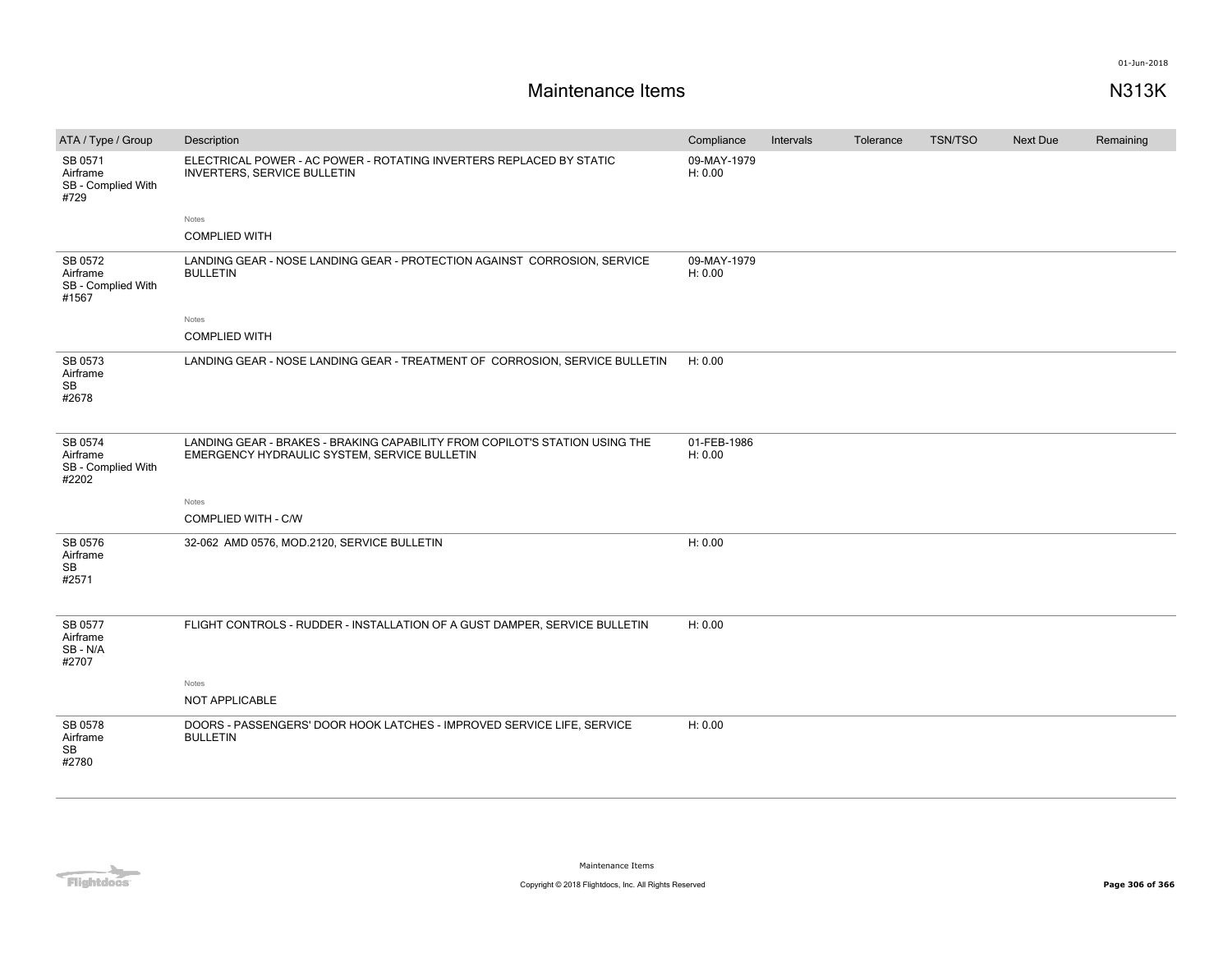| ATA / Type / Group                                 | Description                                                                                                          | Compliance             | Intervals | Tolerance | <b>TSN/TSO</b> | Next Due | Remaining |
|----------------------------------------------------|----------------------------------------------------------------------------------------------------------------------|------------------------|-----------|-----------|----------------|----------|-----------|
| SB 0579<br>Airframe<br>SB<br>#2556                 | EQUIPMENT/FURNISHING - PILOT AND COPILOT SEATS - IMPROVED LAP BELT ATTACHMENT<br>SYSTEM, SERVICE BULLETIN            | H: 0.00                |           |           |                |          |           |
| SB 0580<br>Airframe<br>SB<br>#2532                 | LANDING GEAR - NOSE LANDING GEAR - 6 INCH ALUMINIUM WHEEL, SERVICE BULLETIN                                          | H: 0.00                |           |           |                |          |           |
| SB 0582<br>Airframe<br>SB<br>#2492                 | DOORS - LANDING GEAR DOOR - NOSE LANDING GEAR SHIELD DOOR OF AS7G06 ALLOY.<br><b>SERVICE BULLETIN</b>                | H: 0.00                |           |           |                |          |           |
| SB 0586<br>Airframe<br>SB<br>#2583                 | LANDING GEAR - NOSE LANDING GEAR - MAGNESIUM DELETED, SERVICE BULLETIN                                               | H: 0.00                |           |           |                |          |           |
| SB 0587<br>Airframe<br>SB<br>#2569                 | LANDING GEAR - NOSE LANDING GEAR - AS7G06 ALUMINIUM ALLOY BARREL, SERVICE<br><b>BULLETIN</b>                         | H: 0.00                |           |           |                |          |           |
| SB 0588<br>Airframe<br>SB<br>#2685                 | LANDING GEAR - MAIN LANDING GEAR - MAGNESIUM ELEMENTS REPLACED WITH<br>ALUMINIUM ALLOY ELEMENTS, SERVICE BULLETIN    | H: 0.00                |           |           |                |          |           |
| SB 0589<br>Airframe<br>SB - Complied With<br>#2254 | OXYGEN - OXYGEN CONTROLLER ON THE COPILOT CONSOLE, SERVICE BULLETIN                                                  | 01-FEB-1986<br>H: 0.00 |           |           |                |          |           |
|                                                    | Notes<br>COMPLIED WITH - C/W                                                                                         |                        |           |           |                |          |           |
| SB 0590<br>Airframe<br>SB<br>#2772                 | FLIGHT CONTROLS - FLAP CONTROL - NEW CALIBRATION OF THE MOTOR REDUCTION GEAR H: 0.00<br>UNIT BRAKE, SERVICE BULLETIN |                        |           |           |                |          |           |

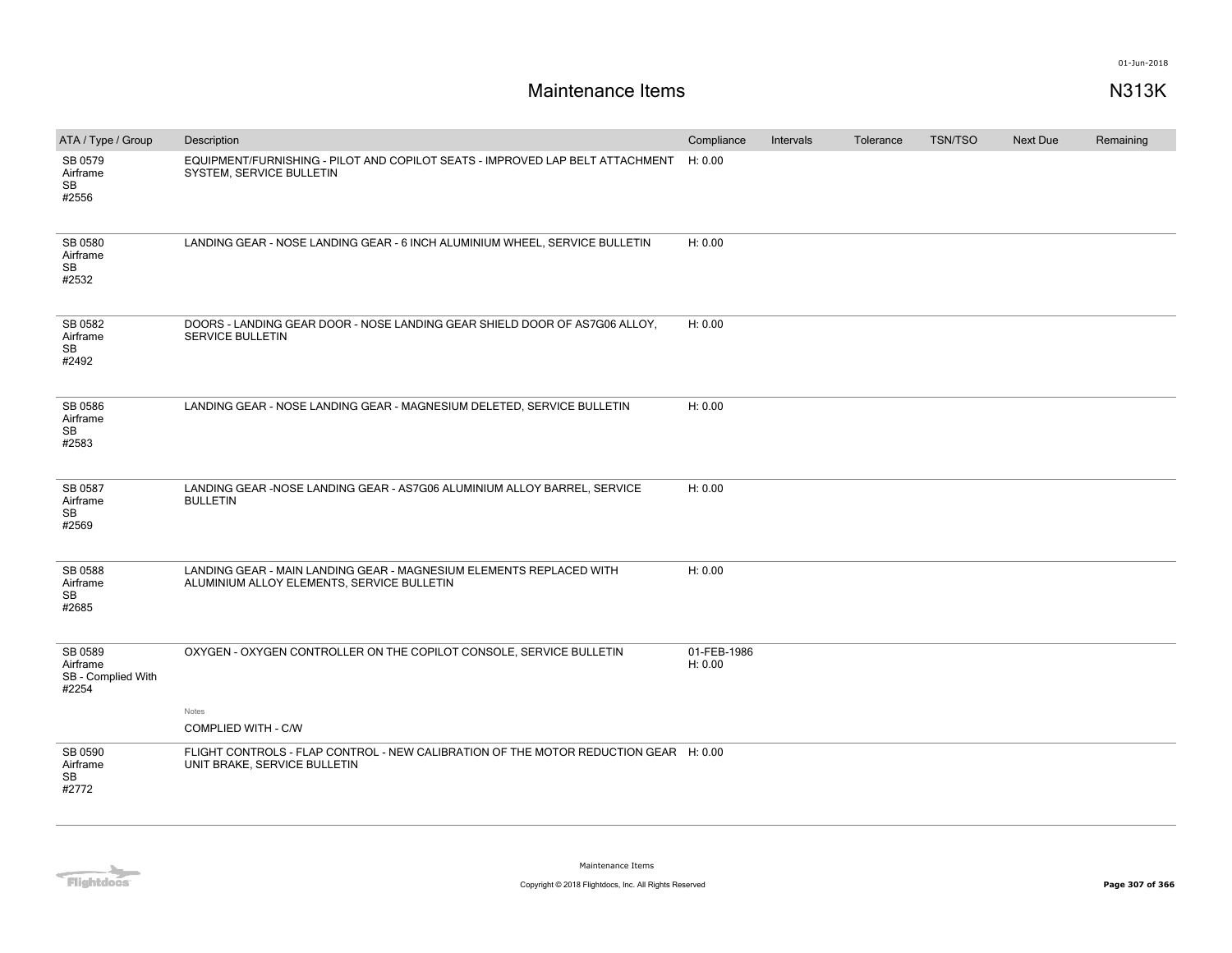| ATA / Type / Group                                 | Description                                                                                                 | Compliance             | Intervals | Tolerance | <b>TSN/TSO</b> | <b>Next Due</b> | Remaining |
|----------------------------------------------------|-------------------------------------------------------------------------------------------------------------|------------------------|-----------|-----------|----------------|-----------------|-----------|
| SB 0601<br>Airframe<br>SB<br>#2501                 | OXYGEN - QUICK DONNING EROS CREW MASK, SERVICE BULLETIN                                                     | H: 0.00                |           |           |                |                 |           |
| SB 0604<br>Airframe<br>SB - N/A<br>#1853           | DOORS - PASSENGERS' DOOR - CHECKING LOCKING SYSTEM, SERVICE BULLETIN                                        | 09-MAY-1979<br>H: 0.00 |           |           |                |                 |           |
|                                                    | Notes                                                                                                       |                        |           |           |                |                 |           |
|                                                    | NOT APPLICABLE - N/A                                                                                        |                        |           |           |                |                 |           |
| SB 0612<br>Airframe<br>SB<br>#2540                 | 33-011 AMD 0612, MOD.1887, SERVICE BULLETIN                                                                 | H: 0.00                |           |           |                |                 |           |
| SB 0613<br>Airframe<br><b>SB</b><br>#2754          | FIRE PROTECTION - DETECTION - LINDBERG 1300G BOX PROTECTED AGAINST<br>INTERFERENCES, RECOMMENDED            | H: 0.00                |           |           |                |                 |           |
| SB 0614<br>Airframe<br>SB<br>#2561                 | FUEL - TRANSFER INDICATION - NEW COLOR FOR THE RANSFER PRESSURE DROP<br>INDICATING LIGHTS, SERVICE BULLETIN | H: 0.00                |           |           |                |                 |           |
| SB 0615<br>Airframe<br>SB - N/A<br>#2692           | DOORS - PASSENGERS' DOOR HANDLE - LOCKING SYSTEM WITH STEEL LOCKBOLT,<br><b>SERVICE BULLETIN</b>            | H: 0.00                |           |           |                |                 |           |
|                                                    | Notes                                                                                                       |                        |           |           |                |                 |           |
|                                                    | NOT APPLICABLE - N/A                                                                                        |                        |           |           |                |                 |           |
| SB 0616<br>Airframe<br>SB - Complied With<br>#2621 | DOORS - PASSENGERS' DOOR HANDLE - BUILT-IN INDICATION, SERVICE BULLETIN                                     | H: 0.00                |           |           |                |                 |           |
|                                                    | Notes                                                                                                       |                        |           |           |                |                 |           |
|                                                    | <b>COMPLIED WITH - C/W</b>                                                                                  |                        |           |           |                |                 |           |

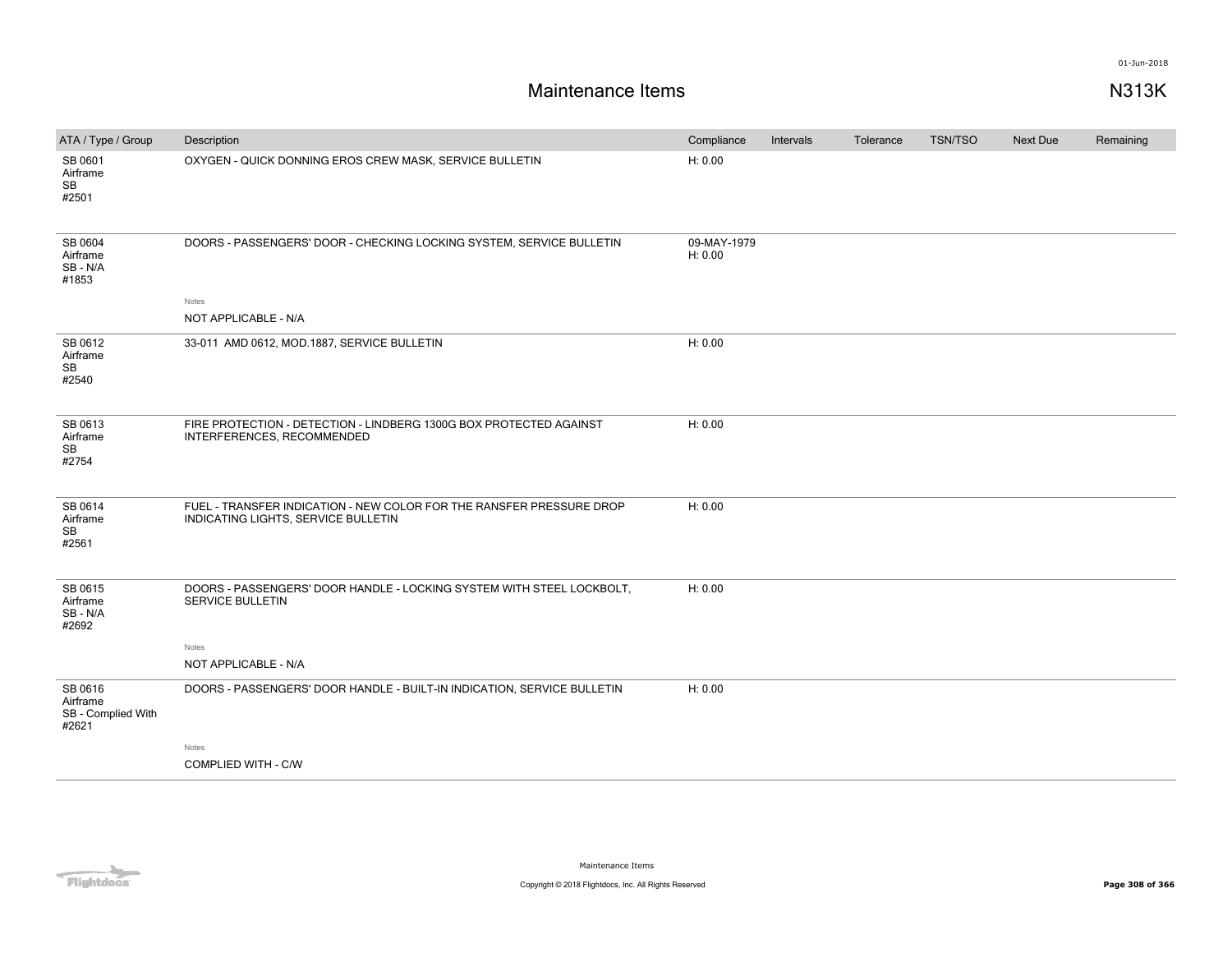| ATA / Type / Group                                 | Description                                                                                                            | Compliance             | Intervals | Tolerance | <b>TSN/TSO</b> | <b>Next Due</b> | Remaining |
|----------------------------------------------------|------------------------------------------------------------------------------------------------------------------------|------------------------|-----------|-----------|----------------|-----------------|-----------|
| SB 0617<br>Airframe<br>SB<br>#2697                 | FLIGHT CONTROLS - ELEVATOR - GREASING OF THE INTERNAL BEARING, SERVICE BULLETIN H: 0.00                                |                        |           |           |                |                 |           |
| SB 0618<br>Airframe<br>SB - Complied With<br>#2133 | FUEL - WING AND FEEDER TANK PRESSURIZATION SYSTEMS - CHECK VALVES ADJUSTED TO 31-OCT-2013<br>30 MBAR, SERVICE BULLETIN | H: 8138.60<br>L: 6459  |           |           |                |                 |           |
|                                                    | Notes<br><b>COMPLIED WITH</b>                                                                                          |                        |           |           |                |                 |           |
| SB 0619<br>Airframe<br>SB<br>#2513                 | FUEL - FEEDER TANKS - MODIFICATION OF THE FLOATING VALVES, SERVICE BULLETIN                                            | H: 0.00                |           |           |                |                 |           |
| SB 0622<br>Airframe<br>SB<br>#2554                 | HORIZONTAL STABILIZER - PROVISIONS FOR AN OMEGA ANTENNA, SERVICE BULLETIN                                              | H: 0.00                |           |           |                |                 |           |
| SB 0625<br>Airframe<br><b>SB</b><br>#2705          | LANDING GEAR - BRAKES - IMPROVEMENT OF JAEGER PRESSURE SWITCH, SERVICE<br><b>BULLETIN</b>                              | H: 0.00                |           |           |                |                 |           |
| SB 0627<br>Airframe<br>SB - Complied With<br>#1830 | LANDING GEAR - MAIN LANDING GEAR - MAGNESIUM ELEMENTS REPLACED BY ALUMINIUM<br>ALLOY, SERVICE BULLETIN                 | 01-FEB-1986<br>H: 0.00 |           |           |                |                 |           |
|                                                    | Notes<br>COMPLIED WITH - C/W                                                                                           |                        |           |           |                |                 |           |
| SB 0628<br>Airframe<br>SB<br>#2580                 | 71-003 AMD 0628, MOD.2094, SERVICE BULLETIN                                                                            | H: 0.00                |           |           |                |                 |           |
| SB 0629<br>Airframe<br><b>SB</b><br>#2527          | HYDRAULIC POWER - SECONDARY SYSTEM - ELECTRO-PUMP CONTACTOR REPLACED.<br><b>SERVICE BULLETIN</b>                       | H: 0.00                |           |           |                |                 |           |

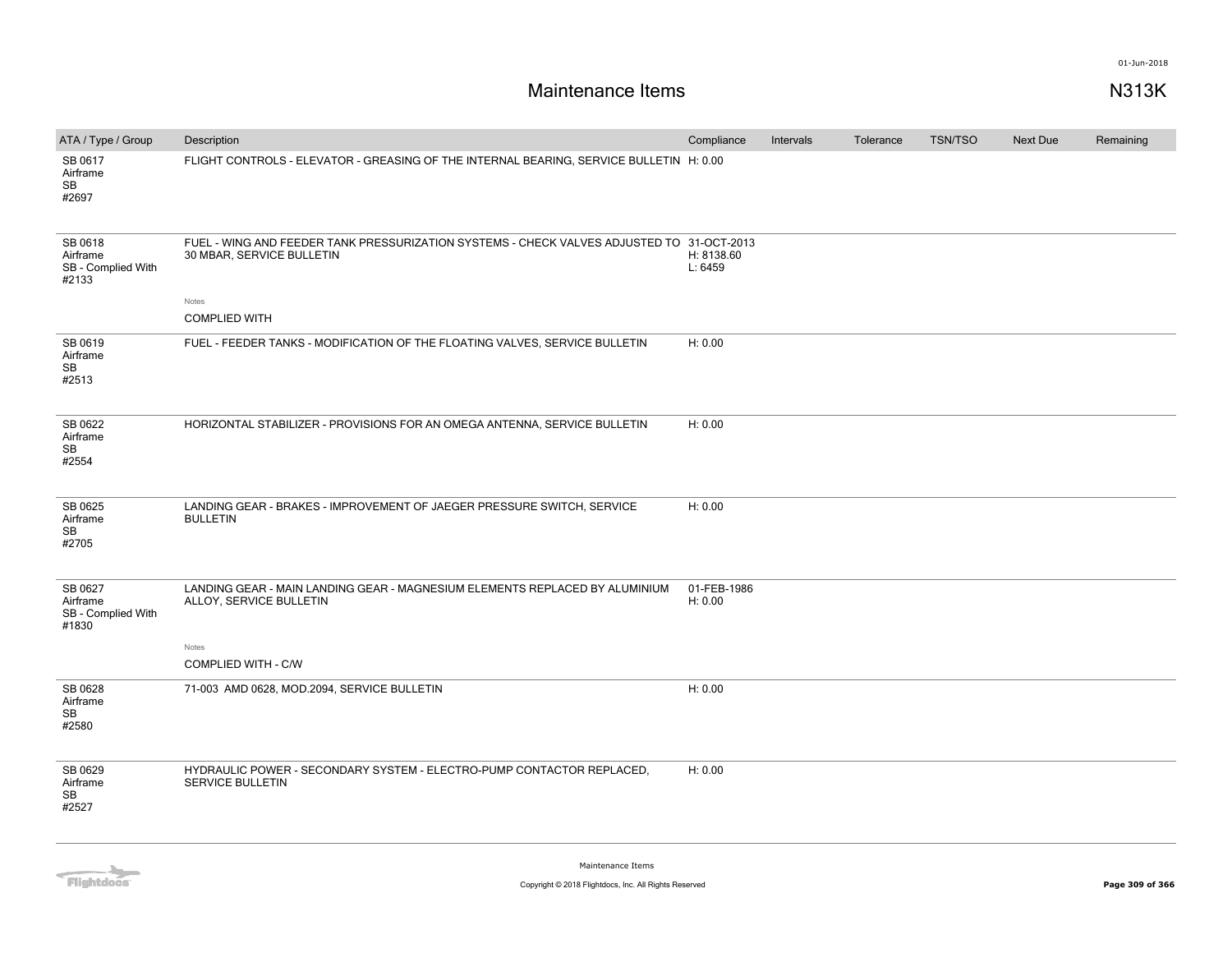| ATA / Type / Group                                 | Description                                                                                                                  | Compliance             | Intervals | Tolerance | TSN/TSO | <b>Next Due</b> | Remaining |
|----------------------------------------------------|------------------------------------------------------------------------------------------------------------------------------|------------------------|-----------|-----------|---------|-----------------|-----------|
| SB 0630<br>Airframe<br>SB - Complied With<br>#1800 | ICE AND RAIN PROTECTION - WINDSHIELD WIPERS - IMPROVED ARM-TO-BLADE<br>ATTACHMENT, SERVICE BULLETIN                          | 01-FEB-1986<br>H: 0.00 |           |           |         |                 |           |
|                                                    | Notes                                                                                                                        |                        |           |           |         |                 |           |
|                                                    | COMPLIED WITH - C/W                                                                                                          |                        |           |           |         |                 |           |
| SB 0632<br>Airframe<br>SB - Complied With<br>#1802 | 26-011 AMD 0632, MOD.2298, SERVICE BULLETIN                                                                                  | 01-FEB-1986<br>H: 0.00 |           |           |         |                 |           |
|                                                    | Notes                                                                                                                        |                        |           |           |         |                 |           |
|                                                    | <b>COMPLIED WITH - C/W</b>                                                                                                   |                        |           |           |         |                 |           |
| SB 0633<br>Airframe<br><b>SB</b><br>#2478          | 29-030 AMD 0633, MOD.2116, SERVICE BULLETIN                                                                                  | H: 0.00                |           |           |         |                 |           |
| SB 0634<br>Airframe<br><b>SB</b><br>#2694          | ICE AND RAIN PROTECTION - WINDSHIELD ANTI-ICING - RELOCATION OF THE COPILOT<br>CABLE, SERVICE BULLETIN                       | H: 0.00                |           |           |         |                 |           |
| SB 0635<br>Airframe<br>SB - Complied With<br>#1283 | LANDING GEAR - MAIN LANDING GEAR - BRAKES - REPLACEMENT OF THE FLEXIBLE LINES.<br>SERVICE BULLETIN<br>Notes                  | 26-JUN-1985<br>H: 0.00 |           |           |         |                 |           |
|                                                    | COMPLIED WITH - C/W                                                                                                          |                        |           |           |         |                 |           |
| SB 0636<br>Airframe<br><b>SB</b><br>#2770          | AUTOFLIGHT - AUTOPILOT AMPLIFIER - MANUAL HORIZONTAL STABILIZER TRIM CONTROL<br>MONITORED BY THE AUTOPILOT, SERVICE BULLETIN | H: 0.00                |           |           |         |                 |           |
| SB 0637<br>Airframe<br>SB<br>#2650                 | ICE AND RAIN PROTECTION - SLIDING WINDOW DRAINING, SERVICE BULLETIN                                                          | H: 0.00                |           |           |         |                 |           |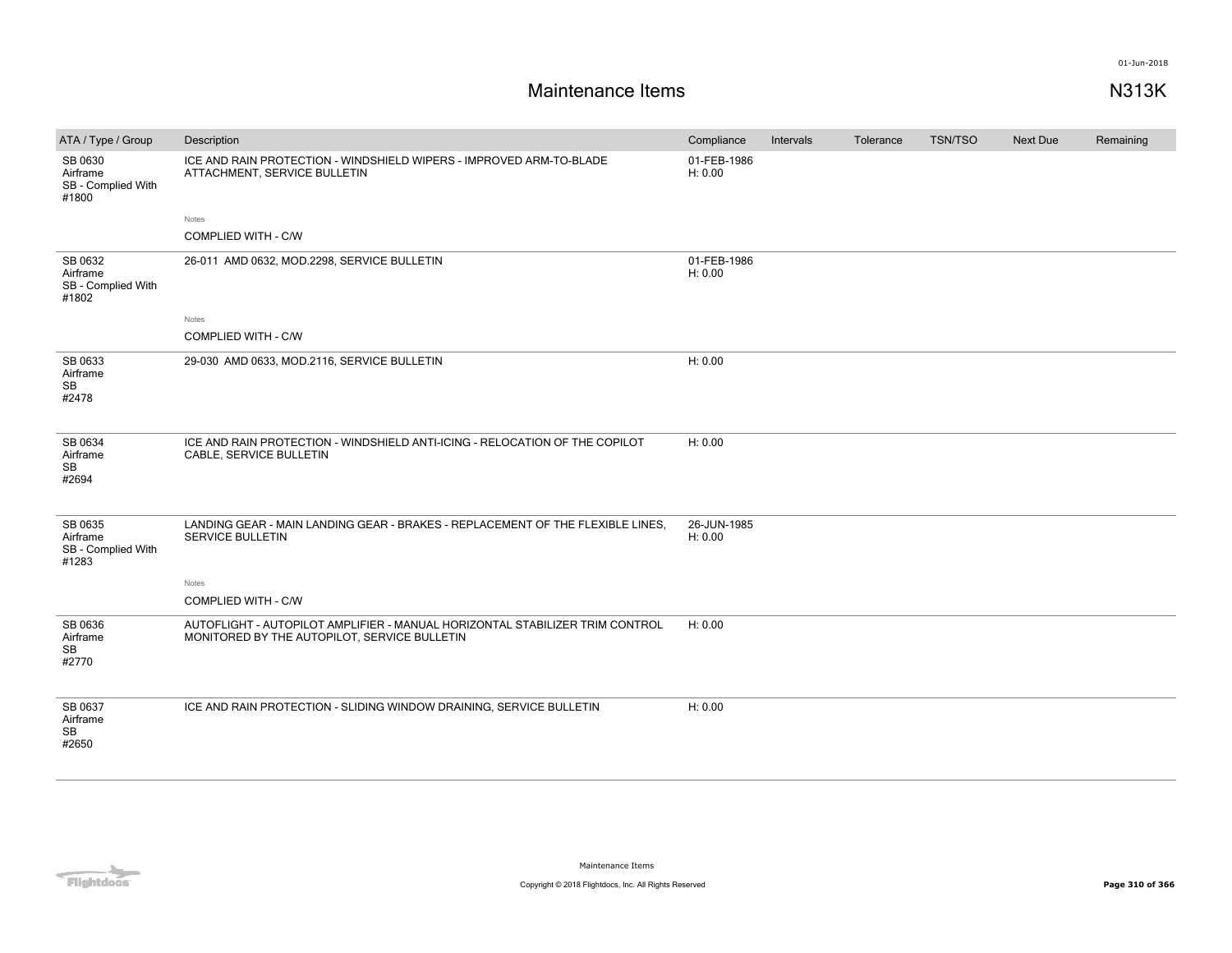| ATA / Type / Group                                | Description                                                                                                                                                | Compliance             | Intervals | Tolerance | <b>TSN/TSO</b> | <b>Next Due</b> | Remaining |
|---------------------------------------------------|------------------------------------------------------------------------------------------------------------------------------------------------------------|------------------------|-----------|-----------|----------------|-----------------|-----------|
| SB 0638<br>Airframe<br>SB<br>#2599                | HYDRAULIC POWER - HYDRAULIC ACCUMULATORS - PROTECTION AGAINST CORROSION.<br><b>SERVICE BULLETIN</b>                                                        | H: 0.00                |           |           |                |                 |           |
| SB 0639<br>Airframe<br>SB<br>#2788                | LIGHTING - PASSENGER CABIN FLUORESCENT LIGHTING - ENTRANCE, GALLEY, AND TOILET H: 0.00<br>SGE POWER SUPPLIES REPLACED BY ABADIE SUPPLIES, SERVICE BULLETIN |                        |           |           |                |                 |           |
| SB 0640<br>Airframe<br>SB<br>#2686                | AIR CONDITIONING - FAST CLOSING OF THE TWO SPEED CONDITIONING VALVE, SERVICE<br><b>BULLETIN</b>                                                            | H: 0.00                |           |           |                |                 |           |
| SB 0642<br>Airframe<br>SB<br>#2475                | FUEL - PRESSURE REFUELING - SAFETY DEVICES IMPROVED, SERVICE BULLETIN                                                                                      | H: 0.00                |           |           |                |                 |           |
| SB 0648<br>Airframe<br>SB<br>#2548                | WATER / WASTE - DEFUELING AND DRAINING - AUTOMATIC DRAINING OF THE PRESSURIZED H: 0.00<br>ZONE, SERVICE BULLETIN                                           |                        |           |           |                |                 |           |
| SB 0649<br>Airframe<br>SB<br>#2672                | EQUIPMENT/FURNISHINGS - PILOT AND COPILOT SEATS - SEAT HEIGHT ADJUSTMENT LOCK H: 0.00<br>IMPROVED, SERVICE BULLETIN                                        |                        |           |           |                |                 |           |
| SB 0652<br>Airframe<br>SB<br>#2677                | EQUIPMENT/FURNISHINGS - INSTALLATION OF AN EMERGENCY LOCATOR TRANSMITTER,<br><b>SERVICE BULLETIN</b>                                                       | H: 0.00                |           |           |                |                 |           |
| SB 0654<br>Airframe<br>SB - Complied With<br>#736 | COMMUNICATIONS - ANTI-STATIC PROTECTION - NEW STATIC DISCHARGERS, SERVICE<br><b>BULLETIN</b><br>Notes                                                      | 01-FEB-1986<br>H: 0.00 |           |           |                |                 |           |
|                                                   | <b>COMPLIED WITH - PART</b>                                                                                                                                |                        |           |           |                |                 |           |
|                                                   |                                                                                                                                                            |                        |           |           |                |                 |           |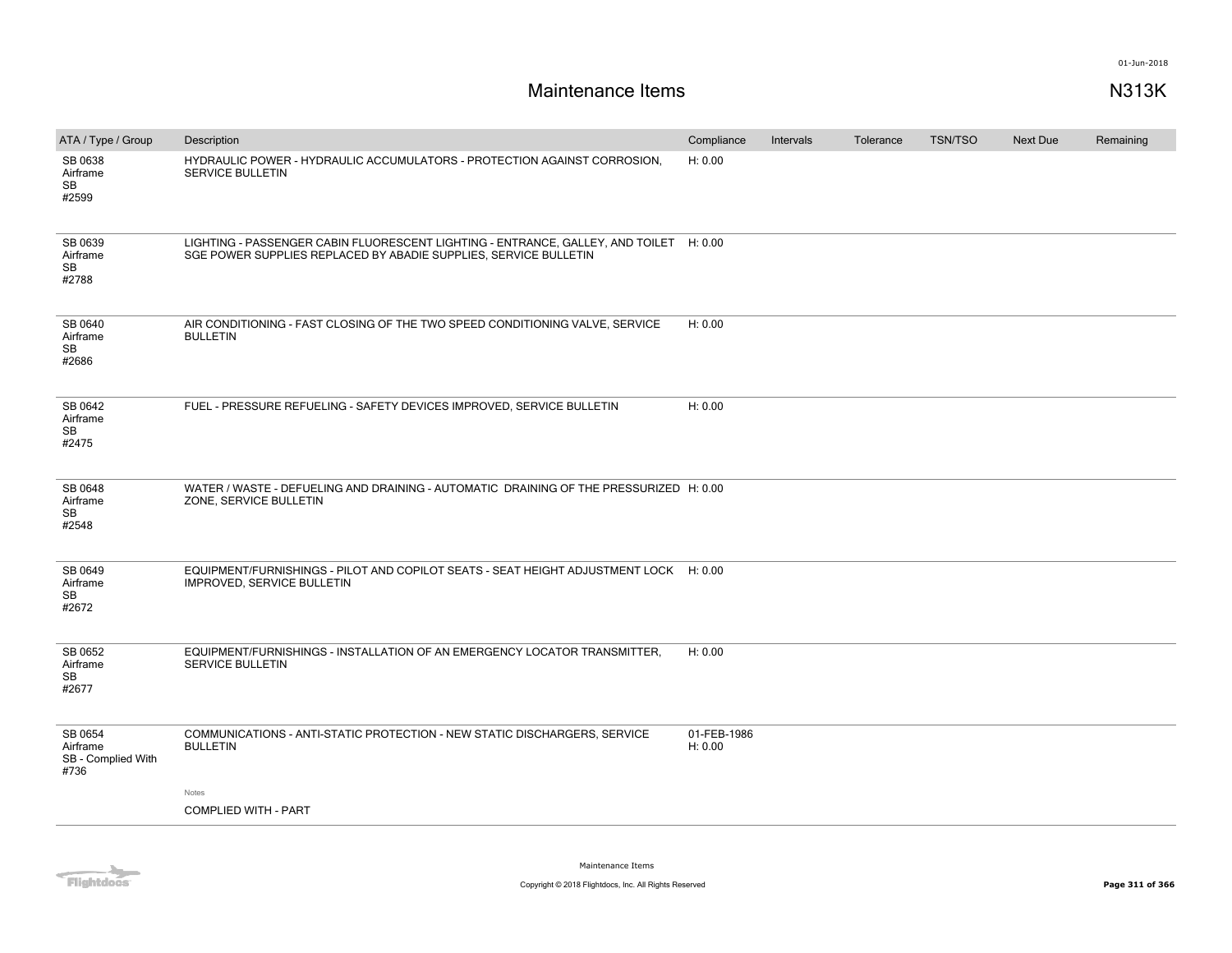| ATA / Type / Group                                 | Description                                                                                                                          | Compliance             | Intervals | Tolerance | <b>TSN/TSO</b> | Next Due | Remaining |
|----------------------------------------------------|--------------------------------------------------------------------------------------------------------------------------------------|------------------------|-----------|-----------|----------------|----------|-----------|
| SB 0657<br>Airframe<br>SB - Complied With<br>#1763 | FIRE PROTECTION - FREON EXTINGUISHERS IN THE AFT COMPARTMENT - INSPECTION OF<br>THE STRIKE HEAD SQUIB INSTALLATION, SERVICE BULLETIN | 01-FEB-1986<br>H: 0.00 |           |           |                |          |           |
|                                                    | Notes                                                                                                                                |                        |           |           |                |          |           |
|                                                    | COMPLIED WITH - C/W                                                                                                                  |                        |           |           |                |          |           |
| SB 0659<br>Airframe<br>SB - Complied With<br>#981  | 30-030 AMD 0659, MOD.2252, SERVICE BULLETIN                                                                                          | 22-JUL-1980<br>H: 0.00 |           |           |                |          |           |
|                                                    | Notes                                                                                                                                |                        |           |           |                |          |           |
|                                                    | <b>COMPLIED WITH - C/W</b>                                                                                                           |                        |           |           |                |          |           |
| SB 0660<br>Airframe<br><b>SB</b><br>#2665          | NOSE LANDING GEAR - TELESCOPIC BAR AND LOCKING PISTON - IMPROVED PROTECTION<br>AGAINST CORROSION, SERVICE BULLETIN                   | H: 0.00                |           |           |                |          |           |
| SB 0661<br>Airframe<br>SB<br>#2570                 | NOSE LANDING GEAR - EMERGENCY LANDING GEAR CONTROL - IMPROVED MANUAL<br>UNLOCKING, SERVICE BULLETIN                                  | H: 0.00                |           |           |                |          |           |
| SB 0663<br>Airframe<br>SB<br>#2496                 | GENERAL - ENGINE OPERATION POSSIBLE WITH THE FEEDER TANK LEVEL SELECTOR IN<br>"REF" POSITION, SERVICE BULLETIN                       | H: 0.00                |           |           |                |          |           |
| SB 0666<br>Airframe<br>SB<br>#2673                 | FUEL - FEEDER TANKS - HIGH LEVEL LOWERED FOR USE IN FLIGHT, SERVICE BULLETIN                                                         | H: 0.00                |           |           |                |          |           |
| SB 0667<br>Airframe<br>SB<br>#2644                 | FUEL - FEEDER TANK PRESSURIZATION - PRESSURE REDUCING VALVE - NEW VALVE<br>SETTING, SERVICE BULLETIN                                 | H: 0.00                |           |           |                |          |           |
| SB 0668<br>Airframe<br>SB<br>#2489                 | 00-023 AMD 0668, SERVICE BULLETIN                                                                                                    | H: 0.00                |           |           |                |          |           |
|                                                    |                                                                                                                                      |                        |           |           |                |          |           |

Flightdocs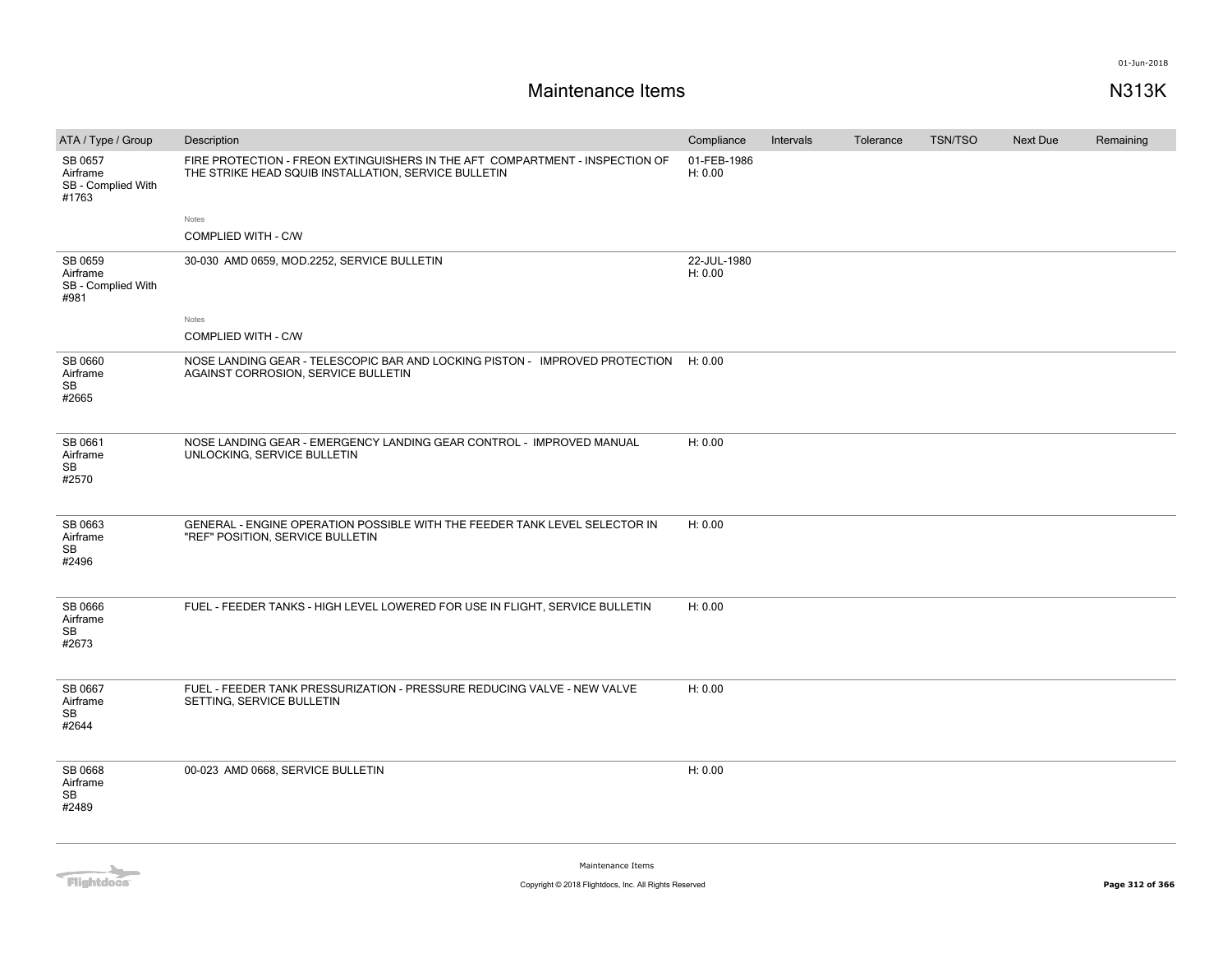| ATA / Type / Group                        | Description                                                                                                                        | Compliance | Intervals | Tolerance | <b>TSN/TSO</b> | <b>Next Due</b> | Remaining |
|-------------------------------------------|------------------------------------------------------------------------------------------------------------------------------------|------------|-----------|-----------|----------------|-----------------|-----------|
| SB 0669<br>Airframe<br>SB<br>#2637        | ELECTRICAL POWER - BATTERY BOX - IMPROVED COVER, SERVICE BULLETIN                                                                  | H: 0.00    |           |           |                |                 |           |
| SB 0670<br>Airframe<br>SB<br>#2560        | FUEL - A.P.U. SUPPLY - MODIFIED A.P.U. SUPPLY ON THE RH FEEDER TANK LOWER ACCESS H: 0.00<br>DOOR, SERVICE BULLETIN                 |            |           |           |                |                 |           |
| SB 0671<br>Airframe<br>SB<br>#2742        | LANDING GEAR - ADJUSTMENT OF THE MAIN LANDING GEAR DOORS, SERVICE BULLETIN                                                         | H: 0.00    |           |           |                |                 |           |
| SB 0672<br>Airframe<br>SB<br>#2521        | COMMUNICATIONS - P-STATIC PROTECTION OF LAMINATED FAIRINGS, RADOMES AND<br>ANTENNAS, SERVICE BULLETIN                              | H: 0.00    |           |           |                |                 |           |
| SB 0676<br>Airframe<br><b>SB</b><br>#2634 | LANDING GEAR - LANDING GEAR CONTROL - HYDRAULIC PRESSURE MAINTAINED WHEN THE H: 0.00<br>LANDING GEAR IS EXTENDED, SERVICE BULLETIN |            |           |           |                |                 |           |
| SB 0676 R1<br>Airframe<br>SB<br>#2607     | 32-074 AMD 0676 REV 1, SERVICE BULLETIN                                                                                            | H: 0.00    |           |           |                |                 |           |
| SB 0677<br>Airframe<br>SB<br>#2698        | AC ELECTRICAL POWER - NEW STATIC INVERTERS SUPPLYING OPTIONAL EQUIPMENT,<br><b>SERVICE BULLETIN</b>                                | H: 0.00    |           |           |                |                 |           |
| SB 0679<br>Airframe<br>SB<br>#2670        | LANDING GEAR - BRAKING SYSTEM - IMPROVED ANTI-SKID INDICATION IN VERY COLD<br>CONDITIONS, SERVICE BULLETIN                         | H: 0.00    |           |           |                |                 |           |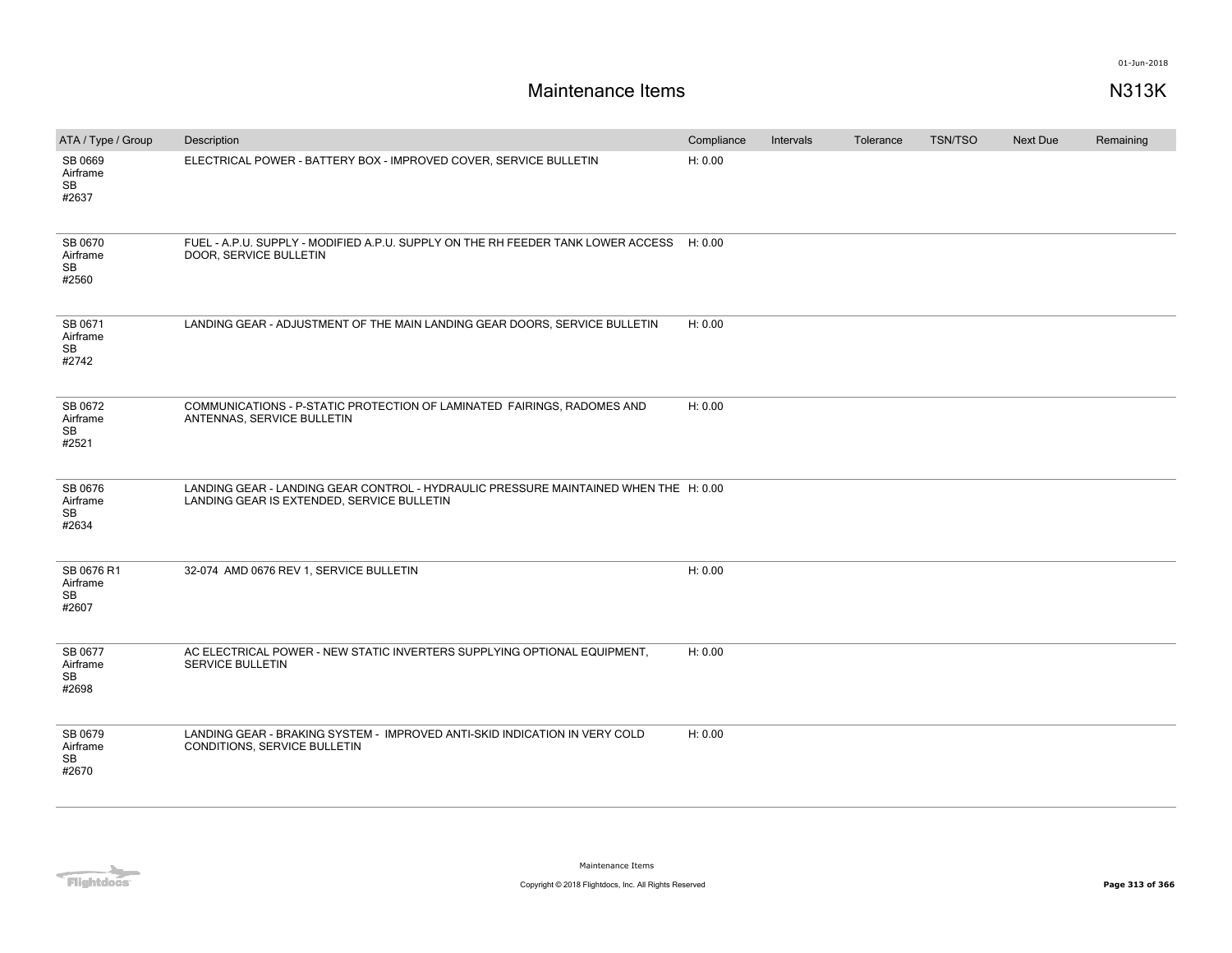| ATA / Type / Group                                | Description                                                                                                                      | Compliance | Intervals | Tolerance | <b>TSN/TSO</b> | Next Due | Remaining |
|---------------------------------------------------|----------------------------------------------------------------------------------------------------------------------------------|------------|-----------|-----------|----------------|----------|-----------|
| SB 0679 R1<br>Airframe<br><b>SB</b><br>#2668      | LANDING GEAR - BRAKING SYSTEM - IMPROVED ANTI-SKID INDICATION IN VERY COLD<br><b>WEATHER, OPTIONAL</b>                           | H: 0.00    |           |           |                |          |           |
| SB 0680<br>Airframe<br><b>SB</b><br>#2455         | HYDRAULIC POWER - ACID FIXING ELEMENTS IN THE RESERVOIRS, SERVICE BULLETIN                                                       | H: 0.00    |           |           |                |          |           |
| SB 0685<br>Airframe<br>SB<br>#2629                | FLIGHT CONTROLS - CONTROL WHEELS - AUTOPILOT DISENGAGEMENT BY THE NORMAL<br>HORIZONTAL STABILIZER TRIM CONTROL, SERVICE BULLETIN | H: 0.00    |           |           |                |          |           |
| SB 0687<br>Airframe<br>SB<br>#2732                | LANDING GEAR - MAIN LANDING GEAR DOORS - INSTALLATION OF SIMME S71-21 TYPE<br>TELEFORCE CONTROLS, SERVICE BULLETIN               | H: 0.00    |           |           |                |          |           |
| SB 0687 R1<br>Airframe<br><b>SB</b><br>#2495      | 32-124 AMD 0687 REV 1, SERVICE BULLETIN                                                                                          | H: 0.00    |           |           |                |          |           |
| SB 0688<br>Airframe<br>SB<br>#2643                | EQUIPMENT/FURNISHINGS - EMERGENCY LOCATOR TRANSMITTER - ISOLATION OF THE<br>TAPE ANTENNA, SERVICE BULLETIN                       | H: 0.00    |           |           |                |          |           |
| SB 0689<br>Airframe<br>SB<br>#2635                | LANDING GEAR - MAIN LANDING GEAR EMERGENCY CONTROL - NEW TYPE OF<br>SYNCHRONIZING CABLE FOR DOOR LATCHES, SERVICE BULLETIN       | H: 0.00    |           |           |                |          |           |
| SB 0690 ANNEX 1<br>Airframe<br><b>SB</b><br>#2783 | 32-126 AMD 0690 ANNEX 1, SERVICE BULLETIN                                                                                        | H: 0.00    |           |           |                |          |           |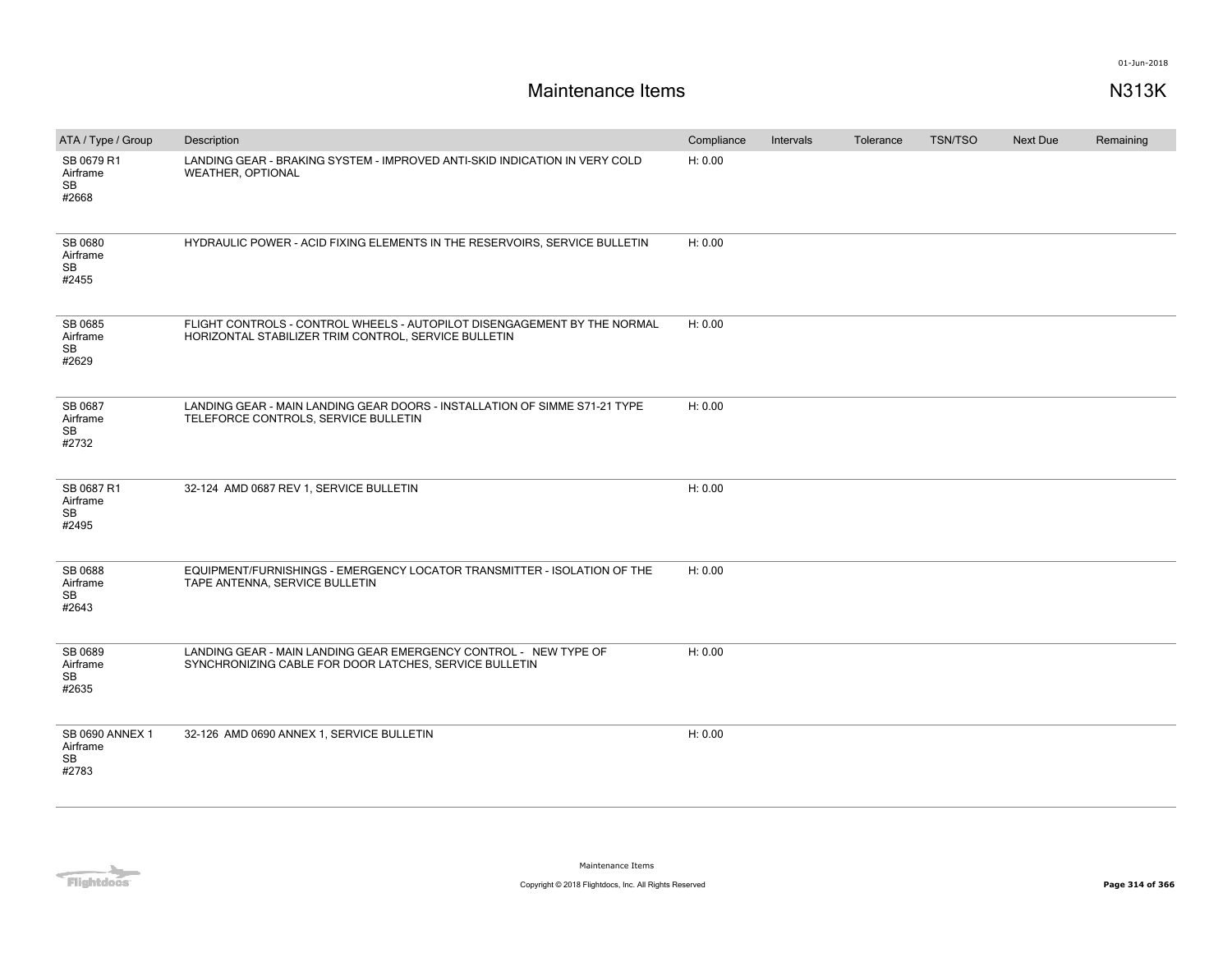| ATA / Type / Group                                 | Description                                                                                                                                     | Compliance                           | Intervals | Tolerance | <b>TSN/TSO</b> | <b>Next Due</b> | Remaining |
|----------------------------------------------------|-------------------------------------------------------------------------------------------------------------------------------------------------|--------------------------------------|-----------|-----------|----------------|-----------------|-----------|
| SB 0690<br>Airframe<br><b>SB</b><br>#2691          | LANDING GEAR MAIN LANDING GEAR DOOR FRONT LATCHES AND NOSE GEAR DOOR LATCH H: 0.00<br>- TANGENTIAL ACTUATING OF MICROSWITCHES, SERVICE BULLETIN |                                      |           |           |                |                 |           |
| SB 0693<br>Airframe<br>SB<br>#2594                 | PASSENGER DOOR - ROD-TO-ACTUATING LEVER LINK - PIN WITH WIDENED HEAD, SERVICE<br><b>BULLETIN</b>                                                | H: 0.00                              |           |           |                |                 |           |
| SB 0694<br>Airframe<br>SB<br>#2712                 | LANDING GEAR - MAIN GEAR DOORS - INSPECTION OF THE LATCH INTERLINK TELEFORCE<br>CONTROLS, SERVICE BULLETIN                                      | H: 0.00                              |           |           |                |                 |           |
| SB 0697<br>Airframe<br>SB<br>#2545                 | 54-018 AMD 0697, MOD.2498, SERVICE BULLETIN                                                                                                     | H: 0.00                              |           |           |                |                 |           |
| SB 0698<br>Airframe<br>SB<br>#2500                 | FUEL - CENTERWING TANK - DRAIN SEALS REMOVABLE WITHOUT DEFUELING, SERVICE<br><b>BULLETIN</b>                                                    | H: 0.00                              |           |           |                |                 |           |
| <b>SB 0701 ANNEX1</b><br>Airframe<br>SB<br>#805    | 53-022 AMD 0701 ANNEX 1, SERVICE BULLETIN                                                                                                       | 03-JUN-2002<br>H: 7335.67<br>L: 5900 |           |           |                |                 |           |
| SB 0701<br>Airframe<br>SB - Complied With<br>#1183 | FUSELAGE - WINDSHIELDS AND WINDOWS - INSTALLATION OF A REMOVABLE FAIRING<br><b>SERVICE BULLETIN</b><br>Notes                                    | 03-JUN-2002<br>H: 7335.67<br>L: 5900 |           |           |                |                 |           |
|                                                    | <b>COMPLIED WITH</b>                                                                                                                            |                                      |           |           |                |                 |           |
| SB 0701 R2<br>Airframe<br>SB<br>#2627              | FUSELAGE - WINDSHIELDS AND WINDOWS - INSTALLATION OF A REMOVABLE FAIRING,<br>SERVICE BULLETIN                                                   | H: 0.00                              |           |           |                |                 |           |

**Flightdocs**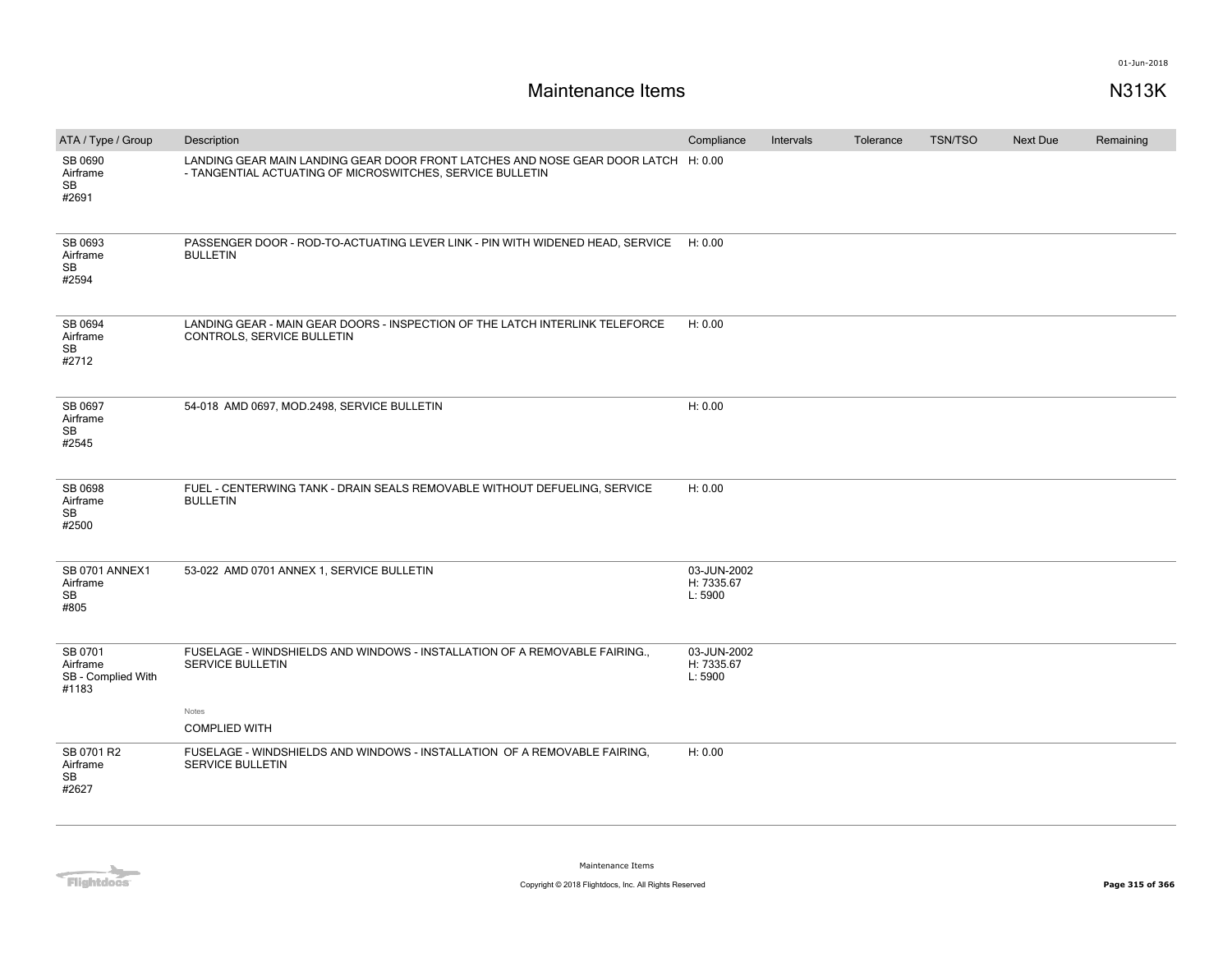| ATA / Type / Group                                 | Description                                                                                                                                                                   | Compliance                           | Intervals | Tolerance | <b>TSN/TSO</b> | Next Due | Remaining |
|----------------------------------------------------|-------------------------------------------------------------------------------------------------------------------------------------------------------------------------------|--------------------------------------|-----------|-----------|----------------|----------|-----------|
| SB 0704<br>Airframe<br><b>SB</b><br>#2552          | FLIGHT CONTROLS - AIRBRAKE CYLINDERS - NEW INSTALLATION OF SEALS, SERVICE<br><b>BULLETIN</b>                                                                                  | H: 0.00                              |           |           |                |          |           |
| SB 0706<br>Airframe<br>SB<br>#1745                 | WINGS - WHEEL WELL ROOF INSPECTABLE STRUCTURE, SERVICE BULLETIN                                                                                                               | 03-JUN-2002<br>H: 7335.70<br>L: 5900 |           |           |                |          |           |
| SB 0707<br>Airframe<br>SB<br>#2773                 | AIR CONDITIONING - AIR CONDITIONING VALVE - IMPROVEMENT OF ACTUATOR OPERATION H: 0.00<br>BY RELOCATION OUTSIDE OF HOT AREA, SERVICE BULLETIN                                  |                                      |           |           |                |          |           |
| SB 0708<br>Airframe<br>SB - Complied With<br>#1105 | FUSELAGE - INSTALLATION OF INSPECTION DOORS ON WINDSHIELD FAIRING, SERVICE<br><b>BULLETIN</b>                                                                                 | 09-FEB-1990<br>H: 0.00               |           |           |                |          |           |
|                                                    | Notes<br><b>COMPLIED WITH</b>                                                                                                                                                 |                                      |           |           |                |          |           |
| SB 0710<br>Airframe<br>SB<br>#2553                 | LANDING GEAR - MAIN AND NOSE GEAR - EXTENSION OF MAJOR OVERHAUL CALENDAR<br>LIMITS AND EXTENSION OF COMPLIANCE LIMIT OF DASSAULT AVIATION F20-573, SERVICE<br><b>BULLETIN</b> | H: 0.00                              |           |           |                |          |           |
| SB 0710 R1<br>Airframe<br>SB<br>#2507              | 32-129 AMD 0710 REV 1, SERVICE BULLETIN                                                                                                                                       | H: 0.00                              |           |           |                |          |           |
| SB 0711<br>Airframe<br>SB - Complied With<br>#1719 | STABILIZERS - VERTICAL STABILIZER-TO-FUSELAGE ATTACHMENT - FASTENERS WITH<br>REDUCED TIGHTNESS AND IMPROVED REMOVAL, SERVICE BULLETIN                                         | 07-JUN-2002<br>H: 7337.00<br>L: 5901 |           |           |                |          |           |
|                                                    | Notes<br><b>COMPLIED WITH</b>                                                                                                                                                 |                                      |           |           |                |          |           |
| SB 0711 R1<br>Airframe<br>SB<br>#2727              | 55-007 AMD 0711 REV 1, MOD.2771, SERVICE BULLETIN                                                                                                                             | H: 0.00                              |           |           |                |          |           |

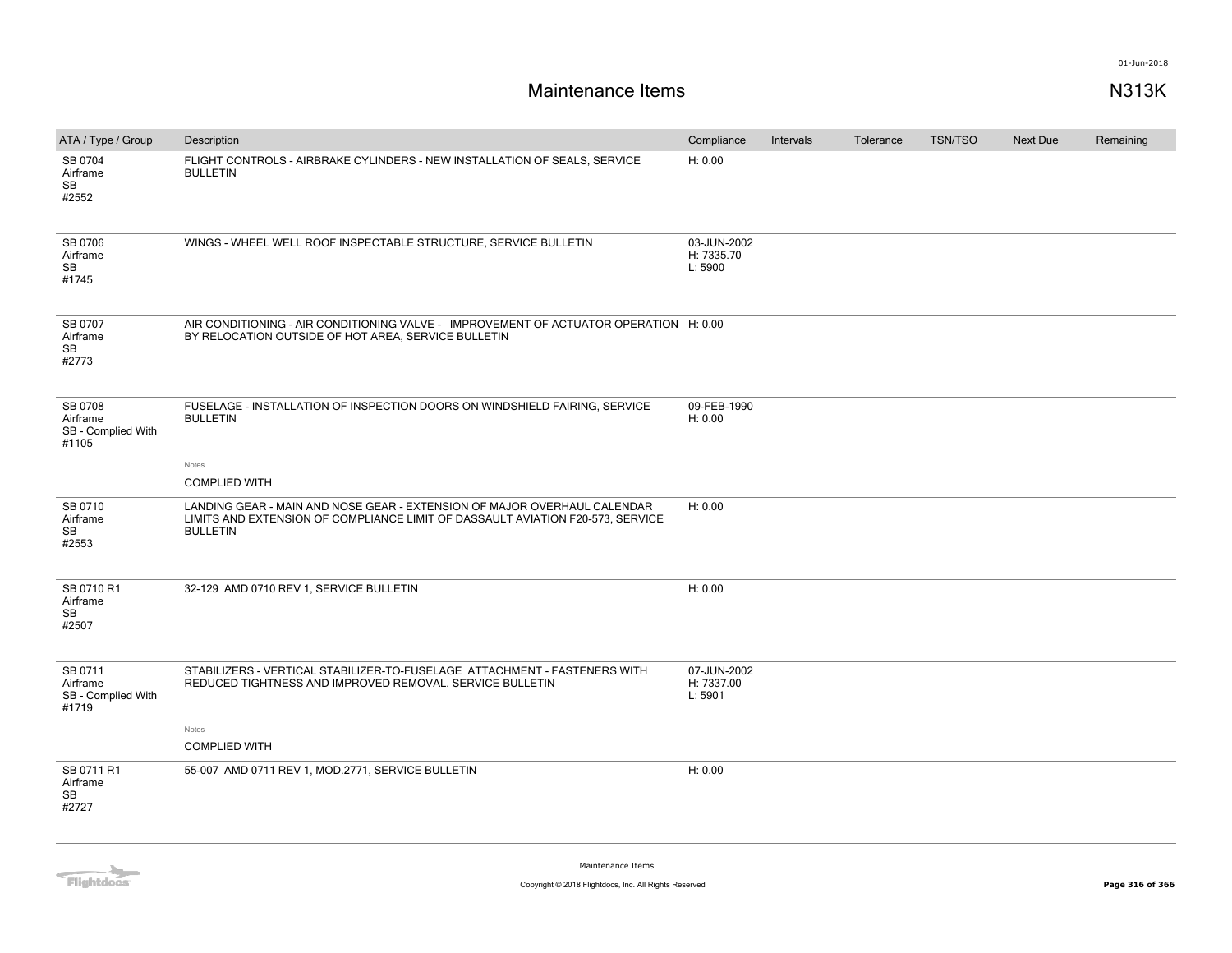### **Maintenance Items N313K**

| ATA / Type / Group                                    | Description                                                                                                        | Compliance                           | Intervals | Tolerance | <b>TSN/TSO</b> | Next Due | Remaining |
|-------------------------------------------------------|--------------------------------------------------------------------------------------------------------------------|--------------------------------------|-----------|-----------|----------------|----------|-----------|
| SB 0711 R2<br>Airframe<br>SB<br>#2462                 | 55-007 AMD 0711 REV 2, MOD.2771, SERVICE BULLETIN                                                                  | H: 0.00                              |           |           |                |          |           |
| SB 0711 R3<br>Airframe<br>SB - Complied With<br>#2379 | 55-007 AMD 0711 REV 3, MOD.2771, SERVICE BULLETIN                                                                  | 07-JUN-2002<br>H: 7337.00<br>L: 5901 |           |           |                |          |           |
|                                                       | Notes                                                                                                              |                                      |           |           |                |          |           |
|                                                       | <b>COMPLIED WITH</b>                                                                                               |                                      |           |           |                |          |           |
| SB 0712<br>Airframe<br>SB<br>#2626                    | FUSELAGE - ADITIONAL DRAINAGE BETWEEN FRAMES 0 AND 00 AND BETWEEN FRAMES 30<br>AND 32, SERVICE BULLETIN            | H: 0.00                              |           |           |                |          |           |
| SB 0713<br>Airframe<br>SB<br>#2474                    | NAVIGATION - GEAR NOT EXTENDED AUDIO WARNING - AUDIO WARNING INHIBITION ABOVE H: 0.00<br>160 KT., SERVICE BULLETIN |                                      |           |           |                |          |           |
| SB 0716<br>Airframe<br>SB<br>#2586                    | FUSELAGE - SEMI-AUTOMATIC DRAINS BETWEEN FRAMES 29 AND 31 - ADDITION OF DRAIN<br><b>GUIDES, SERVICE BULLETIN</b>   | H: 0.00                              |           |           |                |          |           |
| SB 0717<br>Airframe<br>SB<br>#2514                    | ICE AND RAIN PROTECTION - SLAT ANTI-ICING - AIR FLOW RATE LIMITATION AND AIR JET<br>DEVIATION., SERVICE BULLETIN   | H: 0.00                              |           |           |                |          |           |
| SB 0720<br>Airframe<br>SB<br>#2471                    | WINGS - LEADING EDGE SLATS - ELIMINATION OF KLEGECELL, SERVICE BULLETIN                                            | H: 0.00                              |           |           |                |          |           |
| SB 0721<br>Airframe<br>SB<br>#2184                    | AIR CONDITIONING - PRESSURIZATION - NEW KOLLSMAN PRESSURE CONTROLLER UNIT,<br><b>SERVICE BULLETIN</b><br>Notes     | 03-JUN-2002<br>H: 7335.70<br>L: 5900 |           |           |                |          |           |
|                                                       |                                                                                                                    |                                      |           |           |                |          |           |
| $\sim$                                                | Maintenance Items                                                                                                  |                                      |           |           |                |          |           |

# Flightdocs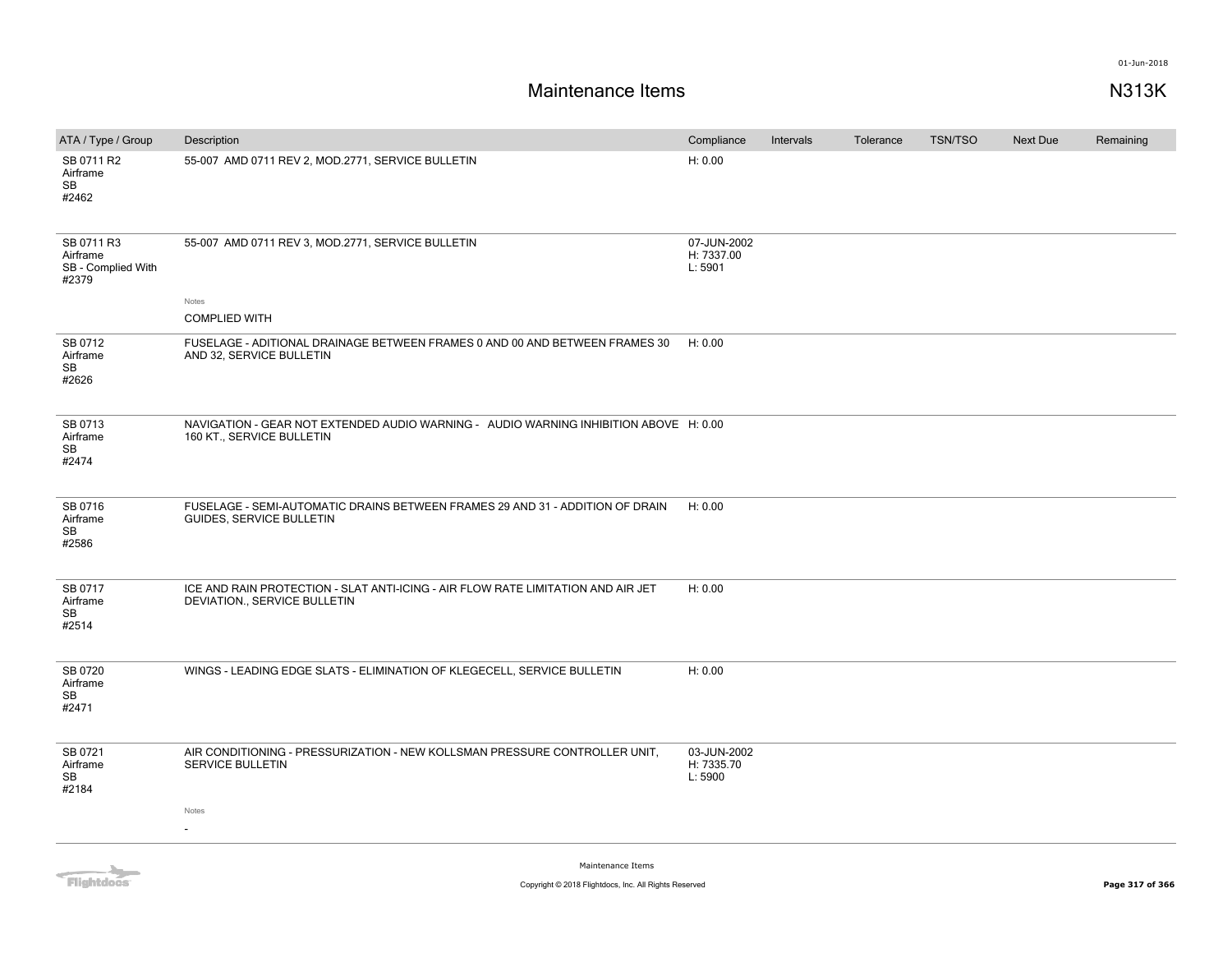| ATA / Type / Group                        | Description                                                                                                  | Compliance | Intervals | Tolerance | <b>TSN/TSO</b> | Next Due | Remaining |
|-------------------------------------------|--------------------------------------------------------------------------------------------------------------|------------|-----------|-----------|----------------|----------|-----------|
| SB 0721 R1<br>Airframe<br>SB<br>#2499     | AIR CONDITIONING - PRESSURIZATION - NEW KOLLSMAN PRESSURE CONTROLLER UNIT.<br>SERVICE BULLETIN.              | H: 0.00    |           |           |                |          |           |
| SB 0722<br>Airframe<br>SB<br>#2656        | WING - OUTBOARD FLAPS - STRUCTURAL MODIFICATION FOR REPLACEMENT OF ROLLERS,<br>SERVICE BULLETIN              | H: 0.00    |           |           |                |          |           |
| SB 0723<br>Airframe<br>SB<br>#2631        | WING - CENTER AND OUTBOARD LEADING EDGE SLATS - ELIMINATION OF INTERNAL HEAT<br>INSULATION, SERVICE BULLETIN | H: 0.00    |           |           |                |          |           |
| SB 0724<br>Airframe<br><b>SB</b><br>#2544 | WING - INBOARD FLAPS - STRUCTURAL MODIFICATION FOR REPLACEMENT OF ROLLERS,<br><b>SERVICE BULLETIN</b>        | H: 0.00    |           |           |                |          |           |
| SB 0724 R1<br>Airframe<br>SB<br>#2776     | 57-027 AMD 0724 REV 1, MOD.2865/2866A, SERVICE BULLETIN                                                      | H: 0.00    |           |           |                |          |           |
| SB 0725<br>Airframe<br>SB<br>#2755        | FLIGHT CONTROLS - HORIZONTAL STABILIZER ACTUATOR - NORMAL MOTOR<br>REPLACEMENT, SERVICE BULLETIN             | H: 0.00    |           |           |                |          |           |
| SB 0726<br>Airframe<br><b>SB</b><br>#2645 | FLIGHT CONTROLS - HORIZONTAL STABILIZER ACTUATOR - REDUCED MAINTENANCE FOR<br>NORMAL MOTOR, SERVICE BULLETIN | H: 0.00    |           |           |                |          |           |
| SB 0729<br>Airframe<br><b>SB</b><br>#2757 | 00-027 AMD 0729, MOD.2901, SERVICE BULLETIN                                                                  | H: 0.00    |           |           |                |          |           |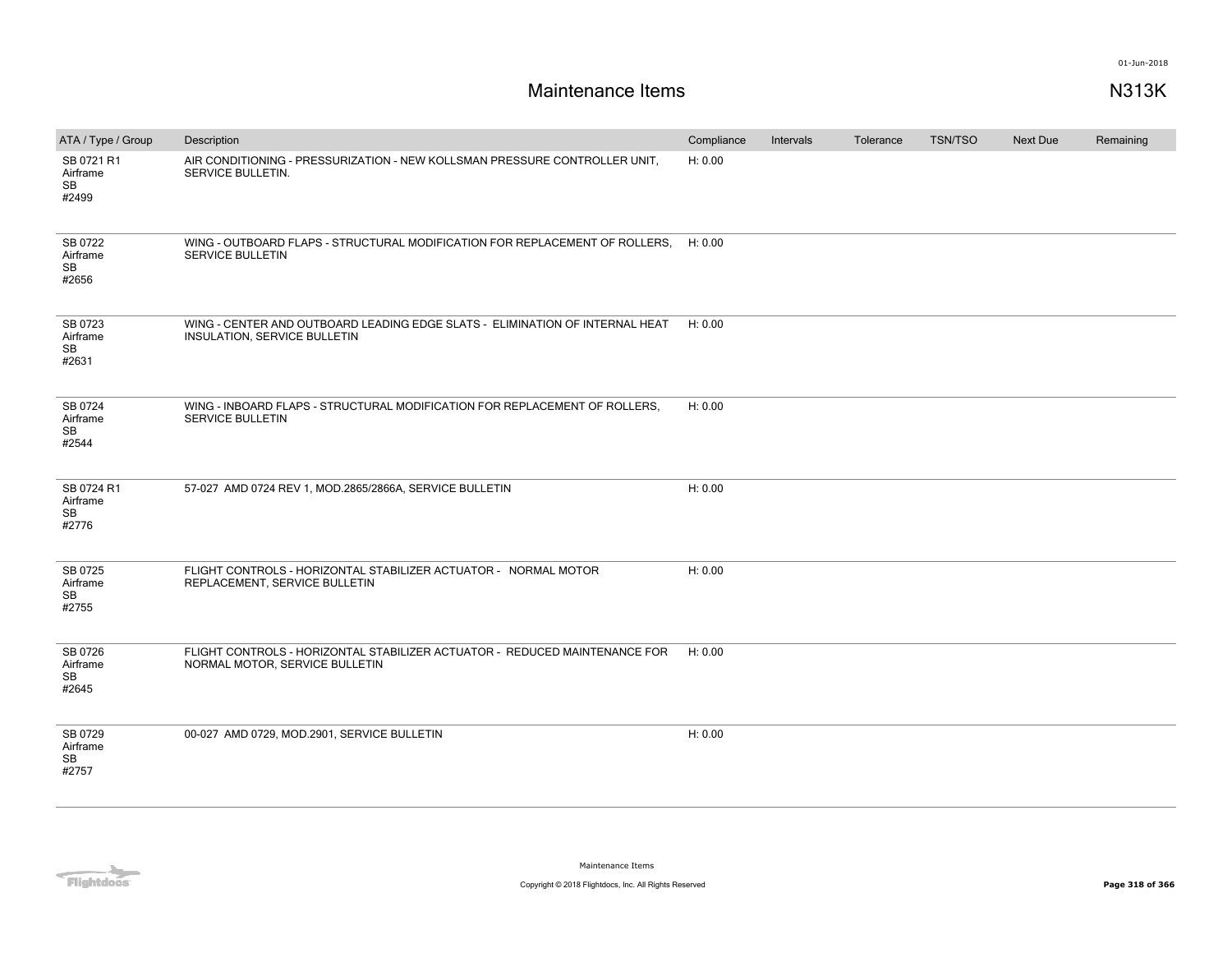| ATA / Type / Group                           | Description                                                                                                                                                                                            | Compliance                           | Intervals               | Tolerance | <b>TSN/TSO</b> | <b>Next Due</b>         | Remaining               |
|----------------------------------------------|--------------------------------------------------------------------------------------------------------------------------------------------------------------------------------------------------------|--------------------------------------|-------------------------|-----------|----------------|-------------------------|-------------------------|
| SB 0730<br>Airframe<br><b>SB</b><br>#382     | GENERAL - CONDITIONS OF APPLICABILITY OF THE SUPPLEMENTAL STRUCTURAL<br>INSPECTION PROGRAM (S.S.I.P.) FOR MAINTENANCE OF AIRWORTHINESS UP TO 40,000<br>FLIGHTS / 60,000 FLIGHT HOURS, SERVICE BULLETIN | 09-MAY-1979<br>H: 0.00               | H: 30000.00<br>L: 20000 |           |                | H: 30000.00<br>L: 20000 | H: 20962.80<br>L: 12511 |
| SB 0741<br>Airframe<br>SB<br>#2721           | 72-001 AMD 0741, MOD.2851, SERVICE BULLETIN                                                                                                                                                            | H: 0.00                              |                         |           |                |                         |                         |
| SB 0743<br>Airframe<br>SB-N/A<br>#2186       | NAVIGATION - REDUCED VERTICAL SEPARATION MINIMUM (R.V.S.M.) CAPABILITY, SERVICE<br><b>BULLETIN</b>                                                                                                     | 02-DEC-2001<br>H: 7173.00<br>L: 5790 |                         |           |                |                         |                         |
|                                              | Notes<br>NOT APPLICABLE - N/A                                                                                                                                                                          |                                      |                         |           |                |                         |                         |
| SB 0743 R1<br>Airframe<br><b>SB</b><br>#2747 | 34-020 AMD 0743 REV 1, MOD.2892, SERVICE BULLETIN                                                                                                                                                      | H: 0.00                              |                         |           |                |                         |                         |
| SB 0743 R7<br>Airframe<br>SB<br>#2458        | NAVIGATION - REDUCED VERTICAL SEPARATION MINIMUM (R.V.S.M.) CAPABILITY, SERVICE<br><b>BULLETIN.</b>                                                                                                    | H: 0.00                              |                         |           |                |                         |                         |
| SB 0744<br>Airframe<br><b>SB</b><br>#2572    | NAVIGATION - AIR DATA COMPUTERS - NEW STATIC SOURCE ERROR CORRECTION (SSEC)<br>MODULE FOR RVSM CAPABILITY, SERVICE BULLETIN                                                                            | H: 0.00                              |                         |           |                |                         |                         |
| SB 0744 R1<br>Airframe<br>SB<br>#2528        | 34-021 AMD 0744 REV.1, MOD.2894, SERVICE BULLETIN                                                                                                                                                      | H: 0.00                              |                         |           |                |                         |                         |
| SB 0746<br>Airframe<br>SB<br>#1181           | DRAG CHUTE - ELIMINATION OF THE DRAG CHUTE AND ITS CONTROL ASSEMBLY, SERVICE<br><b>BULLETIN</b>                                                                                                        | 03-JUN-2002<br>H: 7335.70<br>L: 5900 |                         |           |                |                         |                         |

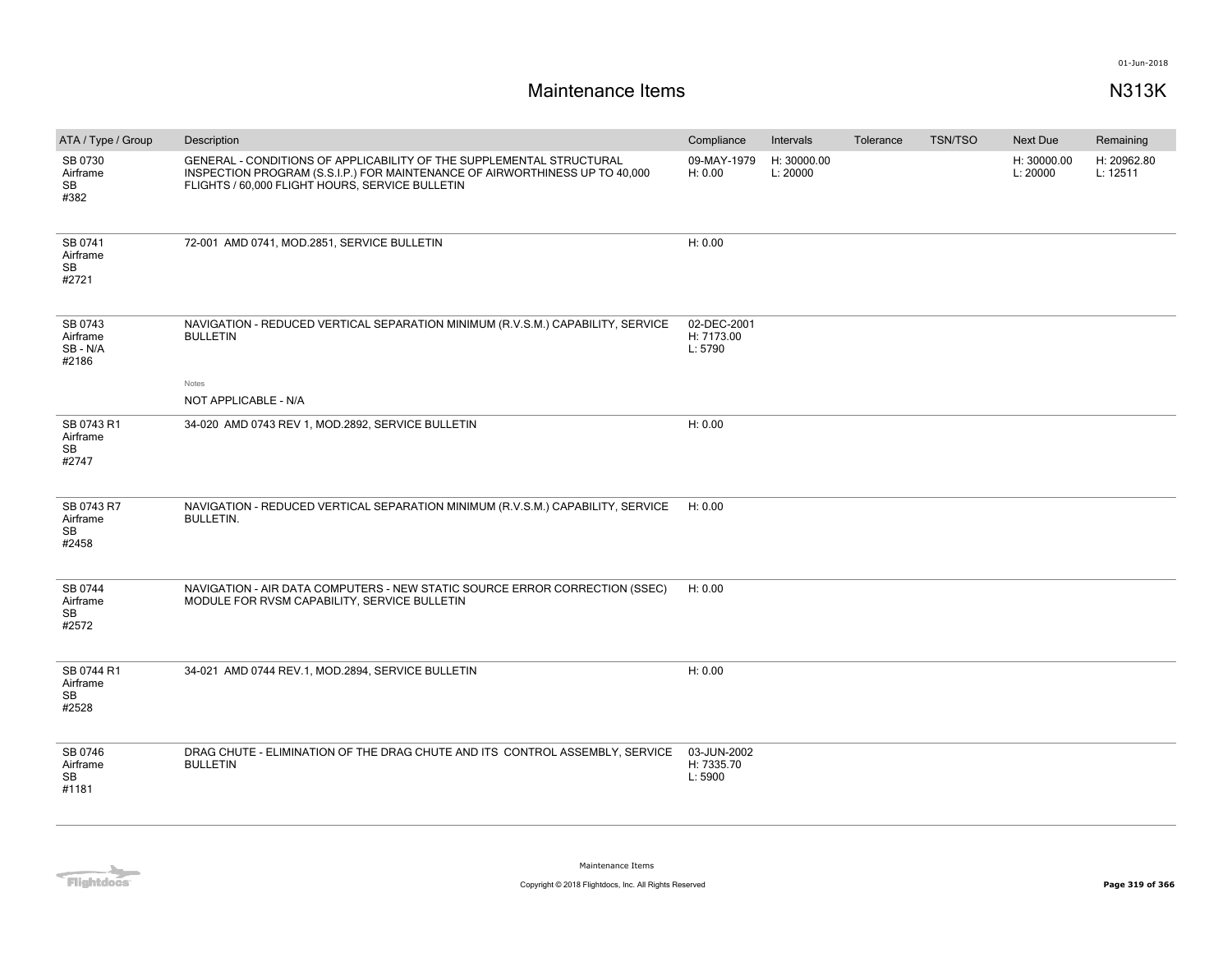| ATA / Type / Group                        | Description                                                                                                                                                                                      | Compliance                           | Intervals | Tolerance | <b>TSN/TSO</b> | Next Due | Remaining |
|-------------------------------------------|--------------------------------------------------------------------------------------------------------------------------------------------------------------------------------------------------|--------------------------------------|-----------|-----------|----------------|----------|-----------|
| SB 0747<br>Airframe<br>SB<br>#2711        | GENERAL - INCREASE IN MAXIMUM OPERATING WEIGHTS, SERVICE BULLETIN                                                                                                                                | H: 0.00                              |           |           |                |          |           |
| SB 0748<br>Airframe<br>SB<br>#2558        | 23-010 AMD 0748, MOD.2903, SERVICE BULLETIN                                                                                                                                                      | H: 0.00                              |           |           |                |          |           |
| SB 0749<br>Airframe<br>SB<br>#2491        | STARTING - STARTING SELECTOR SWITCH (43P) - NEW SELECTOR SWITCH FEATURING A<br>NOTCH IN "FLIGHT NORMAL" POSITION, SERVICE BULLETIN                                                               | H: 0.00                              |           |           |                |          |           |
| SB 0749 R1<br>Airframe<br>SB<br>#2774     | STARTING - POWER SELECTOR SWITCH (43P) - NEW SELECTOR SWITCH FEATURING A<br>NOTCH IN "FLIGHT NORMAL" POSITION, SERVICE BULLETIN                                                                  | H: 0.00                              |           |           |                |          |           |
| SB 0750<br>Airframe<br>SB<br>#2484        | 34-022 AMD 0750, SERVICE BULLETIN                                                                                                                                                                | H: 0.00                              |           |           |                |          |           |
| SB 0752<br>Airframe<br><b>SB</b><br>#2789 | AIR CONDITIONING - PRESSURIZATION - FORCED GROUNDING OF THE TORQUE MOTOR OF<br>THE AUTOMATIC PRESSURIZATION SELECTOR IN THE "DUMP" MODE, SERVICE BULLETIN                                        | H: 0.00                              |           |           |                |          |           |
| SB 0754<br>Airframe<br><b>SB</b><br>#2769 | LIGHTS - PASSENGER CABIN AND TOILET LIGHTING - REPLACEMENT OF LIGHTING<br>TRANSFORMERS, SERVICE BULLETIN                                                                                         | H: 0.00                              |           |           |                |          |           |
| SB 0755<br>Airframe<br>SB<br>#1960        | LANDING GEAR - MAIN LANDING GEAR BRACING STRUT ACTUACTORS AND MAIN AND NOSE<br>LANDING GEAR DOOR ACTUACTORS - REINFORCED ATTACHMENT OF THE EMERGENCY<br>SLIDE VALVE ASSEMBLIES, SERVICE BULLETIN | 03-JUN-2002<br>H: 7335.70<br>L: 5900 |           |           |                |          |           |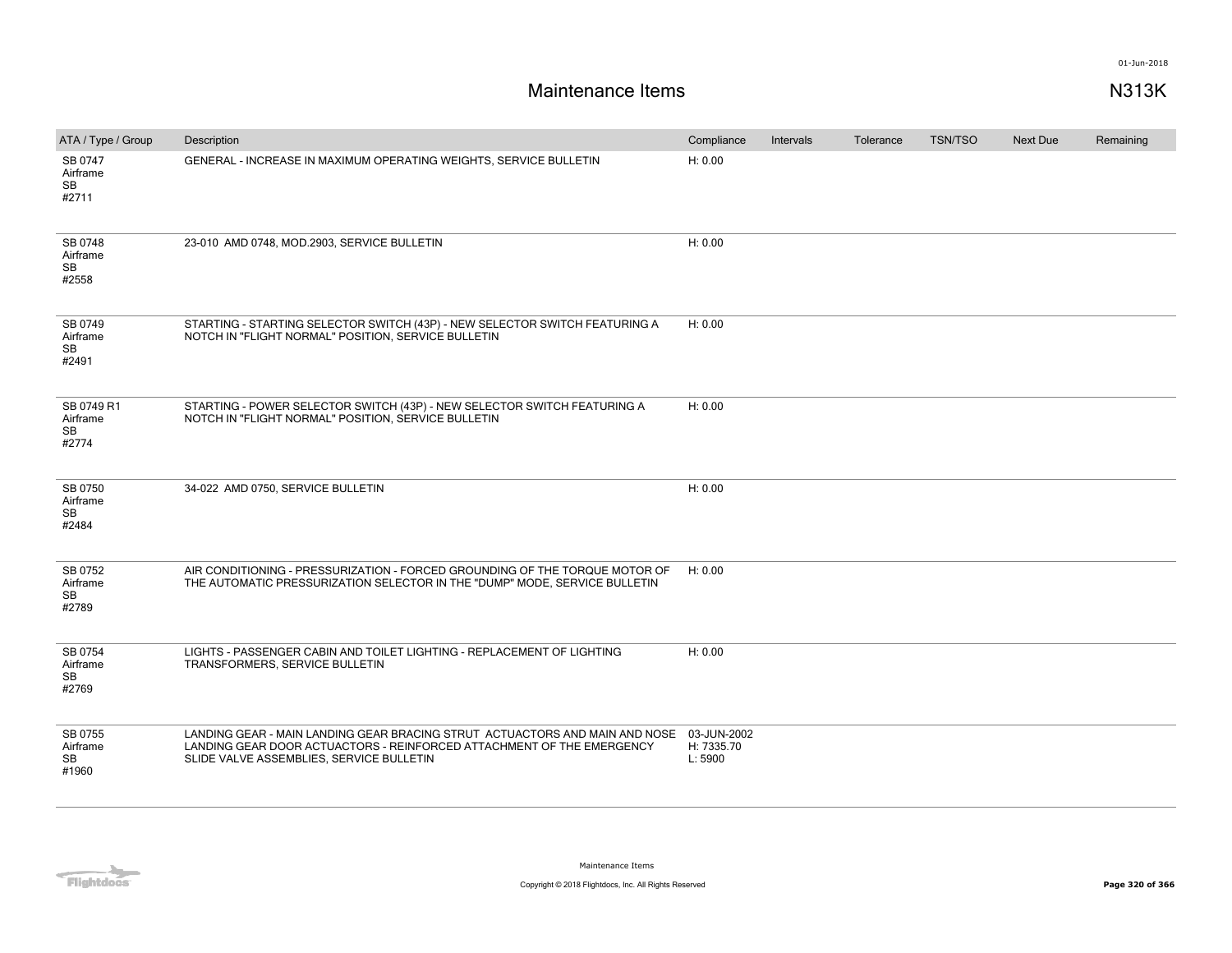| ATA / Type / Group                                    | Description                                                                                                                         | Compliance                           | Intervals | Tolerance | <b>TSN/TSO</b> | Next Due | Remaining |
|-------------------------------------------------------|-------------------------------------------------------------------------------------------------------------------------------------|--------------------------------------|-----------|-----------|----------------|----------|-----------|
| SB 0756<br>Airframe<br><b>SB</b><br>#2534             | WATER/WASTE - REPLACEMENT OF THE WATER TANK, SERVICE BULLETIN                                                                       | H: 0.00                              |           |           |                |          |           |
| SB 0760<br>Airframe<br><b>SB</b><br>#2510             | EQUIPMENT / FURNISHINGS - SEAT BELTS AND HARNESSES - REPLACEMENT OF ANJOU<br>AERO TYPE 343 OR 343-1 WITH TYPE 349, SERVICE BULLETIN | H: 0.00                              |           |           |                |          |           |
| SB 0760 R1<br>Airframe<br>SB<br>#2589                 | 25-017 AMD 0760 REV. 1, SERVICE BULLETIN                                                                                            | H: 0.00                              |           |           |                |          |           |
| SB 0761<br>Airframe<br><b>SB</b><br>#2715             | NACELLES/PYLONS- ENGINE COWLING- IMPROVED ELECTRICAL BONDING., SERVICE<br><b>BULLETIN</b>                                           | H: 0.00                              |           |           |                |          |           |
| SB 0762 R1<br>Airframe<br>SB - Complied With<br>#2075 | HYDRAULIC POWER - HYDRAULIC LINE INTERFERENCE, SERVICE BULLETIN                                                                     | 01-JUL-2006<br>H: 7907.60<br>L: 6309 |           |           |                |          |           |
|                                                       | Notes                                                                                                                               |                                      |           |           |                |          |           |
|                                                       | <b>COMPLIED WITH</b>                                                                                                                |                                      |           |           |                |          |           |
| SB 0763<br>Airframe<br>SB - Complied With<br>#1114    | HYDRAULIC POWER - HYDRAULIC LINE/ANTI-ICING LINE INTERFERENCE, SERVICE BULLETIN 16-JAN-2008                                         | H: 8102.00<br>L: 6431                |           |           |                |          |           |
|                                                       | Notes                                                                                                                               |                                      |           |           |                |          |           |
|                                                       | <b>COMPLIED WITH</b>                                                                                                                |                                      |           |           |                |          |           |
| SB 0763 R1<br>Airframe<br>SB<br>#2529                 | HYDRAULIC POWER - HYDRAULIC LINE/ANTI-ICING LINE INTERFERENCE, SERVICE BULLETIN. H: 0.00                                            |                                      |           |           |                |          |           |
| SB 0764<br>Airframe<br>SB<br>#2649                    | LIGHTS - OVERHEAD PANEL LUMINOUS PUSH-BUTTON 28 VOLT LIGHT BULB CAPABILITY,<br>SERVICE BULLETIN                                     | H: 0.00                              |           |           |                |          |           |
|                                                       |                                                                                                                                     |                                      |           |           |                |          |           |

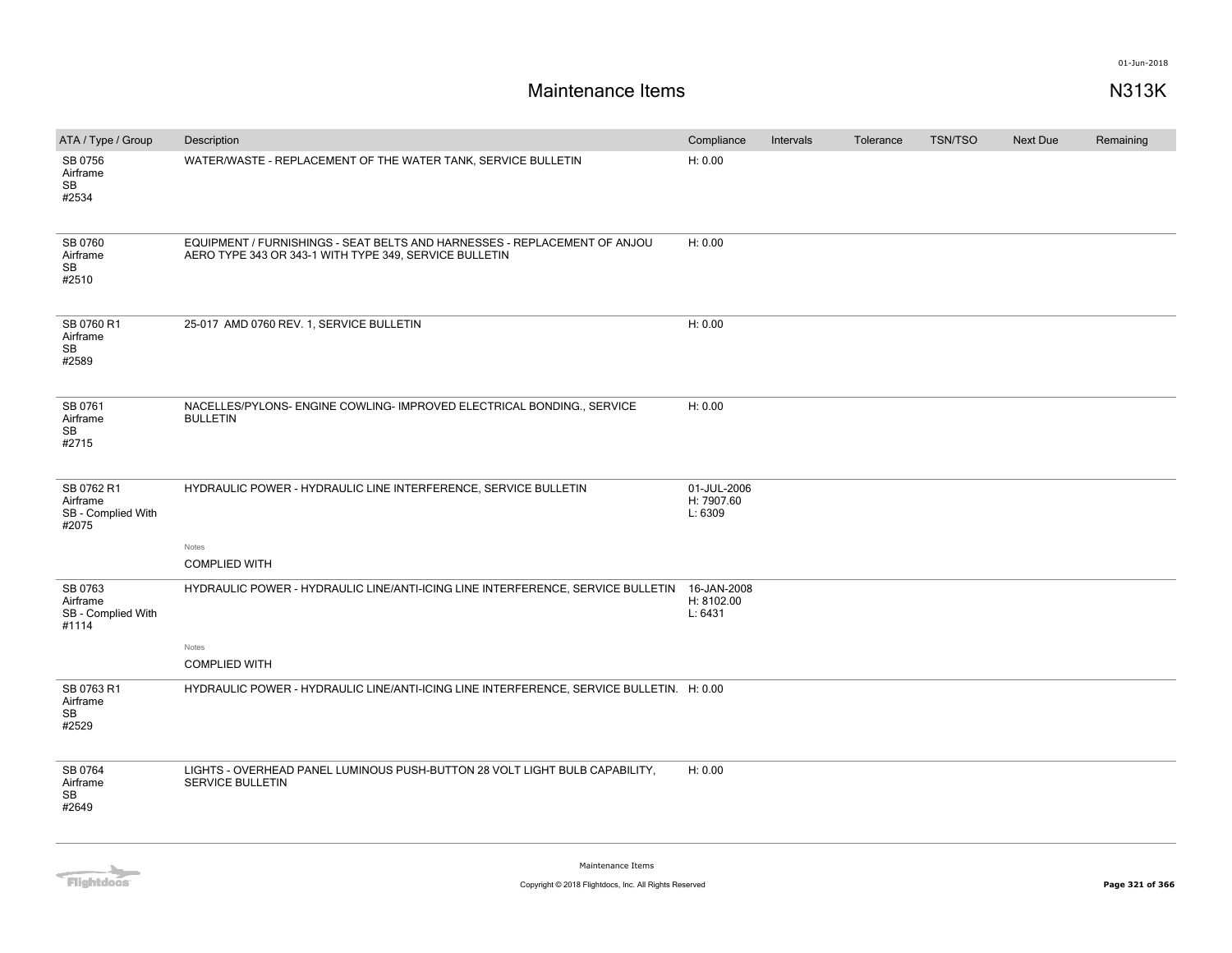| ATA / Type / Group                                | Description                                                                                                                 | Compliance                           | Intervals | Tolerance | TSN/TSO | Next Due | Remaining |
|---------------------------------------------------|-----------------------------------------------------------------------------------------------------------------------------|--------------------------------------|-----------|-----------|---------|----------|-----------|
| SB 0766<br>Airframe<br>SB<br>#2700                | ICE AND RAIN PROTECTION - WING ANTI-ICING SYSTEM - INSTALLING SEALS WITH HIGHER<br>TEMPERATURE RATING, SERVICE BULLETIN     | H: 0.00                              |           |           |         |          |           |
| SB 0768<br>Airframe<br>SB - Complied With<br>#921 | FLIGHT CONTROLS - ELEVATOR CONTROL - CHECKING AND IDENTIFYING THE CORRECT<br>POSITION OF A BELLCRANK, SERVICE BULLETIN      | 12-FEB-2014<br>H: 8256.40<br>L: 6538 |           |           |         |          |           |
|                                                   | Notes                                                                                                                       |                                      |           |           |         |          |           |
|                                                   | <b>COMPLIED WITH</b>                                                                                                        |                                      |           |           |         |          |           |
| SB 0770<br>Airframe<br>SB<br>#2525                | EQUIPMENT/FURNISHINGS - SOUND PROOFING - REMOVAL AND REPLACEMENT OF 4319N<br>NEOPRENE, SERVICE BULLETIN                     | H: 0.00                              |           |           |         |          |           |
| SB 0771<br>Airframe<br>SB<br>#2578                | NACELLES / PYLONS - ENGINE AIR INTAKES - DEFLECTORS ADDED AT THE AIR DISCHARGE<br>LOUVERS, SERVICE BULLETIN                 | H: 0.00                              |           |           |         |          |           |
| SB 0772<br>Airframe<br>SB - Complied With<br>#106 | STABILIZERS - HORIZONTAL STABILIZER REAR ATTACHMENT FITTING - CHECK OF THE LH<br>AND RH HINGE PART NUMBER, SERVICE BULLETIN | 31-OCT-2013<br>H: 8138.60<br>L: 6459 |           |           |         |          |           |
|                                                   | Notes                                                                                                                       |                                      |           |           |         |          |           |
|                                                   | <b>COMPLIED WITH</b>                                                                                                        |                                      |           |           |         |          |           |
| SB 0775<br>Airframe<br>SB-N/A<br>#1832            | ICE AND RAIN PROTECTION - WING ANTI-ICE SYSTEM - REPLACEMENT OF HOSES P/N<br>FAL1006 AND ARM224A, SERVICE BULLETIN          | 07-DEC-2013<br>H: 8184.00<br>L: 6492 |           |           |         |          |           |
|                                                   | Notes                                                                                                                       |                                      |           |           |         |          |           |
|                                                   | NOT APPLICABLE                                                                                                              |                                      |           |           |         |          |           |
| SB 0777<br>Airframe<br><b>SB</b><br>#2794         | ELECTRICAL POWER - REPLACEMENT OF THE OBSOLETE RELAY P/N MF04A4RTB5-026,<br><b>SERVICE BULLETIN</b>                         | H: 0.00                              |           |           |         |          |           |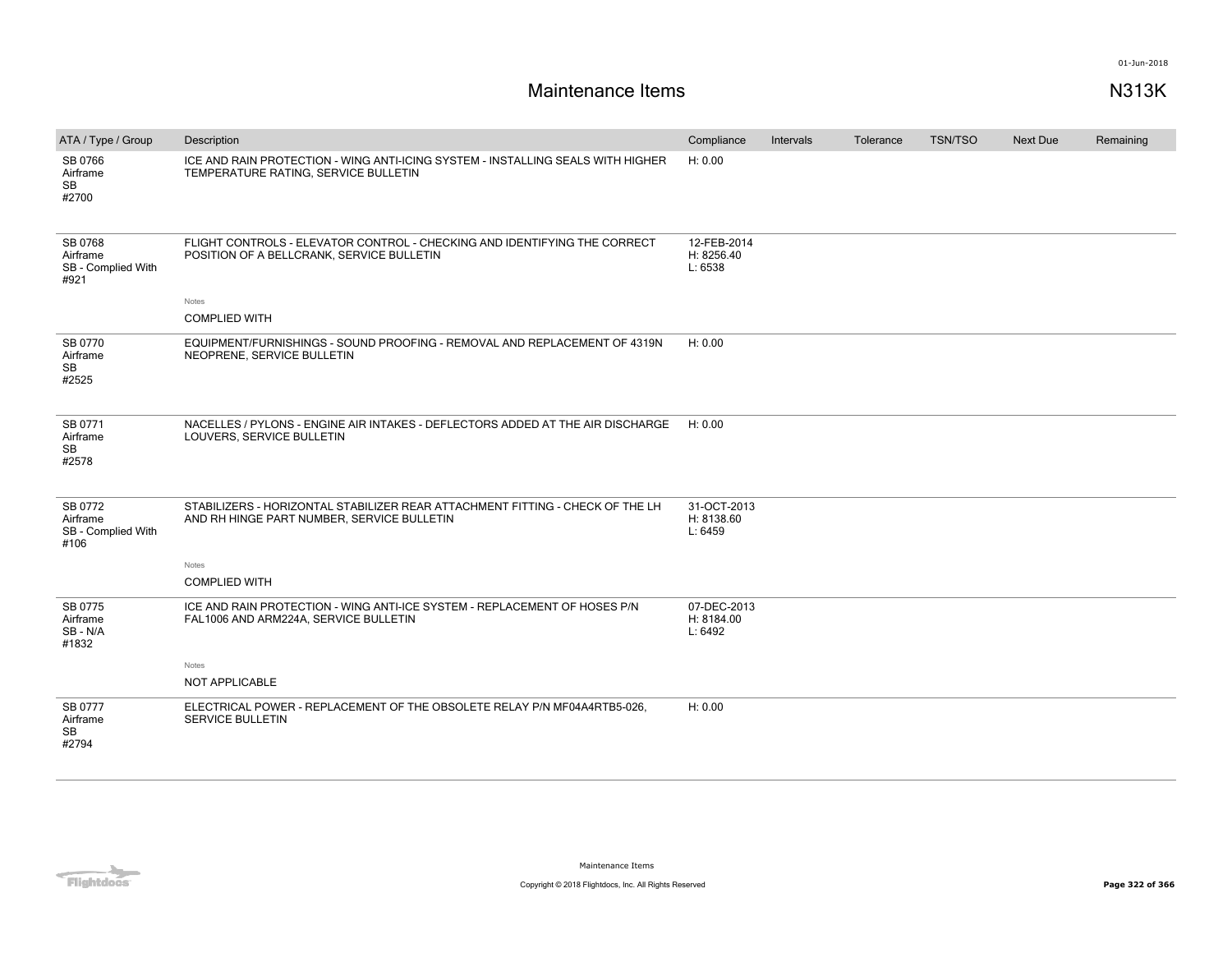| ATA / Type / Group                           | Description                                                                                                                                    | Compliance            | Intervals | Tolerance | <b>TSN/TSO</b> | <b>Next Due</b> | Remaining |
|----------------------------------------------|------------------------------------------------------------------------------------------------------------------------------------------------|-----------------------|-----------|-----------|----------------|-----------------|-----------|
| SB 0778<br>Airframe<br>SB<br>#2526           | LANDING GEAR- EXTENSION AND RETRACTION INSTALLATION OF A NEW PACKING<br>RETAINER, OPTIONAL                                                     | H: 0.00               |           |           |                |                 |           |
| SB 0780<br>Airframe<br>SB<br>#2722           | WATER - WASTE - INSTALLATION OF AN OPTICAL WATER LEAK DETECTOR ON THE<br>FUSELAGE BOTTOM BETWEEN FRAMES 17 AND 18, SERVICE BULLETIN            | H: 0.00               |           |           |                |                 |           |
| SB 0783 R1<br>Airframe<br><b>SB</b><br>#2563 | FIRE PROTECTION - PYROTECHNICAL CARTRIDGE INSPECTION, SERVICE BULLETIN                                                                         | H: 0.00               |           |           |                |                 |           |
| SB 0784<br>Airframe<br>SB<br>#2531           | EQUIPMENT/FURNISHINGS - PILOT AND COPILOT SEAT INSTALLATION IMPROVEMENT,<br><b>SERVICE BULLETIN</b>                                            | H: 0.00               |           |           |                |                 |           |
| SB 0784 R1<br>Airframe<br>SB<br>#2704        | EQUIPMENT/FURNISHINGS - PILOT AND COPILOT SEAT INSTALLATION IMPROVEMENT,<br>SERVICE BULLETIN.                                                  | H: 0.00               |           |           |                |                 |           |
| SB 0785<br>Airframe<br>SB - N/A<br>#2257     | FIRE PROTECTION - EXTINGUISHING SYSTEM - DEFECTIVE CHARGE INDICATOR INSPECTION, 16-MAR-2015<br>SERVICE BULLETIN<br>Notes                       | H: 8570.70<br>L: 7069 |           |           |                |                 |           |
|                                              | NOT APPLICABLE - APU BOTTLE IS N/A BY P/N NO.1&NO.2 ENGINE FIRE BOTTLES ARE N/A BY BATCH NUMBER.                                               |                       |           |           |                |                 |           |
| SB 0786<br>Airframe<br>SB<br>#2533           | WINDOWS - STRUCTURAL CAPABILITY FOR INSTALLATION OF COCKPIT WINDSHIELDS P/N<br>NP161602-5 AND P/N NP161602-6, SERVICE BULLETIN                 | H: 0.00               |           |           |                |                 |           |
| SB 0788<br>Airframe<br>SB - Open<br>#2839    | PLACARDS AND MARKINGS - INTERIOR PLACARD AND MARKINGS REPLACEMENT OF<br>"LOCKING INSTRUCTIONS FOR CLOSING DOOR FROM INSIDE THE AIRCRAFT" LABEL |                       |           |           |                |                 |           |

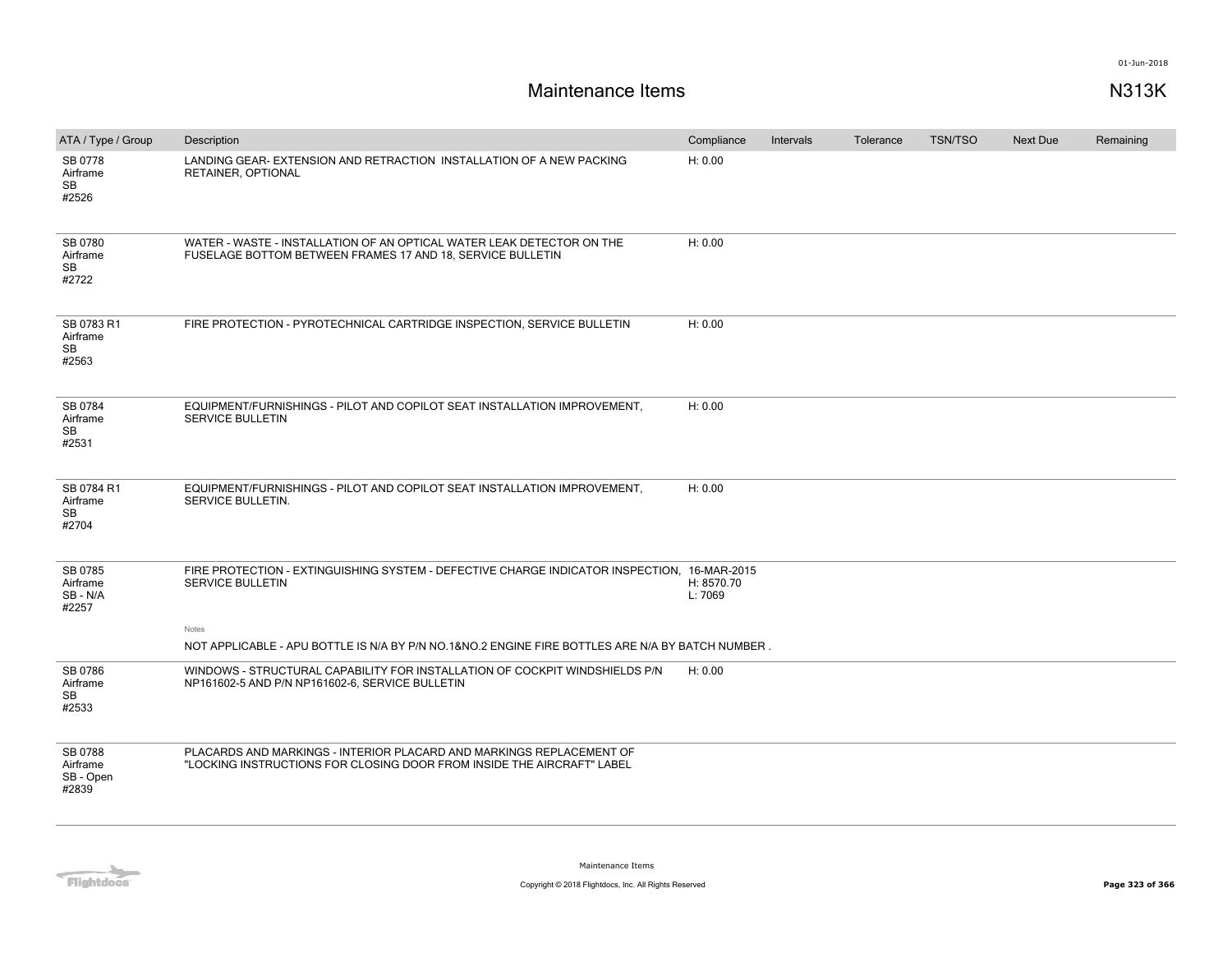| ATA / Type / Group                                         | Description                                                                                                                                             | Compliance                           | Intervals | Tolerance | <b>TSN/TSO</b> | <b>Next Due</b> | Remaining |
|------------------------------------------------------------|---------------------------------------------------------------------------------------------------------------------------------------------------------|--------------------------------------|-----------|-----------|----------------|-----------------|-----------|
| SB 0788 R1<br>Airframe<br>SB - Open<br>#2846               | PLACARDS AND MARKINGS - INTERIOR PLACARD AND MARKINGS REPLACEMENT OF<br>"LOCKING INSTRUCTIONS FOR CLOSING DOOR FROM INSIDE THE AIRCRAFT" LABEL (REV. 1) |                                      |           |           |                |                 |           |
| SB 0790<br>Airframe<br>SB - Open<br>#2832                  | FIRE PROTECTION - REPLACEMENT OF FIRE EXTINGUISHER TUBES P/N MY20791-121 AND -<br>122                                                                   |                                      |           |           |                |                 |           |
| SB 0791<br>Airframe<br>SB - Open<br>#2836                  | PLACARDS AND MARKINGS - PASSENGER COMPARTMENT ADDITION OF NO SMOKING<br><b>PICTOGRAMS</b>                                                               |                                      |           |           |                |                 |           |
| SB 0794<br>Airframe<br>SB - Open<br>#2847                  | FUEL - DRAINING AND DEFUELING CHECK OF TANK SUMP DRAIN VALVE P/N 142G12-32<br><b>CORRECT TIGHTENING</b>                                                 |                                      |           |           |                |                 |           |
| SB CF700-72-158<br>Engine 1<br>SB - Complied With<br>#1096 | NO. 1 ENGINE - VISUAL INSPECTION OF CF700 STAGE 8 COMPRESSOR ROTOR BLADE TIPS.<br><b>SERVICE BULLETIN</b>                                               | 27-APR-2010<br>H: 7760.00<br>C: 6169 |           |           |                |                 |           |
|                                                            | Notes<br><b>COMPLIED WITH</b>                                                                                                                           |                                      |           |           |                |                 |           |
| SB CF700-72-158<br>Engine 2<br>SB - Complied With<br>#1326 | NO. 2 ENGINE - VISUAL INSPECTION OF CF700 STAGE 8 COMPRESSOR ROTOR BLADE TIPS.<br><b>SERVICE BULLETIN</b>                                               | 26-MAR-2010<br>H: 7967.50<br>C: 6312 |           |           |                |                 |           |
|                                                            | Notes<br><b>COMPLIED WITH</b>                                                                                                                           |                                      |           |           |                |                 |           |
| SB CF700-72-160 R2<br>Engine 1<br>SB - Open<br>#2524       | NO. 1 ENGINE - INTRODUCTION OF NEW COMPRESSOR SPOOL ROTOR ON ALL CF700-2D/-2D- H: 0.00<br>2 TURBOFAN ENGINES, SERVICE BULLETIN                          |                                      |           |           |                |                 |           |
|                                                            | Notes<br>CATEGORY 7                                                                                                                                     |                                      |           |           |                |                 |           |
|                                                            |                                                                                                                                                         |                                      |           |           |                |                 |           |

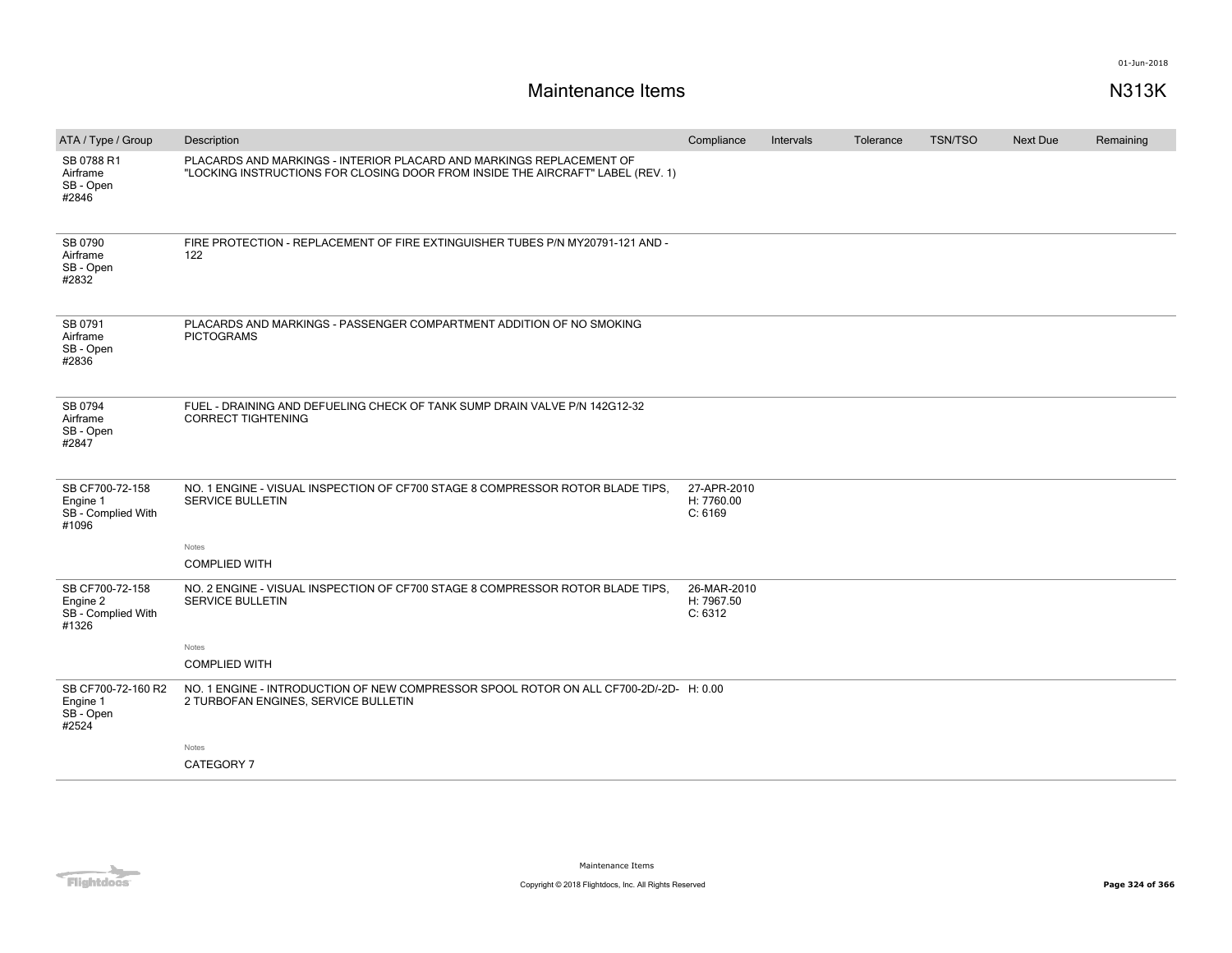| ATA / Type / Group                                 | Description                                                                                                                    | Compliance | Intervals | Tolerance | <b>TSN/TSO</b> | Next Due | Remaining |
|----------------------------------------------------|--------------------------------------------------------------------------------------------------------------------------------|------------|-----------|-----------|----------------|----------|-----------|
| SB CF700-72-160 R2<br>Engine 2<br>SB-Open<br>#2518 | NO. 2 ENGINE - INTRODUCTION OF NEW COMPRESSOR SPOOL ROTOR ON ALL CF700-2D/-2D- H: 0.00<br>2 TURBOFAN ENGINES, SERVICE BULLETIN |            |           |           |                |          |           |
|                                                    | Notes                                                                                                                          |            |           |           |                |          |           |
|                                                    | CATEGORY 7                                                                                                                     |            |           |           |                |          |           |
| SB CF700-72-165<br>Engine 1<br>SB - Open<br>#2729  | NO. 1 ENGINE - INTRODUCTION OF NEW BAND CLAMPS FOR HOSE REPAIR, SERVICE<br><b>BULLETIN</b>                                     | H: 0.00    |           |           |                |          |           |
|                                                    | Notes                                                                                                                          |            |           |           |                |          |           |
|                                                    | CATEGORY 6                                                                                                                     |            |           |           |                |          |           |
| SB CF700-72-165<br>Engine 2<br>SB - Open<br>#2573  | NO. 2 ENGINE - INTRODUCTION OF NEW BAND CLAMPS FOR HOSE REPAIR, SERVICE<br><b>BULLETIN</b>                                     | H: 0.00    |           |           |                |          |           |
|                                                    | Notes                                                                                                                          |            |           |           |                |          |           |
|                                                    | CATEGORY 6                                                                                                                     |            |           |           |                |          |           |
| SB CF700-72-166<br>Engine 1<br>SB-Open<br>#2581    | NO. 1 ENGINE - AFT FAN ASSEMBLY FRONT BEARING HOUSING P/N 5001T98P01<br>MODIFICATION, SERVICE BULLETIN                         | H: 0.00    |           |           |                |          |           |
|                                                    | Notes                                                                                                                          |            |           |           |                |          |           |
|                                                    | CATEGORY 7                                                                                                                     |            |           |           |                |          |           |
| SB CF700-72-166<br>Engine 2<br>SB-Open<br>#2659    | NO. 2 ENGINE - AFT FAN ASSEMBLY FRONT BEARING HOUSING P/N 5001T98P01<br>MODIFICATION, SERVICE BULLETIN                         | H: 0.00    |           |           |                |          |           |
|                                                    | Notes                                                                                                                          |            |           |           |                |          |           |
|                                                    | CATEGORY 7                                                                                                                     |            |           |           |                |          |           |
| SB CF700-72-167<br>Engine 1<br>SB-Open<br>#2731    | NO. 1 ENGINE - REWORK OF COMPRESSOR MAINFRAME P/N 6051T95G04 TO P/N 6051T95G05 H: 0.00<br>CONFIGURATION, SERVICE BULLETIN      |            |           |           |                |          |           |
|                                                    | Notes                                                                                                                          |            |           |           |                |          |           |
|                                                    | CATEGORY 7                                                                                                                     |            |           |           |                |          |           |
| SB CF700-72-167<br>Engine 2<br>SB - Open<br>#2662  | NO. 2 ENGINE - REWORK OF COMPRESSOR MAINFRAME P/N 6051T95G04 TO P/N 6051T95G05 H: 0.00<br>CONFIGURATION, SERVICE BULLETIN      |            |           |           |                |          |           |
|                                                    | Notes                                                                                                                          |            |           |           |                |          |           |
|                                                    | CATEGORY 7                                                                                                                     |            |           |           |                |          |           |
|                                                    |                                                                                                                                |            |           |           |                |          |           |

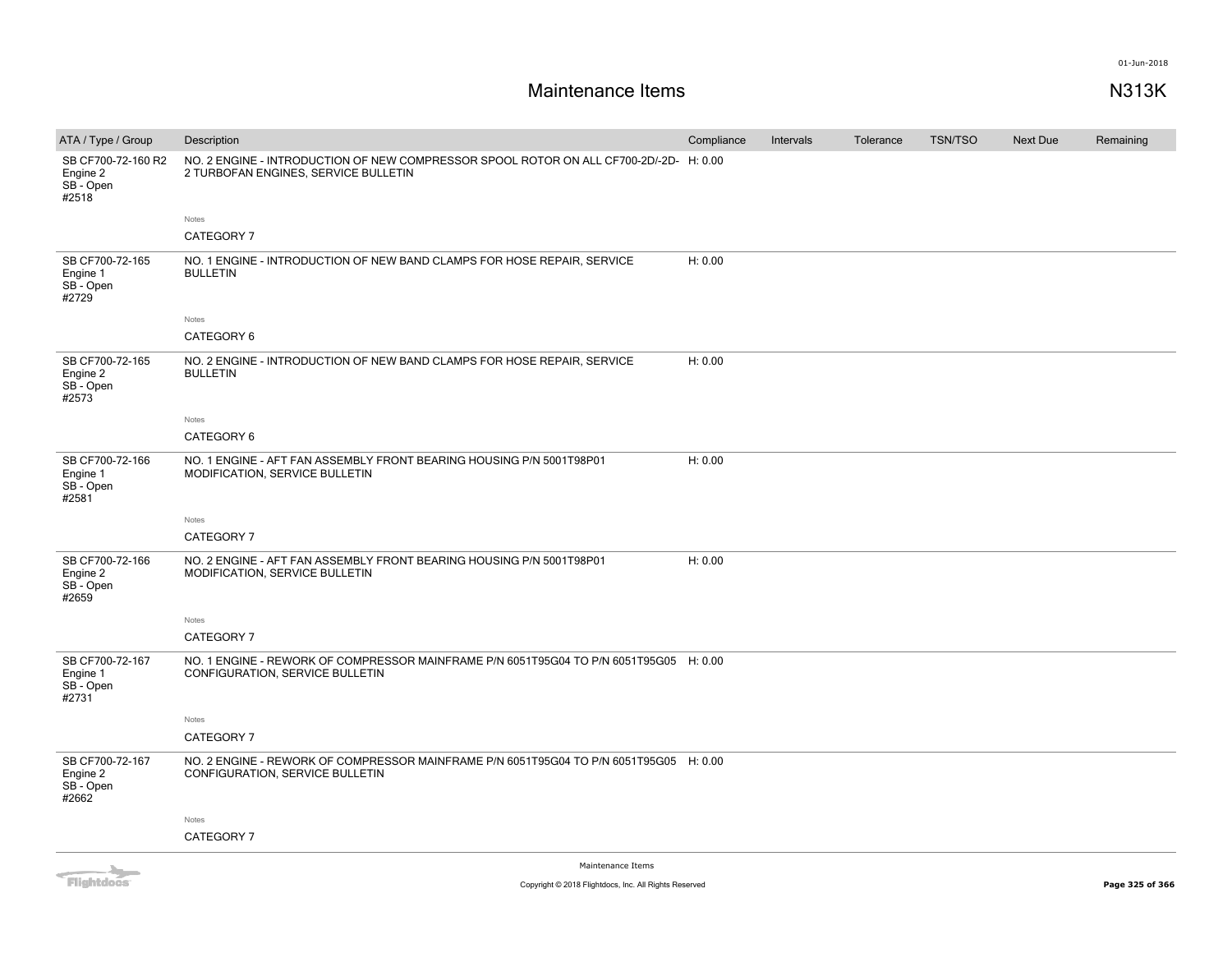| ATA / Type / Group                                        | Description                                                                                                                           | Compliance | Intervals | Tolerance | <b>TSN/TSO</b> | Next Due | Remaining |
|-----------------------------------------------------------|---------------------------------------------------------------------------------------------------------------------------------------|------------|-----------|-----------|----------------|----------|-----------|
| SB CF700-73-40<br>Engine 1<br>SB<br>#2710                 | NO. 1 ENGINE - REPLACEMENT OF CADMIUM-PLATED CAPSCREWS WITH INCONEL<br>CAPSCREWS, SERVICE BULLETIN                                    | H: 0.00    |           |           |                |          |           |
| SB CF700-73-40<br>Engine 2<br><b>SB</b><br>#2740          | NO. 2 ENGINE - REPLACEMENT OF CADMIUM-PLATED CAPSCREWS WITH INCONEL<br>CAPSCREWS, SERVICE BULLETIN                                    | H: 0.00    |           |           |                |          |           |
| SB CF700-73-40 R1<br>Engine 1<br><b>SB</b><br>#2595       | NO. 1 ENGINE - REPLACEMENT OF CADMIUM-PLATED CAPSCREWS WITH INCONEL<br>CAPSCREWS, SERVICE BULLETIN.                                   | H: 0.00    |           |           |                |          |           |
| SB CF700-73-40 R1<br>Engine 2<br>SB <sup>-</sup><br>#2536 | NO. 2 ENGINE - REPLACEMENT OF CADMIUM-PLATED CAPSCREWS WITH INCONEL<br>CAPSCREWS, SERVICE BULLETIN.                                   | H: 0.00    |           |           |                |          |           |
| SB F20-782<br>Airframe<br>SB<br>#2551                     | NACELLES-PYLONS - PROTECTION OF ENGINES 1 AND 2 STARTER-GENERATOR FEEDERS<br>AGAINST LOWER COWL VENTILATION LOUVERS, SERVICE BULLETIN | H: 0.00    |           |           |                |          |           |
| SB F20-789<br>Airframe<br><b>SB</b><br>#2746              | DOORS - MAIN ENTRY DOOR (MED) - MED CLOSING INSPECTION, SERVICE BULLETIN                                                              | H: 0.00    |           |           |                |          |           |
| SB T-62T-49-118<br>APU 1<br>SB<br>#2679                   | APU - INCORPORATION OF QUICK RELEASE FILTER BYPASS VALVE HOUSING ASSEMBLY,<br><b>SERVICE BULLETIN</b>                                 | H: 0.00    |           |           |                |          |           |
| SB T-62T-49-118 R1<br>APU <sub>1</sub><br>SB<br>#2639     | APU - INCORPORATION OF QUICK RELEASE FILTER BYPASS VALVE HOUSING ASSEMBLY,<br>SERVICE BULLETIN.                                       | H: 0.00    |           |           |                |          |           |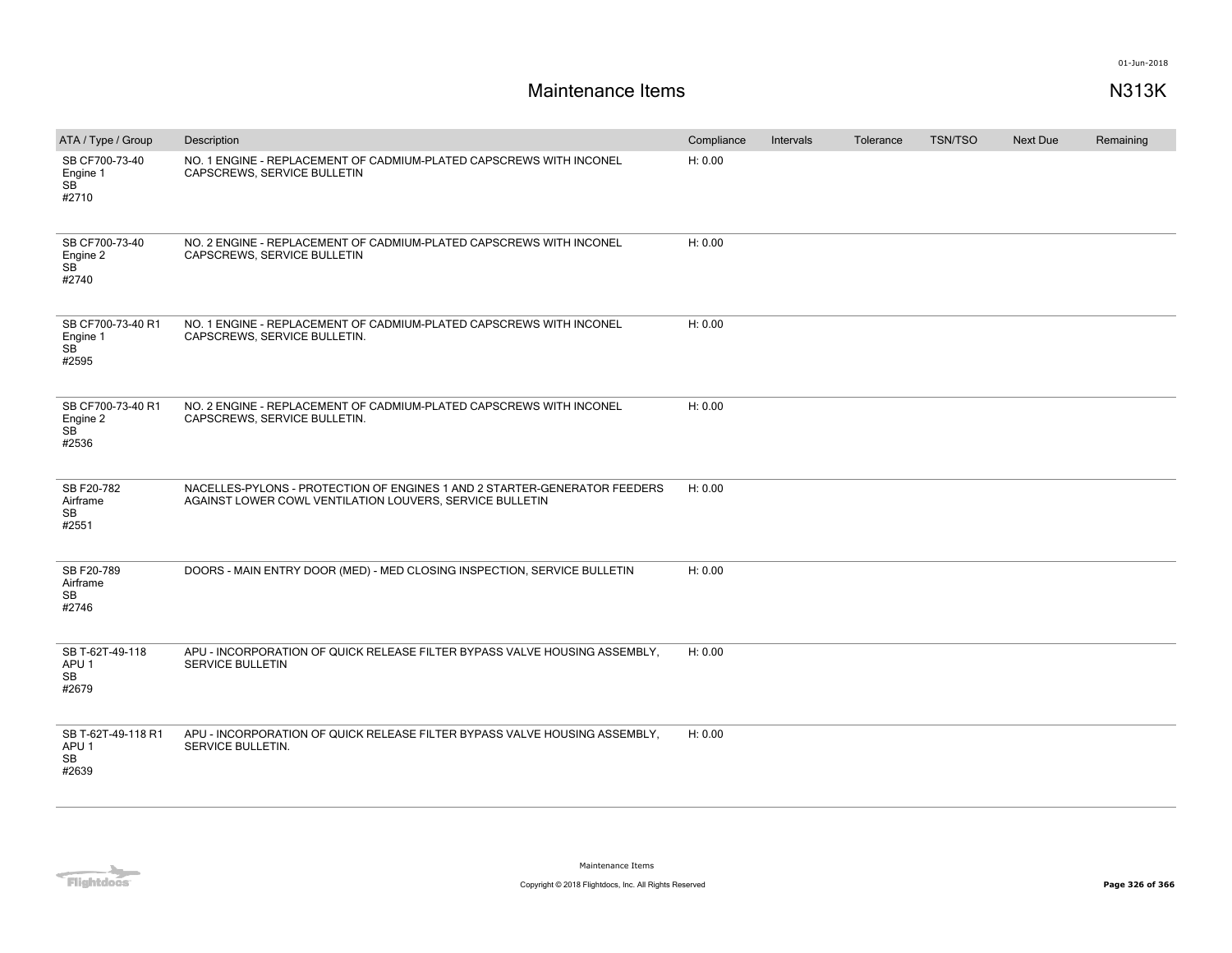| ATA / Type / Group                                    | Description                                                                                                                  | Compliance | Intervals | Tolerance | TSN/TSO | Next Due | Remaining |
|-------------------------------------------------------|------------------------------------------------------------------------------------------------------------------------------|------------|-----------|-----------|---------|----------|-----------|
| SB T-62T-49-119<br>APU <sub>1</sub><br>SB<br>#2749    | APU - APU COMPRESSOR WHEEL INSPECTION, SERVICE BULLETIN                                                                      | H: 0.00    |           |           |         |          |           |
| SB T-62T-49-148<br>APU <sub>1</sub><br>SB<br>#2596    | APU - REPLACEMENT OF COMPRESSOR WHEEL, SERVICE BULLETIN                                                                      | H: 0.00    |           |           |         |          |           |
| SB T-62T-49-148 R1<br>APU <sub>1</sub><br>SB<br>#2657 | APU - REPLACEMENT OF COMPRESSOR WHEEL, SERVICE BULLETIN.                                                                     | H: 0.00    |           |           |         |          |           |
| SB T-62T-49-178<br>APU <sub>1</sub><br>SB<br>#2566    | APU - INTRODUCTION OF SUMP DOUBLER PART NUMBER 4505688, SERVICE BULLETIN                                                     | H: 0.00    |           |           |         |          |           |
| SB T-62T-49-23<br>APU <sub>1</sub><br>SB<br>#2646     | APU - SPEED, TEMPERATURE, AND BLEED AIR (STAB II) ELECTRONIC CONTROL UNIT,<br>INCORPORATION OF NEW DESIGN, SERVICE BULLETIN  | H: 0.00    |           |           |         |          |           |
| SB T-62T-49-23 R1<br>APU <sub>1</sub><br>SB<br>#2664  | APU - SPEED, TEMPERATURE, AND BLEED AIR (STAB II) ELECTRONIC CONTROL UNIT,<br>INCORPORATION OF NEW DESIGN, SERVICE BULLETIN. | H: 0.00    |           |           |         |          |           |
| SB T-62T-49-32<br>APU <sub>1</sub><br>SB<br>#2684     | APU - CLEANING OF AIR INLET AND COMPRESSOR, SERVICE BULLETIN                                                                 | H: 0.00    |           |           |         |          |           |
| SB T-62T-49-32 R1<br>APU <sub>1</sub><br>SB<br>#2486  | APU - CLEANING OF AIR INLET AND COMPRESSOR, SERVICE BULLETIN.                                                                | H: 0.00    |           |           |         |          |           |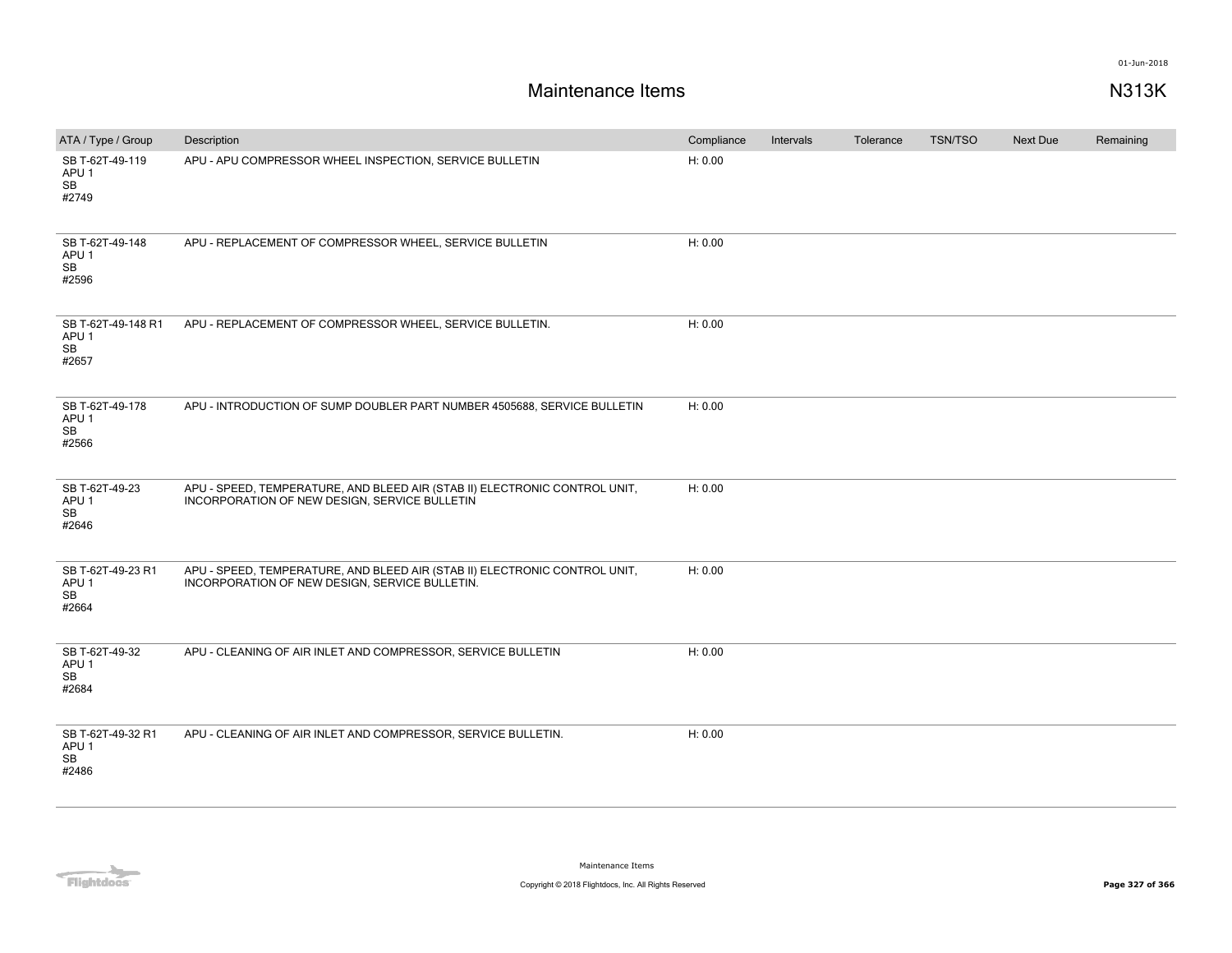| ATA / Type / Group                                   | Description                                                                   | Compliance | Intervals | Tolerance | <b>TSN/TSO</b> | Next Due | Remaining |
|------------------------------------------------------|-------------------------------------------------------------------------------|------------|-----------|-----------|----------------|----------|-----------|
| SB T-62T-49-32 R2<br>APU <sub>1</sub><br>SB<br>#2641 | APU - CLEANING OF AIR INLET AND COMPRESSOR, SERVICE BULLETIN                  | H: 0.00    |           |           |                |          |           |
| SB T-62T-49-32 R3<br>APU <sub>1</sub><br>SB<br>#2718 | APU - CLEANING OF AIR INLET AND COMPRESSOR, SERVICE BULLETIN                  | H: 0.00    |           |           |                |          |           |
| SB T-62T-49-36<br>APU <sub>1</sub><br>SB<br>#2734    | APU - FUEL CONTROL ASSEMBLY SELF-LOCKING NUT, P\N 908292C1, SERVICE BULLETIN  | H: 0.00    |           |           |                |          |           |
| SB T-62T-49-36 R1<br>APU <sub>1</sub><br>SB<br>#2579 | APU - FUEL CONTROL ASSEMBLY SELF-LOCKING NUT, P\N 908292C1, SERVICE BULLETIN. | H: 0.00    |           |           |                |          |           |
| SB T-62T-49-46<br>APU <sub>1</sub><br>SB<br>#2716    | APU - REPLACE LINE MOUNTED FLOW RESTRICTOR, SERVICE BULLETIN                  | H: 0.00    |           |           |                |          |           |
| SB T-62T-49-46 R1<br>APU <sub>1</sub><br>SB<br>#2618 | APU - REPLACE LINE MOUNTED FLOW RESTRICTOR, SERVICE BULLETIN.                 | H: 0.00    |           |           |                |          |           |
| SB T-62T-49-58<br>APU 1<br>SB<br>#2756               | APU - MAGNETIC CHIP DETECTOR INSPECTION PROCEDURE, SERVICE BULLETIN           | H: 0.00    |           |           |                |          |           |
| SB T-62T-49-58 R1<br>APU 1<br>SB<br>#2615            | APU - MAGNETIC CHIP DETECTOR INSPECTION PROCEDURE, SERVICE BULLETIN.          | H: 0.00    |           |           |                |          |           |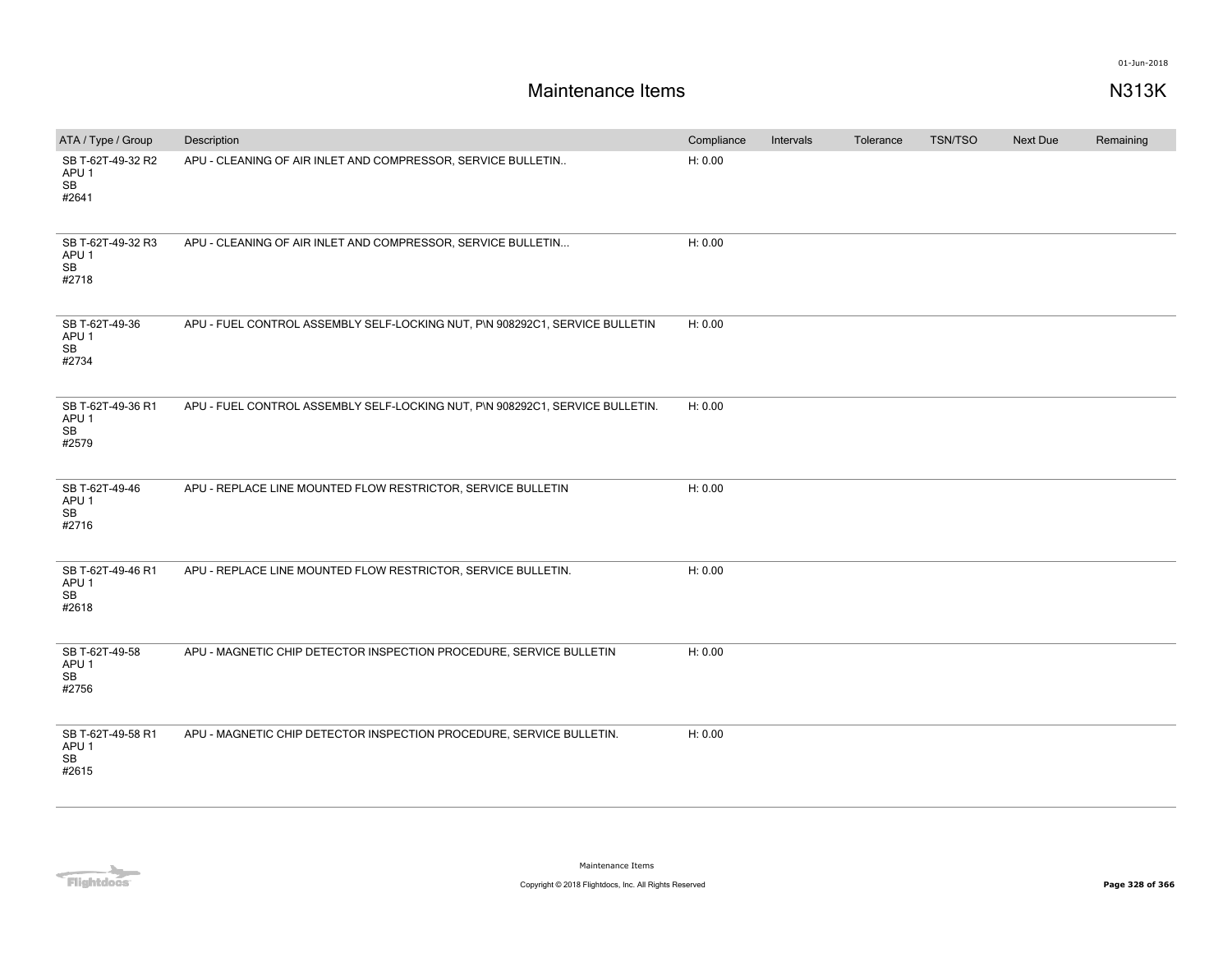| ATA / Type / Group                                           | Description                                                                                                 | Compliance | Intervals | Tolerance | TSN/TSO | Next Due | Remaining |
|--------------------------------------------------------------|-------------------------------------------------------------------------------------------------------------|------------|-----------|-----------|---------|----------|-----------|
| SB T-62T-49-63<br>APU 1<br>SB<br>#2619                       | APU - INCORPORATION OF RESTRICTOR PLATE, SERVICE BULLETIN                                                   | H: 0.00    |           |           |         |          |           |
| SB T-62T-49-76<br>APU <sub>1</sub><br>SB<br>#2706            | APU - REPLACEMENT OF APU LIFE-LIMITED COMPONENTS (TURBINE WHEEL AND<br>COMPRESSOR WHEEL), SERVICE BULLETIN  | H: 0.00    |           |           |         |          |           |
| SB T-62T-49-76 R1<br>APU <sub>1</sub><br>SB<br>#2487         | APU - REPLACEMENT OF APU LIFE-LIMITED COMPONENTS (TURBINE WHEEL AND<br>COMPRESSOR WHEEL), SERVICE BULLETIN. | H: 0.00    |           |           |         |          |           |
| SB T-62T-49-76 R10<br>APU <sub>1</sub><br><b>SB</b><br>#2614 | APU - REPLACEMENT OF APU LIFE-LIMITED COMPONENTS (TURBINE WHEEL AND<br>COMPRESSOR WHEEL), SERVICE BULLETIN  | H: 0.00    |           |           |         |          |           |
| SB T-62T-49-76 R11<br>APU <sub>1</sub><br><b>SB</b><br>#2464 | APU - REPLACEMENT OF APU LIFE-LIMITED COMPONENTS (TURBINE WHEEL AND<br>COMPRESSOR WHEEL), SERVICE BULLETIN  | H: 0.00    |           |           |         |          |           |
| SB T-62T-49-76 R12<br>APU 1<br><b>SB</b><br>#2738            | APU - REPLACEMENT OF APU LIFE-LIMITED COMPONENTS (TURBINE WHEEL AND<br>COMPRESSOR WHEEL), SERVICE BULLETIN  | H: 0.00    |           |           |         |          |           |
| SB T-62T-49-76 R13<br>APU <sub>1</sub><br>SB<br>#2699        | APU - REPLACEMENT OF APU LIFE-LIMITED COMPONENTS (TURBINE WHEEL AND<br>COMPRESSOR WHEEL), SERVICE BULLETIN  | H: 0.00    |           |           |         |          |           |
| SB T-62T-49-76 R2<br>APU 1<br>SB<br>#2787                    | APU - REPLACEMENT OF APU LIFE-LIMITED COMPONENTS (TURBINE WHEEL AND<br>COMPRESSOR WHEEL), SERVICE BULLETIN  | H: 0.00    |           |           |         |          |           |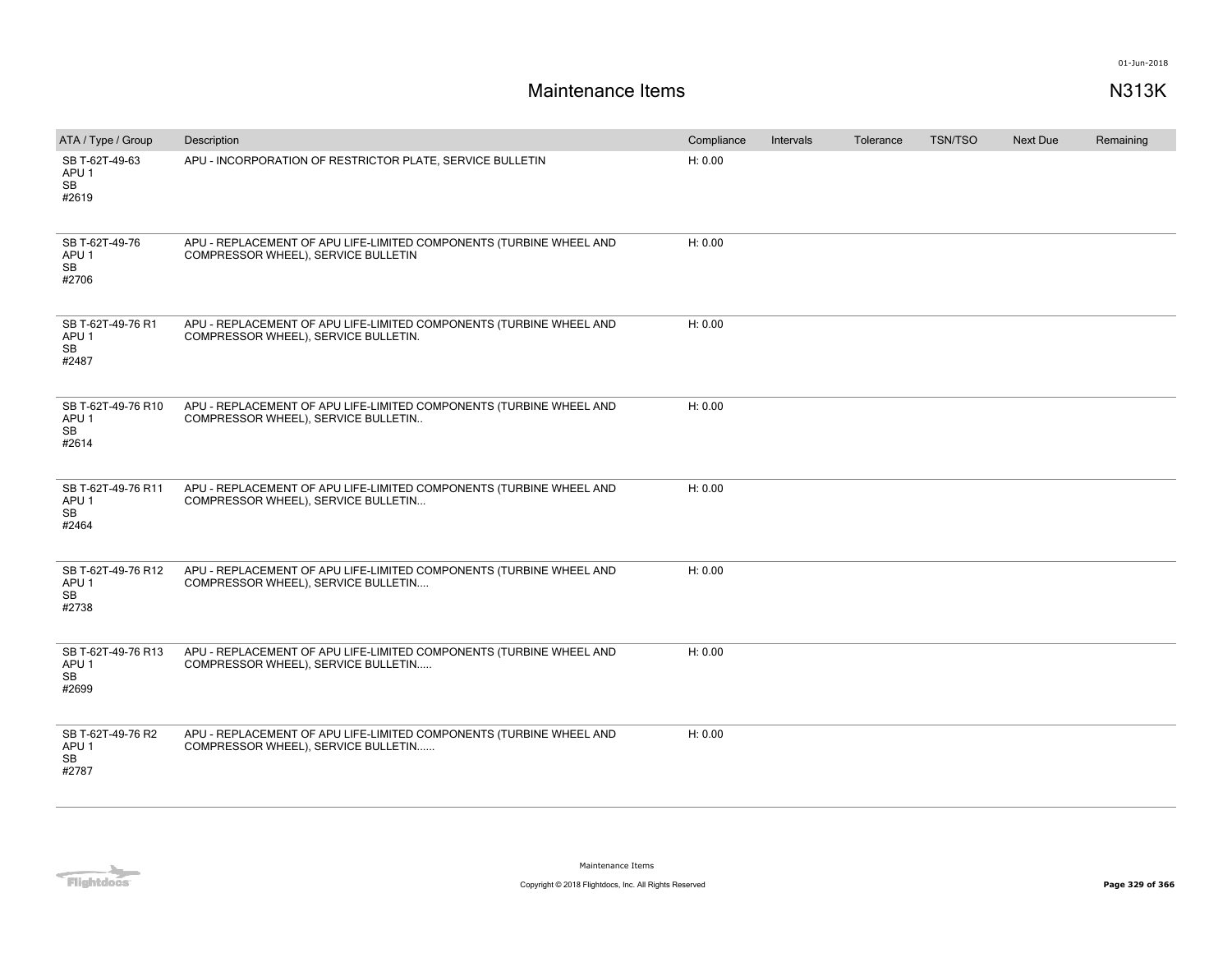| ATA / Type / Group                                   | Description                                                                                                | Compliance | Intervals | Tolerance | <b>TSN/TSO</b> | <b>Next Due</b> | Remaining |
|------------------------------------------------------|------------------------------------------------------------------------------------------------------------|------------|-----------|-----------|----------------|-----------------|-----------|
| SB T-62T-49-76 R3<br>APU <sub>1</sub><br>SB<br>#2516 | APU - REPLACEMENT OF APU LIFE-LIMITED COMPONENTS (TURBINE WHEEL AND<br>COMPRESSOR WHEEL), SERVICE BULLETIN | H: 0.00    |           |           |                |                 |           |
| SB T-62T-49-76 R4<br>APU <sub>1</sub><br>SB<br>#2468 | APU - REPLACEMENT OF APU LIFE-LIMITED COMPONENTS (TURBINE WHEEL AND<br>COMPRESSOR WHEEL), SERVICE BULLETIN | H: 0.00    |           |           |                |                 |           |
| SB T-62T-49-76 R5<br>APU <sub>1</sub><br>SB<br>#2522 | APU - REPLACEMENT OF APU LIFE-LIMITED COMPONENTS (TURBINE WHEEL AND<br>COMPRESSOR WHEEL), SERVICE BULLETIN | H: 0.00    |           |           |                |                 |           |
| SB T-62T-49-76 R6<br>APU <sub>1</sub><br>SB<br>#2541 | APU - REPLACEMENT OF APU LIFE-LIMITED COMPONENTS (TURBINE WHEEL AND<br>COMPRESSOR WHEEL), SERVICE BULLETIN | H: 0.00    |           |           |                |                 |           |
| SB T-62T-49-76 R7<br>APU <sub>1</sub><br>SB<br>#2546 | APU - REPLACEMENT OF APU LIFE-LIMITED COMPONENTS (TURBINE WHEEL AND<br>COMPRESSOR WHEEL), SERVICE BULLETIN | H: 0.00    |           |           |                |                 |           |
| SB T-62T-49-76 R8<br>APU <sub>1</sub><br>SB<br>#2538 | APU - REPLACEMENT OF APU LIFE-LIMITED COMPONENTS (TURBINE WHEEL AND<br>COMPRESSOR WHEEL), SERVICE BULLETIN | H: 0.00    |           |           |                |                 |           |
| SB T-62T-49-76 R9<br>APU <sub>1</sub><br>SB<br>#2726 | APU - REPLACEMENT OF APU LIFE-LIMITED COMPONENTS (TURBINE WHEEL AND<br>COMPRESSOR WHEEL), SERVICE BULLETIN | H: 0.00    |           |           |                |                 |           |
| SB T-62T-49-77<br>APU <sub>1</sub><br>SB<br>#2465    | APU - PREVENTATIVE MAINTENANCE SCHEDULE, SERVICE BULLETIN                                                  | H: 0.00    |           |           |                |                 |           |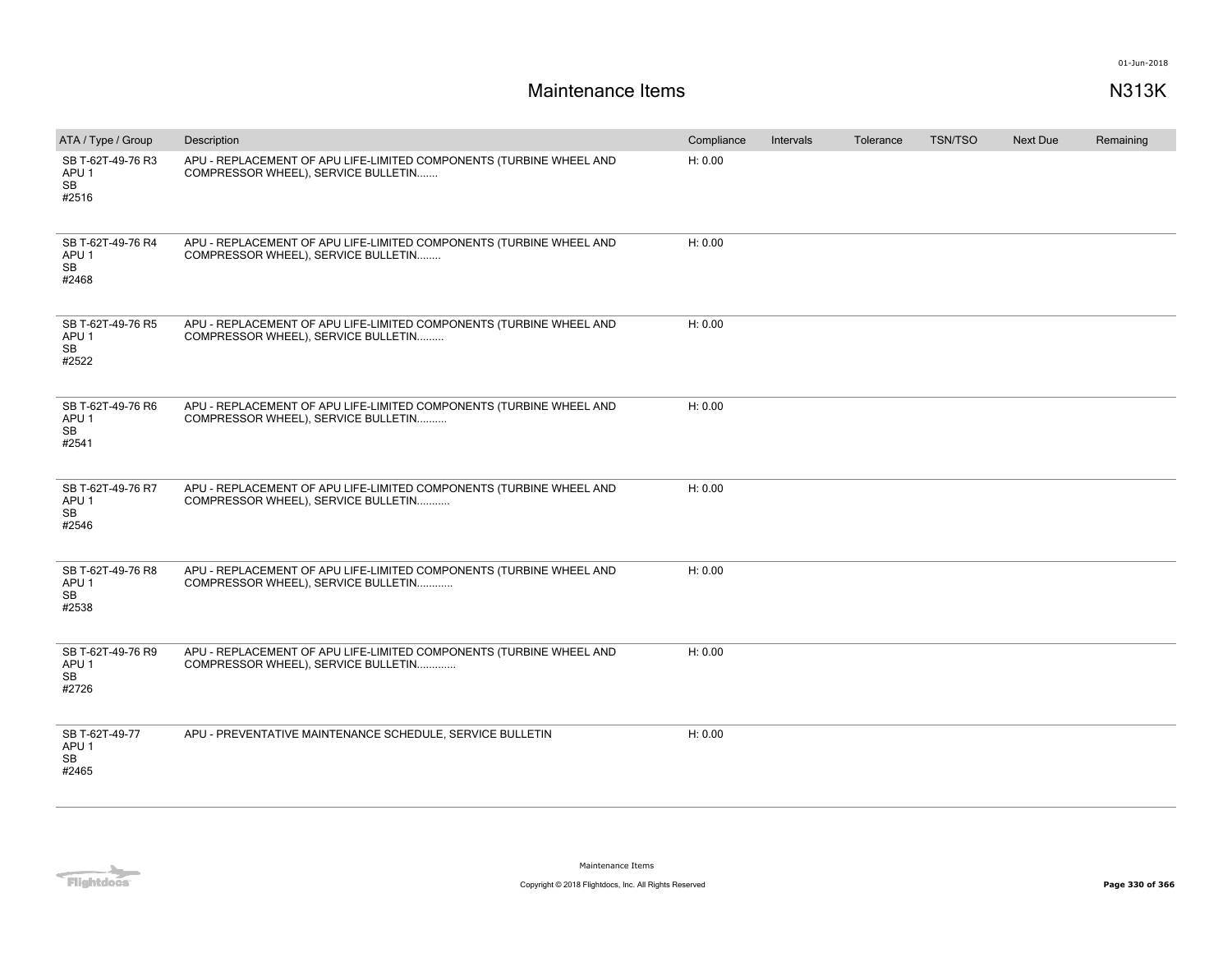| ATA / Type / Group                                    | Description                                                | Compliance | Intervals | Tolerance | TSN/TSO | Next Due | Remaining |
|-------------------------------------------------------|------------------------------------------------------------|------------|-----------|-----------|---------|----------|-----------|
| SB T-62T-49-77 R1<br>APU <sub>1</sub><br>SB<br>#2600  | APU - PREVENTATIVE MAINTENANCE SCHEDULE, SERVICE BULLETIN. | H: 0.00    |           |           |         |          |           |
| SB T-62T-49-77 R10<br>APU <sub>1</sub><br>SB<br>#2765 | APU - PREVENTATIVE MAINTENANCE SCHEDULE, SERVICE BULLETIN  | H: 0.00    |           |           |         |          |           |
| SB T-62T-49-77 R2<br>APU <sub>1</sub><br>SB<br>#2483  | APU - PREVENTATIVE MAINTENANCE SCHEDULE, SERVICE BULLETIN  | H: 0.00    |           |           |         |          |           |
| SB T-62T-49-77 R3<br>APU <sub>1</sub><br>SB<br>#2530  | APU - PREVENTATIVE MAINTENANCE SCHEDULE, SERVICE BULLETIN  | H: 0.00    |           |           |         |          |           |
| SB T-62T-49-77 R4<br>APU <sub>1</sub><br>SB<br>#2653  | APU - PREVENTATIVE MAINTENANCE SCHEDULE, SERVICE BULLETIN  | H: 0.00    |           |           |         |          |           |
| SB T-62T-49-77 R5<br>APU <sub>1</sub><br>SB<br>#2535  | APU - PREVENTATIVE MAINTENANCE SCHEDULE, SERVICE BULLETIN  | H: 0.00    |           |           |         |          |           |
| SB T-62T-49-77 R6<br>APU <sub>1</sub><br>SB<br>#2592  | APU - PREVENTATIVE MAINTENANCE SCHEDULE, SERVICE BULLETIN  | H: 0.00    |           |           |         |          |           |
| SB T-62T-49-77 R7<br>APU <sub>1</sub><br>SB<br>#2568  | APU - PREVENTATIVE MAINTENANCE SCHEDULE, SERVICE BULLETIN  | H: 0.00    |           |           |         |          |           |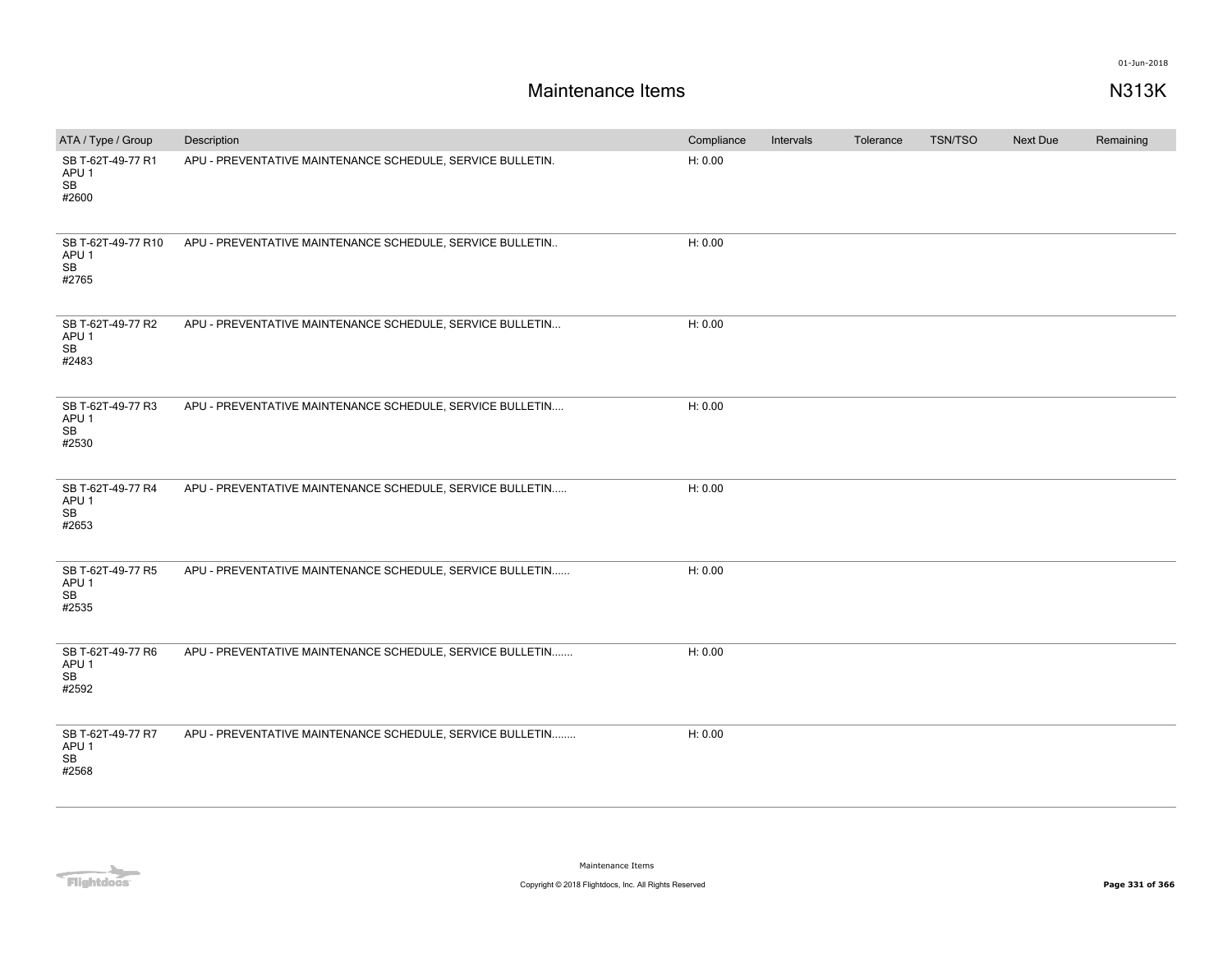| ATA / Type / Group                                   | Description                                                  | Compliance | Intervals | Tolerance | TSN/TSO | Next Due | Remaining |
|------------------------------------------------------|--------------------------------------------------------------|------------|-----------|-----------|---------|----------|-----------|
| SB T-62T-49-77 R8<br>APU <sub>1</sub><br>SB<br>#2744 | APU - PREVENTATIVE MAINTENANCE SCHEDULE, SERVICE BULLETIN    | H: 0.00    |           |           |         |          |           |
| SB T-62T-49-77 R9<br>APU <sub>1</sub><br>SB<br>#2651 | APU - PREVENTATIVE MAINTENANCE SCHEDULE, SERVICE BULLETIN    | H: 0.00    |           |           |         |          |           |
| SB T-62T-49-86<br>APU <sub>1</sub><br>SB<br>#2473    | APU - INCORPORATION OF MODIFICATION PLATE, SERVICE BULLETIN  | H: 0.00    |           |           |         |          |           |
| SB T-62T-49-86 R1<br>APU <sub>1</sub><br>SB<br>#2736 | APU - INCORPORATION OF MODIFICATION PLATE, SERVICE BULLETIN. | H: 0.00    |           |           |         |          |           |
| SB T-62T-49-86 R2<br>APU <sub>1</sub><br>SB<br>#2481 | APU - INCORPORATION OF MODIFICATION PLATE, SERVICE BULLETIN  | H: 0.00    |           |           |         |          |           |
| SB T-62T-49-86 R3<br>APU <sub>1</sub><br>SB<br>#2786 | APU - INCORPORATION OF MODIFICATION PLATE, SERVICE BULLETIN  | H: 0.00    |           |           |         |          |           |
| SB T-62T-49-96<br>APU <sub>1</sub><br>SB<br>#2517    | APU - H-13 FUEL PUMP DRIVE SHAFT MOD, SERVICE BULLETIN       | H: 0.00    |           |           |         |          |           |
| SB T-62T-49-96 R1<br>APU <sub>1</sub><br>SB<br>#2648 | APU - H-13 FUEL PUMP DRIVE SHAFT MOD, SERVICE BULLETIN.      | H: 0.00    |           |           |         |          |           |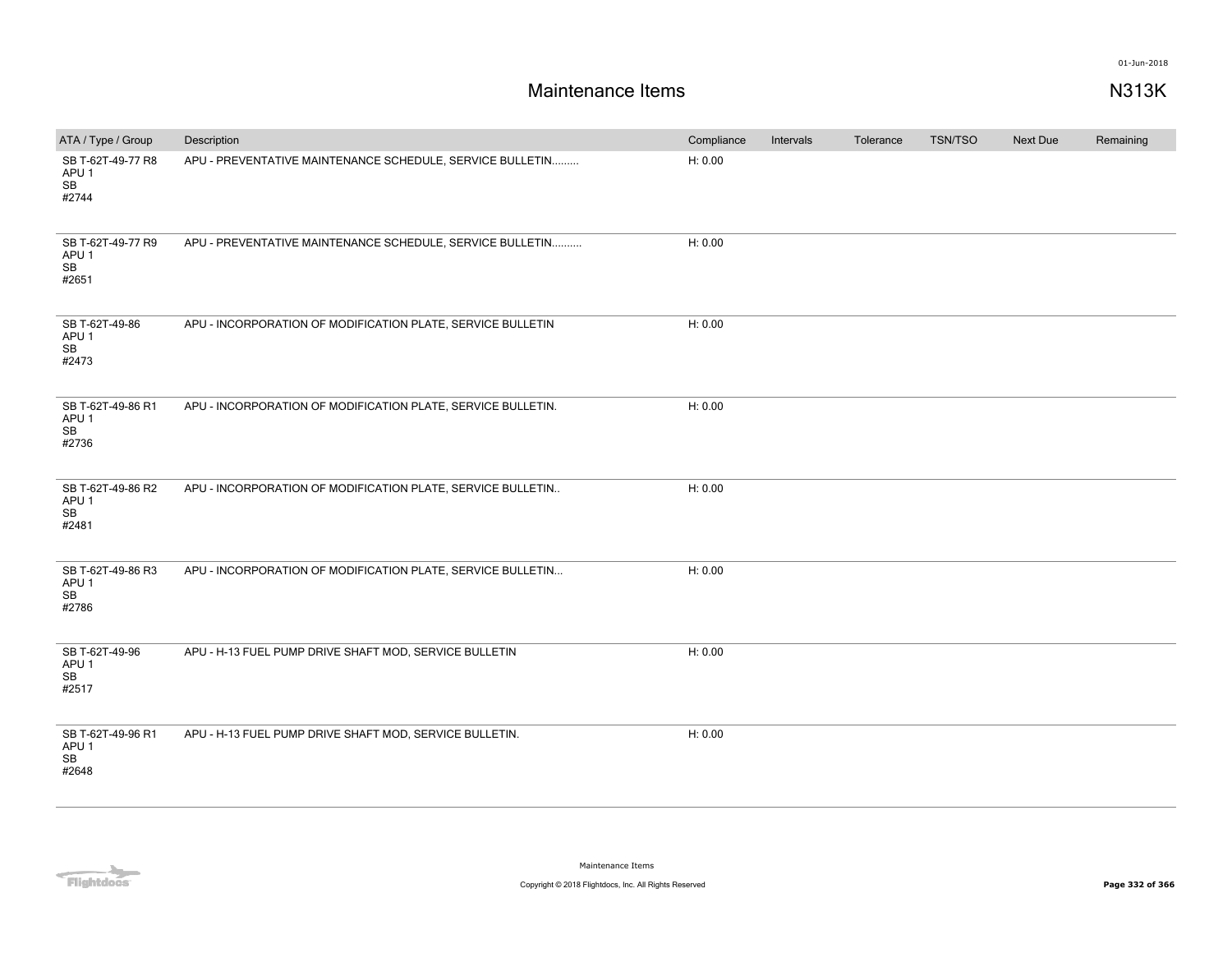| ATA / Type / Group                                   | Description                                                                                     | Compliance | Intervals | Tolerance | TSN/TSO | Next Due | Remaining |
|------------------------------------------------------|-------------------------------------------------------------------------------------------------|------------|-----------|-----------|---------|----------|-----------|
| SB T-62T-49-96 R2<br>APU <sub>1</sub><br>SB<br>#2624 | APU - H-13 FUEL PUMP DRIVE SHAFT MOD, SERVICE BULLETIN                                          | H: 0.00    |           |           |         |          |           |
| SB T-62T-49-96 R3<br>APU <sub>1</sub><br>SB<br>#2777 | APU - H-13 FUEL PUMP DRIVE SHAFT MOD, SERVICE BULLETIN                                          | H: 0.00    |           |           |         |          |           |
| SIL APS500-49-171<br>APU <sub>1</sub><br>SB<br>#2494 | APU - NEW LOGBOOKS AND DISPOSITION OF OLD LOGBOOKS, SERVICE INFORMATION<br>LETTER               | H: 0.00    |           |           |         |          |           |
| SIL APS500-49-202<br>APU <sub>1</sub><br>SB<br>#2703 | APU - DE-ICING FLUID INGESTION, SERVICE INFORMATION LETTER                                      | H: 0.00    |           |           |         |          |           |
| SIL APS500-49-205<br>APU <sub>1</sub><br>SB<br>#2713 | APU - AUXILIARY POWER UNIT (APU) LOG BOOK PROCEDURES, SERVICE INFORMATION<br>LETTER             | H: 0.00    |           |           |         |          |           |
| SIL APS500-49-317<br>APU <sub>1</sub><br>SB<br>#2557 | APU - REMOVABLE MAGNETIC PLUG(CHIP DETECTOR) TORQUE VALUE, SERVICE<br><b>INFORMATION LETTER</b> | H: 0.00    |           |           |         |          |           |
| SIL APS500-49-351<br>APU <sub>1</sub><br>SB<br>#2497 | APU - FOREIGN OBJECT DAMAGE, SERVICE INFORMATION LETTER                                         | H: 0.00    |           |           |         |          |           |
| APU <sub>1</sub><br>SB<br>#2638                      | SIL APS500-49-351 R1 APU - FOREIGN OBJECT DAMAGE, SERVICE INFORMATION LETTER.                   | H: 0.00    |           |           |         |          |           |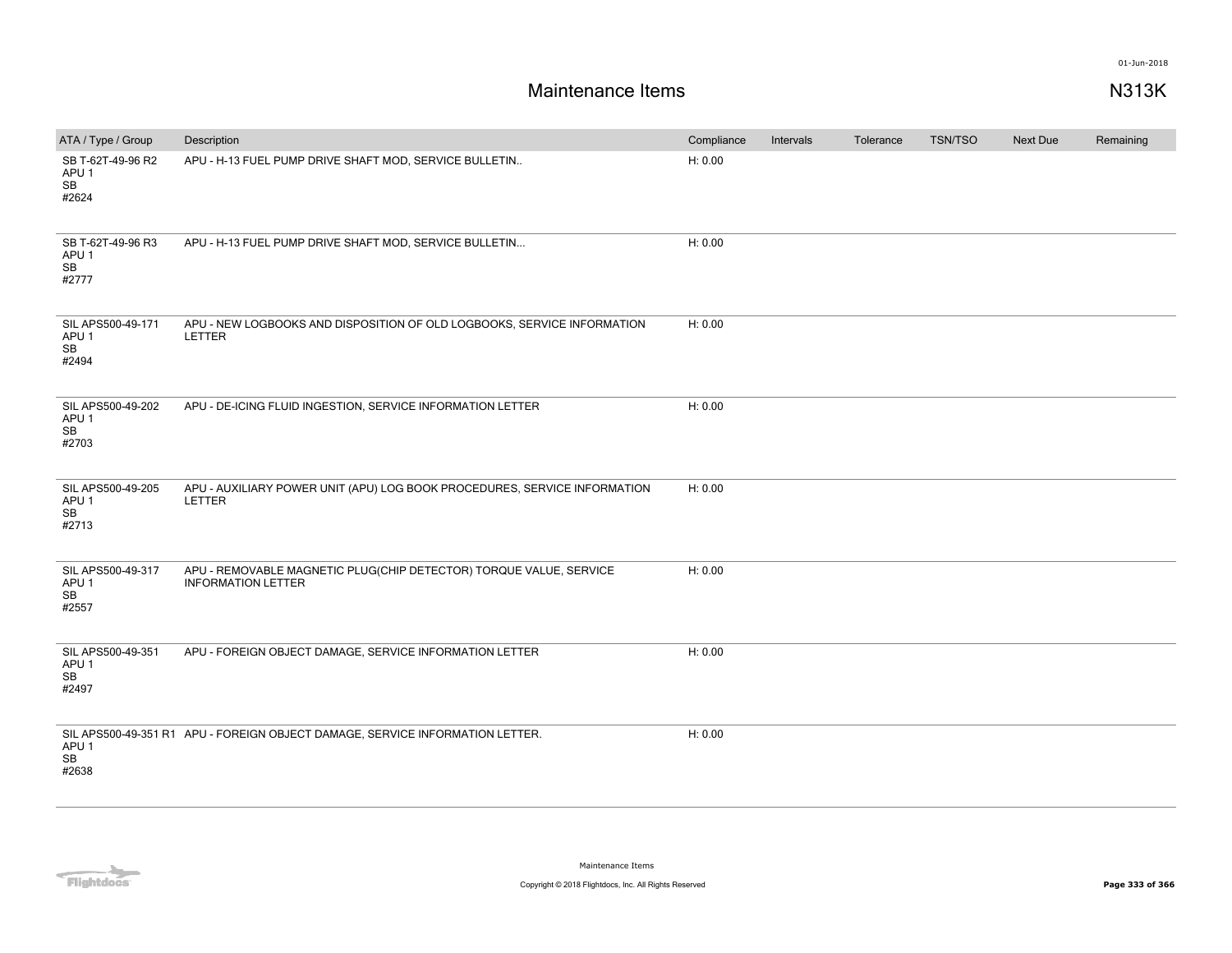| ATA / Type / Group                                   | Description                                                                              | Compliance | Intervals | Tolerance | TSN/TSO | Next Due | Remaining |
|------------------------------------------------------|------------------------------------------------------------------------------------------|------------|-----------|-----------|---------|----------|-----------|
| APU <sub>1</sub><br>SB<br>#2695                      | SIL APS500-49-351 R2 APU - FOREIGN OBJECT DAMAGE, SERVICE INFORMATION LETTER             | H: 0.00    |           |           |         |          |           |
| APU <sub>1</sub><br>SB<br>#2654                      | SIL APS500-49-351 R3 APU - FOREIGN OBJECT DAMAGE, SERVICE INFORMATION LETTER             | H: 0.00    |           |           |         |          |           |
| SIL APS500-49-352<br>APU <sub>1</sub><br>SB<br>#2482 | APU - TURBINE WHEEL LIFE ENHANCEMENT, SERVICE INFORMATION LETTER                         | H: 0.00    |           |           |         |          |           |
| APU <sub>1</sub><br>SB<br>#2750                      | SIL APS500-49-352 R1 APU - TURBINE WHEEL LIFE ENHANCEMENT, SERVICE INFORMATION LETTER.   | H: 0.00    |           |           |         |          |           |
| APU 1<br>SB<br>#2676                                 | SIL APS500-49-352 R2 APU - TURBINE WHEEL LIFE ENHANCEMENT, SERVICE INFORMATION LETTER    | H: 0.00    |           |           |         |          |           |
| SIL APS500-49-354<br>APU <sub>1</sub><br>SB<br>#2778 | APU - FUEL PUMP / ACCELERATION CONTROL, SERVICE INFORMATION LETTER                       | H: 0.00    |           |           |         |          |           |
| APU <sub>1</sub><br><b>SB</b><br>#2745               | SIL APS500-49-354 R1 APU - FUEL PUMP / ACCELERATION CONTROL, SERVICE INFORMATION LETTER. | H: 0.00    |           |           |         |          |           |
| SIL APS500-49-395<br>APU <sub>1</sub><br>SB<br>#2663 | APU - OIL CONTAMINATION INSPECTION, SERVICE INFORMATION LETTER                           | H: 0.00    |           |           |         |          |           |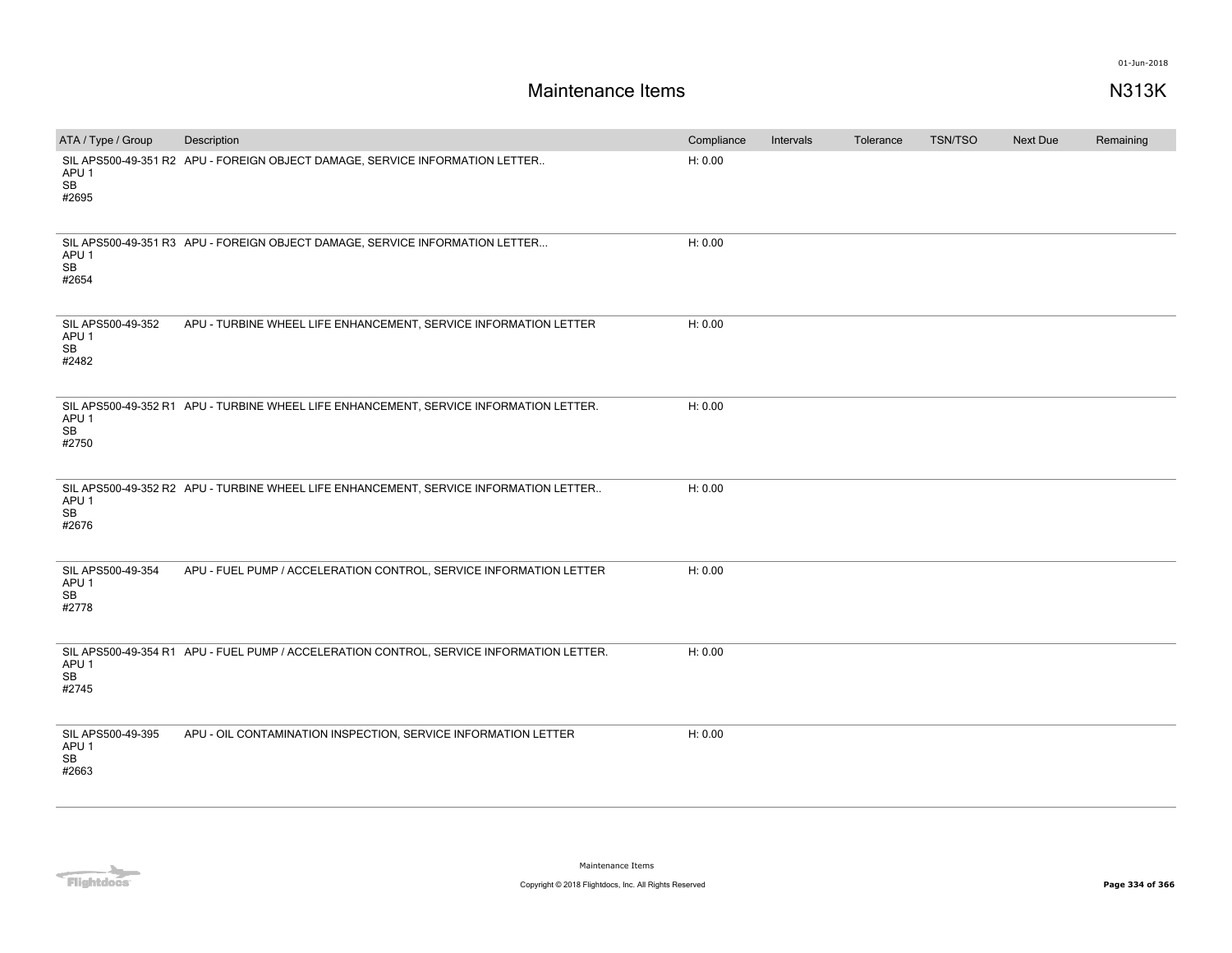| ATA / Type / Group                                   | Description                                                                                                                                                                                            | Compliance             | Intervals | Tolerance | <b>TSN/TSO</b> | <b>Next Due</b> | Remaining |
|------------------------------------------------------|--------------------------------------------------------------------------------------------------------------------------------------------------------------------------------------------------------|------------------------|-----------|-----------|----------------|-----------------|-----------|
| SIL APS500-49-408<br>APU <sub>1</sub><br>SB<br>#2652 | APU - RECOMMENDED LUBRICATION OILS, SERVICE INFORMATION LETTER                                                                                                                                         | H: 0.00                |           |           |                |                 |           |
| SIL APS500-49-506<br>APU <sub>1</sub><br>SB<br>#2733 | APU - GENERAL DYNAMICS AVIATION SERVICES (GDAS) DESIGNATED THE NEW CUSTOMER H: 0.00<br>SERVICES PROVIDER FOR BUSINESS AIRCRAFT INSTALLED WITH HAMILTON SUNDSTRAND<br>APU'S, SERVICE INFORMATION LETTER |                        |           |           |                |                 |           |
| SIL APS500-49-513<br>APU <sub>1</sub><br>SB<br>#2574 | APU - GUIDELINES FOR DETERMINATION OF CYCLE AND OPERATING HOURS MANUALLY,<br>SERVICE INFORMATION LETTER                                                                                                | H: 0.00                |           |           |                |                 |           |
| APU <sub>1</sub><br>SB<br>#2456                      | SIL APS500-49-513 R1 APU - GUIDELINES FOR DETERMINATION OF CYCLE AND OPERATING HOURS MANUALLY.<br>SERVICE INFORMATION LETTER.                                                                          | H: 0.00                |           |           |                |                 |           |
| SL T-62T-49-60<br>APU <sub>1</sub><br>SB<br>#2598    | APU - MAJOR CONFIGURATION DIFFERENCE OF THE T-62T-39 APU, SERVICE LETTER                                                                                                                               | H: 0.00                |           |           |                |                 |           |
| -354<br>Airframe<br>AD - N/A<br><b>FAA</b><br>#1443  | AD 1967-07-02 AMD 39 HORIZONTAL STABILIZER ACTUATOR<br>Notes                                                                                                                                           | 09-MAY-1979<br>H: 0.00 |           |           |                |                 |           |
|                                                      | NOT APPLICABLE - N/A                                                                                                                                                                                   |                        |           |           |                |                 |           |
| -474<br>Airframe<br>AD - N/A<br><b>FAA</b><br>#1125  | AD 1967-27-01 AMD 39 ENGINE POWER LEVER                                                                                                                                                                | 09-MAY-1979<br>H: 0.00 |           |           |                |                 |           |
|                                                      | Notes<br>NOT APPLICABLE - N/A                                                                                                                                                                          |                        |           |           |                |                 |           |
|                                                      |                                                                                                                                                                                                        |                        |           |           |                |                 |           |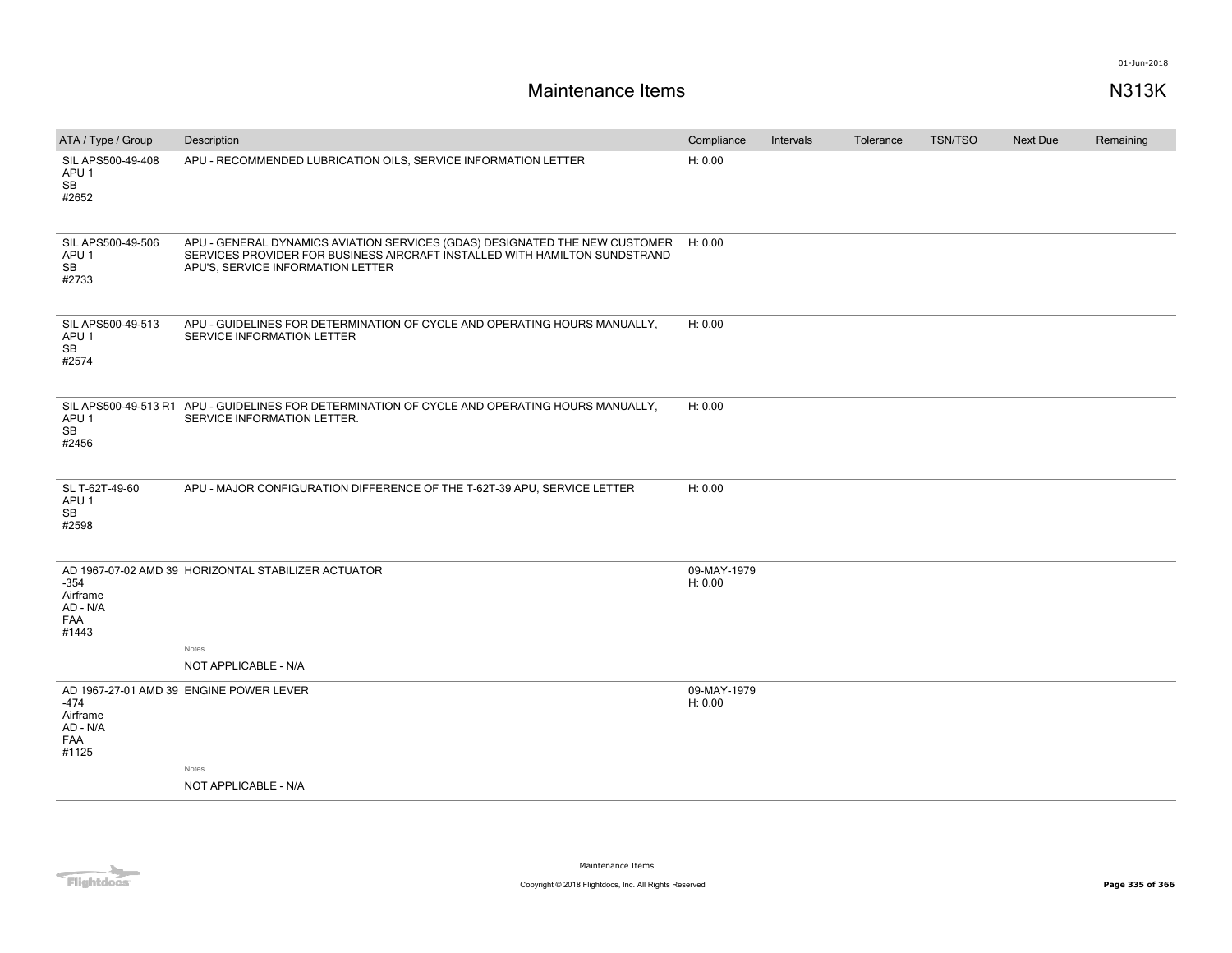## **Maintenance Items N313K**

| ATA / Type / Group                                                           | Description                                                 | Compliance             | Intervals | Tolerance | <b>TSN/TSO</b> | Next Due | Remaining |
|------------------------------------------------------------------------------|-------------------------------------------------------------|------------------------|-----------|-----------|----------------|----------|-----------|
| -478<br>Airframe<br>AD - N/A<br>FAA<br>#1759                                 | AD 1967-27-02 AMD 39 FUSELAGE ATTACH BOLTS                  | 09-MAY-1979<br>H: 0.00 |           |           |                |          |           |
|                                                                              | Notes<br>NOT APPLICABLE - N/A                               |                        |           |           |                |          |           |
| $-552$<br>Airframe<br>$AD - N/A$<br>FAA<br>#499                              | AD 1968-03-05 AMD 39 SELECTOR VALVE CONTROL CABLES<br>Notes | 09-MAY-1979<br>H: 0.00 |           |           |                |          |           |
|                                                                              | NOT APPLICABLE - N/A                                        |                        |           |           |                |          |           |
| $-594$<br>Airframe<br>AD - N/A<br>FAA<br>#1436                               | AD 1968-10-01 AMD 39 JANITROL FUEL HEATER                   | 09-MAY-1979<br>H: 0.00 |           |           |                |          |           |
|                                                                              | Notes                                                       |                        |           |           |                |          |           |
|                                                                              | NOT APPLICABLE - N/A                                        |                        |           |           |                |          |           |
| $-659$<br>Airframe<br>AD - N/A<br>FAA<br>#1725                               | AD 1968-20-02 AMD 39 LANDING GEAR SWITCH                    | 09-MAY-1979<br>H: 0.00 |           |           |                |          |           |
|                                                                              | Notes                                                       |                        |           |           |                |          |           |
|                                                                              | NOT APPLICABLE - N/A                                        |                        |           |           |                |          |           |
| $-713$<br>Airframe<br>AD - N/A<br>FAA<br>#408                                | AD 1969-02-03 AMD 39 AUTOPILOT OPERATING LIMITATION         | 09-MAY-1979<br>H: 0.00 |           |           |                |          |           |
|                                                                              | Notes                                                       |                        |           |           |                |          |           |
|                                                                              | NOT APPLICABLE - N/A                                        |                        |           |           |                |          |           |
| AD 1969-11-06 AMD 39 ASPIRATOR HOSE<br>-770<br>Airframe<br>AD<br>FAA<br>#165 |                                                             | 14-FEB-1980<br>H: 0.00 |           |           |                |          |           |
|                                                                              |                                                             |                        |           |           |                |          |           |



Maintenance Items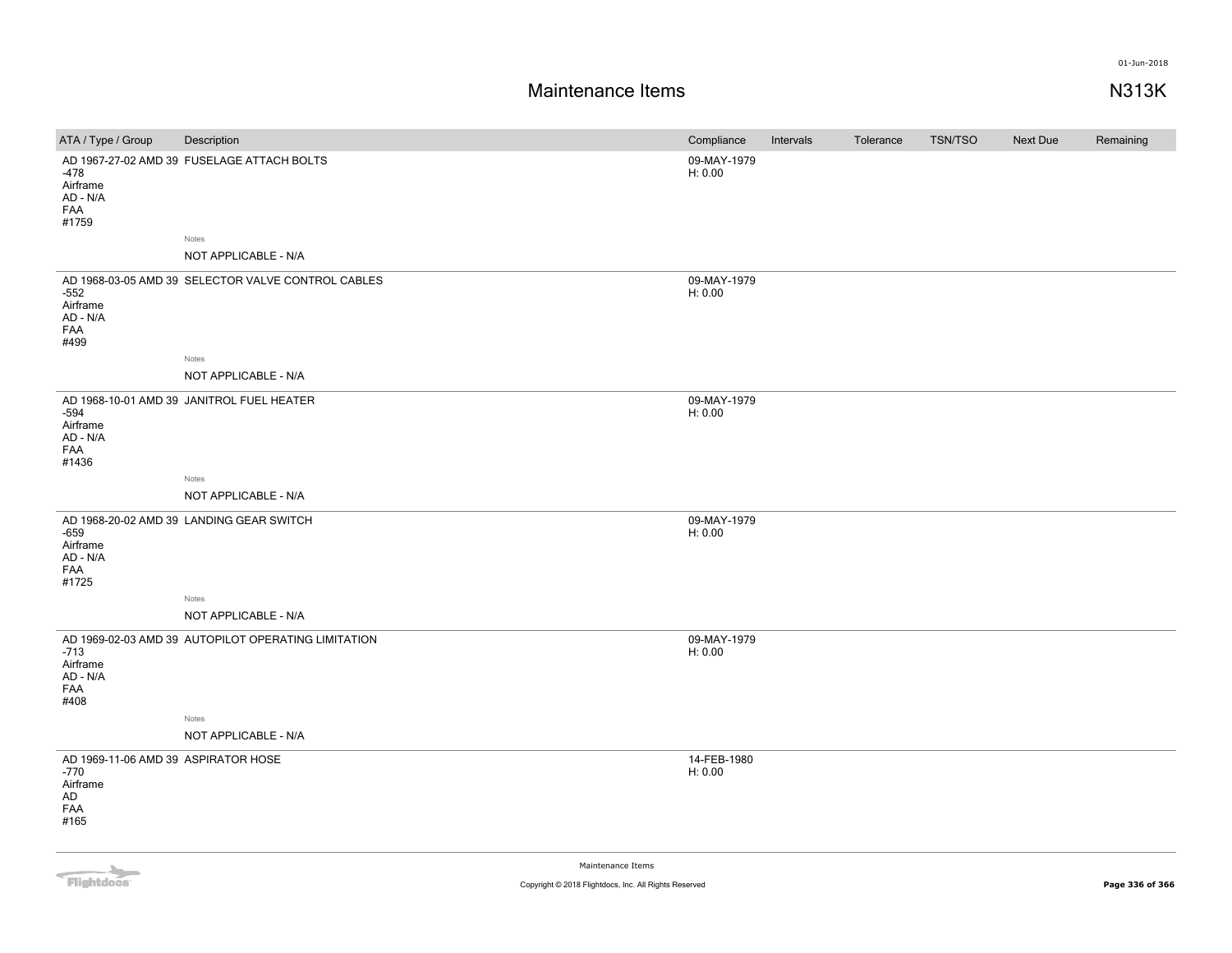| ATA / Type / Group                                       | Description                                                                | Compliance             | Intervals | Tolerance | <b>TSN/TSO</b> | Next Due | Remaining |
|----------------------------------------------------------|----------------------------------------------------------------------------|------------------------|-----------|-----------|----------------|----------|-----------|
| $-866$<br>Airframe<br>AD - Complied With<br>FAA<br>#203  | AD 1969-22-03 AMD 39 LANDING GEAR MICROSWITCH                              | 09-MAY-1979<br>H: 0.00 |           |           |                |          |           |
|                                                          | Notes                                                                      |                        |           |           |                |          |           |
|                                                          | COMPLIED WITH - C/W                                                        |                        |           |           |                |          |           |
| $-958$<br>Airframe<br>AD - N/A<br>FAA<br>#602            | AD 1970-06-07 AMD 39 RELAY FOR APU OIL PUMP                                | 09-MAY-1979<br>H: 0.00 |           |           |                |          |           |
|                                                          | Notes                                                                      |                        |           |           |                |          |           |
|                                                          | NOT APPLICABLE - N/A                                                       |                        |           |           |                |          |           |
| $-1782$<br>Airframe<br>AD - Complied With<br>FAA<br>#718 | AD 1972-19-04 AMD 39 PATHFINDER CORPORATION EMERGENCY LOCATOR TRANSMITTERS | 09-MAY-1979<br>H: 0.00 |           |           |                |          |           |
|                                                          | Notes                                                                      |                        |           |           |                |          |           |
|                                                          | COMPLIED WITH - C/W                                                        |                        |           |           |                |          |           |
| $-1688$<br>Airframe<br>AD - N/A<br>FAA<br>#2222          | AD 1973-15-03 AMD 39 LEAKAGE OF HOT AIR INTO REAR COMPT.                   | 09-MAY-1979<br>H: 0.00 |           |           |                |          |           |
|                                                          | Notes                                                                      |                        |           |           |                |          |           |
|                                                          | NOT APPLICABLE - N/A                                                       |                        |           |           |                |          |           |
| $-1742$<br>Engine 1<br>AD - N/A<br>FAA<br>#851           | AD 1973-23-05 AMD 39 INSPECT FIRST STAGE TURBINE DISCS                     | 09-MAY-1979<br>H: 0.00 |           |           |                |          |           |
|                                                          | Notes                                                                      |                        |           |           |                |          |           |
|                                                          | NOT APPLICABLE - N/A                                                       |                        |           |           |                |          |           |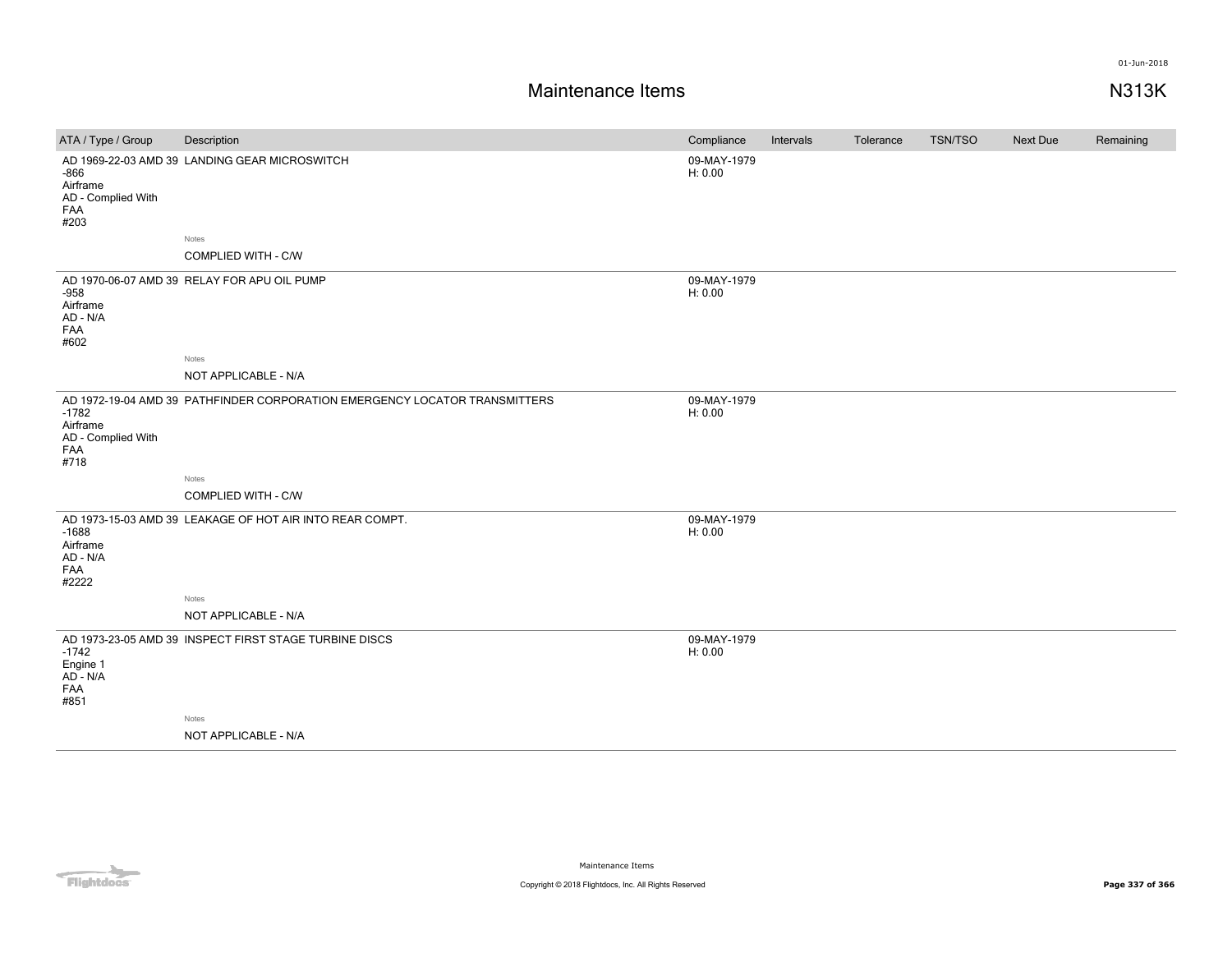| ATA / Type / Group                                                            | Description                                                                                                    | Compliance                           | Intervals | Tolerance | TSN/TSO | Next Due | Remaining |
|-------------------------------------------------------------------------------|----------------------------------------------------------------------------------------------------------------|--------------------------------------|-----------|-----------|---------|----------|-----------|
| $-1742$<br>Engine 2<br>AD - N/A<br>FAA<br>#1214                               | AD 1973-23-05 AMD 39 INSPECT FIRST STAGE TURBINE DISCS.                                                        | 09-MAY-1979<br>H: 0.00               |           |           |         |          |           |
|                                                                               | Notes                                                                                                          |                                      |           |           |         |          |           |
|                                                                               | NOT APPLICABLE - N/A                                                                                           |                                      |           |           |         |          |           |
| $-1742$<br>Engine 1<br>AD <sup>-</sup><br>FAA<br>#2549                        | AD 1973-23-05 AMD 39 NO. 1 ENGINE - INSPECT FIRST STAGE TURBINE DISCS                                          | H: 0.00                              |           |           |         |          |           |
| $-1742$<br>Engine 2<br>AD<br>FAA<br>#2490                                     | AD 1973-23-05 AMD 39 NO. 2 ENGINE - INSPECT FIRST STAGE TURBINE DISCS                                          | H: 0.00                              |           |           |         |          |           |
| AD 1974-08-09 R2<br>AMD 39-9680<br>Airframe<br>AD - Superseded<br>FAA<br>#401 | LAVATORY PAPER OR LINEN WASTE RECEPTACLE FIRE PREVENTION (SUPERSEDED BY FAA 08-JAN-2001<br>AD 1974-08-09 R3)   | H: 6816.00<br>L: 5547                |           |           |         |          |           |
| $-2390$<br>Airframe<br>AD - N/A<br>FAA<br>#422                                | AD 1974-24-09 AMD 39 AI-RESEARCH MODEL GTCP30-54, -59, -70 AND -92 AUXILIARY POWER UNITS                       | 17-DEC-2001<br>H: 7194.00<br>L: 5802 |           |           |         |          |           |
|                                                                               | Notes                                                                                                          |                                      |           |           |         |          |           |
|                                                                               | NOT APPLICABLE - N/A                                                                                           |                                      |           |           |         |          |           |
| $-2114$<br>Engine 1<br><b>AD</b><br>FAA<br>#2582                              | AD 1975-05-13 AMD 39 NO. 1 ENGINE - TO PRECLUDE POSSIBLE FAILURES OF COMPOUND TURBINE AND FAN<br><b>BLADES</b> | H: 0.00                              |           |           |         |          |           |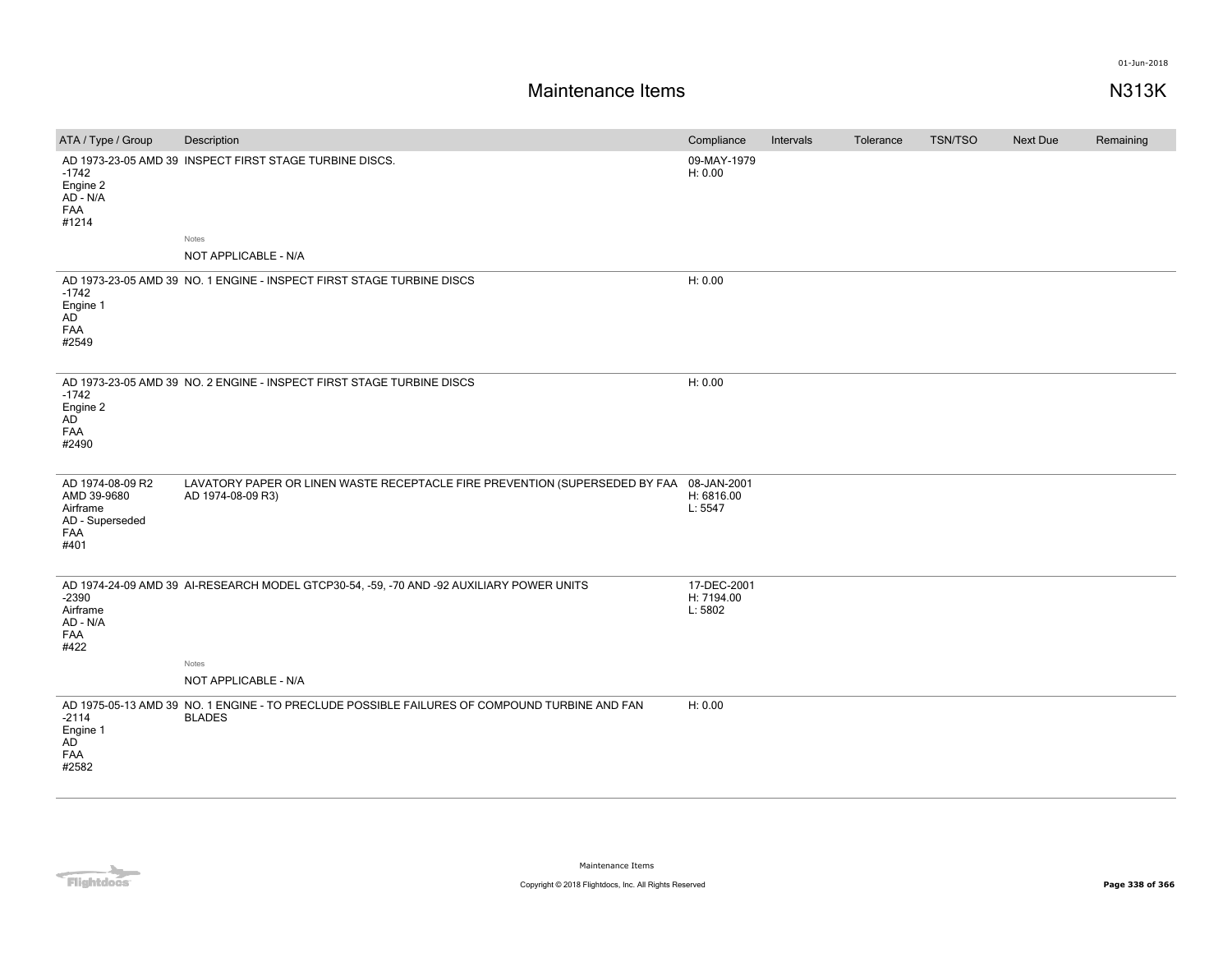| ATA / Type / Group                                                      | Description                                                                                                      | Compliance             | Intervals | Tolerance | <b>TSN/TSO</b> | Next Due | Remaining |
|-------------------------------------------------------------------------|------------------------------------------------------------------------------------------------------------------|------------------------|-----------|-----------|----------------|----------|-----------|
| $-2114$<br>Engine 2<br>AD<br>FAA<br>#2779                               | AD 1975-05-13 AMD 39 NO. 2 ENGINE - TO PRECLUDE POSSIBLE FAILURES OF COMPOUND TURBINE AND FAN<br><b>BLADES</b>   | H: 0.00                |           |           |                |          |           |
| $-2114$<br>Engine 1<br>AD - N/A<br>FAA<br>#1509                         | AD 1975-05-13 AMD 39 TO PRECLUDE POSSIBLE FAILURES OF COMPOUND TURBINE AND FAN BLADES<br>Notes                   | 09-MAY-1979<br>H: 0.00 |           |           |                |          |           |
|                                                                         | NOT APPLICABLE - N/A                                                                                             |                        |           |           |                |          |           |
| $-2114$<br>Engine 2<br>AD - N/A<br>FAA<br>#2109                         | AD 1975-05-13 AMD 39 TO PRECLUDE POSSIBLE FAILURES OF COMPOUND TURBINE AND FAN BLADES.                           | 09-MAY-1979<br>H: 0.00 |           |           |                |          |           |
|                                                                         | Notes                                                                                                            |                        |           |           |                |          |           |
|                                                                         | NOT APPLICABLE - N/A                                                                                             |                        |           |           |                |          |           |
| AD 1975-08-17 R1<br>AMD 39-2459<br>Airframe<br>AD - N/A<br>FAA<br>#1336 | LOCKHEED AIRCRAFT SERVICE COMPANY MODEL 209 DIGITAL FLIGHT DATA RECORDERS                                        | 09-MAY-1979<br>H: 0.00 |           |           |                |          |           |
|                                                                         | Notes                                                                                                            |                        |           |           |                |          |           |
|                                                                         | NOT APPLICABLE - N/A                                                                                             |                        |           |           |                |          |           |
| $-2365$<br>Engine 1<br>AD<br>FAA<br>#2785                               | AD 1975-19-05 AMD 39 NO. 1 ENGINE - TO PREVENT POSSIBLE ACCESSORY DRIVE HORIZONTAL DRIVE SHAFT<br><b>FAILURE</b> | H: 0.00                |           |           |                |          |           |
| $-2365$<br>Engine 2<br>AD<br>FAA<br>#2613                               | AD 1975-19-05 AMD 39 NO. 2 ENGINE - TO PREVENT POSSIBLE ACCESSORY DRIVE HORIZONTAL DRIVE SHAFT<br><b>FAILURE</b> | H: 0.00                |           |           |                |          |           |

**Flightdocs**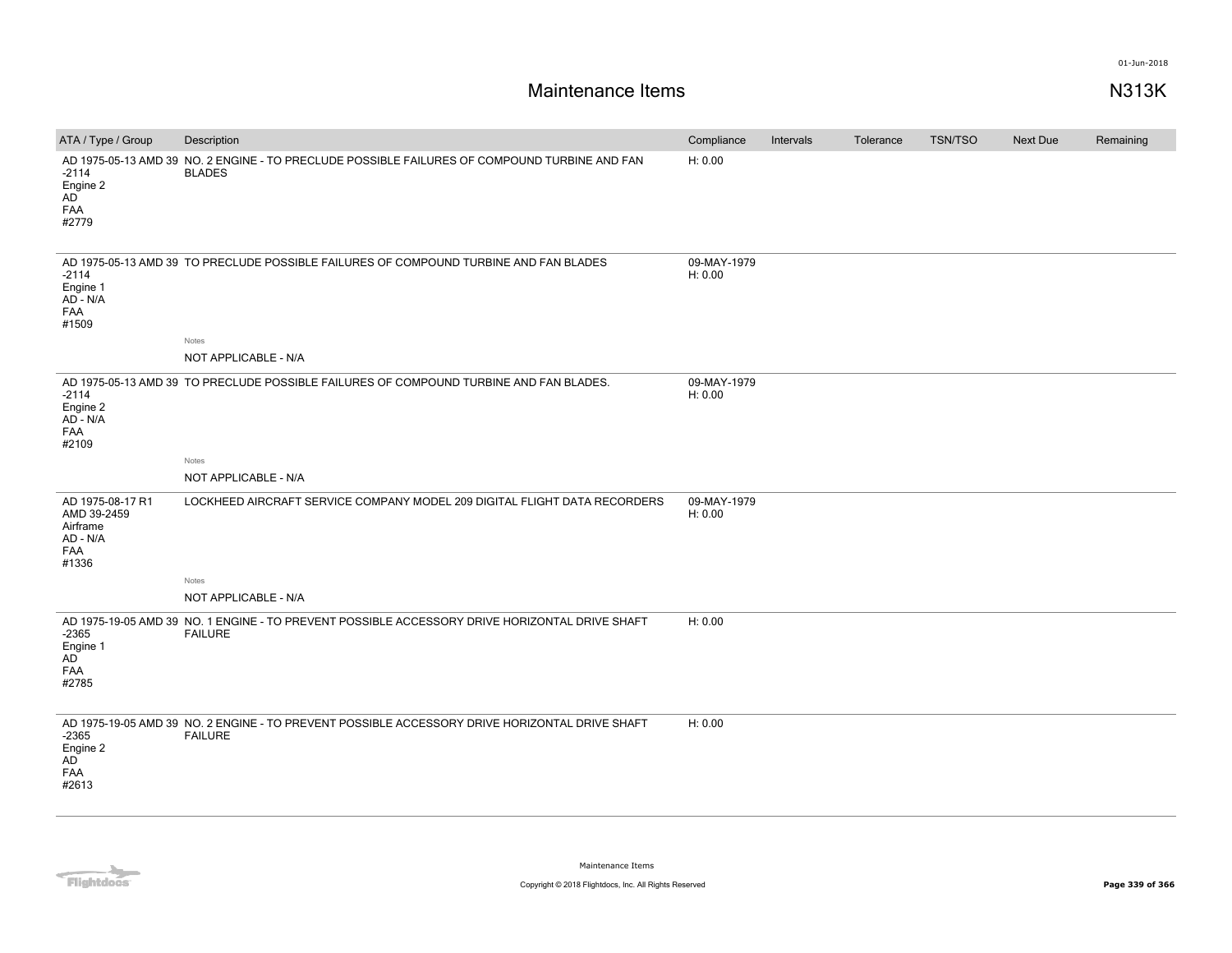| ATA / Type / Group                                                   | Description                                                                              | Compliance                           | Intervals | Tolerance | <b>TSN/TSO</b> | Next Due   | Remaining |
|----------------------------------------------------------------------|------------------------------------------------------------------------------------------|--------------------------------------|-----------|-----------|----------------|------------|-----------|
| $-2365$<br>Engine 1<br>$AD - N/A$<br><b>FAA</b><br>#2047             | AD 1975-19-05 AMD 39 TO PREVENT POSSIBLE ACCESSORY DRIVE HORIZONTAL DRIVE SHAFT FAILURE  | 09-MAY-1979<br>H: 0.00               |           |           |                |            |           |
|                                                                      | Notes                                                                                    |                                      |           |           |                |            |           |
|                                                                      | NOT APPLICABLE - N/A                                                                     |                                      |           |           |                |            |           |
| $-2365$<br>Engine 2<br>AD - N/A<br><b>FAA</b><br>#2708               | AD 1975-19-05 AMD 39 TO PREVENT POSSIBLE ACCESSORY DRIVE HORIZONTAL DRIVE SHAFT FAILURE. | H: 0.00                              |           |           |                |            |           |
|                                                                      | Notes                                                                                    |                                      |           |           |                |            |           |
|                                                                      | NOT APPLICABLE - N/A                                                                     |                                      |           |           |                |            |           |
| $-2722$<br>Airframe<br>AD - Complied With<br><b>FAA</b><br>#582      | AD 1976-19-02 AMD 39 CONTAMINATION OF CABIN VENTILATION AIR WITH FUEL FUMES OR MIST      | 31-OCT-2013<br>H: 8138.60<br>L: 6459 |           |           |                |            |           |
|                                                                      | Notes                                                                                    |                                      |           |           |                |            |           |
|                                                                      | <b>COMPLIED WITH</b>                                                                     |                                      |           |           |                |            |           |
| -2722 PARA D<br>Airframe<br>AD - Complied With<br><b>FAA</b><br>#497 | AD 1976-19-02 AMD 39 CONTAMINATION OF CABIN VENTILATION AIR WITH FUEL FUMES OR MIST.     | 18-DEC-2017<br>H: 8988.70<br>L: 7444 | H: 150.00 |           |                | H: 9138.70 | H: 101.50 |
|                                                                      | Notes                                                                                    |                                      |           |           |                |            |           |
|                                                                      | <b>COMPLIED WITH</b>                                                                     |                                      |           |           |                |            |           |
| $-2730$<br>Airframe<br>AD - N/A<br><b>FAA</b><br>#811                | AD 1976-19-05 AMD 39 ENGINE EMER. FUEL SHUT-OFF VALVES                                   | 09-MAY-1979<br>H: 0.00               |           |           |                |            |           |
|                                                                      | Notes                                                                                    |                                      |           |           |                |            |           |
|                                                                      | NOT APPLICABLE - N/A                                                                     |                                      |           |           |                |            |           |
| $-2766$<br>Airframe<br>AD<br><b>FAA</b><br>#1310                     | AD 1976-22-10 AMD 39 MAIN LANDING GEAR DOWNLOCKS                                         | 14-FEB-1980<br>H: 0.00               |           |           |                |            |           |

Flightdocs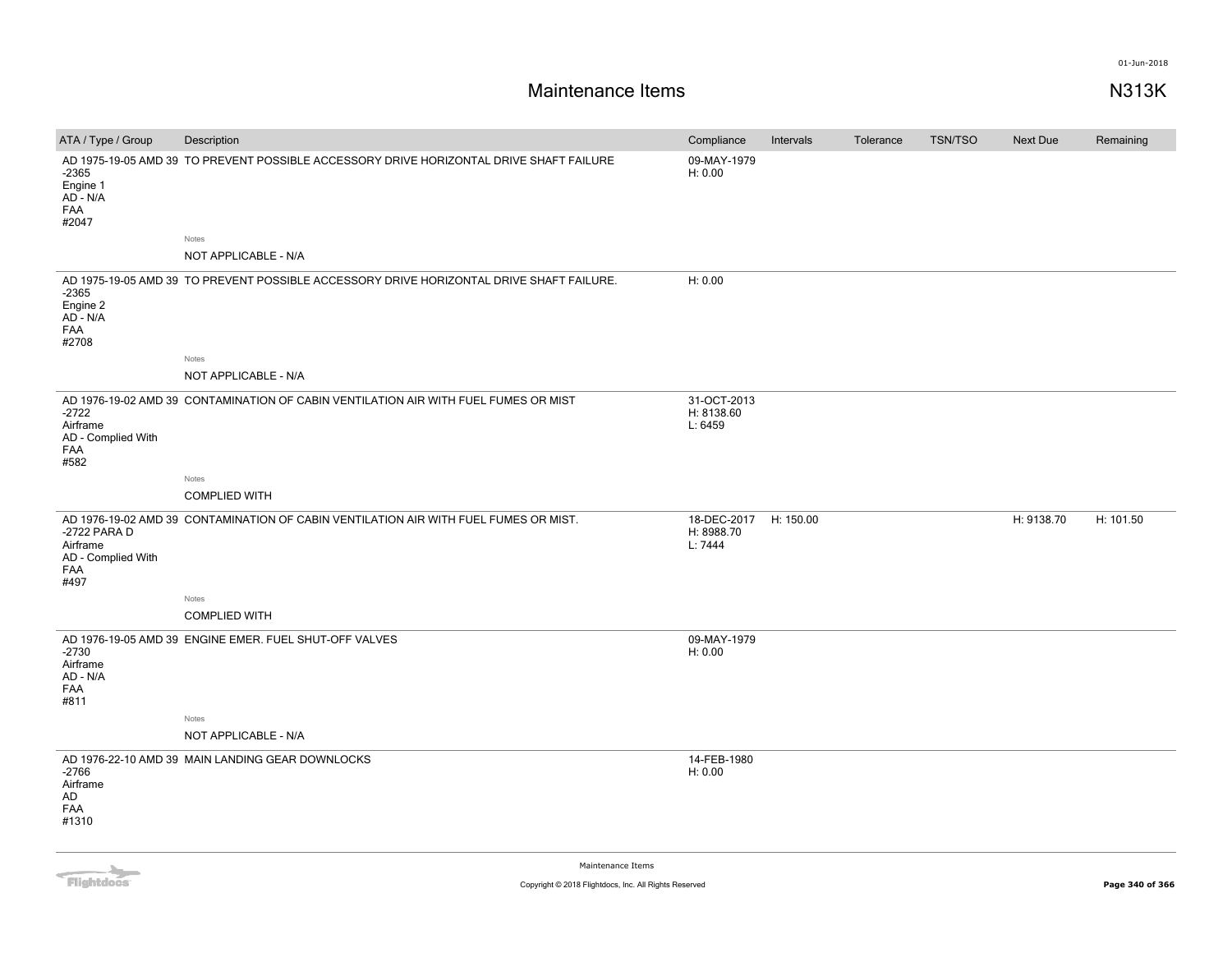| AD 1977-07-02 AMD 39 HORIZONTAL STABILIZER<br>09-MAY-1979<br>H: 0.00<br>-2857                                                                                                  |  |
|--------------------------------------------------------------------------------------------------------------------------------------------------------------------------------|--|
| Airframe<br>AD - N/A<br><b>FAA</b><br>#2271                                                                                                                                    |  |
| Notes<br>NOT APPLICABLE - N/A                                                                                                                                                  |  |
|                                                                                                                                                                                |  |
| H: 0.00<br>AD 1978-07-06 AMD 39 NO. 1 ENGINE - TO PREVENT LOW CYCLE FATIGUE FAILURE OF COMPRESSOR DISKS<br>$-3169$<br>Engine 1<br>AD<br><b>FAA</b><br>#2739                    |  |
| H: 0.00<br>AD 1978-07-06 AMD 39 NO. 2 ENGINE - TO PREVENT LOW CYCLE FATIGUE FAILURE OF COMPRESSOR DISKS<br>$-3169$<br>Engine 2<br>AD<br><b>FAA</b><br>#2761                    |  |
| 08-JAN-2001<br>AD 1978-07-06 AMD 39 TO PREVENT LOW CYCLE FATIGUE FAILURE OF COMPRESSOR DISKS<br>$-3169$<br>H: 6816.00<br>L: 5547<br>Engine 1<br>AD - N/A<br><b>FAA</b><br>#344 |  |
| Notes<br>NOT APPLICABLE - N/A                                                                                                                                                  |  |
| AD 1978-07-06 AMD 39 TO PREVENT LOW CYCLE FATIGUE FAILURE OF COMPRESSOR DISKS.<br>08-JAN-2001<br>H: 6816.00<br>$-3169$<br>L: 5547<br>Engine 2<br>AD - N/A<br>FAA<br>#1787      |  |
| Notes<br>NOT APPLICABLE - N/A                                                                                                                                                  |  |
| 08-JAN-2001<br>AD 1979-18-05 AMD 39 LITHIUM SULFUR DIOXIDE BATTERIES<br>$-3708$<br>H: 6816.00<br>L: 5547<br>Airframe<br>AD - N/A<br><b>FAA</b><br>#2007                        |  |
| Notes                                                                                                                                                                          |  |
| NOT APPLICABLE - N/A                                                                                                                                                           |  |

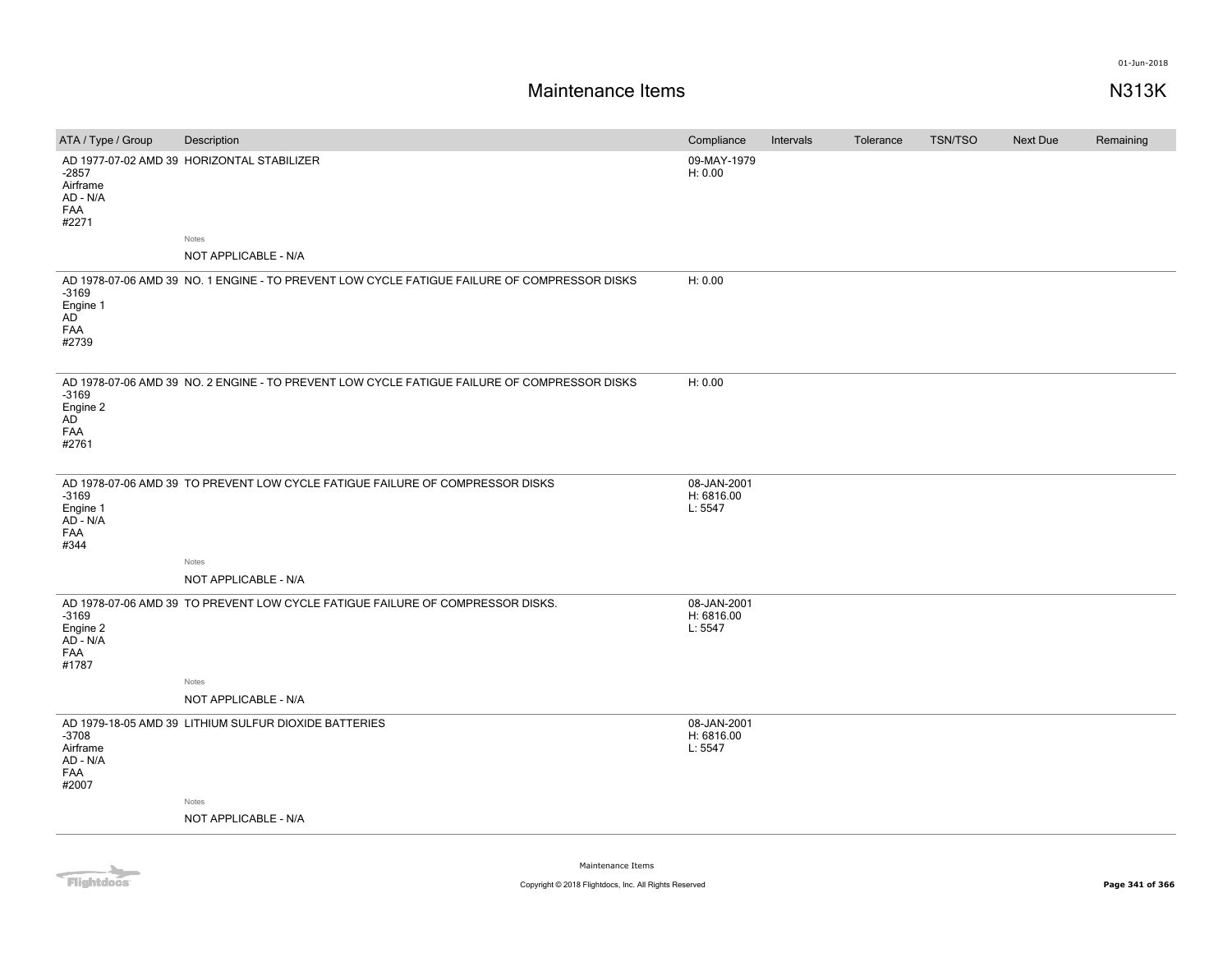| ATA / Type / Group                                                             | Description                                                             | Compliance                           | Intervals | Tolerance | TSN/TSO | Next Due | Remaining |
|--------------------------------------------------------------------------------|-------------------------------------------------------------------------|--------------------------------------|-----------|-----------|---------|----------|-----------|
| $-3587$<br>Airframe<br>AD<br>FAA<br>#627                                       | AD 1979-21-02 AMD 39 PASSENGER DOOR CLOSING                             | 09-MAY-1979<br>H: 0.00               |           |           |         |          |           |
| AD 1980-01-05 R1<br>AMD 39-3851<br>Airframe<br>AD - N/A<br>FAA<br>#2050        | PACIFIC SCIENTIFIC RESTRAINT SYSTEMS ROTARY BUCKLES<br>Notes            | 08-JAN-2001<br>H: 6816.00<br>L: 5547 |           |           |         |          |           |
|                                                                                | NOT APPLICABLE - N/A                                                    |                                      |           |           |         |          |           |
| $-3656$<br>Airframe<br>AD - Complied With<br>FAA<br>#526                       | AD 1980-02-06 AMD 39 FIRE EXTINGUISHER SYSTEM                           | 21-FEB-1980<br>H: 41.00<br>L:20      |           |           |         |          |           |
|                                                                                | Notes                                                                   |                                      |           |           |         |          |           |
|                                                                                | COMPLIED WITH - C/W                                                     |                                      |           |           |         |          |           |
| $-3706$<br>Airframe<br>AD - N/A<br>FAA<br>#542                                 | AD 1980-05-04 AMD 39 EON MODEL E2900 AND E8000 SEAT BELTS AND HARNESSES | 08-JAN-2001<br>H: 6816.00<br>L: 5547 |           |           |         |          |           |
|                                                                                | Notes<br>NOT APPLICABLE - N/A                                           |                                      |           |           |         |          |           |
| AD 1980-08-06 R1<br>AMD 39-3740<br>Engine 1<br>AD <sup>-</sup><br>FAA<br>#2454 | NO. 1 ENGINE - TO PREVENT LOW CYCLE FATIGUE FAILURE OF TURBINE DISKS    | H: 0.00                              |           |           |         |          |           |
| AD 1980-08-06 R1<br>AMD 39-3740<br>Engine 2<br><b>AD</b><br>FAA<br>#2591       | NO. 2 ENGINE - TO PREVENT LOW CYCLE FATIGUE FAILURE OF TURBINE DISKS    | H: 0.00                              |           |           |         |          |           |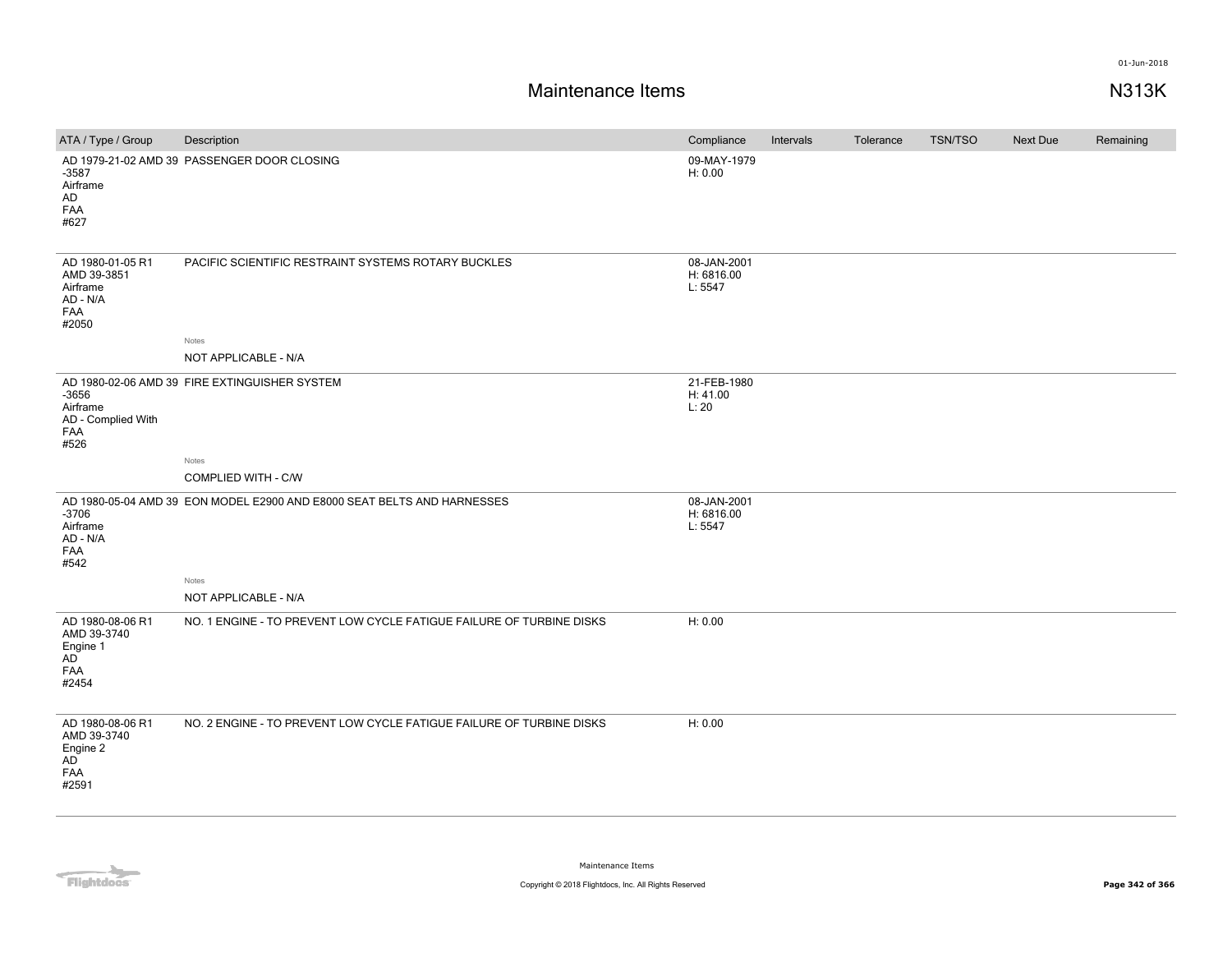| ATA / Type / Group                                                                       | Description                                                                                                                   | Compliance                           | Intervals | Tolerance | TSN/TSO | Next Due | Remaining |
|------------------------------------------------------------------------------------------|-------------------------------------------------------------------------------------------------------------------------------|--------------------------------------|-----------|-----------|---------|----------|-----------|
| AD 1980-08-06 R1<br>AMD 39-3740<br>Engine 1<br>AD - N/A<br>FAA<br>#2365                  | TO PREVENT LOW CYCLE FATIGUE FAILURE OF TURBINE DISKS                                                                         | 08-JAN-2001<br>H: 6816.00<br>L: 5547 |           |           |         |          |           |
|                                                                                          | Notes                                                                                                                         |                                      |           |           |         |          |           |
|                                                                                          | NOT APPLICABLE - N/A                                                                                                          |                                      |           |           |         |          |           |
| AD 1980-08-06 R1<br>AMD 39-3740<br>Engine 2<br>AD - N/A<br>FAA<br>#519                   | TO PREVENT LOW CYCLE FATIGUE FAILURE OF TURBINE DISKS.                                                                        | 08-JAN-2001<br>H: 6816.00<br>L: 5547 |           |           |         |          |           |
|                                                                                          | Notes                                                                                                                         |                                      |           |           |         |          |           |
|                                                                                          | NOT APPLICABLE - N/A                                                                                                          |                                      |           |           |         |          |           |
| $-3893$<br>Airframe<br>AD - Complied With<br>FAA<br>#2241                                | AD 1980-18-08 AMD 39 JET ELECTRONICS AND TECHNOLOGY, INC. MODEL PS-823() SERIES EMERGENCY POWER<br><b>SUPPLIES</b>            | 07-NOV-1980<br>H: 356.00<br>L: 6     |           |           |         |          |           |
|                                                                                          | Notes                                                                                                                         |                                      |           |           |         |          |           |
|                                                                                          | COMPLIED WITH - C/W                                                                                                           |                                      |           |           |         |          |           |
| $-4092$<br>Airframe<br>AD - N/A<br>FAA<br>#469                                           | AD 1981-08-04 AMD 39 PURITAN-BENNETT AERO SYSTEMS COMPANY OXYGEN MASKS P/N 174039, 174010-01,<br>174010-03, AND ZMR100 SERIES | 21-FEB-1980<br>H: 41.00<br>L:20      |           |           |         |          |           |
|                                                                                          | Notes                                                                                                                         |                                      |           |           |         |          |           |
|                                                                                          | NOT APPLICABLE - N/A                                                                                                          |                                      |           |           |         |          |           |
| AD 1982-18-09 AMD 39 TYGOTHANE TUBING<br>$-4449$<br>Airframe<br>AD - N/A<br>FAA<br>#1028 |                                                                                                                               | 08-JAN-2001<br>H: 6812.00<br>L: 5547 |           |           |         |          |           |
|                                                                                          | Notes                                                                                                                         |                                      |           |           |         |          |           |
|                                                                                          | NOT APPLICABLE - N/A                                                                                                          |                                      |           |           |         |          |           |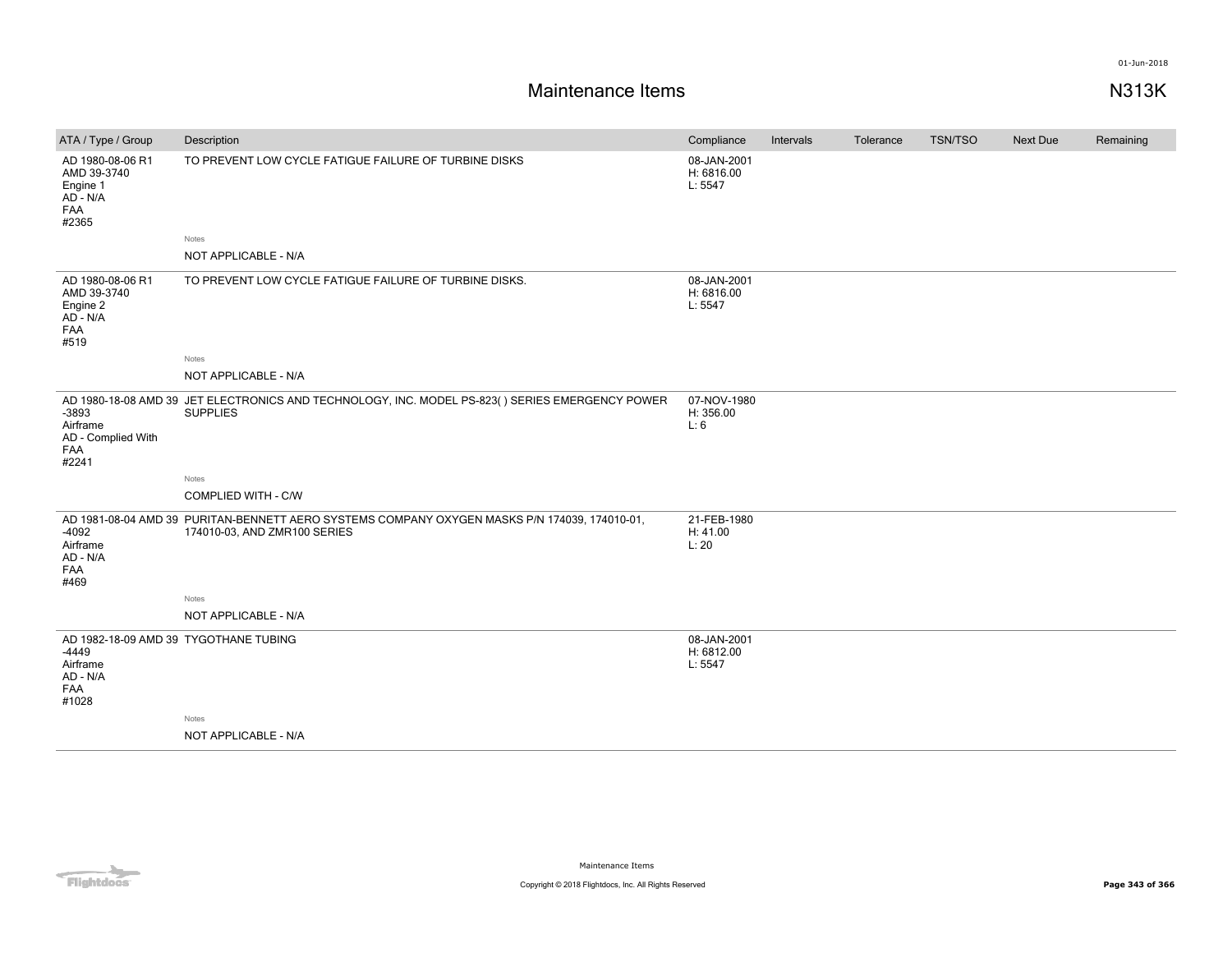| ATA / Type / Group                                             | Description                                                                                                                            | Compliance                           | Intervals | Tolerance | <b>TSN/TSO</b> | <b>Next Due</b> | Remaining |
|----------------------------------------------------------------|----------------------------------------------------------------------------------------------------------------------------------------|--------------------------------------|-----------|-----------|----------------|-----------------|-----------|
| -4475 PARA A<br>Airframe<br>AD - N/A<br>FAA<br>#647            | AD 1982-21-04 AMD 39 JET ELECTRONICS AND TECHNOLOGY, INC. ALL MODEL PS-835 SERIES EMERGENCY POWER<br>SUPPLY INSTALLATIONS              | 08-JAN-2001<br>H: 6812.00<br>L: 5547 |           |           |                |                 |           |
|                                                                | Notes                                                                                                                                  |                                      |           |           |                |                 |           |
|                                                                | NOT APPLICABLE - N/A                                                                                                                   |                                      |           |           |                |                 |           |
| -4475 PARA B<br>Airframe<br>AD - N/A<br>FAA<br>#1646           | AD 1982-21-04 AMD 39 JET ELECTRONICS AND TECHNOLOGY, INC. ALL MODEL PS-835 SERIES EMERGENCY POWER 17-DEC-2001<br>SUPPLY INSTALLATIONS. | H: 7194.00<br>L: 5802                |           |           |                |                 |           |
|                                                                | Notes                                                                                                                                  |                                      |           |           |                |                 |           |
|                                                                | NOT APPLICABLE - N/A                                                                                                                   |                                      |           |           |                |                 |           |
| -4554<br>Airframe<br>AD - Complied With<br><b>FAA</b><br>#1118 | AD 1983-02-03 AMD 39 FIRE EXTINGUISHERS                                                                                                | 15-FEB-1983<br>H: 1154.00<br>L: 985  |           |           |                |                 |           |
|                                                                | Notes                                                                                                                                  |                                      |           |           |                |                 |           |
|                                                                | COMPLIED WITH - C/W                                                                                                                    |                                      |           |           |                |                 |           |
| $-4801$<br>Airframe<br>AD - N/A<br><b>FAA</b><br>#1137         | AD 1984-02-08 AMD 39 APPLIANCE AD - SCOTT AVIATION OXYGEN CYLINDERS                                                                    | 17-DEC-2001<br>H: 7194.00<br>L: 5802 |           |           |                |                 |           |
|                                                                | Notes                                                                                                                                  |                                      |           |           |                |                 |           |
|                                                                | NOT APPLICABLE - N/A                                                                                                                   |                                      |           |           |                |                 |           |
| -5130<br>Engine 1<br>AD<br>FAA<br>#2642                        | AD 1985-18-03 AMD 39 NO. 1 ENGINE - TO PREVENT FAILURE OF THE STAGE 1 TURBINE DISK                                                     | H: 0.00                              |           |           |                |                 |           |
| $-5130$<br>Engine 2<br>AD<br>FAA<br>#2537                      | AD 1985-18-03 AMD 39 NO. 2 ENGINE - TO PREVENT FAILURE OF THE STAGE 1 TURBINE DISK                                                     | H: 0.00                              |           |           |                |                 |           |

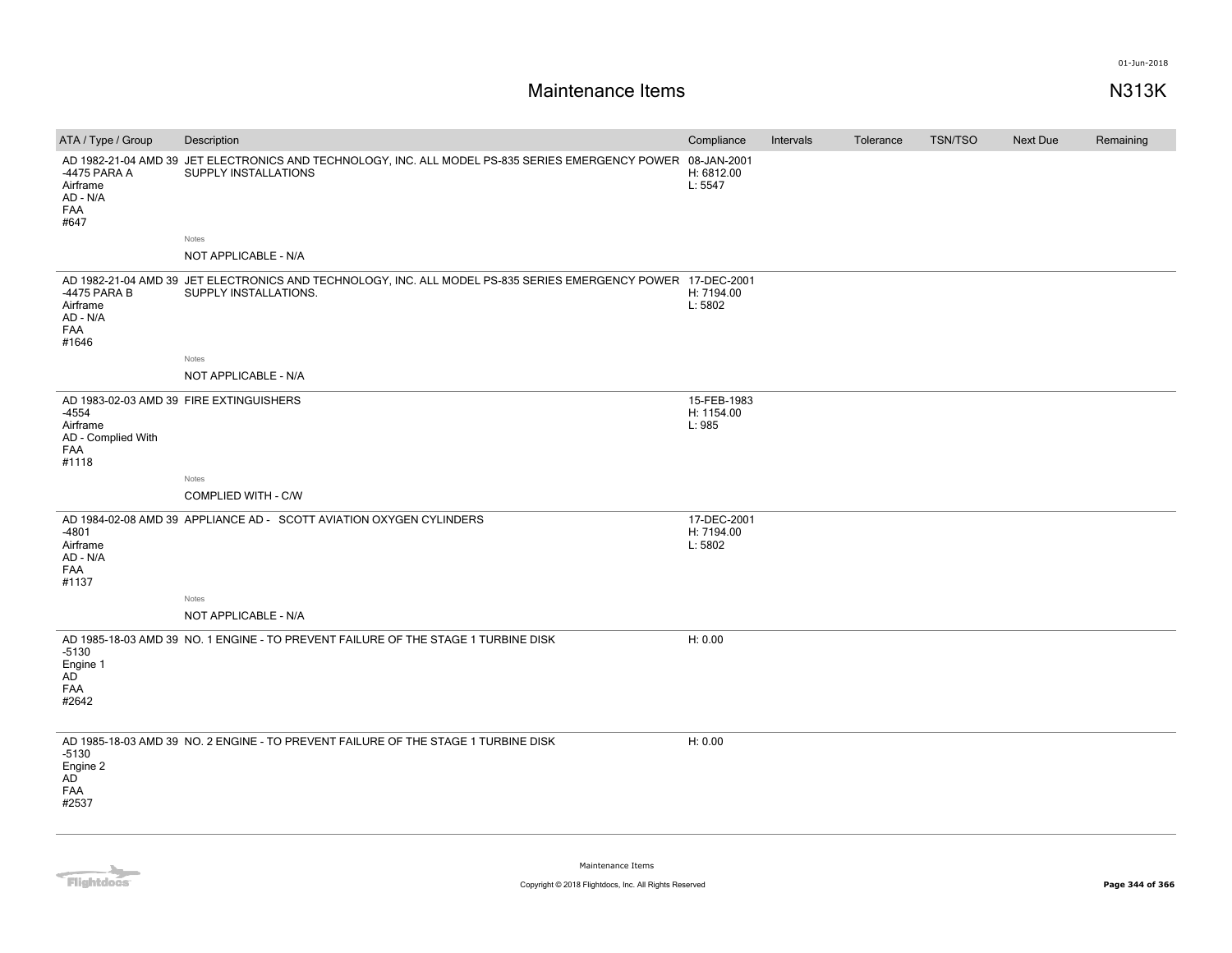# **Maintenance Items N313K**

| ATA / Type / Group                                     | Description                                                                                                                                             | Compliance                           | <b>Intervals</b> | Tolerance | <b>TSN/TSO</b> | Next Due | Remaining |
|--------------------------------------------------------|---------------------------------------------------------------------------------------------------------------------------------------------------------|--------------------------------------|------------------|-----------|----------------|----------|-----------|
| $-5130$<br>Engine 1<br>AD - N/A<br>FAA<br>#2333        | AD 1985-18-03 AMD 39 TO PREVENT FAILURE OF THE STAGE 1 TURBINE DISK                                                                                     | 08-JAN-2001<br>H: 6816.00<br>L: 5547 |                  |           |                |          |           |
|                                                        | Notes                                                                                                                                                   |                                      |                  |           |                |          |           |
|                                                        | NOT APPLICABLE - N/A                                                                                                                                    |                                      |                  |           |                |          |           |
| $-5130$<br>Engine 2<br>$AD - N/A$<br>FAA<br>#398       | AD 1985-18-03 AMD 39 TO PREVENT FAILURE OF THE STAGE 1 TURBINE DISK.                                                                                    | 08-JAN-2001<br>H: 6816.00<br>L: 5547 |                  |           |                |          |           |
|                                                        | Notes                                                                                                                                                   |                                      |                  |           |                |          |           |
|                                                        | NOT APPLICABLE - N/A                                                                                                                                    |                                      |                  |           |                |          |           |
| $-5207$<br>Airframe<br>AD - N/A<br><b>FAA</b><br>#1252 | AD 1985-22-10 AMD 39 APPLIANCE AD - COLLINS AVIONICS DIVISION/ROCKWELL INTERNATIONAL: FLIGHT<br>DIRECTOR INDICATORS AND HORIZONTAL SITUATION INDICATORS | 08-JAN-2001<br>H: 6816.00<br>L: 5547 |                  |           |                |          |           |
|                                                        | Notes                                                                                                                                                   |                                      |                  |           |                |          |           |
|                                                        | NOT APPLICABLE - N/A                                                                                                                                    |                                      |                  |           |                |          |           |
| $-5198$<br>Airframe<br>AD - N/A<br>FAA<br>#1871        | AD 1985-26-01 AMD 39 SECUR AIGLON MODEL 343 SAFETY BELTS                                                                                                | 17-DEC-2001<br>H: 7194.00<br>L: 5802 |                  |           |                |          |           |
|                                                        | Notes                                                                                                                                                   |                                      |                  |           |                |          |           |
|                                                        | NOT APPLICABLE - N/A                                                                                                                                    |                                      |                  |           |                |          |           |
| $-5182$<br>Airframe<br>AD - N/A<br>FAA<br>#1255        | AD 1985-26-03 AMD 39 APPLIANCE AD - SCOTT AVIATION OXYGEN CONNECTORS, PART NUMBERS 289-56 AND 289-08-JAN-2001<br>$56-1$                                 | H: 6816.00<br>L: 5547                |                  |           |                |          |           |
|                                                        | Notes                                                                                                                                                   |                                      |                  |           |                |          |           |
|                                                        | NOT APPLICABLE - N/A                                                                                                                                    |                                      |                  |           |                |          |           |

Flightdocs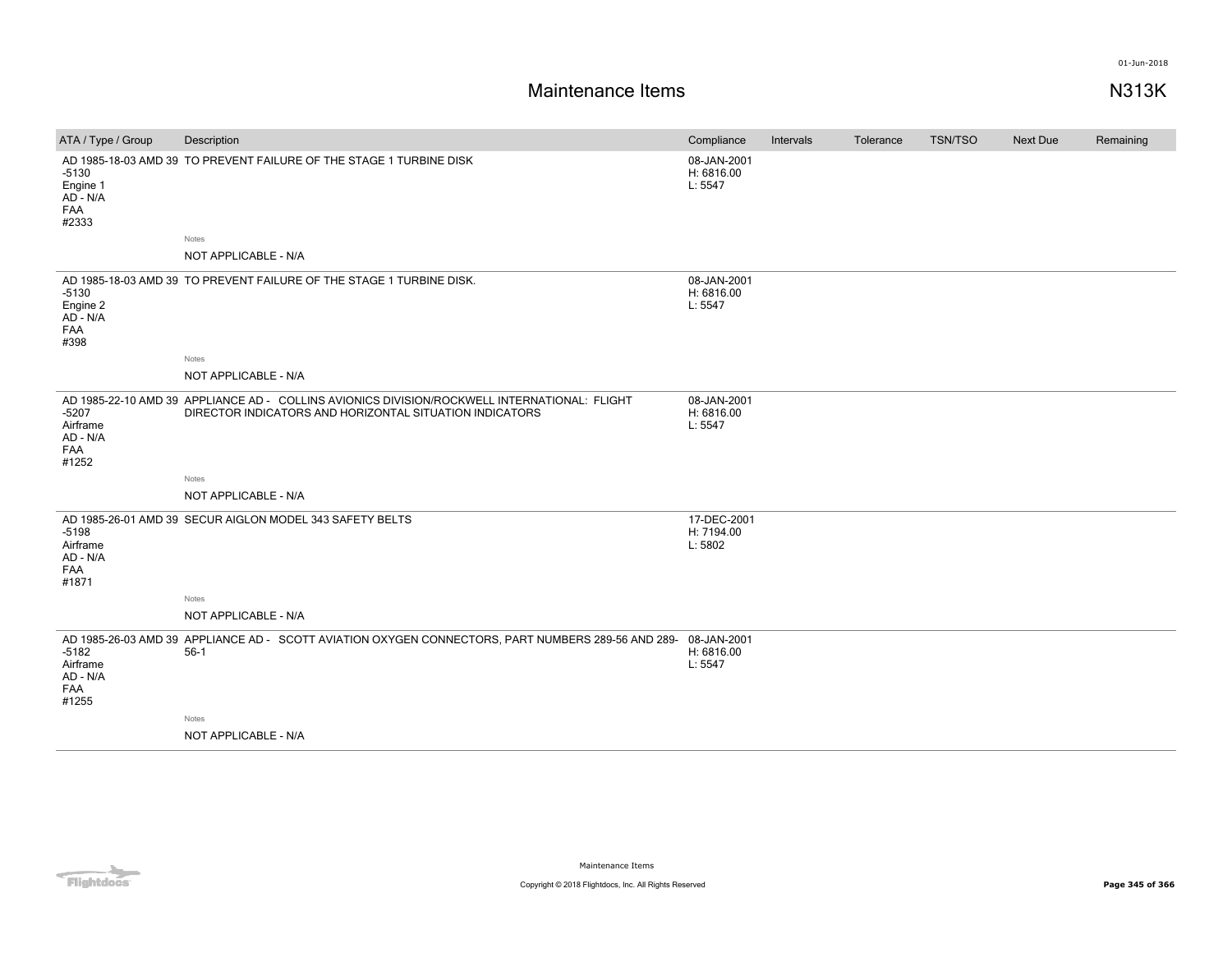| ATA / Type / Group                                               | Description                                                                                                                                          | Compliance                           | Intervals | Tolerance | <b>TSN/TSO</b> | <b>Next Due</b> | Remaining |
|------------------------------------------------------------------|------------------------------------------------------------------------------------------------------------------------------------------------------|--------------------------------------|-----------|-----------|----------------|-----------------|-----------|
| -5585<br>Airframe<br>AD - N/A<br>FAA<br>#2341                    | AD 1987-06-09 AMD 39 APPLIANCE AD - MECHANICAL PRODUCTS, INC. MODEL 4001, 4200, 4310, AND 8500 SERIES<br><b>CIRCUIT BREAKERS</b>                     | 08-JAN-2001<br>H: 6816.00<br>L: 5547 |           |           |                |                 |           |
|                                                                  | Notes                                                                                                                                                |                                      |           |           |                |                 |           |
|                                                                  | NOT APPLICABLE - N/A                                                                                                                                 |                                      |           |           |                |                 |           |
| $-5949$<br>Airframe<br>AD - Complied With<br><b>FAA</b><br>#1581 | AD 1988-13-03 AMD 39 MAIN LANDING GEAR REAR LOCK                                                                                                     | 17-DEC-2001<br>H: 7194.00<br>L: 5802 |           |           |                |                 |           |
|                                                                  | <b>Notes</b>                                                                                                                                         |                                      |           |           |                |                 |           |
|                                                                  | <b>COMPLIED WITH - C/W</b>                                                                                                                           |                                      |           |           |                |                 |           |
| $-6106$<br>Airframe<br>AD - N/A<br>FAA<br>#2048                  | AD 1989-02-05 AMD 39 APPLIANCE AD - BF GOODRICH (OR FORMER COMPANY NAME SARGENT INDUSTRIES, PICO<br>DIVISION) 7-MAN LIFERAFT                         | 08-JAN-2001<br>H: 6816.00<br>L: 5547 |           |           |                |                 |           |
|                                                                  | Notes                                                                                                                                                |                                      |           |           |                |                 |           |
|                                                                  | NOT APPLICABLE - N/A                                                                                                                                 |                                      |           |           |                |                 |           |
| $-6527$<br>Airframe<br>AD - N/A<br>FAA<br>#1994                  | AD 1990-05-09 AMD 39 APPLIANCE AD - TRACOR AEROSPACE, INCORPORATED TA-7800 OMEGA/VLF NAVIGATION<br>SYSTEMS, WITH RECEIVER PROCESSOR UNIT (RPU)       | 08-JAN-2001<br>H: 6816.00<br>L: 5547 |           |           |                |                 |           |
|                                                                  | <b>Notes</b>                                                                                                                                         |                                      |           |           |                |                 |           |
|                                                                  | NOT APPLICABLE - N/A                                                                                                                                 |                                      |           |           |                |                 |           |
| $-6538$<br>Airframe<br>AD - N/A<br>FAA<br>#1867                  | AD 1990-06-13 AMD 39 APPLIANCE AD - HONEYWELL INC., SPERRY COMMERCIAL FLIGHT SYSTEMS DIVISION<br>MODEL VG-14A VERTICAL GYRO, PART NUMBER 7000622-901 | 08-JAN-2001<br>H: 6816.00<br>L: 5547 |           |           |                |                 |           |
|                                                                  | Notes                                                                                                                                                |                                      |           |           |                |                 |           |
|                                                                  | NOT APPLICABLE - N/A                                                                                                                                 |                                      |           |           |                |                 |           |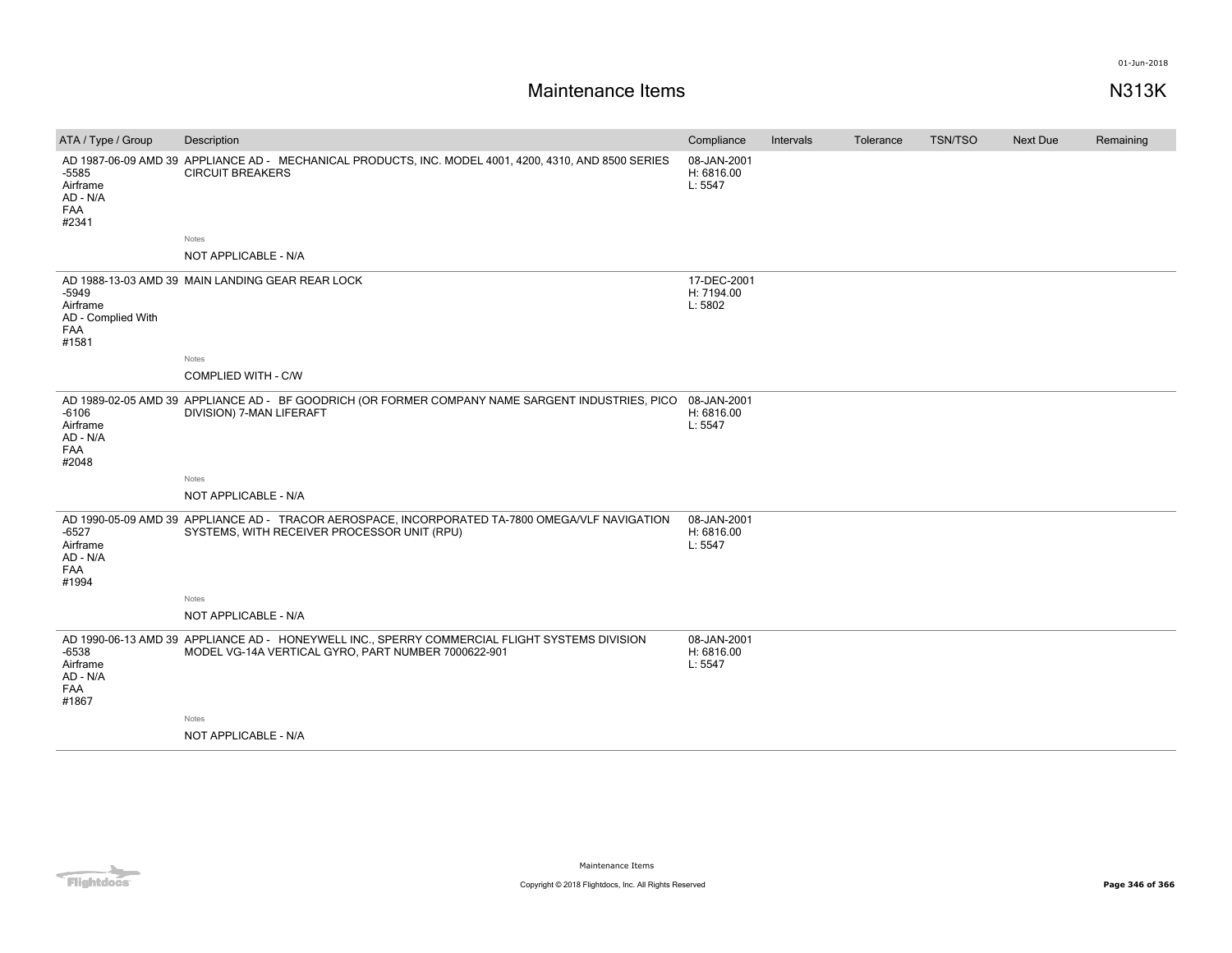# **Maintenance Items N313K**

| ATA / Type / Group                                                      | Description                                                                                                                                                       | Compliance                           | Intervals               | Tolerance | <b>TSN/TSO</b> | <b>Next Due</b>         | Remaining               |
|-------------------------------------------------------------------------|-------------------------------------------------------------------------------------------------------------------------------------------------------------------|--------------------------------------|-------------------------|-----------|----------------|-------------------------|-------------------------|
| AD 1990-07-08 R1<br>AMD 39-6627<br>Airframe<br>AD - N/A<br>FAA<br>#2049 | APPLIANCE AD - S.E.L.A. LABORATOIRE ABADIE (SELA) FLUORESCENT LIGHTING LAMP<br><b>CONNECTORS</b>                                                                  | 08-JAN-2001<br>H: 6816.00<br>L: 5547 |                         |           |                |                         |                         |
|                                                                         | Notes                                                                                                                                                             |                                      |                         |           |                |                         |                         |
|                                                                         | NOT APPLICABLE - N/A                                                                                                                                              |                                      |                         |           |                |                         |                         |
| $-6640$<br>Airframe<br>AD<br><b>FAA</b><br>#1059                        | AD 1990-14-06 AMD 39 APPLIANCE AD - 1995-22-01 AEROSPACE LIGHTING CORPORATION: AMENDMENT 39-9408.<br>DOCKET 94-ANE-31. SUPERSEDES AD 90-14-06, AMENDMENT 39-6640. | 17-DEC-2001<br>H: 7194.00<br>L: 5802 |                         |           |                |                         |                         |
| $-6989$<br>Airframe<br>AD - N/A<br>FAA<br>#2242                         | AD 1991-10-05 AMD 39 APPLIANCE AD - O2 CORPORATION (FRANK MCGOWAN CO.) OXYGEN MASK PRESENTATION 08-JAN-2001<br><b>UNIT</b>                                        | H: 6816.00<br>L: 5547                |                         |           |                |                         |                         |
|                                                                         | Notes                                                                                                                                                             |                                      |                         |           |                |                         |                         |
|                                                                         | NOT APPLICABLE - N/A                                                                                                                                              |                                      |                         |           |                |                         |                         |
|                                                                         |                                                                                                                                                                   |                                      |                         |           |                |                         |                         |
| $-8334$<br>Airframe<br>AD<br>FAA<br>#2741                               | AD 1992-17-05 AMD 39 SIGNIFICANT STRUCTURAL ITEMS                                                                                                                 | H: 0.00                              | H: 30000.00<br>L: 20000 |           |                | H: 30000.00<br>L: 20000 | H: 20962.80<br>L: 12511 |
| -8504 PARA A<br>Airframe<br>AD - N/A<br>FAA<br>#2309                    | AD 1993-04-02 AMD 39 APPLIANCE AD - ROCKWELL INTERNATIONAL/COLLINS AVIATION DIVISION TDR-94D MODE S 08-JAN-2001<br>TRANSPONDERS,<br>Notes                         | H: 6816.00<br>L: 5547                |                         |           |                |                         |                         |
|                                                                         | NOT APPLICABLE - N/A                                                                                                                                              |                                      |                         |           |                |                         |                         |
| -8504 PARA B<br>Airframe<br>AD - N/A<br>FAA<br>#481                     | AD 1993-04-02 AMD 39 APPLIANCE AD - ROCKWELL INTERNATIONAL/COLLINS AVIATION DIVISION TDR-94D MODE S 08-JAN-2001<br>TRANSPONDERS,.                                 | H: 6816.00<br>L: 5547                |                         |           |                |                         |                         |
|                                                                         | Notes                                                                                                                                                             |                                      |                         |           |                |                         |                         |
|                                                                         | NOT APPLICABLE - N/A                                                                                                                                              |                                      |                         |           |                |                         |                         |

Flightdocs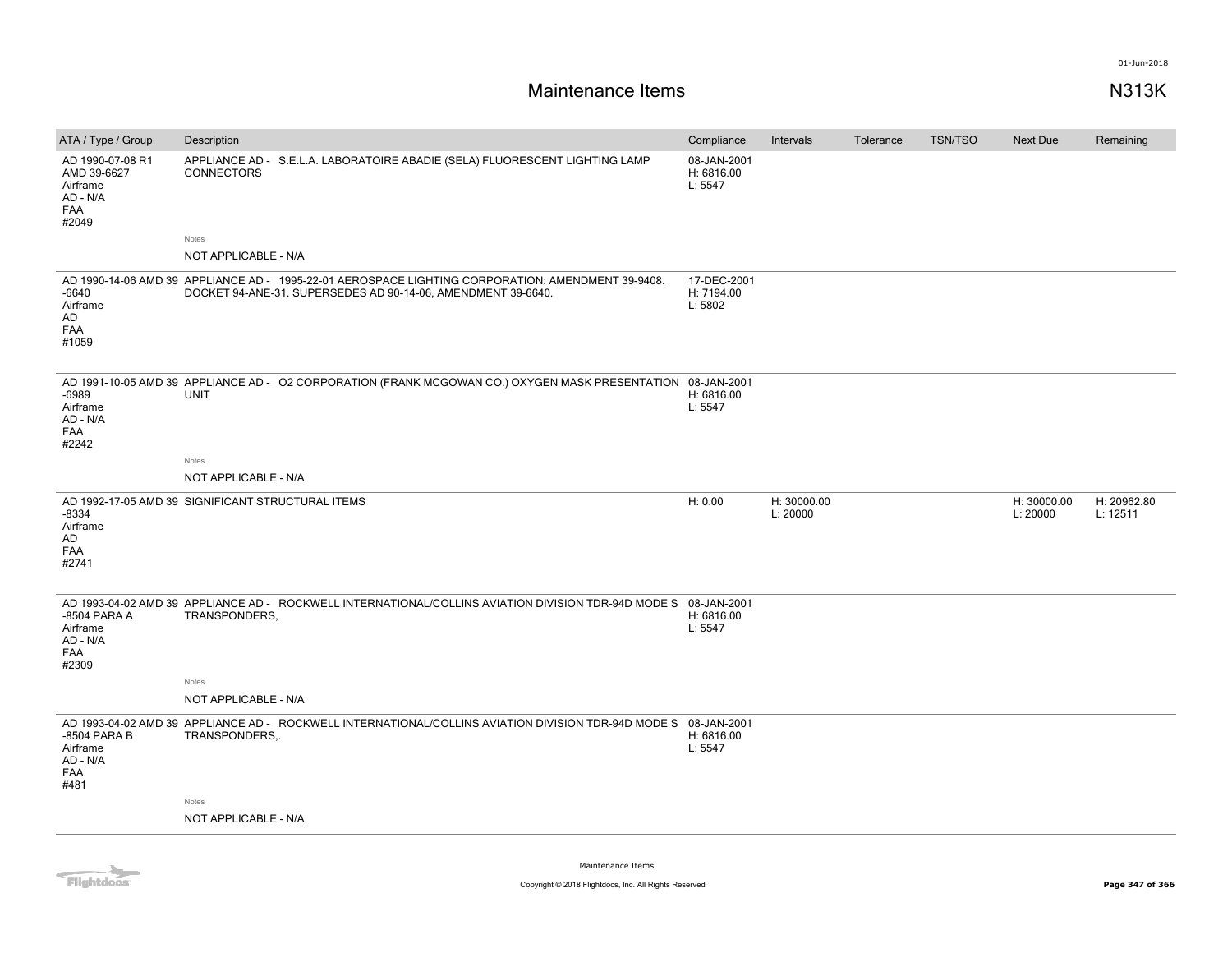# **Maintenance Items N313K**

| ATA / Type / Group                                            | Description                                                                                                                                               | Compliance                           | Intervals | Tolerance | <b>TSN/TSO</b> | <b>Next Due</b> | Remaining |
|---------------------------------------------------------------|-----------------------------------------------------------------------------------------------------------------------------------------------------------|--------------------------------------|-----------|-----------|----------------|-----------------|-----------|
| -8788<br>Airframe<br>AD - N/A<br>FAA<br>#1316                 | AD 1994-01-06 AMD 39 APPLIANCE AD - ROCKWELL INTERNATIONAL, COLLINS AIR TRANSPORT DIVISION, TRAFFIC<br>ALERT AND COLLISION AVOIDANCE SYSTEM II PROCESSORS | 17-DEC-2001<br>H: 7194.00<br>L: 5802 |           |           |                |                 |           |
|                                                               | Notes                                                                                                                                                     |                                      |           |           |                |                 |           |
|                                                               | NOT APPLICABLE - N/A                                                                                                                                      |                                      |           |           |                |                 |           |
| $-8852$<br>Airframe<br>AD - N/A<br>FAA<br>#1224               | AD 1994-06-04 AMD 39 EROS SERIES MF10-[]-[] FULL FACE QUICK DONNING MASK REGULATORS                                                                       | 17-DEC-2001<br>H: 7194.00<br>L: 5802 |           |           |                |                 |           |
|                                                               | Notes                                                                                                                                                     |                                      |           |           |                |                 |           |
|                                                               | NOT APPLICABLE - N/A                                                                                                                                      |                                      |           |           |                |                 |           |
| $-9028$<br>Airframe<br>AD - N/A<br>FAA<br>#1334               | AD 1994-19-06 AMD 39 APPLIANCE AD - PURITAN BENNETT SWEEP-ON MODEL 2000 CREW MASKS                                                                        | 08-JAN-2001<br>H: 6816.00<br>L: 5547 |           |           |                |                 |           |
|                                                               | Notes                                                                                                                                                     |                                      |           |           |                |                 |           |
|                                                               | NOT APPLICABLE - N/A                                                                                                                                      |                                      |           |           |                |                 |           |
| -9408<br>Airframe<br>AD - Complied With<br><b>FAA</b><br>#146 | AD 1995-22-01 AMD 39 APPLIANCE AD - AEROSPACE LIGHTING CORPORATION POWER UNITS AND POWER<br><b>SUPPLIES</b>                                               | 28-MAR-1996<br>H: 5546.00<br>L: 4978 |           |           |                |                 |           |
|                                                               | Notes                                                                                                                                                     |                                      |           |           |                |                 |           |
|                                                               | <b>COMPLIED WITH - C/W</b>                                                                                                                                |                                      |           |           |                |                 |           |
| $-9855$<br>Airframe<br>AD - N/A<br>FAA<br>#948                | AD 1996-25-12 AMD 39 SUNDSTRAND T-62T-40C SERIES AUXILIARY POWER UNITS                                                                                    | 21-JAN-2004<br>H: 7773.93<br>L: 6221 |           |           |                |                 |           |
|                                                               | Notes                                                                                                                                                     |                                      |           |           |                |                 |           |
|                                                               | NOT APPLICABLE - EQUIPMENT NOT INSTALLED                                                                                                                  |                                      |           |           |                |                 |           |
| $-9947$<br>Airframe<br>AD<br>FAA<br>#1295                     | AD 1997-05-03 AMD 39 APPLIANCE AD - ALLIEDSIGNAL AVIONICS, INC. MODELS GNS-XLS AND GNS-XL FLIGHT<br>MANAGEMENT SYSTEMS                                    | 17-DEC-2001<br>H: 7194.00<br>L: 5802 |           |           |                |                 |           |

Flightdocs

Maintenance Items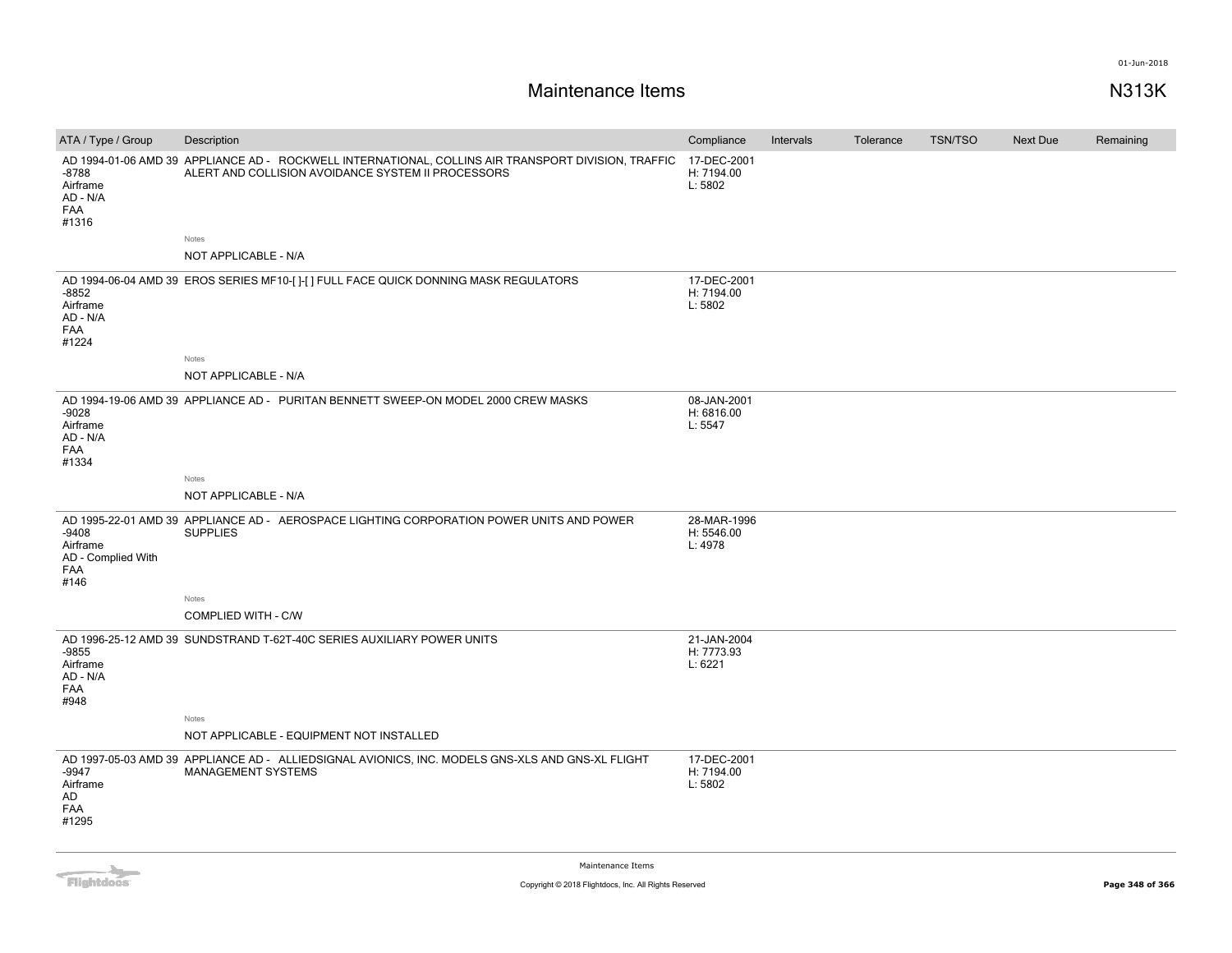| ATA / Type / Group                                                       | Description                                                                                                                     | Compliance                           | Intervals | Tolerance | TSN/TSO | <b>Next Due</b> | Remaining |
|--------------------------------------------------------------------------|---------------------------------------------------------------------------------------------------------------------------------|--------------------------------------|-----------|-----------|---------|-----------------|-----------|
| AD 1997-05-03 R1<br>AMD 39-11064<br>Airframe<br>AD - N/A<br>FAA<br>#1525 | APPLIANCE AD - ALLIEDSIGNAL AVIONICS, INC. MODELS GNS-XLS AND GNS-XL FLIGHT<br><b>MANAGEMENT SYSTEMS.</b>                       | 08-JAN-2001<br>H: 6816.00<br>L: 5547 |           |           |         |                 |           |
|                                                                          | Notes                                                                                                                           |                                      |           |           |         |                 |           |
|                                                                          | NOT APPLICABLE - N/A                                                                                                            |                                      |           |           |         |                 |           |
| $-10057$<br>Engine 1<br>AD<br>FAA<br>#2543                               | AD 1997-13-10 AMD 39 NO. 1 ENGINE - TO PREVENT AN OVERSPEED OF THE AFT FAN DISK                                                 | H: 0.00                              |           |           |         |                 |           |
| $-10057$<br>Engine 2<br>AD<br>FAA<br>#2752                               | AD 1997-13-10 AMD 39 NO. 2 ENGINE - TO PREVENT AN OVERSPEED OF THE AFT FAN DISK                                                 | H: 0.00                              |           |           |         |                 |           |
| $-10057$<br>Engine 1<br>AD <sup>-</sup><br>FAA<br>#920                   | AD 1997-13-10 AMD 39 TO PREVENT AN OVERSPEED OF THE AFT FAN DISK                                                                | 17-DEC-2001<br>H: 7194.00<br>L: 5802 |           |           |         |                 |           |
| $-10057$<br>Engine 2<br>AD<br>FAA<br>#1216                               | AD 1997-13-10 AMD 39 TO PREVENT AN OVERSPEED OF THE AFT FAN DISK.                                                               | 17-DEC-2001<br>H: 7194.00<br>L: 5802 |           |           |         |                 |           |
| $-10113$<br>Airframe<br>AD - N/A<br>FAA<br>#834                          | AD 1997-18-03 AMD 39 APPLIANCE AD - PURITAN-BENNETT AERO SYSTEMS CO., CONE AND SEAL ASSEMBLIES<br>Notes<br>NOT APPLICABLE - N/A | 17-DEC-2001<br>H: 7194.00<br>L: 5802 |           |           |         |                 |           |

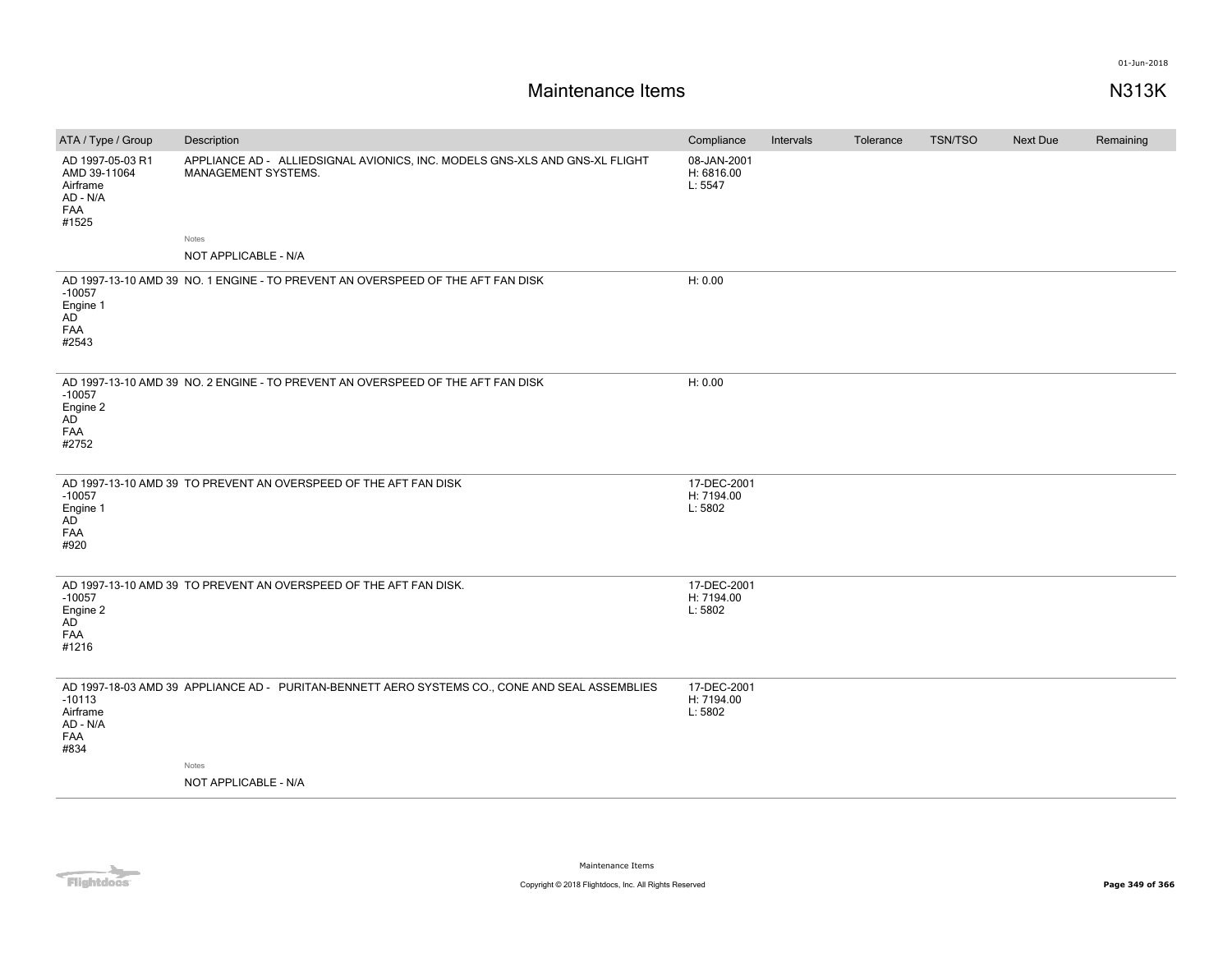| ATA / Type / Group                                                | Description                                                                                                                                               | Compliance                           | Intervals         | Tolerance | <b>TSN/TSO</b> | Next Due                  | Remaining               |
|-------------------------------------------------------------------|-----------------------------------------------------------------------------------------------------------------------------------------------------------|--------------------------------------|-------------------|-----------|----------------|---------------------------|-------------------------|
| $-10232$<br>Engine 1<br>AD<br>FAA<br>#2472                        | AD 1997-25-08 AMD 39 NO. 1 ENGINE - TO PREVENT TURBINE TORQUE RING OR COMPRESSOR DRIVE SHAFT<br><b>FAILURE</b>                                            | H: 0.00                              |                   |           |                |                           |                         |
| $-10232$<br>Engine 2<br>AD<br>FAA<br>#2730                        | AD 1997-25-08 AMD 39 NO. 2 ENGINE - TO PREVENT TURBINE TORQUE RING OR COMPRESSOR DRIVE SHAFT<br><b>FAILURE</b>                                            | H: 0.00                              |                   |           |                |                           |                         |
| $-10232$<br>Engine 1<br>AD <sup></sup><br><b>FAA</b><br>#766      | AD 1997-25-08 AMD 39 TO PREVENT TURBINE TORQUE RING OR COMPRESSOR DRIVE SHAFT FAILURE                                                                     | 17-DEC-2001<br>H: 7194.00<br>L: 5802 |                   |           |                |                           |                         |
| $-10232$<br>Engine 2<br>AD<br>FAA<br>#1530                        | AD 1997-25-08 AMD 39 TO PREVENT TURBINE TORQUE RING OR COMPRESSOR DRIVE SHAFT FAILURE.                                                                    | 17-DEC-2001<br>H: 7194.00<br>L: 5802 |                   |           |                |                           |                         |
| $-10469$<br>Airframe<br>AD - N/A<br>FAA<br>#1999                  | AD 1998-08-20 AMD 39 APPLIANCE AD - ALLIEDSIGNAL AEROSPACE BENDIX/KING MODEL KSA 470 AUTOPILOT<br><b>SERVO ACTUATORS</b><br>Notes<br>NOT APPLICABLE - N/A | 08-JAN-2001<br>H: 6816.00<br>L: 5547 |                   |           |                |                           |                         |
| $-10603$<br>Airframe<br>AD - Complied With<br><b>FAA</b><br>#1840 | AD 1998-13-15 AMD 39 WING-TO-FUSELAGE UPPER FAIRINGS<br>Notes<br><b>COMPLIED WITH</b>                                                                     | 18-JAN-2018<br>H: 9004.30<br>L: 7457 | M: 6<br>H: 300.00 |           |                | 18-JUL-2018<br>H: 9304.30 | M: 1 D: 17<br>H: 267.10 |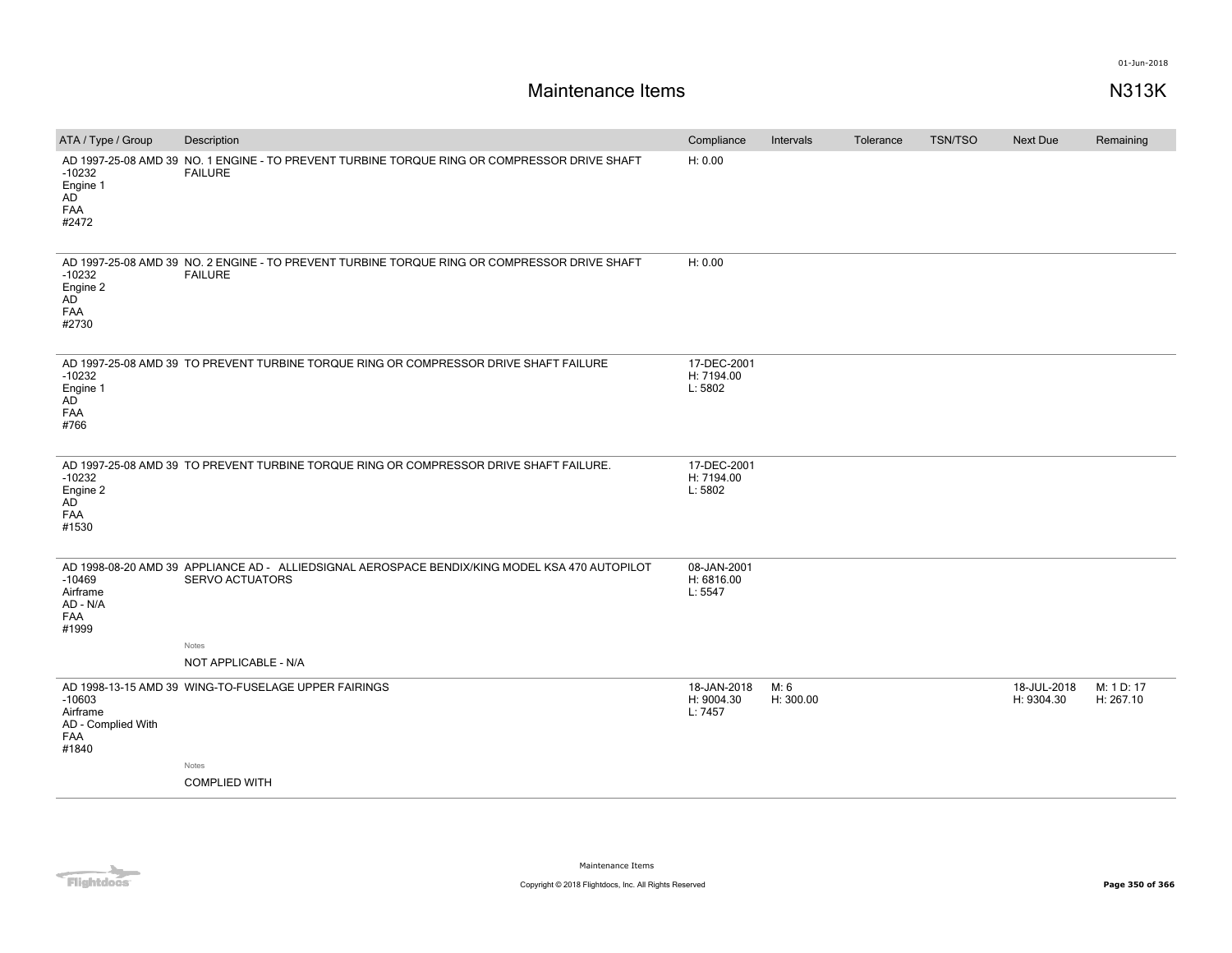| ATA / Type / Group                                                       | Description                                                                                   | Compliance                           | Intervals | Tolerance | <b>TSN/TSO</b> | Next Due | Remaining |
|--------------------------------------------------------------------------|-----------------------------------------------------------------------------------------------|--------------------------------------|-----------|-----------|----------------|----------|-----------|
| $-10870$<br>Engine 1<br>AD<br>FAA<br>#2737                               | AD 1998-23-06 AMD 39 NO. 1 ENGINE - TO PREVENT COMBUSTOR LINER CRACKING AT MULTIPLE LOCATIONS | H: 0.00                              |           |           |                |          |           |
| $-10870$<br>Engine 2<br>AD<br>FAA<br>#2682                               | AD 1998-23-06 AMD 39 NO. 2 ENGINE - TO PREVENT COMBUSTOR LINER CRACKING AT MULTIPLE LOCATIONS | H: 0.00                              |           |           |                |          |           |
| $-10870$<br>Engine 1<br>AD - N/A<br><b>FAA</b><br>#2434                  | AD 1998-23-06 AMD 39 TO PREVENT COMBUSTOR LINER CRACKING AT MULTIPLE LOCATIONS<br>Notes       | 17-DEC-2001<br>H: 7194.00<br>L: 5802 |           |           |                |          |           |
|                                                                          | NOT APPLICABLE - N/A                                                                          |                                      |           |           |                |          |           |
| $-10870$<br>Engine 2<br>AD<br>FAA<br>#1828                               | AD 1998-23-06 AMD 39 TO PREVENT COMBUSTOR LINER CRACKING AT MULTIPLE LOCATIONS.               | 17-DEC-2001<br>H: 7194.00<br>L: 5802 |           |           |                |          |           |
| $-10936$<br>Airframe<br>AD - N/A<br>FAA<br>#152                          | AD 1998-25-10 AMD 39 APPLIANCE AD - AIRCRAFT BELTS, INC. SEAT RESTRAINT SYSTEMS<br>Notes      | 08-JAN-2001<br>H: 6816.00<br>L: 5547 |           |           |                |          |           |
|                                                                          | NOT APPLICABLE - N/A                                                                          |                                      |           |           |                |          |           |
| AD 1998-25-10 R1<br>AMD 39-11460<br>Airframe<br>AD - N/A<br>FAA<br>#1764 | APPLIANCE AD - AIRCRAFT BELTS, INC. SEAT RESTRAINT SYSTEMS.                                   | 08-JAN-2001<br>H: 6816.00<br>L: 5547 |           |           |                |          |           |
|                                                                          | Notes<br>NOT APPLICABLE - N/A                                                                 |                                      |           |           |                |          |           |
|                                                                          |                                                                                               |                                      |           |           |                |          |           |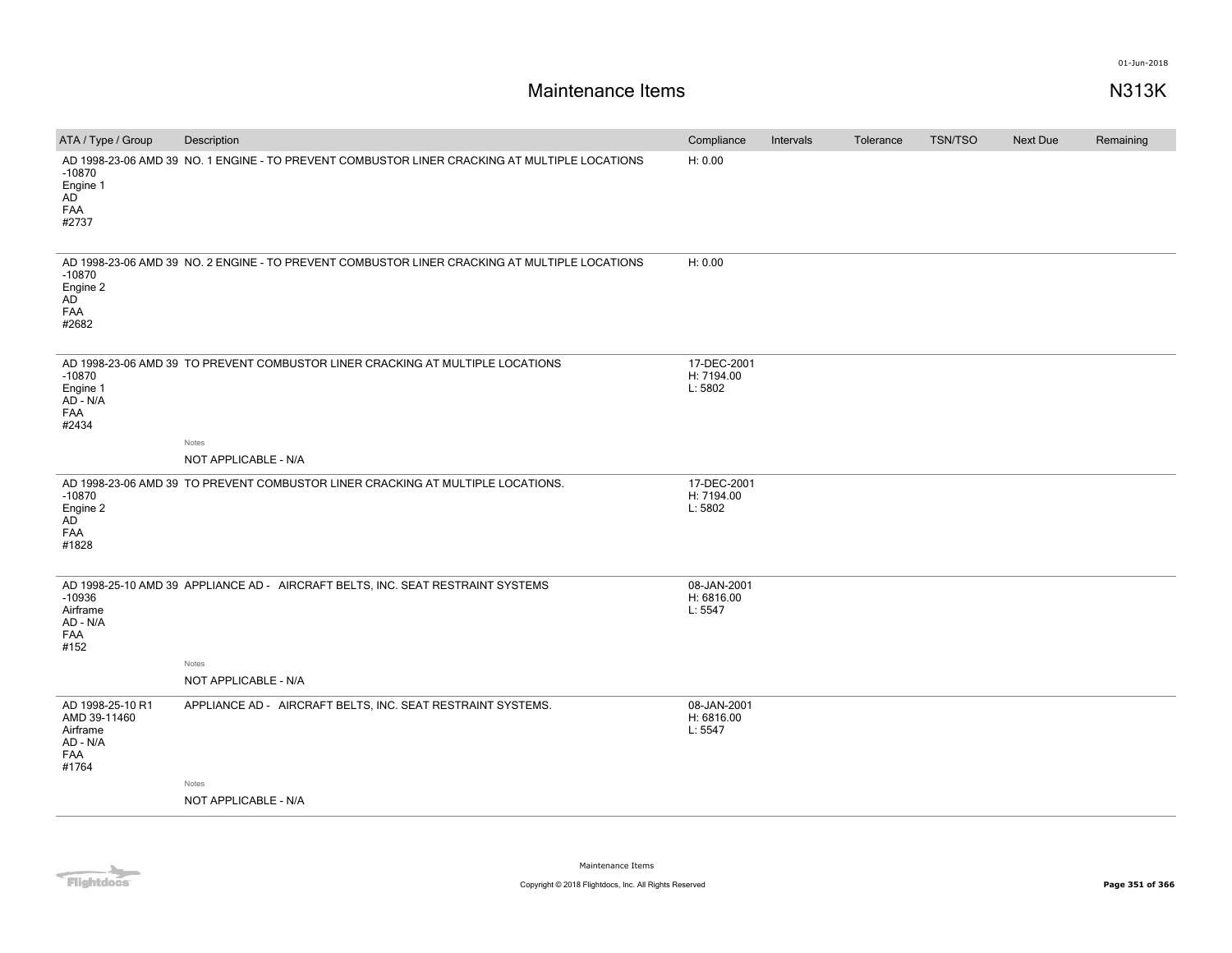| ATA / Type / Group                                                        | Description                                                                                                                                                  | Compliance                           | Intervals | Tolerance | TSN/TSO | Next Due | Remaining |
|---------------------------------------------------------------------------|--------------------------------------------------------------------------------------------------------------------------------------------------------------|--------------------------------------|-----------|-----------|---------|----------|-----------|
| $-10950$<br>Airframe<br>AD - Complied With<br>FAA<br>#901                 | AD 1998-26-10 AMD 39 AFM LIMITATIONS SECTION                                                                                                                 | 29-JAN-1999<br>H: 6405.00<br>L: 5210 |           |           |         |          |           |
|                                                                           | Notes                                                                                                                                                        |                                      |           |           |         |          |           |
|                                                                           | COMPLIED WITH - C/W                                                                                                                                          |                                      |           |           |         |          |           |
| $-11130$<br>Airframe<br>AD - N/A<br>FAA<br>#852                           | AD 1999-08-21 AMD 39 APPLIANCE AD - AD99-08-21                                                                                                               | 08-JAN-2001<br>H: 6816.00<br>L: 5547 |           |           |         |          |           |
|                                                                           | Notes                                                                                                                                                        |                                      |           |           |         |          |           |
|                                                                           | NOT APPLICABLE - N/A                                                                                                                                         |                                      |           |           |         |          |           |
| AD 1999-23-22 R2<br>AMD 39-11686<br>Airframe<br>AD<br><b>FAA</b><br>#2763 | APPLIANCE AD - VARIOUS TRANSPORT CATEGORY AIRPLANES EQUIPPED WITH MODE "C"<br>TRANSPONDER(S) WITH SINGLE GILLHAM CODE ALTITUDE INPUT FINAL RULE; RESCISSION. | H: 0.00                              |           |           |         |          |           |
|                                                                           |                                                                                                                                                              |                                      |           |           |         |          |           |
|                                                                           | Notes<br><b>RESCINDED</b>                                                                                                                                    |                                      |           |           |         |          |           |
|                                                                           |                                                                                                                                                              |                                      |           |           |         |          |           |
| $-11506$<br>Engine 1<br>AD - Superseded<br>FAA<br>#2470                   | AD 2000-01-09 AMD 39 NO. 1 ENGINE - SUPERSEDED BY 2001-10-12                                                                                                 | H: 0.00                              |           |           |         |          |           |
| $-11506$<br>Engine 2<br>AD - Superseded<br>FAA<br>#2714                   | AD 2000-01-09 AMD 39 NO. 2 ENGINE - SUPERSEDED BY 2001-10-12                                                                                                 | H: 0.00                              |           |           |         |          |           |
| $-11506$<br>Engine 1<br>AD - N/A<br>FAA<br>#1267                          | AD 2000-01-09 AMD 39 SUPERSEDED BY 2001-10-12                                                                                                                | 08-JAN-2001<br>H: 6816.00<br>L: 5547 |           |           |         |          |           |
|                                                                           | Notes                                                                                                                                                        |                                      |           |           |         |          |           |
|                                                                           | NOT APPLICABLE - N/A                                                                                                                                         |                                      |           |           |         |          |           |
|                                                                           |                                                                                                                                                              |                                      |           |           |         |          |           |

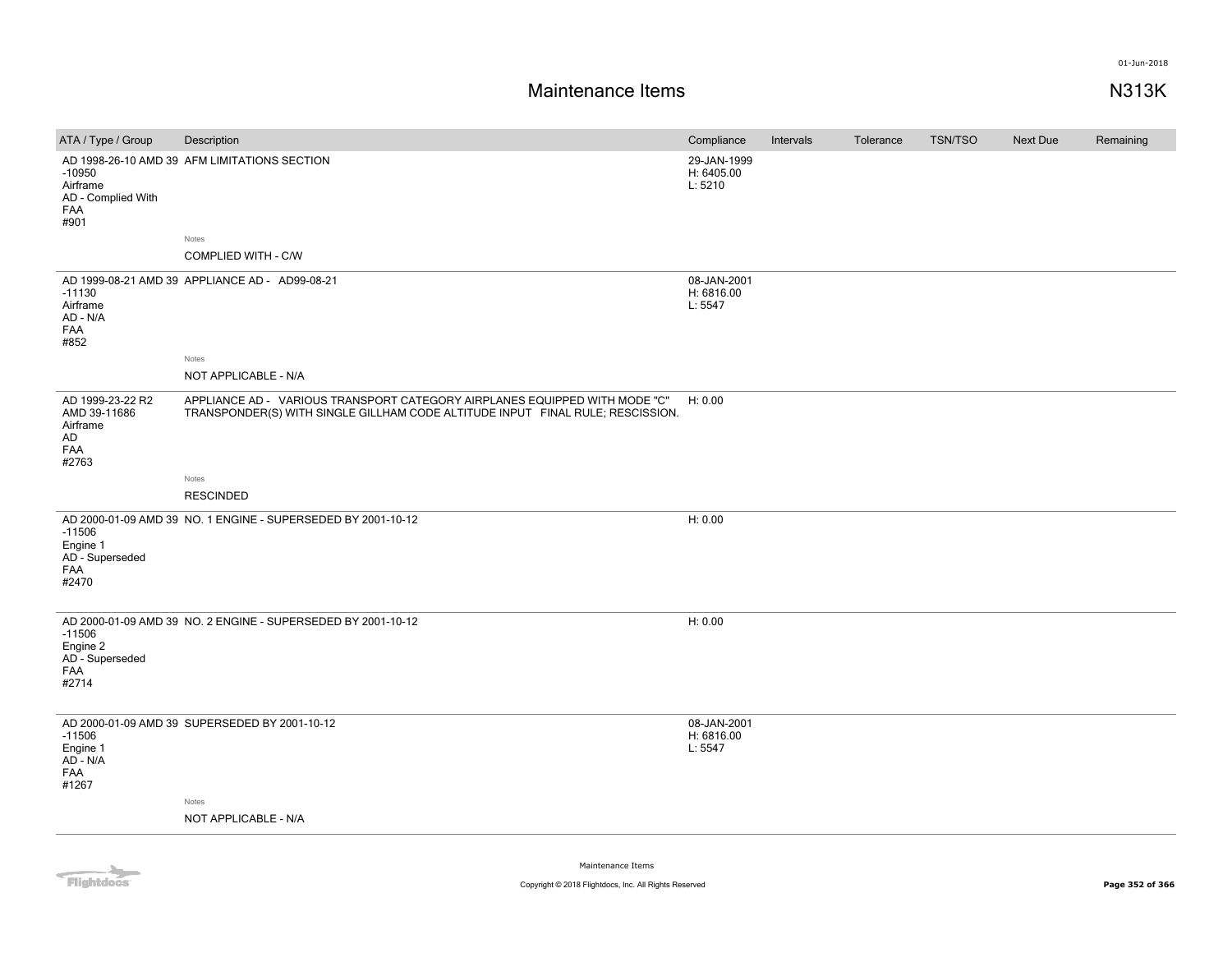| ATA / Type / Group                                                                   | Description                                                                | Compliance                           | Intervals | Tolerance | <b>TSN/TSO</b> | Next Due | Remaining |
|--------------------------------------------------------------------------------------|----------------------------------------------------------------------------|--------------------------------------|-----------|-----------|----------------|----------|-----------|
| $-11506$<br>Engine 2<br>AD - N/A<br>FAA<br>#1973                                     | AD 2000-01-09 AMD 39 SUPERSEDED BY 2001-10-12.                             | 08-JAN-2001<br>H: 6816.00<br>L: 5547 |           |           |                |          |           |
|                                                                                      | Notes                                                                      |                                      |           |           |                |          |           |
|                                                                                      | NOT APPLICABLE - N/A                                                       |                                      |           |           |                |          |           |
| $-11630$<br>Airframe<br>AD - N/A<br>FAA<br>#413                                      | AD 2000-05-20 AMD 39 PASSENGER OXYGEN MASKS                                | 08-JAN-2001<br>H: 6816.00<br>L: 5547 |           |           |                |          |           |
|                                                                                      | Notes                                                                      |                                      |           |           |                |          |           |
|                                                                                      | NOT APPLICABLE - N/A                                                       |                                      |           |           |                |          |           |
| AD 2000-11-03 AMD 39 PITCH FEEL SYSTEM<br>$-11751$<br>Airframe<br>AD<br>FAA<br>#2191 |                                                                            | 08-JAN-2001<br>H: 6816.00<br>L: 5547 |           |           |                |          |           |
| $-11793$<br>Airframe<br>AD - Complied With<br>FAA<br>#1590                           | AD 2000-12-15 AMD 39 OVERWING EMERGENCY EXITS-LH<br>Notes                  | 25-AUG-2004<br>H: 7776.80<br>L: 6225 |           |           |                |          |           |
|                                                                                      | COMPLIED WITH - NO DEFECTS NOTED AT THIS TIME. NEXT DUE 9/2005             |                                      |           |           |                |          |           |
| $-11793$<br>Airframe<br>AD - Complied With<br>FAA<br>#1490                           | AD 2000-12-15 AMD 39 OVERWING EMERGENCY EXITS.- RH                         | 25-AUG-2004<br>H: 7776.80<br>L: 6225 |           |           |                |          |           |
|                                                                                      | Notes<br>COMPLIED WITH - NO DEFECTS NOTED AT THIS TIME. NEXT DUE 9/2005    |                                      |           |           |                |          |           |
|                                                                                      |                                                                            |                                      |           |           |                |          |           |
| $-12238$<br>Engine 1<br><b>AD</b><br>FAA<br>#2671                                    | AD 2001-10-12 AMD 39 NO. 1 ENGINE - TO PREVENT THE USE OF UNAPPROVED PARTS | H: 0.00                              |           |           |                |          |           |

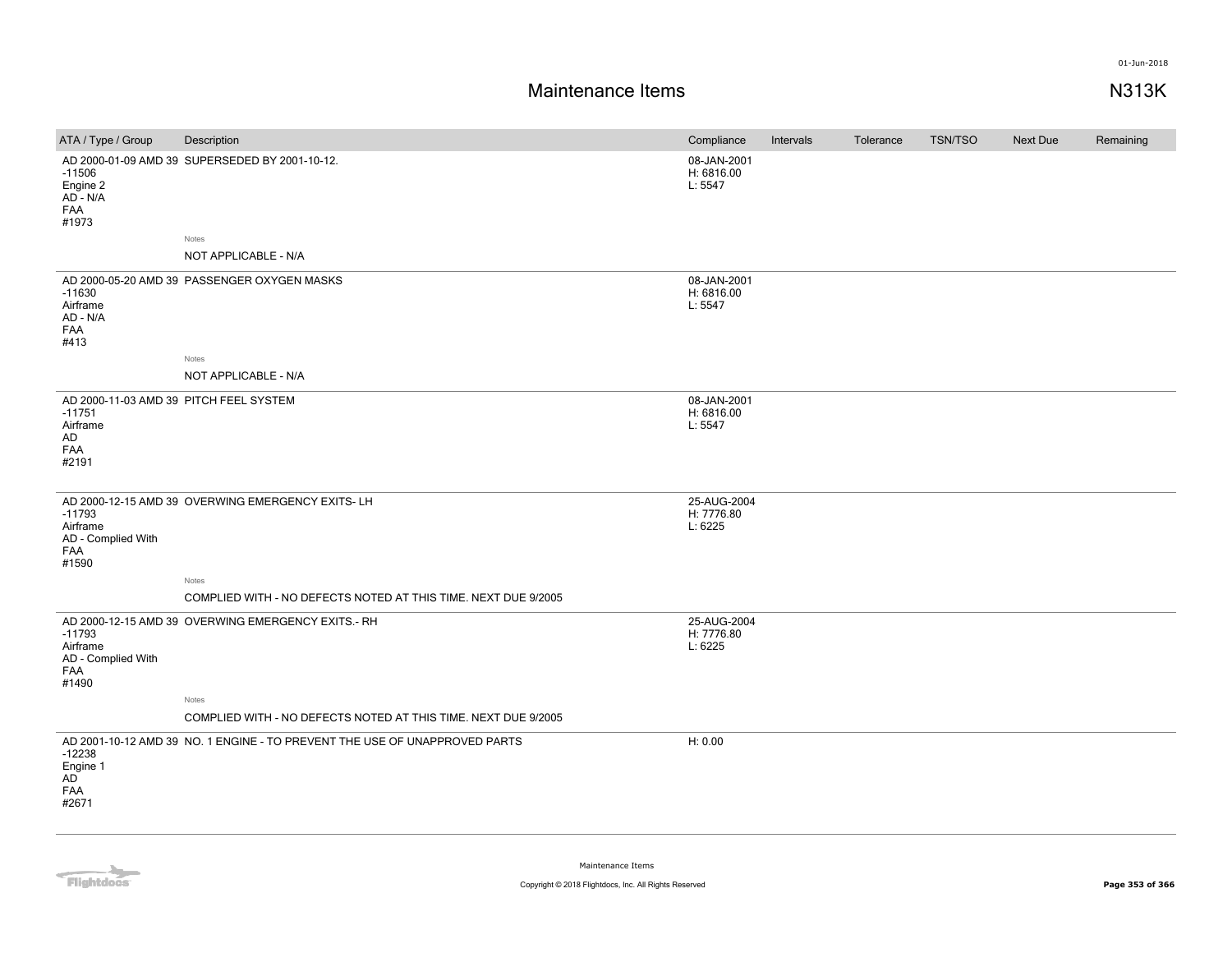## **Maintenance Items N313K**

| H: 0.00<br>AD 2001-10-12 AMD 39 NO. 2 ENGINE - TO PREVENT THE USE OF UNAPPROVED PARTS<br>$-12238$<br>Engine 2<br>AD<br>FAA<br>#2508<br>AD 2001-10-12 AMD 39 TO PREVENT THE USE OF UNAPPROVED PARTS<br>01-JUL-2001<br>H: 6989.00<br>$-12238$<br>L: 5643<br>Engine 1<br>AD - N/A<br>FAA<br>#386<br>Notes<br>NOT APPLICABLE - N/A<br>AD 2001-10-12 AMD 39 TO PREVENT THE USE OF UNAPPROVED PARTS.<br>01-JUL-2001<br>$-12238$<br>H: 6989.00<br>L: 5643<br>Engine 2<br>AD - N/A<br>FAA<br>#2087<br>Notes<br>NOT APPLICABLE - N/A<br>AD 2002-13-07<br>APPLIANCE AD - HONEYWELL, INC. PART NUMBER HG1075AB05 AND HG1075GB05 INERTIAL H: 0.00<br>Airframe<br><b>REFERENCE UNITS</b><br>AD<br>FAA<br>#2725<br>AD 2002-14-19 AMD 39 APPLIANCE AD - ROCKWELL COLLINS, INC. ADC-85, ADC-85A, ADC-850D, AND ADC-850F AIR 22-AUG-2003<br>$-12819$<br><b>DATA COMPUTERS</b><br>H: 7736.62<br>L: 6197<br>Airframe<br>AD - N/A<br><b>FAA</b><br>#338<br>Notes<br>NOT APPLICABLE<br>02-DEC-2005<br>AD 2002-15-02 AMD 39 APU - TO ESTABLISH NEW CYCLIC LIFE LIMITS FOR COMPRESSOR WHEELS P/N 100636-1<br>$-12830$<br>H: 652.80<br>APU <sub>1</sub><br>AD - Complied With<br>FAA | ATA / Type / Group | Description | Compliance | Intervals | Tolerance | <b>TSN/TSO</b> | Next Due | Remaining |
|--------------------------------------------------------------------------------------------------------------------------------------------------------------------------------------------------------------------------------------------------------------------------------------------------------------------------------------------------------------------------------------------------------------------------------------------------------------------------------------------------------------------------------------------------------------------------------------------------------------------------------------------------------------------------------------------------------------------------------------------------------------------------------------------------------------------------------------------------------------------------------------------------------------------------------------------------------------------------------------------------------------------------------------------------------------------------------------------------------------------------------------------------------------|--------------------|-------------|------------|-----------|-----------|----------------|----------|-----------|
|                                                                                                                                                                                                                                                                                                                                                                                                                                                                                                                                                                                                                                                                                                                                                                                                                                                                                                                                                                                                                                                                                                                                                              |                    |             |            |           |           |                |          |           |
|                                                                                                                                                                                                                                                                                                                                                                                                                                                                                                                                                                                                                                                                                                                                                                                                                                                                                                                                                                                                                                                                                                                                                              |                    |             |            |           |           |                |          |           |
|                                                                                                                                                                                                                                                                                                                                                                                                                                                                                                                                                                                                                                                                                                                                                                                                                                                                                                                                                                                                                                                                                                                                                              |                    |             |            |           |           |                |          |           |
|                                                                                                                                                                                                                                                                                                                                                                                                                                                                                                                                                                                                                                                                                                                                                                                                                                                                                                                                                                                                                                                                                                                                                              |                    |             |            |           |           |                |          |           |
|                                                                                                                                                                                                                                                                                                                                                                                                                                                                                                                                                                                                                                                                                                                                                                                                                                                                                                                                                                                                                                                                                                                                                              |                    |             |            |           |           |                |          |           |
|                                                                                                                                                                                                                                                                                                                                                                                                                                                                                                                                                                                                                                                                                                                                                                                                                                                                                                                                                                                                                                                                                                                                                              |                    |             |            |           |           |                |          |           |
|                                                                                                                                                                                                                                                                                                                                                                                                                                                                                                                                                                                                                                                                                                                                                                                                                                                                                                                                                                                                                                                                                                                                                              |                    |             |            |           |           |                |          |           |
|                                                                                                                                                                                                                                                                                                                                                                                                                                                                                                                                                                                                                                                                                                                                                                                                                                                                                                                                                                                                                                                                                                                                                              |                    |             |            |           |           |                |          |           |
|                                                                                                                                                                                                                                                                                                                                                                                                                                                                                                                                                                                                                                                                                                                                                                                                                                                                                                                                                                                                                                                                                                                                                              |                    |             |            |           |           |                |          |           |
|                                                                                                                                                                                                                                                                                                                                                                                                                                                                                                                                                                                                                                                                                                                                                                                                                                                                                                                                                                                                                                                                                                                                                              |                    |             |            |           |           |                |          |           |
|                                                                                                                                                                                                                                                                                                                                                                                                                                                                                                                                                                                                                                                                                                                                                                                                                                                                                                                                                                                                                                                                                                                                                              | #1472              |             |            |           |           |                |          |           |
| Notes                                                                                                                                                                                                                                                                                                                                                                                                                                                                                                                                                                                                                                                                                                                                                                                                                                                                                                                                                                                                                                                                                                                                                        |                    |             |            |           |           |                |          |           |
| <b>COMPLIED WITH</b>                                                                                                                                                                                                                                                                                                                                                                                                                                                                                                                                                                                                                                                                                                                                                                                                                                                                                                                                                                                                                                                                                                                                         |                    |             |            |           |           |                |          |           |

Flightdocs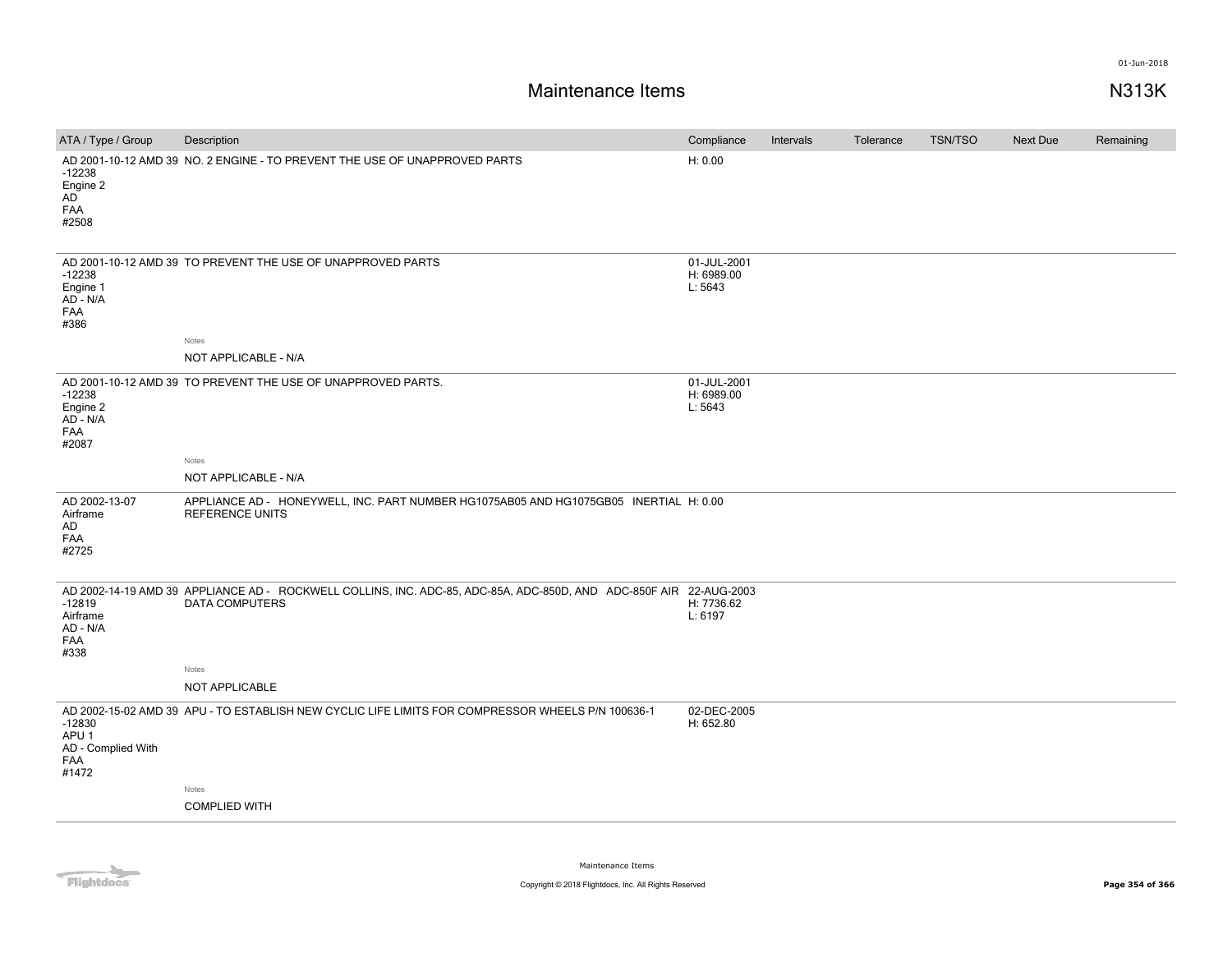# **Maintenance Items N313K**

| ATA / Type / Group                                        | Description                                                                                                                      | Compliance                           | Intervals  | Tolerance | <b>TSN/TSO</b> | Next Due   | Remaining  |
|-----------------------------------------------------------|----------------------------------------------------------------------------------------------------------------------------------|--------------------------------------|------------|-----------|----------------|------------|------------|
| $-12830$<br>APU <sub>1</sub><br>AD<br><b>FAA</b><br>#2753 | AD 2002-15-02 AMD 39 REPLACEMENT OF AFFECTED COMPRESSOR WHEELS P/N 100636-1                                                      | H: 0.00                              | H: 2600.00 |           |                | H: 2600.00 | H: 1757.00 |
| $-13208$<br>Airframe<br>AD - N/A<br>FAA<br>#246           | AD 2003-13-08 AMD 39 APPLIANCE AD - GOODRICH AVIONICS SYSTEMS, INC. TAWS8000 TERRAIN AWARENESS<br><b>WARNING SYSTEM</b><br>Notes | 01-JUL-2003<br>H: 7736.37<br>L: 6196 |            |           |                |            |            |
|                                                           | NOT APPLICABLE                                                                                                                   |                                      |            |           |                |            |            |
| $-13413$<br>Airframe<br>AD - N/A<br>FAA<br>#809           | AD 2003-26-14 AMD 39 APPLIANCE AD - KIDDE AEROSPACE PART NUMBER (P/N) 898052 HAND-HELD HALON FIRE<br><b>EXTINGUISHERS</b>        | 21-JAN-2004<br>H: 7773.90<br>L: 6221 |            |           |                |            |            |
|                                                           | Notes                                                                                                                            |                                      |            |           |                |            |            |
|                                                           | NOT APPLICABLE - EQUIPMENT NOT INSTALLED                                                                                         |                                      |            |           |                |            |            |
| AD 2004-08-15<br>Airframe<br>AD<br>FAA<br>#2751           | APPLIANCE AD - GOODRICH AVIONICS SYSTEMS, INC. TAWS8000 TERRAIN AWARENESS<br>WARNING SYSTEM.                                     | H: 0.00                              |            |           |                |            |            |
| $-13796$<br>Airframe<br>AD - Complied With<br>FAA<br>#989 | AD 2004-19-02 AMD 39 INSPECTION AND TEST OF FLIGHT COMPARTMENT WINDOW FRAMES<br>Notes                                            | 31-OCT-2013<br>H: 8138.60<br>L: 6459 |            |           |                |            |            |
|                                                           | <b>COMPLIED WITH</b>                                                                                                             |                                      |            |           |                |            |            |
| $-15313$<br>Airframe<br>AD - N/A<br><b>FAA</b><br>#1178   | AD 2007-26-11 AMD 39 APPLIANCE AD - INTERTECHNIQUE ZODIAC AIRCRAFT SYSTEMS, OXYGEN RESERVE<br><b>CYLINDERS</b>                   | 29-JAN-2014<br>H: 8246.50<br>L: 6530 |            |           |                |            |            |
|                                                           | Notes                                                                                                                            |                                      |            |           |                |            |            |
|                                                           | NOT APPLICABLE - NOT INSTALLED                                                                                                   |                                      |            |           |                |            |            |
|                                                           |                                                                                                                                  |                                      |            |           |                |            |            |

Flightdocs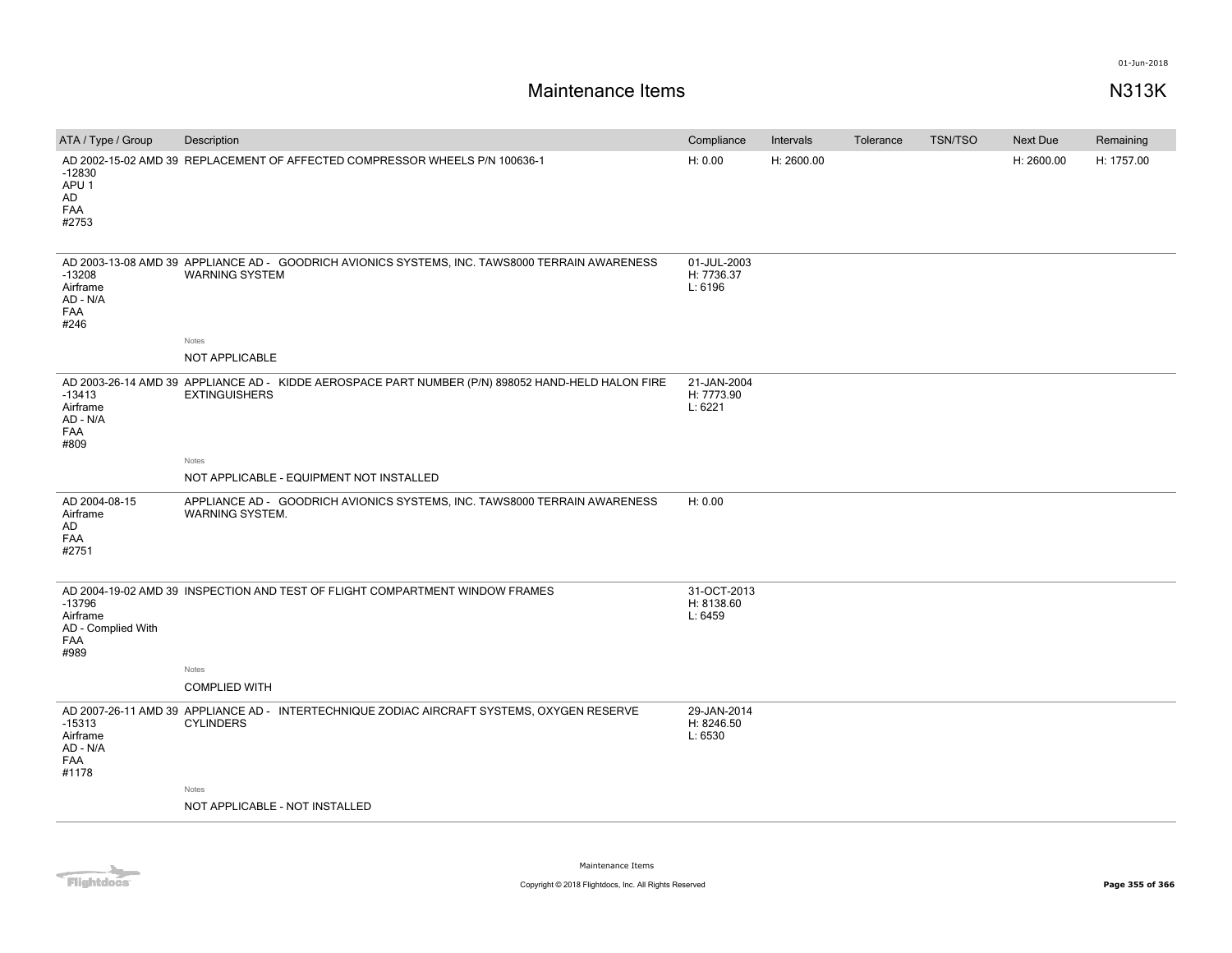| ATA / Type / Group                                                | Description                                                                                                              | Compliance                           | Intervals | Tolerance | <b>TSN/TSO</b> | Next Due    | Remaining   |
|-------------------------------------------------------------------|--------------------------------------------------------------------------------------------------------------------------|--------------------------------------|-----------|-----------|----------------|-------------|-------------|
| $-15386$<br>Airframe<br>AD - Complied With<br>FAA<br>#455         | AD 2008-04-14 AMD 39 OPERATIONAL TEST AND INSPECT LEFT OVERWING EMERGENCY EXIT                                           | 25-JUL-2017<br>H: 8868.10<br>L: 7338 | M: 24     |           |                | 25-JUL-2019 | M: 13 D: 24 |
|                                                                   | Notes                                                                                                                    |                                      |           |           |                |             |             |
|                                                                   | <b>COMPLIED WITH</b>                                                                                                     |                                      |           |           |                |             |             |
| $-15386$<br>Airframe<br>AD - Complied With<br><b>FAA</b><br>#1394 | AD 2008-04-14 AMD 39 OPERATIONAL TEST AND INSPECT RIGHT EMERGENCY EXIT                                                   | 25-JUL-2017<br>H: 8868.10<br>L: 7338 | M: 24     |           |                | 25-JUL-2019 | M: 13 D: 24 |
|                                                                   | Notes                                                                                                                    |                                      |           |           |                |             |             |
|                                                                   | <b>COMPLIED WITH</b>                                                                                                     |                                      |           |           |                |             |             |
| $-15401$<br>Airframe<br>AD - Complied With<br>FAA<br>#1925        | AD 2008-05-07 AMD 39 ELEVATOR BELLCRANK INSTALLATION                                                                     | 12-FEB-2014<br>H: 8256.40<br>L: 6538 |           |           |                |             |             |
|                                                                   | Notes                                                                                                                    |                                      |           |           |                |             |             |
|                                                                   | <b>COMPLIED WITH</b>                                                                                                     |                                      |           |           |                |             |             |
| AD 2010-0204<br>Airframe<br>AD<br>EASA<br>#2724                   | APPLIANCE AD - NAVIGATION - MODE S TRANSPONDER MODIFICATION / REPLACEMENT                                                | H: 0.00                              |           |           |                |             |             |
| $-16209$<br>Airframe<br>AD<br>FAA<br>#2555                        | AD 2010-04-16 AMD 39 APPLIANCE AD - TYPE H1-10 AIR HALON 1211 (BCF) PORTABLE FIRE EXTINGUISHERS<br>MANUFACTURED BY SICLI | H: 0.00                              |           |           |                |             |             |
| AD 2010-04-16 AMD<br>(G)<br>Airframe<br>AD<br>FAA<br>#2511        | REPLACE TYPE H1-10 AIR HALON 1211 (BCF) PORTABLE FIRE EXTINGUISHERS<br>MANUFACTURED BY SICLI WITH SERVICABLE UNIT        | H: 0.00                              |           |           |                |             |             |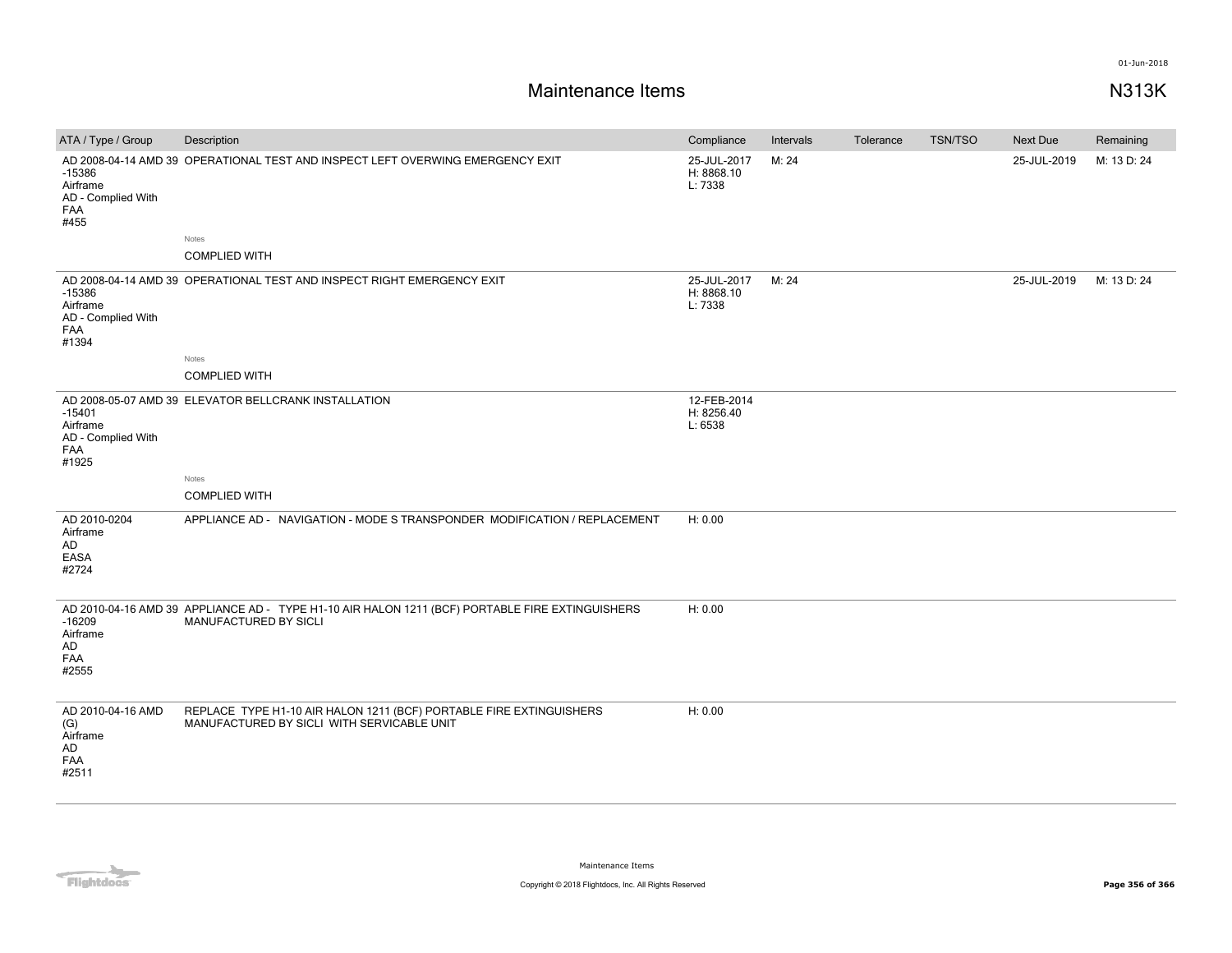| ATA / Type / Group                                                | Description                                                                                                                                | Compliance                | Intervals | Tolerance | TSN/TSO | <b>Next Due</b> | Remaining |
|-------------------------------------------------------------------|--------------------------------------------------------------------------------------------------------------------------------------------|---------------------------|-----------|-----------|---------|-----------------|-----------|
| AD 2010-04-16 AMD<br>(H)<br>Airframe<br>AD<br>FAA<br>#2503        | RETURN TYPE H1-10 AIR HALON 1211 (BCF) PORTABLE FIRE EXTINGUISHERS<br>MANUFACTURED BY SICLI THE AFFECTED FIRE EXTINGUISHER TO MANUFACTURER | H: 0.00                   |           |           |         |                 |           |
| $-16273$<br>Engine 1<br>AD - Complied With<br><b>FAA</b><br>#1566 | AD 2010-09-08 AMD 39 NO. 1 ENGINE - REPLACEMENT OF AFT TECHNOLOGIES COMBUSTION LINER P/N AFT-<br>5016T30G02                                | 31-OCT-2013<br>H: 7760.30 |           |           |         |                 |           |
|                                                                   | Notes                                                                                                                                      |                           |           |           |         |                 |           |
|                                                                   | <b>COMPLIED WITH</b>                                                                                                                       |                           |           |           |         |                 |           |
| $-16273$<br>Engine 2<br>AD - Complied With<br>FAA<br>#505         | AD 2010-09-08 AMD 39 NO. 2 ENGINE - REPLACEMENT OF AFT TECHNOLOGIES COMBUSTION LINER P/N AFT-<br>5016T30G02                                | 31-OCT-2013<br>H: 7967.80 |           |           |         |                 |           |
|                                                                   | Notes                                                                                                                                      |                           |           |           |         |                 |           |
|                                                                   | <b>COMPLIED WITH</b>                                                                                                                       |                           |           |           |         |                 |           |
| $-16544$<br>Airframe<br>AD<br>FAA<br>#2759                        | AD 2010-26-05 AMD 39 EMERGENCY PNEUMATIC REGULATION VALVE OVERPRESSURE TIGHTNESS CHECK                                                     | H: 0.00                   |           |           |         |                 |           |
| $-16544$<br>Airframe<br>AD<br>FAA<br>#2485                        | AD 2010-26-05 AMD 39 MAIN ELECTRO-PNEUMATIC REGULATION VALVE OVERPRESSURE TIGHTNESS CHECK                                                  | H: 0.00                   |           |           |         |                 |           |
| AD 2011-0090<br>Airframe<br>AD<br>EASA<br>#2597                   | APPLIANCE AD - OXYGEN MASK REGULATOR INFLATABLE HARNESS IDENTIFICATION /<br><b>REPLACEMENT</b>                                             | H: 0.00                   |           |           |         |                 |           |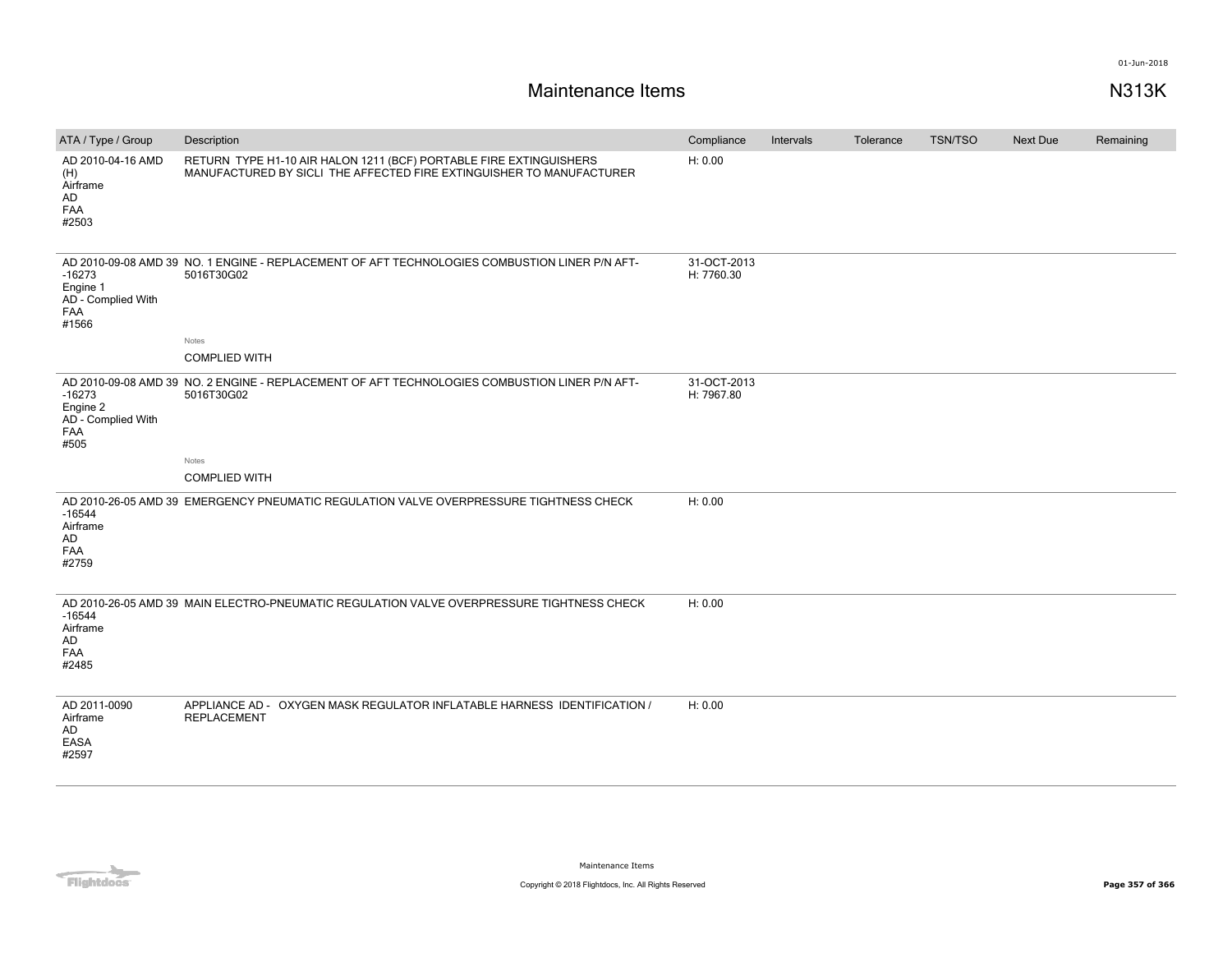| ATA / Type / Group                                                              | Description                                                                                                                                                                                                                                                    | Compliance                           | Intervals | Tolerance | <b>TSN/TSO</b> | <b>Next Due</b> | Remaining |
|---------------------------------------------------------------------------------|----------------------------------------------------------------------------------------------------------------------------------------------------------------------------------------------------------------------------------------------------------------|--------------------------------------|-----------|-----------|----------------|-----------------|-----------|
| AD 2011-0090 R1<br>Airframe<br>AD<br><b>EASA</b><br>#2493                       | APPLIANCE AD - OXYGEN MASK REGULATOR INFLATABLE HARNESS IDENTIFICATION /<br><b>REPLACEMENT</b>                                                                                                                                                                 | H: 0.00                              |           |           |                |                 |           |
| AD 2012-11-09 R1<br>AMD PARA (G)<br>Airframe<br>AD - N/A<br>FAA<br>#1126        | EXPENDED OR REMOVE THE OXYGEN GENERATOR (S) AND REMOVE OR RE-STOW THE<br>OXYGEN MASKS AND CLOSE THE MASK DISPENSER DOOR (FOR EACH CHEMICAL OXYGEN<br>GENERATOR, AFTER THE GENERATOR IS EXPENDED (OR REMOVED))                                                  | 28-JUL-2015<br>H: 8666.70<br>L: 7152 |           |           |                |                 |           |
|                                                                                 | Notes<br>NOT APPLICABLE - EQUIP NOT INSTALLED                                                                                                                                                                                                                  |                                      |           |           |                |                 |           |
|                                                                                 |                                                                                                                                                                                                                                                                |                                      |           |           |                |                 |           |
| AD 2012-11-09 R1<br>AMD PARA (L)<br>Airframe<br>AD - N/A<br><b>FAA</b><br>#2147 | FEDERAL AVIATION REGULATIONS (14 CFR PART 25 AND 14 CFR PART 121) IN EACH<br>LAVATORY                                                                                                                                                                          | 28-JUL-2015<br>H: 8666.70<br>L: 7152 |           |           |                |                 |           |
|                                                                                 | Notes                                                                                                                                                                                                                                                          |                                      |           |           |                |                 |           |
|                                                                                 | NOT APPLICABLE - EQUIP NOT INSTALLED                                                                                                                                                                                                                           |                                      |           |           |                |                 |           |
| AD 2012-11-09 R1<br>Airframe<br>AD - N/A<br><b>FAA</b><br>#2302                 | OXYGEN - INSTALLING A SUPPLEMENTAL OXYGEN SYSTEM IN AFFECTED LAVATORIES                                                                                                                                                                                        | 28-JUL-2015<br>H: 8666.70<br>L: 7152 |           |           |                |                 |           |
|                                                                                 | Notes                                                                                                                                                                                                                                                          |                                      |           |           |                |                 |           |
|                                                                                 | NOT APPLICABLE - EQUIP NOT INSTALLED                                                                                                                                                                                                                           |                                      |           |           |                |                 |           |
| AD 2012-26-15<br>Airframe<br>AD - N/A<br><b>FAA</b><br>#191                     | APPLIANCE AD - AIR DATA PRESSURE TRANSDUCERS, AS INSTALLED IN AIR DATA<br>COMPUTERS (ADC), AIR DATA MODULES (ADM), AIR DATA ATTITUDE HEADING REFERENCE<br>SYSTEMS (ADAHRS), AND DIGITAL AIR DATA COMPUTERS (DADC) (RESCINDED BY FAA 2012- L: 6614<br>26-15 R1) | 25-JUN-2014<br>H: 8362.30            |           |           |                |                 |           |
|                                                                                 | Notes                                                                                                                                                                                                                                                          |                                      |           |           |                |                 |           |
|                                                                                 | NOT APPLICABLE                                                                                                                                                                                                                                                 |                                      |           |           |                |                 |           |
| AD 2012-26-15 AMD<br>(G) (2)<br>Airframe<br>AD - N/A<br><b>FAA</b><br>#2103     | PERFORM AIR DATA PRESSURE TRANSDUCERS, AS INSTALLED IN AIR DATA COMPUTERS<br>(ADC), AIR DATA MODULES (ADM), AIR DATA ATTITUDE HEADING REFERENCE SYSTEMS<br>(ADAHRS), AND DIGITAL AIR DATA COMPUTERS (DADC) PITOT-STATIC CERTIFICATION TEST L: 6614             | 25-JUN-2014<br>H: 8362.30            |           |           |                |                 |           |
|                                                                                 | Notes                                                                                                                                                                                                                                                          |                                      |           |           |                |                 |           |
|                                                                                 | NOT APPLICABLE                                                                                                                                                                                                                                                 |                                      |           |           |                |                 |           |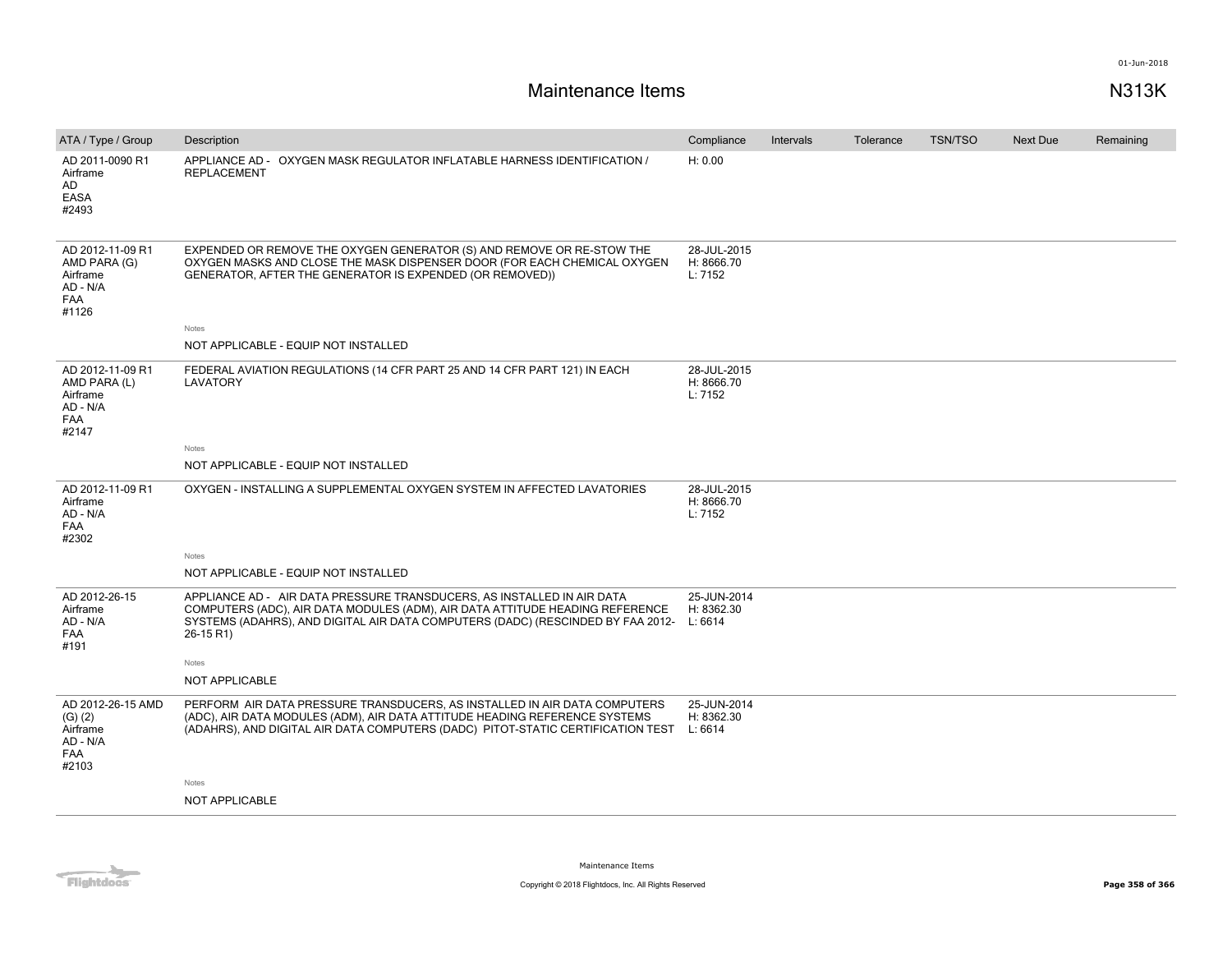| AD 2012-26-15 AMD<br>25-JUN-2014<br>REMOVE AIR DATA PRESSURE TRANSDUCERS, AS INSTALLED IN AIR DATA COMPUTERS<br>(ADC), AIR DATA MODULES (ADM), AIR DATA ATTITUDE HEADING REFERENCE SYSTEMS<br>H: 8362.30<br>(G) (1)<br>(ADAHRS), AND DIGITAL AIR DATA COMPUTERS (DADC) AFFECTED EQUIPMENT<br>L: 6614<br>Airframe<br>AD - N/A<br>FAA<br>#1589<br>Notes<br>NOT APPLICABLE<br>AD 2012-26-15 R1<br>APPLIANCE AD - AIR DATA PRESSURE TRANSDUCERS, AS INSTALLED IN AIR DATA<br>12-NOV-2014<br>COMPUTERS (ADC), AIR DATA MODULES (ADM), AIR DATA ATTITUDE HEADING REFERENCE<br>H: 8495.80<br>Airframe<br>AD - N/A<br>SYSTEMS (ADAHRS), AND DIGITAL AIR DATA COMPUTERS (DADC)<br>L: 7017<br>FAA<br>#466<br>Notes<br>NOT APPLICABLE - N/A SERIAL NUMBER NOT INSTALLED<br>AD 2013-22-10<br>FIRE PROTECTION - FIRE EXTINGUISHER BOTTLE CARTRIDGES - CHECK/REPLACE<br>29-JAN-2014<br>H: 8246.50<br>Airframe<br>L: 6530<br>AD - N/A<br><b>FAA</b><br>#1921<br><b>Notes</b><br>NOT APPLICABLE<br>AD 2013-22-10 AMD<br>PERFORM CHECK OF PYROTECHNICAL CARTRIDGES MANUFACTURING REFERENCES,<br>29-JAN-2014<br>H: 8246.50<br>$(G)$ $(H)$<br>ELECTRICAL CONTINUITY AND RESISTANCE/REPLACE<br>L: 6530<br>Airframe<br>AD - N/A<br>FAA<br>#2016<br>Notes<br>NOT APPLICABLE<br>AD 2013-22-10 AMD (I) PERFORM REPETITIVE CHECKS FOR FIRE EXTINGUISHER BOTTLE HAVING P/N 12-12-<br>29-JAN-2014<br>11707S1-4 OR P/N 12-12-11707S2-4 CARTRIDGES<br>H: 8246.50<br>(2)<br>L: 6530<br>Airframe<br>AD - N/A<br>FAA<br>#1201<br>Notes<br><b>NOT APPLICABLE</b><br>AD 2013-22-10 AMD (I)<br>PERFORM REPETITIVE CHECKS FOR FIRE EXTINGUISHER BOTTLE HAVING P/N 12-12-<br>29-JAN-2014<br>H: 8246.50<br>11707S3-4 CARTRIDGES<br>(1)<br>L: 6530<br>Airframe<br>AD - N/A<br>FAA<br>#1270<br>Notes<br><b>NOT APPLICABLE</b> | ATA / Type / Group | Description | Compliance | Intervals | Tolerance | <b>TSN/TSO</b> | <b>Next Due</b> | Remaining |
|---------------------------------------------------------------------------------------------------------------------------------------------------------------------------------------------------------------------------------------------------------------------------------------------------------------------------------------------------------------------------------------------------------------------------------------------------------------------------------------------------------------------------------------------------------------------------------------------------------------------------------------------------------------------------------------------------------------------------------------------------------------------------------------------------------------------------------------------------------------------------------------------------------------------------------------------------------------------------------------------------------------------------------------------------------------------------------------------------------------------------------------------------------------------------------------------------------------------------------------------------------------------------------------------------------------------------------------------------------------------------------------------------------------------------------------------------------------------------------------------------------------------------------------------------------------------------------------------------------------------------------------------------------------------------------------------------------------------------------------------------------------------------------------|--------------------|-------------|------------|-----------|-----------|----------------|-----------------|-----------|
|                                                                                                                                                                                                                                                                                                                                                                                                                                                                                                                                                                                                                                                                                                                                                                                                                                                                                                                                                                                                                                                                                                                                                                                                                                                                                                                                                                                                                                                                                                                                                                                                                                                                                                                                                                                       |                    |             |            |           |           |                |                 |           |
|                                                                                                                                                                                                                                                                                                                                                                                                                                                                                                                                                                                                                                                                                                                                                                                                                                                                                                                                                                                                                                                                                                                                                                                                                                                                                                                                                                                                                                                                                                                                                                                                                                                                                                                                                                                       |                    |             |            |           |           |                |                 |           |
|                                                                                                                                                                                                                                                                                                                                                                                                                                                                                                                                                                                                                                                                                                                                                                                                                                                                                                                                                                                                                                                                                                                                                                                                                                                                                                                                                                                                                                                                                                                                                                                                                                                                                                                                                                                       |                    |             |            |           |           |                |                 |           |
|                                                                                                                                                                                                                                                                                                                                                                                                                                                                                                                                                                                                                                                                                                                                                                                                                                                                                                                                                                                                                                                                                                                                                                                                                                                                                                                                                                                                                                                                                                                                                                                                                                                                                                                                                                                       |                    |             |            |           |           |                |                 |           |
|                                                                                                                                                                                                                                                                                                                                                                                                                                                                                                                                                                                                                                                                                                                                                                                                                                                                                                                                                                                                                                                                                                                                                                                                                                                                                                                                                                                                                                                                                                                                                                                                                                                                                                                                                                                       |                    |             |            |           |           |                |                 |           |
|                                                                                                                                                                                                                                                                                                                                                                                                                                                                                                                                                                                                                                                                                                                                                                                                                                                                                                                                                                                                                                                                                                                                                                                                                                                                                                                                                                                                                                                                                                                                                                                                                                                                                                                                                                                       |                    |             |            |           |           |                |                 |           |
|                                                                                                                                                                                                                                                                                                                                                                                                                                                                                                                                                                                                                                                                                                                                                                                                                                                                                                                                                                                                                                                                                                                                                                                                                                                                                                                                                                                                                                                                                                                                                                                                                                                                                                                                                                                       |                    |             |            |           |           |                |                 |           |
|                                                                                                                                                                                                                                                                                                                                                                                                                                                                                                                                                                                                                                                                                                                                                                                                                                                                                                                                                                                                                                                                                                                                                                                                                                                                                                                                                                                                                                                                                                                                                                                                                                                                                                                                                                                       |                    |             |            |           |           |                |                 |           |
|                                                                                                                                                                                                                                                                                                                                                                                                                                                                                                                                                                                                                                                                                                                                                                                                                                                                                                                                                                                                                                                                                                                                                                                                                                                                                                                                                                                                                                                                                                                                                                                                                                                                                                                                                                                       |                    |             |            |           |           |                |                 |           |
|                                                                                                                                                                                                                                                                                                                                                                                                                                                                                                                                                                                                                                                                                                                                                                                                                                                                                                                                                                                                                                                                                                                                                                                                                                                                                                                                                                                                                                                                                                                                                                                                                                                                                                                                                                                       |                    |             |            |           |           |                |                 |           |
|                                                                                                                                                                                                                                                                                                                                                                                                                                                                                                                                                                                                                                                                                                                                                                                                                                                                                                                                                                                                                                                                                                                                                                                                                                                                                                                                                                                                                                                                                                                                                                                                                                                                                                                                                                                       |                    |             |            |           |           |                |                 |           |
|                                                                                                                                                                                                                                                                                                                                                                                                                                                                                                                                                                                                                                                                                                                                                                                                                                                                                                                                                                                                                                                                                                                                                                                                                                                                                                                                                                                                                                                                                                                                                                                                                                                                                                                                                                                       |                    |             |            |           |           |                |                 |           |
|                                                                                                                                                                                                                                                                                                                                                                                                                                                                                                                                                                                                                                                                                                                                                                                                                                                                                                                                                                                                                                                                                                                                                                                                                                                                                                                                                                                                                                                                                                                                                                                                                                                                                                                                                                                       |                    |             |            |           |           |                |                 |           |
|                                                                                                                                                                                                                                                                                                                                                                                                                                                                                                                                                                                                                                                                                                                                                                                                                                                                                                                                                                                                                                                                                                                                                                                                                                                                                                                                                                                                                                                                                                                                                                                                                                                                                                                                                                                       |                    |             |            |           |           |                |                 |           |
|                                                                                                                                                                                                                                                                                                                                                                                                                                                                                                                                                                                                                                                                                                                                                                                                                                                                                                                                                                                                                                                                                                                                                                                                                                                                                                                                                                                                                                                                                                                                                                                                                                                                                                                                                                                       |                    |             |            |           |           |                |                 |           |
|                                                                                                                                                                                                                                                                                                                                                                                                                                                                                                                                                                                                                                                                                                                                                                                                                                                                                                                                                                                                                                                                                                                                                                                                                                                                                                                                                                                                                                                                                                                                                                                                                                                                                                                                                                                       |                    |             |            |           |           |                |                 |           |
|                                                                                                                                                                                                                                                                                                                                                                                                                                                                                                                                                                                                                                                                                                                                                                                                                                                                                                                                                                                                                                                                                                                                                                                                                                                                                                                                                                                                                                                                                                                                                                                                                                                                                                                                                                                       |                    |             |            |           |           |                |                 |           |
|                                                                                                                                                                                                                                                                                                                                                                                                                                                                                                                                                                                                                                                                                                                                                                                                                                                                                                                                                                                                                                                                                                                                                                                                                                                                                                                                                                                                                                                                                                                                                                                                                                                                                                                                                                                       |                    |             |            |           |           |                |                 |           |

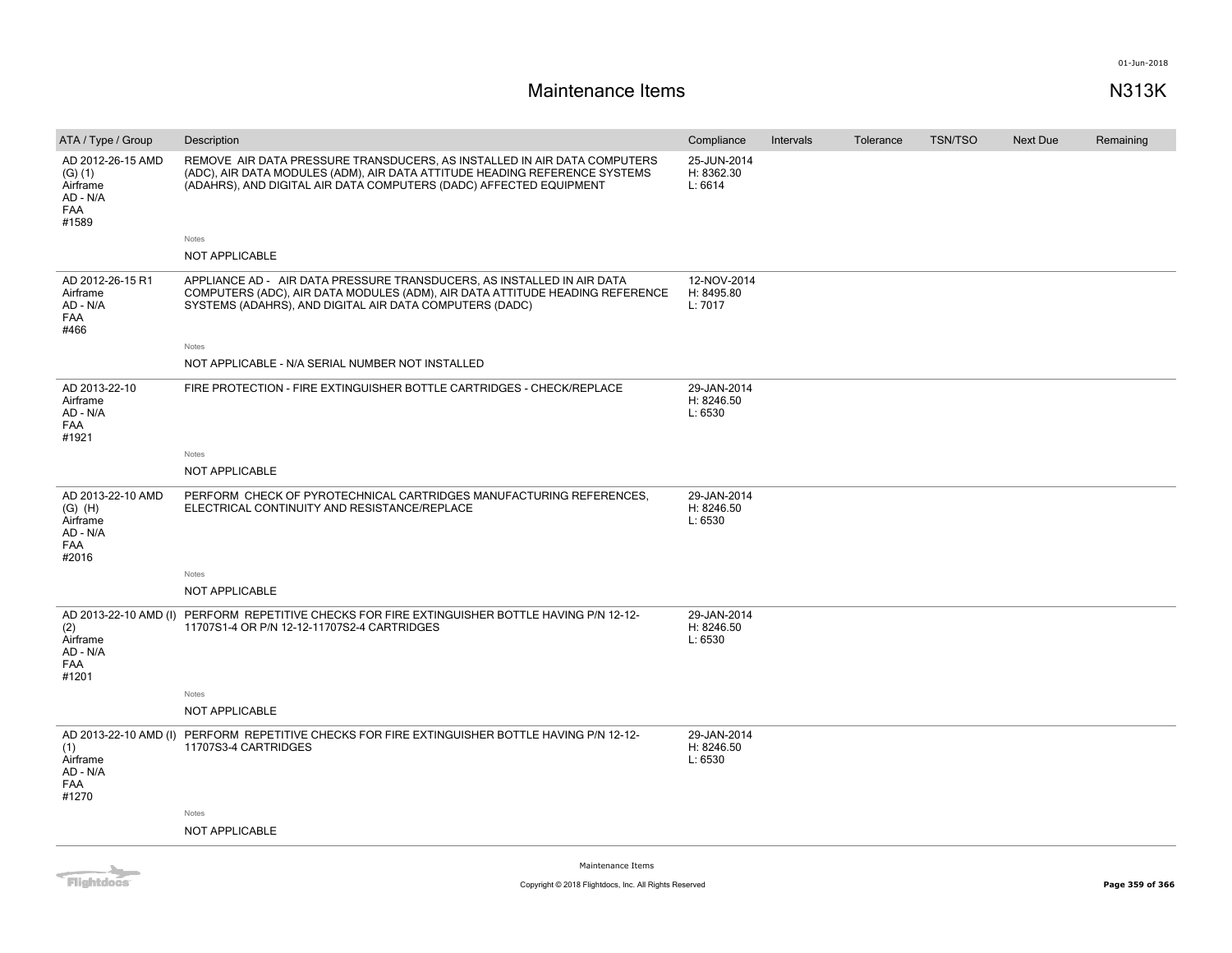# **Maintenance Items N313K**

| ATA / Type / Group                                                           | Description                                                                                                                                                                                                                                                         | Compliance                           | Intervals | Tolerance | <b>TSN/TSO</b> | <b>Next Due</b> | Remaining |
|------------------------------------------------------------------------------|---------------------------------------------------------------------------------------------------------------------------------------------------------------------------------------------------------------------------------------------------------------------|--------------------------------------|-----------|-----------|----------------|-----------------|-----------|
| AD 2013-22-10 AMD<br>(J)<br>Airframe<br>AD - N/A<br><b>FAA</b><br>#184       | REPLACE EACH AFFECTED FIRE EXTINGUISHER BOTTLE CARTRIDGE                                                                                                                                                                                                            | 29-JAN-2014<br>H: 8246.50<br>L: 6530 |           |           |                |                 |           |
|                                                                              | Notes                                                                                                                                                                                                                                                               |                                      |           |           |                |                 |           |
|                                                                              | <b>NOT APPLICABLE</b>                                                                                                                                                                                                                                               |                                      |           |           |                |                 |           |
| AD 2013-26-05 AMD<br>PARA (H)<br>Airframe<br>AD - N/A<br><b>FAA</b><br>#1457 | DETERMINE CHARGE INDICATOR BATCH NUMBER INSTALLED ON EACH ENGINE AND APU<br>FIRE EXTINGUISHER BOTTLE / WEIGH EACH AFFECTED FIRE EXTINGUISHER BOTTLE /<br>REPLACE ANY AFFECTED FIRE EXTINGUISHER BOTTLE AND CHARGE INDICATOR<br>CARTRIDGE WITH A SERVICEABLE PART    | 16-MAR-2015<br>H: 8570.70<br>L: 7069 |           |           |                |                 |           |
|                                                                              | Notes                                                                                                                                                                                                                                                               |                                      |           |           |                |                 |           |
|                                                                              | NOT APPLICABLE - APU BOTTLE IS N/A BY P/N NO.1&NO.2 ENGINE FIRE BOTTLES ARE N/A BY BATCH NUMBER.                                                                                                                                                                    |                                      |           |           |                |                 |           |
| AD 2013-26-05<br>Airframe<br>AD - N/A<br><b>FAA</b><br>#1435                 | FIRE PROTECTION - REPETITIVE WEIGHING OF FIRE EXTINGUISHER BOTTLES HAVING A<br>CERTAIN PART NUMBER, AND EVENTUAL REPLACEMENT OF THOSE BOTTLES TO<br>TERMINATE THE REPETITIVE WEIGHING (SUPERSEDED BY FAA AD 2015-08-05)                                             | 16-MAR-2015<br>H: 8570.70<br>L: 7069 |           |           |                |                 |           |
|                                                                              | Notes                                                                                                                                                                                                                                                               |                                      |           |           |                |                 |           |
|                                                                              | NOT APPLICABLE - APU BOTTLE IS N/A BY P/N NO.1&NO.2 ENGINE FIRE BOTTLES ARE N/A BY BATCH NUMBER.                                                                                                                                                                    |                                      |           |           |                |                 |           |
| AD 2013-26-05 AMD<br>PARA (I)<br>Airframe<br>AD - N/A<br><b>FAA</b><br>#1164 | INSPECTION TO DETERMINE IF THE CHARGE INDICATOR CARTRIDGE INSTALLED ON EACH<br>ENGINE AND APU FIRE EXTINGUISHER BOTTLE / REPLACE THE AFFECTED FIRE<br>EXTINGUISHER BOTTLE AND CHARGE INDICATOR CARTRIDGE WITH A SERVICEABLE PART<br>(IF IT IS DETERMINED THAT ANY C | 16-MAR-2015<br>H: 8570.70<br>L: 7069 |           |           |                |                 |           |
|                                                                              | Notes                                                                                                                                                                                                                                                               |                                      |           |           |                |                 |           |
|                                                                              | NOT APPLICABLE - APU BOTTLE IS N/A BY P/N NO.1&NO.2 ENGINE FIRE BOTTLES ARE N/A BY BATCH NUMBER.                                                                                                                                                                    |                                      |           |           |                |                 |           |
| AD 2013-26-05 AMD<br>PARA (J)<br>Airframe<br>AD - N/A<br><b>FAA</b><br>#750  | REPLACE ANY AFFECTED FIRE EXTINGUISHER BOTTLE AND CHARGE INDICATOR<br>CARTRIDGE, AS SPECIFIED IN PARAGRAPH (G)(1) OF THIS AD, WITH A SERVICEABLE PART<br>(UNLESS PREVIOUSLY ACCOMPLISHED AS SPECIFIED IN PARAGRAPH (H) OR (I) OF THIS AD)                           | 16-MAR-2015<br>H: 8570.70<br>L: 7069 |           |           |                |                 |           |
|                                                                              | Notes                                                                                                                                                                                                                                                               |                                      |           |           |                |                 |           |
|                                                                              | NOT APPLICABLE - APU BOTTLE IS N/A BY P/N NO.1&NO.2 ENGINE FIRE BOTTLES ARE N/A BY BATCH NUMBER.                                                                                                                                                                    |                                      |           |           |                |                 |           |
| AD 2014-17-02<br>Airframe<br>AD - N/A<br><b>FAA</b><br>#2042                 | APPLIANCE AD - EMERGENCY LOCATOR TRANSMITTER - BATTERY WIRING DISCREPANCIES 16-SEP-2014<br>- HONEYWELL ASCA INC                                                                                                                                                     | H: 8451.90<br>L: 6680                |           |           |                |                 |           |
|                                                                              | Notes                                                                                                                                                                                                                                                               |                                      |           |           |                |                 |           |
|                                                                              | NOT APPLICABLE - NOT INSTALLED                                                                                                                                                                                                                                      |                                      |           |           |                |                 |           |



Maintenance Items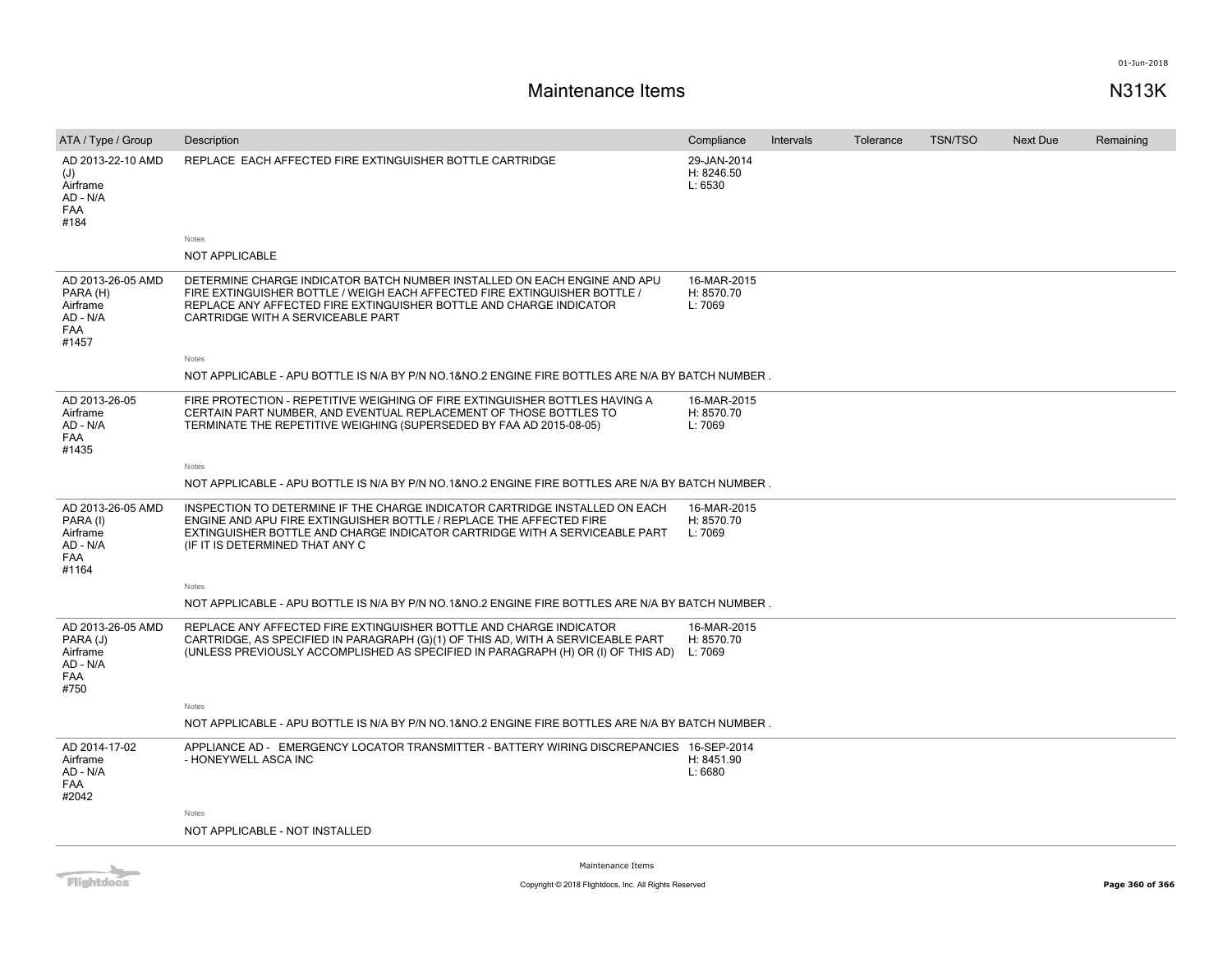# **Maintenance Items N313K**

| ATA / Type / Group                                                     | Description                                                                                                                                                                                                                                                         | Compliance                           | Intervals | Tolerance | <b>TSN/TSO</b> | <b>Next Due</b> | Remaining   |
|------------------------------------------------------------------------|---------------------------------------------------------------------------------------------------------------------------------------------------------------------------------------------------------------------------------------------------------------------|--------------------------------------|-----------|-----------|----------------|-----------------|-------------|
| AD 2014-18-01<br>Airframe<br>AD - N/A<br><b>FAA</b><br>#737            | APPLIANCE AD - NAVIGATION - ROCKWELL COLLINS, INC. MODE S TRANSPONDERS -<br>INSPECTION / MODIFICATION                                                                                                                                                               | 12-NOV-2014<br>H: 8495.80<br>L: 7017 |           |           |                |                 |             |
|                                                                        | Notes                                                                                                                                                                                                                                                               |                                      |           |           |                |                 |             |
|                                                                        | NOT APPLICABLE - N/A NOT INSTALLED                                                                                                                                                                                                                                  |                                      |           |           |                |                 |             |
| AD 2014-26-07<br>Airframe<br>AD - Complied With<br><b>FAA</b><br>#1052 | TIME LIMITS/MAINTENANCE CHECKS - REVISING THE MAINTENANCE OR INSPECTION<br>PROGRAM                                                                                                                                                                                  | 09-MAR-2015<br>H: 8556.70<br>L: 7060 |           |           |                |                 |             |
|                                                                        | Notes                                                                                                                                                                                                                                                               |                                      |           |           |                |                 |             |
|                                                                        | <b>COMPLIED WITH</b>                                                                                                                                                                                                                                                |                                      |           |           |                |                 |             |
| AD 2015-08-05 AMD<br>PARA (H)<br>Airframe<br>AD<br><b>FAA</b><br>#2758 | DETERMINE THE MANUFACTURING BATCH NUMBER FOR THE CHARGE INDICATOR<br>INSTALLED ON EACH ENGINE AND APU FIRE EXTINGUISHER BOTTLE / WEIGH EACH<br>AFFECTED FIRE EXTINGUISHER BOTTLE / REPLACE ANY AFFECTED FIRE EXTINGUISHER<br>BOTTLE AND CHARGE INDICATOR CARTRIDGE  | H: 0.00                              | M: 60     |           |                | 20-OCT-2019     | M: 16 D: 19 |
| AD 2015-08-05<br>Airframe<br>AD<br>FAA<br>#2617                        | FIRE PROTECTION - REPETITIVE WEIGHING OF FIRE EXTINGUISHER BOTTLES HAVING A<br>CERTAIN PART NUMBER, AND EVENTUAL REPLACEMENT OF THOSE BOTTLES TO<br>TERMINATE THE REPETITIVE WEIGHING                                                                               | H: 0.00                              |           |           |                |                 |             |
| AD 2015-08-05 AMD<br>PARA (I)<br>Airframe<br>AD<br>FAA<br>#2542        | PERFORM AN INSPECTION TO DETERMINE IF THE CHARGE INDICATOR CARTRIDGE<br>INSTALLED ON EACH ENGINE AND APU FIRE EXTINGUISHER BOTTLE / REPLACE THE<br>AFFECTED FIRE EXTINGUISHER BOTTLE AND CHARGE INDICATOR CARTRIDGE WITH A<br>SERVICEABLE PART (IF IT IS DETERMINED | H: 0.00                              |           |           |                |                 |             |
| AD 2015-08-05 AMD<br>PARA (J)<br>Airframe<br>AD<br>FAA<br>#2564        | REPLACE ANY AFFECTED FIRE EXTINGUISHER BOTTLE AND CHARGE INDICATOR<br>CARTRIDGE, AS SPECIFIED IN PARAGRAPH (G)(1) OF THIS AD, WITH A SERVICEABLE PART<br>(UNLESS PREVIOUSLY ACCOMPLISHED AS SPECIFIED IN PARAGRAPH (H) OR (I) OF THIS AD).                          | H: 0.00                              | M: 60     |           |                | 20-OCT-2019     | M: 16 D: 19 |
| AD 2015-08-07<br>Airframe<br>AD<br>FAA<br>#2667                        | APPLIANCE AD - OXYGEN - ZODIAC AEROTECHNICS (FORMERLY INTERTECHNIQUE<br>AIRCRAFT SYSTEMS) FLIGHTCREW OXYGEN MASK REGULATORS - INSPECTION /<br>REPLACEMENT OF INFLATABLE HARNESSES                                                                                   | H: 0.00                              |           |           |                |                 |             |

**Flightdocs**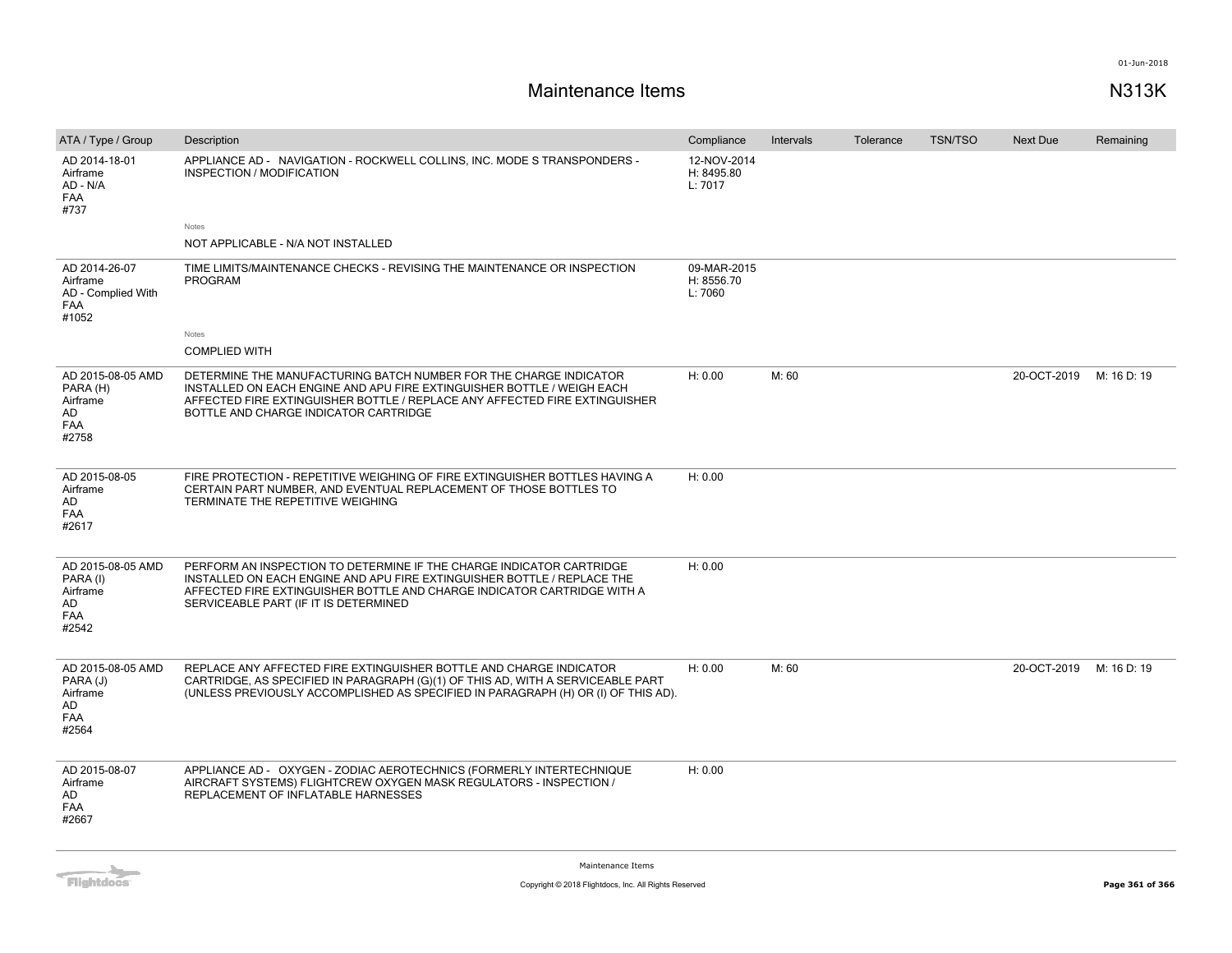# **Maintenance Items N313K**

| ATA / Type / Group                                                      | Description                                                                                                                                                                                                                                                                  | Compliance                           | Intervals | Tolerance | <b>TSN/TSO</b> | <b>Next Due</b> | Remaining |
|-------------------------------------------------------------------------|------------------------------------------------------------------------------------------------------------------------------------------------------------------------------------------------------------------------------------------------------------------------------|--------------------------------------|-----------|-----------|----------------|-----------------|-----------|
| AD 2015-08-07 AMD<br>PARA (G)<br>Airframe<br>AD - N/A<br>FAA<br>#655    | INSPECT THE INFLATABLE HARNESS FITTED TO EACH FLIGHTCREW OXYGEN MASK<br>REGULATOR TO DETERMINE IF THE INFLATABLE HARNESS IS INSTALLED WITH A PART<br>NUMBER AND A BATCH NUMBER IDENTIFIED IN APPENDIX I OF ZODIAC AEROSPACE MXH-35- L: 7102<br>240, REVISION 7, DATED SEPTEM | 07-MAY-2015<br>H: 8609.00            |           |           |                |                 |           |
|                                                                         | Notes                                                                                                                                                                                                                                                                        |                                      |           |           |                |                 |           |
|                                                                         | NOT APPLICABLE                                                                                                                                                                                                                                                               |                                      |           |           |                |                 |           |
| AD 2015-08-07 AMD<br>PARA (H)<br>Airframe<br>AD - N/A<br>FAA<br>#117    | REPLACE THE INFLATABLE HARNESS IDENTIFIED IN PAPRGRAPH G WITH A NEW OR RE-<br><b>IDENTIFIED HARNESSES</b>                                                                                                                                                                    | 07-MAY-2015<br>H: 8609.00<br>L: 7102 |           |           |                |                 |           |
|                                                                         | Notes                                                                                                                                                                                                                                                                        |                                      |           |           |                |                 |           |
|                                                                         | NOT APPLICABLE                                                                                                                                                                                                                                                               |                                      |           |           |                |                 |           |
| AD 2015-10-02<br>Airframe<br>AD - N/A<br>FAA<br>#458                    | APPLIANCE AD - EQUIPMENT/FURNISHINGS - ZODIAC SEATS FRANCE -<br>INSPECTION/REPLACEMENT                                                                                                                                                                                       | 19-JUN-2015<br>H: 8632.00<br>L: 7123 |           |           |                |                 |           |
|                                                                         | Notes                                                                                                                                                                                                                                                                        |                                      |           |           |                |                 |           |
|                                                                         | NOT APPLICABLE - N/A BY P/N AND MFG                                                                                                                                                                                                                                          |                                      |           |           |                |                 |           |
| AD 2015-10-02 AMD<br>(H)<br>Airframe<br>AD - N/A<br><b>FAA</b><br>#1092 | CORRECTIVE ACTIONS - CRACKING IS FOUND ON THE LINK                                                                                                                                                                                                                           | 19-JUN-2015<br>H: 8632.00<br>L: 7123 |           |           |                |                 |           |
|                                                                         | Notes                                                                                                                                                                                                                                                                        |                                      |           |           |                |                 |           |
|                                                                         | NOT APPLICABLE                                                                                                                                                                                                                                                               |                                      |           |           |                |                 |           |
| AD 2015-10-02 AMD<br>(G)<br>Airframe<br>AD - N/A<br>FAA<br>#271         | GENERAL VISUAL INSPECTION FOR CRACKING OF SEAT BACKREST LINKS HAVING PART<br>NUMBER (P/N) 90-000200-104-1, P/N 90-000200-104-2, P/N 90-000202-104-1 AND P/N 90-000202-<br>$104 - 2$                                                                                          | 19-JUN-2015<br>H: 8632.00<br>L: 7123 |           |           |                |                 |           |
|                                                                         | Notes                                                                                                                                                                                                                                                                        |                                      |           |           |                |                 |           |
|                                                                         | NOT APPLICABLE                                                                                                                                                                                                                                                               |                                      |           |           |                |                 |           |
| AD 2015-10-02 AMD (I)<br>Airframe<br>AD - N/A<br><b>FAA</b><br>#383     | REPLACE ALL SEAT BACKREST LINKS, HAVING P/N 90-000200-104-1, P/N 90-000200-104-2, P/N<br>90-000202-104-1 AND P/N 90-000202-104-2, WITH NEW LINKS                                                                                                                             | 19-JUN-2015<br>H: 8632.00<br>L: 7123 |           |           |                |                 |           |
|                                                                         | Notes                                                                                                                                                                                                                                                                        |                                      |           |           |                |                 |           |
|                                                                         | <b>NOT APPLICABLE</b>                                                                                                                                                                                                                                                        |                                      |           |           |                |                 |           |
|                                                                         |                                                                                                                                                                                                                                                                              |                                      |           |           |                |                 |           |



Maintenance Items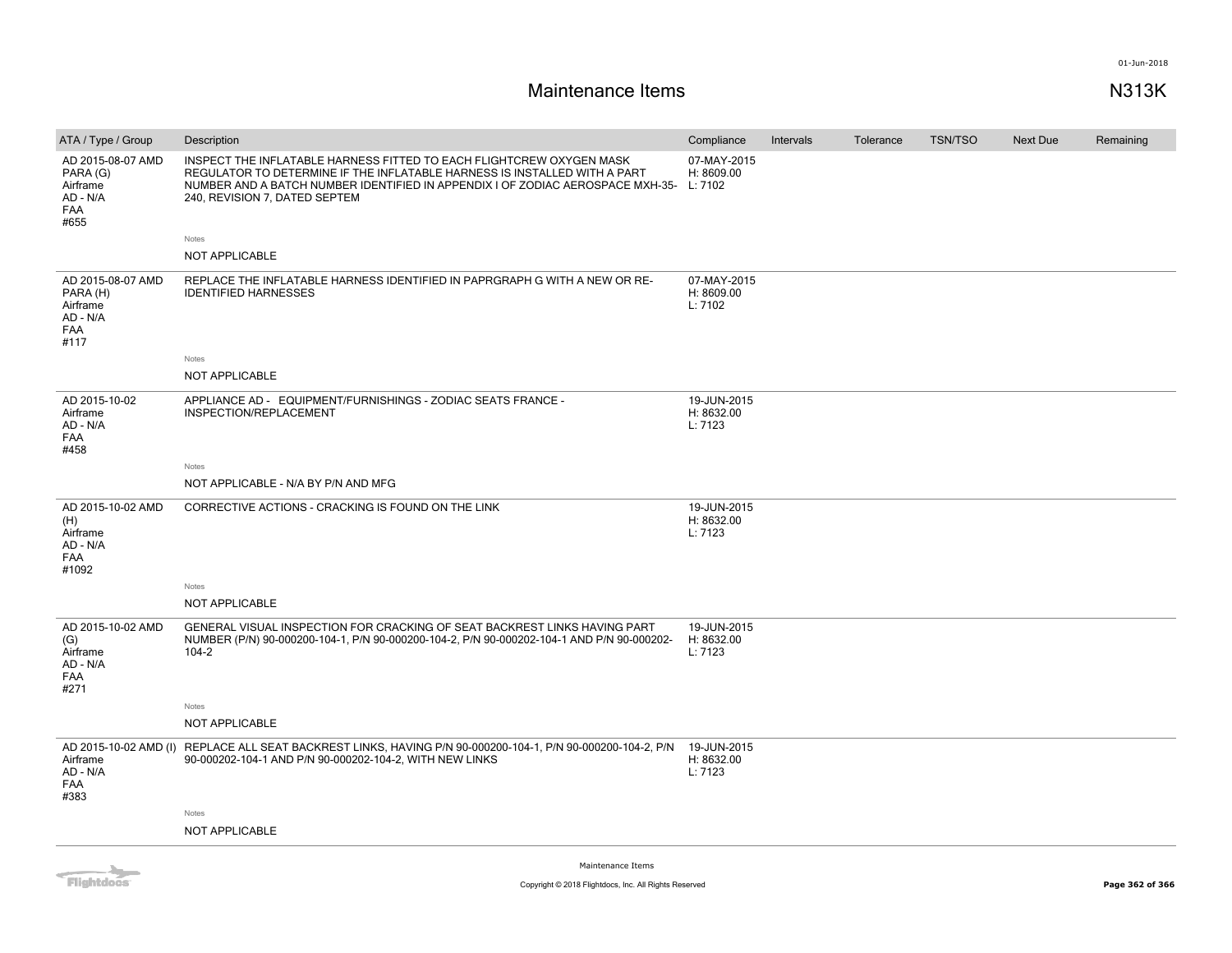## **Maintenance Items N313K**

| ATA / Type / Group                                                          | Description                                                                                                                                                                                                  | Compliance                           | Intervals          | Tolerance | <b>TSN/TSO</b> | <b>Next Due</b>           | Remaining               |
|-----------------------------------------------------------------------------|--------------------------------------------------------------------------------------------------------------------------------------------------------------------------------------------------------------|--------------------------------------|--------------------|-----------|----------------|---------------------------|-------------------------|
| AD 2015-10-51<br>Airframe<br>AD - N/A<br><b>FAA</b><br>#1908                | APPLIANCE AD - AVIDYNE INTEGRATED FLIGHT DISPLAY (IFD)- INCORPORATE<br>OPERATIONAL LIMITATIONS INTO LIMITATIONS SECTION OF THE AFM OR AFMS                                                                   | 13-JUL-2015<br>H: 8664.00<br>L: 7149 |                    |           |                |                           |                         |
|                                                                             | Notes                                                                                                                                                                                                        |                                      |                    |           |                |                           |                         |
|                                                                             | NOT APPLICABLE - EQUIP NOT INSTALLED                                                                                                                                                                         |                                      |                    |           |                |                           |                         |
| AD 2015-10-51-E<br>Airframe<br>AD - N/A<br><b>FAA</b><br>#488               | APPLIANCE/EMERGENCY AD - AVIDYNE INTEGRATED FLIGHT DISPLAY (IFD) - INCORPORATE 13-JUL-2015<br>OPERATIONAL LIMITATIONS INTO LIMITATIONS SECTION OF THE AFM OR AFMS.                                           | H: 8664.00<br>L: 7149                |                    |           |                |                           |                         |
|                                                                             | Notes                                                                                                                                                                                                        |                                      |                    |           |                |                           |                         |
|                                                                             | NOT APPLICABLE - EQUIP NOT INSTALLED                                                                                                                                                                         |                                      |                    |           |                |                           |                         |
| AD 2015-20-08 AMD<br>PARA (G)<br>Airframe<br>AD - Recurring<br>FAA<br>#2606 | DO A GENERAL VISUAL INSPECTION OF THE FIRE EXTINGUISHER TUBES FOR CRACKING<br>AND CORROSION<br>Work Order<br>Number<br>000008                                                                                | 18-JAN-2018<br>H: 9004.30<br>L: 7457 | M: 13<br>H: 450.00 |           |                | 18-FEB-2019<br>H: 9454.30 | M: 8 D: 17<br>H: 417.10 |
| AD 2015-20-08<br>Airframe<br>AD<br>FAA<br>#2764                             | FIRE PROTECTION - INSPECTION/REPLACEMENT OF THE FIRE EXTINGUISHER TUBES                                                                                                                                      | H: 0.00                              |                    |           |                |                           |                         |
| AD 2015-20-08 AMD<br>PARA (H)<br>Airframe<br>AD<br><b>FAA</b><br>#2452      | IF ANY CRACKING OR CORROSION IS FOUND, BEFORE FURTHER FLIGHT, REPLACE THE<br>TUBE WITH A SERVICEABLE TUBE                                                                                                    | H: 0.00                              |                    |           |                |                           |                         |
| AD 2015-20-08 AMD<br>PARA (I)<br>Airframe<br>AD<br>FAA<br>#2767             | REPLACEMENT OF AN AFFECTED TUBE WITH A SERVICEABLE TUBE, AS REQUIRED BY<br>PARAGRAPH (H) OF THIS AD, CONSTITUTES A TERMINATING ACTION FOR THE REPETITIVE<br>INSPECTIONS REQUIRED BY PARAGRAPH (G) OF THIS AD | H: 0.00                              |                    |           |                |                           |                         |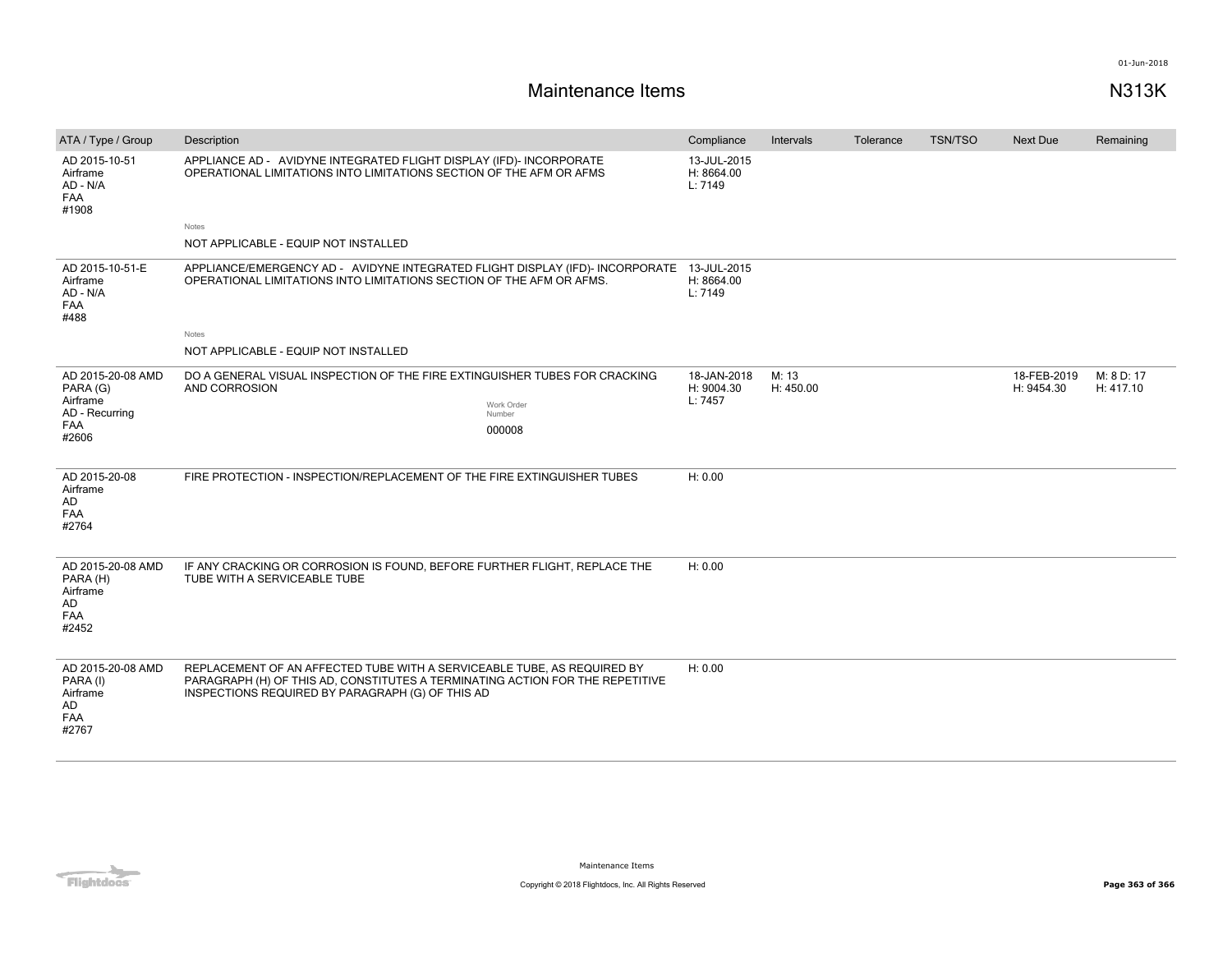# **Maintenance Items N313K**

| ATA / Type / Group                                      | Description                                                                                                                                                                                                | Compliance                           | Intervals          | Tolerance | <b>TSN/TSO</b> | <b>Next Due</b>           | Remaining               |
|---------------------------------------------------------|------------------------------------------------------------------------------------------------------------------------------------------------------------------------------------------------------------|--------------------------------------|--------------------|-----------|----------------|---------------------------|-------------------------|
| $-18547$<br>Airframe<br>AD - N/A<br>FAA<br>#2828        | AD 2016-11-20 AMD 39 TO CORRECT THE UNSAFE CONDITION ON B/E AEROSPACE PROTECTIVE BREATHING<br>EQUIPMENT (PBE) P/N 119003-11 (EFFECTIVE 15 JULY 2016)                                                       | 11-JUL-2016<br>H: 8758.30<br>L: 7242 |                    |           |                |                           |                         |
|                                                         | Notes                                                                                                                                                                                                      |                                      |                    |           |                |                           |                         |
|                                                         | INDICATED NEXT DUE DATE IS AD EFFECTIVE DATE. PLEASE NOTIFY FLIGHTDOCS OF APPLICABILITY, PRIOR COMPLIANCE, AND/OR SCHEDULING REQUIREMENTS. ALSO INCLUDE THE<br>INSTRUCTIONS FOR THE CONTROL OF SUB PARTS.  |                                      |                    |           |                |                           |                         |
| $-18774$<br>Airframe<br>AD - Recurring<br>FAA<br>#2833  | AD 2017-01-07 AMD 39 TO DETECT AND CORRECT DEFECTIVE CREW/PASSENGER DOORS (EFFECTIVE 10<br>FEBRUARY 2017)                                                                                                  | 18-JAN-2018<br>H: 9004.30<br>L: 7457 | M: 13<br>H: 330.00 |           |                | 18-FEB-2019<br>H: 9334.30 | M: 8 D: 17<br>H: 297.10 |
|                                                         | Notes                                                                                                                                                                                                      |                                      |                    |           |                |                           |                         |
|                                                         | INDICATED NEXT DUE DATE IS AD EFFECTIVE DATE. PLEASE NOTIFY FLIGHTDOCS OF APPLICABILITY, PRIOR COMPLIANCE, AND/OR SCHEDULING REQUIREMENTS. ALSO INCLUDE THE<br>INSTRUCTIONS FOR THE CONTROL OF SUB PARTS.  |                                      |                    |           |                |                           |                         |
| $-18801$<br>Airframe<br>AD - N/A<br><b>FAA</b><br>#2835 | AD 2017-04-06 AMD 39 TO PREVENT DISPLAY OF MISLEADING ALTITUDE DATA FROM UNITED INSTRUMENTS. INC.<br>5934 SERIES ALTIMETERS (EFFECTIVE 07 APRIL 2017)                                                      | 08-MAR-2017<br>H: 8797.70<br>L: 7277 |                    |           |                |                           |                         |
|                                                         | <b>Notes</b>                                                                                                                                                                                               |                                      |                    |           |                |                           |                         |
|                                                         | INDICATED NEXT DUE DATE IS AD EFFECTIVE DATE. PLEASE NOTIFY FLIGHTDOCS OF APPLICABILITY, PRIOR COMPLIANCE, AND/OR SCHEDULING REQUIREMENTS. ALSO INCLUDE THE<br>INSTRUCTIONS FOR THE CONTROL OF SUB PARTS.  |                                      |                    |           |                |                           |                         |
| $-18910$<br>Airframe<br>AD - N/A<br><b>FAA</b><br>#2838 | AD 2017-11-11 AMD 39 THE UNSAFE CONDITION AS AN ADS-B UNIT INCORRECTLY BROADCASTING A SOURCE<br>INTEGRITY LEVEL (SIL) OF 3 INSTEAD OF ITS AUTHORIZED SIL OF 0 (EFFECTIVE 11 JULY<br>2017)                  | 25-JUL-2017<br>H: 8868.10<br>L: 7338 |                    |           |                |                           |                         |
|                                                         | Notes                                                                                                                                                                                                      |                                      |                    |           |                |                           |                         |
|                                                         | INDICATED NEXT DUE DATE IS AD EFFECTIVE DATE. PLEASE NOTIFY FLIGHTDOCS OF APPLICABILITY, PRIOR COMPLIANCE, AND/ OR SCHEDULING REQUIREMENTS. ALSO INCLUDE THE<br>INSTRUCTIONS FOR THE CONTROL OF SUB PARTS. |                                      |                    |           |                |                           |                         |
| $-18978$<br>Airframe<br>AD - N/A<br>FAA<br>#2841        | AD 2017-16-01 AMD 39 TO DETECT AND CORRECT NONFUNCTIONING AMERI-KING CORPORATION ELT MODELS AK-<br>450 AND AK-451 (EFFECTIVE 24 OCTOBER 2017)                                                              | 02-NOV-2017<br>H: 8942.80<br>L: 7405 |                    |           |                |                           |                         |
|                                                         | Notes                                                                                                                                                                                                      |                                      |                    |           |                |                           |                         |
|                                                         | INDICATED NEXT DUE DATE IS AD EFFECTIVE DATE. PLEASE NOTIFY FLIGHTDOCS OF APPLICABILITY, PRIOR COMPLIANCE, AND/ OR SCHEDULING REQUIREMENTS. ALSO INCLUDE THE<br>INSTRUCTIONS FOR THE CONTROL OF SUB PARTS. |                                      |                    |           |                |                           |                         |



Maintenance Items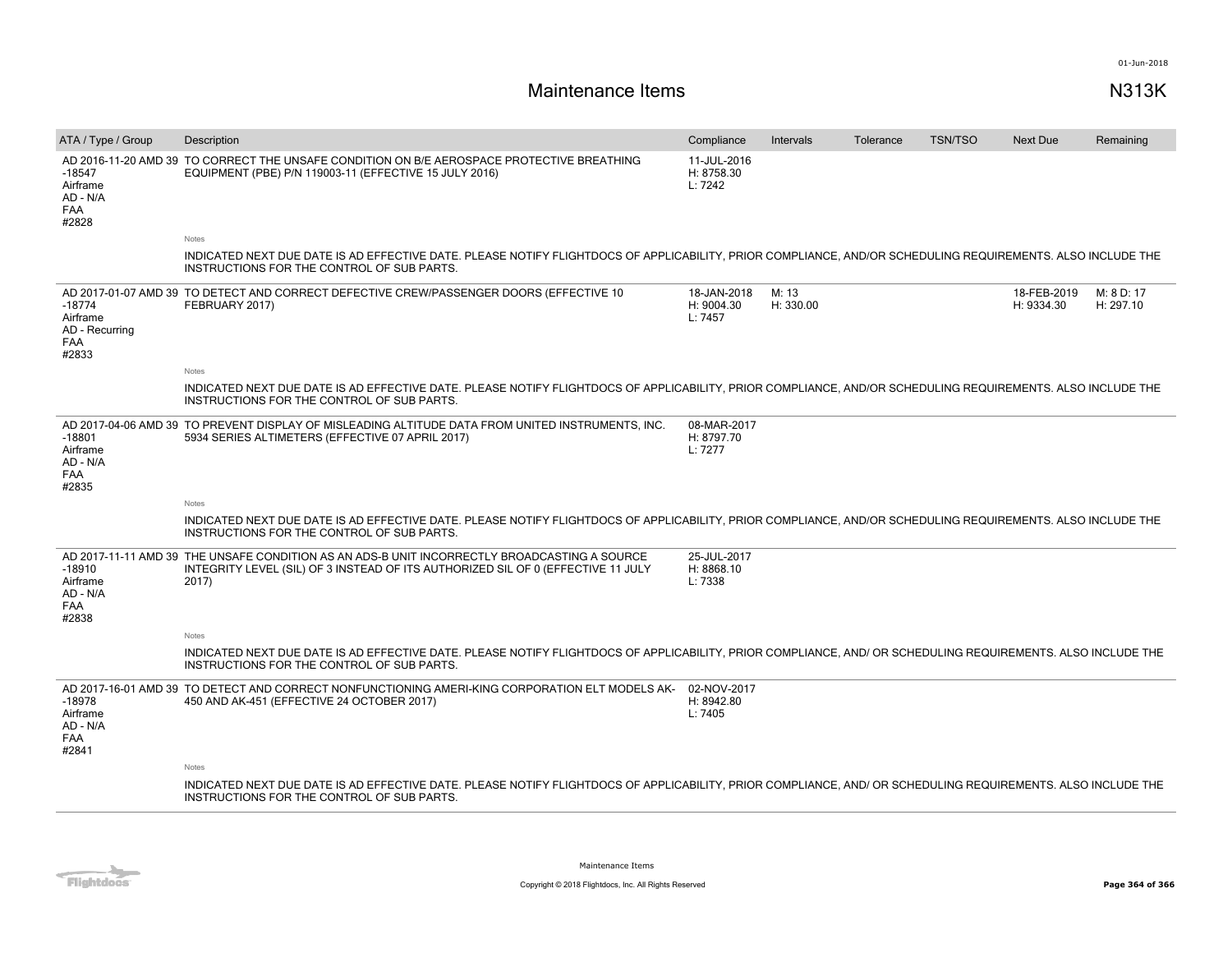# **Maintenance Items N313K**

| ATA / Type / Group                                         | Description                                                                                                                                                                                                                                                  | Compliance                           | Intervals | Tolerance | <b>TSN/TSO</b> | Next Due                  | Remaining               |
|------------------------------------------------------------|--------------------------------------------------------------------------------------------------------------------------------------------------------------------------------------------------------------------------------------------------------------|--------------------------------------|-----------|-----------|----------------|---------------------------|-------------------------|
| $-19021$<br>Airframe<br>AD - Complied With<br>FAA<br>#2840 | AD 2017-18-12 AMD 39 UNSAFE CONDITION OF A B/E AEROSPACE PBE UNIT WITHIN A CERTAIN SERIAL NUMBER<br>RANGE ARE MADE WITH CANDLE TUBE MATERIAL DETERMINED TO HAVE A LOW YIELD<br>STRENGTH AND MAY BE VOLATILE UPON USE OR DISPOSAL (EFFECTIVE 16 OCTOBER 2017) | 02-NOV-2017<br>H: 8942.80<br>L: 7405 |           |           |                |                           |                         |
|                                                            | Notes                                                                                                                                                                                                                                                        |                                      |           |           |                |                           |                         |
|                                                            | INDICATED NEXT DUE DATE IS AD EFFECTIVE DATE. PLEASE NOTIFY FLIGHTDOCS OF APPLICABILITY, PRIOR COMPLIANCE, AND/ OR SCHEDULING REQUIREMENTS. ALSO INCLUDE THE<br>INSTRUCTIONS FOR THE CONTROL OF SUB PARTS.                                                   |                                      |           |           |                |                           |                         |
| $-19072$<br>Airframe<br>AD - Open<br>FAA<br>#2842          | AD 2017-21-01 AMD 39 TO PREVENT FIRE EXTINGUISHER FAILURE (EFFECTIVE 27 NOVEMBER 2017)                                                                                                                                                                       |                                      |           |           |                | H: 9417.80<br>L: 7877     | H: 380.60<br>L: 388     |
|                                                            | <b>Notes</b>                                                                                                                                                                                                                                                 |                                      |           |           |                |                           |                         |
|                                                            | DUE AT 450 LANDINGS OR 450 HOURS - WHICH IS LATER                                                                                                                                                                                                            |                                      |           |           |                |                           |                         |
| $-19082$<br>Airframe<br>AD - Open<br>FAA<br>#2843          | AD 2017-22-02 AMD 39 IPECO HOLDINGS LTD. SEATS - TO PREVENT UNEXPECTED MOVEMENT OF PILOT AND CO-<br>PILOT SEATS ON TAKEOFF AND LANDING (EFFECTIVE 12 DECEMBER 2017)                                                                                          |                                      |           |           |                | 12-DEC-2019               | M: 18 D: 11             |
| $-19094$<br>Airframe<br>AD - Open<br><b>FAA</b><br>#2845   | AD 2017-22-14 AMD 39 ROCKWELL COLLINS FLS - TO PREVENT ERRONEOUS EXTRAPOLATION OF<br>POSITION/VELOCITY AND ALTITUDE DATA (EFFECTIVE 20 DECEMBER 2017)                                                                                                        |                                      |           |           |                | 20-DEC-2018<br>H: 9738.70 | M: 6 D: 19<br>H: 701.50 |
| $-19177$<br>Airframe<br>AD - N/A<br>FAA<br>#2848           | AD 2018-03-04 AMD 39 ROSEMOUNT AEROSPACE 851AK PITOT PROBES - TO PREVENT INCORRECT AIRSPEED<br>INDICATIONS DURING FLIGHT (EFFECTIVE 16 MARCH 2018)                                                                                                           | 02-APR-2018                          |           |           |                |                           |                         |
|                                                            | Notes                                                                                                                                                                                                                                                        |                                      |           |           |                |                           |                         |
|                                                            | NA by Serial Number installed                                                                                                                                                                                                                                |                                      |           |           |                |                           |                         |